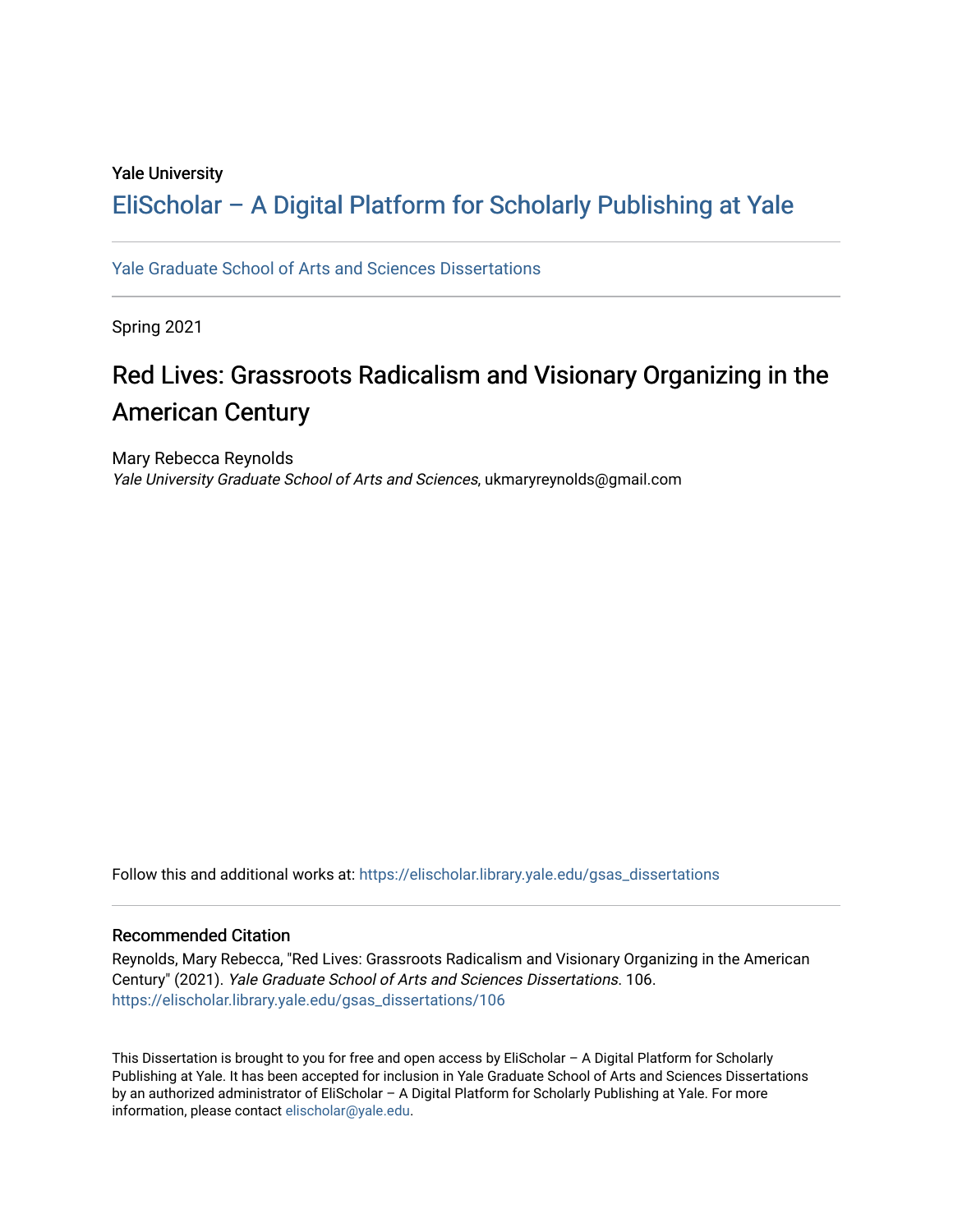### **Abstract**  Red Lives: Grassroots Radicalism and Visionary Organizing in the American Century Mary Rebecca Reynolds 2021

"Red Lives" is a side-by-side social and intellectual biography of Claudia Jones, Emma Tenayuca, and Ah Quon McElrath, three working-class women who came-of-age during the Great Depression, and whose lifelong commitments to grassroots organizing and radical politics emerged from the Popular Front's cross-class, multiracial coalitions and collective actions. All three joined the Communist Party as young adults and first organized for groups representing youth, the unemployed, or workers, often on campaigns for race and gender equity, civil liberties, and democratic rights, in New York, Texas, and Hawai'i. They produced and published theoretical work that elaborated the underpinnings of their organizing strategies, and offered radical analyses—with race, gender, and class at the core—of capitalism, democracy, and social movements. Extending the Popular Front's organizing models and theories for decades, they championed communist-inflected, anti-racist, and feminist politics until the end of their lives.

Telling these women's stories illuminates the unbroken history of both reactionary opposition to radical, multiracial, working-class women's activism and that activism's perseverance and influence throughout twentieth-century America. It makes four key interventions in the scholarship on twentieth century social movements. First, it insists on the centrality of anti-racist and feminist organizing to Depression- and World War II-era Popular Front politics and organizations. Second, it challenges common chronologies of American communism's rise and fall by highlighting the continuance of radical organizing in the face of anticommunism, white supremacy, and the rise of Cold War liberalism. Third, it demonstrates Popular Front communist organizers' legacies in the civil rights and women's movements from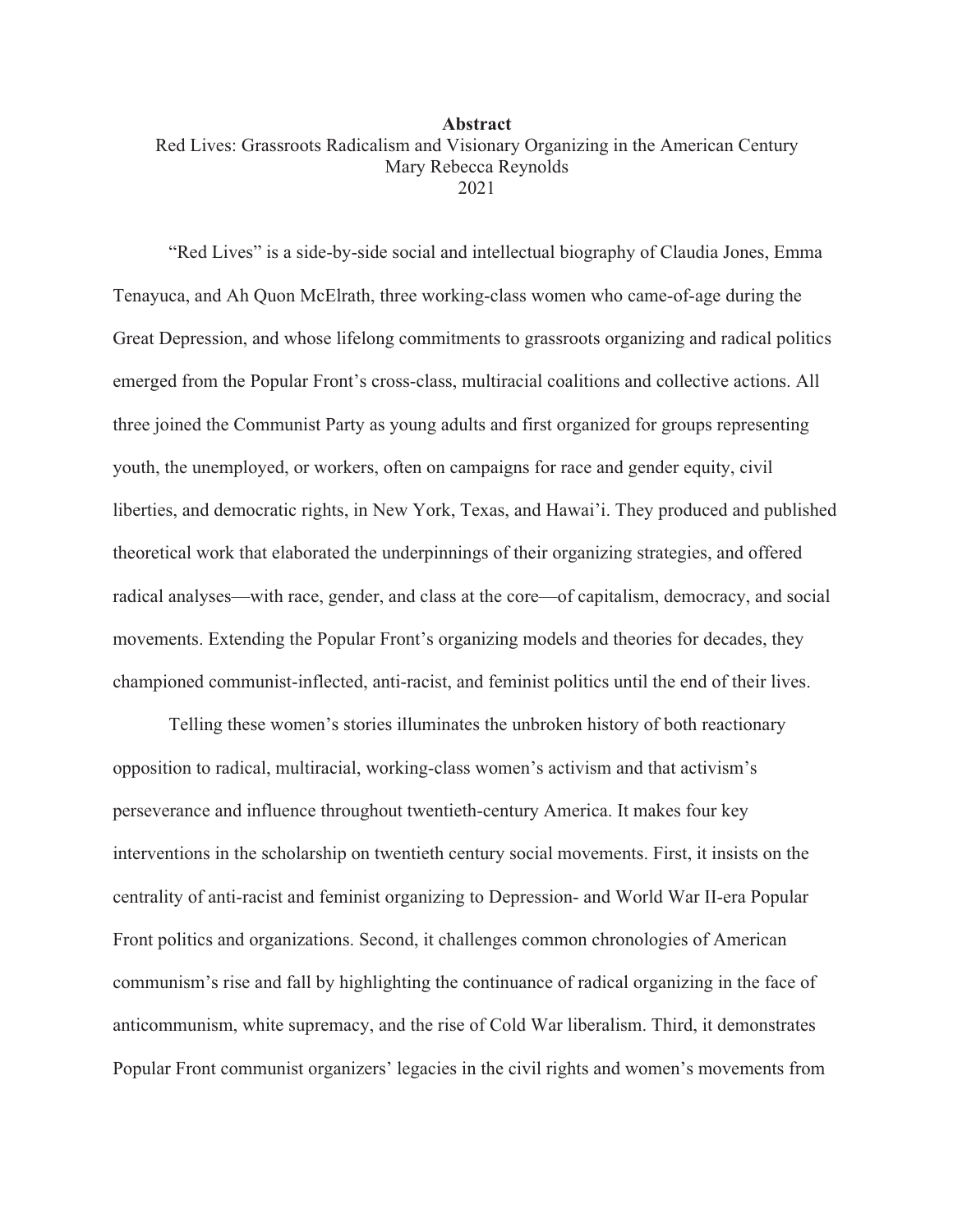the 1950s to the 1980s. Fourth, it provides an analysis of radicalism's ongoing historical erasure by both liberal and right wing anticommunists.

 Offering detailed narratives of the left-affiliated movements and diverse political theories that formed these women's times and careers, "Red Lives" presents fresh evidence of a grassroots American radicalism—Popular Frontism—far more influential, lasting, and independent from the control of either Soviet or American Communist Party leaders than previously recognized. Jones, Tenayuca, and McElrath embody ideals of the Popular Front and American communism, and those ideals' under-recognized longevity as a constant strain in left politics from the 1930s into the twenty-first century.

 For these women, Popular Frontism's principles included: support for a multiracial American national identity and historical narratives highlighting how organizing work by people of color, immigrants, and radicals shaped the nation; insistence that political and labor movements be grassroots and rank-and-file led, as well as deeply embedded in the needs of local communities and working-class families; and adherence to a revolutionary politics based in multiracial and cross-class campaigns for race, gender, and economic justice, simultaneously. Building on recent work that highlights the long civil rights and women's movements and the survival of radical organizing in postwar politics, this dissertation illustrates the centrality of anti-racist and feminist organizing to pre-Cold War labor and civil rights organizations fighting for economic justice, then demonstrates the Popular Front organizers' legacies in the civil rights and women's movements in the later twentieth century.

Establishing the endurance of Popular Frontism also permits a clearer awareness of the continuous and intimate forms of anticommunism throughout the century. This awareness disturbs the still common perception of McCarthyism as an exceptional phenomenon in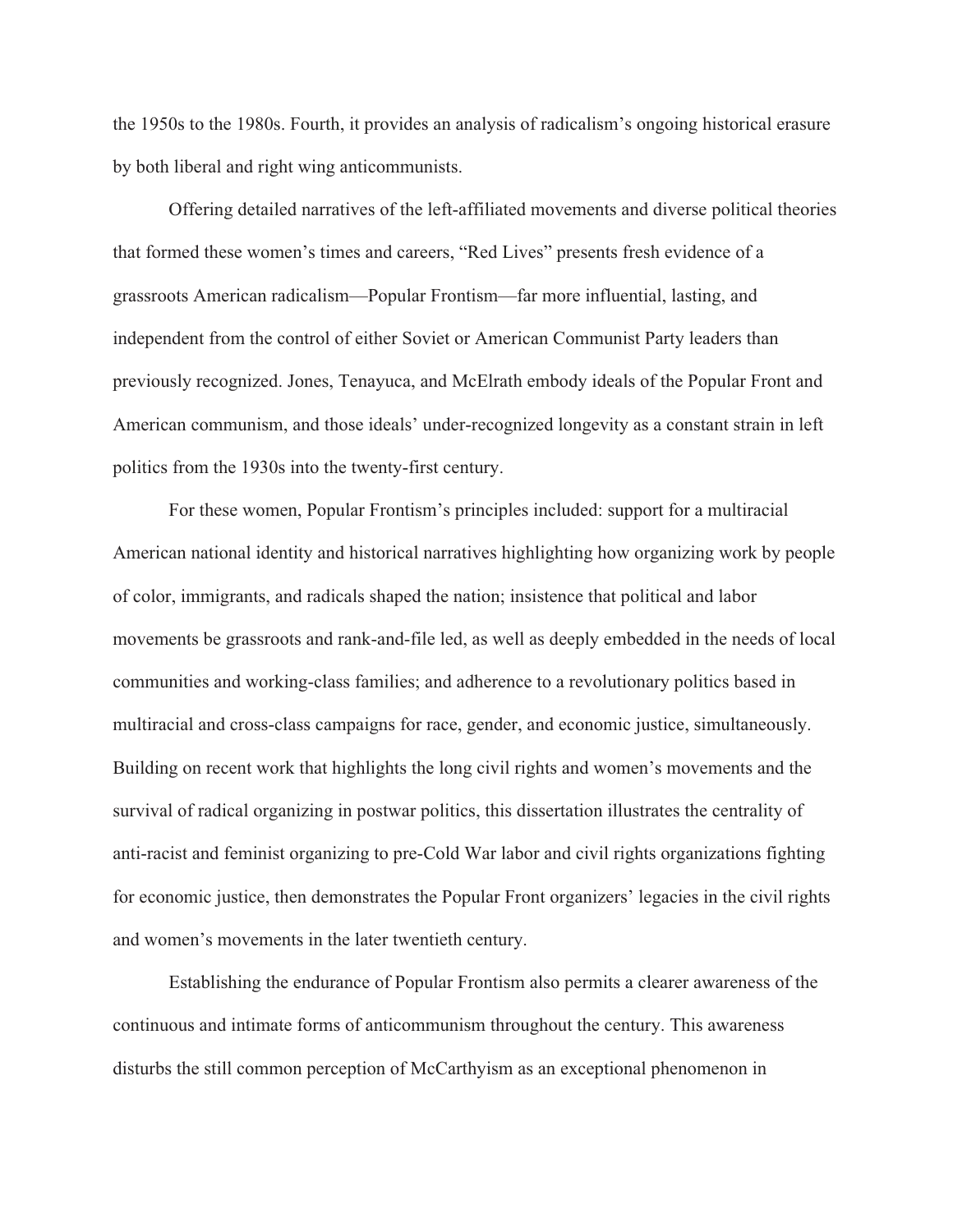American political life, and illuminates the deep ideological inextricability between anticommunism and white supremacy.

 Documenting the range of on-the-ground organizing strategies in which these women engaged to convince working people to take part in labor strikes, mass demonstrations, and electoral politics, this dissertation details the challenges they faced in building sustainable careers and economic security from these efforts. In an example of working-class intellectual history, it analyzes their political theories and writings to demonstrate their commitment to antiracist, feminist, and class-based politics from the 1930s onward. The work draws on oral histories, personal letters, manuscript writings, newspapers, government records, and published work from archives in Texas, New York, Hawai'i, and London, as well as various secondary scholarly and biographical accounts.

 Placed alongside one another in this framework, these Popular Fronters' separate stories offer a window into day-to-day organizing labor in modern social movements, as well as the divisions, debates, and dissent among and between national leaders and grassroots organizers engaged in building labor, civil rights, and economic justice movements. The grassroots radicalism and organizing strategies that Jones, Tenayuca, and McElrath practiced offer a record and road map of opportunities and pitfalls in creating the coalitions, campaigns, and political theory necessary for a more just world.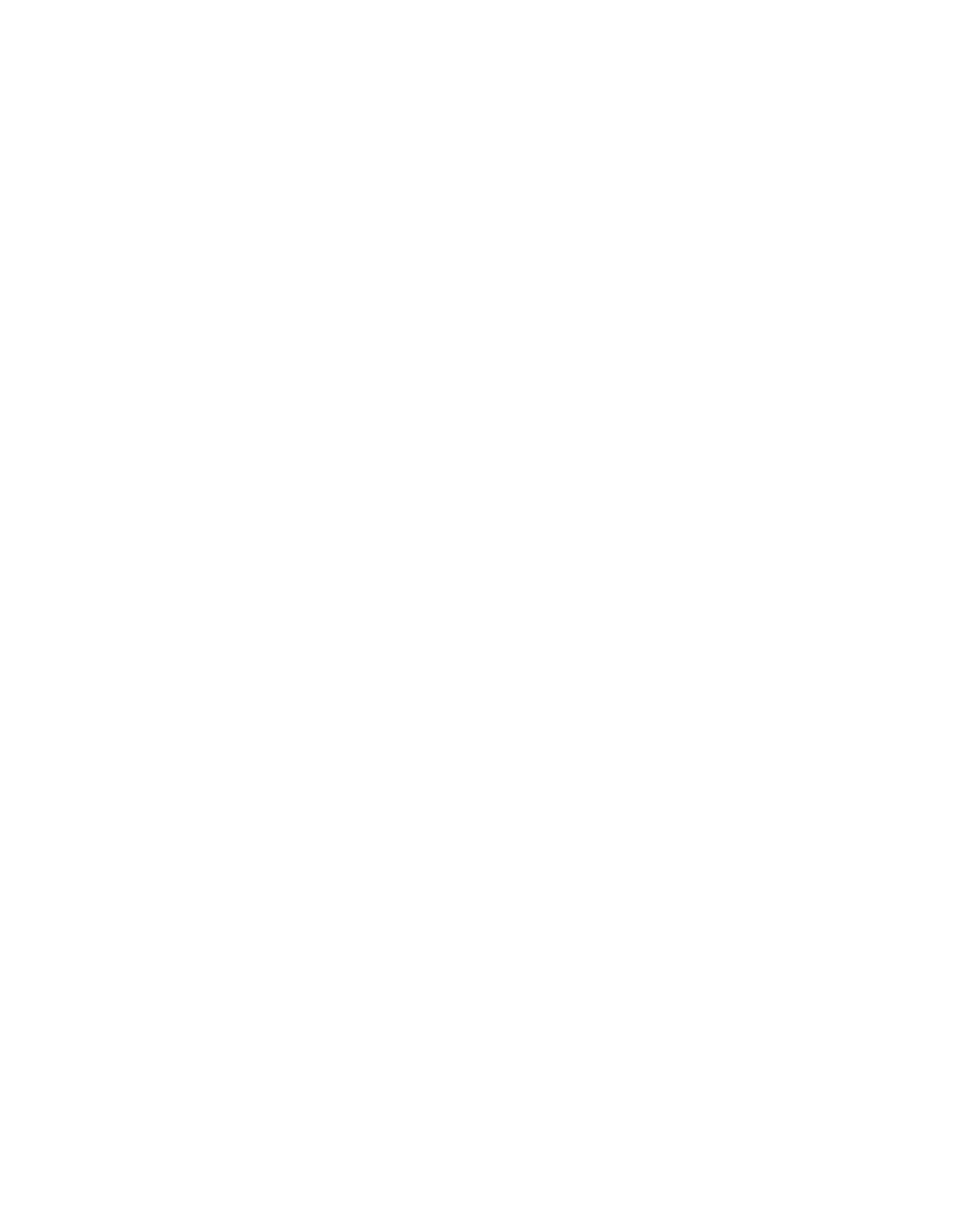Red Lives: Grassroots Radicalism and Visionary Organizing in the American Century

> A Dissertation Presented to the Faculty of the Graduate School of Yale University in the Candidacy for the Degree of Doctor of Philosophy

> > By Mary Rebecca Reynolds

Dissertation Director: Michael Denning

June 2021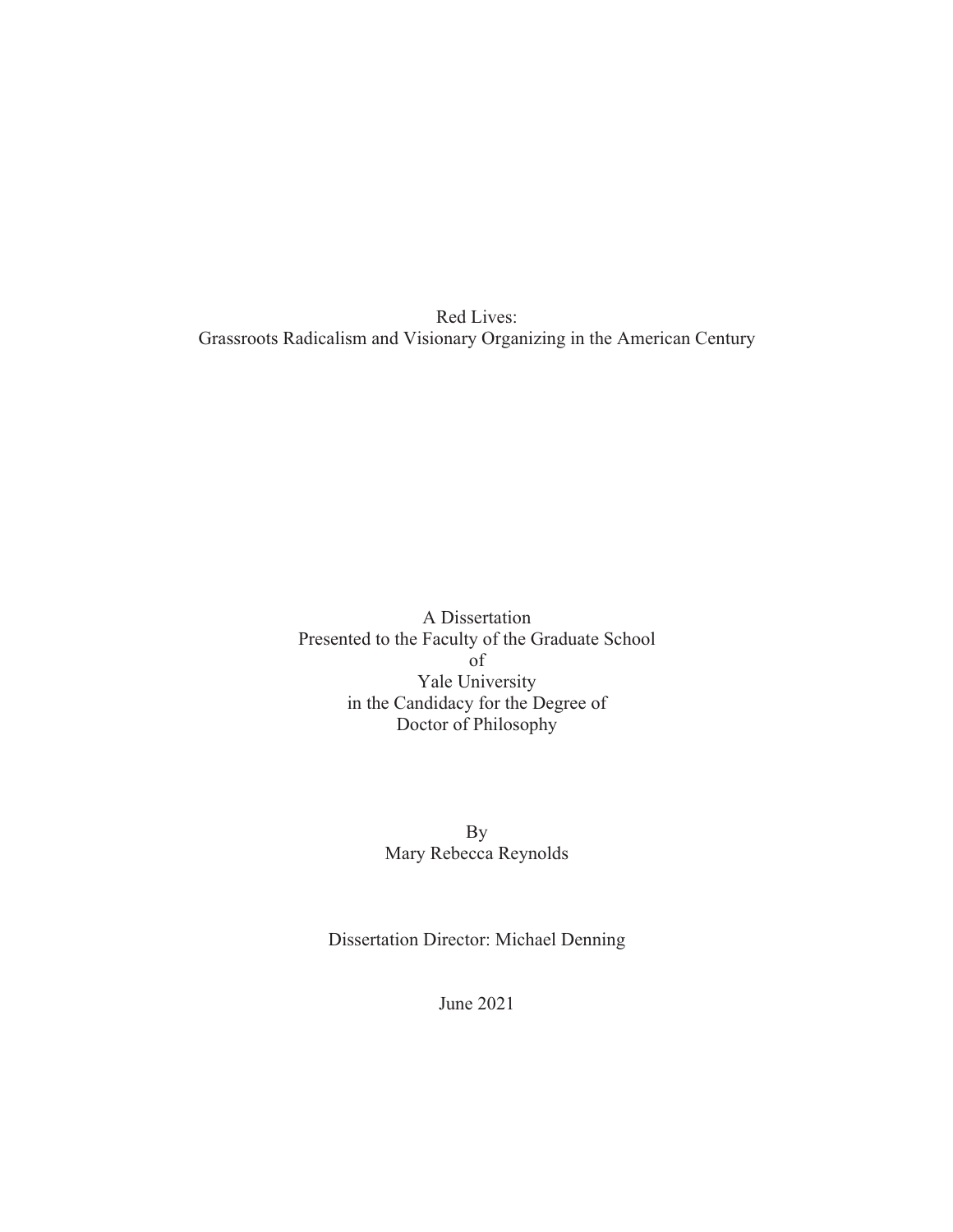@ 2021 by Mary Rebecca Reynolds All rights reserved.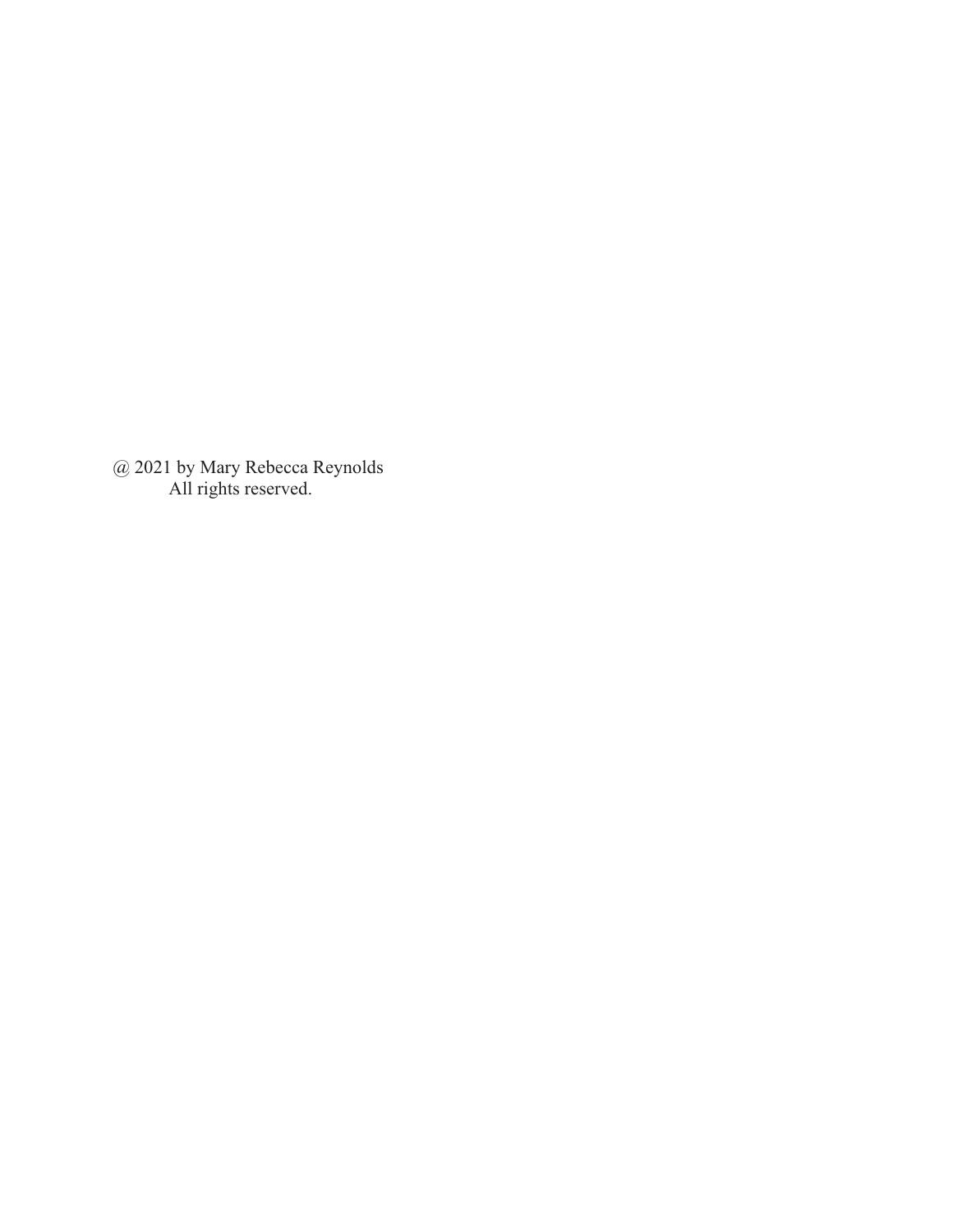# *Table of Contents*

| PART 1:<br>The Making of American Popular Front Communists in the 1930s and 1940s                                                                                                            |
|----------------------------------------------------------------------------------------------------------------------------------------------------------------------------------------------|
| <b>Chapter One:</b><br>"Young people are making their voices heard": Claudia Jones and the Youth Movement in                                                                                 |
| <b>Chapter Two:</b><br>"We went through battles here": Emma Tenayuca and the Unemployed Movement in San                                                                                      |
| <b>Chapter Three:</b><br>"We were the pre-feminists": Ah Quon McElrath and the Labor Movement in Honolulu153                                                                                 |
|                                                                                                                                                                                              |
| PART 2:<br>Popular Front Legacies from the 1940s to the end of the American Century                                                                                                          |
| <b>Chapter Four:</b><br>"Women must fight for their own liberation": Claudia Jones's Journalism and Grassroots<br>Organizing in Transnational Civil Rights and Anti-Colonialism Movements201 |
| <b>Chapter Five:</b><br>"I had a vision": Legacies and Erasures of Emma Tenayuca's Popular Front Organizing251                                                                               |
| <b>Chapter Six:</b><br>"Organize everyone you can get your hands on": Ah Quon McElrath's Career in Social Work                                                                               |
|                                                                                                                                                                                              |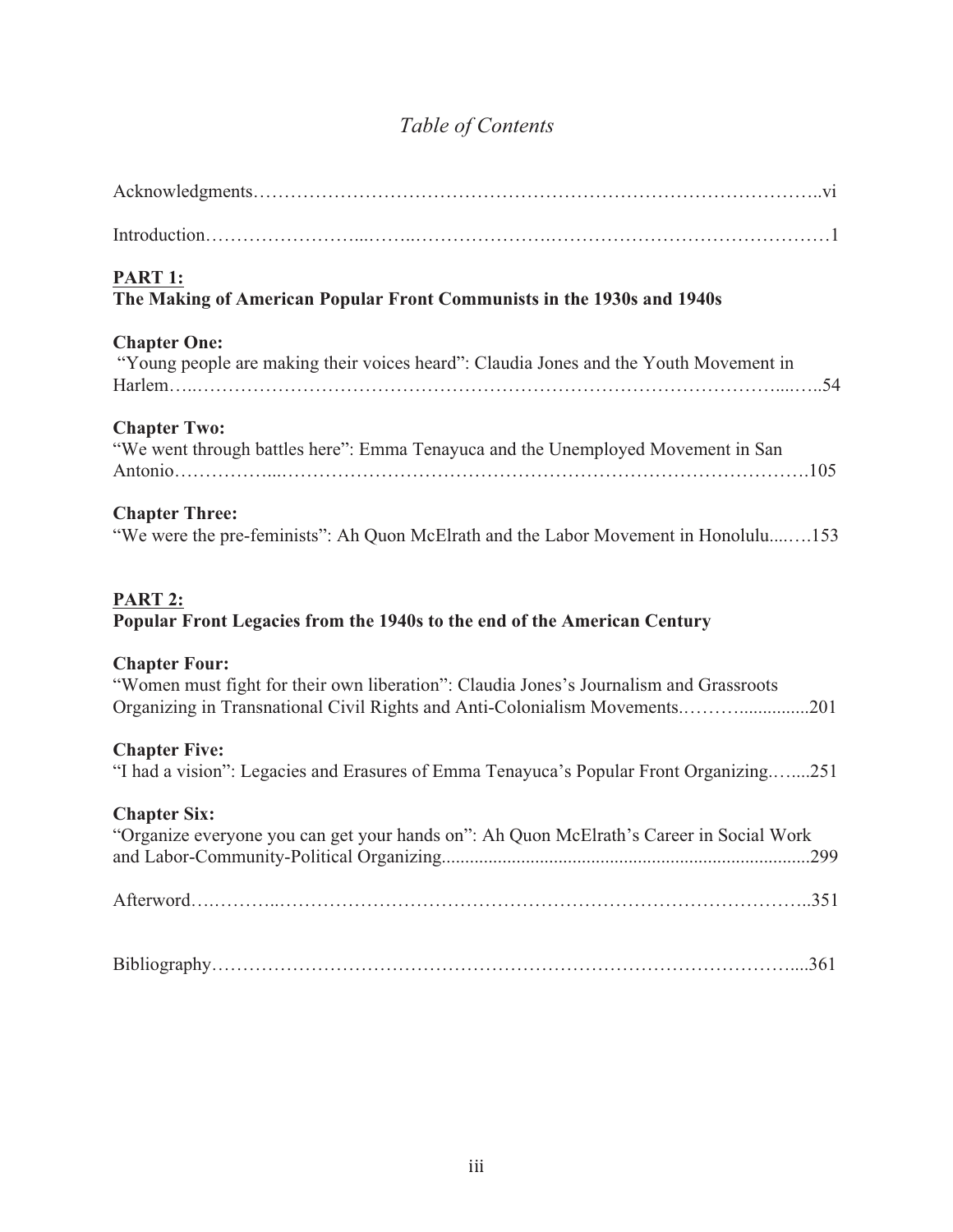#### Acknowledgements

 The path that brought me to these words of appreciation was long, but numerous organizing comrades, teachers, colleagues, friends, and family helped me navigate its unexpected detours and surprising curves.

 I began thinking about the project in 2003 when I was a Teaching Assistant in Yale's American Studies Department and the elected Chair of my union, the Graduate Employees and Students Organization (GESO). The intervening years took me from strikes at Yale, Columbia, and New York University, to union elections in Philadelphia and Vancouver, to contract negotiations in Fresno and Toronto, to political campaigns back home in New Haven, to new adventures in York, England, and now to completing the dissertation while under a months-long COVID-19 lockdown in Berlin, Germany.

 First, thank you to everyone with whom I walked a picket line, got arrested in a civil disobedience, knocked on doors for political candidates, marched in demonstrations for good jobs, argued about strategy, cried when we lost, and celebrated when we won. You all made my life more meaningful, our employers more responsive to working people, and our communities more powerful. Members of GESO and UNITE HERE's Local 34 and Local 35 deserve special mention: Jeffrey Boyd, Brenda Choresi Carter, Amanda Ciafone, Dan Gilbert, Sarah Egan, Sarah Haley, David Huyssen, Mandi Isaacs Jackson, Marcy Kaufman, Melissa Mason, Michael Mullins, Pam O'Donnell, Ariana Paulson, Bob Proto, Shana Redmond, Lindsay Rogers, Annemarie Strassel, Ken Suzuki, Wendi Walsh, Kirsten Weld, John Wilhelm, and Brian Wingate. Beginning in my first days in New Haven, Brenda and Mandi in particular have shared

iv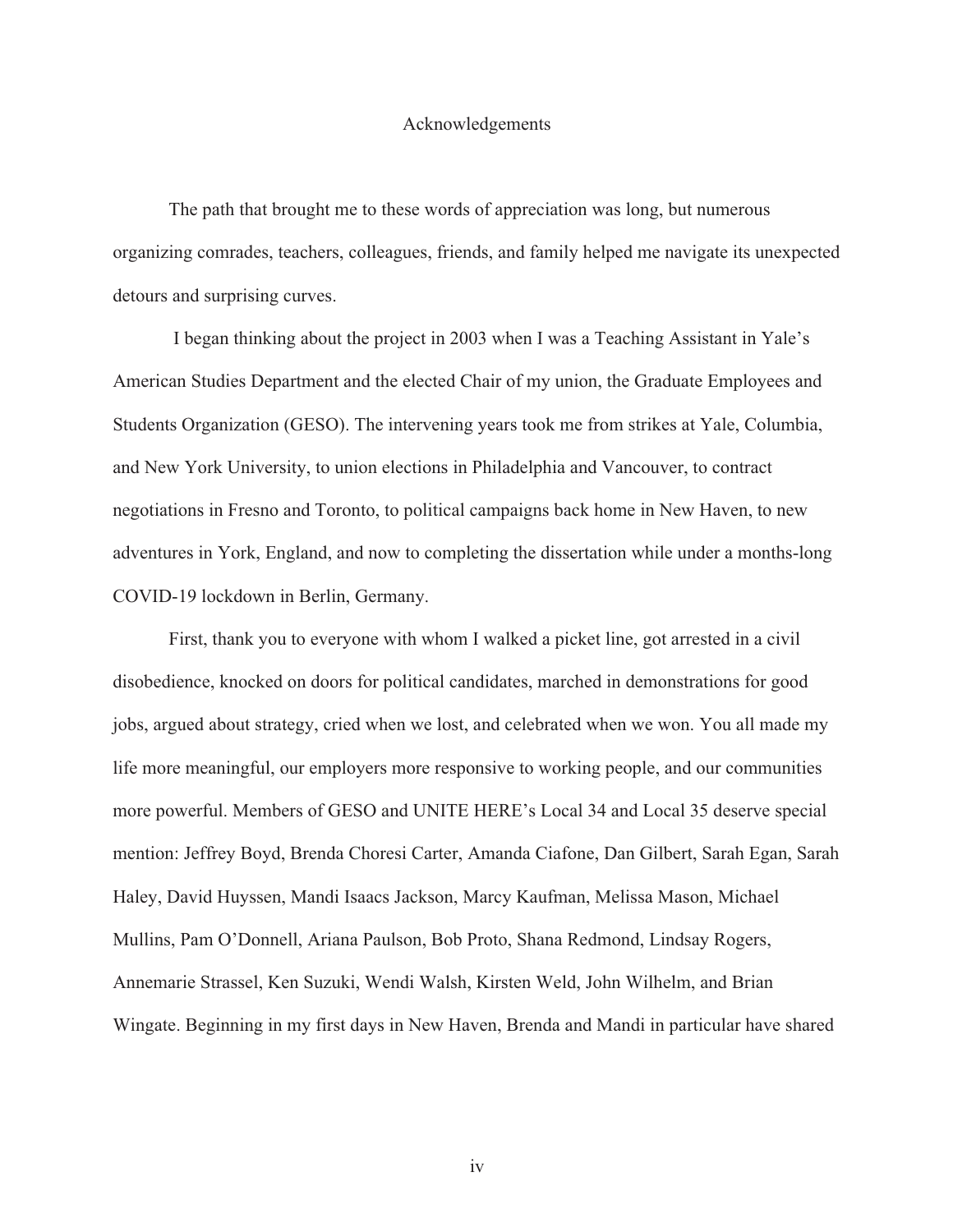with me the ups and downs of graduate school, union organizing, parenting, and long-distance friendship. Brenda read an early chapter draft, and encouraged me to keep writing.

 Fairfield University professors Cecelia Bucki and Liz Hohl nurtured my interest in labor and women's history. Liz encouraged me to apply to her alma mater, the Women's History Graduate Program at Sarah Lawrence. There, Mary Porter, Shanaz Rouse, and Lyde Sizer inspired me to think in a more interdisciplinary way. My fellow Women's History students including Rachelle Sussman, Rona Holub, Staci Dixon, and Sarah Dowdy Traugott—provided me with sustaining conversations and camaraderie, on and off campus.

 My most important relationship in the Women's History Program, however, did not begin in a classroom. In 1997, when Priscilla Murolo took over as the program's Director, she hired me—MA degree in hand—as a part-time Department Assistant. She fought for and obtained resources to promote me to a newly created full-time Assistant Director job. She pushed me to apply to doctoral programs, and continued to counsel me after I left Sarah Lawrence for Yale. Several years later, just after I withdrew from graduate school to take a full-time union organizing job, she hired me again to teach a yearlong graduate course in her stead while she was on leave. The joy of teaching women's and labor history that year helped to keep me tethered to this dissertation for over a decade afterward, while also allowing me to pay off a significant chunk of my student loan debt. Priscilla read drafts of these chapters, giving me insightful comments, helpful suggestions, and a gentle nudge to finish. She has been my biggest champion for nearly half my life. For my money—to use a Muroloism—she is the best teacher, ally, and friend that anyone could have.

 At Yale, Michael Denning, Hazel Carby, Laura Wexler, and Matt Jacobson offered early enthusiasm for the project. As my primary advisor, Michael has been the model of a politically

v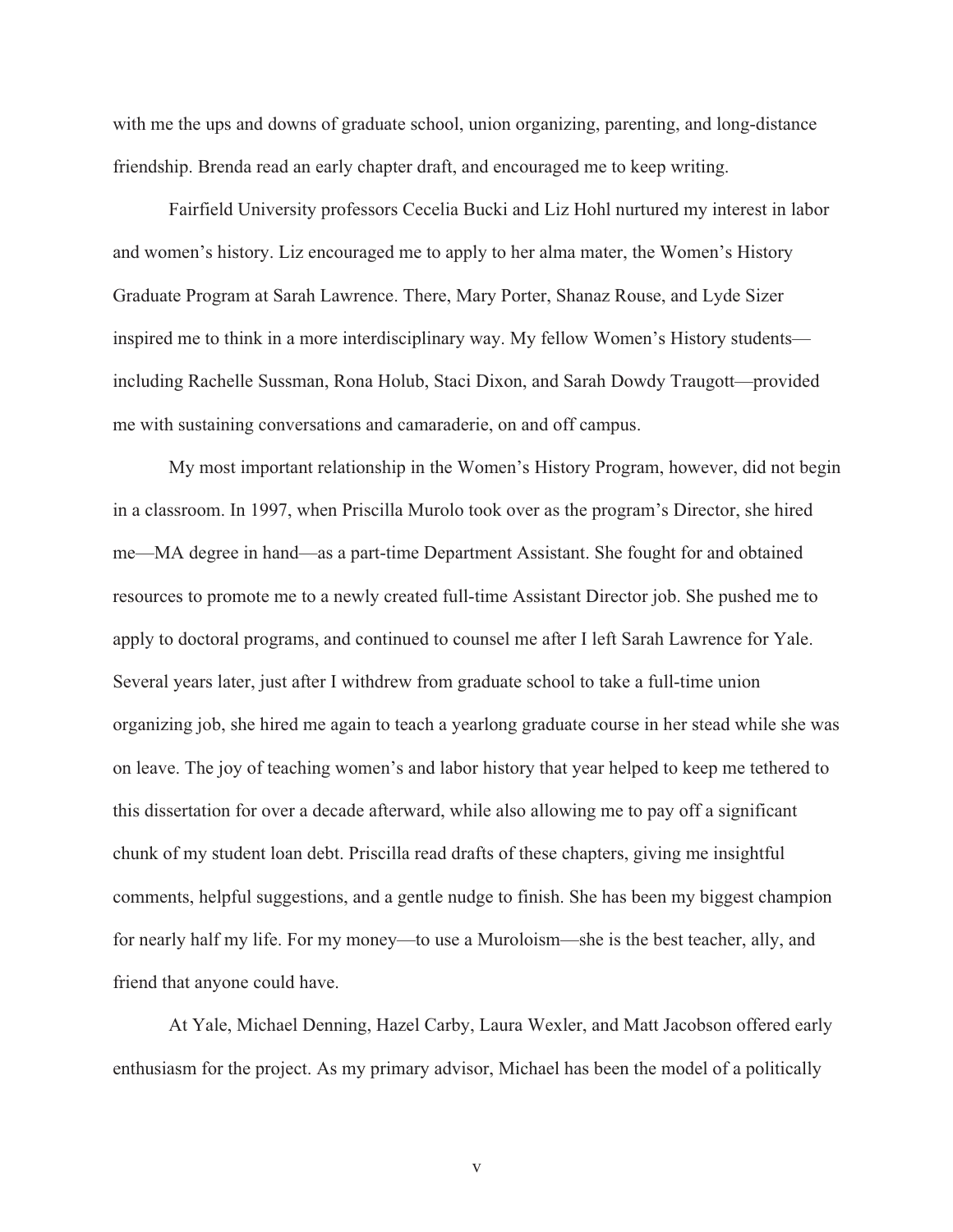engaged intellectual, enthusiastic teacher, and—even after years of silence from me—a quick and generous correspondent. Susan Shand, the American Studies registrar, eased my way through the department's re-registration process after a decade-long absence, and then the doctoral dissertation submission procedures (in a semester marked with all the complications of COVID). To my Dissertation Readers—Michael, Priscilla, Matt, and Beverly Gage—thank you for your time and willingness to critique "Red Lives," so many years in the making.

 The labor of librarians and archivists in New York, Texas, Hawai'i, and London steered me to material without which this dissertation would not exist. Thank you to the staff at the Beinecke Library at Yale, the Schomburg Center for Research in Black Culture at the New York Public Library, the Tamiment Library at N.Y.U., the Center for Labor Education and Research at the University of Hawai'i-West O'ahu, the Woman's Collection at Texas Woman's University, the Labor History Archives at the University of Texas at Arlington, the Briscoe Center for American History and Barker Texas History Collection at University of Texas at Austin, the Libraries Special Collections at the University of Texas at San Antonio, the Microfilm Department at the British Library, and the Marx Memorial Library & Workers School.

 In May 2006, using funds from Yale's John F. Enders Fellowship, I travelled to Honolulu to interview Ah Quon McElrath, who was then ninety years old and as active as ever. She died in 2008; I regret that I cannot now send her these pages to properly express my gratitude to her, both for those few days of conversation and for her lifetime of organizing. (Also, thanks to Mandi for lending me her digital recorder for the interviews in pre-iPhone times, and to Nina Bernstein for later facilitating the digitization of those recordings after their technology had become obsolete). Robert Perkinson and Kieko Matteson warmly welcomed me to Honolulu, and helped me find a place to stay.

vi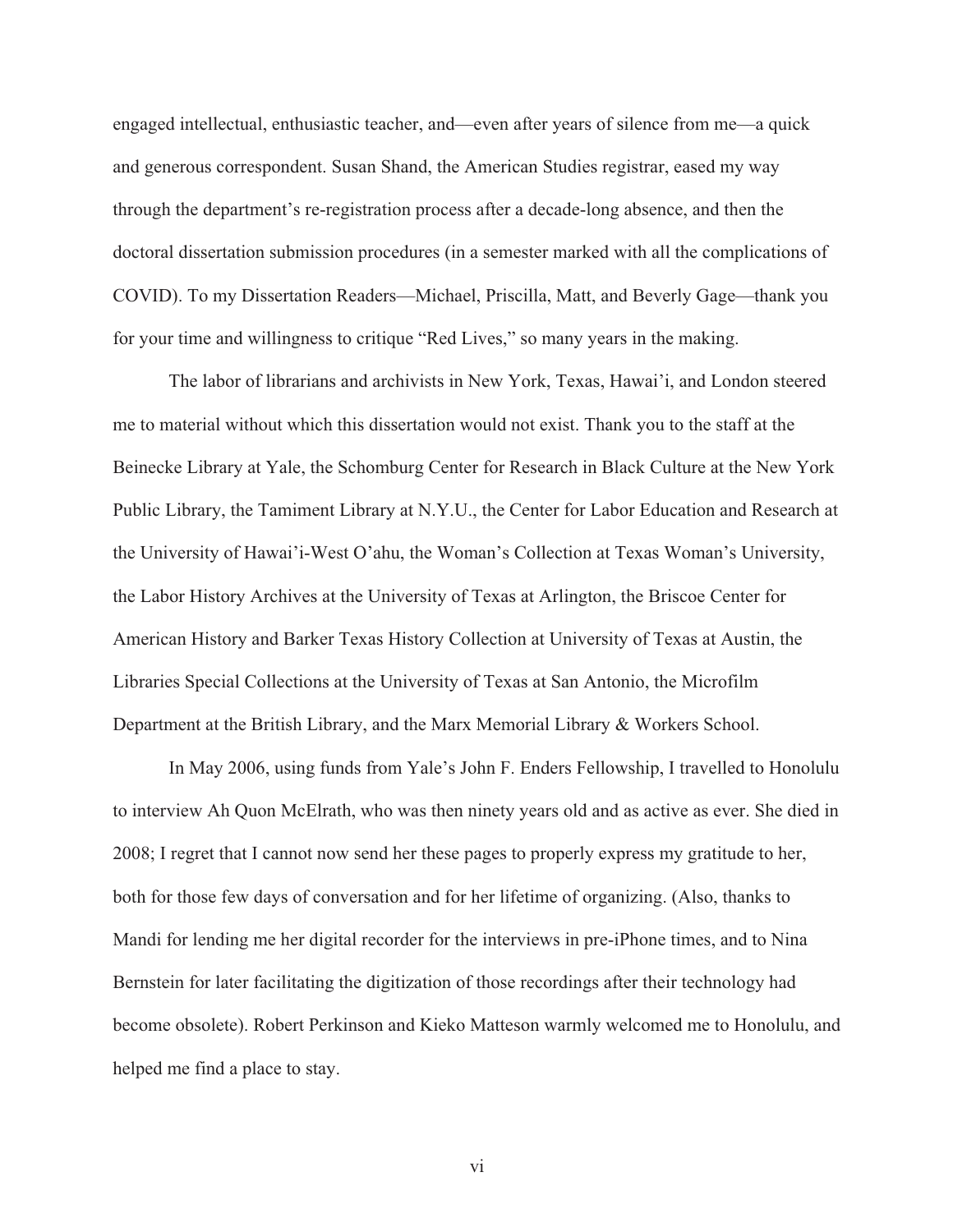Later that same summer, I discovered an unexpected family connection between my partner, David, and Emma Tenayuca. During a visit to meet David's grandparents, Lester and Mimi Bernstein (née Lipscomb), I told Mimi—who had grown up in San Antonio—about my dissertation project, mentioning Tenayuca. She gasped and said, "I knew Emma!" Unbeknownst to David, his great-grandfather, a lawyer, had represented Tenayuca pro bono after one of her arrests in the 1930s. Years later, I confirmed Mimi's memories when I came across a newspaper article listing her father, Pen Lipscomb, as Tenayuca's attorney. Mimi and Lester died in 2014, but their warm support of this work outlives them.

 After moving to the U.K. in 2015, family visits to the U.S. provided opportunities for several research excursions. My parents and David's—Geramy Noone, Bob Noone, Nina Bernstein and Andreas Huyssen—contributed in numerous ways to the success of these expeditions. Both couples provided a home base with lots of books and toys to keep their grandson occupied, ensuring that I had time to research. My siblings and siblings-in-law— Jessica and John Handrik, Robert and Kym Noone, and Daniel Huyssen—competed in too many games of cornhole to count in Connecticut, and cooked us delicious meals in Vermont and New York. More recently, my mom and sister have kept up my spirits on weekly Zoom calls, where we discuss books and films about women's history and politics, and laugh at Jessica's bad puns.

 In the summer of 2018, I embarked on a multi-city research trip in Texas, Tenayuca's home state. Gathering material at archives in San Antonio, Arlington, Austin, and Denton in just five days was only possible with David driving the rental car, and the institutions' generous policies on digital photography. (Even more crucial was leaving our son with his grandparents for the week.) Before the journey, my mother-in-law put me in touch with Jan Jarboe Russell, a San Antonio-based journalist who had known Tenayuca well. Jan and her husband opened their

vii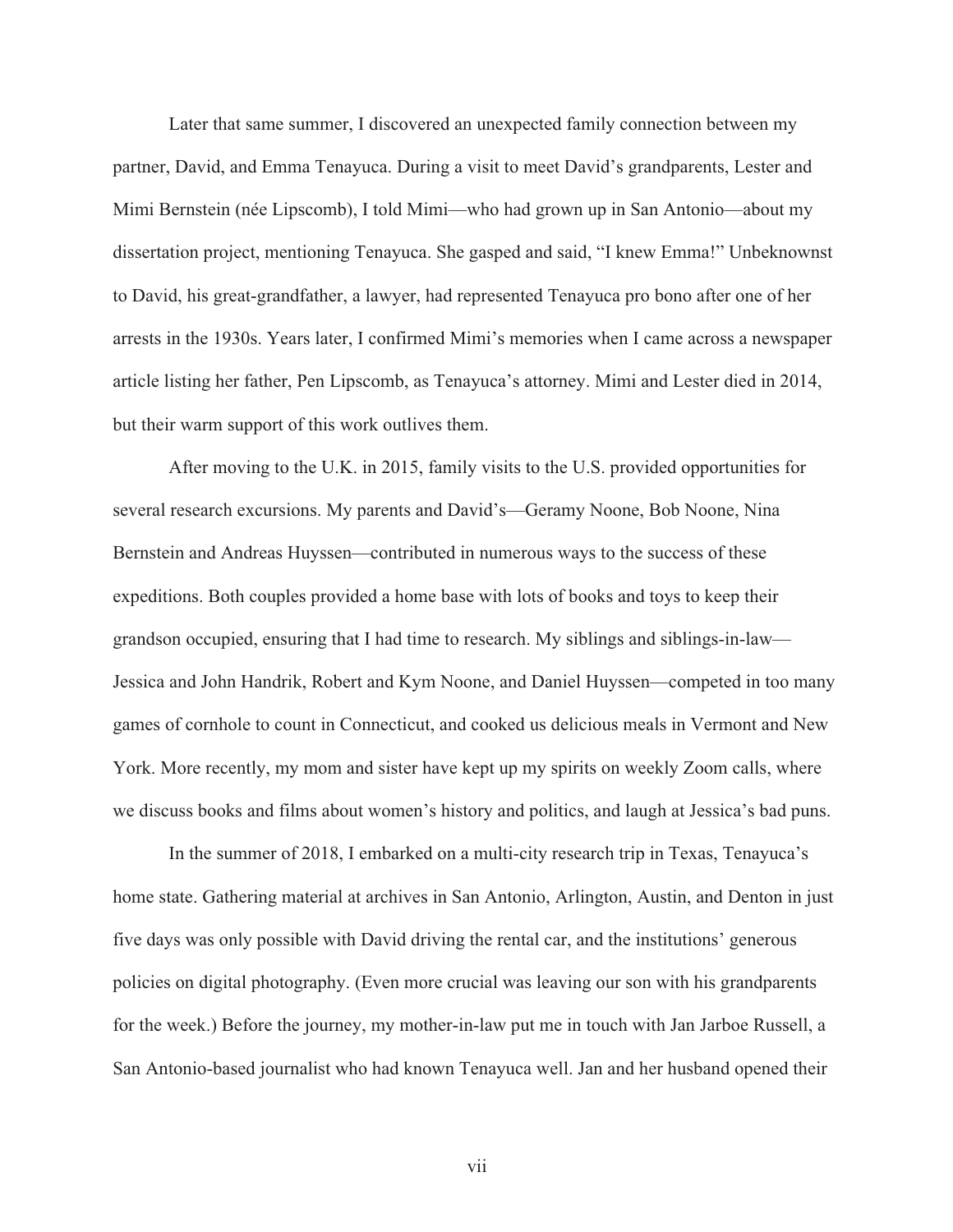home to us and treated us to fantastic meals, including a delightful lunch with Tenayuca's niece, Sharyll Teneyuca, who shared reminiscences of her aunt.

 Over the past few years, Visiting Scholar status at the University of York and the John F. Kennedy Institute for North American Studies at Berlin's Freie Universität gave me crucial access to university library collections, as well as quiet places to write. Thank you to Caroline Edwards and the History Department at York, and to the FU's Jessica Gienow-Hecht, Frank Kelleter, and Heinz Ickstadt for facilitating my use of these indispensable resources. Anna Koch often joined me at York's King's Manor Library, and our shared lunch breaks made the writing experience less lonely.

 Special thanks to Klaus Scherpe for helping to arrange university-sponsored accommodation in Berlin's Internationale Begegnungszentrum der Wissenschaft (IBZ). During the first few months of Germany's initial COVID lockdown in the spring of 2020, David and I shared "homeschool" responsibilities with Bala Chaudhary and Lawrence Walters, fellow IBZers whose two children formed a club, "The Yeeters," with our son, Ben. The friendship and generosity of the Chaudhary-Walters family allowed me to keep making progress on this work through those challenging months.

 As I complete the final edits of *Red Lives* under another COVID lockdown almost a year later, Ben, now twelve, is in another room doing "*zu Hause Unterricht*" for his Berlin *Gymnasium*, while David writes his book in another. Ben's affection and encouragement ("C'mon, Mama, you can do it!") inspires me daily to finish in the hopes that he will see these stories in print, one day.

 My deepest appreciation is reserved for David, who has read and commented on multiple chapter drafts over the years. Our conversations about history, politics, organizing, and writing

viii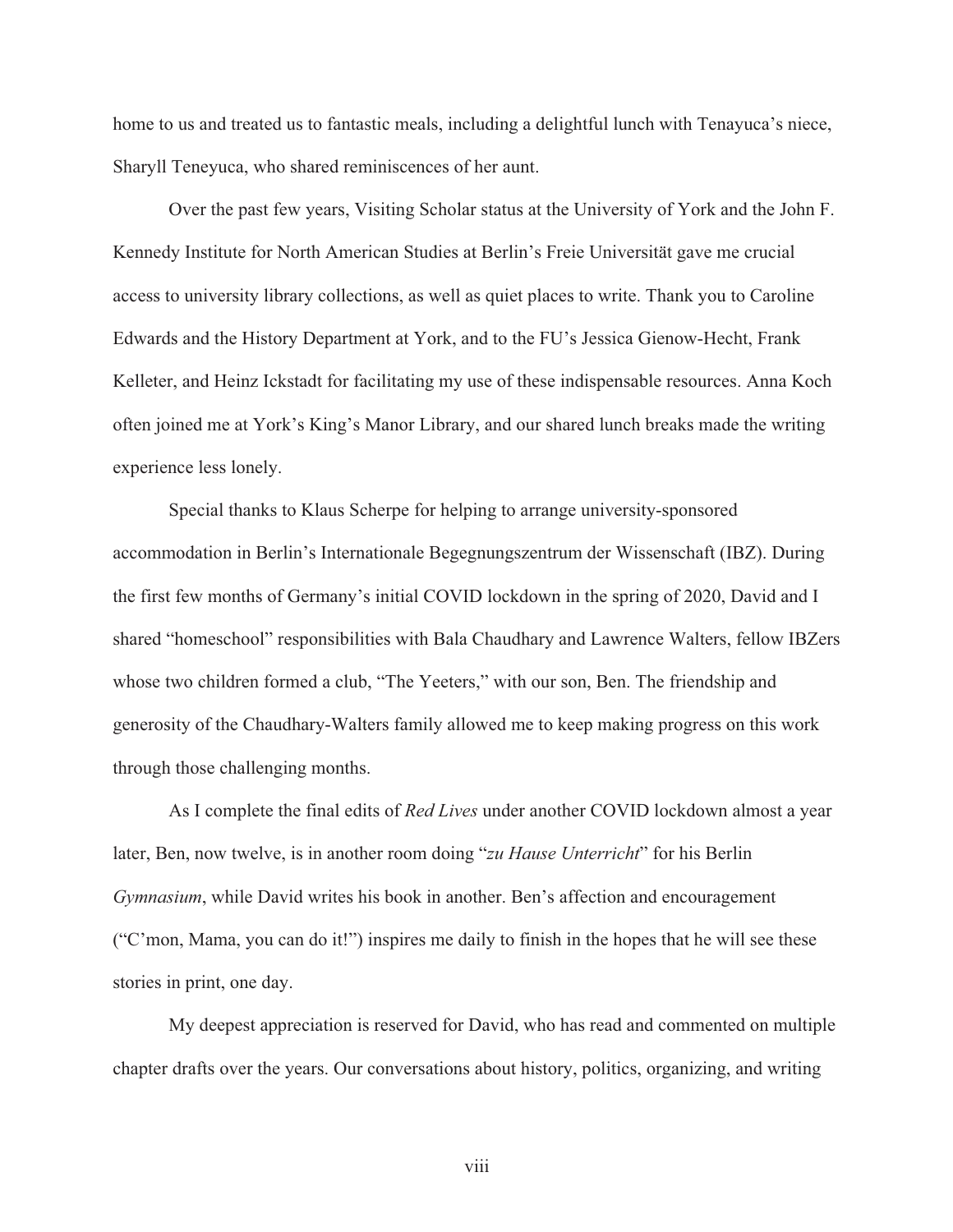shaped the ideas in this dissertation, sharpening my analysis and amplifying my voice. His confidence in these stories' worth and significance has seen me through the arduous process of writing, and his commitment to an equal division of domestic and parental labor gave me the time to do them justice. I have dedicated this work to my mom and sister, but David's devotion to "Red Lives"—including mine—is on every page.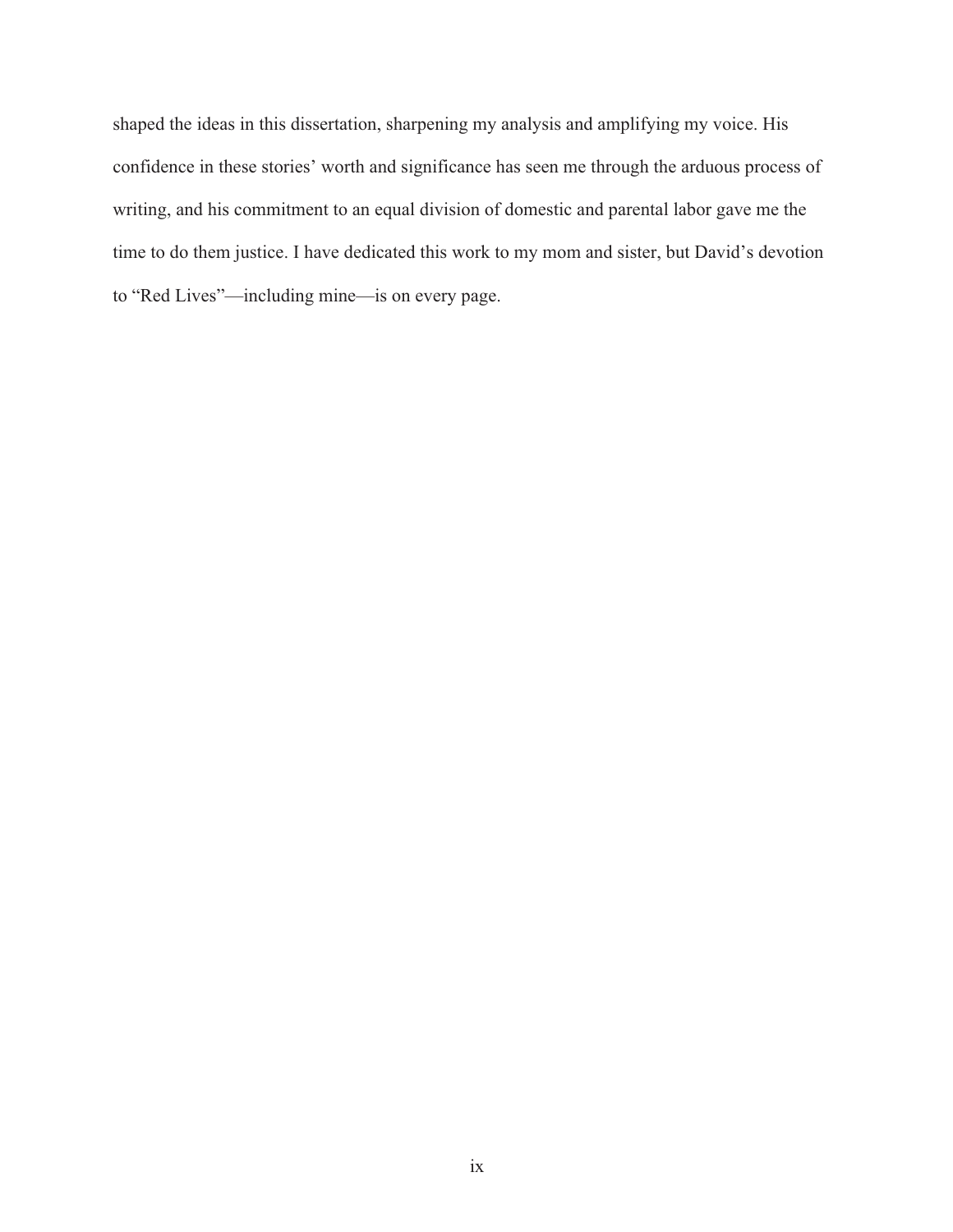For my mother, and my sister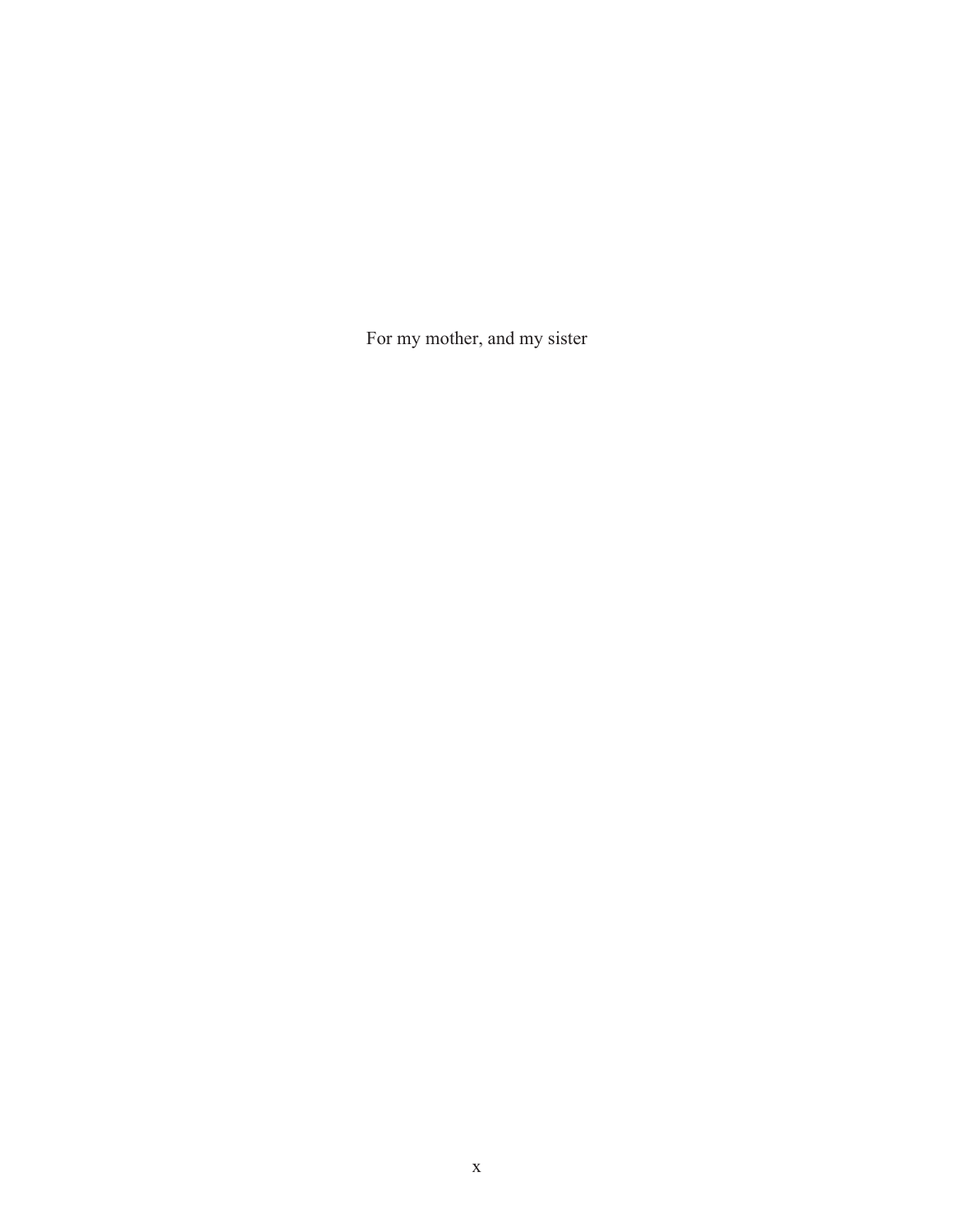#### **INTRODUCTION**

 Claudia Jones was an "Alien Red." Emma Tenayuca, a "Red Chief." Ah Quon McElrath did "Red Work."1 From the 1930s through the 1950s, these working-class women had their "Red" epithets plastered over newspaper and magazine pages across the country, and even the world. They were once among the most well known communists in America, and as young women during the Great Depression and post-World War II eras cultivated similar political theories and organizing models.

 Jones, Tenayuca, and McElrath joined the Communist Party of America (CPUSA) in the mid-1930s, but they cut their organizing teeth in the Popular Front's youth, unemployed, and labor organizations, while fighting for race and gender equity, civil liberties, and democratic rights. Their grassroots radicalism and organizing strategies, honed in these communistinfluenced social movements, led to significant victories for working people in their multiracial communities and workplaces, as well as tensions and turbulence in their professional and personal lives.

 Although there is no evidence that they ever met, and they organized in cities separated by thousands of miles—New York/London, San Antonio, and Honolulu, respectively—these women shared a lifelong commitment to what "Red Lives" defines as Popular Frontism. This political theory and model of organizing puts working-class women of color at the center of antiracist, feminist, and class-based struggles for justice and equality during the American century.

<sup>&</sup>lt;sup>1</sup> "Seek to Deport Woman Author as Alien Red," *Chicago Daily Tribune*, January 21, 1948; "Emma Tenayuca is Red Chief," *Houston Chronicle*, May 28, 1938; William Ewing, "Hawaii Civil Liberties Committee Called Communist; Aimed to do 'Red' Work," *Honolulu Star-Bulletin*, July 11, 1950.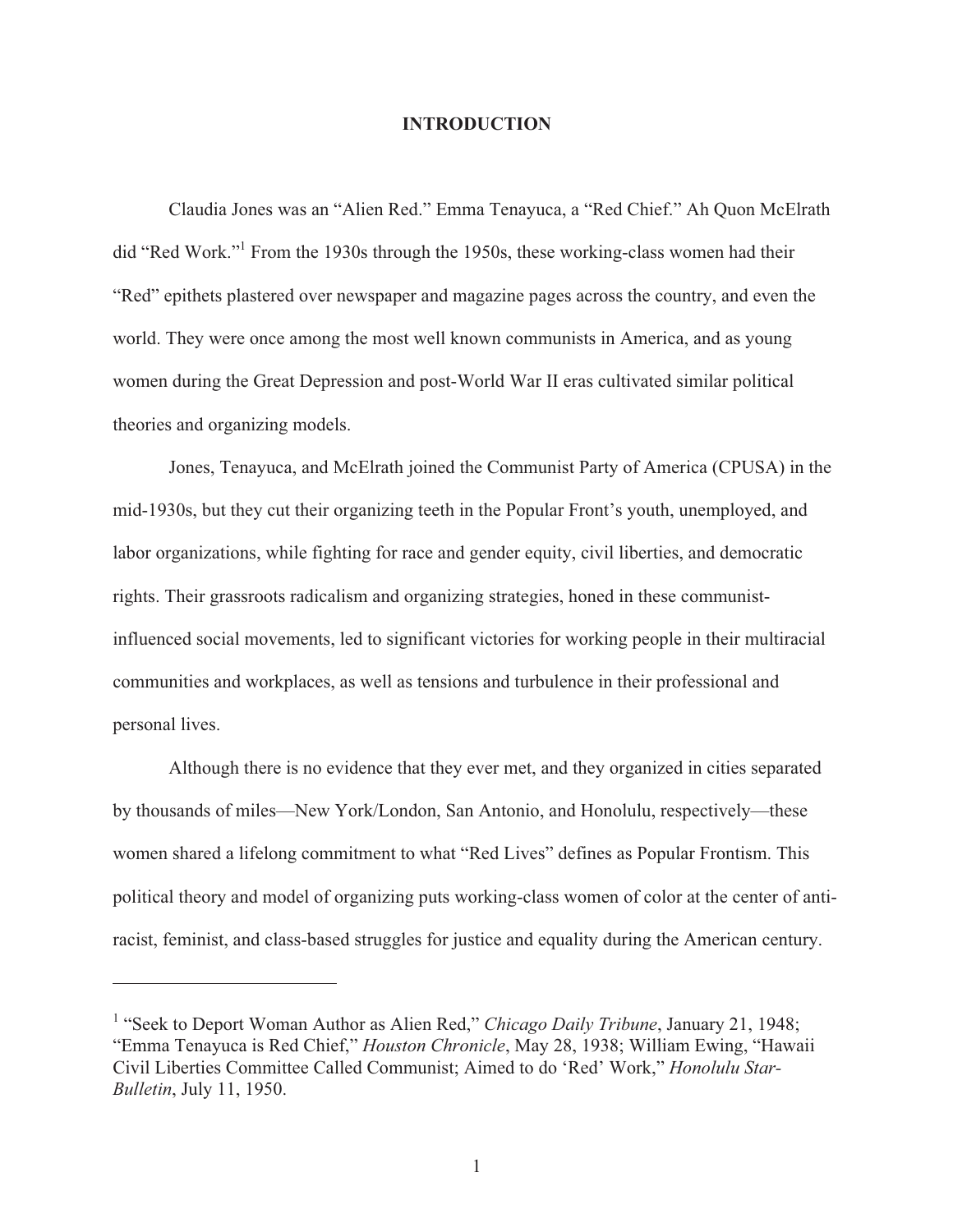Anticommunist repression and conflicts about strategy and priorities in radical, civil rights, and labor movement organizations (especially but not exclusively during the Cold War) caused them to reimagine their careers over the course of their lifetimes. State agencies and national media alike painted these women from immigrant or non-white families as foreign subversives and threats to American democracy. By the mid-1950s, anticommunism and white supremacy had forced both Jones and Tenayuca into exile, and McElrath to give up a government job. All three had dropped out of local and national headlines in an apparent silencing of their radical voices.

 Exile or blacklisting interrupted and redirected their volunteer organizing and career trajectories, but they remained committed to participating, when possible, in the labor of organizing working people to build political power, and to expressing their own ideas and political theories about how best to do so. By the time of their respective deaths in 1964, 1999, and 2008, none of the three was a card-carrying CPUSA member, yet each still referred to herself as a communist, democratic socialist, or Marxist.<sup>2</sup> They were red-tinted to the end.

 "Red Lives" returns these three working-class non-white women—who shaped twentieth century social movements for decades—to the center of American communism and anticommunism's history. Jones, Tenayuca, and McElrath were not alone. They represent a generation of organizers who came-of-age during the 1930s, and forged organizing and political commitments in the communist-led Popular Front coalitions and the Great Depression's mass actions. Other members of this generation appear in passing here as well, but these three best

 2 Claudia Jones (1915-1964), Emma Tenayuca (1916-1999), Ah Quon McElrath (1915-2008). For obituaries, see "Claudia Jones Memorial Issue," *West Indian Gazette & Afro-Asian-Caribbean News* (January 1965); "Longtime Labor Organizer Dies at 82," *El Paso Times,* July 25, 1999; Christie Wilson, "Hawaii Union, Social Activist Ah Quon McElrath Dies at 92," *Honolulu Advertiser*, December 13, 2008.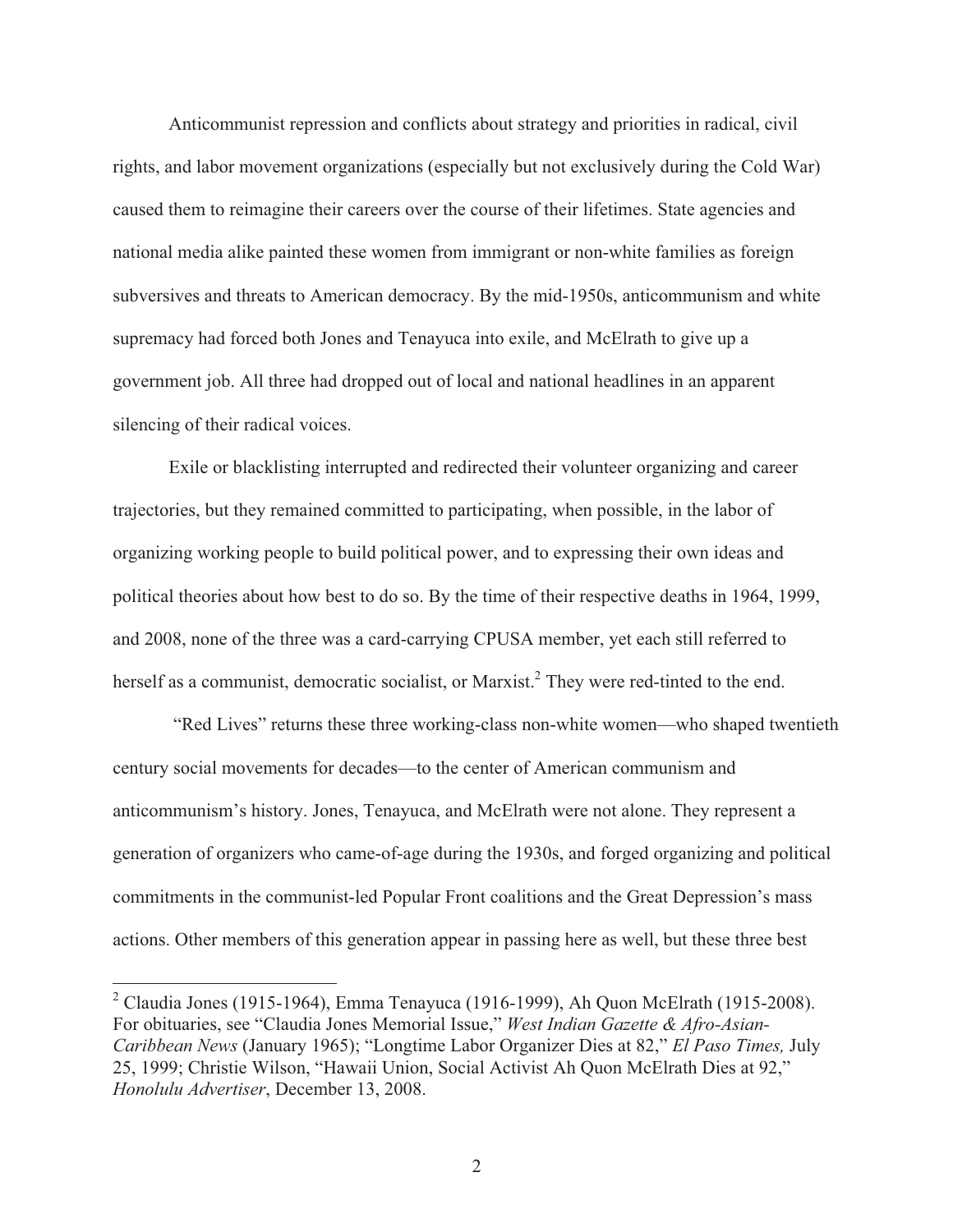illustrate the geographic reach and longevity of the Popular Front-era social movements, and the women, immigrants, and people of color who played significant roles in their organizations' grassroots and national leadership.<sup>3</sup>

In documenting the organizing activities of these radical women, "Red Lives" also provides an example of working-class intellectual history. Jones, Tenayuca, and McElrath each produced important cultural and theoretical work that underpinned their organizing strategies and offered radical analyses—with race, gender, and class at the core—of capitalism, democracy, and social movements.<sup>4</sup> Their on-the-ground, daily experiences in organizing other working people to take part in strikes, mass demonstrations, and electoral politics offer empirical illustrations of those analyses in motion, as do the challenges they faced in building sustainable careers and economic security from their efforts.

These women embody the complexity of American communism and its lasting influence in twentieth century social movements. Telling their stories offers a window into the divisions, debates, and dissent among and between national leaders and grassroots organizers occupied in building anti-racist and feminist movements focused on economic justice. Their grassroots

 $\overline{\phantom{a}}$ 

<sup>&</sup>lt;sup>3</sup> Other women with commitments to similar organizing models and socialist or communist politics in this generation include Genora Dollinger (1913-1995), Dorothy Healey (1914-2006), Sallye Bell Davis (1914-2007), and Esther Cooper Jackson (1917-present). See Carlton Jackson, *Child of the Sit-Downs: The Revolutionary Life of Genora Dollinger* (Kent, OH: Kent State University Press, 2008); Beth Slutsky, *Gendering Radicalism: Women and Communism in Twentieth-Century California* (Nebraska: University of Nebraska, 2015); Erik McDuffie, *Sojourning for Freedom: Black Women, American Communism, and the Making of Black Left Feminism* (Durham and London: Duke University Press, 2011); Sara Haviland, *James and Esther Cooper Jackson: Love and Courage in the Black Freedom Movement* (Lexington: University Press of Kentucky, 2015).

<sup>&</sup>lt;sup>4</sup> For key examples, see Emma Tenayuca and Homer Brooks, "The Mexican Question in the Southwest," *Political Affairs* (March 1939); Claudia Jones, "An End to the Neglect of the Problems of the Negro Woman," *Political Affairs* (June 1949); Ah Quon McElrath, "Race Relations and the Political Economy in Hawai'i," *Social Process in Hawai'i* 39 (1999): 74-84.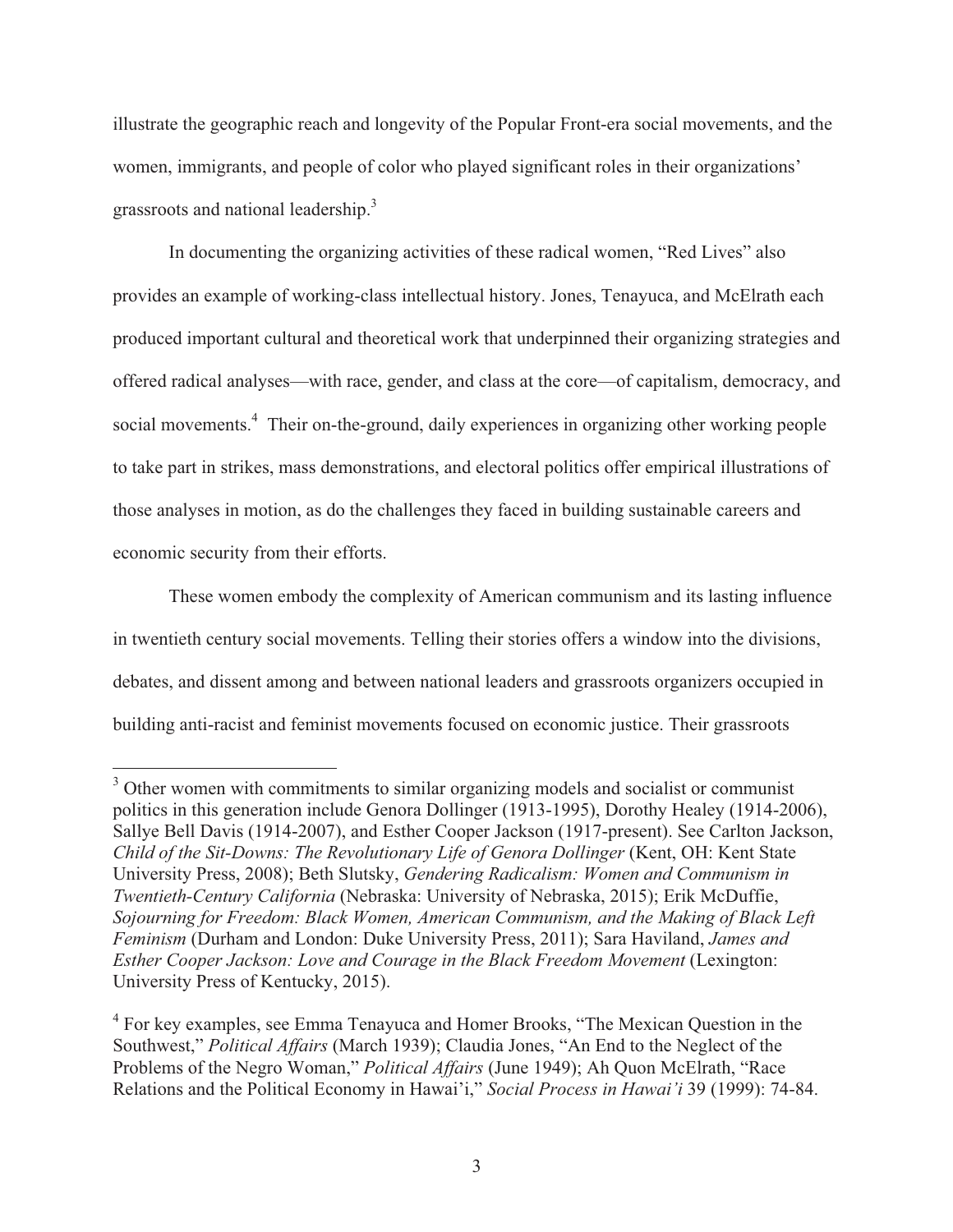radicalism and organizing strategies offer both a record and road map of opportunities and pitfalls in creating the coalitions, campaigns, and political theory necessary for a more just world.

#### *The Popular Front Generation*

Jones, Tenayuca, and McElrath represent the ideals of the Popular Front come to life, but also those ideals' under-recognized longevity as a constant strain of radical politics in twentiethcentury America, from the 1930s through the 1960s and into the 1980s.<sup>5</sup> This dissertation names these women "Popular Fronters" and their politics and organizing strategies "Popular Frontism" because the terms underscore the formation and significance of their communism and organizing experiences in the 1930s to their activism in future decades. Exemplary of the Popular Front's imaginary and enactment, these young women communists were a fundamental part of labor and civil rights histories throughout the twentieth century.

Born during World War I, in cities etched with the histories of colonialism and empire, each woman grew up aware of her own family history of migration and immigration. Jones, a British colonial subject, immigrated from her hometown, Port-of-Spain, Trinidad, to New York's Harlem in the 1920s. Tenayuca, like generations of her family before her, was born in San Antonio, Texas, the descendant of Spanish colonists, indigenous Indians, and Tejanos who had lived in the American Southwest before U.S. annexation made Texas its 28<sup>th</sup> state in 1845.

<sup>&</sup>lt;sup>5</sup> Michael Denning restores socialist intellectual traditions and theories on race to the cultural work of the Popular Front. He defines the Popular Front as a historical bloc and a social movement centered on progressive electoral politics, anti-fascism and anti-imperialism, and civil liberties campaigns against racist violence and the repression of labor rights. He demonstrates that the Popular Front was as dedicated to racial justice as it was to trade unionism. Michael Denning, *The Cultural Front: The Laboring of American Culture in the Twentieth Century* (London: Verso, 1997), 9, 423, 466.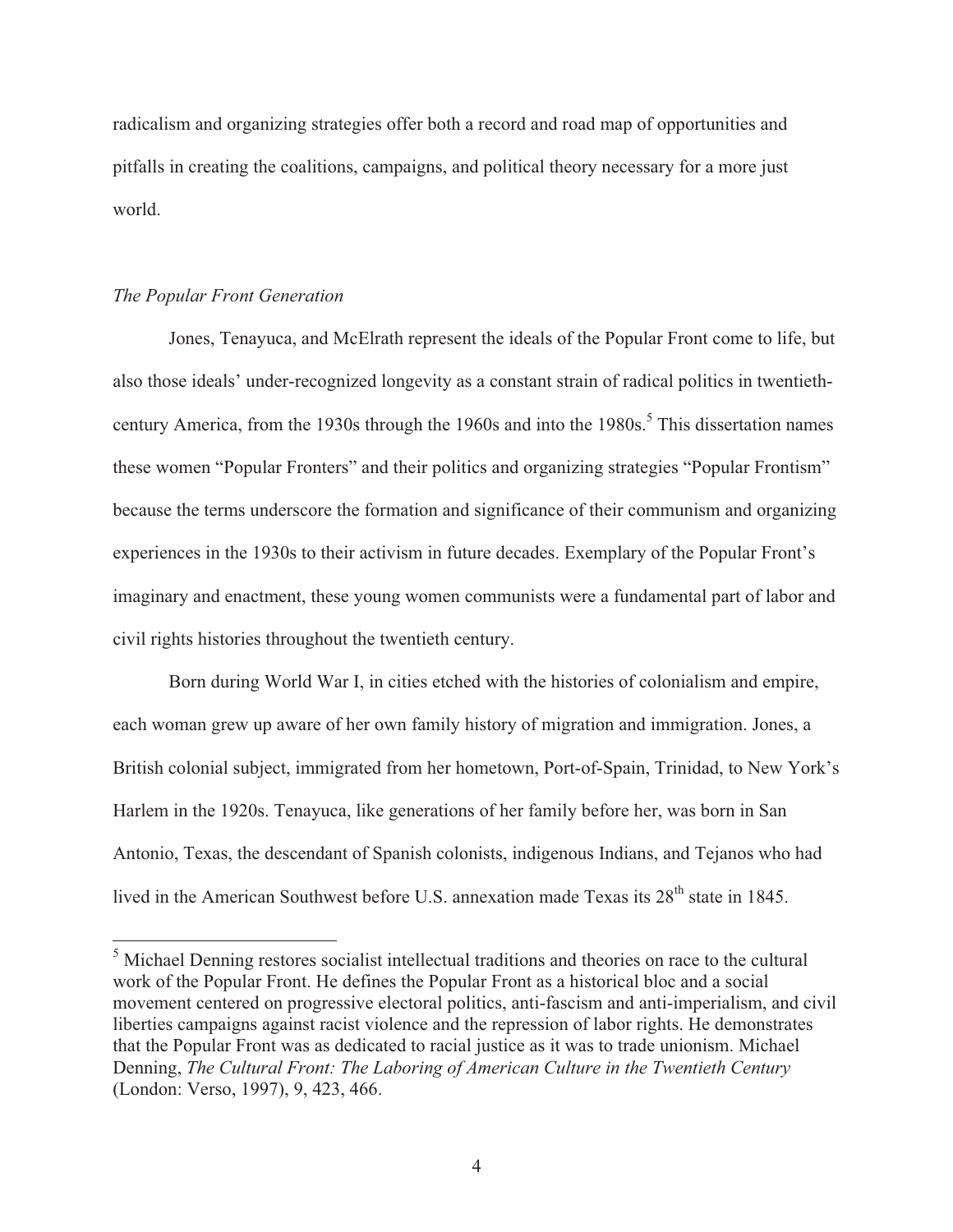McElrath, the daughter of two Chinese immigrants who had emigrated to Hawai'i from Guangdong Province in the 1890s, was born a U.S. citizen in Honolulu on the island of Oahu, part of the U.S.'s Territory of Hawaii, which did not become a state until 1959.

Equal members of the Popular Front generation despite these different geographies and family histories, they shared similar life experiences marked by the economic and social transformations following the Great War: family poverty that resulted in lengthy separations from their parents in the 1920s, a traumatic and untimely death of a parent or grandparent, and limited access to jobs or a college education after their high school graduations in the mid-1930s. Hardships at home did not prevent them from excelling in formal and informal education; they each competed on debate teams and won school awards. As teenagers, they marched on picket lines or in mass demonstrations to protest alongside women cigar workers in San Antonio, or young five-and-dime store clerks who worked at Kress (the Walmart of their day) in Harlem and Honolulu. Each joined the Young Communist League (YCL) during the CPUSA's Popular Front period, a decision that created new opportunities, choices, and conflicts in their personal and professional lives.

The connection between the Popular Front and the Communist Party has rendered both histories and historiographies of the period politically fraught, distorting perceptions of the generation it formed, and its legacy.<sup>6</sup> Some historians have defined the Popular Front within narrow parameters, as little more than a four-year episode based in the Soviet Union's call for strategic alliances against fascism in 1935 to its nonaggression pact with the Nazis in 1939.

 6 James N. Gregory, for example, rejects the term Popular Front because it overemphasizes the role of the CPUSA, instead referring to the left-liberal social movements of the 1930s and 1940s as the "New Deal Left." James N. Gregory, "Remapping the American Left: A History of Radical Discontinuity," *Labor: Studies in Working-Class History* 2, no. 2 (2020), 23.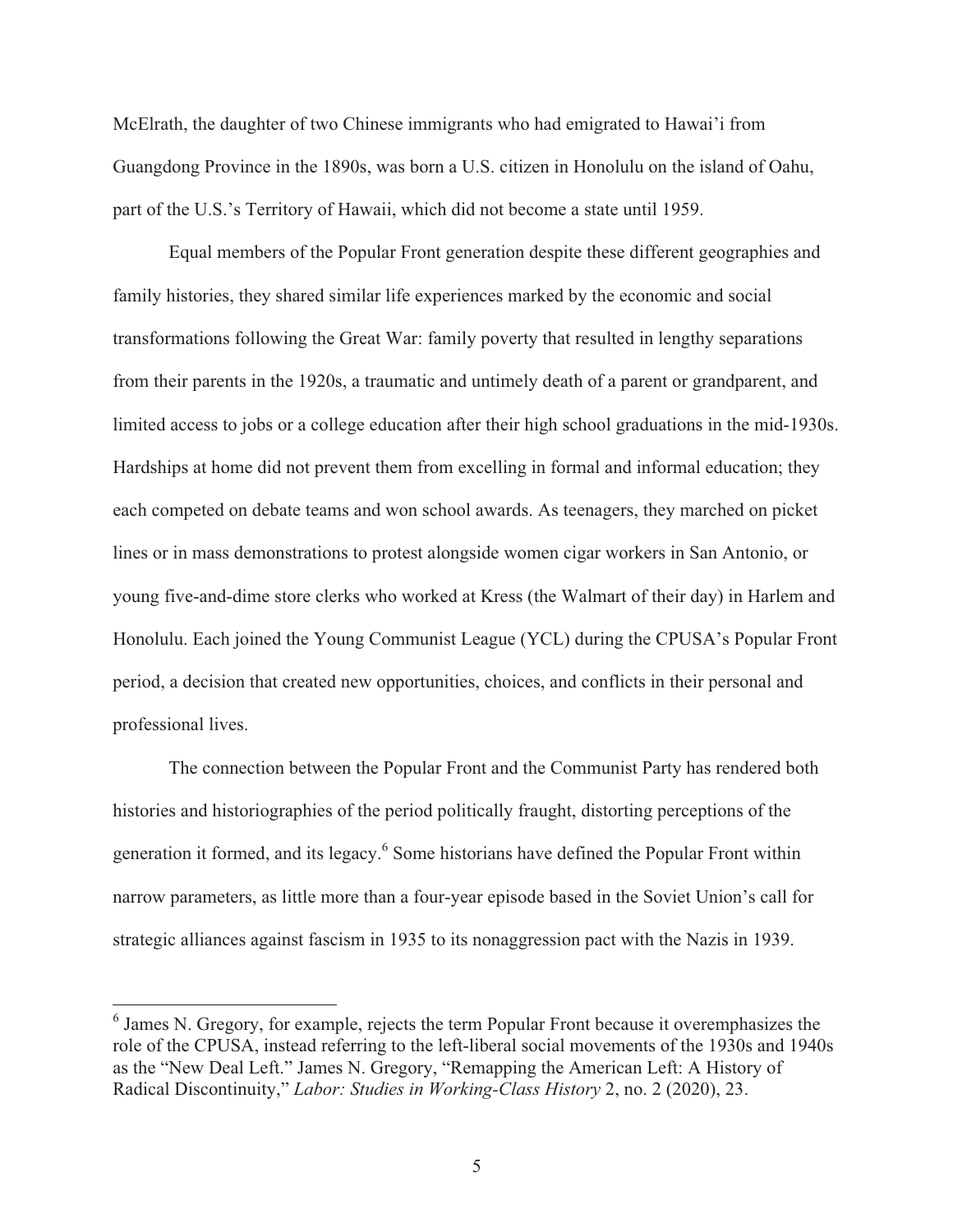Interpreting the Popular Front more as a Comintern scheme than a grassroots movement, they assert, for instance, that CPUSA members' commitment to racial equality, while effective in gaining Black support, was primarily contingent on Moscow's dictates.<sup>7</sup>

In some ways, the rhetorical connotations of the term "Popular Front" can further encourage such caricatures and limited periodizations. The "front" as a military metaphor overemphasizes the movement's opposition to the rise of fascism in the 1930s. The idea of a "front" as a false façade, meanwhile, recalls anticommunist depictions of duplicitous radicals using the movement's coalitions as cats' paws for the Communist Party's international priorities.

More sympathetic studies, while often still limiting the Popular Front in the United States to a brief but significant moment in the late 1930s, recognize it as a moment when Communists and New Deal left-liberals built interracial and cross-class coalitions to push for a national agenda of trade unionism, anti-fascism, international solidarity, and civil rights. Such work has provided evidence of CPUSA members' authentic commitment to racial equality and trade union campaigns, to multiracial, cross-class coalition building, and to supporting democratic electoral politics. Some scholars date the Popular Front's origins earlier—to an upsurge of strikes across the United States in 1933—and extend its influence to the postwar period, if not later.<sup>8</sup>

<sup>7</sup> For evidence of the longevity of this idea, see Harold Cruse, *Crisis of the Negro Intellectual* (New York: Morrow, 1967); Eric Arnesen, "No 'Graver Danger': Black Anticommunism, the Communist Party, and the Race Question," *Labor: Studies in Working-Class History of the Americas* 3, no. 4 (2006), 13-52. As an example, see Eric Arnesen's descriptions: "party members shed their sectarian skin" during the Popular Front, "ceased denouncing liberals and Socialists as 'social fascists,' donned the clock of Americanism and patriotism, pursued political legitimacy, and worked tirelessly to build broad-based alliances to support the New Deal and oppose fascism."

<sup>&</sup>lt;sup>8</sup> For a discussion of the Popular Front's periodization and its social movement and cultural formations, see Gregory, "Remapping the American Left," 21-28; Gerald Horne, *Communist Front? The Civil Rights Congress, 1946-1956* (Rutherford, NJ: Fairleigh Dickinson University Press, 1988); Denning, *The Cultural Front*, 4-20; Chris Vials, *Realism for the Masses:*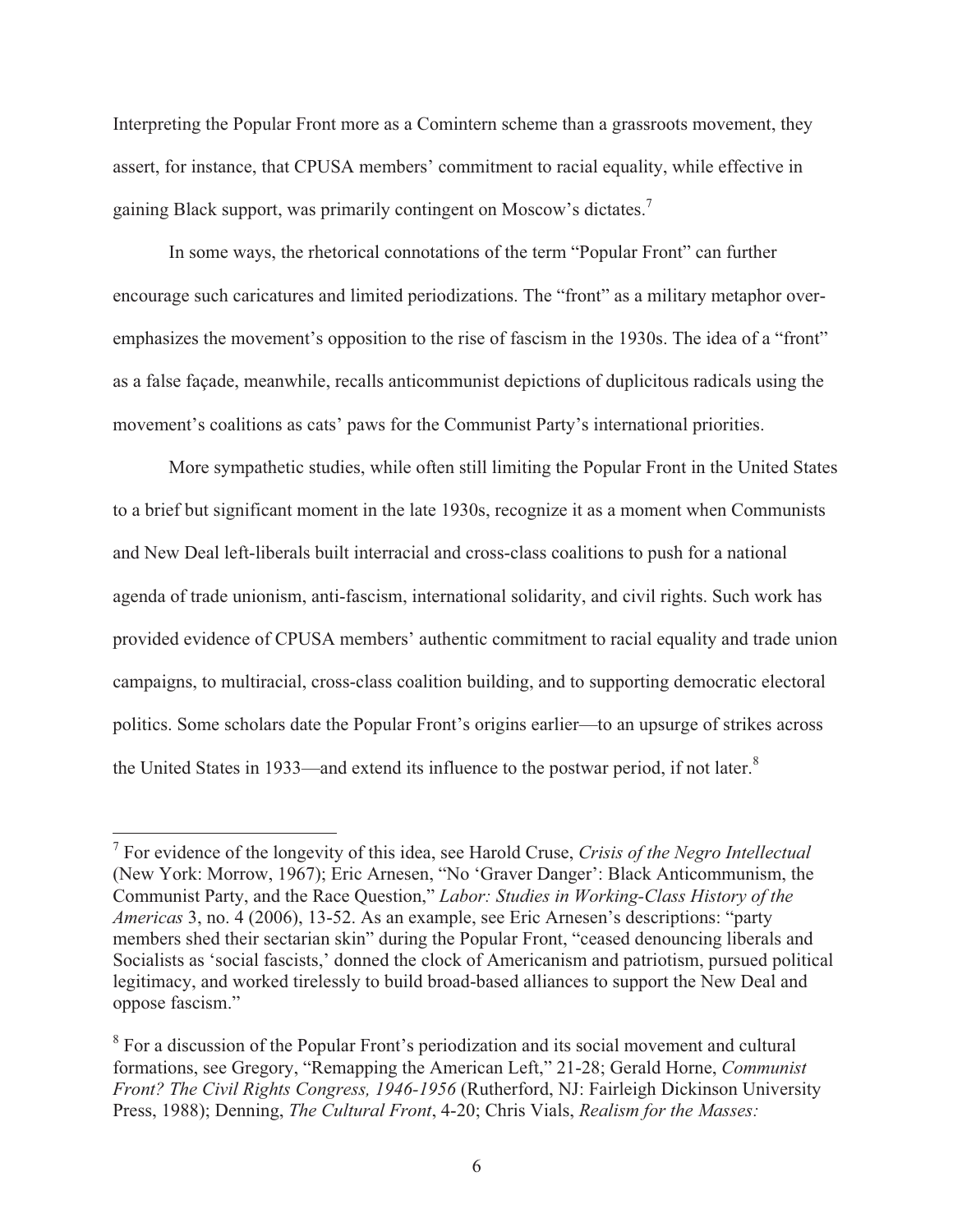As this work shows, Popular Front communist activists' emphasis on grassroots community needs, civil liberties, political education, and labor organizing repeatedly took precedence over the CPUSA's or Comintern's official domestic and international priorities. American communists in local communities often ignored dramatic shifts in Soviet policy at national and international levels, instead continuing to engage in on-the-ground labor and civil rights organizing. Fair housing and employment laws, desegregation, and voting rights, for instance, remained key goals for many Popular Front organizers throughout World War II and into the postwar period.

 Finding the roots of women's liberation and civil rights movements in the Popular Front, historians have identified different terminologies, such as "labor feminist" and "Black left feminist," for this cohort and their politics in order to extend the Popular Front's timeline and underscore its commitment to anti-racist and feminist activism.<sup>9</sup> Black left feminists, in particular, led mid-century movements and organizations engaged in cross-class struggles for race and gender justice. Historians of the Black Popular Front trace the networks of African-Americans who were radicalized in the 1930s and then active into the early Cold War decades.<sup>10</sup>

*Aesthetics, Popular Front Pluralism, and U.S. Culture, 1935-1947* (Jackson: University of Mississippi Press, 2009), xxvi-xxix. Denning marks two separate endings for Popular Front: the first in the early 1960s with the emergence of the New Left, and the second with the actual deaths of the last members of the depression cohort at the end of the twentieth century; Vials claims that Popular Front cultural production last until at least 1947.

 $\overline{a}$ 

<sup>9</sup> For discussions of mid-century activism and politics with feminism and working-class women at the center, see Dorothy Sue Cobble, *The Other Women's Movement: Workplace Justice and Social Rights in Modern America* (Princeton: Princeton University Press, 2004); McDuffie, *Sojourning for Freedom*; Dayo Gore, *Radicalism at the Crossroads: African American Women Activists in the Cold War* (New York and London: New York University Press, 2011), 7-11.

<sup>10</sup> On the Black Popular Front, see Mary Helen Washington, "Alice Childress, Lorraine" Hansberry and Claudia Jones: Black Women Write the Popular Front," in *Left of the Color Line: Race, Radicalism, and Twentieth-Century Literature of the United States*, edited by Bill V.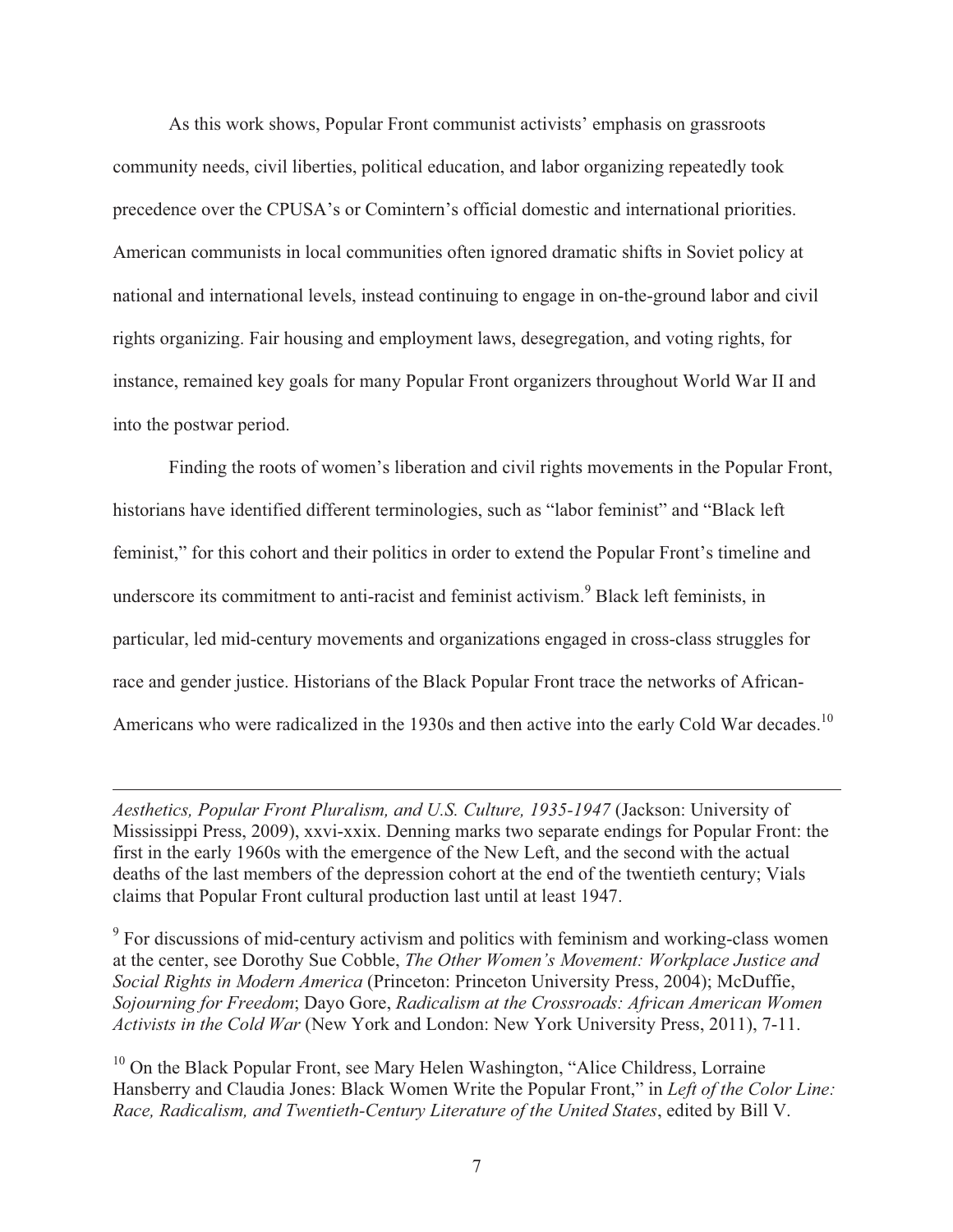These scholars assert that anti-racist and feminist activism in the Popular Front's day-to-day social movements seeded the modern civil rights and women's movements long before Rosa Parks or Betty Friedan—who had organized for decades prior—launched the Montgomery bus boycott or published *The Feminine Mystique*, respectively.11

 Beginning in the 1930s, the three women featured in "Red Lives" practiced pro-labor, feminist, and anti-racist politics, although none would have referred to herself as a feminist at the time. The terms Black left feminism and labor feminism go a long way in describing these women's politics, but the definitions do not adequately take into account the communistaffiliated social movements that shaped their worldview in the late-1930s. Understanding Jones, Tenayuca, and McElrath as Popular Fronters—and seeing the resonances of their lives as a function of their shared Popular Frontism—begins to reclaim and extend these more expansive possible meanings for the Popular Front, while bringing them together under a coherent signifier. Despite its limitations and pitfalls, the term "Popular Front" remains an indispensable marker, encompassing an unwieldy amalgam of individuals and organizations that came together in the 1930s to build a movement, waging local struggles against race and gender discrimination in

Mullen and James Smethurst (Chapel Hill: University of North Carolina Press, 2003) 185; McDuffie, *Sojourning for Freedom*, 91-125; Martha Biondi, *To Stand and Fight: The Struggle for Civil Rights in Postwar New York City* (Cambridge: Harvard University Press, 2003). On the Popular Front in the American South, see Glenda Gilmore, *Defying Dixie: The Radical Roots of Civil Rights, 1919-1950* (New York: W. W. Norton, 2008), 185-189, 210-214.

 $\overline{a}$ 

 $11$  For discussions of Rosa Parks's and Betty Friedan's decades of civil rights and labor organizing, and the consequences for the erasure of these decades in popular discourse, see Jeanne Theoharis, "The Real Rosa Parks Story is Better Than the Fairy Tale," *New York Times*, February 1, 2021; Jeanne Theoharis, *The Rebellious Life of Mrs. Rosa Parks* (Boston: Beacon Press, 2013); Daniel Horowitz, *Betty Friedan and the Making of the Feminist Mystique: The American Left, the Cold War, and Modern Feminism* (Amherst: University of Massachusetts Press, 1998).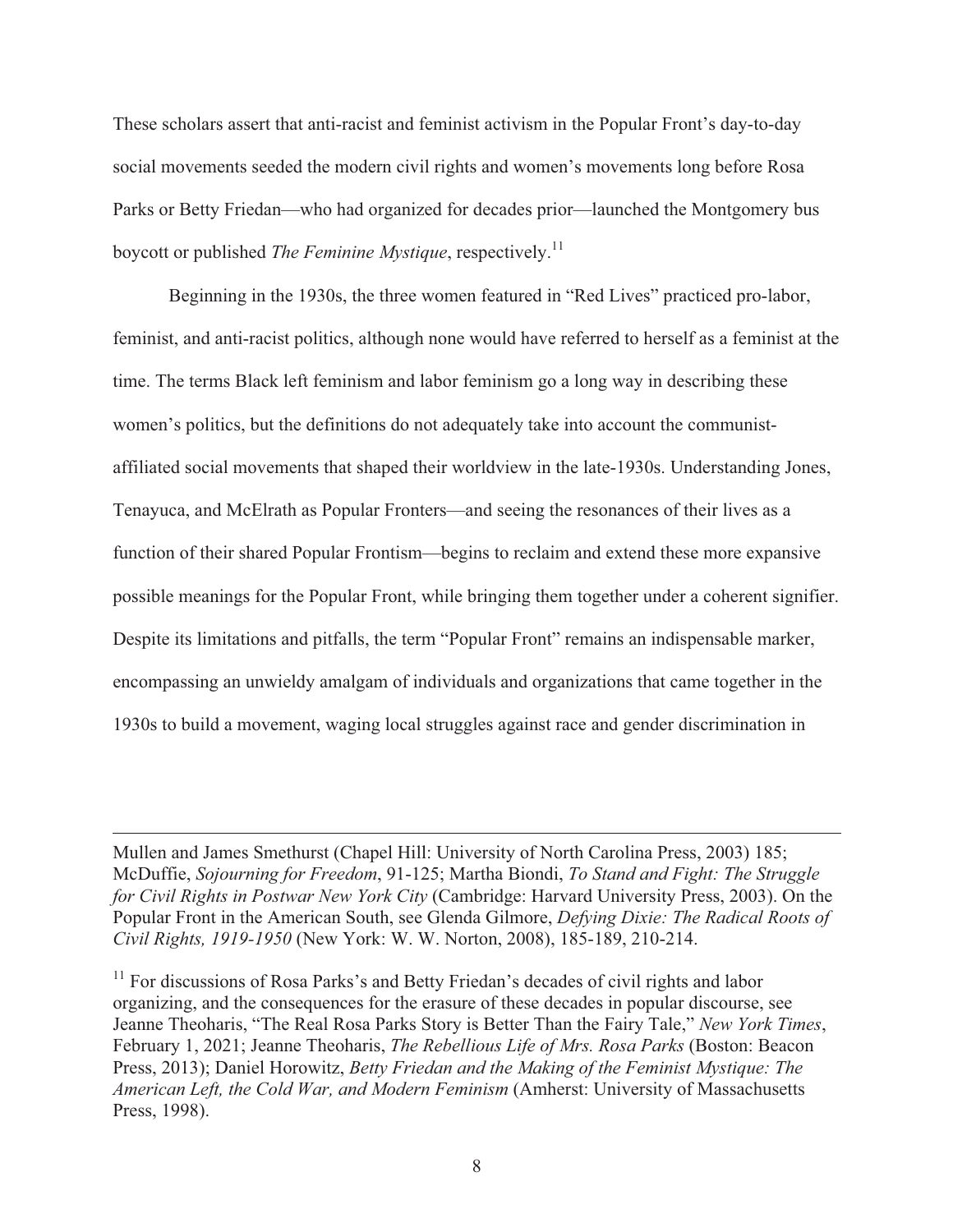workplaces, housing, and the criminal justice system, while also campaigning for federal civil rights, pro-labor, and social welfare legislation in the New Deal.

"Red Lives" is a side-by-side social and biographical history. Its three talented organizer and working-class intellectual subjects, Popular Fronters in their lives and careers, illustrate how radical working-class women of color shaped twentieth century multiracial, cross-class social movements. Their far-flung stories underscore the geographic breadth of working-class women's leadership in twentieth-century U.S. labor and political activism. Although their politics and organizing priorities took different forms depending on where they lived and organized, they shared a worldview that encompassed common strategies and theories across various movements, historical moments, and even nations. Examining this worldview and its diverse manifestations re-centers the unemployed, youth, and independent union movements—often overshadowed by the Congress of Industrial Organizations (CIO)—in histories of Popular Front organizing. It recovers the making of an American working-class consciousness that did not erase experiences or understandings of racial, ethnic, and gender differences.

It also recovers the opponents of that consciousness. Jones, Tenayuca, and McElrath forged their politics in direct, often violent, conflict with capital and the state during their youths. Their stories shed light on the unbroken history of both reactionary opposition to radical, multiracial, working-class women's activism in twentieth-century America, and of that activism's perseverance and influence. "Red Lives" tells these stories, drawing on oral histories, personal letters, manuscript writings, newspapers, government records, and published work from archives in Texas, New York, London, and Hawai'i, as well as various secondary scholarly and biographical accounts.

9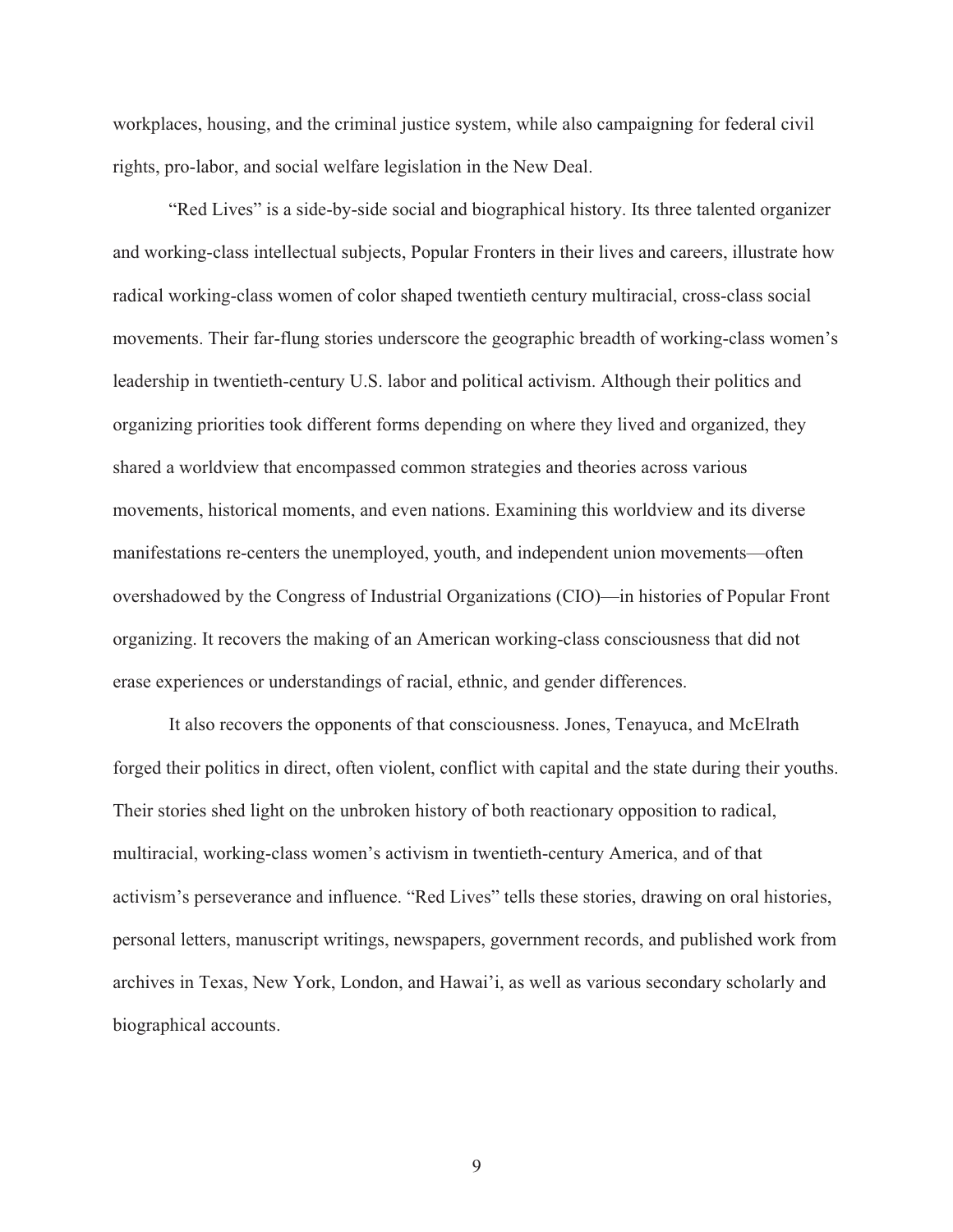#### *The Popular Front's Political Theories and Organizing Models*

For Popular Fronters in the 1930s, the CPUSA represented a powerful and logical institutional platform, especially for campaigns for racial and gender equality. Its national and local leadership urged solidarity with anti-imperialist and anti-fascist struggles in Ethiopia and Spain, support for the Roosevelt Administration's New Deal, collaborations with civil liberties groups and unions affiliated with the newly formed CIO, and mobilizations against police brutality and for anti-lynching legislation.

Coming of age during or just before the CPUSA's "Communism is Twentieth Century Americanism" period, Jones, Tenayuca, and McElrath imagined their radical politics as deeply rooted in the ideals and failures of multiracial democracy in America, as much as in the promise of socialism. One key tenet of their grassroots radicalism was that American national identity was fundamentally multiracial, and that narratives of U.S. history should highlight the way labor organizing by people of color and immigrants shaped the nation. Developing this form of radicalism through political education, particularly in radical and union-affiliated workers' schools, played an important role in each woman's life, and remained essential to their understanding of how to change the world.

"The rich traditions of the Negro people, in building America to what it is today," wrote Jones in a YCL magazine in 1938, "the best traditions of Negro culture, their folk art and heroic struggles for emancipation should be familiar to every YCLer and progressive person."<sup>12</sup> For decades, Jones wrote articles and taught classes about Black Americans, and then Black Britons, who organized in movements for social justice. Her dual careers as a journalist and an organizer

<sup>12</sup> Claudia Jones, "Recent Trends Among Negro Youth," *Young Communist Review* (July 1938), 17.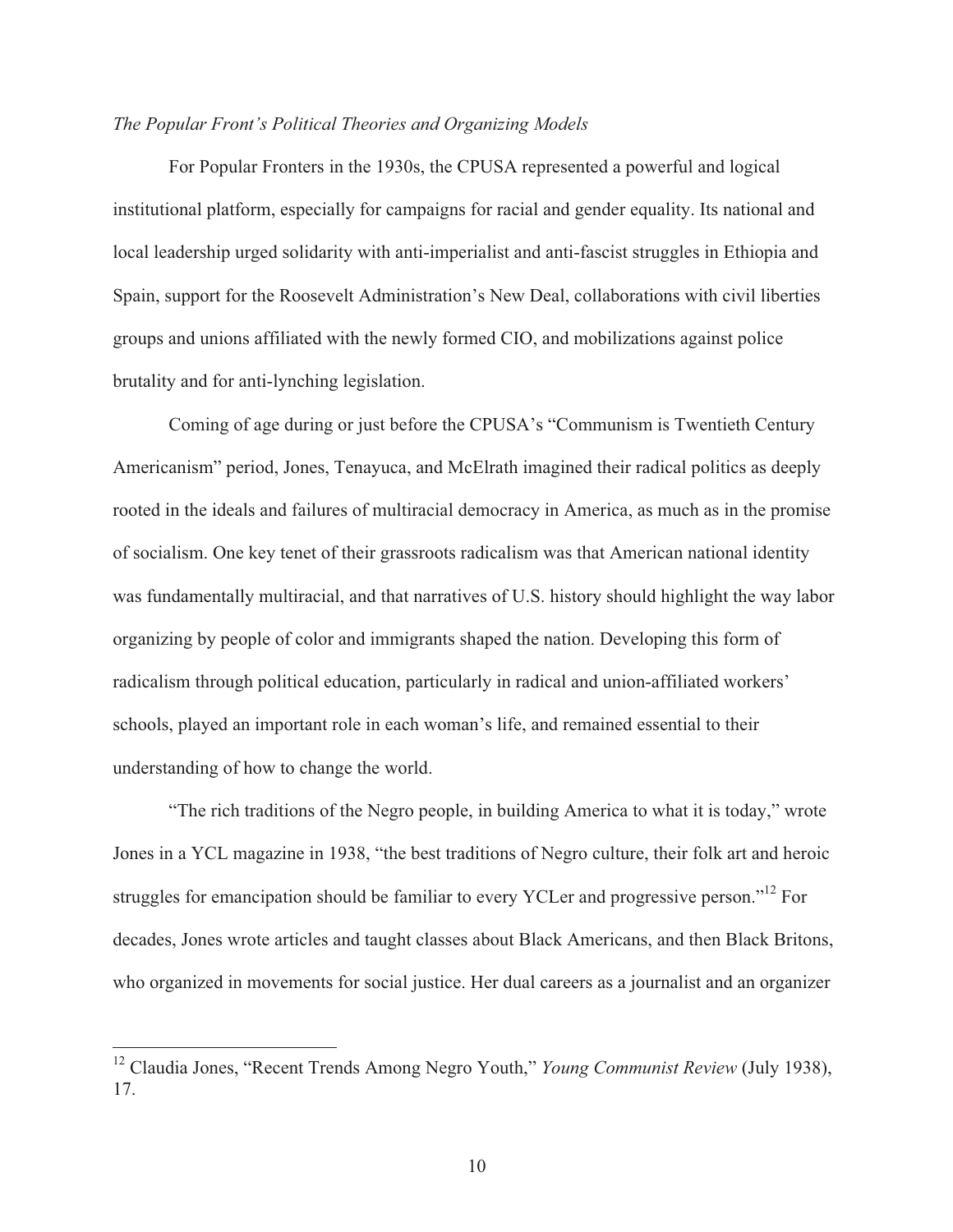gave her opportunities to tell the stories of Black activists from across the globe in the pages of the radical press, and encourage others to join her in what she saw as history in the making.

"The traditions our country has here are tremendous," Tenayuca told an interviewer in 1981. "You consider the Declaration of Independence—true you men did not include us women in the Bill of Rights, you did not include the Indians, you did not include the blacks, but somewhere we're attempting to solve these problems."<sup>13</sup> An abiding faith in democracy did not preclude her from criticizing what in her view were the nation's sexist, imperialist, and racist policies. Instead, she demanded an accounting of American history, particularly in the Southwest, that explained its shifting borders and the lives of its multiethnic inhabitants. In an essay published in 1939 and in numerous oral histories recorded in the 1970s, she advocated for bilingual education in schools, and for the centrality of Spanish-speaking communities in the formation of the American nation. Aligning herself late in life with San Antonio's grassroots organizers and political activists, many of them non-white women, in the 1970s and 1980s, Tenayuca held fast to both her criticism of and faith in American democracy and socialist politics.

"We must recognize and pass on the story of the magnificent role the forebears of immigrants have played in the development of this country and their battles for freedom and justice," wrote McElrath in 1994.<sup>14</sup> Throughout her career in the labor movement, she had opportunities to teach union members and educate the public about the contributions that

<sup>&</sup>lt;sup>13</sup> Emma Tenayuca, interview by Allan Turner, 1981, transcript, Allan Turner Collection, Box 2X88, Briscoe Center for American History and Barker Texas History Collection, University of Texas at Austin, Austin, TX (hereafter ATC).

<sup>14</sup> Ah Quon McElrath, "From Old to New Plantations: Labor's Growing Pains," in *New Visions in Asian American Studies: Diversity, Community, Power*, edited by Franklin Ng, et al (Pullman, WA: Washington State University Press, 1994), 11.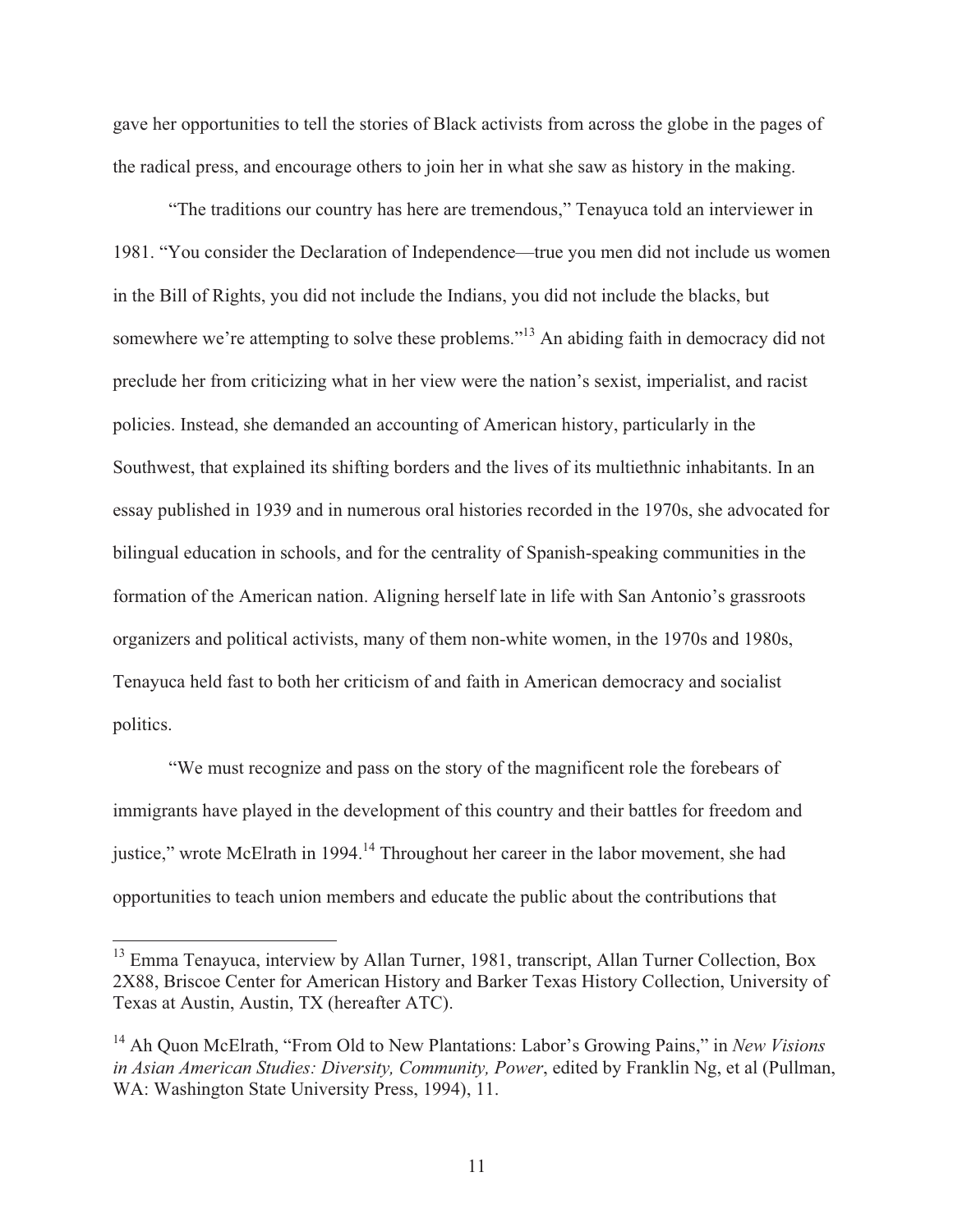organizers with Chinese, Japanese, and Filipino heritage made to progressive politics in Hawai'i. Her speeches, interviews, and essays over the years persistently featured the multiracial and multiethnic groups of strikers and their families, grassroots political activists, and radical organizers who transformed the American territory's political economy.

Another significant principle in these women's shared political theory and organizing strategies was the understanding that political and labor movements must be rank-and-file and grassroots led, as well as deeply embedded in local communities and the needs of working families. In 1936, Communist Party leader William Z. Foster had published a set of tactics and strategies for organizing the steel industry that formed the basis of communist-affiliated organizing campaigns in the labor movement. His principles prioritized: building left-liberal coalitions and democratic industrial unions, rank-and-file led mass meetings, demonstrations, and political education, and working-class political activity. Foster called for rank-and-file organizing committees for white and Black workers, youth, the foreign-born, and women. There should be "corps of women organizers in the field," he wrote.<sup>15</sup>

Similarly, these three women each nurtured grassroots leadership and multiracial, crossclass community-labor alliances in their own cities, and emphasized extending voting rights and expanding New Deal era democratic politics as ways to build working-class power. Their notion of political power relied less on mobilizing voters on Election Day, and more on organizing community members to run for local offices—on the school board or the city council where local budgets are decided—and to participate in mass actions and demonstrations. Shop floor and

<sup>&</sup>lt;sup>15</sup> While there is no direct evidence that these three women read William Z. Foster's pamphlet on organizing, each expressed admiration for Foster in letters or oral histories. William Z. Foster, *Organizing Methods in the Steel Industry* (New York: Workers Library, 1936). Foster also recommended that workers form collaborations with the National Negro Congress, American Youth Congress, and Workers Alliance.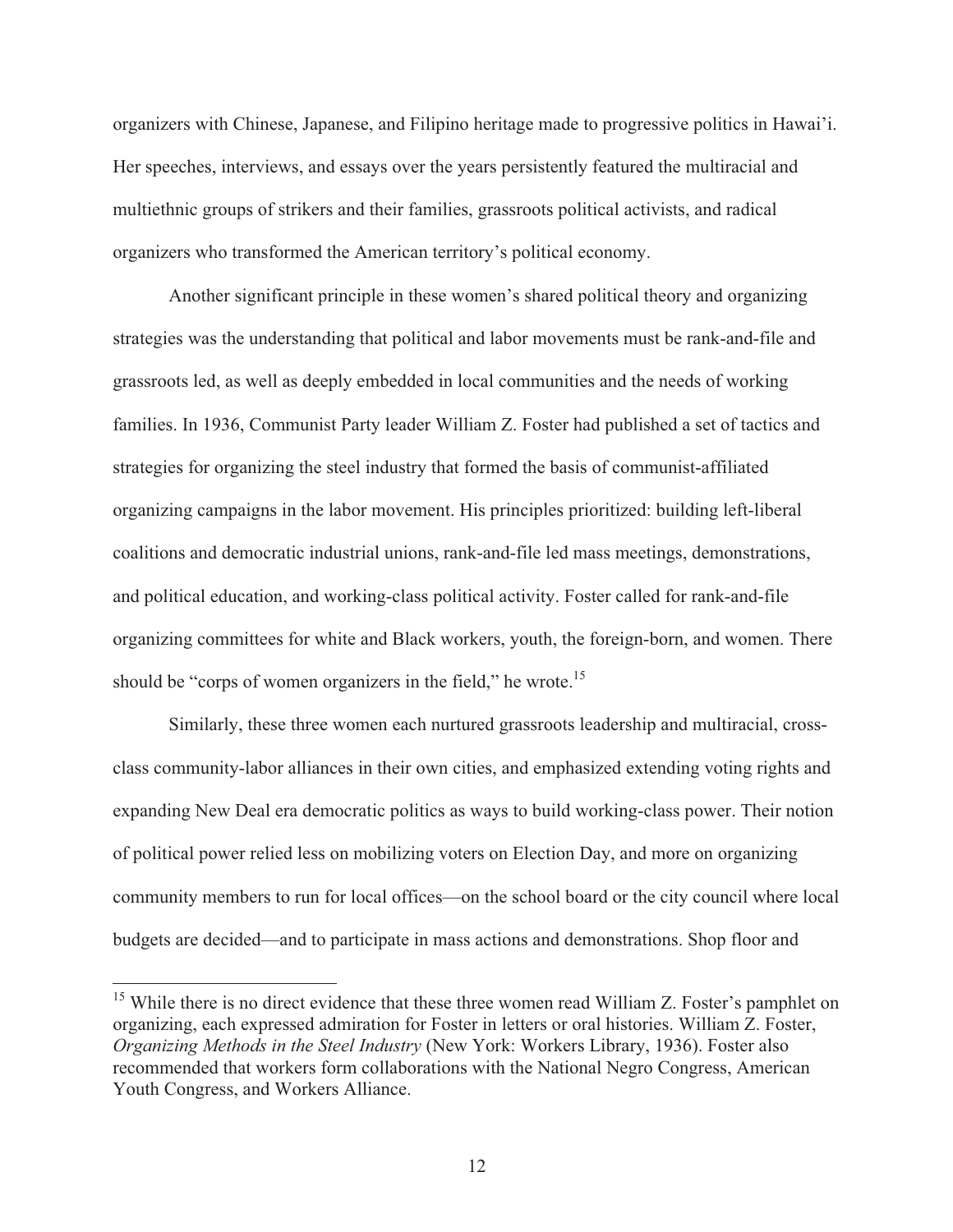workplace issues could be won, they believed, with the support of the community and progressive legislation. Moreover, unions had a responsibility to provide social services political education and organizer training, for instance—to family members and the unorganized not covered by union contracts.

From their earliest organizing days, these women interpreted the meaning of "worker" as far broader than the popularized idea of the (white) industrial laborer in a factory or a mine. As young communists, they attempted to organize the unemployed, youth, and immigrants—groups that national leadership in America's labor unions and political parties often ignored or reviled as both workers and community members.<sup>16</sup> Radical-led labor unions, Popular Front organizations, and other social justice groups gave them opportunities to put that understanding to use through collective action and local politics.

"The only party which has consistently stood against racialism," editorialized Jones in her London-based newspaper in 1964, "is the Communist Party."<sup>17</sup> As a prominent Party leader and grassroots organizer for decades, first in the U.S. and then in the U.K., she joined or created multiple cross-class, multiracial organizations that affiliated with labor unions, advocated for civil rights and enfranchisement, and encouraged grassroots participation in local politics. While deeply critical of the major political parties' failure to address racial and gender discrimination, she continued to push for legislative solutions to inequality. In New York and London, she built

 $16$  For a discussion of the CIO's and the CPUSA's legacy in modern organizing strategies (especially the idea of the "whole worker" and "organic leaders"), see Jane McAlevey, *No Shortcuts: Organizing for Power in the New Gilded Age* (Oxford: Oxford University Press, 2016), 9-16, 27-70; Jane McAlevey, "The Crisis of New Labor and Alinsky's Legacy: Revising the Role of Organic Grassroots Leaders in Building Powerful Organizations and Movements," Politics and Society 43, no. 3 (2015), 415-441.

<sup>&</sup>lt;sup>17</sup> Claudia Jones, "Editorial: Elections, and Racial Hypocrisy," *West Indian Gazette & Afro-Asian-Caribbean News* (October 1964).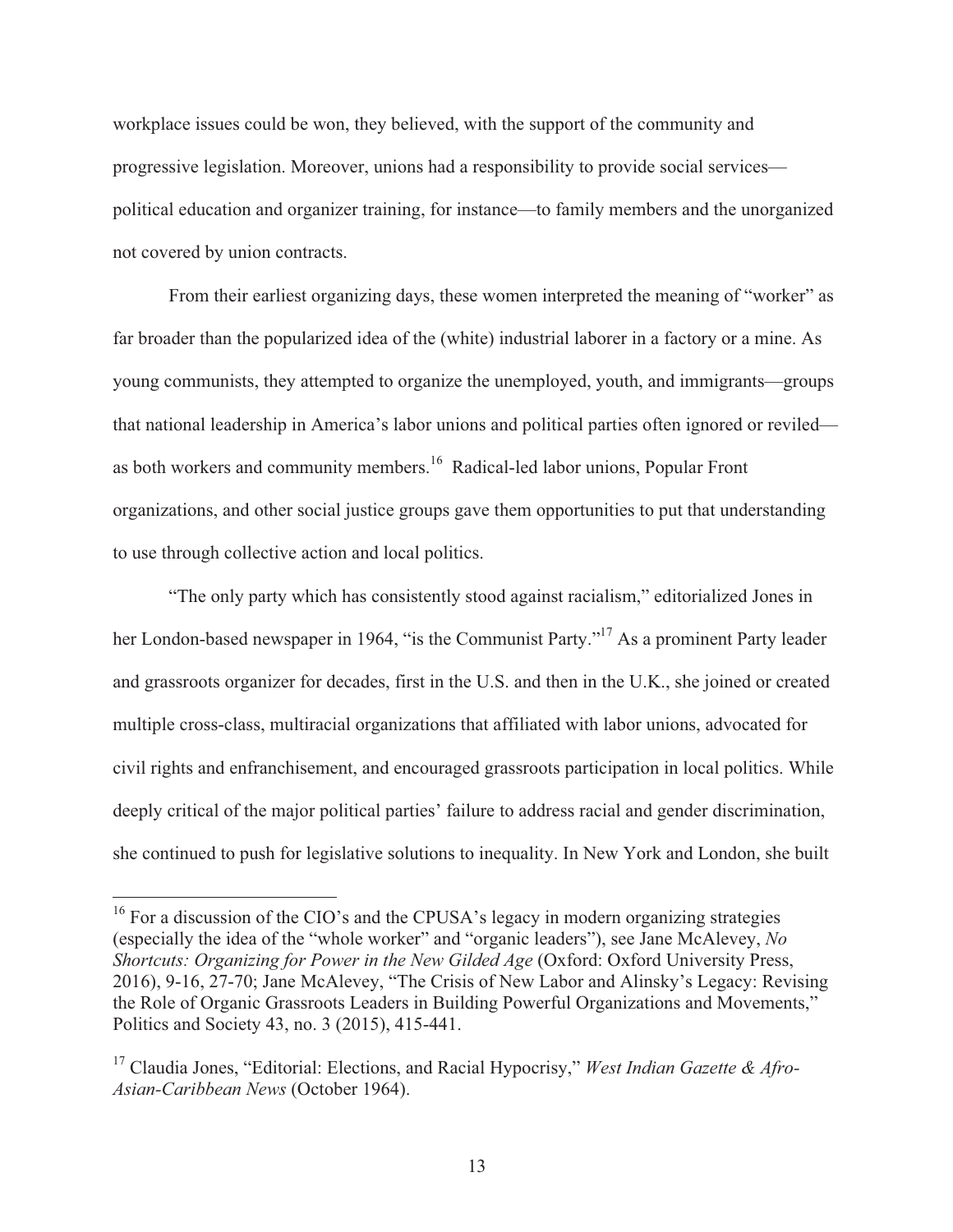community-based coalitions that mobilized for local, national, and international policies for selfdetermination and freedom from oppression.

Tenayuca strove to do the same in San Antonio. "I had a vision of a huge hall on the West Side, possibly maintained by several unions—pecan, laundry, ironworkers—which would become a center where you would help people become citizens, where you would have classes in English," she recalled in 1983. "The union had to serve as a social service organization because of the conditions of the people."18 In the late 1930s, Tenayuca created a precursor to contemporary Workers' Centers in a San Antonio hall, where volunteers taught citizenship classes, provided advice how on how to secure New Deal jobs and benefits, and created a political culture steeped in cross-border collaborations to support Mexican immigrants.19 A member of the Communist Party for over ten years, Tenayuca called herself a socialist later in life, but with many conditions. She defined socialism as a process, an "educational endeavor, where people learn to work together, where they learn to think together."<sup>20</sup> For Tenayuca, this endeavor took place in community-labor alliances and in democratic politics.

"We got involved in women's so-called politics very early, before they even thought about feminism," McElrath told an interviewer in 2006, "because we figured that they were all part of the family, they are all affected by what happens to the male worker."<sup>21</sup> As a social worker and organizer, she was instrumental in building community-labor alliances that offered

<sup>18</sup> Geoffrey Rips, "Living History: Emma Tenayuca Tells her Story," *Texas Observer: A Journal of Free Voices*, October 28, 1983, 14.

<sup>19</sup> For a history of worker centers in the U.S., see Janice Fine, *Worker Centers: Organizing Communities on the Edge of the Dream* (Ithaca: Cornell University Press, 2006).

<sup>20</sup> Rips, "Living History: Emma Tenayuca Tells Her Story," 12.

<sup>&</sup>lt;sup>21</sup> Ah Quon McElrath, interview by author, May 2006, Honolulu, Hawai'i.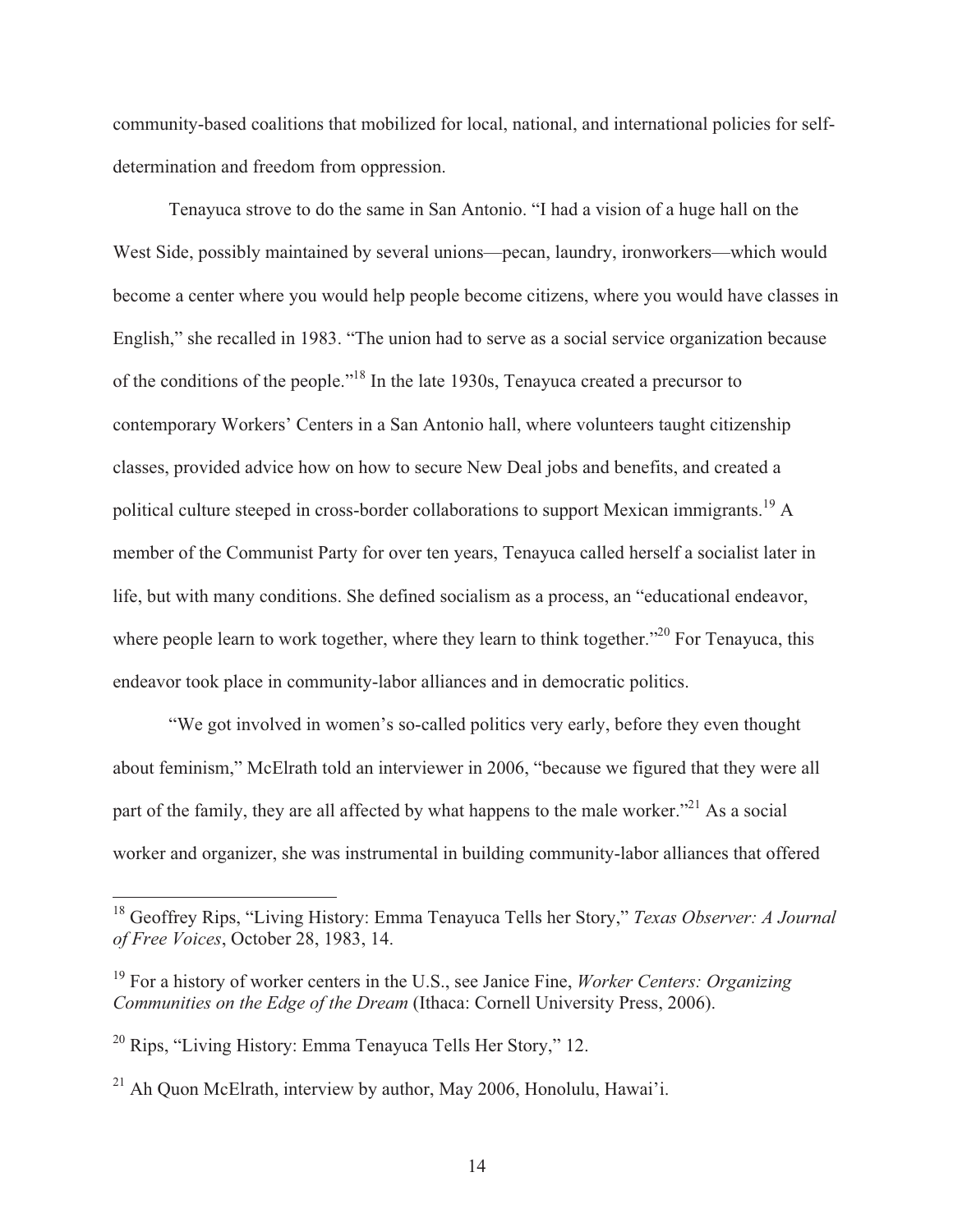opportunities for women (both wage workers and those who performed nonwage work in the home) to support working-class demands in union contracts and social welfare legislation.

Central to these women's Popular Front politics and organizing models was their belief that unless women of color are free from oppression, no one can be free. As working-class intellectuals, all three published works about how revolutionary politics must be based simultaneously in multiracial and cross-class campaigns for race, gender, and economic justice. They each applied Marxist-Leninist theories of self-determination, race, gender, and imperialism to their grassroots organizing campaigns. Decades before Kimberlé Crenshaw and other critical race theorists introduced the term "intersectionality," they advocated for racial, gender, and economic justice as inextricable struggles with asymmetrical valences.<sup>22</sup>

"The triply-oppressed status of Negro women is a barometer of the status of all women," Jones wrote in 1949, and "the fight for the full economic, political and social equality of the Negro woman is in the vital self-interest of the fight to realize equality for all women."<sup>23</sup> In 1939, Tenayuca linked the separate civil rights struggles then happening in the Southwest and the South in an essay published in the communist press. "For the special exploitation of the Mexican people in the Southwest is, in many respects, simply a continuation of the special exploitation and oppression to which the Negro people in the South have been subjected," she

 $22$  The concept of "intersectionality" inextricably links race, gender, and class in the shaping of experiences and structures. An intersectional analysis of freedom (political, economic, or social), for example, poses that all forms of oppression must be addressed and eliminated for a free and equal society to fully exist. For key texts on the meaning of intersectionality, particularly in the histories of black feminism, see Beverly Guy-Sheftall, ed., *Words of Fire: An Anthology of African-American Feminist Thought* (New York: New Press, 1995); Kimberlé Crenshaw, ed., *Critical Race Theory: The Key Writings That Formed the Movement* (New York: New Press, 1996).

<sup>23</sup> Claudia Jones, "We Seek Full Equality for Women," *Daily Worker*, September 4, 1949.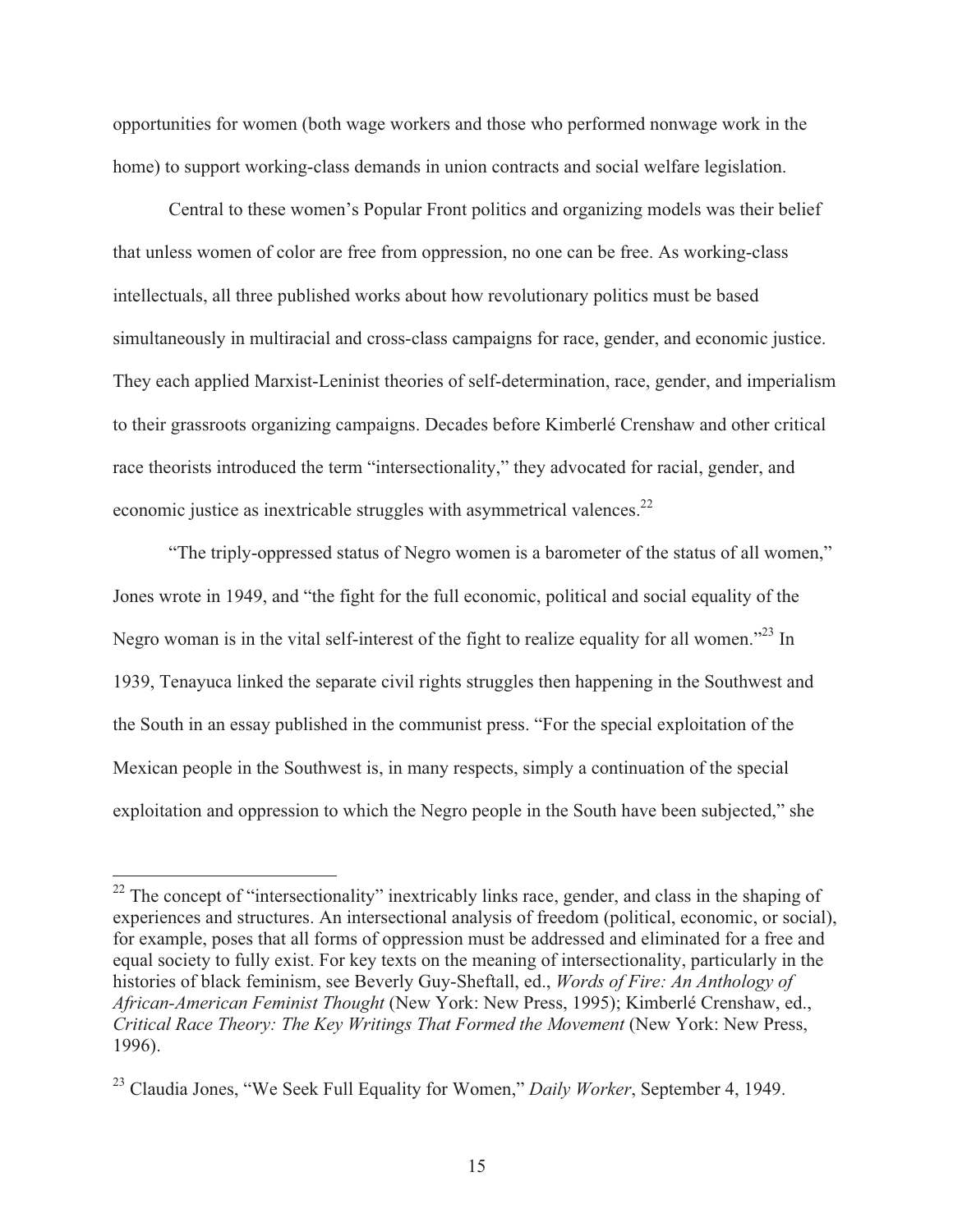wrote. "A blow against the oppression of one will be a blow for the freedom of both."<sup>24</sup> For McElrath, the only way for women to gain freedom from oppression was through trade unionism. As she told an interviewer in 1978, "[T]rade unions are still, in our kind of society, the only social organization that can lift women immediately out of poverty and give them some measure of control over their lives."25 All three of these Popular Fronters insisted that working people, especially women, had the capacity for political consciousness, the courage to take collective action and lead others, and the ability to understand complex social theories.

"Popular Fronters" and "Popular Frontism," then, are terms encapsulating this complex set of ideas and ideologies that attaches to particular radical grassroots organizers and leaders from the Depression-era generation. Jones, Tenayuca, and McElrath joined the Popular Front social movements of the 1930s and 1940s, yet continued to express and remake its principles during later campaigns for race, gender, and economic justice, each championing communistinflected, anti-racist, and feminist politics until the end of her life. As pragmatic leaders and organizers, they changed strategies, tactics, and organizations over their lifetimes—and sometimes stepped out of political activism—but through repression and progress, violence and victories, their radicalism endured their entire lives. Placed alongside one another, they make visible the legacy of Popular Frontism in social movements from the 1950s onward.

 $\overline{\phantom{a}}$ 

 $2<sup>24</sup>$  Tenayuca and Brooks, "The Mexican Question," 267.

<sup>25</sup> Ah Quon McElrath, "The Challenge is Still There," in *Rocking the Boat: Union Women's Voices 1915-1975*, Brigid O'Farrell and Joyce L. Kornbluh, eds. (New Brunswick, NJ: Rutgers University Press, 1996), 158.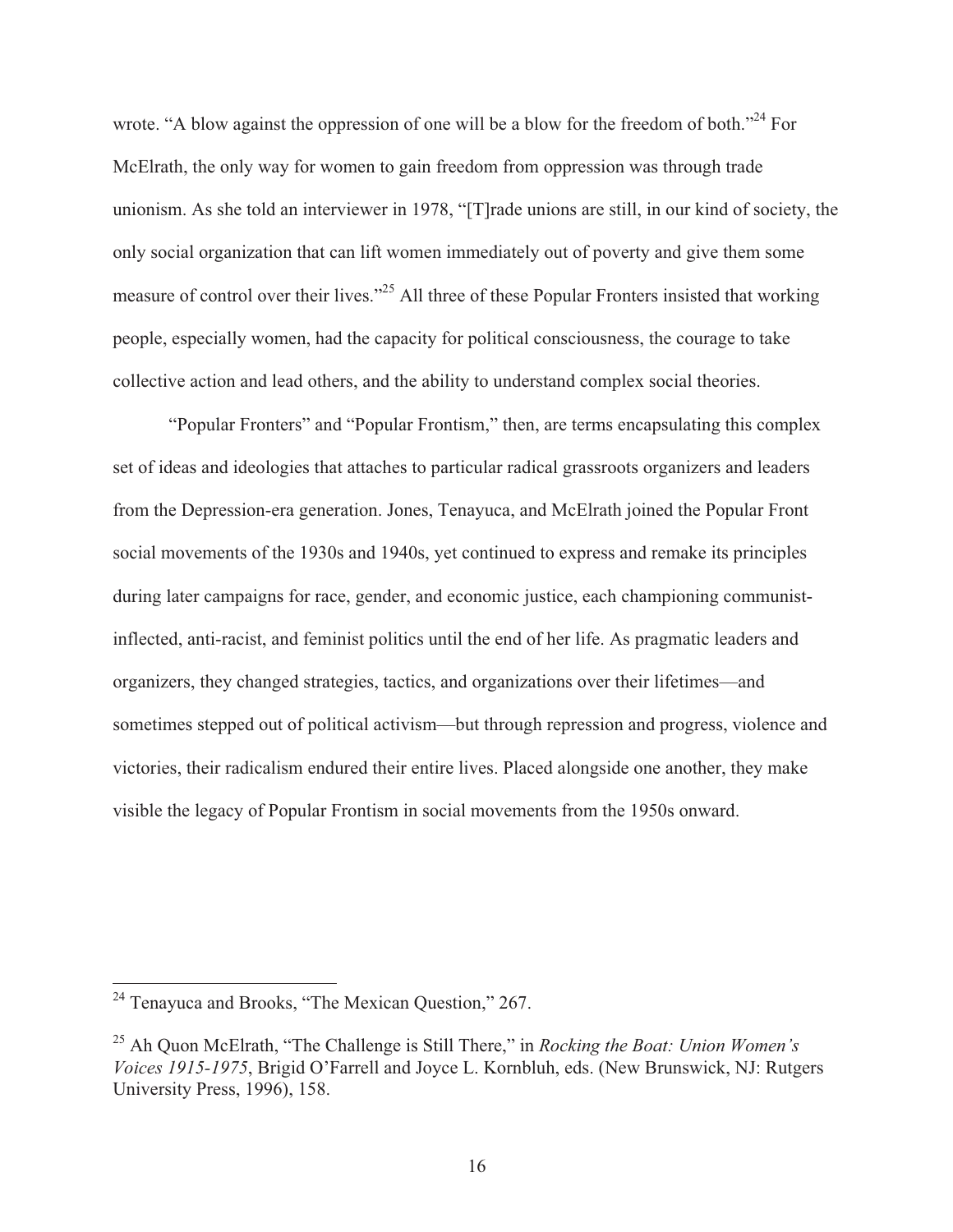#### *The History and Historiography of U.S. Communism and Anticommunism*

 Building on grassroots social history and cultural studies scholarship, "Red Lives" challenges the dominant institutional historiography of the CPUSA and American communism, demonstrating that communist-influenced organizing and political theories long outlasted the Party's relevance. It traces the continual role that various Party institutions and diverse radicalisms played in the lives of Jones, Tenayuca, and McElrath, and presents fresh evidence of a grassroots American radicalism—Popular Frontism—far more influential, lasting, and independent from the control of either Comintern or CPUSA leaders than previously recognized. Establishing the continuity of Popular Frontism across the twentieth century simultaneously permits a clearer awareness of its counterpart: continuous and intimate forms of anticommunist repression. This awareness disturbs the common misperception of McCarthyism as a deviation from, rather an intensification of, norms in American political life. It does so in particular by illustrating the deep ideological inextricability—stretching back to the nineteenth century and forward to the twenty-first—between anticommunism and white supremacy.<sup>26</sup>

 The first historians of twentieth century American communism approached their subject as an outlier, putting the CPUSA and the Soviet Union's Comintern at the center of their narratives, and describing the movement as top-down, centralized, and anti-American.<sup>27</sup> By the 1980s, social historians looked instead to rank-and-file CPUSA members' experiences in local

<sup>&</sup>lt;sup>26</sup> In reference to Gerald Horne's body of work on American communism and race, Erik McDuffie uses the "Horne Thesis" term to describe the argument that white supremacy and anticommunism were intimately linked and together shaped postwar and Cold War politics. See, Erik McDuffie, "Black and Red, Black Liberation, the Cold War, and the Horne Thesis," *Journal of African American History* 96, no. 2 (Spring 2011), 236-247.

<sup>27</sup> See, for example, Theodore Draper, *American Communism and Soviet Russia: The Formative Years* (New York: Viking Press, 1963).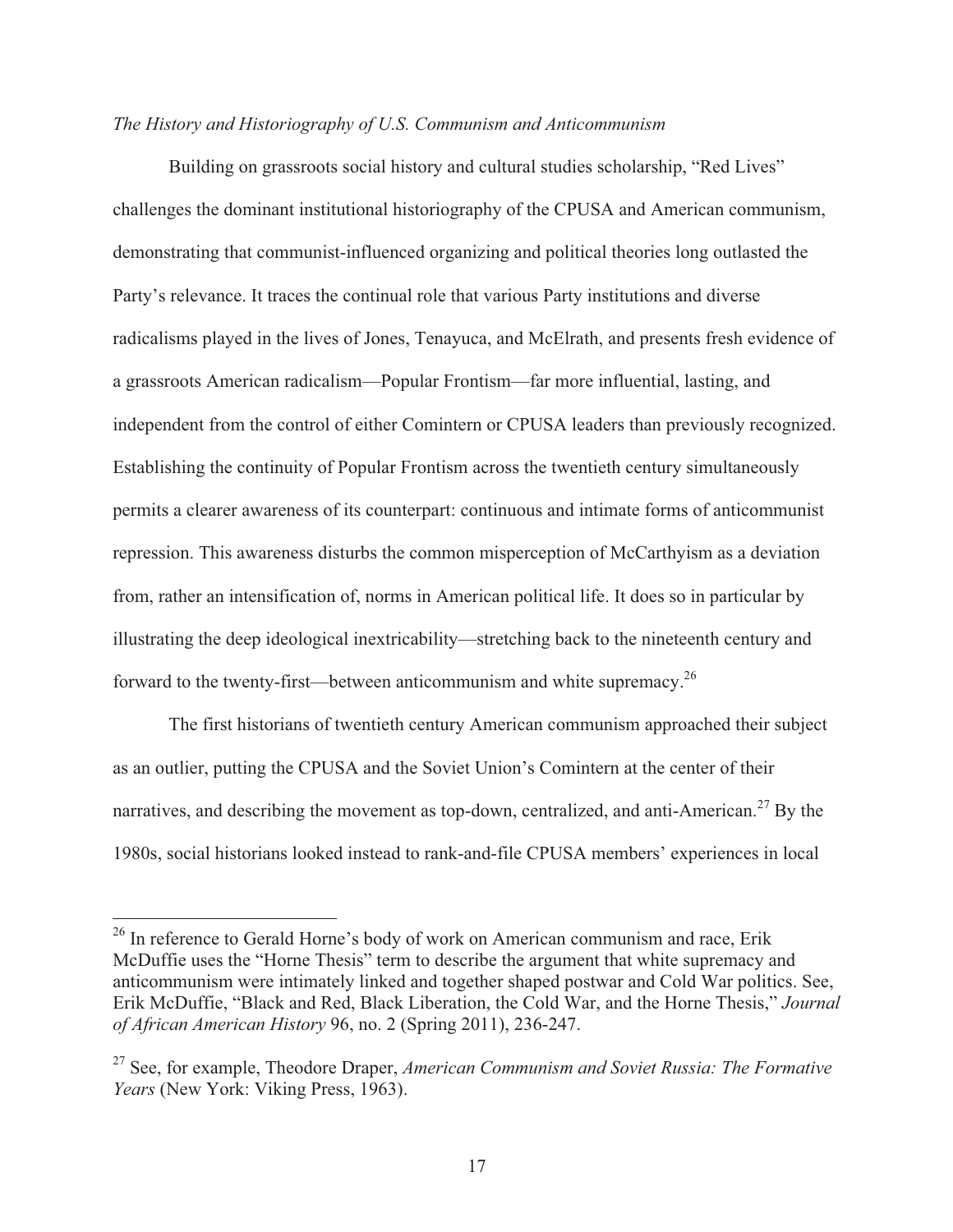struggles, reimagining communist-influenced organizations, movements, and campaigns as authentically American.<sup>28</sup> After the opening of Moscow's Comintern Archives in the late 1990s, the historiography split further along these lines. On one side were those who continued to emphasize the Soviet Union's central role (arguing either that American communists were spies all along, or that they had committed a tragic mistake by aligning with Stalin's government).<sup>29</sup> On the other, some historians began to investigate how American Communists shaped social movements from the 1930s to the 1960s, particularly in terms of civil rights and women's liberation $30$ 

Historians on both sides of this debate have privileged the role of the CPUSA's national leadership, whether in direct relationship to the Soviet Union, or refracted by the U.S. government's attempts to limit the Party's influence in American culture, politics, and social movements. They have tended either to portray the Party as dominated by the Soviet Union's Comintern, or to focus on ways in which its "Americanization" matched grassroots organizing already in progress and provoked anticommunist domestic responses.

By focusing on the national Party leadership, these accounts frame the CPUSA's story either through the lens of Soviet-dictated strategy shifts, or U.S. government anticommunist

<sup>28</sup> For a key example of this scholarship, see Robin D.G. Kelley, *Hammer and Hoe: Alabama Communists During the Great Depression* (Chapel Hill, NC: University of North Carolina Press, 1990).

<sup>29</sup> For the former, see John Earl Haynes and Harvey Klehr, *In Denial: Historians, Communism, and Espionage* (San Francisco: Encounter Books, 2003); for the latter, see James R. Barrett, *William Z. Foster and the Tragedy of American Radicalism* (Urbana: University of Illinois Press, 1999).

<sup>30</sup> See Gilmore, *Defying Dixie: The Radical Roots of Civil Rights*; McDuffie, *Sojourning for Freedom;* Jacquelyn Dowd Hall, *Sisters and Rebels: A Struggle for the Soul of America* (New York: W. W. Norton, 2019).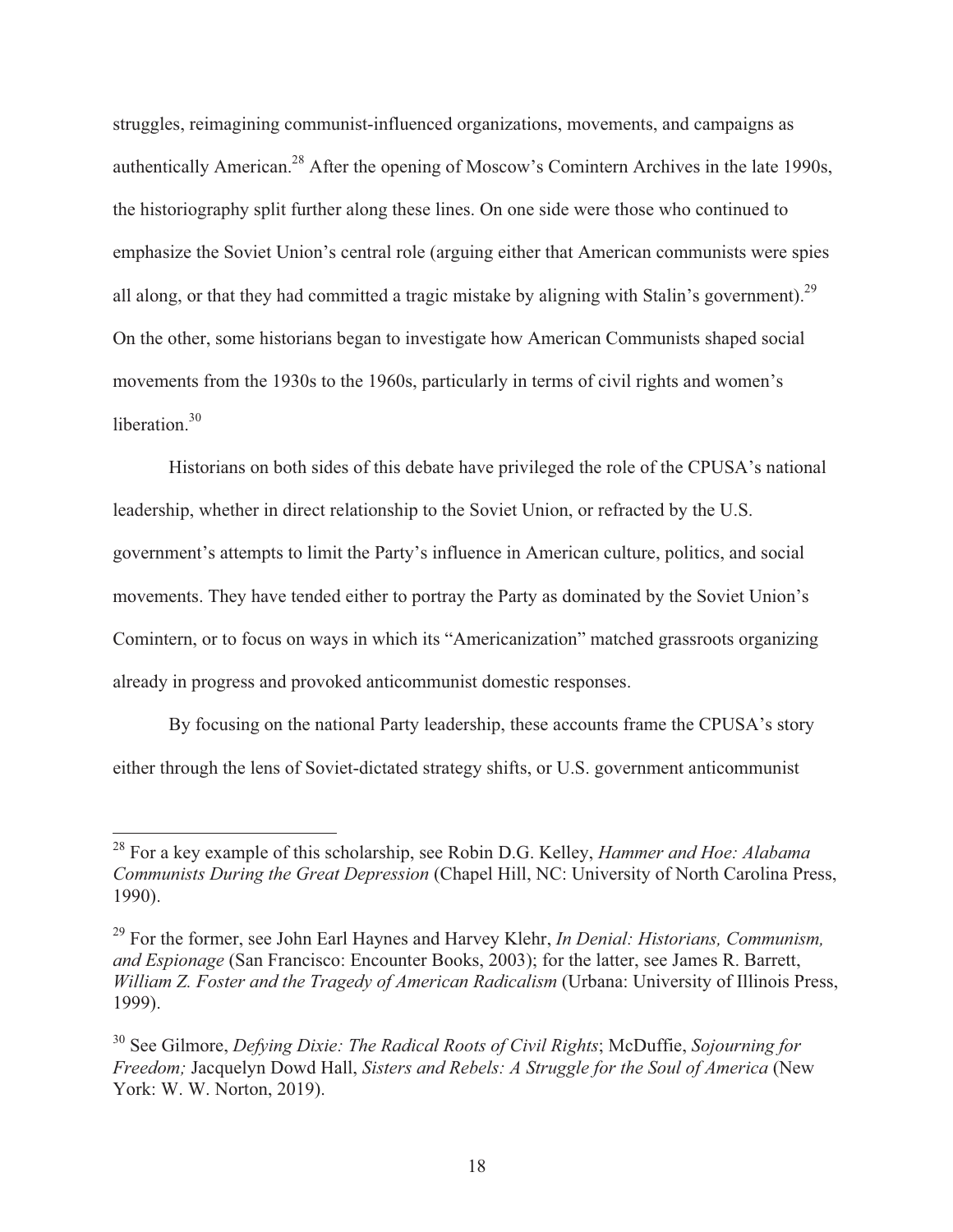legislative and investigative practices. Such institutional histories express opposing political perspectives, but employ a common method and chronology to describe the rise and fall of the CPUSA—and often, by extension or conflation, the destiny of radicalism in America.<sup>31</sup> Because this historiography has framed (and distorted) so many narratives of twentieth-century U.S. radicalism, its outline and conclusions are worth revisiting.

According to these accounts, the first heyday of CPUSA idealism in the late 1930s was short-lived. The Little Red Scare (1938-1941) arrived quickly, with government officials and business leaders using public hearings and new laws to undermine the Party's Popular Front collaborations with civil liberties groups and left-led labor unions, rolling back the gains that working-class people of color had achieved during the New Deal.<sup>32</sup> In this sense, the still dominant story of communism in America begins under a pre-emptive cloud of doom.

Opposition to communism was certainly real. In May 1938, the U.S. House of Representatives created the House Un-American Activities Committee (HUAC), nicknamed the Dies Committee after its chairman, Texas Congressman Martin Dies. It began public investigations into individuals and organizations accused of communist ties. Two years later, the Alien Registration Act of 1940 (more commonly known as the Smith Act, for its anti-labor Democrat and Virginia Congressman sponsor, Howard Smith) required all non-citizens living in

 $\overline{\phantom{a}}$ 

<sup>31</sup> For examples of the former, see Harvey Klehr, *Heyday of American Communism, the Depression Decade* (New York: Basic Books, 1984); John Earl Haynes, *Red Scare or Red Menace?: American Communism and Anticommunism in the Cold War Era* (Chicago: Ivan Dee, 1996). For the latter, see Maurice Isserman, *Which Side Were You On? The American Communist Party during the Second World War*, (Urbana: University of Illinois Press, 1982); Gerald Horne, *Black Liberation/Red Scare: Ben Davis and the Communist Party* (Newark: University of Delaware Press, 1994).

<sup>32</sup> For a detailed account of the Little Red Scare, see Isserman, *Which Side Were You On?*, 67-73; Ellen Schrecker, *Many are the Crimes: McCarthyism in America* (New York: Little, Brown and Company, 1998), 90-97.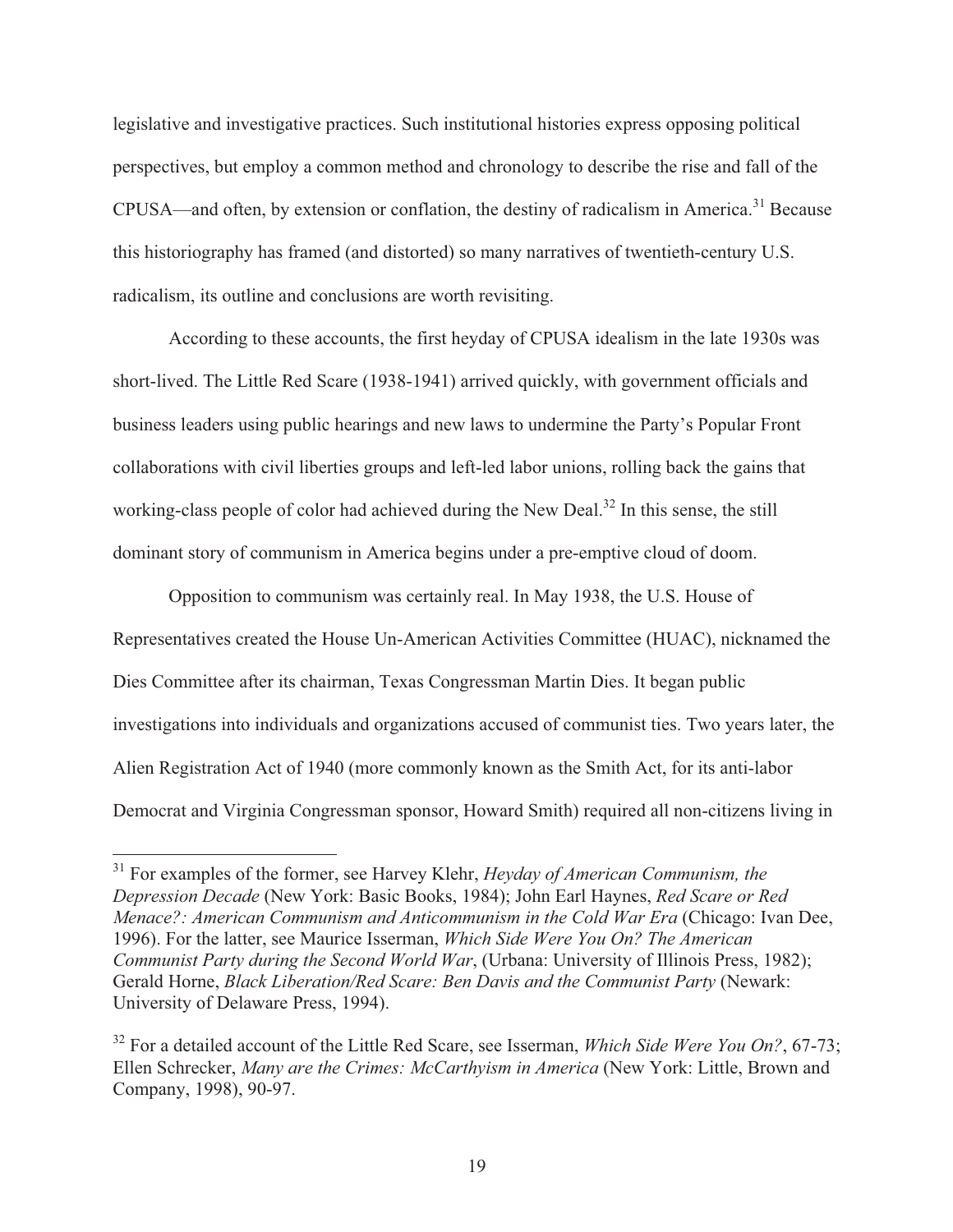the United States to be fingerprinted and registered with the federal government.<sup>33</sup> The Act criminalized any activities intended to teach, advocate, or encourage the violent overthrow of the U.S. government. It mandated that foreign-born radicals register their Party membership, and permitted the government to deport immigrants who belonged to the Communist Party and other radical organizations.<sup>34</sup> These forms of chilling surveillance undercut immigrants' constitutional rights to free speech and made them subject to deportation. By 1941, the dominant institutional historiography concludes, the Little Red Scare had so chipped away at CPUSA members' and Party-affiliated organizations' influence in American politics and culture as to constitute a definitive historical break.

 Meanwhile, the Party's national leadership had struggled to keep up with the Comintern's jarring policy pivots. In August 1939, the Soviet Union signed a nonaggression pact with the Nazis. In response the CPUSA leaders shifted the Party's priorities away from the Popular Front's anti-fascism and commitment to civil liberties and racial equality, calling instead for an anti-war foreign policy that would keep America out of the conflict. Many historians depict the Hitler-Stalin Pact as a breaking point for grassroots American communists, who quit the Party rather than align themselves with fascists. The CPUSA national leadership's defense of the Pact over the U.S. government's anticommunist legislation appears as the root cause of mass departure from the Party.

 $33$  This dissertation will use the formal names, rather than the nicknames, for the various Acts used for anticommunists' purposes, in an attempt to disrupt the ways in which the commonly known names (ie. Smith Act) have come to be connected to the relatively short McCarthyism period and disconnected from the history of anti-immigration legislation.

<sup>&</sup>lt;sup>34</sup> For more on the consequences of the Alien Registration Act for immigrants and people of color, see Carole Boyce Davies, "Deportable Subjects: U.S. Immigration Laws and the Criminalizing of Communism," *The South Atlantic Quarterly* 100: 4 (Fall 2001), 957.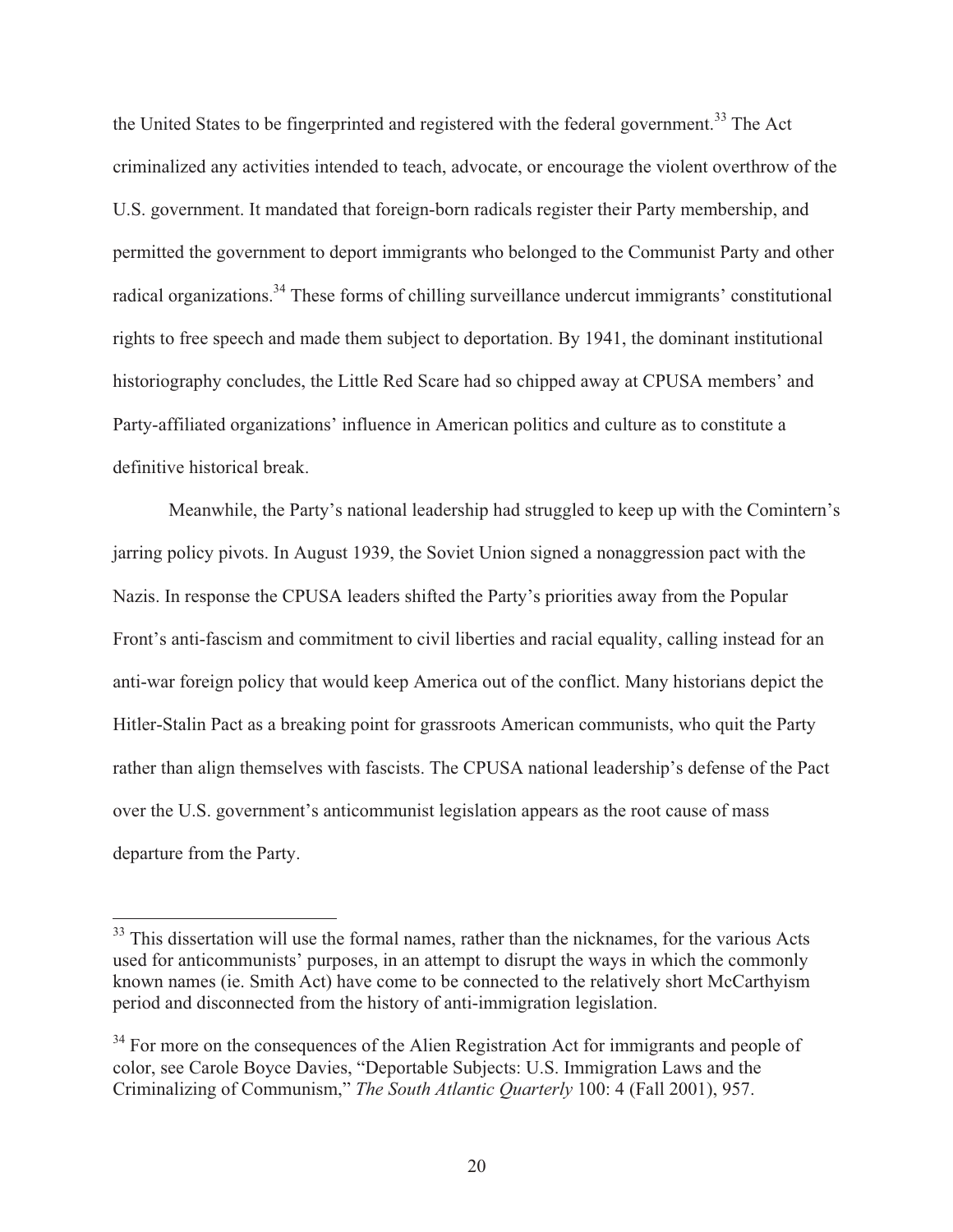By the end of 1941, after Hitler's forces had invaded the Soviet Union and Japan had bombed Hawai'i, the CPUSA's Soviet influenced-national policy swung again. With the U.S. entry to the war, the CPUSA's national leadership discouraged (even if it did not quite abandon) labor and civil rights militancy, pushing an all-out focus to defeat anti-fascism and the Axis powers. The American labor movement also gave full support to the war effort—both the CIO and the American Federation of Labor (AFL) signed no-strike pledges, and acquiesced to the government's demands for increased production in war industries. The radical-led CIO unions, which by 1943 had a significant number of communist members, toed the Party line, too.<sup>35</sup> The CPUSA's shift to backing the war undercut the Party's radicalism on workers' rights and racial equality in the labor movement.

 In the post-World War II period, a resurgence of Popular Front-style activism with its focus on racial equality and labor rights drew new converts to the CPUSA (which by 1947 claimed seventy-five thousand members, a brief peak) and the CIO unions.<sup>36</sup> Despite enjoying broad support in the labor and civil rights movements, however, the CPUSA was buckling under government repression, anticommunist purges in the labor movement, and an increasingly isolated national leadership. An upsurge of strikes and activism could not stave off the growing conflicts over communism, U.S. foreign policy, and organizing strategies within the CIO. At the CIO convention in 1946, its national leadership demanded that all delegates reject communism,

<sup>35</sup> For more history on the CPUSA, CIO, and World War II, see Isserman, *Which Side Were You On?*, 127-213; Schrecker, *Many are the Crimes*, 94-104; Robert H. Zieger, *The CIO, 1935–1955* (Chapel Hill: University of North Carolina Press, 1995); Nelson Lichtenstein, *Labor's War at Home: The CIO in World War II* (Philadelphia: Temple University Press, 2003), 142-145. Lichtenstein states that, in 1943, communists constituted between a quarter and a third of the CIO's membership.

<sup>36</sup> Schrecker, *Many are the Crimes*, 19.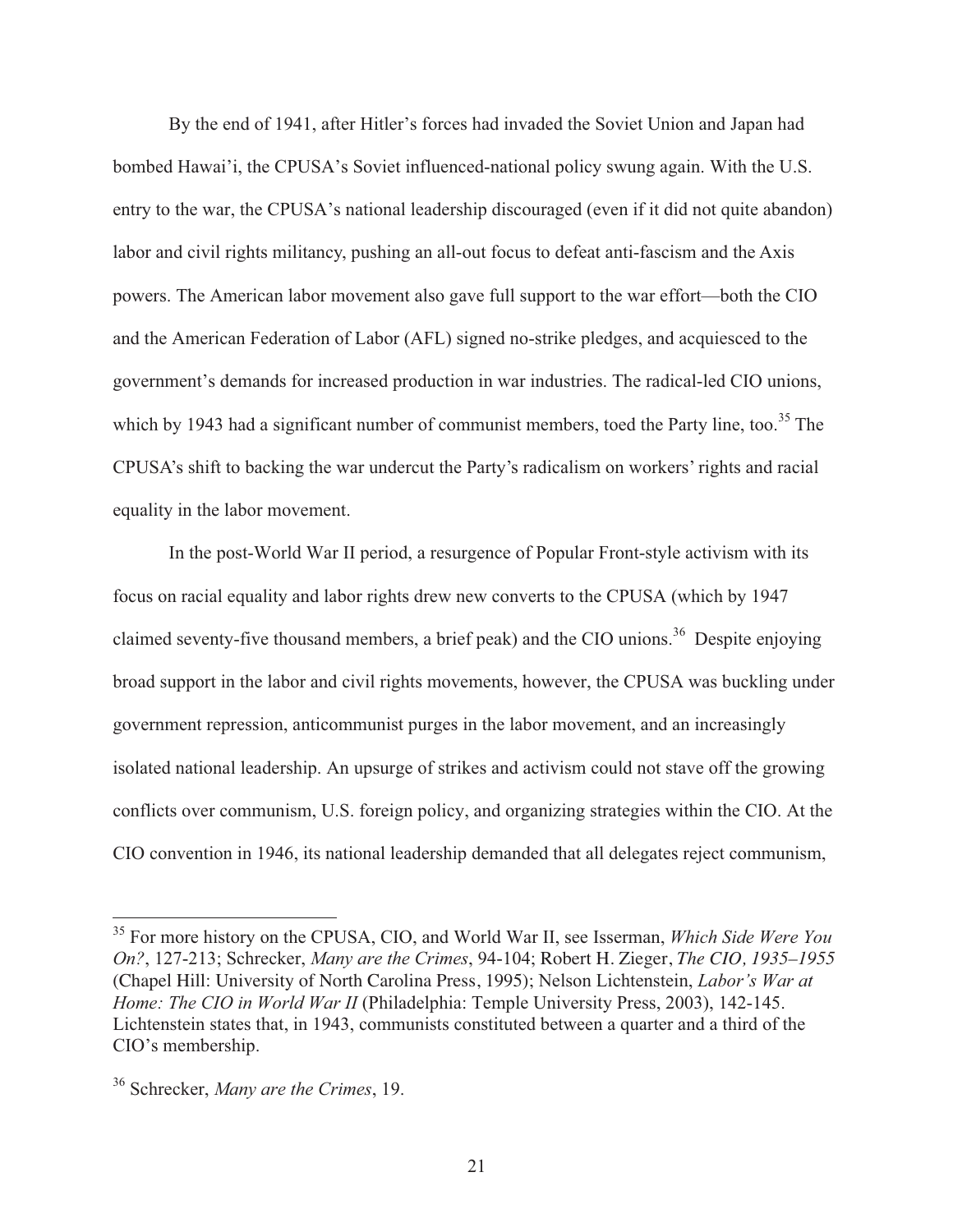and prevented radical-led locals from presenting policy resolutions that deviated from official  $CIO$  stands. $37$ 

 In response to the strike wave of 1945 and 1946, the federal government passed the Labor Management Relations Act of 1947, which required all union leaders to sign affidavits stating that they were not communists. It also prohibited solidarity strikes, secondary boycotts, and mass picketing—all tools and strategies that labor organizers had employed successfully to win union recognition and concessions from employers over the previous decades. Known as "Taft-Hartley," the Labor Management Relations Act proved devastating for the American labor movement and marked the onset of another discrete period in the dominant historiography: the Second Red Scare (1947 to 1958).

 It also marked the beginning of the Cold War in America. The federal response to radical, left, and labor organizing intensified in this period. Congress had championed new laws, passing several (including the Labor Management Act) over a presidential veto, which would limit labor rights and free speech. McCarthyism imposed more restrictions—formal and otherwise—on American citizens' and non-citizens' political activities and beliefs.<sup>38</sup> During the 1950s, a slew of laws gave the federal government ever-greater power to contain left and labor activism. Against the backdrop of U.S. military support for South Korea's battle against Soviet- and China-backed North Korea, the government gained the right to imprison CPUSA members, and to deport or exile individual communists from America, most often immigrant labor leaders. The Internal

<sup>37</sup> Lichtenstein, *Labor's War at Home*, 234-241; Zieger, *The CIO, 1935–1955*.

<sup>38</sup> Isserman, *Which Side Were You On?,* 244-254; Maurice Isserman, *If I Had a Hammer: The Death of the Old Left and the Birth of the New Left* (New York: Basic Books, Inc., 1987), 1-34; Schrecker, *Many are the Crimes*; Landon R.Y. Storrs, *The Second Red Scare and the Unmaking of the New Deal Left* (Princeton: Princeton University Press, 2013).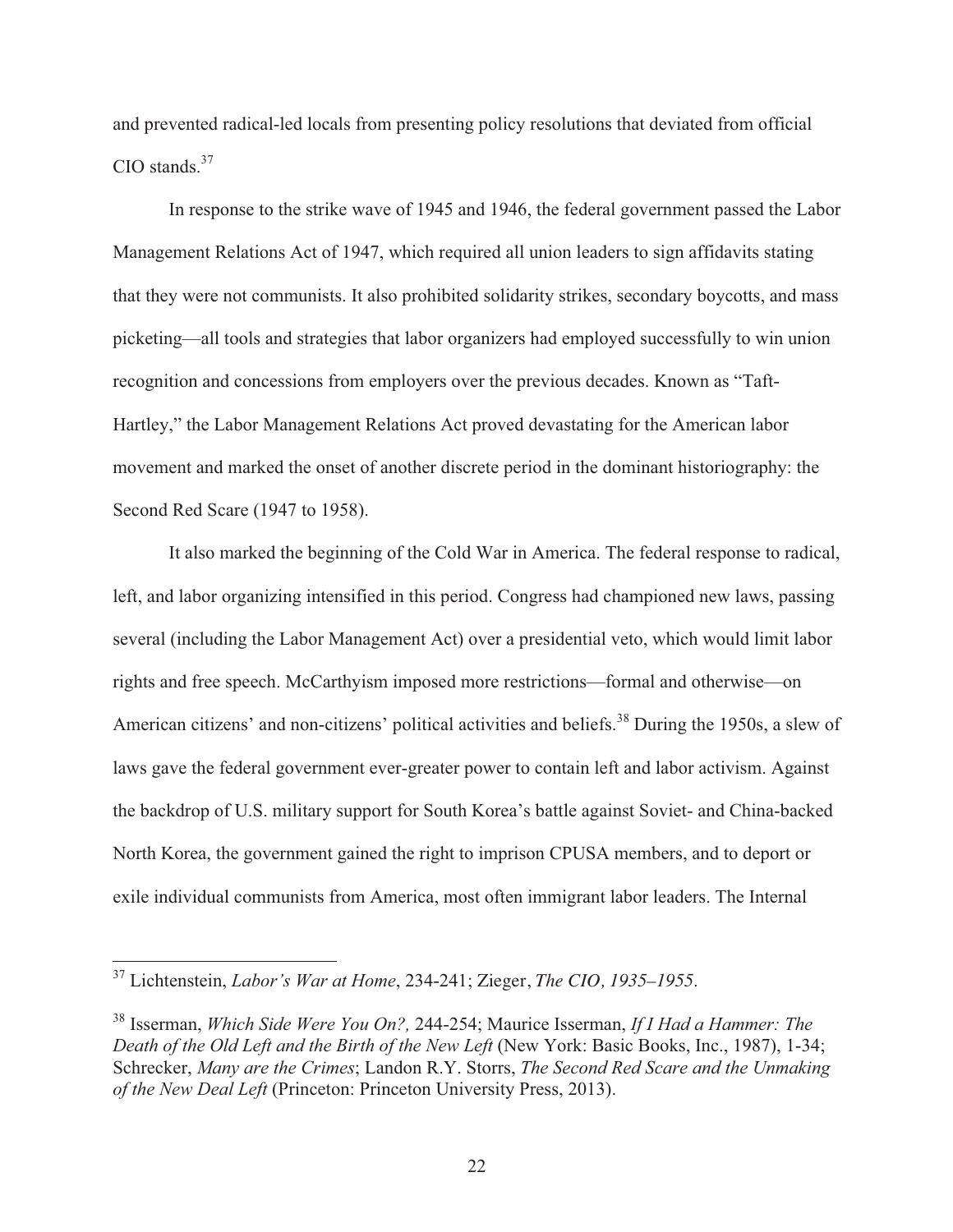Security Act of 1950 (or McCarran Act for its sponsor, Senator Pat McCarran) passed a few months after the outbreak of the Korean War. It required all CPUSA-affiliated organizations to register with the U.S. Attorney General, and allowed the government to arrest and detain any suspected radicals or members of communist-affiliated organizations.<sup>39</sup>

 In the spring of 1952, Congress enacted the Immigration and Nationality Act (known as the McCarran-Walter Act), which defined any non-citizen who belonged to an organization on the Attorney General's subversive list as a 'deportable alien.'40 With the support of many liberals in Congress, the Communist Control Act of 1954 made membership in the CPUSA a crime subject to prison sentences and fines, providing yet another weapon in the state's assaults on leftled labor unions, as well as Black and women's liberation politics.<sup>41</sup>

 By the late 1950s, a combination of domestic politics and international foreign policy had decimated the CPUSA's membership, the communist social movement, and many if not most left-led CIO unions. The CIO had expelled a number of successful radical-led unions in the early 1950s and merged with the AFL in 1955 to form the AFL-CIO. The new organization's merger agreement identified communism with corruption, and pledged to keep both out of the labor movement, declaring "The merged federation shall constitutionally affirm its determination to

<sup>&</sup>lt;sup>39</sup> The Internal Security Act also prevented non-citizen members of radical-affiliated organizations from becoming citizens, and provided the government with legal means to strip some naturalized citizens of their citizenship and confiscate previously issued passports. Additionally, the Act criminalized picketing outside Federal Courthouses, allowing police to arrest and charge any such protestor with a felony. See Boyce Davies, "Deportable Subjects;" Storrs, *The Second Red Scare*.

<sup>40</sup> Schrecker, *Many are the Crimes*, 141; Storrs, *The Second Red Scare*, 225; Boyce Davies, "'Deportable Subjects.'"

<sup>41</sup> Isserman, *If I Had a Hammer*, 97; Schrecker, *Many are the Crimes*, 357; Horne, *Black Liberation/Red Scare*, 266.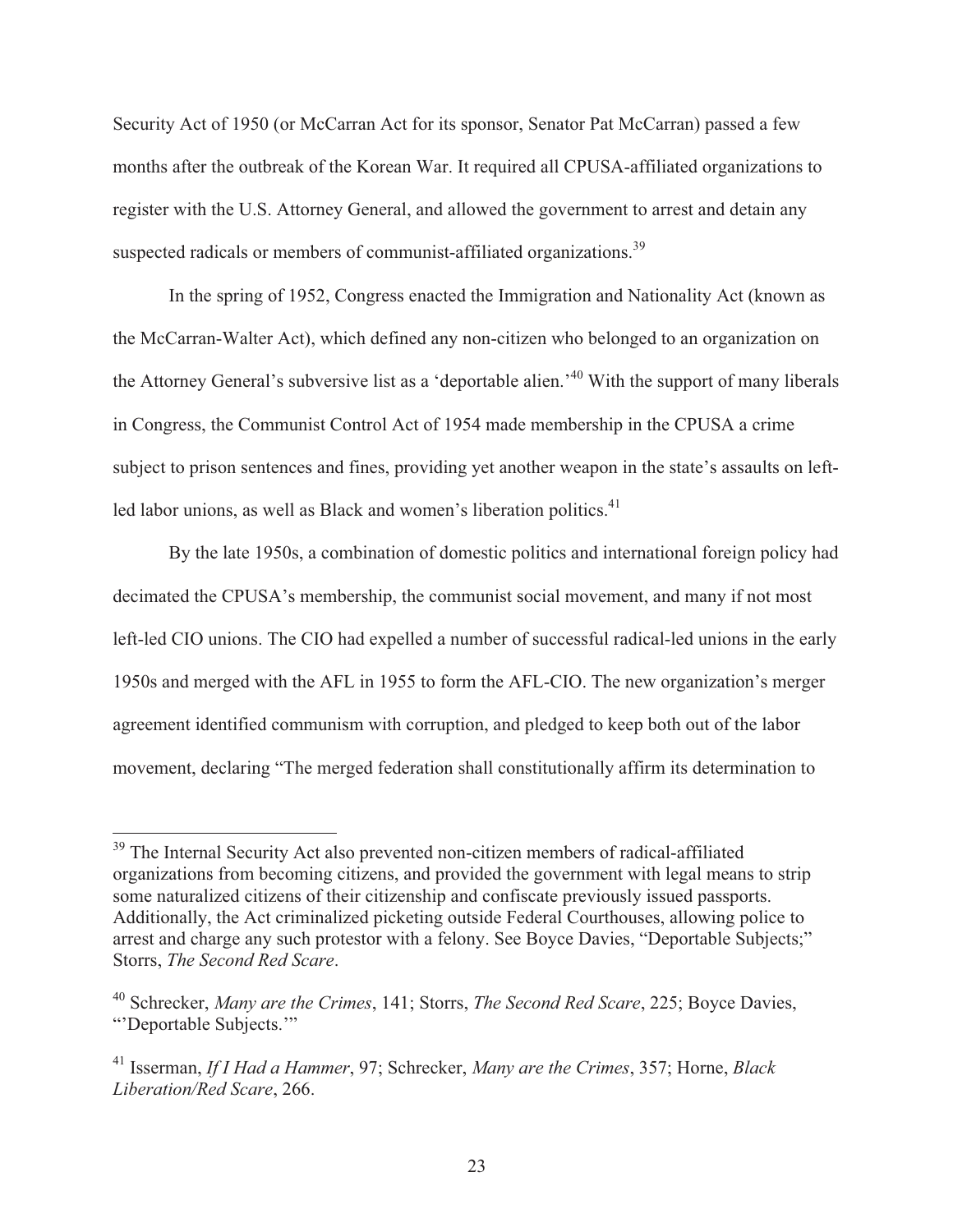protect the American trade union movement from any and all corrupt influence, and from the undermining efforts of Communist agencies and all others who are opposed to the basic principles of our democracy and of free and democratic trade unionism."<sup>42</sup> Shedding the CIO's previous commitments to racial justice, rank-and-file leadership, and organizing the unorganized, the AFL-CIO instead prioritized electoral politics and support for the Democratic Party. The CPUSA had almost completely faded from view by 1958, reduced to a few thousand die-hard and effectively marginalized Marxists. Federal loyalty oaths, HUAC hearings, and the CIO's anticommunist purge—according to the institutional narrative—hollowed out communists' influence in democratic politics and mass movements.

It is a grim timeline for communists. To review, Party membership surged briefly until 1938, then sagged after the onset of the Little Red Scare and the Hitler-Stalin Pact. The Party rebounded for a spell during and after the war by drawing from coalitions in the labor movement and Democratic politics. But repression negated this renaissance almost immediately. By 1958, when the Cold War was in full swing, the Second Red Scare and the Soviet Union's 1956 acknowledgment of Stalin's crimes and invasion of Hungary had caused U.S. communist enthusiasm to crater under the weight of McCarthyism and disillusionment with Soviet totalitarianism. All in all, according to the institutional historiography, communism remains foreign, aberrant, exceptional, and marginal in the story of the American century.

### *A New History and Chronology of American Communism: The Long Popular Front*

 $\overline{a}$ 

 There are at least two major problems with this scholarship. First, putting U.S. and USSR political history and the CPUSA's national structures at the center of histories of U.S. radicalism

<sup>&</sup>lt;sup>42</sup> "The AFL-CIO Merger Agreement," reprinted in *ILR Review*, 9, no. 1 (October 1955), 122.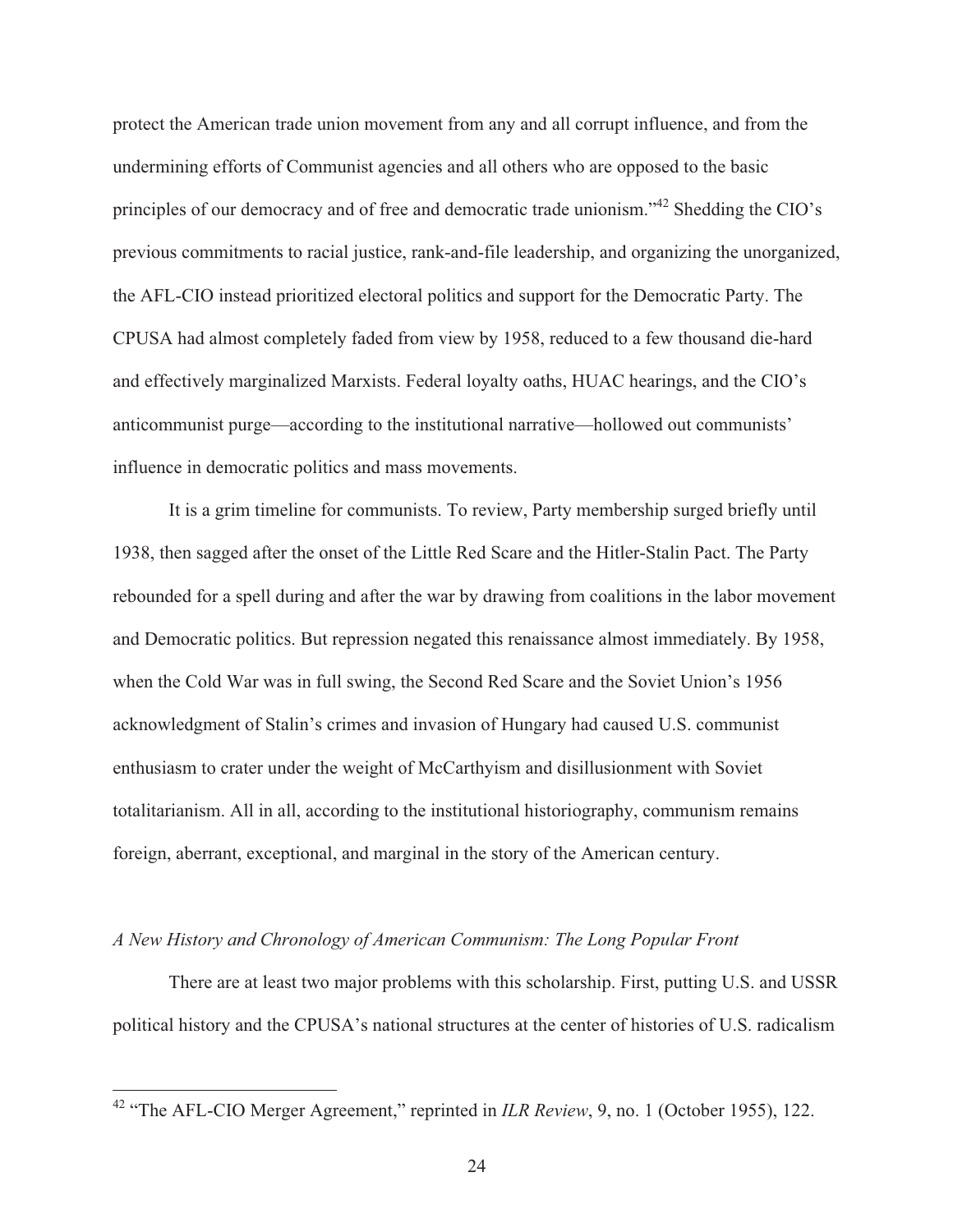overemphasizes the Soviet Union's influence on communists' local campaigns, underestimating the role of other radical traditions in the activity of ordinary CPUSA members. Institutional and political histories often claim that the rank-and-file shared the leadership's deference to Soviet policy directives, failing to capture on-the-ground participants' multitude of experiences within the Party and its affiliated organizations and movements. Descriptions of legal structures and government actions highlight the state's power to suppress dissent, but rarely portray communist activists' and leaders' grassroots operations, particularly in campaigns for racial and gender justice.

Second, it largely leaves intact McCarthyism's reputation as an exception in the political and cultural history of the nation. In this story, McCarthyism did its job in dispatching the CPUSA before withering under liberal calls for a return to "decency." This popular tale obscures the deep and durable connection between anticommunism and white supremacy in American life.<sup>43</sup> The use of antiradicalism to attack campaigns for gender and racial equality during the McCarthy years was a distilled iteration of a lasting norm. The vision of "Red Scares" as exceptional moments in American history conceals the consistency, throughout the twentieth century, of anticommunism as a primary mode of white supremacist attack on radical women and people of color involved in civil liberties and labor rights activism.

 Cultural scholars, biographers, and social historians provide more textured studies of communists' broad influence in American society and culture. Michael Denning and Benjamin Balthaser, for instance, examine how the American communist movement shaped literature,

<sup>&</sup>lt;sup>43</sup> Marxist historian Gerald Horne's biography of communist Ben Davis is an exception in this scholarship in that he extends Davis's influence in the civil rights movement into the 1960s and maintains that the CPUSA continued to prioritize civil rights no matter the Soviet directives. See Horne, *Black Liberation/Red Scare*.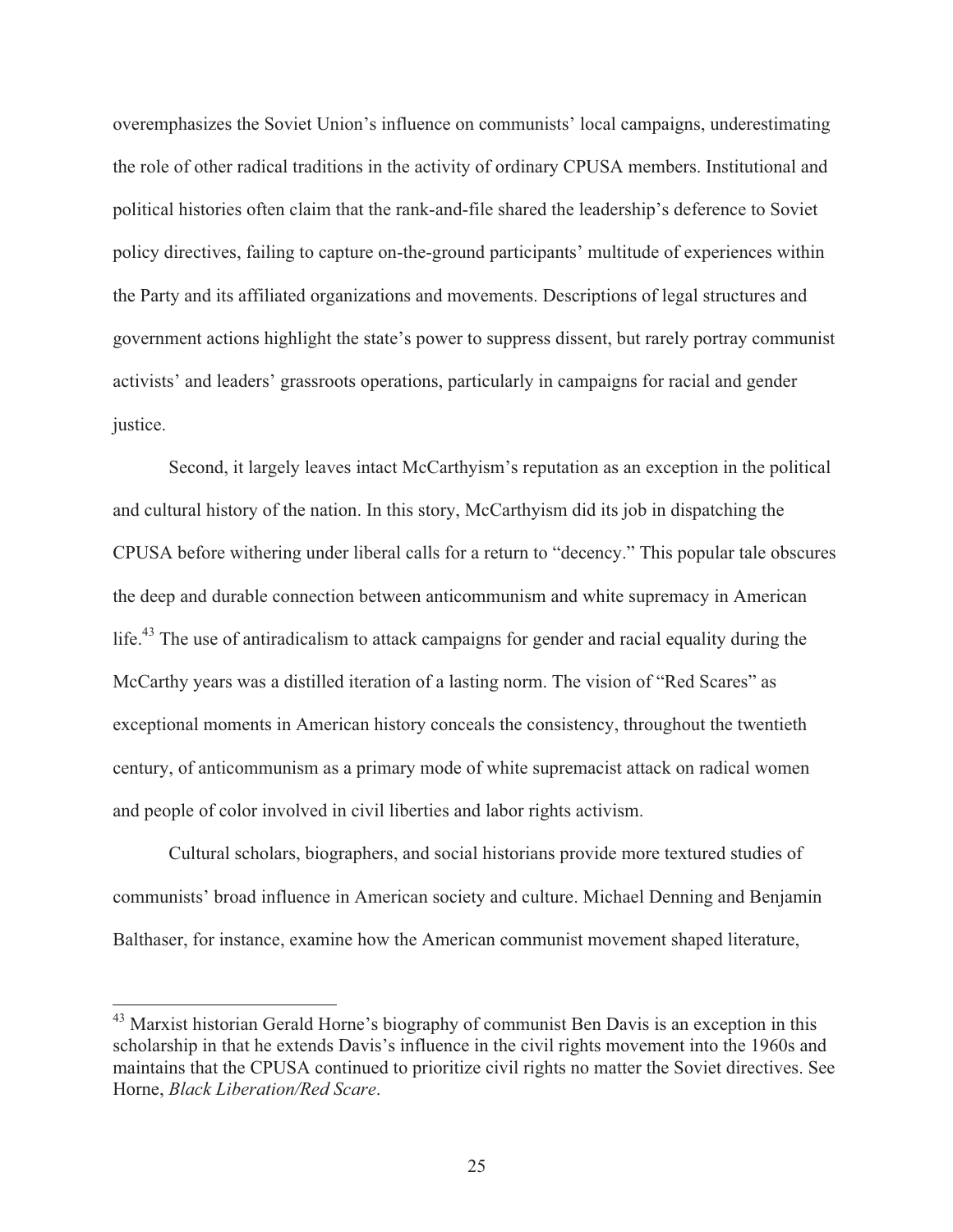music, film, and mass media.<sup>44</sup> A number of biographies of the CPUSA's national leaders, including Ben Davis, William Z. Foster, Claudia Jones, Dorothy Healey, and Elizabeth Gurley Flynn, offer detailed explorations of the connections between the personal and the political.<sup>45</sup> Emerging scholarship in African-American and women's history explores the meanings of race and gender in the Communist Party and communist movement, offering crucial re-imaginings of communist women's and people of color's contributions to radical politics during the Depression and Cold War periods.46

Place-based histories of Communist Party districts and the grassroots activists who led them have demonstrated the specificity, and sometimes autonomy, of local Party branches' programs and priorities. They show how grassroots Party organizers often and repeatedly prioritized campaigns for racial and gender justice over fealty to the Communist International.<sup>47</sup>

 $\overline{a}$ 44 For examples of scholarship on radical culture, see Michael E. Brown, et al, eds., *New Studies in the Politics and Culture of U.S. Communism* (New York: Monthly Review Press, 1993); Denning, *The Cultural Front*; Benjamin Balthaser, *Anti-Imperialist Modernism: Race and Transnational Radical Culture from the Great Depression to the Cold War* (Ann Arbor: University of Michigan Press, 2016).

<sup>45</sup> See, for example, Horne, *Black Liberation/Red Scare*; Marika Sherwood, *Claudia Jones: Life in Exile* (London: Lawrence & Wishart Limited, 1999); Carole Boyce Davies, *Left of Karl Marx: The Political Life of Black Communist Claudia Jones*, (Durham and London: Duke University Press, 2007); Slutsky, *Gendering Radicalism*; Lara Vapnek, *Elizabeth Gurley Flynn: Modern American Revolutionary* (Boulder, CO: Westview Press, 2015).

<sup>46</sup> Mark Solomon, *The Cry Was Unity: Communists and African Americans, 1917-1936*  (Jackson, MS: University Press of Mississippi, 1998); Kate Weigand, *Red Feminism: American Communism and the Making of Women's Liberation* (Baltimore: Johns Hopkins University Press, 2001); Lashawn Harris, "Running with the Reds: African American Women and the Communist Party during the Great Depression," *Journal of African American History* 94:1 (Winter 2009), 21-43; McDuffie, *Sojourning for Freedom*; Slutsky, *Gendering Radicalism*.

<sup>47</sup> See, for example, Paul Lyons, *Philadelphia Communists, 1936-1956* (Philadelphia: Temple University Press, 1982); Mark Naison, *Communists in Harlem During the Depression* (Urbana, IL: University of Illinois Press, 1983); Andor Skotnes, "The Communist Party, Anti-Racism and the Freedom Movement, Baltimore 1930-1934," *Science & Society* 60.2 (1996), 164-194; Randi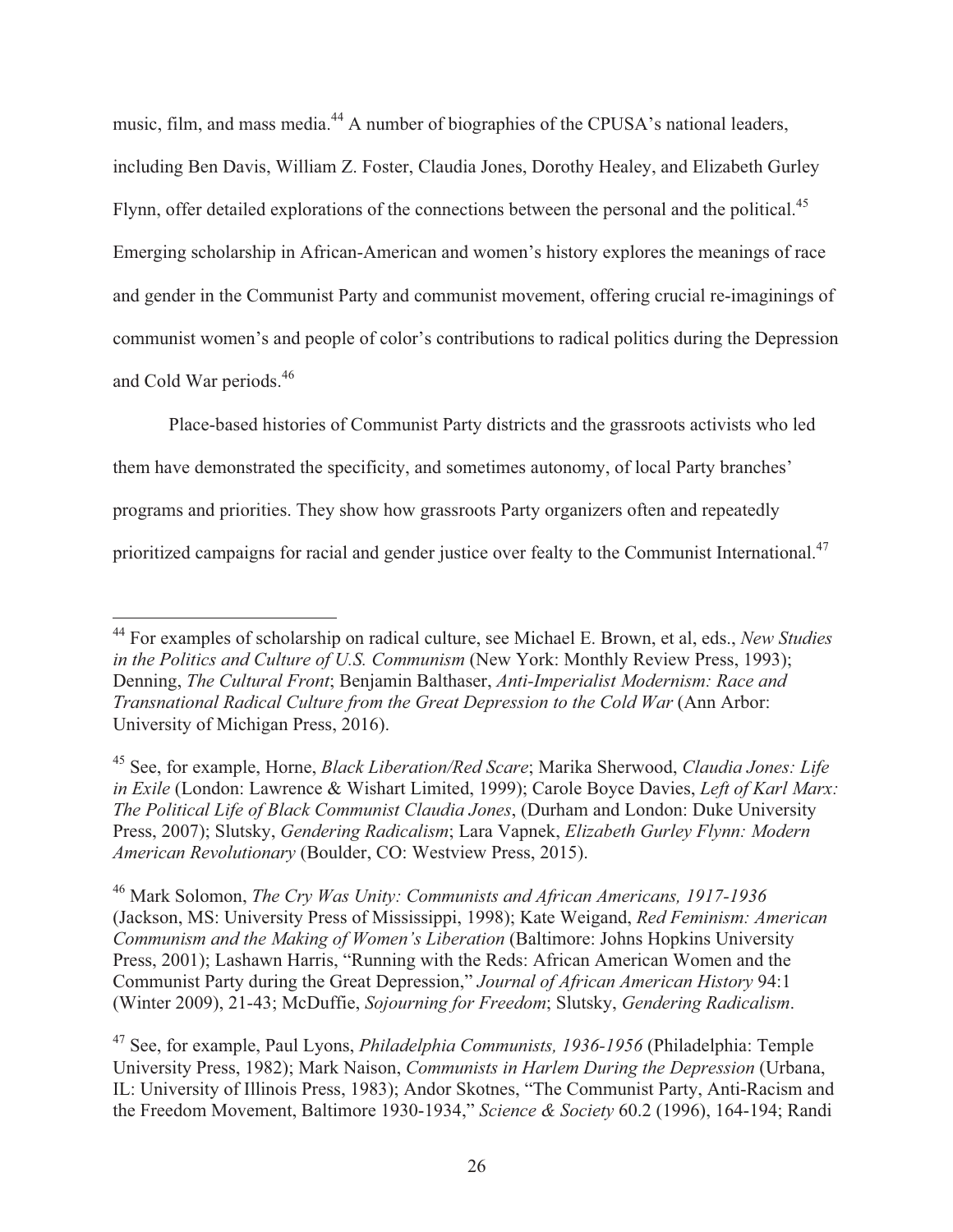This decentralized approach illustrates how homegrown demands for gender and racial equality often expanded campaigns for workplace and economic justice. Studying communism in particular communities—in Alabama, Harlem, and Chicago, among others—charts the interplay between local conditions, federal legislation, and international policy.

Emulating and building on this more granular work, "Red Lives" takes the unruly histories of three Popular Fronters as emblematic of communism's and anticommunism's ongoing role in U.S. history. Doing so not only disrupts still-dominant conceptions (both scholarly and popular) of the CPUSA and McCarthyism as deviations from a normative American liberalism, but also contributes to the growing appreciation for radicalism's indispensable role in the civil rights and feminist movements of the mid- to late-twentieth century.48 Cold War anticommunists attempted to dam the flow of knowledge and experience between the Popular Front generation and the 1950s and 1960s movement for racial and gender justice, but Popular Fronters did not abandon their worldview.

 The scholarly literature reflects this—to an extent. Scholars of the long civil rights and feminist movements have located the origins of mid- and late-twentieth century movements in

Storch, *Red Chicago: American Communism at its Grassroots, 1928-1935* (Urbana: University of Illinois Press, 2007); Lashawn Harris, "Marvel Cooke: Investigative Journalist, Communist, and Black Radical Subject," Journal for the Study of Radicalism 6, no. 2 (Fall 2012), 91-126; Gerald Horne, *Fighting in Paradise: Labor Unions, Racism, and Communism in the Making of Modern Hawaii* (Honolulu: University of Hawai'i Press, 2011); Margaret Stevens, *Red International and Black Caribbean: Communists in New York City, Mexico, and the West Indies, 1919-1939* (London: Pluto Press, 2017); Mary Stanton, *Red, Black, and White: The Alabama Communist Party, 1930-1950* (Athens, GA: University of Georgia Press, 2019).

 $\overline{a}$ 

48 For the archetypical statement of American liberalism as normative, see Louis Hartz, *The Liberal Tradition in America* (New York: Harcourt and Brace, 1955).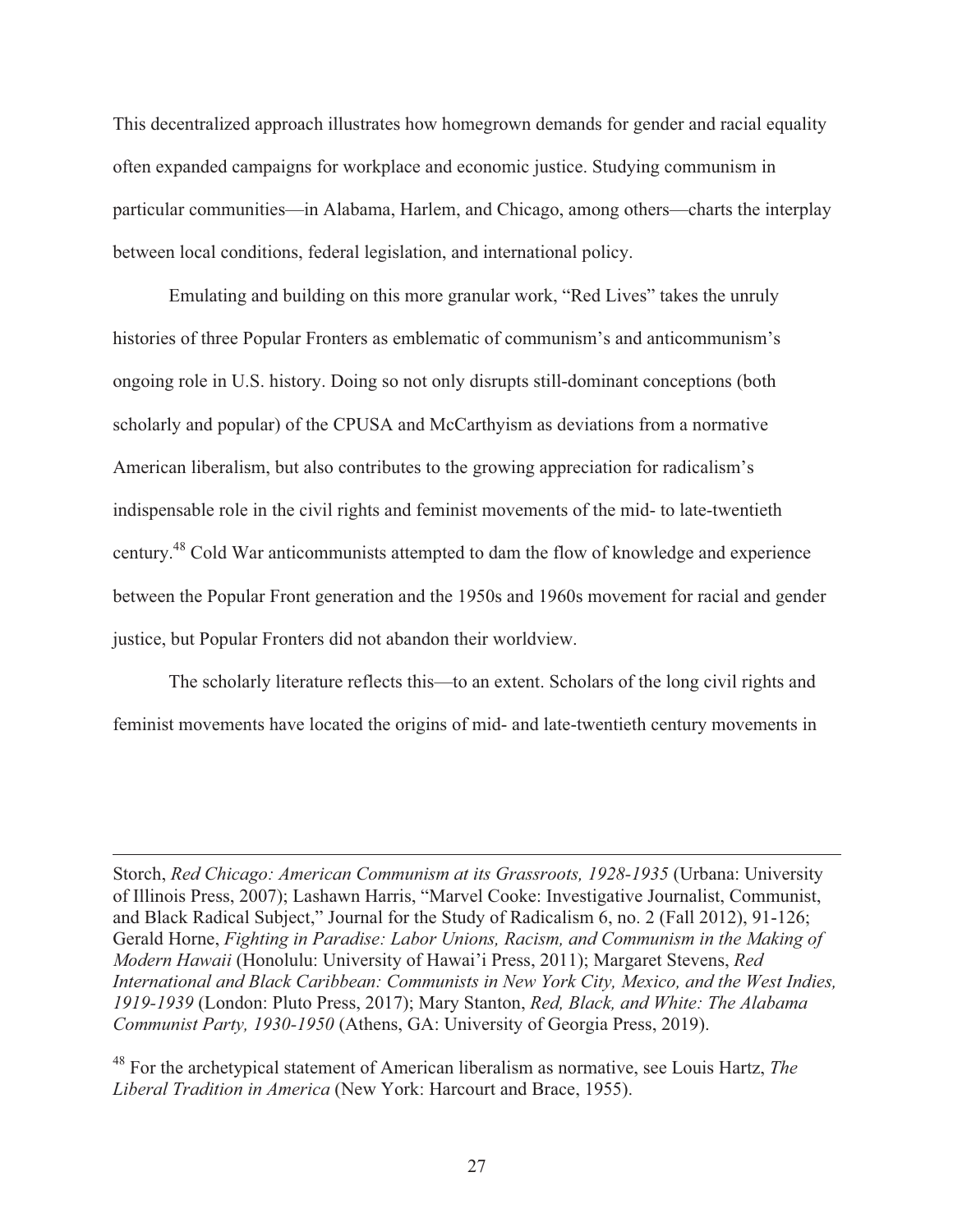demands for race and gender equity during the 1930s and 1940s.<sup>49</sup> Labor historians have chronicled the generation of labor feminists who came-of-age in the Depression, and fought for women's rights in collective bargaining and legislation as part of AFL and CIO unions in postwar labor and political movements too often described as a male-dominated business unionism.<sup>50</sup> Recent scholarship in African-American and Mexican-American history unearths the roots of the modern civil rights movement in Popular Front-era campaigns for civil liberties and labor rights, and in the experiences of grassroots activists and local leaders in radical-affiliated organizations.51 Disrupting dominant narratives that focus on liberal campaigns calling for legislative solutions to end disenfranchisement and segregation in the Jim Crow South in the 1950s and 1960s, historians have uncovered the rich history of local struggles for racial and gender equity in the 1930s and 1940s. These accounts underscore the significant contribution that Popular Frontist coalitions, often led by radical women and people of color, made to Black

 $\overline{a}$ <sup>49</sup> For examples in this emerging field, see Jacquelyn Dowd Hall, "The Long Civil Rights Movement and the Political Uses of the Past," *Journal of American History* 91, no. 4 (March 2005), 1233-63; Gilmore, *Defying Dixie*; Robert Rodger Korstad, *Civil Rights Unionism: Tobacco Workers and the Struggle for Democracy in the Mid-Twentieth South* (Chapel Hill: University of North Carolina Press, 2003); Max Krochmal, *Blue Texas: The Making of a Multiracial Democratic Coalition in the Civil Rights Era* (Chapel Hill: University of North Carolina Press, 2016).

<sup>50</sup> Nancy Gabin, *Feminism in the Labor Movement: Women and the United Auto Workers, 1935- 1970* (Ithaca: Cornell University Press, 1990); Annelise Orleck, *Common Sense and A Little Fire: Women and Working-Class Politics in the United States, 1900-1965* (Chapel Hill, NC: University of North Carolina Press, 1995); Cobble, *The Other Women's Movement*.

<sup>51</sup> Vicki Ruiz, "Una Mujer Sin Fronteras: Louisa Moreno and Latina Labor Activism," *Pacific Historical Review* 73, no.1 (Feb 2004), 1-20; Zaragosa Vargas, *Labor Rights are Civil Rights: Mexican American Workers in Twentieth Century America* (Princeton, NJ: Princeton University Press, 2005); Krochmal, *Blue Texas*; Gilmore, *Defying Dixie*; Horne, *Fighting in Paradise*; McDuffie, *Sojourning for Freedom*; Biondi, *To Stand and Fight*; Gore, *Radicalism at the Crossroads*.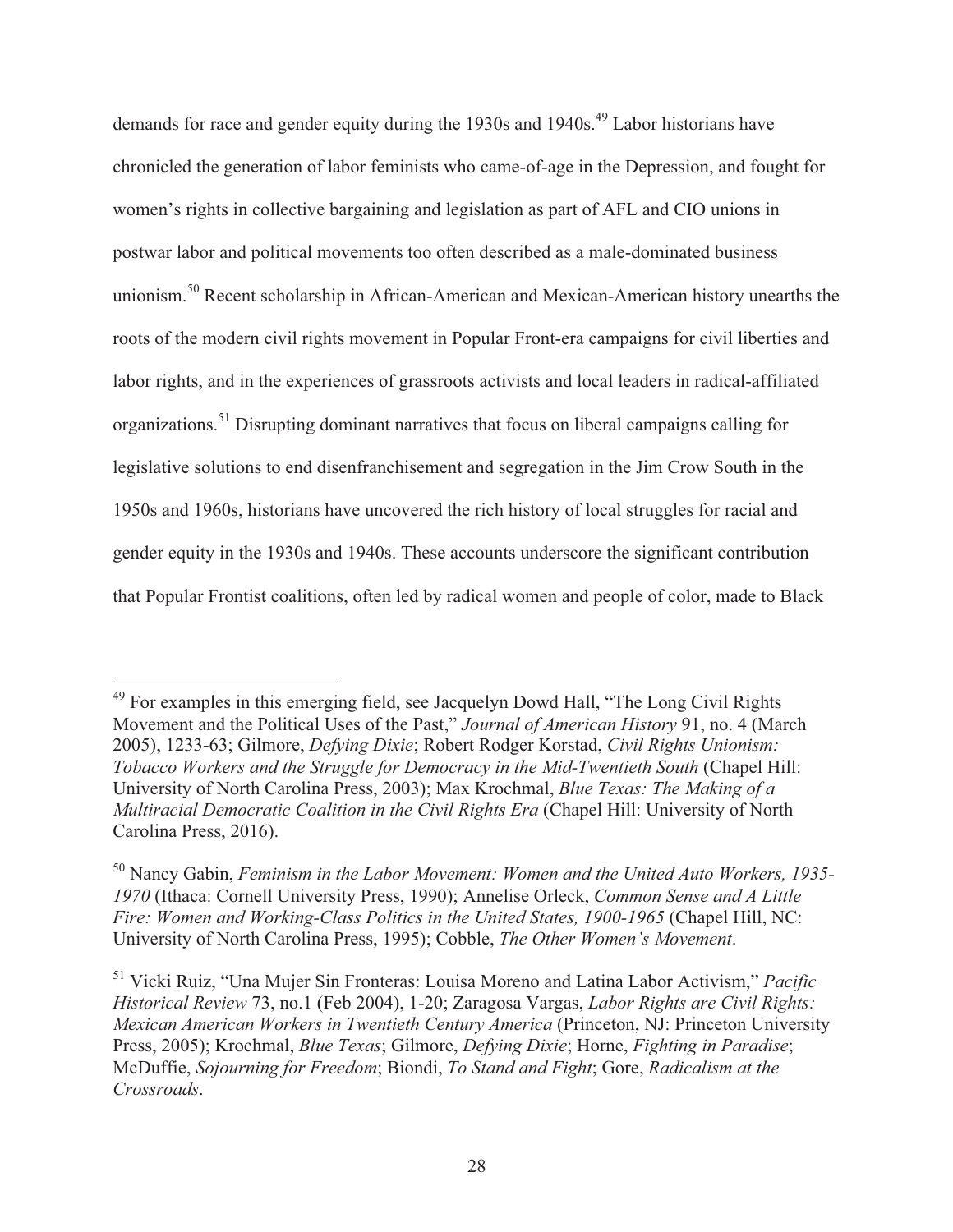and Latino struggles in the Great Depression and immediate postwar period, particularly in the labor and civil rights movements.

Yet many of these scholars claim that anticommunism forced radical labor feminists out of the movement completely (rather than just from the AFL-CIO), and consequently, they fail to address how Cold War liberalism narrowed remaining labor feminists' political imagination for social change.<sup>52</sup> The ideological pervasiveness of liberalism in the late twentieth century and early twenty-first century United States has made it difficult to confront liberalism's historical limits, even in scholarship aimed at critiquing it. Many scholars recognize how the rise of Cold War liberalism in the twentieth century has obscured the legacies of Popular Fronters and their politics in civil rights, labor, and women's history of the postwar decades.<sup>53</sup> Reintegrating those legacies in a concrete way has remained elusive, especially for readers whose institutional and political contexts remain normatively liberal.

Still, some have begun to succeed, exploring Popular Fronters' legacy in Cold War politics and New Left organizations and re-envisioning the postwar political landscape, extending the significance of radical politics into the 1960s and 1970s.<sup>54</sup> One trend in this

<sup>52</sup> See, for example, Cobble, *The Other Women's Movement*, 135; Storrs, *The Second Red Scare*; Ruiz, "Una Mujer Sin Fronteras."

<sup>53</sup> See, for example, Weigand, *Red Feminism*; Landon Storrs, "Red Scare Politics and the Suppression of Popular Front Feminism: The Loyalty Investigation of Mary Dublin Keyserling," *Journal of American History* (September 2003), 491-524.

<sup>&</sup>lt;sup>54</sup> For examples of this body of scholarship, see Van Gosse, "To Organize in Every Neighborhood, in Every Home': The Gender Politics of American Communists between the Wars," *Radical History Review* 50 (Spring 1991), 109-41; Rosalyn Baxandall, "The Question Seldom Asked: Women and the CPUSA," in Michael E. Brown et al., eds., *New Studies in the Politics and Culture of U.S. Communism* (New York: Monthly Review Press, 1993); Weigand, *Red Feminism*; Slutsky, *Gendering Radicalism*; Boyce Davies, *Left of Karl Marx*; Harris, "Marvel Cooke: Investigative Journalist, Communist, and Black Radical Subject;" Francesca de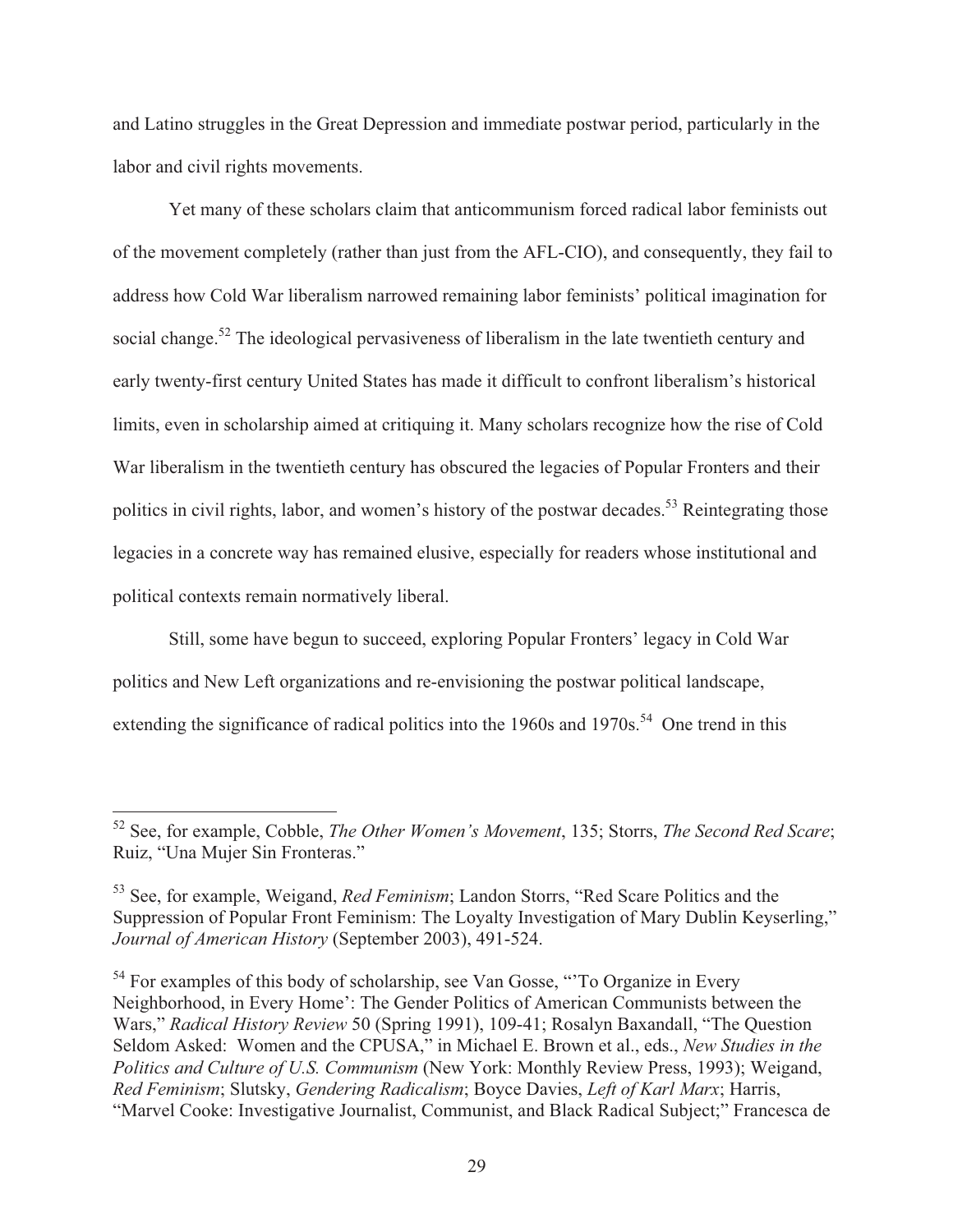literature is the spate of individual and collective biographies detailing the connections between the labor and civil rights movements of the 1930s and those of the 1950s and beyond.<sup>55</sup> Scholars of African-American history, in particular, reveal Black radical women's vibrant networks during the postwar and Cold War periods. Often outside formal leadership positions, Black left feminists shaped labor unions, the welfare state, and public discourse. Their activism illustrates how anticommunism displaced but did not destroy radical political visions.<sup>56</sup> Buttressing and extending this scholarship, "Red Lives" demonstrates that such visions had groundings not only in the Black radical tradition, but also in a Marxist commitment to multiracial working-class coalitions endemic to the Popular Front.

#### *Three Women's Red Lives, Labors, and Legacies in the Twentieth Century*

 $\overline{a}$ 

 Born into a world of war and revolution and reaching adulthood during the Great Depression, Jones, Tenayuca, and McElrath do not fit neatly into either dominant narratives about American communism and anticommunism or the broader history of the Left in the United

Haan, "Eugénie Cotton, Pak Chong-ae, and Claudia Jones: Rethinking Transnational Feminism and International Politics," *Journal of Women's History* 25, no. 4 (Winter 2013), 174-189.

<sup>55</sup> Gerald Horne, *Race Woman: the Lives of Shirley Graham Du Bois* (New York: New York University Press, 2000); Barbara Ransby, *Ella Baker & the Black Freedom Movement* (Chapel Hill: University of North Carolina Press, 2003); Dayo Gore, Jeanne Theoharis, Komozi Woodard, eds. *Want to Start a Revolution?: Radical Women in the Black Freedom Struggle* (New York: New York University Press, 2009); Barbara Ransby, *Eslanda: The Large and Unconventional Life of Mrs. Paul Robeson* (New Haven: Yale University Press, 2013).

<sup>56</sup> McDuffie, *Sojourning for Freedom*; Biondi, *To Stand and Fight*; Gore, *Radicalism at the Crossroads*; Cheryl Higashida, *Black Internationalist Feminism: Women Writers of the Black Left, 1945-1995* (Urbana: University of Illinois Press, 2011).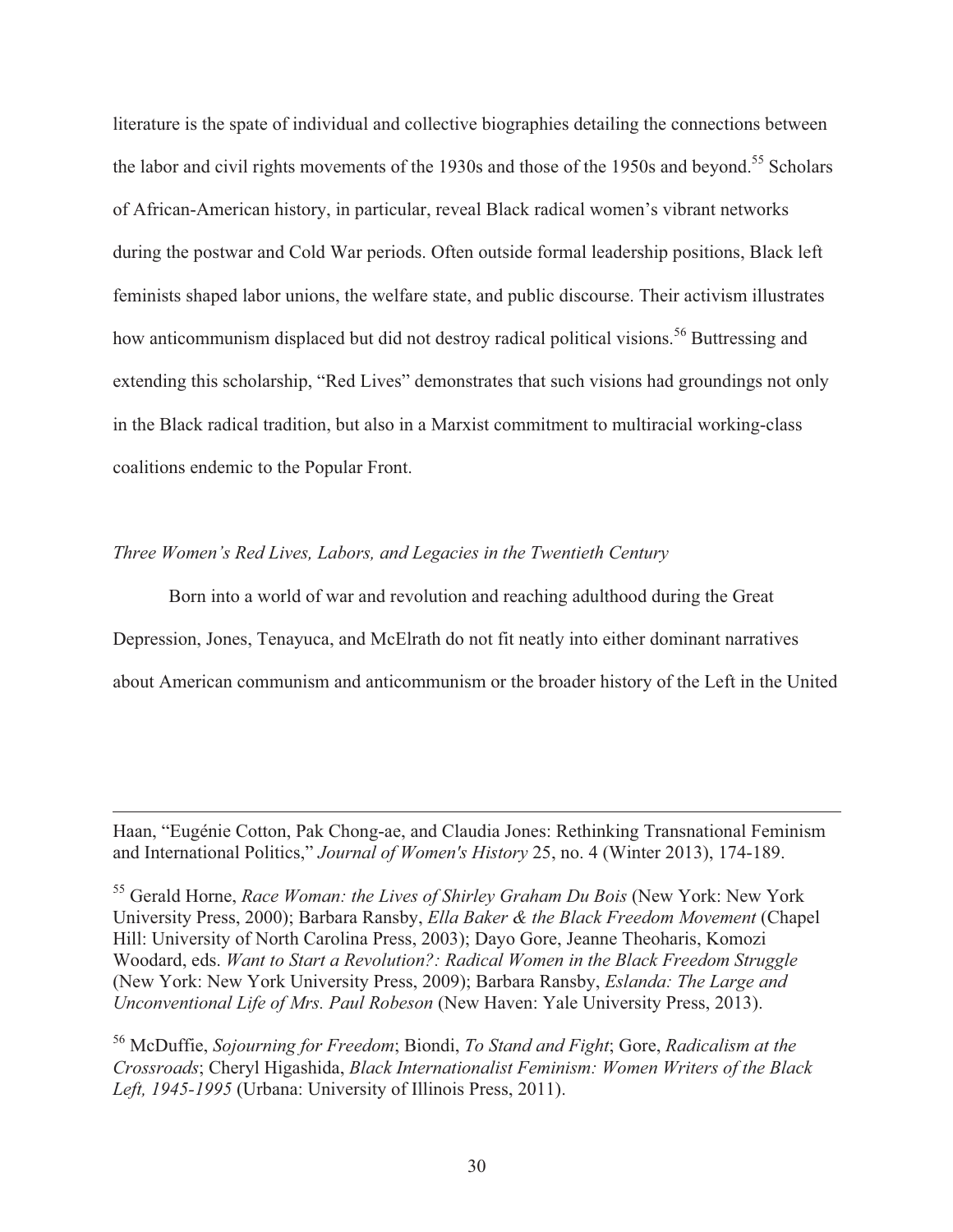States.<sup>57</sup> Although they grew up under different political economies thousands of miles from each other, these women embraced similar hopes for a multiracial working-class American polity, and fought in parallel campaigns to expand civil liberties and economic justice. Constant repression that intensified in the 1950s—from employers, state agencies, and on some occasions their own unions or organizations—narrowed opportunities for their activism, but never their political imaginations.

 As national or local CPUSA leaders, they displayed lifelong commitments to Popular Front radicalism, but on their own terms. From the agricultural fields outside Honolulu and San Antonio to the metropolises of New York and London, from the 1930s through the end of the twentieth century, their stories expand the geographic and temporal boundaries of U.S. social movements. The weaving together of their lives and careers illustrates the breadth of experience contained in the making of Popular Fronters, moving beyond the tropes of the white "Okie" migrating from the Dust Bowl or the burly autoworker striking at Ford's River Rouge plant.

 This dissertation broadens the vision of the Depression-era working class to include unemployed Mexican Americans marching for fair relief policies and access to housing in Texas, African-American youth demanding the passage of an anti-lynching bill in New York, and Chinese-American women picketing pineapple canneries in Hawaii. Telling these women's stories decenters the Soviet Union's role in histories of American radicalism and draws attention to other revolutionary traditions represented within the ranks of the CPUSA. Each of these women wrote or spoke about the importance of radical traditions from beyond the USSR,

<sup>57</sup> See Denning, *The Cultural Front*, 8. Denning defines Depression generation members as born between 1904 and 1923 and dates the end of the Popular Front and New Deal order to the end of this generation's lifespan in the last decades of the twentieth century.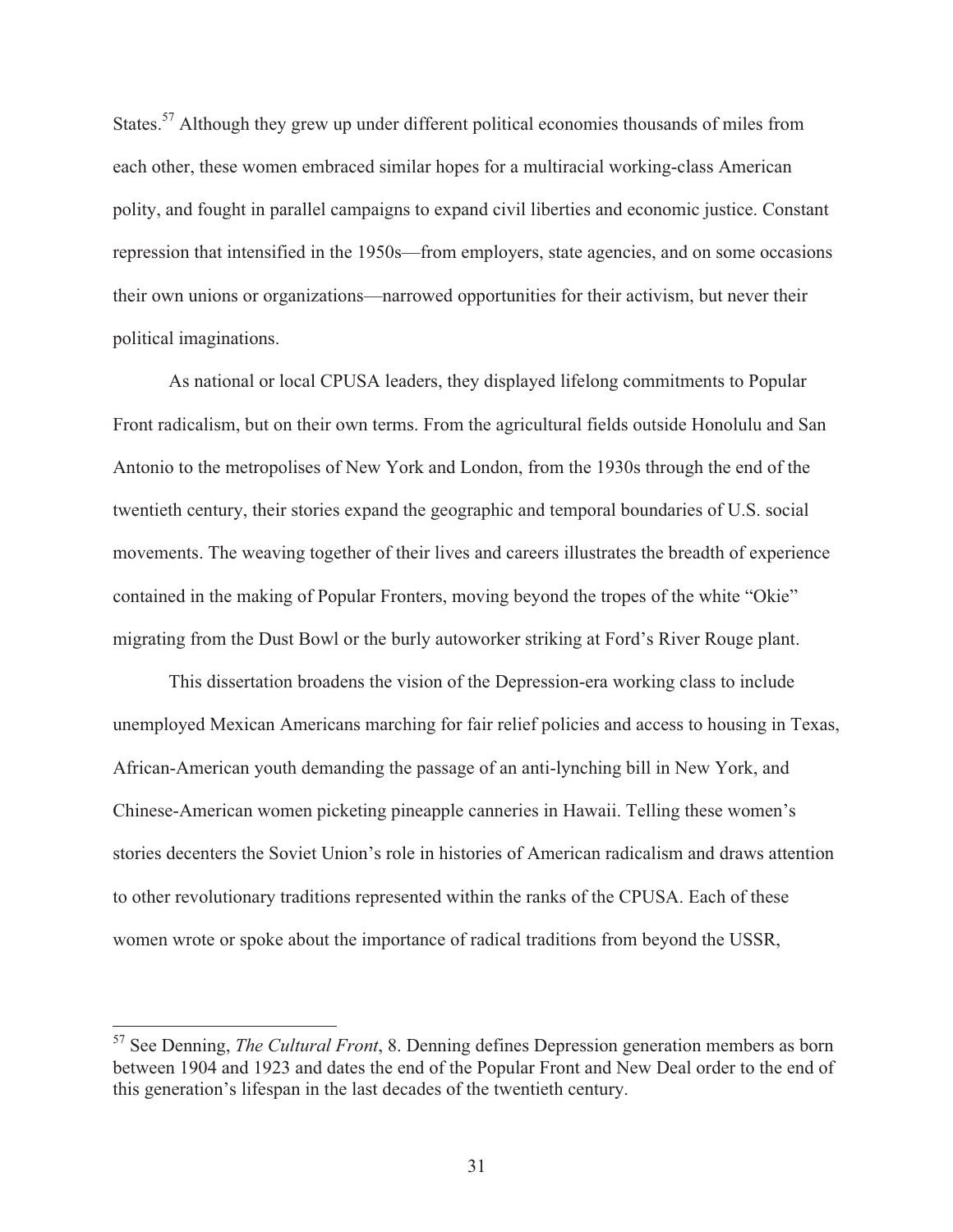including revolutionary movements in Mexico and South America, Pan-African anti-colonialism in the West Indies, and workers' movements in Japan and the Philippines.

 Each also faced contexts of anticommunism more diverse and long lasting than is commonly understood. Prominent federal anti-radical legislation periodically destabilized their lives, but local and state laws also remained constant obstacles in the years before and after "Red Scares." Municipal and state authorities consistently used antiradicalism and white supremacy to attack civil liberties, such as the right of free speech and peaceable assembly, and to undermine multiracial social justice movements—particularly those demanding the expansion of democratic rights to people of color and all women. On-the-ground campaigns and official responses manifested differently in Harlem, San Antonio, and Honolulu, yet the similarities that emerge produce a common portrait of Popular Frontism's persistence in battles to implement, protect, and extend the New Deal's social welfare state.

 Jones, Tenayuca, and McElrath did not lead easy lives. Divorce, separations, alcoholism, illness, arrests, and unemployment touched each of their families—difficulties that commitments to Popular Frontist organizing and politics often exacerbated. In their professional careers, too, tensions arose within their organizations and movements over campaign strategies, organizing models, and the meanings of political theory. They won some battles, lost many others, but they all built what fellow Popular Fronter Dorothy Healey called, "lives of meaning, of significance, in which the individual has both a responsibility to oneself and the rest of society."58 Before focusing further on specific aspects of the "meaning" and "significance," brief overviews of their lives and related scholarship are in order.

<sup>58</sup> *Dorothy Healey: An American Red*, VHS, Directed by Eve Goldberg, 1983.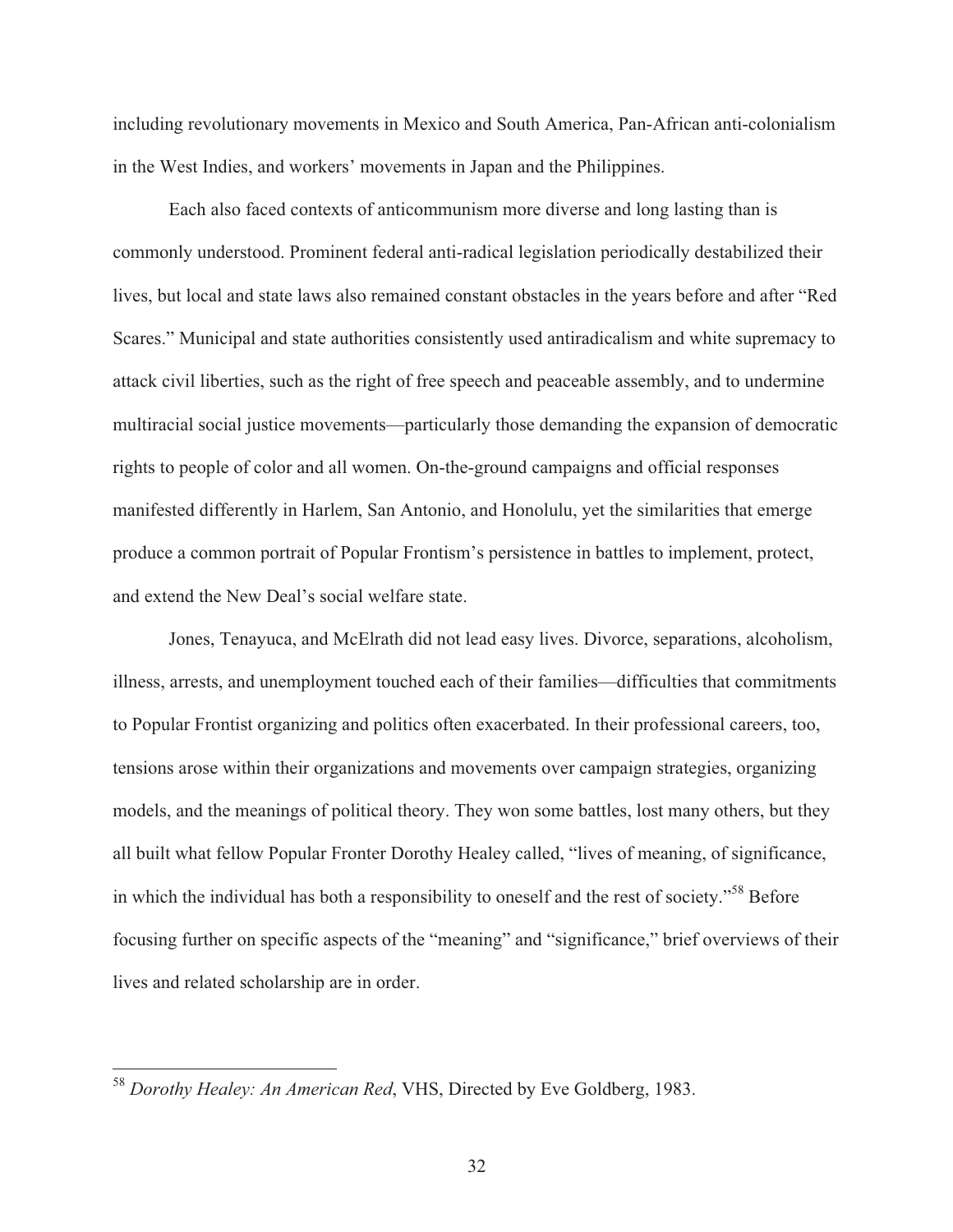### *Claudia Jones, 1915-1964*

 $\overline{a}$ 

 Born in the British colony of Trinidad in 1915, Claudia (Cumberbatch) Jones emigrated from the Caribbean to the United States in 1924. Her family settled in the working-class center for Black culture, politics, and activism in New York City: Harlem.<sup>59</sup> While attending Wadleigh High School, a prestigious all-girls public school, Jones contracted tuberculosis and spent almost a year in a city sanitarium before returning for her senior year. Despite her illness, she emerged as a leader in school activities and Harlem's vibrant activist circles, excelling in her studies and hoping to attend college after graduating in 1935.

 A year later, after joining the Young Communist League (YCL) and seeing her first byline in the Communist Party's *Daily Worker,* Jones attended a six-month course at a Communist Party training school in upstate New York. It marked the beginning of her lifelong career as a writer and editor for communist publications, and as a teacher and leader in schools and organizations affiliated with the Party. A national figure by late 1930s, Jones held many leadership roles in the YCL and participated in multiple Popular Front youth organizations, including the American Youth Congress and the Southern Negro Youth Congress. These activities introduced her to a multiracial and cross-gender network of young Popular Front activists attempting to expand the New Deal beyond its liberal priorities to include racial and gender justice.

The government took notice. In the process of complying with a requirement in the Alien Registration Act of 1940 that all non-citizens in the U.S. register with the Immigration and Naturalization Service, Jones included her YCL membership on her request for naturalized U.S.

<sup>59</sup> For general biographical information, see Sherwood, *Claudia Jones: A Life in Exile*, 20-60; Boyce Davies, *Left of Karl Marx*, 5-27.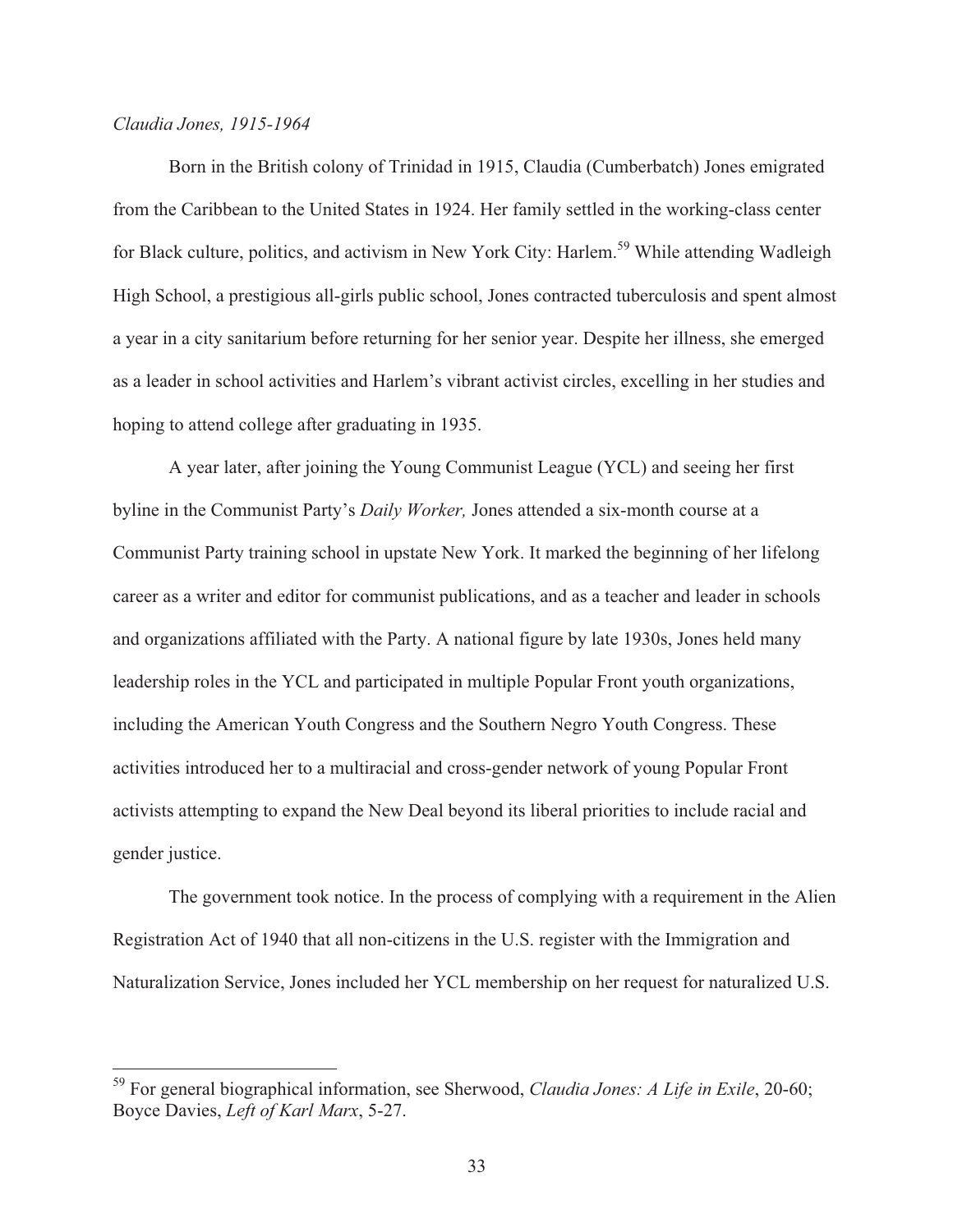citizenship. The government subsequently denied her the U.S. citizenship it granted to her immediate family members.

 Undaunted, she served as the YCL's National Education Director and as editor for several Party magazines and journals throughout the 1940s. During World War II, she edited *Spotlight*, a YCL publication that highlighted the youth movement's campaigns for voting rights, desegregation in the military, women's pay equality, and the teaching of Black history, among others. A prolific writer, she authored numerous newspaper stories and columns, political pamphlets, and theoretical essays, including two articles that shaped Party policy and have lasting significance today: "On the Right to Self-Determination for the Negro People in the Black Belt" in 1946 and "An End to the Neglect of the Problems of Negro Women" in 1949. The Popular Front coalitions that she had joined achieved several victories in the postwar period, most notably the Truman Administration's order to end segregation in the armed forces and federal employment in 1948, but she continued to campaign for and write about anti-lynching legislation, women's rights, and other unfinished business into the 1950s.

 Jones's organizing and intellectual work led to her arrest in 1948 under the terms of the Immigration Act of 1918—also known as the Alien Anarchists Exclusion Act—which authorized the government's deportation of non-citizen radical activists. She lived under the threat of deportation for the next seven years. While appealing the decision, she continued to write, organize, and teach in New York and across America. As National Secretary of the CPUSA's Women's Commission, for instance, she worked closely with other groups organizing for women's liberation and civil rights, including the Congress of American Women. Two years after her first arrest, the government arrested her again under the Internal Security Act of 1950, and then for a third time in 1951. Convicted of violating the Immigration and Nationality Act of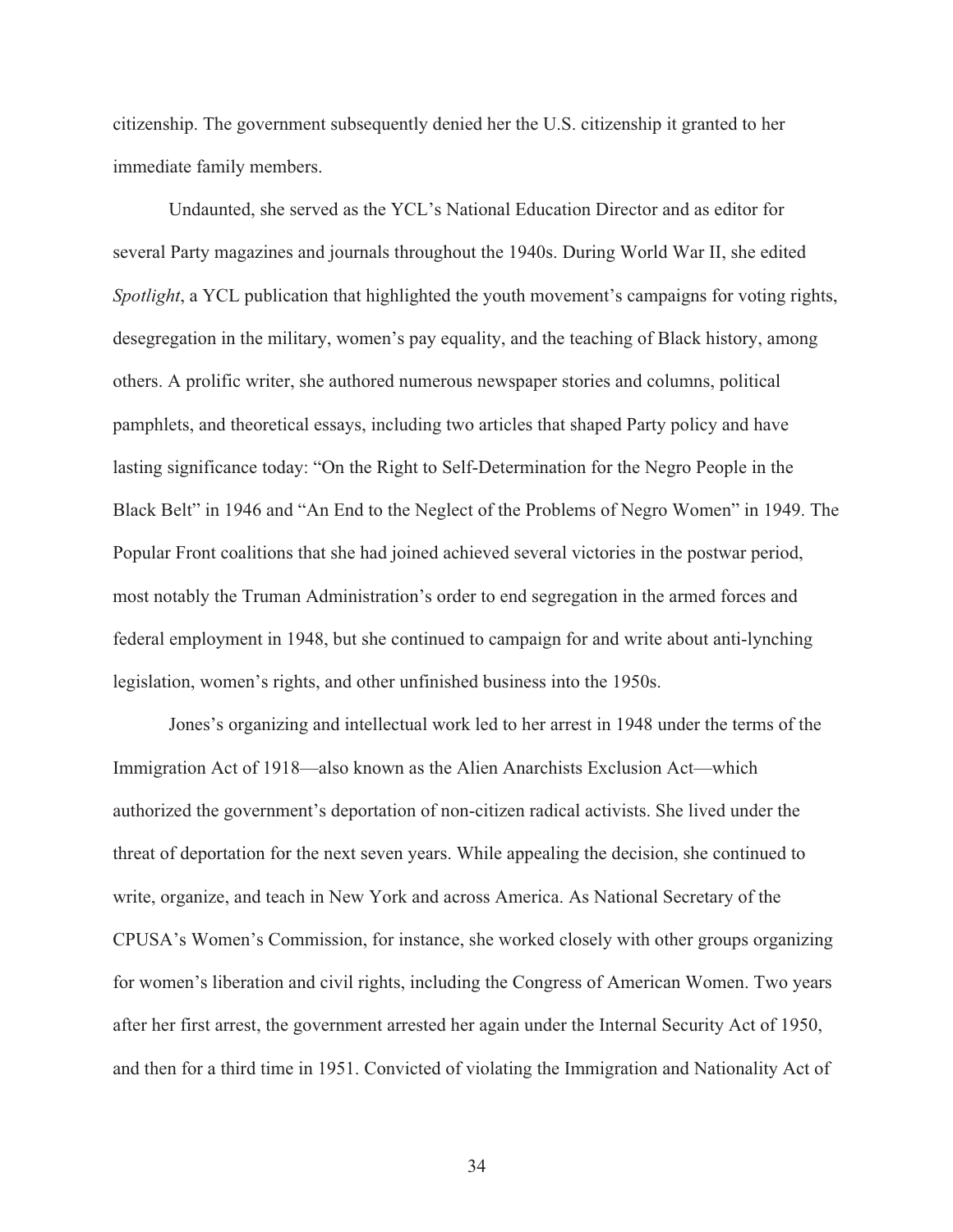1952, Jones and many other communists received lengthy prison sentences. The non-citizens among them, Jones included, received deportation orders. In 1955, after serving almost ten months in a West Virginia prison and facing deportation to Trinidad, Jones opted to take advantage of her British citizenship rights, and self-exiled to the United Kingdom.

 In 1958, after several years spent establishing a new life in London, Jones founded the *West Indian Gazette and Afro-Asian Caribbean News*, an independent newspaper that made a significant contribution to transnational, anti-racist, and anti-colonial politics in Britain and the West Indies. Attempting to replicate her experiences in Popular Front publications and organizations, she built a network of allies, old and new, to write for the *Gazette* and mobilize for racial and gender equality. She also co-founded several women-led endeavors in London including the Inter-Racial Friendship Coordinating Committee in 1959, the All Africa Women's Freedom Movement in 1961, and the Committee of Afro-Asian-Caribbean Organizations in 1963—and met with women's groups in the USSR, Japan, and China.

 In the 1960s, much of her energy focused on Britain's immigration policies and how they affected Black communities in the U.K. and the West Indies, particularly the Commonwealth Immigration Act of 1962, legislation that she compared to American Jim Crow and South African apartheid systems. In a Movement for Colonial Freedom-led campaign against the law, she collaborated with British and West Indian politicians. In 1963, in one of her last major actions, she organized a demonstration at the American Embassy in solidarity with the March on Washington for Jobs and Freedom, where Martin Luther King, Jr., whom she had hosted in London in 1961, gave one of his most famous speeches. Shortly after returning from a trip to Japan and China, where she met Chairman Mao, Jones suffered a heart attack. She died in her sleep on Christmas Eve, 1964.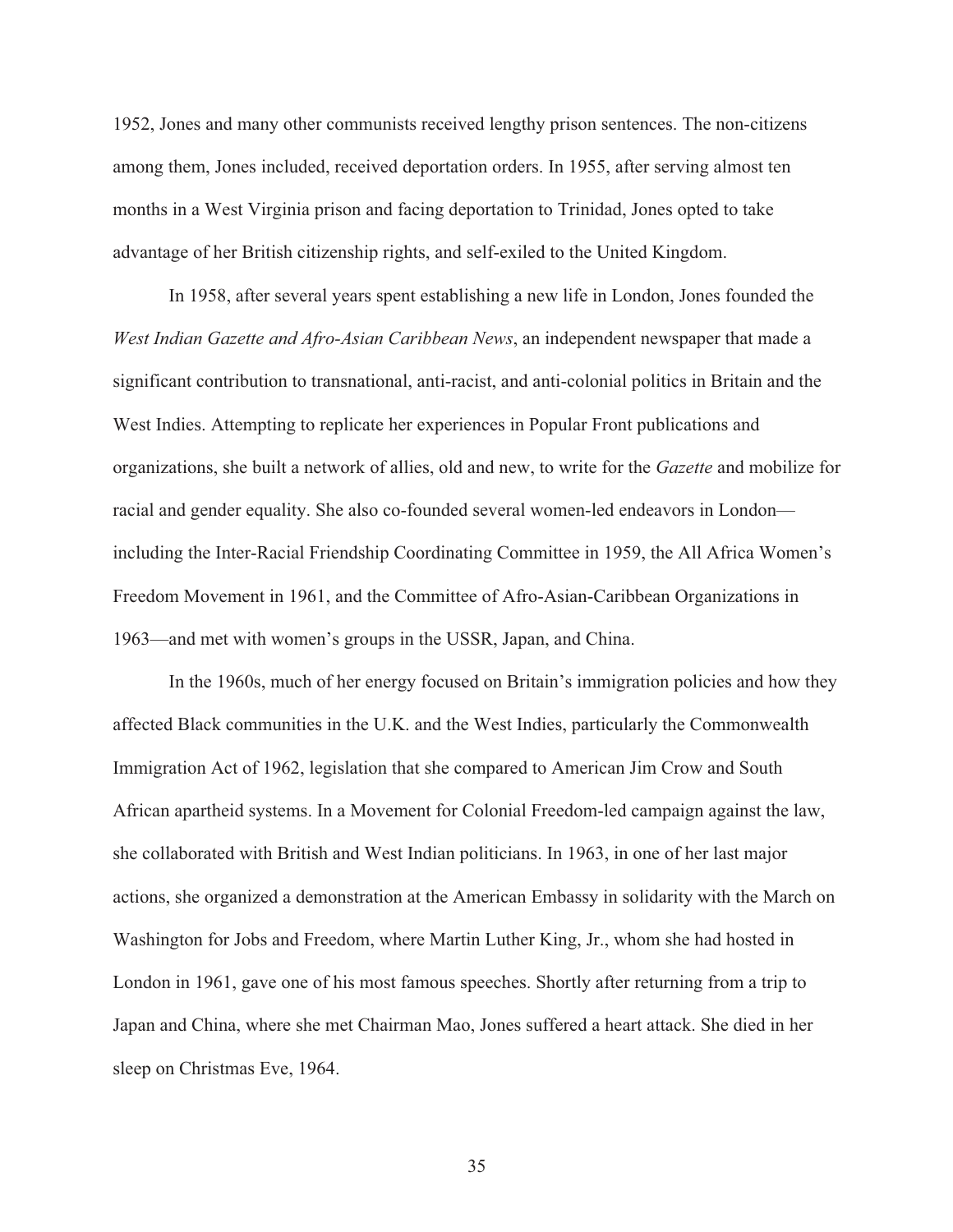Recent scholarship has recovered Jones's role in twentieth-century intellectual and social movements in the United States and United Kingdom, detailing her influence on the left and its theories and organizations into the  $1960s$ .<sup>60</sup> These important projects in the fields of transnational Black radicalism, feminism, and anti-imperialism reserve their keenest analysis for Jones's intellectual treatises on race and gender theory published in the 1940s. They make compelling arguments for how she shaped Communist Party policies and theories in the U.S., and anti-racist and anti-colonialist organizations in the U.K. $^{61}$ 

 The most comprehensive account of Jones's theoretical work appears in Carole Boyce Davies's intellectual biography, *Left of Karl Marx: The Political Life of Black Communist Claudia Jones*. Boyce Davies argues that Jones's organizing and theoretical work made her exceptional in the world of American communism.<sup>62</sup> While her scholarship on Jones is invaluable—she negotiated the transfer of Jones's papers to the Schomburg Center for Research in Black Culture and published the first anthology of Jones's writings—Boyce Davies tilts her analysis far in favor of Jones's feminist theories and offers few details of her networks or organizing activities, particularly during the 1930s and early 1940s. Moreover, she interprets

<sup>60</sup> See, for example, Wiegand, *Red Feminism*; Boyce Davies, *Left of Karl Marx*; McDuffie, *Sojourning for Freedom*; Gore, *Radicalism at the Crossroads*; Denise Lynn, "Socialist Feminism and Triple Oppression: Claudia Jones and African American Women in American Communism," *Journal for the Study of Radicalism* 8:2 (Fall 2014), 1-20; Kennetta Hammond Perry, *London is the Place for Me: Black Britons, Citizenship, and the Politics of Race* (Oxford: Oxford University Press, 2016); Lydia Lindsay, "Black Lives Matter: Grace P. Campbell and Claudia Jones—An Analysis of the Negro Question, Self-Determination, Black Belt Thesis," *Africology: The Journal of Pan African Studies* 12:10 (March 2019), 110-143.

<sup>61</sup> Weigand, *Red Feminism*, 97-113; McDuffie, *Sojourning for Freedom*, 91-125; Boyce Davies, *Left of Karl Marx*, 29-68; Gore, *Radicalism at the Crossroads*, 68-72.

<sup>62</sup> Boyce Davies, *Left of Karl Marx*, 18. For additional interpretations of Jones's most influential essays, see Weigand, *Red Feminism*, 97-113; Balthaser, *Anti-Imperialist Modernism*, 17.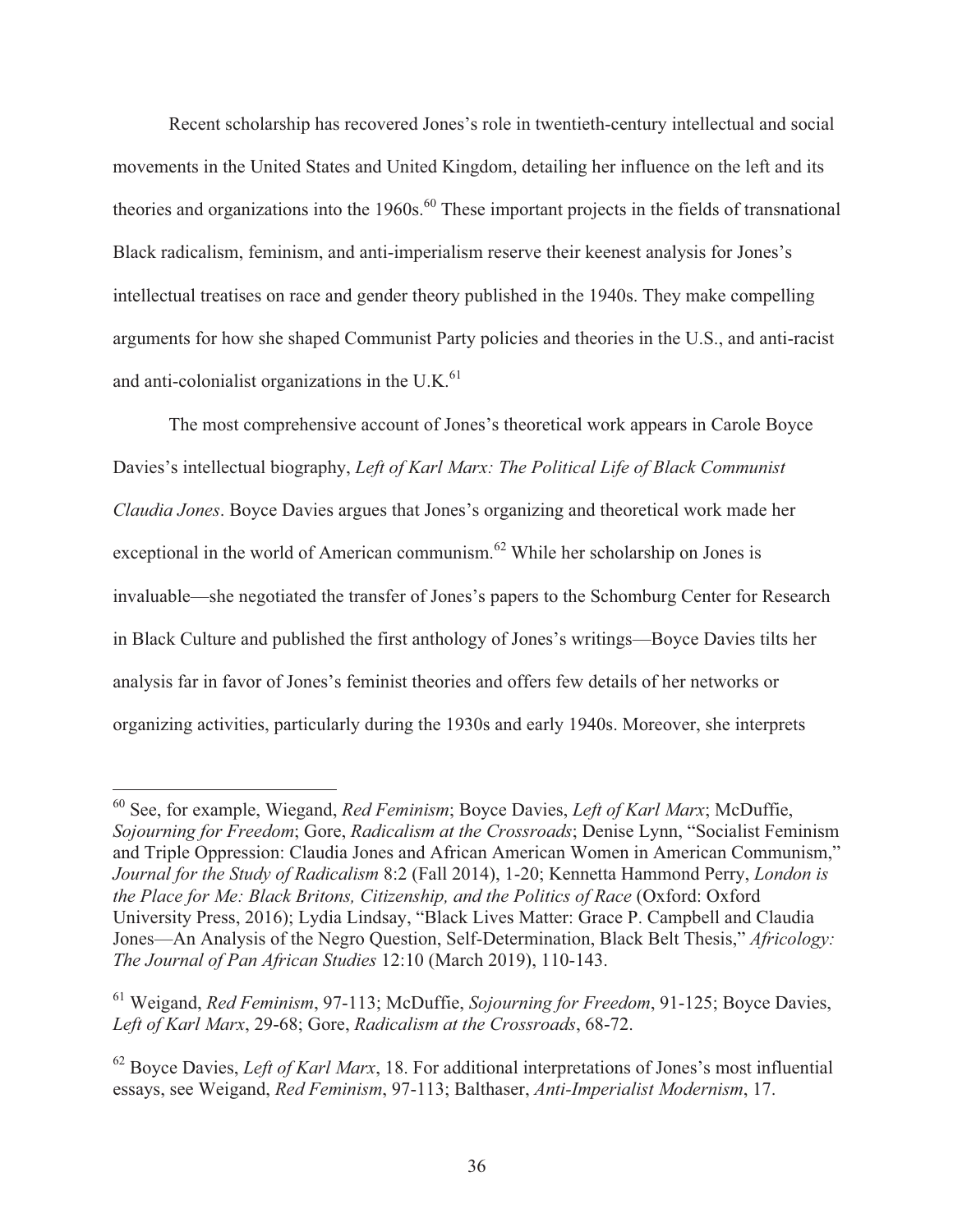Jones's forced exile from America and her relocation to England as a major break in her politics and personal identity, claiming that Jones developed a new international identity in the U.K. that was more deeply connected to her West Indian heritage.<sup>63</sup>

 While acknowledging that Jones was extraordinary, other scholars insist that she was no exception, playing an integral collaborative role in Black left feminist and communist networks active from the 1930s into the 1960s. Erik McDuffie and Dayo Gore have each written extensively on the American communities in which Jones participated as a Popular Front radical journalist and communist activist, and on how her writings addressed the connections between white supremacy, patriarchy, and capitalism.<sup>64</sup> McDuffie includes Jones in his revelatory history of Black radical feminist networks in the Old Left period of American activism. At times, however, McDuffie interprets Jones's support of communist ideals as evidence of her dogmatism, his language echoing Cold War depictions of communists as dupes or fanatics and equating communist theory with the CPUSA's structures and its relationship to the Soviet Union.<sup>65</sup> He also maps Jones's exile from the U.S. onto a common narrative of the rise and fall of American communism that ends in 1956.

 Gore's collective political biography of Black women activists in mid-century leftist and labor organizing demonstrates that those networks flourished in the 1940s and 1950s, laying the groundwork for Black civil rights and gender equality struggles in later decades. Providing

<sup>63</sup> Boyce Davies, *Left of Karl Marx*, 137; Boyce Davies, "Deportable Subjects," 949-966.

<sup>64</sup> McDuffie, *Sojourning for Freedom*, 91-125; Gore, *Radicalism at the Crossroads*, 46-99.

<sup>65</sup> McDuffie, *Sojourning for Freedom,* 21, 98. He describes the CPUSA as "grooming [Jones] for leadership," and her autobiography as "[R]eading like a religious conversion narrative, the letter contains a tone of self-righteous certainty in the eventual defeat of capitalism and racism typically embraced by Communist true believers like Jones."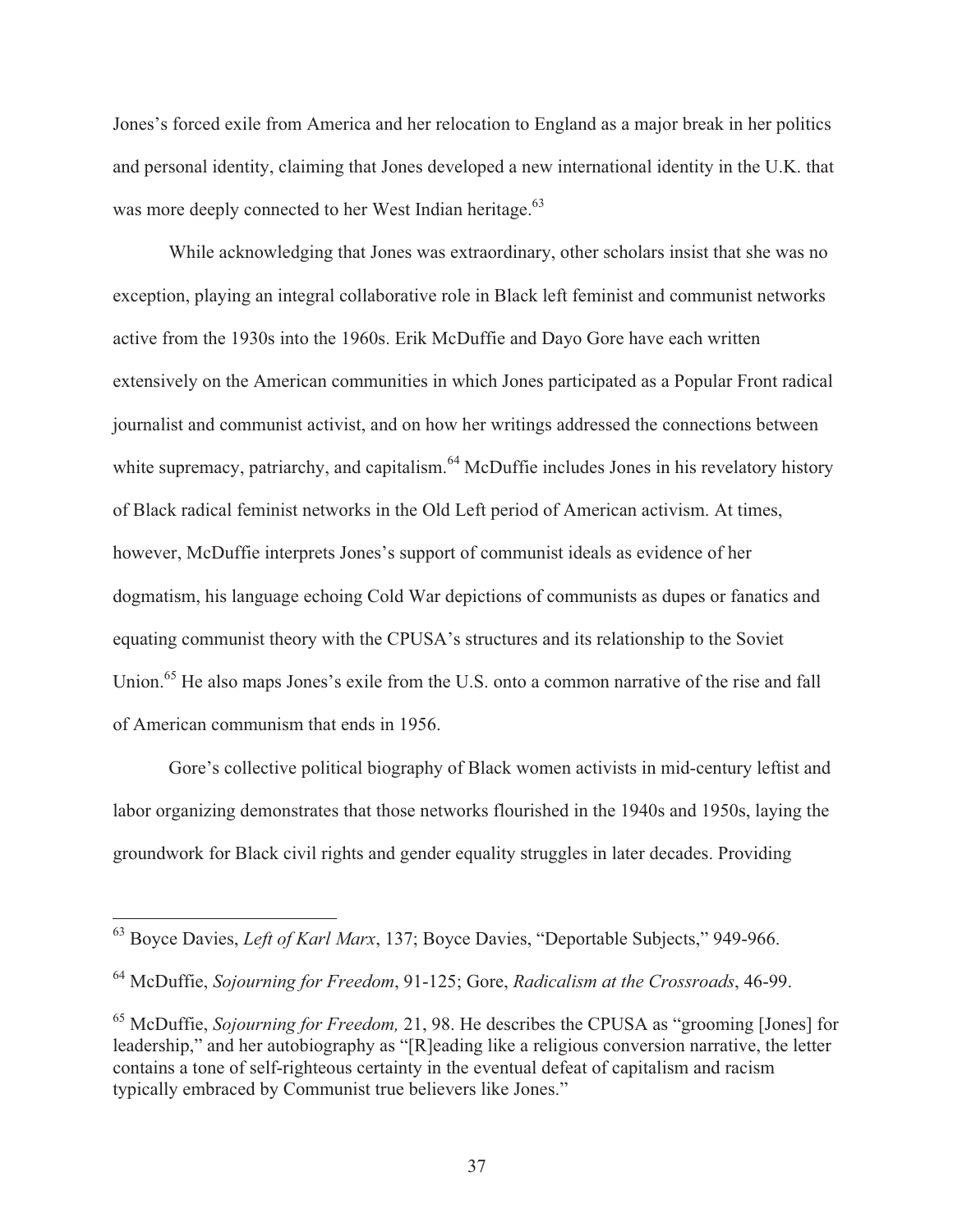evidence that Cold War anticommunism did not completely decimate the Black left, Gore tells overlapping stories of Black women radicals' participation in a variety of publications, campaigns, and protests. She links Popular Front activism and radicals' intersectional analysis to Cold War and New Left organizing in the 1960s and 1970s to illustrate American communists' lasting contributions to political culture in the twentieth century. Neither McDuffie nor Gore, however, follows Jones once she has left the United States.

Although Boyce Davies dedicates several chapters in her intellectual biography to Jones's post-exile activism—for example, Jones's founding of the *West Indian Gazette* and the Notting Hill Carnival—she does not locate the seeds of these activities in Jones's previous Popular Front activism. Kennetta Hammond Perry's *London is the Place for Me* provides a fuller account of Jones's story after her arrival in London.<sup>66</sup> It tells the history of Black Britons' postwar efforts to assert their British citizenship rights after the uptick in migration from the Caribbean to Britain, efforts that Black women often led. As Perry illustrates, Jones was an important leader in many of the organizations that mobilized campaigns against anti-Black legislation, police brutality, and racial discrimination in the 1950s and 1960s.

 Yet, this collection of important scholarship largely overlooks Jones's leadership in the radical youth movement of the 1930s and 1940s, and fails to examine how her early work as a communist educator in Party schools and editor of YCL publications shaped her theoretical and political priorities, particularly her anti-colonialist and international politics. This dissertation recognizes the similarities in the publications Jones produced in the U.S. and the U.K., particularly their abiding focus on culture and cultural politics, and traces these parallels to

<sup>66</sup> Kennetta Hammond Perry, "U.S. Negroes, Your Fight is Our Fight": Black Britons and the 1963 March on Washington," in *The Other Special Relationship: Race, Rights, and Riots in Britain and the United States*, edited by Robin Kelley and Stephen Tuck. New York: Palgrave MacMillan, 2015, 7-24; Hammond Perry, *London is the Place for Me.*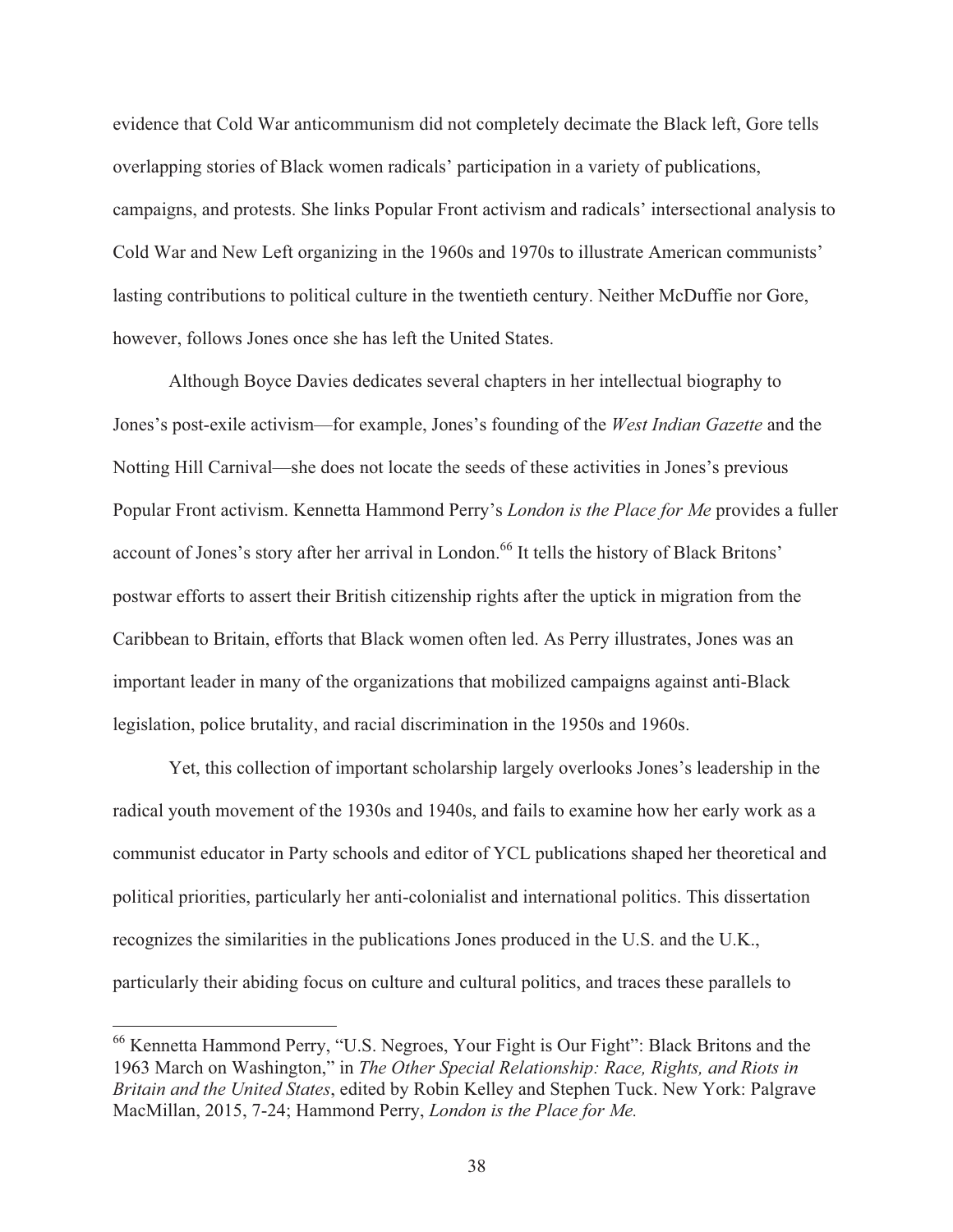Jones's political education in communist theories on the importance of cultural production and self-expression that she learned in the Popular Front period. For decades, Jones had insisted on the importance of telling and teaching narratives of Black history as central to American history and national identity. She believed the same was true of British history and identity. She also remade Popular Front-style coalitions and organizing campaigns to combat attacks on Black Britons' citizenship and civil rights. In this sense, her focus on the Black diaspora in the U.K. was less a new development in her political thinking than the transposition of her already developed Popular Frontism to new ground.

### *Emma Tenayuca, 1916-1999*

 $\overline{a}$ 

Born in 1916 in San Antonio, Emma (Teneyuca) $^{67}$  Tenayuca had deep family roots in Texas. Her maternal relations, descended from Spanish colonists, had lived in the area since the 1800s. Her father's family tree included indigenous Indians and Mexican immigrants. She joined the Communist Party while still a teenager, after city police arrested her for walking picket lines with striking women cigar workers. A stellar student and debate champion, she graduated from high school in 1934 and attended the Mexican government's Workers' University (Universidad Obrera de México) in Mexico City for several months in 1936. Arrested numerous times in the 1930s during strikes and mass protests for jobs and relief for San Antonio's unemployed, she became a national figure for leading one of the nation's largest branches of the communist-

<sup>67</sup> She was born Ten*e*yuca, but a misspelling on her grade school paperwork changed her name to Ten*a*yuca.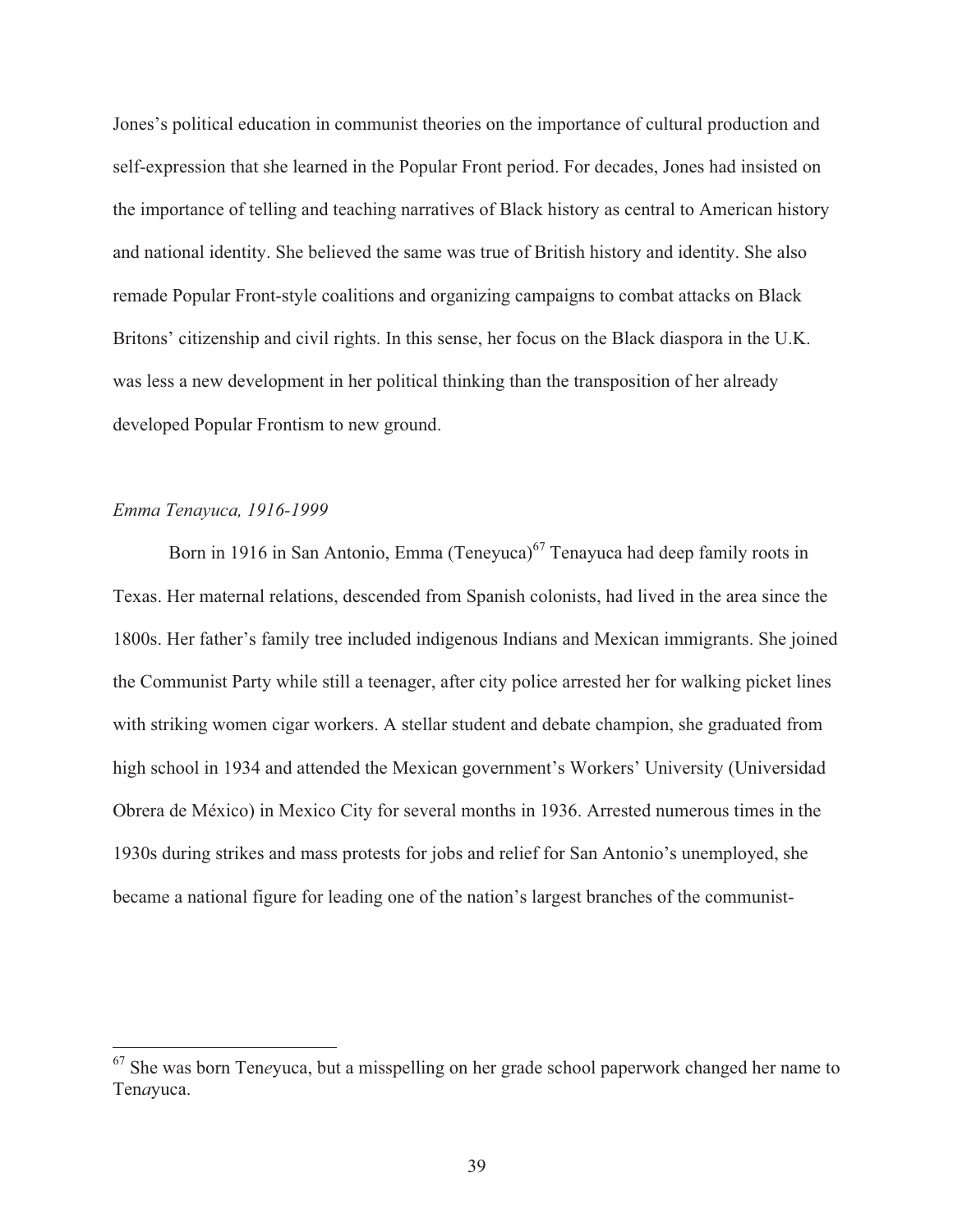affiliated Workers Alliance of America, the most important organization in the unemployed movement.<sup>68</sup>

 Through the Alliance, Tenayuca and a network of radical and progressive activists formed a transnational, multiracial, cross-class coalition that demanded New Deal legislation include women, immigrants, and people of color. The coalition directed campaigns against police brutality, deportations, and discrimination in employment and public services, while securing federal resources for public housing and jobs for Mexican Americans and African Americans. The Alliance's successful mobilizations led to Tenayuca's 1937 trial on charges of assaulting a police officer during a sit-in, and culminated in the 1938 uprising of twenty thousand pecan-sheller strikers and their community allies. The strike made her infamous.

 After a violent, mostly Anglo mob shut down the Texas Communist Party's annual statewide convention that Tenayuca helped to organize in San Antonio in 1939, union leaders, employers, and government officials all blacklisted her. The same year, she had published an important theoretical essay in the Communist press (co-written with her husband and fellow communist, Homer Brooks) in which she advocated for full democratic rights for African Americans and Mexican Americans. After Workers Alliance folded in 1941, she tried to sustain her interracial organizing efforts, holding gatherings with oil industry and agricultural workers in other Texas cities and attending Party meetings, but the anticommunist and white supremacist

<sup>&</sup>lt;sup>68</sup> For general biographical information on Tenayuca, see Zaragosa Vargas, "Tejana Radical: Emma Tenayuca and the San Antonio Labor Movement during the Great Depression," *Pacific Historical Review* 66 (1997), 553-80; Julia Kirk Blackwelder, "Emma Tenayuca: Vision and Courage," in *The Human Tradition in Texas*, edited by Ty Cashion and Jesus F. de la Teja (Wilmington: Scholarly Resources, 2001), 191-208; Gabriela González, *Redeeming La Raza: Transborder Modernity, Race, Respectability, and Rights* (New York: Oxford University Press, 2018), 145-166.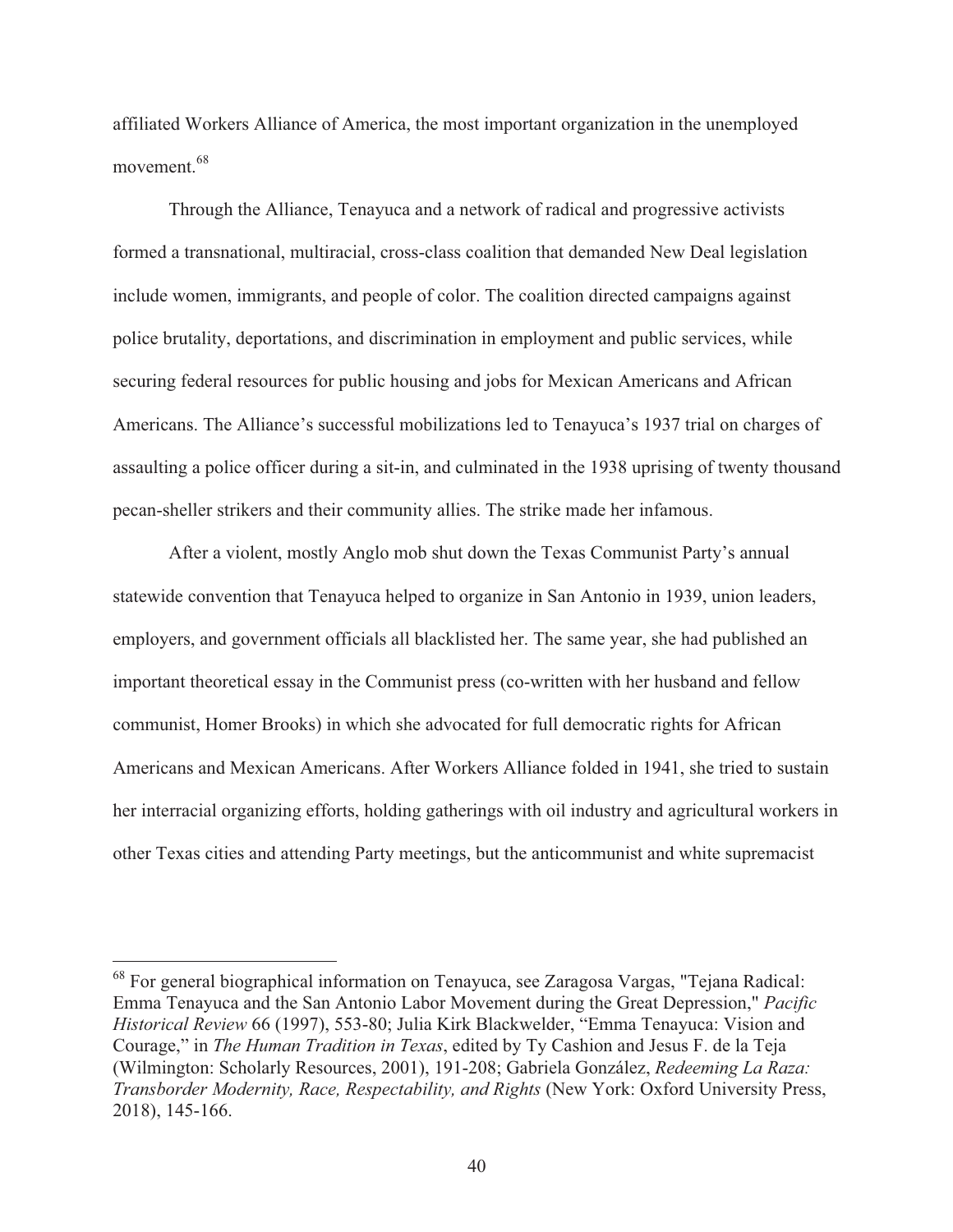backlash took its toll. In 1948, economic necessity forced her to abandon her home state and resettle in San Francisco.

For the next twenty years, she worked intermittently in office jobs, earned a college degree from San Francisco State College, and dreamed of becoming a writer and a teacher. In exile, her political vision still centered on gender and racial equality, and a multiethnic American national identity that valued working-class Mexican Americans' contributions to U.S. history and culture. After returning to San Antonio in 1968, Tenayuca discovered that the Popular Front coalitions she built had continued to organize through the 1950s and 1960s. Despite powerful resistance from conservatives (and sometimes from liberals), activists trained in Popular Front organizations both participated in and inspired new campaigns in Texas's civil rights movement.

 Although Tenayuca never again led as she had in the 1930s, choosing instead to fulfill her ambition of teaching in San Antonio's schools, she did reclaim her place as a volunteer for Democratic political campaigns into the 1990s. She also regained her public voice, which she used to praise new generations of grassroots activists mobilizing for justice in Texas's agricultural fields and in San Antonio's working-class African-American and Mexican-American communities. Always outspoken in newspaper interviews, oral histories, and speeches, she was not afraid to criticize conservatives and liberals alike for their lack of commitment to social justice, as well as academics and admirers for failing to recognize Workers Alliance activists' role in the famous pecan-shellers strike. Alzheimer's disease took her out of the public eye for the last few years of her life. Tenayuca died in 1999.

 Several historians of the long civil rights movement's origins have included Tenayuca's activism in their discussions of labor, community, and political organizing in Texas from the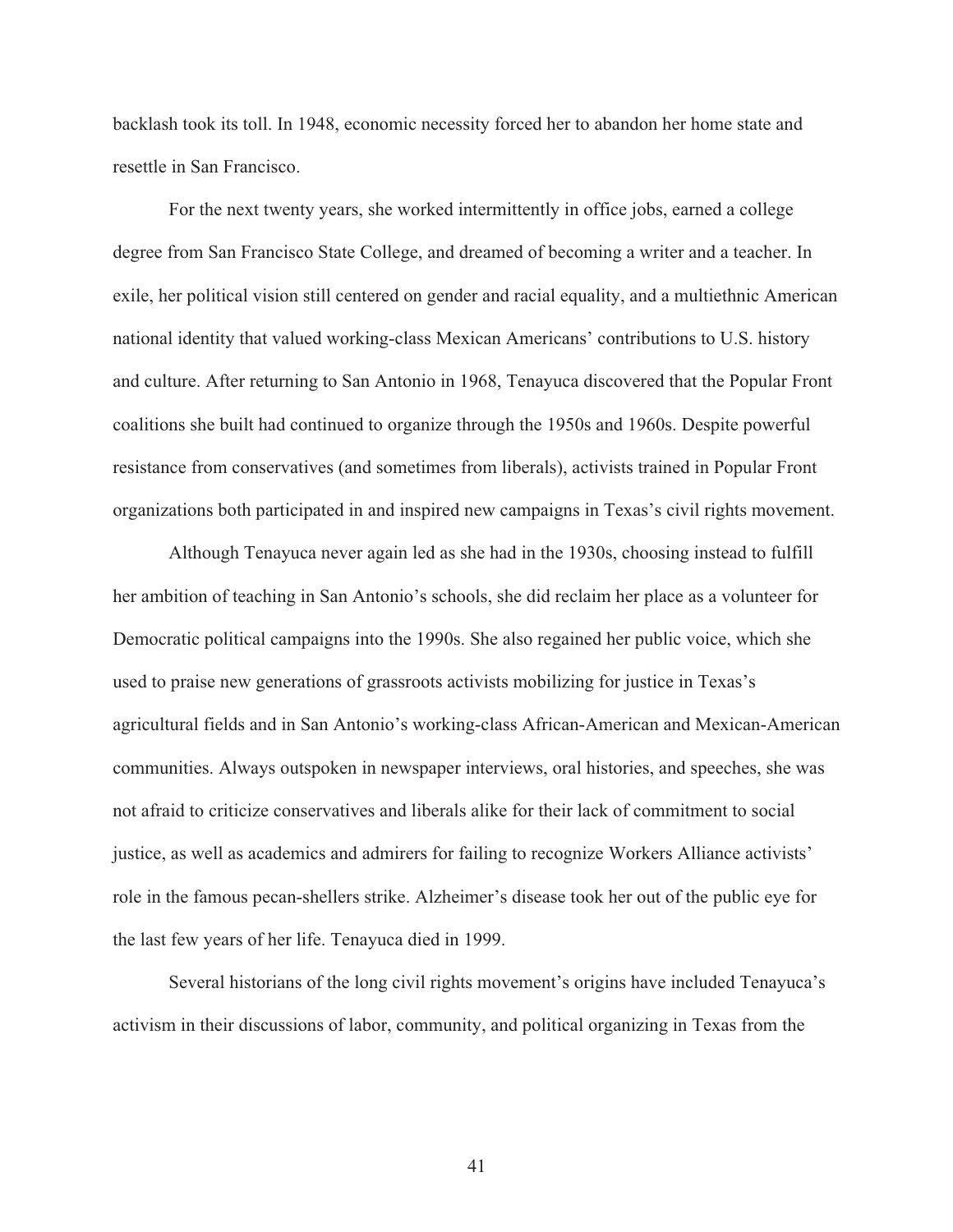1930s to the 1960s.69 In *Labor Rights are Civil Rights*, Zaragosa Vargas locates the postwar Mexican-American civil rights movement's roots in transnational working-class labor activism during the 1930s and 1940s. Focusing on strikes and organizing campaigns in the American West and Southwest, he highlights the integral roles of activists from the CPUSA and CIO in Mexican Americans' struggles for political, social, and economic rights and reforms. In the absence of their own cross-class national civil rights organization, such as the NAACP, Mexican immigrants and Mexican-American citizens turned to the left-led labor movement, using demands for workers' rights to push simultaneously for equality (racial and ethnic) and full citizenship rights in New Deal legislation and Popular Front politics.

 Vargas describes the demands of Mexican-American labor leaders (a number of them communists or socialists) for racial equality and immigrants' rights in union contracts and government policies. He also notes their key cross-border alliances with Mexican radicals who offered assistance during U.S. strikes and demonstrations. Highlighting Mexican-American women's roles as union leaders, rank-and-file strikers, and community organizers, he argues that women provided the backbone of New Deal era labor and civil rights activism, emphasizing their leadership of local campaigns against police brutality, non-citizens' deportations, discrimination in housing and education, and segregation in public facilities.

 Although Vargas acknowledges that communists contributed to the important but limited progress Mexican Americans made before 1950—advances that built the foundation for later civil rights successes—he also claims that Mexican Americans in the labor movement paid a high price for associating with the CPUSA.<sup>70</sup> That association enabled anticommunists, he

<sup>69</sup> Vargas, *Labor Rights are Civil Rights*, 114-157; Krochmal, *Blue Texas*, 21-55.

<sup>70</sup> Vargas, *Labor Rights are Civil Rights*, 147.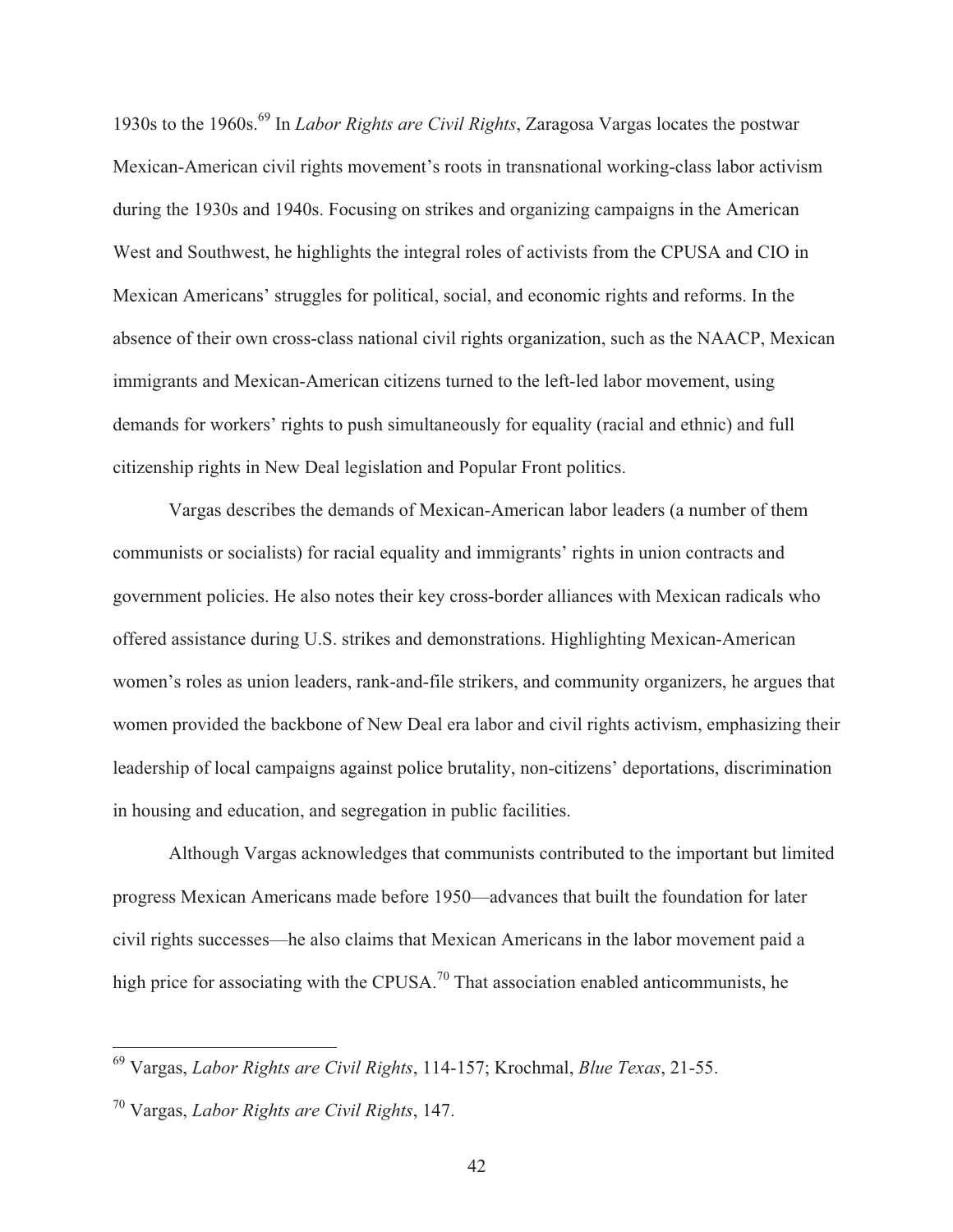suggests, to paint Mexican-American activists as foreign "Reds" and halt the labor movement's involvement in struggles for Mexican-American civil rights. Vargas contends that the CPUSA leadership's 1941 policy shift (from prioritizing Popular Front objectives of civil rights to support for the war effort) thus undermined campaigns for equal rights and social justice.

In effect if not in intent, this narrative blames the discriminatory effects of New Deal-era legislation on communists—Tenayuca among them—who never ceased waging grassroots battles to improve that legislation's benefits for Mexican Americans and other non-white workers and communities. It not only denigrates such activists as Party pawns, but also downplays the deep ties between white supremacy and antiradicalism. It was local and national political and union officials' white supremacy (often cloaked in the rhetoric of anticommunism) that reinforced systems of discrimination in New Deal and wartime employment, casting Mexican Americans as outside the American polity.

 In *Blue Texas*, another study that identifies mid-century civil rights unionism as a seedbed for the long civil rights movement, Max Krochmal examines traditions of multiracial progressive community and labor organizing from the late-1930s to the mid-1960s. Radical and progressive Mexican-American, African-American, and Anglo labor, community, and political activists, he demonstrates, built a fragile but effective Democratic Coalition that sustained multiracial, cross-class collaborations in electoral politics, labor struggles, and civil rights activism in San Antonio, Houston, and other Texas cities. These multiracial alliances achieved some gains in voting rights, especially for African Americans, and ran fruitful campaigns against segregation and economic discrimination across several decades. Their collective actions and mobilizations, such as the 1938 San Antonio's pecan-shellers' strike, imprinted a powerful memory on generations of progressive activists who continued to support multiracial organizing.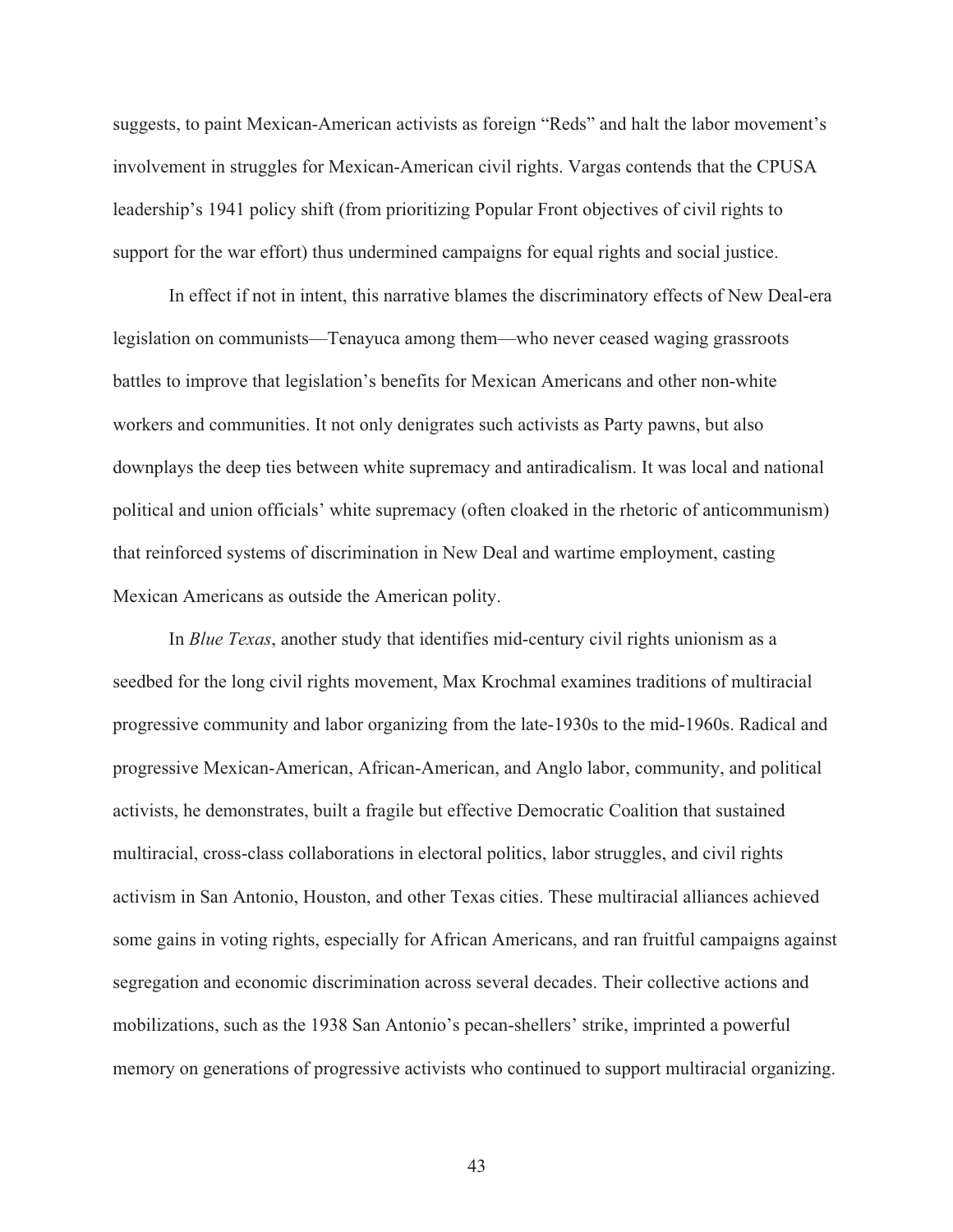Krochmal asserts, however, that by the mid-1960s liberal union leaders and civil rights activists had narrowed their ambitions, prioritizing electoral politics over multiracial workingclass struggles for liberation.<sup>71</sup> Along with Vargas, he describes Tenayuca's activism in San Antonio in the 1930s and claims that her CPUSA membership destroyed her promising organizing career. They both mark the pecan shellers' strike as a turning point in Texas's labor and civil rights history. Yet neither pays adequate attention to the CPUSA-affiliated Workers Alliance and the radical-led unemployed movement as the foundations for that transformative strike. This dissertation demonstrates that Tenayuca's Alliance was a crucial site of race, class, and gender organizing that provided leadership opportunities for women of color, and trained a generation of activists in Popular Frontist politics.

#### *Ah Quon McElrath, 1915-2008*

 Born in 1915 to Chinese immigrant parents, Ah Quon (Leong) McElrath grew up poor in Honolulu's working-class neighborhoods. Throughout her teenage years, she excelled at school and worked in industrial pineapple canneries during the summers. She joined the Communist Party and the Inter-Professional Association, a Party-affiliated Popular Front organization, as a college student in the 1930s. At the same time, she began volunteering with Hawai'i's burgeoning labor movement. In 1938, after graduating from the University of Hawai'i, she embarked on a career in social work with the territory's Department of Social Security, commencing what became a lifetime of labor, community, and political organizing in the islands' agricultural and shipping industries and its multiracial communities. In the 1930s and

<sup>71</sup> See the prologue in Krochmal, *Blue Texas*, 1-13.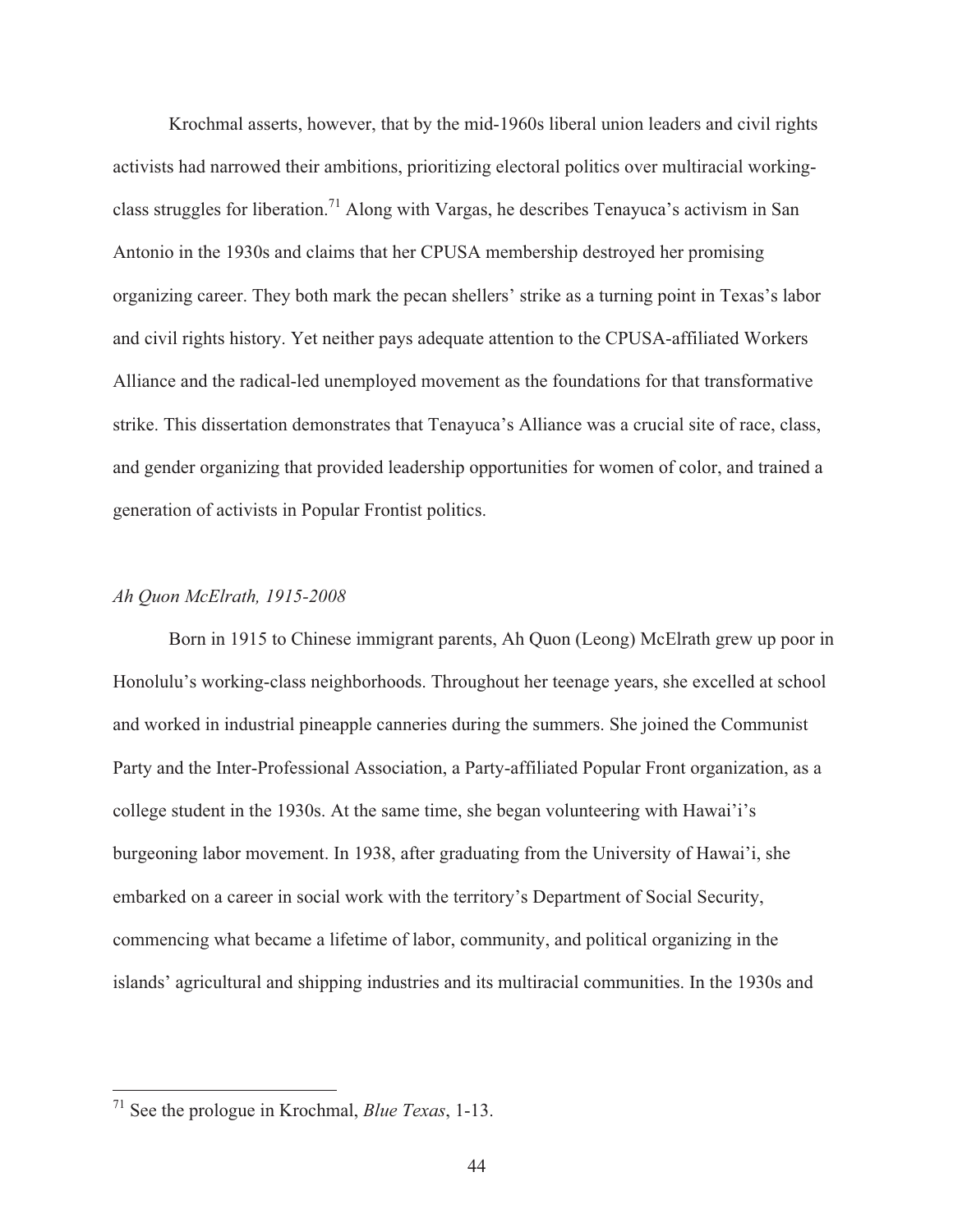1940s, she organized her co-workers, as well as Kress five-and-dime store employees, longshoremen and their wives, and pineapple cannery workers.<sup>72</sup>

 Along with a network of radical and progressive women, McElrath played a significant role in the International Longshoremen's and Warehousemen's Union's (ILWU) strikes and political battles in the 1940s and 1950s. Her Popular Front vision, grounded in Marxist theory and grassroots activism, led her to organize for union contracts that addressed issues beyond wages and workplace conditions, such as gender pay equity and company housing desegregation. She pressed the government for more expansive New Deal legislation for labor, women's, and immigrants' rights, led community organizing and social welfare efforts during major strikes in 1947 and 1949, and participated in key struggles within the local Democratic Party in 1950.

 The Department of Social Security blacklisted her in 1948, and HUAC subpoenaed her in 1950 and 1956. As a leader in the ILWU's Defense Committee during Hawai'i's 1952 Smith Act trial, she supported efforts for the "Hawaii Seven" defendants affiliated with the union and the Communist Party. Despite personal and professional anticommunist attacks, she continued to use her social work training and organizing experiences to build economic and political power for Hawai'i's multiracial working class.

In 1954, the ILWU hired her as its resident social worker. For the next twenty-five years, she had responsibility for education and social welfare programs for the union's tens of thousands of rank-and-file members and their families. Except for a brief time in the mid-

 $72$  For general biographical information, see Ah Quon McElrath, "We gave workers a sense of dignity," interview by Judy Yung, reprinted in *Chinese American Voices: From the Gold Rush to the Present*, Judy Yung, ed. (Berkeley: University of California Press, 2006), 259-271; A.A. Smyser, "A Lifetime of Laboring to Make Hawaii Better," *Honolulu Star-Bulletin*, August 31, 1989; Ah Quon McElrath, "Oral History with Ah Quon McElrath, International Longshoremen's and Warehousemen's Union," interview by Marion Roffman, transcript, University of Michigan, Institute of Labor and Industrial Relations, 1978.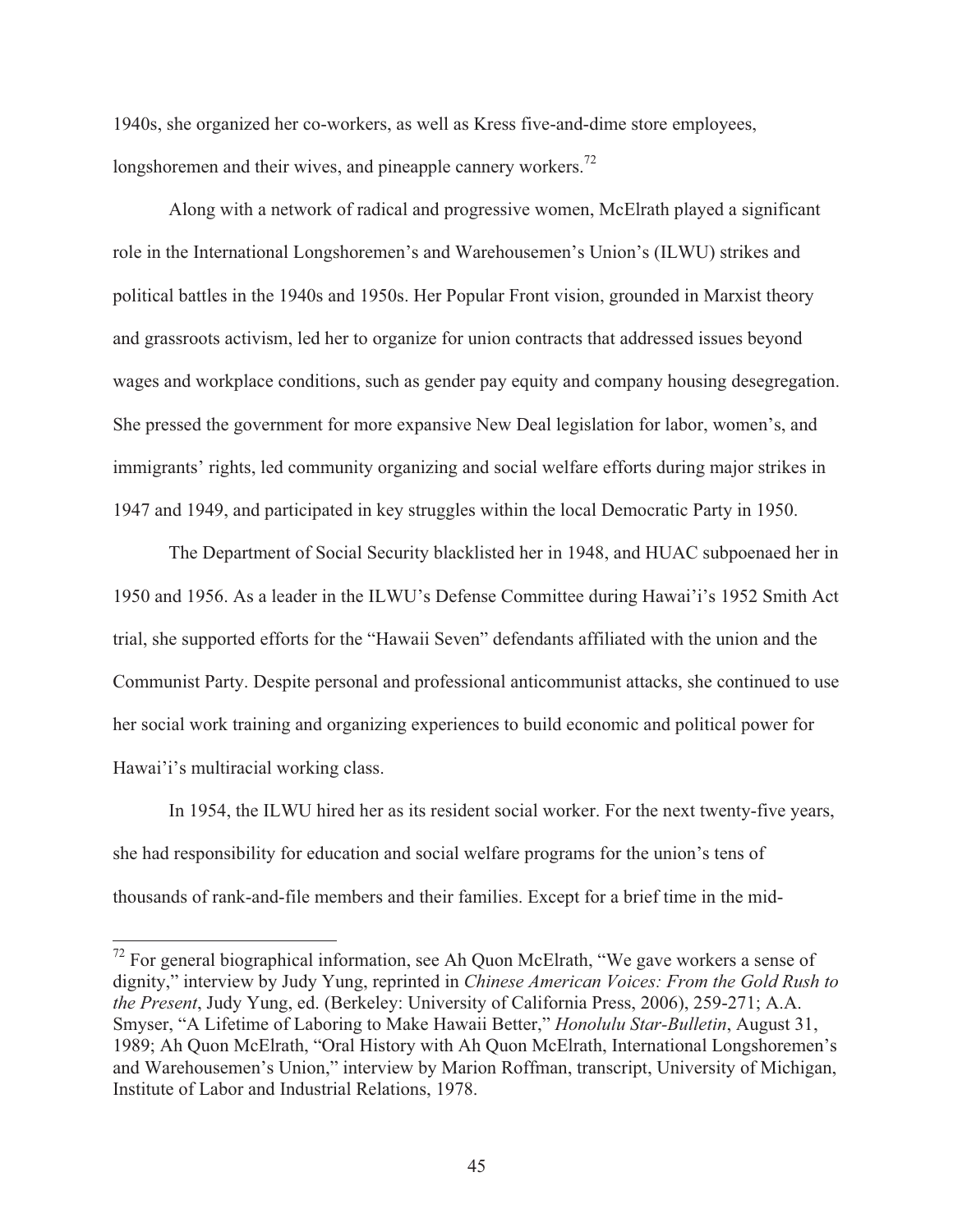1960s—which she spent in Michigan and Alabama working on a federally funded healthcare project in Lowndes County, one of the civil rights movement's centers for voter registration battles—she devoted her career to advocating for universal healthcare, affordable housing, and democracy in the workplace and politics. After retiring from the ILWU in 1981, McElrath continued to volunteer full-time in the labor and civil rights movements, making these demands as a public intellectual, appointee to government advisory committees, and founder of progressive organizations until her death in 2008.

 Despite their many achievements, McElrath and her network of militant women get short shrift in accounts of mid-century women activists in U.S. labor history, and in analyses of the local labor movement in Hawai'i. Anticommunism and the Cold War's legacy have often pushed such Popular Fronters to the sidelines in historical narratives of twentieth-century labor and social movements. Dorothy Sue Cobble's groundbreaking study of a mid-century generation of labor feminists, for instance, centers on women (often anticommunist) left-liberals in Congress of Industrial Organizations (CIO) unions, but leaves out the communist-led ILWU, which the CIO purged from its federation in  $1950.<sup>73</sup>$ 

The labor feminists featured in Cobble's history have much in common with McElrath and her network. They wielded significant influence in local and national policies and trade unions by advocating for gender and racial equality in legislation and collective bargaining agreements, and by demanding that economic citizenship rights be extended to those excluded from various New Deal social welfare reforms. As Cobble demonstrates, labor feminists' vision entwined class, race, and gender politics, and therefore insisted that working-class women's needs be included in any reform agendas or policy priorities for the labor movement and the

<sup>73</sup> Cobble, *The Other Women's Movement*.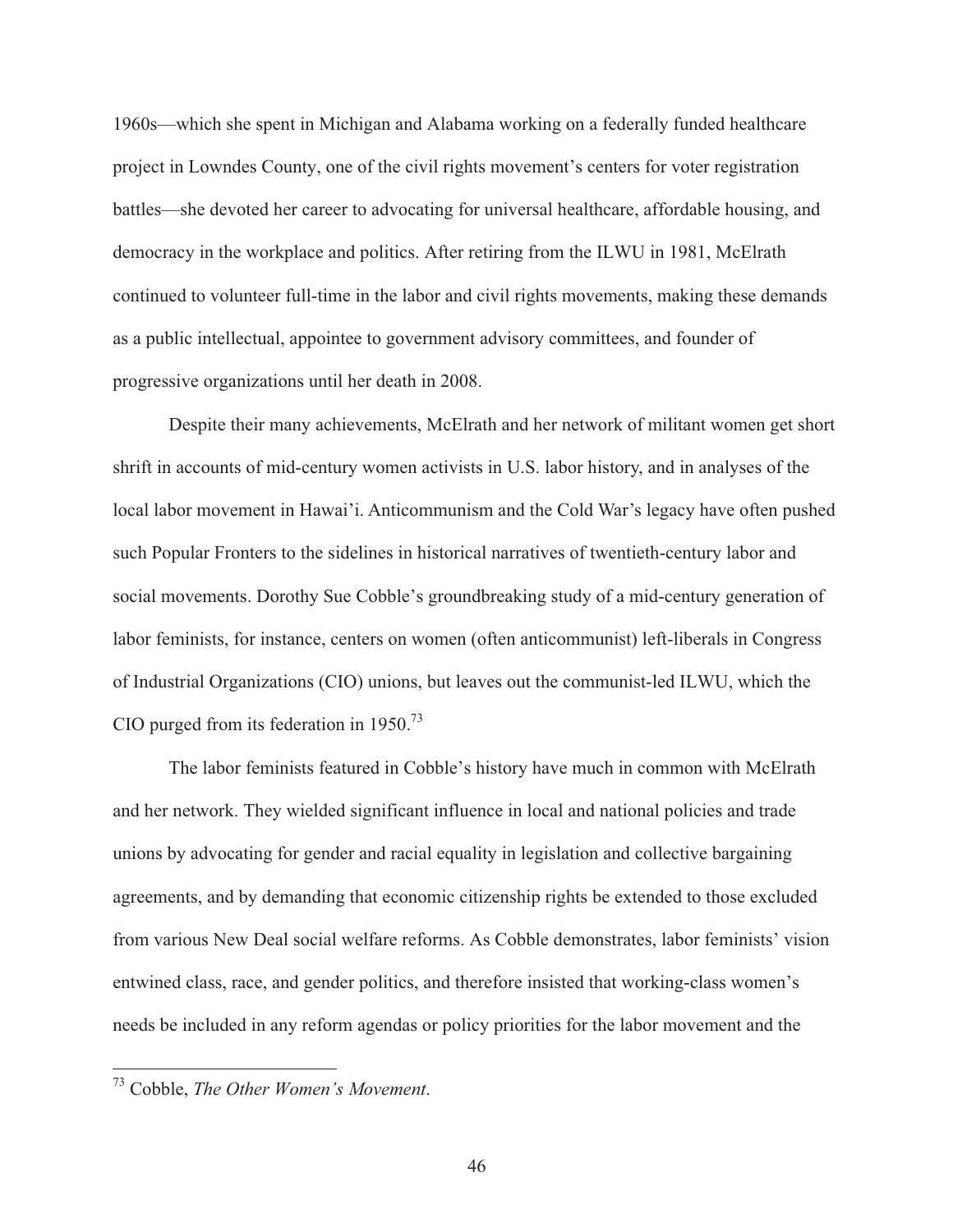Democratic Party. Yet, there is no place for McElrath or her allies in *The Other Women's Movement*, despite the labor feminist politics of their Popular Frontism, because Cobble does not include the ILWU, or its women leaders, in her study.

 In *Fighting in Paradise*, a history of Hawai'i's labor and radical movements, Gerald Horne mentions McElrath when describing the key roles that the Communist Party and ILWU played in Hawai'i's political transformation from a white supremacist oligarchy to a stronghold for the U.S. Democratic Party and progressive legislation.<sup>74</sup> He devotes the majority of his attention, however, to the men in the ILWU leadership. Women strikers and Women's Auxiliary members rarely appear as powerful figures in his accounts of major labor battles during the 1930s and 1940s. In part this oversight reflects the shortcomings of the union itself. Committed to union democracy, internationalism, and racial equality, the union's communist leaders and allies invested in rank-and-file leadership and political organizing for men. This strategy led to a number of successful strikes and election campaigns, but has drawn attention away from the indispensable participation of women.

The union's victories elicited intense anticommunist responses from employers, as well as from the federal and local governments. Horne demonstrates that the ILWU's opponents used anticommunism to mask the white supremacy at the heart of the American territory's political and economic structures, but that anticommunism did not mute communists and radicals in Hawai'i, as it did on the mainland. Government officials and business owners used HUAC hearings, redbaiting, and blacklisting in attempts to defeat the leftist, multiracial labor movement, but succeeded in dismantling only the Communist Party structures, not the ILWU and its community support. Yet despite his rediscovery of a radical activism that survived

<sup>74</sup> Horne, *Fighting in Paradise*.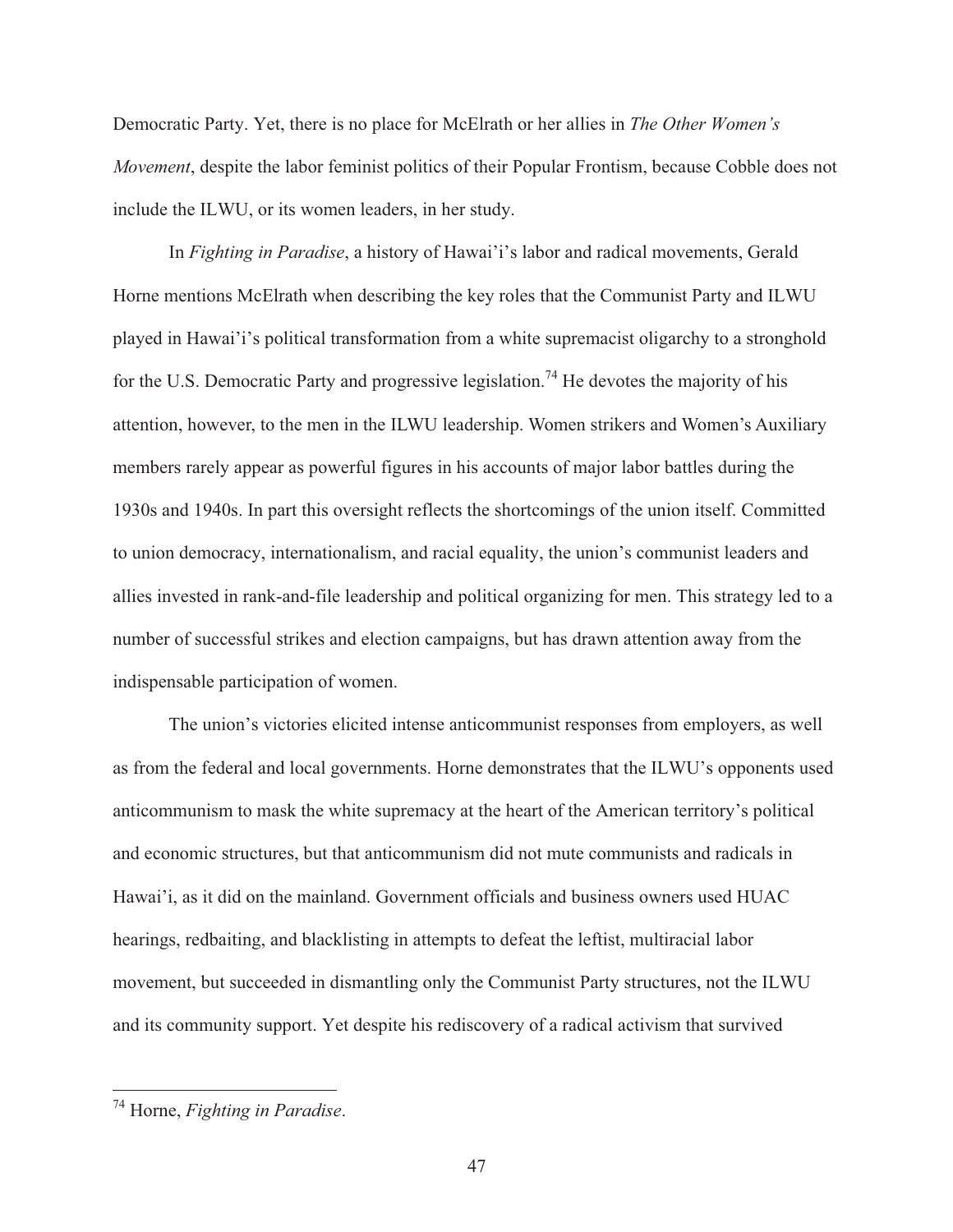anticommunism, Horne ultimately echoes Cobble's history when describing Hawai'i's shift to liberalism in the postwar period, especially after it became a state in 1959, the moment at which *Fighting in Paradise* ends. Moreover, while McElrath and other women activists pop up in his history, he fails to analyze the role of gender in the making of Hawai'i's working-class, radical politics, and labor movement.

 Throughout the twentieth century, McElrath and a multiracial, cross-class network of women shaped Hawai'i's labor movement and democratic politics, organizing for racial equality and equal pay in union contracts and for full citizenship rights for women and people of color in courts and legislation. In contrast to the labor feminists that people Cobble's history, however, McElrath had a broader political vision that recognized the deep connections between anticommunism and white supremacy, as well as the limitations of New Deal policies and politics.

McElrath envisioned state intervention that went beyond demands for public and private regulation of capitalism. She believed that community and union members' full participation in workplace and political democracy was necessary to win, for example, immigrants' rights, free speech protections, and universal healthcare. Inserting Hawai'i's Grassroots Popular Front labor feminists into Cobble's and Horne's narratives illustrates how women led efforts to protect and expand New Deal-era social welfare and labor laws for the islands' multiracial, immigrant working-class. Throughout the twentieth century, McElrath helped secure more expansive social welfare programs—activism made easier because of her job security and institutional support as the ILWU's social worker—and maintained an identity grounded deeply in the working-class, feminist, and anti-racist politics of Popular Frontism.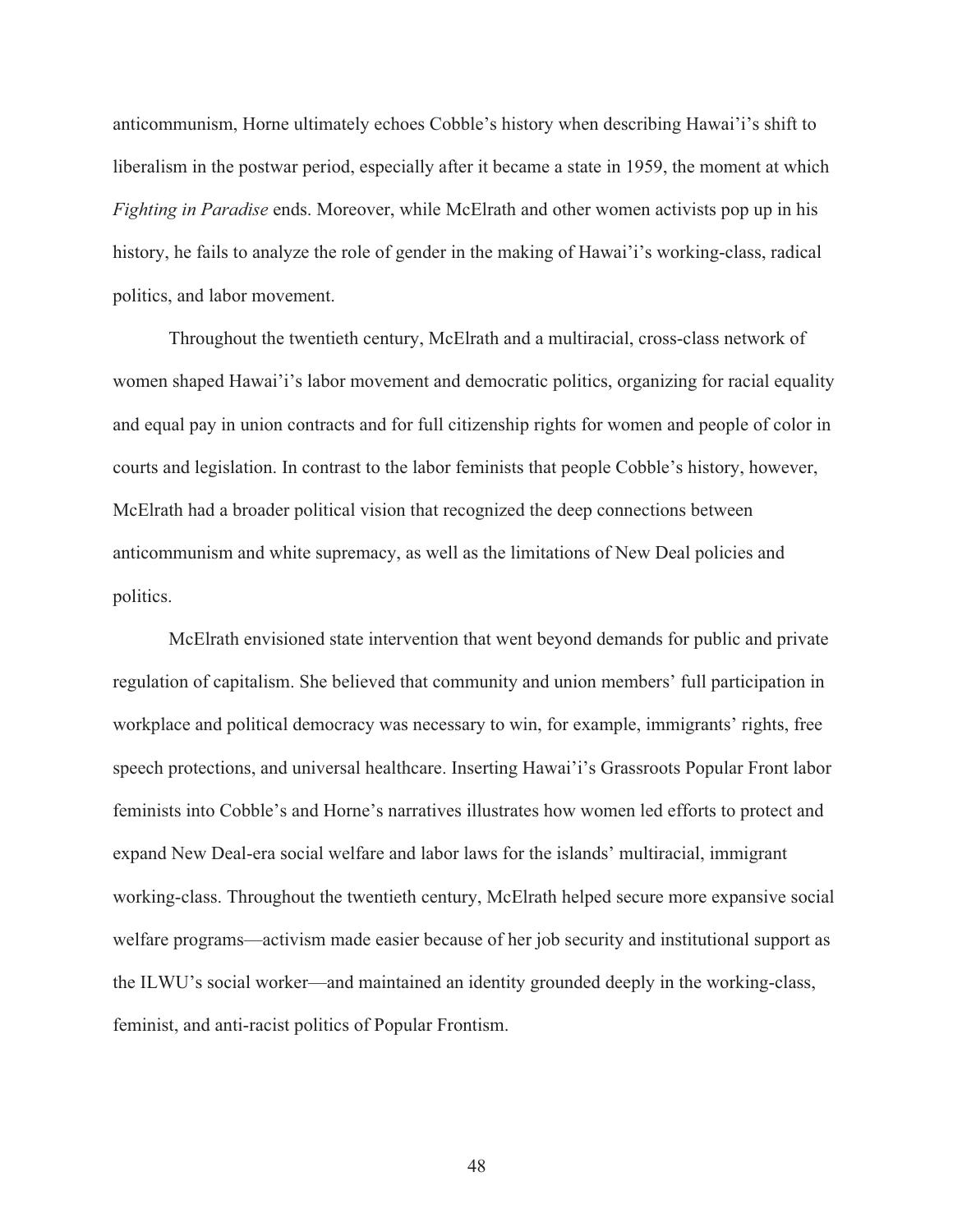#### *Interventions and Chapter Summaries*

"Red Lives" makes four key interventions in the scholarship on twentieth century social movements. First, it insists on the centrality of anti-racist and feminist organizing to Depressionand World War II-era Popular Front politics and organizations. Second, it challenges common chronologies of American communism's rise and fall, building on recent work highlighting the survival of radical organizing in the face of anticommunism and white supremacy in postwar politics and the rise of Cold War liberalism. Third, it demonstrates Popular Front communist activists' legacies in the civil rights and women's movements from the 1960s to the 1980s. Last, it provides an analysis of radicalism's ongoing historical erasure by both liberal and right wing anticommunists.

 The stories of these Popular Fronters' lives and labors appears in two parts. The three chapters in Part One trace the respective paths that Jones, Tenayuca, and McElrath took to their Popular Frontism. The chapters highlight their grassroots activities around local issues—efforts that often affected working people's everyday lives as much as, or more than landmark New Deal battles—and detail their achievements. For residents of Harlem, San Antonio, and Honolulu, local battles *were* the landmarks.

 Chapter One chronicles Jones's trajectory from her early activities in Harlem's Popular Front youth movement in the mid-1930s to her high profile arrest as a member of the Communist Party's National Committee in 1948. The Young Communist League and other organizations provided Jones and a network of Black radicals with opportunities to lead campaigns demanding an end to racial and gender job discrimination, police brutality and lynching, segregation, and voting disenfranchisement. Her Popular Frontism took shape within communist-affiliated publications and groups that fostered her career as a writer, editor, teacher, and organizer. The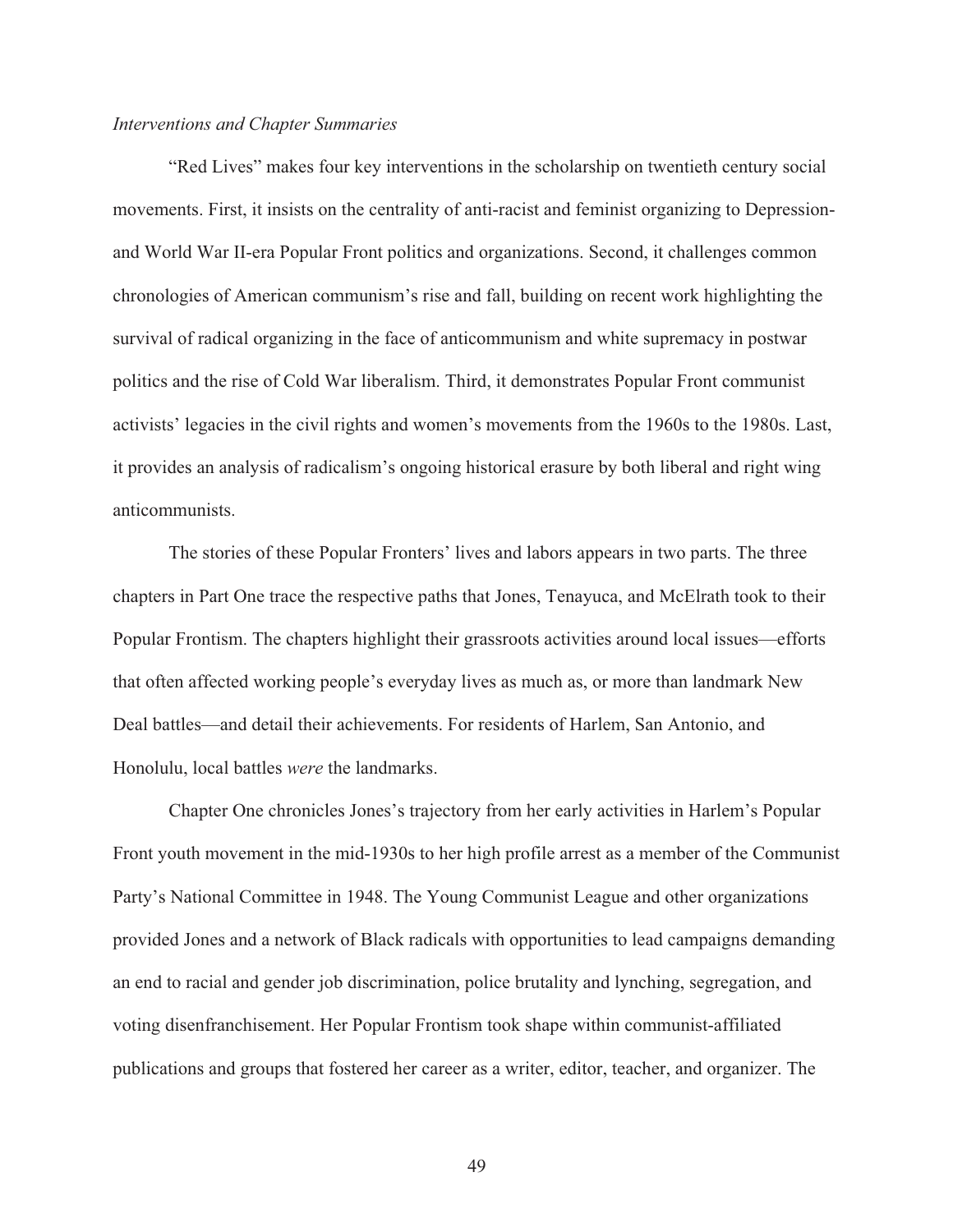chapter asserts that, despite ongoing white supremacist and anticommunist attempts to undermine her antiracist and feminist organizing, Jones and the communist youth movement achieved some notable successes in their efforts to extend democratic rights to Black Americans, citizen and non-citizen, through New Deal era programs and policies.

 Chapter Two recounts Tenayuca's intellectual and activist route into the leadership of San Antonio's unemployed and labor movements in the 1930s. Finding inspiration in Mexican and American socialist traditions, anarchist literature, and CPUSA-affiliated organizations, she forged a Popular Frontist politics. Her vision of justice extended beyond economic issues to include race and gender equality and immigrants' rights. San Antonio's courtroom battles and mass demonstrations bring into view a Depression-era generation of radicals and progressives, many of them Mexican-American women, who found opportunities through Workers Alliance, radical-led unions, and community organizations to demand full citizenship rights and inclusion in New Deal legislation. The chapter advances the argument that Tenayuca's Popular Frontism and unemployed activism laid the groundwork for the 1938 pecan-shellers strike, a collective action now known as the origin of the modern Mexican-American civil rights movement.

 Chapter Three lays out how McElrath's community, school, and work experiences in 1930s and 1940s Honolulu shaped her thinking and activism. Becoming a communist, union activist, and social worker, she formed her Popular Frontism alongside her working-class consciousness through participation in CPUSA-affiliated groups, labor struggles and strikes, and democratic politics. Her leadership in campaigns to organize non-white women workers in pineapple canneries, department stores, and government offices illustrates the opportunities and limitations of New Deal legislation for women and people of color, as well as the possibilities and challenges that labor feminists faced in building gender, race, and cross-class solidarity in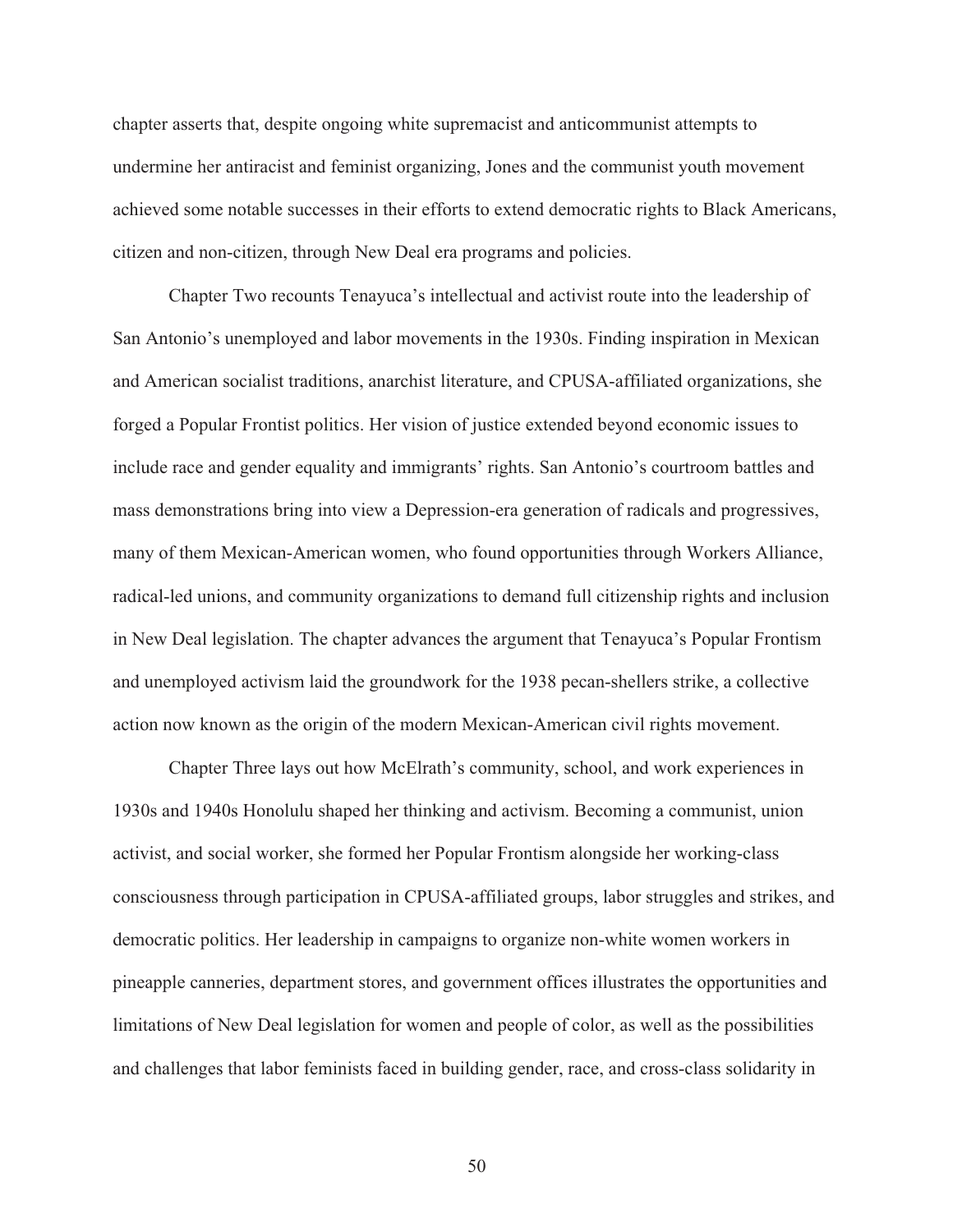the labor and civil liberties movements. The chapter demonstrates that Popular Fronters provided the foundation for Hawai'i's modern social welfare state and its progressive legislation.

 Part Two, comprising Chapters Four, Five, and Six, explores how these women's Popular Frontism shaped their participation in campaigns for economic justice and racial and gender equity in the second half of the twentieth century. Each chapter describes in turn the tribulations of each woman under anticommunist attacks from the state and within their own organizations. These chapters also demonstrate their ways in which their Popular Frontism lived beyond McCarthyism, demonstrating how Jones, Tenayuca, and McElrath influenced the civil rights and women's movements after the 1950s.

 Chapter Four concentrates on the organizations, campaigns, and publications in which Jones sustained her radical activism and intellectual work in the 1950s and 1960s. As a participant in transnational groups, such as the Congress of American Women in the U.S. and the Movement for Colonial Freedom in the U.K., she shaped postwar civil rights and anticolonial movements in America and Britain. Her fights to maintain her freedom and avoid deportation and the public protests that accompanied them—illustrate both the influence of white supremacy and anti-immigrant xenophobia on national politics, and the nationwide support for campaigns demanding full citizenship rights and racial and gender equality in the criminal justice system. The chapter shows that in exile Jones adapted the theories and skills she had developed in the Popular Front to her new endeavors, particularly in the pages of the *West Indian Gazette*, where she again denounced national legislation that undermined Black citizenship rights while amplifying voices from multiracial, cross-class and women-led organizations and celebrating Black history and culture.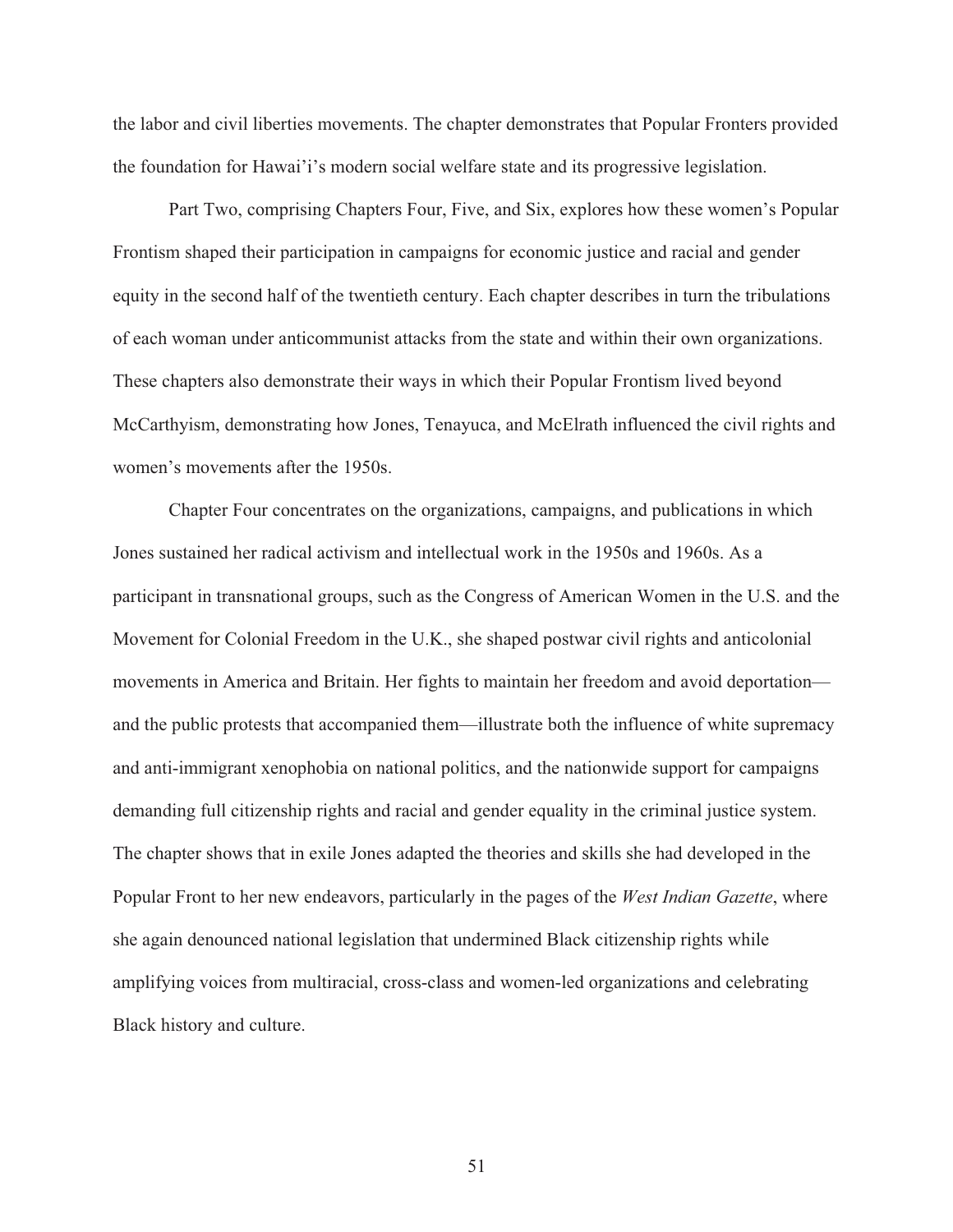Chapter Five clarifies how white supremacy and anticommunism limited opportunities for San Antonio's left-liberal coalition to remake the city's political and labor structures in the 1940s. Cut adrift from any institutional support in the labor movement, Tenayuca nonetheless personified the threat that multiracial, cross-class, and women-led organizing in the Texas borderlands posed to a social order based on Jim Crow segregation, unorganized labor, and patriarchal gender roles. Opponents of New Deal legislation and Popular Front organizations used anticommunism to discredit Tenayuca's demands for race, gender, and class equality in social welfare programs, voting rights, and immigration policies, forcing the charismatic leader from the public sphere for twenty years. During her absence, however, those trained in Popular Front activism continued in their attempts to organize San Antonio's communities and workplaces. Upon her return to her hometown, Tenayuca found new ways to express and advance her Popular Front vision, while academics and activists fashioned her into a civil rights heroine.

 Chapter Six describes McElrath's and other Popular Fronters' militancy during postwar ILWU strikes and Democratic Party campaigns, in the face of anticommunist and racist backlash that featured attempts—led by conservative elite and white 'professional' women—to delegitimize demands for immigrants' rights, as well as race and gender equality. Despite remaining outside the bounds of the ILWU's elected leadership, Popular Fronters shaped unions, politics, and the criminal justice system. After Hawai'i achieved statehood in 1959, McElrath prioritized social welfare campaigns to create affordable healthcare, housing, and education through collective bargaining and government legislation. The chapter documents her decadeslong social work career and connection to the ILWU, which provided her with an institutional platform as a political activist and public intellectual that neither Tenayuca nor Jones enjoyed.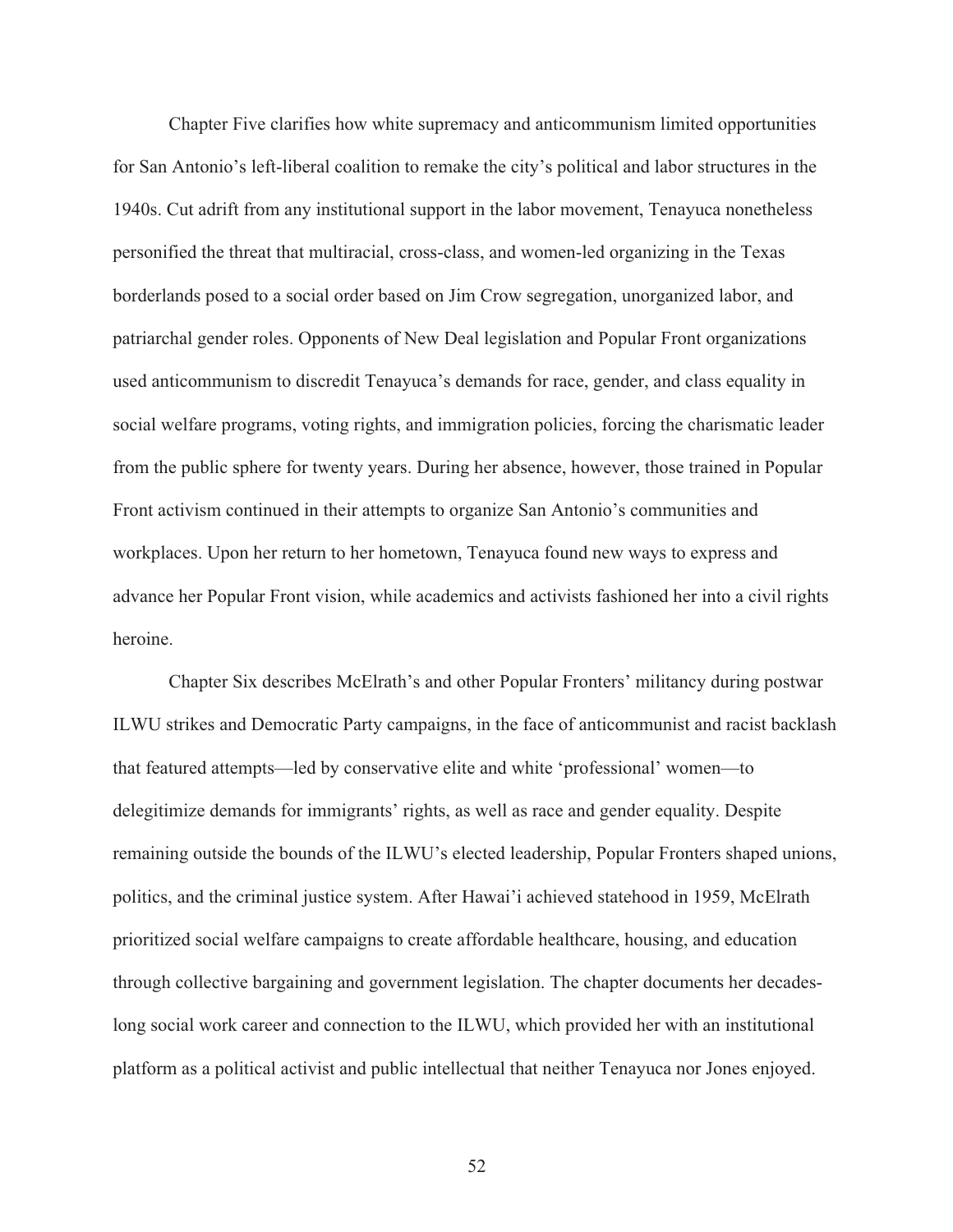She used this stage to fight for her Popular Front vision: a multiracial, pro-immigrant, crossclass, and cross-gender movement fighting to secure the promise of equal civil rights and a progressive social welfare state.

 The brief Afterword offers a few autobiographical recollections as examples of how Popular Frontism's legacies have manifested in the late twentieth and early twenty-first century, and led to the writing of this dissertation. It then revisits how late Cold War and neoliberal prisms have distorted the radical legacies of Jones, Tenayuca, and McElrath. Once infamous "Reds," they are now celebrated in a language of liberalism as feminist and civil rights icons. This makeover of Jones, Tenayuca, and McElrath from derided radicals to civil rights celebrities erases the legacy of their radicalism in renewed demands for political, social, and workers' rights for women, immigrants, and people of color in the modern civil rights, feminist, and labor movements. The Afterword reaffirms those links, and the women themselves as they always remained: grassroots Popular Fronters.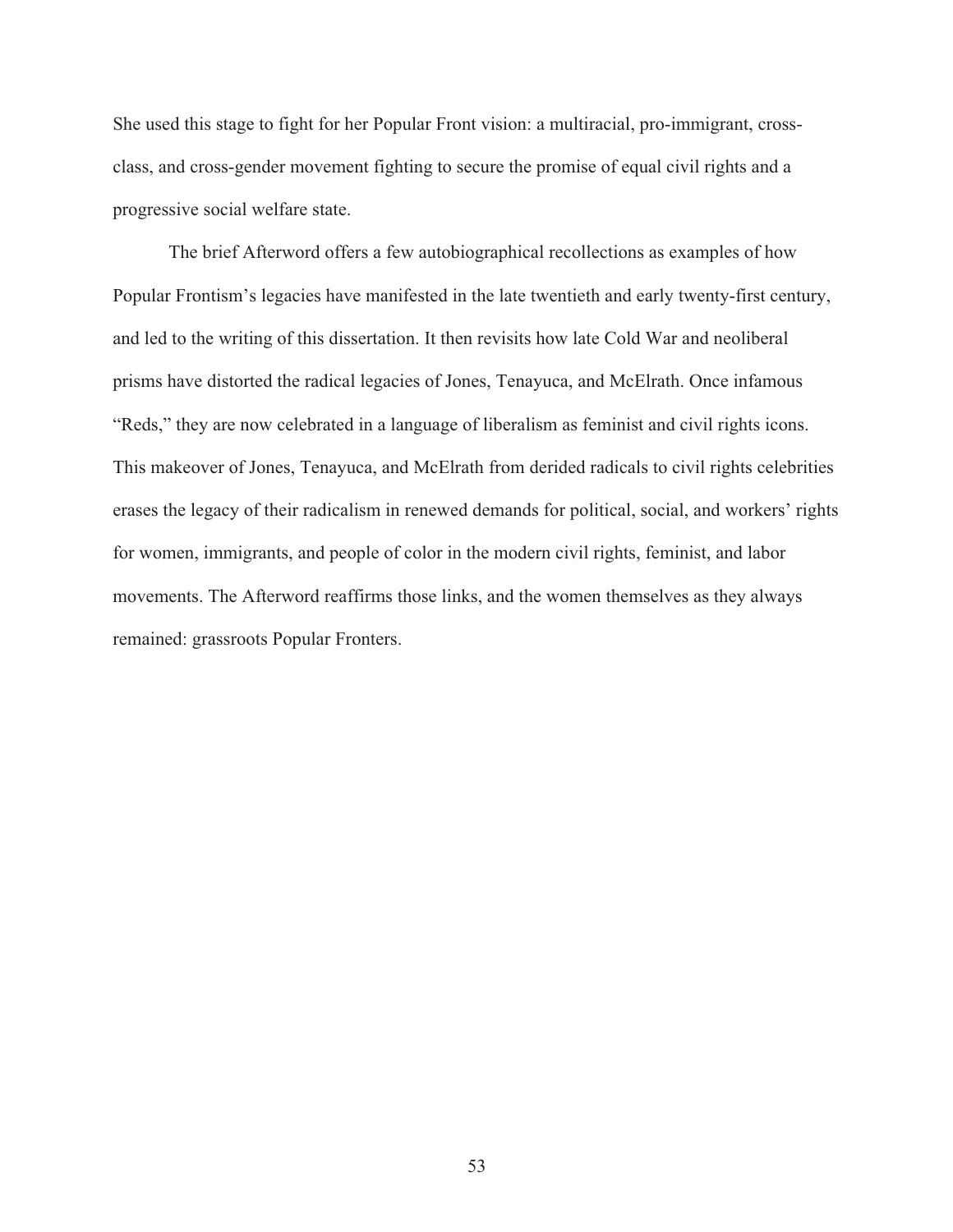#### **CHAPTER ONE**

# **"Young People are Making Their Voices Heard": Claudia Jones and the Youth Movement in Harlem**

"The rich traditions of the Negro people, in building America to what it is today, the best traditions of Negro culture, their folk art and heroic struggles for emancipation should be familiar to every YCLer and progressive person."  $-$ Claudia Jones, 1938<sup>1</sup>

 On July 30, 1938, Claudia Jones and Stretch Johnson, two young Black communists, visited the Bronx office of William T. Andrews, the NAACP lawyer representing their Harlem neighborhood in the New York State Assembly. A newspaper photograph of the public event shows twenty-three-year-old Jones, in an elegant suit and a broad hat festooned with a jaunty bow, leaning over the politician's left shoulder as he ceremonially writes his name in the American Youth Congress (AYC) Book of International Friendship that the young activists were circulating in New York City. $2$ 

 Assemblyman Andrews represented Jones in state government, but she could not cast a ballot in his election. She had arrived in Harlem as a young immigrant from Trinidad in 1924 and did not have American citizenship rights. Yet, in the photo, she looks across his desk at a poster with "America Welcomes World Youth Congress" stenciled across a drawing of the Statue of Liberty, and smiles. As a non-citizen, she could not vote, but still she was shaping American political life.

<sup>&</sup>lt;sup>1</sup> Claudia Jones, "Recent Trends Among Negro Youth," *Young Communist Review* (July 1938), 17.

<sup>&</sup>lt;sup>2</sup> "Assemblyman Supports Youth Congress," *New York Amsterdam News*, July 30, 1938.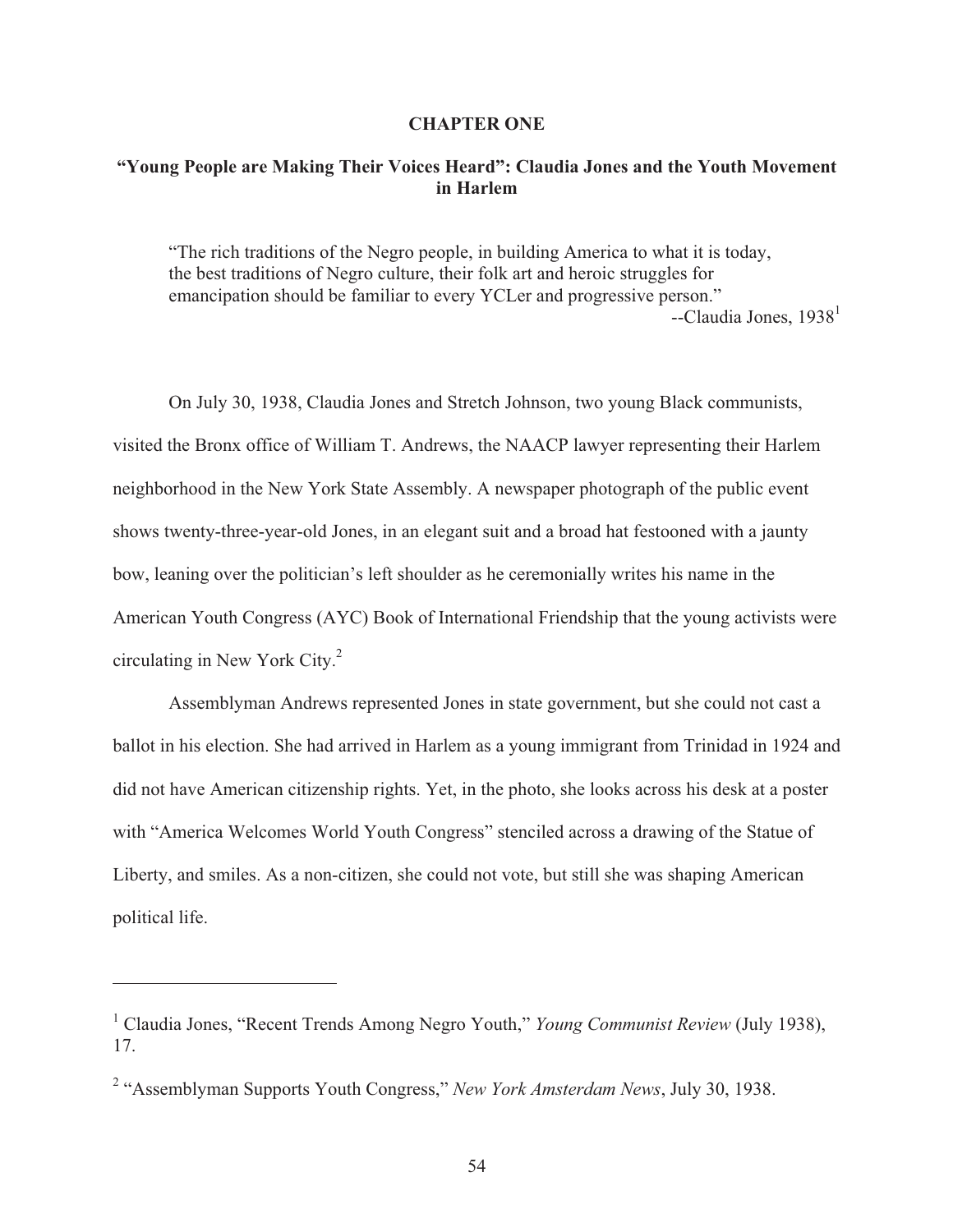During the summer of 1938, young activists across the United States, many of them foreign-born 'New Americans,' collected signatures for the AYC Book as part of a national campaign to raise funds and awareness for the World Youth Congress (WYC) meeting to be held in August at Vassar College, about 75 miles north of Harlem. On behalf of Harlem's Coordinating Committee for Youth Action, a Popular Front umbrella group of over two hundred organizations, Jones, Johnson, and Dorothy Height, a young progressive Black social worker, solicited signatures for the Book from local politicians and famous figures. By the time WYC delegates from Africa, Asia, Europe, and Latin America arrived in New York City for the weeklong meeting, American activists had collected over two hundred thousand names, including that of Eleanor Roosevelt, who signed Height's copy when she visited the First Lady at the Roosevelts' home in Hyde Park, New York.<sup>3</sup>

 When Jones attended the WYC meeting at Vassar's campus in Poughkeepsie, New York, she was already a well-known leader in numerous Popular Front youth organizations, including the AYC, the Southern Negro Youth Congress (SNYC) and the Young Communist League (YCL).<sup>4</sup> Jones developed her Popular Front politics in an internationalist, cross-class youth movement, alongside other young Black and white activists demanding citizenship, civil liberties, and economic rights during the Great Depression era. Specific campaigns for ending class, race, and gender discrimination in voting, policing, housing, jobs, and education informed

 3 "First Lady Greets World Youth Meet," *Daily Worker*, August 17, 1938; "Mrs. Roosevelt Gives Youth Congress \$100," *New York Times*, August 10, 1938.

<sup>4</sup> Claudia Jones, "Ethiopian Aide and Wife Rally Help Here for People," *Daily Worker*, January 26, 1937; "Mass War urged to end Fascism," *New York Times*, May 3, 1937; "20,000 Jam Garden at Opening of the Young Communist Convention," *Daily Worker*, May 4, 1937; "Old Glory, Hammer and Sickle Raised High as Communist Party Marks its 18<sup>th</sup> Anniversary," *Daily Worker*, September 15, 1937; Boyce Davies, *Left of Karl Marx,* 75.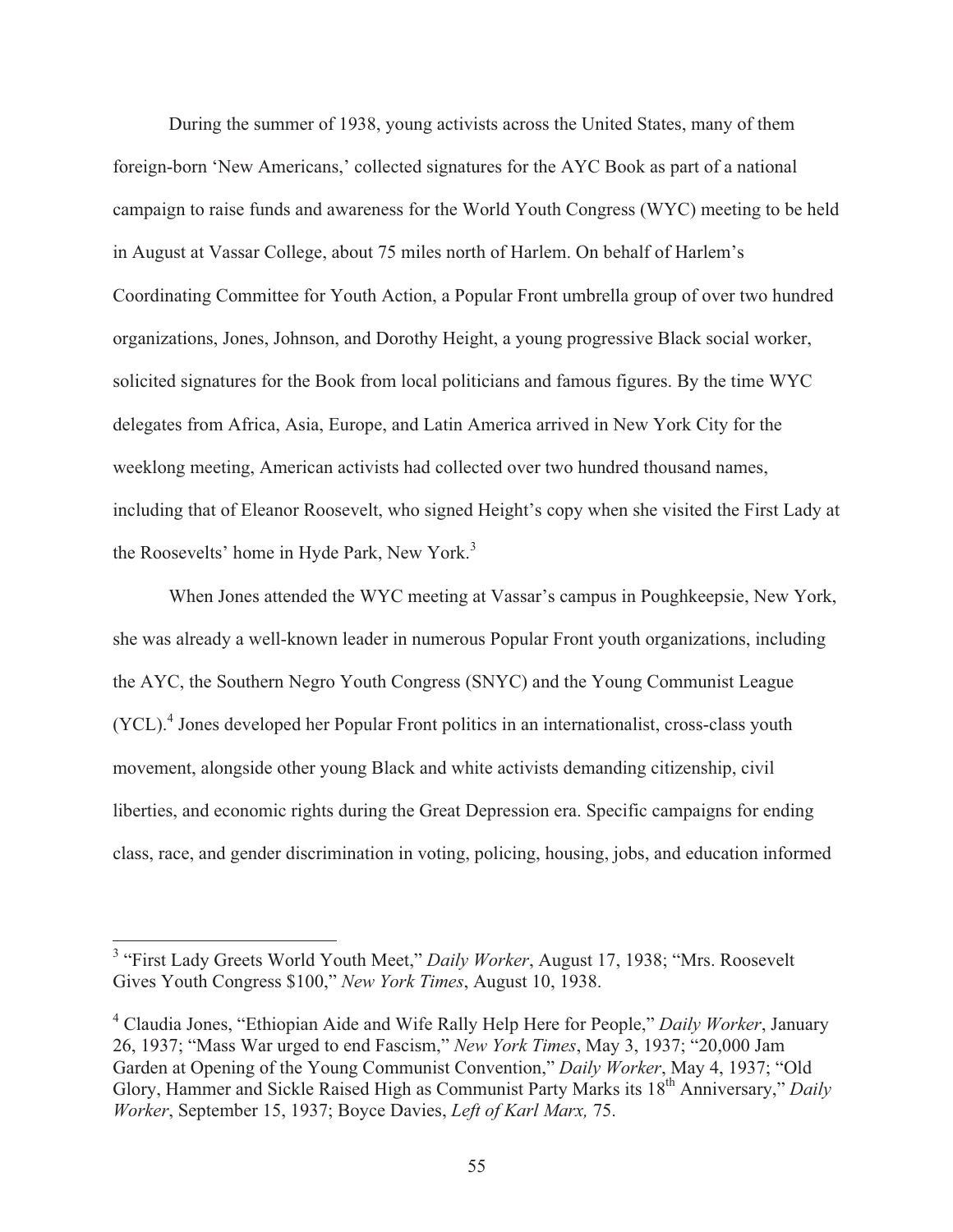Jones's activism and intellectual work in the 1930s and 1940s. So did the violence and the anticommunist attacks that these movements often elicited.

 This chapter traces the roots of Jones's Popular Front legacies to her Harlem childhood and her youth activism. Its first half examines how Jones's experiences as an immigrant in a mostly Black but multinational working-class neighborhood shaped her politics. Under threat of deportation and destitution, Jones and her family gained intimate knowledge of both the Great Depression's economic devastation and the political militancy and police repression that erupted on Harlem's streets in response. Race, class, and gender discrimination at school and in her neighborhood's workplaces—as well as the failure of New Deal electoral politics to solve mass unemployment and police brutality—sent Jones looking for more radical ways to understand and affect life under capitalism. The Popular Front youth movement provided opportunities for education, leadership, and a professional career to Jones and other young Black activists, prospects that were few and far between for most working-class Black women of that generation.<sup>5</sup>

 The chapter's second half documents how such early radicalization framed Jones's and other young organizers' lasting contributions to Popular Front organizations and their struggles for full citizenship rights, civil liberties legislation, and self-determination for oppressed peoples. From collecting petition signatures at an anti-lynching rally in Times Square in 1939 to leading a delegation to New York's governor in Albany to protest a grand jury's refusal to indict a white police officer in the murder of two Black veterans in 1946, Jones demonstrated, marched, and picketed for civil liberties and democratic rights. Alongside her activism in Popular Front

<sup>5</sup> For a discussion of Popular Front youth organizations, see Robert Cohen, *When the Old Left Was Young: Student Radicals and America's First Mass Student Movement, 1929-1941* (New York: Oxford University Press, 1993); Denning, *The Cultural Front*; Kelley, *Hammer and Hoe.*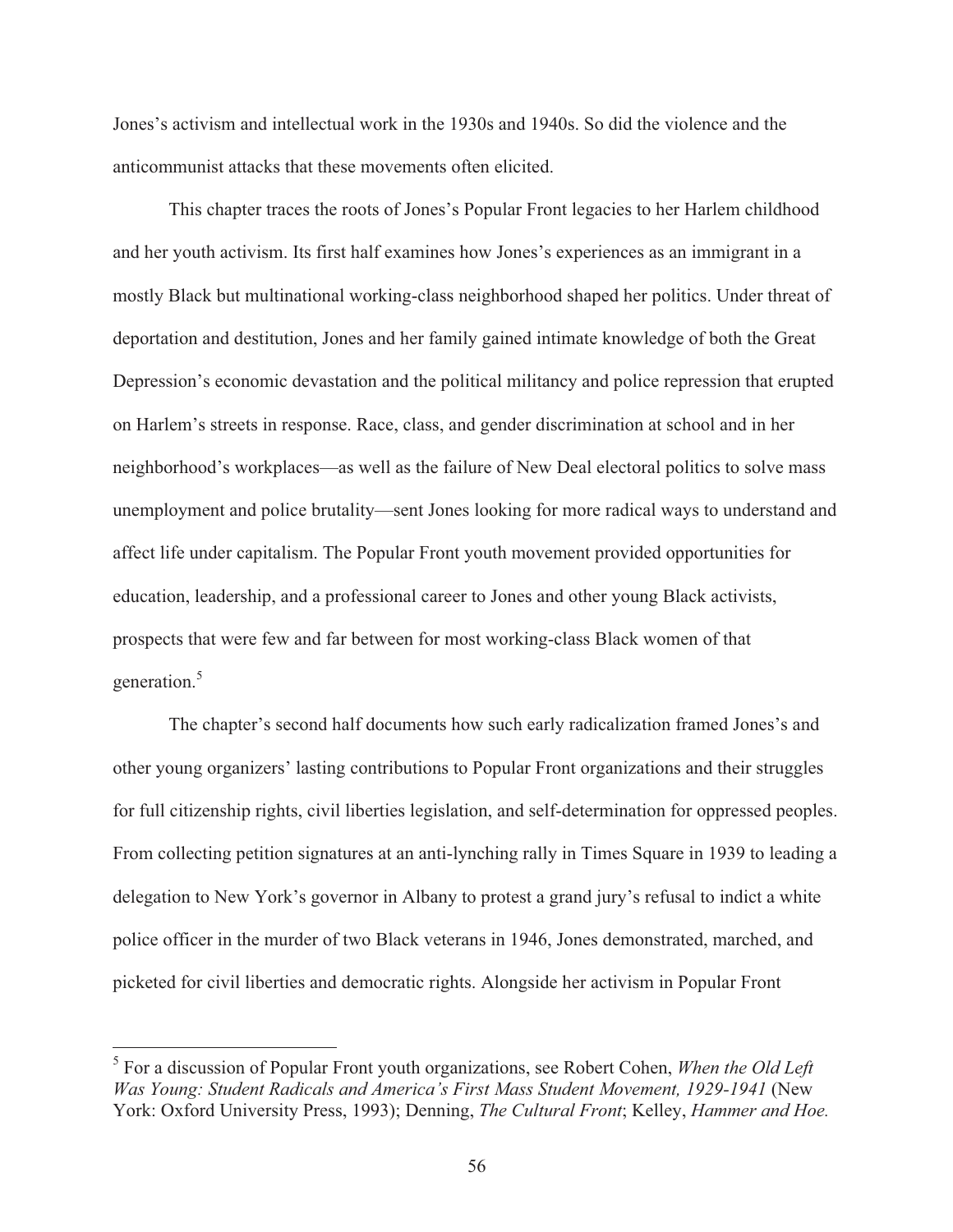campaigns, Jones built a successful career: writing and editing Party publications, including the YCL's wartime magazine, *Spotlight*; and teaching in Party schools and training centers. In 1946, just before her thirtieth birthday, Jones became the youngest member of the *Daily Worker*'s editorial board.<sup>6</sup> In magazine pages, classrooms, and conference halls, Jones expressed her belief that true equality would exist in the United States (and world-wide) only when a coalition of white working-class and Black Americans (including the foreign-born) defeated white supremacy and built a socialist democracy.

 By 1948, Jones—whom Elizabeth Gurley Flynn called an "American Communist as a result of American conditions"—had become a high profile writer, journalist, and activist in a circle of influential radical and progressive celebrities, professors, and politicians.<sup>7</sup> Her professional and political life had begun, however, in Harlem's classrooms and street protests where she first encountered the Popular Front youth movement.

## *The Making of A New American*

 Born on February 21, 1915, Claudia (Cumberbatch) Jones was just seven years old when her mother and father left their home in Trinidad, boarding separate ships headed for America. It would be two years before she saw them again. Sybil "Minnie" and Charles Cumberbatch travelled from Port-of-Spain to New York City in April 1922, leaving their four daughters, all under the age of eight, in the care of relatives.<sup>8</sup> Jones's maternal and paternal extended family

 6 "Daily Worker Gets New Staff Editor," *New York Amsterdam News*, January 19, 1946.

<sup>7</sup> Elizabeth Gurley Flynn, "Justice Department Hits All-Time Low," *Daily Worker*, January 23, 1948.

<sup>8</sup> For general biographical information, see Boyce Davies, *Left of Karl Marx*; Minnie Cumberbatch arrived on the *SS Varari* on April 25, 1922; Charles Cumberbatch arrived on the *SS*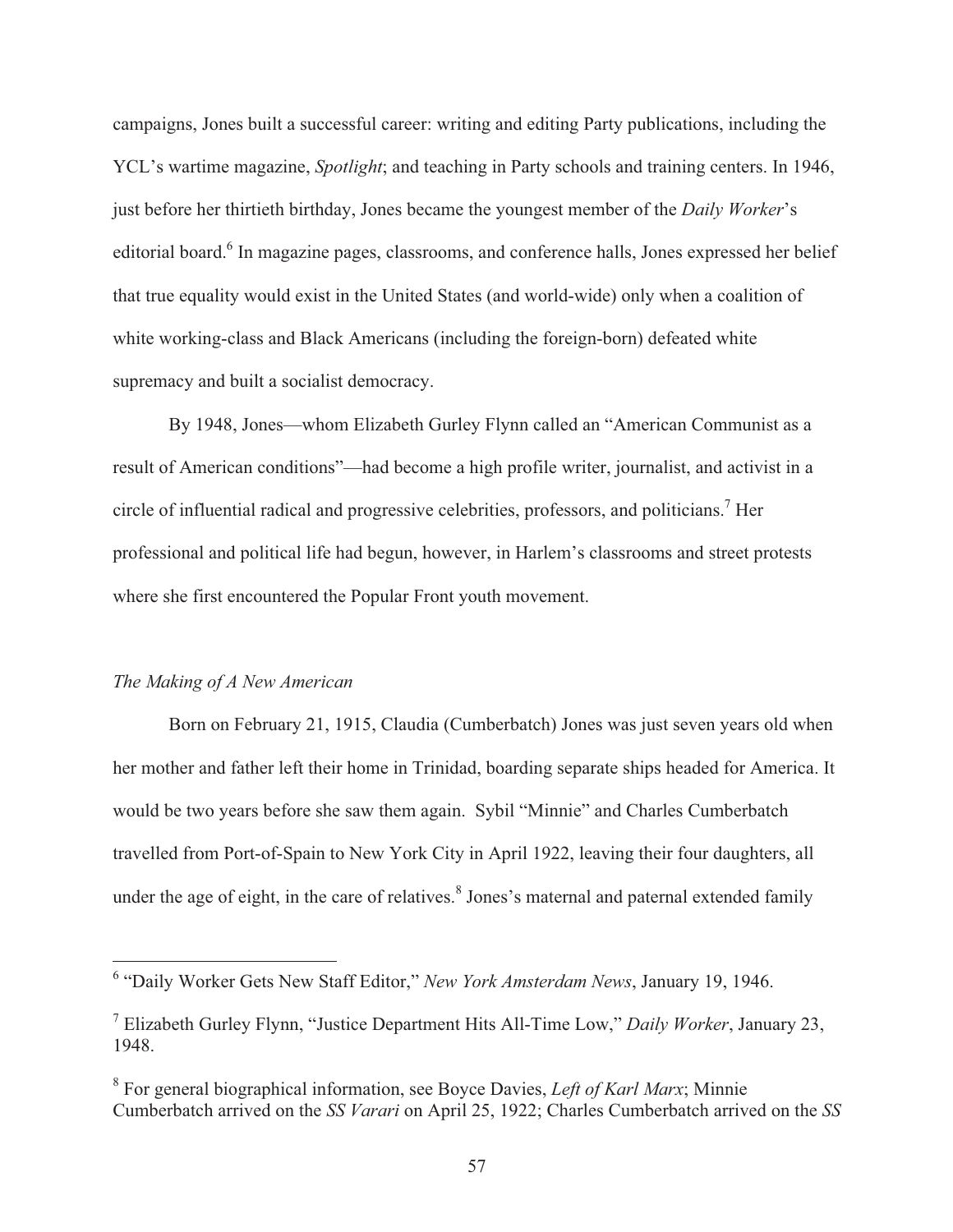had owned land and hotels on the island, but a post-World War I drop in the world market price for Trinidad's major export, cocoa, toppled the economy and compelled her parents to join the tens of thousands of Caribbean migrants who uprooted their lives in the early twentieth century.<sup>9</sup>

 A few weeks before her ninth birthday, Jones, her sisters, and a chaperone aunt traced Minnie's and Charles's journeys across the Atlantic. In 1924, after passing the Statue of Liberty in the New York harbor, they stepped off the *SS Voltaire* and onto Ellis Island at the mouth of the Hudson River.<sup>10</sup> The Cumberbatch parents had settled in Harlem, a Manhattan neighborhood north of Central Park and bounded by the Hudson and East Rivers that forty thousand fellow West Indian immigrants came to call home between 1900 and 1930.<sup>11</sup>

 Reunited with her parents, Jones joined a West Indian community on the rise in the face of increasingly restrictive federal immigration law. White supremacy and anti-immigrant fervor bolstered support for the Johnson-Reed Act of 1924, which established a new system of quotas based on national origin as a way to reduce "non-white" immigration. The legislation defined Trinidadians, such as the Cumberbatches, as British colonial subjects, and therefore counted immigrants from the island toward Great Britain's allocation, one of the largest under the law.

*Vaughn* on May 1, 1922; *New York, State and Federal Naturalization Records, 1794-1943*, ancestry.com.

 $\overline{a}$ 

9 Claudia Jones, "Autobiographical History," reprinted in Carole Boyce Davies, ed., *Claudia Jones: Beyond Containment, Autobiography, Poetry, Essays,* (Banbury, UK: Ayebia Clark, 2011), 11; Frances Bekele, "The History of Cocoa Production in Trinidad and Tobago," Proceedings of the APASTT Seminar, (Sept 20, 2003), 4. From 1920 to 1921, the price of cocoa on the world market dropped from \$23.90 to \$9.50.

10 Boyce Davies, *Left of Karl Marx*, xxiv; Johnson, Buzz. *I Think of My Mother: Notes on the Life and Times of Claudia Jones* (London: Karia Press, 1985).

<sup>11</sup> For more on Harlem in the 1920s, see Shannon King, *Whose Harlem is this Anyway*?: *Community Politics and Grassroots Activism during the New Negro Era* (New York: New York University Press, 2015).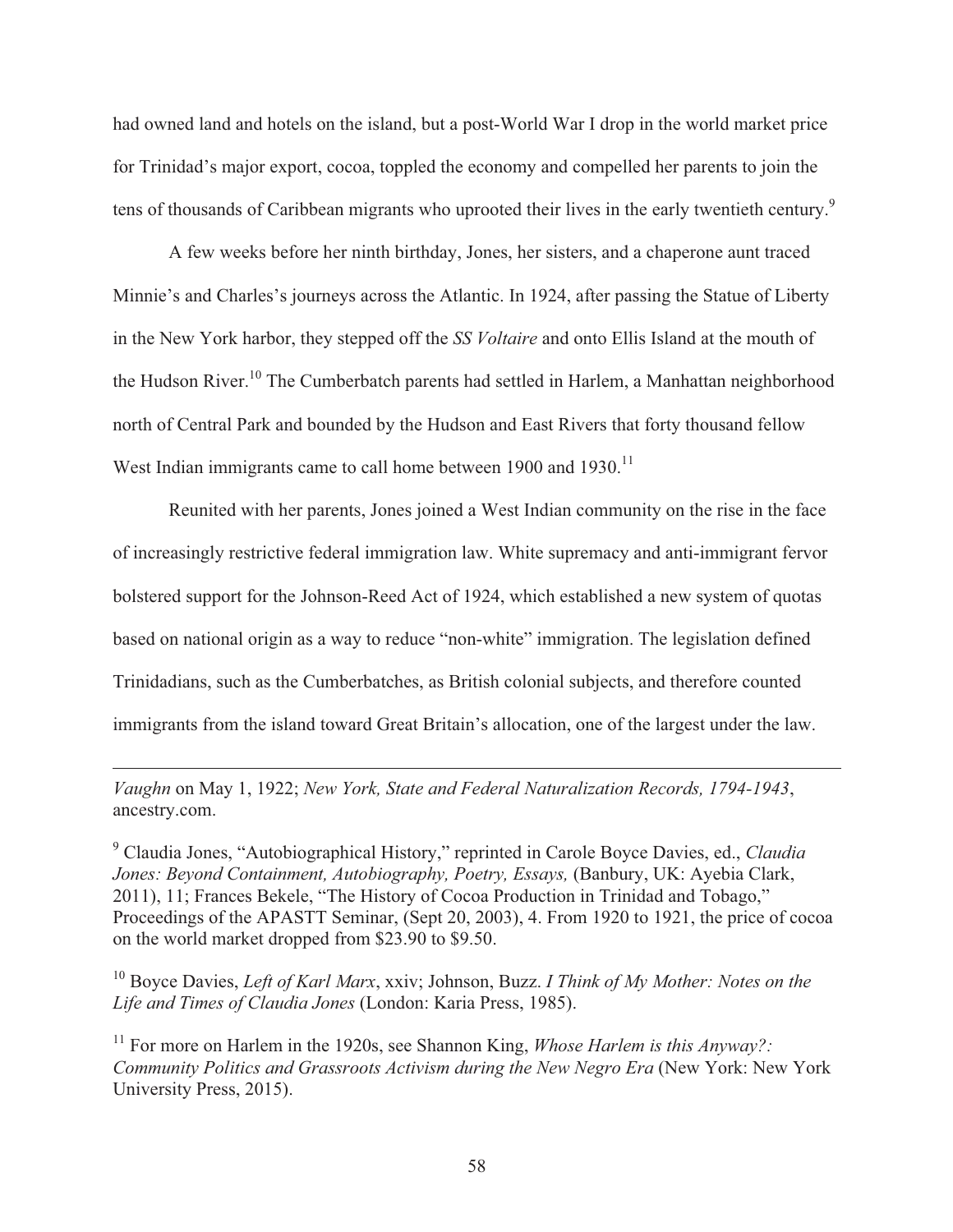Consequently, Harlem's West Indian communities continued to grow, albeit at a slower pace than before the Act's passage. $12$ 

 Like other immigrants who had arrived on America's east and west coasts, crossed its northern and southern borders, or landed in Hawaii, Puerto Rico, and other parts of the U.S. empire before the Johnson-Reed Act's ratification, the Cumberbatch family were not subject to the new quota system. However, the Johnson-Reed Act also allocated new funding and processes for deportations of foreign-born Americans, and twin legislation—the Labor Appropriation Act of 1924—established a new government agency, the U.S. Border Control. The Johnson-Reed Act and other early twentieth-century U.S. immigration legislation illustrate official attempts to consolidate "whiteness" as central to American national identity, and to curtail the constitutional rights and political speech of America's immigrants. Charles and Minnie Cumberbatch lived under the threat of deportation until they could legally naturalize as citizens; any potential mishap or misstep (poverty, illness, applying for state aid, criticizing the government) underscored the possibilities that new policies could come into effect that could send the family back to Trinidad.

 The American and British governments' racist immigration policies and their designation of West Indians as colonial subjects had lasting implications for the civil liberties of Jones and other West Indian activists in the U.S. and Britain. As a foreign-born American and as a West

 $12$  The Johnson-Reed Act tied newly created visa allocations to the U.S. population's demographics in 1890, in an attempt to favor "white" immigrants from Northern and Western Europe. In a response to increased migration from Asia, Southern and Eastern Europe, and Mexico, the government set high quotas for immigrants from Ireland, Germany, and Great Britain and low quotas for other European countries, while essentially banning migration from the parts of Asia and the Pacific that the U.S. had not colonized. For more on immigration law, whiteness, and national belonging, see Matthew Frye Jacobson, *Whiteness of a Different Color: European Immigrants and the Alchemy of Race*, (Cambridge, MA: Harvard University Press, 1998); Mae Ngai, *Impossible Subjects: Illegal Aliens and the Making of Modern America*, (Princeton, NJ: Princeton University Press, 2004).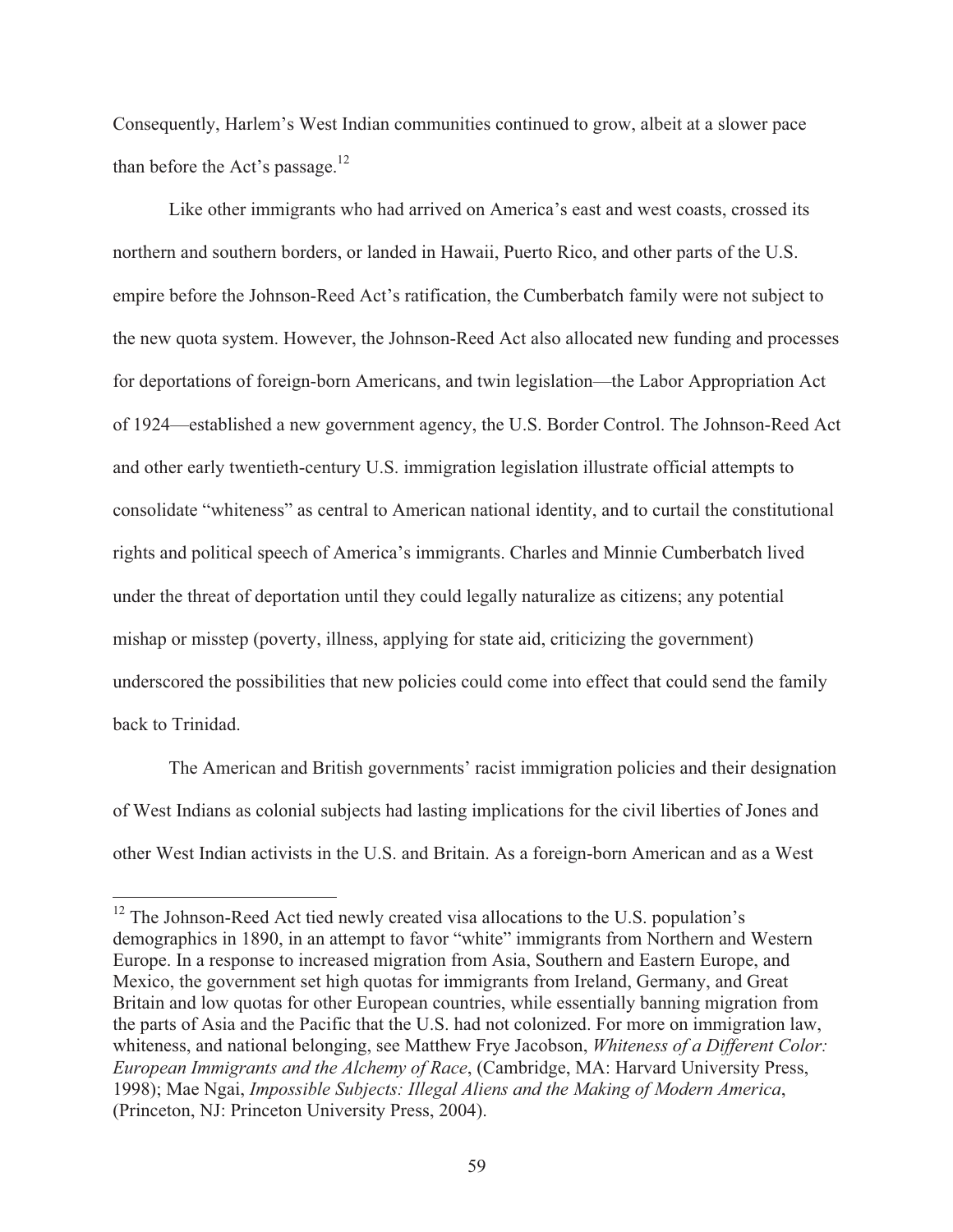Indian British subject, Jones spent her life advocating for the expansion and protection of citizenship rights in both countries, and for self-determination for populations in the American and British empires. But from her first step on American soil, Jones herself would be a "deportable subject."<sup>13</sup>

 By 1925, Jones and her family lived in a central Harlem apartment building that directly overlooked St. Nicholas Park to the west, and was a short walk east to Lenox Avenue, a vibrant thoroughfare. Most of their neighbors were Black citizens who earned their living on Pullman trains or in domestic service. Many others had emigrated from the West Indies in the 1910s and 1920s and found work in hotels and laundries. A few were white, the second generation of Irish immigrants, and employed as salesmen or ironworkers.<sup>14</sup>

 At first, their neighborhood provided new opportunities for Jones's parents. Her mother found work as a dressmaker, her father as a furrier and as an editor for a West Indian newspaper, until the paper cut its staff during the Great Depression.<sup>15</sup> Jones's school classmates teased her with "anti-West Indian" taunts, but she later recalled that her father's "pride and consciousness of our people, of our relation to Africa" fortified her own Black West Indian identity.16

 Charles Cumberbatch was not alone in his Pan-African and Black Nationalist politics. Dotted along a short stretch of Lenox Avenue, not far from the Cumberbatchs' apartment, sat a

 $13$  For more on this concept, see Boyce Davies, "Deportable Subjects," 949-966.

<sup>14</sup> New York State Archives; Albany, New York; *State Population Census Schedules, 1925*; Election District: *27*; Assembly District: *13*; City: *New York*; County: *New York*; Page: *26,*  ancestry.com*.* 

<sup>&</sup>lt;sup>15</sup> Jones, "Autobiographical History," 12. Charles Cumberbatch listed his occupation as newspaper editor on his 1936 naturalization papers. *New York, State and Federal Naturalization Records, 1794-1943*, ancestry.com.

<sup>&</sup>lt;sup>16</sup> Jones, "Autobiographical History," 11, 12.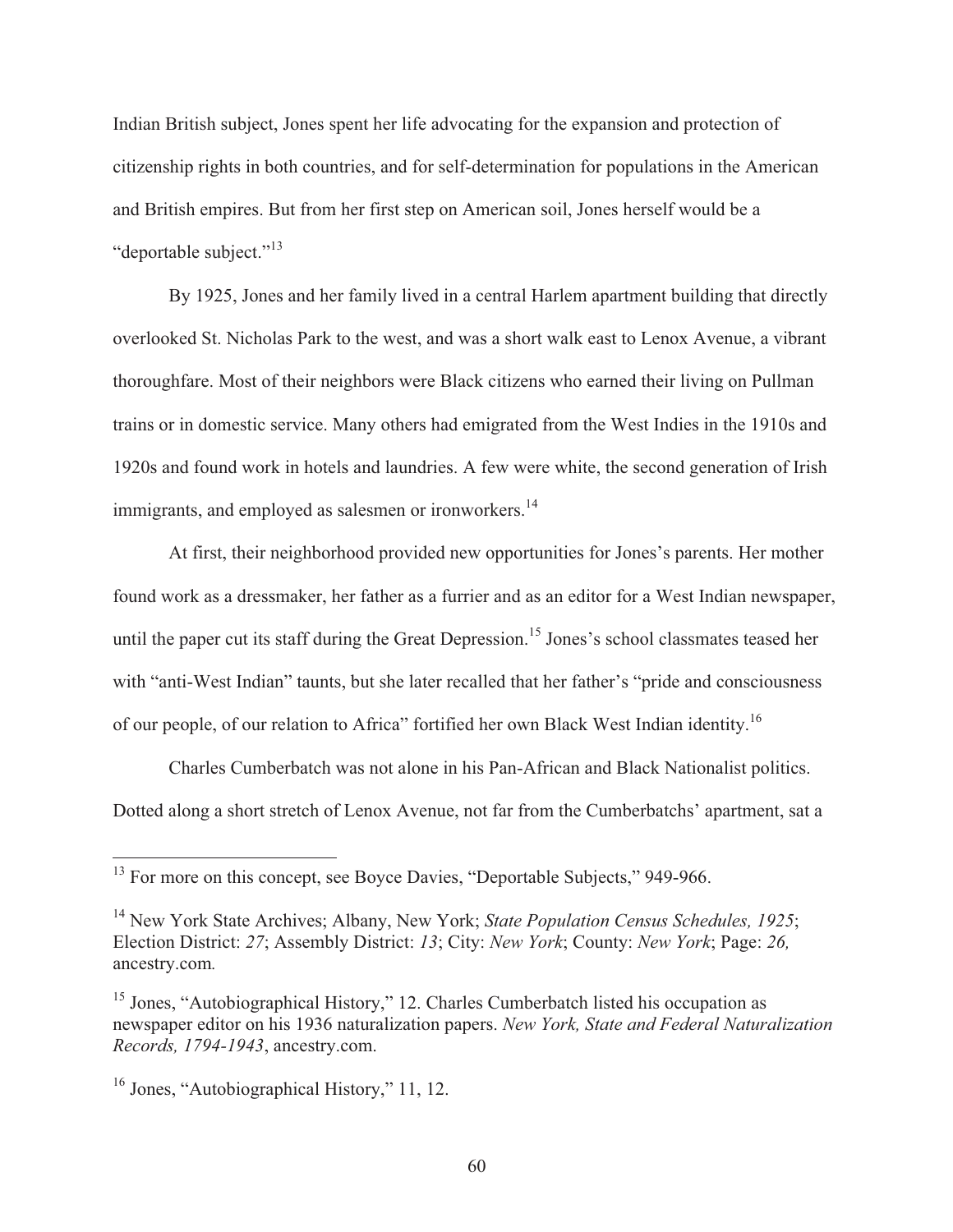number of buildings housing the headquarters of key organizations for New York's Caribbean and African-American communities. The American West Indian Association (AWIA), Universal Negro Improvement Association (UNIA) and Communist Party (CPUSA) each provided space for activists, orators, and artists to gather together in central Harlem.<sup>17</sup> "Ubiquitous human voices resounding with varieties of tone, tenor, and political perspective echoed from the streets of Harlem and into the souls of Black folk," writes historian Ula Taylor.<sup>18</sup> Some of these voices belonged to women, most notably Pan-Africanist Amy Ashwood Garvey and communist Grace Campbell, who from atop stepladder soapboxes at the intersection of  $135<sup>th</sup>$  Street and Lenox Avenue engaged in street corner debates, sold radical newspapers, and persuaded passers-by to join their organizations or attend an event. An important figure in West Indian and anti-colonial politics, Jamaican-born Amy Ashwood Garvey moved between intellectual and political communities in New York, Kingston, and London for decades. In the 1950s, she became Jones's close ally and supporter when they both lived in London.<sup>19</sup>

 As a teenager, Jones witnessed the plethora of hawkers, political militants, and "street scholars" on the city's sidewalks.<sup>20</sup> Perhaps she accompanied her mother on a shopping trip to

<sup>&</sup>lt;sup>17</sup> Minkah Makalani, "Black Women's Intellectual Labor and the Social Spaces of Black Radical Thought in Harlem," in *Race Capital?: Harlem as Setting and Symbol*, edited by Andrew M. Fearnley and Daniel Matlin (New York: Columbia University Press, 2019), 151; Winston James, *Holding Aloft the Banner of Ethiopia: Caribbean Radicalism in Early Twentieth-Century America* (London: Verso, 1998), 185-194.

<sup>18</sup> Ula Taylor, "Street Strollers: Grounding the Theory of Black Women Intellectuals," *Afro-Americans in New York Life and History* 30 (July 2006), 155.

<sup>&</sup>lt;sup>19</sup> For more on Grace Campbell and Amy Ashwood Garvey, see Makalani, "Black Women's Intellectual Labor," 147-153; McDuffie, *Sojourning for Freedom,* Tony Martin, *Amy Ashwood Garvey* (Dover, MA: The Majority Press, 2007).

<sup>&</sup>lt;sup>20</sup> Taylor, "Street Strollers," 155. Taylor defines "street scholars" as "Black folks with a sophisticated level of political consciousness, who have learned from their peers and personal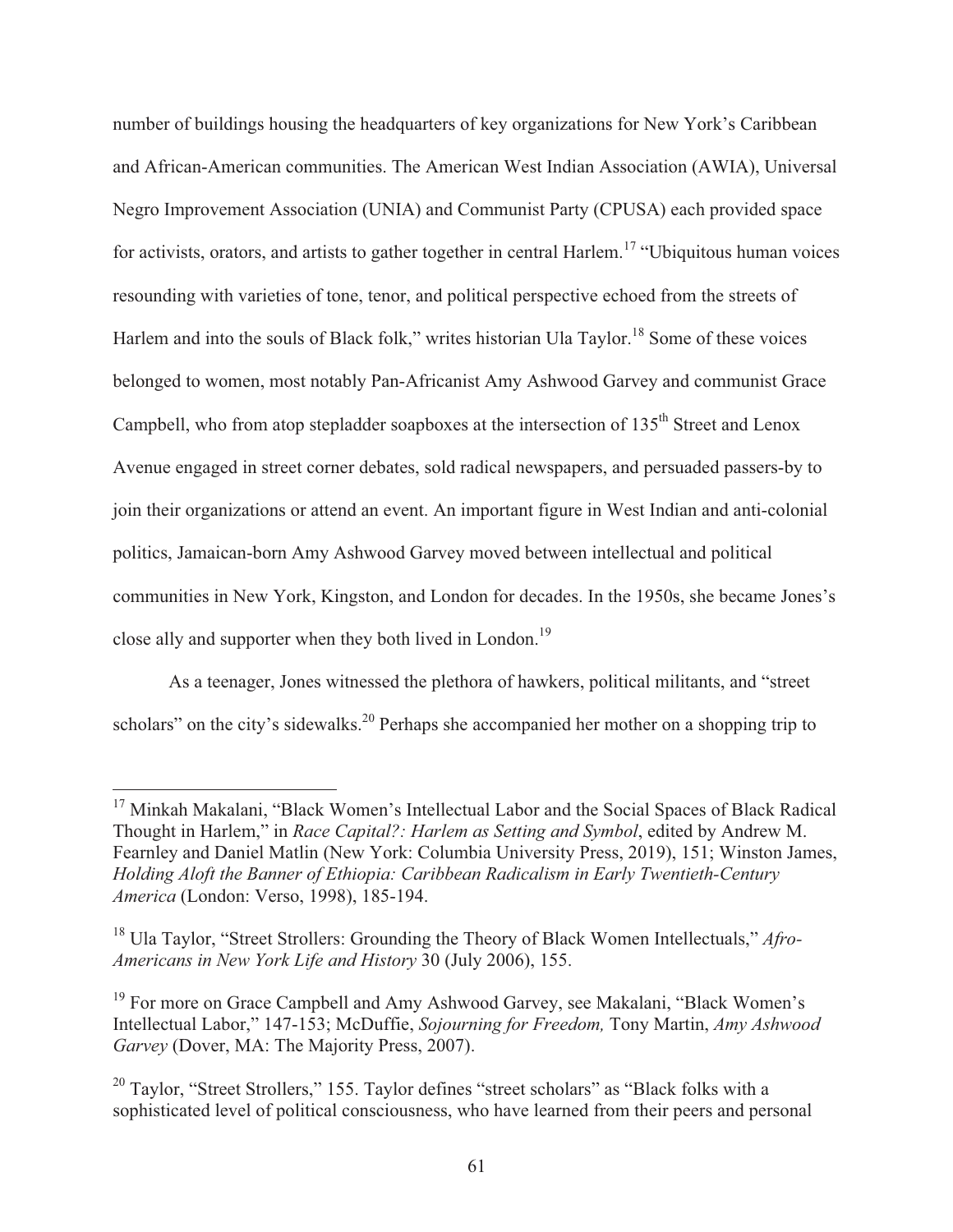the local W.H. Kress five-and-dime store or for a cheap lunch at the popular Empire Cafeteria, both a few blocks northeast from their home. Evidence of the Harlem Renaissance was everywhere: bookstore windows advertised Black novelists and poets, and Jazz music blared from radios. Black performers became famous for their acts on the popular Cotton Club's stage, but its audience remained white only. White people commanded not just the seats in famous nightclubs, but most of the skilled jobs in Harlem, especially in its shops and restaurants. Yet, it still offered more opportunities for Black Americans who had migrated north from the Southern states or from the Caribbean Islands than the places they had left behind.

 Just before the economic crash that forced Charles Cumberbatch and millions of others out of work, Jones's parents appeared to be fulfilling their "dream of rearing their children in a 'free America,'" as she later wrote.<sup>21</sup> Both had found jobs, but Minnie Cumberbatch provided the family with political as well as economic stability. In July 1927, she had naturalized as a U.S. citizen.22

 Their dream was short-lived. On November 19, 1928, when Jones was thirteen, her mother died suddenly from spinal meningitis, while at work as a seamstress in a garment factory. Only thirty-seven-years old, Minnie Cumberbatch's death was, in Jones's later words, a result in part of the "conditions of non-union organization…of speed-up, plus the lot of working

experiences rather than from continual formal study and have organized to build a 'counterhegemonic' movement." In the 1920s, historian Minkah Makalani writes, "even a leisurely stroll along one of Harlem's avenues would bring one into contact with a range of black people, a host of competing political ideals, and a constellation of overlapping, often competing social spaces." Makalani, "Black Women's Intellectual Labor," 146.

<sup>&</sup>lt;sup>21</sup> Jones, "Autobiographical History," 11.

<sup>22</sup> *New York, State and Federal Naturalization Records, 1794-1943*, ancestry.com.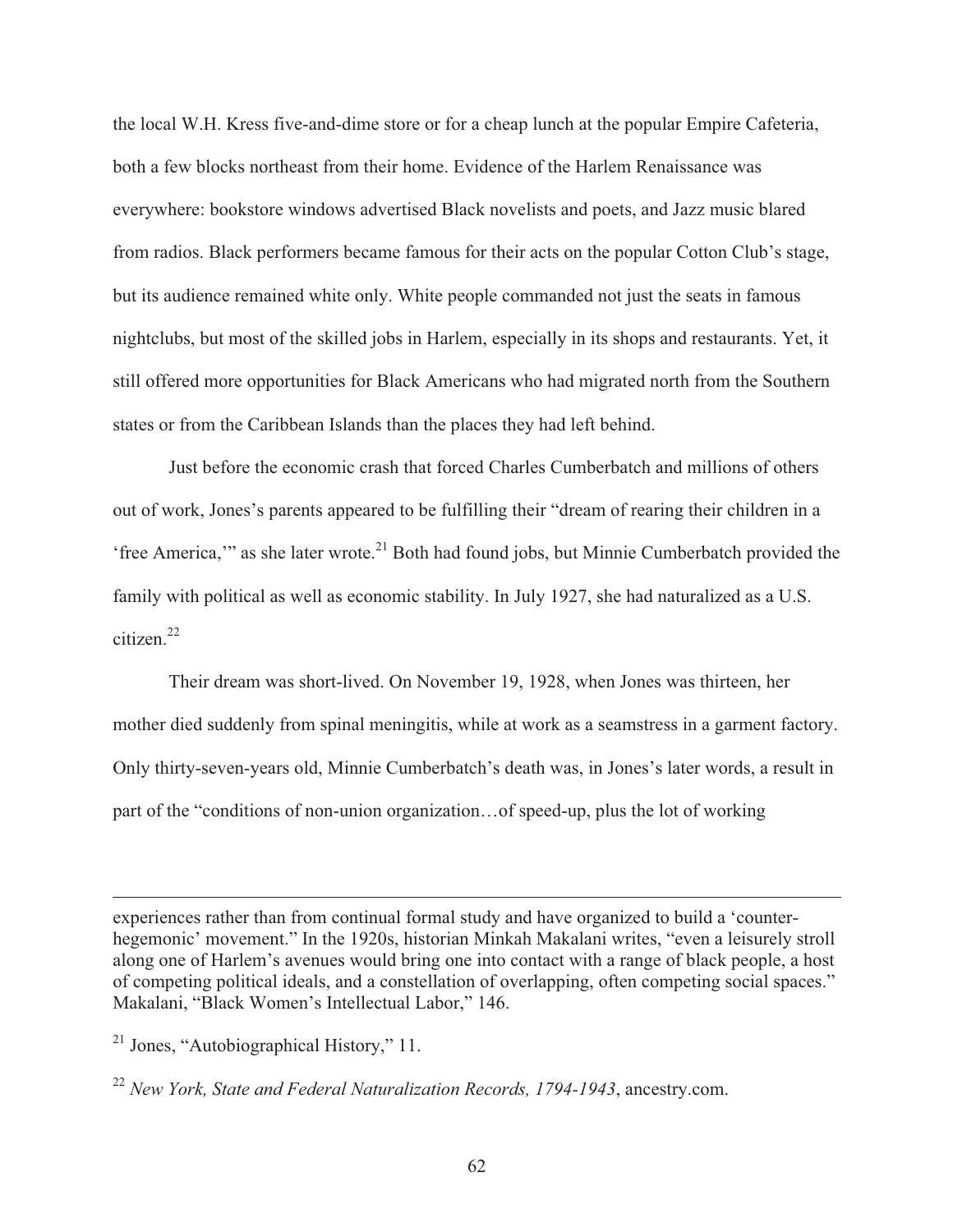women…and undoubtedly the weight of immigration to a new land where conditions were far from as promised."<sup>23</sup>

 Left alone to raise Jones and his other three daughters, Charles Cumberbatch secured a new job as an apartment building superintendent. He naturalized as a citizen in 1936, a decision inspired perhaps by the New York Home Relief Director's threat to deport all West Indian 'aliens' on the New Deal relief rolls in 1935.<sup>24</sup> During the 1940s and 1950s, each of Jones's sisters also successfully applied for and received naturalized citizenship papers. But the government denied Jones's application after the Alien Registration Act of 1940 mandated that she list her YCL membership on her government registration forms.25 The government's denial of her citizenship application would later have dire consequences for her life.

 A few months after her mother's death, Jones had a formative experience in American politics and civic engagement. She and her classmates at Harlem's all-girls Harriet Beecher Stowe Junior High School participated in a program called "School City," which the teachers had recently designed to provide "practical experience in self-government" and encourage "selfcontrol and sound judgment among the girls."26 In a simulacrum of New York City's

<sup>23</sup> *New York, New York, Extracted Death Index, 1862-1948*, ancestry.com. Jones, "Autobiographical History," 11. In *Capital*, Marx recounts the story of Mary Anne Walkley, a young dressmaker in London, who died from "long hours of work in an overcrowded workroom" in 1863, see Karl Marx, *Capital Volume I*, (New York: Penguin Books, 1976), 364.

<sup>24 &</sup>quot;Corsi Charges City Relief is Weakened by Red Tape and Social Service Policy," *New York Times*, April 25, 1935. Edward Corsi, the Home Relief Director, was a former Immigration Commissioner for Ellis Island.

 $25$  Yvonne Cumberbatch became a naturalized citizen in 1941, Sylvia in 1946, and Lindsay in 1959. *New York, State and Federal Naturalization Records, 1792-1989*, ancestry.com.

<sup>26</sup> Thelma E. Berlack, "Irma Minot Elected Mayor of School City of Girls' Junior High," *New York Amsterdam News*, January 26, 1927. This article describes the 1927 not the 1928 election, but mentions that it will be an annual event.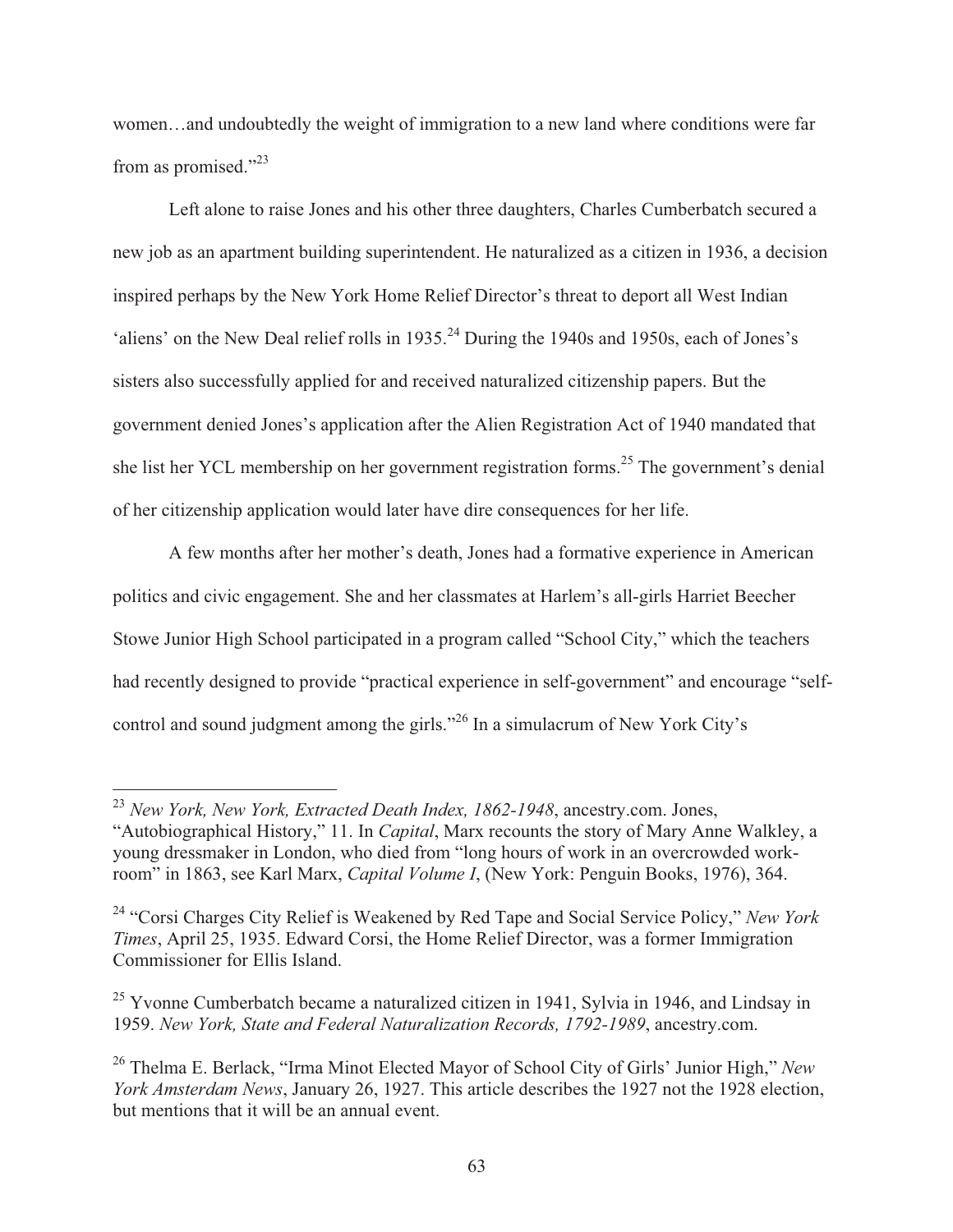government structure, students ran for Mayor, Board of Alderman seats, and Department Commissioner positions. Intended as a lesson in American democracy and citizenship, the School City program instead taught Jones about her teachers' racism and her own ability to build solidarity across perceived racial differences.<sup>27</sup>

 Jones claims in her "Autobiographical History," written in 1955, that her teachers attempted to dissuade her from campaigning for Mayor of School City alongside a Chinese classmate, who was running for President of the Board of Aldermen. She refused the teachers' entreaties, and the slate won. "We were elected by an overwhelming majority of the students," she triumphantly claimed, "proving the teachers wrong and showing the internationalist approach of the student body."28 Throughout her autobiographical statement, addressed to William Z. Foster, CPUSA's General Secretary at the time, she uses personal stories for political ends.<sup>29</sup> In recounting her school-age experiences, she illustrates her long commitment to anti-racist campaigns and politics.

 This non-white city electoral victory existed only within the school walls until the 1940s in Harlem, but it inspired Jones's ongoing participation in such campaigns for years to come. In 1941, the neighborhood elected New York City's first African-American Councilman, Adam Clayton Powell, Jr.. Two years later, Jones's friend and fellow communist Ben Davis ran to replace Powell, with support from such luminaries as Paul Robeson and Langston Hughes. He

 $27$  Jones, "Autobiographical History," 11.

<sup>&</sup>lt;sup>28</sup> Jones, "Autobiographical History," 11; "Harriet Beecher Stowe Junior High Loses 237 Students by Graduation," *New York Amsterdam News*, January 29, 1930. Claude Cumberbatch is listed as a graduate.

 $^{29}$  For a discussion of Communists' memoirs and autobiographies as sources, see James Barrett, "Was the Personal Political?: Reading the Autobiography of American Communism," *IRSH* 53 (2008), 395-423.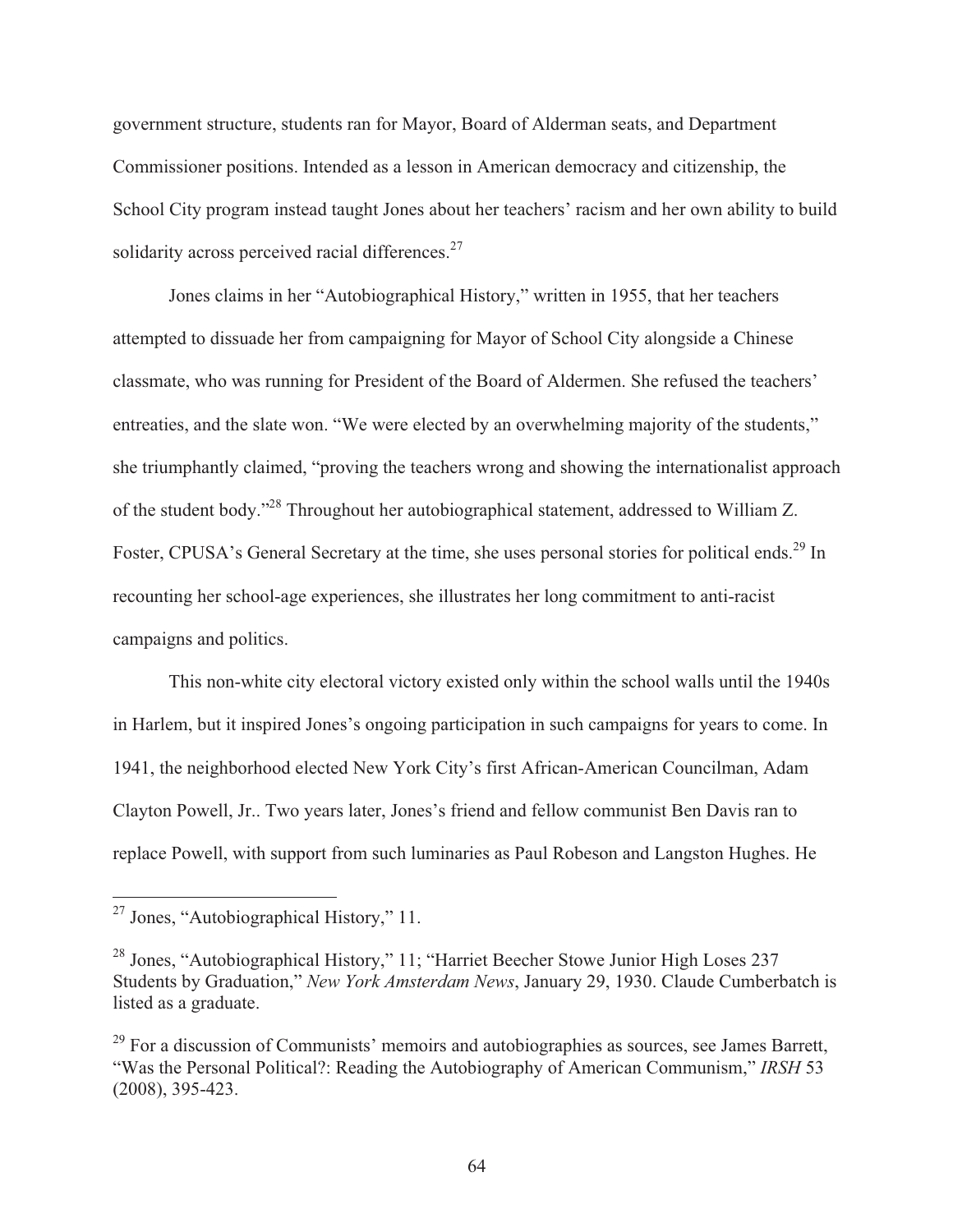won in a landslide, with just over half of his 44,000 votes cast in majority white neighborhoods, his victory proving the power of multiracial, cross-class organizing. Davis won re-election twice, but after his 1949 conviction under the anticommunist Alien Registration Act, the Council unanimously voted to remove him from office.<sup>30</sup> Another three decades would pass before Black women and Asian Americans won New York City Council elections.<sup>31</sup>

 Jones's defiant commitment to racial justice and solidarity may not have been the type of "practical experience in self-government" her junior high teachers were hoping to instill. Yet, at her graduation, in Jones's telling, they awarded her the school's Theodore Roosevelt Award for Good Citizenship. It was as close to U.S. citizenship as she would ever come.

 In February 1930, Jones enrolled at Wadleigh High School, New York's oldest public secondary school for girls. Celebrated at its 1902 opening for its progressive liberal arts curriculum and modern facilities—the building contained the first elevator in the city's public schools—by the 1930s, Wadleigh had earned a reputation "as an academic school preparing girls for college" as the *New York Times* reported.<sup>32</sup> Wadleigh provided Jones and other ambitious young women opportunities to study Latin, Greek, or French; to write for the awarding-winning school newspaper, *The Observer*; and to compete in national debate and oratory contests. Jones

<sup>30</sup> Horne, *Black Liberation/Red Scare,*" 114, 210; "Benjamin J. Davis, 60, is Dead," *New York Times*, Monday, August 24, 1964.

 $31$  New Yorkers elected the first the first African-American woman in 1974; the first Chinese-American man in 2001; and the first Chinese-American woman in 2009. See, Thomas Johnson, "Adam Clayton Powell: A Man of Many Roles," *New York Times*, April 5, 1972; Sabrina Tavernise, "Mary Pinkett, First Black Councilwoman, 72," *New York Times*, December 5, 2003; Michelle O'Donnell, "John Chun Lui: Political Trailblazer is Quick to a Microphone," *New York Times*, August 22, 2006; Jennifer 8. Lee, "Victories Across City Resonate in Chinatown," *New York Times,* September 16, 2009 (Margaret Chin).

<sup>&</sup>lt;sup>32</sup> "Wadleigh to Mark 40<sup>th</sup> Anniversary," *New York Times*, December 5, 1937; Christopher Gray, "Renovating a 1902 Novelty," *New York Times*, September 19, 1993.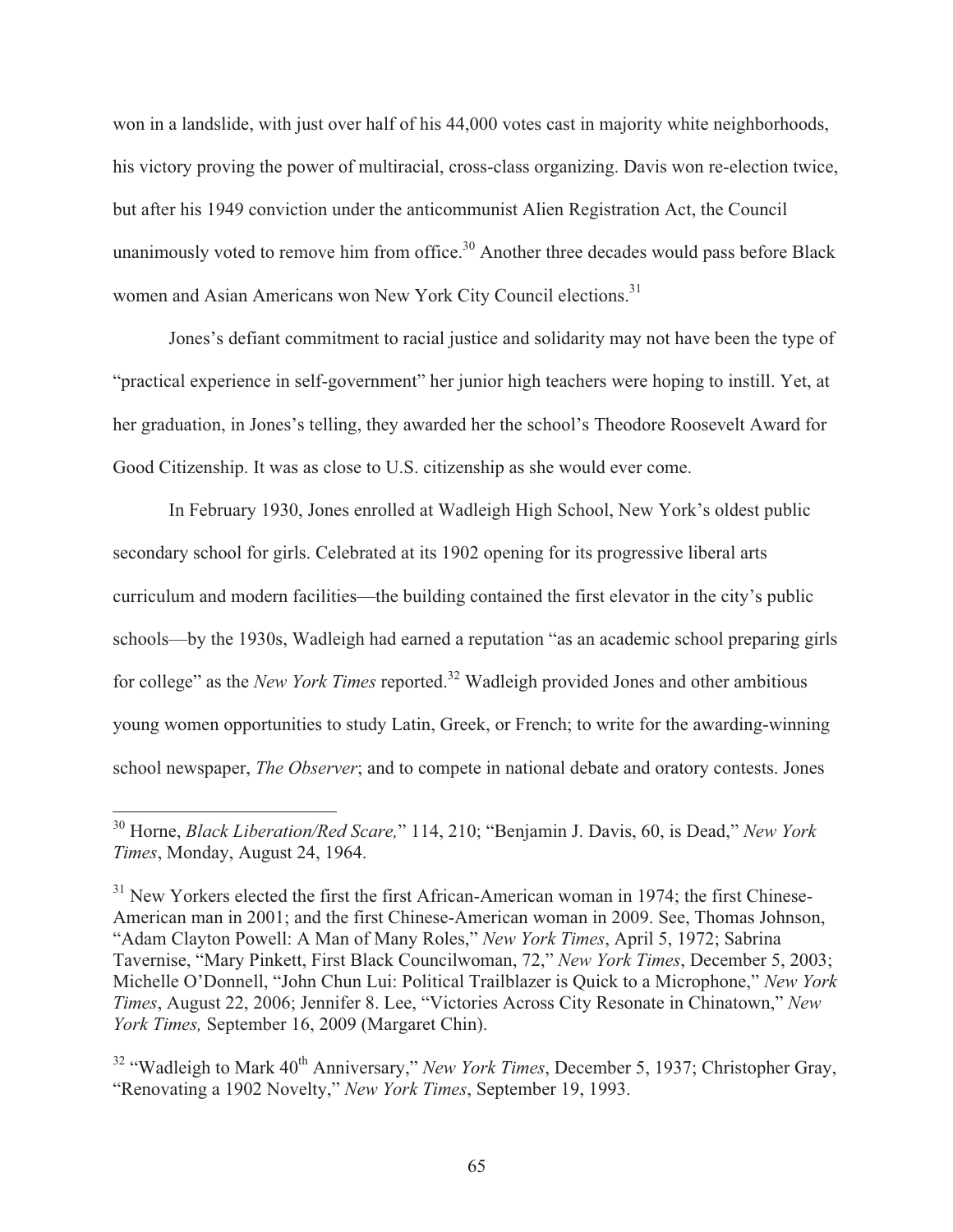reveled in these opportunities. She made the honor roll, joined a number of school organizations, and served as the President of the Spartan Tennis and Social Club.<sup>33</sup>

 At the same time, race and class discrimination shaped Jones's educational experiences. When Wadleigh first opened at the turn of the century, there were only a few non-white students in each graduating class. Thirty years later, the African-American and West Indian student population had grown to about thirty percent, but its teaching staff remained all white. By 1937, some school officials had begun to worry about the changing demographics in New York City. One retired administrator, who was lobbying for the construction of a new secondary school for girls on Manhattan's Upper West Side, told the *New York Times* that Wadleigh's vicinity in Harlem had become a "neighborhood where gentlewomen do not like to pass."<sup>34</sup>

 As a young woman for whom Wadleigh's neighborhood was home, Jones felt "searing indignation" at her teachers' and classmates' racism. White teachers, she later wrote, would ask Black students if "we wanted to make an extra dollar by doing domestic work for them or as they not-so-quaintly put it, whether I wished to 'wear a pretty white apron' at their own social affairs." White students borrowed her notes in school, but then out in public "would turn their faces the other way under pressure of the Jim Crow society." 35 Despite "Jim Crow in the classrooms and in the social life of the school," Jones was intent on following in the footsteps of

<sup>&</sup>lt;sup>33</sup> Wadleigh High School 1935 year book, Schomburg, NYPL; Federal Bureau of Investigation, Claudia Jones, File Number: 100-72390; Irma Offord, "An Open Letter to the Club World," *The New York Age*, October 21, 1933.

<sup>34 &</sup>quot;Wadleigh Presses New School Plea," *New York Times*, December 12, 1937.

<sup>35</sup> Jones, "Autobiographical History," 12.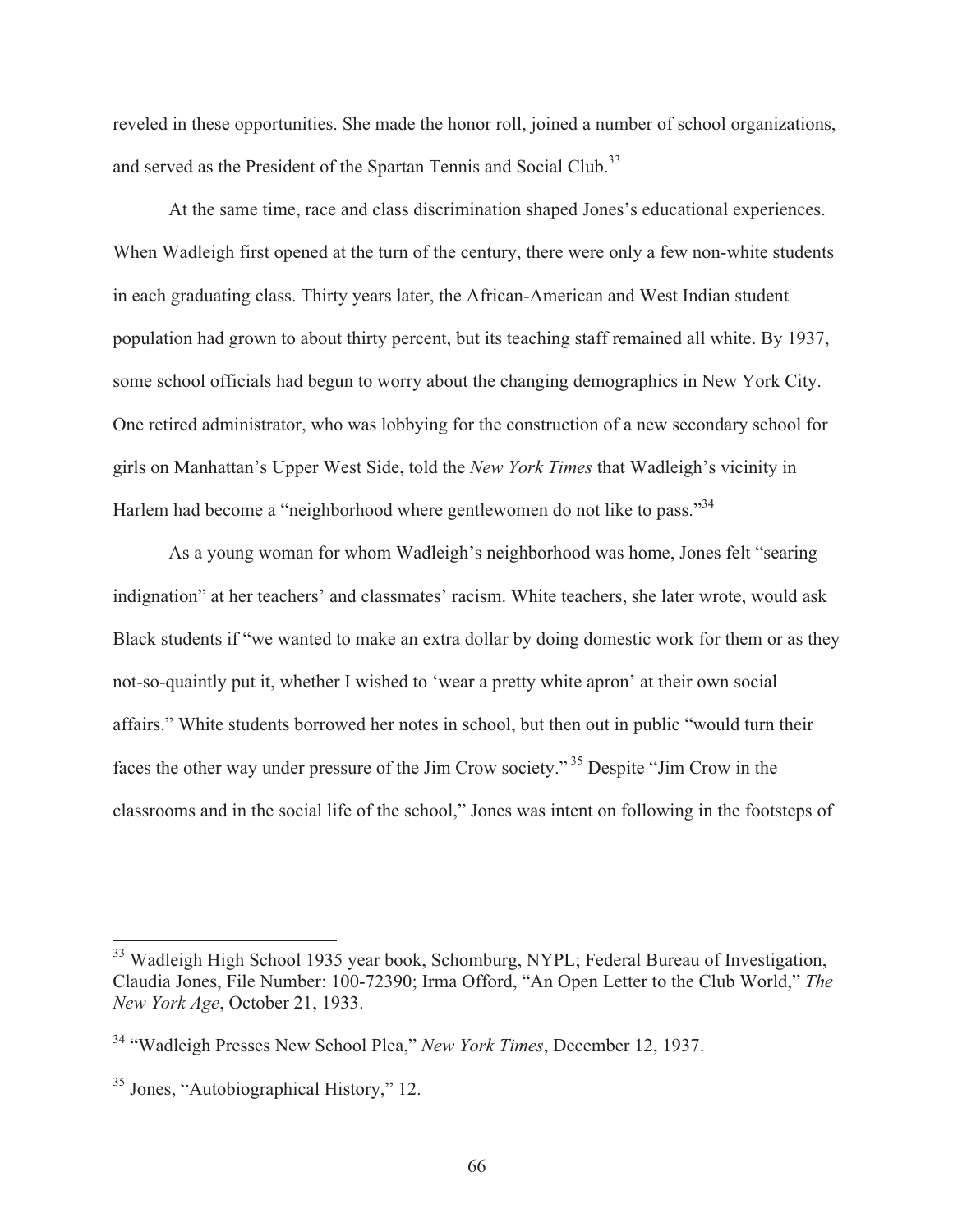previous Wadleigh graduates who had gone on to attend local women's colleges, such as Hunter or Barnard.<sup>36</sup>

 At the beginning of Jones's senior year, however, a personal crisis upended her life. Diagnosed with pulmonary tuberculosis and a collapsed lung, she had to leave Harlem in early fall 1933 to quarantine with over one thousand other patients at Sea View Hospital, a sanitarium on New York's Staten Island that had more convalescents than beds.<sup>37</sup> Despite the overcrowded conditions, her recovery gave her months, as she later recalled, to "read avidly," as well as access to "rest, fresh-air, sunshine, and food," according to a *New York Times* report on the hospital's treatment plans.38 She survived the nearly yearlong bout with tuberculosis, but it left her with permanent heart and lung conditions that led to numerous hospital stays throughout her life. Yet she found a silver lining in her sanitarium experience and other lengthy recoveries. "Always derivative from illness is the opportunity for wide reading," she wrote to her friend Stretch Johnson after another lengthy recuperation in the 1950s.<sup>39</sup>

<sup>&</sup>lt;sup>36</sup> In her later career, Jones worked closely with two Wadleigh alumna from earlier generations: Gene Weltfish, the anthropologist and feminist activist, graduated from Wadleigh in 1919 and from Barnard in 1925, and Vicki Garvin, a labor organizer and Communist Party member who graduated from Wadleigh in 1932 and Hunter College in 1936. E.R. Ship, "Prof. Gene Weltfish Dead at 78; Was a Target of Anti-Red Drives," *New York Times*, August 5, 1980; Gore, *Radicalism at the Crossroads*, 21.

<sup>37</sup> George Soper, "Hospital Crowding Grave City Problem," *New York Times*, July 17, 1932.

<sup>38</sup> Jones, "Autobiographical History," 12; "Sea View Hospital Gets Regular Staff," *New York Times*, July 4, 1931.

<sup>&</sup>lt;sup>39</sup> Claudia Jones to Stretch Johnson, April 21, 1956, Howard Stretch Johnson Papers, Tamiment Library, New York University, New York (hereafter HJP). For other correspondence between Jones and Johnson see, Claudia Jones Memorial Collection, Schomburg Center for Research in Black Culture, New York Public Library, New York, NY (hereafter CJMC).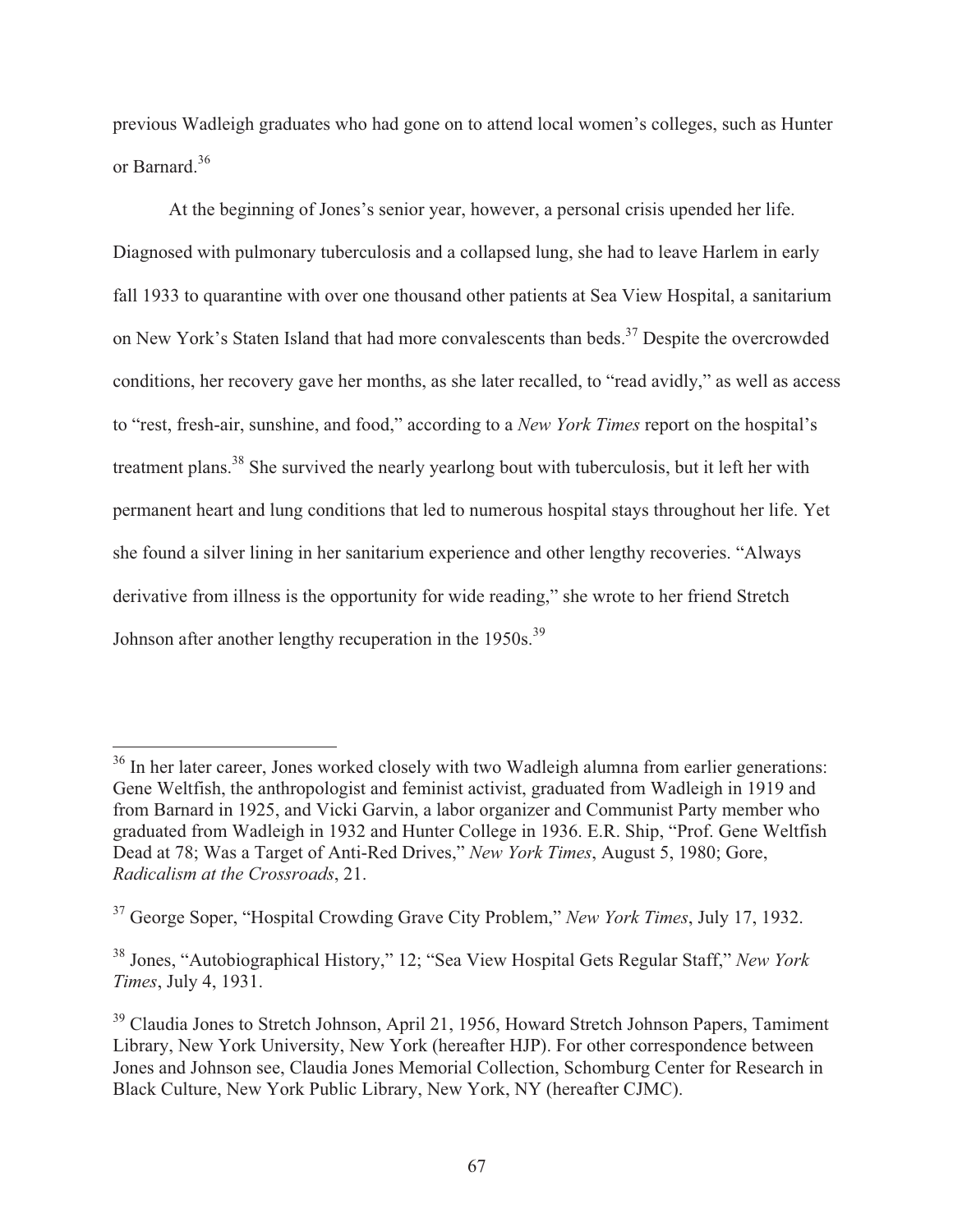Sometime during the last weeks of summer 1934, nineteen-year-old Jones left Sea View, in the middle of the Great Depression's "Revolutionary Season," two years marked by street violence, as workers in the millions went on strike, and millions of the unemployed mobilized for government relief.<sup>40</sup> With an overwhelming majority of Harlem's residents jobless, the neighborhood erupted daily with protests against evictions, job discrimination, and inadequate relief programs. When she returned home, the picket lines and parades against racism in hiring and unemployment relief, as well as the police violence against protestors, molded her life and politics, propelling her into the Popular Front youth movement.

## *The Making of a Young Popular Front Communist*

 By 1934, some of her classmates had joined a burgeoning movement that drew students and young workers into such organizations as the AYC, the YCL, and the Young Liberators, a youth organization with Black and white members dedicated to fighting segregation and discrimination, affiliated with the League of Struggle for Negro Rights. An involved student in and out of the classroom, she picked up where she had left off on account of her illness. Jones was "always in the thick of activities, even as a student leader, when I first met her at Wadleigh," remembered Dorothy Robinson, who worked at Harlem's 135<sup>th</sup> Street Branch of the New York Public Library in the 1930s and later became the branch's first African-American head librarian.<sup>41</sup>

<sup>40</sup> Denning, *The Cultural Front*, 22.

<sup>41</sup> Madeleine Provinzano, "Claudia Jones: Heroine from Harlem," *Daily World,* February 9, 1974.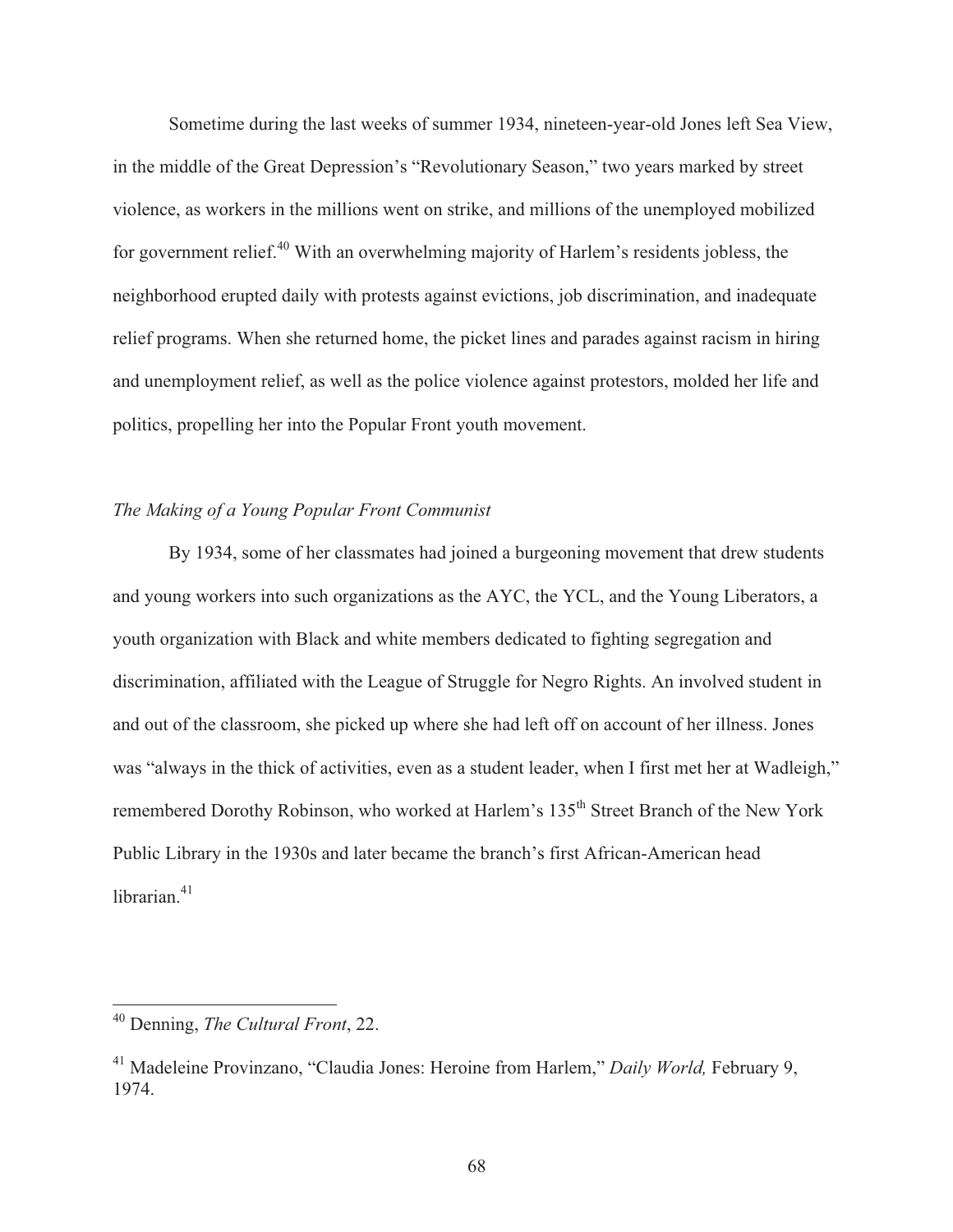Over the course of Jones's delayed senior year, several campaigns and events shaped her political vision. Stories about the Young Liberators' drive against job discrimination and police violence filled the pages of local newspapers and brought hundreds of young people out of classrooms and workplaces into the streets to protest. During 1934 and 1935, the local branches of the YCL and the Young Liberators launched campaigns at the Empire Cafeteria, which hired only whites as countermen, and at the local Kress five-and-dime store, as well as other national chains in the neighborhood. $42$ 

James Ashford, a young Black communist, led the Empire drive and, at some point in 1934, recruited Claudia Jones into the Young Communist League.43 Born in Arkansas in 1910, Ashford joined the YCL at age twenty-one. He was "dark of skin, dapper of dress, a good dancer, a good pool player, and too much of a ladies' man for his own good," remembered Lloyd Brown, a fellow YCLer.<sup>44</sup> Charismatic, indefatigable, and battle-tested, he was in Dearborn, Michigan in 1932, when the Unemployed Council and Auto Workers Union led a hunger march to Ford's River Rouge factory, and where YCL leader Joe York and four other protestors died from police gunfire. The Harlem YCL and the Young Liberators grew significantly under his leadership, and, in 1935, he won a national YCL prize for the most successful membership drive.<sup>45</sup> Flush with triumph, Ashford "recruited more members, collected more money, sold more

 $42$  Mark Naison calls the Empire campaign a "landmark in the history of the Harlem Communist Party. Naison, *Communists in Harlem*, 121. For more on the Empire and other campaigns, see Solomon, *The Cry was Unity*; Cheryl Greenberg, *Or Does it Explode?: Black Harlem in the Great Depression* (New York: Oxford University Press, 1997).

<sup>43</sup> Johnson, *I Think of My Mother*, 7-9.

<sup>44</sup> Lloyd L. Brown, "Southern Youth's Heritage," *Freedomways* 4, no. 2 (Spring 1964), 70.

<sup>45</sup> Lloyd Brown, "James Ashford," *Young Communist Review* (October 1936), 2. For more on James Ashford, see Kelley, *Hammer and Hoe*, 124; Naison, *Communists in Harlem*, 120.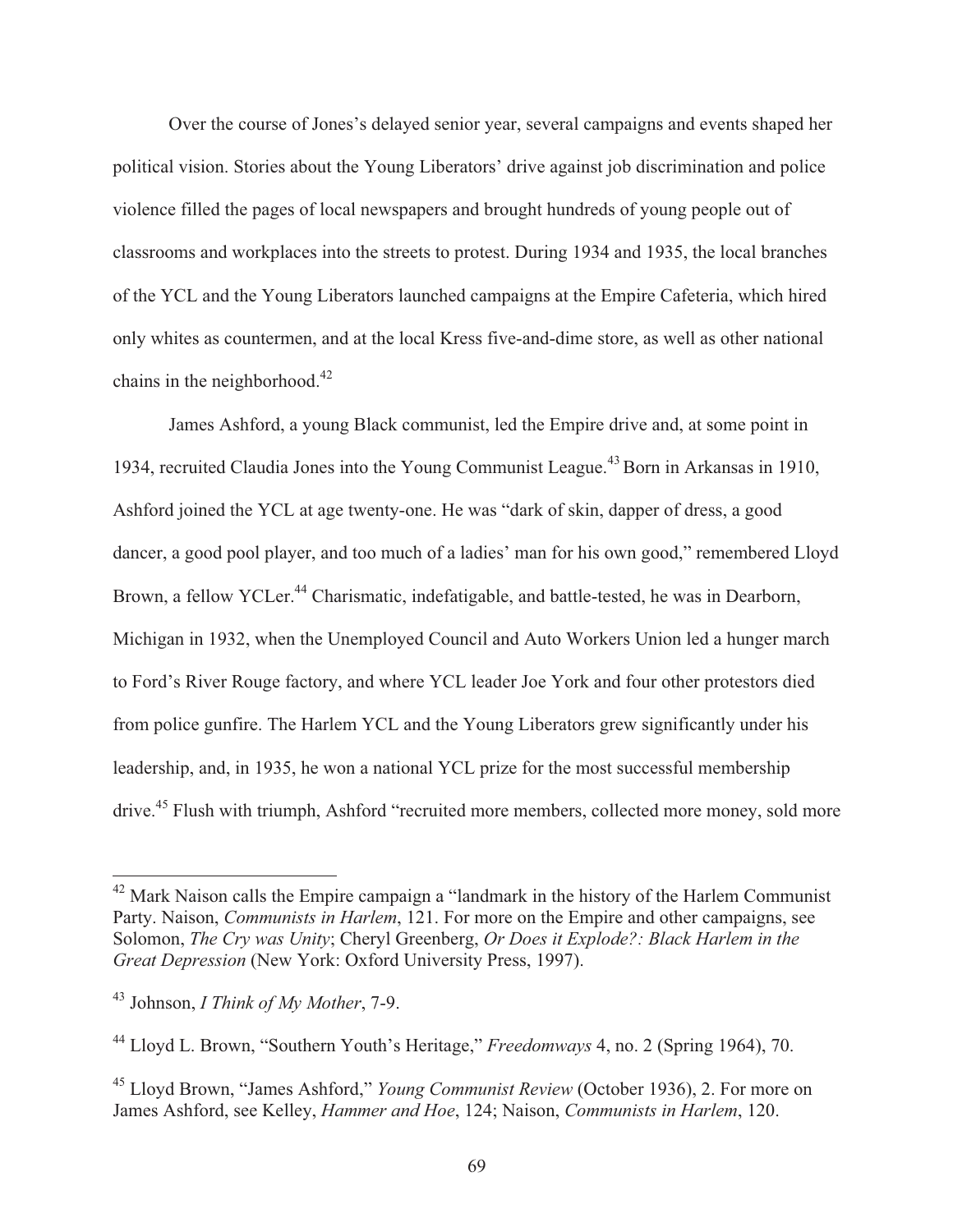tickets, and got more petition signatures than anyone else."46 Jones would soon rival his achievements.

 In September 1934, Ashford and a large group of Black and white demonstrators began picketing daily in front of the Empire Cafeteria, handing out flyers emblazoned with three demands: "Hire additional Negro workers with equal pay, No dismissal of white workers, No reduction of pay."47 On the campaign's first day, patrolmen had arrested several young communists, but within a week the riot police came out in force. The radical press reported that over fifty patrolmen "launched a savage attack" and "brutally kicked and clubbed" protestors indiscriminately.48 The mainstream newspapers described the crowd as a "violent mob" that "stormed" and "besieged" the restaurant until the police forced them to "retreat."49 According to the papers, it was war on the streets of Harlem.

 In an example of interracial and cross-class solidarity, however, Ashford and the Young Liberators had earlier convinced the Empire's white workers to unionize and persuaded many of the cafeteria's white customers, who were employees at a nearby relief office, to support the

 $\overline{\phantom{a}}$ 

<sup>&</sup>lt;sup>46</sup> Brown, "Southern Youth's Heritage," 70. Ashford served on the YCL's National Executive Committee, and spoke at several CPUSA conferences in the early 1930s.

<sup>47</sup> Greenberg, *Or Does it Explode?*, 131; "Investigation by Mayor's Committee Gets Under Way," *New York Age*, April 6, 1935.

<sup>48 &</sup>quot;Negro Woman Badly Clubbed in Cop Attack," *Daily Worker*, September 11, 1934; James Ashford, "Reign of Terror Met Struggles of White, Negro in Harlem," *Young Worker*, September 25, 1934. The police arrested Communist Party members Audley Moore, Charles White, Milton Herndon and Leo Seligman.

<sup>49 &</sup>quot;1,500 in Harlem Protest," *New York Times*, September 1, 1934; "Police Rout Mob of 1,000," *New York Herald Tribune*, September 1, 1934; "Police Quell Negro Reds," *New York Times*, September 6, 1934; "1,000 Colored Reds in Riot, Girl Injured," *Daily News,* September 1, 1934; "Communists Held 125th Street Riot," *New York Age*, September 8, 1934.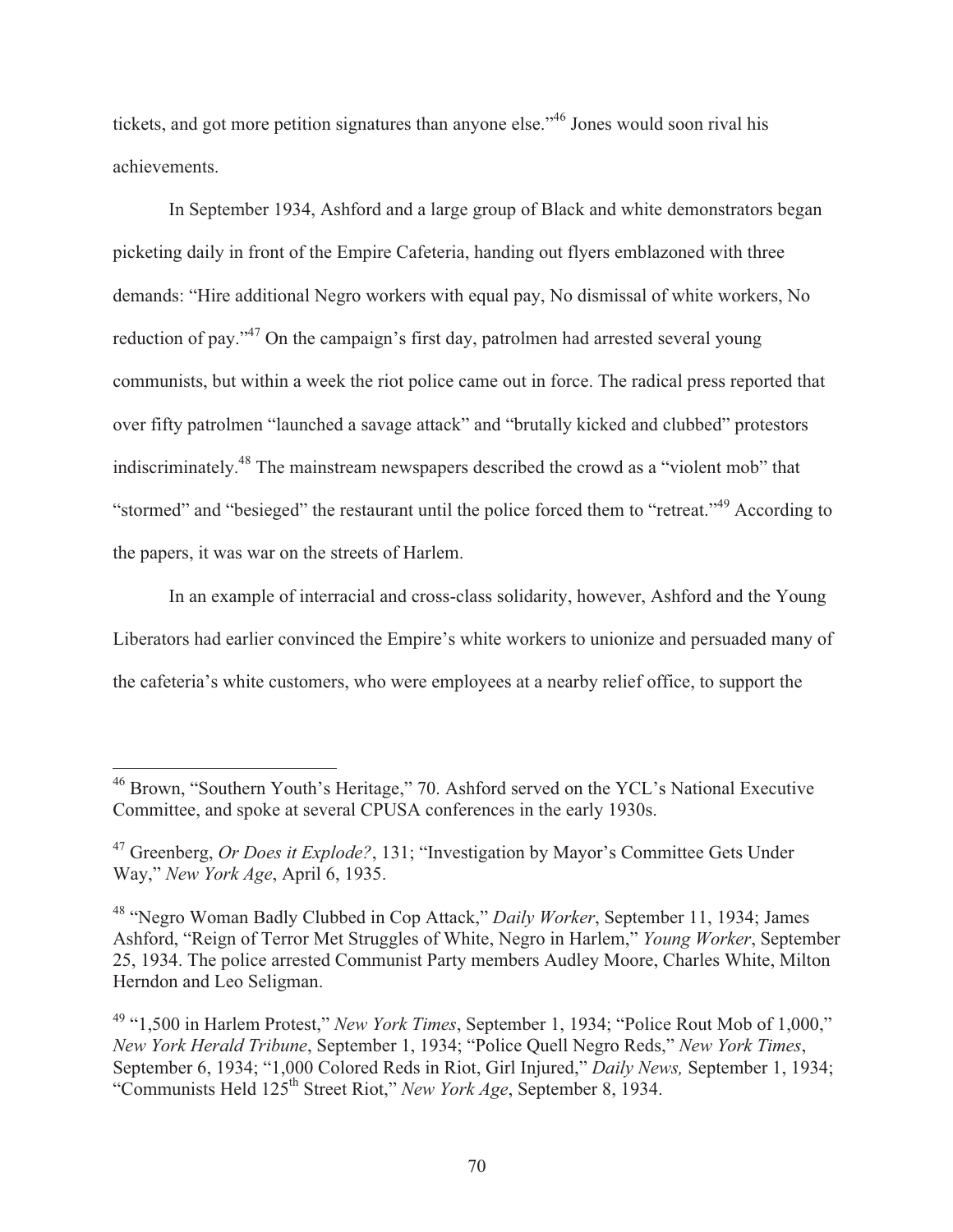upcoming campaign.<sup>50</sup> In the face of a boycott and growing public protests, Empire caved. Management committed to hiring three Black men and one Black woman for counter jobs, while the Communist-led Cafeteria Workers' Union pledged to hold Empire to these public promises.<sup>51</sup> The victory that Ashford and other young communists had orchestrated resounded throughout Harlem.

 As a high-school student leader, Jones flourished in the city's vibrant intellectual and political culture, but like many young Black Americans she found her dreams of further education and a profession difficult to fulfill. During her last months at Wadleigh—with her father needing help to support her sisters, and her college hopes in question—Jones found a parttime job as a columnist for a local newspaper, possibly the *West Indian American* or a newsletter for the African Patriotic League.<sup>52</sup> She did not stay in this job, but would shortly find new opportunities with the communist press.

 After graduating in early 1935, she worked intermittently in low-wage jobs in a laundry, a nail factory, and several small five-and-dime stores.<sup>53</sup> Like other young Black women, she would have found the slightly better paying positions in Harlem's large department stores closed to her. Throughout the 1930s, Harlem's Black activists led "Don't Buy Where You Can't Work" campaigns in attempts to pressure corporate five-and-dime stores, such as Kress and Woolworth's, as well as small businesses, into ending inequitable hiring practices. Protests

<sup>50</sup> Naison, *Communists in Harlem*, 120.

<sup>51 &</sup>quot;125th Street Cafeteria Capitulates to Boycott; Agrees to Hire Negroes," *New York Age*, September 15, 1934.

<sup>52</sup> Boyce Davies, *Left of Karl Marx*, 75; Federal Bureau of Investigation, Claudia Jones, File Number: 100-72390.

<sup>53</sup> Jones, "Autobiographical History," 13.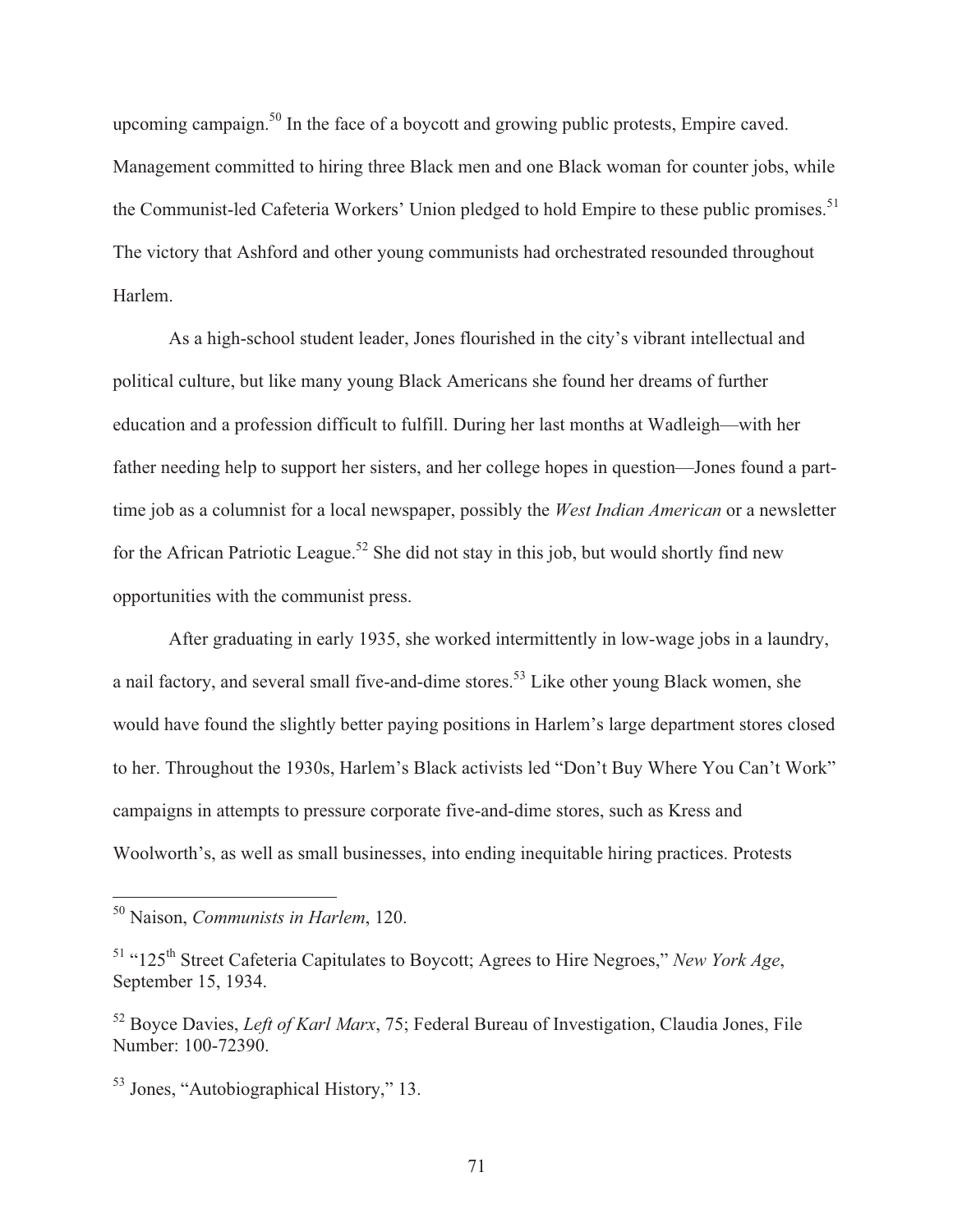against race and gender job discrimination, and the white supremacist violence and police brutality that arose in response, radicalized Jones and brought her into contact with young communists such as James Ashford.

 The moment of Jones's and Ashford's first meeting is lost to history. Perhaps Jones heard Ashford speak at an Empire protest, or read his articles in the *Young Worker*, *YCL Builder*, or *Harlem Organizer,* newspapers that young communists sold near the public library on the corner of 135<sup>th</sup> Street and Lenox Avenue.<sup>54</sup> Or maybe Ashford sought out Jones after reading one of her "Claudia's Comments" columns, or met her at one of the "street corner meetings of various political parties and movements in Harlem" that she mentions attending in her "Autobiographical History."55 What we do know is that both Jones and Ashford were ambitious, brilliant, and captivating, and their meeting "oriented" Jones, in her own words, "to work in the youth movements."<sup>56</sup>

 After the Empire Cafeteria victory, the YCL and Young Liberator organizers had turned their attention to hiring practices at Harlem's Kress five-and-dime store. They were not alone. The sight of young people picketing outside Kress stores was common in cities across the United States and its territories in the 1930s. Radicals and labor organizers from Seattle to San Francisco

<sup>&</sup>lt;sup>54</sup> James Ashford, "Harlem Young Liberators Fight Against the Jim Crow Discrimination on the Job," *Young Worker*, September 11, 1934; Ashford, "Y.C.L. Grows in Recent Struggles," *Harlem Organizer* 1, no. 6 (November 1934); Ashford, "Harlem YCL," *YCL Builder,* 2, no. 4 (May 1936), 7.

<sup>55</sup> Jones, "Autobiographical History," 13.

<sup>56</sup> Jones, "Autobiographical History," 14.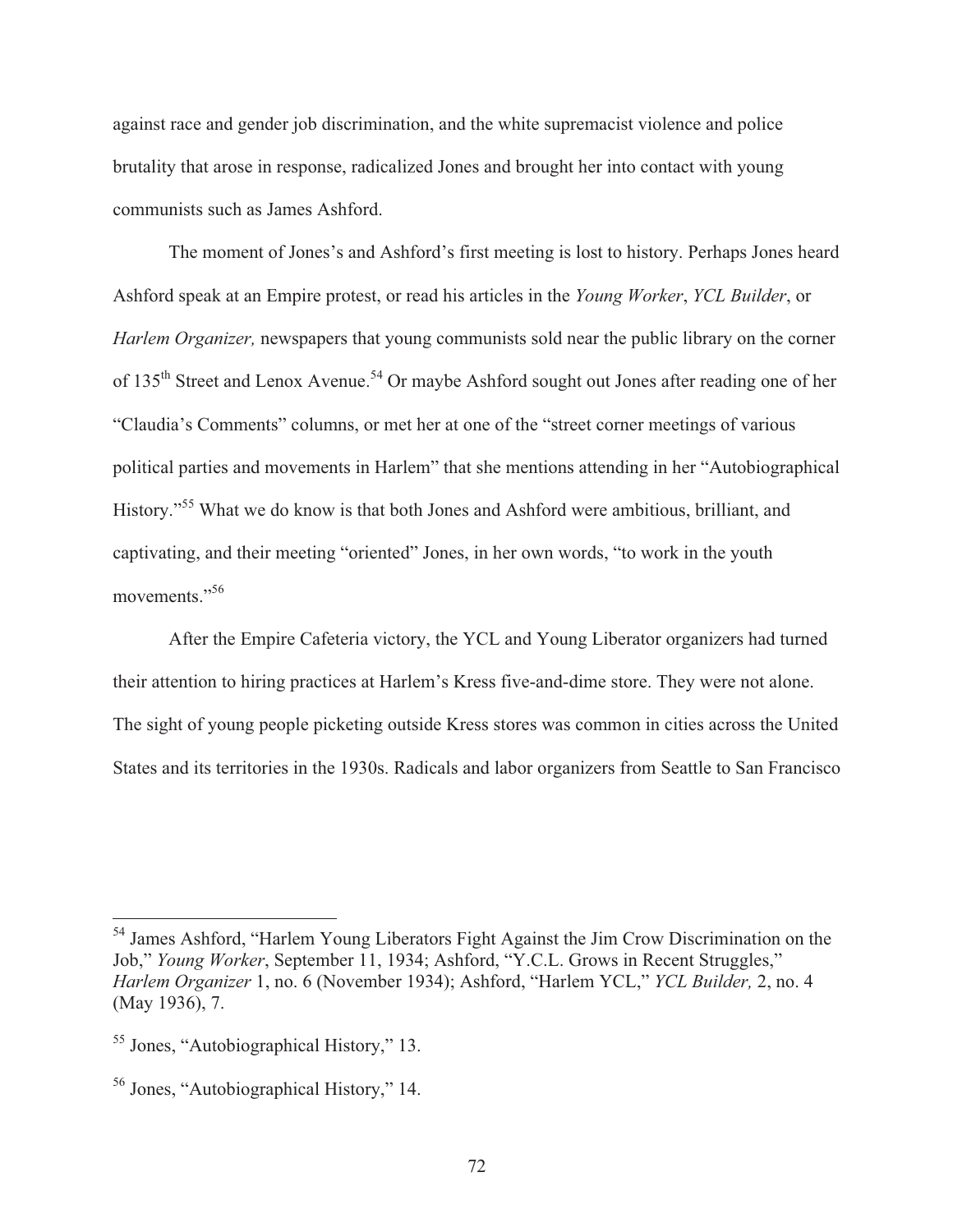to Honolulu picketed and paraded to demand that the company end race and gender discrimination in its hiring and wage policies. $57$ 

 On March 19, 1935, after months of intermittent protests, tensions between police and protestors flared up outside the Kress store. A rumor that store security had detained and beaten a teenager for alleged shoplifting spread through the neighborhood, and a crowd in the thousands formed on Lenox Avenue demanding his release. That evening, a group of Young Liberators staged a multiracial picket line, as the *Daily Worker* reported, "in retaliation against the brutally violent police and against the store owners who practice discrimination."58 The crowd faced hundreds of police officers, many on horseback and armed with "tear gas, revolvers, riot rifles, sub-machine guns."<sup>59</sup>

 The neighborhood's collective rage over discrimination and unemployment confronted the police officers' desire to crush the protest, creating a violent confrontation. Some people from the crowd shattered windows and stole merchandise from stores up and down Lenox Ave and West 125th Street. By the next morning, the police had arrested over one hundred demonstrators. Sixteen were later indicted for inciting to riot and anarchy and twenty-five more

<sup>&</sup>lt;sup>57</sup> See, for example, "Kress Stores to Hire Utility Clerks, Twenty-four Girls to Get Jobs in So. Cal. Stores," *Los Angeles Sentinel*, June 7, 1934; "Court Orders Union to Halt Picketing at Kress Store," *Los Angeles Times*, September 17, 1937; "Kress Unionists Fighting Against Wholesale Firing, Discrimination," *Voice of Labor*, November 10, 1938.

<sup>58</sup> Oakley Johnson, "The Truth About the Harlem Events of March 19," *Daily Worker*, March 29, 1935.

<sup>59</sup> James W. Ford, "Behind Harlem Events—Terrorism, Starvation," *Daily Worker*, March 21, 1935.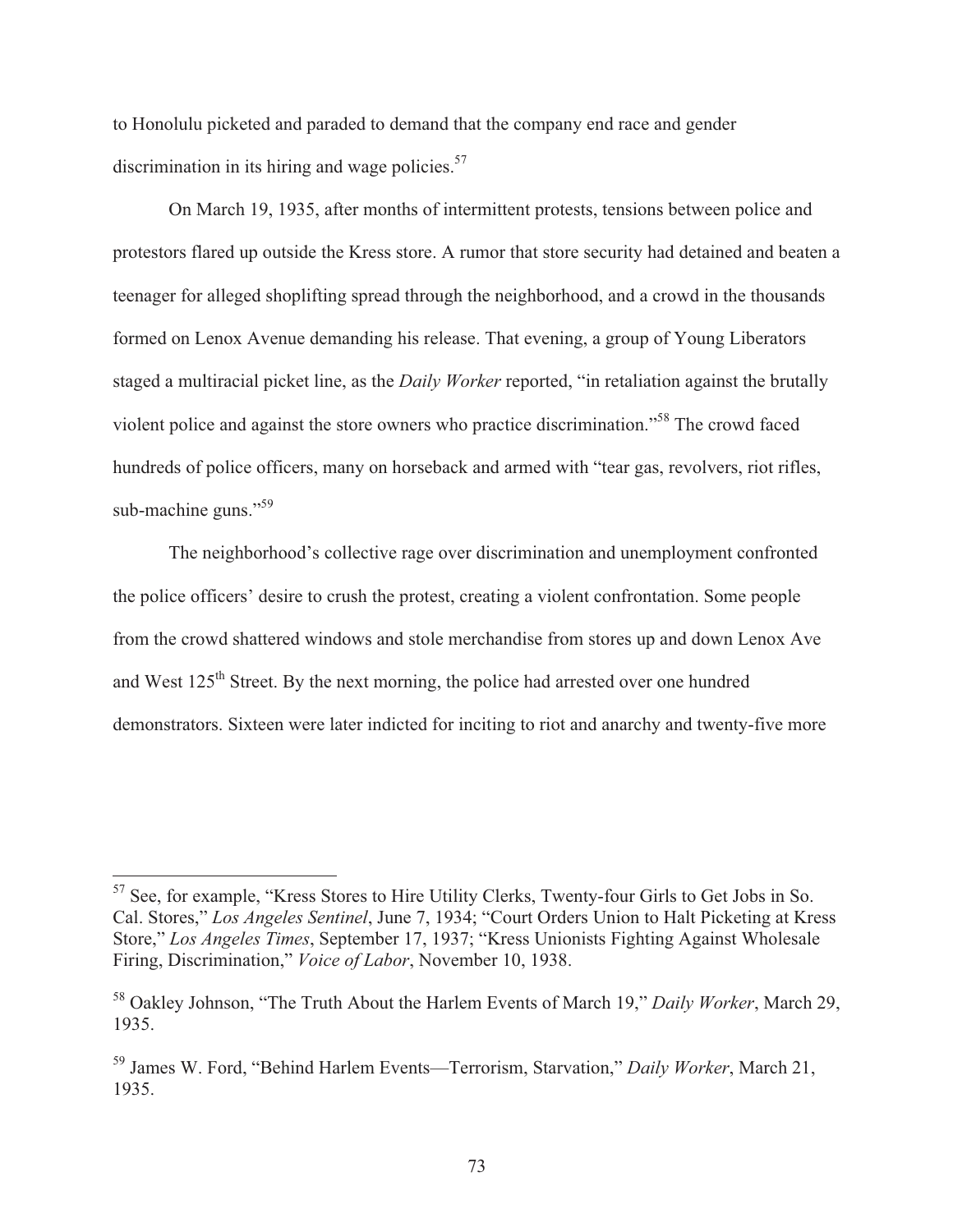sentenced to time in the workhouse. Police officers shot seven people during the conflict—five  $died.<sup>60</sup>$ 

 The city government and most newspapers blamed Communists. A few days later, in clear violation of property rights and freedom of speech, eight police officers raided the CPUSA's and the Young Liberators' headquarters, both located on Lenox Avenue, where they "smashed the furniture and office equipment," while the City Marshal, ordering the removal of the Young Liberators' "piano, bass drum and chairs," had their office padlocked. Police also arrested for disorderly conduct two young communist women selling the *Daily Worker* on Lenox Avenue. $61$ 

 Some dissenting voices identified how city officials and journalists used anticommunism to mask evidence of white supremacy and race discrimination in Harlem business's hiring practices. "To make the Communists the scapegoat for the riot is only to raise a smokescreen calculated to hide the fundamental causes of the outbreak," claimed the Rector of Harlem's St. Martin's Episcopal Church. "What happened was actually an economic revolt. A revolt against the prejudice, exploitation, the unfair practice of many of the stores on  $125<sup>th</sup>$ ."<sup>62</sup> Many of the neighborhood's residents appeared to agree. In the aftermath of the upheaval and police brutality

<sup>60</sup> Naison, *Communists in Harlem*, 140; "Negro and White Workers! Unite Against Race Riot Provocation: An Editorial," *Daily Worker*, March 21, 1935; "Riot Deaths Mounting Daily as Fourth Victim Succumbs," *New York Age*, March 30, 1935.

<sup>61 &</sup>quot;Police Raid Harlem C.P. Headquarters; New Arrests Made," *Daily Worker*, March 23, 1935; "Extra Police Still on Duty, Many Sentenced to Workhouse Terms," *New York Age*, March 30, 1935.

<sup>62 &</sup>quot;Leaders Comment on Riot," *New York Age*, March 30, 1935.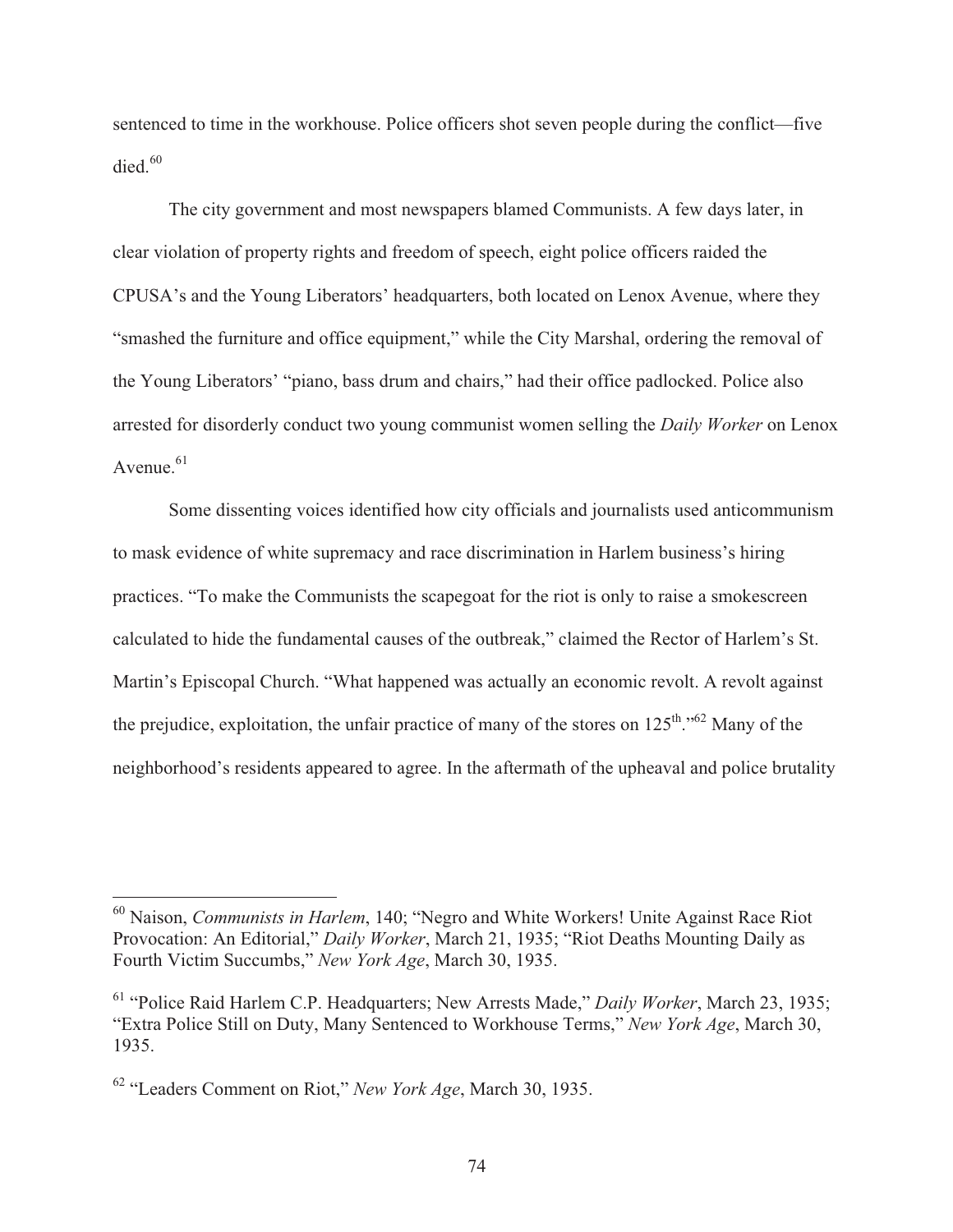in March 1935, the Communist Party more than doubled its membership in Harlem, increasing from three hundred to seven hundred.<sup>63</sup>

 These local acts of resistance to racial discrimination and the resultant police violence provided the backdrop to Jones's early radicalism. It took another three years of protests and alliance-building in the broader "Don't Buy Where You Can't Work" campaign before Kress and other chain stores in Harlem signed an agreement to hire Black Americans into "whitecollar" jobs as countermen or saleswomen, and even then the companies committed to filling just a third of these jobs with non-white employees.<sup>64</sup>

By the spring of 1936, Jones—still known as Claudia Cumberbatch—had caught the eye of an editor at the *Daily Worker*, which published her first article under her own by-line in March.<sup>65</sup> The YCL leadership also recommended that she attend the CPUSA's New York Training School, where she later took the name Claudia Jones. Sometime that summer, she again left Harlem, this time by choice. After traveling sixty miles north of Harlem, she arrived at the school near Beacon, New York for a six-month course for YCL members who showed leadership potential. Coming-of-age in the midst of Harlem's mass demonstrations and well versed in radical and Black Nationalist newspapers, she had some knowledge of international politics, New Deal policies, and anticommunist attacks on civil liberties movements before her

<sup>63</sup> Horne, *Black Liberation/Red Scare*, 65.

<sup>64 &</sup>quot;Harlem Compact Gives Negroes Third of Jobs in Stores There," *New York Times*, August 8, 1938. The Agreement was negotiated with city government, Chamber of Commerce, and liberal leaders and groups, such as Adam Clayton Powell and the Coordinating Committee for Employment, which represented 200 "Negro" organizations.

<sup>65</sup> Claudia Cumberbatch, "Negro Congress Youth Aid Domestic Workers," *Daily Worker*, March 30, 1936.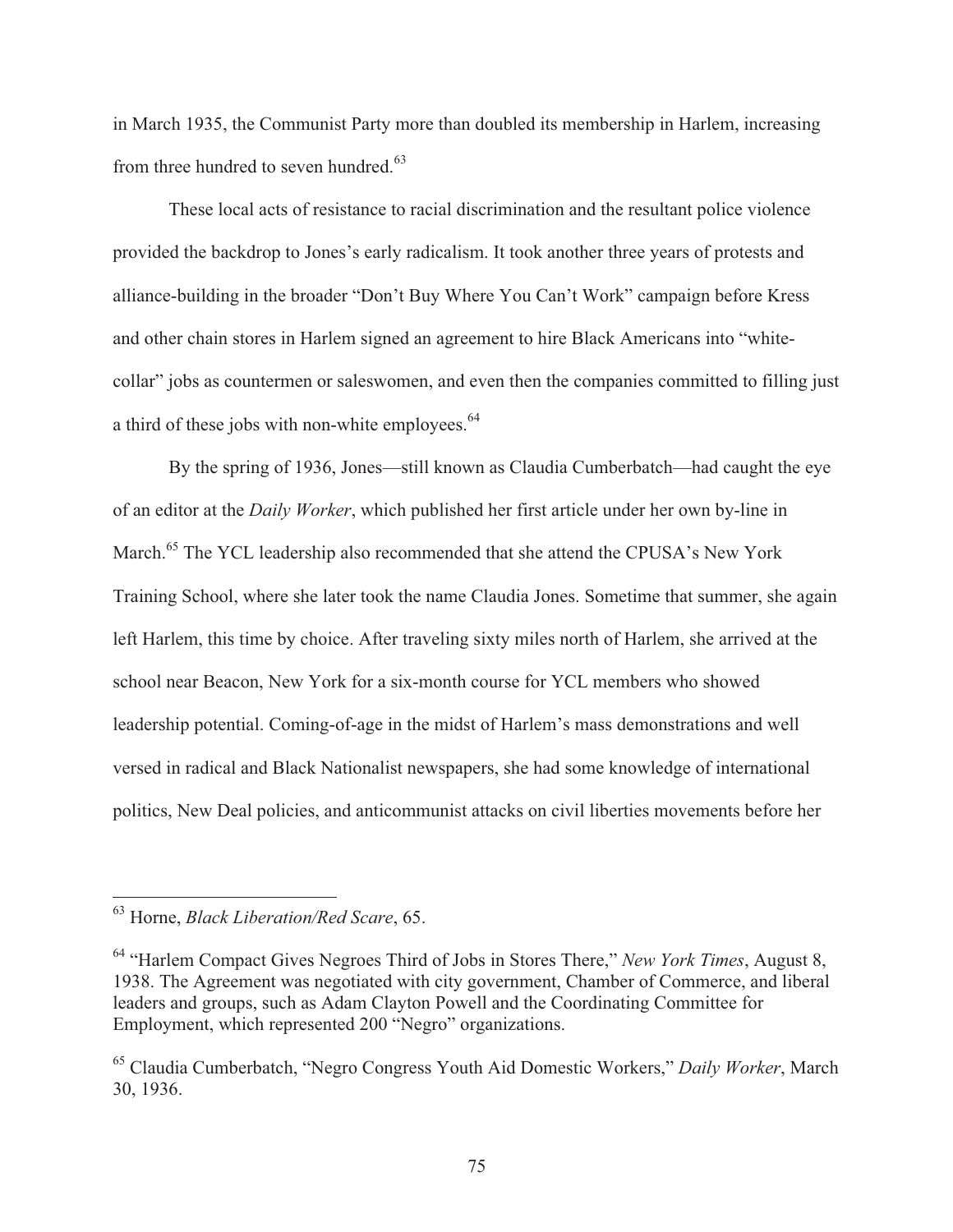training school experience. Now, as during her stay in Sea View Hospital, she had the opportunity and the time to read.66

 For Jones, the school provided a theoretical and practical education that she had hoped to find in college, or vocational school. Although she never earned a university degree, nor practiced as a social worker or a doctor as she had dreamed, she honed her journalism, organizing skills, and political theories in communist schools and workplaces. Stretch Johnson, whom she visited when he attended the same school a few summers later, described his time in Beacon as giving him a "sense of both being in on history and having more power even short of a revolution than any of us had dreamed of."67 The CPUSA schools' reading lists included Marx and Lenin, of course, but in addition to "Science of Society: An Introduction to Marxism," they offered classes in Black history and culture, the history of trade unions, and "Marxism and the Woman Question."<sup>68</sup> For young Black communists this sense of pride formed not just through discussing Marxist theory, but also through witnessing the teachers presenting Black history, culture, and political struggles as central to the American national narrative.

 $66$  In her autobiographical history, Jones claims that she attended the CP school in 1937 but it must have been 1936 because newspapers detail her attendance at Party events throughout the months of 1937.

<sup>67</sup> Howard "Stretch" Johnson and Wendy Johnson, *A Dancer in the Revolution: Stretch Johnson, Harlem Communist at the Cotton Club* (New York: Fordham University Press, 2014), 72.

<sup>68</sup> For more on CPUSA schools, see Marvin E. Gettleman, "'No Varsity Teams': New York's Jefferson School of Social Science, 1943-1956," *Science & Society* 66:3 (Fall, 2002), 348; Marvin E. Gettleman, "The Lost World of United States Labor Education: Curricula at East and West Coast Communist Schools, 1944-1957," in *American Labor and the Cold War: Grassroots Politics and Postwar Political Culture*, edited by Robert W. Cherny, William Issel, and Kieran Walsh Taylor (New Jersey: Rutgers University Press, 2004): 205-215; Weigand, *Red Feminism*, 36-37.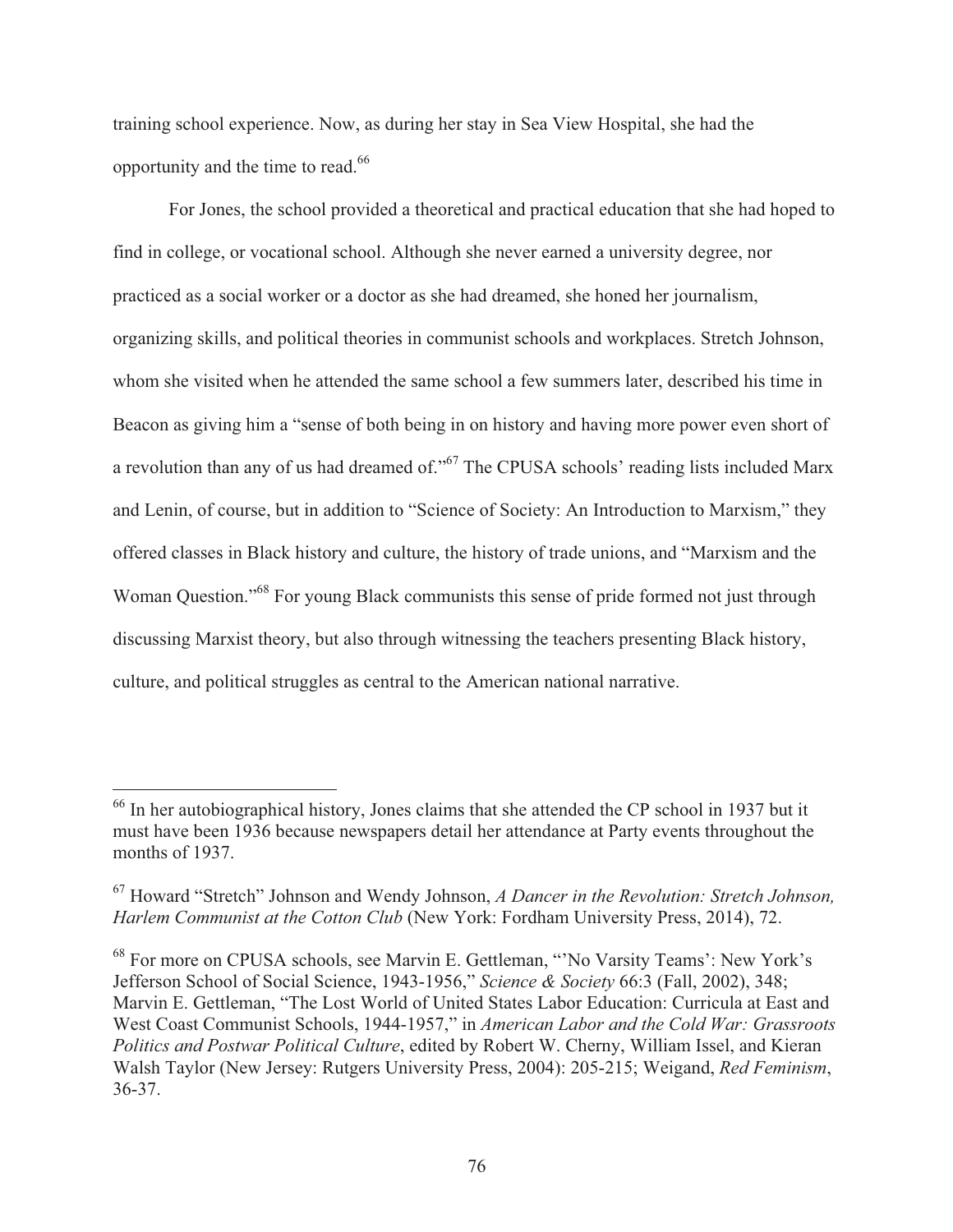In Jones's Popular Front political education, participation in collective action for liberation and social justice was as important as understanding political theory. The months she spent studying Marxist-Leninist theories on gender and racial oppression, the history of Black freedom struggles, and practical organizing and publication skills provided the foundation for her successful career as a Popular Font leader, journalist, and editor.

 After spending six months at the training school, she returned to Harlem eager to organize and put her new skills to good use. James Ashford, however, would no longer be by her side. Like Jones's mother, he had contracted meningitis. He died on September 17, 1936, just twenty-six years old. $69$ 

 Following in his footsteps, Jones went on to lead the YCL's newly renamed Ashford Club branch in Harlem. By the time she became the public face of the Popular Front youth movement in New York and nationwide, she had refined her radicalism through struggle, education, and defiance.

## *Jones and the Popular Front Youth Movement*

 $\overline{a}$ 

 On the morning of August 17, 1938 over five hundred World Youth Congress delegates from fifty-four countries boarded a chartered steamboat at the Harlem Pier on West 125<sup>th</sup> Street and headed up the Hudson River to Poughkeepsie and Vassar College. The young people were "as diverse in language and complexion as America itself," the *Daily Worker* reported.70 In New

<sup>69 &</sup>quot;Ashford Dies," *Daily Worker*, September 21, 1936; Lloyd Brown, "James Ashford," *Young Communist Review*, 11, no.2 (October 1936).

<sup>70</sup> Beth McHenry, "S.S. Robert Fulton Carries a Boatload of History up River," *Daily Worker*, August 17, 1938; Frank Adams, "Mrs Roosevelt Hails World Youth as Best Agents for Peace," *New York Times*, August 17, 1938.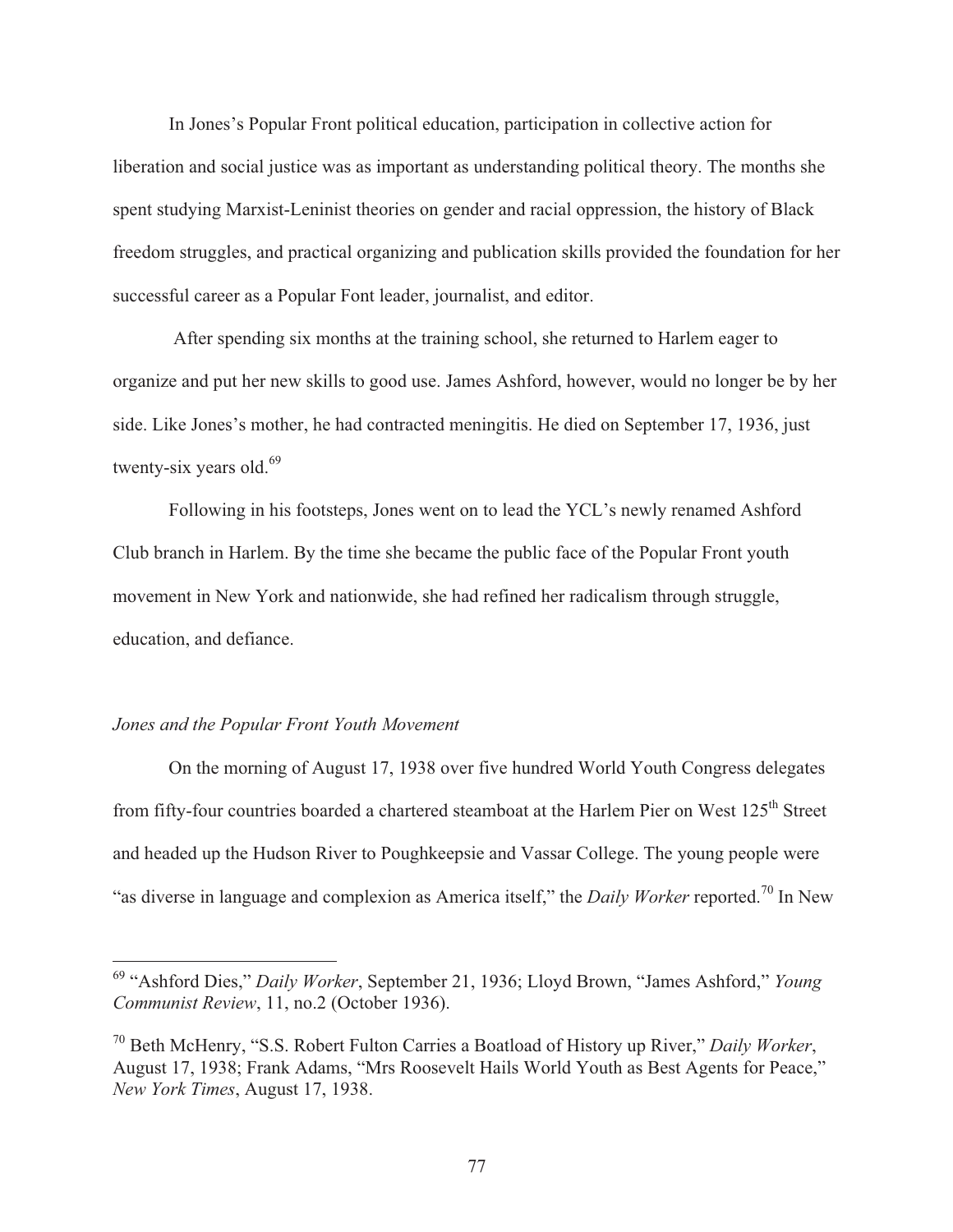York City and at Vassar, Jones and Dorothy Height, who both represented the AYC at the international conference, had opportunities to meet many of the young activists who had traveled to New York from Asia, Africa, Europe, and South America.<sup>71</sup> Before the weeklong conference began, the All Harlem Youth Congress and other local Popular Front organizations had held welcome activities at Jones's neighborhood YMCA for delegates from Cuba, Haiti, the West Indies, Ethiopia, and Algiers, many of whom were staying at the International House not far from her home on the other side of Morningside Park.72

 Throughout that summer, the "America Welcomes World Youth Congress" poster that Jones had brought to her state assemblyman's office lined the windows of college bookstores from Columbia and Barnard uptown to New York University downtown.73 On the eve of the Vassar conference, 20,000 people gathered in Manhattan's Roosevelt Island Stadium for a mass meeting to welcome the international delegates. During the night's entertainment, Federal Theater Project actors performed scenes from the recently famous musical *The Cradle Will Rock*. A hundred college students collectively did the latest dance craze, the Shag, and AYC members held aloft posters with the peace slogan, "We prefer tennis balls, cannon balls don't bounce."<sup>74</sup>

 The August meeting also served as the annual conference for the AYC, a Popular Front organization that a coalition of trade unions, church organizations, college students, unemployed

 $71$  Lindsey, "Black Lives Matter: Grace P. Campbell and Claudia Jones," 121.

<sup>72 &</sup>quot;Harlem's 2 Commerce Associations Plan to Greet Youth Congress," *New York Age*, July 30, 1938.

<sup>73 &</sup>quot;Youth of World to Convene Here," *New York Times*, August 7, 1938; "Youth Congress to Open Tonight," *New York Times*, August 15, 1938.

<sup>74</sup> For more on the history and significance of *The Cradle Will Rock*, see Denning, *The Cultural Front*, 285-295; Joseph Starobin, "Hopes and Aims of World Youth Merge at Randall Meet," *Daily Worker*, August 17, 1938.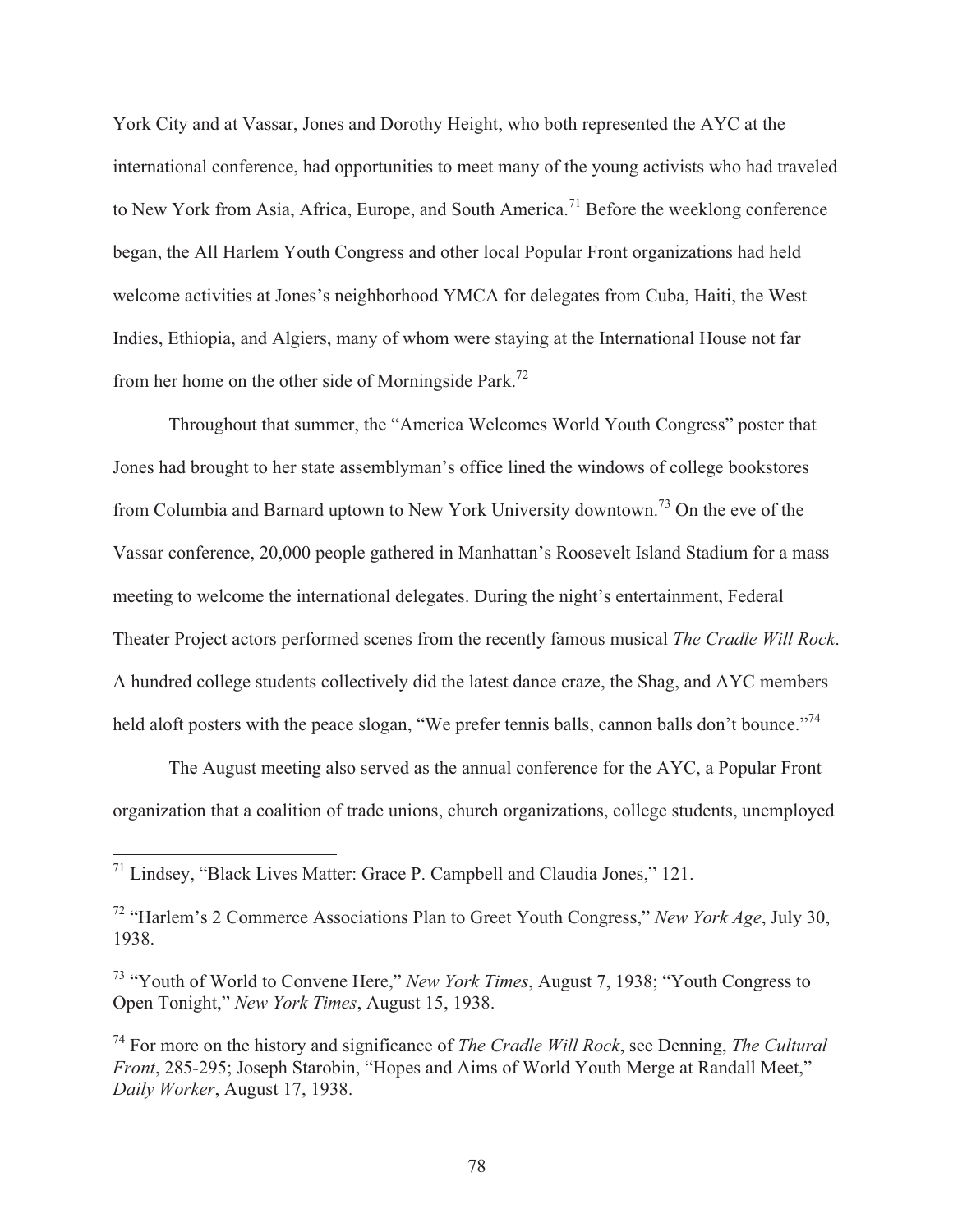workers, and leaders from the Socialist Party and the YCL had founded in 1934.<sup>75</sup> The crossclass, multiracial AYC leadership included Height, who had earned a social work degree from NYU, and working-class young Black people, such as Jones and Johnson who, shut out of university classrooms, studied instead at workers' schools and YCL training centers. "I learned so much from the Communists," Height later stated in an oral history, "Those were some of the best minds that I ever came upon."<sup>76</sup>

 For many radicals of the Depression-era generation, the Popular Front youth movement was a key site for cross-class and multiracial political activity, as well as a training ground for the unemployed and labor movements. Founded in 1922, the YCL was not the first radical youth organization in the United States, (the Young People's Socialist League preceded it by fifteen years), but it was certainly one of the biggest of the early civil rights movement. At its height in 1938, the YCL numbered over 20,000 members.77 It attracted politically talented and idealistic young men and women from working-class neighborhoods in Harlem and Honolulu, from colleges in California and New York, and from unions in Alabama and Pennsylvania.78 Deeply committed to interracial solidarity and gender equality, many young activists forged a Popular

75 Cohen, *When the Old Left was Young*, 189.

<sup>76</sup> Dorothy Height, interview, Black Women Oral Histories Project Transcripts, Schomburg Center for Research in Black Culture, New York Public Library.

<sup>77</sup> Isserman, *Which Side Were You On?,* 18. The Young People's Socialist League (SLID) was founded in 1907. For more on the 1930s youth movement in the US, see Cohen, *When the Old Left Was Young*; Britt Haas, "As They Saw the Thirties: Activist Youth's Vision of and for America," (Ph.D. dissertation, State University of New York, Albany, 2011); Patricia S. Nolfi, "Peace, Freedom, and Progress: The American Youth Congress Movement, 1934-1940," (Ph.D. dissertation, State University of New Jersey, Rutgers, 2014).

<sup>78</sup> For more on the YCL in Alabama, for example, see Kelley, *Hammer and Hoe*, 95.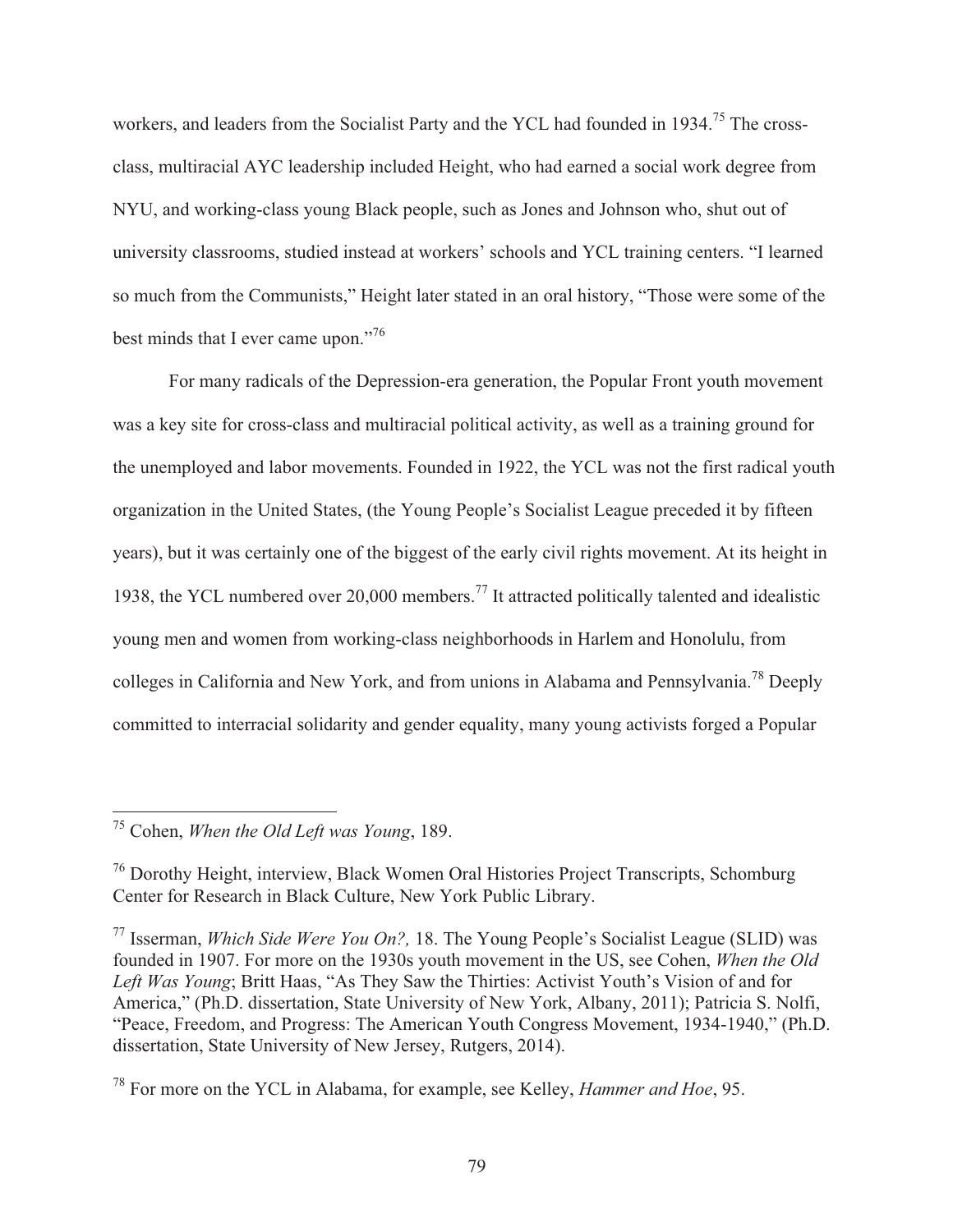Front political consciousness in the YCL that often led them into lifelong commitments to the civil liberties and labor movements.<sup>79</sup>

 The AYC's leadership wanted to expand the New Deal to include commitments to racial and gender equality in electoral politics, education, and jobs. On behalf of American youth, the AYC's annual platforms demanded abolition of the poll tax and other voting restrictions, condemned police brutality and lynching, and advocated for equal pay and equal education.<sup>80</sup> At each AYC annual conference in the 1930s, members practiced what they preached, protesting local segregation practices and demanding that the host city's hotels (in New York, Detroit, Cleveland) provide rooms to Black delegates. Given Jones's experiences in Harlem's schools and on its streets, these stated commitments and direct actions against racial and gender discrimination would have resonated with her.

 By the time of the WYC meeting at Vassar, the AYC represented over five million young people, and had support from one of America's most famous public figures, Eleanor Roosevelt.<sup>81</sup> From the opening night at Vassar when the First Lady officially welcomed the international delegates over a meal that included corn-on-the-cob and blueberry pie to the last day when the group collectively hammered out the compromises required to pass a series of resolutions, the AYC and WYC delegates discussed issues of unemployment, education, racism, colonialism,

 $79$  Carole Boyce Davies describes Jones as a "transnational black radical subject," but does not include the Popular Front youth movement's ideas, networks, and activities in her analysis of Jones's politics. See Boyce Davies, *Left of Karl Marx*, 24.

<sup>80</sup> American Youth Congress, *Convention Program August 1934* (New York: American Youth Congress, 1934); "Youth Congress Hits Bias, Urges Passage of Anti-lynch Bill," *New York Age*, July 15, 1939.

<sup>81</sup> Haas, "As They Saw the Thirties," 179.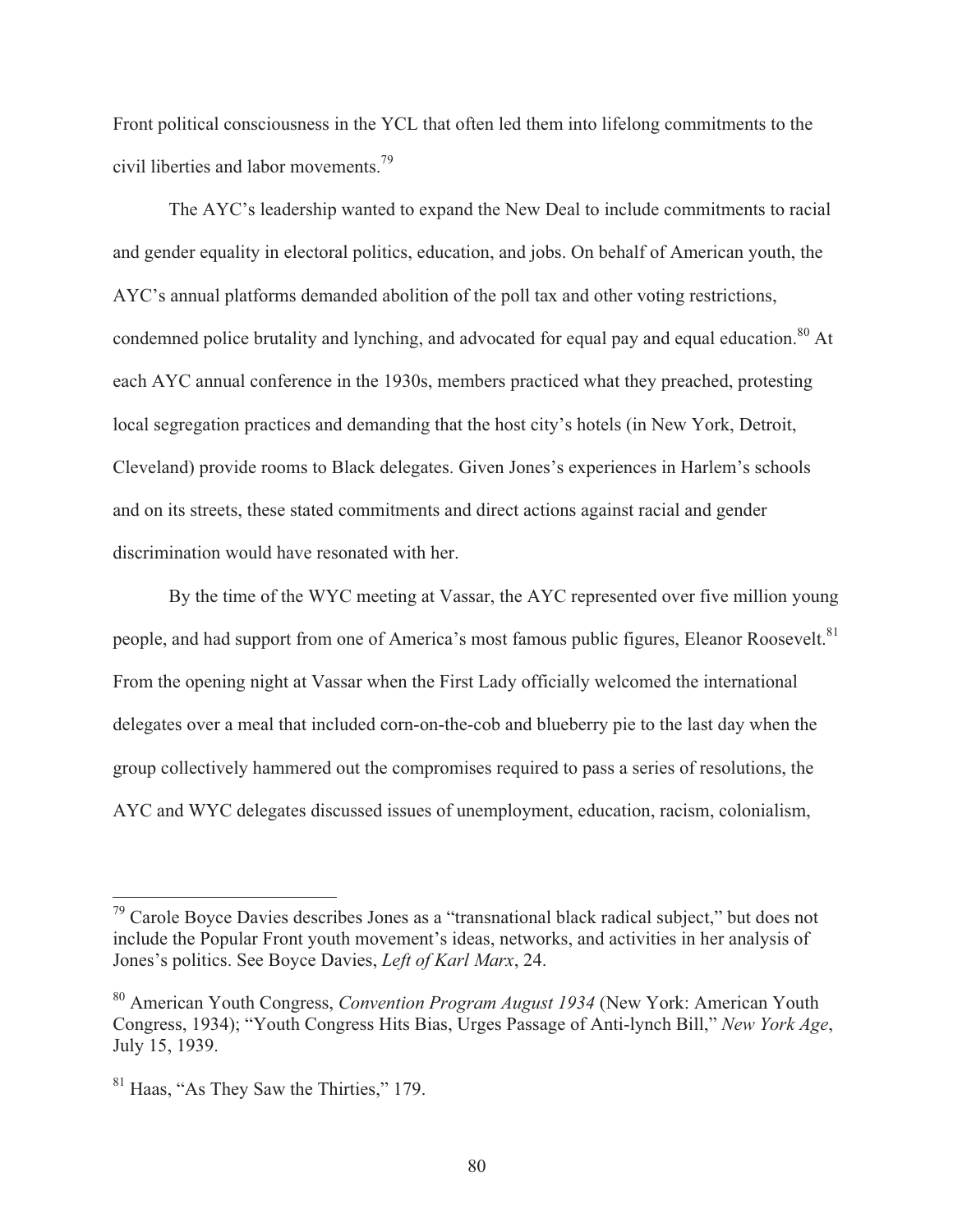and peace.<sup>82</sup> In a "spirit of fraternity and collaboration between the youth of all nations," the delegates passed the "Vassar Peace Pact," a call to action for young people to "set right injustices against peoples, regardless of race, creed or opinion, [and] to establish political and social justice within our own countries."<sup>83</sup> Reflecting the influences of anti-colonialist young communists, the Pact's Article IV read, "There can be no permanent peace without justice between nations and within nations, or without their recognition of the right to self-determination of countries and colonies seeking their freedom."84 The right to self-determination would define Jones's politics and activism in the United States for the next decade.

 The WYC and AYC convention of August 1938 "for the first time brought representatives of Negro youth together on a world scale," Jones reported, "which made the American delegation of Negro youth more conscious as to their responsibilities to the colonial youth of the West Indies and colored youth of India and Africa, who look towards the Negro youth movement in America as their hope and support."<sup>85</sup> Within the United States, the Southern Negro Youth Congress brought together young Black activists from the North and the South. Members of SNYC since its first convention in 1937, she and Johnson had envisioned it and other organizations as part of a broad multiracial movement that connected demands for civil

<sup>82</sup> Frank Adams, "Mrs Roosevelt Hails World Youth as Best Agents for Peace," *New York Times*, August 17, 1938.

<sup>&</sup>lt;sup>83</sup> Second World Youth Congress, "Resolutions of the Second League of Nations World Youth Congress, Vassar College, August 1938," reprinted in *The International Law of Youth Rights*, edited by William D. Angel and Jorge Cardona, (Boston: Brill Publishing, 2015), 129, 130.

<sup>&</sup>lt;sup>84</sup> Second World Youth Congress, "Resolutions of the Second League of Nations World Youth Congress, 130.

<sup>85</sup> Claudia Jones, "New Problems of the Negro Youth Movement," reprinted in *Claudia Jones: Beyond Containment*, 42-50.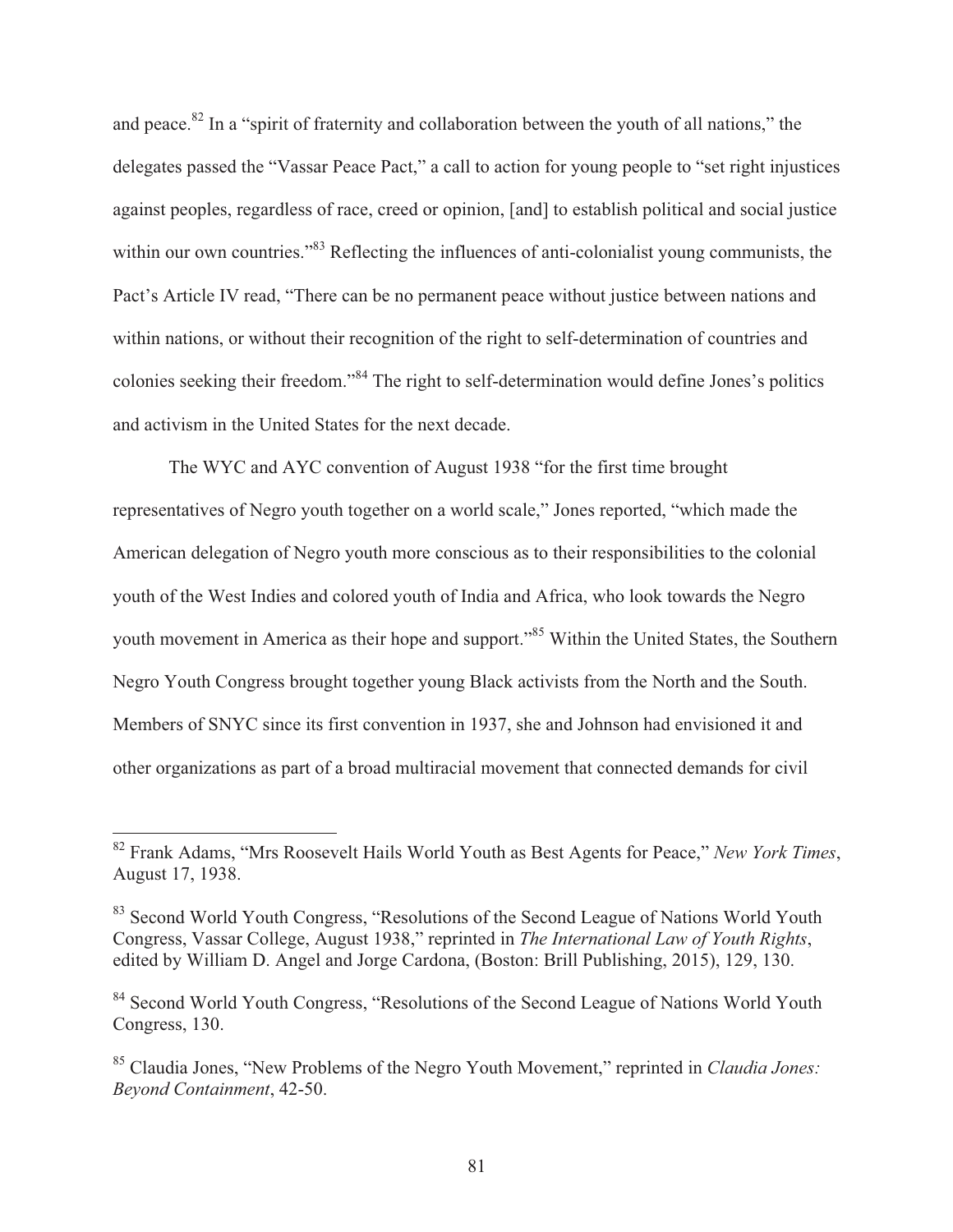liberties in America with struggles for self-determination abroad. The Popular Front youth movement linked a politics that celebrated Black history and culture with direct battles against segregation and colonialism.<sup>86</sup> These face-to-face connections in the youth movement strengthened Jones's commitment to national liberation and anti-colonialist politics, an allegiance that had its roots in her father's politics, her Marxist-Leninist theoretical training in communist school, and her participation in Popular Front organizations.

 "From the heart of the Southland to the industrial North, from the sunny shores of California to the rocky coast of Maine," Jones wrote in the *Young Communist Review*, "conferences of Negro youth are signs of the times."87 That spring and summer, the All Harlem Youth Congress and SNYC had held meetings that drew hundreds of participants from civil liberties, church, student, and labor groups. She attended the All Harlem Youth gathering, which Height chaired, and helped to bring together representatives from the Youth Council of the National Negro Congress (NNC), youth affiliated with the National Association for the Advancement of Colored People (NAACP), and the YCL's Harlem branches. The All-Harlem delegates passed resolutions on ending discrimination in employment and education (including equal pay for equal work and legal protections for domestic workers) and eliminating mechanisms of disenfranchisement practices, such as poll taxes and literacy tests.<sup>88</sup>

 Perhaps with her own "alien" status as a West Indian immigrant and British colonial subject in mind, Jones reported in the communist press that demands for full citizenship rights

 $\overline{a}$ 

82

<sup>86</sup> Kelley, *Hammer and Hoe*, 218; McDuffie, *Sojourning for Freedom,* 141-147.

<sup>87</sup> Claudia Jones, "Recent Trends Among Negro Youth," *Young Communist Review* (July 1938), 15.

<sup>88</sup> Naison, *Communists in Harlem*, 201; Jones, "Recent Trends Among Negro Youth," 16.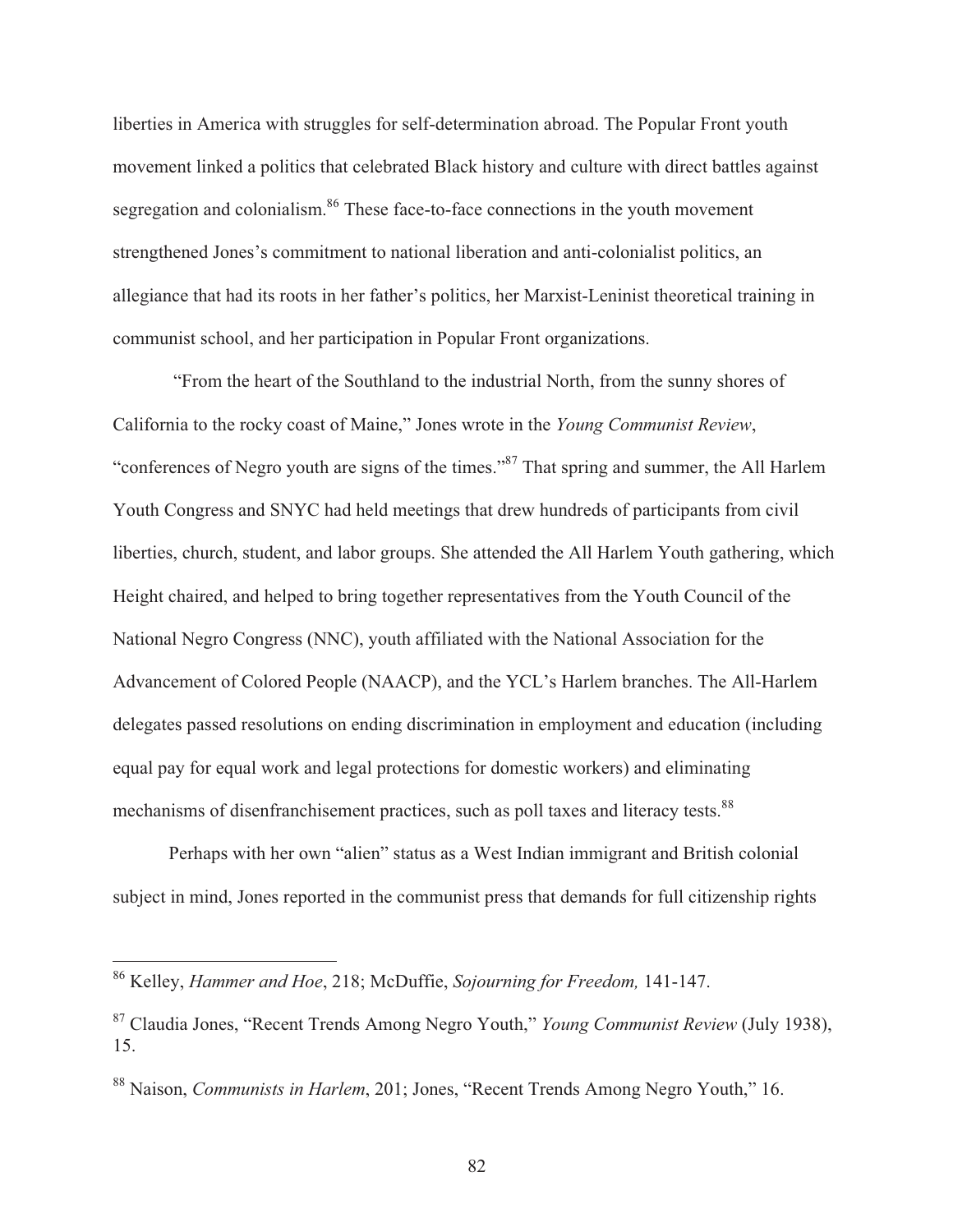for immigrants and American-born youth stood at the center of the All Harlem Youth Congress's agenda. The meeting's attendees defined citizenship not as "formal or by birth alone," she wrote, but as the "devotion to those ideals of democracy on which our country was founded and by which we hope to attain a better life for all the people."<sup>89</sup>

 Her vision of national belonging expanded American identity beyond government issued citizenship papers to include the foreign born and any American excluded from the polity by discriminatory legislation or political practices. For Jones, these ideals were enshrined not just in the Constitution, but also in the legacies of Black working-class people's political struggles for liberation and self-determination, and in Popular Front organizing. Working within that vision in Harlem, Jones and Johnson mobilized young activists to participate in protests demanding government action to provide opportunities for jobs and education. Through the All Harlem Youth Congress, they drew a cross-class, multiracial group of college students, actors and musicians, and factory workers.<sup>90</sup>

 In October 1938, Jones's face graced the cover of the YCL's *Weekly Review*. For the next few years, she honed her Popular Front politics in the youth movement, and embedded it in everything she did. All the while, she had to navigate the CPUSA's official policy shifts in response to world events (the Hitler-Stalin Pact, then the Nazi invasion of the USSR and the Japanese bombing of Hawai'i's Pearl Harbor), as well as the U.S. government's actions during "Little Red Scare" (House Un-American Activities Committee (HUAC) hearings and the Alien Registration Act), including the denial of her application for American citizenship.

<sup>&</sup>lt;sup>89</sup> Jones, "Recent Trends Among Negro Youth," 16.

 $90$  For a full description of the All Harlem Youth Congress's members and activities, see Johnson, *A Dancer in the Revolution*, 67-69.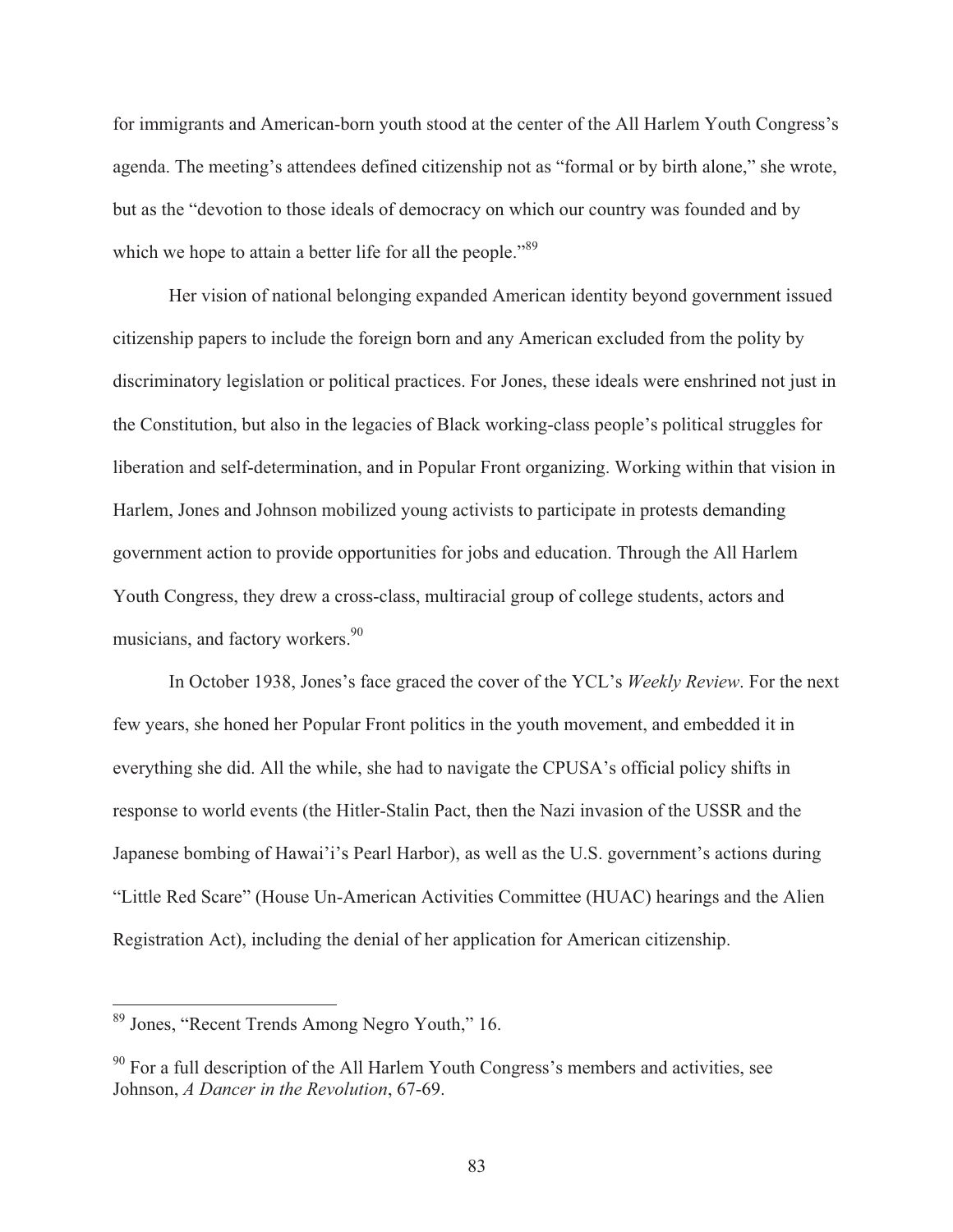By 1940, the year she married fellow communist, Abraham Scholnick (whom she divorced in 1947), she was serving as Chair of the YCL's National Council and as the New York State YCL's Education Director.<sup>91</sup> A year later, the YCL's top leadership appointed her National Education Director, and then, in addition to her other duties, as Editor-in-Chief of the YCL's *Weekly Review*. Under her leadership, the *Weekly Review* published articles about the struggles against Jim Crow, book and film reviews (especially by Black writers and artists), and segregation in sports. These positions made her responsible for the materials the YCL distributed at mass rallies, and for the content of its radio programs, magazine publications, and training centers' curriculum.92 While she often echoed the Party line—defending in the *Weekly Review* the YCL's new support for the war after the Anglo-Soviet agreement in July 1941, for instance she and other Popular Fronters in the youth movement also expressed their independence from official dictates at conferences and in print.<sup>93</sup>

## *Jones's Wartime and Postwar Anti-Racist, Feminist Organizing and Writings*

 Throughout the 1940s, Jones used her platform as a national leader of the YCL and as a journalist for communist publications to advocate for voting rights and other civil liberties

 $\overline{a}$ <sup>91</sup> Boyce Davies, *Left of Karl Marx*, 52. Jones left almost no evidence about this marriage, beyond her marriage license and divorce papers. Scholnick's parents were Russian immigrants, but he was born in Brooklyn in 1908. Stretch Johnson later claimed that one of the two witnesses at her City Hall ceremony, Dorothy Funn, was an FBI informant. Johnson, *Dancer in the Revolution*, 76.

<sup>92</sup> Johnson, *Dancer in the Revolution*, 147; Boyce Davies, *Left of Karl Marx*, 77; Johnson, *I think of My Mother*, 9-10. The main publication for the YCL underwent several name changes: *Young Communist Review* (1936-1938); *Weekly Review* (1938-1940); *Clarity* (1940); and *Spotlight* (1943-1945).

<sup>93</sup> Isserman, *Which Side Were You On?,* 108, 110.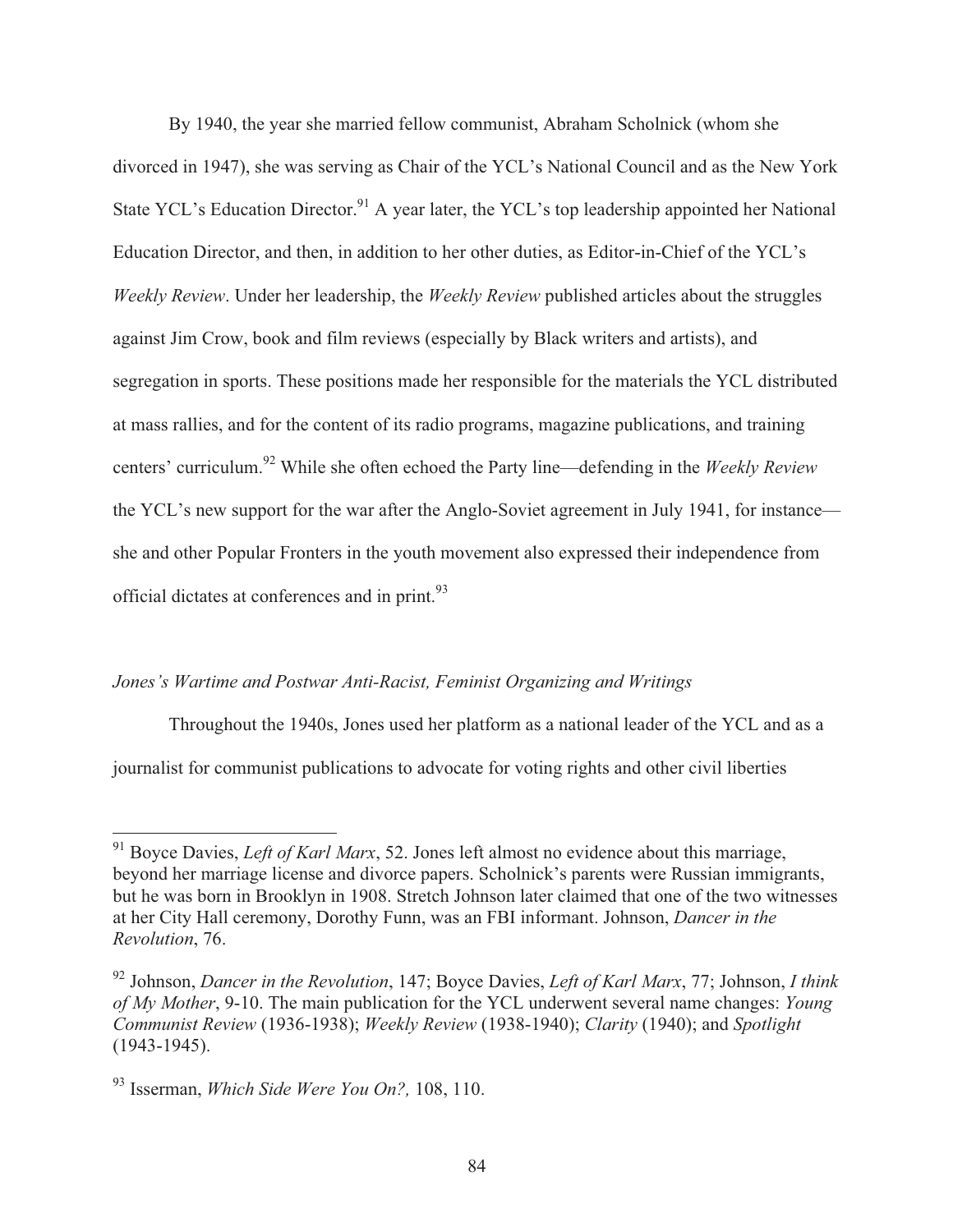campaigns, many of which came to be seen as watershed liberal reforms in the 1950s. She worked as a writer and teacher for the *Daily Worker* and for CPUSA journals and schools, and participated in direct actions and mass demonstrations against political repression and police brutality.<sup>94</sup> While she organized relentlessly to eliminate the obstacles to full social, economic, and political rights—discrimination in housing and education, inequalities in pay and hiring practices, and poll-taxes and white primaries, to name a few—she believed that the difficulties in enforcing civil liberties legislation under imperialist white supremacy and Jim Crow capitalism (often in the face of violence and police brutality) necessitated more than securing democratic rights, or what she called integration, for Black American citizens. It required a re-imagining of American democracy.

 After the United States entered World War II in 1941, the CPUSA shifted from embracing struggles for civil liberties to supporting the federal government's war efforts, despite its segregation policies in the military and internment of Japanese Americans.<sup>95</sup> Young Popular Fronters in SNYC and other organizations had to fight to keep race and gender discrimination at the center of the CPUSA's priorities. In Harlem, the wartime Black Popular Front, however, provided Black radicals like Jones the opportunities to lead campaigns for women's rights, building on networks and communities they had formed in the 1930s.<sup>96</sup> During the war, Jones's work in communist youth publications, training schools, and organizations allowed her to shape

<sup>94</sup> For a discussion of Jones's early career in journalism, see Boyce Davies, *Left of Karl Marx*, 69-77.

<sup>95</sup> For discussions of the CPUSA's official policy shifts from 1939 to 1941, see Isserman, *Which Side Were You On?,* 32-126; McDuffie, *Sojourning for Freedom*, 129-130; Gore, *Radicalism at the Crossroads*, 36.

<sup>96</sup> For more on the Black Popular Front in the 1940s, see McDuffie, *Sojourning for Freedom*, 130-137; Gore, *Radicalism at the Crossroads*, 36-39.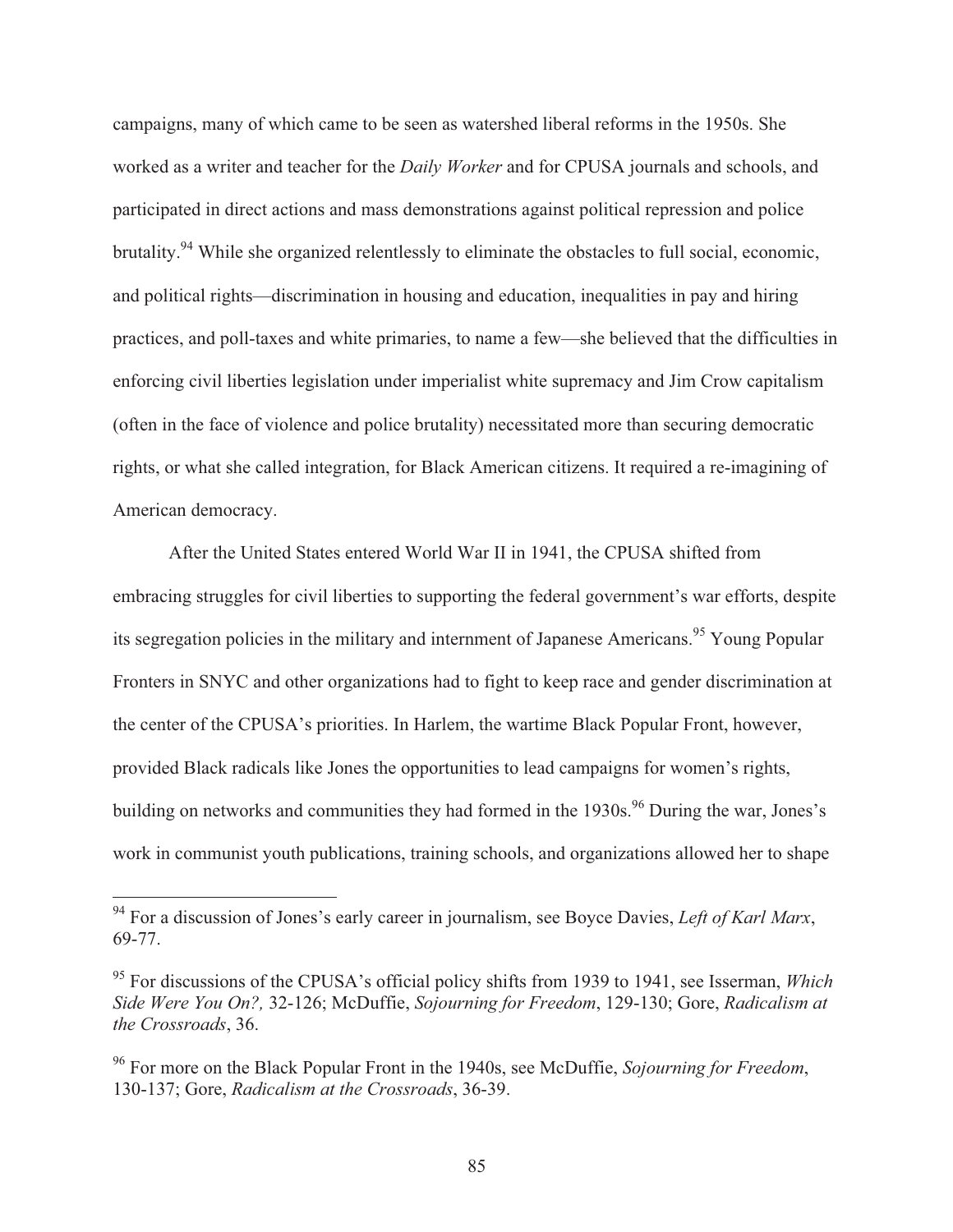Party discourse, publicize campaigns for voting rights and against racism in the military, and teach Black history and culture. Jones, Johnson, and other young Popular Fronters continued to champion a civil liberties program that included fair employment, racial integration in the military and unions, and desegregation in public services, while facing white supremacy and Jim Crow practices as they traveled to conferences and demonstrations.

 "We had many political discussions, furious arguments, most of which she won, and eventually, we wound up in each other's arms," Johnson reminisced about Jones during their early days in the YCL. $^{97}$  A well-known figure in Harlem, he had been a dancer at the famed Cotton Club, and played poker with Harlem Renaissance greats Countee Cullen and Claude McKay. After joining the YCL in 1938, he organized in the youth movement alongside Jones for almost two decades. Their romantic relationship did not last, and a few years after the two had met, they each married someone else, but Jones remained close with Johnson and his wife, Martha Sherman. Following in Jones's footsteps when she took on greater responsibility in national communist projects, Johnson served as Educational Director of the New York YCL and taught in numerous Party training schools throughout the 1940s.

 In April 1942, both twenty-eight-years old, Jones and Johnson boarded a train to Birmingham for the fifth annual SNYC conference to be held at the Tuskegee Institute in Alabama. On that southbound train, a Black porter had to place a required curtain between them and the white passengers in the dining car. On Alabama's roads they had to pretend to be the new "maid and chauffeur" for the white YCL leader Carl Ross who drove them from the train station to the conference at Tuskegee. Despite the CPUSA's stated commitment to civil liberties and anti-racism, Jones had to tell Ross not to refer to young Black comrades as "boy" or "kid."

 $\overline{\phantom{a}}$ 

<sup>97</sup> Johnson, *A Dancer in the Revolution*, 76.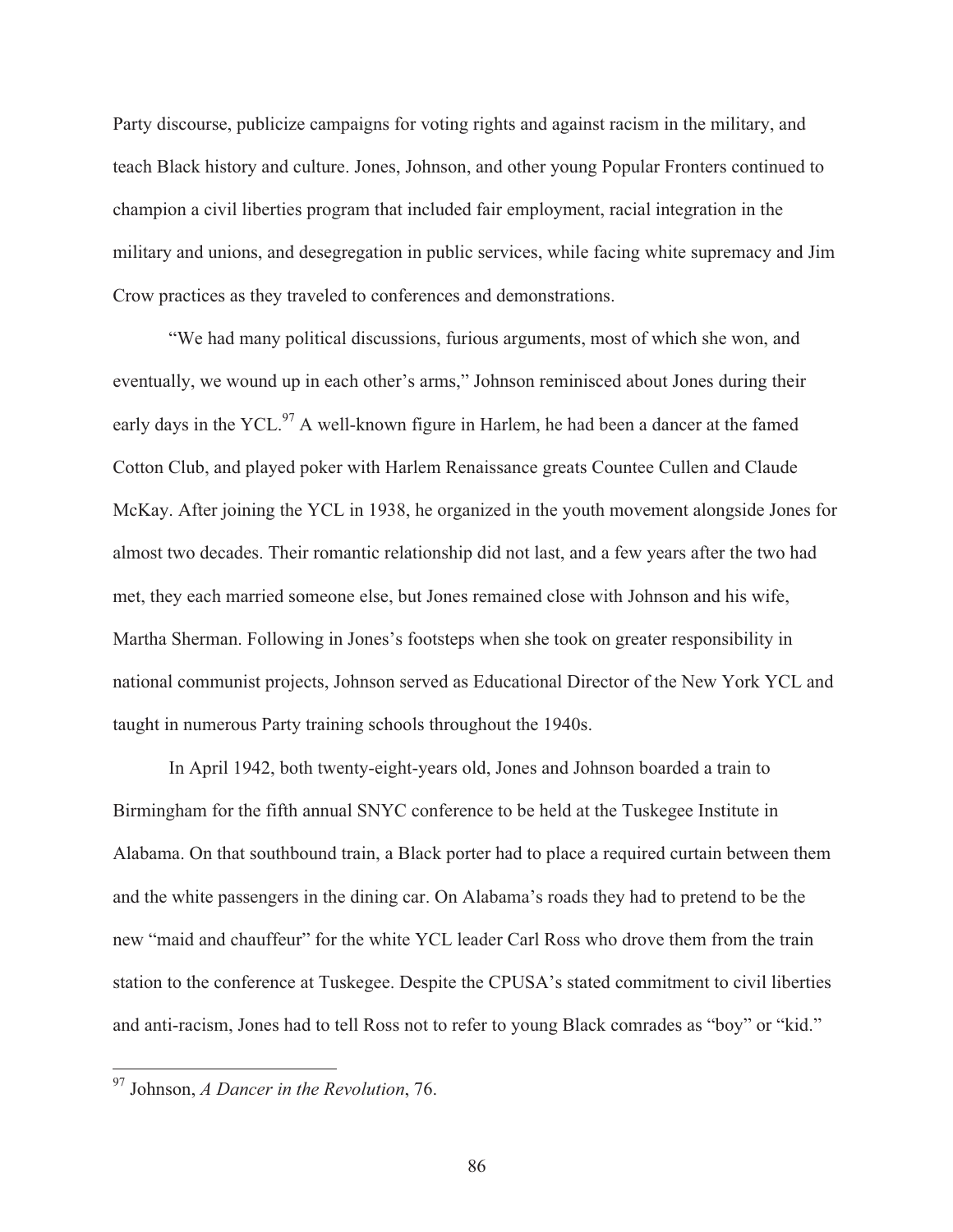But the trip had at least one highlight. At an evening concert to cap off the SNYC conference, Jones and Johnson sat among a Black and white crowd listening to Paul Robeson sing. Despite Alabama's Jim Crow laws, he had insisted on appearing before an integrated audience, with no separate entrances for Black and white attendees.<sup>98</sup>

 But rising fascism abroad and anticommunism at home would soon interrupt the young activists' plans. Called up in October 1943, almost two years after America entered the war, Johnson traded in his sharp suits for a uniform, completed his basic training on segregated bases in Wyoming and Arizona, and then volunteered for combat duty with other Black "Buffalo Soldiers" in the segregated  $92<sup>nd</sup>$  Infantry Division. By 1945, he was under artillery fire in Italy.<sup>99</sup>

 Meanwhile, Jones had caught the eye of Federal Bureau of Investigation (FBI) officials, who in 1942 ordered New York agents to make her the subject of a "continuous, active, and vigorous investigation," and recommended that the INS place her on a potential deportation list of "subversives."100 While Johnson fought fascism abroad (and earned two Purple Hearts), Jones encouraged young people, especially women, to engage in citizenship activities at home, within a state that was crystallizing its case for removing her as a subversive alien.

 By 1943, women made up more than half of the Young Communist League's membership, as many YCL men enlisted in the U.S. armed services and deployed overseas.<sup>101</sup> That year, Jones led the editorial board for *Spotlight*, a monthly Popular Front magazine that the

<sup>98</sup> McDuffie, *Sojourning for Freedom*, 126; Johnson, *Dancing in the Revolution*, 85-94.

<sup>99</sup> Johnson, *A Dancer in the Revolution*, 94.

<sup>&</sup>lt;sup>100</sup> Federal Bureau of Investigation, Claudia Jones, File Number: 100-72390. She had registered as an alien as mandated by the Alien Registration Act on December 21, 1940 and stated on her form that she was a YCL member.

<sup>101</sup> Isserman, *Which Side Were You On?,* 148.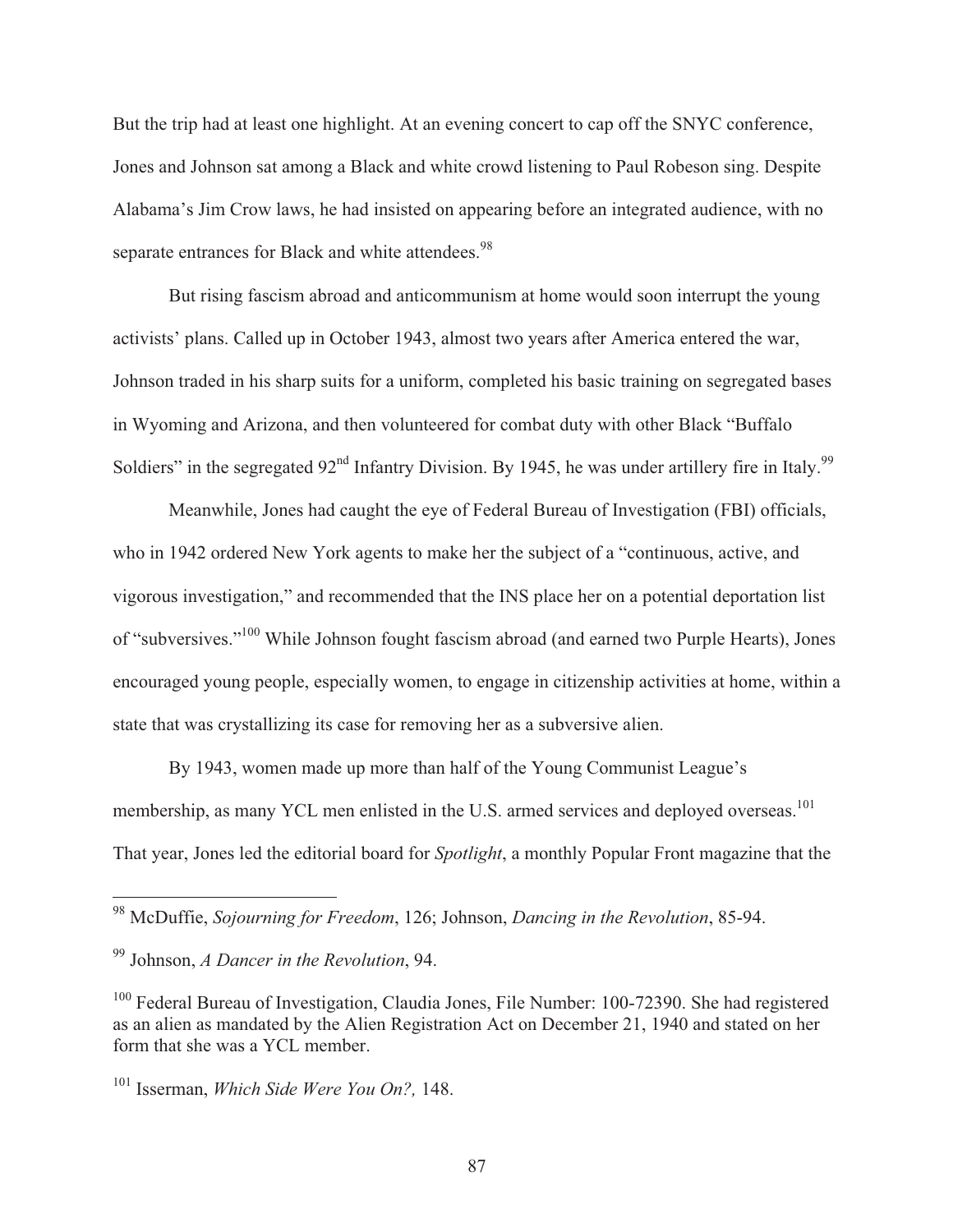YCL had launched after changing its name to American Youth for Democracy (AYD).<sup>102</sup> The magazine's purpose, as she described it, was to introduce young people to "anti-fascist education and understanding, inter-racial and inter-faith unity, the democratic traditions of our country, [and] a knowledge of American history."<sup>103</sup> With a look that replicated *Life* magazine's famous bold red banner and full-page cover photographs, *Spotlight*'s front page often featured a movie star or a group of handsome young men in uniform.<sup>104</sup>

 As illustrations of Jones's wartime Popular Frontism, both her editorship of *Spotlight* and her classes and speeches at labor and workers' schools highlight multiracial community-labor alliances, the importance of electoral politics, women's leadership of campaigns for voting rights and equal pay, and a political education to teach both anti-racism and the course of Black struggle in American history.

 Celebrities, politicians, journalists, and activists provided articles and editorial support to Jones's magazine endeavor. Hollywood stars such as Frank Sinatra and Humphrey Bogart appeared on *Spotlight*'s cover, and published articles in its pages. Jazz musician Art Hodes and Broadway actor Canada Lee each contributed columns or featured in photographs of AYD events. The magazine also ran short pieces about elections and legislation by Democratic U.S.

 $102$  Isserman describes the AYD as a "temporary organizational home for the teenaged children of Communist families," but the activities documented in *Spotlight* provide evidence of a more vibrant organization. Isserman, *Which Side Were You On?,* 179.

<sup>&</sup>lt;sup>103</sup> Claudia Jones, "Minutes, Spotlight Editorial Board Meeting," June 1944, James Weldon Johnson Papers, Sp 68 M, Beinecke Library, Yale University (hereafter JWJP). The Young Communist League changed its name to American Youth for Democracy at its 1943 convention. For a history of the AYD, see American Youth for Democracy. *Dust Off Your Dreams: The Story of the American Youth for Democracy.* New York: American Youth for Democracy, 1945.

<sup>&</sup>lt;sup>104</sup> The James Weldon Johnson Papers at Yale University's Beinecke Library has copies of *Spotlight* issues from 1943 to 1945.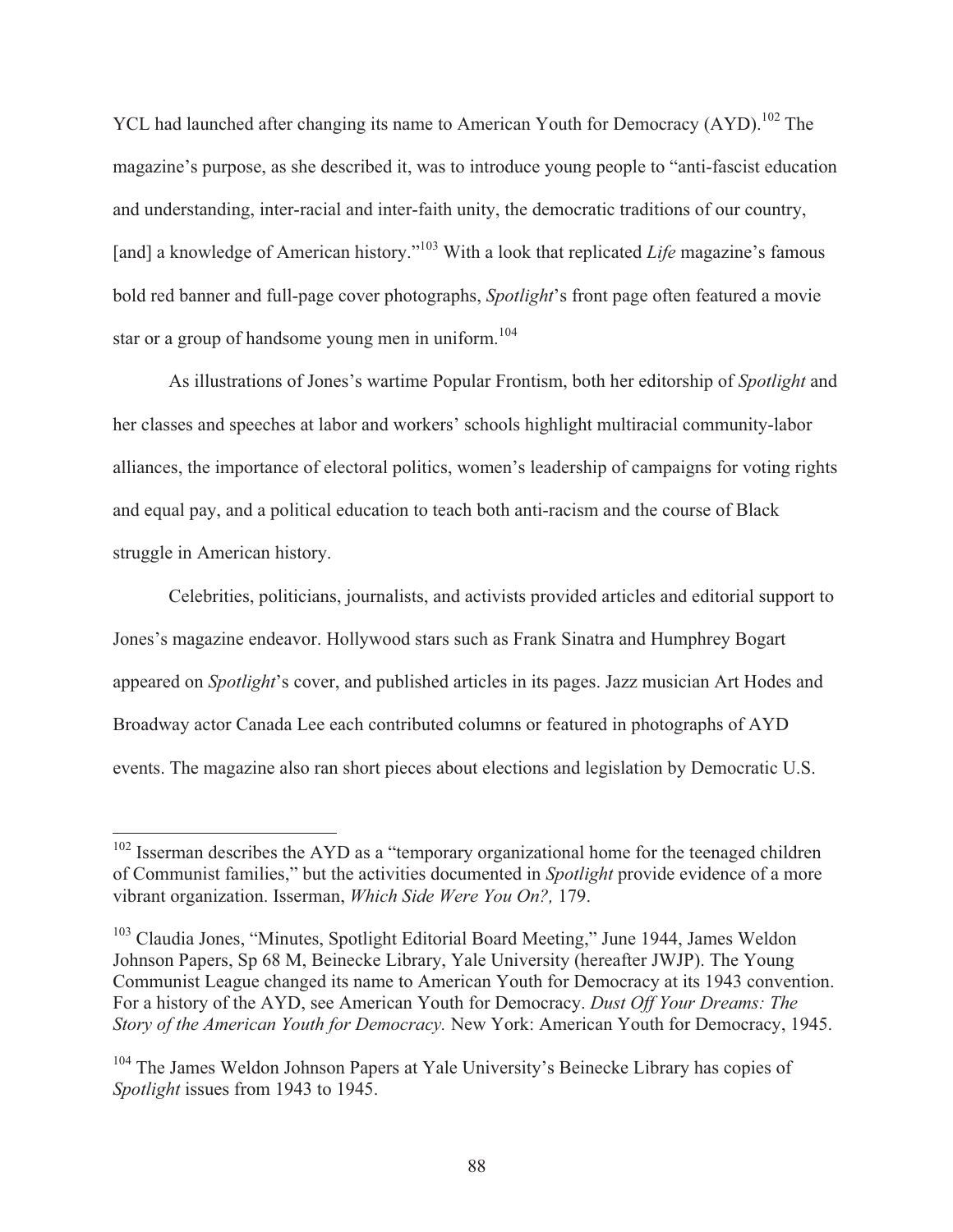Senators Claude Pepper, a left-liberal from Florida, and Elbert Thomas, an internationalist from Utah. Editorial advice came from well-known journalists Carey McWilliams and Henrietta Buckmaster (who would later become a Congress of American Women national officer) and from YWCA activists Naomi Ellison and Martha Haven Fletcher. As the editor, Jones's photograph appeared on the inside of every cover.<sup>105</sup>

 In her "From the Editor" column in *Spotlight*, Jones reported on national campaigns for soldiers' absentee voting rights, desegregation and anti-racism in the armed forces, and childcare and equal pay for working women. While the magazine's covers displayed only white faces, almost exclusively male, the interior pages detailed an interracial, women-led youth movement and its organizations, such as the Sweethearts of Servicemen (SOS). Although the SOS's name seemed to reinforce heteronormative femininity, its members were politically active women who campaigned for voting rights and racial equality for the men and women in the armed services.<sup>106</sup> Although as a non-citizen she was still not eligible to vote, Jones had advocated for the lowering of the federal voting age from twenty-one to eighteen, and for the elimination of state poll taxes and other voting restrictions for a number of years.<sup>107</sup>

 As *Spotlight* reported, the Soldier Voting Act of 1942 had made it easier for the eleven million men in the armed forces and the thousands of women in the Red Cross and other

<sup>105</sup> Frank Sinatra, "Shoo Shoo Maestro," *Spotligh*t, March 1944; Humphrey Bogart, "How to Get in Solid with Hitler," *Spotlight*, August 1944; Claude Pepper, "Youth's Candidate," *Spotlight*, October 1944; Elbert Thomas, "What Will our Boys Come Home To?," *Spotlight*, February 1944; Claudia Jones, "Minutes, Spotlight Editorial Board Meeting," June 1944, JWJP, Sp 68 M, BL at Yale.

<sup>106</sup> See, for example, stories and photo collages of SOS activities in *Spotlight*'s February 1944, June 1944, and August 1944 issues.

<sup>&</sup>lt;sup>107</sup> Johnson, *I think of My Mother*, 11. The federal government did not lower the voting age to 18 until 1971, when Congress approved the  $26<sup>th</sup>$  Amendment to the U.S. Constitution.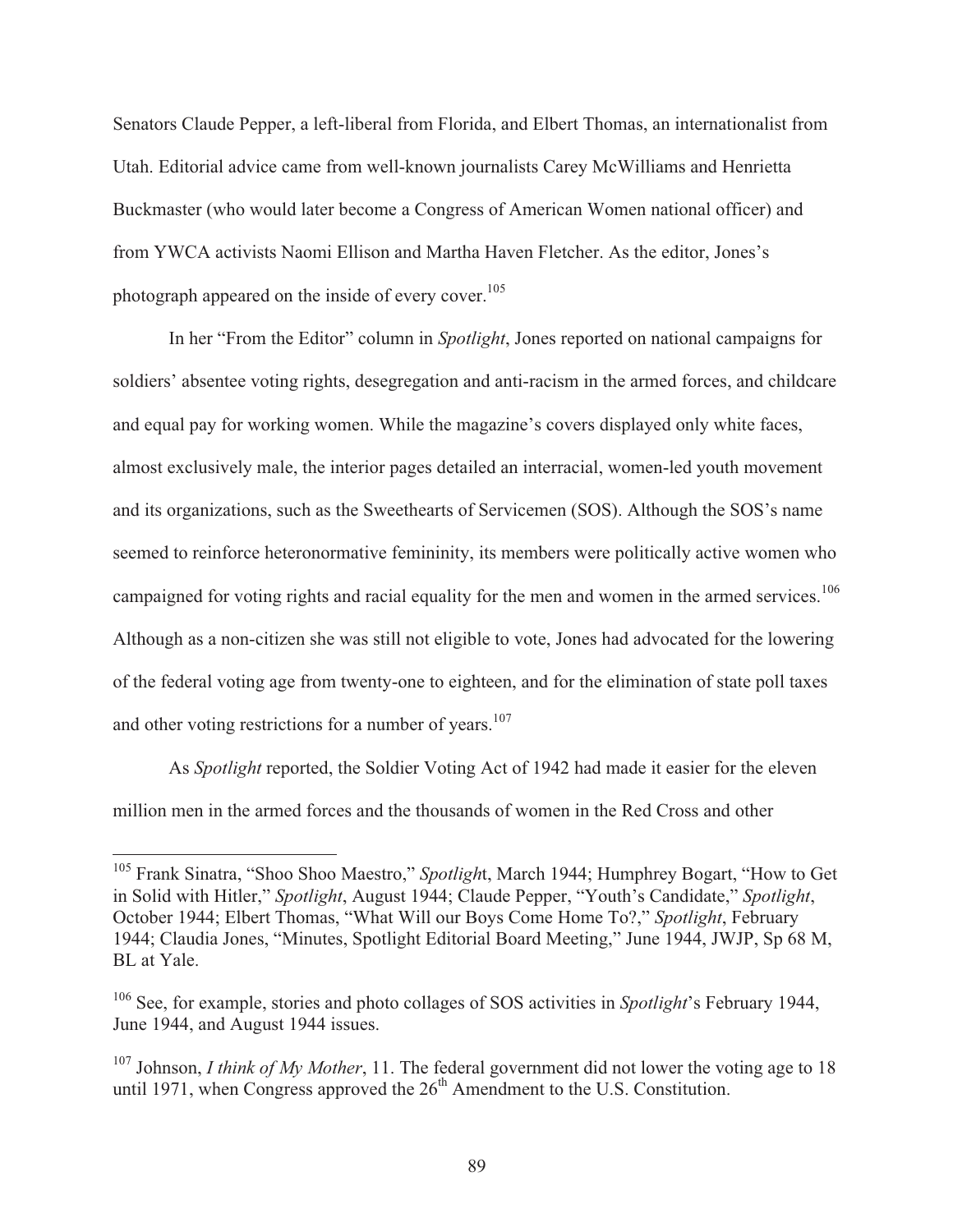organizations stationed abroad and over the age of twenty-one to a cast an absentee ballot in the federal election. The Act also temporarily eliminated the poll tax and other state voting requirements for all military personnel, but only in elections for federal office, and only during the war.108 Despite these limitations, the Act provided new possibilities for Black servicemen from southern states to vote.

 Throughout 1943 and 1944, SOS and AYD members mobilized to support the renewal of Soldier Voting Act, the permanent elimination of state poll taxes, and the re-election of President Roosevelt. "The existence of poll tax laws, lynchings, and discriminatory practices are shameful blots on our democracy," Jones had written in 1942, "but the opportunity to fight to abolish these things and to win victories by so doing is a part of our democracy today."109 In *Spotlight*, she reported on SOS and AYD activists' campaigns for the Soldier Voting Act: collecting petition signatures, mailing postcards to Congress, participating in an "emergency conference" with labor union and the Federation of Women's Clubs, and organizing delegations of Black and white protestors to picket local politicians and the War Department.<sup>110</sup> The youth movement's mobilizing for the Soldiers Voting Act of 1944 helped it pass that April, but the young activists lost the battle to maintain suspension of the poll tax. Southern politicians had demanded the reinstatement of the poll tax, because as one Louisiana Senator stated, "We have got to retain our

<sup>&</sup>lt;sup>108</sup> Molly Guptill Manning, "Fighting to Lose the Vote: How the Solider Voting Acts of 1942 and 1944 Disenfranchised America's Armed Forces," (2016), https://digitalcommons.nyls.edu/fac\_articles\_chapters/1170.

<sup>109</sup> Claudia Jones, *Lift Every Voice – For Victory* (New York: New Age Publishers, 1942).

<sup>110</sup> Claudia Jones, "From the Editor," *Spotlight* 2, no. 1 (January 1944), 2.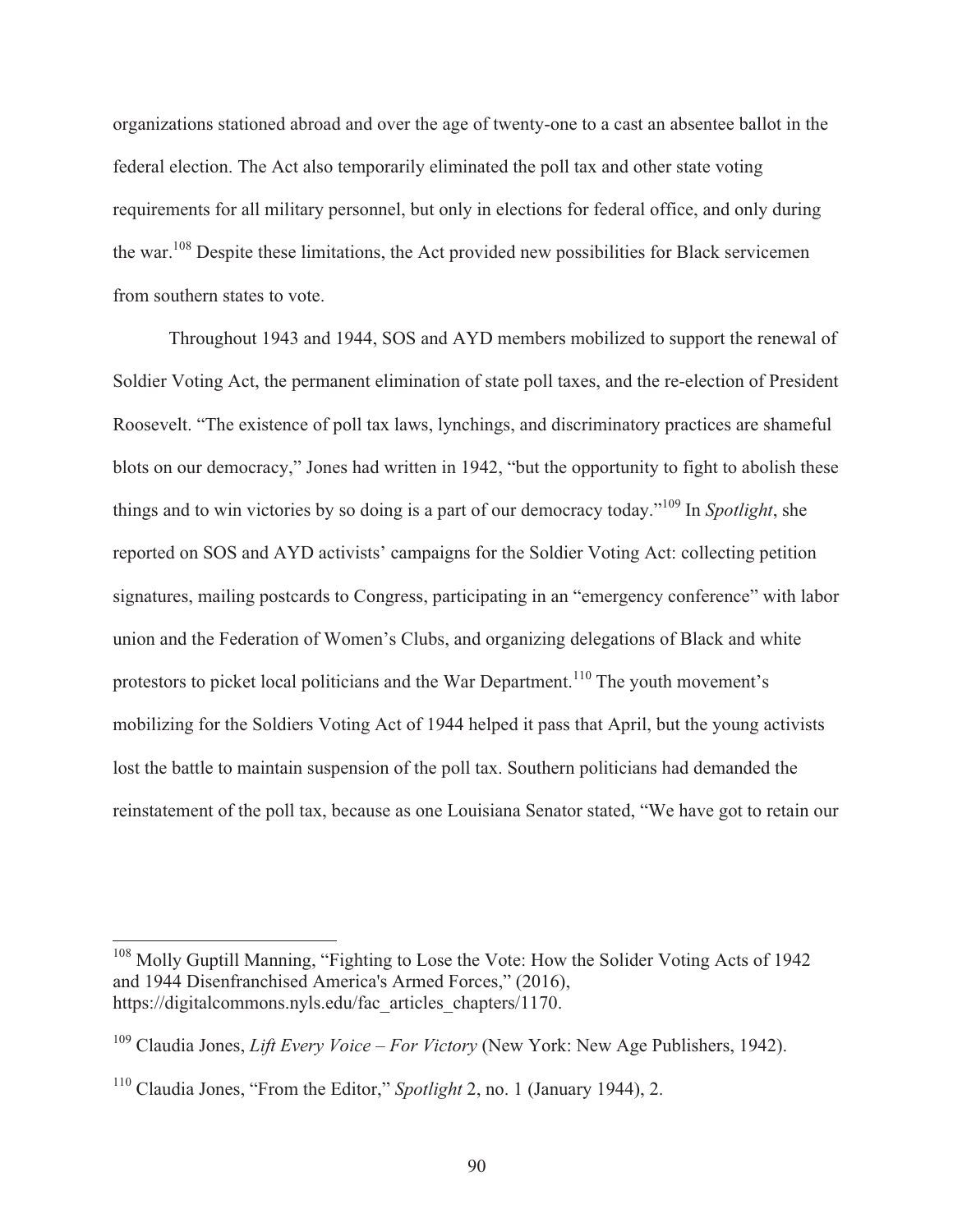constitutional rights to prescribe qualifications of electors…we are bound to maintain white supremacy."<sup>111</sup>

 The AYD and CPUSA went all in for President Roosevelt in the 1944 election, mobilizing with the Congress of Industrial Organizations (CIO) and its Political Action Committee. In several states, communists helped defeat anticommunist politicians and elect progressives in local primaries, including forcing Texas Congressman Martin Dies of HUAC fame to retire rather than risk defeat. That year also saw participation in the Party reach one of its greatest heights so far, with over one hundred thousand members, of whom almost half were women. $112$ 

 In *Spotlight*, Jones focused her readers' attention not just on desegregation and voting rights legislation, but also on how the military would cope with racism within its ranks. The War Department, for example, had purchased thousands of *The Races of Mankind*, a pamphlet in which anthropologists Gene Weltfish and Ruth Benedict, faculty colleagues at Columbia University, made a scientific case against the notion of biological racial differences and argued that all people are created equal. In an attack on white supremacy, the professors wrote that people's score on an intelligence test reflected "differences in income, education, cultural advantages, and other opportunities," not whether the test-takers were Black or white.<sup>113</sup>

 The pamphlet called on readers to support creation of at least one integrated division of the U.S. Army and the Fair Employment Practice Committee's work to end job discrimination in

<sup>&</sup>lt;sup>111</sup> Manning, "Fighting to Lose the Vote."

<sup>112</sup> Isserman, *Which Side Were You On?,* 212; McDuffie, *Sojourning for Freedom*, 129-130. Dies was re-elected to Congress in 1953.

<sup>113</sup> Ruth Benedict and Gene Weltfish, *The Races of Mankind* (New York: Public Affairs Committee, 1943).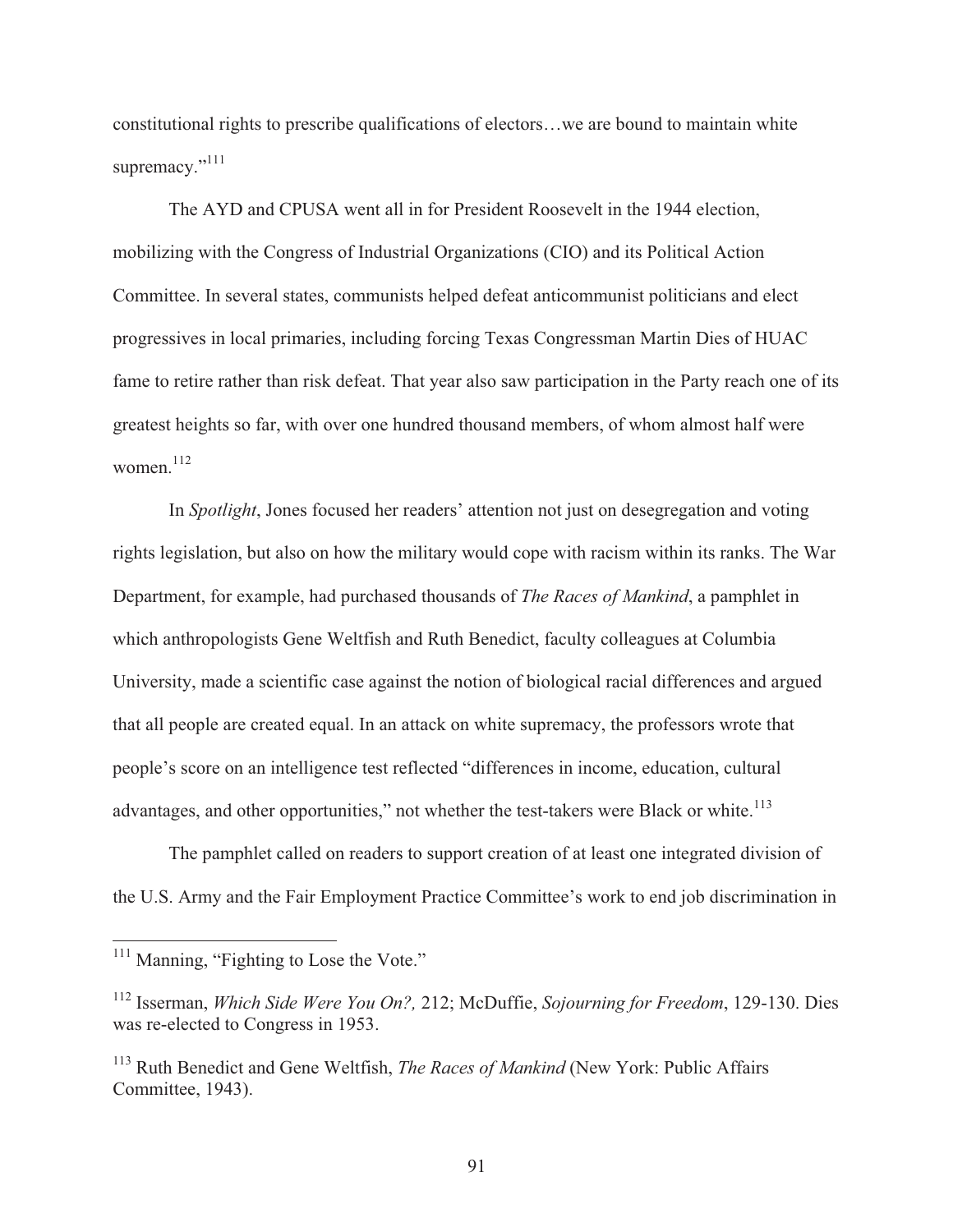war production factories. The United Service Organizations (USO), however, banned *The Races of Mankind* from all its overseas libraries, claiming it was too "controversial."<sup>114</sup> Accusing the USO of racism, Jones reprinted significant portions of the pamphlet in *Spotlight*'s pages. Weltfish later had to defend her anti-racist writings and ideas under questioning at HUAC hearings, where future presidential candidate Eugene McCarthy took umbrage at her evidence that Blacks in Ohio scored higher on intelligence tests that whites in Arkansas.<sup>115</sup>

 The USO may have banned attempts to teach anti-racism, but the AYD canteens brought Black and white young people together to donate blood for the Red Cross, hold interracial dances, and plan actions to press politicians for government funded childcare nurseries and playgrounds. The AYD youth centers sponsored beauty contests, but the SOS and AYD members also had feminist demands: "if the girls are qualified, they should have the same opportunity as men in keeping their jobs in the plants after the war," one article declared.<sup>116</sup>

 In an example illustrating how authorities used anticommunism to undermine Popular Fronters' anti-racism and feminism, the *New York Times* later painted these young activists as "immoral women" in an article that quoted extensively from an undercover FBI agent's Senate testimony. The agent claimed the Communist Party instructed SOS members "to pick up service men off the streets and bring them to the SOS club rooms where they were given liquor,

<sup>&</sup>lt;sup>114</sup> Claudia Jones, "Controversy or Prejudice?: The USO bans a pamphlet which proves that all men are created equal," *Spotlight* 2, no. 3 (March 1944), 26.

<sup>&</sup>lt;sup>115</sup> Jones describes this interaction in a pamphlet she wrote in defense of Ben Davis, friend and fellow communist. Claudia Jones, *Ben Davis: Fighter for Freedom* (New York: National Committee to Defend Negro Leadership, 1954), reprinted in *Claudia Jones: Beyond Containment*, 132. For more on Gene Weltfish, see E.R. Shipp, "Prof. Gene Weltfish Dead at 78; Was a Target of Anti-Red Drives," *New York Times*, August 5, 1980.

<sup>116</sup> Hy Turkin, "Cinderellas of the Cinders," *Spotlight* 2, no. 10 (October 1944), 21.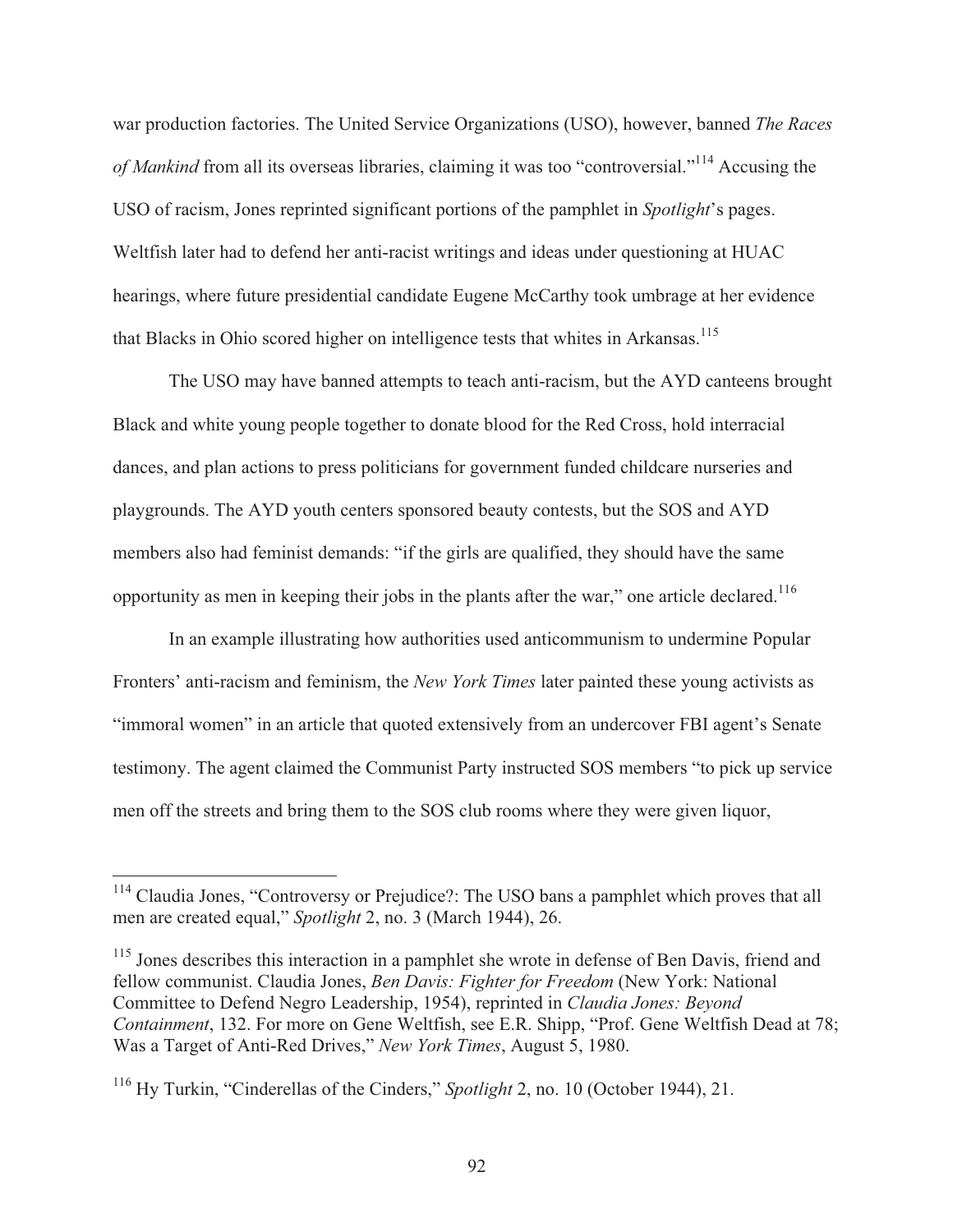entertainment, and dancing."117 What Jones called citizenship activities, the FBI and the *New York Times* essentially likened to prostitution.

 But Jones was not just interested in fostering citizenship and equal opportunities for the future; she wanted people to reckon with the past as well. As the YCL's National Education Director, she recruited students and planned curricula for training centers and workers' schools that included "courses in American history and a thorough comprehensive course on the Negro question."118 In Los Angeles, Detroit, and other cities, not-for-profit Party-supported schools offered courses in a multitude of topics—history, social science, art, music, literature, and more—for low tuition fees. The schools often provided scholarships for working-class women and people of color, and, after the war, the G.I. Bill helped offset course costs for veterans, particularly at the California Labor College in San Francisco and New York City's Jefferson School of Social Science.<sup>119</sup>

 Since her early days in the YCL and SNYC, Jones had advocated for both the teaching of Black history and the hiring of Black teachers in America's school systems. In the mid-1940s, she held a leadership role at the Institute of Marxist Studies, an offshoot of the Jefferson School of Social Science that was open only to "active workers who passed an admission screening" and offered a 32-week intensive program in Marxist-Leninist theory.<sup>120</sup> "It is necessary that white

<sup>117</sup> John Morris, "Red Push Pictured at Senate Inquiry," *New York Times*, December 21, 1949.

<sup>118</sup> Claudia Jones, "Young Communist League Leader Lauds Workers School Value as Educational," *Daily Worker*, January 4, 1941.

<sup>&</sup>lt;sup>119</sup> For more on communist affiliated schools in the 1940s, see Gettleman, "The Lost World of United States Labor Education," 205-215; Gettleman, "'No Varsity Teams'," 336-359.

<sup>&</sup>lt;sup>120</sup> Claudia Jones, "Young Communist Leader Lauds Workers School"; Gettleman, "No Varsity Teams," 342.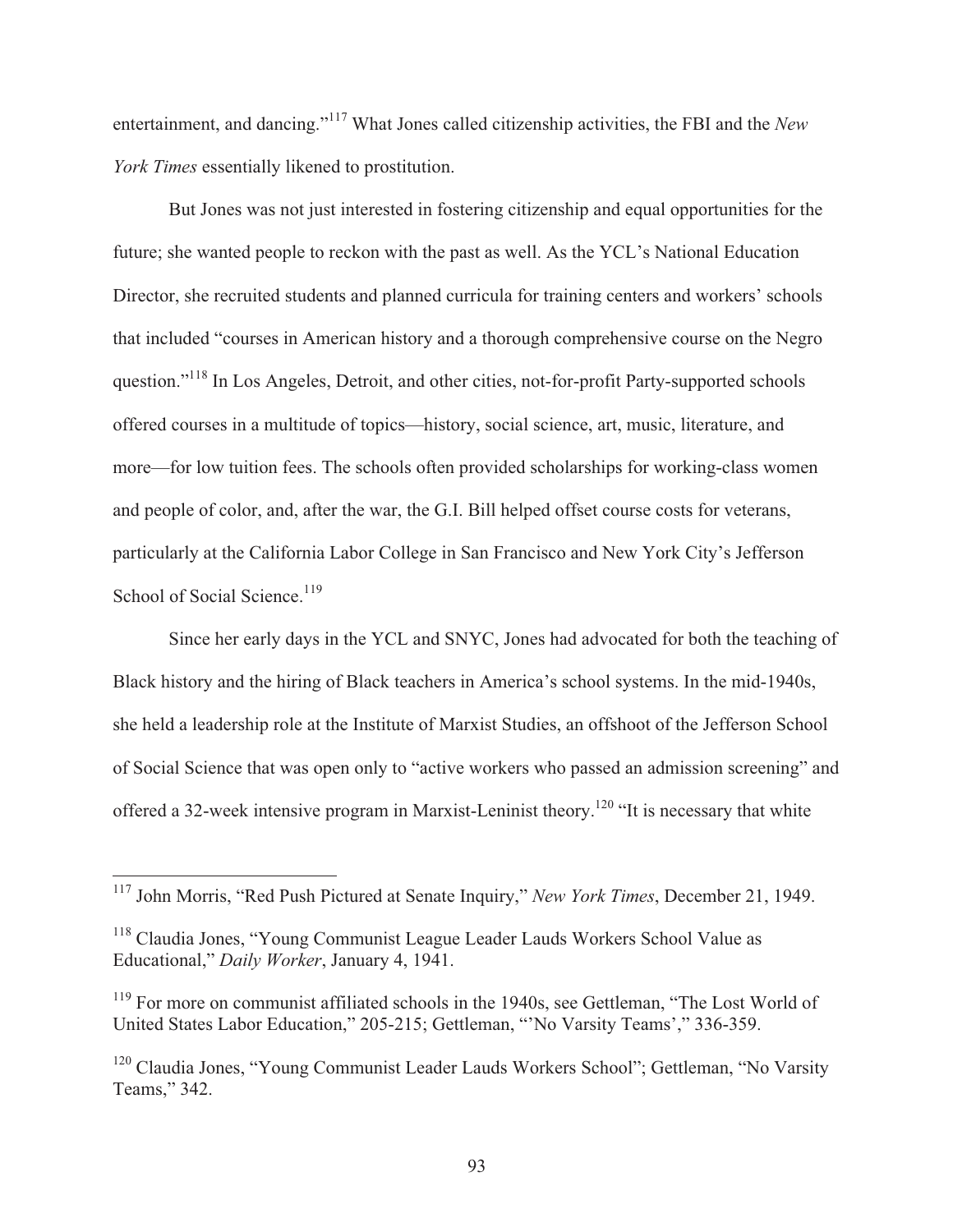youth become informed of the struggles of the Negro youth in order to make for the closest cooperation between Negro and white youth organizations," she had written.<sup>121</sup> A popular lecturer, Jones taught "The Role of the Negro in American Life" at the AYD Leadership Training School in Detroit in 1944 and at the New Jersey Labor School in 1945. She also participated in several symposiums on anti-lynching law and police brutality, anti-colonialism, and women's oppression, in New York and other states.

 In the postwar years, Jones and Stretch Johnson were again working side-by-side in Harlem's CPUSA headquarters on 125<sup>th</sup> Street, where they reenergized their recruitment of Party members and participated in local and national campaigns against police brutality (especially against Black veterans). First, however, she and other Black communists had to re-assert the Black struggle as a priority for the Party's national leadership.

 The CPUSA had abandoned the Black Belt Thesis as an official policy in 1944. The Marxist-Leninist theory, which the Comintern issued in 1928, stated that Black inhabitants in the southern United States, particularly in the areas that made up the former Confederacy, constituted a nation, and therefore were entitled to the right of self-determination. Critics of this concept, from both ends of the American political spectrum, portrayed the potential result of such self-determination as a "Soviet Negro Republic" that would force Black migration to a segregated area that had seceded from the United States. As enacted policy, however, the Black Belt Thesis prioritized organizing and recruitment in Black communities, especially but not exclusively in the South, and (at least in theory) advocated that Black Americans should determine their own political futures with access to full citizenship rights.

<sup>&</sup>lt;sup>121</sup> Jones, "Recent Trends Among Negro Youth," 17; Jones, "Our Twelve Week Course of Study."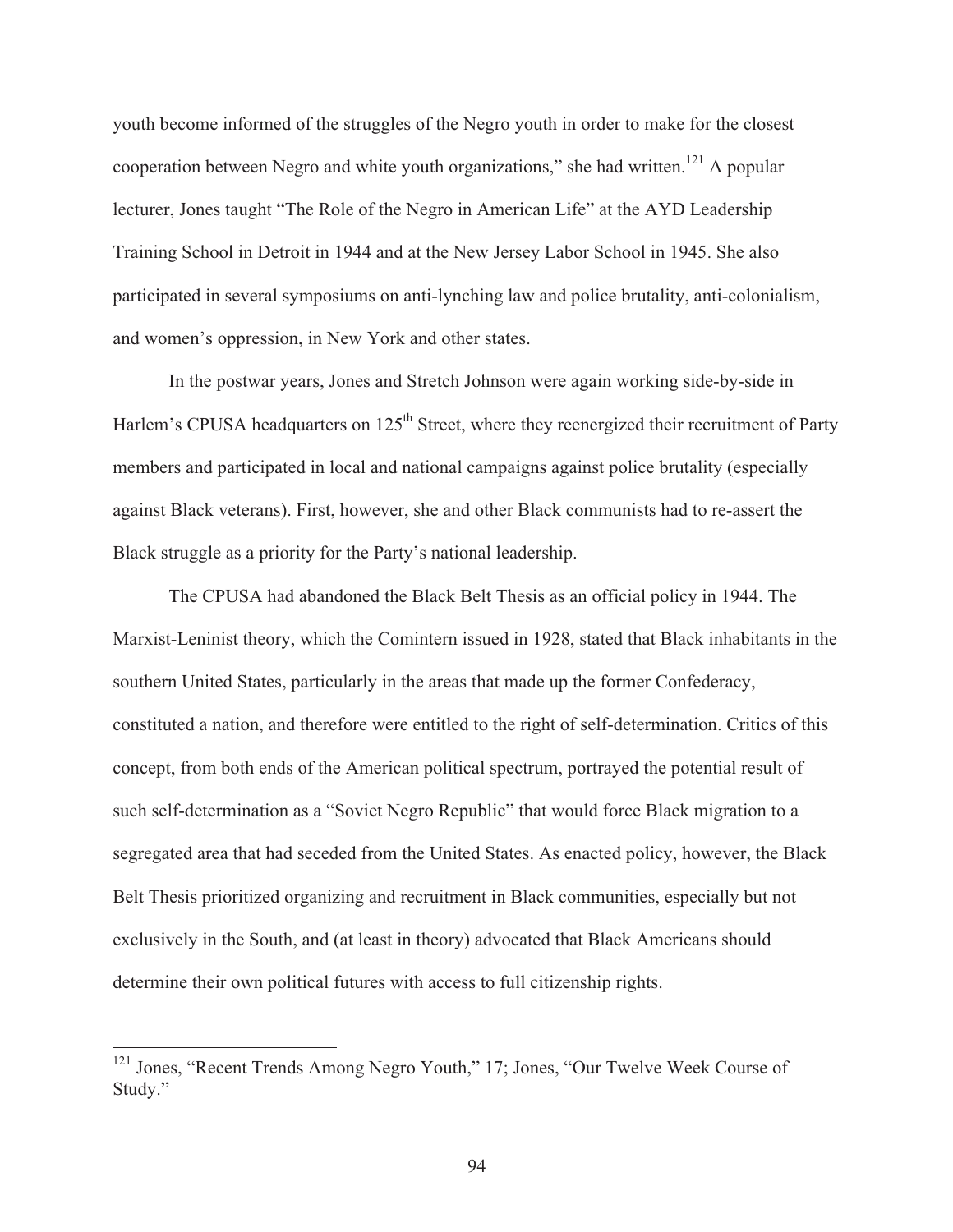Party leader Earl Browder had discarded the Black Belt Thesis amidst the war, calling for a united front with liberals and corporate America. He claimed that New Deal legislation and democratic politics offered a more fruitful path for Black civil rights than militant calls for selfdetermination, as he believed that after the war American communists would have a seat at the table in government.<sup>122</sup> He was wrong.

 In 1946, as Executive Secretary of the CPUSA's National Negro Commission and Negro Affairs editor for *Daily Worker*, Jones took Browder and the national leadership to task for seeing self-determination exclusively in terms of nationalist separatism, and integration (meaning full economic, social, and political equality) only in the realm of civil rights legislation. At a National Negro Commission meeting and in subsequent writings, Jones demanded that the CPUSA return to an emphasis on organizing and theorizing for Black selfdetermination. She and other Black communist women had interpreted the Black Belt Thesis as a demand for Black liberation and equal rights, as well as access to the full benefits of citizenship, land ownership, and employment as solutions to racial and gender inequality following the restoration of white supremacy after Reconstruction.

Using the right of self-determination as a theoretical underpinning for campaigns against disenfranchisement, lynching, and police violence—to name a few—Jones asserted that civil rights legislation and liberal democratic reforms alone would not free Black people, women, and the working-class from race, gender, and economic oppression. Only when such laws and reforms could be enforced with the support of an interracial, class-based (most likely women-

<sup>&</sup>lt;sup>122</sup> In 1928, the USSR's Comintern issued a resolution on the "Negro Question." Harry Haywood, a Black communist from Chicago, co-wrote the Black Belt Thesis, as it was more commonly known. For a discussion of this concept and its history in the CPUSA, see Horne, *Black Liberation/Red Scare*, 66-82, 128, 150-160; McDuffie, *Sojourning for Freedom*, 29-30, 43-44; Gilmore, *Defying Dixie*, 61-66; Higashida, *Black Internationalist Feminism*, 33, 41-44.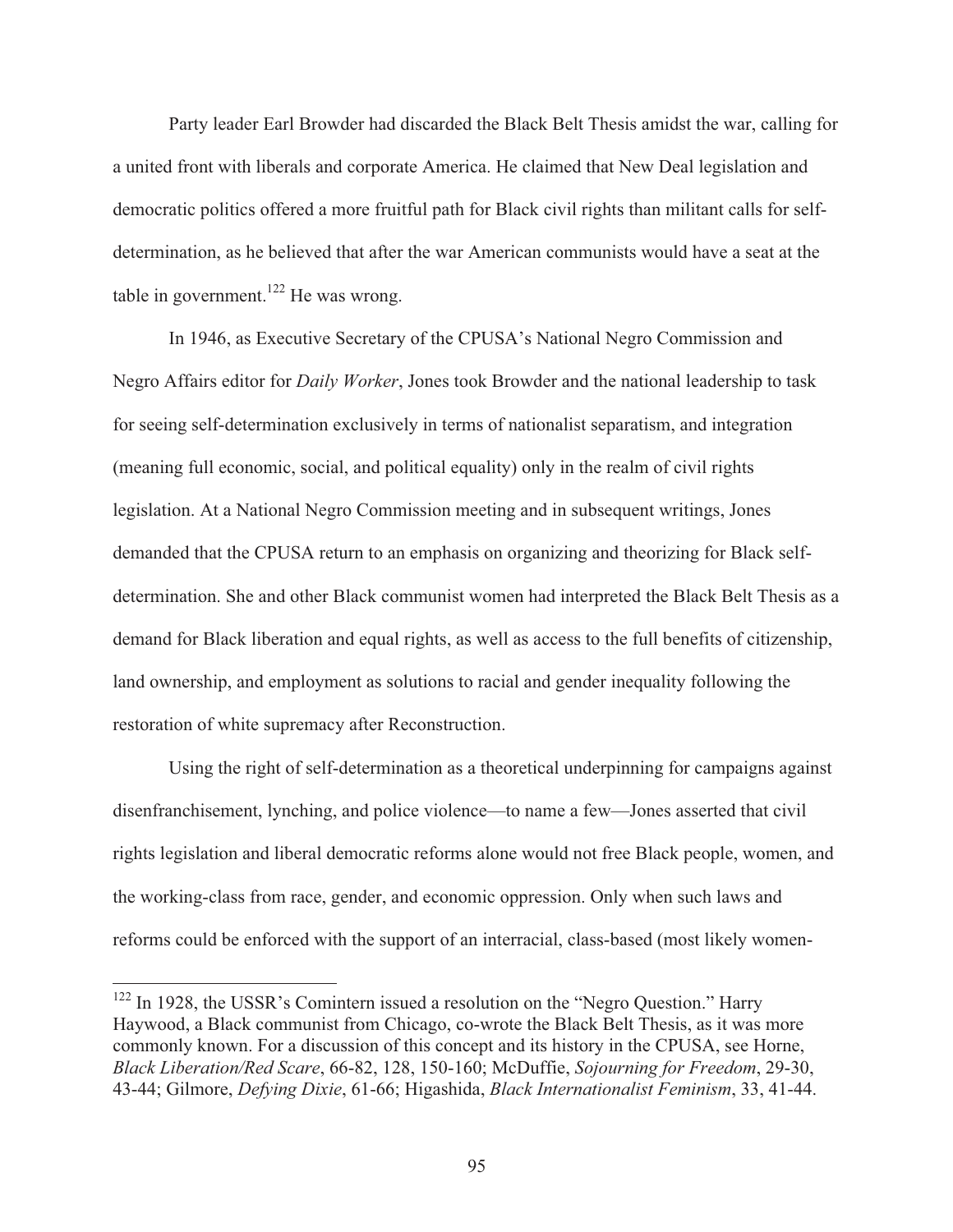led) movement could the United States overcome the legacies of slavery and white supremacy. She defined self-determination as a guiding principle, not an immediate demand, and claimed that grassroots organizing campaigns for civil rights were, in part, an expression of that principle, and a necessary pre-requisite to political autonomy.<sup>123</sup>

 In her essay, "On the Right to Self-Determination for the Negro People in the Black Belt," published in *Political Affairs* in 1946, Jones argued that the battles for political, social, and economic rights—what she called "democratic integration"—would provide only partial victories. True equality could not exist until a coalition of white working-class and Black Americans transformed white supremacy.<sup>124</sup> The "source of Negro oppression," Jones claimed, was a lasting ideology from slavery's legacy that defined Black Americans in the South as an "internal colony," and all non-white Americans as permanently outside the imagined American nation.125 Echoing her reporting from the World Youth Congress almost a decade earlier, Jones described Black people's organizing in the context of an anti-imperialist struggle for selfdetermination, which she believed would eventually lead not to a separate nation but to a multiracial socialist democracy. Black women, she argued, would be key to this transformation.

 Jones and other Black communists successfully resurrected the Black Belt Thesis after the war, shifting the CPUSA's official policies back to including an analysis of race and gender

<sup>123</sup> For analyses of Jones's writings on self-determination and CPUSA policy, see Horne, *Black Liberation/Red Scare*, 179; McDuffie, *Sojourning for Freedom*, 59-61, 164; Boyce Davies, *Left of Karl Marx*, 56; Linn Shapiro, "Red Feminism: American Communism and the Women's Rights Tradition, 1919-1956," (Ph.D dissertation, American University, 1996), 275-279; Lindsey, "Black Lives Matter: Grace P. Campbell and Claudia Jones," 120-122; Higashida, *Black Internationalist Feminism*, 20-22; Gore, *Radicalism at the Crossroads*, 68-69.

<sup>&</sup>lt;sup>124</sup> Claudia Jones, "On the Right to Self-Determination for the Negro People in the Black Belt," *Political Affairs* 25 (January 1946), reprinted in *Claudia Jones: Beyond Containment*, 60-70.

<sup>&</sup>lt;sup>125</sup> Jones, "On the Right to Self-Determination," 67.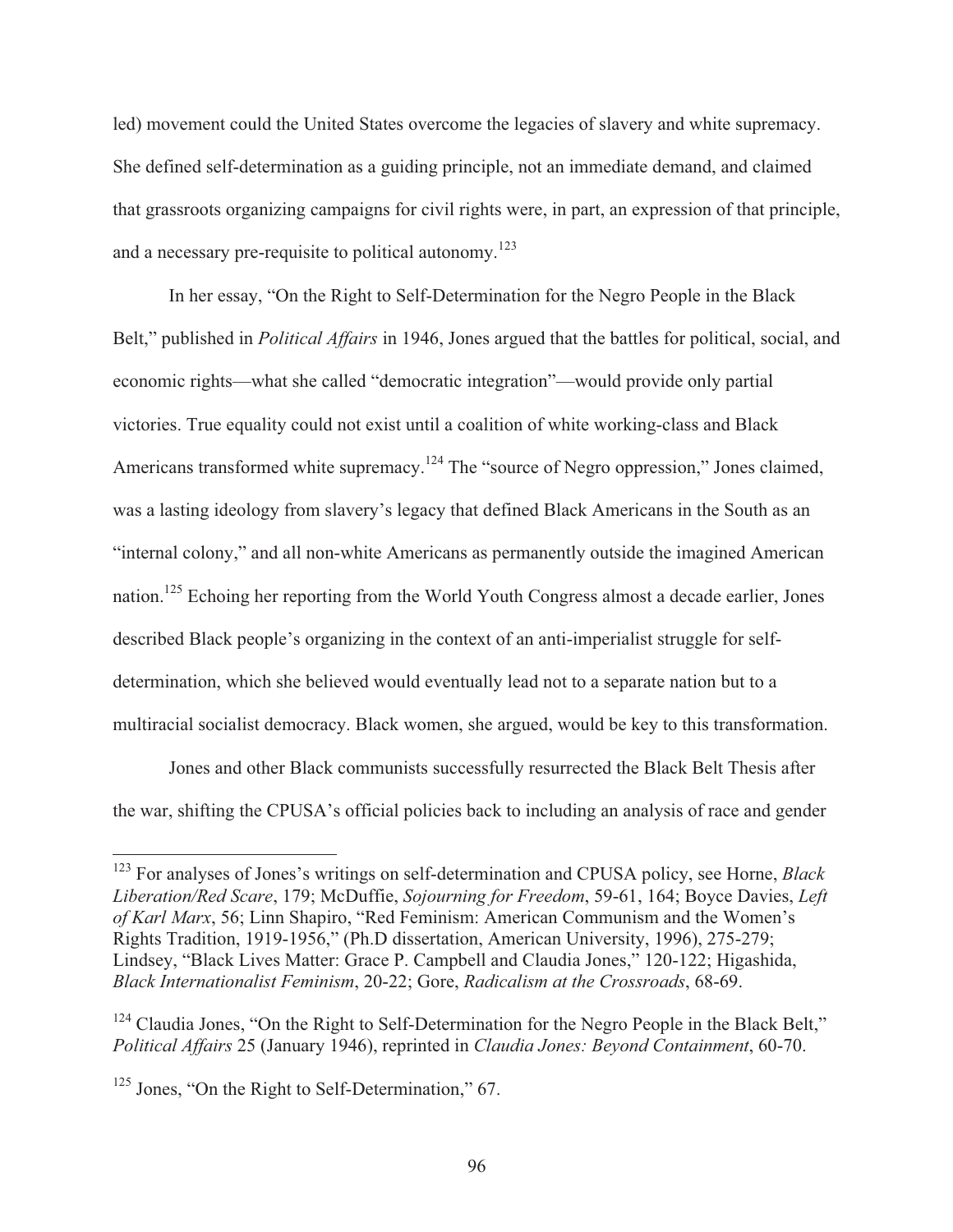oppression. For the next few years, her grassroots organizing and theoretical writings would underscore her belief that interracial struggles for civil, women's, and workers' rights were not in opposition to the theory of self-determination, but in fact were the only way to win and enforce the full democratic rights necessary for achieving it.

 In this vein, building on decades of campaigning to make lynching a federal crime and to hold both police and vigilantes accountable for violence against Black people, Jones and other Popular Fronters renewed their demands for a federal Anti-lynching Bill. From her earliest days as an organizer, Jones had participated in the long tradition of campaigns against police brutality and white violence against Black people in the United States.<sup>126</sup> In 1939, a newspaper photographer had captured Jones standing in New York City's Times Square on a cold April day, wearing a large "Pass the Anti-Lynch Bill" placard over a heavy winter coat and carrying a clipboard of petition signatures.<sup>127</sup> A year later, she had described a proposed Anti-lynching Bill as the "touchstone of American democracy" and claimed that "it will require even greater mass support if it is to become law."<sup>128</sup> Increasingly in the postwar period, however, government officials attempted to undermine anti-lynching and criminal justice advocates by accusing the communists in their midst of stirring up racial tensions.

 In February 1946, a white policeman in Freeport, New York, shot and killed brothers Charles and Alfonso Ferguson, two unarmed young Black veterans dressed in their U.S. Army

<sup>126</sup> See Crystal Feimster, *Southern Horrors: Women and the Politics of Rape and Lynching* (Cambridge: Harvard University Press, 2011).

<sup>127 &</sup>quot;Demonstrate for Anti-Lynch Bill," *Daily Worker*, April 4, 1939.

<sup>128</sup> Claudia Jones, *Jim Crow in Uniform* (New York: New Age Publishers, 1940), reprinted in *Claudia Jones: Beyond Containment*, 31.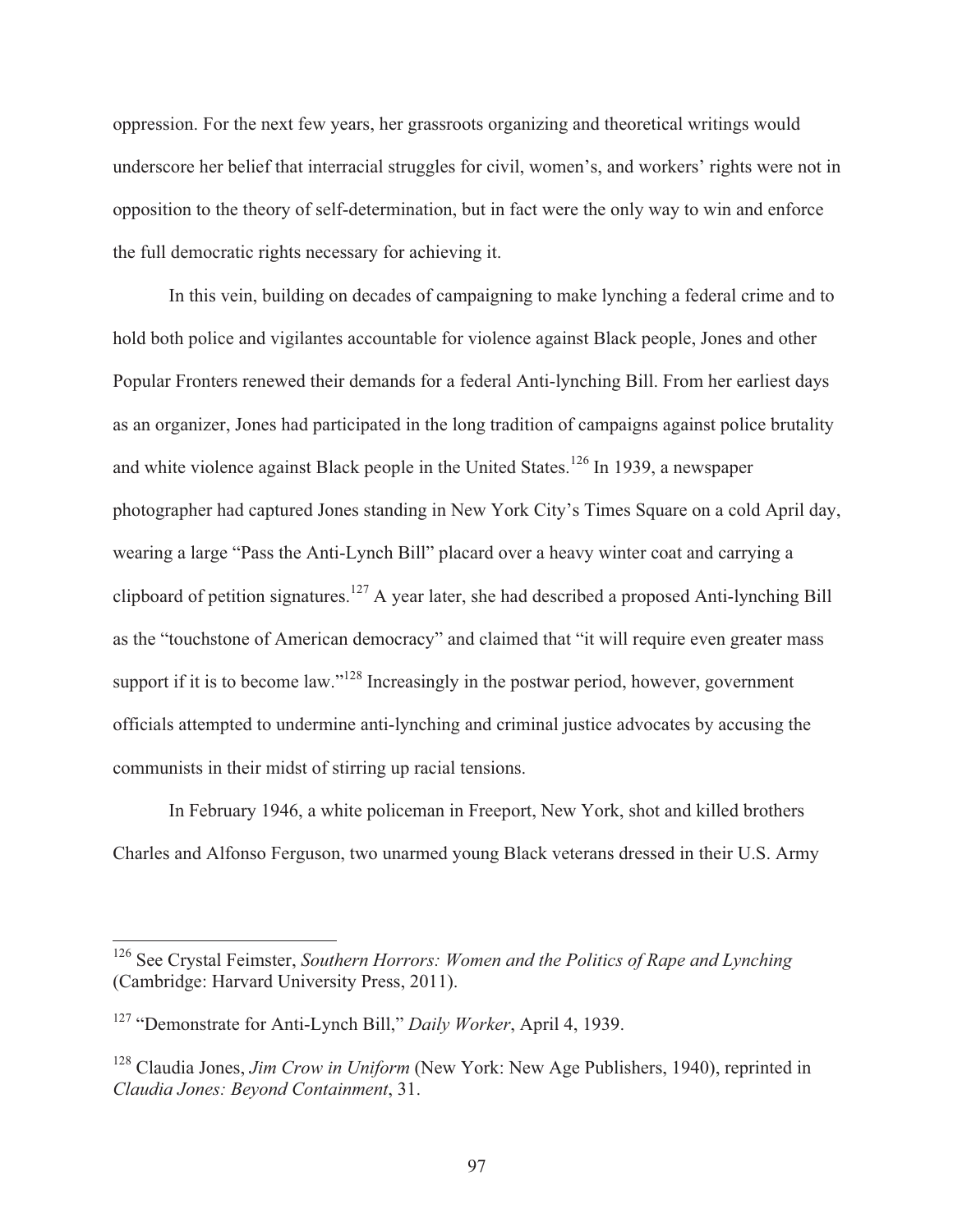and Navy uniforms, and wounded Joseph Ferguson, a third brother also in uniform.<sup>129</sup> The Ferguson brothers' deaths and the grand jury's swift decision not to indict the policeman sparked local and national protests that connected the events in Freeport to previous examples of injustice for Black Americans, such as the Scottsboro Boys case in Alabama and police brutality during uprisings in Harlem and other cities in the North. $130$ 

 A broad array of communists, politicians, clergy, veterans groups, trade unions, and civil rights leaders from the NAACP and ACLU formed a new Popular Front coalition, the New York Committee for Justice in Freeport. The Committee's members demanded a state investigation into the killings and publicized the realities of racial discrimination in the state. Freeport, for example, had no Black police officers, no Black candidates for the grand jury, no Black teachers, and only one elementary school that accepted Black students. It was also the site of a new housing development for whites only, and a revived chapter of the Ku Klux Klan.<sup>131</sup>

 On March 15, Jones and New York City Councilman Ben Davis joined 150 demonstrators on a trip to Governor Thomas Dewey's offices in Albany to protest the events in Freeport. The delegation included leaders from the National Negro Congress, the Transport Workers Union, and the New York Committee for Justice in Freeport. Governor Dewey, a Republican whom President Roosevelt had defeated in a landslide in the presidential election of

<sup>129</sup> Biondi, *To Stand and Fight*, 61. Biondi gives a detailed account of the evening's events and the resulting protest campaign, which she calls the first major case of postwar racial violence.

<sup>130</sup> For more on the Scottsboro case, see Dan Carter, *Scottsboro: A Tragedy of the American South* (Baton Rouge, LA: University of Louisiana Press, 2007); James Miller, Susan D. Pennybaker, and Eva Rosenhaft, "Mother Ada Wright and the International Campaign to Free the Scottsboro Boys, 1931-1934," *American Historical Review* 106, no. 2 (April 2001), 387-430.

<sup>131 &</sup>quot;Policeman Kills 2 Men," *New York Times*, February 7, 1946; "Meeting Here Urges Inquiry in 2 Killings," *New York Times*, April 10, 1946; "Study is Ordered of Negro Deaths," *New York Times*, July 6, 1946.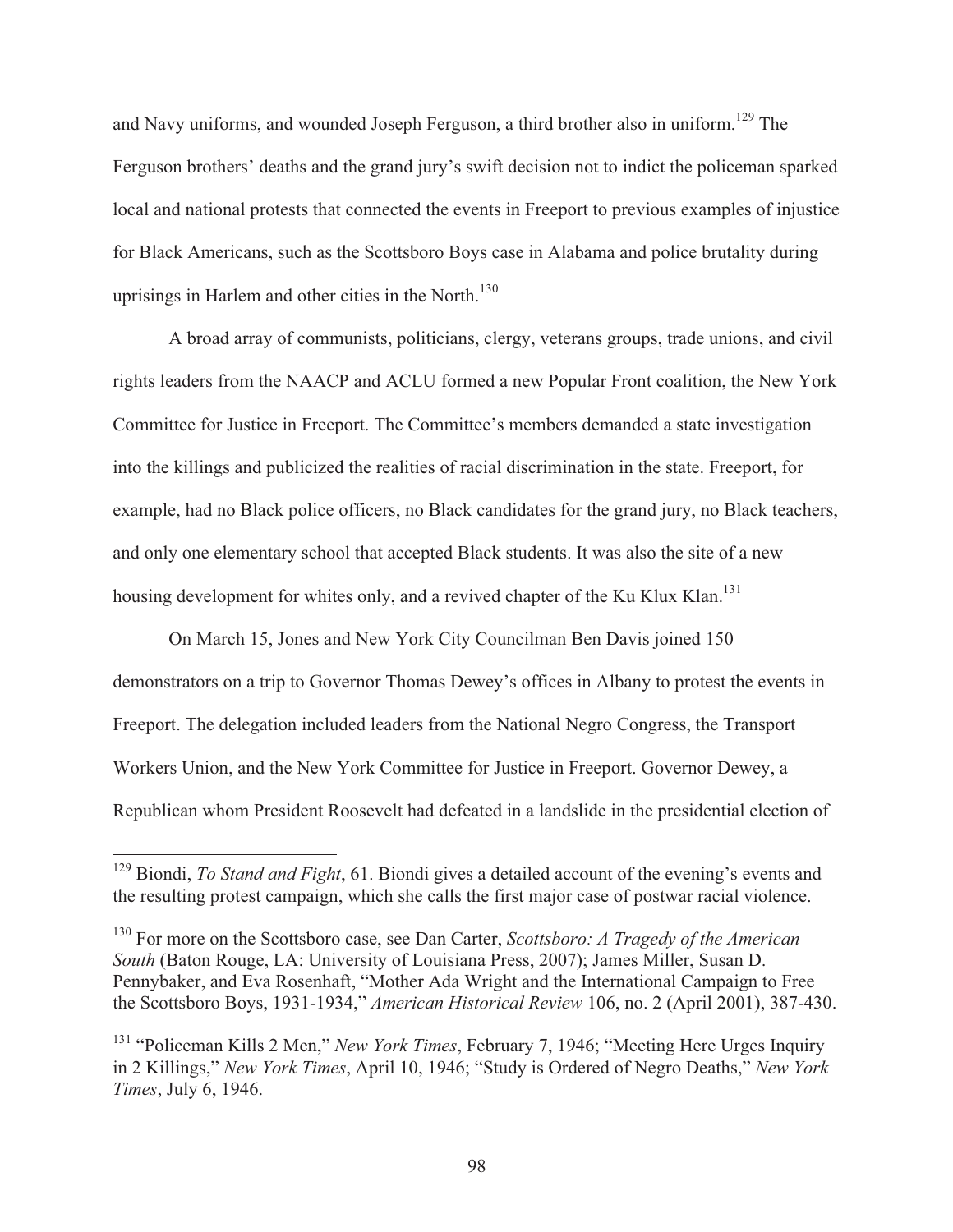1944, refused to see them.<sup>132</sup> When the protests over Freeport made national headlines, however, Dewey recruited a prominent white NAACP lawyer, Lawrence Greenbaum, to lead an investigation into the events.

 After three days of public hearings in July, Greenbaum issued a report denying that the case involved "any violation of civil rights" or "discriminatory action."<sup>133</sup> Despite a national outcry and the local demonstrators' insistence that the inquiry consider the "background details of race relations" in Freeport, the county's district attorney justified the grand jury's decision on the grounds that the policeman was in danger from "overpowering, pugnacious, and somewhat intoxicated men," even though they were unarmed. The district attorney not only defended the white policeman's actions, but also blamed communists for injecting "unfortunate racial implications into this matter."<sup>134</sup>

 The hearings revealed that the district attorney, as the *New York Times* reported, had "questioned grand jury witnesses about their political affiliations, attempting to impeach their credibility by associating them with radicalism." Still, Greenbaum ignored the ways in which Freeport officials used anticommunism to undermine struggles for racial justice. In his public report, he put the onus of resolving "racial tension" on Long Island's segregated communities, concluding that "[E]ach community must by itself work out decent livable relationships among its members, and thereby integrate itself into our American way of life."<sup>135</sup>

<sup>132 &</sup>quot;Dewey Ducks Delegation on Ferguson Case," *Chicago Defender*, March 16, 1946.

<sup>133 &</sup>quot;Freeport Inquiry Closed by Dewey," *New York Times*, August 4, 1946.

<sup>134 &</sup>quot;Brothers Describe Freeport Shooting," *New York Times*, July 18, 1946.

<sup>&</sup>lt;sup>135</sup> "Freeport Hearing Held 'Whitewash," *New York Times*, July 24, 1946; "Freeport Inquiry Closed by Dewey," *New York Times*, August 4, 1946.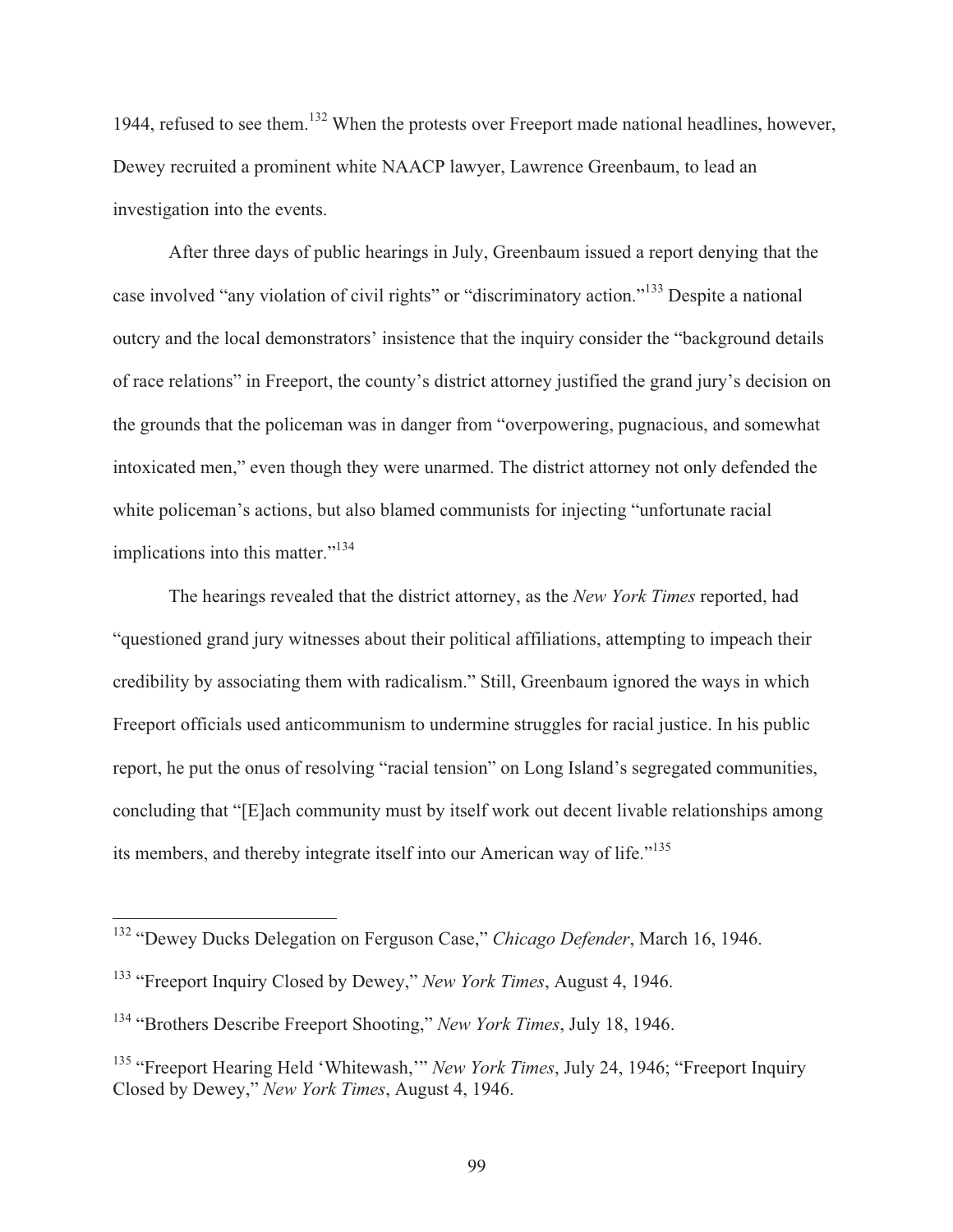Jones, like many Black and working-class people, faced significant obstacles to securing a place in the "American way of life" that the NAACP lawyer imagined. As white supremacist violence rose nationwide and attacks on labor rights mounted amidst a postwar strike wave, Jones, Ben Davis, and other activists in Popular Front organizations intensified their work in national campaigns for a federal law against lynching. They also renewed demands for race and gender equality in the criminal justice system, including the right to serve on juries.

 In 1946, Jones joined the recently founded Congress of American Women (CAW), which had formed as an offshoot of the Women's International Democratic Federation and attracted multiracial and cross-class support from the radical and progressive left. In Popular Front fashion, it bought together labor organizers, social reformers, and peace activists. Its cross-class national leadership included Black and white women: journalists such as Jones and Henrietta Buckmaster, communists such as Elizabeth Gurley Flynn and Thyra Edwards, and activist scholars such as Gene Weltfish and Mary van Kleeck.<sup>136</sup> The CAW's national platform demanded equal pay for equal work, a federal minimum wage law, national health insurance, affordable childcare, equal access for Black and white women to labor unions and professional schools, and an end to gender and racial discrimination in jury selections.<sup>137</sup> Racial equality was central to its feminist agenda.

 In September, Jones and other CAW activists joined Paul Robeson's organization, "American Crusade to End Lynching," which planned a series of mobilizations against lynching

<sup>136</sup> For more on the Congress of American Women, see Weigand, *Red Feminism*, 46-64; Amy Swerdlow, "The Congress of American Women: Left-Feminist Peace Politics in the Cold War," in *U.S. History as Women's History: New Feminist Essays*, edited by Linda Kerber, Alice Kessler-Harris and Kathryn Kish Sklar, (Chapel Hill: University of North Carolina Press, 1995), 296-312; Gore, *Radicalism at the Crossroads*, 59; McDuffie, *Sojourning for Freedom*, 155.

<sup>&</sup>lt;sup>137</sup> Swerdlow, "The Congress of American Women," 304.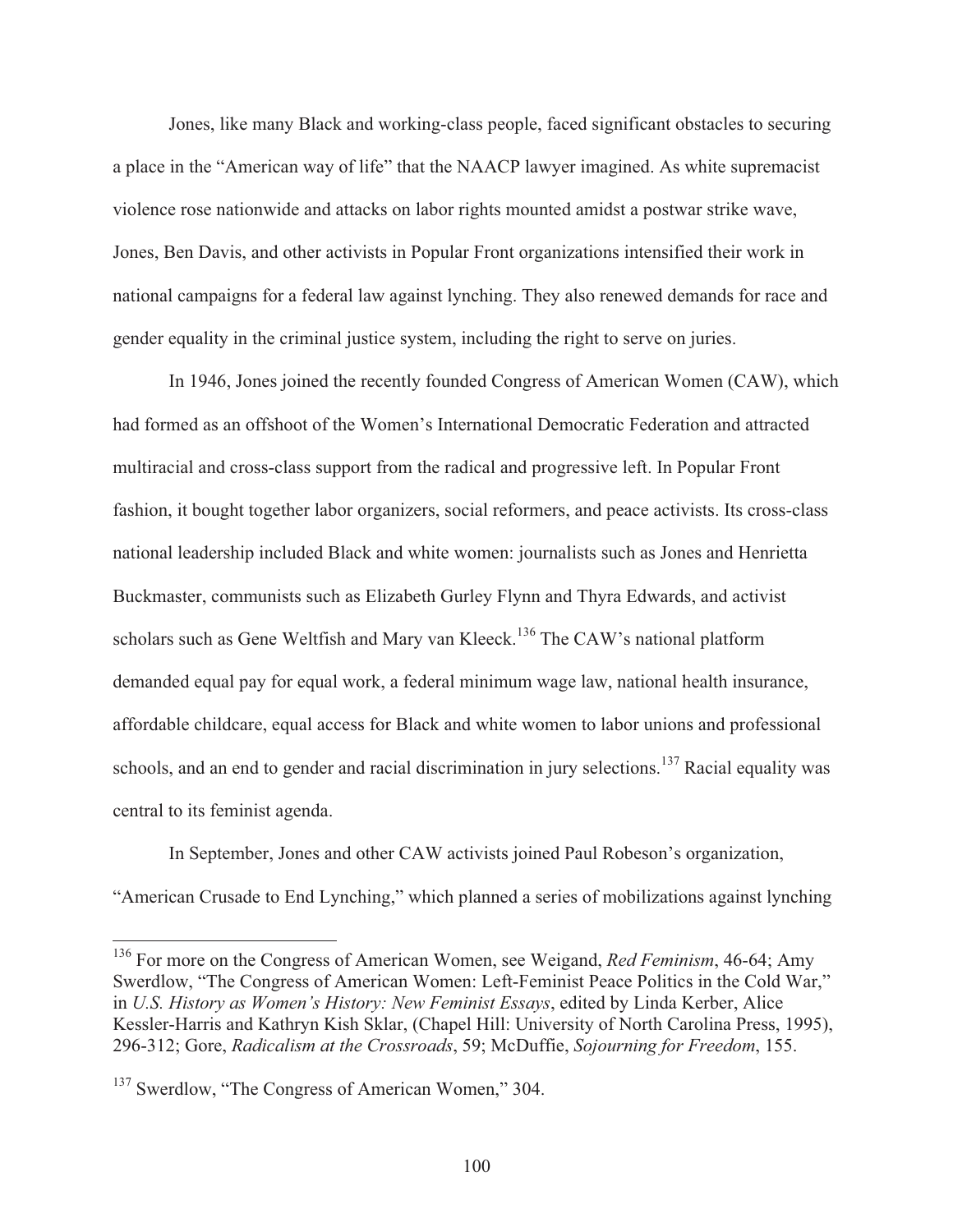and police brutality, and lobbied for a federal anti-lynching law. The campaign attracted Albert Einstein and other famous figures from the science and art worlds, as well as national and local politicians, including Jones's Harlem representative in the New York State Assembly, William T. Andrews. In co-ordination with the "American Crusade," CAW members formed a national anti-lynching committee, proposing a series of local actions for women to support the legislation and protest the crime.<sup>138</sup> That same month, as Jones reported in the *Daily Worker*, over a thousand delegates, including CAW members, gathered in Washington DC to pressure the federal government to address racial discrimination and white supremacist violence. On behalf of the "American Crusade," Robeson, Einstein, and a small group of politicians gathered in the Oval Office on the anniversary of the first draft of the Emancipation Proclamation to meet with President Truman. The President reportedly asked Robeson if he was a communist and questioned his loyalty to America.<sup>139</sup>

 Popular Front organizations that mobilized for civil liberties generated some important federal responses to their demands. In 1946, the Truman administration formed a President's Committee on Civil Rights to investigate and propose legislative solutions to racial discrimination and segregation in the United States, particularly in the Southern states. The committee's report—*To Secure These Rights*, issued in 1947—set forth a number of potentially transformative (but ultimately non-binding) recommendations.<sup>140</sup> In this moment of possibility,

<sup>138</sup> Weigand, *Red Feminism*, 60.

<sup>139</sup> Claudia Jones, "Anti-Lynch Crusade Monday," *Daily Worker*, September 22, 1946; Claudia Jones, "The Negro People are Aroused," *Daily Worker*, September 17, 1946; Biondi, *To Stand and Fight*, 69.

<sup>140</sup> United States President's Committee on Civil Rights, *To Secure These Rights: the Report of the President's Committee on Civil Rights* (Washington: US Government Printing Office, 1947).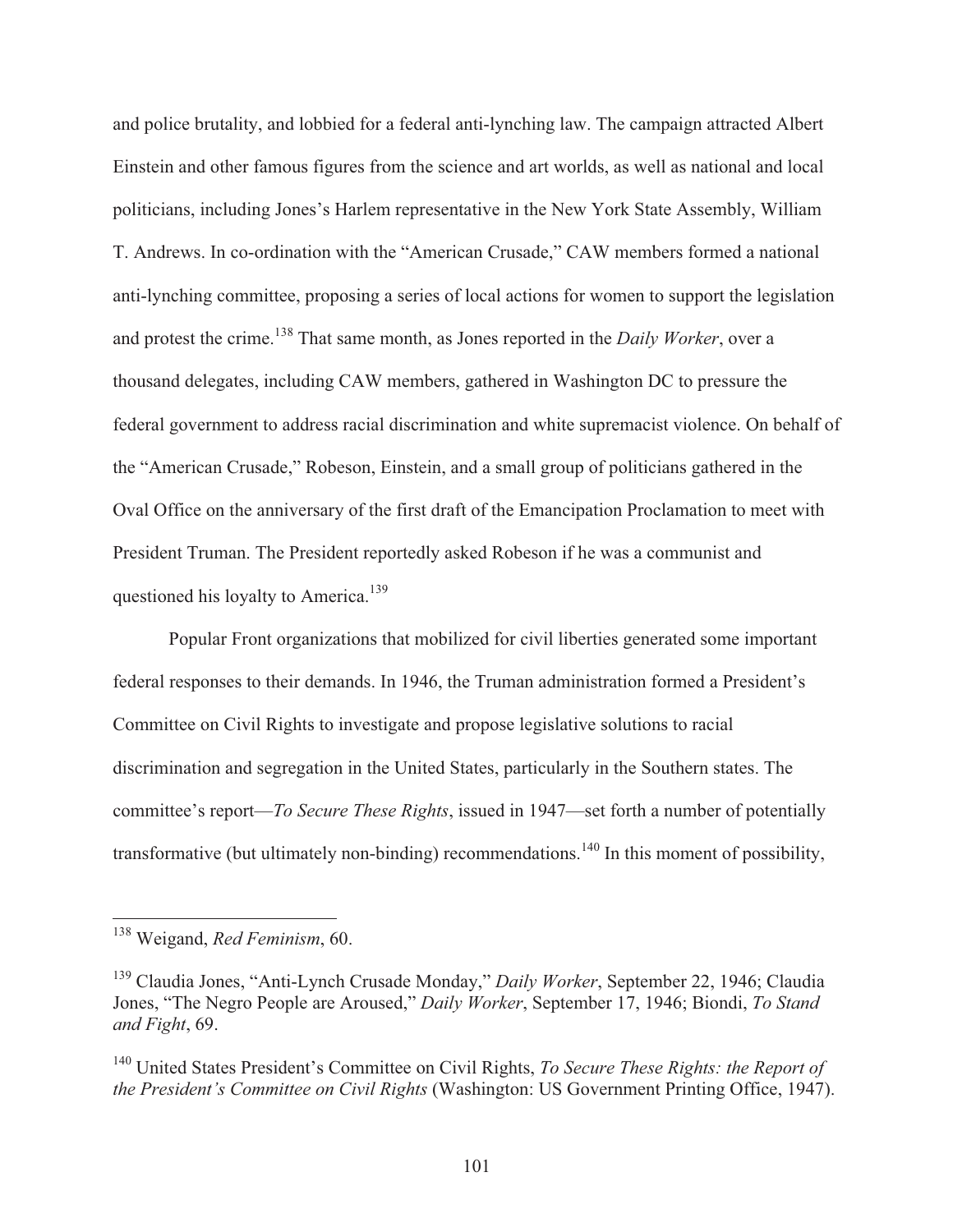*To Secure These Rights* detailed legislative ways to combat lynching, job discrimination and disenfranchisement, and segregation, such as the elimination of poll taxes and the withholding of federal money from public services in education and housing to force desegregation. It also proposed new oversight mechanisms such as a permanent Civil Rights Commission to oversee voting and other rights. $^{141}$ 

 But as Jones had written, it would take a mass movement for these legislative proposals to become law, let alone for the secured legislation to be enforced. Nearly two decades passed before a constitutional amendment and Supreme Court decision made poll taxes illegal in the 1960s, and as of this writing, eighty years after Jones first paraded in Times Square with her antilynching placard, the U.S. Congress has still not passed a federal law against lynching. Undermining advances made in the 1960s, moreover, the Supreme Court's decision in *Shelby v. Holder* (2013) has opened the door to new mechanisms of disfranchisement.

### *Conclusion*

 $\overline{a}$ 

 Throughout her early career, Jones amplified young Americans' anti-racist and feminist calls on the federal government to legislate desegregation, outlaw discrimination, pass a federal law against lynching, and abolish the poll tax and other forms of disenfranchisement. By the end of 1947, despite claiming some partial but significant victories for civil rights that Popular Front organizations and movements had helped achieve, she knew that progress toward gender, race, and class equality had stalled.

 In her Popular Front vision, the freedom to cast a ballot, walk the streets unharmed, and enter with equal rights any neighborhood, workplace, or classroom would not be enough to

<sup>141</sup> Biondi, *To Stand and Fight*, 59.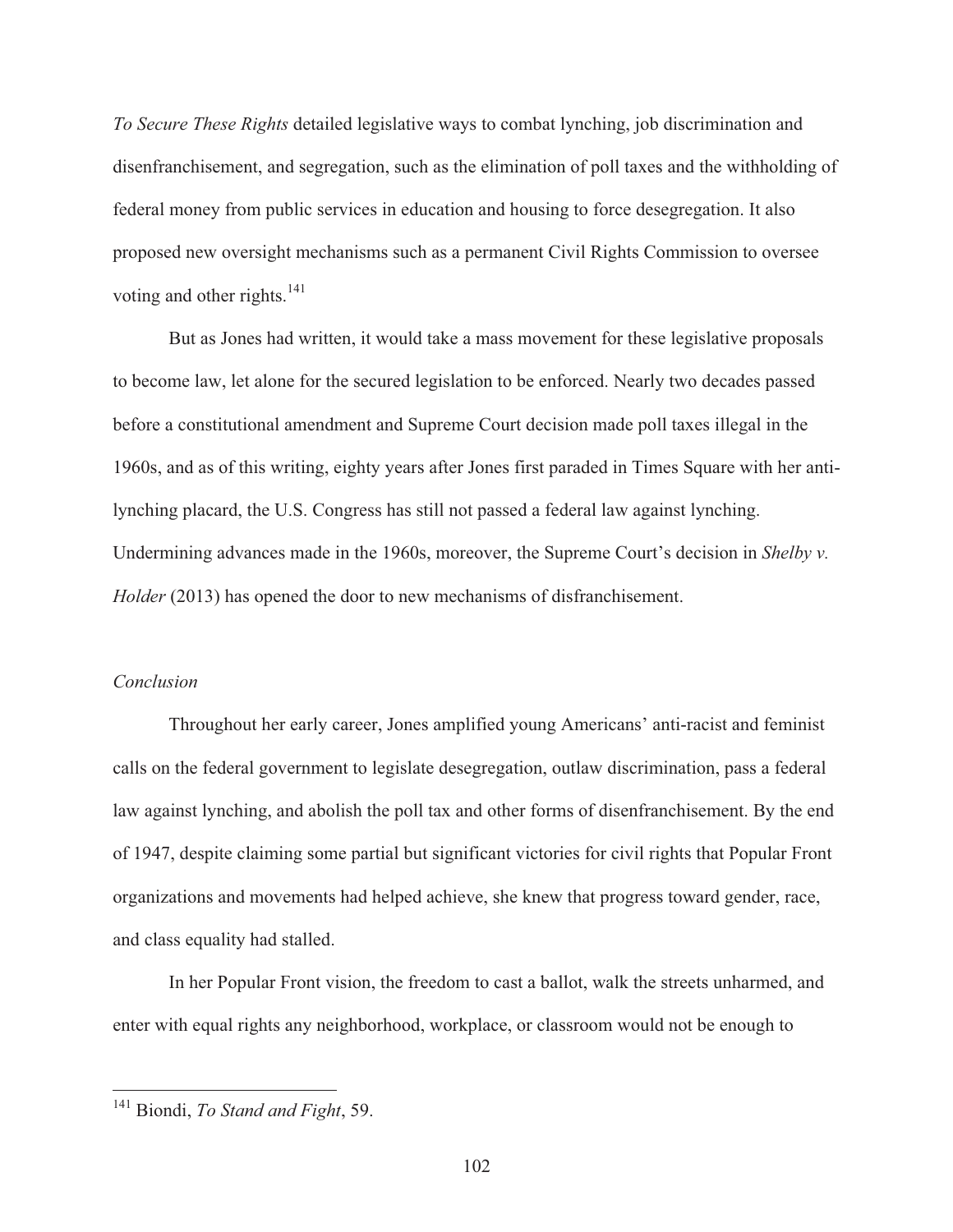overcome an American national identity that had white supremacy and capitalism entwined at its heart. Like any well-trained Popular Fronter, Jones combined her liberation-focused political education and theories on gender and race oppression with collective action. For almost ten years, in classrooms, editorial pages, and in the streets, she insisted that Black Americans, including those who like her were foreign-born, had been central "in building America to what it is today" and that "full citizenship rights are impossible for all the people if one section of the people are oppressed."142

 Jones and other Popular Fronters of the Depression-era generation bore the brunt of the backlash directed at campaigns for civil liberties and economic justice. Her successful career and notoriety as a national leader in Popular Front organizations and radical publications in the 1940s led to greater challenges and dramatic life changes for her in the 1950s. In 1947, the FBI had advised the Department of Justice (DOJ) to consider deportation proceedings against Jones because she was a foreign-born Communist, despite the fact that the government had not yet arrested her, nor convicted her of a crime. When the DOJ declined to follow the FBI's suggestion, FBI agents turned instead to the Immigration and Naturalization Service (INS) to make the case for Jones's expulsion from the U.S. $^{143}$ 

 On January 21, 1948, U.S. government agents arrested thirty-two-year-old Jones at her Harlem home. Almost twenty-five years after her ocean journey from Trinidad to New York, she again sat aboard a vessel headed for Ellis Island. With the Statue of Liberty looming ahead in the

<sup>&</sup>lt;sup>142</sup> Jones, "Recent Trends Among Negro Youth," 17.

<sup>&</sup>lt;sup>143</sup> Federal Bureau of Investigation, Claudia Jones, File Number: 100-72390.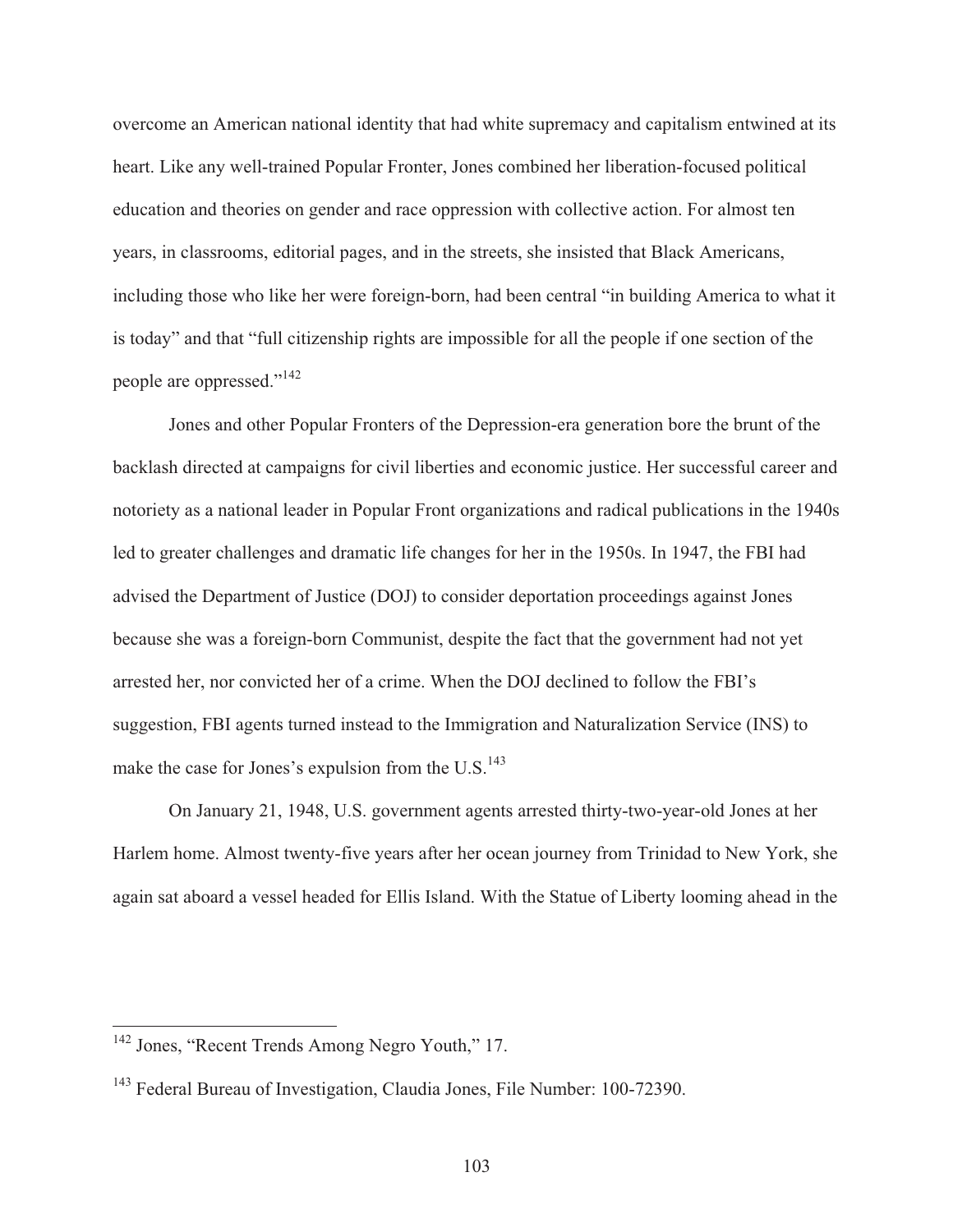darkness, she braved the cold January night air and arrived at the INS Detention Center on Ellis Island just before midnight.<sup>144</sup>

 $\overline{a}$ 144 "Woman Communist Leader is Arrested for Deportation," *New York Times*, January 21, 1948; "Seek to Deport Woman Author as an Alien Red," *Chicago Daily Tribune*, January 21, 1948; "Harlem Woman Arrested in Home as Top 'Red,'" *Atlanta Daily World*, January 24, 1948.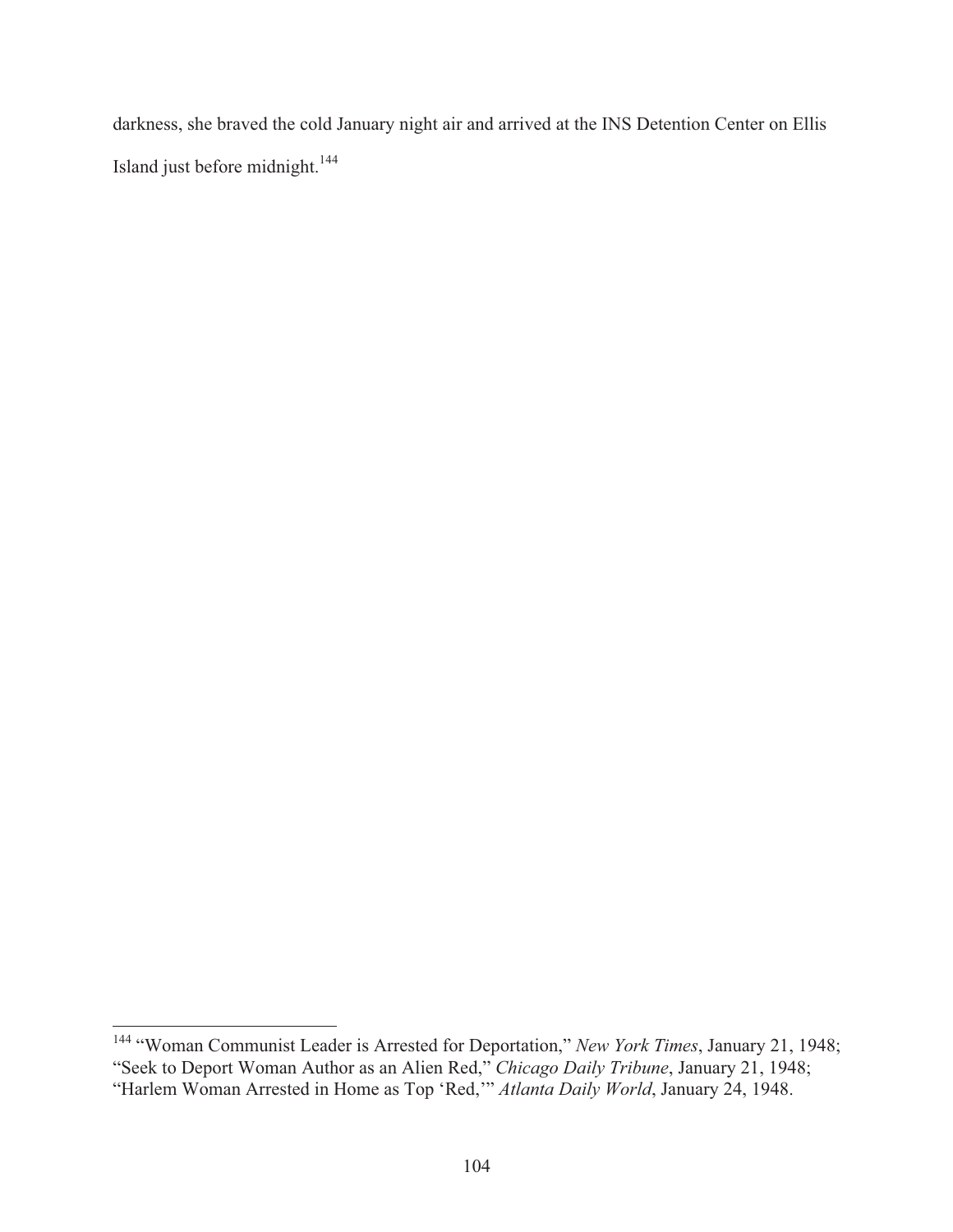### **CHAPTER TWO**

# **"We went through battles here": Emma Tenayuca and the Unemployed Movement in San Antonio**

"I had visions of a huge hall on the West Side, possibly maintained by several unions — pecan, laundry, ironworkers — which would become a center where you would help people become citizens, where you would have classes in English. The union had to serve as a social service organization because of the conditions of the people."

"But your labor unions in America have not been political enough. Never. The labor organizations here, the whole labor movement, proceeded to organize on a very narrow economic approach."

 $-$ Emma Tenayuca, 1983<sup>1</sup>

 On July 3, 1937, twenty-year-old Emma Tenayuca walked out of a Texas court on a \$1,200 bond, an amount more than six times the usual bail. She had spent five nights incarcerated in the Bexar County Jail, while a San Antonio judge denied her habeas corpus rights. The county charged her with assaulting a police officer, disturbing the peace, and unlawful assembly for leading a sit-down protest at the local Works Progress Administration (WPA) headquarters a few days earlier. The federal program, which provided government subsidized employment and cash payments to the millions of unemployed workers and impoverished families during the Great Depression, had made cuts to jobs and relief. In response, she and two hundred Mexican, Mexican-American, and Tejano unemployed workers

<sup>&</sup>lt;sup>1</sup> Rips, "Living History: Emma Tenayuca Tells her Story," 14.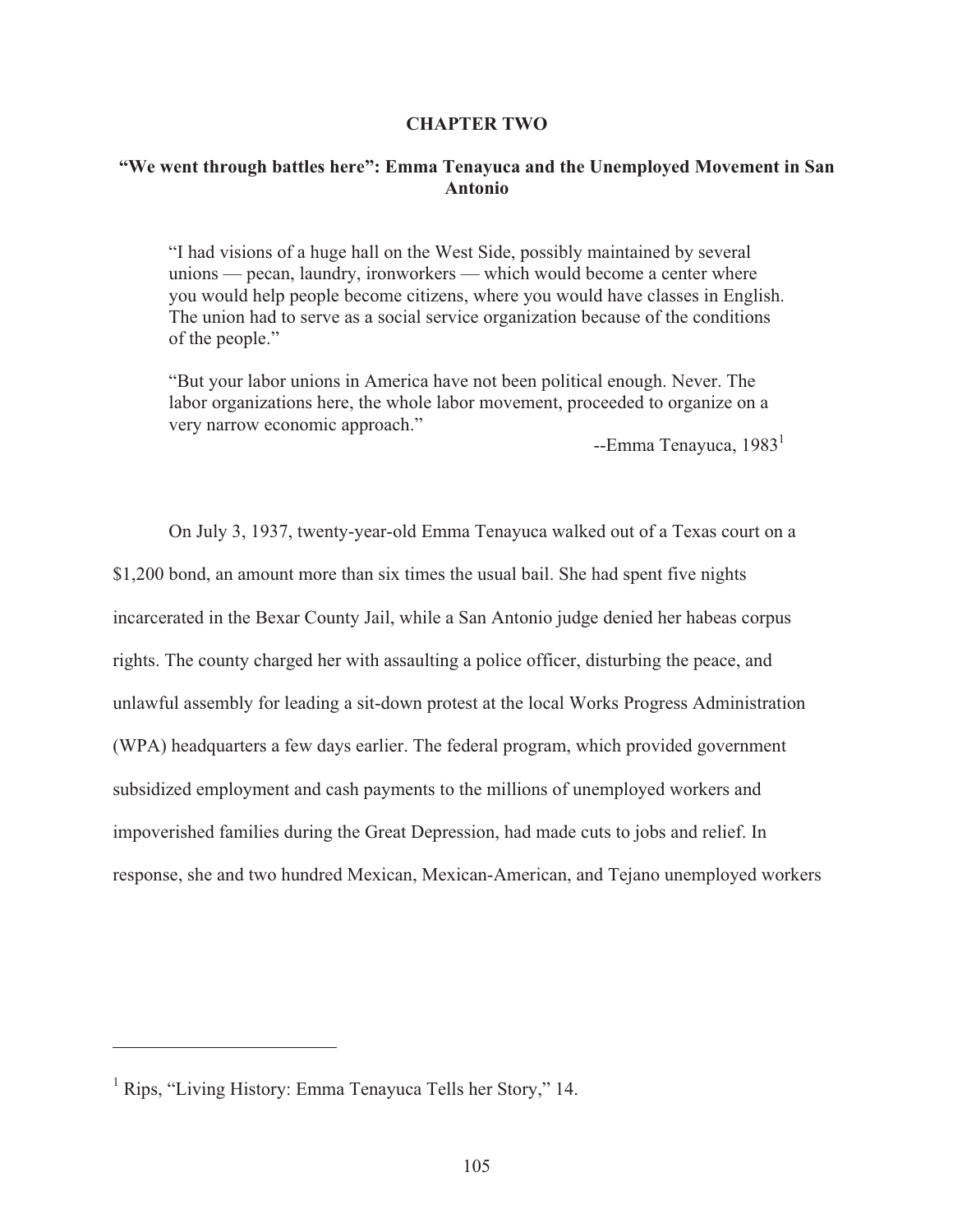had occupied the WPA office on June 30, chanting "We Want Jobs" and singing religious and popular songs.<sup>2</sup>

 It would be Tenayuca's first time on trial, but this was not her first arrest. Beginning in her teenage years, she had played a significant role in the civil liberties, labor, and unemployed movements in San Antonio, and on a national stage. By 1938, she was famous for her leadership in the Communist Party (CPUSA) and Workers Alliance of America (WAA), a radical-led organization for the unemployed. *Time Magazine* called her a "vivacious labor organizer with black eyes and a Red philosophy."3 A *Saturday Evening Post* article featured a prominent photograph of her, smartly dressed, captured mid-step, and looking straight at the camera, with the caption "The lady with the fighting eyes and stride is La Pasionaria of Texas."<sup>4</sup> The *Daily Worker* put a glamor shot of the then twenty-one-year-old on its front page and covered her activities extensively.<sup>5</sup> She served as the only Tejana (and one of few women) on the WAA Executive Board, and met top Communist leaders, including William Z. Foster, at a CPUSA national convention.6

 2 "Riots Follow Sit-in Strike at WPA; Police do the Rest," *San Antonio Express News*, June 30, 1937; Robert Warren, "Texas Cops Jail Alliance Members, Wreck Offices," *Daily Worker*, July 2, 1937; "Alliance Aid Free on Bond; 2 Still Held," *San Antonio Light*, July 4, 1937.

<sup>&</sup>lt;sup>3</sup> "La Pasionaria," *Time Magazine* 31, no. 9, February 1938, 19.

<sup>4</sup> Stanley High, "Who Organized the Unemployed?," *Saturday Evening Post*, December 10, 1938, 8.

<sup>5</sup> Esther Canter, "21-Year-Old Girl Leads Texas Pecan Workers," *Daily Worker*, June 20, 1938. See, for example, *Daily Worker* stories on December 6, 1937, April 26, 1938, and March 8, 1939.

<sup>&</sup>lt;sup>6</sup> "Notes on Conversation with Emma Tenayuca," Ruthe Winegarten Papers, Briscoe Center for American History, University of Texas at Austin (hereafter RWP); Emma Tenayuca, "Speech to Newspaper Guild Conference," March 17, 1984, video, Allen Turner Collection, Briscoe Center for American History, University of Texas, Austin, TX (hereafter ATC).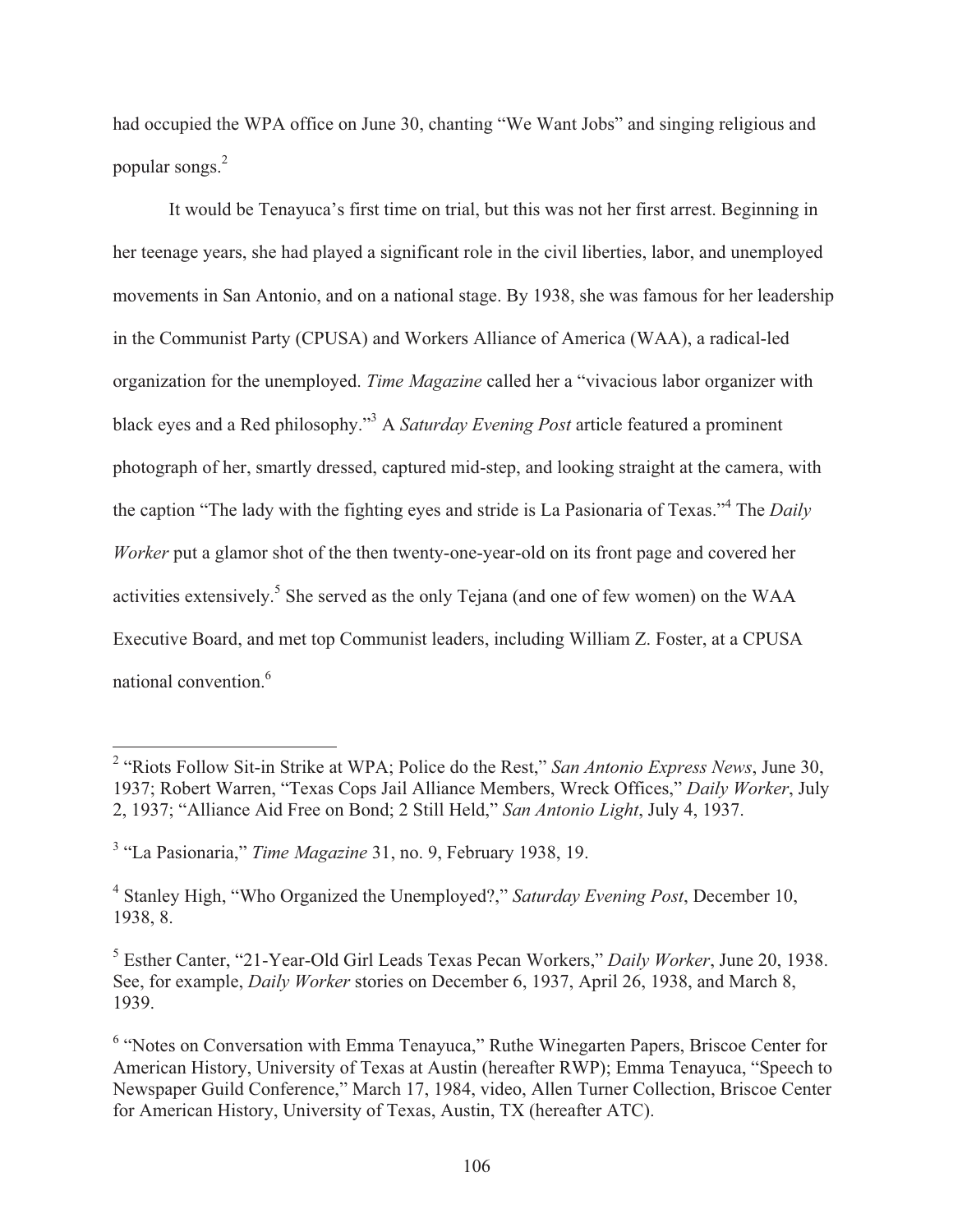A visionary grassroots community and labor organizer, Tenayuca advanced a Popular Front politics that put race, gender, and class at the center of democratic unions and multiracial transnational coalitions for social justice. Although she ran for public office on the Texas CPUSA ticket, served as a Party district secretary, and co-wrote a major policy article published in one of the Party's journals (she also had a brief marriage to the Party's Texas director, Homer Brooks), communism alone did not encompass her radical politics. She drew inspiration not just from American communists but also from Mexican anarchists, Socialist Party activists, and Industrial Workers of the World (IWW) labor leaders.

 In her teens, she identified as an anarchist, albeit with organizational tendencies. "I had their ideas," she later recalled, "I felt that the labor movement was the way: you organize the laborers and they'd change the situation."<sup>7</sup> Later in life, she expressed admiration for a wide circle of radicals, including Elizabeth Gurley Flynn of the IWW and CPUSA; Eugene Debs, the Socialist Party's head in the United States from 1901 to 1924; and Vicente Lombardo Toledano, the Marxist leader of Mexico's labor movement in the 1930s.<sup>8</sup> Over the years, she identified as a Marxist, a communist, and a democratic socialist, and remained deeply influenced by Mexican leftist politics and transnational solidarity movements.<sup>9</sup>

 Tenayuca advanced an unapologetically radical agenda of anti-racism, labor rights, and direct political engagement in her activism in San Antonio. Alongside anarchists, communists,

<sup>&</sup>lt;sup>7</sup> Rips, "Living History," 9.

<sup>8</sup> Tenayuca, interview by Turner, ATC. For more on these figures, see Vapnek, *Elizabeth Gurley Flynn: Modern American Revolutionary*; Nick Salvatore, *Eugene V. Debs: Citizen and Socialist* (Urbana: University of Illinois, 1982); Robert Paul Millon, *Vicente Lombardo Toledano, Mexican Marxist* (Chapel Hill: University of North Carolina Press, 1966).

<sup>9</sup> Jan Jarboe Russell, "The Voice that Shook San Antonio," *Texas Observer: A Journal of Free Voices*, August 20, 1999, 19.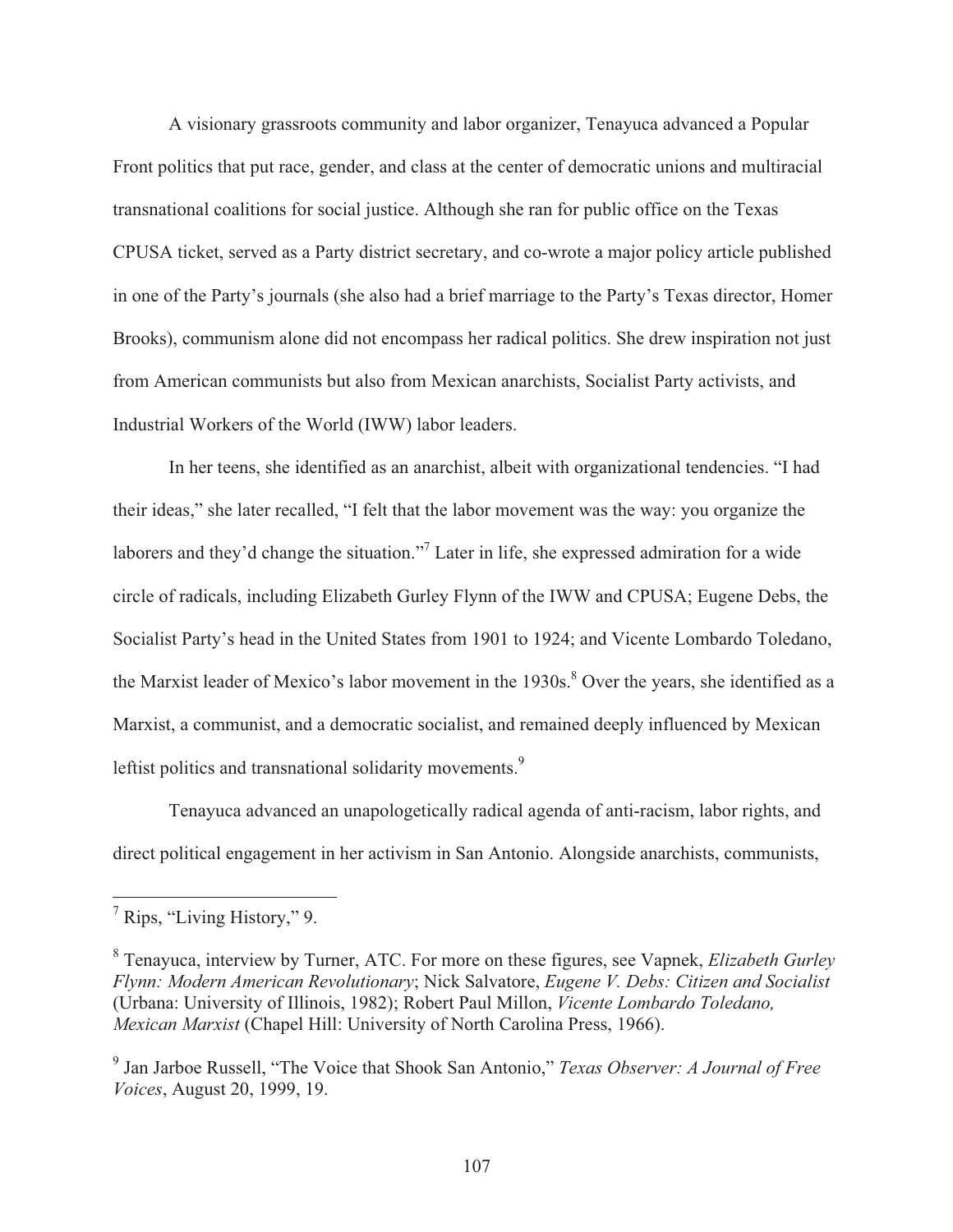and socialists, she ran one of the United States' largest and most militant WAA branches, which formed the heart of the city's Popular Front labor-left social movement. A national group with numerous local grassroots-led branches, WAA was one of the few organizations during the New Deal that openly advocated for interracial organizing, as well as prioritizing the recruitment and training of women and people of color for its local and national leadership. In addition to lobbying politicians for more resources and planning mass demonstrations, WAA branches performed the role of a trade union for WPA workers and relief recipients.<sup>10</sup> As a community and labor organizer trained in Popular Front politics, she believed in the potential for rank-andfile leadership, especially from women of color, and in the need for the WAA and local unions to organize beyond bread-and-butter workplace issues.

 San Antonio's Popular Front coalitions achieved several important, if fragile, victories in the 1930s. In collaboration with Congress of Industrial Organizations (CIO) unions and civil rights groups, the city's WAA locals mobilized thousands to protest cuts and discrimination in relief policies, demanding that local WPA projects hire Mexican, Mexican-American, and African-American working-class residents from the city's West and East Sides, its poorest neighborhoods. Popular Fronters turned out votes from these communities to help elect Texas New Deal liberal Maury Maverick, an outspoken supporter of civil rights and free speech who brought federal New Deal resources to the city, as a member of the U.S. Congress in 1936 and as

<sup>10</sup> For more on Workers Alliance, see Franklin Folsom, *Impatient Armies of the Poor: The Story of Collective Action by the Unemployed, 1808-1942* (Niwot, CO: University of Colorado Press, 1990), 452-464; Chad Alan Goldberg, "Contesting the Status of Relief Workers during the New Deal: The Workers Alliance of America and the Works Progress Administration, 1935-1941," *Social Science History* 29, no. 3 (Fall 2005), 337-371; Chad Alan Goldberg, *Citizens and Paupers: Reliefs, Rights, and Race from the Freedman's Bureau to Workfare*, (Chicago: University of Chicago Press, 2007).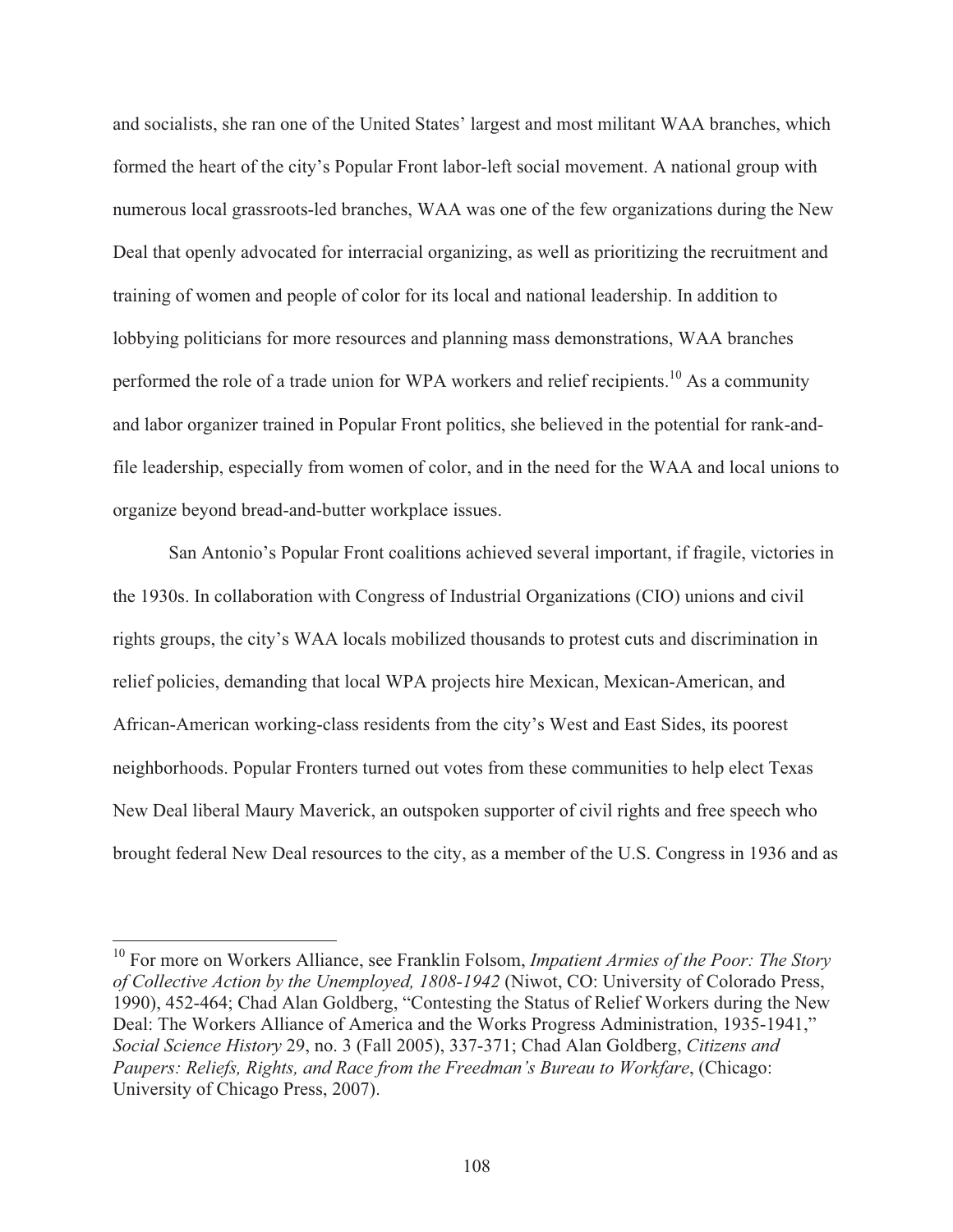San Antonio's Mayor in 1938.<sup>11</sup> Tenayuca and other radical organizers also led major strikes in the garment and pecan industries. Their community and labor organizing formed the foundation for the twenty-thousand strong pecan-shellers' strike in 1938, an uprising now recognized as the beginning of the Mexican-American civil rights movement in Texas.<sup>12</sup>

 With a commitment to multiracial leadership and organizing, Popular Front leaders trained a generation of trade union and civil liberties activists to struggle together against white supremacy, training that outlasted the unemployed movement. The local and national responses to San Antonio's Popular Front coalitions exemplify both the level of support that campaigns to extend New Deal rights and resources to women and people of color could elicit from leftliberals, and the ways that the political and business elite successfully used anticommunism and white supremacy to limit radical and left-liberal activists' growing influence. City officials' attempts to quash the unemployed, civil rights, and labor movements with violence, disfranchisement, and arrests exemplify the stiff repression these organizers faced, but also underscore the real threat that their strong transnational and multiracial coalitions posed for San Antonio's political structure.

 This chapter shows how a combustible mix of radical theory, mass suffering, and direct collective action sparked Tenayuca's passion for radical labor and community organizing, forming her into an American Popular Front communist and powerful organizer. The chapter's first half documents her early experiences in a multiracial, transnational working-class, and the inspiration she and other young activists in San Antonio gained from multiple radical traditions.

<sup>11</sup> For more on Maverick, see Richard Henderson, *Maury Maverick: A Political Biography* (Austin: University of Texas, 1970).

 $12$  For descriptions of San Antonio's community and labor organizing in the 1930s, see Vargas, *Labor Rights are Civil Rights*, 123-143; Krochmal, *Blue Texas*, 21-34; González, *Redeeming La Raza*, 151-157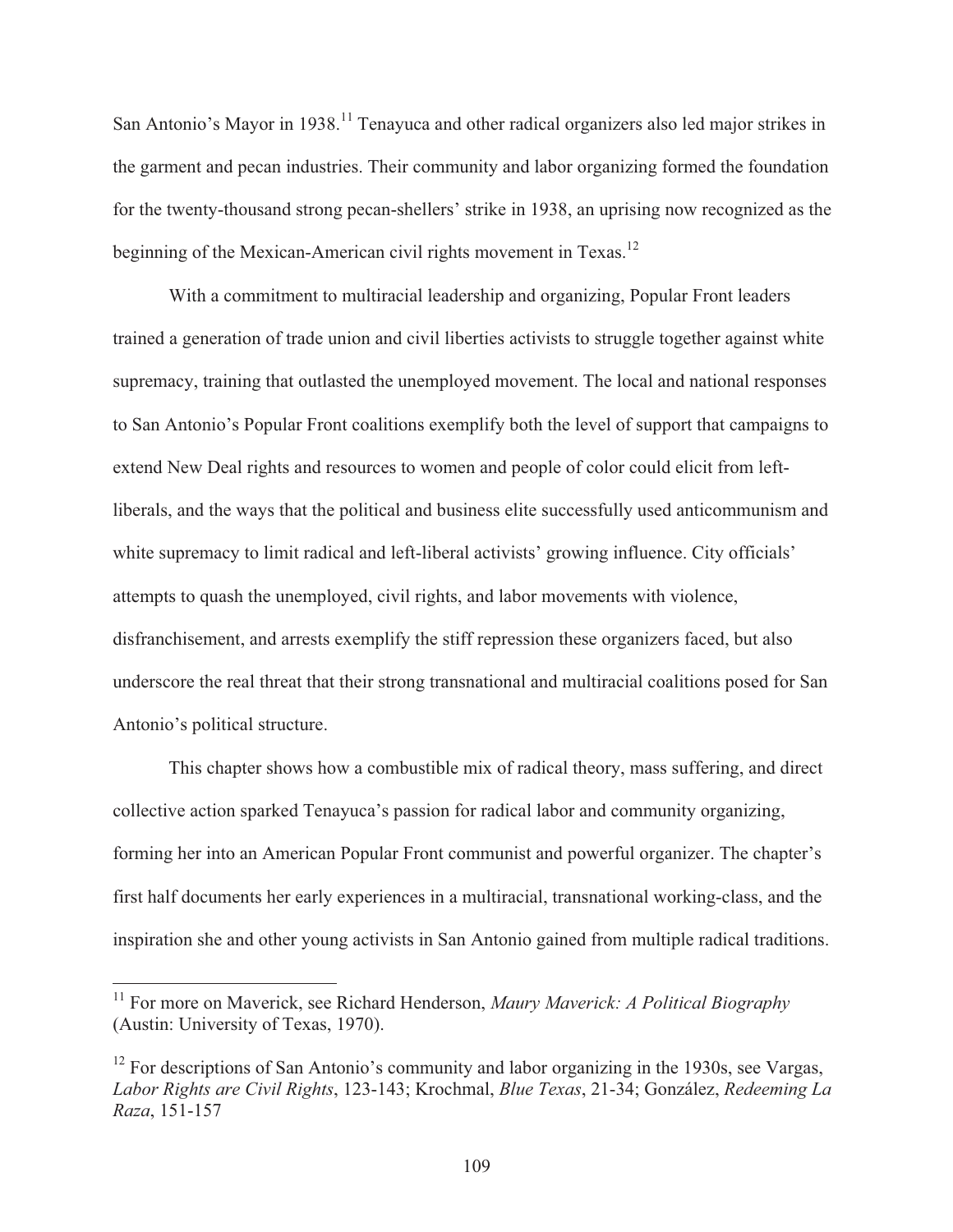Her grandfather told her tales about generations of her family encountering Spanish colonialism, American imperialism, Jim Crow racism, and about his own experiences exercising his U.S. citizenship rights and defying white supremacy. From socialist, anarchist, and communist soapbox speakers and teachers in San Antonio's public parks and Mexico City's classrooms, she heard about the legends of the Mexican Revolution, the IWW's free speech battles, and heroic but violent strikes. These are the narratives that shaped her early understandings of national identity and belonging, the significance of electoral politics in a multiracial democracy, and the possibilities for multiracial democracy and transnational solidarity.

 The chapter's second half documents Tenayuca's and WAA's achievements as part of San Antonio's Popular Front mass movement, in the face of a local business and political elite growing increasingly concerned about the strength of the unemployed movement and its transnational leftist coalitions. It shows how such coalitions became more combustible as the tension between New Deal left-liberalism and white supremacy tautened, and as federal resources began to dwindle and communities turned to local and state government to demand relief and jobs for the unemployed. It also situates Tenayuca in a working-class intellectual tradition. In the spring of 1939, she described her version of Popular Front politics in "The Mexican Question in the Southwest," an essay co-written with Homer Brooks, her husband at the time, and published in *The Communist*, one of the CPUSA's policy journals.<sup>13</sup> The essay fused her deep knowledge of Mexican and Mexican-American history with Marxist analysis on antiimperialism and nationalism. Although this is her only published work, she espoused her ideas about socialism, organizing strategies, electoral politics, and American history in her

 $13$  Tenayuca and Brooks, "The Mexican Question in the Southwest," 257-268.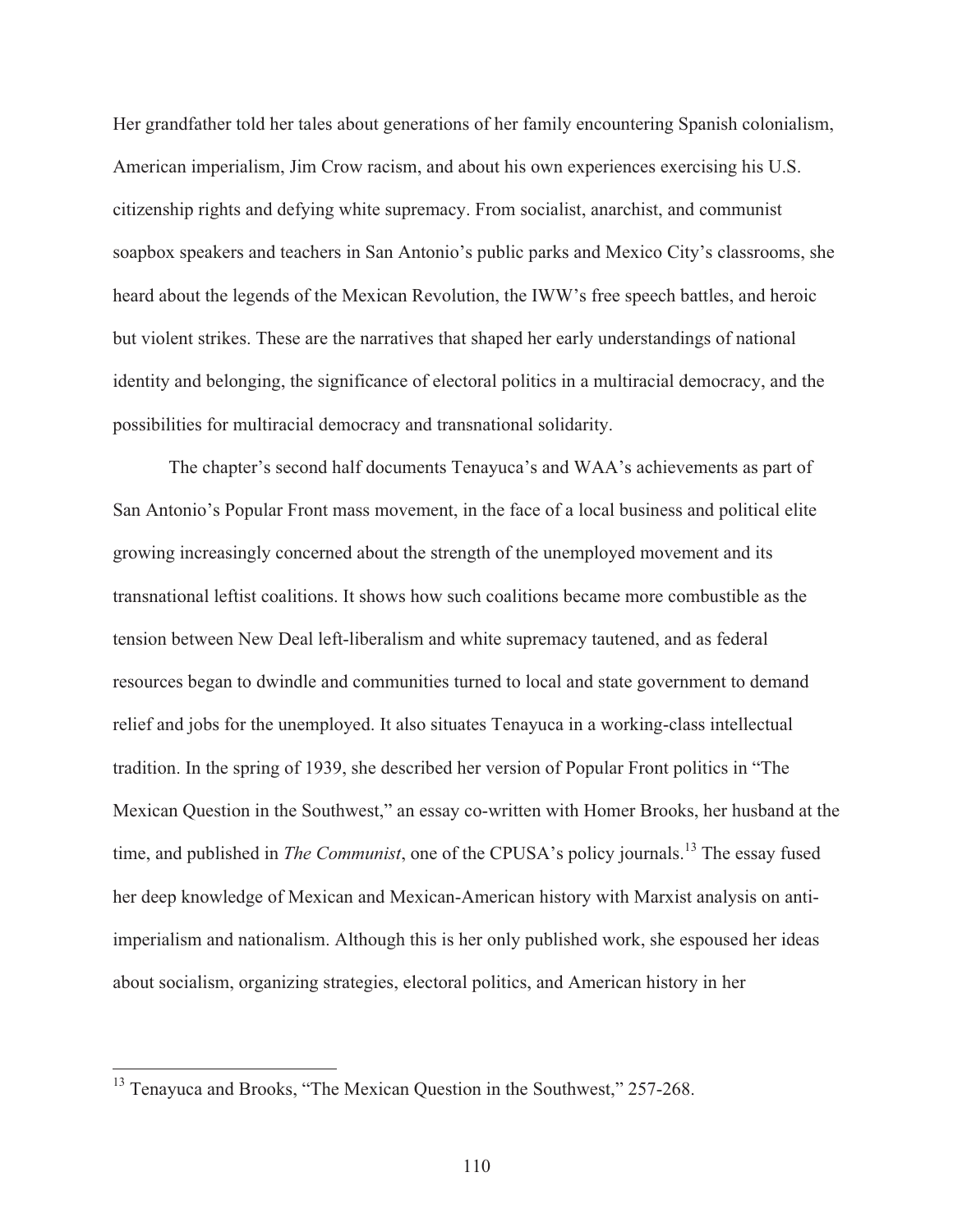unpublished diaries and oral histories. In the 1970s and 1980s, friends, family, and historians, alike, often commented on her penchant for giving them lists of books to read.<sup>14</sup>

 A mobilized West Side community, federal and international investigations of city policies, and violence in city streets across America during a wave of strikes provided the backdrop to her activism and theories. Battles between the local government and Popular Front groups occurred steadily in the 1930s, setting the stage for her trial, the twenty-thousand pecanshellers' strike, and an Anglo riot outside an interracial CPUSA meeting.

### *"I am an American"*

 $\overline{a}$ 

 Born in San Antonio on December 21, 1916, to Benita Hernandez Zepeda and Sam Teneyuca<sup>15</sup> —parents of Mexican, Spanish, and Indigenous heritage—Tenayuca and her maternal family could trace their Texas origins back to the eighteenth century. "You have been here a long time," her grandfather, Frank Zepeda, told her when she was a child, "You have deeper roots than the Anglos."<sup>16</sup>

 Her parents and grandparents were all born in or near San Antonio, making her a third generation Tejana. Later in life, she would lay claim to her family's long history in America *and* make common cause with newly arrived Mexican immigrants in her essay "The Mexican Question in the Southwest," in which she asserted ,"[T]he Spanish-speaking population of the

 $14$  Interview with Sharyll Teneyuca, by the author, July 2018.

<sup>&</sup>lt;sup>15</sup> As a child, Emma Tenayuca began to spell her last name differently than the one on her birth certificate (Ten*e*yuca) because of an early spelling error on her school records. Birth Certificate, Box 7, Folder 1, MSS 420, ETP at TWU.

<sup>16</sup> Quoted in Vargas, *Labor Rights are Civil Rights*, 125.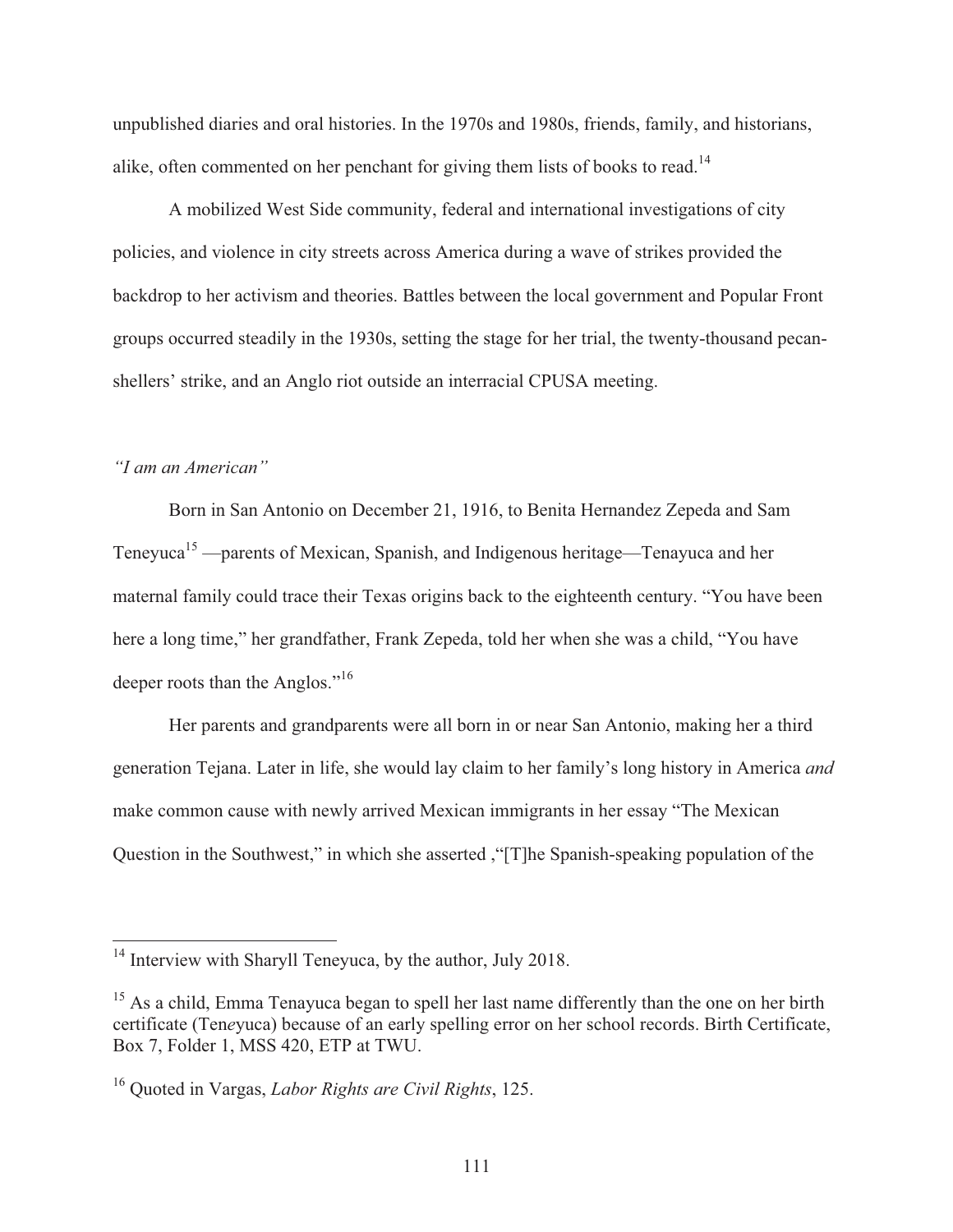Southwest, both the American-born and the foreign-born, are one people." "The Mexican population of the Southwest is closely bound together by historical, political and cultural ties."<sup>17</sup>

 By the time she was school age, San Antonio was the most populous city in Texas and housed some of the worst slums in the United States. In the 1930s, the city's Mexican, Mexican-American, and Tejano community—the second largest in the United States, after Los Angeles constituted 40 percent of the city's population while African Americans made up just below 10 percent.18 Jim Crow economic and political systems ensured that most non-Anglos (almost half the population) were disfranchised and discriminated against in segregated spaces and in hiring, especially for craft and white-collar jobs.

 The Great Depression's early years hit Tenayuca's parents hard. With their small dairy farm on the South Side struggling, they sent teenage Emma, along with one of her ten siblings, to live with her maternal grandparents.<sup>19</sup> Frank Zepeda would become a lasting influence on her life and politics. In 1952, she named her newborn child Francisco, after his great-grandfather. Until his death in the mid-1930s, Zepeda worked as a skilled carpenter in a lumberyard, a craft that had provided enough funds to buy a small house for him and his wife, Margarite, on Arbor Place

<sup>17</sup> Tenayuca and Brooks, "The Mexican Question in the Southwest," 258; *1920 United States Federal Census* [database on-line], Provo, UT, USA: Ancestry.com Operations Inc., 2002; *1930 United States Federal Census* [database on-line]. Provo, UT, USA: Ancestry.com Operations Inc., 2002.

<sup>18</sup> Julia Kirk Blackwelder, *Women of the Depression: Caste and Culture in San Antonio, 1929- 1939* (College Station: Texas A&M University Press, 1984), 13-14; Vargas, *Labor Rights are Civil Rights*, 129.

<sup>&</sup>lt;sup>19</sup> Tenayuca, interview by Turner, ATC. According to Tenayuca, her parents owned cows and chickens, and sold milk and eggs.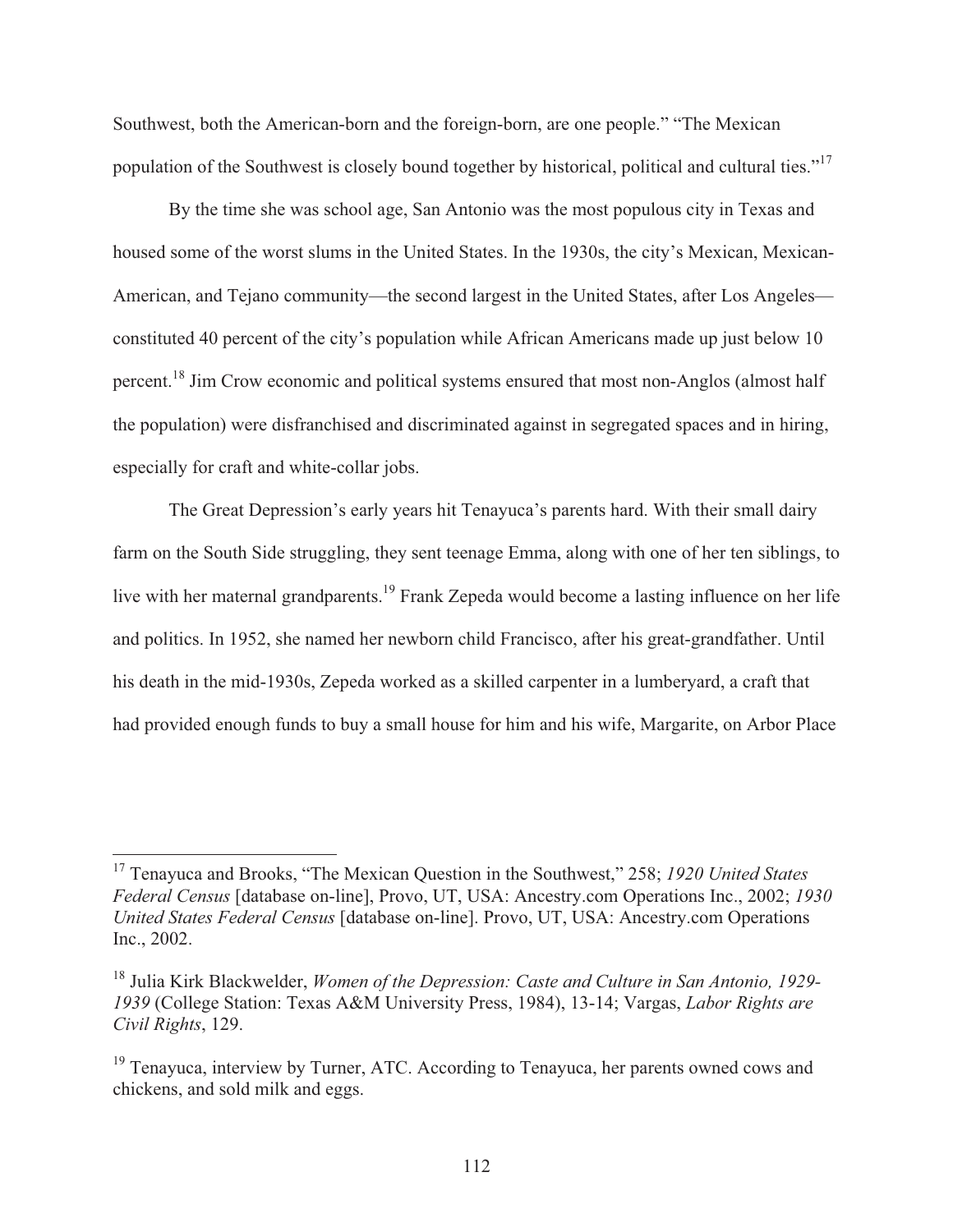close to San Antonio's West Side.<sup>20</sup> Tenayuca spent most of her childhood in this working-class community, on a street with Black, Mexican-American, and Mexican and European immigrant neighbors.

 "There was always some talk of politics at my grandmother's," she recalled in an interview in 1987, in which she described her grandfather as a "devout Catholic, a good democrat" and "a man who did something...he took an interest in politics and civil rights."<sup>21</sup> As U.S. citizens, the men—and after 1918 the women—in her family routinely exercised their right to vote. Her father, Sam, once told her that in the Presidential election of 1912, he voted for the Socialist Party candidate, Eugene Debs (whom she later pronounced to be "one of the best speakers, a wonderful man").<sup>22</sup> He was not the only Texan to do so: Debs won 8.5% of the vote in the state.23 In the Governor's race of 1924, her grandfather "rallied the entire Zepeda clan to go forth" and vote for Miriam "Ma" Ferguson because she had taken a "strong stand against the Ku Klux Klan," a brave action in San Antonio where the Klan had a fervent following.<sup>24</sup> Four

 $20$  Tenayuca, interview by Jerry Poyo, February 21, 1987, transcript, Institute of Texan Cultures Oral History Program, Libraries Special Collections, University of Texas at San Antonio, Texas (hereafter ITC); *1930 United States Federal Census* [database on-line]. Provo, UT, USA: Ancestry.com Operations Inc., 2002.

 $21$  Tenayuca, interview by Poyo, ITC. Tenayuca began to attend a Catholic church again once she returned to San Antonio in the 1960s. Vargas claims that Zepeda's Catholicism was a key influence on Tenayuca. See, Vargas, *Labor Rights are Civil Rights*, 124.

<sup>&</sup>lt;sup>22</sup> Tenayuca, "Speech to the Newspaper Guild," ATC.

<sup>23</sup> Don Carleton, *Red Scare!: Right-wing Hysteria, Fifties Fanaticism, and Their Legacy in Texas* (Austin, TX: Texas Monthly Press, 1985), 26.

<sup>24</sup> Tenayuca, interview by Poyo, ITC; Alicia Schmidt Camacho, *Migrant Imaginaries: Latino Cultural Politics in the U.S.-Mexico Borderlands* (New York: New York University Press, 2008), 49; González, *Redeeming La Raza*, 147.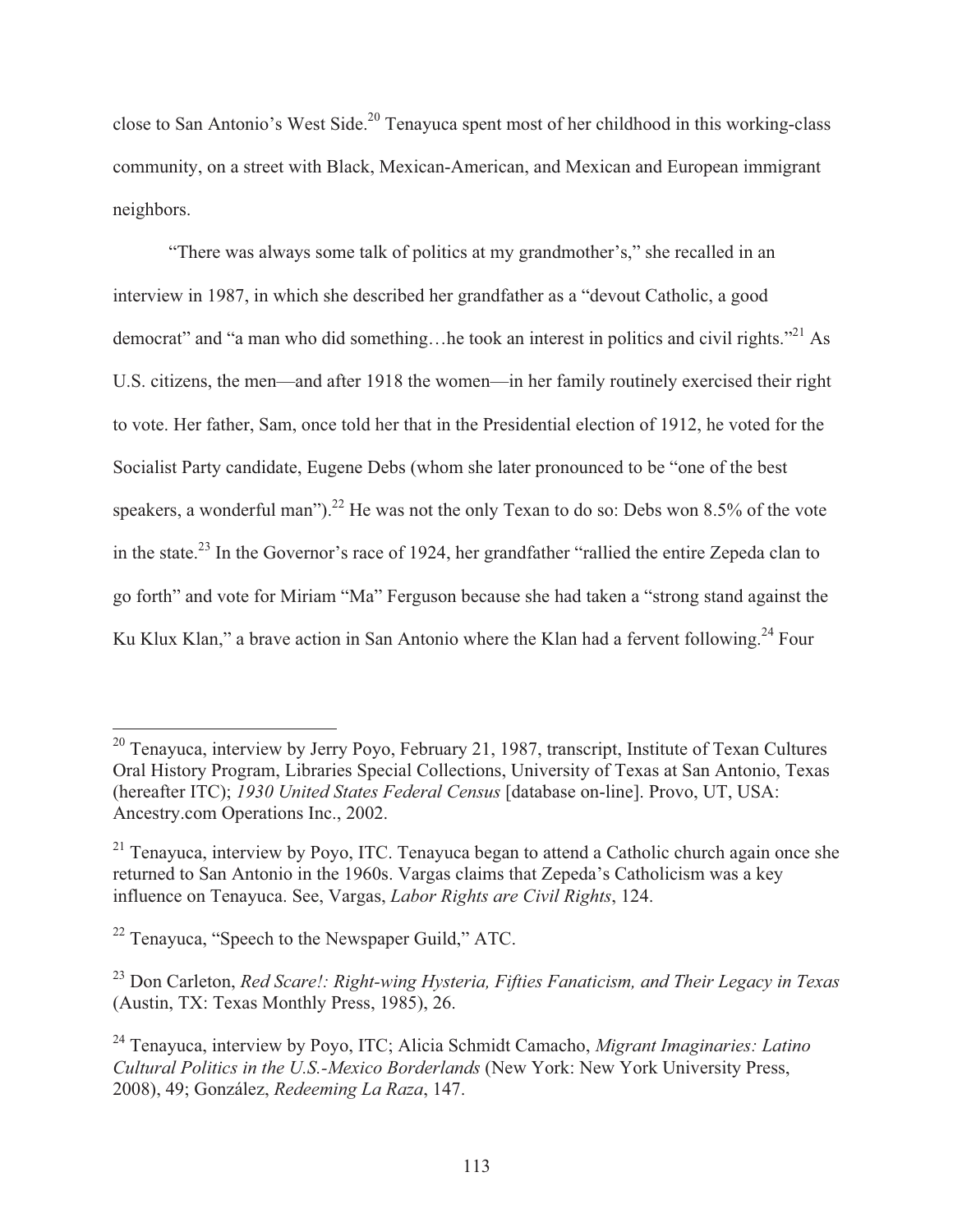years later, her family voted for Democratic Presidential candidate and Catholic Al Smith, then still a champion of poor immigrants.<sup>25</sup>

 The Zepeda and Teneyuca [sic] family's level of political engagement, however, was becoming an increasingly rare privilege for non-Anglos in Texas. By the 1930s, only about six percent of San Antonio's approximately 125,000 Mexican and Mexican-American residents were eligible to vote. Mandatory poll taxes, residency requirements, and a 1921 state law requiring citizenship for foreign-born voters (stripping them of a right in place since 1869) had disfranchised the rest. In the city's Jim Crow racial structure, her family's designation as free U.S.-born whites, as well as their ability to pay the mandatory poll taxes (the Zepeda men continued to find work as carpenters in a local mill, although sporadically during the worst years of the Depression), gave them voting rights in Texas's "white primaries."26

 Her family's stories and political activity instilled in her a commitment to local and national electoral politics that never wavered. In "The Mexican Question in the Southwest," she called for the removal of all restrictions (residence qualifications, poll taxes, white primaries) to citizens' legal right to vote, and advocated for an easier pathway to citizenship for immigrants. She also connected the near total absence of Mexican Americans elected to local and state

<sup>&</sup>lt;sup>25</sup> Rips, "Living History," 8.

<sup>&</sup>lt;sup>26</sup> White primaries disenfranchised Black Americans in Texas and other states until 1944 when the U.S. Supreme Court ruled the practice illegal. See Judith Kaaz Doyle, "Maury Maverick and Racial Politics in San Antonio, Texas, 1938-1941," *Journal of Southern History* 53, no. 2 (May 1987), 198; Thomas A. Guglielmo, "Fighting for Caucasian Rights: Mexicans, Mexican Americans, and the Transnational Struggle for Civil Rights in World War II Texas," *Journal of American History* 92, no. 4 (March 2006), 1216.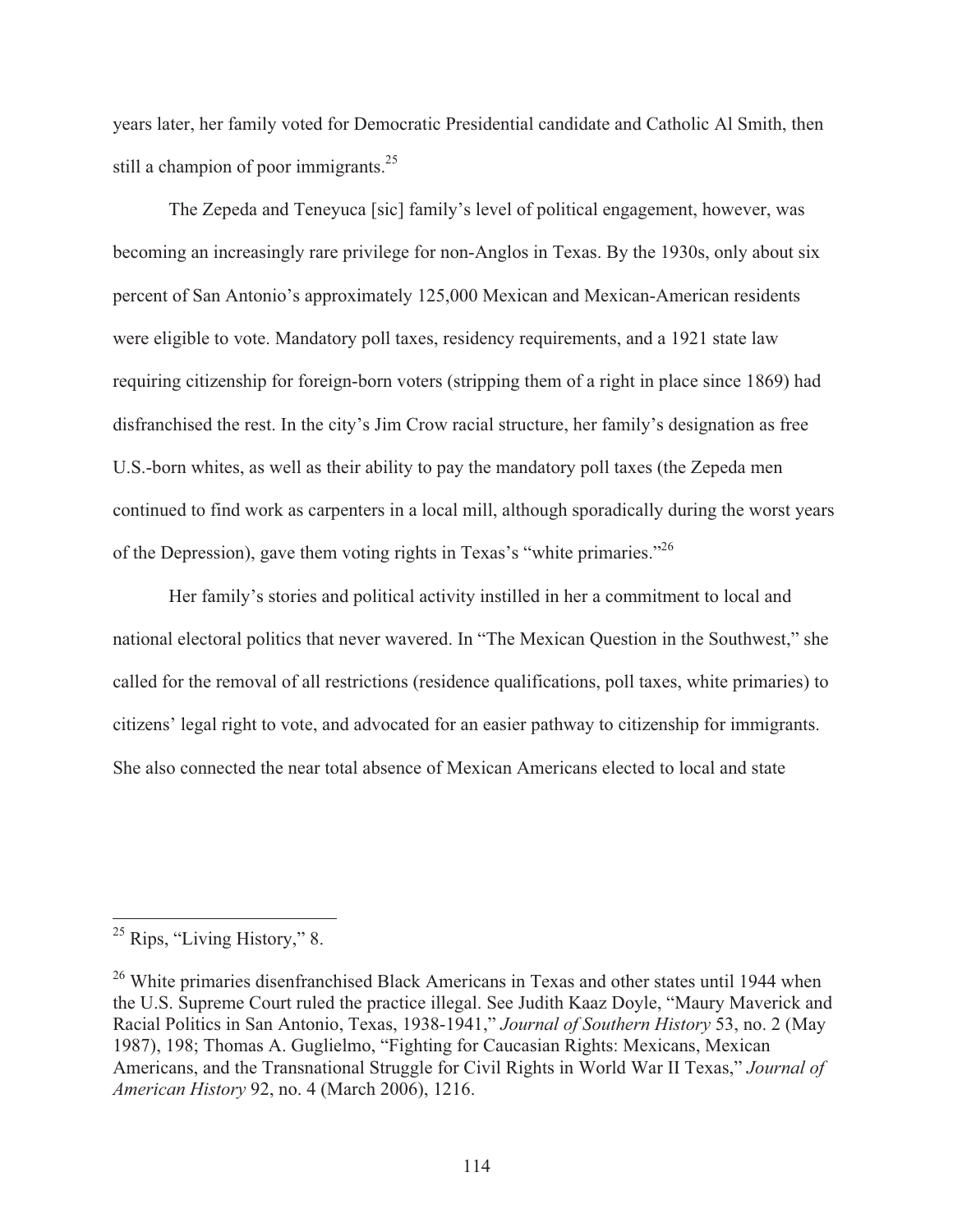government to the "poor health conditions and lack of educational facilities" in Texas.<sup>27</sup> During the height of her fame as a communist organizer, she ran for U.S. Congress on the Party ticket, but she never actively campaigned and received fewer than a hundred votes.<sup>28</sup> Much later in life, she canvassed her San Antonio neighborhood for Democrats Ann Richards and her former high school classmate, Henry González, in statewide elections.

 Tenayuca's multiracial, working-class neighborhood, especially its schools and public spaces, shaped her expansive definition of American identity as inclusive of citizens and noncitizens, immigrants and indigenous, the colonizers and colonized who had roots in Europe, Africa, and Latin America.<sup>29</sup> She embraced the multiplicities that shifting national boundaries and her family's heritage created, but she often found herself betwixt and between communities as she confronted systems of power in San Antonio in the 1930s.

 A lifelong advocate for bilingual education and school curricula that included Mexican and Mexican-American history and culture, she grew up speaking English as her first language and Spanish as her second. The Spanish she learned from her grandparents was, in her words, an "archaic Spanish, from the Conquistadores," leading both Anglo schoolteachers and non-Anglo community members to criticize her, as her Spanish was neither textbook proper nor Tejano or

 $27$  Tenayuca and Brooks, "The Mexican Question in the Southwest," 261. In 1938, only two Mexican Americans served in the Texas House of Representatives, both were wealthy landowners from Brownsville and one was a founder of LULAC.

<sup>&</sup>lt;sup>28</sup> Ruth Cowen, "Miss Jeannette Rankin, First Woman Elected to Congress, Leads 30 of her Sex in Campaigning for National Offices," *Washington Post*, November 3, 1940. The Communist Party ran two women for the U.S. Senate, and four women for the U.S. Congress in the 1940 election.

 $29$  Scholars have aptly defined Tenayuca's identity as "mestiza" and "continental," and portrayed her as simultaneously a citizen and a "colonial subject." See, for example, Camacho, *Migrant Imaginaries*, 49; Balthaser, *Anti-Imperialist Modernism,* 27; Vargas, *Labor Rights are Civil Rights*, 124.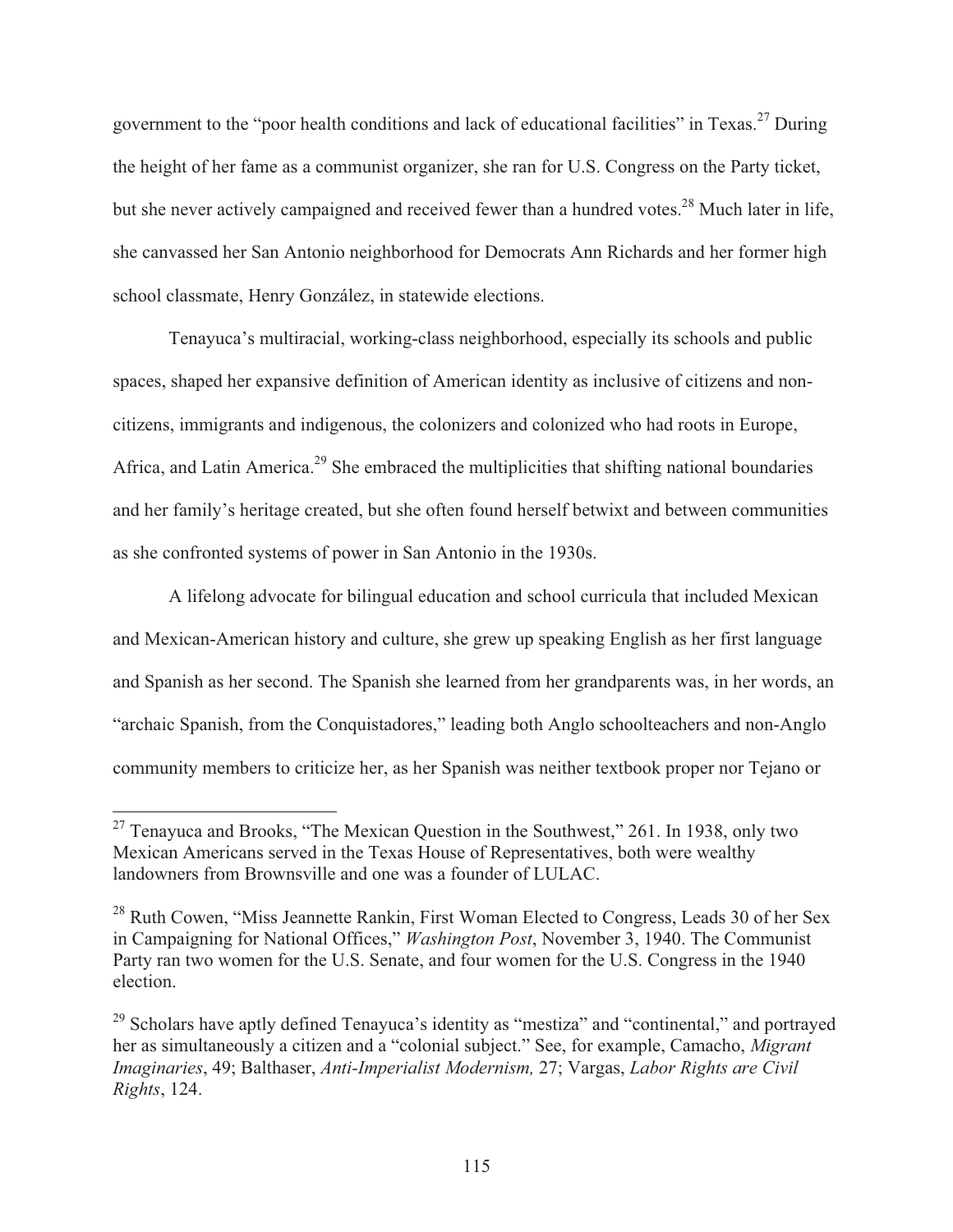Mexican colloquial.30 She later claimed that she started to study Spanish during a cigar workers strike in the mid-1930s, so that she could communicate better with Mexican women workers on the picket lines and create flyers in Spanish for the strikers.<sup>31</sup> In the 1930s, she advocated that public schools should provide an equally bilingual education in cities and states where Spanishspeakers made up a majority of the population, and successfully petitioned the WPA to support literacy classes in Spanish at the WAA office.<sup>32</sup> Her desire to master the language stuck with her, and in 1954, she eventually earned a college degree in Spanish and bilingual education.

 As a child, on Sunday afternoons, Tenayuca often accompanied her grandfather on a walk from their church, St. Agnes, to Plaza del Zacate, a popular public square now called Milam Park.<sup>33</sup> Traipsing down Arbor Place, she may have called out greetings to her neighbors in one of the city's few multiracial areas: 'Ciao' to the Italian and Spanish Bogiorno and Pizzini families; 'Guten Tag' to the matriarch who spoke only German; 'Hello' to the Robertsons and the Hewses, Black families who lived on both sides of the train tracks that crossed her street.<sup>34</sup>

When she and her grandfather arrived at the park, he would often buy her an ice cream a small luxury purchased despite the total loss of his savings in 1932—as they wandered around

 $\overline{\phantom{a}}$ 

<sup>33</sup> Tenavuca, interview by Poyo, ITC.

 $30$  Tenayuca relates several stories about her 'bad' Spanish in interviews and speeches. See, Tenayuca, interview by Turner, ATC; Tenayuca, interview by Poyo, ITC; Tenayuca, "Speech to Newspaper Guild," ATC.

<sup>&</sup>lt;sup>31</sup> Tenayuca, interview by Turner, ATC.

<sup>&</sup>lt;sup>32</sup> Tenayuca and Brooks, "The Mexican Question in the Southwest," 264.

<sup>&</sup>lt;sup>34</sup> Tenayuca, interview by Poyo, ITC; Emma Tenayuca, interview by Luis R. Torres, 21 February 1987, video, José Angel Gutiérrez Papers, Special Collections, University of Texas at San Antonio (hereafter JAGP); *1920 United States Federal Census* [database on-line], Provo, UT, USA: Ancestry.com Operations Inc., 2002; *1930 United States Federal Census* [database online]. Provo, UT, USA: Ancestry.com Operations Inc., 2002.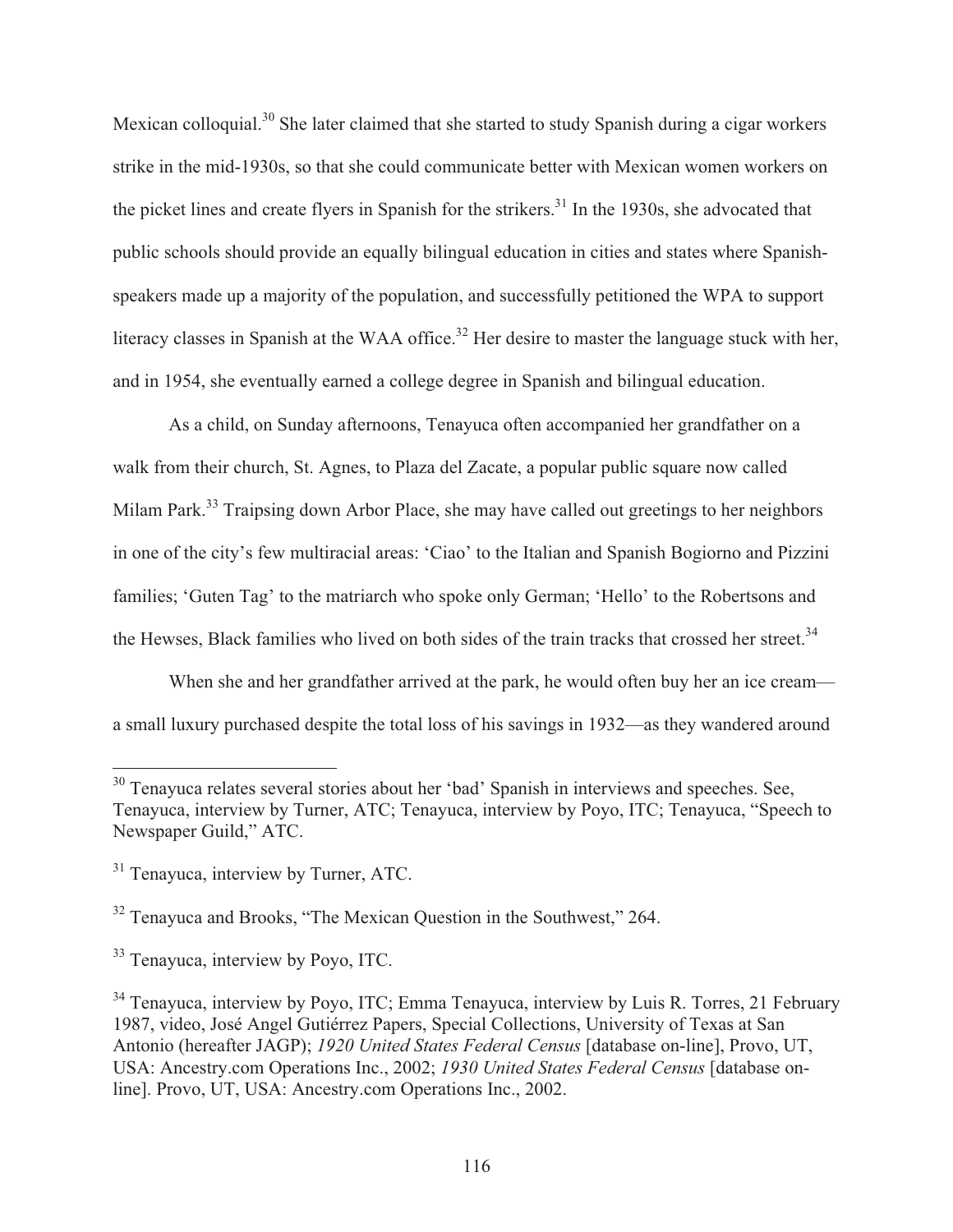listening to the park's many soapbox speakers.<sup>35</sup> "There was always someone at the Plaza making a speech or talking, or discussing the latest papers," she later recalled.<sup>36</sup> Radicals from both sides of the U.S.-Mexico border orated from the edges of the square hoping to inspire, incite, or just inform San Antonians on the news of the day. She would have heard, for example, anarchists reading aloud from the latest issue of the Mexican Flores Magón brothers' newspaper, *Regeneración*, or socialists railing against the poll tax that disenfranchised many non-Anglo citizens.37

 Tenayuca felt the "sting of racism and discrimination" in her Jim Crow city but she found inspiration in the stories of resistance to white supremacy she heard from her family and from activists in the Plaza. Some of her earliest expressions of radicalism were assertions of antiracism's legitimacy in American political identity. Eager to stake her own claim to American identity and fights against discrimination, she joined the Women's Auxiliary of the League of United Latin American Citizens (LULAC) in 1931. "I am an American," she declared in a speech to her Auxiliary chapter that year.<sup>38</sup> Alongside other young LULAC activists, she protested local schools and restaurants that refused to admit or serve Mexicans and Mexican Americans.<sup>39</sup> She soon discerned, however, that her own emergent vision of a multiracial and multinational American identity conflicted with LUCAC's more restrictive membership policies,

<sup>&</sup>lt;sup>35</sup> Tenayuca, interview by Poyo, ITC.

<sup>&</sup>lt;sup>36</sup> Tenayuca, interview by Turner, ATC.

<sup>37</sup> González, *Redeeming La Raza*, 147.

<sup>38</sup> González, *Redeeming La Raza*, 148.

<sup>&</sup>lt;sup>39</sup> Emma Tenayuca, "A Link with the Past, A Challenge for the Future," unpublished manuscript, Box 10, Folder 2, MSS 420, Emma Tenayuca Papers, The Woman's Collection, Texas Women's University, Denton, TX (hereafter ETP); Tenayuca, interview by Emilio Zamora, ETP at TWU.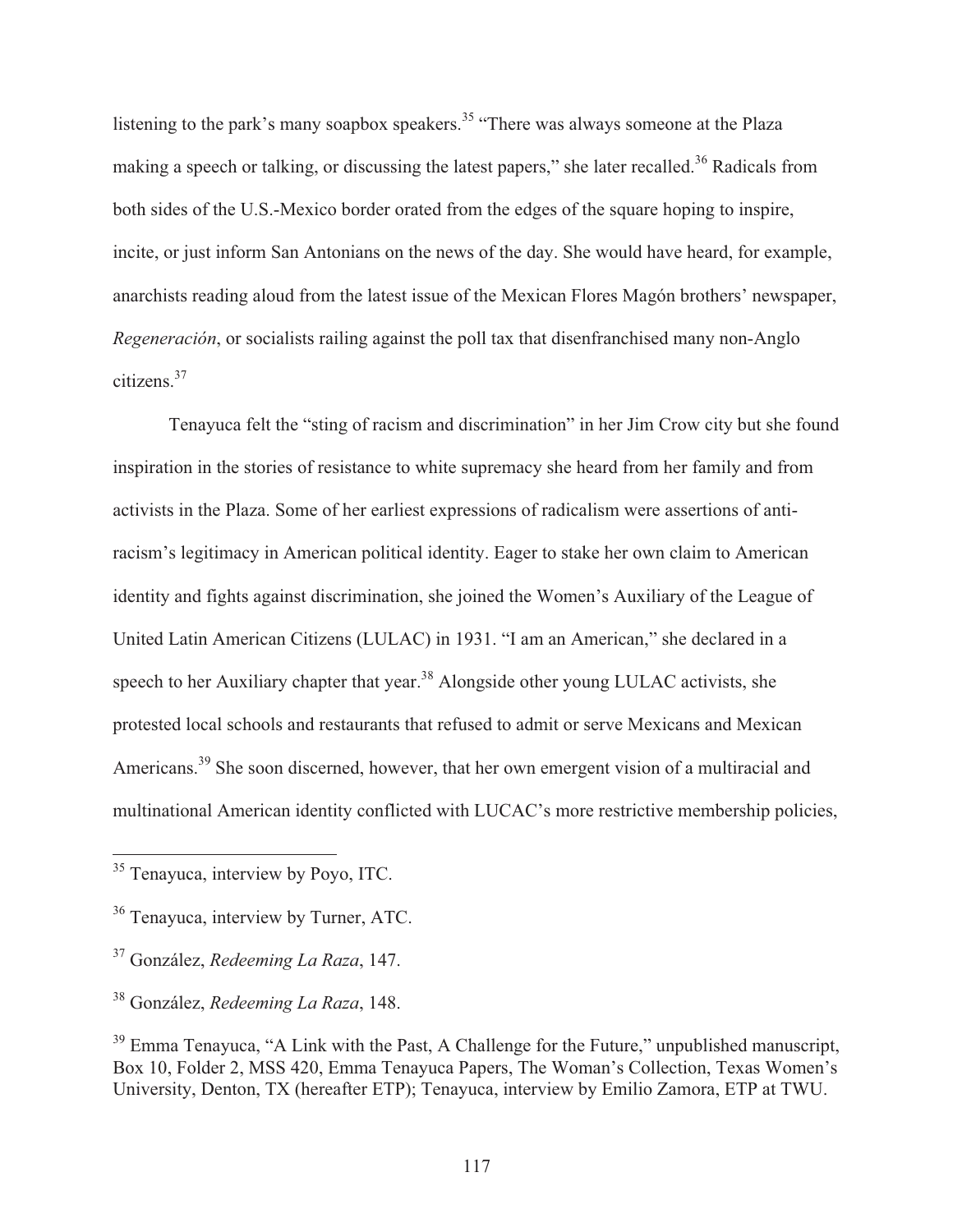which denied full membership to women and non-citizens.<sup>40</sup> She quit LULAC, but not organizing. She went in search of a different path to social justice.

 "It was a protest movement of the youth," Tenayuca recalled of her high school friends whom the local police called the "Who-Gives-A-Damn Club," a nickname that the activists then claimed as their own.41 She joined the Young Communist League (YCL) in 1935, but her political affiliations were wide-ranging. "I read all about the Wobblies, and in my mind I also became an anarchist."42 The YCL had a number of members in San Antonio, including her classmates Nathan Kleban, the editor of the award-winning school newspaper who later ran for Texas Attorney General on the CPUSA ticket, and Peggy Vance, a close friend, who became a journalist and labor leader in the American Newspaper Guild.<sup>43</sup> The young radicals discussed economic theory and protest novels (such as works by Émile Zola), and published a youth newspaper together.<sup>44</sup>

 In high school, she also found some sympathetic adults, such as her English teacher who, in Tenayuca's words, had "the mind of a Thomas Paine" and was "a non-conformist, but never a

 $\overline{a}$ 

43 U.S Congress, House Committee on Un-American Activities, Investigation of Un-American Propaganda Activities in the United States, Hearings, House of Representatives,  $75<sup>th</sup>$  Congress, 1939, 5553; Carleton, *Red Scare!*, 29; Ben Levin to Emma Tenayuca, December 15, 1986, Box 4, Folder 35, MSS 420, ETP at TWU; Tenayuca, October 13, 1948, Diary, Box 2, MSS 420, ETP at TWU.

<sup>40</sup> Cynthia E. Orozco, *No Mexicans, Women or Dogs Allowed: The Rise of the Mexican American Civil Rights Movement* (Austin, TX: University of Texas Press, 2009), 214.

<sup>41</sup> Tenayuca, "A Link with the Past," MSS 420, EPT at TWU

<sup>42</sup> Roberto R. Calderon and Emilio Zamora, "Manuela Solis and Emma Tenayuca: A Tribute," in *Chicana Voices: Intersections of Race, Class, Gender*, eds. Theresa Cordova, et al (Albuquerque, NM: University of New Mexico Press, 1993), 41; González, *Redeeming La Raza*, 151.

<sup>44</sup> Rips, "Living History," 8; Tenayuca, "A Link with the Past," MSS 420, ETP at TWU; Vargas, *Labor Rights are Civil Rights*, 125.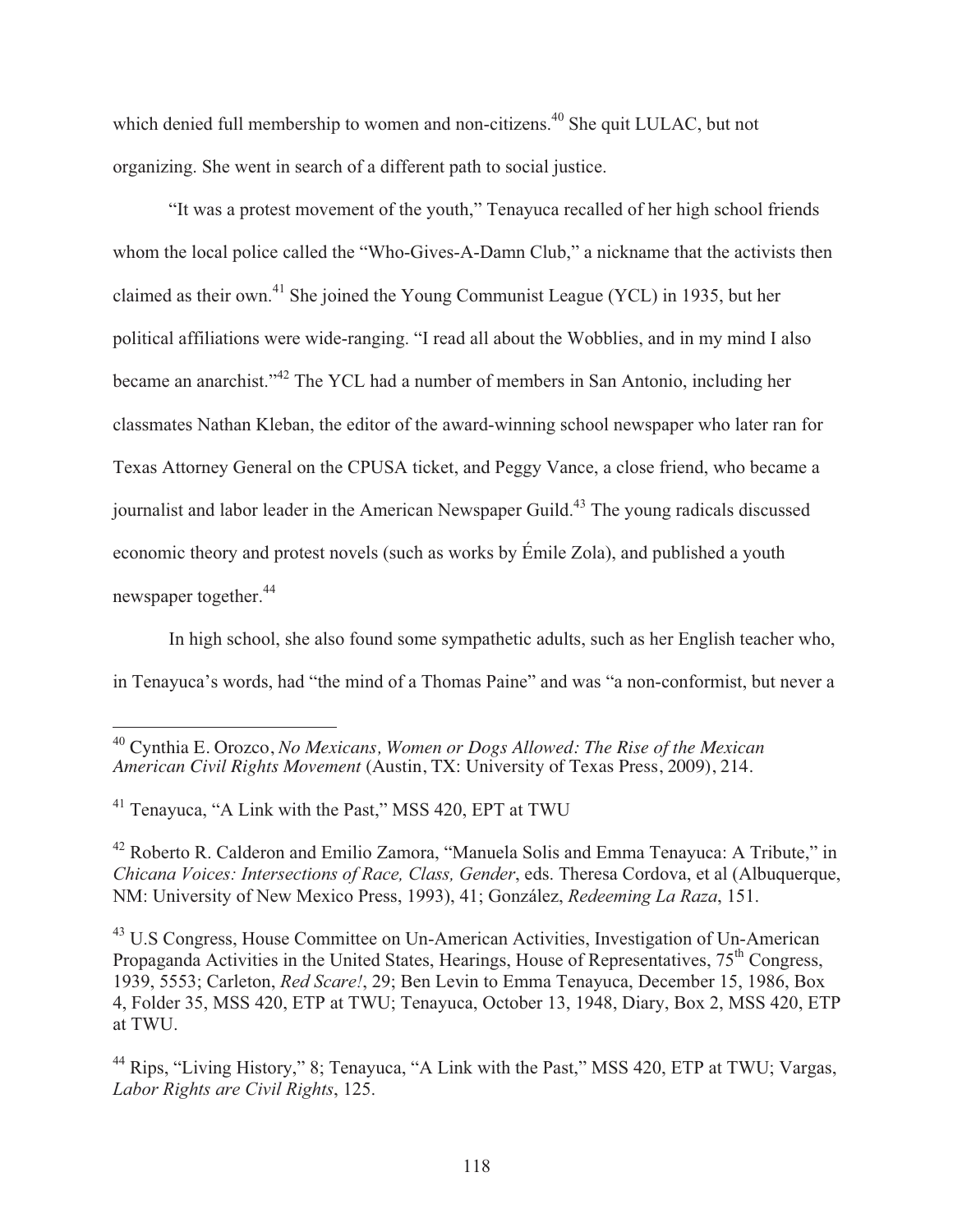Communist" (anticommunist city officials still fired this "moderate liberal" in the 1940s).<sup>45</sup> As in Plaza del Zacate, she found common cause with fellow anarchist, socialist, and communist students, but she also found her own voice. As a high school debate champion, she discovered her "great oratorical ability," as her debate coach described her gift for public speaking, a talent that served her well on picket lines and at rallies over the next few years.<sup>46</sup> One of her fellow debate team members wrote to Tenayuca many years later: "I sensed even then that you were destined for other things than the wife-mother homemaker life. You were a little fire-eater."<sup>47</sup>

## *The Making of a Young Communist*

 $\overline{a}$ 

 Despite her talents and intellect, Tenayuca, like many young people of the Depression generation, could neither afford college tuition nor find a steady job after her high school graduation. Yet in the midst of the nation's economic collapse and her own financial insecurity, she witnessed glimmers of political possibility across the border. In Mexico, leftist Lázaro Cárdenas won the country's presidential election in 1934, and launched a radical program of nationalization, land redistribution, and labor rights. The Texas business and political Anglo elite nervously watched the events in Mexico, but she remembered that Cárdenas' victory created a "surge of nationalism and pride among Texas Mexicans" and introduced new opportunities for transnational labor solidarity in San Antonio.<sup>48</sup> Closer to home, meanwhile, voters in San

<sup>&</sup>lt;sup>45</sup> Tenayuca, October 13, 1948, Diary, MSS 420, ETP at TWU.

<sup>46 &</sup>quot;Mexican Girl uses Talents in WPA Fight," *San Antonio Light*, February 21, 1937; Tenayuca Correspondence File, High School Yearbooks, Box 7, Folder 11, MSS 420, ETP at TWU.

<sup>47</sup> Ben Levin to Emma Tenayuca, December 15, 1986, Box 4, Folder 35, MSS 420, ETP at TWU.

<sup>48</sup> Tenayuca, "A Link with the Past," MSS 420, ETP at TWU.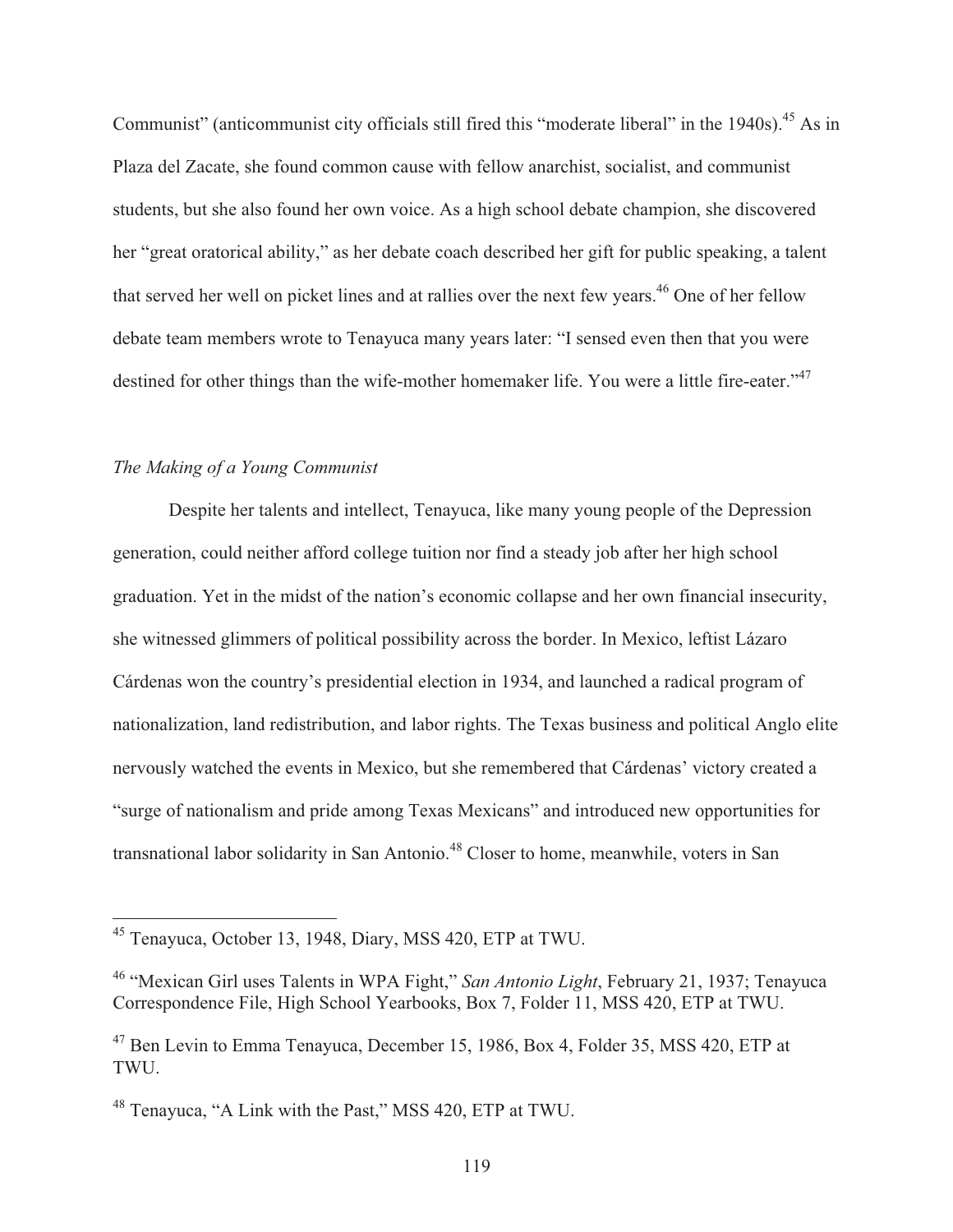Antonio's Bexar County elected Maury Maverick to the U.S. Congress, a victory that would help secure millions of federal dollars from the WPA for the city and its surrounding area.

 In 1935, Tenayuca and the Who-Gives-A-Damn crew joined women strikers from the Finck Cigar Company on one of the many picket lines that popped up outside San Antonio's cigar-making factories and clothing sweatshops during the  $1930s$ .<sup>49</sup> Representing the city's largest employer in the mid-1930s, Finck's management fired hundreds of striking Mexican, Mexican-American, and Tejana women during a two-year battle over wages and injustice for cigar rollers. "They are Reds," a Finck spokesman announced, in defense of the company's refusal to rehire the workers despite a Regional Labor Board ruling in their favor.<sup>50</sup> Meanwhile, the city's police chief publicly threatened the strikers, approving his officers' violence and their arrests of many workers and their allies during the conflict, including teenage Tenayuca. The backlash to the "protest movement of the young" came quickly. "After some American Legionnaires came to give our organization the once over," she recounted in 1983, the Who-Give-a-Damn Club "folded up shortly."<sup>51</sup>

 The vigilante and police violence, however, did not deter her. "When the police charged the picket line, I was arrested," she later recalled, "and I think from that moment on, I was ready to die for the cause of labor."52 This definitive moment of collective action and repression made

<sup>49 &</sup>quot;Women Battle Officers at San Antonio," *Austin American Statesman*, March 16, 1935; "61 Cigar Strike Fighters Held," *Austin American Statesman*, March 24, 1935; Blackwelder, "Emma Tenayuca," 195-197.

<sup>50</sup> Quoted in Blackwelder, *Women of the Depression*, 134.

<sup>51</sup> Rips, "Living History," 9; Esther Canter, "21-Year-Old Girl Leads Texas Pecan Workers," *Daily Worker*, June 20, 1938.

<sup>52</sup> Tenayuca, "Speech to the Newspaper Guild," ATC.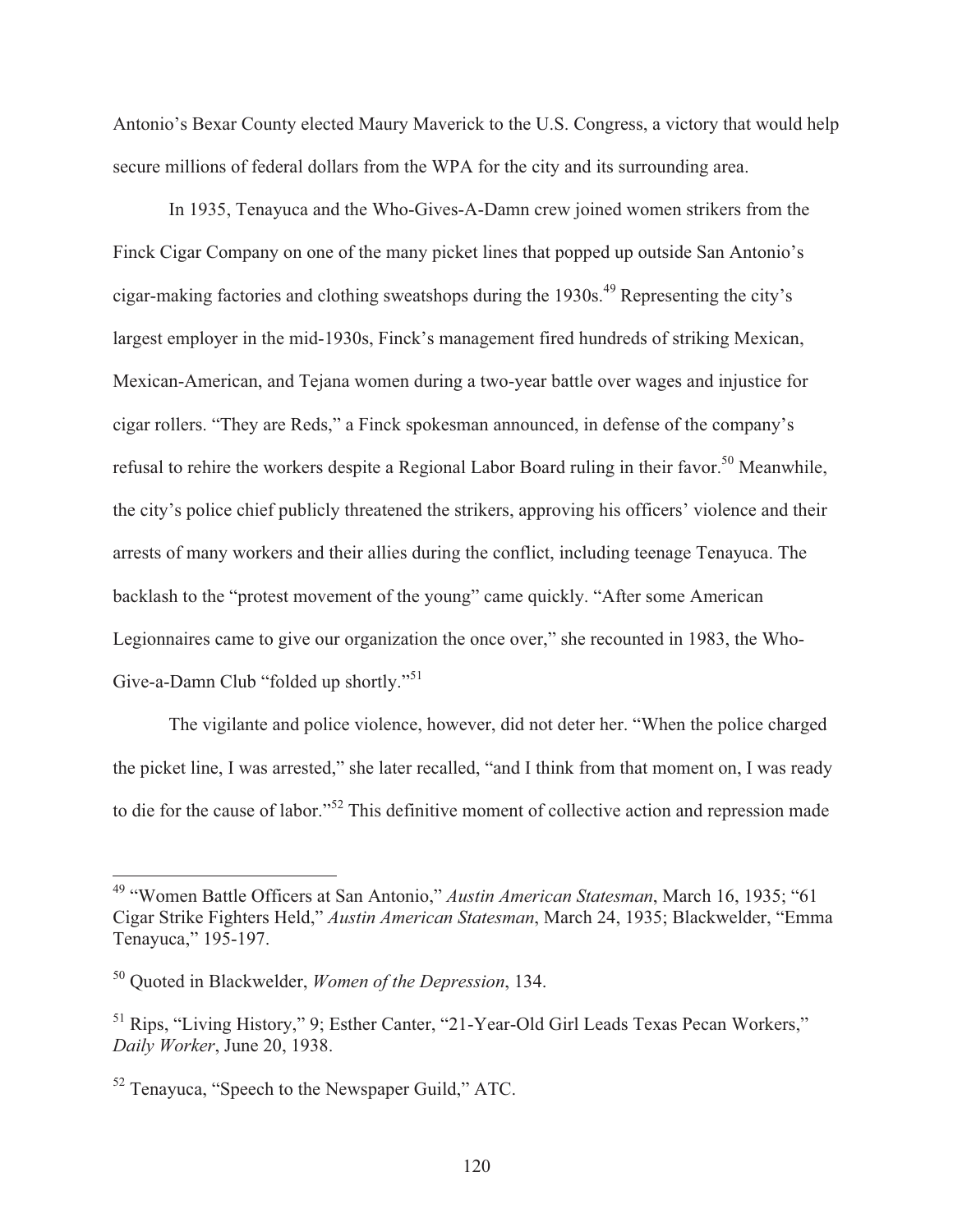her a radical trade unionist, setting her on a collision course with San Antonio's anti-radical, anti-labor, anti-immigrant political and business elite, and on occasion racist labor leaders. She helped form a number of International Ladies Garment Workers Union (ILGWU) locals in the city's garment factories, but she clashed repeatedly with the union's Anglo leader, Rebecca Taylor, who disparaged Mexican and Mexican-American workers and aligned herself with the police during the later pecan-shellers' strike.<sup>53</sup>

 In 1935, the CPUSA opened its Texas headquarters in Houston, and Tenayuca began serving as Secretary for San Antonio's West Side Unemployed Council (UC), which joined Texas branches in Port Arthur, Laredo, and Houston.<sup>54</sup> As part of the wave of hunger marches, sit-ins, and mass demonstrations during the Great Depression, she and the San Antonio UC staged protests at the local WPA offices and lobbied city and state government officials. These actions and the UC's commitment to recruiting women and people of color as leaders gave her and other radical women the chance to raise their voices in resistance to white supremacy and anti-immigrant policies.

 In the early years of the Great Depression, the UC's leaders and grassroots members mobilized in towns and cities across America to demand federal funding for relief and jobs for the county's millions of unemployed. From Harlem to Birmingham, from Los Angeles to Louisville, communists and other radicals led unemployed campaigns and demonstrations for

<sup>53</sup> Vargas, *Labor Rights are Civil Rights*, 129.

<sup>54</sup> *Red Trade Unionist*, vol. 1, No. 2 (December 1935), Labor Movement in Texas Collection, Barker History Center, University of Texas at Austin; Vargas, *Labor Rights are Civil Rights*, 129.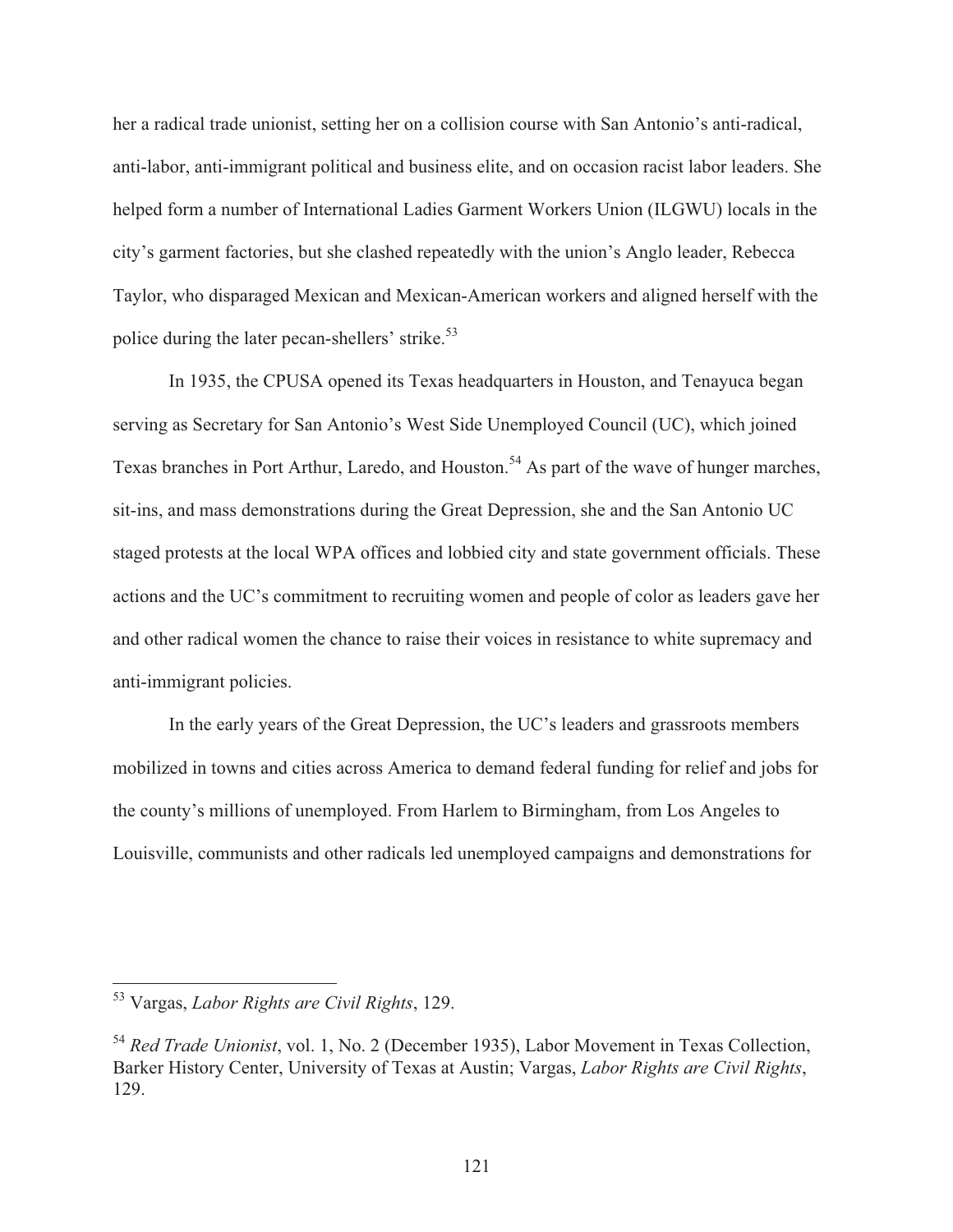more government resources, and for civil liberties and labor rights.<sup>55</sup> Founded in 1930, two years before Franklin Delano Roosevelt's election and three before any New Deal legislation, the UC officially opposed discrimination against people of color and the foreign-born in government policies, and encouraged the creation of interracial chapters in hopes of building solidarity and a multiracial working-class consciousness. The UC's radical leadership envisioned an interracial and pro-labor unemployed movement that, through collective action, could effectively demand equal treatment in relief offices, workplaces, and government legislation.<sup>56</sup> "We build a movement that demands rights and begs no favors; that does not plead but fights," read the national UC Constitution, "that does not expect miracles but realizes that gains are made through struggle, effort, and sacrifice."<sup>57</sup>

 Local CPUSA and UC leaders noticed Tenayuca's militancy on the Finck picket lines and in UC protests for jobs and relief, and sponsored her political education across the border. In the fall of 1936, she spent two months in Mexico City, studying at Marxist labor leader Vicente Lombardo Toledano's Universidad Obrera de Mexico (UOM). The UOM expanded access to education for Mexico's working class, and its curriculum included courses in economic theory, labor history, and union organizing strategies. It offered places to non-Spanish and Spanish

<sup>&</sup>lt;sup>55</sup> There is no full-length history of the unemployed movement and its organizations, but local and state branches appear in key studies of US radical and labor organizing. See, for example, Naison, *Communists in Harlem*; Kelley, *Hammer and Hoe*; Storch, *Red Chicago*.

<sup>56</sup> For histories of the Unemployed Council, see Daniel Leab, "United We Eat: The Creation and Organization of the Unemployed Councils in 1930," *Labor History* (Fall 1967), 300-315; Roy Rosenzweig, "Organizing the Unemployed: The Early Years of the Great Depression," *Radical America* X (1976), 37-60; Folsom, *Impatient Armies of the Poor*, 452-464.

<sup>57</sup> Quoted in Leab, "United We Eat," 309.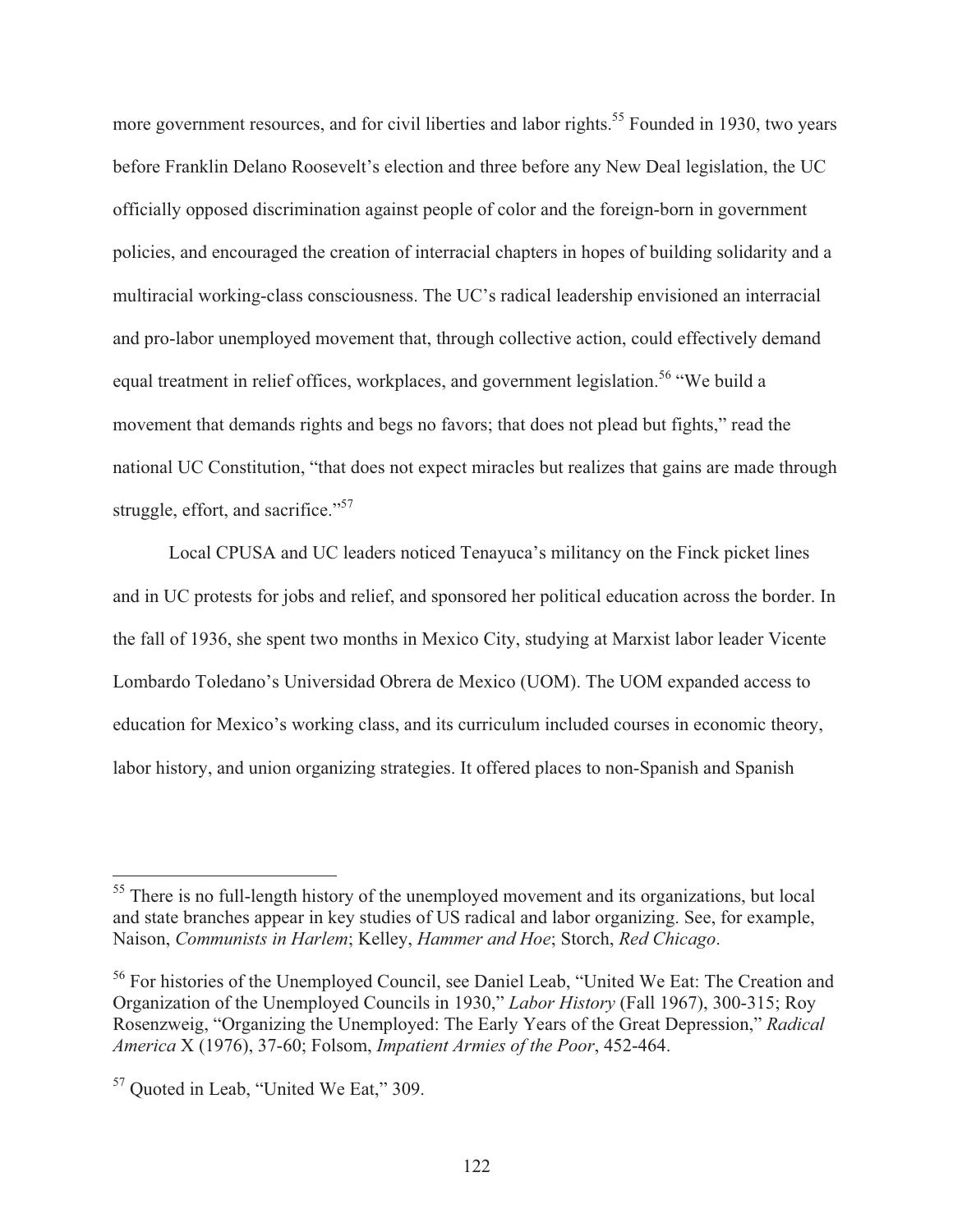speaking students from around the world with the intention of teaching young radicals about the Mexican political revolution and forging international solidarity between activists.<sup>58</sup>

 Radical activists and labor organizers routinely crossed the border in both directions, especially after the founding of the Confederacion de Trabajadores de Mexico (CTM) in 1936. Mexican communists traveled to Texas for agricultural and oil industry labor conventions; American communists journeyed to Mexico City to meet with CTM leaders or enroll at Toledano's UOM.59 The Mexican Communist Party and the CTM forged links with left-led unions and other progressive organizations in the United States, especially in the Southwest. The CTM, in particular, had a deep influence on the left-led CIO movement. Tenayuca remembers that many of San Antonio's workers wanted to join Mexican labor unions.<sup>60</sup>

 Although she recalls that she "was very young and my Spanish was not very good" during her two months at UOM, she nevertheless formed long-lasting memories of the people she encountered and the books she read. She enrolled in a Labor Law course taught by Alejandro Carrillo, Secretary of UOM and Toledano's close associate in the CTM. She also admired the work of IWW anarchist and Columbia University professor Frank Tennenbaum, who wrote a history of the Mexican labor movement.<sup>61</sup>

<sup>58</sup> Millon, *Vicente Lombardo Toledano*, 132, 123; Gigi Peterson, "Grassroots Good Neighbors: Connections between Mexican and U.S. Labor and Civil Rights Activists, 1936-1945," (Ph.D. dissertation, University of Washington, 1998), 141; González, *Redeeming La Raza*, 148.

<sup>59</sup> Millon, *Vicente Lombardo Toledano*, 132, 123.

<sup>60</sup> Vargas, *Labor Rights are Civil Rights*, 4; Tenayuca, interview by Zamora, MSS 420, ETP at TWU.

<sup>61</sup> Tenayuca, interview by Zamora, MSS 420, ETP at TWU; Vargas, *Labor Rights are Civil Rights*, 119.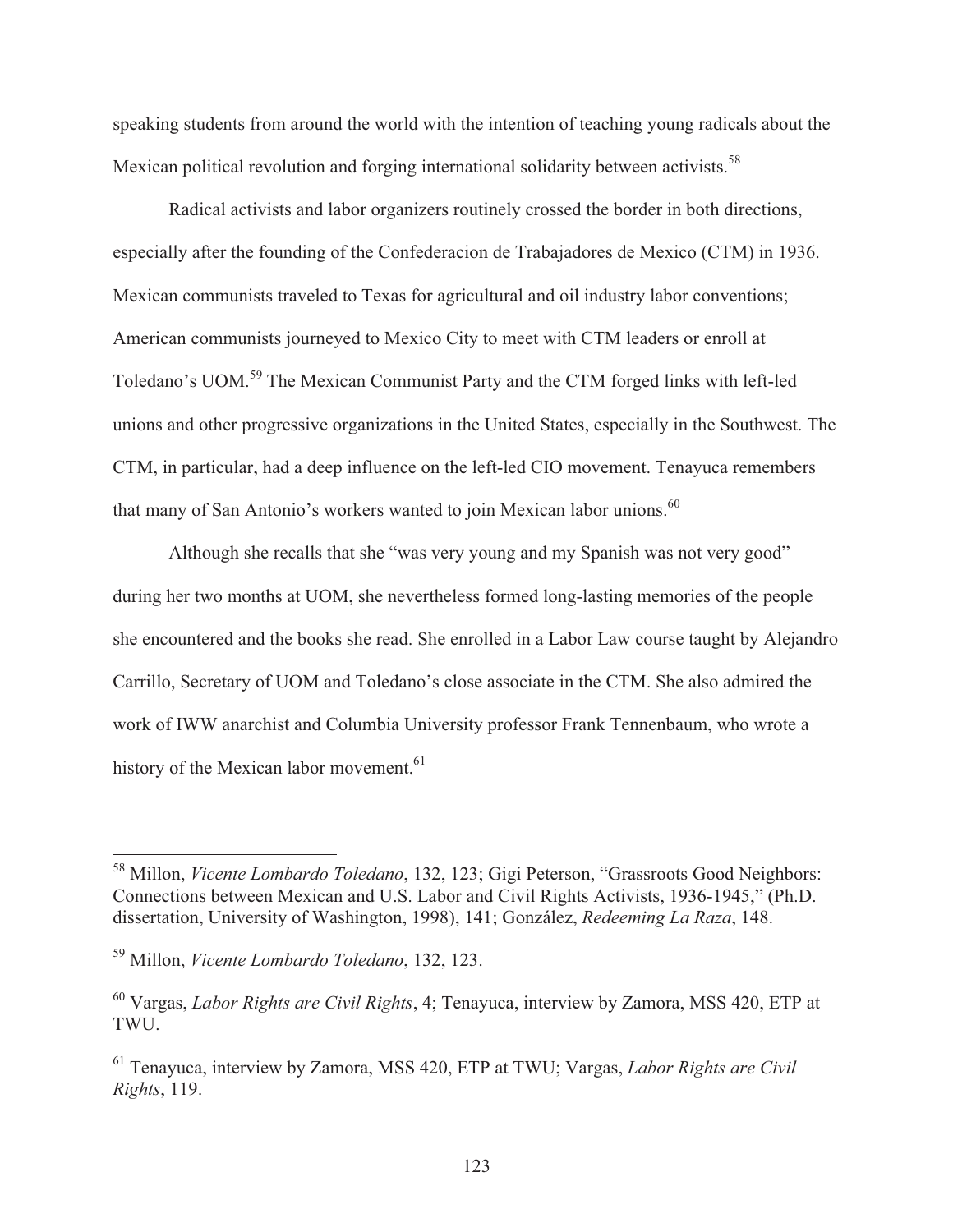In December 1936, she returned home to San Antonio, where, despite the growing anticommunist repression of civil liberties and workers' rights, she jumped back into the labor and unemployed movements' activities. She gave public talks on the lessons she learned in Mexico City, and described her ambitions for organizing in her hometown. "Hay mucho que hacer," she told *La Prensa*, a Spanish-language newspaper in San Antonio, "hay cosas interesantisimas como las 'juveniles' y la industria de la 'nuez' y la ayuda a miles de obreros carentes de trabajo."<sup>62</sup> For the better part of the next decade, she focused on building a career as a grassroots organizer and national leader in Popular Front organizations. Education and teaching—political and bilingual—remained central to her professional plans.

 During trips to Plaza del Zacate as a teenager, Tenayuca may have seen IWW Wobblies handing out copies of *The Rip Tide* or communists reading from the *Red Trade Unionist* (edited by Homer Brooks, whom she married in 1937 when she was twenty-one), radical newsletters both published in nearby Houston in the mid-1930s.<sup>63</sup> She may even have tried to sell subscriptions to her own "Who-Gives-a-Damn" radical youth paper, or stood on a soapbox to share some of the knowledge she had learned on San Antonio's picket lines and in Mexico City's classrooms.

 $62$  Enrique Ortega, "Emma Tenayuca, lider obrera santanoniana, refiere lo que observe en su viaje a Mexico," *La Prensa*, December 10, 1936. Translation: There is much to do, there are very interesting things like the 'youth' and the 'nut' industry and helping thousands of workers without work.

<sup>63</sup> *The Rip Tide*, June 10, 1935, Marine Transport Workers Union, IWW, Box 2E308, Labor Movement in Texas Collection, Barker History Center, University of Texas at Austin; *Red Trade Unionist*, vol. 1, No. 2 (December 1935), Labor Movement in Texas Collection, Barker History Center, University of Texas at Austin; George Norris Green with Michael R. Boston Jr., "Looking for Lefty: Liberal/Left Activism and Texas Labor, 1920s-1960s," in *Texas Left: The Radical Roots of Lone Star Liberalism*, edited by David O'Donald Cullen and Kyle Grant Wilkison (Texas A&M University Press, 2010), 119.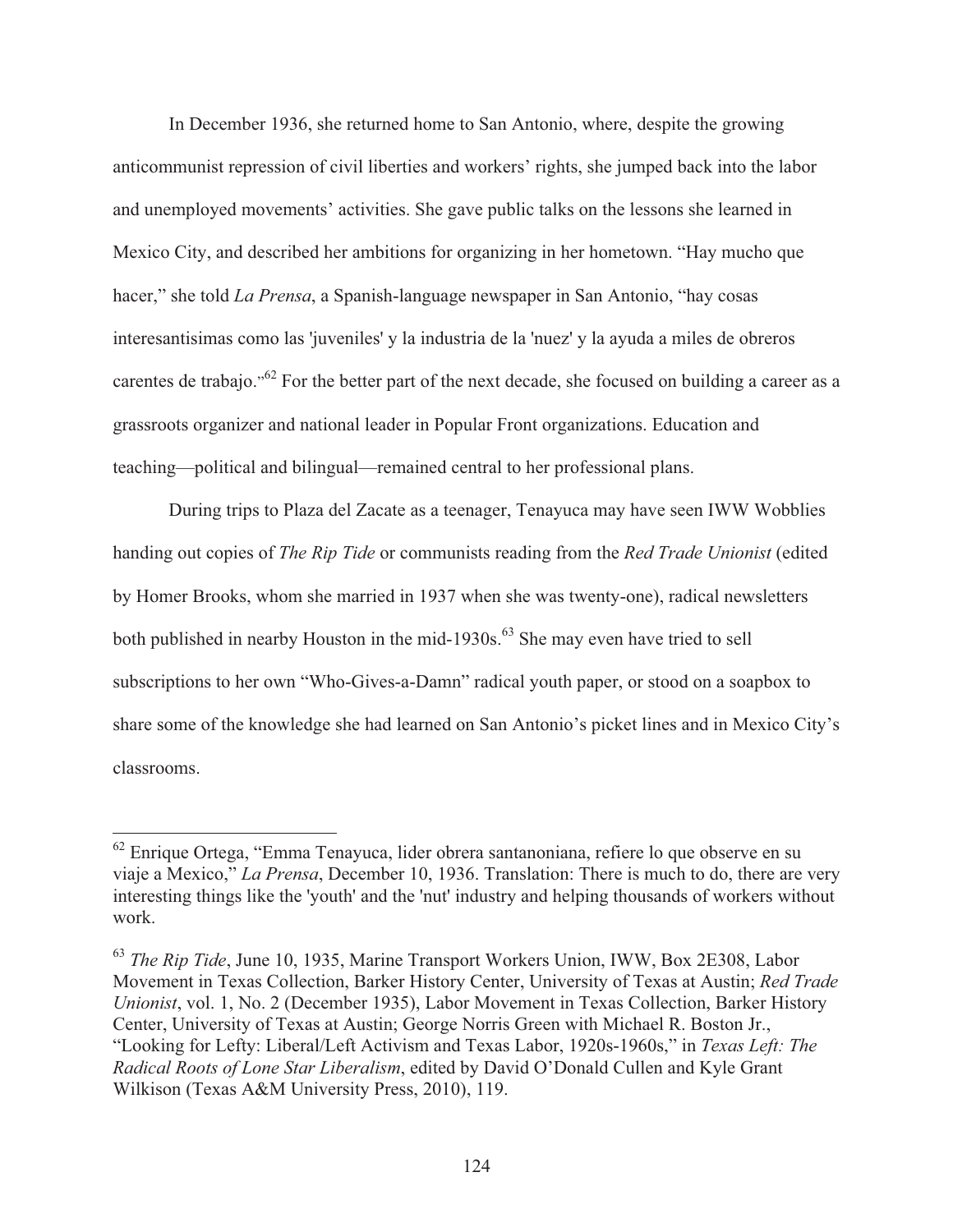Fifty years later, she still admired the Wobblies and the Communists. As she told a friend in the 1980s, the IWW was a "wonderful movement, it had its own philosophy, literature, poems, songs; they believed in One Big Union and the general strike."<sup>64</sup> Her memories of the communists at the forefront of the civil liberties and labor struggles in San Antonio bear little resemblance to popular culture's images of CPUSA members as dupes and traitors. "The idea of sharing, of helping, this was brought into the Communist movement," she recounted in a 1983 interview.65 As she struggled to both theorize and fight capitalism and white supremacy, the stories of radicalism and injustice she had heard at UOM and in Plaza del Zacate stayed with her.

 Frank Zepeda died on May 1, 1936, just before his granddaughter's trip to Mexico and the launch of her career in San Antonio's Popular Front unemployed and labor movements. Within a few months, Tenayuca would become a main attraction in the city's public spaces during WAA demonstrations. Zepeda never saw the huge crowds, among whom he would have stood, gathered to hear her speak. In St. Agnes Church, he had heeded the priest's moral lessons; in his home, he had spoken up in support of voting rights and against racism; in the Plaza, he had listened to the Magonistas and the Wobblies. And so had Emma.

 By 1936, Tenayuca, just twenty years old, was already a popular speaker and the public face of the unemployed and labor movements, seeding radical dissent into the unfolding of the New Deal in San Antonio. After attending the Universidad Obrera de Mexico and proving her skills in the Unemployed Council, Tenayuca found more leadership opportunities when the UC and rival national unemployed organizations merged into the WAA, or Alianza Obrera, as Spanish-speaking San Antonians called it. The UC's and WAA's commitments to racial, gender,

<sup>64 &</sup>quot;Emma Tenayuca, Notes" July 3, 1981, RWP.

 $<sup>65</sup>$  Rips, "Living History," 13.</sup>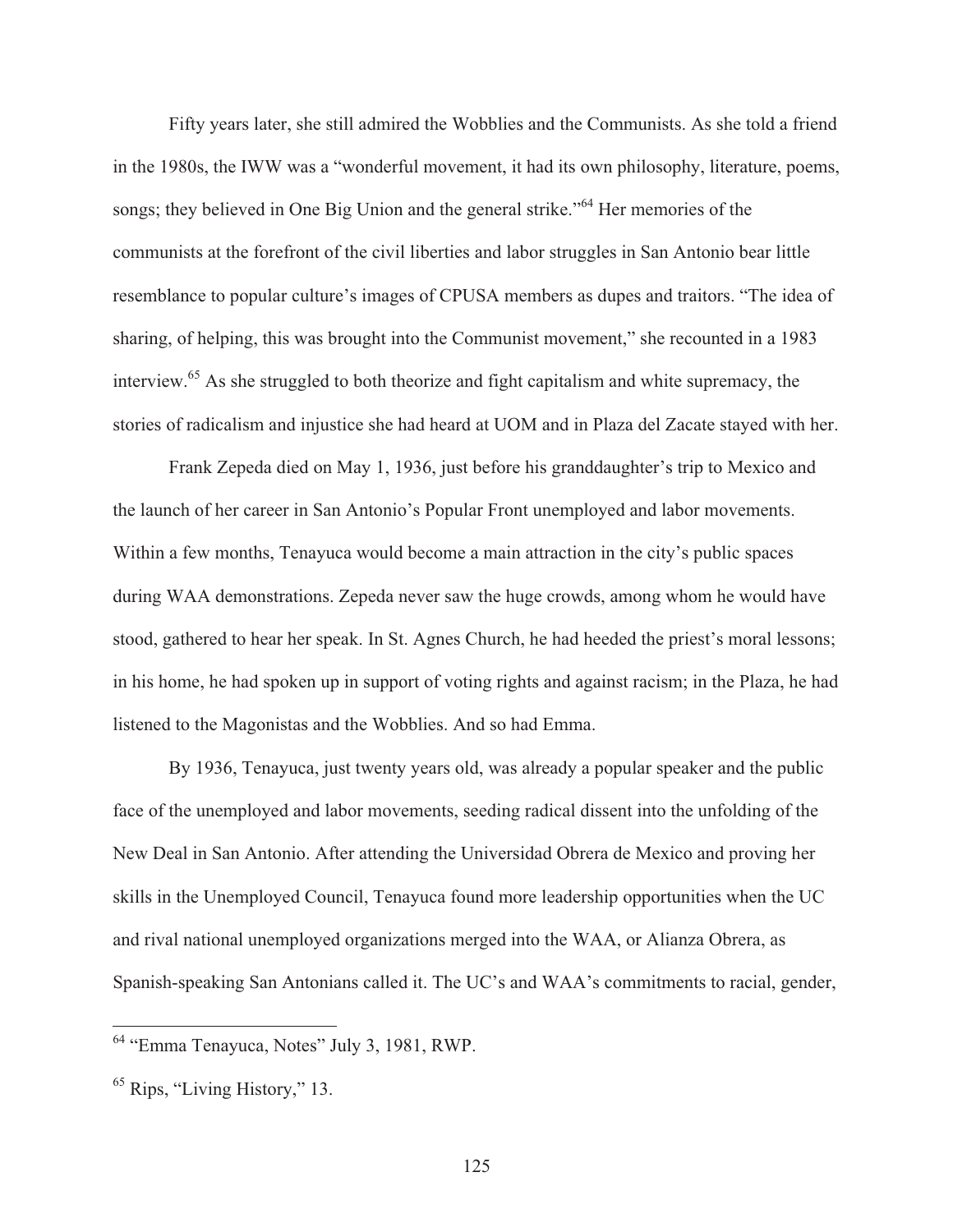and economic justice, as well as direct action, resonated with Tenayuca. They echoed her grandfather's teaching on racial equality and her own experiences reading about and listening to radical theories and activists in San Antonio and Mexico City.

### *Tenayuca and the Popular Front Unemployment Movement*

 On July 13, 1937, on the first afternoon of her two-day trial, Tenayuca sat in the San Antonio courthouse's witness stand, wearing a short sleeved, button-down dress, her hands clasped in her lap. She faced the possibility of a four-year prison sentence, and an all-Anglo jury of six men—two federal civil service employees, two farmers, a grocery clerk, and a machinist.<sup>66</sup> In the heat of the crowded room, a hundred Mexican, Mexican-American, and Tejano supporters had occupied all available chairs. Twenty-five Anglo police officers and another dozen deputy sheriffs, hired as security for the trial, stood around the room's edges. That morning, they had escorted an overflow of an additional hundred WAA members and allies into the outer corridor, where they eagerly awaited news of her testimony and the court's verdict.<sup>67</sup>

 Tensions had been brewing between Tenayuca and the city's officials for some time. San Antonio's Popular Front had begun in the local unemployed movement and its branches of radical-led national organizations, the Unemployed Council and Workers Alliance. Since her first arrest on the Finck cigar factory picket line two years earlier, she had continuously demanded that the New Deal's legislation and programs be extended to the city's non-Anglo workers and unemployed, especially women. As a leader in the UC and the WAA, her earliest organizing attempts in the labor and unemployed movements were firmly grounded in anti-racist

<sup>66 &</sup>quot;Girl Named as Inciter of Riot," *San Antonio Light*, July 13, 1937.

<sup>67 &</sup>quot;Girl Accused of Causing Near Riot," *San Antonio Light*, July 13, 1937.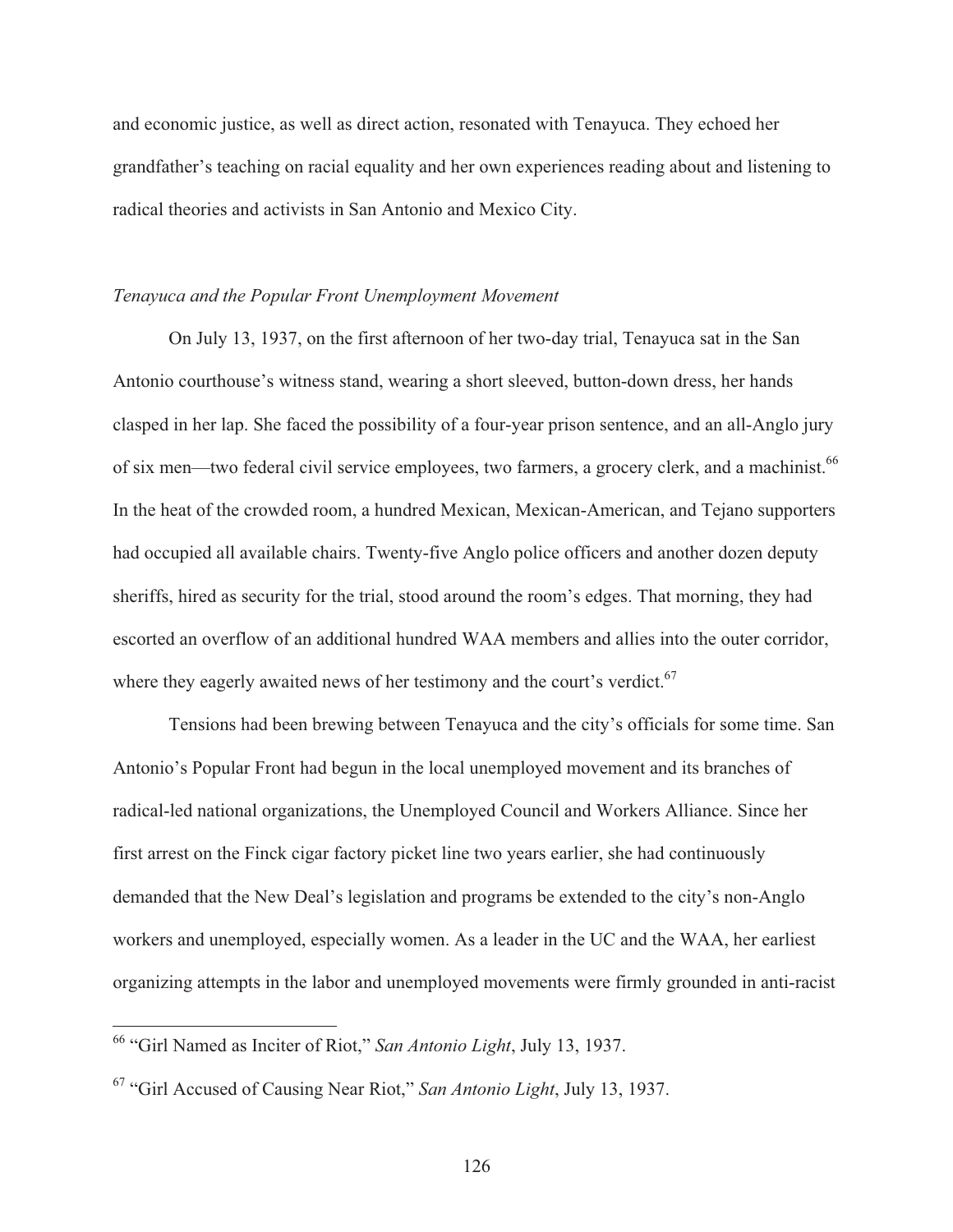and anti-sexist labor politics, putting her in direct conflict with officials upholding the city's Jim Crow political and economic structures.

 Already among the lowest paid workers in the United States, San Antonio's women of color had few or no protections under federal labor law, as the New Deal's policies on wage codes and labor rights excluded domestic and agricultural workers. Only a trickle of the federal WPA dollars flowing into Bexar County made it to San Antonio's West Side and East Side neighborhoods, or to its Mexican, Mexican-American and African-American workers; the government mapped its WPA projects onto the city's segregated and unequal labor markets.<sup>68</sup> "The peach jobs," Tenayuca later recalled, the "ones coated with cream" went to the American Federation of Labor (AFL) unions and white male industrial workers.<sup>69</sup>

 The few WPA assignments intended for women—in music, arts and education—went mostly to Anglo applicants, while the authorities shunted non-Anglos into the lowest paid and least stable positions, often in canning factories or industrial sewing rooms.<sup>70</sup> After the Finck management fired a number of its striking cigar workers, Tenayuca accompanied them to one of the state-run WPA offices in San Antonio. There she hoped to secure government funded jobs for the now unemployed cigar workers, but she discovered that the WPA officials provided few opportunities for non-Anglos. She turned instead to the San Antonio's branch of the communistled Unemployed Council.

<sup>68</sup> For a discussion of San Antonio's labor structures, see Vargas, *Labor Rights are Civil Rights*, 127; Blackwelder, *Women of the Depression*.

<sup>69</sup> Tenayuca, interview by Zamora, MSS 420, ETP at TWU.

<sup>70</sup> Blackwelder, *Women of the Depression*, 67.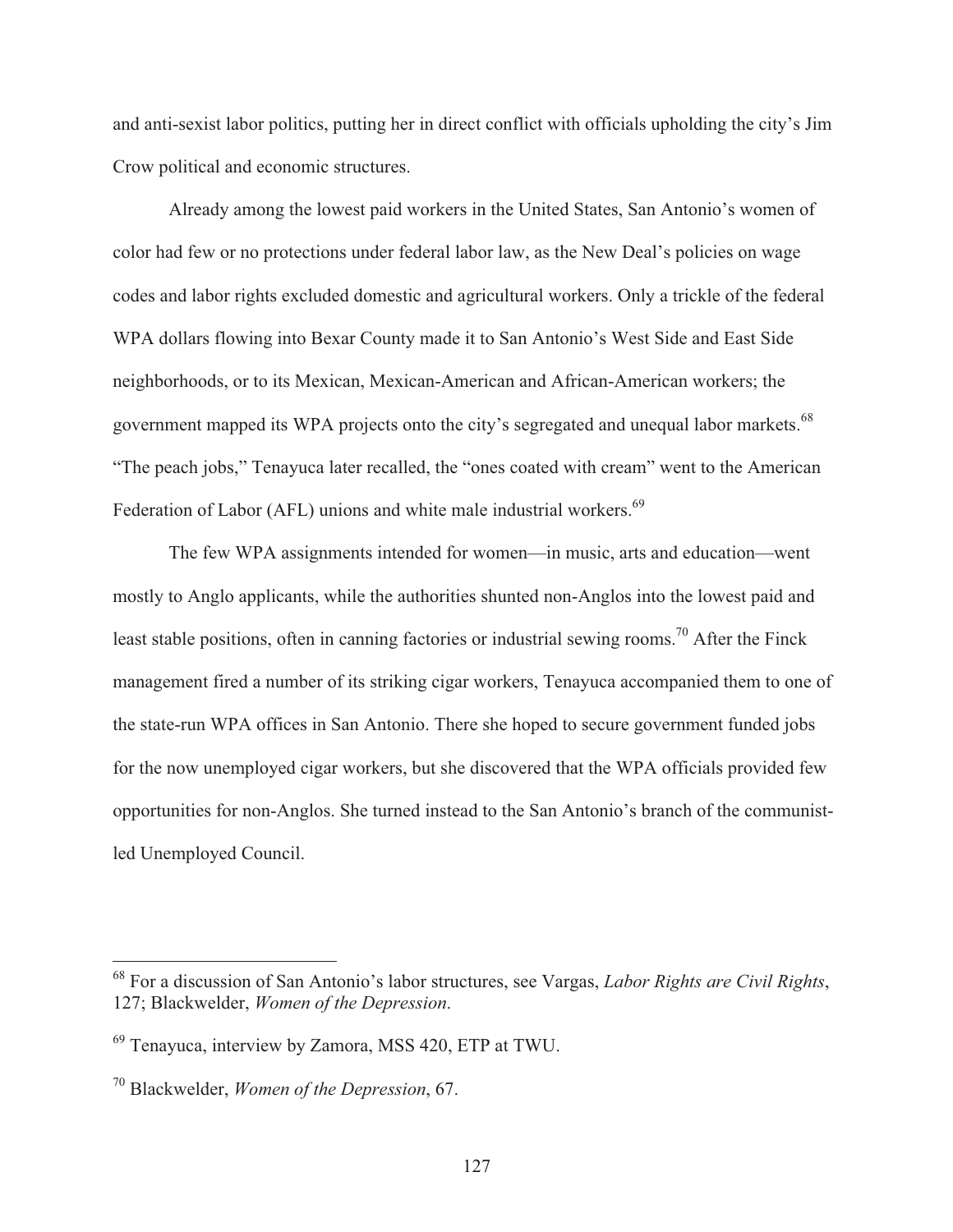"We would take those who just came in from outside San Antonio to the WPA. We took Mexicans who couldn't speak English to the relief office," she remembered. "If they didn't get what they wanted we would return."<sup>71</sup> Tenayuca's grassroots organizing model depended on labor-community alliances, and collective demonstrations. As leaders and members in the UC, non-Anglo women and some Anglo allies learned how to recruit new leaders in their neighborhoods, plan and mobilize for direct actions, speak out at protests, and hold authorities accountable for fair distribution of the millions of federal dollars Texas received for jobs and relief.<sup>72</sup> Their demands went beyond equal wages and shorter workweeks to include free lunches and supplies for the communities' school children. They decried the federal government's introduction of new WPA eligibility rules in 1935 that denied relief and jobs to non-citizens, strictures that in San Antonio threw thousands off the relief rolls and incited a round of protests.

 Over the next few years, a Popular Front multiracial coalition emerged in San Antonio that included the WAA, National Negro Congress (NNC), and National Association for the Advancement of Colored People (NAACP), as well as CIO and CTM affiliated unions, such as the United Cannery, Agricultural, Packing and Allied Workers of America (UCAPAWA). These groups linked their campaigns against gender and foreign-born discrimination, racial segregation, and economic deprivation to demand equal rights for all U.S. residents, citizen and non-citizen alike. The labor and unemployed movements, Tenayuca later wrote, "have not only taken up the

<sup>71</sup> Quoted in Vargas, *Labor Rights are Civil Rights*, 132.

<sup>72</sup> Kelley, *Hammer and Hoe*, 155-158; Storch, *Red Chicago*, 129; Vargas, *Labor Rights are Civil Rights*, 135; Blackwelder, *Women of the Depression*, 133.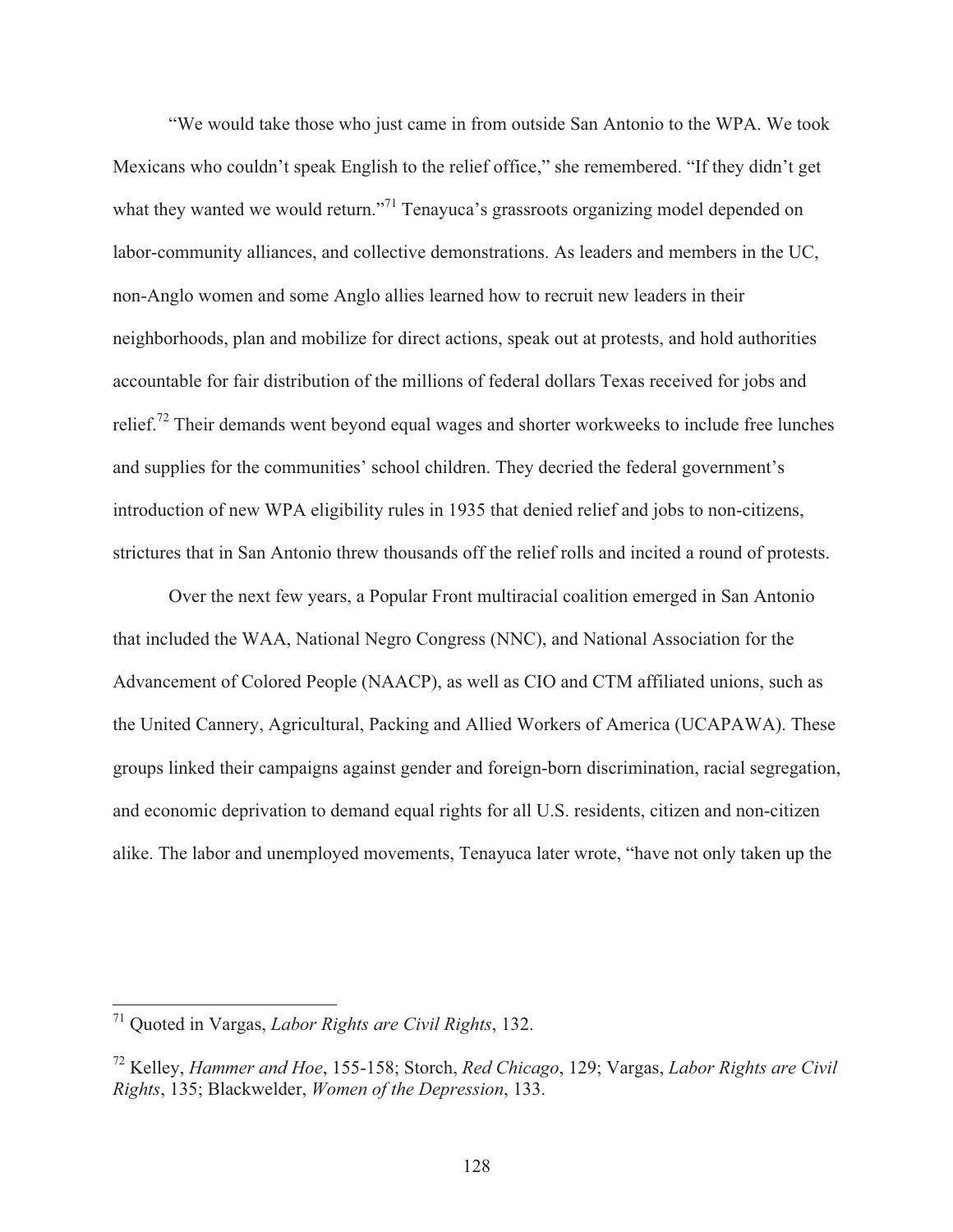economic demands of the workers, but have entered the struggle for social, cultural and political demands."73

 As a leader in these movements, she formed alliances and friendships with a number of anarchists, socialists, communists, and liberals, while her Popular Frontism steered her toward notoriety as Texas's most famous Communist. As part of this radical community, she would indeed—as the UC Constitution had promised—fight, struggle, and sacrifice to make real gains for San Antonio's working-class and non-Anglo communities. She would do so with a critical social analysis whose origins and expressions alike went far beyond any narrowly economic interests.

By the spring of 1937, Tenayuca was spending her Sundays not hanging on the words of radical speakers in Plaza del Zacate, but a few blocks away in the WAA hall on West Travis Street. The national WAA had grown significantly in size, influence, and effectiveness over the previous year. It now had branches in almost every U.S. state, excluding only Nevada and Maine, as well as in Washington D.C. and Puerto Rico. Matching its political muscle and lobbying efforts in state legislatures and the federal government with an organizing structure that could marshal hundreds of thousands, it had launched a wave of sit-ins, hunger marches, and demonstrations across the United States.<sup>74</sup>

 At its height, the San Antonio WAA represented over three thousand city residents who, when they could afford it, each paid a few pennies to join the organization. Mexicans, Mexican Americans, and Tejanos made up the vast majority of the membership, but Tenayuca recalls that

 $73$  Tenayuca and Brooks, "The Mexican Question in the Southwest," 263.

 $74$  For histories of Workers Alliance, see Rosenzweig, "Organizing the Unemployed," 37-60; Folsom, *Impatient Armies of the Poor*, 452-464; Goldberg, "Contesting the Status of Relief Workers during the New Deal," 337-371; Goldberg, *Citizens and Paupers*, 105-313.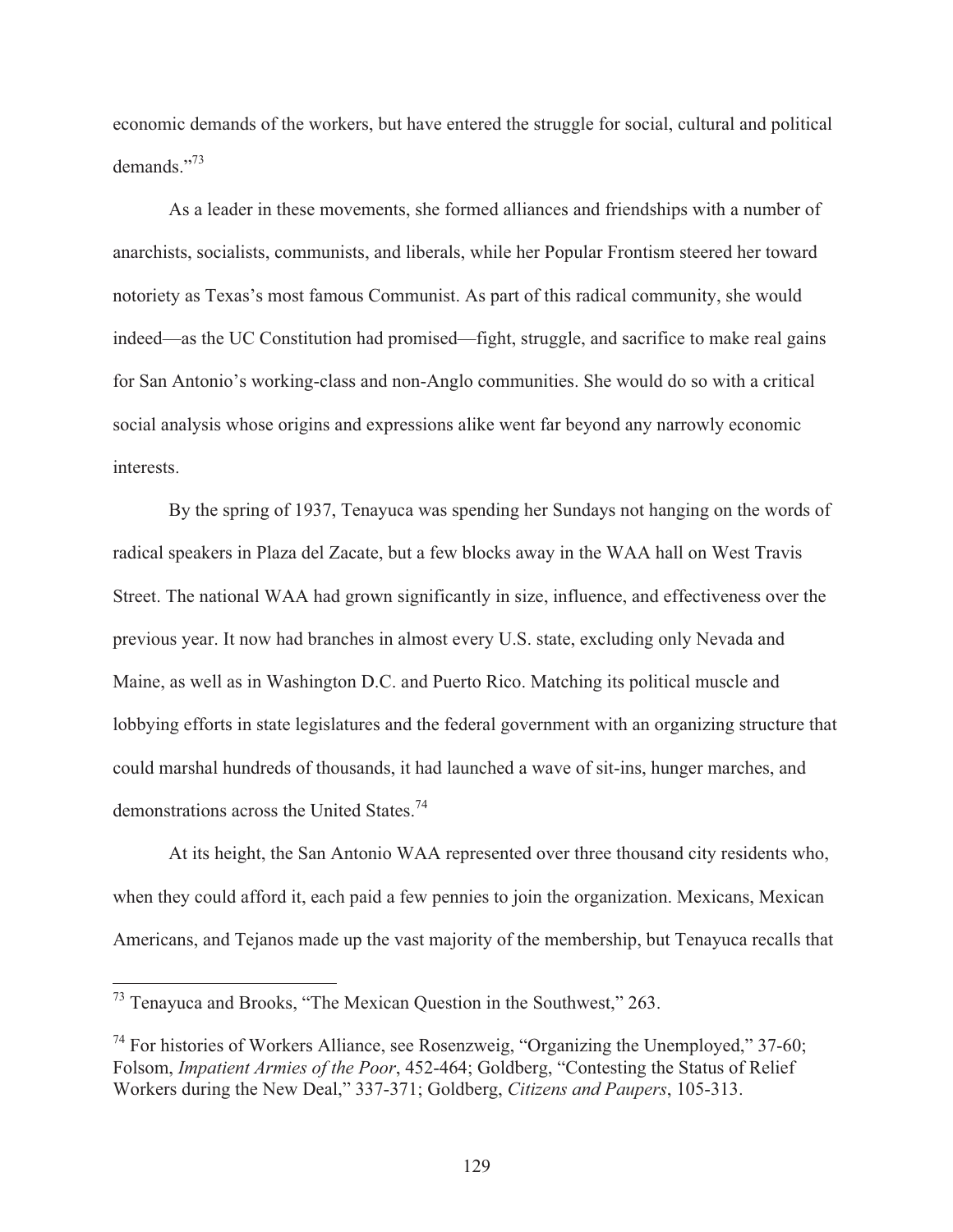the WAA had "a few black women too" and that there were "black small business owners who gave us money."75 By organizing in neighborhoods and WPA workplaces, she and other radical leaders built the local branch into the "most militant organization in the city," and mobilized thousands of San Antonians—a multiracial group of men and women, citizens and noncitizens—to demand civil liberties and equal treatment under New Deal legislation.<sup>76</sup>

 The WAA's national leadership and Tenayuca made numerous public commitments to racial equality in the late 1930s, but evidence from San Antonio shows a more complicated picture of multiracial organizing in the unemployed movement. At the third annual convention in June 1937, delegates selected her and several other communist women and people of color, including Francis Duty from Harlem, to serve on the organization's Executive Committee.<sup>77</sup> The following year, in "The Mexican Question in the Southwest," she advocated that any efforts by Mexican Americans to demand "laws making illegal the various forms of Jim-Crowism, segregation in living quarters, schools, parks, hotels, restaurants, etc.," must be "linked with that of the Negro people."<sup>78</sup>

 Unlike other cities, San Antonio did not have a WPA "Negro Affairs" department, despite requests from Wilson Williams, the Black supervisor of San Antonio's Civilian

<sup>&</sup>lt;sup>75</sup> Tenayuca, interview by Turner, ATC.

<sup>76</sup> Stuart Jamieson, *Labor Unionism in American Agriculture*, Bulletin No. 836, US Department of Labor, Bureau of Labor Statistics (Washington D.C.: Government Printing Office, 1945), 34- 42.

<sup>77</sup> Vargas, *Labor Rights are Civil Rights*, 132.

<sup>78</sup> Tenayuca and Brooks, "The Mexican Question in the Southwest," 264.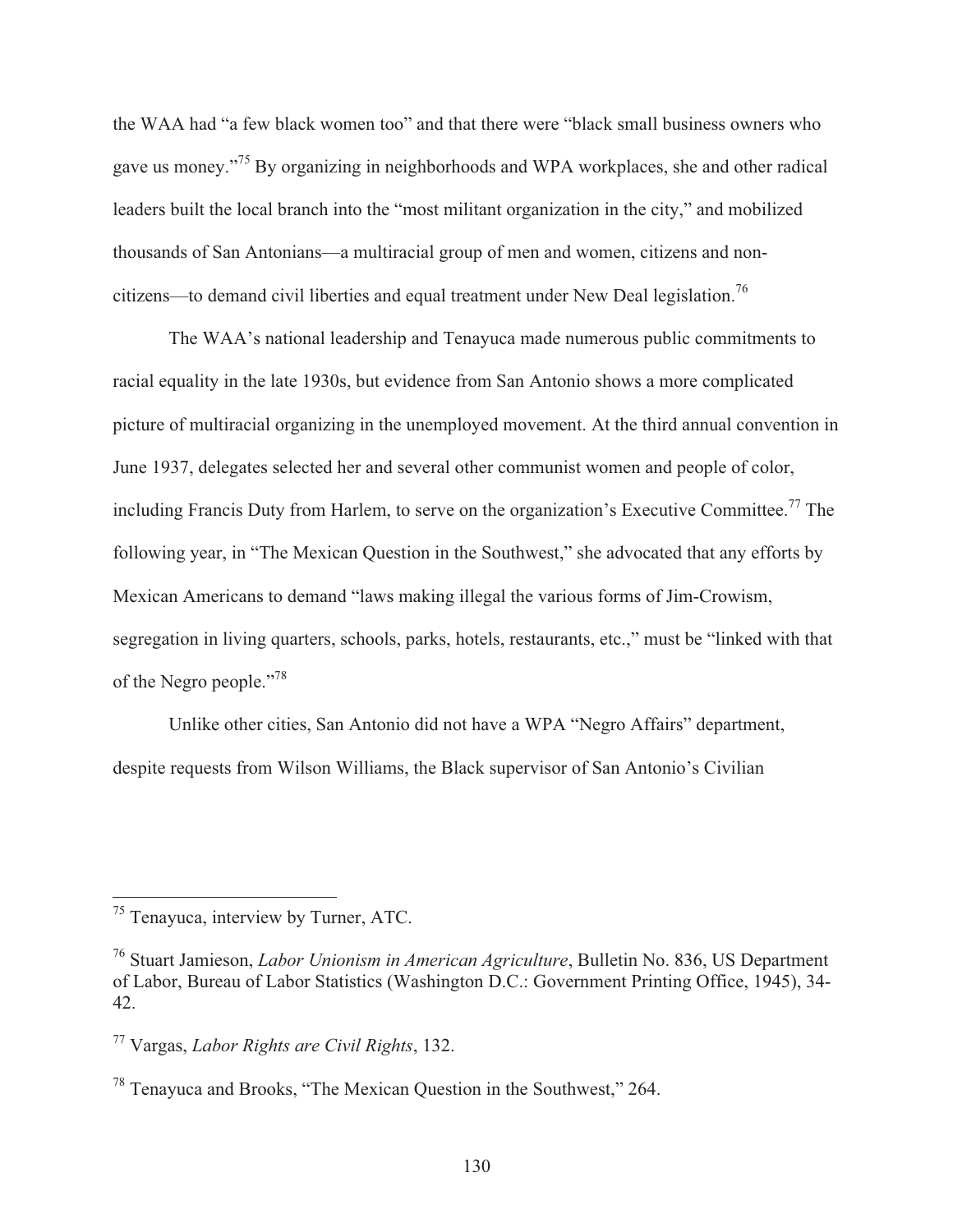Conservation Camp site, to Congressman Maury Maverick and WPA officials.79 At least one of San Antonio's fifteen WAA branches was racially segregated, although in Houston the branches were interracial and integrated. The lack of support from WPA officials and WAA organizers made securing employment even more difficult for Black San Antonians. In 1937, the President of the city's "Colored" Local 3 wrote to Eleanor Roosevelt to lodge a complaint of racial discrimination. "They treat us very bad at the W.P.A. offices, minor clerks tell us that there are no jobs for Negroes," she wrote, "There are for white people and Mexicans."80 Tenayuca later expressed regret at WAA's unequal labors on behalf of its Black members. "I wish that I had made more of an effort then to get them work, but there were so many people perhaps it was not possible."<sup>81</sup>

She did, however, work closely with a small number of Black radicals in the leadership of local Popular Front organizations. With an American flag hung on one wall and a Mexican flag on another, the San Antonio WAA office was a bustle of activity where Mexican, Mexican-American, Anglo, and Black communists, socialists, anarchists, and the politically unaffiliated gathered. The city's network of Popular Front leaders organized across the local unemployed, civil liberties, and labor movements. Tenayuca collaborated with, for instance, communist John Inman, a local Black barber who led a local NAACP chapter; socialist Isidoro Gomez, who served as the WAA's president; and communists James Sager, an Anglo who held elected leadership positions in the CPUSA and UCAPAWA, and Manuela Solis Sager, who had attended

<sup>&</sup>lt;sup>79</sup> Maury Maverick to Aubrey Williams, September 8, 1939, Maury Maverick, Jr. Papers, Box 2LL52, Briscoe Center for American History, University of Texas at Austin (hereafter MMP).

<sup>80</sup> Quoted in Judith McArthur and Harold Smith, eds., *Texas Through Women's Eyes: The Twentieth Century Experience* (Austin, TX: University of Texas Press, 2010), 88.

<sup>81</sup> Tenayuca, interview by Torres, JAGP.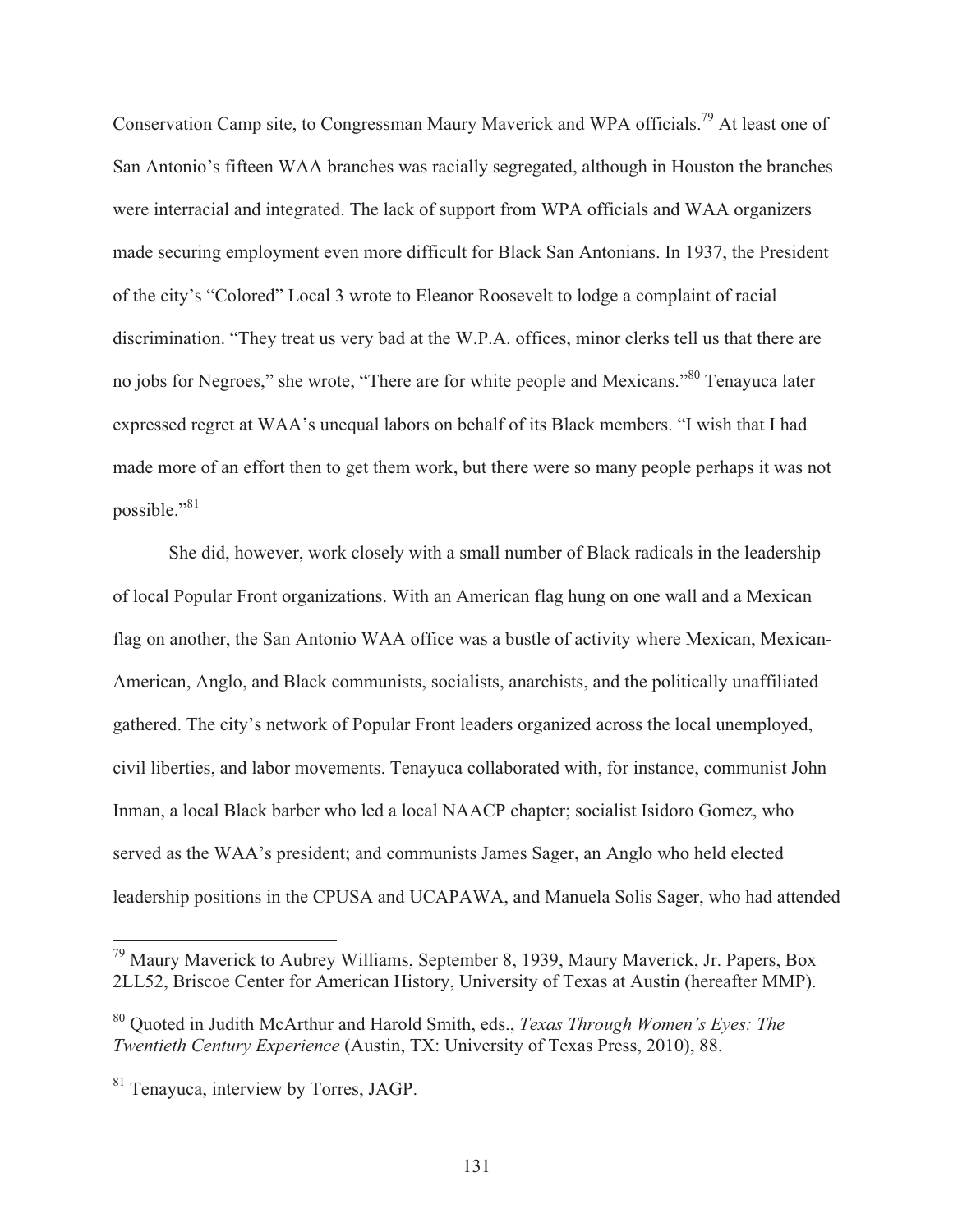the UOM at the same time as Tenayuca.<sup>82</sup> "We had anarchists, we had one or two socialists," Tenayuca remembers, "Party affiliation didn't matter. Organizing did."83 Like many Popular Front organizations, WAA incorporated radicals of all stripes into its leadership. "If you made an issue of communism, socialism, or anarchism," she recalls, "you would be split" at a moment when the movement needed all efforts to secure jobs and relief for San Antonio's unemployed.<sup>84</sup>

 By 1937, the WAA hall on West Travis Street offered members a place where they could gain organizing skills, take literacy classes in Spanish and English, and experience comradeship amid the brutal conditions of the Great Depression. There grassroots leaders could plan delegations and demonstrations, and members could attend Tenayuca's Workers School, which she had established based on her experiences in the Who-Gives-A-Damn Club and at the UOM in Mexico City. The WAA was a "training ground," she later claimed.<sup>85</sup> She and other leaders recruited neighborhood volunteers, most often women, to serve first as block captains, then as elected officials in local branches. Many of these women, connected already through kinship and community relationships, became political through their experiences in mass protests in the streets, delegations to federal and city officials, and the solidarity they witnessed in the WAA.<sup>86</sup> At times, while grassroots leaders strategized about the next rally, someone would sit at the old

 $82$  John Inman also worked closely with the leaders of San Antonio's National Negro Congress. See Krochmal, *Blue Texas*, 46; Tenayuca, interview by Poyo, ITC; Tenayuca, interview by Zamora, MSS 420, ETP at TWU; Tenayuca, interview by Torres; Manuela Solis Sager, interview by Dedra McDonald, August 11, 1992, transcript, Institute of Texas Cultures Oral History Program, University of Texas at San Antonio.

<sup>83</sup> Rips, "Living History," 9.

<sup>84</sup> Tenayuca, interview by Zamora, MSS 420, ETP at TWU.

<sup>85</sup> Rips, "Living History," 10.

<sup>86</sup> Vargas, *Labor Rights are Civil Rights*, 135.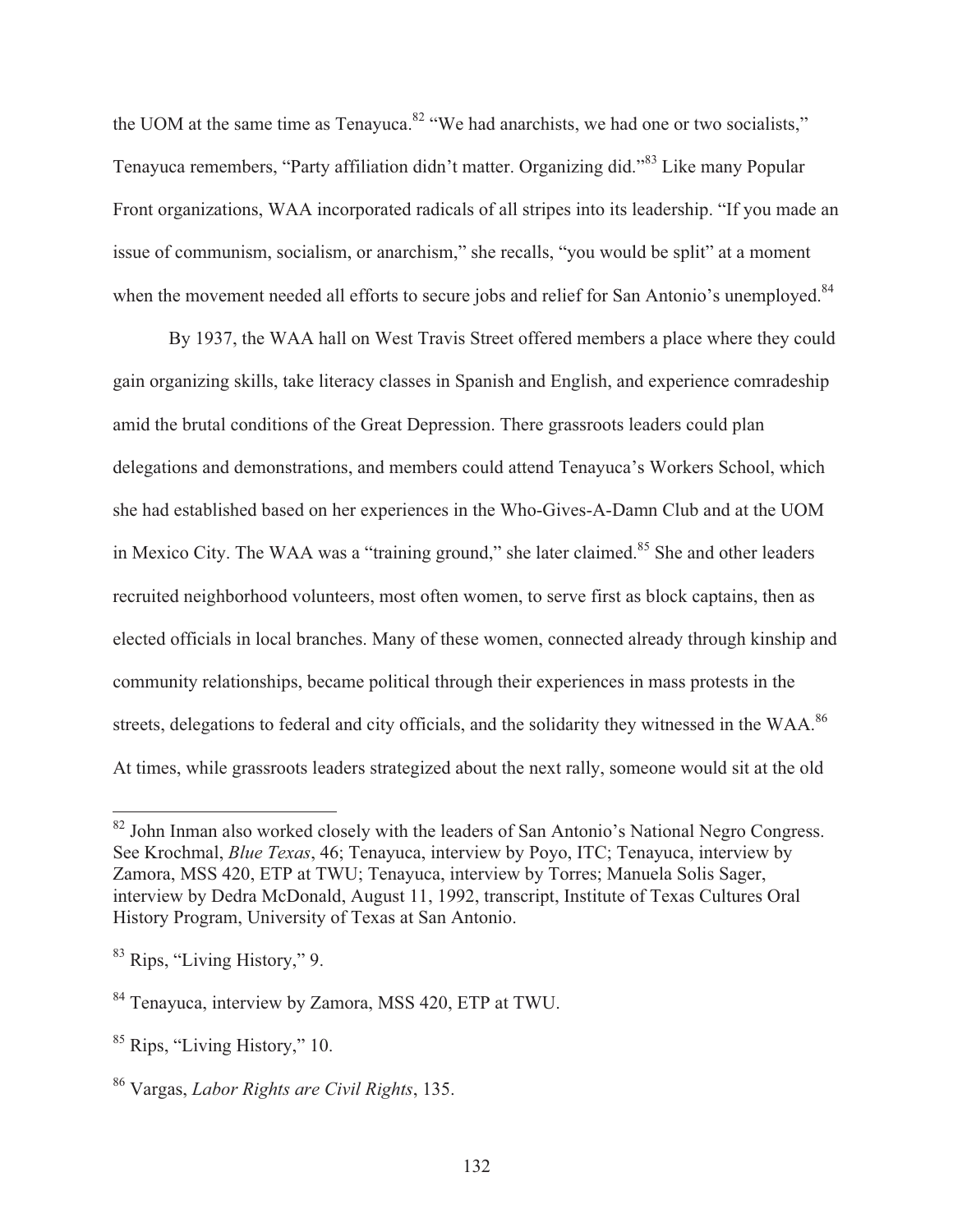piano in the hall's corner and accompany a group singing religious songs, *La Marseillaise* or the *Internationale* in Spanish, the lyrics to which Tenayuca had learned as a child in the Plaza.<sup>87</sup>

 In the WAA office and in West Side homes, Tenayuca, Bob Williams (the nineteen-yearold WAA Texas State President), and other radical volunteers listened to their neighbors' stories of unemployment, hunger, and discrimination. Some days, she sat at the office typewriter to transcribe these names and stories into letters to WPA officials in Washington D.C. In these official complaints, she demanded that the federal administration intervene in the actions of the Texas state and local Relief Commissions, which often refused to register eligible Mexican-American U.S. citizens for WPA jobs on infrastructure and other projects, forcing them instead to find agricultural work picking celery and radishes in the summer months and shelling pecans in the winter. She accused San Antonio officials of misusing their authority in denying WPA jobs and relief to the city's non-Anglo residents, which "resulted in forced labor" and "starvation wages."<sup>88</sup> On behalf of WAA members, she wrote to the federal Immigration and Naturalization Service (INS) and successfully initiated several federal INS hearings in San Antonio on the local border patrols' violent actions and unlawful deportations. She was actively using New Deal structures to pursue racial and transnational justice.

 Other days, she went door-to-door in the West Side neighborhood to recruit leaders for WAA. With over ten thousand residents crammed into four square miles, and more arriving from Texas's agricultural fields every day, the West Side provided plenty of opportunities for her to

<sup>&</sup>lt;sup>87</sup> Tenayuca, interview by Zamora, MSS 420, ETP at TWU.

<sup>88</sup> González, *Redeeming La Raza*, 152. Letter from Emma Tenayuca to Harry L. Hopkins, WPA Administrator, November 15, 1937, Box 5, Folder 42, MSS 420, ETP at TWU. Letter from Emma Tenayuca to Aubrey Williams, Deputy WPA Administrator, January 13, 1938, Box 5, Folder 42, MSS 420, TWU; Vargas, "Tejana Radical," 562.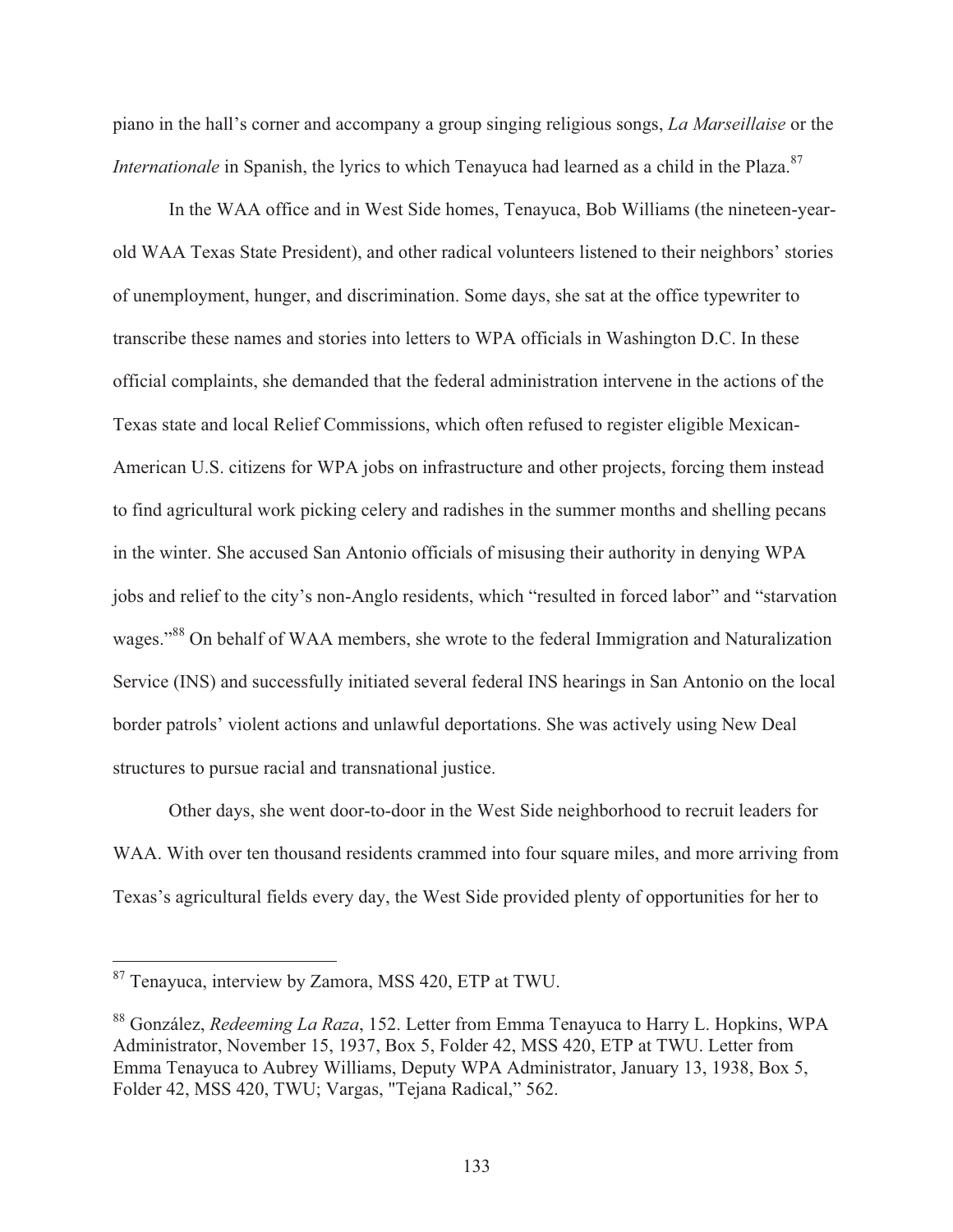come into direct contact with the devastating effects of joblessness for San Antonio's families. She never forgot the signs of starvation and illness that overcrowding and lack of running water created in her home city, which had one of the highest rates of tuberculosis and infant mortality in the United States. In an interview decades later, she vividly recalled helping a young man with tuberculosis rescue his sister from the red light district and witnessing him coughing on the way back to his family's shack. "I saw a huge part of his lungs."89 Tenayuca, too, contracted tuberculosis in the early 1940s. San Antonio's poorest residents desperately needed jobs, but they also needed the city to invest in public housing, education, infrastructure, and public health in their neighborhoods. It required a transnational mass movement to mobilize and demand these resources.

 "What had been a struggle for jobs," claimed Tenayuca, "had become a mass movement against deportation, for justice against discrimination."90 She and the other radical WAA leaders led hundreds of unemployed and WPA workers to federal immigration offices, City Hall, and local WPA authorities, and thousands to public demonstrations in the city's streets and public parks, where they protested deportations, police and border control brutality, cuts in relief and jobs, and civil liberties violations.<sup>91</sup> Leaders from the WAA, CPUSA, and UCAPAWA worked closely with CIO and Mexican unions in the Texas Agricultural Workers Organization, which called for "a minimum wage for farm workers, a union wage scale on all government work relief

<sup>&</sup>lt;sup>89</sup> Tenayuca, interview by Torres, JAGP.

<sup>90</sup> Tenayuca, "A Link to the Past," MSS 420, ETP at TWU.

 $91$  See, for example, "Federal Building Stormed by Workers' Group: Three Charge Beatings by Border Patrol," *San Antonio Light*, February 23, 1937; "Probe Opened in Alleged Beatings," *San Antonio Light*, February 24, 1937; "Jobless Parade Under Red Signs," *San Antonio Express*, March 9, 1937; "Sit Down on San Antonio Relief," *New York Times*, April 27, 1937.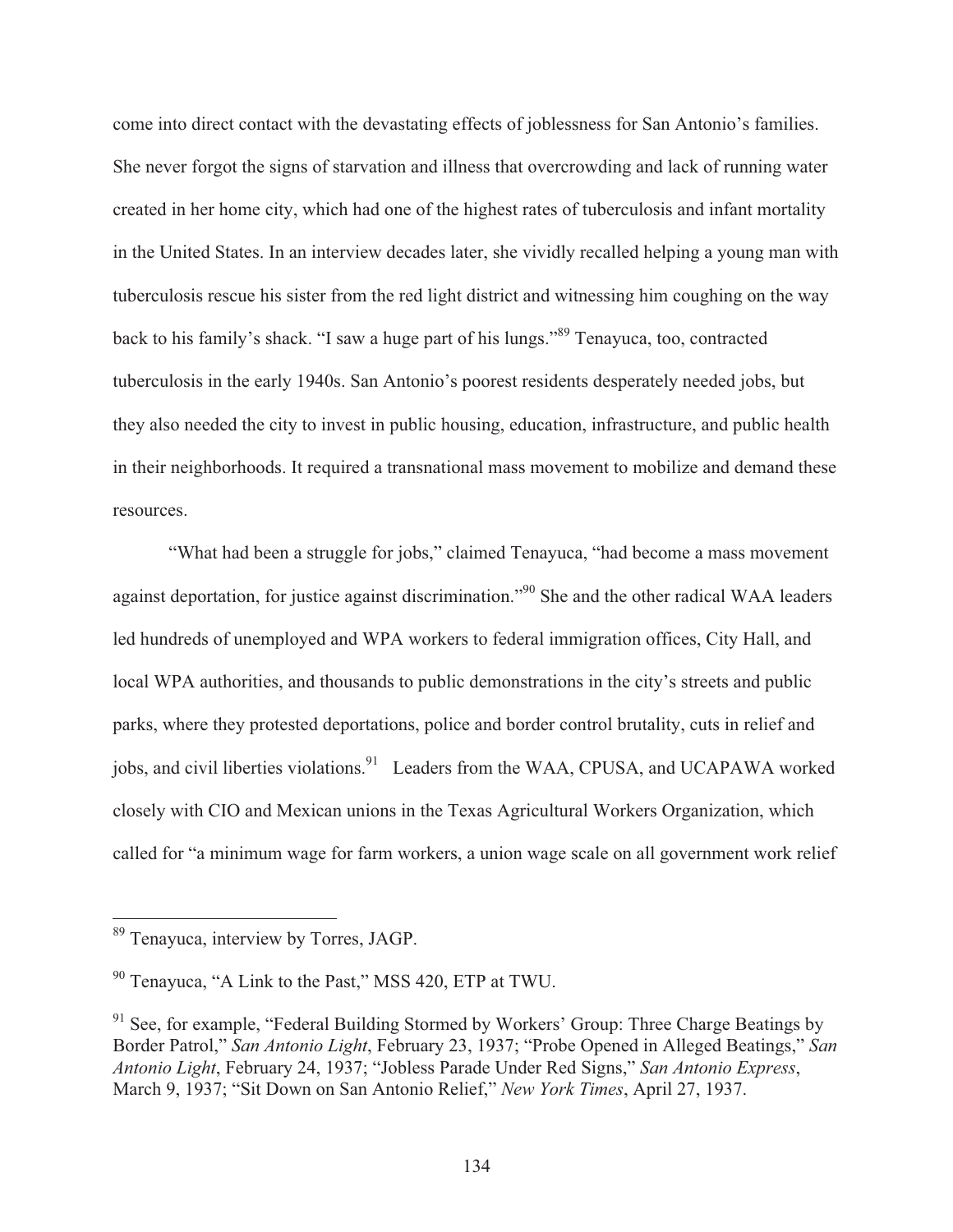projects, the admission of Tejanos into the AFL, [and] broader cooperation with labor unions in Mexico."92 Tenayuca and Nathan Kleban, her former high school classmate and fellow communist, both attended a Texas conference with the CTM and UCAPAWA in 1937, and participated in planning campaigns to organize agricultural and oil industry workers.<sup>93</sup> San Antonio's politicians and business owners took notice of the expanding Popular Front coalition, and the activities generated from the WAA's office.

 On the morning of June 29, 1937, Tenayuca, Williams, and approximately two hundred laid-off WPA workers and WAA members filled the corridors outside the WPA District 10 Director's office in downtown San Antonio. Unable to disperse the large crowd, the director called for reinforcements to back up his security guards. Tenayuca refused to leave until the director addressed the groups' concerns. When the Anglo police arrived, they physically removed and arrested Tenayuca, Williams, and four other leaders.<sup>94</sup>

 That afternoon, with the WAA's top leaders in Bexar County Jail, Police Chief Owen Kilday directed officers to destroy all the property in its hall on Travis Street, where many Mexicans and Mexican Americans went for education, help, and resources, and which for Tenayuca symbolized her Popular Front politics. Armed with axes, sixteen officers "clubbed everyone within sight but were careful not to hit anyone on the head" in their "systemic

<sup>92</sup> Green and Botson, "Left Activism and Texas Labor," 118; Jamieson, *Labor Unionism*, 275- 276.

<sup>93 &</sup>quot;C.I.O. Union to Seek Full Organization of Valley Produce Workers," *Brownsville Valley Sunday Star*, October 31, 1937.

<sup>94 &</sup>quot;200 Former Employes [sic] Engage in Sitdown," *San Antonio Light*, June 29, 1937; "Downtown Melee Brings Six Arrests," *San Antonio Express*, June 30, 1937; González, *Redeeming La Raza*, 153.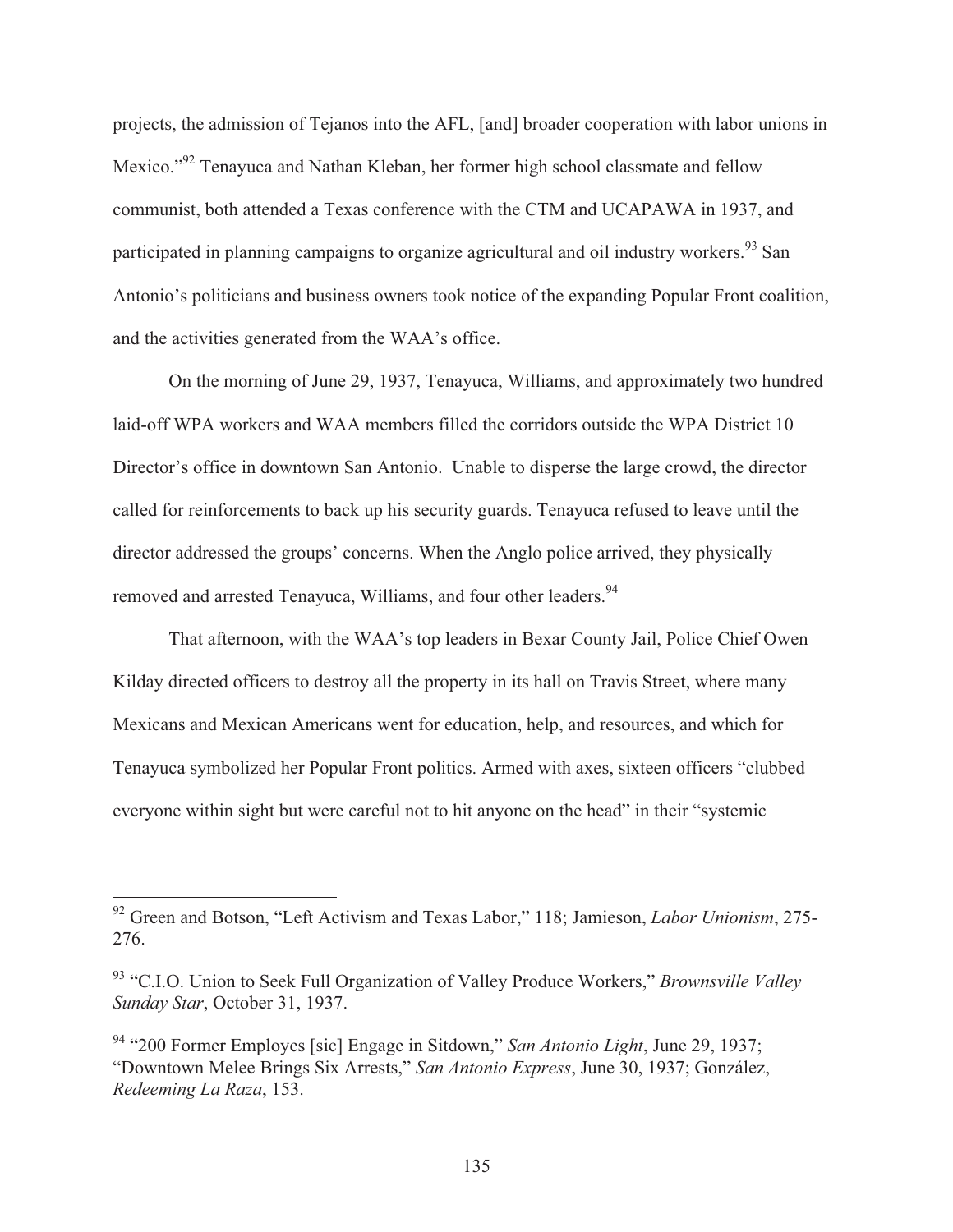destruction of everything in the place."<sup>95</sup> They ripped the American and Mexican flags from the wall, hammered the piano to pieces, smashed dozens of dishes and 250 chairs, and (in a not so subtle attack on the right to free speech) stomped the typewriter and duplicating machine into twisted wreckage. Chief Kilday later claimed that his officers had confiscated communist literature. Photographs published in local newspapers the following day revealed a pile of rubble in a room resembling a tornado's aftermath.<sup>96</sup>

 The arrests of San Antonio's WAA leaders and destruction of its hall drew local, national, and international attention, and a storm of protest from liberal and leftist supporters.<sup>97</sup> Addressed to Mayor C.K. Quin and Police Chief Kilday, telegrams decrying the police actions poured into the city, while across the state newspapers published photographs of pretty and petite Tenayuca behind bars and the remnants of the organization's property in its trashed office.<sup>98</sup> When informed of the destruction, she described the police officers' actions as a "plain and open violation of civil liberties and of all lawful procedure."99 She would not have been surprised, however, as her dreams for the Workers School and other activities at Travis Street had been under threat for months. Federal immigration officials viewed the classes as threatening, and had

97 Gonzalez, *Redeeming La Raza*, 153.

 $\overline{\phantom{a}}$ 95 "Use of Axes by Police Rapped," *San Antonio Light*, June 30, 1937.

<sup>96 &</sup>quot;Headquarters of Workers Alliance Razed by Police," *Houston Chronicle*, June 30, 1937; "Labor Office Wrecked by Police," *San Antonio Light*, June 30, 1937; "Police Wreck Workers Alliance Office Headquarters," *San Antonio Evening News*, June 30, 1937; John C. Granbery, "Civil Liberties in Texas," *The Christian Century*, October 27, 1937, 1326-1327; Vargas, *Labor Rights are Civil Rights*, 133.

<sup>98</sup> Robert Warren, "Texas Cops Jail Alliance Members, Wreck Offices," *Daily Worker*, July 2, 1937; "Girl Named as Inciter of Riot," *San Antonio Light*, July 13, 1937.

<sup>99 &</sup>quot;Riots Follow Sit-in Strike at WPA; Police do the Rest," *San Antonio Express News*, June 30, 1937.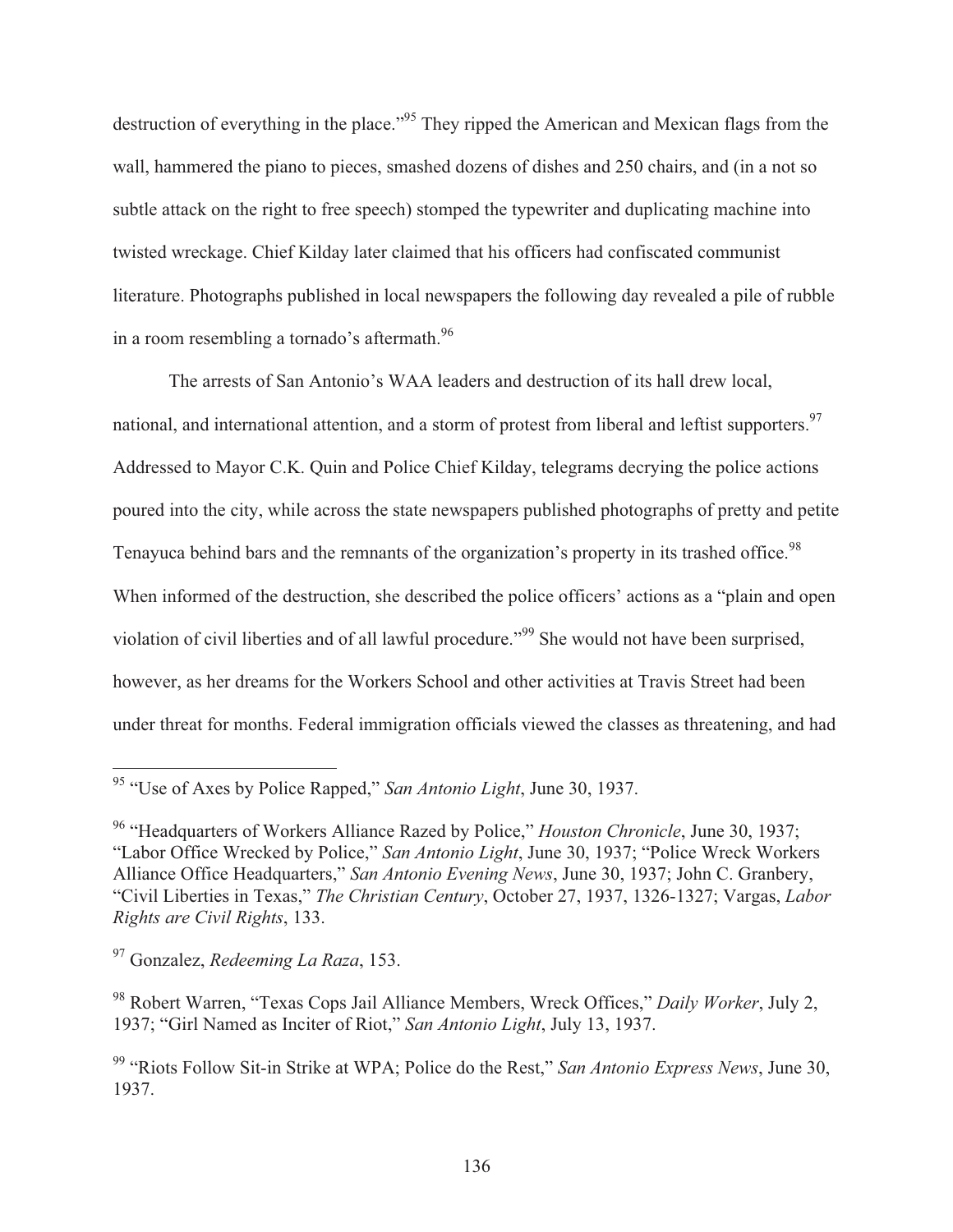raided the office numerous times. On one occasion, they arrested seven of her students, and later deported five of them to Mexico.<sup>100</sup>

 Local, national, and international supporters responded to the June 29 events. San Antonio's Citizen's Committee for Social Justice, a left-liberal Popular Front group, published an open letter in support of Tenayuca's rights as an American citizen, noting the irony of "all this brutality and vandalism at the hands of the very forces brought into existence for the protection of civil rights, private property, and persons of citizens."101 The leader of the city's branch of the Women's International League for Peace and Justice signed the letter. The WAA's national president, David Lasser, expressed his anger in a telegram to the mayor: "Vigorously protest brutal interference with legitimate activity of our members in your city."102 Some radical-led labor unions joined the fray, too. The National Maritime Union (NMU) donated to Tenayuca's defense fund, and UCAPAWA, at its inaugural convention in July, passed a resolution condemning the city officials' actions, especially the "tearing and desecration of our national emblem, Stars and Stripes, and likewise the national emblem of Mexico."<sup>103</sup> The Mexican government dispatched a consul general to investigate the arrests and attacks on Mexican nationals during the June events. The American Civil Liberties Union (ACLU) launched an

<sup>&</sup>lt;sup>100</sup> Blackwelder, "Emma Tenayuca," 206.

 $101$  "Gangster Police Methods Come to Texas," public statement by the Citizens' Committee for Social Justice, June 1937, Workers Alliance File, Box 2E189, Folder 5, Labor Movement in Texas Collection, Barker Texas History Center, University of Texas at Austin.

<sup>102 &</sup>quot;Alliance Girl Denies WPA Rioting Charges," *San Antonio Light*, July 14, 1937.

 $103$  Proceedings of the First National Convention of UCAPAWA, July 1937, pamphlet, Labor Movement in Texas Collection, Barker History Center, University of Texas at Austin.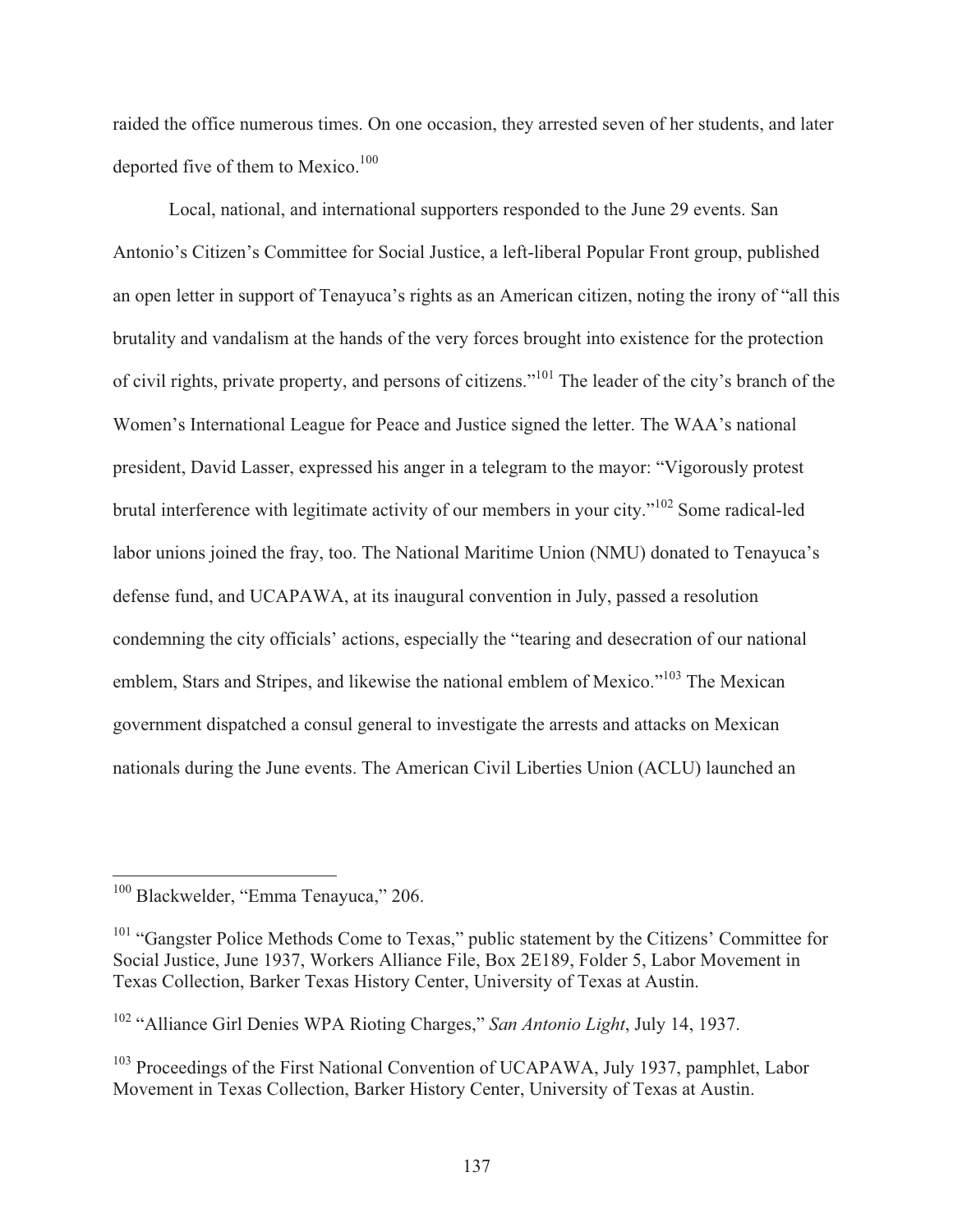inquiry, and assigned Everitt Looney, a high profile lawyer and former Texas assistant attorney general, to defend her at the upcoming July trial.<sup>104</sup>

 On July 13, 1937, the two-day trial had opened with Chief Kilday's testimony. Tenayuca had the last word. After less than two hours of deliberation, the six jurists unanimously acquitted her of all charges. Some newspapers even praised her oratory skills and depicted her as a religious figure, a "Joan of Arc of the West Side."105 Papers and the local political establishment had identified her as a "Red" for years, but the jury's decision and her public support illustrates the strength of the Popular Front's left-liberal coalition in the face of anticommunism and threats to civil liberties and due process.

 In the months after her acquittal, liberal support continued to build for Tenayuca and the WAA, while offering harsh critiques of the city's political establishment. The U.S. Senate's La Follette Civil Liberties Committee investigated her arrest. The Texas ACLU called for the impeachment of the Mayor and the Police Chief, and provided the resources for her and the WAA to file a civil suit against the police department demanding \$37,000 in damages. Prominent religious leaders published statements lambasting the city officials' actions.<sup>106</sup>

 On the afternoon of her exoneration, Tenayuca had told the press that she would "continue her fight to obtain reinstatement of workers."107 At the same time, over four hundred

<sup>&</sup>lt;sup>104</sup> A.L. Wirin, ACLU Report, news clipping, MSS 420, ETP at TWU.

<sup>105 &</sup>quot;Emma and Her Disciples," *San Antonio Light*, July 14, 1937.

<sup>106 &</sup>quot;Senate Probe of Alliance Arrests Due," *San Antonio Light*, July 18, 1937; "Workers Alliance Files \$37,000 Suit," *Houston Chronicle*, January 8, 1938; Granbery, "Civil Liberties in Texas," 1326; Karl Pruess, "Personality, Politics, and the Price of Justice: Ephraim Frisch, San Antonio's 'Radical' Rabbi," *American Jewish History* 85, no. 3 (September 1997), 276.

<sup>107 &</sup>quot;Freed Workers Chief Keeps Up Fight," *San Antonio Light*, July 15, 1937.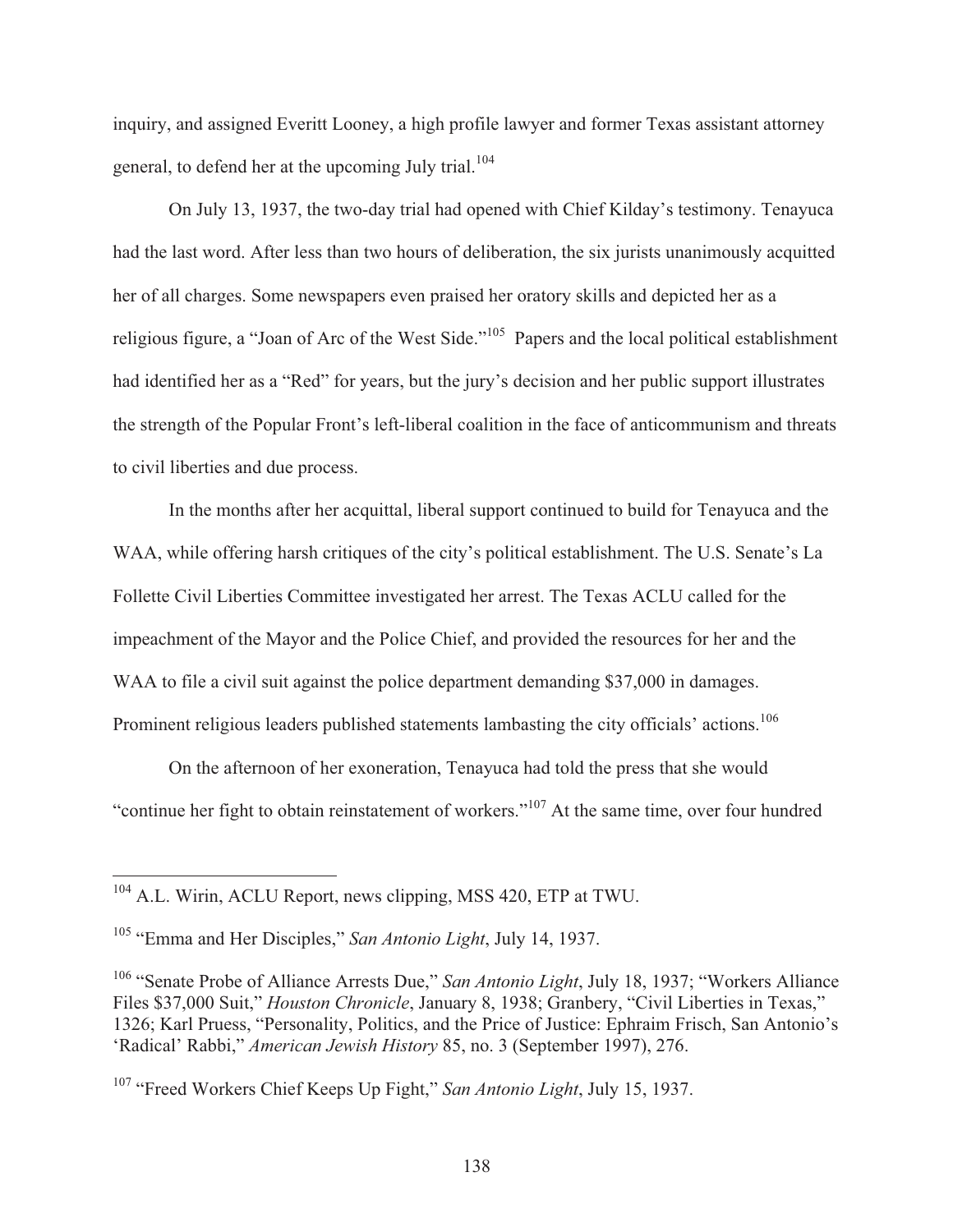unemployed and WAA members gathered outside the WPA labor office. The officials agreed to interview fewer than forty of the unemployed protesters and called on the police to disperse the remaining four hundred.<sup>108</sup> The struggle continued.

#### *Tenayuca's Grassroots Anti-Racist, Feminist Organizing and Writings*

 A few months after the sit-down demonstration and Tenayuca's subsequent trial, the WPA dropped a further one thousand relief recipients from the rolls in San Antonio. Mayor Quin announced that the city had terminated all funding for relief activities and fired the local Welfare Committee's caseworkers responsible for distributing food and supplies. One of the only choices for economic survival left to the unemployed was shelling pecans for less than 50 cents a day. After months of collective actions directed at City Hall and WPA officials, the WAA leadership, in collaboration with UCAPAWA Local 172, turned its attention to the pecan industry and began to organize, building on the neighborhood and community ties the WAA had created over the past few years.

 By January 1938, a winter of want had taken a toll on tens of thousands of West Side San Antonians, including three thousand WAA members shelling pecans for starvation wages. Whole families labored together to earn a pittance for full-time work during the high season, shelling and sorting pecans in dilapidated shacks without running water. National labor officials decried the pecan shellers' pay and working conditions. "Do you in San Antonio call that wages?" exclaimed Secretary of Labor Frances Perkins on a visit to the city.<sup>109</sup> Yet she should not have

<sup>108 &</sup>quot;Jobless Storm SA WPA Office Crying for Work," *The Austin Statesman*, July 15, 1937, 1. On August 2, a jury found Robert Williams guilty and ordered him to pay a \$25 fine.

<sup>109</sup> Pecan Workers Relief Committee and Pecan Workers Local no. 172, *America's Lowest Paid Workers: San Antonio's Pecan Shellers Present Their Case*, pamphlet, George and Latane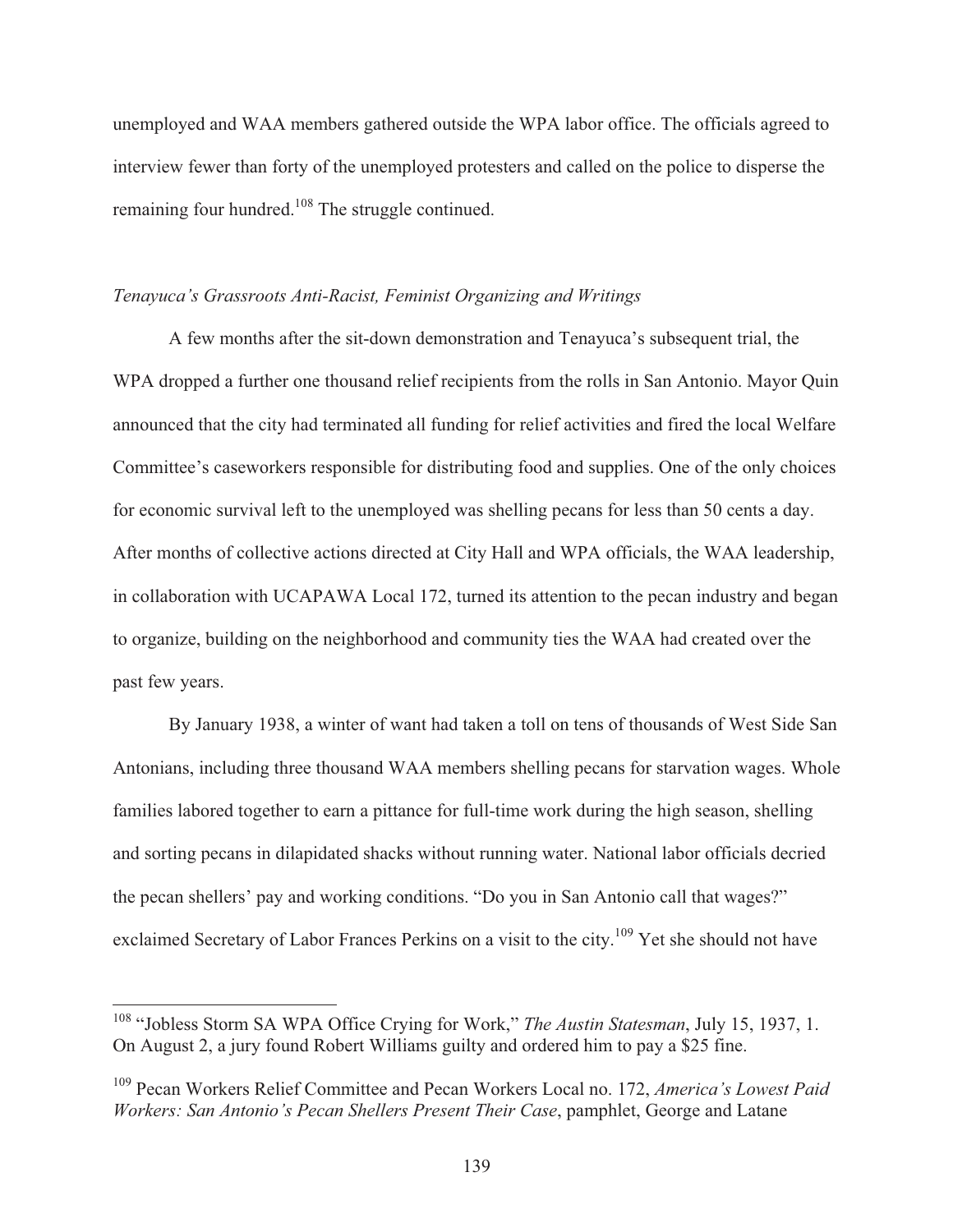been surprised given that agricultural workers, as the pecan-shellers were defined, were not covered by the New Deal's wage codes.

 On February 1, between six and eight thousand pecan-shellers, enraged after the industry announced a 20 percent wage cut the day before, launched what became one of Texas's most significant strikes.<sup>110</sup> The city's political establishment responded as it had to the WAA's protests: with violence, civil rights violations, and anticommunist accusations.<sup>111</sup> The police arrested over one thousand strikers and supporters, including Tenayuca, for so-called illegal picketing, threatened to deport protestors—citizens or not—and used tear gas and water hoses to quell skirmishes at the overcrowded county prison.

For many strikers, this was not their first protest and they were not easily deterred by the political machine's attempts to repress the labor uprising.<sup>112</sup> "The pecan shellers strike grew out of the Workers Alliance," Tenayuca recalled, "it became a mass movement, and West Side San Antonio has never been the same."<sup>113</sup> Pecan shelling was traditionally women's work, and

Lambert Papers, Collection 127, Labor History Archives, University of Texas at Arlington (hereafter GLLP).

110 For accounts of the pecan shellers' strike, see Selden C. Menefee and Orin C. Cassmore, *The Pecan Shellers of San Antonio: The Problem of Underpaid and Unemployed Mexican Labor* (Washington: U.S. Government Printing Office, 1940); Richard Croxdale, "The 1938 San Antonio Pecan Shellers' Strike," in Richard Coxdale and Melissa Hield, *Women in the Texas Workforce: Yesterday and Today* (Austin: People's History in Texas, Inc., 1979); González, *Redeeming La Raza*, 154-157; Krochmal, *Blue Texas*, 21-29; Vargas, *Labor Rights are Civil Rights*, 134-143.

<sup>111</sup> See, for example, "Mayor Tells Shellers to Kick Out Reds," San Antonio Express, February 5, 1938; "Red Plot to Control West Side Charged at Strike Probe," *San Antonio Express*, February 15, 1938.

112 Vargas, *Labor Rights are Civil Rights*, 141.

 $\overline{a}$ 

<sup>113</sup> Emma Tenayuca to Vicki Leighty, September 25, 1984, Box 4, MSS 420, ETP at TWU.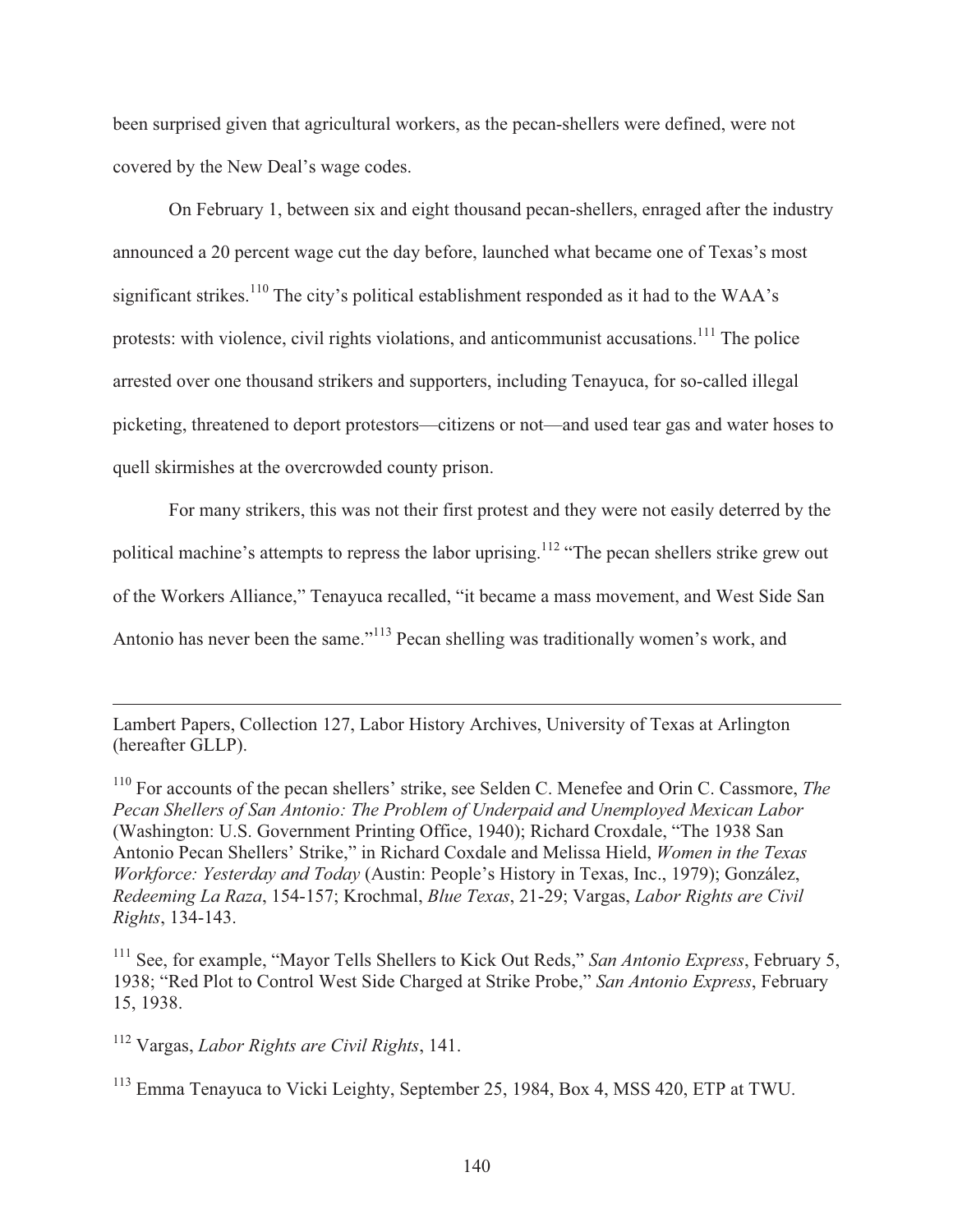although the Depression had forced some men into the packing sheds too, women "occupied center stage during the strike."114 WAA block captains, many of them women, mobilized their neighbors to join the pecan-shellers' picket lines and mass demonstrations, where they heard Tenayuca speak before thousands. Although the 37-day job action ended with a pyrrhic victory for UCAPAWA and the pecan shellers (they won a small wage increase, but within a few years the industry automated and drastically reduced its workforce), the dramatic events of the West Side uprising captured national headlines and occupy an important space in San Antonio's history.

The strikes' dramatic events, however, have come to overshadow the years-long campaigns for civil liberties and economic justice that the radical-led WAA and its Popular Front coalitions had already pursued.115 Months ahead of the strike's first day, WAA and UCAPAWA leaders had held joint strategy sessions on mobilizing the city's unemployed and underemployed, especially in the pecan industry. Before any pecan-shellers had put down their hammers, Tenayuca had envisioned the strike as a community-wide protest tied to the WAA's calls on all San Antonio's employers to hire and pay fair wages to non-Anglos, and its demands that city officials invest resources in improving living conditions on the West Side.

 Tenayuca and other radical—socialist, anarchist, and communist—men and women of the WAA were the driving force of the pecan shellers' strike. Most of the pecan shellers union's Executive Board members were radical WAA leaders, claimed George Lambert, a Socialist Party activist whom UCAPAWA had assigned to the strike just after it began. The communists were

<sup>114</sup> Camacho, *Migrant Imaginaries*, 52.

<sup>&</sup>lt;sup>115</sup> For example, one historian refers to the Alliance's years-long mobilizations as "quiet" organizing among a handful of *mexicano* workers." See Krochmal, *Blue Texas*, 21.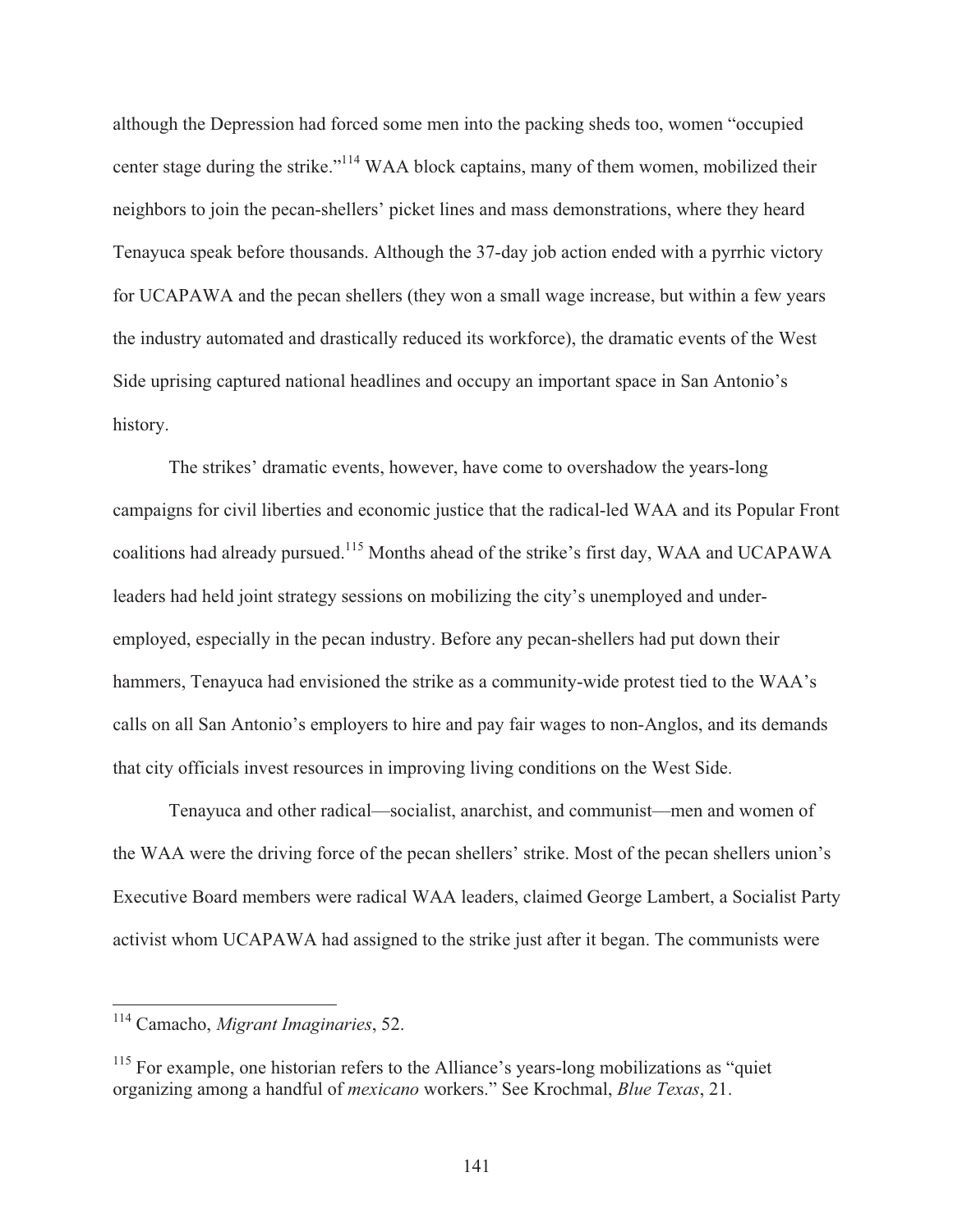the "only people I could depend on for any support whatever," he wrote to Socialist leader Norman Thomas.<sup>116</sup> About a quarter were WAA members, many of whom had taken part in delegations and demonstrations at City Hall and the WPA offices the previous year. In the first days of the walkout, the strikers elected Tenayuca as the action's official leader. Other women, including Minnie Rendon, Manuela Solis Sager, and Juana Sanchez, also played significant roles in the strike, as they had in unemployed protests. They walked picket lines, collected relief supplies, and participated in strategy discussions and decision-making.<sup>117</sup> "From her office at the local Workers Alliance," reported *Time*, Tenayuca "continued to pull strings with the assistance of her 'gang,' some 300 devoted followers whom she deploys with a masterly hand in picket lines or mass meetings."<sup>118</sup> The magazine's portrayal of her as a radical puppet-master echoed depictions of communists in popular culture and erased the strike's rank-and-file WAA leadership.

 Despite her popularity and organizing successes on the West Side, or perhaps because of them, Tenayuca faced multiple challenges to enacting her political vision and organizing model, challenges that marginalized her both at the time and in retrospect. Shortly after the strike began, Donald Henderson, UCAPAWA's national director, Communist Party member, and a former college professor, publicly removed her from the position of strike leader to which rank-and-file strikers had elected her. Despite his own radical politics, Henderson claimed that Tenayuca's communism made her a problem for the strikers. Yet, he replaced her with two other radicals,

<sup>&</sup>lt;sup>116</sup> George Lambert to Norman Thomas, February 6, 1940, GLLP.

<sup>117</sup> Teresa Acosta and Ruthe Winegarten, eds., *Las Tejanas: Three Hundred Years of History* (Austin: University of Texas Press, 2003), 143; Croxdale, "The 1938 Pecan Shellers' Strike," 31.

<sup>118 &</sup>quot;La Passionaria," *Time*, February 28, 1938.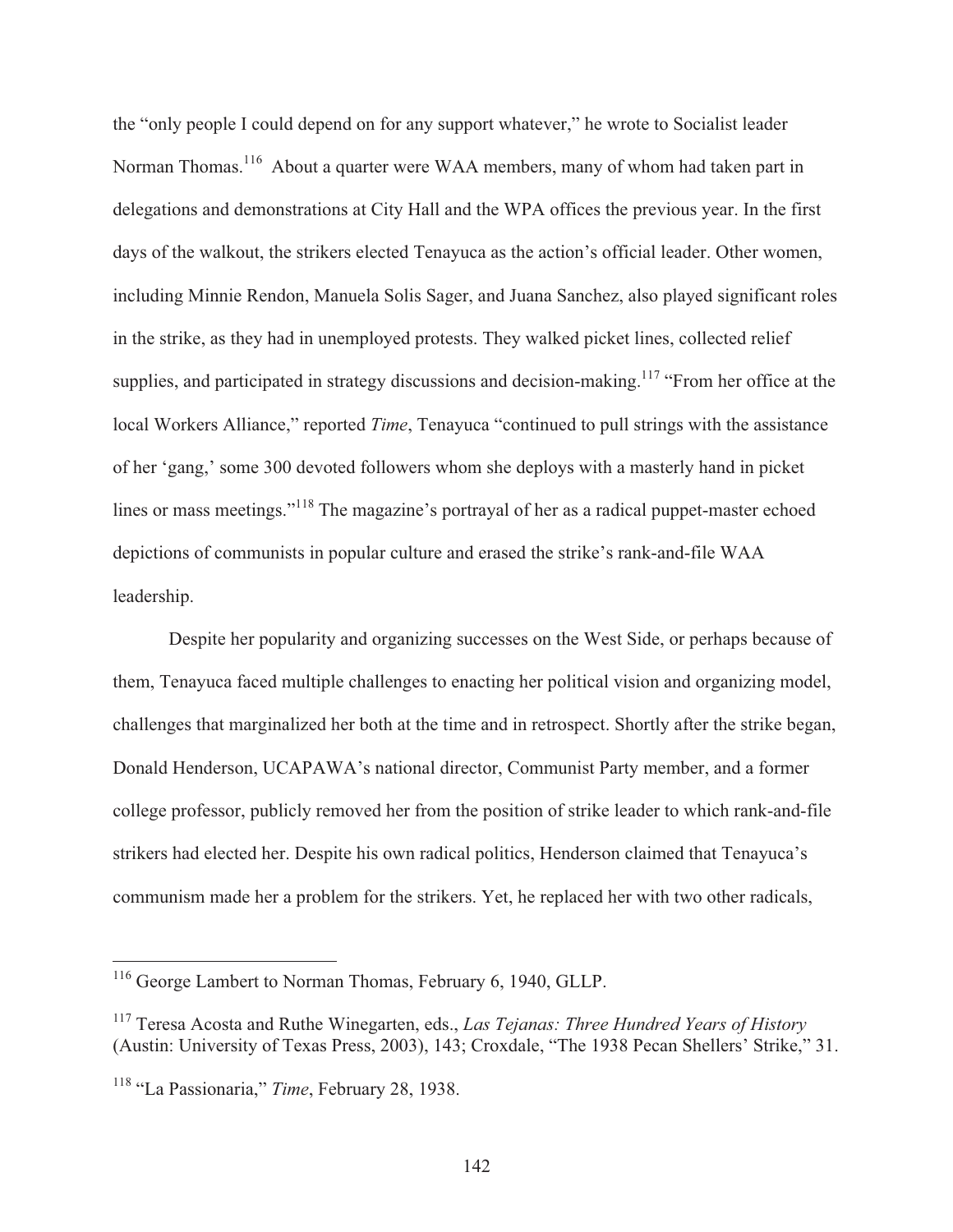George Lambert and Luisa Moreno—both of whom, unlike Tenayuca, had attended college and assigned several non-Spanish speaking Anglo male union organizers from out-of-state to negotiate with the industry bosses.

 Moreno, a radical labor organizer from an elite Guatemalan family, and Lambert worked together to oversee the strike and contract negotiations.<sup>119</sup> As Lambert, a non-Spanish speaking socialist, later described, "Henderson still had no Anglo-American available to negotiate, so I helped the pecan workers get their contract" a few months after the end of the strike.<sup>120</sup> It was Moreno, not Tenayuca, claims one historian, who "as the union's official representative, organized the strikers into a united, disciplined force that the employers could not longer ignore."121 Historians also claim that Henderson's decision was based in a calculation that as a communist she was a liability for the strikers' campaign and her leadership would lessen or eliminate its liberal support.<sup>122</sup> Yet these accounts ignore the widespread radicalism within the grassroots leadership of both the WAA and the strike, and the clear differences over strategy between Tenayuca and national labor leaders. Similar to *Time* magazine's reporting, they also effectively erase the unemployed movements' grassroots organizers from the history of the pecan strike.

<sup>&</sup>lt;sup>119</sup> For information on Luisa Moreno, see Ruiz, "Una Mujer Sin Fronteras," 1-20. Moreno shared an apartment with Tenayuca's friend Peggy Vance, but Ruiz claims that Moreno and Tenayuca had a "tenuous and tense working relationship."

<sup>&</sup>lt;sup>120</sup> George Lambert to Norman Thomas, February 6, 1940, GLLP. For more on George Lambert, see Krochmal, *Blue Texas*, 14-21.

<sup>&</sup>lt;sup>121</sup> Vicki Ruiz, *From Out of the Shadows: A History of Mexican Women in the United States, 1900-1995* (New York: Oxford University Press, 1998), 79.

<sup>122</sup> González, *Redeeming La Raza*, 157; Vargas, *Labor Rights are Civil Rights*, 124.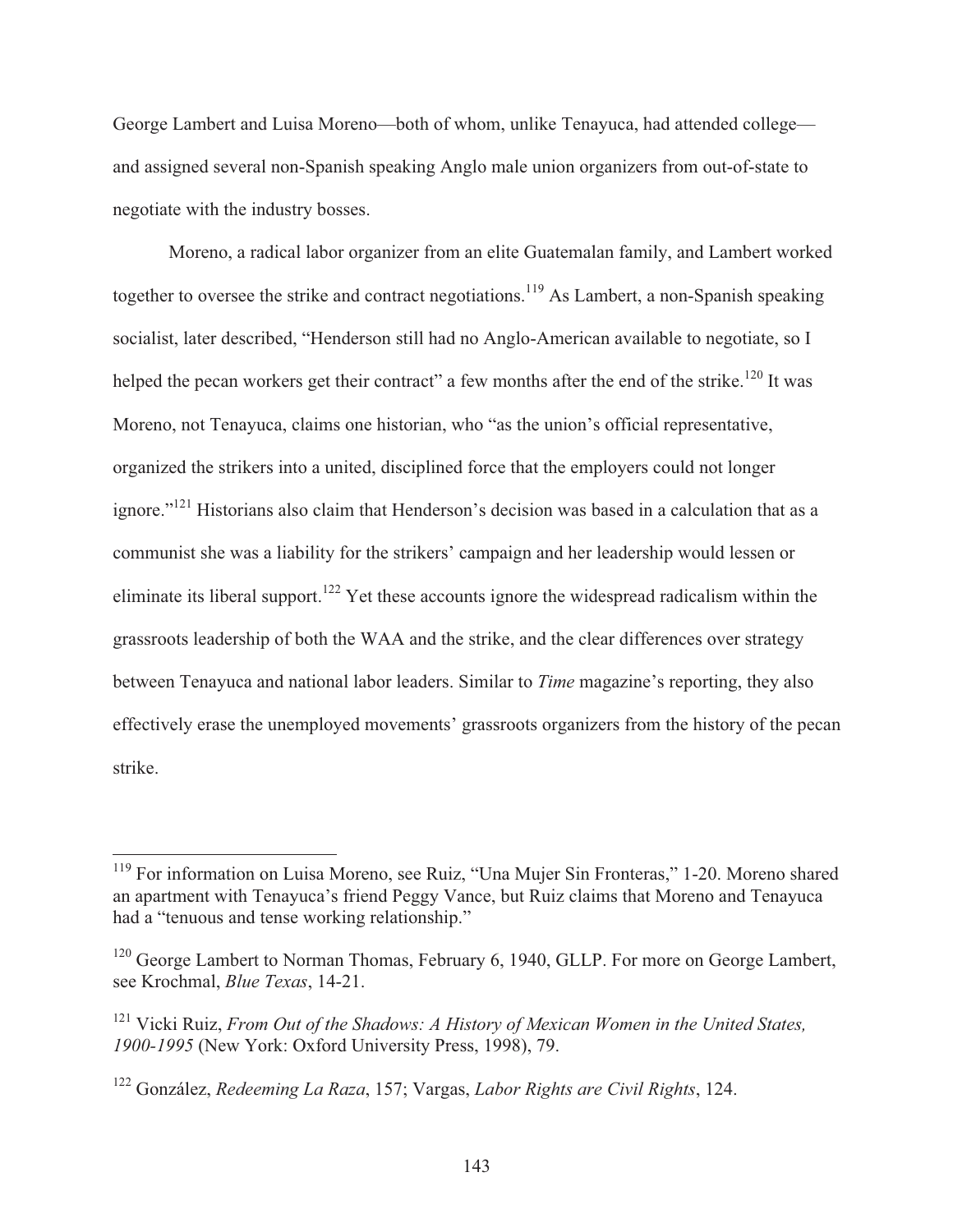Henderson's removal of Tenayuca from her elected position resulted more likely from a clash between the two over organizing strategies and models, particularly his insistence on installing Anglos as the union's negotiators and elite or middle-class organizers as the strike's public leadership. National shifts in the WAA and the CIO away from grassroots direct action toward national-level lobbying also created on-the-ground tensions during labor strikes and campaigns. One historian claims, for example, that Henderson made the decision not just because she was a 'Red' but also because the CIO was transferring its resources from strikes to negotiations and collective bargaining, a change that created fewer chances for women to lead and specifically undermined her leadership.<sup>123</sup> Simultaneously, CIO leaders argued that local WAA branches should disband and instead be chartered as CIO locals, creating an additional threat to her leadership in San Antonio.

 At the time, Tenayuca understood the dangers in Henderson's strategy of relying on union leaders who were temporarily staying in San Antonio instead of the city's working-class grassroots radicals and local activists. Her Popular Frontism centered on both the potential for the rank-and-file and organizers from the community (especially women) to lead the labor and unemployed movements, and the necessity of collective action for any civil liberties or workers' rights victories. Years later, she was still complaining that UCAPAWA had brought in Anglo "outsiders who did not speak Spanish" to run the strike and negotiate on behalf of the workers.<sup>124</sup> After volunteering on many campaigns to organize San Antonio garment workers during the 1930s, she criticized David Dubinsky, the national director of ILGWU, because his "idea was

 $\overline{a}$ 

.

 $123$  Vargas states that the CPUSA's "subservience to party directives and discipline prevailed" and that "communism became the pretext for San Antonio city officials and police to unleash a torrent of violence against the strike and its leaders." Vargas, *Labor Rights are Civil Rights*, 140

<sup>&</sup>lt;sup>124</sup> Ruthe Weingarten, "Notes on Meeting," March 1984, RWP.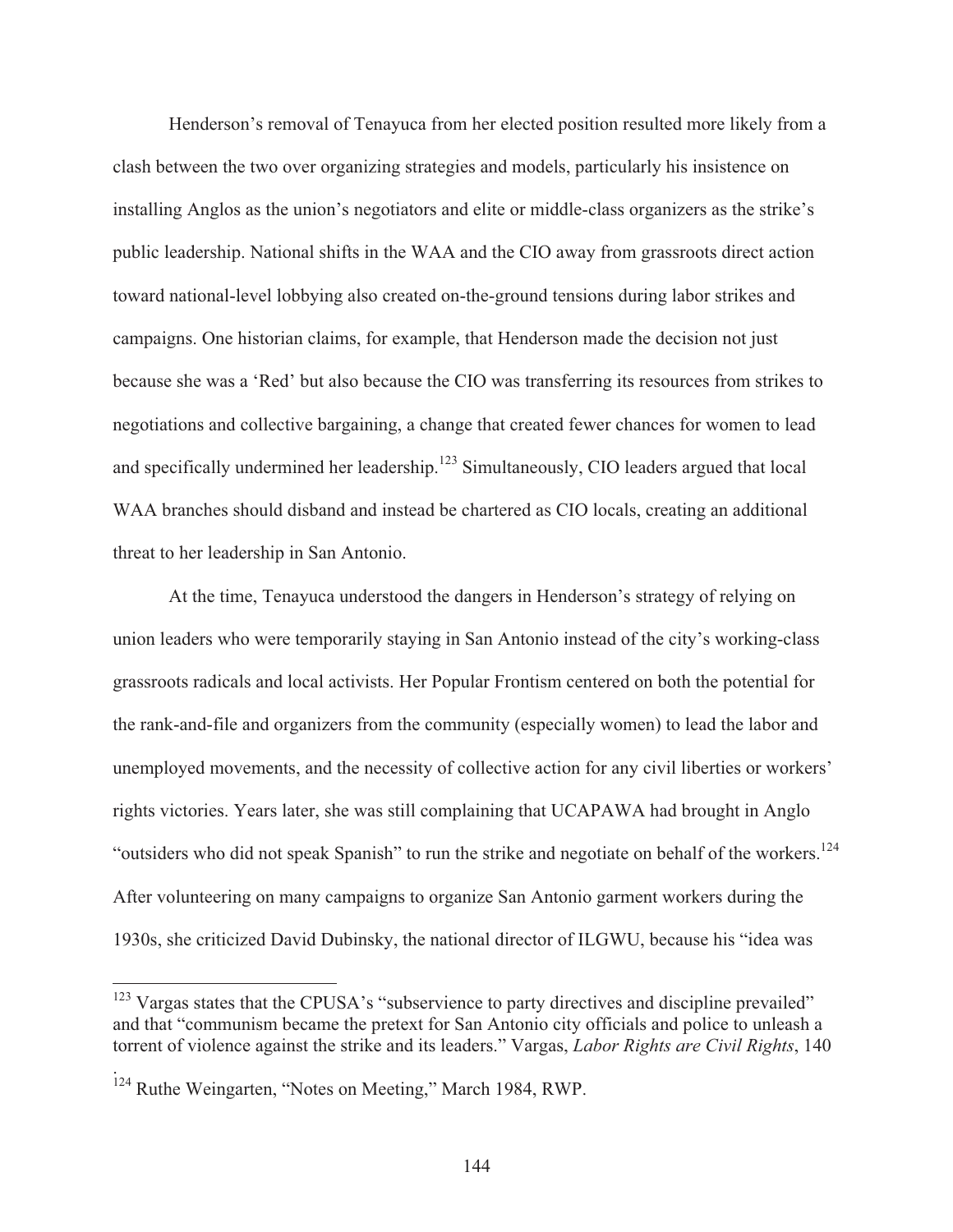just to grab these people and throw them into the union" without building a strong local rankand-file leadership.<sup>125</sup> Such top-down, short-term thinking, driven by racist, sexist, and classist assumptions, constituted a consistent obstacle to her Popular Front vision of grassroots power.

 Tenayuca would soon find anticommunism and white supremacy beyond the labor movement to be an even bigger obstacle. The beginning of the Little Red Scare, led in part by Texas Congressman Martin Dies, changed national and local politics for New Deal politicians and activists, such as Maury Maverick. After winning election twice to the U.S. Congress from Bexar County, Maverick ran for a third term in 1938. He lost to the brother of San Antonio's Police Chief, in a campaign that the conservative Democratic political machine painted as "Communism vs. Americanism."126 After this loss, he decided to run for mayor of his hometown instead. With support from San Antonio's leaders and members of local Popular Front coalitions, including Tenayuca and the WAA, he narrowly won and began serving as the city's mayor in 1939.

 Meanwhile, in the 1938 statewide elections, the successful candidate for Texas governor, Lee "Pappy" O'Daniel, won with support from the Chamber of Commerce and the American Federation of Labor. The O'Daniel administration led the state's attack on pro-labor New Deal legislation, and rolled back any progressive gains using new regressive tax structures, limits on

<sup>125</sup> Rips, "Living History," 10; González, *Redeeming La Raza*, 157. In 1960, Dubinsky failed to support San Antonio's Mexican and Mexican-American women in the Tex-Son strike, when he ended strike benefits after eighteen months of picketing. The strike continued for another two years until the company shut the factory. For more on the Tex-Son strike, see Krochmal, *Blue Texas*, 180-186.

 $126$  The local AFL opposed Workers Alliance and the CIO. See, for example, "Pledge Peaceful" Policy," *San Antonio Light*, July 15, 1937; Krochmal, *Blue Texas*, 37.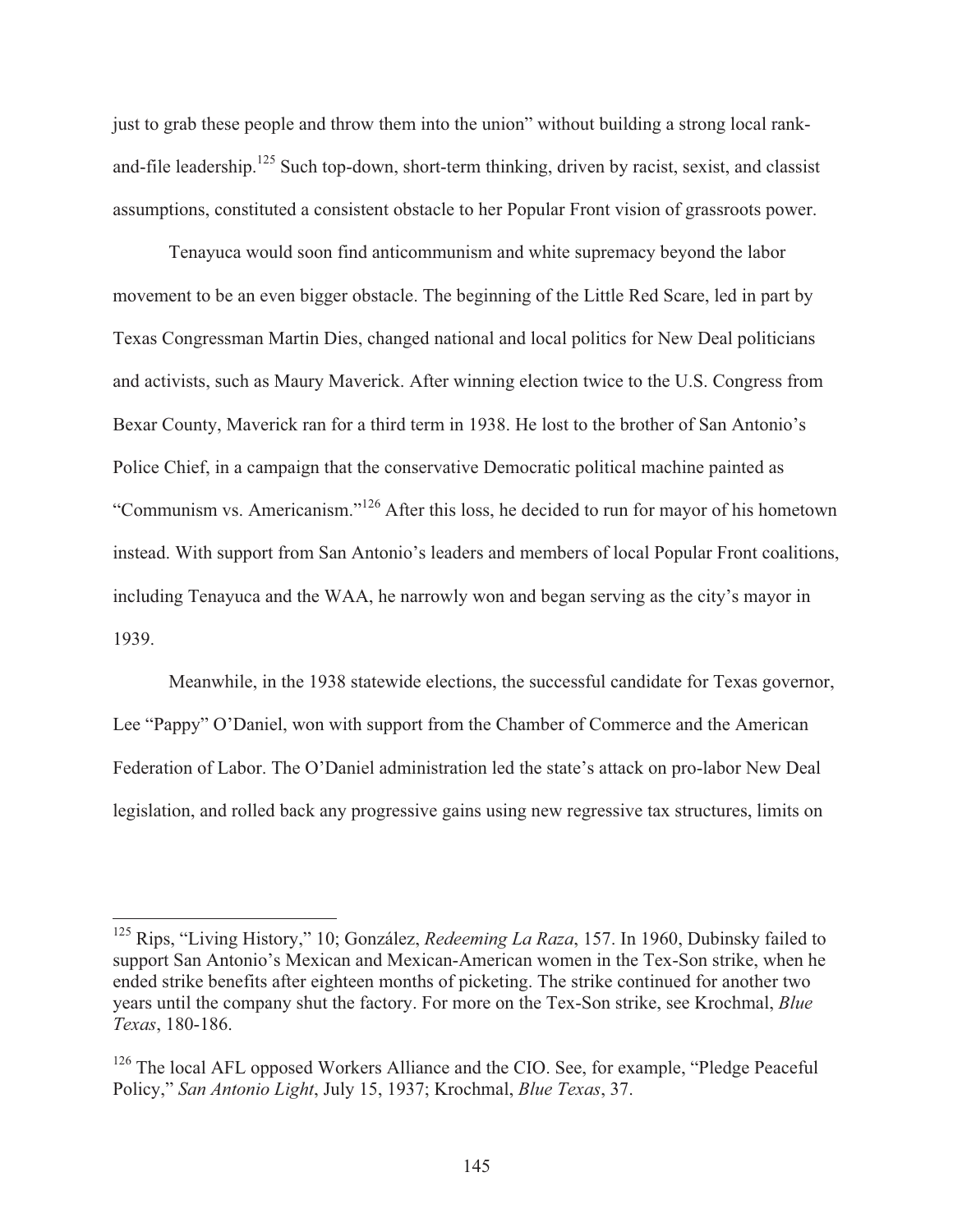state services, oppression of immigrants and non-Anglos, and the passage of anti-labor laws.<sup>127</sup> Multiracial, progressive organizing was about to become even more difficult.

 The Texas Communist Party also ran a multiracial group of candidates in 1938: Tenayuca for Congress; her Anglo husband, Homer Brooks, for Governor; African American Cecil Robinet for Lieutenant Governor; and Nathan Kleban, who was Jewish, for Attorney General. Although the Texas Communist Party's formal numbers never topped more than one thousand and their candidates never won any political campaigns, its leaders' influence outweighed its short stack of membership cards.<sup>128</sup> What the Party stood for—civil liberties, free speech, and interracial organizing—was more threatening than its small cadre of activists. The candidates' shared platform contained both economic and political planks, including calls for the nationalization of banks and railways, the establishment of a minimum wage and an eight hour day, the end of the poll tax and white primary, and the "full enjoyment of political and civil rights" for non-Anglos. $^{129}$ 

 Tenayuca and Brooks expanded on these ideas in their co-written essay, "The Mexican Question in the Southwest." Calling for the building of a "people's movement" that united the working-class in Mexican-American, Black, and Anglo communities across the Southwest, she and Brooks addressed four main sites of struggle for economic, social, civil, and citizenship rights. The people's movement, they wrote, should protest racial and ethnic discrimination in

<sup>&</sup>lt;sup>127</sup> Green and Botson, "Looking for Lefty," 122.

 $128$  Vargas claims that there were approximately 500 Texas CPUSA members in the late 1930s and that in San Antonio most of the city's 40 active Party members were Jewish immigrants. Vargas, *Labor Rights are Civil Rights*, 133, 145.

<sup>129</sup> Texas Communist Party, *Free Texas from Monopoly Control! Bring the New Deal to Texas*, pamphlet (Houston: Texas Communist Party, 1938), 3-4; Carleton, *Red Scare!*, 29.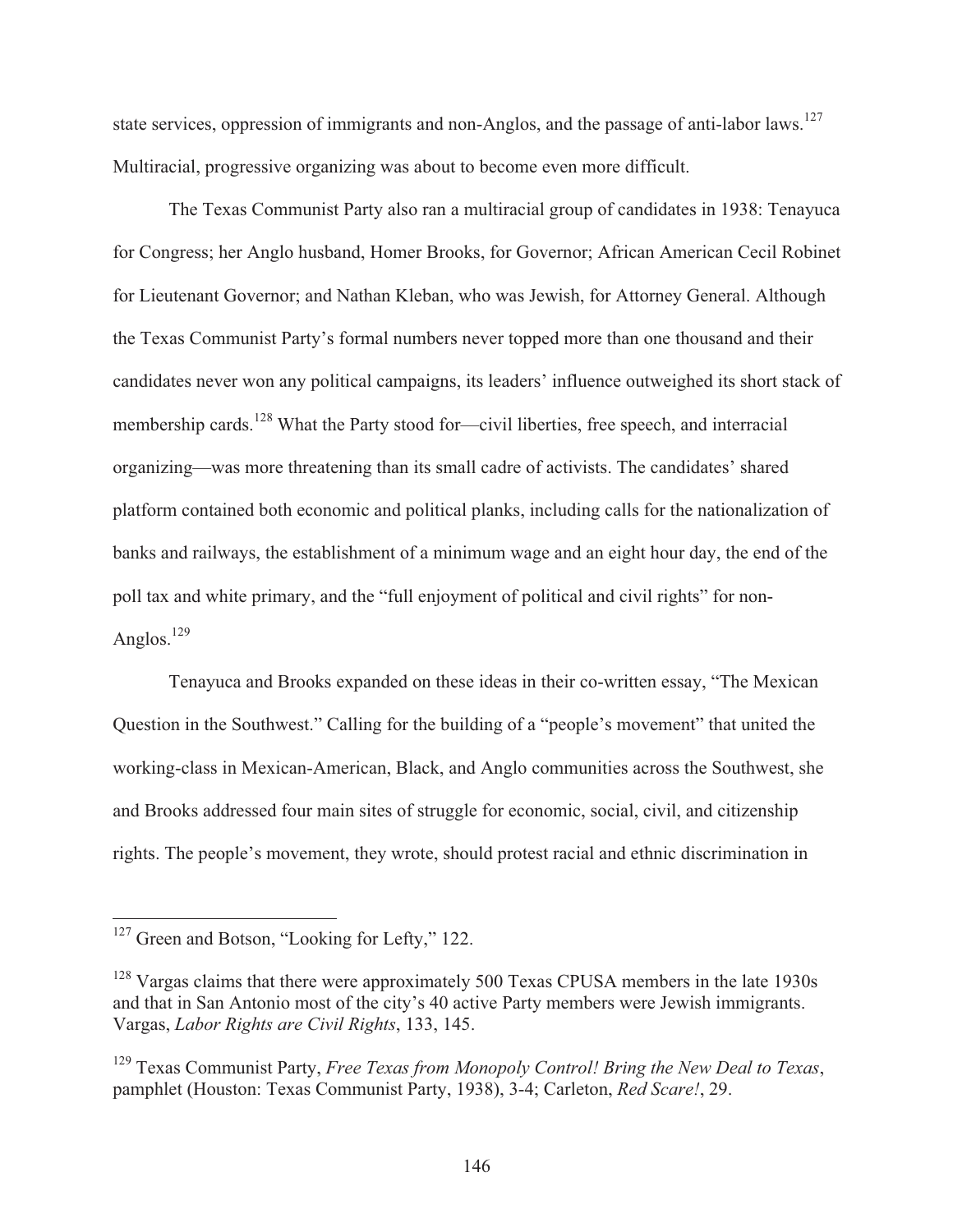wages, unions, and government programs, and support the New Deal's economic measures. Their plank on equal education insisted on bilingual Spanish and English instruction in majority Mexican-American communities. In solidarity with Black Americans, they demanded new legislation outlawing Jim Crow segregation in schools, restaurants, hotels, and all public services. Lastly, they advocated for the removal of obstructions to voting (i.e. proof of citizenship, residency requirements, and the poll tax) and for the overhaul of the cumbersome federal path to citizenship for all immigrants. $130$ 

 In recounting a number of recent successful mobilizations for these demands, Tenayuca and Brooks looked to San Antonio and the Workers Alliance. When WAA members and the city's unemployed protested cuts in relief and violations of their labor rights, local U.S. Border patrol beat several protesters and deported others. In response, she and the WAA rallied leftliberal Anglo supporters and informed the Mexican government, which resulted in a federal investigation and more oversight over the local patrolmen. The San Antonio WAA also secured government resources for hundreds of Mexican Americans to take Spanish literacy classes held in its offices. Local radical-led unions passed resolutions supporting bilingual education.<sup>131</sup> Any future victories for Mexican-American rights, they claimed, would depend on close relationships with pro-labor, pro-civil rights Anglo progressives in the Southwest, such as Maury Maverick, and with the movement for Black civil rights in the South and Southwest.

 $130$  Benjamin Balthaser describes the essay as a "meta-commentary on the U.S. Popular Front, which simultaneously articulates a demand on the U.S. state and nation at the same time it theorizes an international sense of identity and politics." Balthaser, *Anti-Imperialism Modernism*, 197.

<sup>&</sup>lt;sup>131</sup> Tenayuca and Brooks, "The Mexican Question in the Southwest," 262-263.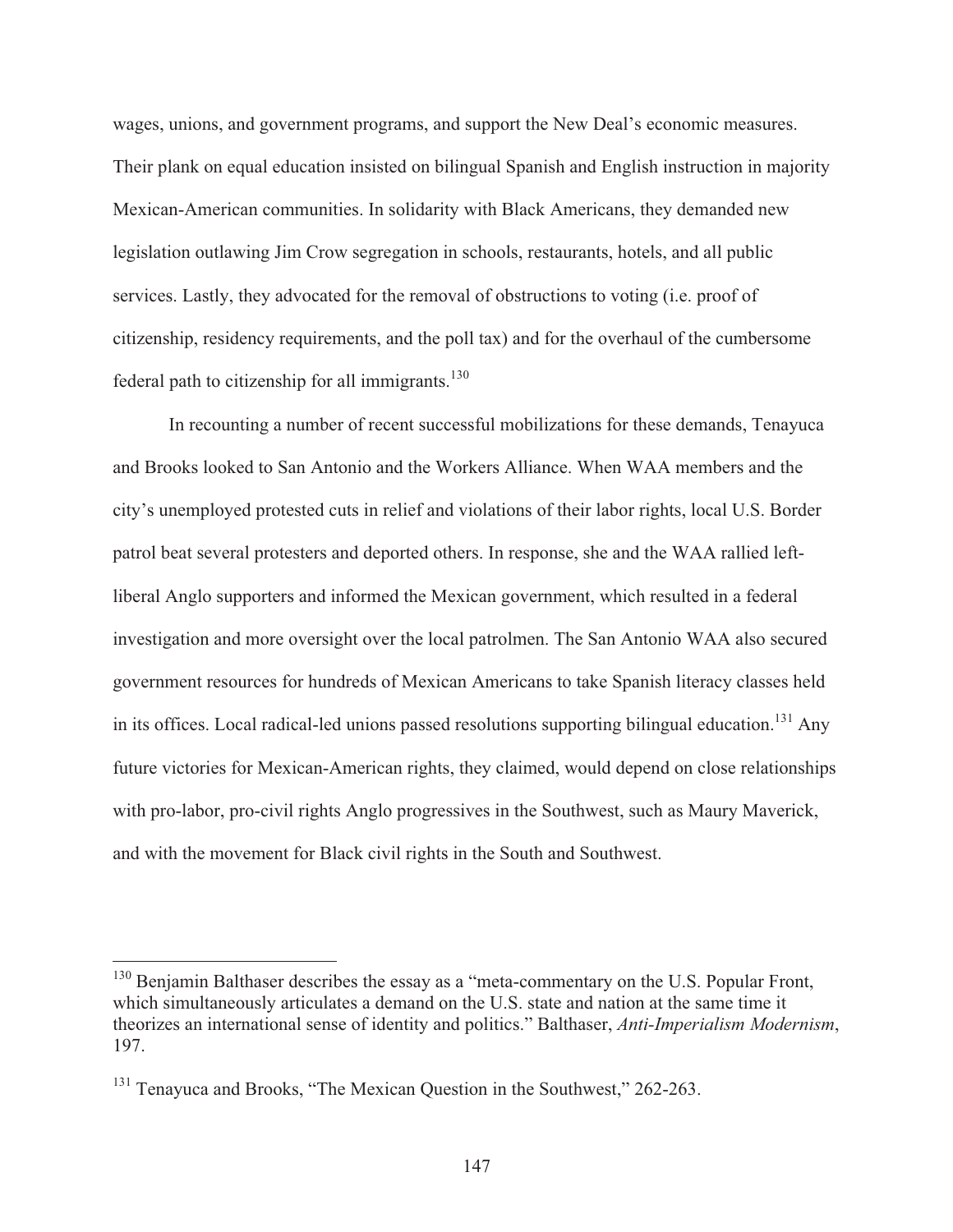Explicitly demanding the extension of citizenship rights and New Deal benefits to working-class non-Anglos, Tenayuca and Brooks identified key similarities and differences between the oppression of Black Americans in the South and that of the Spanish-speaking populations in the Southwest's borderlands—both those whose families had lived in the area before the U.S. annexed it in 1848, and those whose families had immigrated from Mexico. "A blow against the oppression of one will be a blow for the freedom of both," they promised.<sup>132</sup> They had clearly read Marx on trade unions and Lenin on self-determination and the "National Question," but Tenayuca's Marxism also emerged from her own experiences as a working-class colonial subject and citizen who engaged in collective public actions and electoral politics, not from direct experiences of wage labor's depredations.<sup>133</sup>

 Police brutality and anti-radicalism marked her early experiences in labor and unemployed activism, as did solidarity with the transnational and multiracial community of radicals she acted alongside in the city's movements for civil liberties and labor rights. Her direct experience of state violence and racial discrimination, as well as her analysis of capitalism, all stemmed from this political education and collective action.

 Her Popular Frontist vision of a multiracial and multiethnic working-class included both the "internal colony," as Marxists defined the Black population in Southern states, and the "national minority," as she and Brooks called Spanish-speaking groups in the Southwest states.

 $132$  Tenayuca and Brooks, "The Mexican Question in the Southwest," 267.

<sup>133</sup> For discussions of this essay, see Vargas, *Labor Rights are Civil Rights*, 144-145; Balthaser, *Anti-Imperialist Modernism*, 193; González, *Redeeming La Raza*, 157-160. Balthaser claims that Tenayuca's claims to be both a colonial subject and a citizen are not contradictory because her politics were situated in both an American national identity and in a transnational, working-class movement. He argues that her essay fuses socialist internationalism and transnational borderlands politics.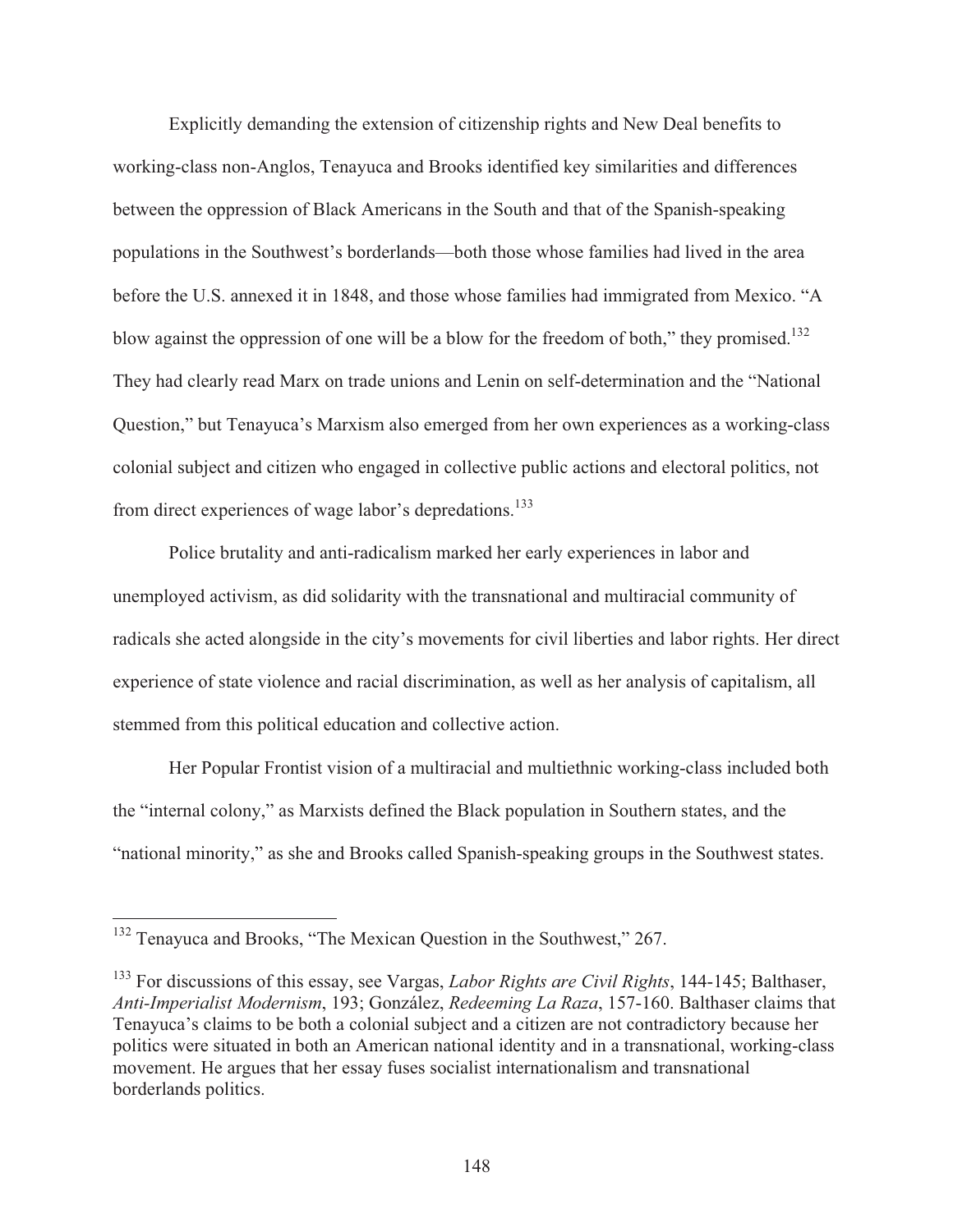She denounced the government's oppressive treatment of both as evidence of the U.S. as an imperial power, calling for full democratic rights for Black and Mexican-American citizens, but she also noted that Mexican Americans had historically had political rights not granted to Black Americans. In the 1970s, she was still thinking about these questions of colonialism, imperialism, and liberation. Despite more than a century of local and federal attempts to treat working-class Mexican Americans as colonial subjects and repress their political participation, she stood by her analysis that they constituted a national minority—not an internal colony because they had enjoyed consistent access to political representation, even if imperfectly. As she wrote to a friend in 1975, "Mexicans have always been active in the political life of the communities in the Southwest."<sup>134</sup>

 More important than the debates over Marxist terms, she had articulated a Popular Front politics that encompassed culture, politics, and economics, and that threatened San Antonio's political and economic structures. She insisted on building multiracial and multiethnic unions and cross-class community organizations, with rank-and-file and community leaders. These ideas and commitments continued to shape her life and politics, even as anticommunism and white supremacy reduced left-liberal public support for Popular Front activism and forced her from a public stage.

# *Conclusion*

 $\overline{a}$ 

 On August 25 1939, twenty-two-year-old Tenayuca and 150 members of the CPUSA— Black Americans, Mexican Americans, and Anglos—gathered for their annual Texas state convention in San Antonio's Municipal Auditorium. To protect the assembled communists,

 $134$  Tenayuca to Miss Lupe Anguiano, September 6, 1975, ETP at TWC.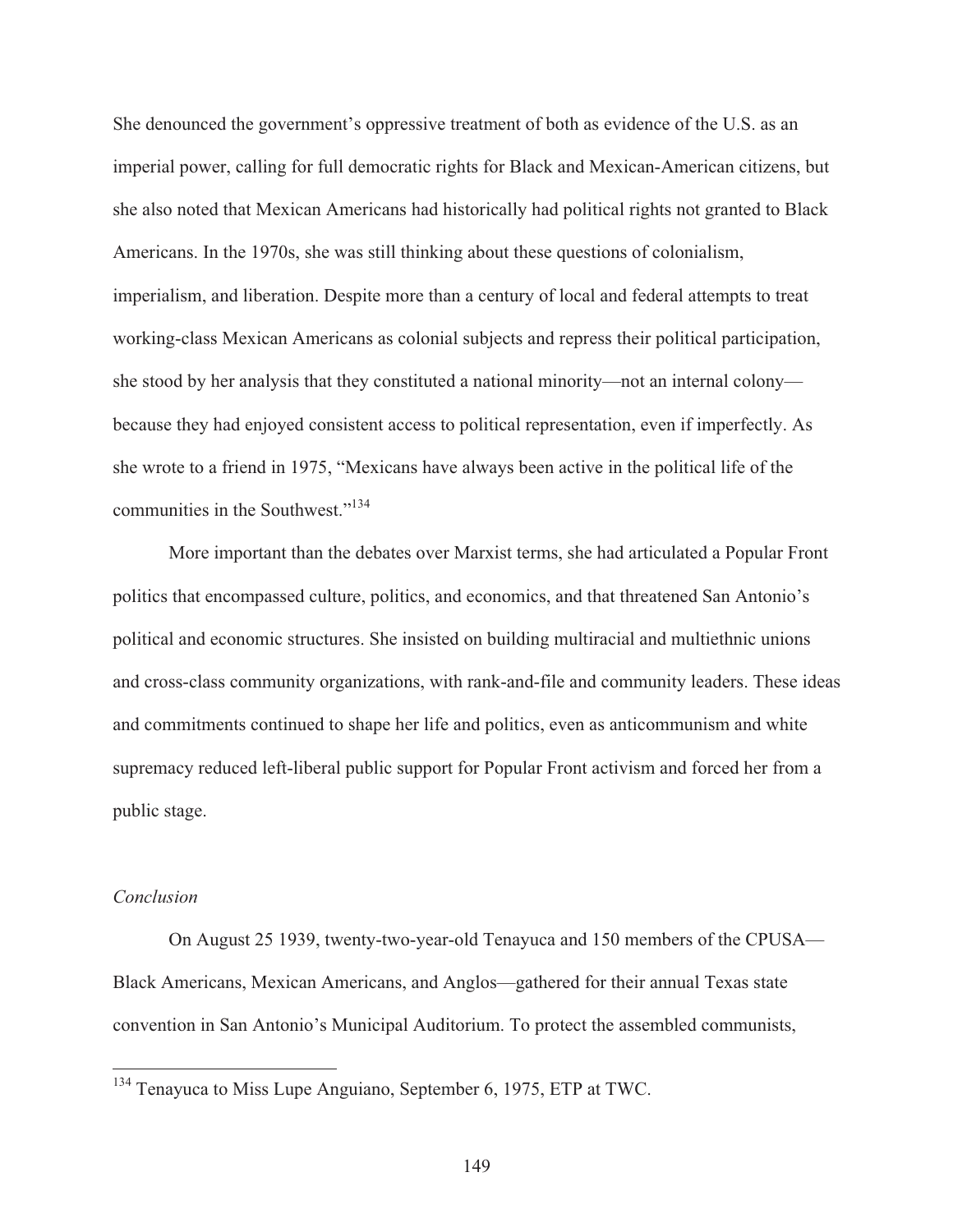Mayor Maverick had dispatched dozens of police officers, along with a fire engine, to surround the site and put their bodies between the communists inside the auditorium and a large crowd that had gathered outside to protest the meeting.<sup>135</sup>

 When the communists opened the proceedings with their traditional singing of the "Star-Spangled Banner," the five to eight thousand mostly Anglo protestors, including known Ku Klux Klan leaders, American Legion members, and conservative politicians, drowned them out with a competing rendition so loud that those trapped inside could hear it through the closed windows. Armed with a truckload of bricks, the throng then chanted, "Drag out the Reds," and sang "The Eyes of Texas are upon you / You cannot get away."136 The *New York Times* reported that the police aimed water hoses at the threatening crowd, and "as powerful streams of water hit the melee outside, rocks began hurtling through the glass windows in the meeting room."<sup>137</sup> Tenayuca and her comrades escaped unharmed during the riot, but twenty-five people, including both police and demonstrators, were injured. The protestors, some armed with knives, stormed the government building and caused thousands of dollars in damages, slashing seats and curtains.<sup>138</sup>

<sup>135</sup> For contemporary accounts of the riot, see "Mob Makes Auditorium a Shambles," *San Antonio Light*, August 26, 1939; "Texas Reds Ask U.S. Aid After Rally Dispersal," *New York Herald Tribune*, August 27, 1939.

<sup>136 &</sup>quot;Windows Rocked by 5,000 Angered by Red Session," *San Antonio Express*, August 26, 1939.

<sup>137 &</sup>quot;Communists Flee from 5,000 Texans," *New York Times*, August 26, 1939.

<sup>138</sup> For accounts of the riot, see Carleton, *Red Scare!*, 33; González, *Redeeming La Raza*, 161; Krochmal, *Blue Texas*, 52; Vargas, *Labor Rights are Civil Rights*, 146; Allan Turner, "A Night that Changed Lives, San Antonio," *Houston Chronicle*, December 14, 1986, 46.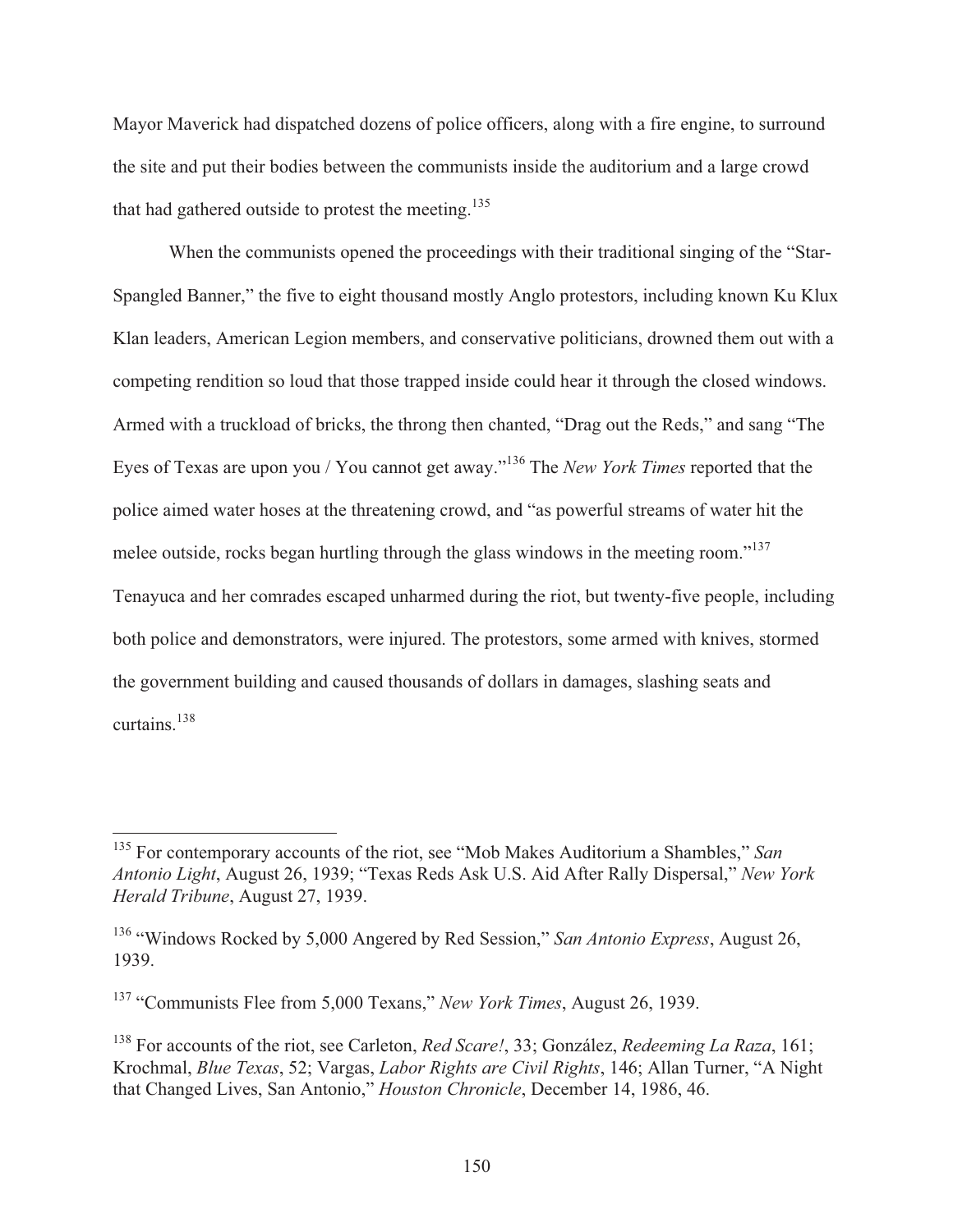Later that evening, some of the rioters donned white hoods, and burned an effigy of Maverick pinned with a sign that read "Hanged that Americanism might live." One protestor threatened to lynch the mayor and his family who were in hiding. The significance of this threat would not have been lost on the former Congressman, who during his two terms had been the only Southern politician to vote for proposed federal anti-lynching legislation.<sup>139</sup>

 For Tenayuca, Red epithets, violence, and death threats were nothing new. "I was very lucky never to be lynched," she later declared.<sup>140</sup> These threats stretched from the American Legion's attack on her Who-Gives-A-Damn Club in 1934 to the police chief's order that officers raze the Workers Alliance hall in 1937. The KKK members rioting outside the municipal building were just the latest incidence of a perpetual threat. The city's political and business elite continually used violence, anticommunism, and civil rights violations in attempts to break up the Popular Front's left-liberal coalition, silence free speech, and quash democratic dissent. "The ruling class cannot rule," Tenayuca told an interviewer in 1987, "without the people who pull jobs as police."<sup>141</sup>

 As Southern Democrats and Republicans used anticommunism to drive a wedge between New Deal liberals and radical activists, they especially attacked WAA branches in cities that had formed interracial branches. By the time Texas communists gathered in San Antonio in August 1939, the backlash against New Deal legislation had led to new attacks on Americans' citizenship rights, especially the rights of those who were foreign-born, non-white, or on public relief. U.S. citizens who publicly held radical politics were particular targets. As one of the

<sup>&</sup>lt;sup>139</sup> Doyle, "Maury Mayerick," 202.

<sup>&</sup>lt;sup>140</sup> Tenayuca, "Speech to Newspaper Guild Conference," ATC.

<sup>&</sup>lt;sup>141</sup> Tenayuca, interview by Poyo, ITC.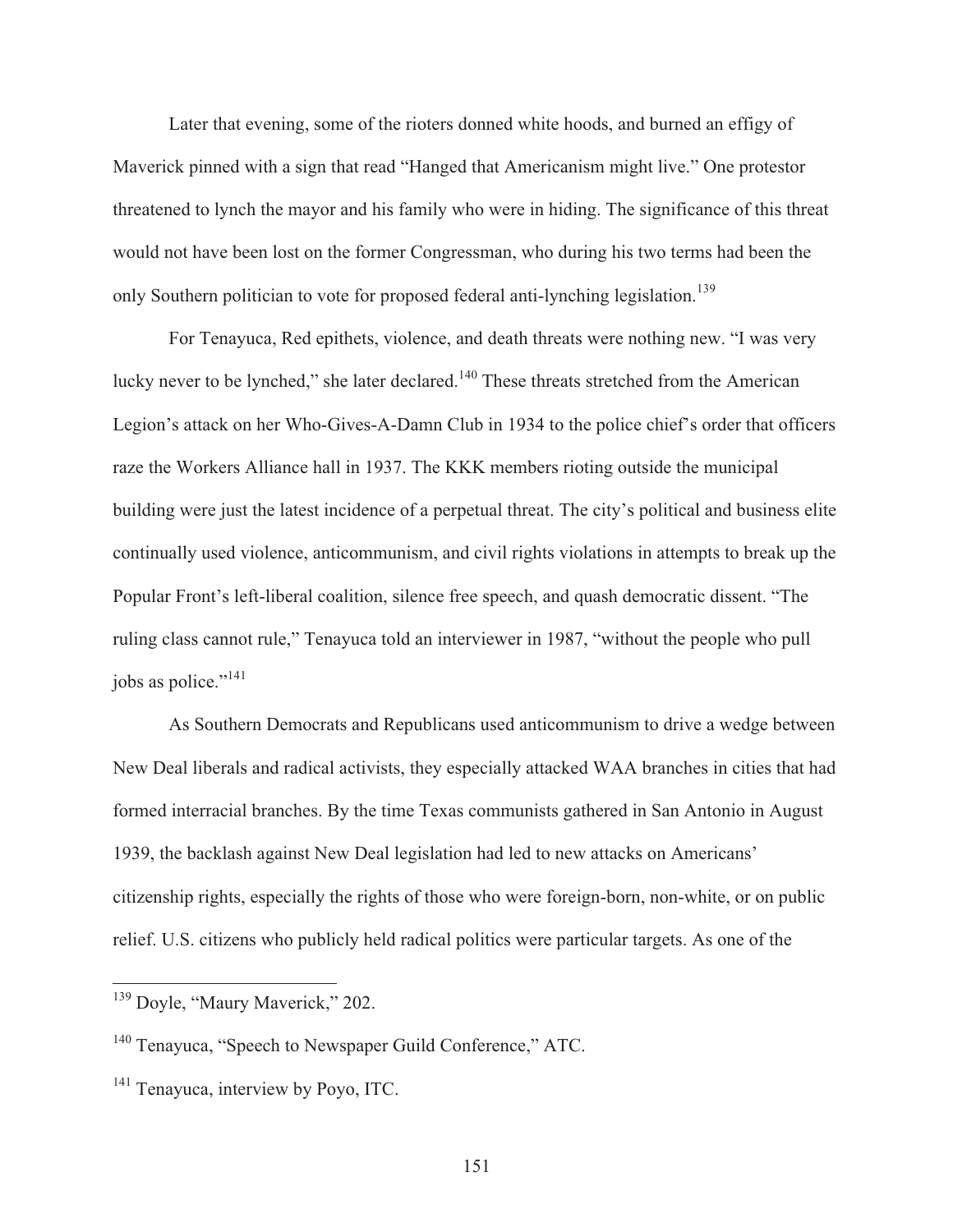Municipal Auditorium rioters told a journalist at the time, Tenayuca and her fellow communists "wrote themselves out of the Constitution, and they aren't entitled to free speech or anything  $else.$ <sup>''142</sup>

 Perhaps Tenayuca would have retorted that the Founders had originally written her out of the Constitution, and that as Americans she and other radical organizers were merely trying to write themselves back in as a way to secure all the rights that it endowed. "The traditions our country has here are tremendous," she told an interviewer in 1983. "You consider the Declaration of Independence—true you men did not include us women in the Bill of Rights, you did not include the Indians, you did not include the blacks, but somewhere we're attempting to solve these problems."<sup>143</sup> In the next chapter of her life, Tenayuca faced significant challenges to her own attempts to solve these problems and enact her Popular Front politics.

<sup>142</sup> Quoted in Krochmal, *Blue Texas*, 52.

<sup>&</sup>lt;sup>143</sup> Tenayuca, interview by Turner, ATC.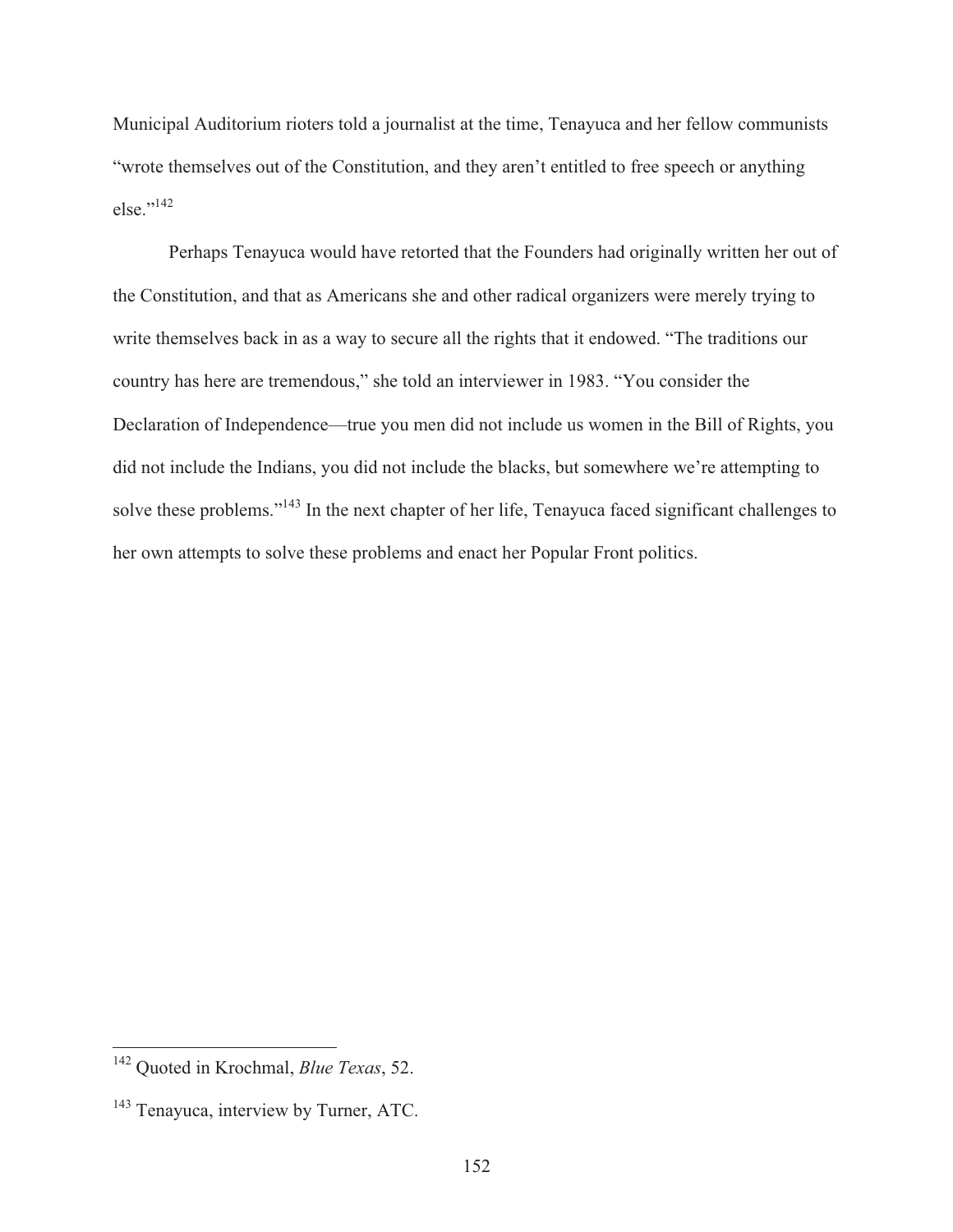### **CHAPTER THREE**

# **"We were the pre-feminists": Ah Quon McElrath and the Labor Movement in Honolulu**

"Nobody gives the members of the Communist Party any real credit for the magnificent job of organizing they did."

Ah Quon McElrath,  $1977<sup>1</sup>$ 

 "We must recognize and pass on the story of the magnificent role the forebearers of immigrants have played in the development of this country and their battles for freedom and justice."

Ah Quon McElrath, 1994<sup>2</sup>

 As a child in Hawai'i in the 1920s, Ah Quon (Leong) McElrath often had the words "Honolulu Plantation" imprinted on her skin. Her mother used to stitch old jute bags stamped with the phrase into new underclothes for her and her siblings. "One side of your buttock would read 'Honolulu' and the other would read 'Plantation,'" McElrath recalled decades later. "You could never wash off that ink."<sup>3</sup> The repurposed material may have given her a temporary tattoo, but, as one of Hawai'i's leading newspapers editorialized after her death in 2008, she more than returned the favor, leaving a "bright, indelible mark in Hawaii's history."<sup>4</sup>

 Over the course of her lifetime, Hawai'i transformed from an oligarchic American colony to one of the most politically progressive states in the nation. In 1915, when she was born in Honolulu to Chinese immigrant parents, white supremacy and the "most airtight economic

<sup>&</sup>lt;sup>1</sup> McElrath, interview by Roffman, 150.

<sup>&</sup>lt;sup>2</sup> McElrath, "From Old to New Plantations." 12.

 $3$  McElrath, "We gave workers a sense of dignity," interview by Yung, 261.

<sup>4</sup> Editorial, "Isles owe debt of Aloha to Ah Quon McElrath," *Honolulu Advertiser*, December 16, 2008.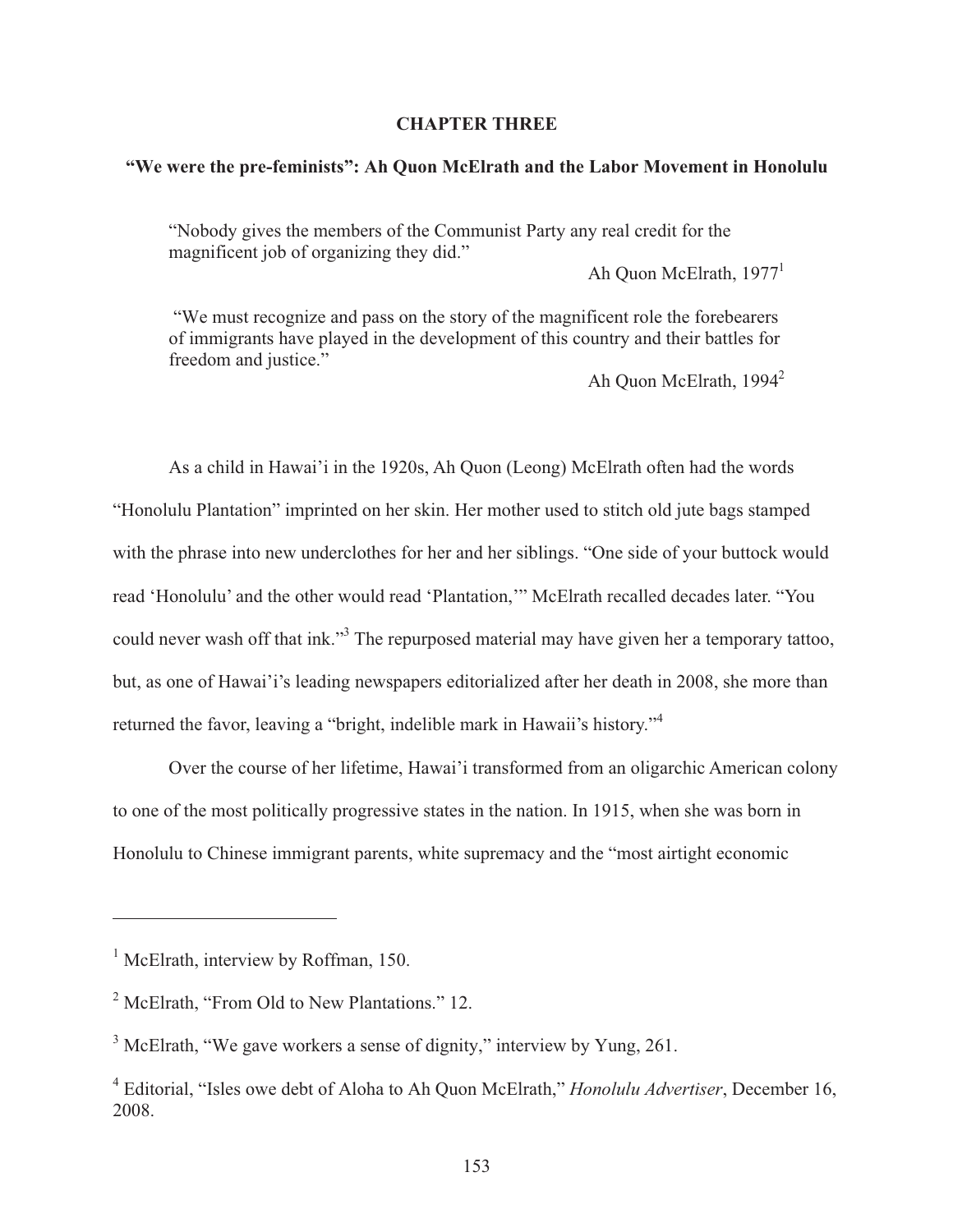oligarchy in the world" defined its economy and its immigration policies.<sup>5</sup> Beginning in the 1930s, she and a network of Popular Front labor and political activists, many of them women of color, helped build a powerful, radical-led, multiracial social justice movement—with the International Longshoremen's and Warehousemen's Union (ILWU) at its center—that drove the islands' economic and political transformation.<sup>6</sup>

 This generation of Popular Fronters demanded equal pay for equal work, better housing for their communities, and bans on racial and gender discrimination. They were communists, socialists, and progressives; daughters of Asian immigrants; indigenous Hawaiians and transplants from the mainland; and college educated professionals and high school dropouts. Some toiled in the sugar, pineapple, or shipping industries, while others earned a living as professional teachers, lawyers, or social workers. Collectively, these radical and progressive women shaped labor unions, democratic politics, and social welfare legislation in twentieth century Hawai'i.

 Members of the ILWU and the Communist Party (CPUSA) played significant roles in Hawai'i's twentieth century labor and social justice movements. "We were the pre-feminists," declared McElrath in 2006.<sup>7</sup> Women of color (whose parents had come from Japan and China, or

 5 Carey McWilliams, *Brothers Under the Skin* (Boston: Little, Brown & Company, 1964), 187. For accounts of immigration and labor structures in Hawai'i, see Edna Bonacich, "Asian Labor in the Development of California and Hawaii," in *Labor Immigration Under Capitalism: Asian Workers in the United States Before World War II*, edited by Lucie Cheng and Edna Bonacich (Berkeley: University of California Press, 1984), 130-185; Carol C. Fan, "Asian Women in Hawai'i: Migration, Family, Work, and Identity," *NWSA Journal* 8, no.1 (Spring, 1996): 70-84; Ronald Takaki, *Strangers from a Different Shore: A History of Asian Americans* (Boston: Little, Brown and Company, 1989).

<sup>&</sup>lt;sup>6</sup> The ILWU changed its name to the International Longshore and Warehouse Union in 1997.

<sup>&</sup>lt;sup>7</sup> McElrath, interview by author.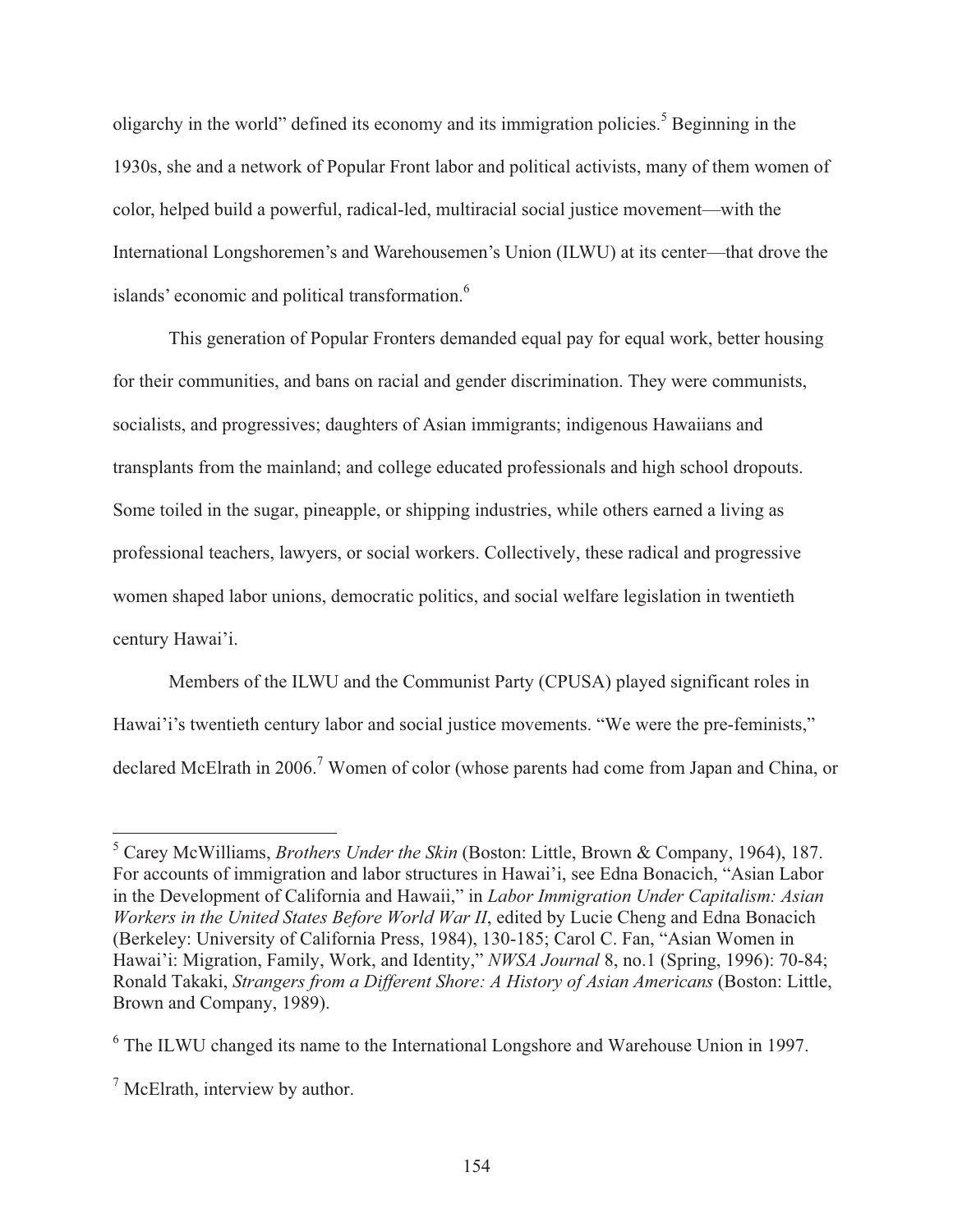were indigenous Hawaiian) and a few white women "were the ones who stuck with the union throughout the early, bitter days of organizing," she recalled, adding that it was the women in the ILWU auxiliaries who had the "courage to get up and speak."<sup>8</sup>

 This chapter explores how McElrath became a Popular Front communist and radical social worker, and traces her contributions to Hawai'i's labor and civil liberties movements in the 1930s and 1940s. The chapter's first half documents her early experiences as a secondgeneration Chinese-American girl growing up in a multiracial Honolulu neighborhood in an American colony. As a young woman, she absorbed lessons at home, in school, and on cannery production lines that shaped her understandings of citizenship, community, and national identity. She forged her political vision in Popular Front communist organizations and union organizing drives in Hawai'i's canneries, department stores, government departments, and sugar plantations, alongside other radical women, such as her friend, socialist labor organizer Rachel Saiki. She began her social work career reading the radical rank-and-file social work movement magazine, *Social Work Today*, and volunteering in campaigns to secure union contracts that included equal pay for equal work, healthcare, and housing. Pespite the CPUSA's and the labor movement's shift to supporting the government's war efforts, throughout the war years, she, Robert McElrath (whom she married in 1941), and Saiki continued to organize the islands' cannery workers, which helped lay the foundation for the local strike wave of 1946 and 1947.

<sup>&</sup>lt;sup>8</sup> McElrath, interview by Roffman.

<sup>9</sup> For the history of the rank-and-file social work movement, see Daniel Walkowitz, *Working with Class: Social Workers and the Politics of Middle-Class Identity* (Chapel Hill: University of North Carolina Press, 1999); Patrick Selmi and Richard Hunter, "Beyond the Rank and File Movement: Mary van Kleeck and Social Work Radicalism in the Great Depression, 1931-1942," *The Journal of Sociology & Social Welfare* 28, no. 2 (June 2001), 75-100.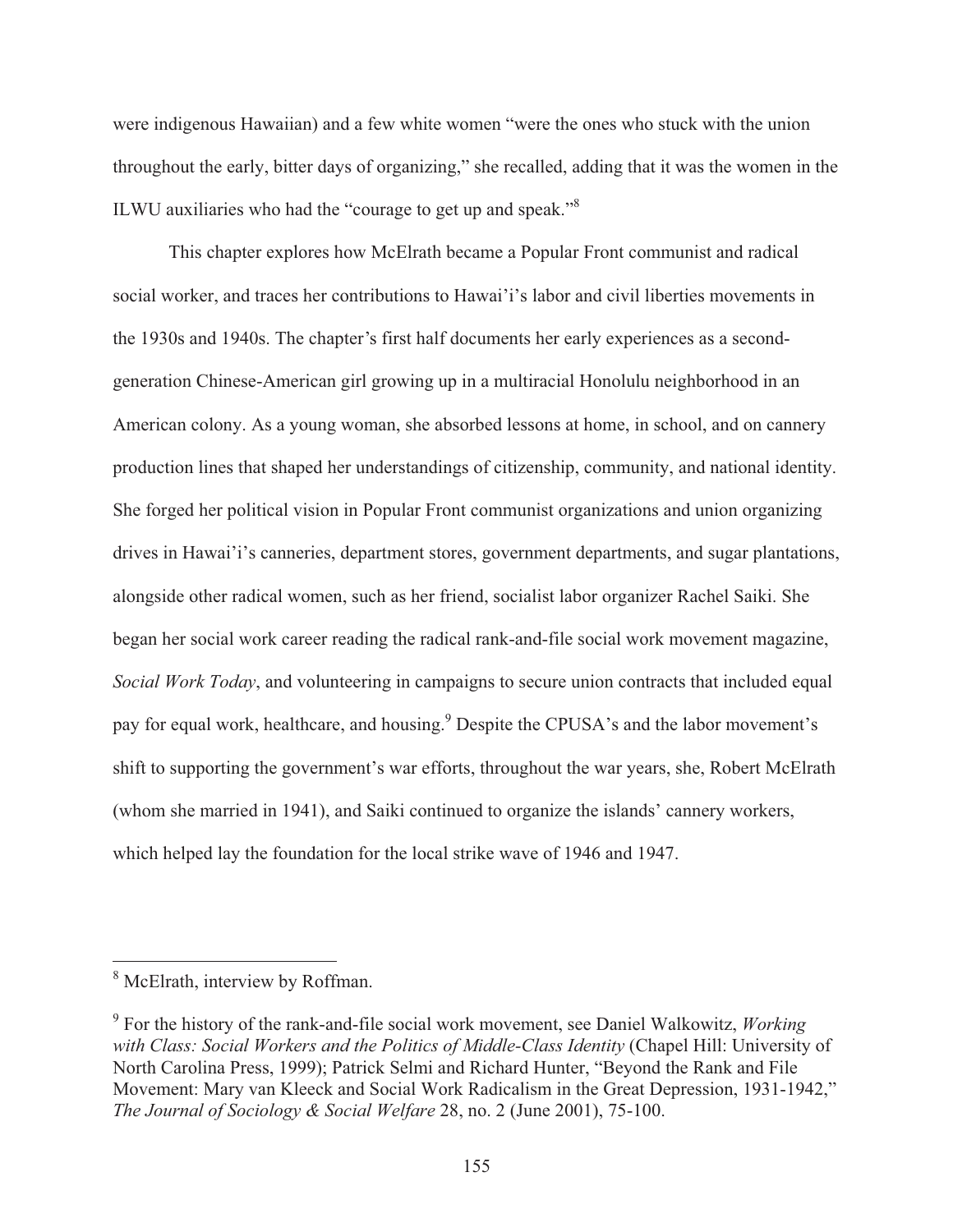The chapter's second half illustrates how McElrath and others in this Popular Front generation, including the ILWU's lawyer Harriet Bouslog, helped lead the union's postwar efforts to extend New Deal-era legislation and insist on an American national identity for Hawai'i's residents that would guarantee constitutional rights to immigrants and native-born people of color. It explores women's roles in the sugar strike of 1946 and the pineapple strike of 1947. McElrath, Bouslog, and other women provided key structures of support for these mass actions, running welfare services for thousands of strikers and their families, and representing protestors arrested for violating picketing injunctions. This half of the chapter also describes the role conservative women played as strikebreakers and anticommunist opponents of the union. A new organization, "We, the Women," claimed to symbolize gender solidarity, but mobilized protests and anti-strike activities against ILWU strikers and supporters, most of whom were women of color.

The ILWU-affiliated women formed their political visions, in part, through their experiences of gender discrimination and their campaigns for gender justice. Through those campaigns, they helped build one of the most enduring and effective movements for progressive political action in the twentieth-century United States, action that had its foundation in Popular Front organizing.

# *A Kalihi Kid in an American Colony*

 Ah Quon McElrath was born in Honolulu on December 15, 1915, the sixth of seven children. Through her teenage years in the 1920s and 1930s, she lived in a multiracial, workingclass neighborhood, labored in pineapple canneries alongside predominantly female co-workers, and excelled in Hawai'i's class segregated public schools. She forged a vision of American

156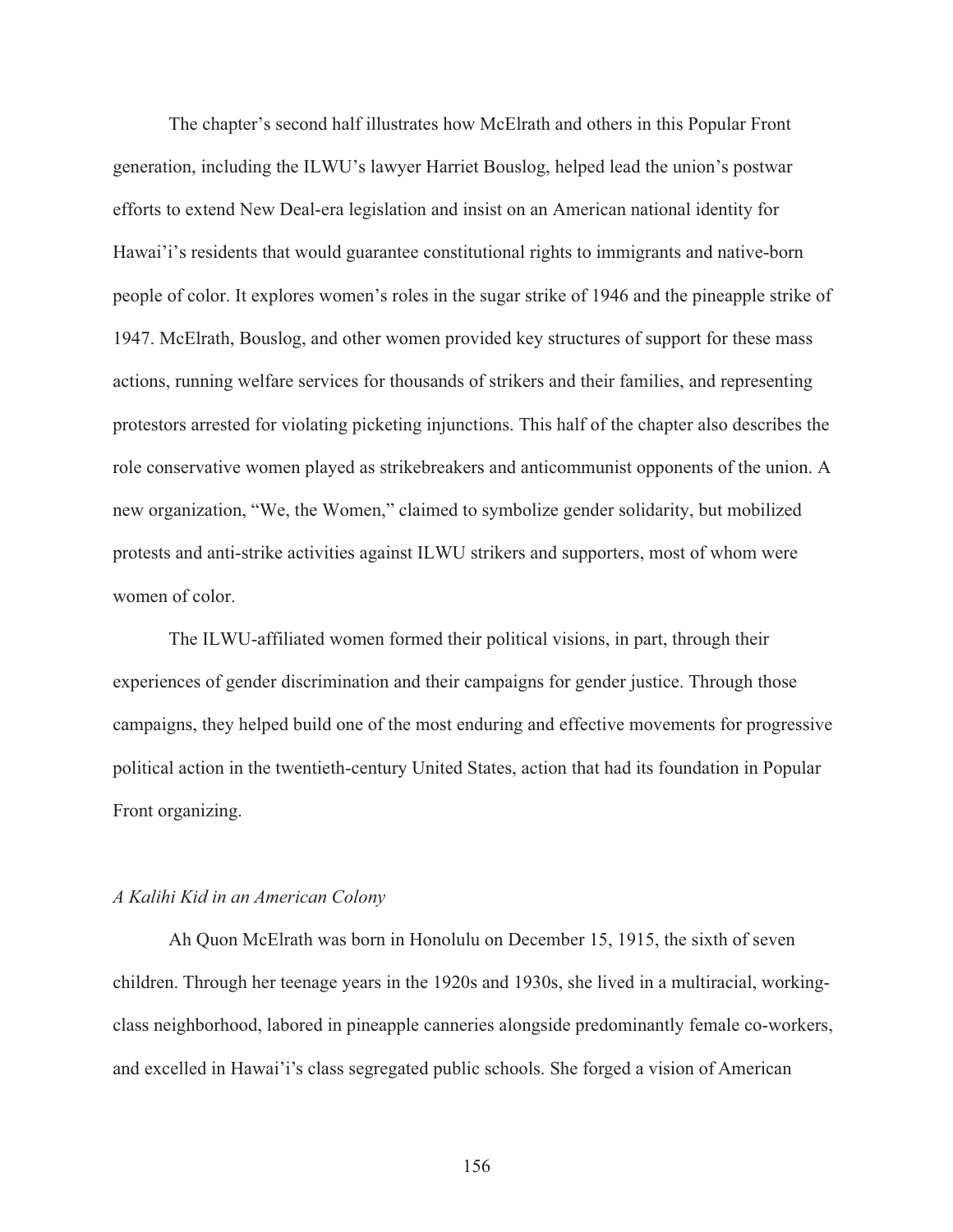identity that was multiracial, multilingual, feminist, and inclusive of all *immigrants*. This identity oriented her radicalism, and formed the base of her battles to extend democratic rights and defeat white supremacy and discrimination in Hawai'i.

 Her father, Leong Chew, and her mother, Leong Wong See, arrived on Hawaiian shores around the turn of the twentieth century amidst a surge of Chinese immigration to outposts of the American empire. Her parents left China separately, Leong Chew as a contract laborer, and Leong Wong See as a picture bride (but for a different groom) in 1902.<sup>10</sup> In the U.S. Territory of Hawai'i, a small number of corporations with global interests and demanding stockholders presided over the islands' plantations, canneries, and waterfronts until the mid-1950s. As the president of one sugar company claimed, "the primary function of our plantations is not to produce sugar but to pay dividends."11 The oligarchy's largest multinational companies and their industry associations controlled electoral politics, public and private police forces, and essentially all transportation to, between, and on the islands.<sup>12</sup> They were known simply as "The

<sup>10</sup> Bureau of the Census, *1930 United States Federal Census*, Honolulu, Honolulu County, Hawaii Territory, Enumeration District: *0083*, page 8A, FHL microfilm: *2342369.* By 1900, Chinese women had immigrated to Hawaii in larger numbers than to the U.S. mainland (they made up 15% of the Chinese population compared to 5% in the U.S.). For more on Chinese women and immigration, see Judy Yung, *Unbound Feet: A Social History of Chinese Women in San Francisco* (Berkeley: University of California Press, 1995); Erika Lee, *The Making of Asian America: A History* (New York: Simon & Schuster, 2015).

<sup>&</sup>lt;sup>11</sup> Ouoted in International Longshoremen's  $\&$  Warehousemen's Union vs. Walter D. Ackerman, Jr., Attorney General of the Territory of Hawaii, (No. 828) (1948), Memorandum on the History of Labor and the Law in the Territory of Hawaii, US District Court, Ah Quon McElrath Papers, Labor History Archive, Center for Labor Education and Research, University of Hawai'i-O'ahu, Honolulu, Hawai'i (hereafter AQMP).

 $12$  For histories of Hawaii's labor force and political economy see Edward D. Beechert, "The Political Economy of Hawaii and Working Class Consciousness," *Social Process in Hawaii* 31 (1984), 162-165; Edward D. Beechert, *Working in Hawaii: A Labor History* (Honolulu: University of Hawai'i, 1985); Moon-Kie Jung, *Reworking Race: The Making of Hawaii's Interracial Labor Movement* (New York: Columbia University Press, 2006).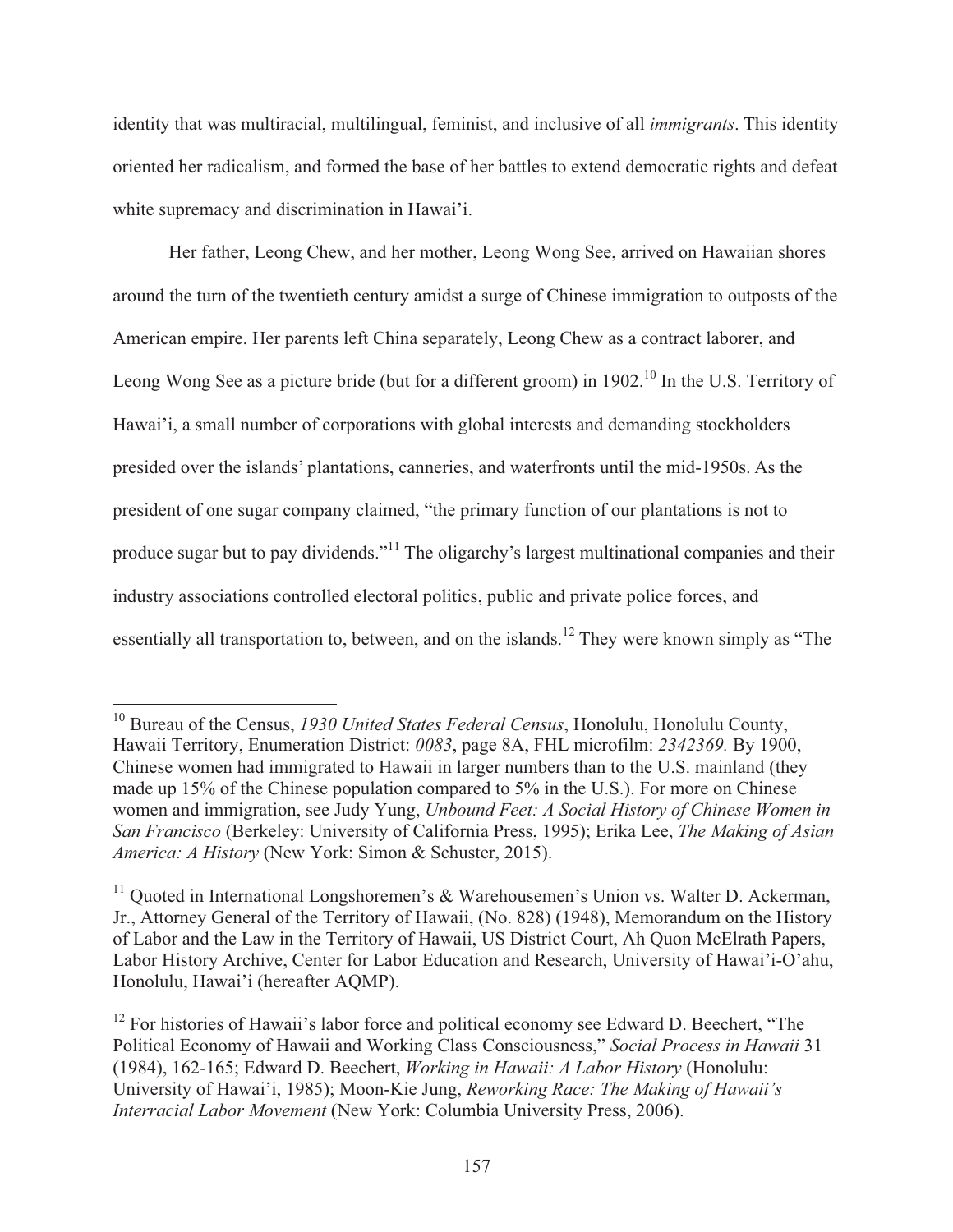Big Five."13 In 1994, McElrath published an essay in which she quoted famed sugar baron Richard Cooke to describe how Hawai'i's oligarchs viewed immigrants like her father. "I can see little difference between the importation of foreign laborers," testified Cooke before the territorial legislature in 1930, "and the importation of jute bags from India."14

 The United States Congress had passed the Chinese Exclusion Act in 1882, but even after it annexed Hawaii in 1898, American immigration laws often did not apply in the territory.<sup>15</sup> Sugar and shipping industry officials carefully regulated the labor force's demographics, aiming to divide their workers along racial lines to prevent labor solidarity and strikes, and create plantation family structures that would keep generations of immigrants tied to the land.16 In the early decades of the twentieth century, Japanese immigrants and their Hawaiian-born children became the territory's largest ethnic group, but immigration from the Philippines, China, Korea, Puerto Rico, and Europe prevented any one ethnicity from becoming a majority. Only in the mid-1930s did Hawai'i's open-door immigration policies shift to more limited restrictions on the entry of "foreign labor" and a reliance on Hawaiian-born citizen-workers and colonial subjects,

<sup>&</sup>lt;sup>13</sup> The Big Five companies were: Alexander & Baldwin, American Factors, Castle & Cooke, C. Brewer, and Theo Davies. For more information on these companies' roles in Hawai'i's economy and politics, see Sanford Zalburg, *A Spark is Struck!: Jack Hall & the ILWU in Hawaii* (Honolulu: University Press of Hawaii, 1979)*;* Jung, *Reworking Race*.

<sup>&</sup>lt;sup>14</sup> McElrath, "From Old to New Plantations," 7; McElrath, "We gave workers a sense of dignity," interview by Yung, 268.

<sup>15</sup> For histories of Asian immigration to the United States, see Takaki, *Strangers from a Different Shore*; Gary Y. Okihiro, *The Columbia Guide to Asian American History* (New York: Columbia University Press, 2001); Ngai, *Impossible Subjects.*

<sup>16</sup> Jung, *Reworking Race*, 188.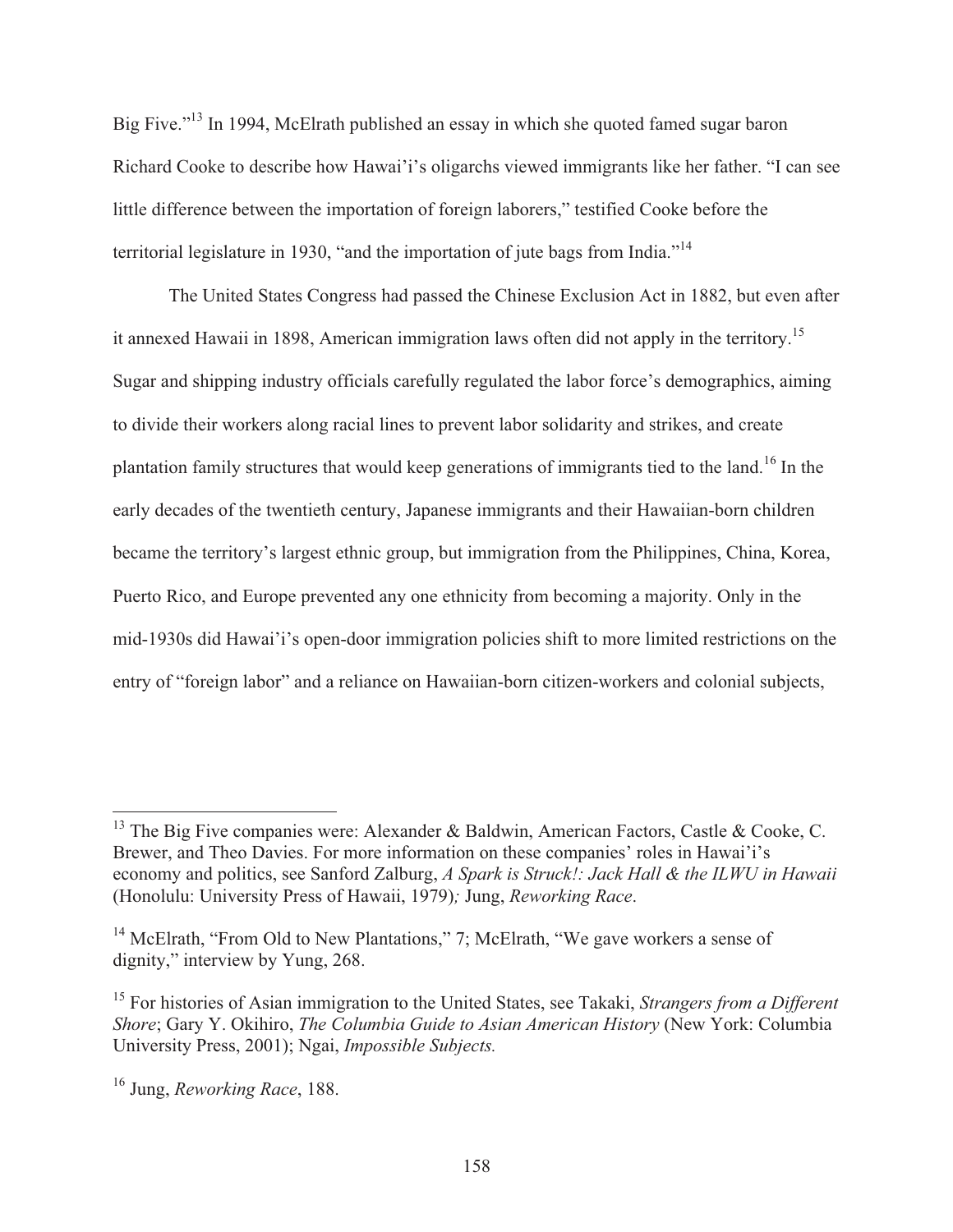such as McElrath and her siblings. $17$ 

 $\overline{a}$ 

 Poverty, family tragedy, and racial discrimination made her childhood difficult, but she also discovered a vibrant culture of community-building in her neighborhoods and first workplaces. Leong Chew, an itinerant laborer rather than a plantation field hand, worked as a "carpenter, hack driver, egg producer, gambler [and] alcohol maker," she recalls. Family lore also had it that he spent time in jail, harassed by the local police for smoking opium, or just for being Chinese.<sup>18</sup> In 1920, when she was four years old, her father died from a ruptured appendix. "We couldn't afford a doctor," she remembers, "and so he died at home."19 As an adult, she came to understand her father's death as preventable, if only he had had access to a doctor or a hospital. This traumatic experience is one of the many reasons for her lifelong commitment to fighting for affordable access to universal healthcare for Hawai'i's working-class communities.

 In many ways, McElrath had a typical first-generation-American childhood. She spoke her parents' mother tongue at home, heard stories about deprivation back in the old county, and bore the family's hopes and dreams of assimilation into a 'better life.' After her husband's death, Leong Wong See, who had bound feet and spoke only Chinese, had seven children (between the ages of sixteen and three) to raise single-handedly after her husband's death. For several years, she relied on Ah Quon's older siblings, who shined shoes, sold newspapers, scavenged scrap

 $17$  For more on Hawaii's immigration and labor demographics in the 1920s and 1930s, see James H. Shoemaker, "Labor in the Territory of Hawaii,"  $76<sup>th</sup>$  Congress, House Document No. 848, Bulletin no. 687 (Washington DC: U.S. Bureau of Labor Statistics, 1939); E.J. Eagen and U.S. House Committee on Labor Board and Wagner Act, *Report of E. J. Eagen on the Hawaiian Islands* (May 3, 1940); Jung, *Reworking Race*, 55-72.

<sup>&</sup>lt;sup>18</sup> McElrath, "We gave workers as sense of dignity," interview by Yung, 15.

<sup>19</sup> Ah Quon McElrath, interview by Robert Mast, in *Autobiography of Protest in Hawaii*, edited by Robert H. and Anne B. Mast (University of Hawaii Press, 1996), 307.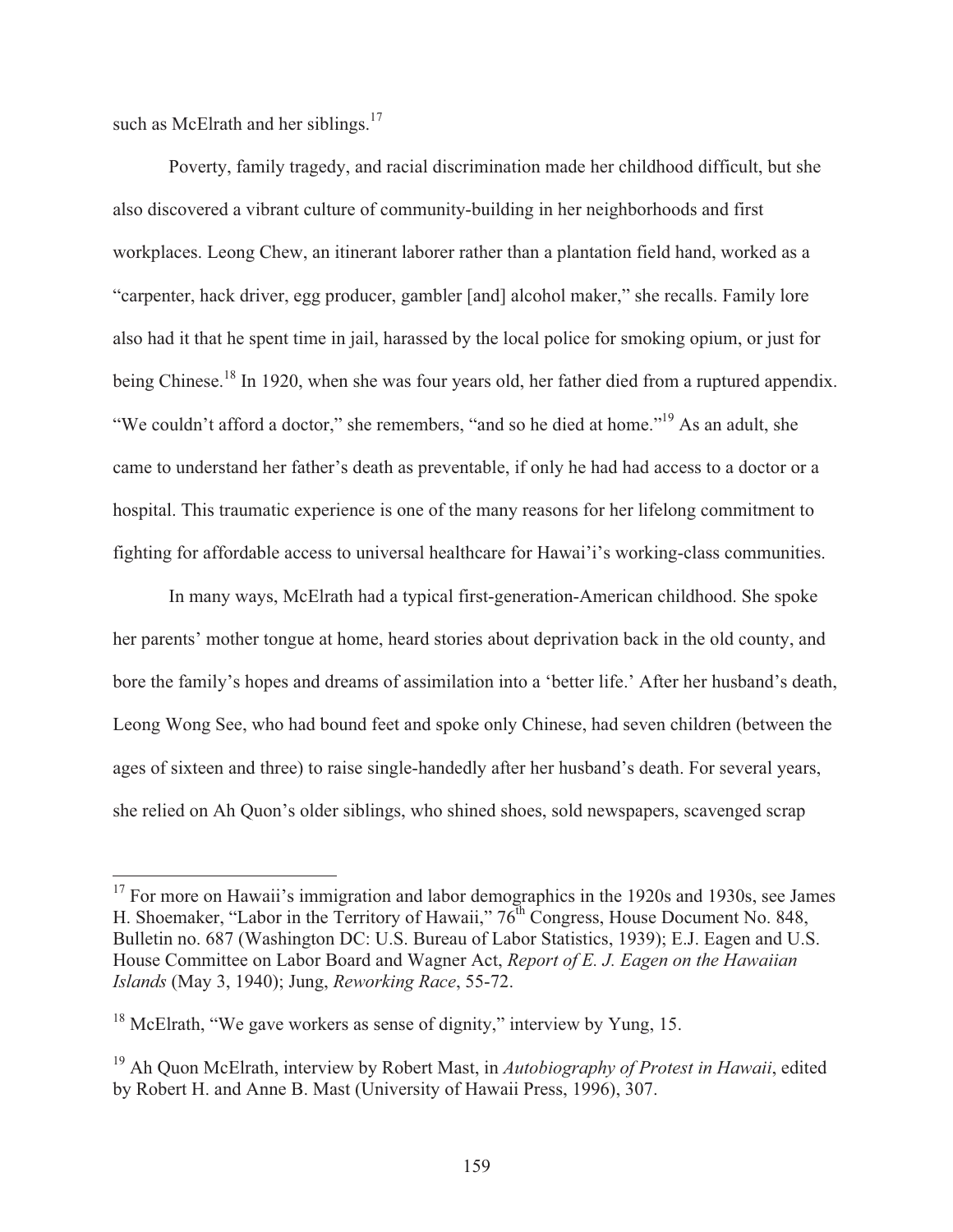metal, and trimmed pineapples in an industrial cannery to support the family.<sup>20</sup> At her mother's knee, McElrath heard tales of gender discrimination and poverty during Leong's youth in China. She remembers her mother talking "about the selling of girl children and even the committing of infanticide during periods of great drought and famine."<sup>21</sup>

"We were a truly bilingual family," she later recounted to interviewers.<sup>22</sup> She attended Chinese language school for her early education and, as a young child, listened to her mother reading the Chinese newspaper or admonishing her and her siblings with Chinese aphorisms. In the 1920s and 1930s, Hawai'i was home to a plethora of non-English language newspapers with whole issues or several sections in Japanese or another language, including several radical and pro-labor publications, such as *Yōen Jihō* and *Hawaii Hochi*. 23 From an early age, she displayed a facility for bridging these ethnic and linguistic differences, which later made her a crucial asset to Hawai'i's labor and civil liberties movements. Her language and communication skills were hallmarks of her career as a social worker and labor activist. She "could talk any kind of pidgin, Chinese, Japanese, Filipino, Hawaiian," recalled a union member in 1999. "She can compete with anybody—lawyers, doctors. She's got the mind. We were lucky to have her."<sup>24</sup> In

<sup>&</sup>lt;sup>20</sup> Ah Quon McElrath, interview by Harvey Schwartz, "Breaking Feudal Power in Hawaii: Interview with Ah Quon McElrath," *Social Policy* 33, no. 3 (Spring 2003), 21. Leong Wong See lost her sight a few years after the birth of her last child.

<sup>&</sup>lt;sup>21</sup> Ah Quon McElrath, "The Challenge is Still There," interview by Roffman, in *Rocking the Boat: Union Women's Voices, 1915-1975*, Brigid O'Farrell and Joyce L. Kornbluh, eds., (New Brunswick, NJ: Rutgers University Press, 1996), 305-313.

<sup>&</sup>lt;sup>22</sup> McElrath, "We gave workers as sense of dignity," interview by Jung, 260; McElrath, interview by Roffman.

<sup>23</sup> Horne, *Fighting in Paradise,* 20.

<sup>24</sup> Bob Krauss, "Years Can't Slow Labor Fighter," *Honolulu Advertiser*, February 2, 1999.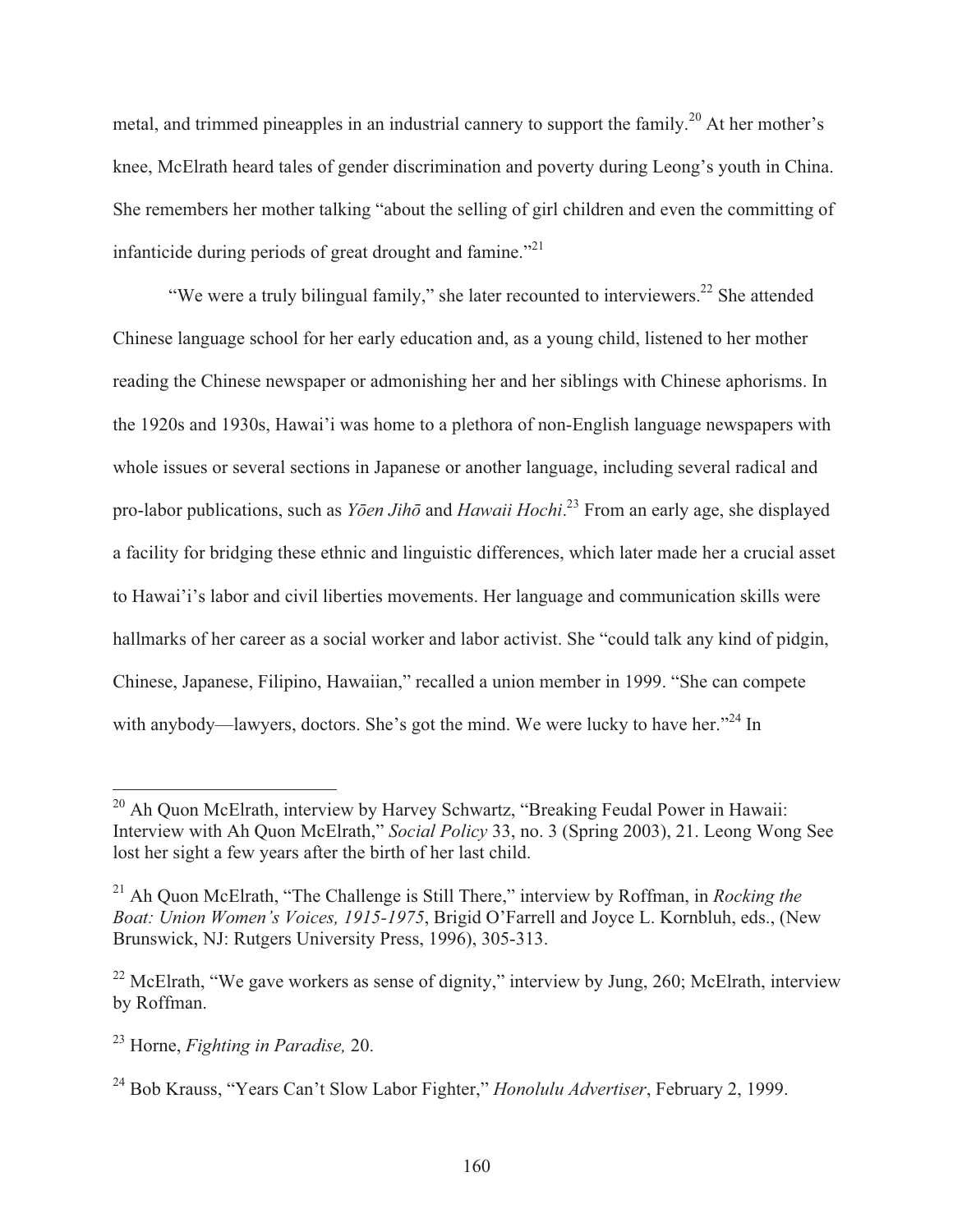Honolulu's working-class communities and on the islands' plantations, immigrants from different places learned to communicate in ways that forged a new identity in Hawaii.<sup>25</sup> For McElrath, this identity was not assimilationist, but multiracial and multilingual.

 She formed her identity not only at home, but also in community and work. During the family's worst economic times in the 1920s, Leong Wong See sent McElrath and her siblings to live with friends or relations. By 1930, they had all reunited under one roof after McElrath's oldest sister secured a teaching position, and an older brother landed a job with the Honolulu's gas company, which provided employee housing in the city's working-class Kalihi neighborhood.26 In the shadow of the gas works and the world's largest pineapple cannery, she grew up "among a variegated group of families—Chinese, Japanese, Filipinos, Black, even some Russians."27 She was keenly aware of racial hierarchies and discrimination in her neighborhood and schools, but she also recalled the sense of camaraderie among the families in the gas company housing. "We used to sit under the gaslight and read the newspapers to those individuals who couldn't read."<sup>28</sup>

 McElrath encountered this culture of kinship and community not only in her Kalihi neighborhood, but also in the pineapple cannery that loomed over the gas company grounds. Most summers during her adolescence, starting when she was thirteen, she joined a row of "girls

 $\overline{\phantom{a}}$ 

<sup>25</sup> Takaki, *Strangers from a Different Shore*, 168.

<sup>26</sup> Bureau of the Census, *1930 United States Federal Census*, Honolulu, Honolulu County, Hawaii Territory, Enumeration District: *0083*, page 8A, FHL microfilm: *2342369*, ancestry.com. Pooling their resources in the late 1930s, the Leong siblings collectively bought a plot of land near the University of Hawaii and built a small house for the family. McElrath, "The Challenge is Still There," 141.

<sup>&</sup>lt;sup>27</sup> McElrath, interview by Mast, 306.

<sup>&</sup>lt;sup>28</sup> McElrath, interview by Roffman.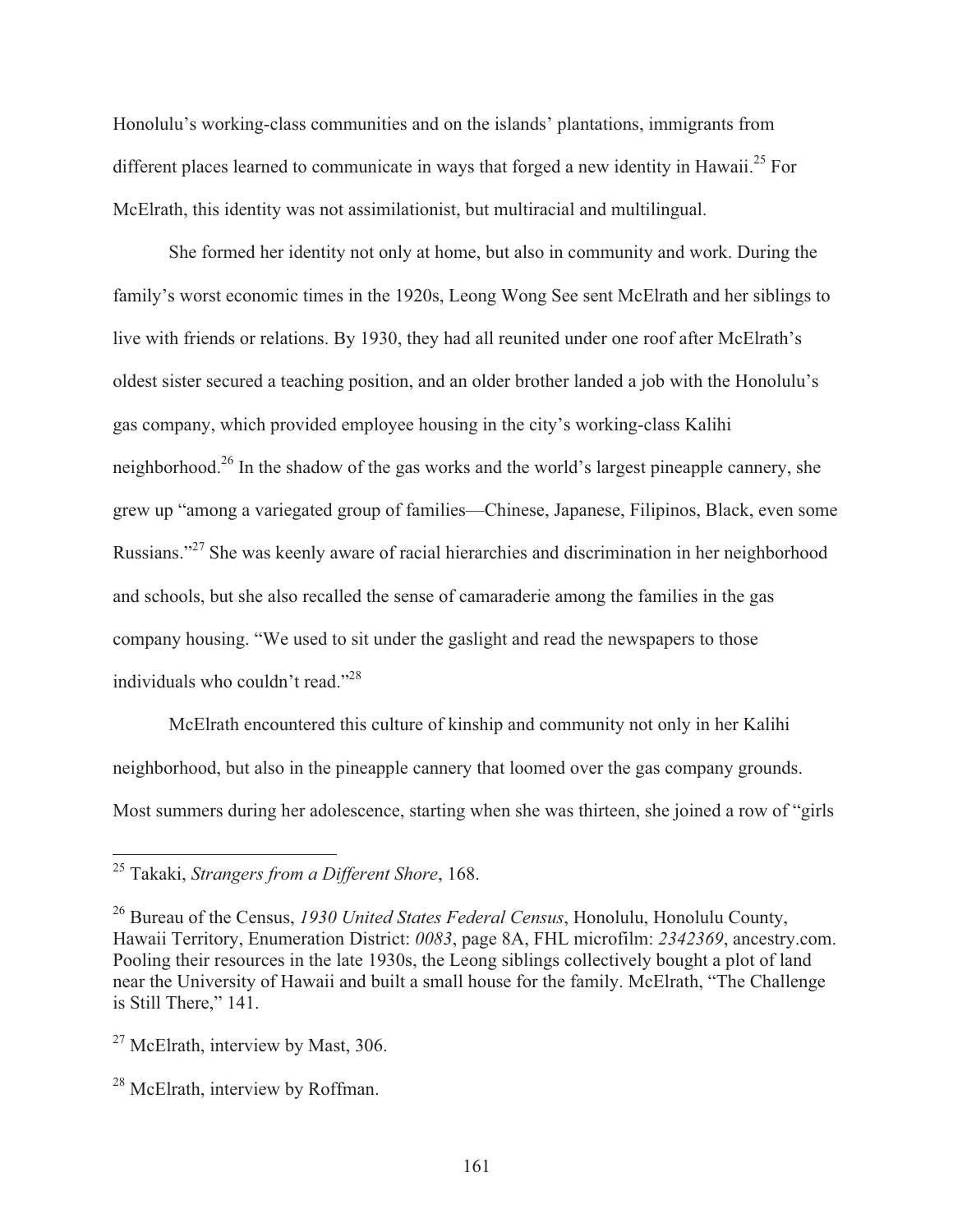in white aprons and white rubber gloves" on a pineapple production line or in the cannery's cafeteria.29 Canned pineapple juice had hit grocery stores in 1910, and the fruit quickly became a lucrative commodity, as well as a popular symbol depicting Hawaii as a pastoral and pre-modern paradise. "Sweetness comes naturally," bragged one Dole tagline. The images of Hawaiian products marketed to mainland white middle-class consumers, however, did not match the reality of McElrath's and other cannery workers' industrial labor in the 1920s and 1930s.<sup>30</sup>

 The modern pineapple industry was central to the American colony, and its exploitation of colonial subjects who worked in Hawai'i's fields and factories.<sup>31</sup> Many of these colonial subjects were women like McElrath and her sisters, who earned very little under hazardous conditions. Cannery owner James D. Dole, "The Pineapple King," defended his company's paltry wages by insisting they represented 'pin money' for housewives whose husbands earned a family wage, and boasted that he generously provided medical services and cheap meals to his employees.32 In response, the *Hawaii Hochi* editorialized that the benefits Dole offered did not "make up for the shamefully low wages paid the girls for labor under a high-pressure speed-up system."<sup>33</sup>

 $29$  Shoemaker, "Labor in the Territory of Hawaii," 103; McElrath, "We gave workers as sense of dignity," interview by Yung, 261.

<sup>&</sup>lt;sup>30</sup> For a discussion of the symbolism and meaning of pineapple products in American culture and imperialism, see Gary Y. Okihiro, *Pineapple Culture: A History of the Tropical and Temperate Zones* (Berkeley: University of California Press, 2009).

<sup>31</sup> Okihiro, *Pineapple Culture,* 155.

<sup>32</sup> Richard A. Hawkins, *A Pacific Industry: The History of Pineapple Canning in Hawaii* (London: I.B. Tauris, 2011), 148.

<sup>33</sup> Hawkins, *A Pacific Industry*, 152.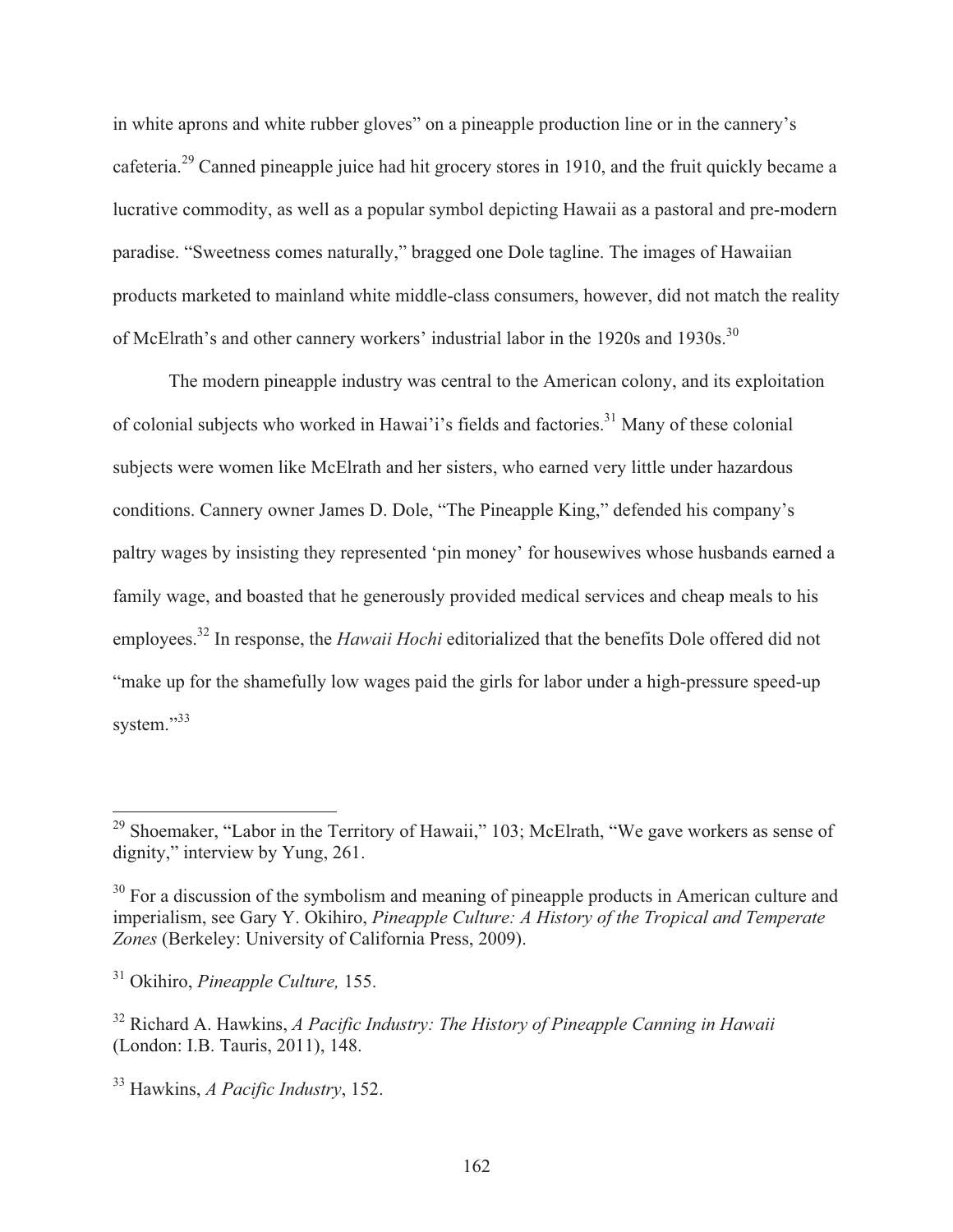The canneries were massive urban spaces, jam-packed with women for whom seasonal cannery work was a rite of passage.<sup>34</sup> During the height of the industry's production in the summer months, McElrath joined the hundreds of women and children who trimmed, sliced, and canned thousands of pineapples daily. The knives were razor sharp and the cored fruit slippery. The pineapples hurtled along conveyor belts, shot out of Gimaca coring machines at a rate of 105 per minute. The rhythms of the machines "calibrated the speed and tasks of humans who were bound to them in a relentless drive for production."<sup>35</sup> They rarely ceased. In 1930, one Honolulu cannery set a world record for the most pineapples canned in a day: almost 95,000 cases of tinned fruit.<sup>36</sup> "It was hard, physical work," McElrath later recalled, "and the acidic juice would run into my gloves and give me a rash."<sup>37</sup> In 1930, the U.S. Department of Labor reported that pineapple juice "eats into the cuticle and the hands become miserably sore, a condition painful for the worker and interfering with the efficient operation in the plant."<sup>38</sup>

 Modern technology, capitalism, and American imperialism shaped McElrath's and the other workers' experiences, but so did the community culture they created on the job. Her summers in the canneries, she later recalled, provided an "early lesson in the world of work [and] allowed me to meet many good people."39 Despite the unsafe conditions, the women and girls

<sup>&</sup>lt;sup>34</sup> Teresa Bill, "Into the Marketplace: Working-Class Women in 20<sup>th</sup> Century Hawai'i," *Labor's Heritage* 9, no. 1 (Summer 1997), 36.

<sup>35</sup> Okihiro, *Pineapple Culture,* 140.

<sup>36</sup> Okihiro, *Pineapple Culture,* 133.

<sup>37</sup> Wendy Koch, "Work as an Investment," *Honolulu Advertiser*, July 5, 1994.

<sup>38</sup> Caroline Manning, *The Employment of Women in the Pineapple Canneries of Hawaii* (Washington D.C.: United States Department of Labor, 1930), 19.

<sup>39</sup> Koch, "Work as an Investment."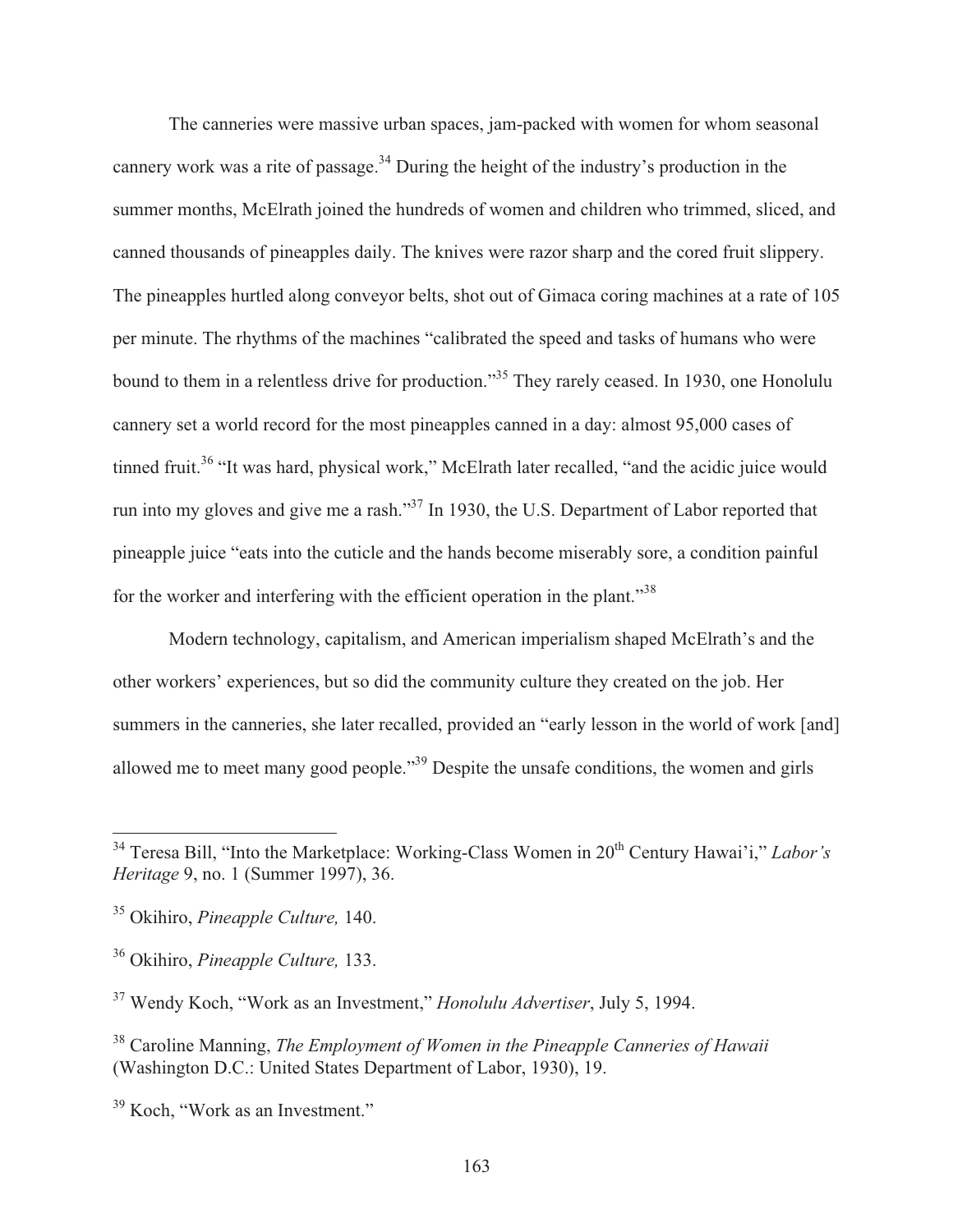chatted as their hands flew over the pineapples, telling each other where they were born, what kind of lives they had, where they had gone to school. They found ways to communicate across language barriers. "Either my neighbor tells me her life story," one trimmer later described, "or I tells [sic] her mine. The time go [sic] fast. We keep talking or sing."40 In the canneries, as in the gas company worker housing, McElrath learned about the lives of the multiracial and multiethnic group of women around her. The ties she formed in the canneries later gave shape and impetus to her labor activism and Popular Front politics.<sup>41</sup>

 Celebrated world records, racialized marketing campaigns, and gendered labor policies hid the punishing conditions that she and other young women of color encountered in Honolulu's canneries, but in sharing the details of their lives with each other amidst those conditions, they planted the seeds for union organizing drives. When she organized cannery workers into union locals in the 1940s and 1950s, McElrath drew on the memories of the juice on her raw skin, the pittance in her wage packet, and the chatter in different languages on the lines. In the 1930s, her pay in the canneries did not provide much for her family, but she returned to work each summer for the little it did, because her labor helped put food on her family's table and buy her school supplies. She pursued academic dreams and ambitions, but she never forgot the dangerous knives and fast moving conveyor belts, or the people she met in the canneries and under the gaslights in Kalihi.

<sup>40</sup> Michi Kodama-Nishimoto, Warren S. Nishimoto, and Cynthia A. Oshiro, eds., *Hanahana: An Oral History Anthology of Hawaii's Working People* (Honolulu: Center for Oral History, University of Hawaii at Manoa, 1995), 12.

<sup>41</sup> For a discussion of similar cannery culture in California's industry, see Vicki Ruiz, *Cannery Women, Cannery Lives: Mexican Women, Unionization, and the California Food Processing Industry, 1930-1950* (Albuquerque: University of New Mexico Press, 1987).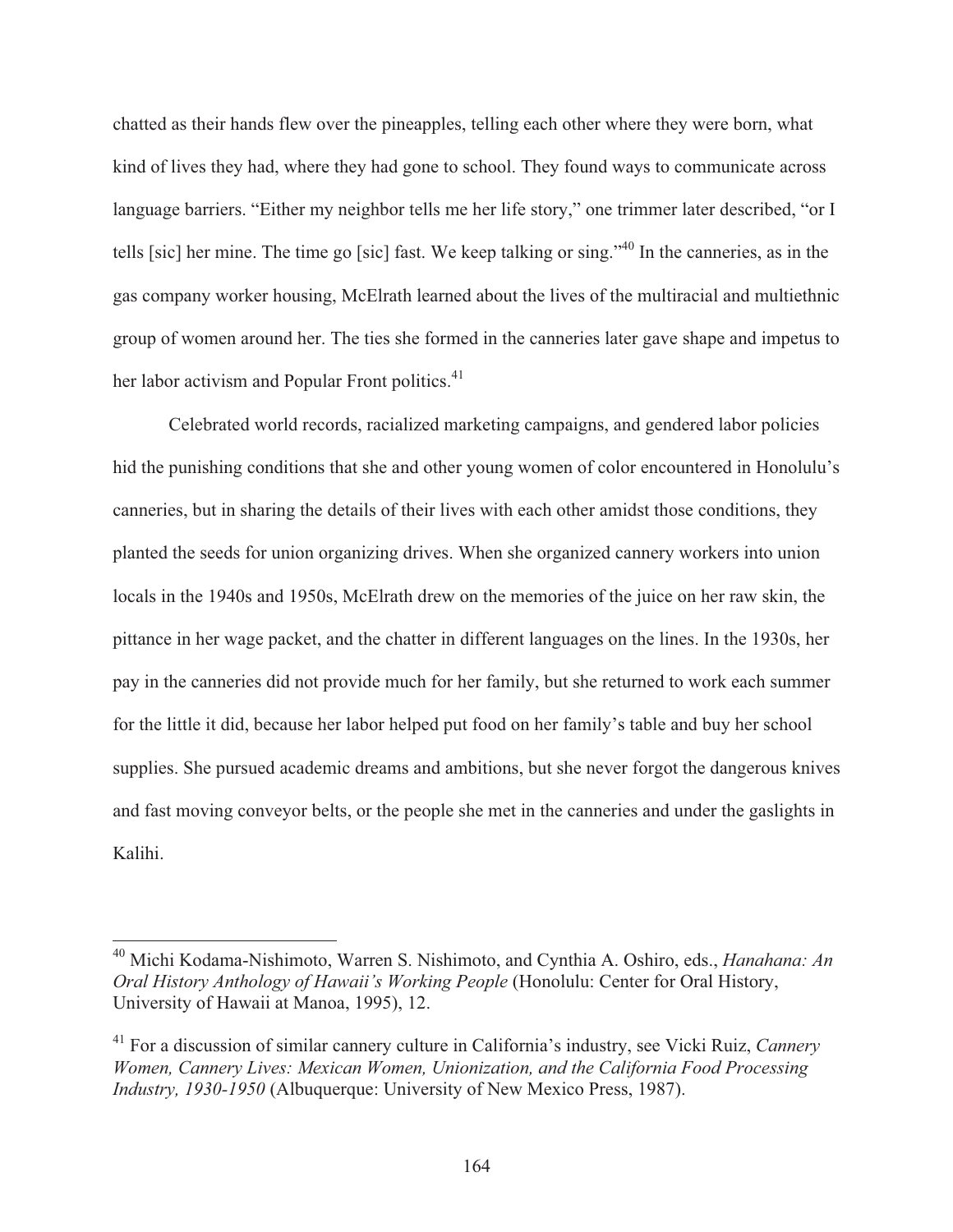In the 1930s, Hawai'i's high school system graduated its first generation of students as part of the territory's twelve years of compulsory education mandate. Under the leadership of Republican Party activist Ruth Black, the Commission of Public Instruction set the curriculum at Honolulu's two public high schools. Roosevelt High, the so-called English Standard school, catered to the children of the professional-managerial class. McKinley High, nicknamed Tokyo High, served primarily Asian-American working-class students whose parents labored on plantations and waterfronts. The elite sent their own children to the private Punahou high school (which now counts Barack Obama as its most famous alumnus). At Roosevelt, the children of plantation managers and office secretaries studied a college preparatory curriculum that would gain them admission to the University of Hawai'i; at McKinley, the children of longshoremen and cannery workers received vocational training and lessons in citizenship. While the McKinley students learned about the Declaration of Independence in the classroom, many of them knew that democratic rights did not often extend to them or their families.<sup>42</sup>

 In 1931, sixteen-year-old McElrath enrolled at McKinley. A popular and talented student, she excelled in her classes and extra-curricula activities, writing and editing school newspapers, participating in student government, and becoming a champion debater.<sup>43</sup> In a citywide debate contest in 1933, her McKinley team, taking the affirmative side of the assigned topic "Resolved that Hawaii should be granted statehood," defeated the team from Roosevelt. "We beat the pants off them," she gleefully recounted sixty years later, still proud of besting her rivals who "looked down their noses at us because they spoke better English." She recalled, "There I was the lone

<sup>42</sup> Quoted in Takaki, *Strangers from a Different Shore*, 173.

<sup>43 &</sup>quot;Citizenship Class," *Honolulu Star-Bulletin*, May 12, 1932.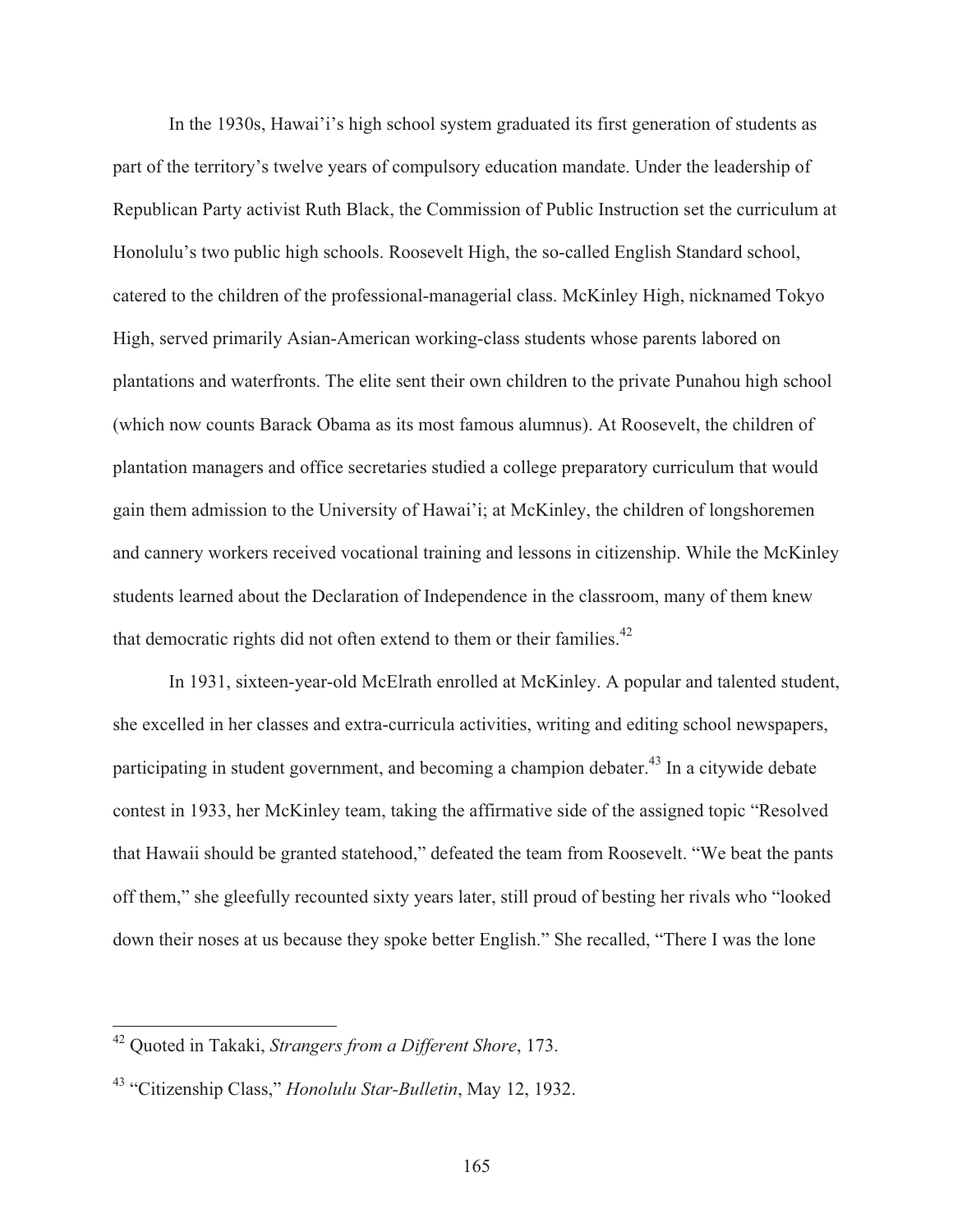Chinese girl without any pedigree behind me."<sup>44</sup> Her team may have won the debate, but she and other Hawaiian-born colonial subjects did not secure full United States citizenship rights until twenty-five years later, when in 1959 the Territory became America's fiftieth state.<sup>45</sup>

 From her early childhood experiences in the gas workers' communities and on the cannery production lines to her satisfaction at beating her debate opponents, McElrath constructed a vision of American working-class identity that embraced multiple languages, cultures, and nationalities. Later as an adult, she could, as one reporter put it in the 1980s, "talk like a Harvard grad or a Kalihi kid," but for her, these were not mutually exclusive identities.<sup>46</sup> It was in part because she was a Kalihi kid that she became an accomplished professional and public intellectual with an honorary doctorate from the University of Hawai'i. Her sense of inclusion in a multiracial American national identity drove her, after high school, on a lifetime quest to secure guaranteed civil liberties for both immigrants and Hawai'i-born citizens. She started this journey at the University of Hawai'i and in Honolulu's public parks and bookshops, where she met radical professors, communist seamen, and socialist saleswomen.

<sup>44 &</sup>quot;Statehood Debate," *Honolulu Star-Bulletin*, November 6, 1933; Krauss, "Years Can't Slow Labor Fighter."

 $45$  For example, although those born in Hawai'i had U.S. birthright citizenship as territory residents, they did not have a truly representative government until statehood. For more on citizenship rights in Hawaii, see Ngai, *Impossible Subjects*; Okihiro, *The Columbia Guide to Asian American History*.

<sup>46</sup> Susan Manuel, "Her Bottom Line is Human Rights," *Honolulu Star-Bulletin and Advertiser*, September 9, 1986.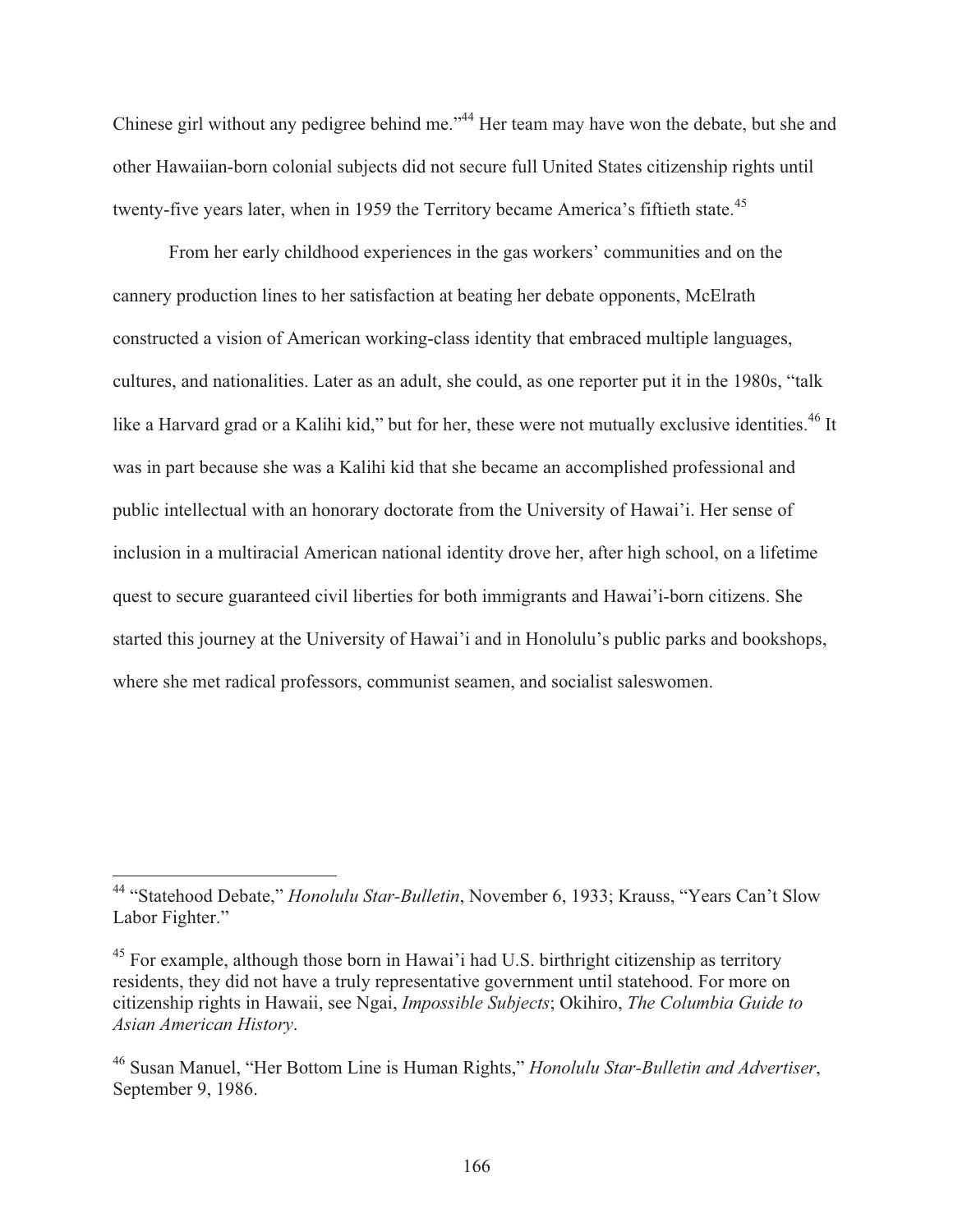## *The Making of a Young Communist*

 In 1938, McElrath graduated from the University of Hawai'i with a degree in sociology. As a college student she had joined the Communist Party, and walked her first picket lines. Her ambition was to apply to a graduate school, perhaps for an economics degree. However, after a professor told her that despite her intellectual promise she faced two insurmountable obstacles for further study ("One, you're a women. Two, you're Oriental."), she devoted her formidable research talents and communication skills to a career in social work and the burgeoning labor movement.<sup>47</sup> New Deal legislation, such as the Social Security and the Wagner Acts, created new opportunities for women to find meaningful and effective work in government social welfare departments and secure union recognition though National Labor Relations Board elections. She seized both possibilities, volunteering as a researcher with Hawai'i's Department of Public Welfare until it hired her as a social worker in 1939, while giving the rest of her time to union organizing campaigns in Honolulu's department stores and on its waterfronts.

 To keep abreast of world events she had begun visiting Honolulu's Aala Park and Dew Drop Inn bookshop, places where she first discovered the *Voice of Labor*, a local newspaper that communist union organizer Jack Hall had launched in 1935.<sup>48</sup> At rallies in the park, she heard stories about labor heroes from the famous West Coast waterfront battles of 1934, known as "The Big Strike," during which police in San Francisco shot and killed several picketers on "Bloody Thursday," (July 5) events that inspired a four-day general strike in that city. By 1938, several members of this "militant generation" of communist longshoremen who took part in that

<sup>&</sup>lt;sup>47</sup> McElrath, interview by Roffman.

<sup>48</sup> McElrath, "We gave workers a sense of dignity," interview by Yung, 269-270. The *Voice of Labor* ran from 1935-1939.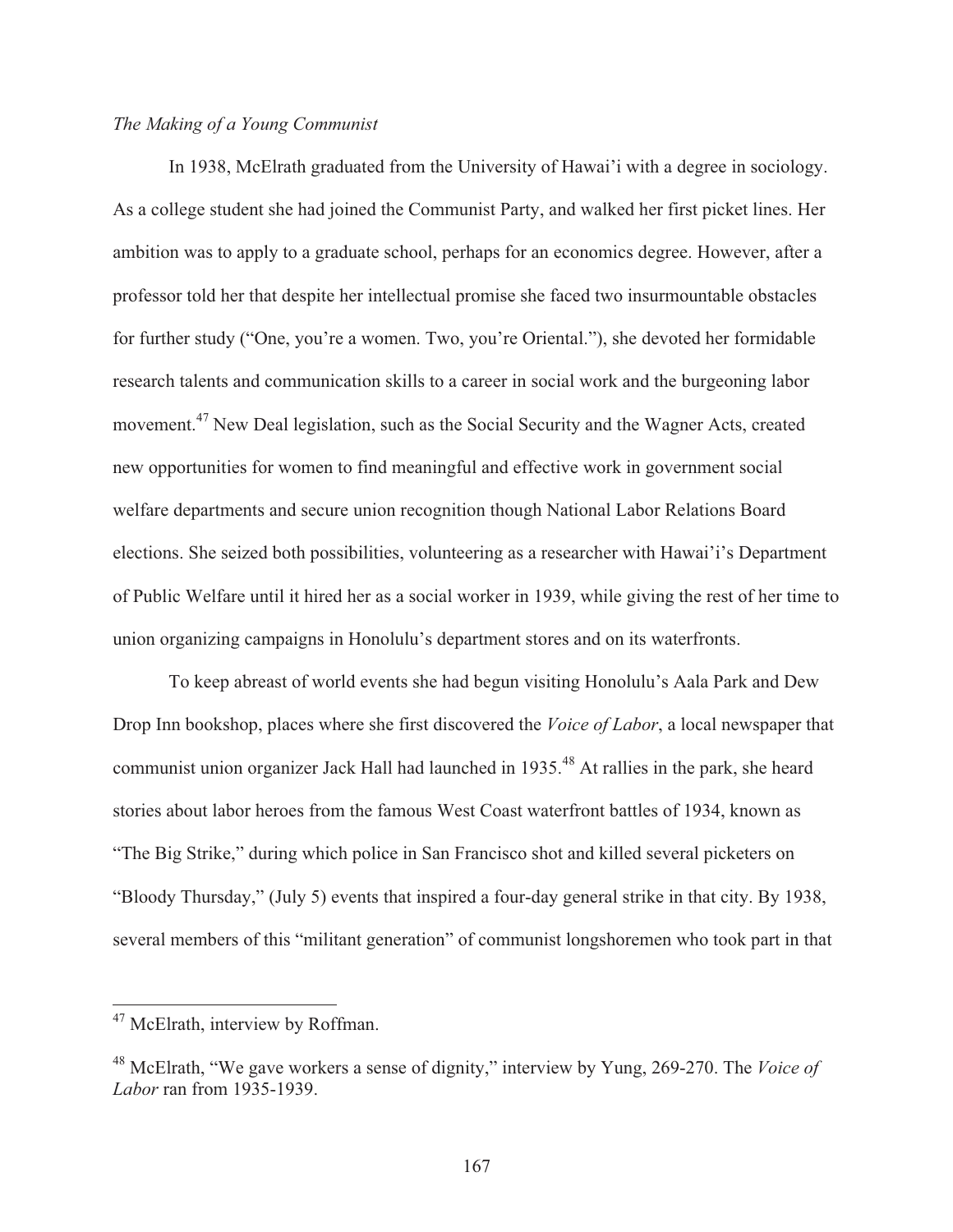strike—Jack Hall, Harry Kamoku (a longshoreman originally from Hilo), and Robert McElrath—had come ashore in Hawai'i and started organizing the Territory's waterfronts and plantations.49 She volunteered with Hall and her future husband at the *Voice of Labor*, and was often, as she later recalled, "on call to give pep talks to dock workers on waterfronts, in churches and in homes."<sup>50</sup>

 Hawai'i's radical women leaders did not have the same opportunities for political education as male leaders of the Party and the ILWU, some of whom had attended the California Labor School to take classes on Marxism, union organizing strategies, and labor history.<sup>51</sup> Instead, McElrath found inspiration for her radicalism in reading social work theory, in work with Popular Front coalitions, and in fighting back against employers' structures of repression. She and other women activists, such as her socialist friend Rachel Saiki, forged their radical politics in the territory's Popular Front organizations, and in campaigns to unionize women workers in department stores and welfare offices. By the late 1930s, she was a familiar face at bargaining sessions and strike headquarters, as well as Aala Park rallies and radical newspaper offices.

 In the pages of left wing publications she picked up at the Dew Drop Inn, she read plenty of stories about women radicals on the mainland and the islands. The *Daily Worker* covered

<sup>49</sup> For more on this generation of labor organizers, see Howard Kimeldorf, *Reds or Rackets?: The Making of Radical and Conservative Unions on the Waterfront* (Berkeley: University of California Press, 1988), 109; Bruce Nelson, *Workers on the Waterfront: Seamen, Longshoremen, and Unionism in the 1930s*, (Champagne-Urbana: University of Illinois, 1988); Jung, *Reworking Race*, 127.

<sup>50</sup> Krauss, "Years Can't Slow Labor Fighter."

<sup>51</sup> Jack Hall, Robert McElrath and Harry Kamoku all attended the CLS. Horne, *Fighting in Paradise*, 100-101.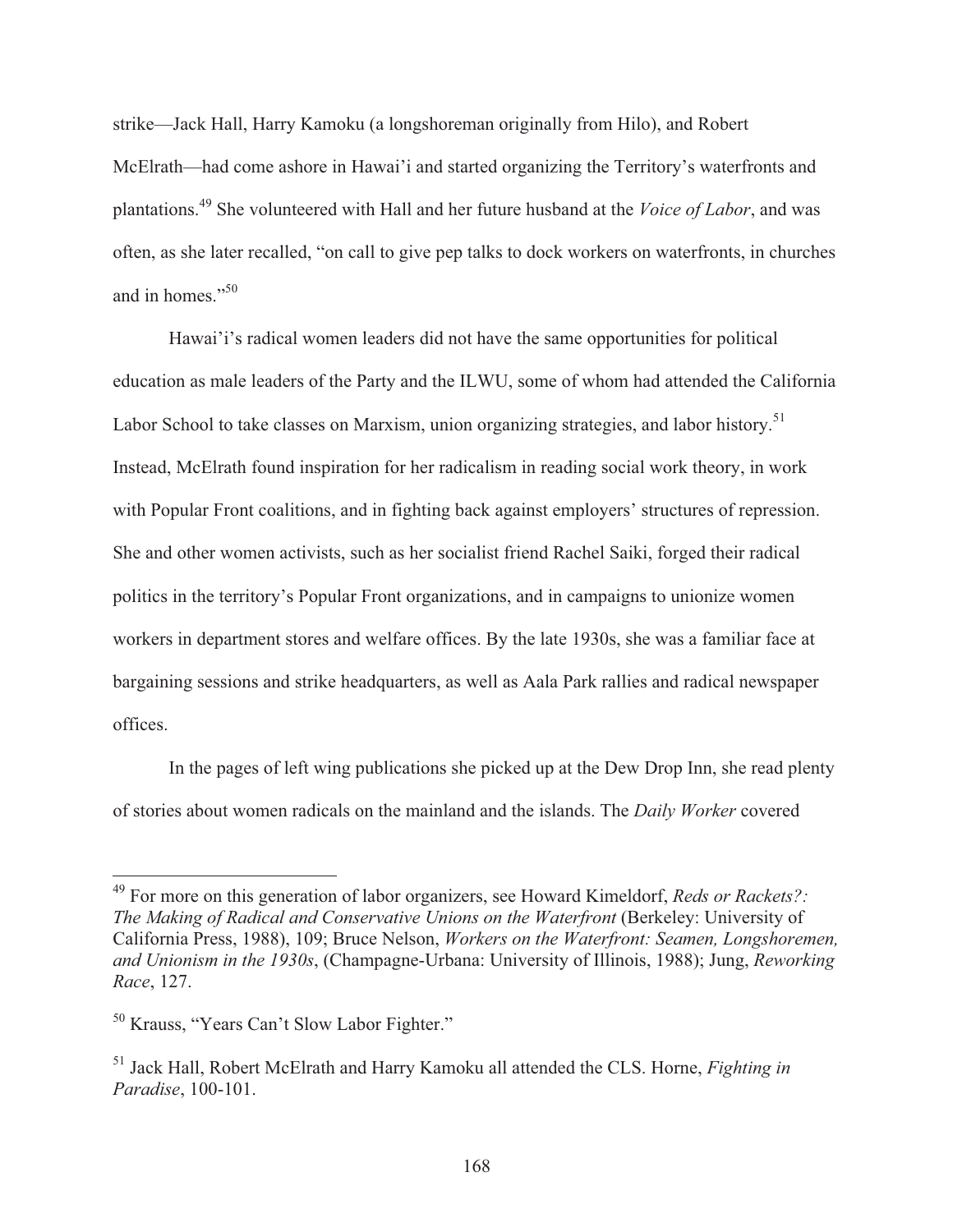Emma Tenayuca and Claudia Jones, among many others, on its national front pages, and the *Voice of Labor* published local accounts of women's leading union organizing drives and strikes in Hawai'i's laundries and forming Women's Auxiliaries in affiliation with the ILWU.<sup>52</sup> McElrath also read *Social Work Today,* a national publication for the social work profession's radical-affiliated rank-and-file movement that offered a vision of social work grounded in organized labor, Popular Front coalitions, and government-provided social welfare programs.<sup>53</sup> She later remembered being "completely impressed with what I felt was a well-rounded, very broad conception of social work and what social workers could do."54 In *Social Work Today's* pages, she learned about international workers' movements, white-collar professional union organizing, and U.S. campaigns for relief and welfare legislation.<sup>55</sup> Two of the magazine's contributors, Mary van Kleeck and Bertha Reynolds, both prominent social reformers who

<sup>52</sup> See, for example, "Hilo Ladies Auxiliary to affiliate with ILWU," *Voice of Labor*, February 24, 1938; "Militant Ladies Auxiliary Gives Big Impetus to Hilo Longshoremen: Drive to Organize All Union Families," *Voice of Labor*, November 10, 1938.

<sup>53</sup> For the history of the Rank-and-File social work movement, see Walkowitz, *Working with Class*; Selmi and Hunter, "Beyond the Rank and File Movement;" John Earl Haynes, "The 'Rank and File Movement' in Private Social Work," *Labor History* 16, no. 1 (Winter 1975), 78-98.

<sup>&</sup>lt;sup>54</sup> McElrath, interview by Roffman.

<sup>55</sup> *Social Work Today*'s brief run lasted from 1937 to 1942. It published articles by radicals, labor leaders, and New Deal officials, including John L. Lewis and Frances Perkins. Anticommunist redbaiting ended both the publication and the rank and file movement in the 1940s. For more on *Social Work Today*, see Haynes, "The 'Rank and File Movement,'" 83-93; Walkowitz, *Working with Class*,136-138, 190; Selmi and Hunter, "Beyond the Rank and File Movement," 88. Haynes argues that the publication's circulation dropped because it echoed the CPUSA's political directives, especially its support for the Nazi-Soviet Pact in 1940 and its initial opposition to the U.S.'s economic support for the allies.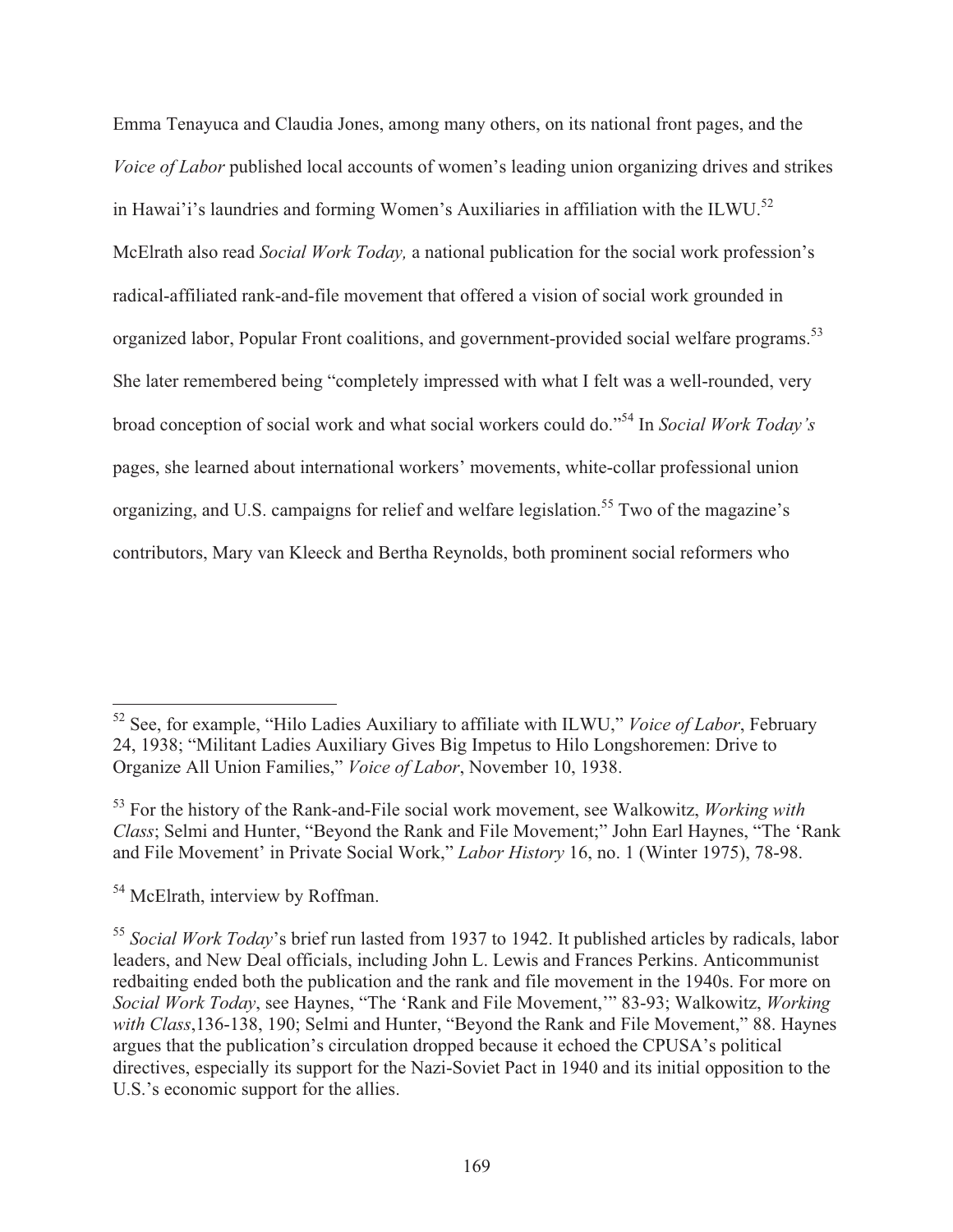affiliated with the Communist Party in the 1930s, inspired her to seek a career anchored in social work and community-labor organizing.<sup>56</sup>

 McElrath deepened her own vision of radical professionalism by joining the Honolulu chapter of the Inter-Professional Association (IPA) and the CPUSA shortly before graduating from college. "I was a member of the Communist Party," she told an interviewer in 2005, "It's no secret. I've been named. I can talk about it."<sup>57</sup> The IPA was a Popular Front organization affiliated with the CPUSA that urged white-collar workers to join industrial unions embracing social justice and racial equality. It pressed the unemployed to make collective demands for more resources and federal legislation for jobs and relief from the federal government. Van Kleeck, whose writing in *Social Work Today* McElrath admired, had co-founded the IPA in 1934 together with Earl Browder, then the Communist Party's chairman.<sup>58</sup> Reynolds, who alongside van Kleeck was a leading figure in the rank-and-file social work movement and the broader American Left, recalled hearing van Kleeck address workers in so-called professional fields (teachers and social workers, for example) at an IPA convention. Van Kleeck encouraged them,

<sup>&</sup>lt;sup>56</sup> An influential social reformer, Mary van Kleeck (1883-1972) held numerous government and private sector positions in the fields of social work and women's employment research, including the U.S. Department of Labor and the Russell Sage Foundation. Bertha Reynolds (1885-1978) was a pioneer social work practitioner and theorist. After Smith College fired her from its School of Social Work, she worked briefly with the United Mine Workers. For more on van Kleeck and Reynolds, see Selmi and Hunter, "Beyond the Rank and File Movement;" Walkowitz, *Working with Class*, 106, 138, 189-190; Sharon Freedburg, "Bertha Capen Reynolds and the Progressive Tradition in Social Work: From Professional Maverick to Forgotten Woman," *Critical and Radical Social Work* 4, no. 2 (August 2016), 267-278).

<sup>&</sup>lt;sup>57</sup> McElrath, interview by author.

<sup>58</sup> Denise M. Lynn, "Women on the March: Gender and Anti-fascism in American Communism, 1935-1939," (Ph.D. dissertation, State University of New York, Binghamton, 2006), 58.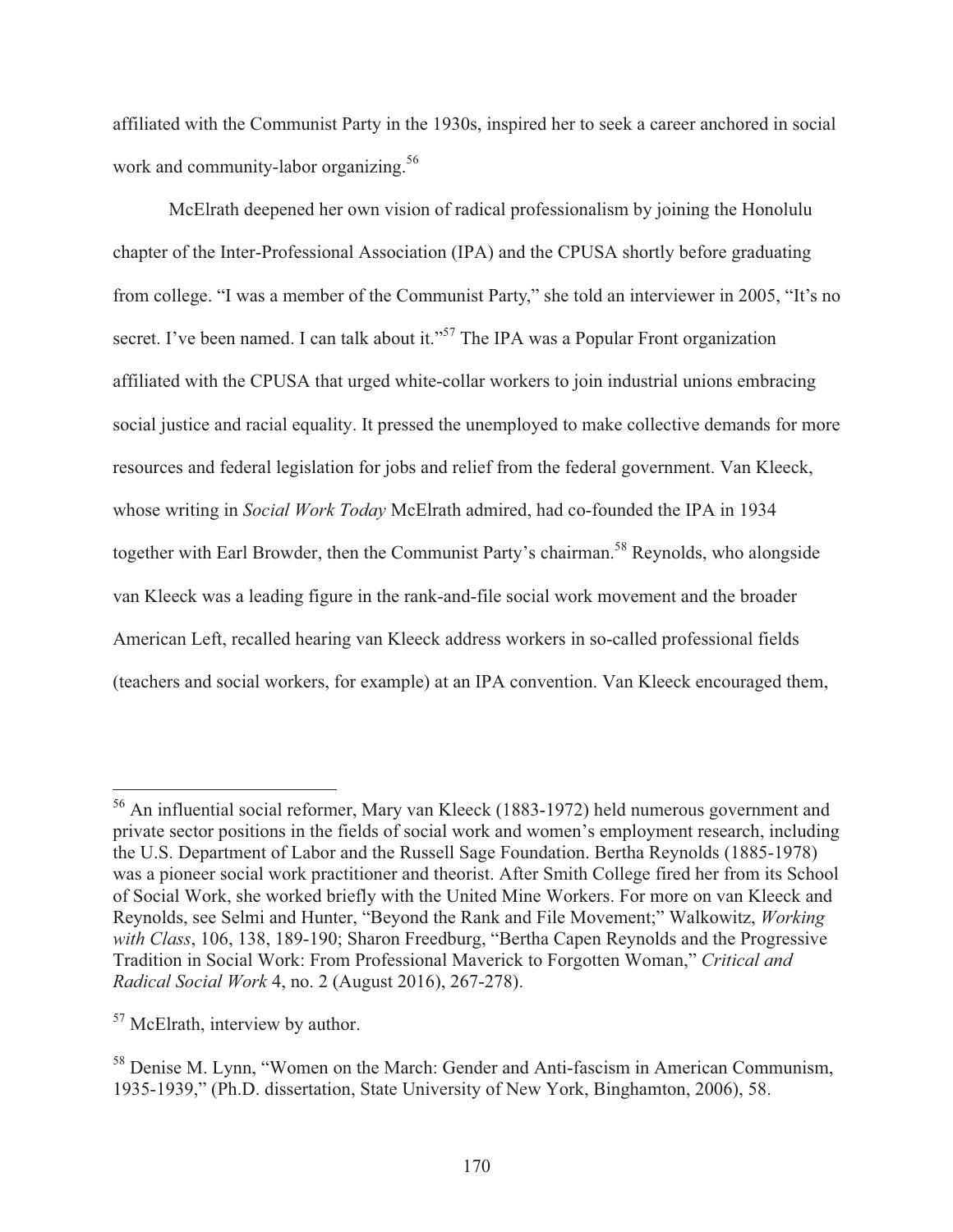Reynolds remembered, to "study as never before the facts of economics and world history," and "get into contact in their own communities with the protest movements of working people."<sup>59</sup>

 Heeding this advice, the Honolulu IPA organizers brought together a coalition of communists, socialists, and progressives to discuss the pressing issues of the day—fascism, mass unemployment, and the Spanish Civil War, among others—and support the islands' labor and civil liberties movements. In addition to McElrath, the IPA's members included Rachel Saiki and a sociology professor, John Reinecke, as well as an architect, a medical doctor and several labor leaders, including Jack Hall.<sup>60</sup> "From the start," recalled Reinecke who founded the Honolulu chapter and wrote for the *Voice of Labor*, the IPA "took a position openly and strongly in favor of the unions—something that only Communists would do in Hawaii."61 Hawai'i's CPUSA branch had relatively few participants, most likely no more than a few hundred card-carrying members even at the Party's height of popularity in the 1940s. Yet local communists, socialists and other radicals had a lasting influence on the islands' labor and civil liberties movements.

### *McElrath and the Popular Front Labor Movement*

 Efforts by IPA members and radical labor activists set the stage for three local organizing drives in 1938 and 1939—one well known, and two previously untold—that shaped McElrath's Popular Front vision. As the first strike in Hawai'i's history to succeed in building interracial

<sup>59</sup> Bertha C. Reynolds, *An Uncharted Journey: Fifty Years in Social Work* (New York: The Citadel Press, 1963), 158.

<sup>60</sup> Krauss, "Years Can't Slow Labor Fighter."

<sup>61</sup> John E. Reinecke, *A Man Must Stand Up: The Autobiography of a Gentle Activist*, edited by Alice M. Beechert and Edward D. Beechert (Honolulu: Biograpical Research Center, University of Hawaii, 1993), 30.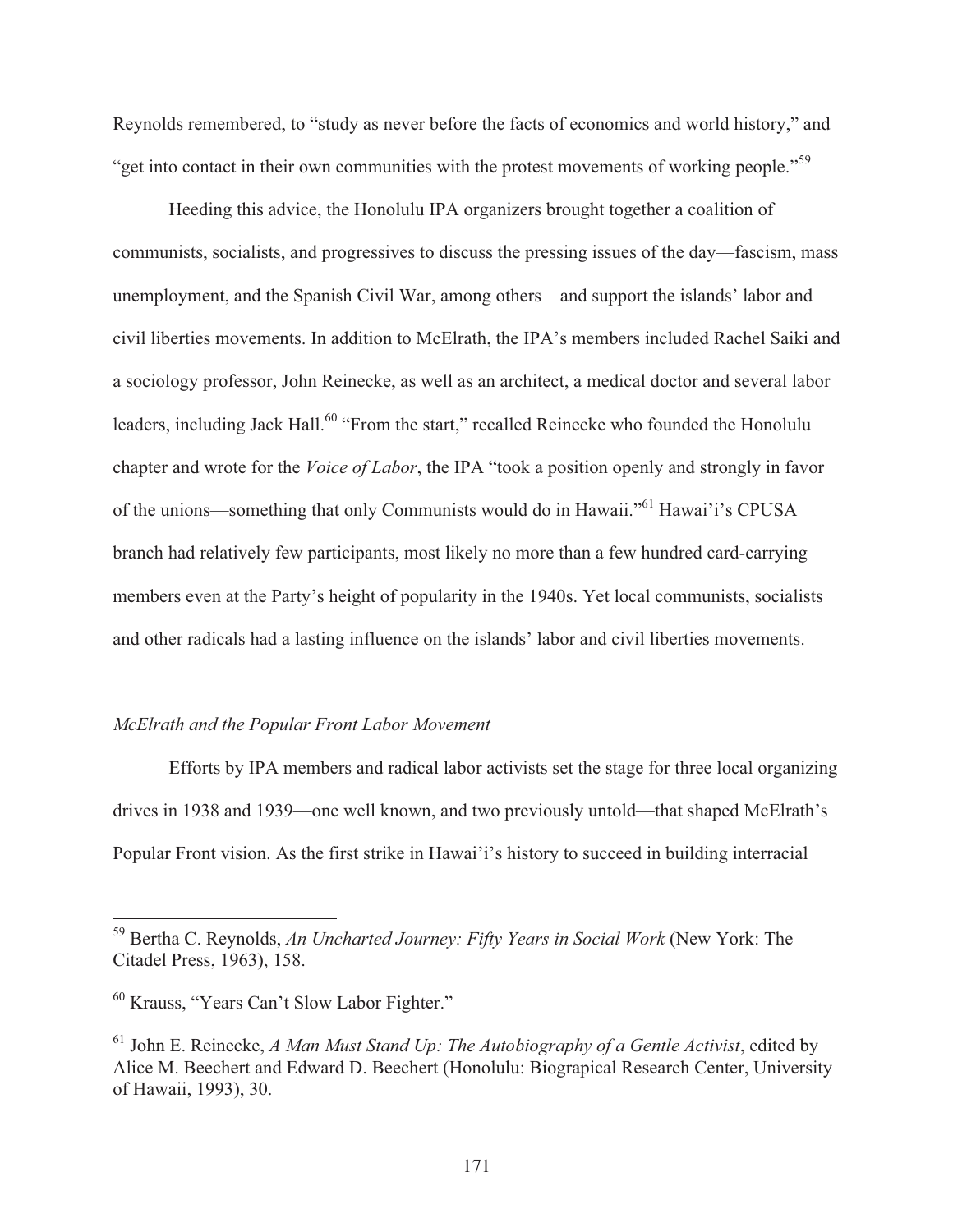solidarity, the Inter-Island Steamship Company union campaign was a turning point that earned the ILWU a reputation as a militant union, and launched a wave of effective organizing throughout the islands.<sup>62</sup> But Rachel Saiki's and McElrath's largely unrecognized attempts in these same years to organize workers in predominantly female occupations—first in Kress fiveand-dime stores and then in the Department of Public Welfare—demonstrate that radical women reached across gender, racial, and class lines to tackle wage discrimination and community welfare issues as well.

 In February 1938, Jack Hall, Robert McElrath, and Harry Kamoku, all communists, helped lead a multiracial strike by longshoremen who were demanding a closed shop and equal pay for equal work at the Inter-Island Steamship Company. In the face of the Big Five oligarchy and the majority ownership of Hawai'i's wealth by a white minority, workers' movements had attempted but failed to overcome the employers' arsenal of restrictive labor legislation, readily imported strikebreakers, and state-sanctioned violence by police and private security guards.<sup>63</sup>

 The Inter-Island Steamship Company campaign marked the first time that workers organized across race and nationality differences in Hawai'i. In response to the strike, the Inter-Island managers fired the strikers and demanded that the police arrest picketers for violating the territory's anti-picketing law of 1923. By the end of July 1938, the strike appeared doomed to fail as Inter-Island prepared to resume its shipping services among the islands, and to and from

<sup>62</sup> Jung, *Reworking Race*, 127. For accounts of the Inter-Island organizing drive and strike, see Zalburg, *A Spark is Struck!*, 34-36; Horne, *Fighting in Paradise*, 27.

<sup>63</sup> Edward Johannessen, *The Hawaiian Labor Movement: A Brief History* (Boston: Bruce Humphries Inc., 1956), 65; Shoemaker, "Labor in the Territory of Hawaii," 196; Jung, *Reworking Race*, 113.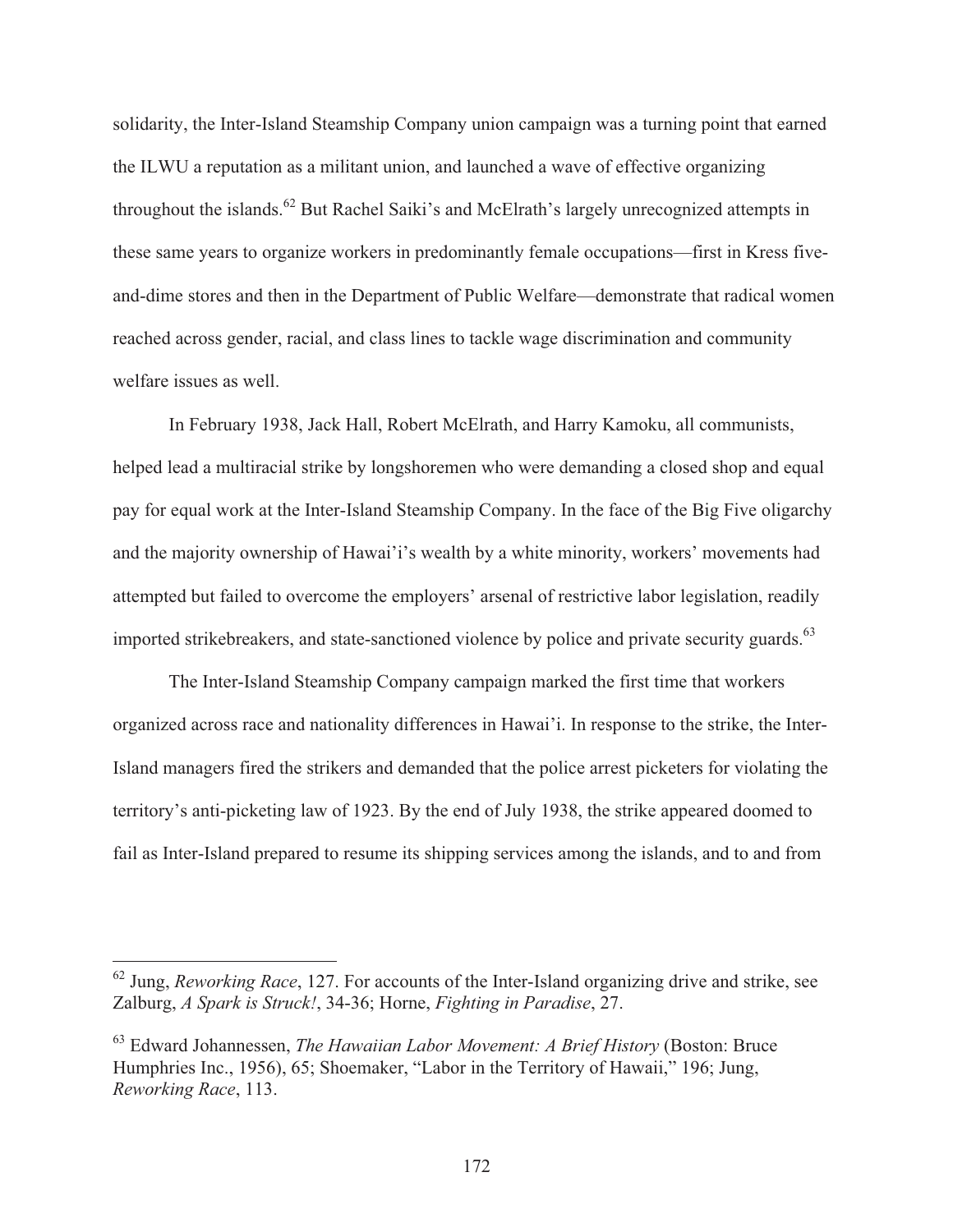the mainland. The first ship carrying strikebreakers was scheduled to dock in Hilo, Harry Kamoku's hometown, on August  $1.^{64}$ 

 As McElrath heard at a mass rally in Aala Park that evening, Kamoku and members of both the ILWU's Hilo local and its Ladies Auxiliary had decided to defy the anti-picketing law, and greet the strikebreakers with a peaceful sit-down protest of over two hundred demonstrators gathered at the Hilo waterfront. Formed a few months earlier, the Hilo Ladies Auxiliary had joined with their longshoremen fathers, brothers, and husbands to raise funds for a day-care center and other family-support services.<sup>65</sup> On August 1, fewer in number but equally militant, many of the women, wearing dresses and headscarves, sang as they approached the National Guardsmen, private security, and deputized vigilantes protecting the docked ship. At the guards' disposal were fifty-two riot guns, four sub-machine guns, many teargas canisters, and a fire truck. When the protesters refused to disperse, the security forces first attempted to drag away some of the sit-down demonstrators. Then they fired tear gas and buckshot into the crowd.<sup>66</sup>

 "We were marching down singing, and somebody yelled 'tear gas," one of the Hilo Ladies Auxiliary's leaders later testified before a grand jury. "It came like fireworks."67 The

<sup>&</sup>lt;sup>64</sup> A Communist Party member and San Francisco Big Strike alumnus, Harry Kamoku was born and raised in Hawai'i, the child of Chinese and Hawaiian parents. A talented organizer, he served as the President of the Hilo ILWU local and later as the President of the ILWU Longshoremen's Division. For more on Harry Kamoku, see Kimeldorf, *Reds or Rackets?*, 109; Horne, *Fighting in Paradise*, 33, 99; Jung, *Reworking Race*, 110.

<sup>65 &</sup>quot;Hilo Auxiliary Benefit," *Voice of Labor*, November 3, 1938.

<sup>66</sup> For accounts of the Hilo events, see William J. Puette, *The Hilo Massacre: Hawaii's Bloody Monday, August 1, 1938* (Honolulu: Center for Labor Education and Research, University of Hawaii, 1988); Zalburg, *A Spark is Struck!*, 37; Horne, *Fighting in Paradise*, 27.

<sup>67</sup> Statement of Mrs. Anna Kamahele (August 16, 1938), Attorney General Pau Case Files, Hawaii State Archives. The Grand Jury did not issue any indictments after its investigation found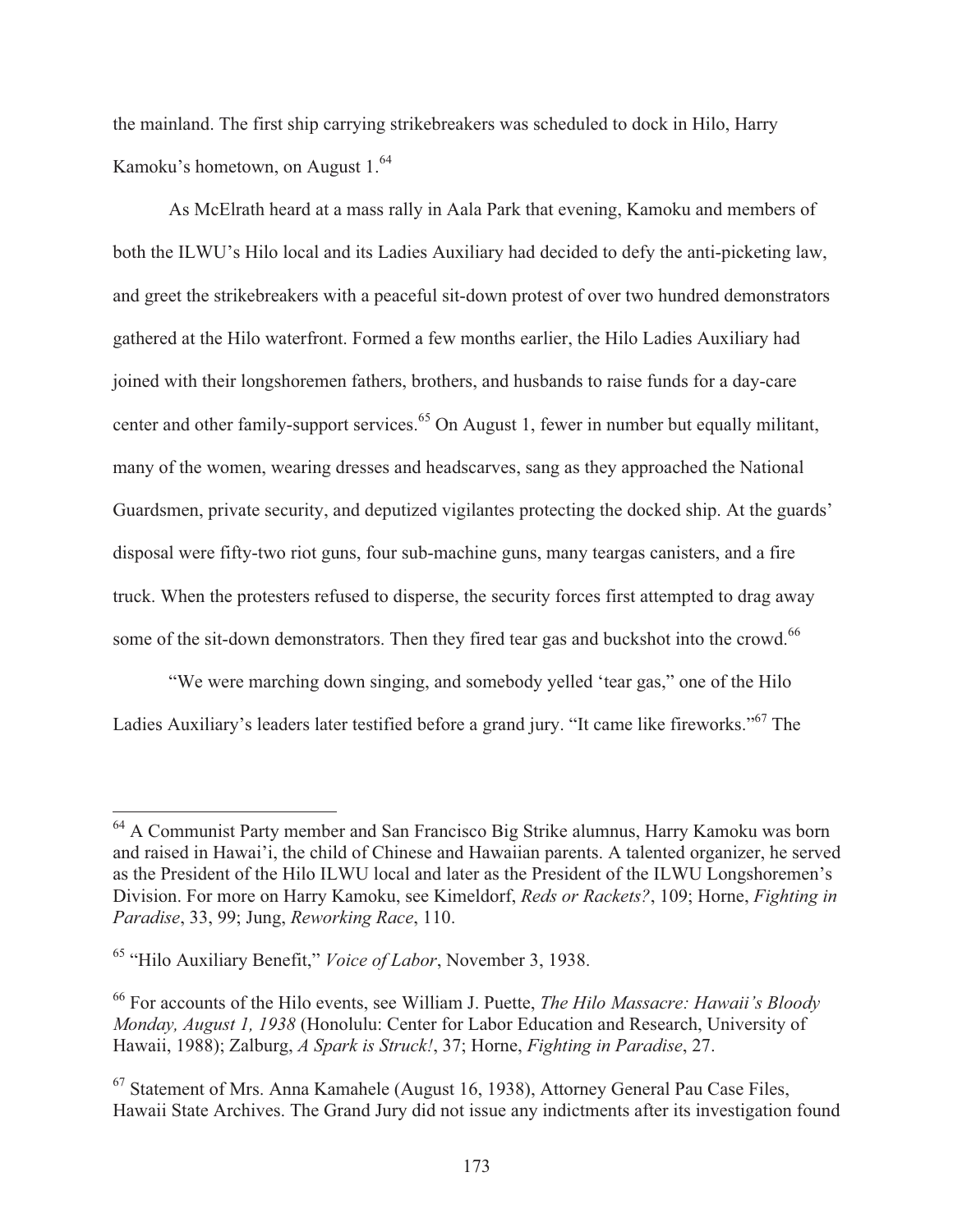police and Inter-Island's private guards wounded over fifty strike supporters on the Hilo waterfront that day, including the grand jury witness, whom they shot in the leg. In an echo of the West Coast waterfront strike of 1934, the Hilo confrontation became known as "Bloody Thursday." None of the fifty wounded died from their injuries, but several suffered permanent disability and the company's violent repression of peaceful demonstrators effectively ended the Inter-Island strike.

 The union failed to secure equal wages with West Coast dockworkers, but the strike and the Hilo demonstration were nevertheless victories for racial and gender solidarity, and for the development of a class-consciousness that did not attempt to paper over racial differences. "It seems that in periods of intensive crisis, all people in the union—men, women, and children are galvanized into action," recalled McElrath, "they're welded into a solid group because they realize where their class interests lie. And this is the kind of thing so heartening about the working class."<sup>68</sup> The famous strike ended with police violence, but it also offered incontrovertible truth that workers could stand together across gender, racial, and ethnic differences.

 Battles over fair wages and working conditions happened not just on the waterfronts, but also in Hawai'i's department stores and public welfare offices, which both employed a number of Asian-American women. McElrath's IPA membership and her desire to help build the labor movement brought her into contact with other young radical women employed as salesclerks or social workers. At the same time as the Inter-Island strike and the Hilo solidarity events, she and

 $\overline{a}$ 

174

that a "state of emergency existed" during the incident, see *Honolulu Star-Bulletin*, September 20, 1938.

<sup>68</sup> McElrath, interview by Roffman.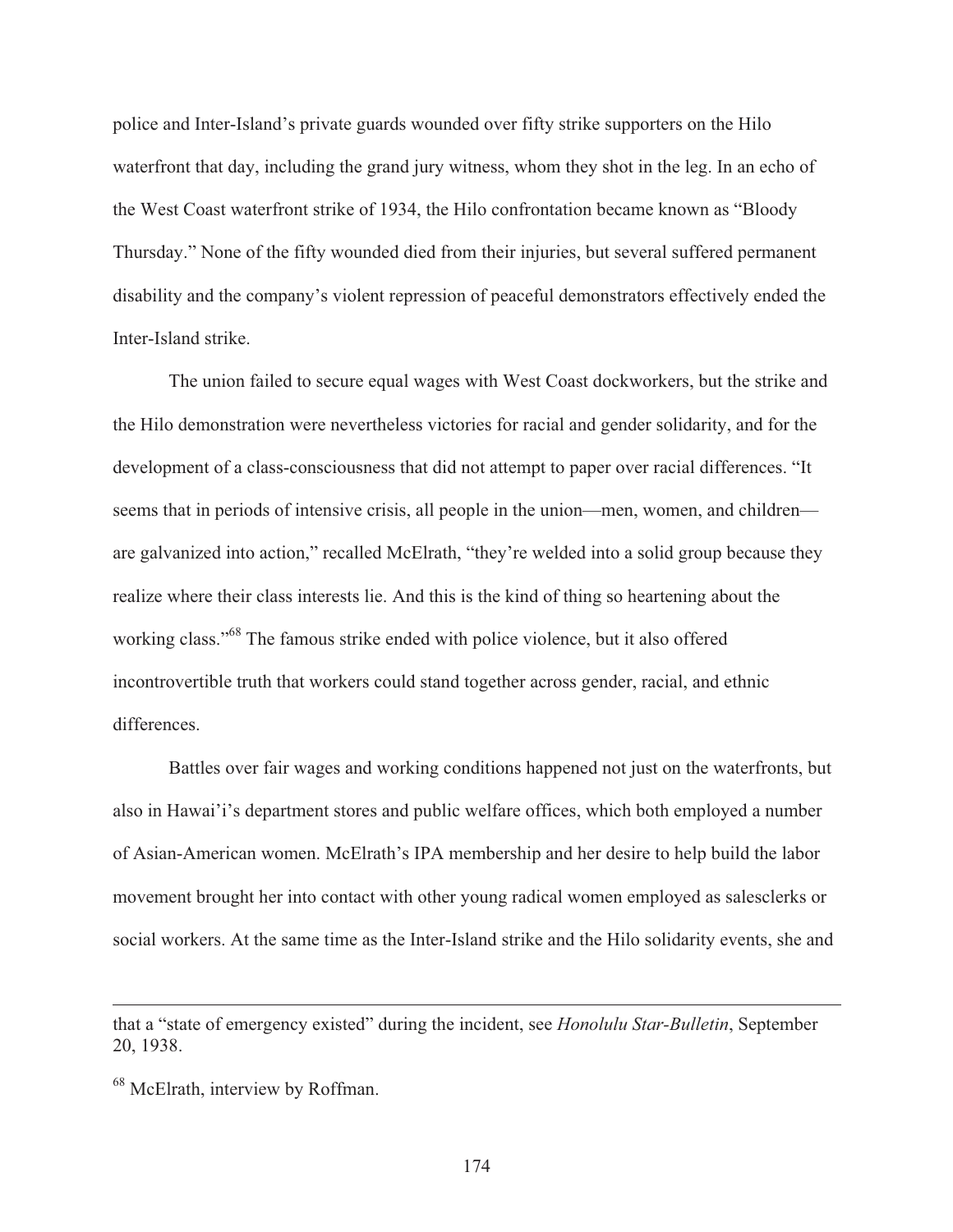Saiki began working together on a campaign to organize the Kress five-and-dime stores in Honolulu and Hilo. The following year, she organized her co-workers in the Department of Social Security to make collective demands for both better wages and social welfare policies. Although they never achieved the fame of the ILWU's Inter-Island campaign, these two organizing drives tell a similar story of interracial and cross-gender solidarity in the making of a working-class consciousness in Hawai'i.

 Rachel Kazuyo Saiki was born on July 4, 1919. Like her older comrade, she had come of age during the Great Depression and became a lifelong radical. "She had a philosophy she believed in," McElrath recalled, "and she kept with it."69 Her father, Kosaku Saiki, emigrated from Japan in 1900. He first earned a living as a sugar laborer, then as a barber with his own shop, until he suffered a paralyzing stroke in 1934. Also a Japanese immigrant, her mother, Kiku Saiki, arrived in Hawai'i in 1914. The couple had four children; Rachel was their only daughter. Just fifteen when her father could no longer work, Saiki dropped out of high school to help support her parents and siblings. Like many Japanese and Japanese-American working-class women, she found jobs in the pineapple canneries and as a domestic in the private houses of the city's elite, while her mother took in laundry at the family's home near the Punchbowl volcano crater in Honolulu's Liliha neighborhood.70

<sup>69</sup> Vicki Viotti, "Activist Life: Rachel Saiki will be honored," *Honolulu Star-Bulletin*, February 1, 1990.

<sup>70</sup> Bureau of the Census, *1930 United States Federal Census*, Honolulu, Honolulu, Hawaii Territory; Page: *2A*; Enumeration District: *0045*; FHL microfilm: *2342368*, ancestry.com. For information on Asian American women's employment in Hawai'i in the 1930s, see Megan Diskin Monahan, "Hawai'i's Twentieth Century Working Women: Labor Feminists in Their Own Right," (Ph.D. dissertation, Fordham University, 2015).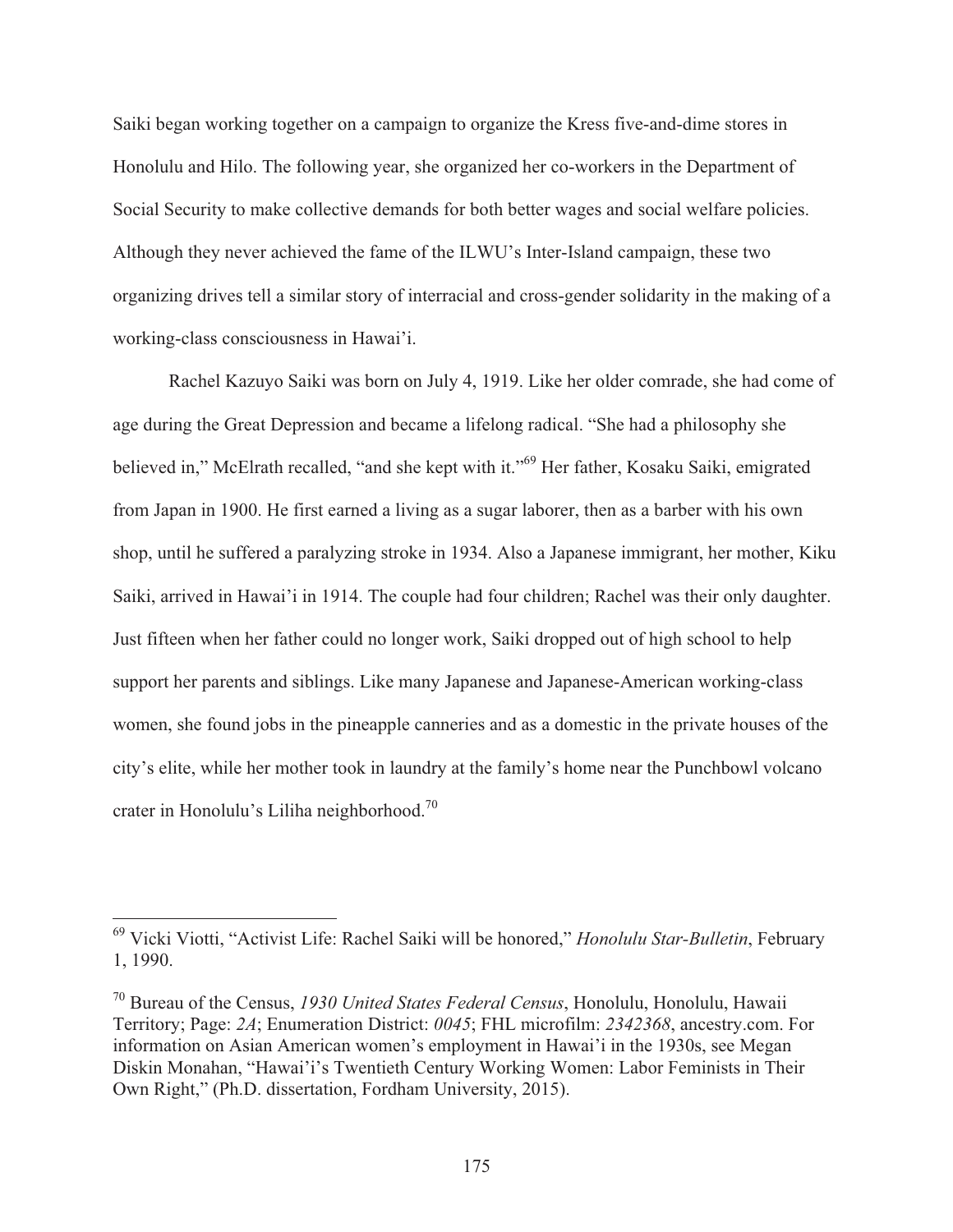At the time of the Inter-Island Steamship campaign, Saiki was working as a cleaner at the soda fountain department in Honolulu's Kress Store. Kress workers and communist supporters had been protesting outside the national five-and-dime chain for several years, leading to mass demonstrations in Harlem in 1935, for instance. In the spring of 1938, Saiki and several coworkers staged a brief walkout to protest the "unreasonable demands of the head of that department."<sup>71</sup> The manager's demands were sexual. "If the girls didn't give him a date," she later recalled, "he would give them a hard time."<sup>72</sup>

 The protests against this harassment drew the attention of the CIO-affiliated United Retail and Wholesale Employees of America (URWE) whose leaders recruited Saiki to organize the Honolulu Kress Store for an NLRB election. The retail clerk men and fountain department women hoped to negotiate a contract that would both provide pay equity with Kress's San Francisco employees—who earned \$15 per week, almost double the wages of their Hawai'i counterparts—and adhere to New Deal labor codes, such as a 44-hour workweek. In mid-April 1938, the workers announced they had formed URWE Local 235, and had filed for an NLRB election. One week later, management fired Saiki and six others, two men and four women, all Asian Americans.<sup>73</sup> The NLRB held the election in May, and the vote resulted in a dramatic 78-78 tie, but only after Kress disallowed the ballots that Saiki and the other fired activists had cast. In response, the union filed a discrimination case with the NLRB. Although the Board ruled that

<sup>71</sup> Harold Morse, "Memorial Today for Labor Activist Saiki," *Honolulu Star-Bulletin*, September 9, 2000.

<sup>72</sup> Viotti, "Activist Life: Rachel Saiki will be honored."

<sup>73 &</sup>quot;Kress Workers Tell of Firings," *Honolulu Star-Bulletin*, November 18, 1939.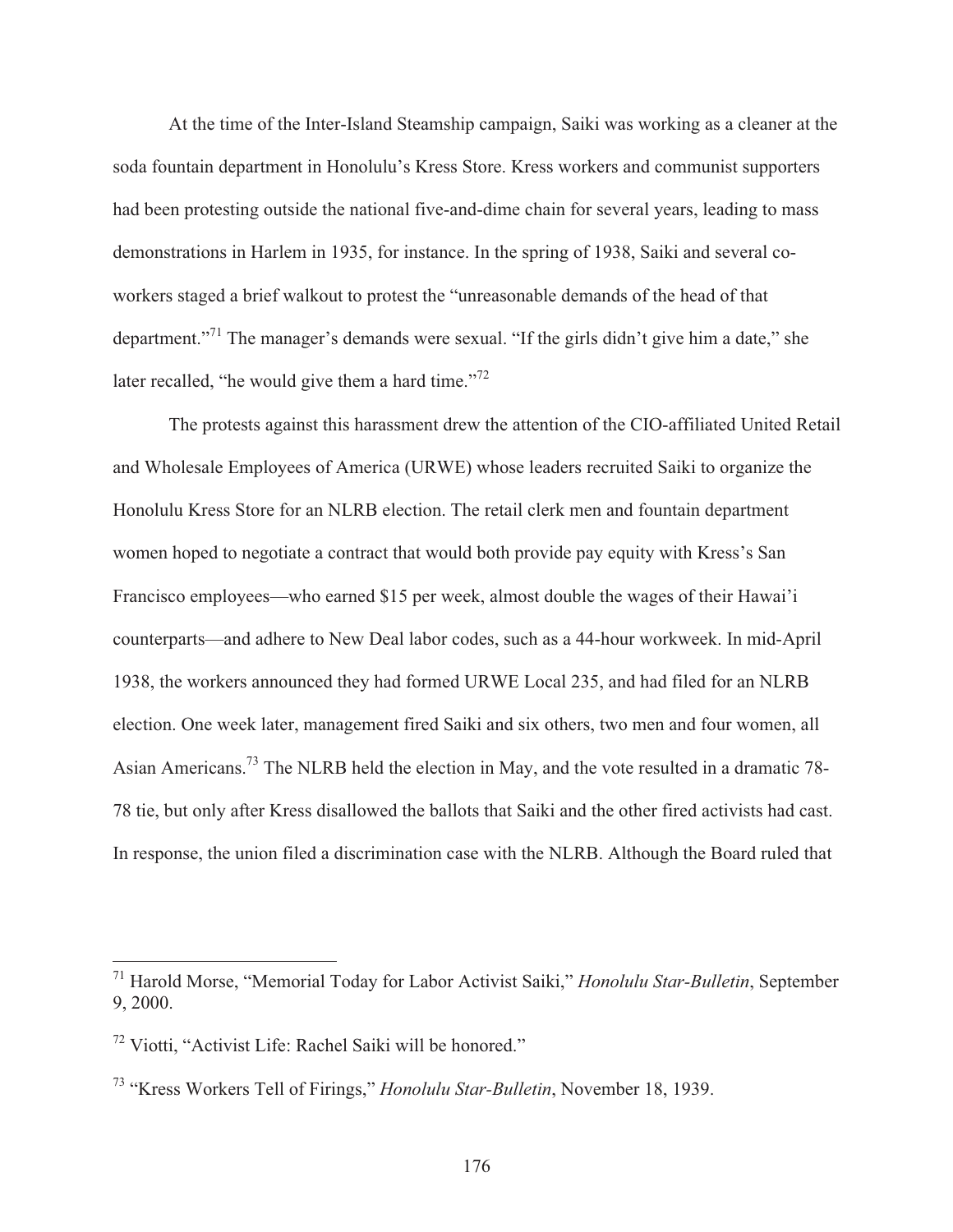the disallowed votes be counted, its decision did not extend to ordering Kress to reinstate Saiki and the other fired workers.74

 Forced to recognize Local 235's legal right to represent the workers, Kress then stalled at the bargaining table. McElrath and John Reinecke joined Saiki on the union's negotiating team in June 1938.<sup>75</sup> This experience gave them front row seats to management's colonialist, racist defense of its paltry, discriminatory wages, as well as the limits of the Wagner Act's shortcomings when employers refused to bargain in good faith. Kress management ignored the workers' claims of sexual harassment, and counter-offered \$9 for a 48-hour week.<sup>76</sup> The New Deal's Fair Labor Standards Act took effect in October that year, but the legislation did not cover most retail workers, and the Kress wages continued to be less than the federal government's mandated industry minimum. "Islanders don't work like mainlanders do," one Kress negotiator claimed, invoking race through the language of American imperialist geography.<sup>77</sup> To justify its demands, the union's negotiating committee insisted that the mostly Japanese-American workers be included in American national identity. The *Voice of Labor* backed them up: the Kress Company, it reported, "seems to feel that these young American high school graduates can attain an American standard of living with such a pittance."78 As much as a dispute over hours and

<sup>74 &</sup>quot;Kress Union Ballot Results in 78-78 Tie," *Honolulu Advertiser*, May 28, 1938; "Kress Official Denies Unfair Labor Tactics," *Honolulu Advertiser*, November 30, 1939; McElrath, interview by author.

<sup>75</sup> Reinecke, *A Man Must Stand Up*, 88.

<sup>76 &</sup>quot;Honolulu Kress Company Denies Local Workers Half S.F. Scale," *Voice of Labor*, November 17, 1938.

<sup>77</sup> Reinecke, *A Man Must Stand Up*, 32.

<sup>78 &</sup>quot;Kress Unionists Fighting Against Wholesale Firing, Discrimination," *Voice of Labor*, November 10, 1938.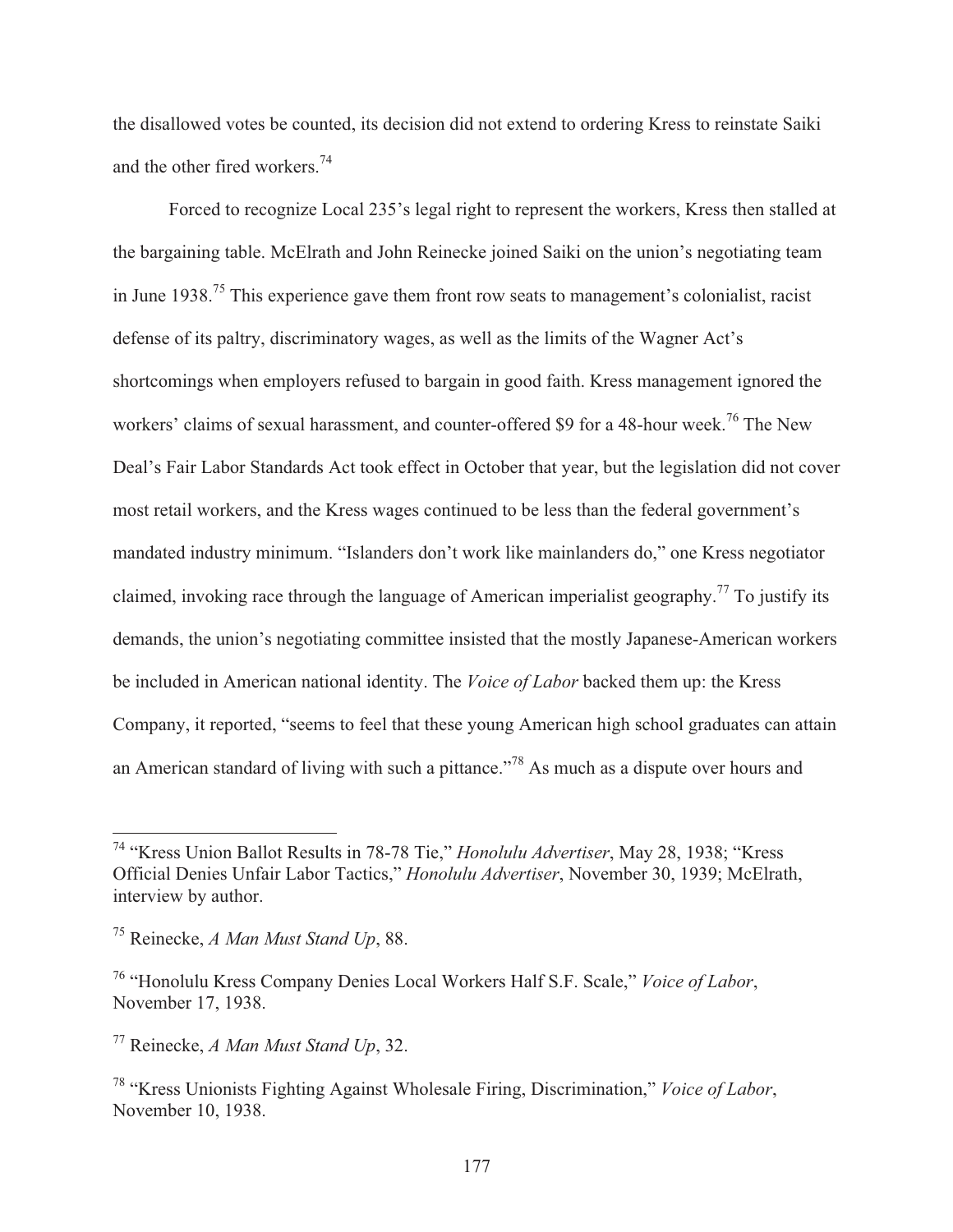wages, these negotiations represented a conflict over what it meant to be an American and who was allowed to be one.

 News of the police attack on peaceful protestors on the Hilo waterfront in August in 1938 did not deter McElrath and Saiki from their attempts to win a contract for Kress workers, despite the company's intransigence throughout the fall of that year. By December, the Kress workers had had enough. When news came that the store's employees in San Francisco had successfully ended a two-month strike and negotiated a contract that guaranteed a \$20 weekly wage (twice the labor code's 25 cents an hour minimum) and a 40-hour workweek, a number of the Hilo Kress employees—women and men—decided to walk out too. A few days before Christmas, both retail clerks and lunch-counter waitresses went on strike for wage parity with their San Francisco counterparts, and to demand that Kress reinstate Saiki and the other fired activists. In turn, the negotiating committee renewed their demands for equal pay for equal work, but to little avail. As one union leader observed, management will "bargain and bargain but they won't give anything important. This technique, just enough to meet the Wagner Act, is devastating."<sup>79</sup>

 On January 18, 1939 several weeks into the strike, Harry Kamoku, now the president of ILWU Local 36, organized a solidarity action with the Kress strikers, just as he had in support of the Inter-Island campaign. Some 200 longshoremen refused to unload Kress cargo, shutting down the Hilo port. In leaflets written in English, Japanese, and Ilocano, he made the case for the dockworkers to support the young men and women on strike against Kress.<sup>80</sup> The ILWU's

<sup>&</sup>lt;sup>79</sup> Edward D. Beechert, "Racial Divisions and Agricultural Labor Organizing in Hawaii," in James C. Foster, ed., *American Labor in the Southwest: The First One Hundred Years* (Tucson, AZ: University of Arizona Press, 1982), 131.

<sup>80 &</sup>quot;Hilo Longshoremen Still Locked Out," *Voice of Labor,* January 19, 1939; "Labor Strike at Hilo," *Honolulu Advertiser*, January 18, 1939.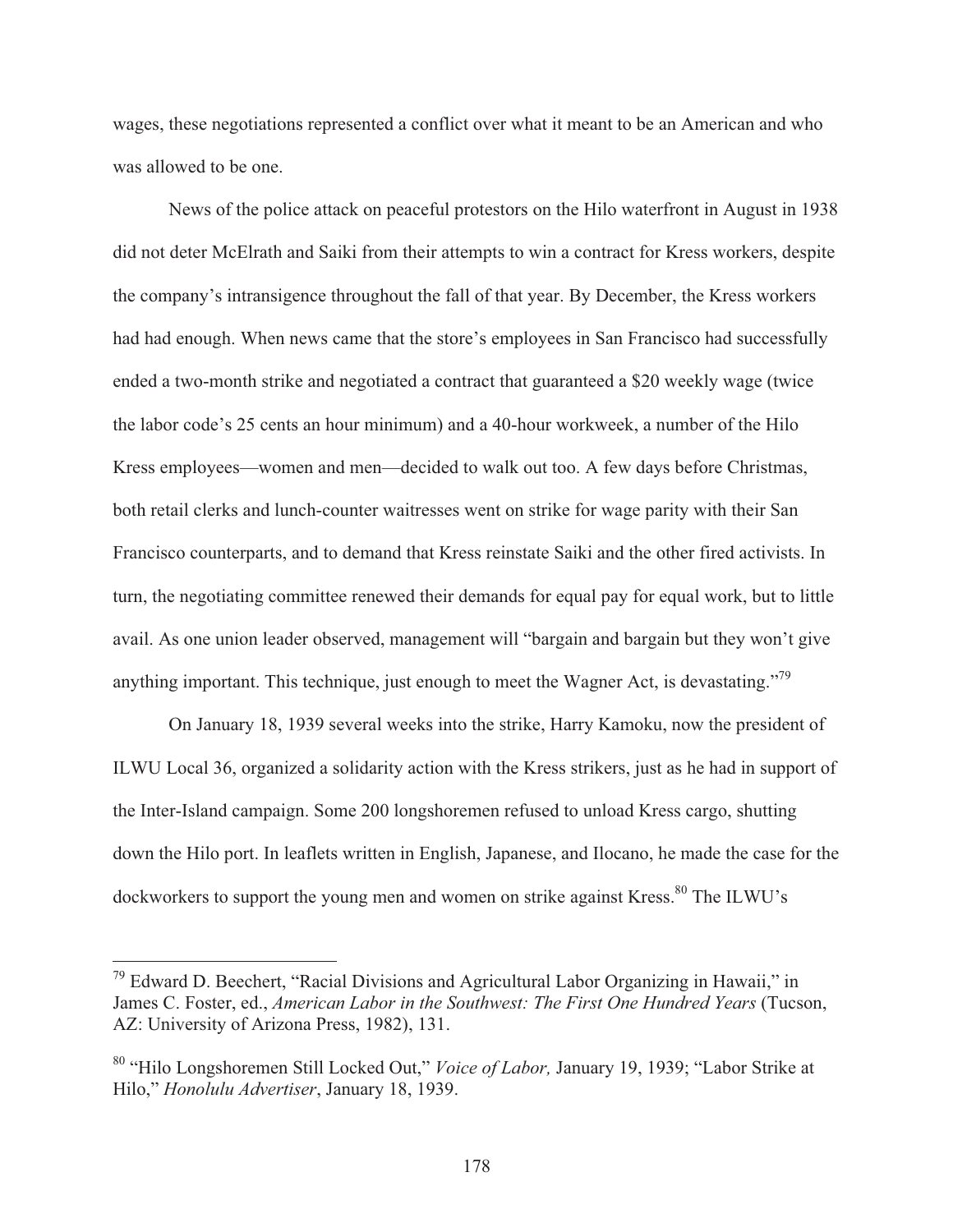solidarity strike lasted a week. This multiracial group of longshoremen, saleswomen, and stock clerks stood together to protest Kress's strategy of stalling at the bargaining table, but they could not overcome management's threat to fire striking or protesting workers. By the end of January, the Kress strikers had returned to the lunch counter and the sales floors without a pay raise or a union contract.

 With direct strike action at Kress stymied, Saiki and Local 235 filed a discrimination case with the NLRB in 1939.<sup>81</sup> Meanwhile, she continued participating in campaigns to organize Honolulu's cannery and waterfront workers, alongside Robert McElrath, whom Ah Quon married two years later. In 1941, Saiki was serving as Local 235's secretary-treasurer when, after a two year wait, the NLRB finally awarded her and five others \$10,000 in back pay, and ordered Kress to reinstate them all. $82$  Following the NLRB decision, she returned to the fountain department. She stayed with Kress until 1945 when she gave birth to a son whom she raised as a single parent. Local 235, however, had dissolved in 1944. In the end, New Deal protections under the Wagner Act and the Fair Labor Standards Act did little to help the Kress workers win their immediate demands. Like the Inter-Island Steamship strike, however, their actions proved that workers would organize together across race and gender lines to fight collectively for fair wages and just treatment.

 The third organizing drive that shaped McElrath's Grassroots Popular Front politics occurred in her own workplace. After graduating from the University of Hawai'i in 1938, she

<sup>81 &</sup>quot;Kress Personnel Setup Aired in NLRB Trial," *Honolulu Advertiser*, November 18, 1939; "NLRB Finishes in Kress Case," *Honolulu Star-Bulletin*, November 28, 1939.

<sup>82</sup> Reinecke, *A Man Must Stand Up*, 32; "Kress Unions Agree to Back Wage Decree," *Honolulu Star-Bulletin*, December 4, 1941. In 1957, Saiki donated the remaining funds awarded to the union to charity. "Union Group gives TB Association \$233," *Honolulu Advertiser*, December 28, 1957.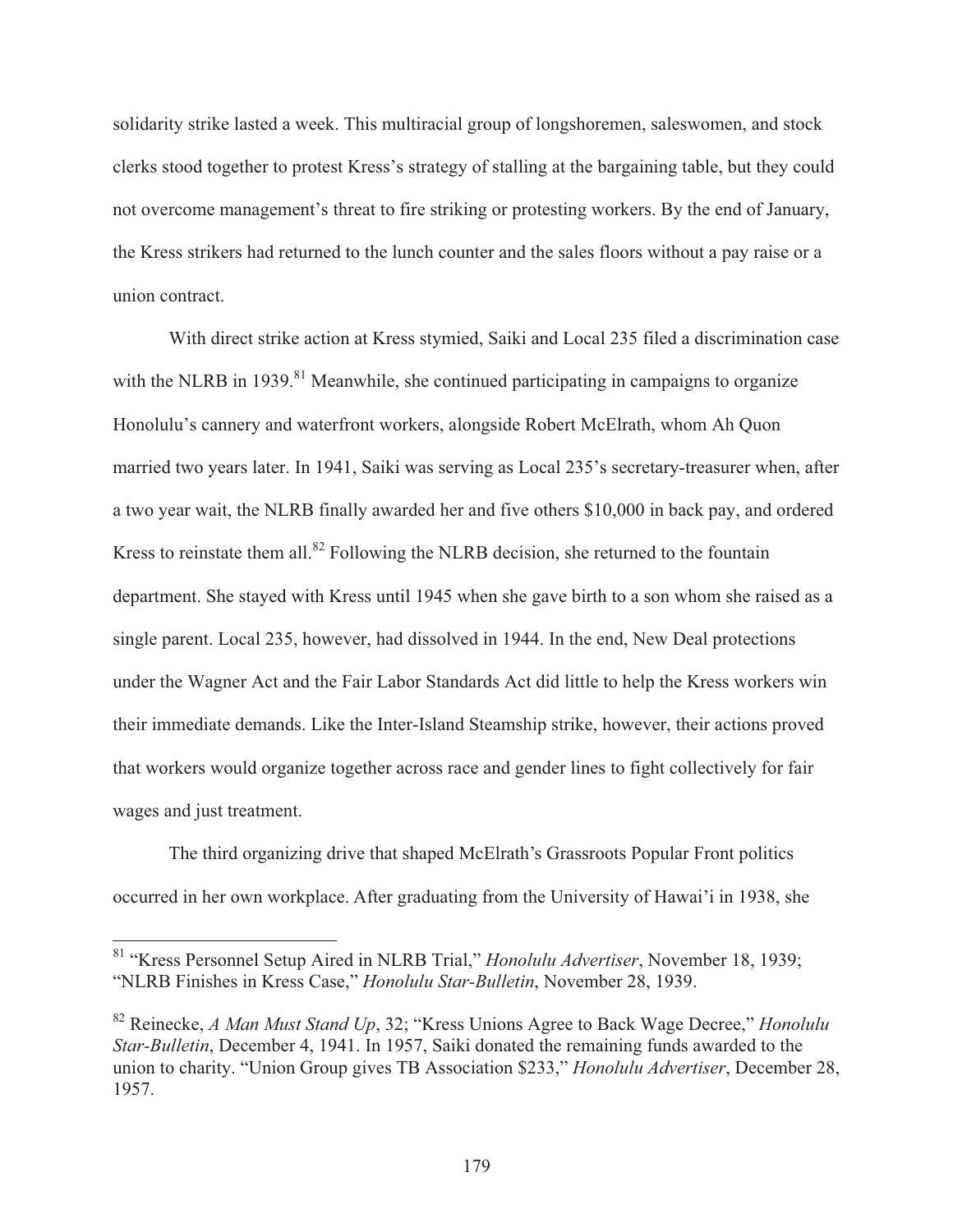spent a decade employed as a social worker for the territory's Department of Social Security, where she attempted to put into practice the theories she had read about in *Social Work Today*, especially the ideas set forth by van Kleeck and Reynolds.<sup>83</sup> These two social reformers and IPA members had criticized New Deal welfare programs as inadequate in addressing mass poverty, economic crises, and attacks on workers' rights. Additionally, they believed that social workers should organize into unions and create a national welfare rights movement.<sup>84</sup> "By becoming part of the labor movement," van Kleeck wrote in *Social Work Today*, social workers are "strengthened in their advocacy, and they may in time broaden the scope and increase the effectiveness of the trade unions in the development of a social program."85 Similarly, in 1938, the *Voice of Labor* reported on the Inter-professional Association's commitment to "organize professional people into effective labor organizations so as to better the incomes and working conditions of the professional groups."86 Eager to do her part, McElrath organized her fellow workers—both clerical and professional staff—into a new collective, the Department of Social Security Employees Association.<sup>87</sup> For a few years, the Association published a newsletter and took stands on a number of social welfare issues, but it never affiliated with a national union.<sup>88</sup>

<sup>&</sup>lt;sup>83</sup> McElrath took unpaid maternity leave after the births of her daughter in 1943 and her son in 1945.

<sup>84</sup> Walkowitz, *Working with Class*, 136-138; Selmi and Hunter, "Beyond the Rank and File Movement," 76-77.

<sup>85</sup> Mary van Kleeck, "Should Social Work Employees Use Labor Tactics?," *Social Work Today* 4, no. 1 (January 1936), 6.

<sup>86 &</sup>quot;Teachers Must Enter Politics," *Voice of Labor*, September 1, 1938.

<sup>87</sup> McElrath, interview by Roffman; McElrath, interview by Mast, 309.

<sup>&</sup>lt;sup>88</sup> McElrath, interview by author.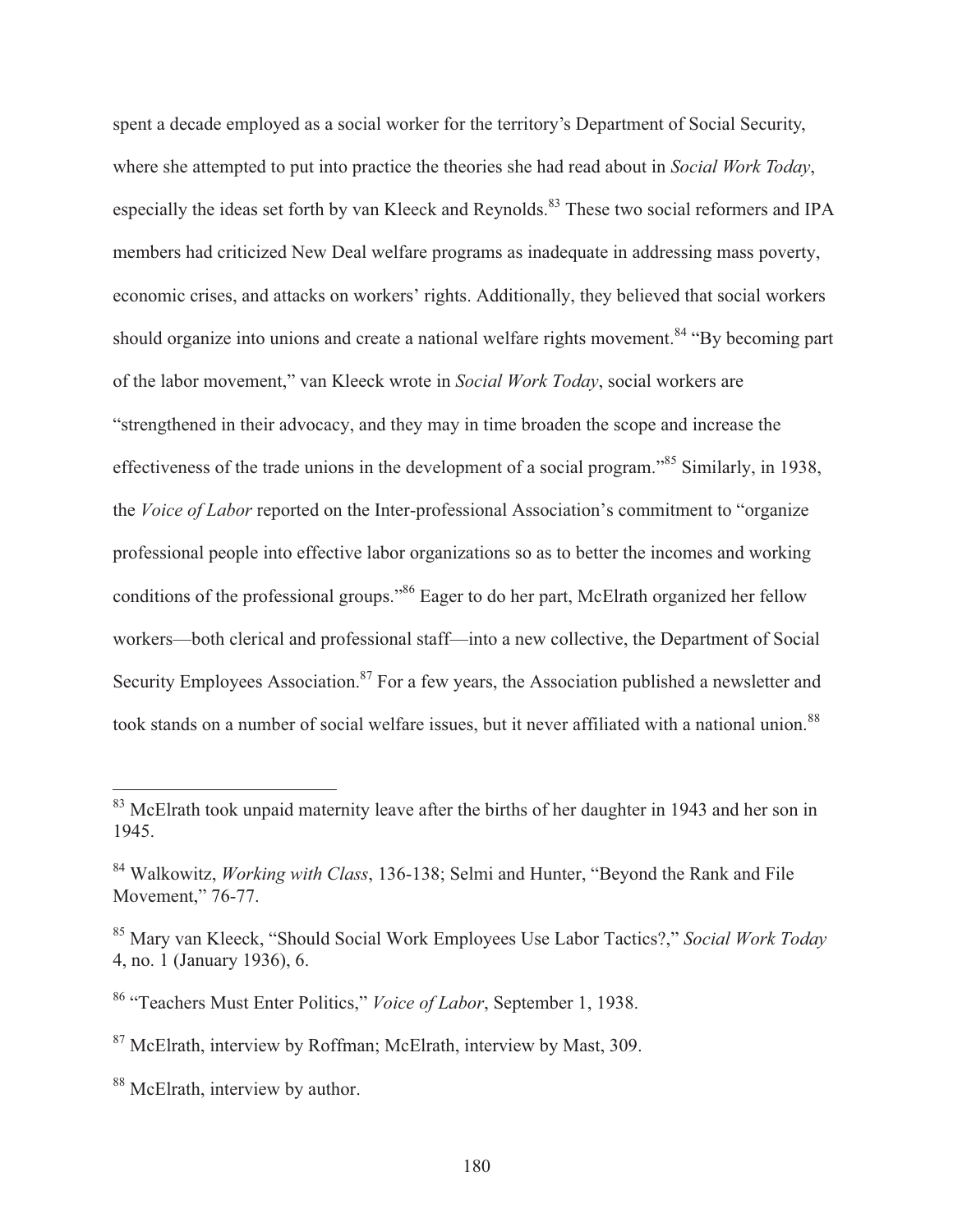Overworked and underpaid, she and other members of the Employees' Association advocated not only for lower caseloads and higher wages, but also for improvements in social welfare programs for their clients. "We raised questions about job classification, wage rates, discrimination against public welfare clients on housing," she later recalled.<sup>89</sup> Hawai'i's social workers and radical newspapers bore witness to the territory's scant resources for its workingclass population. "The worst thing is the rent...They come to us and we can't help them," one young caseworker told the *Voice of Labor*. 90 The department oversaw some of Honolulu's public housing and when it proposed a rent increase, McElrath and her co-workers protested. "People who were living in public housing received very small grants," she remembered, "and [the department] should not raise the amounts of rent they were charging the women."<sup>91</sup> The protests worked, blocking the rent hike.

 The Employees' Association had a few early successes, but did not last long. Many of her college-educated co-workers embraced a professional caseworker identity that emphasized difference from, rather than solidarity with, their welfare clients or less educated co-workers. She discovered that organizing a group of women across class lines was easier to read about in the pages of *Social Work Today* than done in practice. "The professionals were so well-programmed into thinking their needs were different from those of the clerical workers," she recalled, "that we could never bridge the gap between those two groups of workers."<sup>92</sup> For a number of years,

<sup>&</sup>lt;sup>89</sup> McElrath, "The Challenge is Still There," 142.

<sup>&</sup>lt;sup>90</sup> "64 More Persons Begin to Starve in May: Oahu Welfare Head Declares Department Needs \$300,000 More to Provide for Needy," *Voice of Labor*, June 8, 1939.

<sup>&</sup>lt;sup>91</sup> McElrath, "The Challenge is Still There," 142.

 $92$  McElrath, interview by Roffman. For class identity formation in social work, see Walkowitz, *Working with Class*.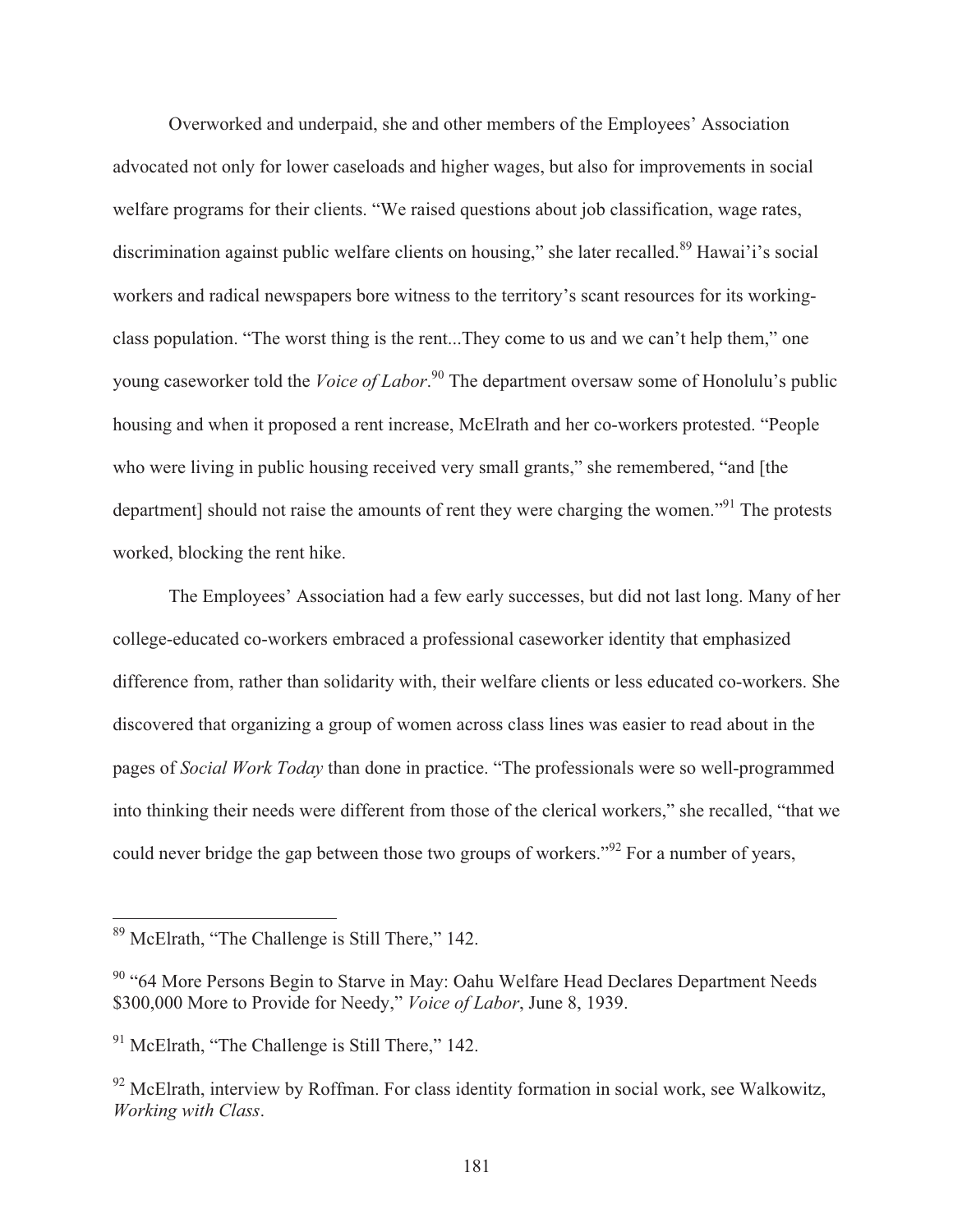however, she was part of the influential rank-and-file social work movement with a radical analysis and thousands of members nationwide.

 At its height in the 1940s, the rank-and-file social work movement had significant influence with pro-New Deal politicians and national social service administrators.<sup>93</sup> Although in Hawai'i the movement never reached beyond her short-lived efforts at the Department of Social Security, McElrath's direct experiences and her knowledge of the larger movement defined her expectations for robust social welfare programs and her faith in the efficacy of collective action in building solidarity across race, gender, and class differences. As with other radical-affiliated organizations, a redbaiting backlash against demands for expanded public welfare programs and workers' rights decimated the national rank and file movement. It is also likely that with its turn to support the war effort after 1941, the CPUSA abandoned its support for the radical social work movement and its periodical. *Social Work Today* published its last issue in 1942.

 Yet, following in the footsteps of other radical social reformers and social workers, McElrath found ways to bring her skills as a social worker and her Popular Front visions into collaborations with left-wing labor unions, particularly during collective actions. "Social work has to find its place among other movements for human betterment," Reynolds had written, "to be concerned with civil rights, equality of opportunity, decent housing, public health, and community sharing of common hazards like unemployment, sickness, and old age."<sup>94</sup> While organizing her co-workers to protest rent increases, McElrath also volunteered her services to striking longshore workers in 1940, and participated in labor-led voter registration and other

 $\overline{\phantom{a}}$ 

<sup>93</sup> Walkowitz, *Working with Class*, 136.

<sup>94</sup> Reynolds, *An Uncharted Journey*, 174. For more on Reynolds's ideology, see Bertha Capen Reynolds, "The American Family and Socialism," in *Toward a Socialist America*, edited by Helen Alfred, (New York: Peace Publications, 1958), 30-40.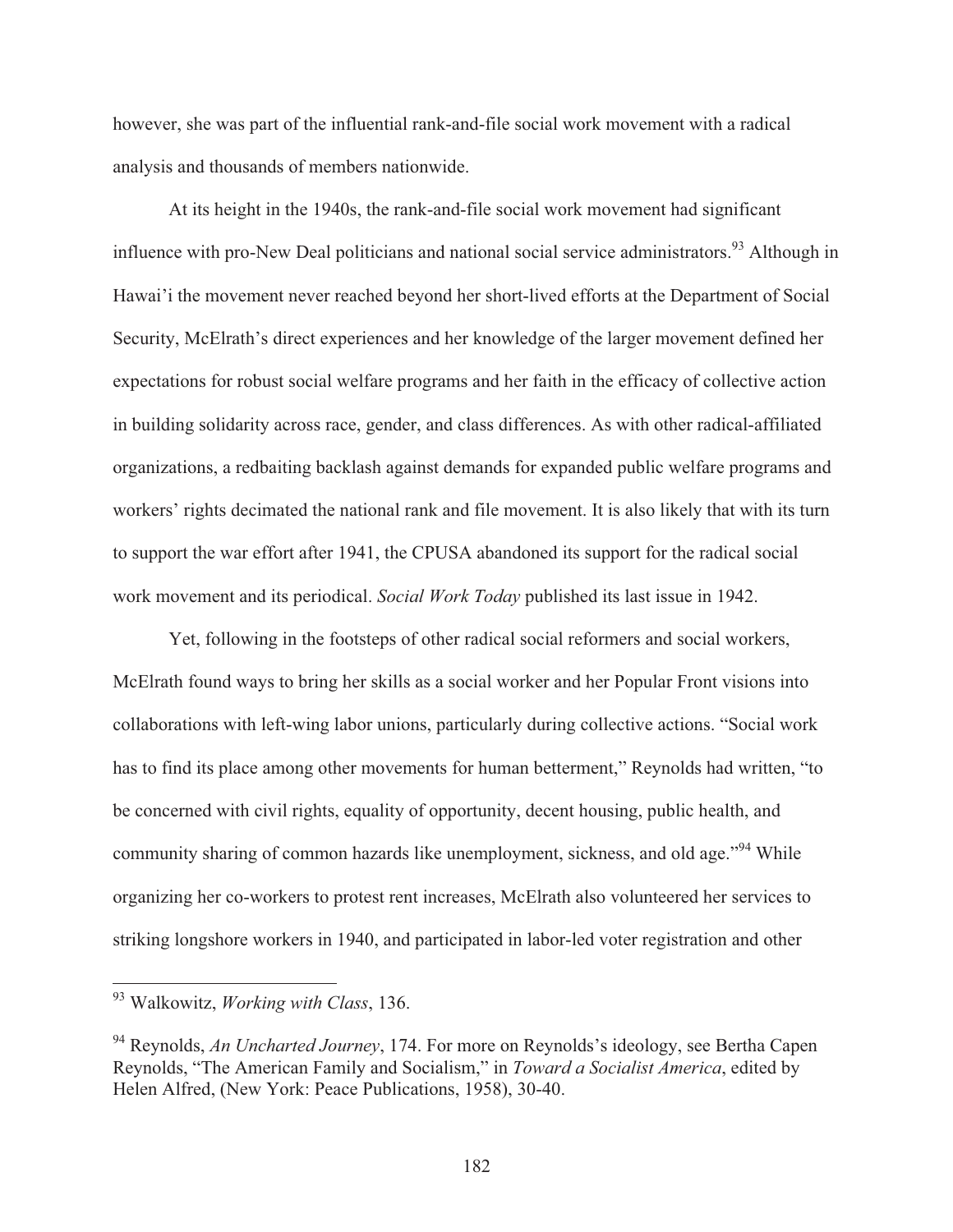political campaigns to win power for Hawai'i's working class. As a social worker and a radical activist in the 1940s, she fought for union contracts and for legislation that would guarantee affordable housing, unemployment insurance, and the protection of free speech.

 She thus played a major role in building a new working-class consciousness based in interracial and cross-gender solidarity among Hawai'i's workers before the outbreak of World War II, bolstered in part, as other scholars have shown, by liberal New Deal legislation and by closer ties to mainland institutions, such as the ILWU and the CPUSA.<sup>95</sup> The ILWU and the CPUSA leaders and members championed interracialism as an essential strategy for the movements and campaigns taking on Hawai'i's business and political elite.

 McElrath set an early standard for the significant roles that Communist-led unions and women activists played in the strikes and organizing campaigns during the war period, campaigns that led to the development of Hawai'i's much celebrated working-class interracial solidarity. Although the Wagner Act excluded some types of work, most notably agricultural and domestic labor, Jack Hall and Robert McElrath used the Act's protection of the right to organize to begin a campaign to unionize Hawai'i's plantations. They recruited cannery and other nonagricultural workers on Kauai's Kalaheo pineapple plantation to join a local of the United Cannery, Agricultural, Packing, and Allied Workers of America (UCAPAWA), which won an NLRB election in 1939 and the first contract on any Hawaiian plantation in 1940. The *Voice of Labor* reported that a Hawaiian woman from the cannery cast the first vote.<sup>96</sup>

<sup>95</sup> Beechert, "Political Economy," 165; Jung, *Reworking Race*, 108; Horne, *Fighting in Paradise*, 44. Sociologist Moon-Hie Jung uses the term interracialism—workers aligning their race and class interests—to describe Hawai''s powerful labor movement and political community that crossed racial boundaries.

<sup>96</sup> *Voice of Labor*, 1939; Joyce A. Matsumoto, *The 1947 Hawaiian Pineapple Strike* (Honolulu: University of Hawaii Industrial Relations Center, 1958), 4.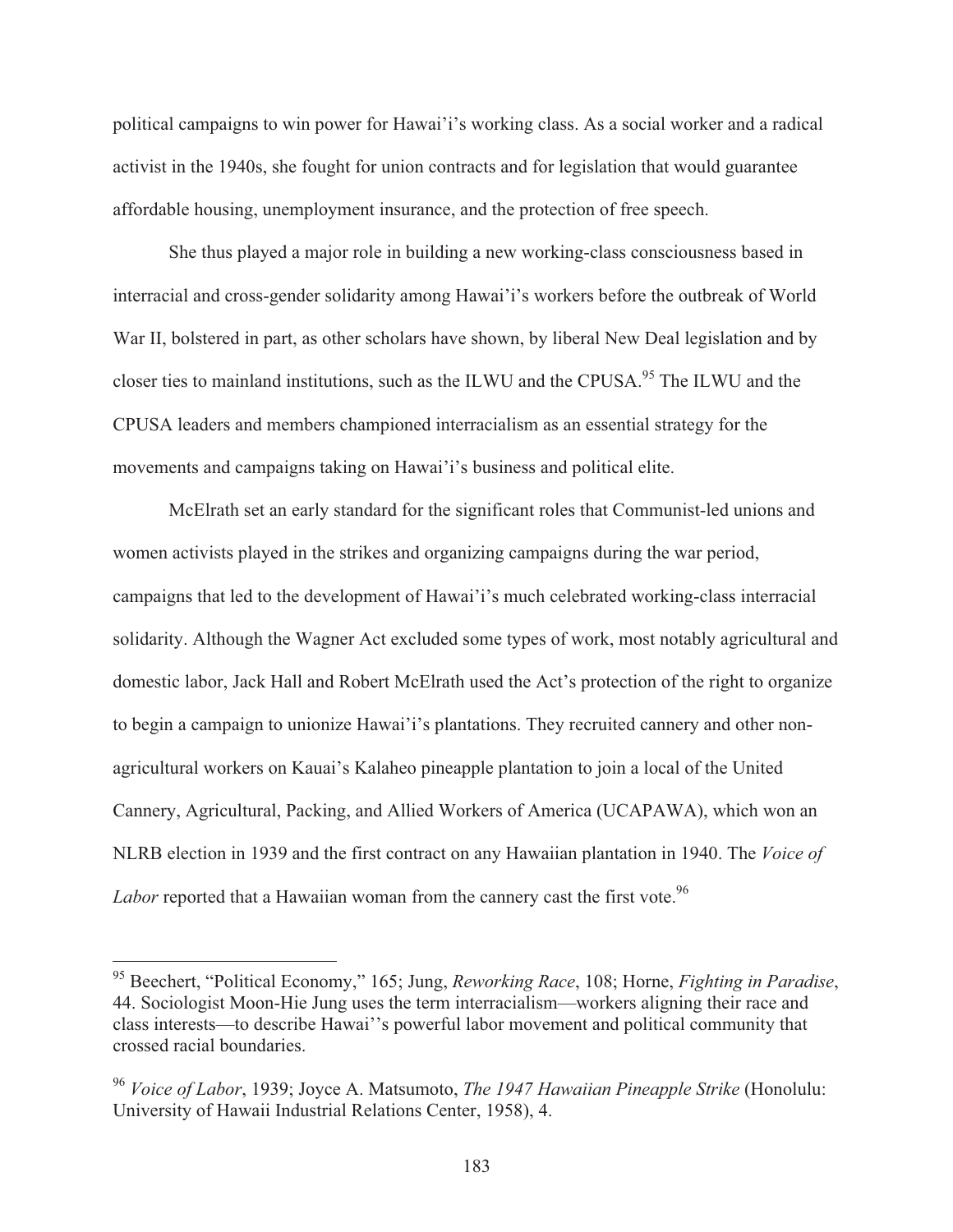Another history-making event in 1940 was the first interracial strike of Hawai'i's plantation workers. When Hawaiian, Japanese, and Filipino longshore workers went on strike at Port Allen-Ahukini on Hawai'i's Kauai Island, the employers evicted the strikers and their families from the company's racially and ethnically segregated plantation shacks. In response, rank-and-file leaders of the ILWU organized all the workers to relocate together in a strike camp. "They lived in a huge skating-rink and men and women of every ethnic group together cooked their meals," McElrath remembered. They "developed a camaraderie and a feeling of community that they probably never had before."<sup>97</sup>

 As the communists' *Kauai Herald* reported in a series of articles about the strike, women played leading roles in strike committees to plan picketing, cooking, and other support activities.<sup>98</sup> Like the Inter-Island strike a few years earlier, the Kauai strike demonstrated the ability of workers to overcome racial and ethnic differences and organize together. The strikers secured union recognition and a small wage increase, but their greater success flowed from the example of racial solidarity the strike provided the nascent labor movement.

 Once the United States entered World War II, the federal government declared martial law in Hawai'i and passed the Hawaii Defense Act, which wiped out any existing civil liberties and labor rights in the territory. Under military rule and the newly established Labor Control Board, local government led by the Big Five gained total authority over Hawai'i's workforce. The Board passed regulations that required all workers to register with the U.S. Employment Service, forbade unions from collecting dues, froze wages, and introduced jail sentences for

<sup>&</sup>lt;sup>97</sup> McElrath, interview by Roffman, 38.

<sup>98 &</sup>quot;Ahukini Strike Situation Unchanged," *Kauai Herald*, July 26, 1940.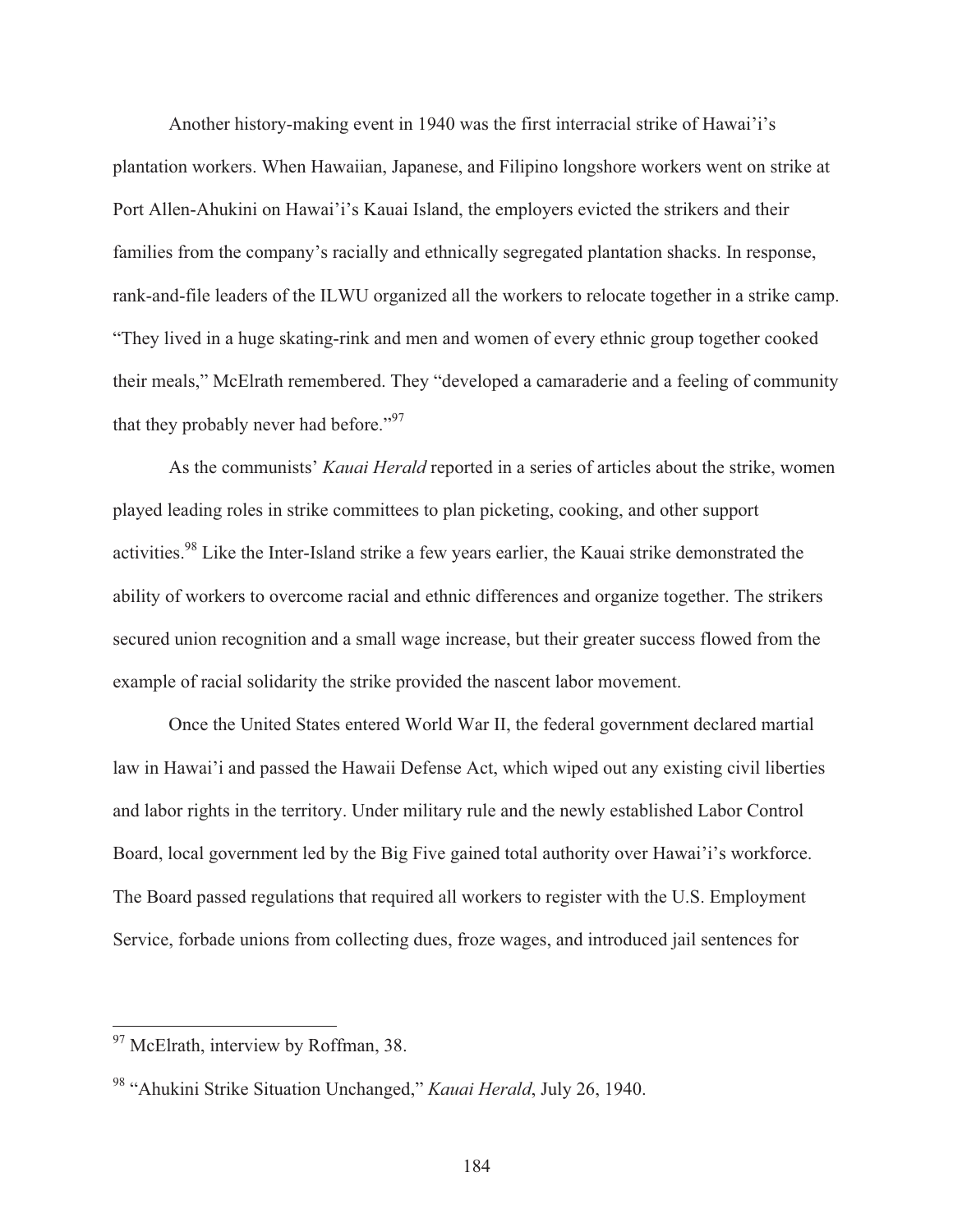workers absent from their assigned jobs.<sup>99</sup> The government and employers took advantage of these rules to reassign non-agricultural sugar and pineapple workers from the plantations to more highly skilled jobs on the docks, but continued to pay those workers plantation-level wages. During a war popularly remembered as the salvation of democracy, Hawai'i became something more akin to an authoritarian labor camp.

 Still, McElrath used her social work and union organizing experiences to bring hundreds of workers, many of them women of color, into the labor movement. Despite the Labor Control Board's restrictive policies and national labor leaders' directives, she and her husband formed the independent Marine Engineers and Drydock Workers Union, "only union set-up going at the time," she later recalled.<sup>100</sup> Together they organized non-agricultural workers in pineapple canneries, tuna packing sheds, and on the piers.<sup>101</sup> Relying on kinship connections and her own work experiences, she convinced women cannery workers and the "wives of the longshoremen to get them to get their husbands" to join the union.<sup>102</sup>

 By 1944, the McElraths, Rachel Saiki, and rank-and-file workers had successfully organized Hawai'i's largest cannery, the Hawaiian Pineapple Company's plant in Honolulu, where Ah Quon had first trimmed fruit as a teenager. McElrath recalled the campaign as a family affair. "My sister and her husband worked at the company," she later told an interviewer. "[T]hey moved in with us for a short while. We talked about why it is was important to have a

<sup>99</sup> Johannessen, *The Hawaiian Labor Movement*, 94; ILWU vs. Ackerman, AQMP.

<sup>&</sup>lt;sup>100</sup> McElrath, interview by Schwartz, 21.

<sup>&</sup>lt;sup>101</sup> Zalburg, *A Spark is Struck!*, 71; McElrath, interview by Schwartz; McElrath, "The Challenge" is Still There," 144.

<sup>&</sup>lt;sup>102</sup> McElrath, interview by Yung, 262.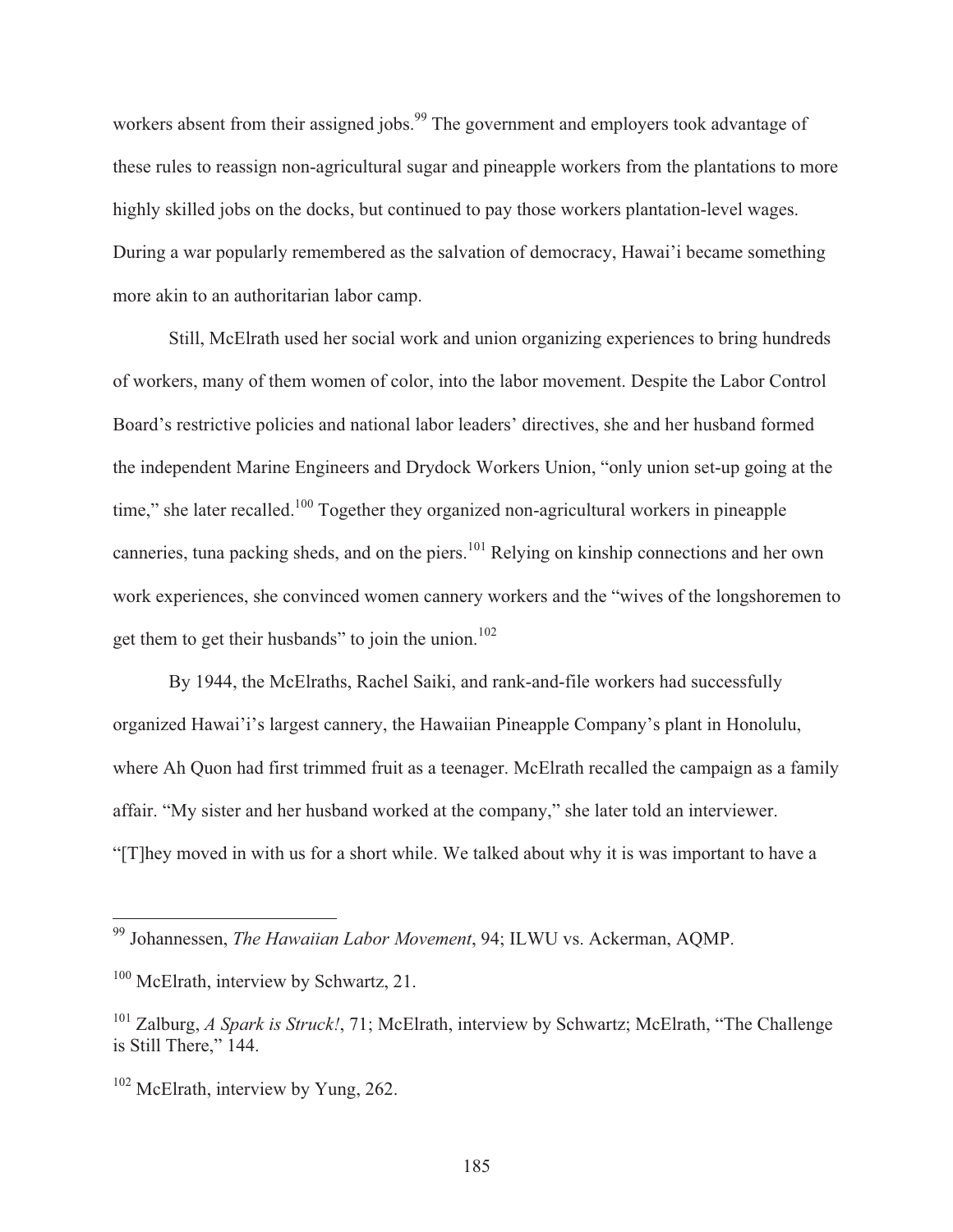union."<sup>103</sup> Within a few months, the non-agricultural employees at all eight canneries in the fish and pineapple industries had voted in NLRB elections to join the Marine Engineers and Drydock Workers Union.

 McElrath and rank-and-file women cannery workers fought to have their jobs reclassified from seasonal to intermittent so that women, who far outnumbered men in high-season positions, could gain healthcare and seniority rights, and have access to unemployment benefits during the off-season. By 1945, women made up fifty percent of the cannery industry's workforce in the summer and represented the largest increase in union members during the war.

 These wartime organizing campaigns of women cannery workers became part of the foundation for the radical-led Hawaiian labor movement's later successes in campaigns for universal healthcare and unemployment insurance.<sup>104</sup> As radical dissenters who continued to organize despite the lack of support from the national labor movement, the McElraths and rankand-file workers attempted to expand workplace democracy for wartime workers. Ah Quon McElrath's actions certainly added to her reputation as, to quote one journalist, a woman "sometimes more militant than the men who were the [ILWU's] leaders."<sup>105</sup>

## *McElrath's Postwar Grassroots Labor Organizing*

 From the late 1930s onward, the McElraths and other union leaders had known that breaking the Big Five's political and economic power would require organizing workers for political as well as workplace democracy. As a Popular Fronter, Ah Quon McElrath believed that

 $\overline{\phantom{a}}$ 

<sup>&</sup>lt;sup>103</sup> McElrath, interview by Roffman, 22.

<sup>&</sup>lt;sup>104</sup> McElrath, interview by author.

<sup>&</sup>lt;sup>105</sup> Krauss, "Years can't slow labor fighter."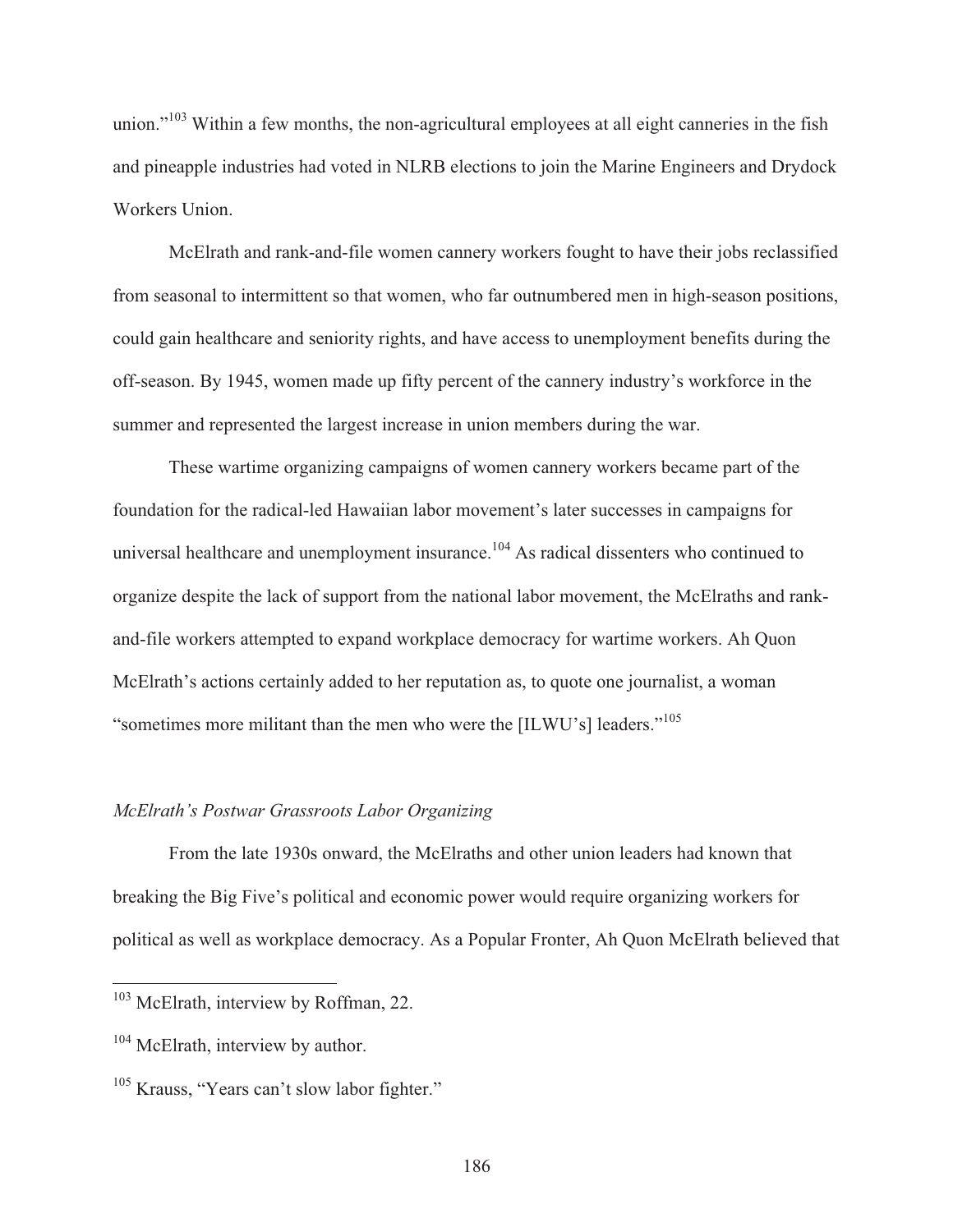unions were the engines of social progress, but only if they saw their members as "whole workers" and organized local communities as well as shop floors and agricultural fields. Beginning in 1938, the union ran an extensive political program, and by 1945, the ILWU and its allies had won their first significant legislative victory: the Hawaii Employment Relations Act, better known as the Little Wagner Act, which extended labor organizing rights to the territory's agricultural workers and helped spark a wave of successful NLRB elections in the sugar and pineapple industries.<sup>106</sup>

 By 1946, thirty-one-year-old McElrath had almost a decade's worth of experience as a social worker and a union organizer, but she did not have a permanent compensated job and was now a mother to two small children. That summer, she volunteered with the ILWU as the union prepared for a strike that would cover 28,000 workers on twenty-six sugar plantations across the islands. "With all the care of a military commander plotting a major invasion," huffed the *Wall Street Journal* not five years after the bombing of Pearl Harbor, the ILWU was "sending out squads of organizers and interpreters to preach the strike gospel" to workers who "can't read, write, or understand the English language [as] a majority are Filipinos and Orientals."<sup>107</sup> While some strikers spoke pidgin English, Japanese, Ilocano, or Visayan and needed McElrath's and fellow rank-and-filers' multilingual skills, others had been born in Hawai'i to immigrant parents, which made them, like McElrath, American citizens educated in the Islands' English-language schools.<sup>108</sup> A number of these sugar workers were, of course, U.S. military veterans who did not

<sup>106</sup> Horne, *Fighting in Paradise*, 114.

<sup>107</sup> Millard Purdy, "Trouble in Hawaii," *Wall Street Journal*, August 15, 1946.

<sup>&</sup>lt;sup>108</sup> McElrath, "From Old to New Plantations," 10.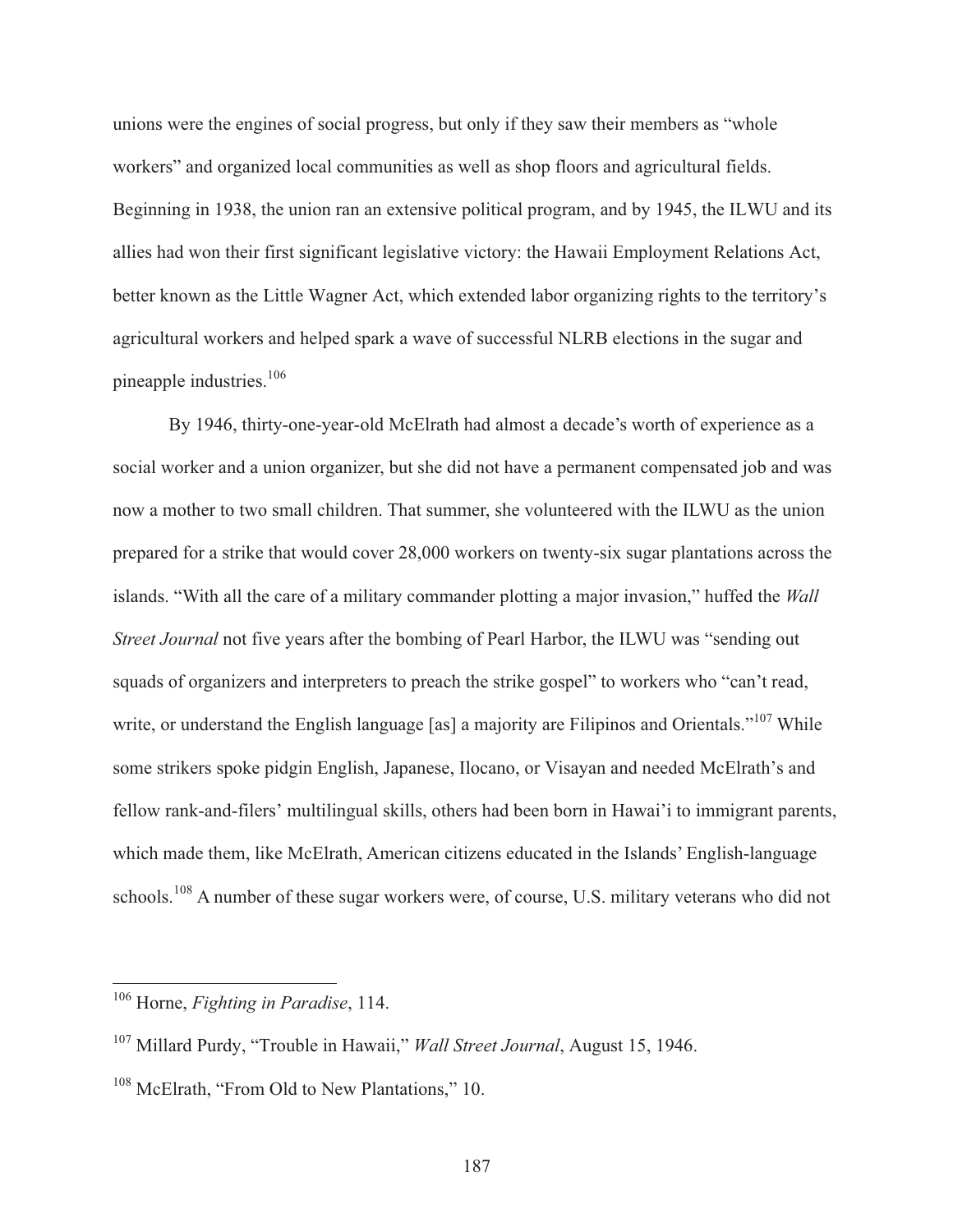need an interpreter to explain why the union was willing to strike in order to end racial segregation in plantation jobs and housing.

 The ILWU and the sugar workers' main bargaining priority was the end of the 'company town' system that gave employers complete private ownership of all plantation services—police, housing, stores—as well as control over the working conditions in the fields. Their contract demands included racial and ethnic desegregation in plantation housing; a ban on discrimination on the grounds of race, creed, color, political belief, or union activity; and the creation of a joint employer-union body to oversee the allocation of housing and medical care funds. Up against a formidable and well-financed employer consortium, the Hawaiian Sugar Planters Association (HPSA), the ILWU needed every resource at its disposal to win its demands, especially if the companies followed through on their threat to evict all the workers and their families in the event of a strike. An industry-wide organization, the HPSA employed armed guards and private detectives to patrol plantations and investigate union activists, exerting its political clout to ensure the passage of anti-labor legislation.<sup>109</sup>

 Although the ILWU's elected leadership and staff organizer jobs remained closed to women for decades, McElrath and a number of other women, including ILWU lawyer Harriet Bouslog, played significant roles in the success of the historic sugar campaign in 1946. The 79 day strike, one historian recounts, marked the beginning of Hawai'i's transformation from "an apartheid outpost to the closest thing to social democracy under the U.S. flag."110 It was the first industry-wide action on the islands' plantations, and McElrath brought her intellectual

<sup>109</sup> For more on the sugar strike, see Zalburg, *A Spark is Struck!*, 139-159; *Rice & Roses: The 1946 Great Hawaii Sugar Strike*, directed by Joy Chong-Stannard, (Center for Labor Education & Research, University of Hawaii, 1996).

<sup>110</sup> Horne, *Fighting in Paradise*, 23.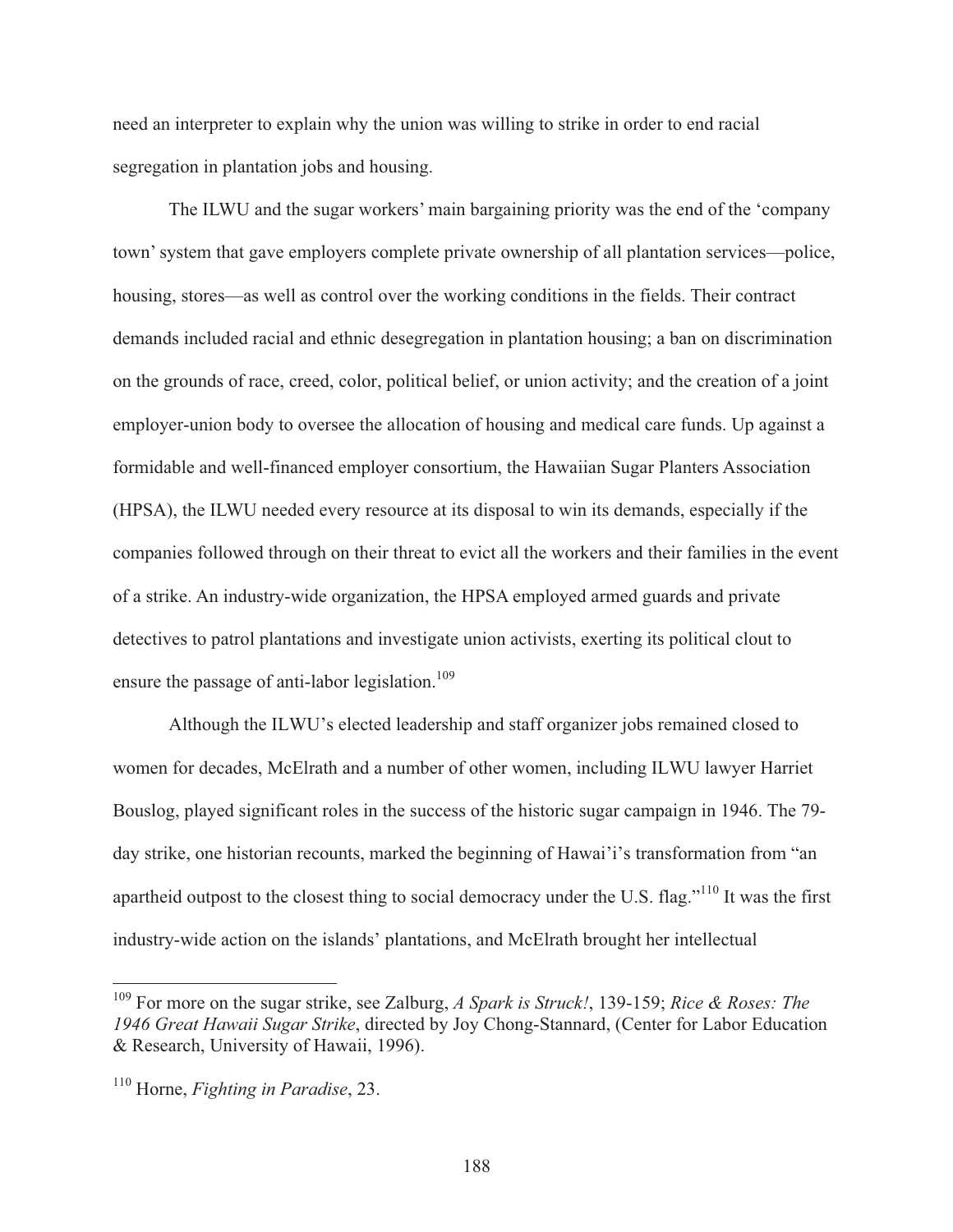commitment to civil rights, housing, and public health, as well as her practical organizing, social work, and linguistic skills, to the union's preparations. In charge of welfare services for the strike, she designed and implemented relief policies and programs for the twenty-eight thousand strikers, plus tens of thousands of their family members.

 On the first day of the strike, September 1, 1946, hundreds of women and children marched in Hilo and other island towns to show their support for the strikers. For the next two months, McElrath and other women prepared meals in community soup kitchens, volunteered at churches in exchange for donations, performed in talent shows and baseball games, and distributed labor and radical newspapers and strike leaflets, published in multiple languages. When the HPSA secured an injunction against picketing on the plantations, women joined strikers in marches and parades around city buildings.<sup>111</sup> In response to one company official's decision to prevent the sale of rice stored in the plantation's warehouse, women staged a protest outside the storage building.<sup>112</sup>

 In the midst of the strike, the ILWU needed a good defense lawyer to represent the hundreds of union members and community allies burdened with serious criminal charges stemming from arrests during the months-long conflict. The union found one in Harriet Bouslog. "What she did laid the model for subsequent actions in civil liberties and self-determination," McElrath later told a reporter. "She had the kind of creative intellect that led her to interpret the law very differently."<sup>113</sup>

<sup>&</sup>lt;sup>111</sup> Louis Goldblatt, "Working Class Leader in the ILWU, 1935-1977," oral history transcript, Regional Oral History Office, Bancroft Library, University of California, Berkeley, 388.

<sup>112</sup> Reinecke, *A Man Must Stand Up*, 50.

<sup>113</sup> Mary Adamski, "Attorney fought for underdogs," *Honolulu Star-Bulletin*, September 15, 1999.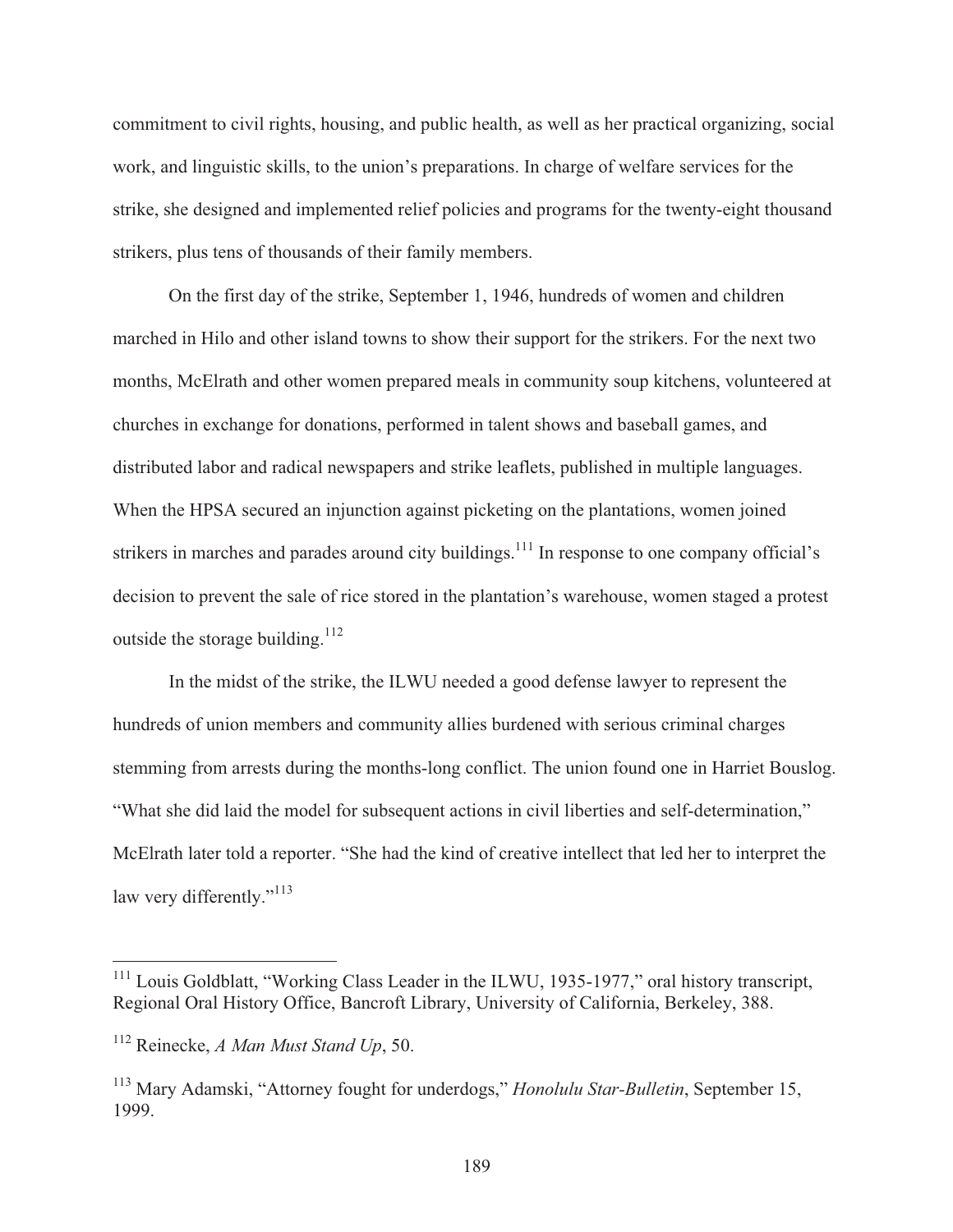Harriet (Williams) Bouslog had first arrived in Honolulu, where her husband had accepted a teaching position at the University of Hawai'i, in September 1939, a few weeks after the "Bloody Thursday" violence on the Hilo pier. Born in 1912, she had earned a law degree from the University of Indiana in 1936, the sole woman in the law school's graduating class. She passed the Hawai'i bar exam in 1941, only the eighth woman to do so. After leaving the islands at the start of World War II, she worked as a lobbyist for the ILWU's international office in Washington DC for several years, but returned to Honolulu in October 1946 at the ILWU's request. $^{114}$ 

 To win the workers' proposals, the union had to disarm the industry's main weapons: family evictions from plantation housing and the territory's draconian anti-labor and racially discriminatory laws. McElrath's organizing experiences were crucial to the union's victory.<sup>115</sup> She and the ILWU Women's Auxiliaries' rank-and-file leaders researched weekly food necessities for each family, planned cheap but nutritious meals for communal soup kitchens, and convinced local farmers to donate land for strike vegetable gardens.<sup>116</sup> The women's efforts allowed the ILWU to claim credibly that if the sugar employers evicted just one striker from plantation housing all the families would, as ILWU leader Louis Goldblatt remembered, "empty out and go to the county, city hall, or state building and camp out and tell [the government]

<sup>&</sup>lt;sup>114</sup> Teresa Bill, "An Advocate for all Hawaii;" Esther K. Arinaga, "Harriet Bouslog: Lawyer, Risk Taker, and Champion of the Underdog," in *Biography Hawaii: Five Lives*, pamphlet, AQM Papers; Mari J. Matsuda, "Harriet Bouslog" in *Called from Within: Early Women Lawyers of Hawai'i*, ed. Mari J. Matsuda (Honolulu: University of Hawai'i Press, 1992); Barbara J. Falk, "Harriet Bouslog: Labor Attorney and 'Champagne Socialist,'" *Hawaiian Journal of History*, vol 50 (2016): 103-120.

<sup>115</sup> Horne, *Fighting in Paradise*, 99.

<sup>&</sup>lt;sup>116</sup> McElrath, interview by Roffman.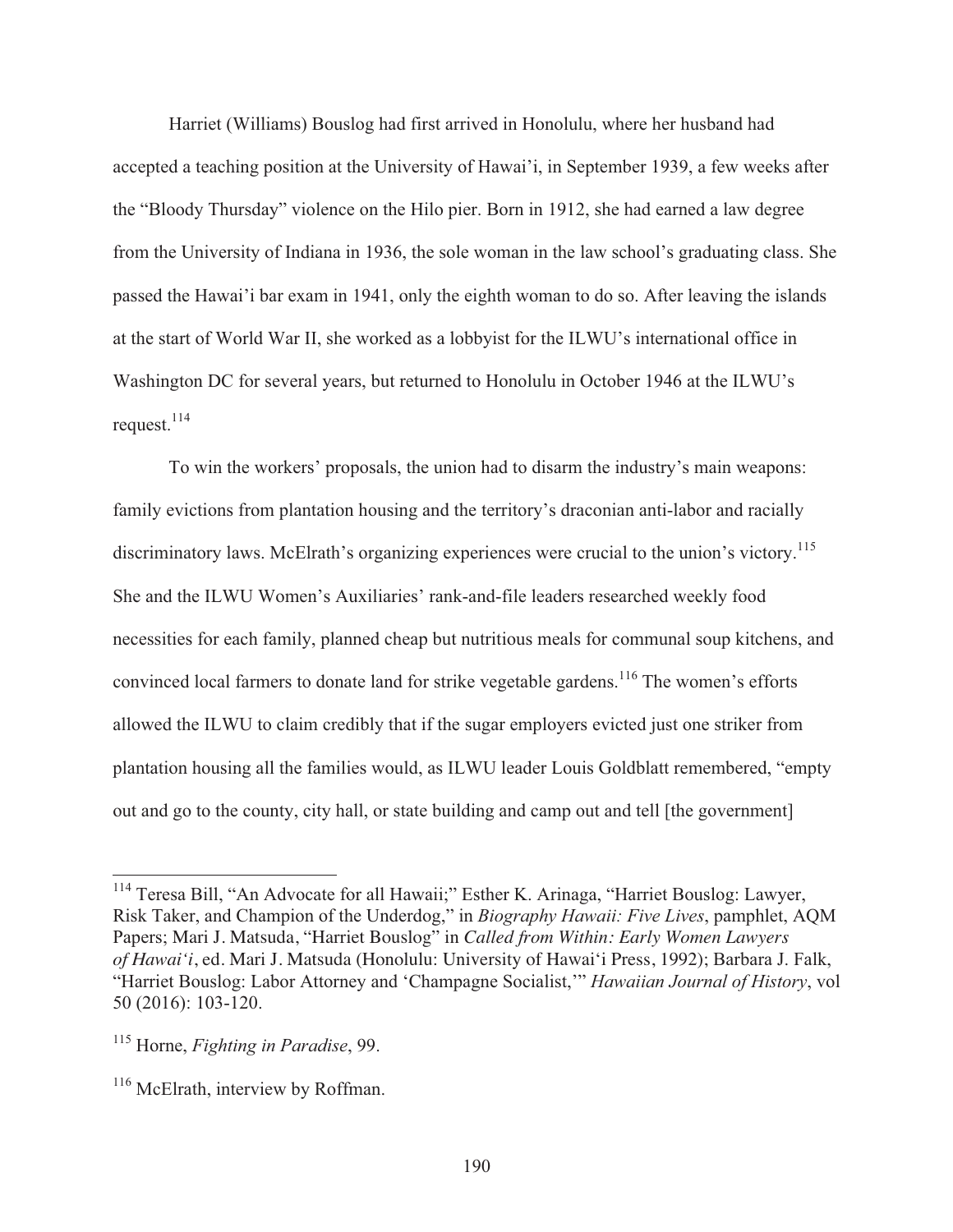'Okay you feed us.'"117 Shifting the welfare of roughly a fifth of Hawai'i's population from the sugar employers' responsibility to the territory's officials would have created a crisis for the government and driven a wedge between the state and the sugar industry's corporate owners.

 Shortly after the strike began, it gained international support from workers in the world's other top sugar producers: Cuba and Puerto Rico. The ILWU's international president, Harry Bridges, held a press conference with representatives of both the Cuban Federation of Sugar Workers and Puerto Rico's General Confederation of Workers' Unity Committee. Leaders of the three unions publicly threatened to coordinate a collective action if the HPSA did not settle favorably with Hawai'i's striking workers.<sup>118</sup> Strikes in maritime and transportation industries on the mainland also slowed cane sugar deliveries from Cuba and Puerto Rico and sugar from refineries on the West Coast.

 By mid-November, a sugar shortage loomed and consumers in places as far from Honolulu as New York City complained about saccharine pills in bitter coffee and the absence of pineapple ice cream at their favorite hotels. Despite the local injunctions and arrests, the islands' labor-community alliances held firm. The employers caved. "This victory makes Hawaii a part of the United States for all Hawaiians, especially the workers," crowed Bridges on November 15, "It is no longer a feudal colony. It should now be a State of the United States, not a Territory."119

 The sugar workers secured over \$10 million in wage and benefit increases but, equally important, the strike demonstrated the strength of racial and ethnic solidarity among the workers,

<sup>&</sup>lt;sup>117</sup> Harvey Schwartz, "Breaking Feudal Power in Hawaii: Interview with Louis Goldblatt," *Social Policy* 33, no. 3 (Spring 2003), 25.

<sup>118 &</sup>quot;Bridges Promotes Unions in Sugar," *New York Times*, September 7, 1946.

<sup>&</sup>lt;sup>119</sup> "Strikers Speed Sugar Peace Poll, Agreement Ending Long Tie-Up on Hawaii Plantations Means Pay Rise of \$10,500,000" *New York Times*, November 16, 1946.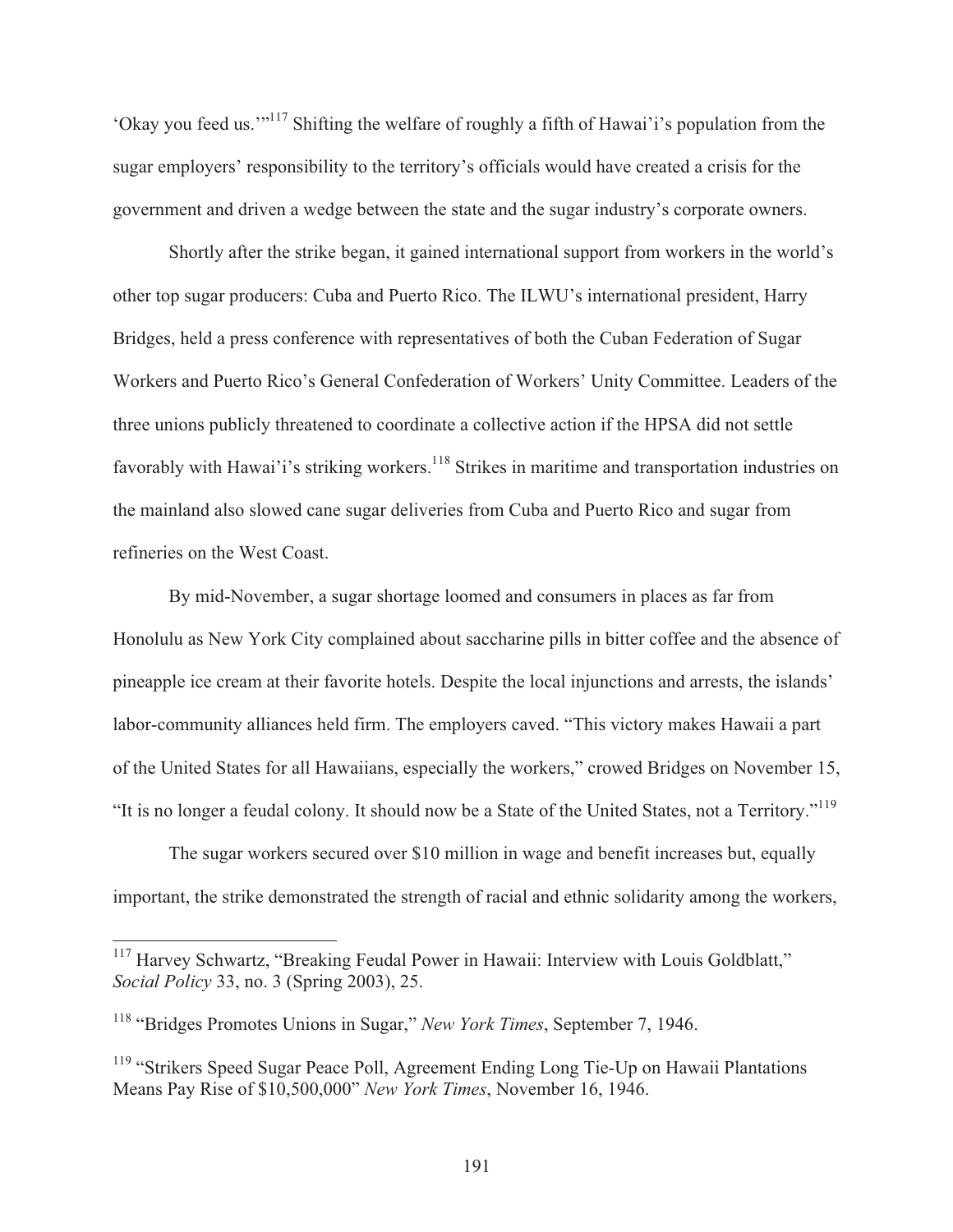and the new contract guaranteed shared control over plantation housing and healthcare resources. Pensions, housing, and medical care costs all became subject to collective bargaining, no longer issues decided at the employers' sole discretion. Workers' self-determination, or in Jack Hall's words, their ability to "guide their own destinies" was a crucial outcome of the strike.<sup>120</sup> The sugar strike confirmed a multiracial working-class solidarity central to the ILWU and its political culture, one that the women who led the community organizing so crucial to victory had been practicing for years.

 The sugar strike, McElrath later stated, "solidified certainly my own thinking about the need to organize workers into unions and to bring their families into the whole process."<sup>121</sup> It was McElrath, one journalist wrote, who "got the union to involve itself in more than hours and wages, to regard each member as part of a family."<sup>122</sup> These programs set the terms for healthcare and housing demands in negotiated union contracts and territory legislation for decades. Demanding full citizenship rights for Hawai'i's multiracial working class (including its many foreign-born), she and other grassroots Popular Front organizers were expanding workplace and political democracy in Hawai'i decades before the territory became a state in 1959.

 Women activists in mid-century Hawai'i were not all radicals or progressives, however. Conservative women mobilized as strike breakers, and launched anticommunist attacks against the labor and civil liberties movements. Some joined women-only business and professional organizations to mobilize against the ILWU's collective actions and political influence. In

<sup>120</sup> Johannessen, *The Hawaiian Labor Movement*, 122.

<sup>&</sup>lt;sup>121</sup> McElrath, interview by Roffman.

<sup>&</sup>lt;sup>122</sup> Krauss, "Years can't slow labor fighter."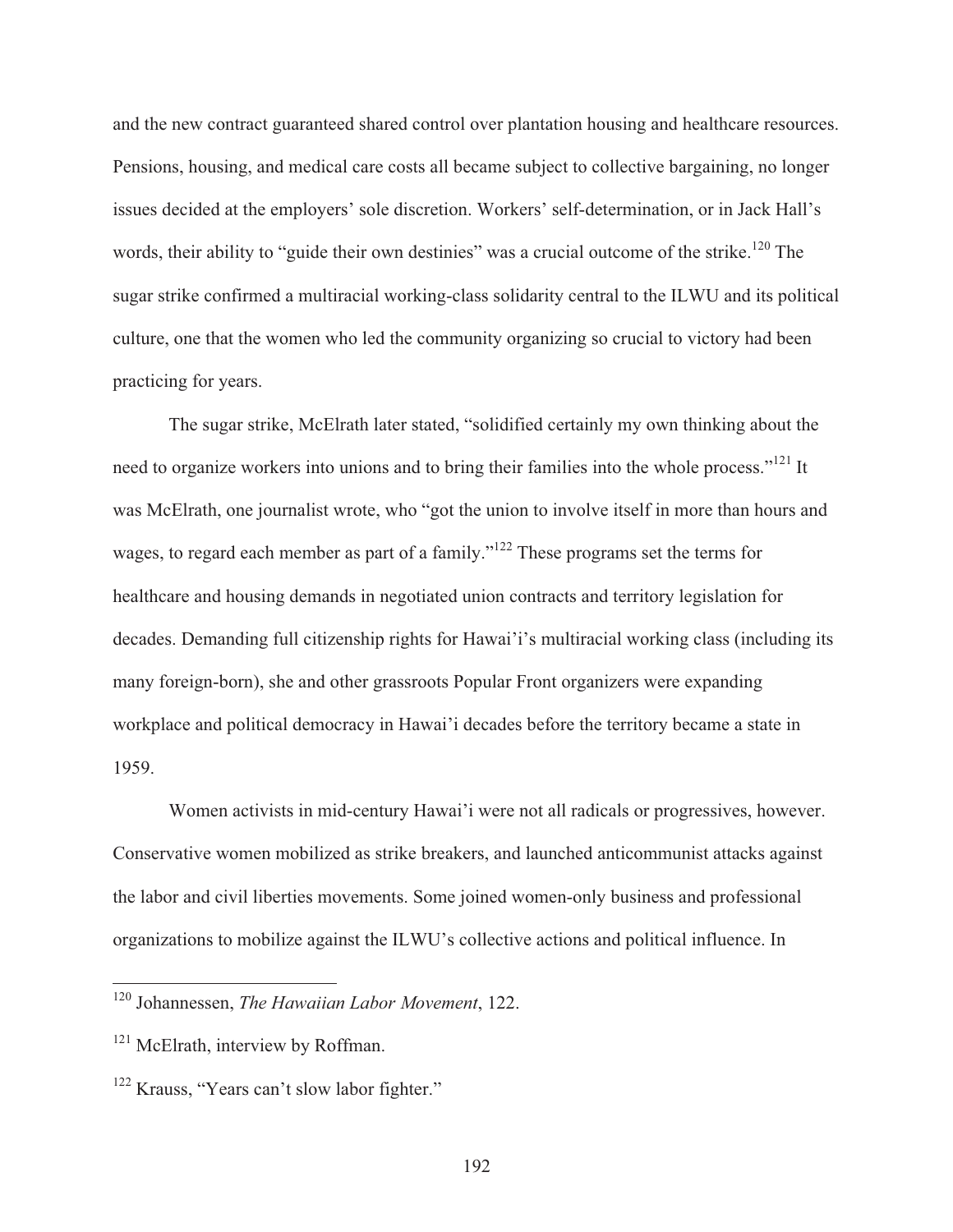response to the strike wave of 1946, Ruth Black, a prominent Republican, founded "We, the Women," an organization that recruited elite and professional women to cross picket lines and protest outside the ILWU offices in attempts to shift community support away from the union and its members during strikes. As the director of the islands' Commission of Public Instruction for twelve years, Black wielded significant influence over the territory's communities and education system. When Hawai'i's transit, gas company, and sugar workers all struck or threatened to strike during contract negotiations, We, the Women members retaliated with an anticommunist campaign designed to overturn all of what Hawai'i's working-class women had accomplished.123

 We, the Women leaders tried to frame their organization as a vessel for gender solidarity. At the group's inaugural meeting, they proudly observed that its members "came together from every racial group and every strata of society to meet as sisters on an equal plane."<sup>124</sup> Placing gender above any race or class differences, they touted sisterhood as their reason for banding together against strikes and leftwing political action. This would put them in direct conflict with the ILWU's multiracial Women's Division Committee and Women's Auxiliaries, which brought together radical and progressive women to build working-class power, conduct voter registration drives, and run for local positions in city government and the local Democratic Party.

 Key members of We, the Women came from elite Hawaiian families, members of the "Big Five" white oligarchy families that employed mostly Japanese-American domestic servants. The organization's leaders included prominent wealthy territory government officials such as

<sup>&</sup>lt;sup>123</sup> "We, the Women Letter to the Governor," *Honolulu Advertiser*, July 25, 1946; "Ruth Black dies at 83," *Honolulu Advertiser*, November 22, 1974.

<sup>124 &</sup>quot;We, the Women of Honolulu," *Honolulu Advertiser*, July 28, 1946.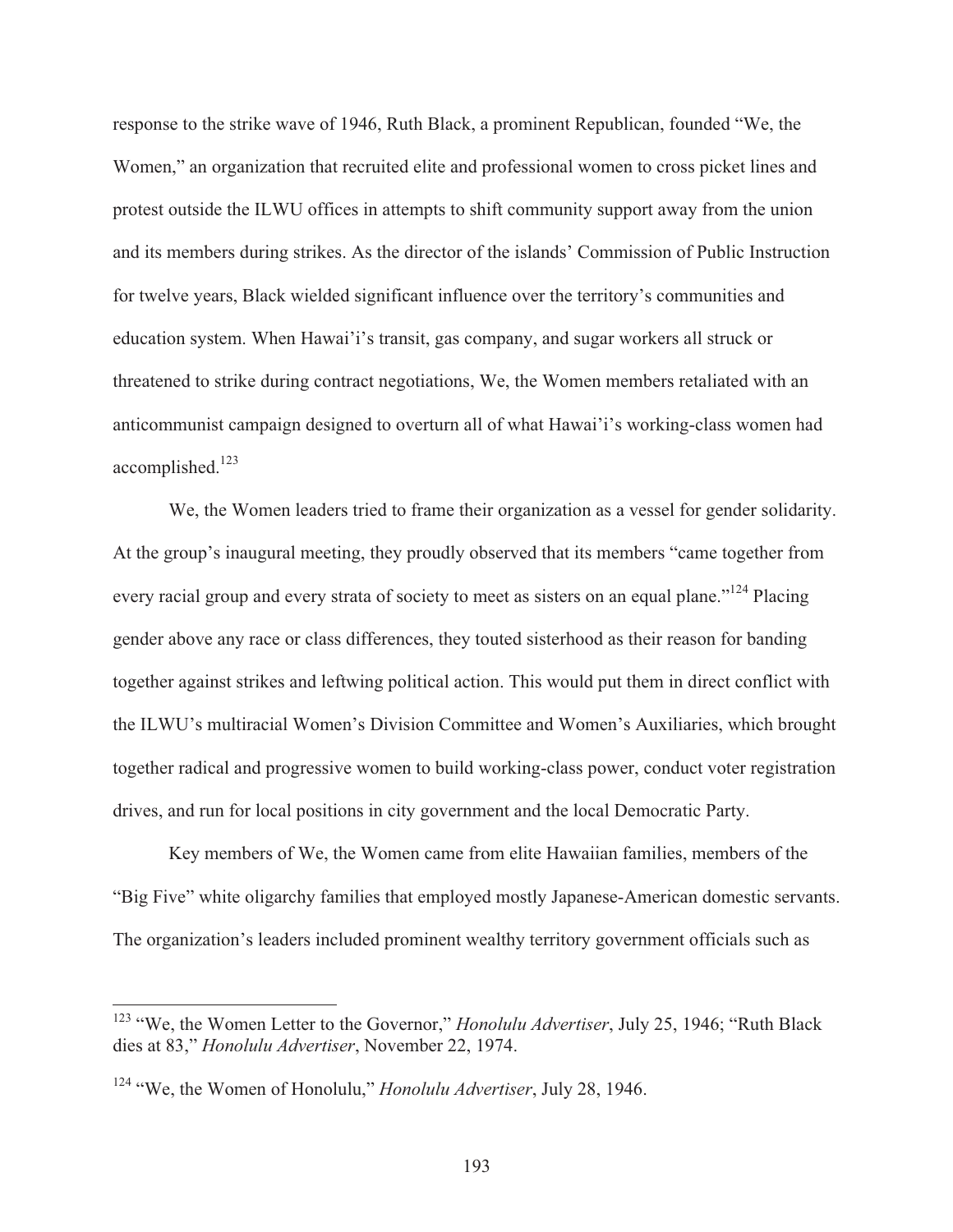Republican senator Thelma Akana. Not all of the We, the Women's members had wealth and influence. Many earned a living in an office or a school, or worked directly for a fellow member's husband. A survey of the organization's membership in 1947 found that a minority listed their occupation as "housewife" and more than half held low paying "middle-class" jobs, working as beauticians, teachers, social workers, and stenographers.<sup>125</sup> Claiming to speak on behalf of all the territory's inhabitants, We, the Women's leaders promised that the group would "take action regarding the everyday problems of Hawaii's people" and "become a tremendous power for good in every island community."126

 Less than a year after the end of the victorious sugar strike, pineapple workers attempted their own industry-wide action. Building on radicals' successful workplace and political organizing during the war, year-round pineapple workers in the fields and the canneries now had union representation across the islands. In the face of martial law and other restrictions on the right to organize, McElrath and her husband, along with Rachel Saiki, had joined with rank-andfile workers to organize successful NLRB elections at all eight canneries in Hawai'i.

 In early 1947, emboldened by the sugar strike's success, the ILWU had submitted an ambitious set of contract demands to the pineapple consortium's management, including a wage increase, language against production line speed-ups, and improvements to plantation housing. The union also attempted to bargain over race and gender equity, insisting on a ban on discrimination on the grounds of race, religion, or political affiliation and calling for the elimination of the male-female wage differential that gave men 80 cents an hour for fieldwork

<sup>125 &</sup>quot;We, the Women Surveys Membership," *Honolulu Advertiser*, August 8, 1947.

<sup>126 &</sup>quot;We, the Women," *Honolulu Advertiser*, October 27, 1946.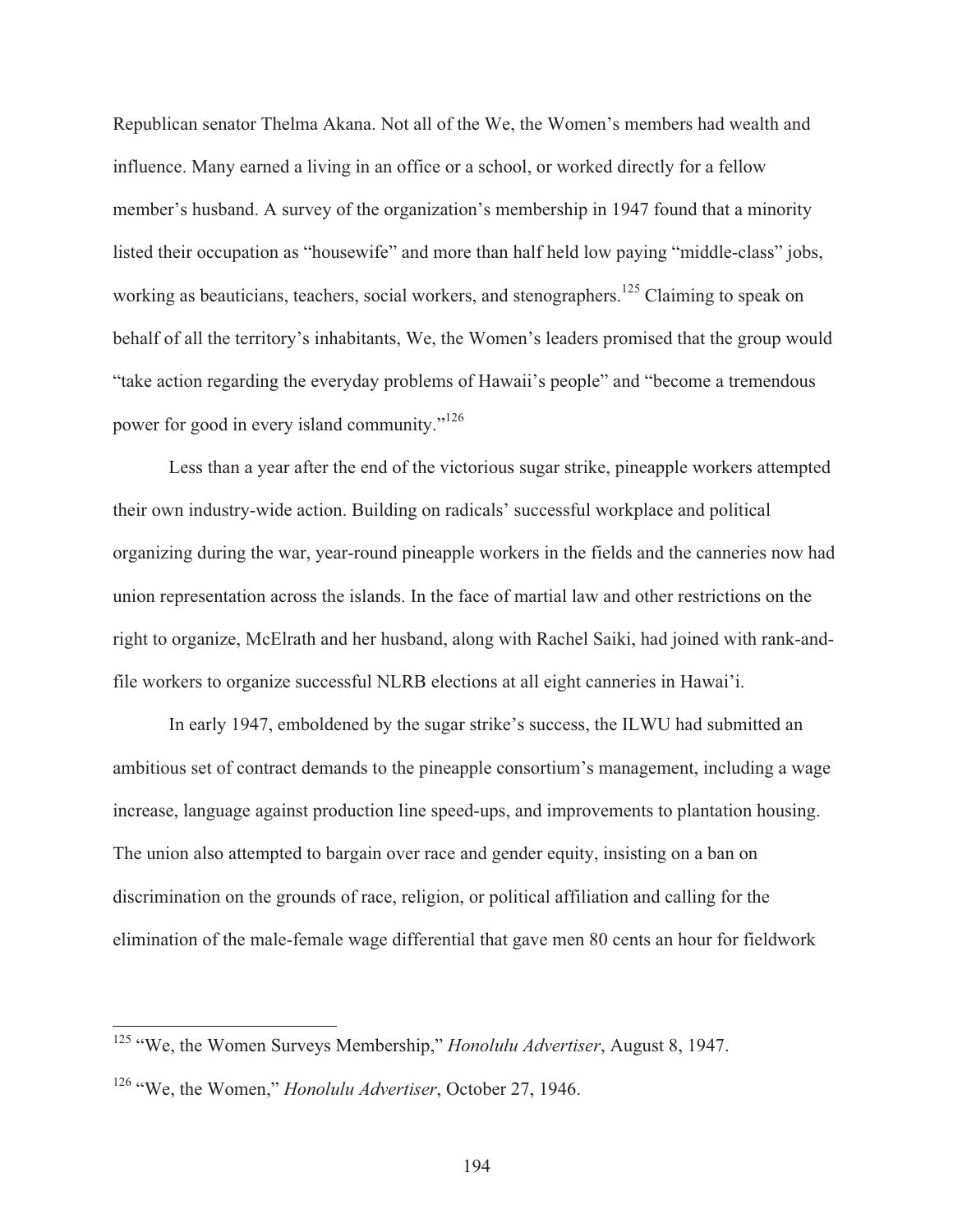and women only 70 cents for the same work.<sup>127</sup> Determined to confine the ILWU's agricultural locals to the sugar industry, Hawai'i's political and business leaders refused to negotiate with the workers on the pineapple plantations and in the canneries. They turned to their own wives and trusted female employees to rally communities against the pineapple workers and the ILWU's radical rank-and-file leadership.<sup>128</sup>

 On July 12, 1947, a photographer for the *Honolulu Advertiser* captured an image of several women dancing the hula next to another playing the ukulele.<sup>129</sup> The Asian-American and Native Hawaiian women were not entertaining tourists at a luau, however, but rather shimmying and strumming on their festive picket line outside the Libby, McNeil and Libby cannery, where a teenage McElrath had first trimmed pineapples. During the eight thousand-person industry-wide pineapple strike, photographs of ILWU strikers, Women's Auxiliary members, and community supporters dotted the pages of Hawai'i's newspapers. One image shows a woman striker holding a picket sign stenciled with "Eliminate Discrimination." Another depicts a striker's wife exiting a police wagon after her arrest for blocking a highway during a mass protest. A third captures ILWU labor lawyer Harriet Bouslog arriving at the jailhouse to represent more than two hundred Asian, Asian-American, and Filipino strike arrestees.<sup>130</sup>

<sup>127</sup> For accounts of the strike, see Matsumoto, *The 1947 Hawaiian Pineapple Strike*; Zalburg, *A Spark is Struck!,* 171-186; Horne, *Fighting in Paradise*, 107-109; Dennis Valdés, *Organized Agriculture and the Labor Movement Before the UFW: Puerto Rico, Hawaii, California* (Austin: University of Texas, 2011), 152.

<sup>128 &</sup>quot;Realtor and Staff Plan Cannery Work," *Honolulu Advertiser*, July 12, 1947.

<sup>129 &</sup>quot;Hula on the picketline," *Honolulu Advertiser*, July 12, 1947.

<sup>130 &</sup>quot;2 Pickets Suffer minor injuries," *Honolulu Advertiser*, July 12, 1947; "116 Oahu Arrests; Mass Picketing Still on," *Honolulu Star-Bulletin*, July 14, 1947.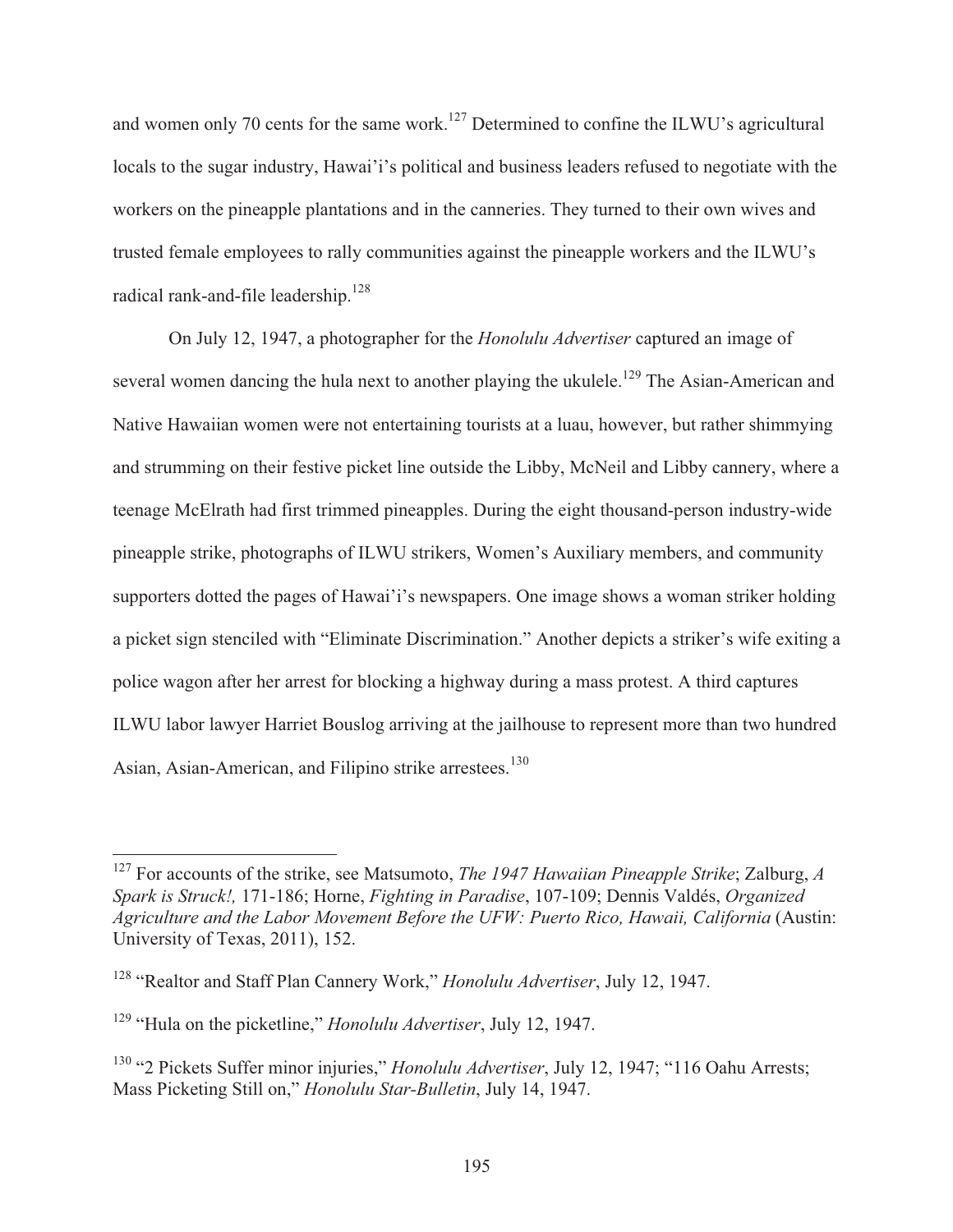On the strike's second day, Ruth Black and another prominent We, the Women member, Margaret White—each had married one of Hawai'i's wealthiest men—posed with their teenage and adult daughters for a *Honolulu Advertiser* photographer.<sup>131</sup> A month before the strike, Black had publicly announced that President Roosevelt should have added a Fifth Freedom: the right to work and not join a union.<sup>132</sup> Posing for the camera in a field empty of other people but full of pineapple fronds, the women are shown wearing wide-brimmed hats and laughing, each holding a small machete in one hand and a picked pineapple in the other.<sup>133</sup>

 Black was "setting a well-publicized example to high school students by going to scab in the pineapple fields," recalled John Reinecke, McElrath's colleague in the Inter-Professional Association.<sup>134</sup> Later that year, Black fired Reinecke and his wife, Aiko, from their teaching positions in two of Hawai'i's public schools on the grounds that they belonged to the Communist Party. In response, McElrath, Bouslog, and Saiki formed the Hawaii Civil Liberties Committee (HCLC), and led a public campaign in Reineckes' defense.135

 $\overline{a}$ <sup>131</sup> Henry White, Margaret's husband, presided over Hawaiian Pineapple Company, the world's largest producer of canned pineapple. Ruth's husband, Johnny Black, owned the islands' biggest construction firm EE Black Ltd. Both families participated extensively in the Territory's Republican Party. By the early 1950s, the Hawaiian Pineapple Company was valued at over \$70 million dollars. For more on Henry White, see Robert Bedingfield, "Personality: Pineapples were not enough," *New York Times*, February 3, 1957; "Ruth Black Dies at 83," *Honolulu Advertiser*, November 22, 1974.

<sup>132</sup> Ruth Black, "Letter to the Editor," *Honolulu Advertiser*, October 26, 1946.

<sup>133 &</sup>quot;Non-Strikers Work Pine Fields Sunday," *Honolulu Advertiser*, July 14, 1947. Barbara White age 20, Patricia White age 17, and Jane Black age 24.

<sup>134</sup> Reinecke, *A Man Must Stand Up!,* 50.

<sup>135 &</sup>quot;Civil Liberties Group Admits Paul Robeson," *Honolulu Star-Bulletin*, March 24, 1948; "Two HCLC Officers Cited for Contempt of Congress," *Honolulu Star-Bulletin*, April 15, 1950.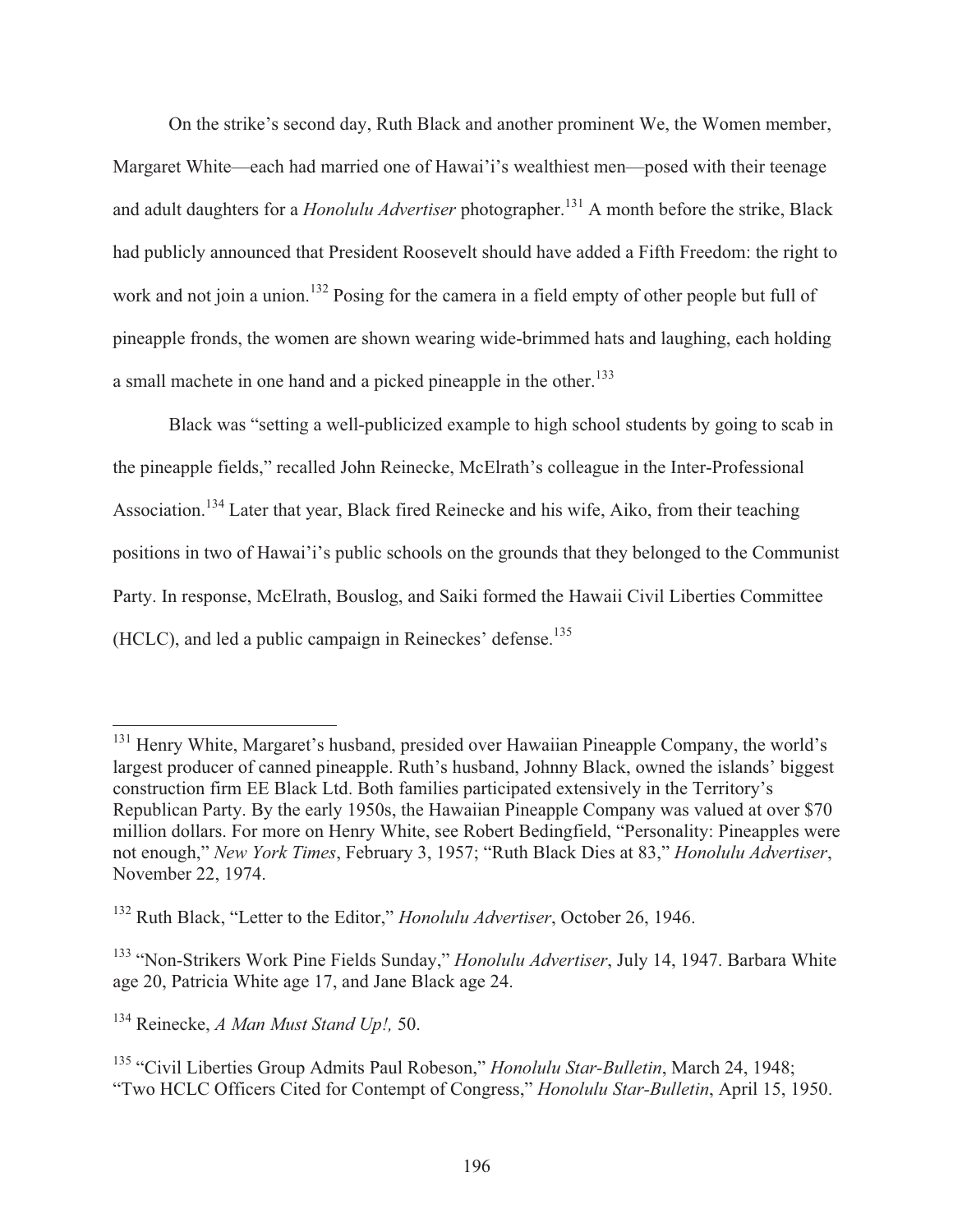During the pineapple strike, the Honolulu's Business and Professional Women's Organization urged "every able-bodied citizen (housekeeper, teacher, student, bookkeeper) to register as volunteer workers [to] protect our Hawaii Nei from foreign invasion."136 We, the Women also encouraged its members to pick up machetes or trimming knives and play their part in breaking the strike. They warned of a "concerted drive by Moscow to create chaos and economic depression in the US by periodic strangulation of business by strikes."<sup>137</sup> The language of foreign invasion evoked the legacy of immigration from Asia to Hawai'i and Japan's attack on Pearl Harbor during World War II, while weaponizing Cold War anticommunism against the radical politics of the ILWU's officers and rank-and-file leaders.

 These rhetorical tactics drew on well-established traditions of anti-radicalism and racism in Hawai'i's industrial relations. Industry bosses, government officials, and rival union leaders had long deployed anticommunism and white supremacy, often through state power, as key weapons against the ILWU and Hawai'i's multiracial working class. For decades, the pineapple industry's management had relied on draconian anti-labor and unlawful assembly laws, such as the Anti-picketing Law and the Riot Act, and police violence to repress labor activism.

 Undeterred, the union staged mass demonstrations that blocked public highways to prevent buses of strikebreakers and their police escorts from entering plantations, and to stop truckloads of pineapples from leaving the fields. One strike supporter "attempted to throw herself in front of one of the trucks loaded with picked pineapple," reported the *Honolulu Advertiser*. 138

<sup>136 &</sup>quot;Business and Professional Women's Organization Statement," *Honolulu Star-Bulletin*, July 12, 1947. In Hawai'i Nei is a phrase used to express a sense of shared belonging in Hawaiian island culture.

<sup>137</sup> Valdés, *Organized Agriculture*, 152.

<sup>138 &</sup>quot;93 Pineapple Pickets Arrested," *Honolulu Advertiser*, July 14, 1947.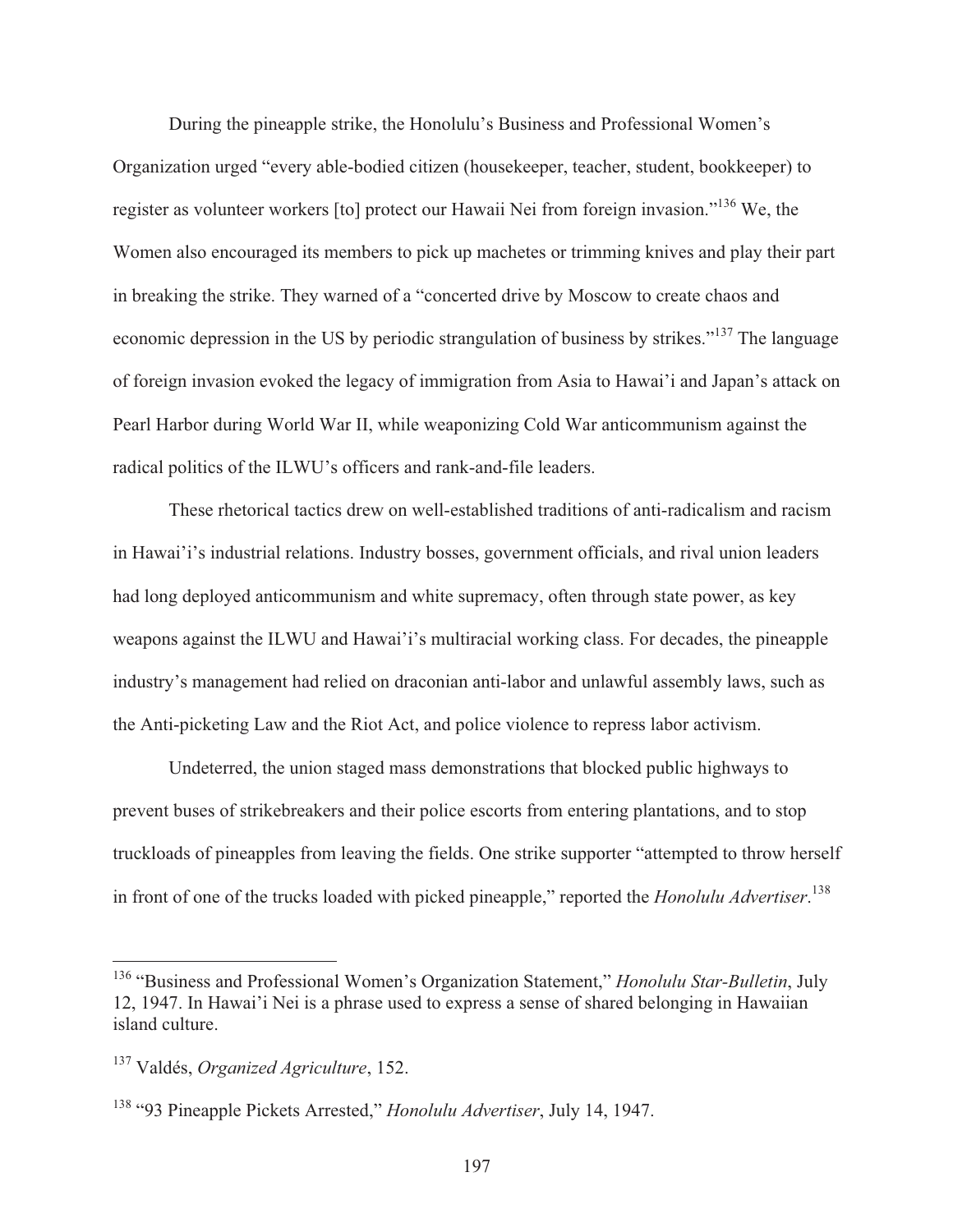Police arrested another woman, Rosario Torres, who had replaced her husband on a highway protest near the California Packing Corporation's Oahu plantation while he was taking a nap. Authorities charged her with unlawful assembly.<sup>139</sup> Still, the pineapple workers faced formidable challenges, particularly in the anticommunist climate in Hawai'i and across the United States. The police arrested over 200 demonstrators for violating multiple injunctions against picketing and authorities issued criminal charges that could result in exorbitant bail, hefty fines, or lengthy jail sentences. Moreover, anticommunist leaders of the American Federation of Labor (AFL) in Hawai'i threatened to convince the pineapple workers to leave the ILWU and join more conservative AFL unions instead, as did a few former communists who had once been ILWU leaders.

 We, the Women, despite its claims of inclusivity, consistently couched its actions in the language of white supremacy and anticommunism. While asserting their own rights to community and political activism, its spokeswomen lobbied the government to support legal maneuvers—such as injunctions against picketing—that impeded workers' ability to strike. Mostly, though, the group's activity stayed within the perceived boundaries of so-called pocketbook domestic issues. In their first community campaign, for example, the members investigated and exposed the high markup on food prices in Hawai'i's shops, blaming it on both unions' wage demands, and the greed of small business owners seeking to increase profit margins.<sup>140</sup>

<sup>139 &</sup>quot;Pineapple Strike Balks TH Bonus," *Honolulu Advertiser*, July 12, 1947.

 $140$  For more on tensions between consumer and labor politics in this period, see Meg Jacobs, *Pocketbook Politics: Economic Citizenship in Twentieth-Century America* (Princeton: Princeton University Press, 2005), 221-261.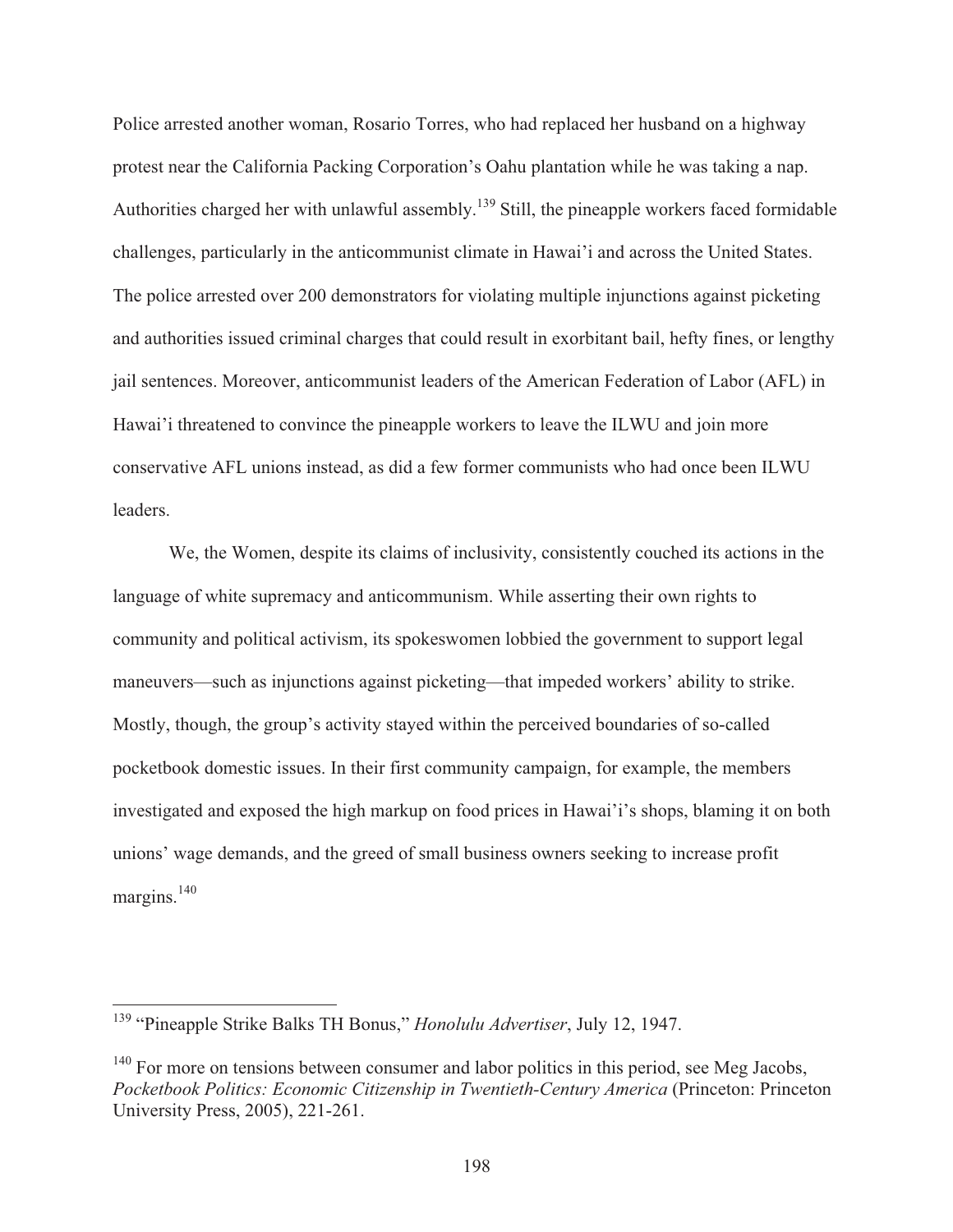While the ILWU Women's Auxiliary members and rank-and-file women strikers walked picket lines and marched in protests, the ILWU's leadership struggled to organize the local community and the seasonal workers—mostly housewives and students—who counted on summer employment in the canneries. The postwar strike wave and an intensifying anticommunism limited the possibilities for cross-class community support for the strike, while the multiracial union's victory for working-class people led to a white supremacist backlash.

 The pineapple strike collapsed after five days, despite the lively picket lines and major demonstrations.<sup>141</sup> While the pineapple workers secured a small wage increase, the employers did not move on the demands for housing improvements, equal pay, or a ban on discrimination. It took three more strikes over the next twenty years for women plantation workers to win equal pay in the fields, and for all seasonal workers in the canneries to get access to the same healthcare benefits as year-round employees.<sup>142</sup>

#### *Conclusion*

 $\overline{a}$ 

 By the summer of 1947, over a decade had passed since McElrath had last felt acidic pineapple juice drip onto her hands while working in the canneries. Since then, she had earned a university degree, joined the Communist Party, begun a promising career in social work, and participated in multiple campaigns to secure union contracts and political rights for Hawai'i's multiracial working class. The ILWU, particularly the communists among its leaders and rankand-file activists, had transformed the economic and political landscape on the islands. Industry-

 $141$  Bill, "Into the Marketplace," 36.

<sup>142</sup> See Valdés, *Organized Agriculture,* 147-168; "Wahine Workers at Libby Cannery Walk-Out in Speedup Protest," *Honolulu Record*, February 27, 1958; "Foreladies Crack Down at Libby: Speedup Pressure Returns as Canning Season Approaches," *Honolulu Record*, May 22, 1958.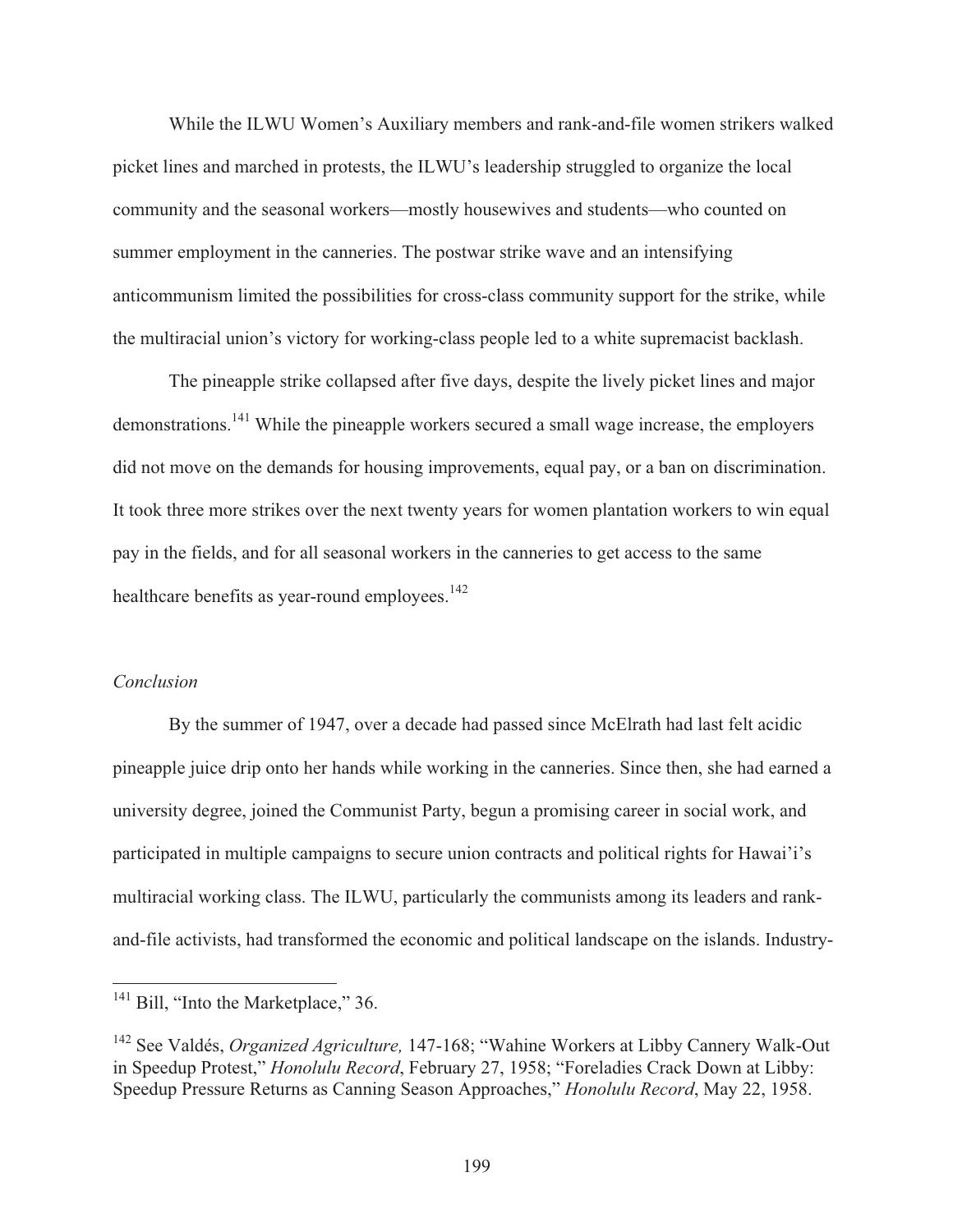wide organizing campaigns in sugar and shipping workplaces had built solidarity across race and gender lines, generating wage increases, housing and healthcare improvements, and a multiracial, mostly immigrant, workforce experienced in collective action and political organizing.

 While McElrath and other Popular Front women faced arrest and jail time for picketing and blocking highways during mass protests, We, the Women members crossed picket lines to harvest fruit in the fields and trim cores in the canneries. The pineapple strike marked the beginning of a decades-long clash between ILWU women and We, the Women that would both have lasting consequences and provide new opportunities in the lives and careers of McElrath and her Depression-era generation of labor feminists. The next battles would pit grassroots Popular Fronters against We, the Women, skirmishes that played out on Honolulu's streets, and in its schools, courtrooms, and workplaces.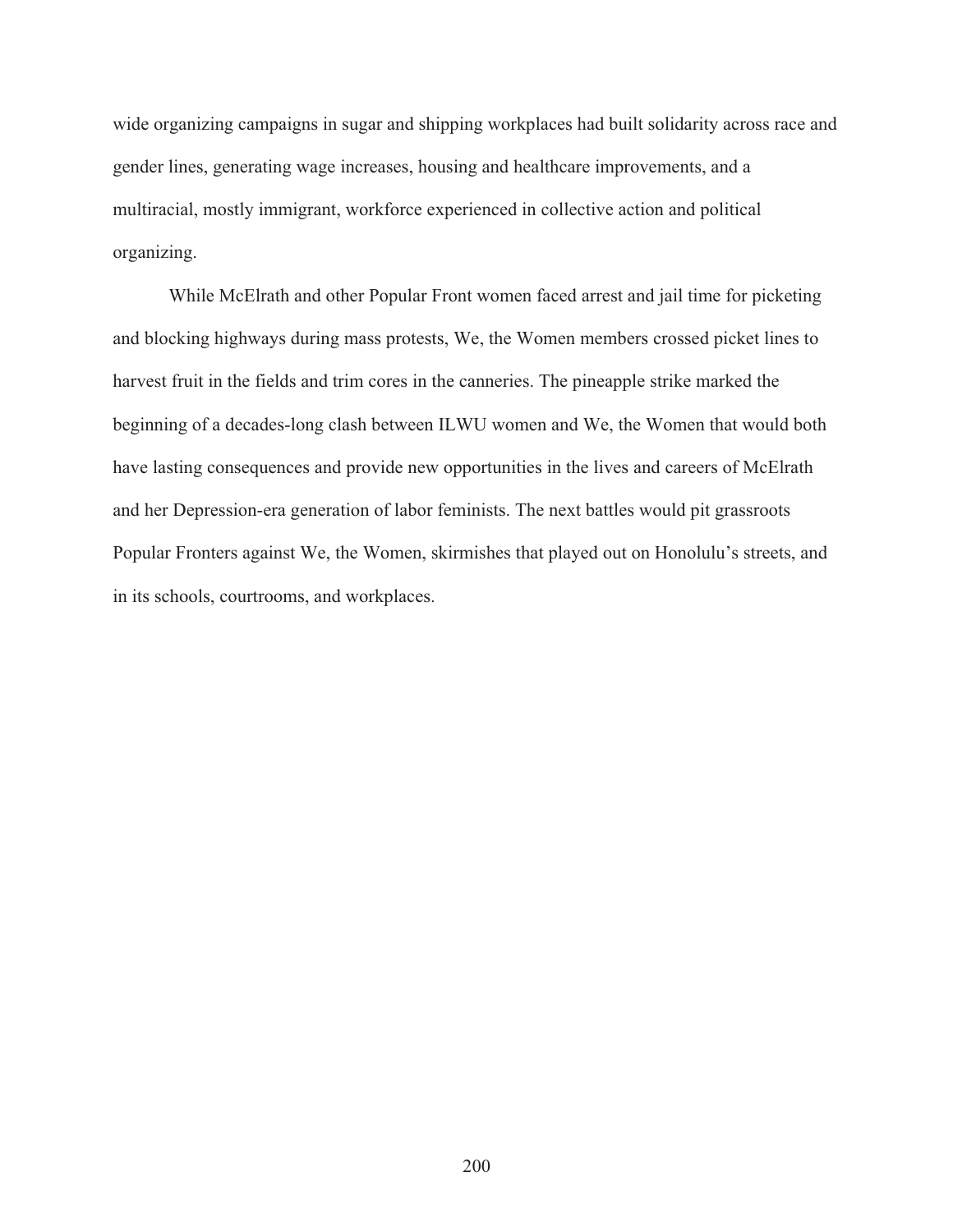## **CHAPTER FOUR**

# **"Women must fight for their own liberation": Claudia Jones's Journalism and Grassroots Organizing in Transnational Civil Rights and Anti-Colonialism Movements**

"By successfully mastering our theory of the woman question, organizing masses of American women and focusing attention primarily on the problems and needs of working class women, our Party can help usher in a new status for American women."

 $-$ Claudia Jones, 1949<sup>1</sup>

"There is no fundamental difference between the policies of the Tories, Labour, or Liberal Parties, as all of them stand for the continuation of the oppression of peoples of Asia, Africa, Latin America…The only party which has consistently stood against racialism is the Communist Party."

 $--$ Claudia Jones, 1964<sup>2</sup>

In February 1949, Claudia Jones, the National Secretary of the Communist Party's

Women's Commission, was out on bail after her own arrest the previous year, but still under the

threat of deportation for her Popular Front politics and grassroots organizing. That winter, she

and other members of the Congress of American Women (CAW), including its president, Gene

Weltfish, were in the midst of a "Women Fight Back" campaign against anticommunism.

Decrying the federal government's arrests of the Communist Party (CPUSA) national leadership

for allegedly violating the Alien Registration Act of 1940, CAW members organized rallies and

delegations to political officials in cities across the country to protest race and gender

<sup>&</sup>lt;sup>1</sup> Claudia Jones, "We Seek Full Equality for Women," *Daily Worker*, September 4, 1949.

<sup>2</sup> Claudia Jones, "Editorial, Elections, and Racial Hypocrisy," *West Indian Gazette* (October 1964).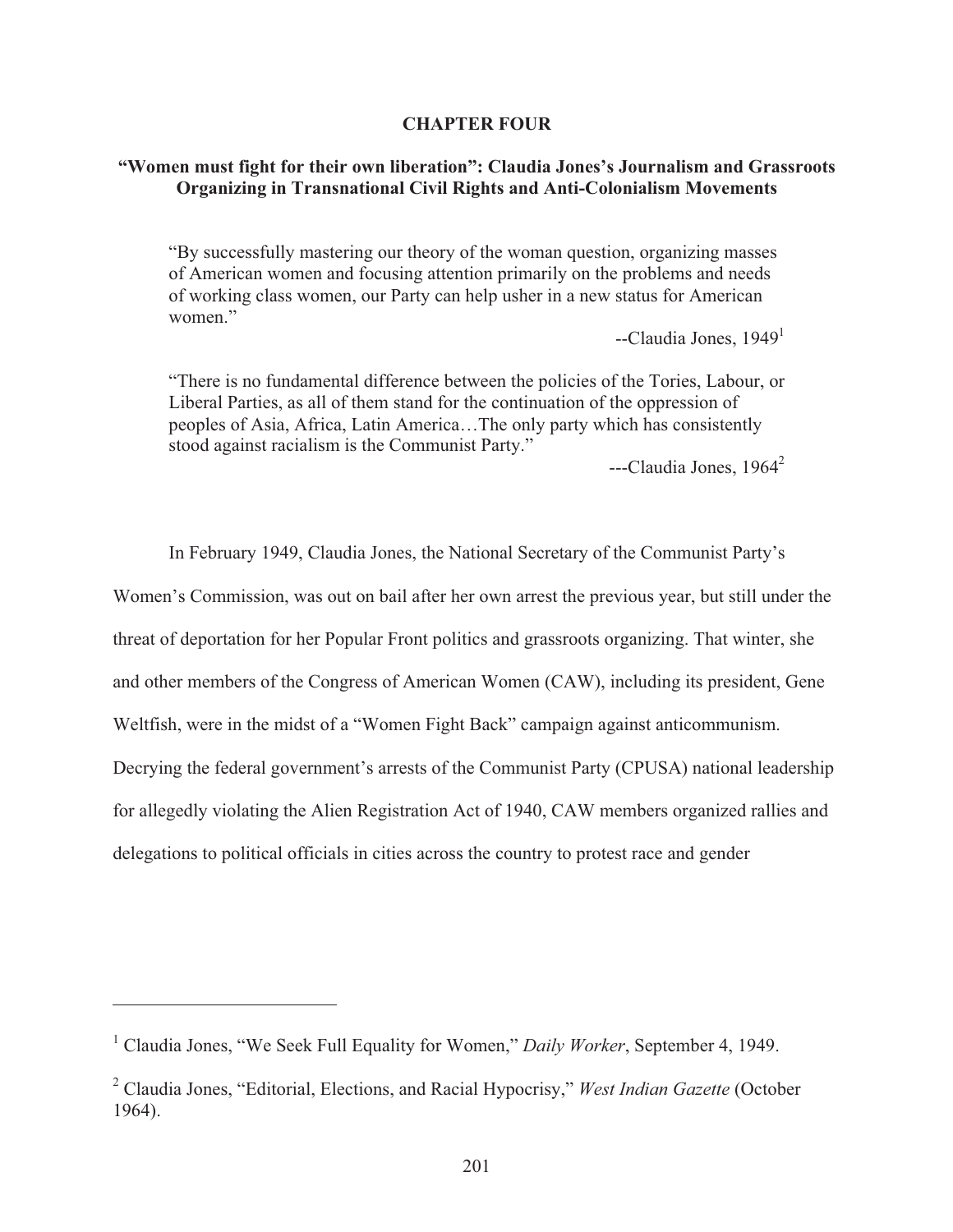discrimination in jury selections, while also planning public events in support of the dozens of communists on trial or called to testify at government hearings.<sup>3</sup>

 In New York City on February 15, during the infamous trial of eleven members of the CPUSA's National Committee—including Jones's close friends, Ben Davis and Henry Winston—Jones, Weltfish, and several other CAW members formed a delegation to the presiding federal judge, Harold Medina, in his chambers.<sup>4</sup> The multiracial group demanded that the grand jury's indictments be voided on the grounds that the New York's jury system discriminated against women, workers, and non-white people. As Jones wrote in a defense of Davis, the communists' lawyers had also called on the judge to throw out the indictments because the grand jury selection system "discriminates against the poor and members of minority groups, including Jews and Negroes, in favor of the rich."<sup>5</sup> Claiming that the state's jury qualification system favored wealthy white men, the CAW's delegation informed Judge Medina that women made up just 13 percent of New York's grand jury list and 17 percent of the trial

<sup>&</sup>lt;sup>3</sup> For more on this campaign and CAW's history, see Weigand, *Red Feminism*, 46-66; Swerdlow, "The Congress of American Women," 296-312; Gore, *Radicalism at the Crossroads*, 59; McDuffie, *Sojourning for Freedom*, 155; Higashida, *Black Internationalist Feminism*, 42; de Haan, "Eugénie Cotton, Pak Chong-ae, and Claudia Jones,"174-189.

<sup>4</sup> "Congress of American Women Delegation on Behalf on Communist Cases," *Daily Worker*, February 20, 1949; Committee on Un-American Activities, U.S. House of Representatives, *Report on Congress of American Women*, (Washington DC: Government Printing Office, 1949), 61. The eleven CPUSA members on trial in New York were: Ben Davis, Eugene Dennis, John Gates, Gil Green, Gus Hall, Irving Potash, Jack Stachel, Robert Thompson, John Williamsons, Henry Winston, and Carl Winter.

<sup>5</sup> Jones, *Ben Davis: Fighter for Freedom*, 127.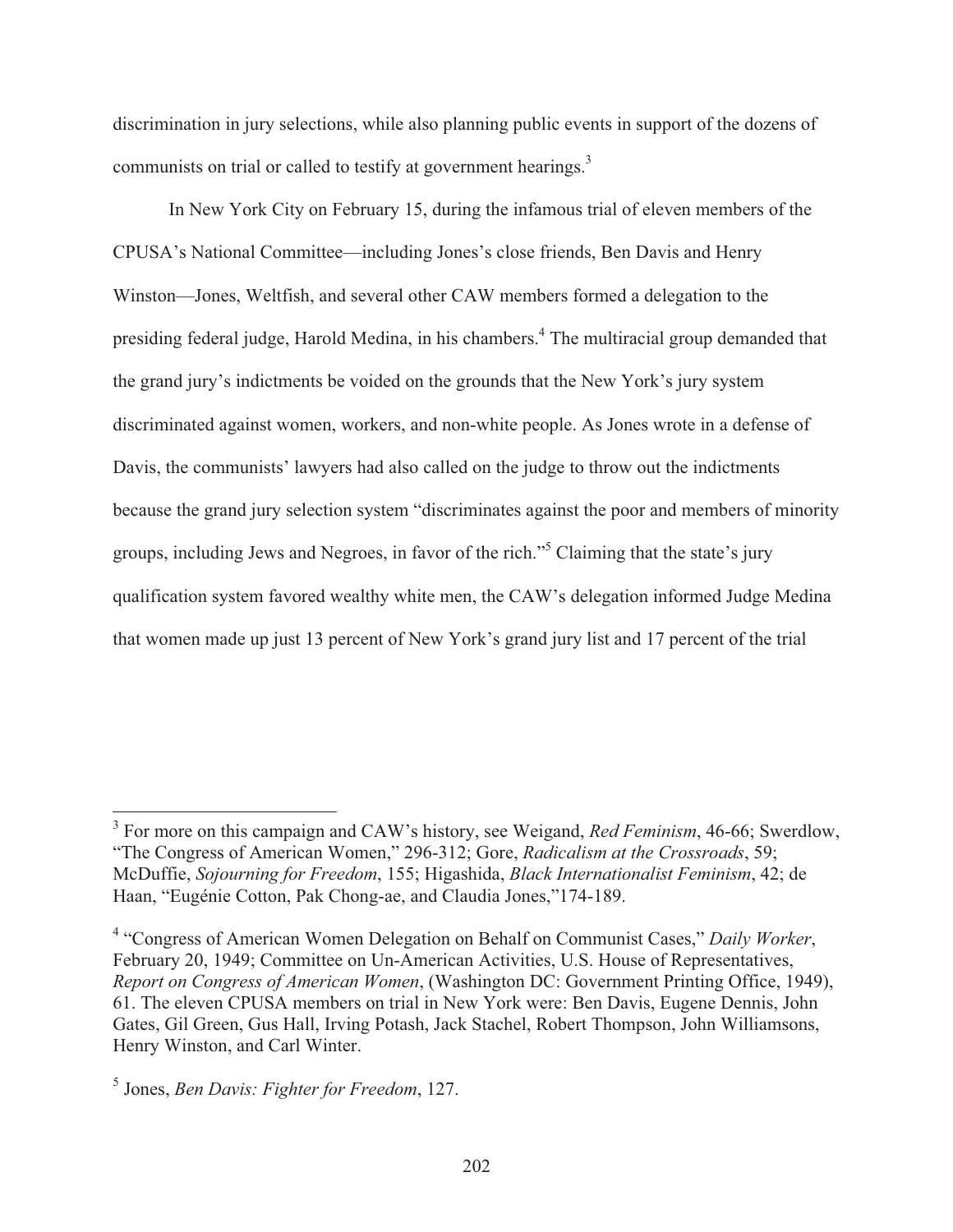jury list. He responded without irony, "These figures demonstrate that far from discriminating against women, they are selected in large numbers."<sup>6</sup>

 This delegation is just one example of how, throughout the early 1950s, Jones and other Popular Fronters continued to use every opportunity to mobilize for women's rights, racial justice, and socialist politics, even during the Second Red Scare and the Cold War's early years. Jones found multiple ways to illustrate that the anticommunist attacks on her and other CPUSA national leaders were based in white supremacy, sexism, and discrimination against the foreignborn, and designed to destroy a growing multiracial, cross-class movement for civil liberties and women's rights. These renewed attacks on free speech and civil rights activism shaped the decade's social movements and helped direct liberalism's ascendency. Liberals in the Truman administration had to balance their support for civil rights legislation with their anticommunist repression of labor and leftist leaders, particularly immigrants and people of color, as part of their efforts to appease Southern politicians and white supremacists.

 From her first days as a grassroots organizer for the Young Communist League and participant in Popular Front coalitions to the last years of her life during which she travelled to the Soviet Union, Japan, and China at the invitation of peace and women's organizations, Jones held a Popular Front-influenced worldview. She held national offices in the communist movement throughout her career in America, and, even after she moved to England in 1955, she maintained that the Communist Party was the only political party to make racial justice central to its theories and campaigns. While she never hesitated to criticize the Party, producing policy

<sup>&</sup>lt;sup>6</sup> "Negro Names on Jury List in New York," *Baltimore Sun*, February 16, 1949; "N.Y. Discrimination on Juries Denied," *Washington Post*, February 16, 1949; "Counsel for Reds Told Jury 'Bias' Case not Proved," *The Daily Journal*, February 16, 1949. Newspapers reported that only 273 women out of 2,125 were on the Grand Jury list, and 1,874 women out of 10,742 on the trial jury list.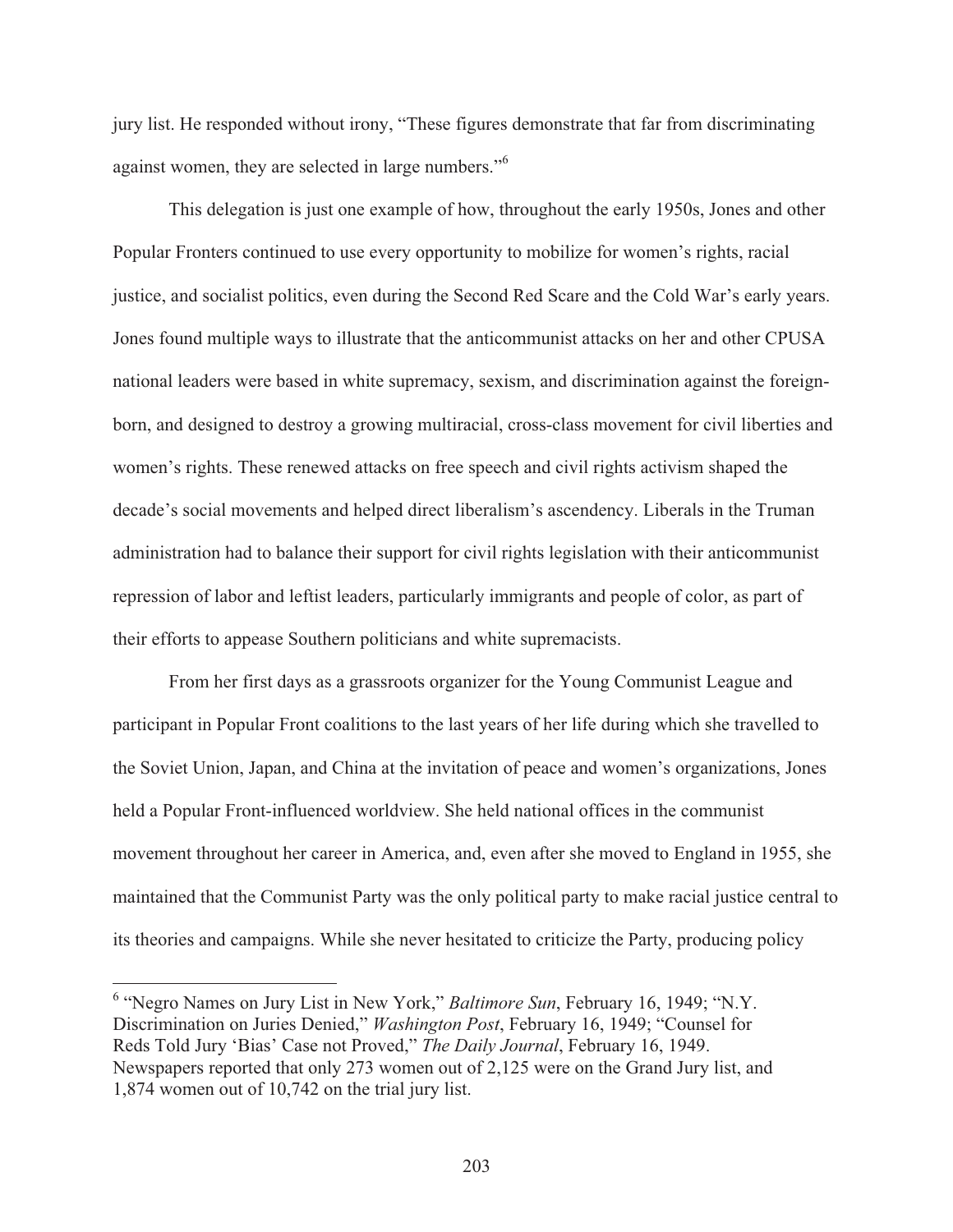papers and newspaper editorials—in the U.S. and the U.K.—that called on it to prioritize Black women's needs and leadership, she also held firm to her lifelong Popular Front beliefs. Consistently claiming an American identity based in Black struggles for freedom, she also considered herself part of an international socialist movement centered on self-determination and anti-colonialism.

 In the 1950s and 1960s, Jones advocated for the expansion of democracy and citizenship rights for women and non-white people all over the world. Her Popular Front politics remained her guiding principles, whether she was fighting (personally and politically) against the policing and criminalization of dissent in the U.S. or building a new life and discovering new priorities in England. Despite the revelations of Stalin's crimes in 1956 and the Soviet Union's invasion of Hungary that same year—which led many radicals to leave the Party, including her good friend Stretch Johnson—and notwithstanding her own disappointments in the Communist Party of Great Britain's domestic policies, she stayed committed to the theories that had formed her political vision since the mid-1930s. "It was Jones's loyalty and commitment to communist principles," writes Alrick X. Cambridge, who worked with Jones in London and later became an important activist and editor in British anti-racist movements, "that were her deep ethical compass, and the source of her moral authority."<sup>7</sup>

 The first half of this chapter examines Jones's career as a journalist and organizer during the ten years between her first arrest in 1948 and her launch of the *West Indian Gazette*, one of her most important contributions to radical politics, in 1958, three years after her forced exile to Britain. Jones became a political target in the U.S. and the U.K. for her effective organizing and

<sup>&</sup>lt;sup>7</sup> Alrick X. Cambridge, "When Socialist Values Harmonize with Human Desire for Liberation: Assessing Claudia Jones's Politics," in *Claudia Jones: Beyond Containment*, 210.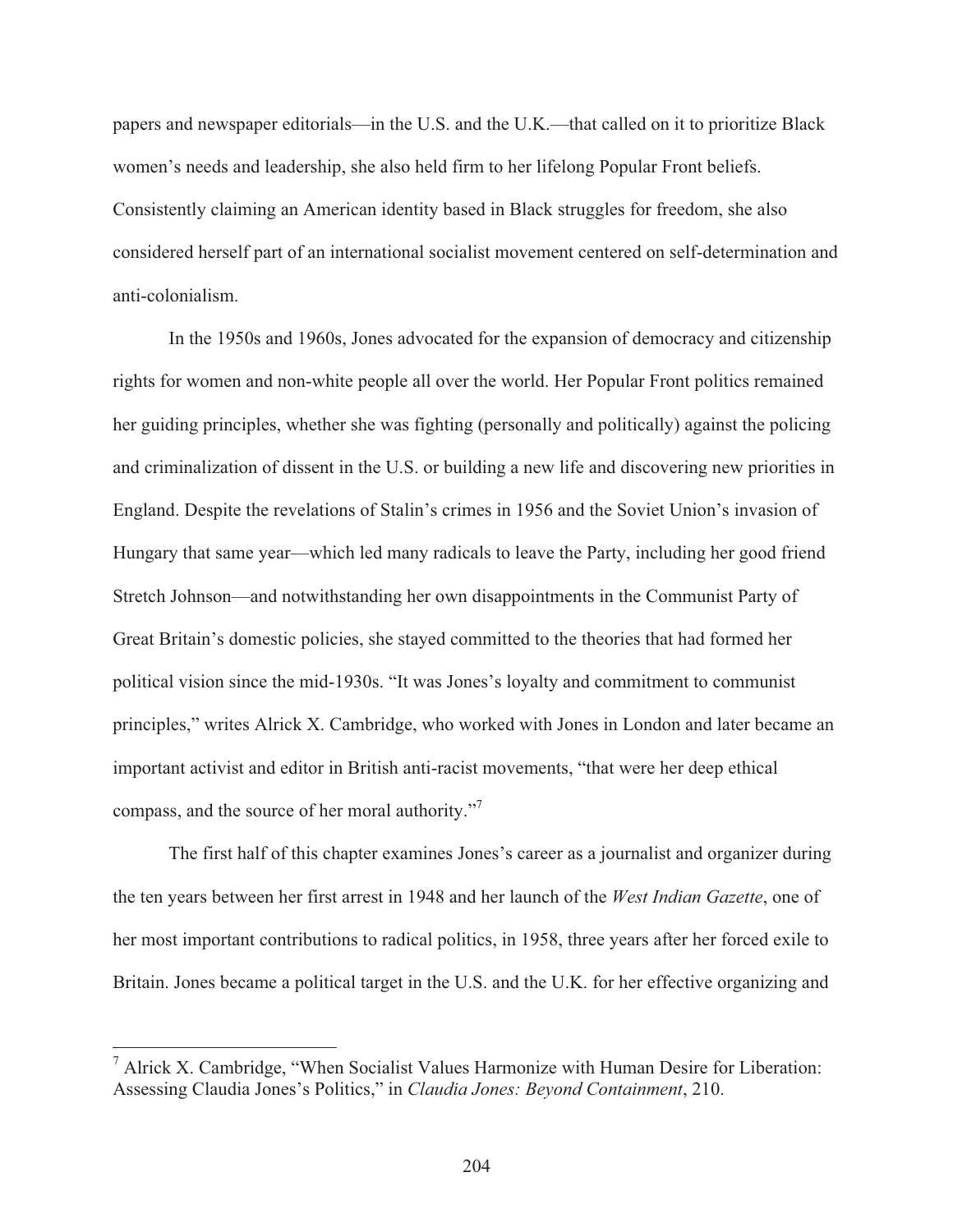popular political writings and speeches on civil, labor, and women's rights. Examining her experiences with the state's attempts to stifle free speech and campaigns for racial, gender, and economic justice, the chapter illustrates how anticommunism abetted white supremacy's and nativism's significant influence on national politics, undermining demands for democratic rights and anti-racist legislation. It also illustrates Jones's continued efforts to tell the history of Black women's political, social, and economic contributions to national narratives, particularly in America and Britain, and details her theories on race, gender, and class oppression.

 Yet Jones's courtroom battles over civil rights and free speech also provided opportunities for women-led multiracial organizations to publicize and mobilize against gender, race, and class discrimination in the criminal justice system. The CAW's "Women Fight Back" campaign is but one example of the important role international women's organizations and Black feminists played in the postwar period.<sup>8</sup> Tracing Jones's status as an "immigrant" and a "citizen" in the U.S. and U.K. respectively illustrates the ways that race, gender, and class have informed understandings of national belonging. It underscores her reasons—in theory and practice—for always demanding full citizenship rights for Black women as the prerequisite for freedom from oppression for all.

 The second half of the chapter explores the legacy of Jones's earlier Popular Front political education and career experiences in the U.K.'s anti-colonial movements and protests against racism. In both America and Great Britain, Jones helped build a women-led, cross-class multiracial movement that pushed for anti-racist legislation and sponsored mass demonstrations to combat racism and sexism. This part of the chapter analyzes one of Jones's most important

<sup>&</sup>lt;sup>8</sup> For discussions of Jones as part of a Black left feminist movement in the 1940s and 1950s, see McDuffie, *Sojourning for Freedom*, 166-173; Weigand, *Red Feminism*, 97-113; Boyce Davies, *Left of Karl Marx*, 29-68; Gore, *Radicalism at the Crossroads*, 68-72.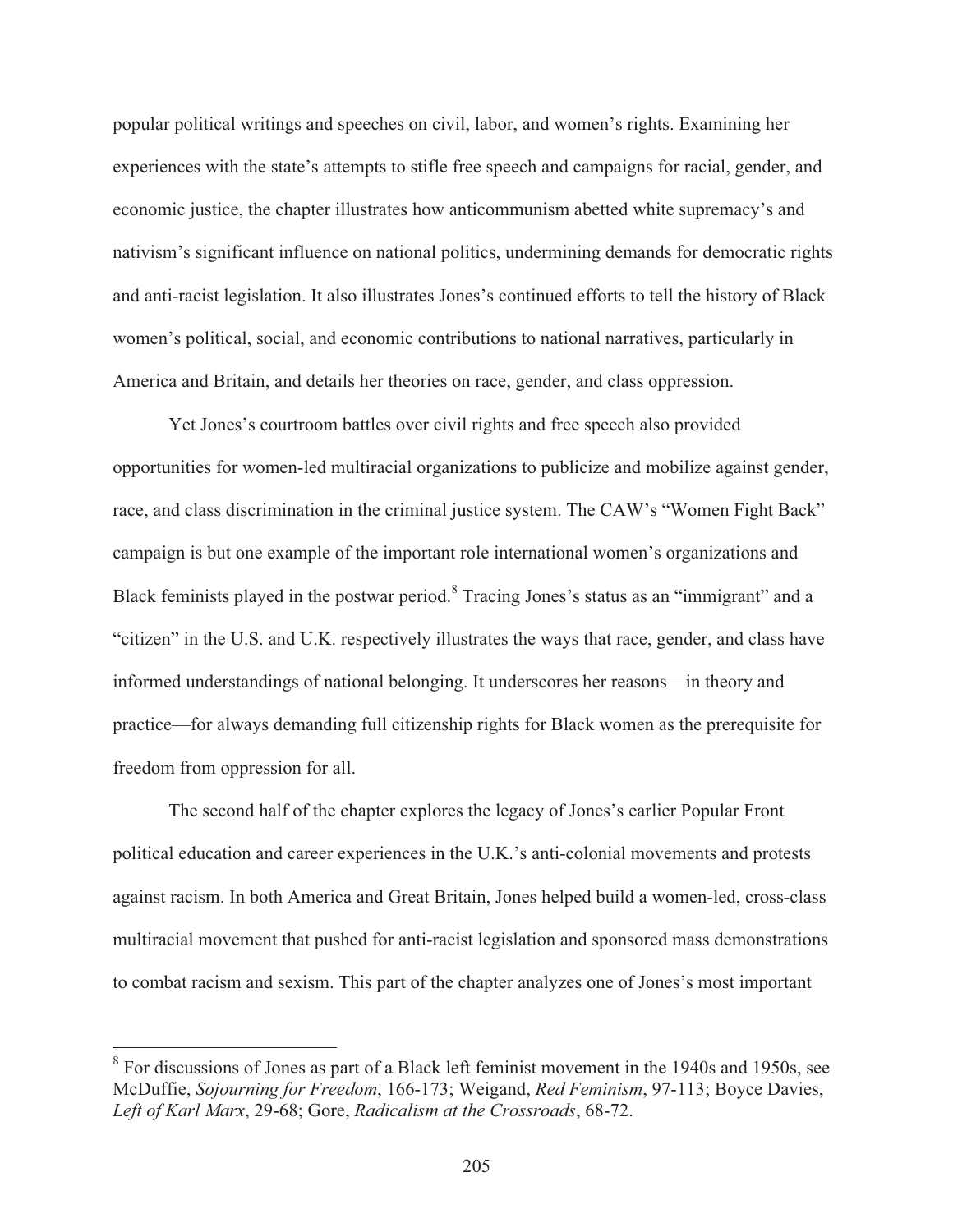contributions to Black radical politics, the *West Indian Gazette* (more commonly known as *WIG*), a monthly newspaper that ran from 1958 to 1965, its last issue appearing a few months after her death on Christmas Eve, 1964. Through the newspaper and the events it sponsored that engaged her network of old and new allies, she protested police brutality and anti-Black violence in the U.S. and the U.K., and reported on African and Caribbean movements for independence and self-determination.

 In a recreation of her earlier Popular Front multiracial coalition-building, she founded or joined a number of organizations, including the Inter-Racial Friendship Coordinating Committee and the Movement for Colonial Freedom, that mobilized against racist laws and demanded the passage of anti-discrimination legislation. Throughout her career, Jones asserted her place in multiracial democracies and right to full citizenship, amplified voices from multiracial, crossclass, and (often) women-led organizations, and lived by the principle that mass movements built through grassroots organizing—were the only mechanisms that could enforce democratic reforms and achieve the promise of self-determination.

## *The Making of a Political Prisoner*

 Although Jones had entered the U.S. as a legal immigrant when she was a child, she lived most of her adult life under threat of imprisonment and deportation for her political beliefs and organizing efforts.<sup>9</sup> After the eruption of the Korean War, a barrage of federal legislation in the 1950s steadily eroded citizens' and non-citizens' rights to free speech and political expression, even as the Truman administration issued executive orders to desegregate the armed forces and

<sup>&</sup>lt;sup>9</sup> As Carole Boyce Davies has argued, "incarceration and deportation are the twin ways that the United States has dealt with its 'undesirables.'" Boyce Davies, "Deportable Subjects," 955.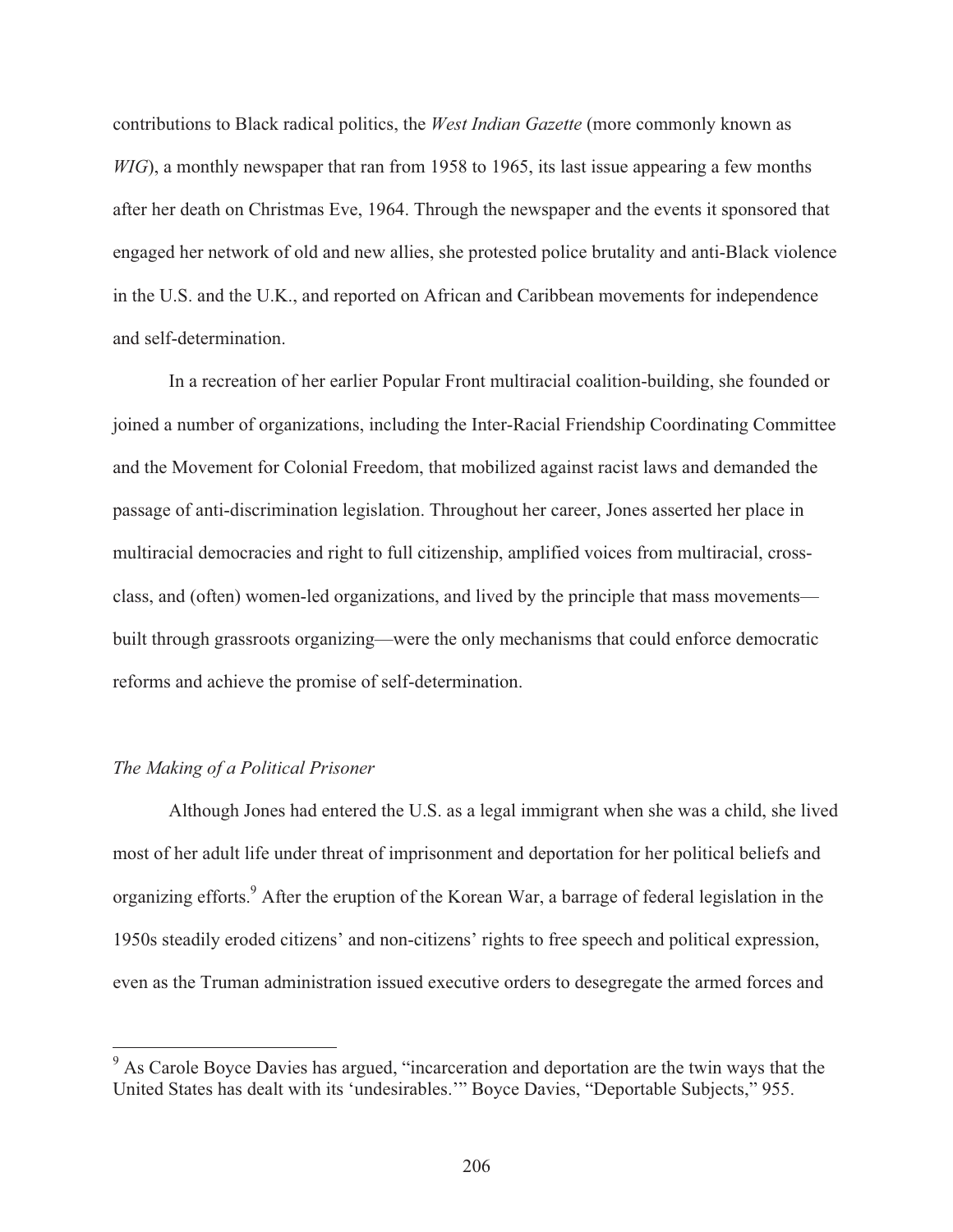federal employment (in a limited attempt to expand civil rights protections for Black citizens), and tried to prevent Congress from passing more anticommunist federal legislation.<sup>10</sup> As white supremacists and anticommunists solidified their alliances in the late 1940s and early 1950s through attacks on radical, labor, and civil rights leaders and organizations, Popular Fronters continued to mobilize around feminist and anti-racist issues. In courtroom testimony, public speeches, published essays, and *Daily Worker* articles, Jones explicitly connected the government's anticommunist legislation and actions to white supremacy and anti-immigrant xenophobia.

 From 1948 to 1955, between arrests, hearings, detentions, and imprisonment, Jones continued to work as a communist journalist, theorist, and organizer. For the *Daily Worker*, she wrote a bi-weekly column on women's issues called "Half-the-World," and regularly reported on the House Un-American Activities Committee (HUAC) hearings and courtroom trials.<sup>11</sup> In addition to giving speeches at national conferences of the CPUSA, CAW, and kindred organizations, she taught classes and participated in events at the Jefferson School for Social Science, the Institute of Marxism, and other communist-affiliated workers' schools and training centers. At these schools, she imparted a militant anti-racist and feminist politics that emphasized Black women's roles in labor and other social movements throughout American history, lessons

 $10$  See, for example, the Internal Security Act of 1950, the Immigration and Nationality Act of 1952, and the Communist Control Act of 1954. For more on these Acts, see Schrecker, *Many Are the Crimes*, 141, 293, 357; Boyce Davies, *Left of Karl Marx*, 134-159.

<sup>&</sup>lt;sup>11</sup> See, for example, Jones, "We Seek Full Equality for Women," *Daily Worker*, September 1, 1949; Claudia Jones, "Un-American Committee and the Negro People," *Daily Worker*, August 1, 1949 and August 3, 1949. For analysis of Jones's journalism, see Cristina Mislan, "Claudia Jones Speaks to "half the world": Gendering Cold War Politics in the Daily Worker, 1950–1953," *Feminist Media Studies* 17:2 (March 2017), 281-296; Boyce Davies, *Left of Karl Marx*, 77-83; Higashida, *Black Internationalist Feminism*, 47.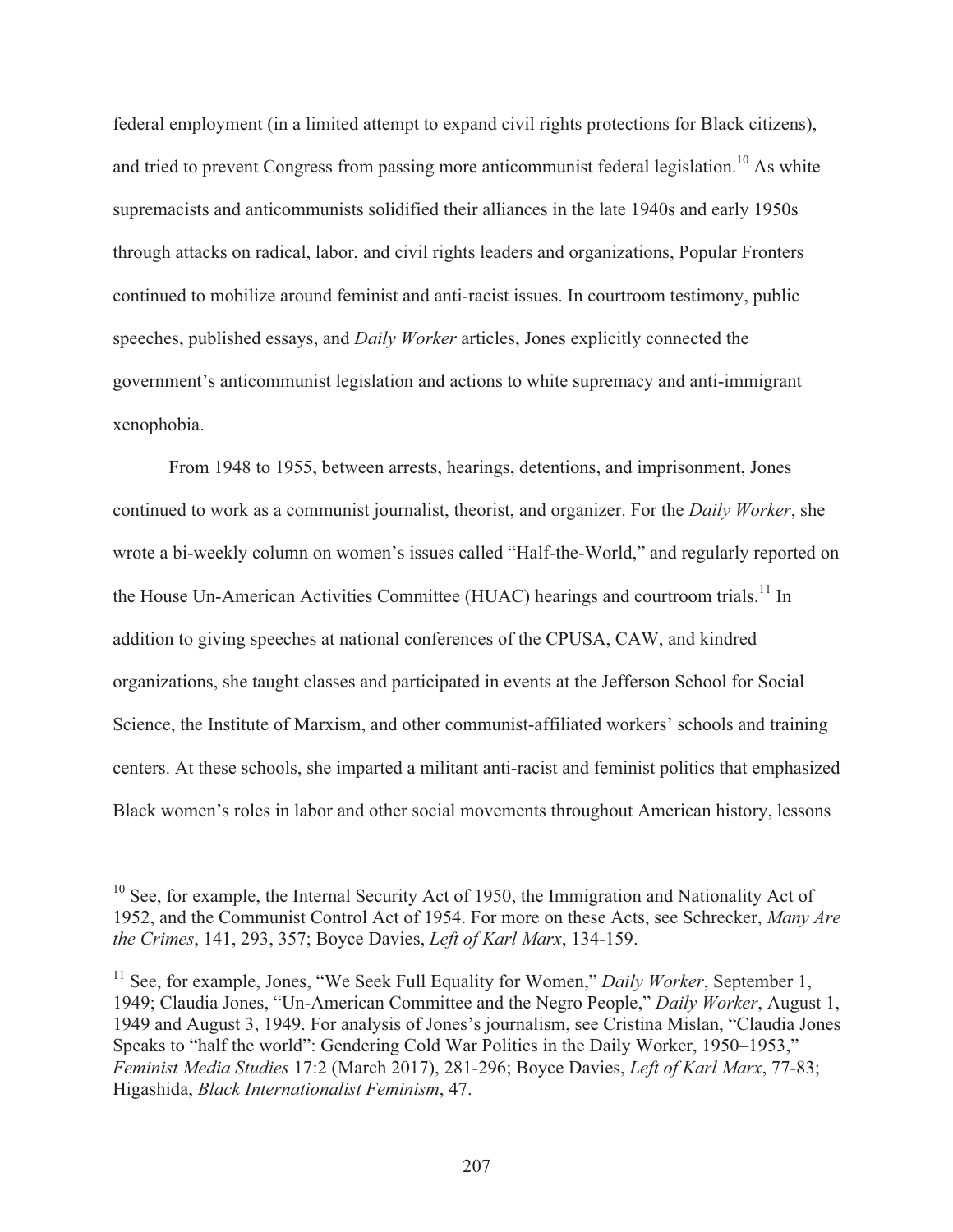she had learned as a YCL member.12 She published essays in *Political Affairs*, one of the CPUSA's leading theoretical journals, including "An End to the Neglect of the Problems of Negro Women," in which she expounded on her understanding of Black women's triple oppression.13 By 1955, Jones's arrests and imprisonment for publicly speaking out against racism, sexism, anti-colonialism, and economic inequality had become an international cause célèbre.

 Years earlier, in January 1948, the Immigration and Naturalization Service (INS) had arrested and detained Jones under both the Immigration Act of 1918, which allowed the government to deport any 'alien' who was a member of the "anarchistic or similar classes" even if they were legal U.S. residents, and the Alien Registration Act of 1940, which made it a crime to teach or advocate the overthrow of the United States government.<sup>14</sup> Released from detention on Ellis Island but still under threat of deportation, she embarked on a defense campaign alongside other radicals and supporters to publicize her arrest and pressure the government to drop the deportation order.

 The CPUSA, CAW, and the American Committee for the Protection of the Foreign Born, for example, planned a series of local "Free Claudia Jones" events. "This is Claudia Jones's

 $\overline{a}$ <sup>12</sup> Gettleman, "No Varsity Teams," 349.

<sup>13</sup> See, for example, Jones, "An End to the Neglect of the Problems of Negro Women," *Political Affairs* 28.6 (June 1949), 51-67; Jones, "International Women's Day and the Struggle for Peace," *Political Affairs* (March 1950). Boyce Davies describes Jones as a major theoretician for the CPUSA, but also points to her writings that challenged the Party's political positions. Boyce Davies, *Left of Karl Marx*, 30.

<sup>&</sup>lt;sup>14</sup> While the Immigration Act of 1918, also known as the Alien Anarchists Exclusion Act, does not mention communists specifically, it was enacted to "exclude and expel from the United States aliens who are members of the anarchistic and similar classes." Annals of Congress,  $65<sup>th</sup>$ Congress, 2nd Session, 1012; Schrecker, *Many Are the Crimes*, 58.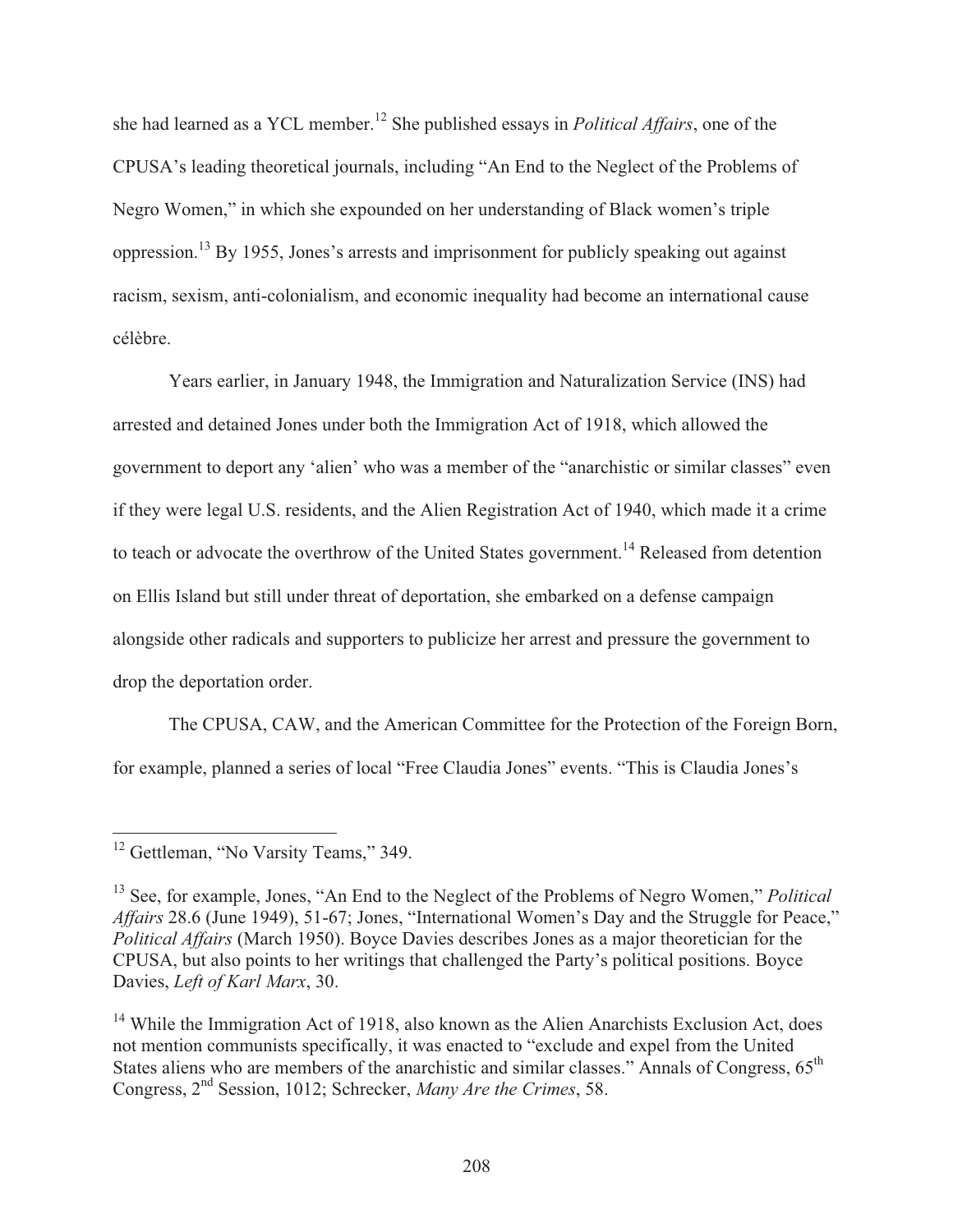country, she knows no other," stated fellow communist and future cellmate Elizabeth Gurley Flynn. "Here she grew up, here she went to school; here she engaged in workers' struggles, in the student movement."15 That February, undeterred by recent anti-labor legislation that curtailed the right to peacefully protest, such as the Labor Management Act of 1947, Jones, Stretch Johnson, and Councilman Ben Davis joined the multiracial picket lines that had formed outside the INS headquarters in New York City as a protest over her arrest.<sup>16</sup>

 Simultaneous to the government's arrests of communists nationwide, President Truman's Attorney General Tom Clark, an anticommunist liberal New Dealer, oversaw a campaign that targeted non-citizen and non-white labor leaders and civil rights activists.<sup>17</sup> FBI surveillance and Clark's Federal Employee Loyalty Program would soon decimate the Popular Front organizations that Jones had helped build over the last decade.<sup>18</sup>

 The government's arrest of Black and foreign-born communists, however, also provided Jones and other radical women opportunities to publicize discrimination in the criminal justice system and attacks on civil liberties. While their attention increasingly turned to the practical matter of keeping Jones and other immigrant radicals out of jail and in the country, women radicals and progressives also used these arrests to highlight white supremacy and inequality in federal legislation and the courts.

<sup>15</sup> Johnson, *I Think of My Mother*, 24.

<sup>16</sup> Art Shields, "Justice Dep't Refuses to See Deportation Protest Marchers," *Daily Worker*, February 3, 1948.

 $17$  Clark targeted CIO leaders and communists born in Europe, Australia, Mexico, and the Caribbean. For a list of deportees and their countries of origin, see "CIO Opens Battle to Admit Official," *New York Times*, January 22, 1948.

<sup>18</sup> Schrecker, *Many Are the Crimes*, 209-211.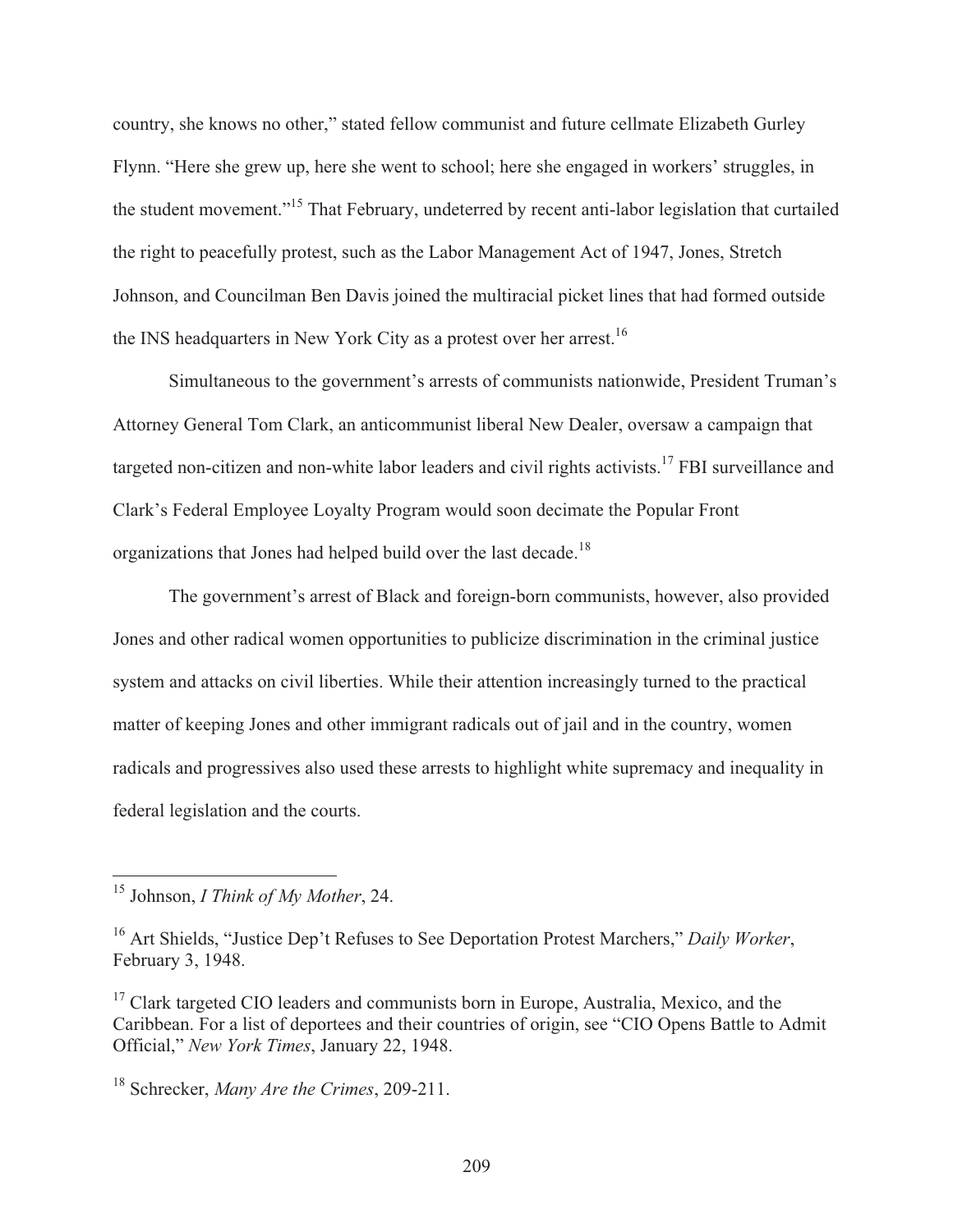Out on bail in 1948, Jones embarked on a nationwide speaking tour, supported with monies that the Claudia Jones Defense Fund had raised. Over the next six months, she spoke about women's equality and police brutality at rallies and on college campuses in forty-three states. From New Haven and Boston on the East Coast, to Seattle and Los Angeles on the West Coast, to Phoenix and other cities in between, thousands of people turned out to hear her speak about voting rights, police brutality, and free speech.<sup>19</sup> At each stop, she attempted to recruit women to the Communist Party and set up local women's commissions. The Party's National Women's Commission, which she and Flynn headed, had begun to encourage women in local branches of both the CP and YCL branches to attend special courses for women's leadership training. $20$ 

 Jones continued to hone her theories on race and gender oppression in conversation with other radical women involved in Popular Front-style organizations, including the CAW. The CAW's leadership espoused left-feminist theories on women's oppression that both acknowledged how race and class differences affected women's daily lives, but also called for gender solidarity in grassroots organizing to achieve women's rights and liberation.<sup>21</sup> By 1948, the CAW could count over 250,000 members in over twenty cities. Many local chapters focused on grassroots campaigns to address rising costs of food, housing, and childcare. The Detroit local ran a successful boycott to protest an increase in the city's meat prices, while the Chicago

<sup>&</sup>lt;sup>19</sup> FBI, Claudia Jones, File Number 100-72390; "Thousands Hear Claudia Jones in Phoenix," *Daily Worker*, May 26, 1948; Arnold Sroog, "Out on Bail, She Signs 57 New CP Members," *Daily Worker*, June 4, 1948.

<sup>20</sup> Weigand, *Red Feminism*, 74; Higashida, *Black Internationalist Feminism*, 47.

<sup>21</sup> Weigand, *Red Feminism*, 47; de Haan, "Eugénie Cotton, Pak Chong-ae, and Claudia Jones, 183.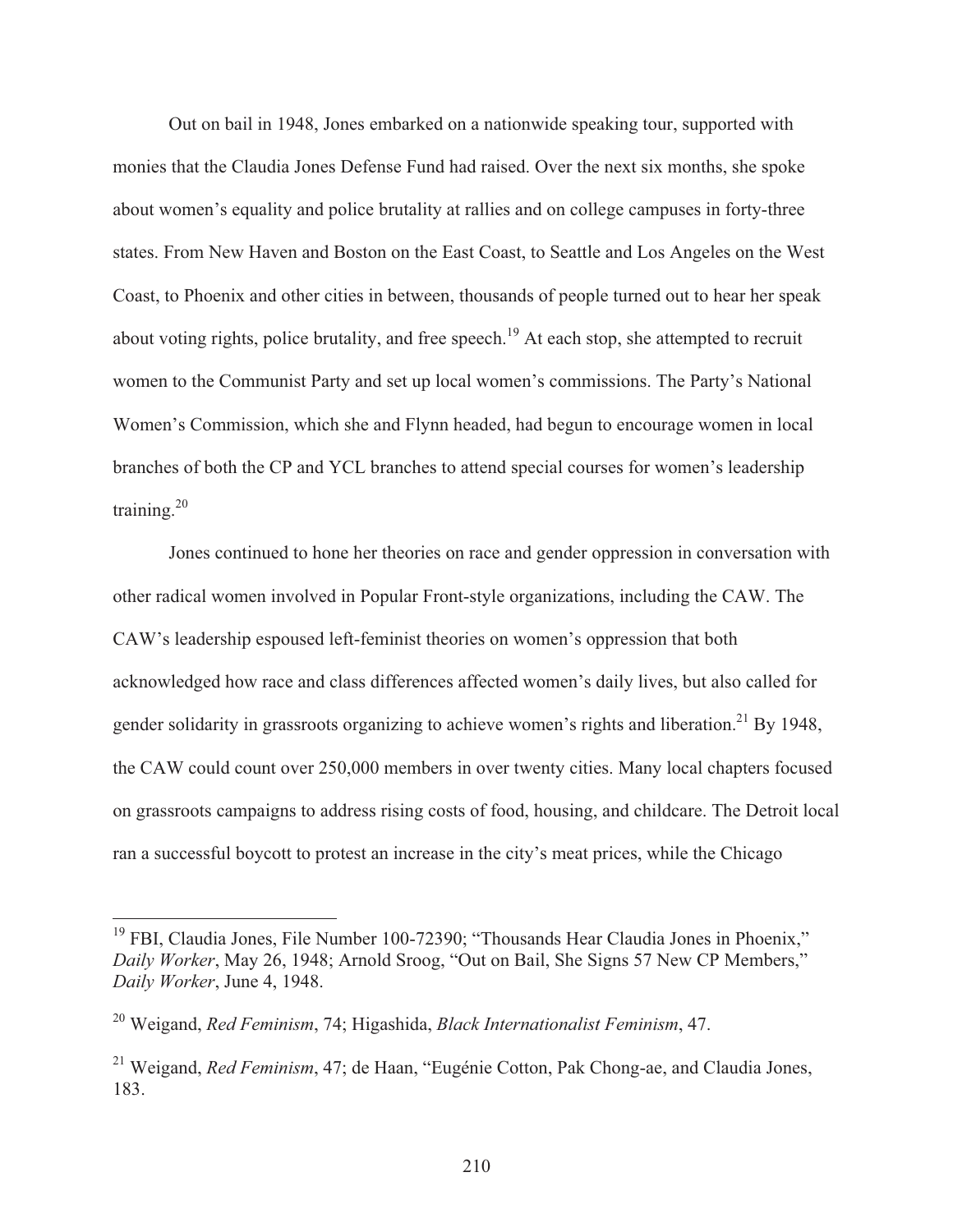chapter raised funds for an interracial nursery school and held a movie series on the history and needs of women.22 Other local efforts concentrated on wider issues of free speech and political freedoms. New York's CAW branch played a major role in defending Jones, Flynn, and other communist women from the government's intensifying anticommunist attacks. What all the branches had in common was a call for women's liberation and a willingness to take direct action to win their causes.

 At a "Women's Rally" in February 1948, speakers connected Jones's arrest to other Black women's prominent struggles to desegregate the nation's universities and secure justice in its courtrooms. They accused the government of targeting Jones to send a warning message to all Black women activists.23 The CAW's leadership agreed, and began to plan the "Women Fight Back" campaign in support of the many indicted or subpoenaed leaders of labor unions, Popular Front organizations, and the CPUSA.

 In September 1948, Jones returned from her speaking tour across America to New York City for her deportation hearing. Although she appeared at the INS offices, she and her lawyer refused to take part in the proceedings on the grounds that they were illegal, and that she had broken no laws that could lead to her legal expulsion from the United States.<sup>24</sup> As a key figure in the courtroom battles over civil rights and a target of anticommunist attacks on Black and

<sup>22</sup> Rebecca Stiles Taylor, "Interesting News of the Congress of American Women," *Chicago Defender*, July 30, 1949; Swerdlow, "The Congress of American Women."

<sup>&</sup>lt;sup>23</sup> In 1948, other famous cases that involved Black women fighting for their rights included: Ada Fisher's fight for a place at the University of Oklahoma's Law School and Rosa Lee Ingram's death penalty case. See, "Rally of Women Assails Threat of Deportations," *Daily Worker*, February 10, 1948; "Negro Women Assail Claudia Jones Arrest," *Daily Worker*, February 19, 1948.

<sup>24 &</sup>quot;Witness Missing, Alien Case Halts," *New York Times*, September 14, 1948.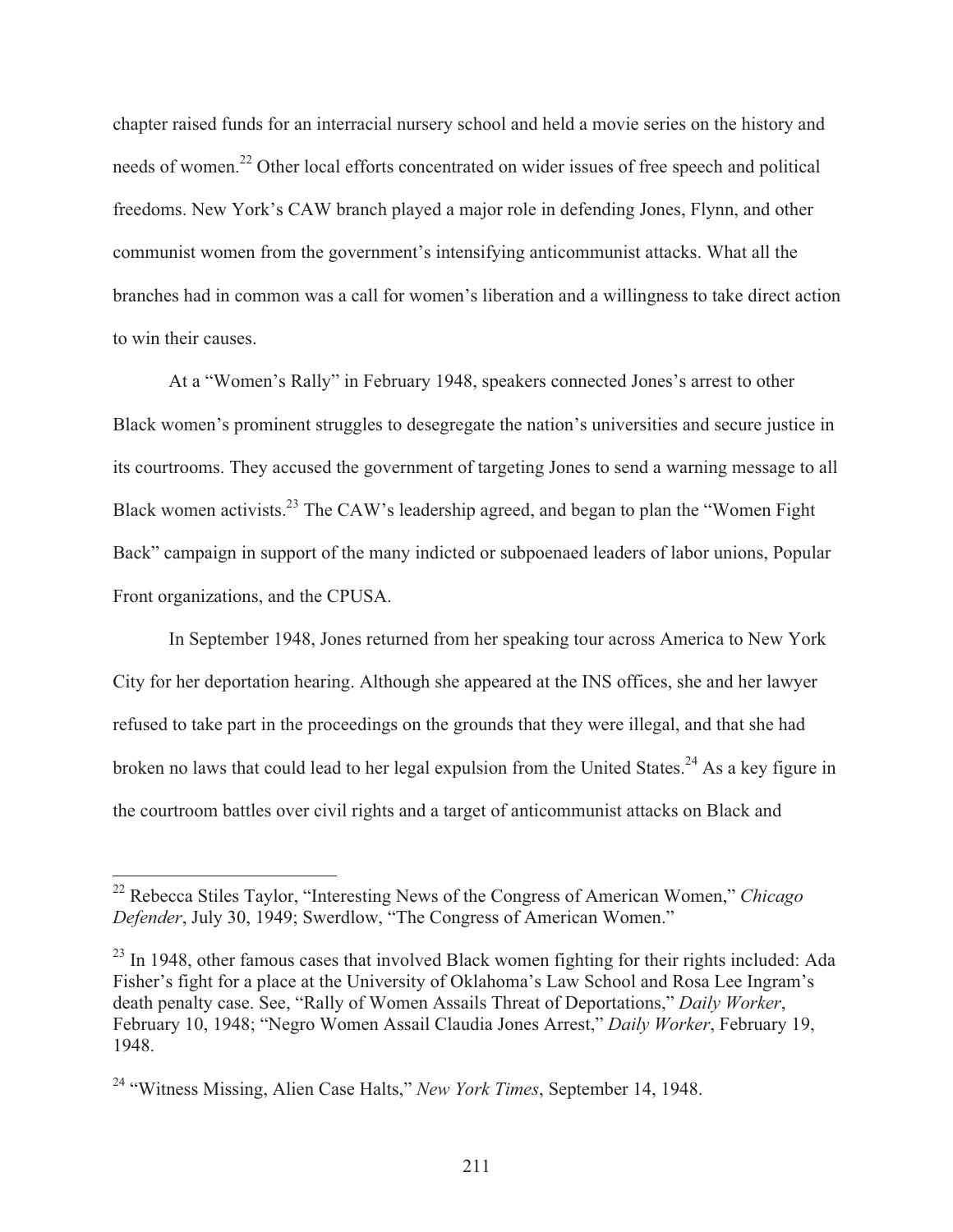immigrant activists, Jones continued to rail publicly against the government's arrests of radical leftists while it ignored or exonerated the perpetrators of racial violence. "Not a hearing has been scheduled to question the loyalty of the KKK white supremacist mobs who do violence to the Constitution and the Bill of Rights," she wrote in the *Daily Worker* in 1949.25

 Yet she was no Soviet apologist out to serve Moscow by embarrassing the U.S. government. Her dissent extended to her fellow communists, labor organizers, and progressives; specifically she called on the CPUSA as well as the U.S. government and the American labor movement to realign priorities toward the needs of Black women. Throughout the summer of 1949, she amplified the voices of women she had met on her speaker's tour, in the CPUSA women's groups, and during the CAW mobilizations. Jones and other women in the CPUSA leadership supported a full agenda for women's economic, political, and social needs: including, federal and state resources for childcare; equal pay for equal work; and a 40 hour work week because, as Elizabeth Gurley Flynn wrote in 1947, "women workers have double duty of job and care of home." Like Jones, Flynn called for an increase of "capable women, Negro and white" elected or appointed as government and labor union officials.<sup>26</sup> Jones, too, persisted in demanding recognition of patriarchy as an obstacle to freedom, writing a *Daily Worker* article under the title, "We Seek Full Equality for Women."27

<sup>25</sup> Claudia Jones, "Un-American Committee and the Negro People," *Daily Worker*, August 1, 1949 and August 3, 1949.

<sup>26</sup> Elizabeth Gurley Flynn, *Woman's Place: In the Fight for a Better World* (New York: New Century Publishers, 1947).

 $27$  Jones, "An End to the Neglect of the Problems of Negro Women;" Claudia Jones, "We Seek Full Equality for Women," *Daily Worker*, September 4, 1949.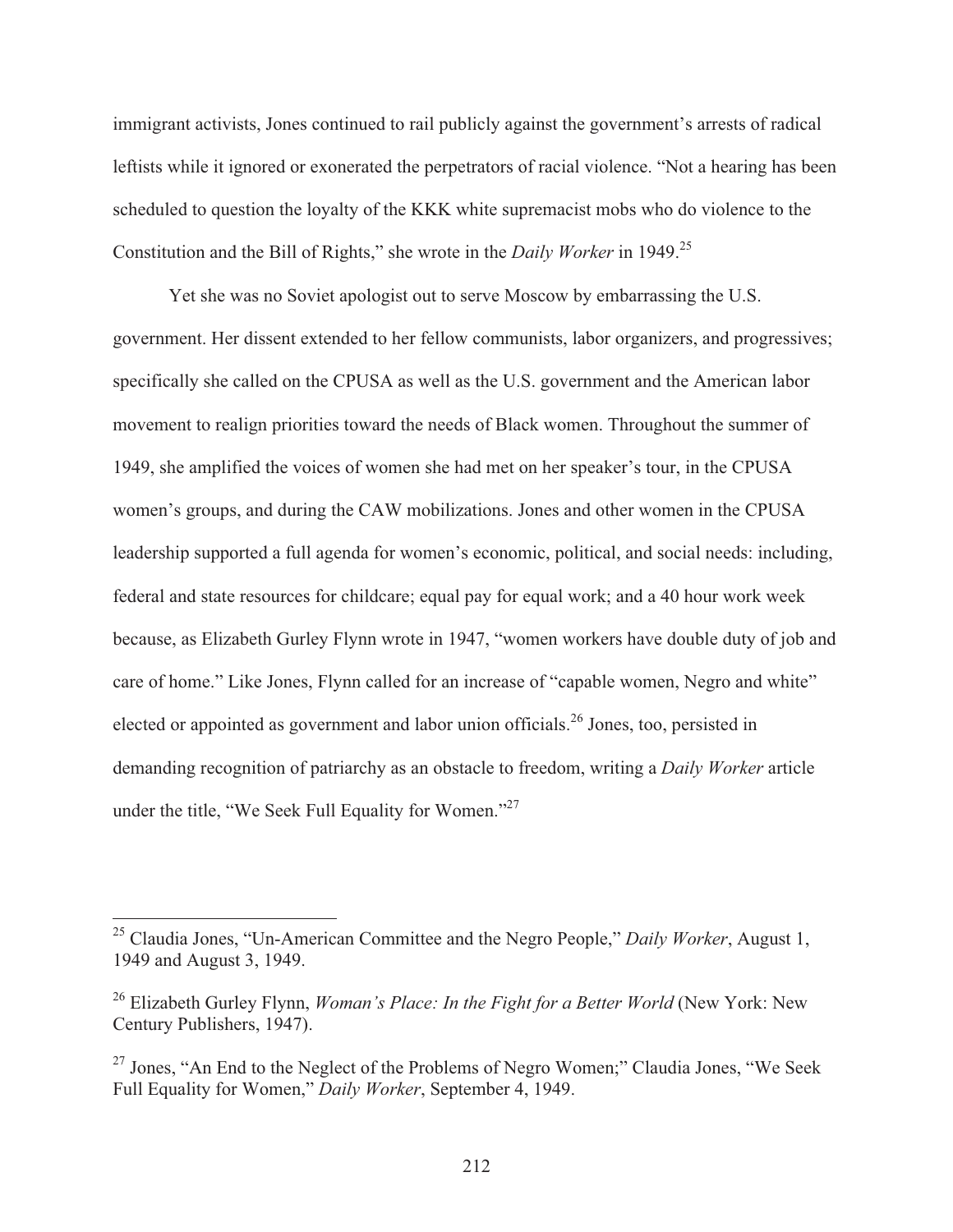During the summer of 1949, Jones published an essay—chock full as always of labor statistics, cultural analysis, historical research, and calls to action—that influenced the CPUSA's theories on what she termed the "super exploitation" of Black women.<sup>28</sup> In "An End to the Neglect of the Problems of Negro Women," she uses her deep knowledge of Black, women's, economic, and labor history to analyze Black women's daily lives under American capitalism's development, their past militancy in social justice movements and organizations, and the necessity of their leadership in contemporary multiracial, labor-community coalitions that could build working-class political power. White supremacy (and its attendant anti-radicalism) *and* Black women's labor (as workers, mothers, and organizers) shaped American politics and society, she asserts.

 In a series of examples taken from U.S. labor structures and labor history, she illustrates how most Black women occupied the lowest paying, least protected jobs in the nation. "The super exploitation of the Negro woman worker is thus revealed not only in that she receives, as a woman, less than equal pay for equal work with men," she writes, "but also in that the majority of Negro women get less than half the pay of white women."29 In the post-emancipation decades, race, gender, and class discrimination continued to shunt Black women into domestic and agricultural labor. More recent gains they had achieved through New Deal legislation and access to industrial jobs during World War II had quickly dissipated, in part because the mainstream labor movement's national leadership continued to overlook or actively shun them.

 $^{28}$  For analyses of "An End to the Neglect of the Problems of Negro Women," see Balthaser, *Anti-Imperialist Modernism*, 17; Boyce Davies, *Left of Karl Marx*, 37-39, 47-49; Higashida, *Black Internationalist Feminism*, 46-47; McDuffie, *Sojourning for Freedom*, 166-173; Gore, *Radicalism at the Crossroads*, 70-72. These scholars identify Jones's work as a precursor to black feminist theory in the 1970s, and as one of the earliest statements of "intersectionality."

 $^{29}$  Jones, "An End to the Neglect of the Problems of Negro Women," 76.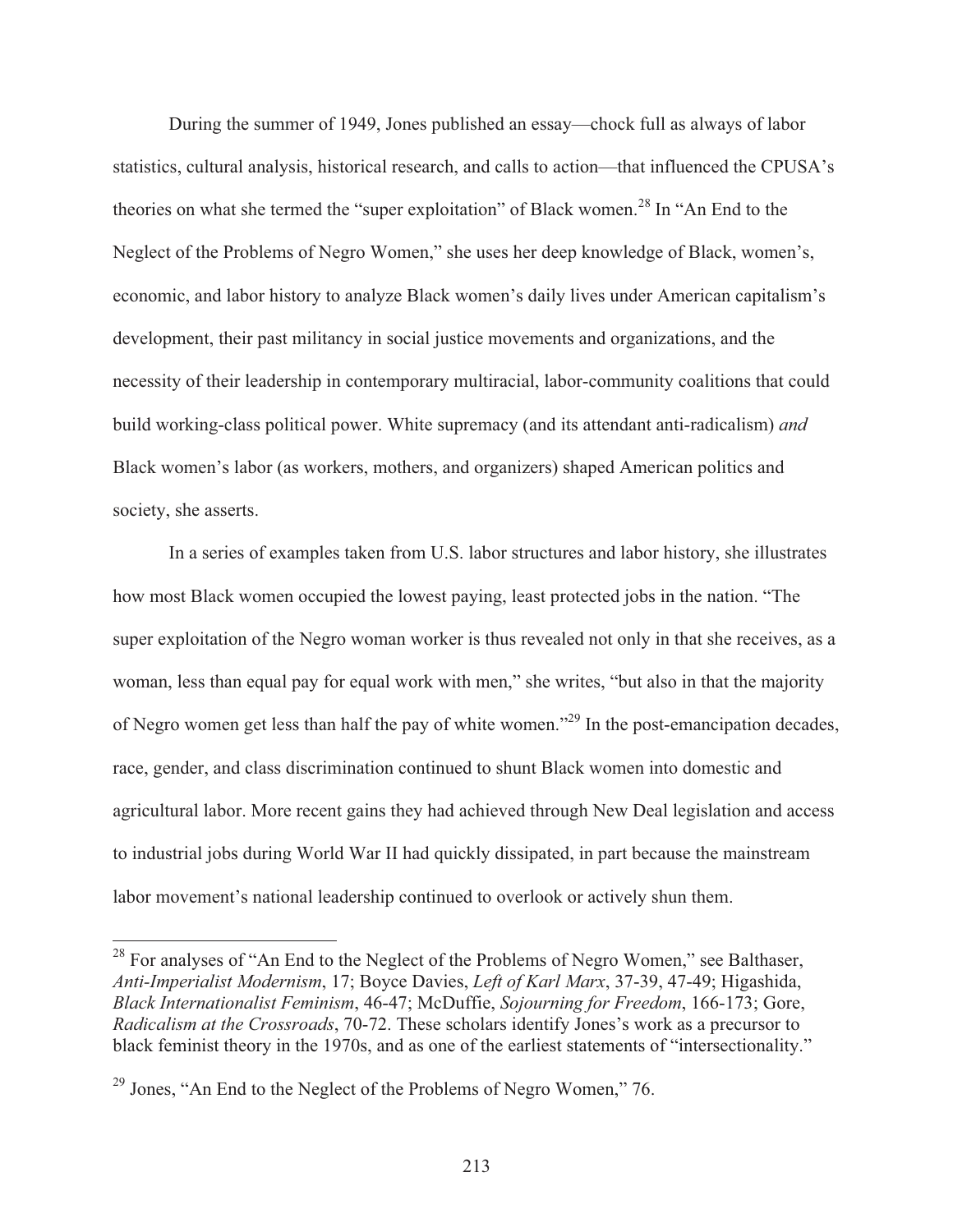Jones criticized unions in the Congress of Industrial Organizations (CIO) for not investing more in campaigns to organize Black women, but she also pointed to some exceptions of women-led organizing drives that had improved workers' lives and resulted in local electoral successes. "It is merely lip-service for progressive unionists to speak of organizing the unorganized," she states, "without turning their eyes to the serious plight of the domestic worker, who, unprotected by union standards, is also the victim of exclusion from all social and labor legislation."30 An early advocate for the Domestic Workers Union (the subject of her first article in the *Daily Worker* in 1936), she calls on the labor movement to respect Black women's leadership experience in strikes and mass actions, and to invest in efforts to extend the right to organize under New Deal's National Labor Relations Act to domestic work and other excluded categories. "The struggle of the tobacco workers led by Negro women," she recounts, "later merged with the political action of Negroes and whites which led to the election of the first Negro in the South (in Winston-Salem, NC) since Reconstruction."31 The labor and progressive political movements, she proposed, should look to multiracial grassroots labor and political organizing for inspiration.

 By 1950, the CAW—like the CPUSA and Workers Alliance—had fallen victim to the government's anticommunist surveillance and harassment. The re-emergence of Popular Front politics faced the same attacks. HUAC investigated the group's leaders and members, and the U.S. Attorney General required CAW officers and members to register with the government under the Foreign Agents Registration Act. Rather than comply, the CAW's leadership first

 $30$  Jones, "An End to the Neglect of the Problems of Negro Women," 79.

<sup>31</sup> Jones, "An End to the Neglect of the Problems of Negro Women," 78. See also, Korstad, *Civil Rights Unionism*.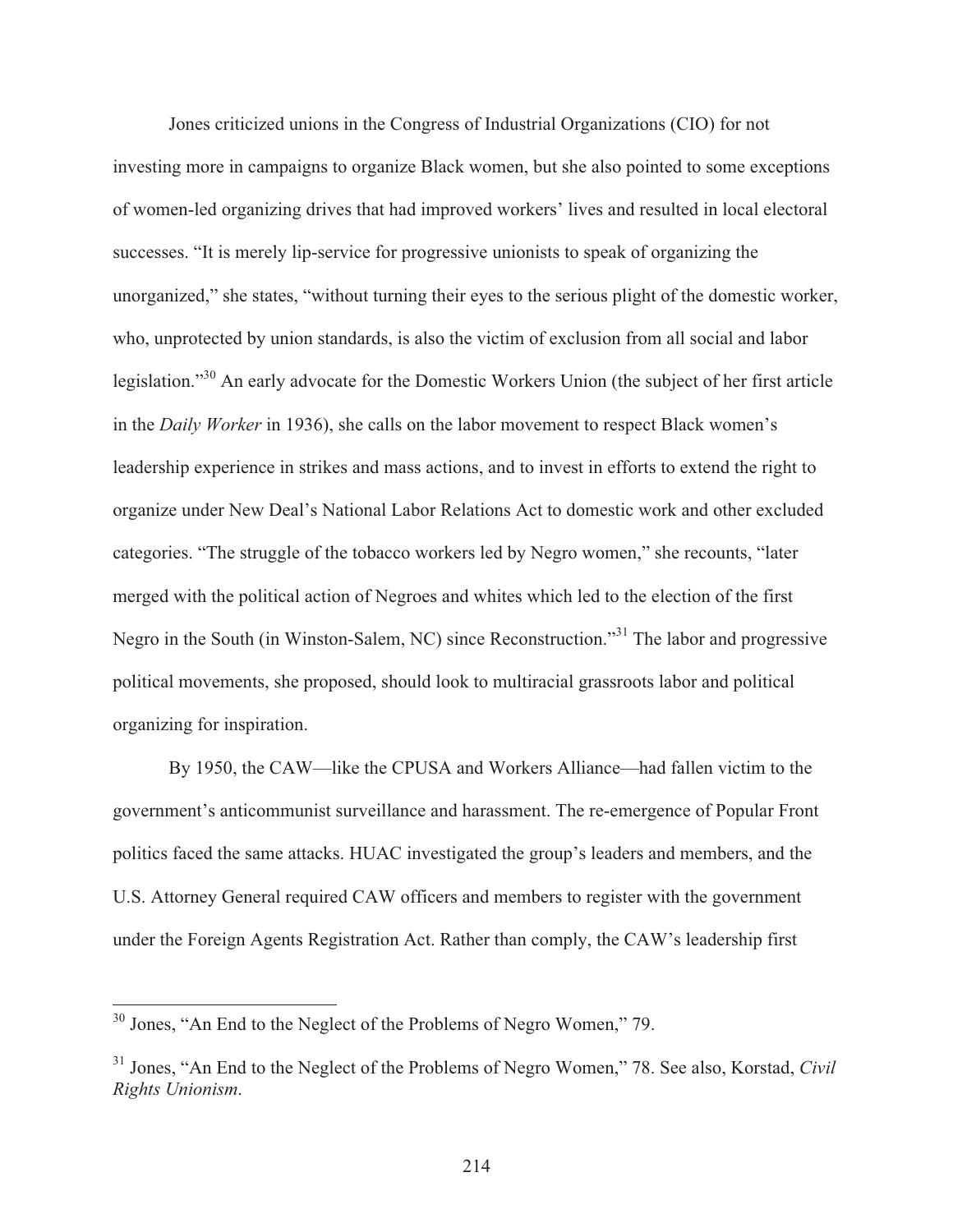officially separated the group from the international socialist Women's International Democratic Federation (WIDF) and then voted to disband rather than mount an expensive legal challenge to the registration law.<sup>32</sup>

 In February 1950, almost two years after Jones's original arrest, the INS signed a new order for her immediate deportation to Trinidad. She appealed the decision, and again her allies set up a regular picket line in front of the INS offices.<sup>33</sup> A local INS inspector oversaw the appeals hearing, a proceeding that Elizabeth Gurley Flynn called, "a blow directed against the whole Negro people, against Negro women in particular and against West Indian Negroes," adding "it is designed to throw a scare into the more than 100,000 West Indians who live in Harlem now."<sup>34</sup> Well-known in Harlem for her advocacy of civil liberties for the past decade, Jones garnered local and national support for her legal claim and her desire to stay in the United States. A few days after her hearing, she received a temporary reprieve from an unlikely source: the United States Supreme Court, which ruled that INS inspectors could not preside over deportation hearings. Therefore, her deportation case had to be retried under a presiding judge. $35$ 

 The reprieve did not last long. That winter, the INS issued another deportation order for Jones. It now had the backing of the Internal Security Act, which had become law in September 1950 (with Congress overriding President Truman's veto), and which further criminalized her

<sup>32</sup> Weigand, *Red Feminism*, 63; Swerdlow, "The Congress of American Women," 311; de Haan, "Eugénie Cotton, Pak Chong-ae, and Claudia Jones: Rethinking Transnational Feminism and International Politics."

<sup>33 &</sup>quot;Pickets to Protest Move to Deport Claudia Jones," *Daily Worker*, February 14, 1950.

<sup>34 &</sup>quot;Crockett Joins Counsel for Claudia Jones," *Daily Worker,* February 17, 1950.

<sup>35 &</sup>quot;Deportation Hearings Suspended; Communists Gain by Court Ruling," *New York Times*, February 22, 1950.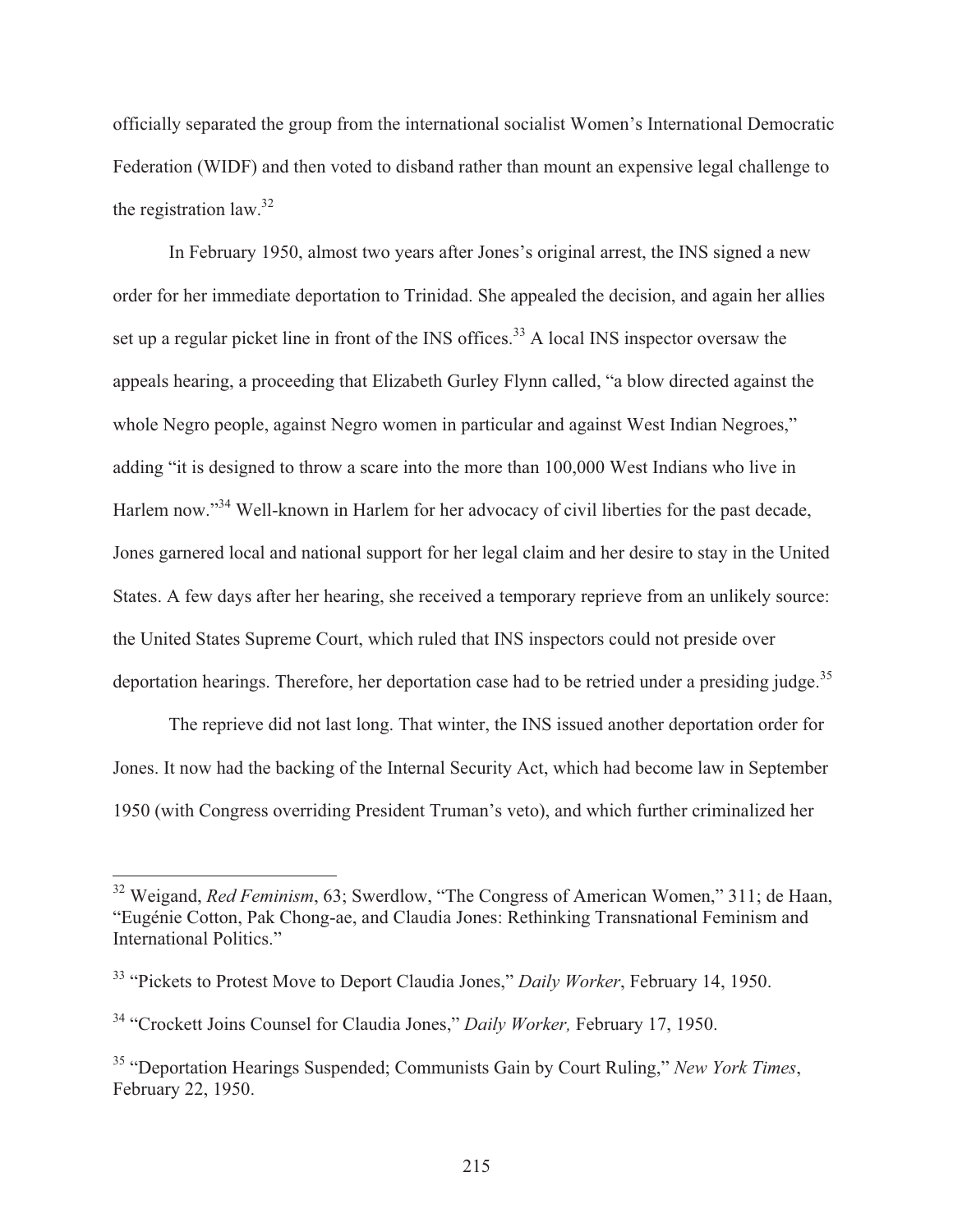political opinions, and her public opposition to the U.S. involvement in the Korean War. The Act required that communists and other "subversives" register with a newly created Subversive Activities Control Board, which could issue fines to any individual communist or communist organization's leadership that failed to register.<sup>36</sup> The legislation allowed the government to deport any non-citizens and deny passports to any citizens whom the government deemed subversive.

 A decade earlier, Jones, as an "alien," had dutifully submitted to the government the required affidavit declaring that she belonged to the YCL, and that declaration now became the evidence to charge her under the Internal Security Act, even though it had not been illegal to belong to the YCL at the time. Many communists refused to register under the Internal Security Act, because as Harvard-educated lawyer and imprisoned communist Ben Davis later wrote, "they get you going and coming."<sup>37</sup>

 Detained again in late November 1950, Jones returned to Ellis Island and entered what came to be known as the McCarran Wing, named for the anticommunist Senator Pat McCarran, primary author of the Internal Security Act. She resided there along with seventeen other detained communists who, she wrote, had a "a virtual United Nations composition."<sup>38</sup> While she

 $36$  Annals of Congress,  $81<sup>st</sup>$  Congress,  $2<sup>nd</sup>$  Session, 987. The purpose of the Act was to "protect the United States against certain un-American and subversive activities by requiring registration of Communist organizations, and other purposes." Boyce Davies, *Left of Karl Marx*, 134; Schrecker, *Many Are the Crimes*, 140.

<sup>37</sup> Ben Davis, *Ben Davis on the McCarran Act at the Harvard Law Forum*, (New York: The Gus-Hall-Benjamin J. Davis Defense Committee, 1962), 13.

<sup>38</sup> Claudia Jones, "Writes from Ellis Island," *Daily Worker*, November 8, 1950. Thirteen communists in this group became known as the "Foley Square" defendants (named for the location of the courthouse in New York City): Jones, Alexander Bittelman, George Blake Charney, Elizabeth Gurley Flynn, Betty Gannett, V. J. Jerome, Arnold Johnson, Albert F. Lannon, Jacob Mindel, Pettis Perry, Alexander Trachtenberg, Louis Weinstock, William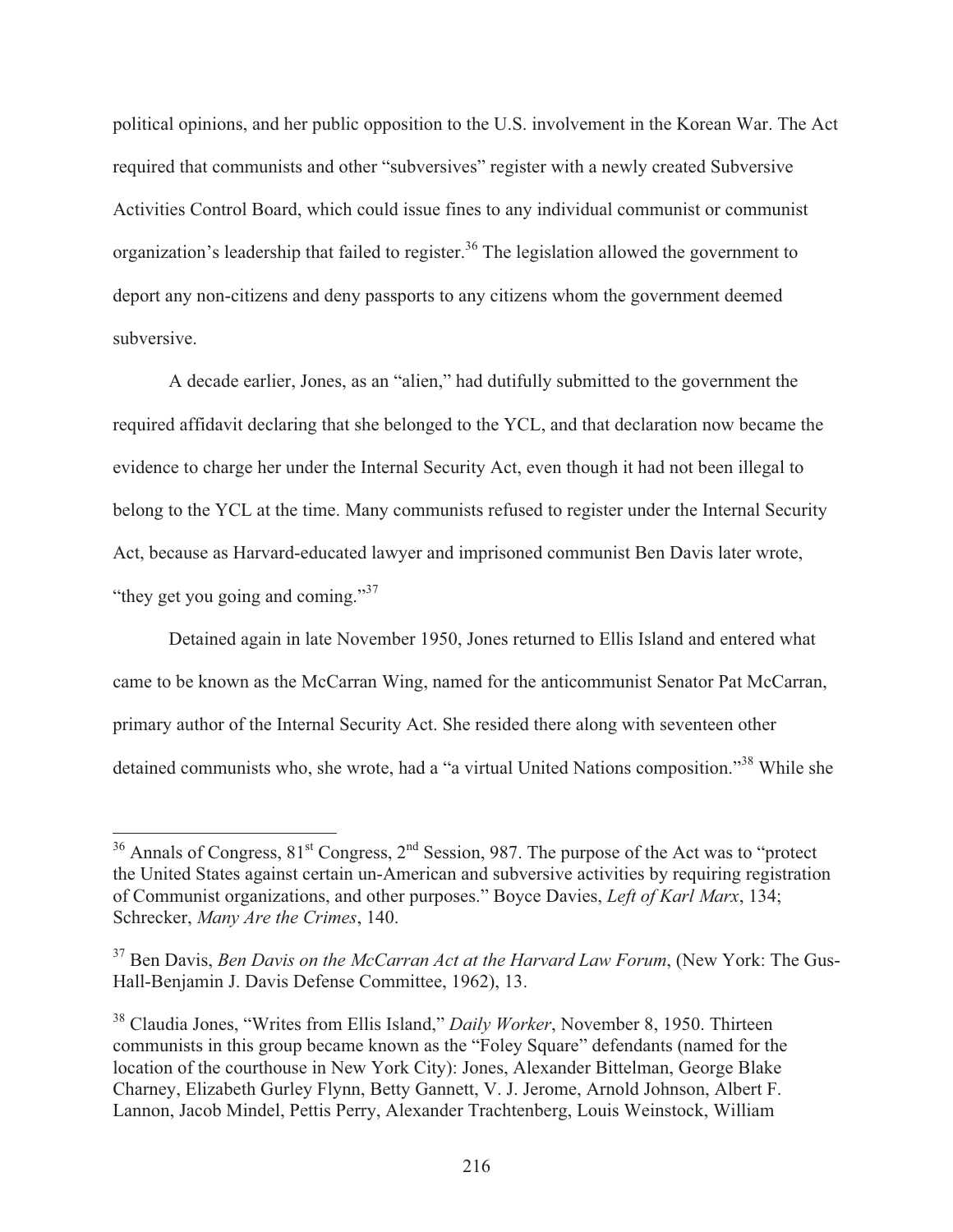acknowledged her comrades' many different birthplaces, she made clear their collective claim on an American national identity. "We are Americans—each and everyone of us, similarly persecuted—not by accident of birth," she wrote in the *Daily Worker*, "but by choice."39 She left a few days later, released on bail. Just before Christmas, however, the INS issued a third deportation order.40 Again she appealed.

 For more than six years, from her first arrest in early 1948 to her sentencing in late 1954, Jones experienced constant surveillance and state repression, always at the risk of the police or INS officials arriving at her door to take her back to Ellis Island or the Women's House of Detention in New York City. Yet, between her deportation hearings and incarcerations, Jones continued to speak out against white supremacy and anticommunism. Throughout the early 1950s, she expressed her critiques of U.S. foreign policy and the military-industrial complex in her essays and articles published in the communist press and in speeches she gave across the country. As always, she claimed that women would lead the movements and organizations demanding peace in the postwar period, and often reported on women's roles and organizing efforts in previous social justice movements—including abolition, suffrage, and workers' rights struggles—providing bibliographies of these histories to her readers and audiences.<sup>41</sup>

Weinstone. The majority of these defendants were born outside the United States, and two were Black. For decades, the U.S. government targeted immigrant and non-white labor and political activists.

<sup>39</sup> Claudia Jones, "Writes from Ellis Island," *Daily Worker*, November 8, 1950.

<sup>40 &</sup>quot;Ouster Ordered of Claudia Jones," *New York Times,* December 22, 1950.

 $41$  For a selection of Jones's writings on women, foreign policy, and the peace movement, see Jones, "International Women's Day and the Struggle for Peace," 32-45; Jones, "For the Unity of Women in the Cause of Peace," *Political Affairs* 30, no.2 (February 1951): 151-168; "Women's Organizations in the Struggle for Peace," *Daily Worker* (February 13, 1951): 7-8; "The Struggle for Peace in the United States," *Political Affairs* 31, no. 2 (February 1952): 1-20.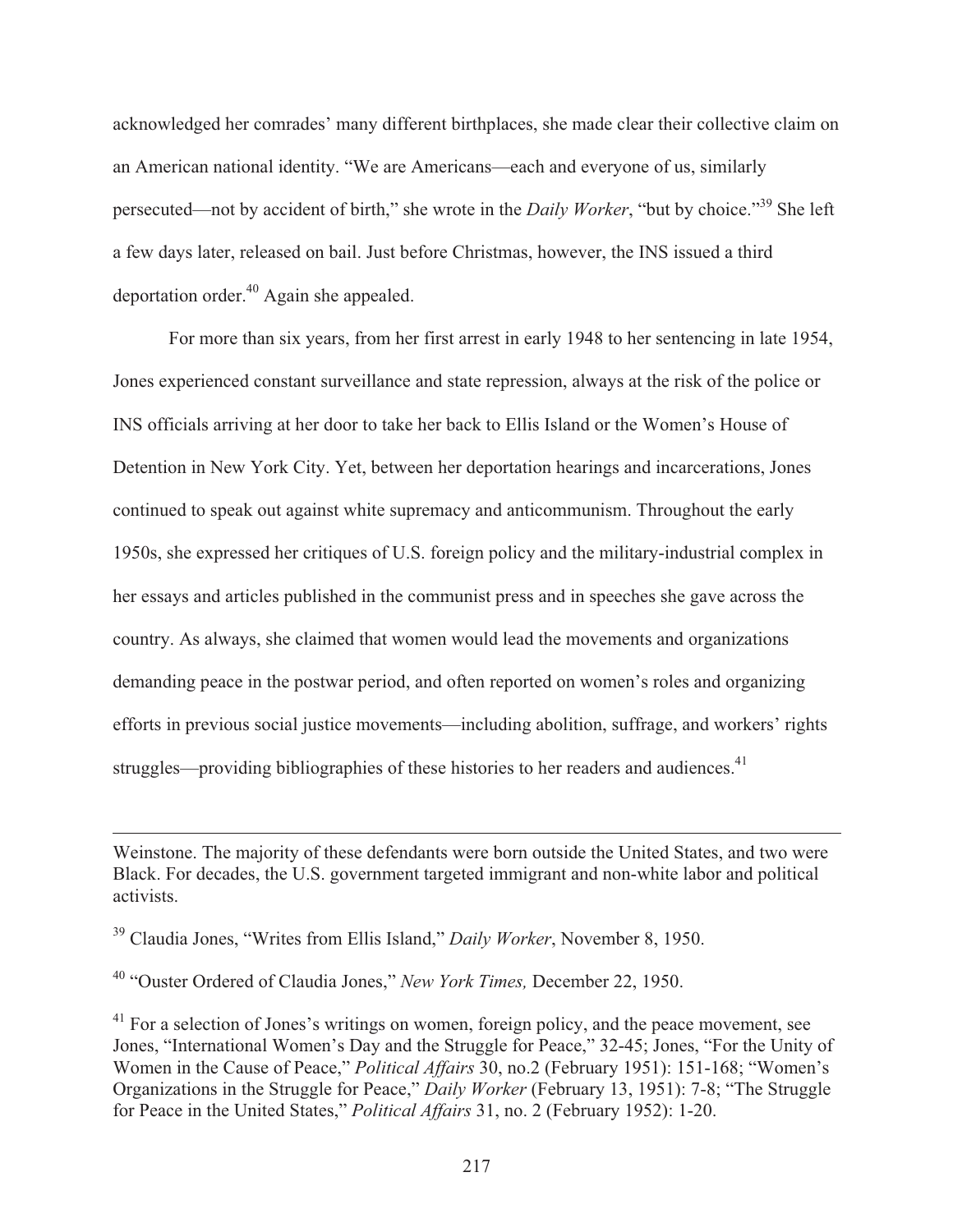When government agents arrested her again in June 1951, Jones reunited with her fellow "virtual United Nations" Ellis Island detainees in New York. She spent the next year and a half out on bail and protesting the arrests. After a nine-month trial that began in January 1953, the jury—which as she pointed out included only "one lone Negro" as an alternate—convicted her and the other defendants.<sup>42</sup> The presiding judge sentenced her to a year and one day's imprisonment, and levied a  $$2,000$  fine.<sup>43</sup> In her statement to the court, Jones invoked words from Frederick Douglass, the Bible, and Karl Marx to protest the jury's decision. Her conviction, she claimed, showed not the state's or the prosecutors' strength, but their "desperate fear of the people."44 Drawing attention to the jury's racial, gender, and class make-up, she stated that the "virtual exclusion of Negros, Puerto Rican and manual workers…exists not because of lack of qualifications or even financial hardship, but because of deliberate discrimination based on consciously cultivated white supremacist ruling class prejudice."<sup>45</sup> The defendants appealed all the way to the Supreme Court, which refused to hear their case. For the next two years, she fought the legality of her conviction and prison sentence. She lost.

 On January 24, 1955, Jones, Flynn, and two federal marshals boarded a Pullman train in New York headed for West Virginia. Unlike her southward trip with Stretch Johnson to attend the SNYC meeting in 1942, this journey would not end with YCL comrades meeting her at the

 $\overline{\phantom{a}}$ 

 $42$  Claudia Jones, "Statement Before Being Sentenced to One Year and a Day Imprisonment," reprinted in *Claudia Jones: Beyond Containment*, 8.

<sup>&</sup>lt;sup>43</sup> The defendants had differing experiences: two were acquitted (Simon Gerson and Isidore) Begun), two released for health reasons (Israel Amter and Marion Bachrach), and the others received longer sentences than Jones. See *Thirteen Communists Speak to the Court*, (New York: New Century Publishers, 1953).

<sup>44</sup> Jones, "Statement Before Being Sentenced," 8.

<sup>45</sup> Jones, "Statement Before Being Sentenced," 8.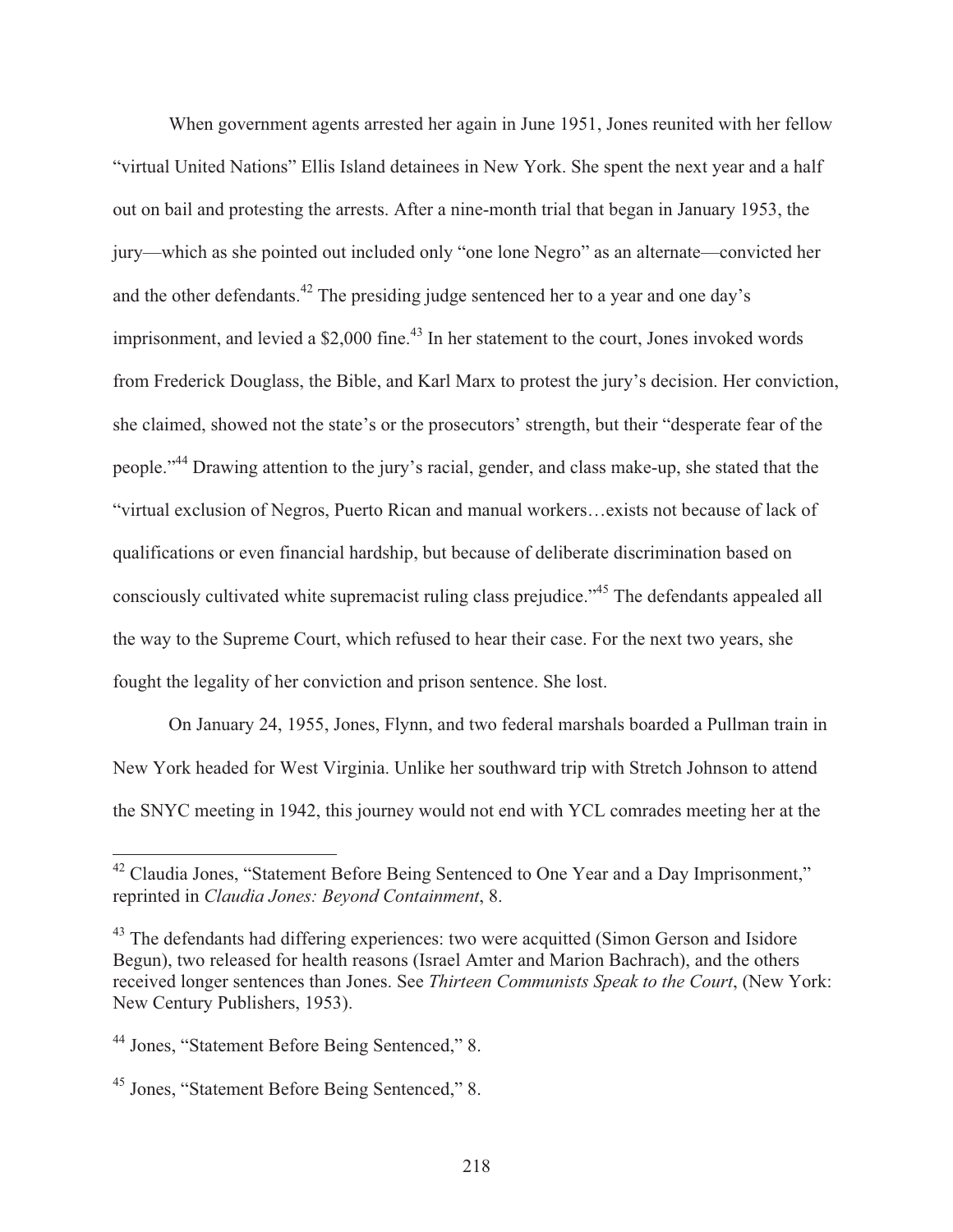station. Jones was now Inmate No. 11,712-W, and the train was heading to the Federal Reformatory for Women in Alderson, West Virginia, a Jim Crow prison in a Jim Crow town. Upon arrival, the Alderson guards assigned the two women to separate housing, sending Flynn to the whites-only cottage-cells.<sup>46</sup> Almost immediately, Jones's heart condition led to her hospitalization in the prison infirmary. Facing life-threatening conditions, she offered to leave the United States voluntarily if she were granted an early release.<sup>47</sup> The Federal Parole Board denied her request.

 In response, her allies organized a worldwide letter campaign for her parole on humanitarian grounds. The radical social worker Bertha Reynolds urged the government "not to make imprisonment an act of vengeance," but instead to "carry out the requirements of the law in a just and humane manner."48 The Parole Board received letters and postcards from labor unions, student groups, and radical organizations across the globe. "I am a member of a large union most of the members are women—we often talk about Miss Claudia Jones," wrote one woman, "It seems to me that it would be quite inhumane to keep her incarcerated."49 The government refused to grant her parole, but it did capitulate to her health needs and mandated that Alderson provide her a salt-free diet. Luckily for Jones and Flynn, this required that she be assigned to a cell-room in Flynn's cottage, despite the prison's official rules about racial segregation.

 $\overline{\phantom{a}}$ 

<sup>&</sup>lt;sup>46</sup> For accounts of Jones's imprisonment and campaigns for her release, see Elizabeth Gurley Flynn, *The Alderson Story: My Life as a Political Prisoner* (New York: International Publishers, 1972), 43-98; Boyce Davies, *Left of Karl Marx*, 107-109; Johnson, *I Think of My Mother*, 35-45.

<sup>47 &</sup>quot;Claudia Jones will Leave Country if U.S. Lets Her," *Atlanta Daily World*, February 11, 1955.

<sup>&</sup>lt;sup>48</sup> Bertha Reynolds to Federal Parole Board, April 29, 1955, Federal Bureau of Investigation, Claudia Jones, File Number: 100-11459.

<sup>49</sup> Esther Carroll to Federal Parole Board, May 10, 1955, Federal Bureau of Investigation, Claudia Jones, File Number: 100-11459.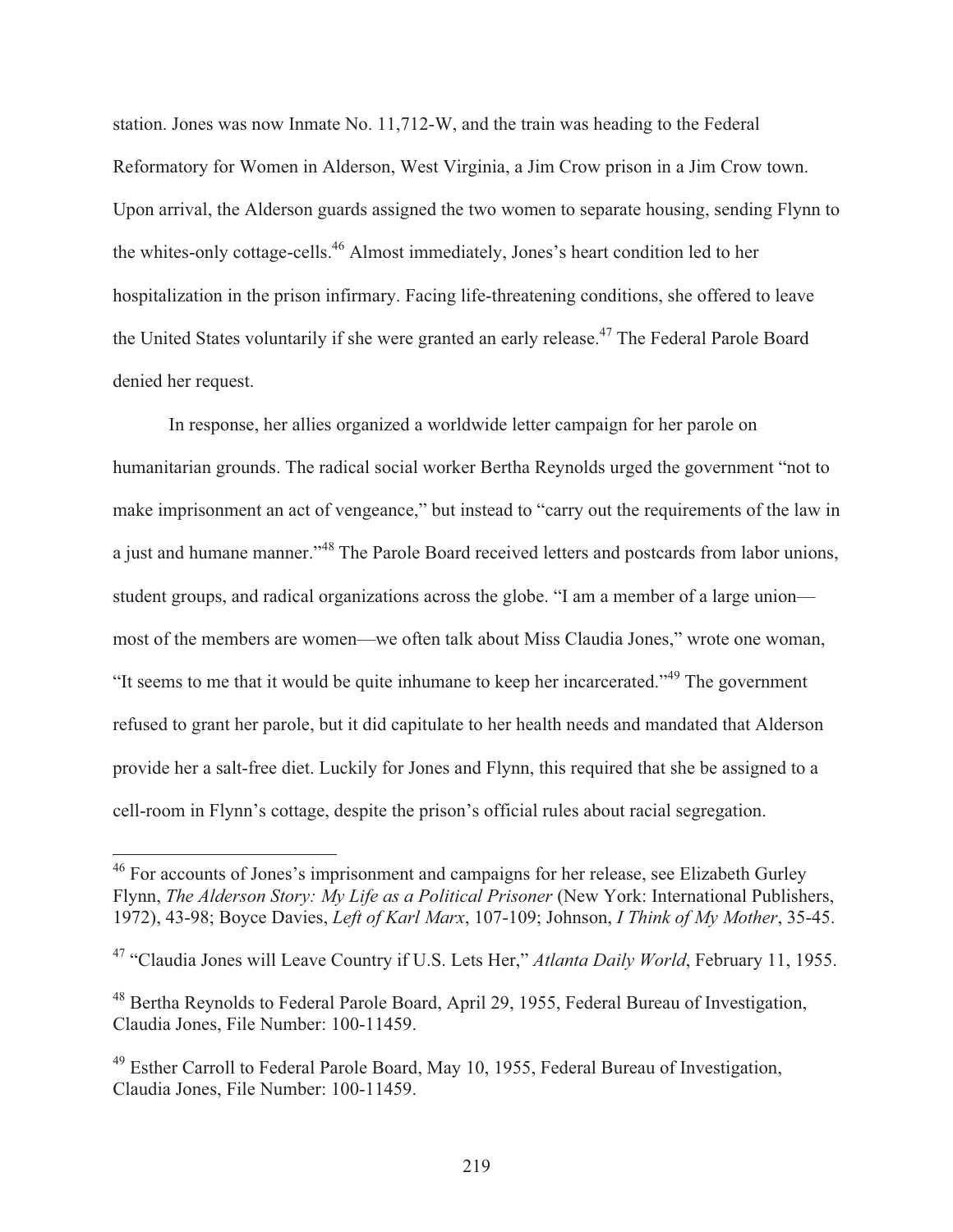As during her time in the Sea View sanitarium, Jones found ways to read and create during her incarceration. In the evenings, she wrote poetry and discussed the news of the day with Flynn in their maximum-security cottage, and during the long days, she learned ceramics, woodworking, jewelry making, and weaving in Alderson's craft workshops. She also, of course, organized other women into collective purposes: helping them apply for parole, planning and then winning a prize for a group theatrical performance of a play about Davy Crockett at a July 4th celebration, and leading discussions with white and Black inmates on manifestations of racism and anti-racism within the prison's confines, not just with the inmates, but among the guards as well.<sup>50</sup>

 After spending another three weeks in Alderson's infirmary in the fall of 1955, Jones was finally released on October 23, having served nine months and eighteen days of her sentence. Flynn's cottage-cell window gave her a view onto the roadway outside, and she watched Jones leave. "She turned to wave—tall, slender, beautiful, dressed in golden brown, and then she was gone," Flynn remembered, "This was the hardest day I spent in prison."51 Flynn herself served another year in Alderson.

 On December 9, 1955, after few weeks of recuperating in a New York hospital, Jones boarded the *Queen Elizabeth* cruise liner bound for the United Kingdom. Hundreds of her friends and comrades, including Stretch and Martha Johnson and Paul and Essie Robeson, attended a farewell reception in her honor the previous evening. "She will contribute greatly," Paul Robeson predicted, "to that movement which has emerged so powerfully in our time, the colonial

<sup>50</sup> Flynn, *The Alderson Story*, 77; Boyce Davies, *Left of Karl Marx*, 110-117; Donna Langston, "The Legacy of Claudia Jones," *Nature, Society and Thought* 2, no. 1 (1989), 85.

<sup>51</sup> Flynn, *The Alderson Story*, 115.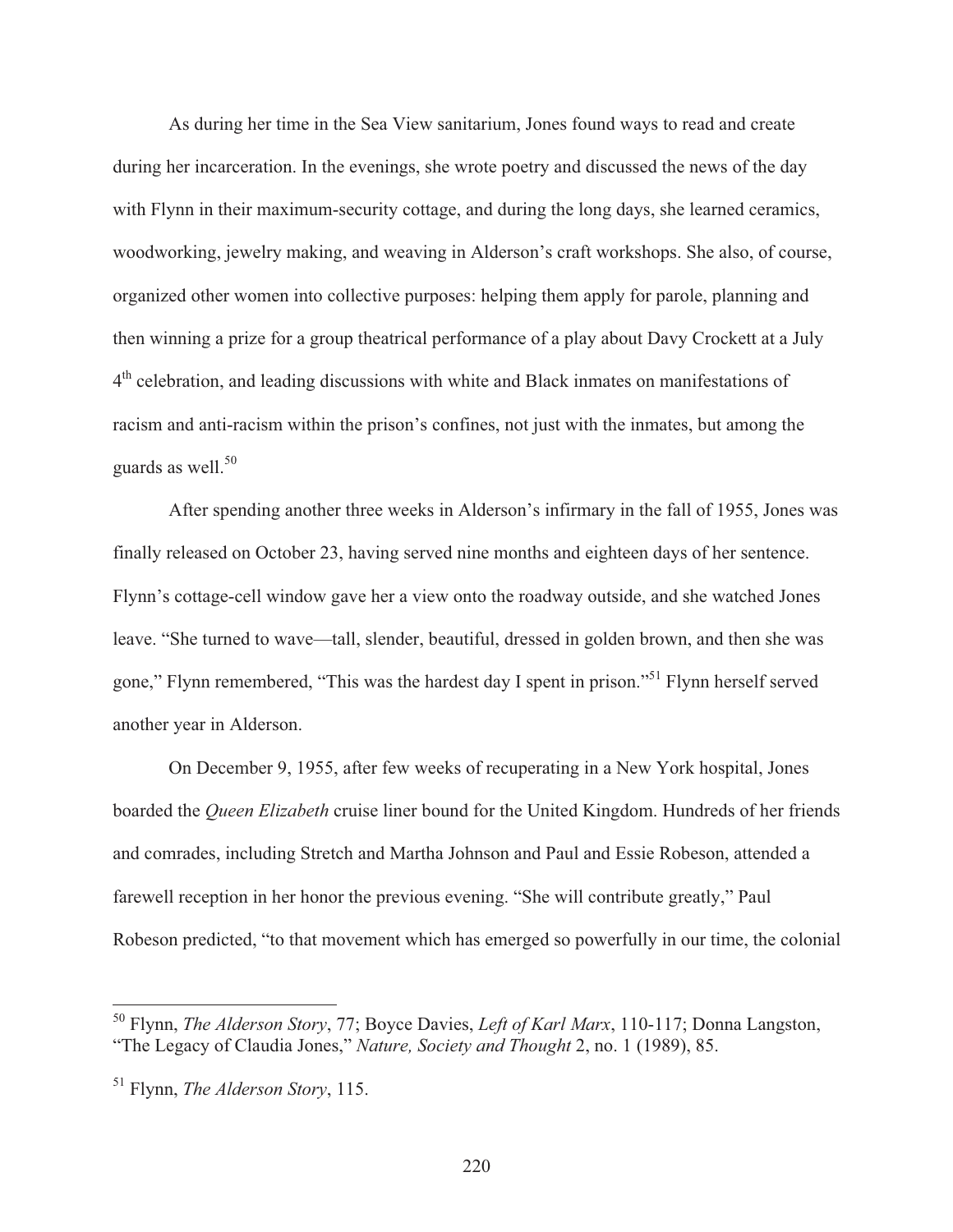liberation struggles which are helping to re-make the world before our eyes."<sup>52</sup> It was a prescient comment. The anticommunist backlash could kick her out of the country. But it could not erase the legacy of her Popular Front activism on the democratic movements to come.

## *An American Popular Fronter in London*

 $\overline{a}$ 

 When Jones, just shy of forty years old, arrived in London after her forcible exile from America, her home since she was a child, she was almost penniless and in ill-health from a heart condition made worse by her recent incarceration. Immigration laws in the U.S. and the U.K. would continue to impinge on her freedom of movement and her rights. Under the British Nationality Act of 1948, Jones's Trinidadian birth had given her rights to British citizenship based on her status as a British colonial subject, the term used for populations in the Commonwealth and British colonies. As she would discover, however, her British citizenship would not protect her from racial violence and discrimination in the U.K. any more than U.S. citizenship protected the rights of Black Americans during her thirty years there.

 American immigration legislation would continue to have consequences for Jones, even after she began her new life in exile. The U.S. Immigration and Nationality Act of 1952 had introduced stricter limits on the numbers of new Caribbean immigrants to America, which, in part, contributed to the increase in West Indian migration to Britain. After 1952, although West Indians continued to be British citizens, the U.S. government no longer included them under British quotas, instead permitting entry to only one hundred immigrants from all the Caribbean islands combined. In an essay published in 1964, Jones asserted that British and American

<sup>&</sup>lt;sup>52</sup> Paul Robeson Statement, Box 1, File 2, Claudia Jones Memorial Collection, Schomburg Center for Research in Black Culture, New York Public Library, New York, NY.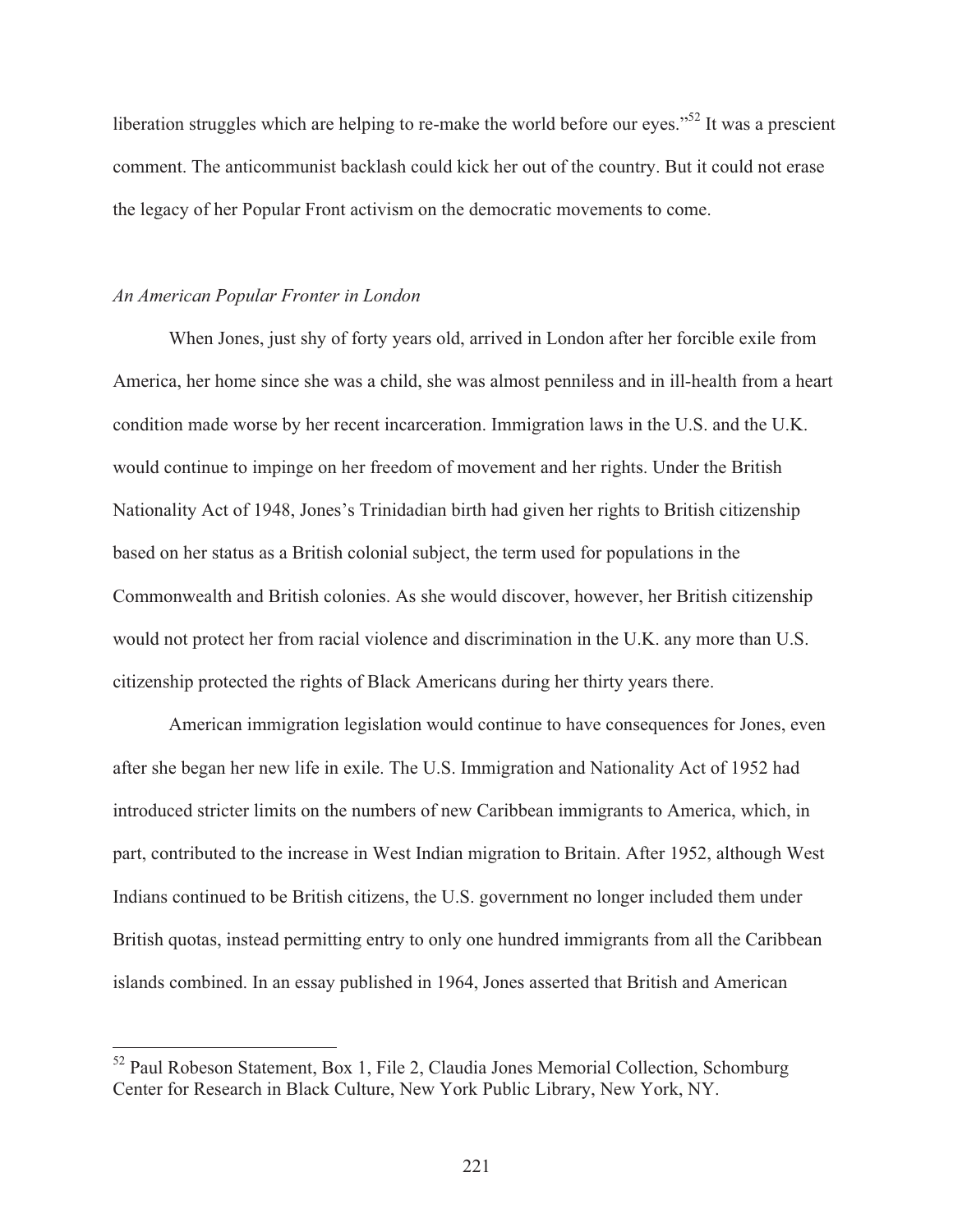imperialism had created the economic conditions for increased migration from the West Indies, while immigration laws in both countries had limited the legal freedom of movement for Black migrants, even those with citizenship rights.<sup>53</sup> As a result of the American Immigration and Nationality Act of 1952, she wrote, West Indians have abandoned plans to migrate to the U.S. and instead "have trekked in thousands to Britain, where they are confronted with an extension of their problems as colonials in a metropolitan country in the form of color prejudice, joblessness, housing shortages, etc."<sup>54</sup> Immigration laws (based in the ideology of white supremacy and in opposition to multiracial democracy) and the British postwar economic boom that partially relied on the labor of people of color in healthcare and other industries created a new migration pattern.

 In the two decades that followed the British Nationality Act of 1948, almost half a million people, often recruited for the lowest paid jobs in healthcare and transportation in Britain's cities, moved from the Caribbean to Britain. The Nationality Act created a specific British national citizenship status for people born or naturalized in the United Kingdom and its colonies, replacing the broader definition of British subject used to cover Commonwealth residents. The British government created even tighter controls over freedom of movement for British citizens from its colonies or former colonies when Parliament passed the Commonwealth

<sup>53</sup> Claudia Jones, "The Caribbean Community in Britain," *Freedomways* (Summer 1964), 340- 357, reprinted in *Claudia Jones: Beyond Containment*, 165-181.

<sup>54</sup> Jones, "The Caribbean Community in Britain," 170.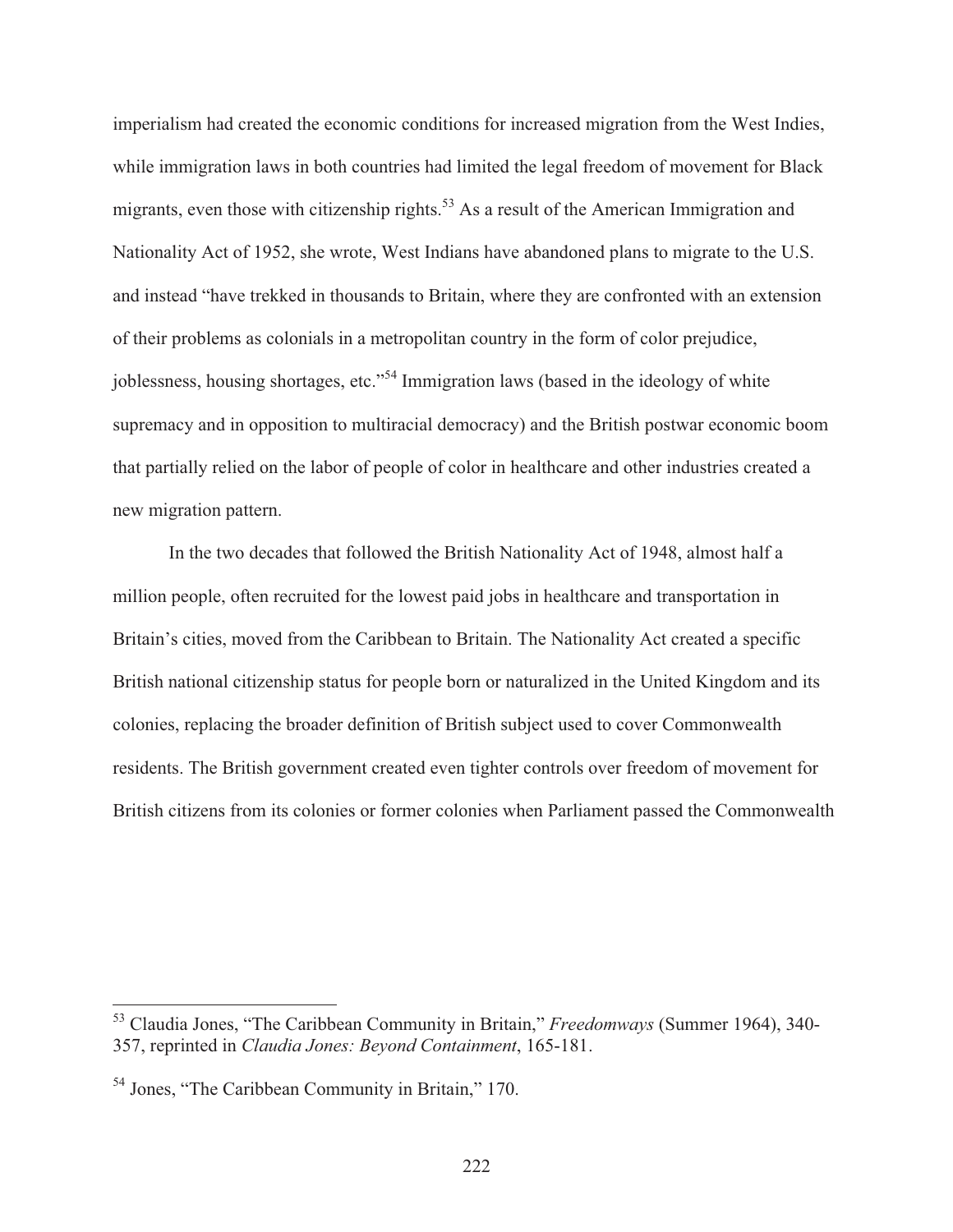Immigration Act of 1962. Jones asserted that this Act, which she referred to as a "colour-bar" law, created a second-class citizenship for her and other Black Britons.<sup>55</sup>

 Like thousands of others born in the West Indies who found their way to London and other cities in the U.K., Jones was an "immigrant" in the eyes of many white British citizens, never to belong to the British nation despite her birthright, first as a British colonial subject and then as a British citizen after the passage of the Nationality Act. She spent the better part of the last years of her life in a movement that opposed racist immigration legislation and colonialism.

 As when she had immigrated to Harlem thirty years earlier, Jones joined a West Indian community on the rise in London's Brixton neighborhood. By the time of her arrival in London, two thirds of British citizens (or subjects before 1948) who had left their home countries for the U.K. came from the Caribbean, an increase partially resulting from restricted immigration to America. They came to be known as the Windrush generation, named for the *Empire Windrush* ship that carried families from Jamaica, Trinidad, and other Caribbean islands in 1948. From 1954 to 1955, the number of Caribbean-born British citizens relocating to the U.K. more than doubled.56

 In an echo of her parents' experience, Jones had to build a new life with few financial resources in a city whose landlords and employers discriminated against Black newcomers,

<sup>55</sup> Claudia Jones, "Butler's Colour-Bar Mocks Commonwealth," *West Indian Gazette* 4, no. 11 (November 1961). For more on the history of the Commonwealth Immigration Act of 1962, see Perry, *London is the Place for Me*; Jones, "The Caribbean Community in Britain," 171-174.

<sup>56</sup> Perry, *London is the Place for Me*, 160; Edward Pilkington, *Beyond the Mother County: West Indians and the Notting Hill White Riots* (London: I.B. Tauris & Co Ltd, 1988). Jones claimed that the number of West Indians in Brixton, her own neighborhood, grew from 85,000 in 1955 to 135,000 in 1961, Jones, "The Caribbean Community in Britain," 162.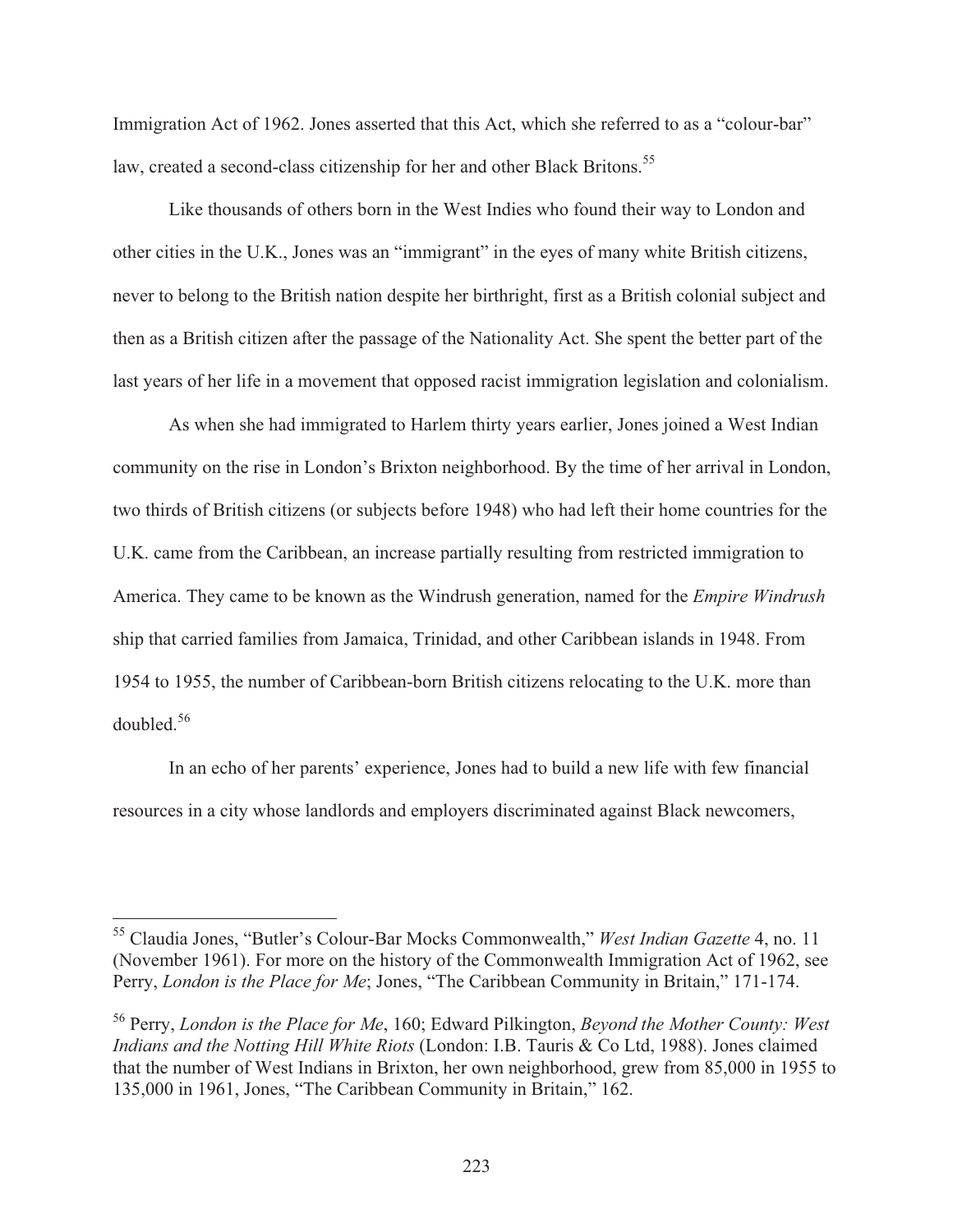despite their legal rights to live and work there.<sup>57</sup> Confident that her twenty years experience as a writer, editor, teacher, and organizer would help her secure meaningful work, Jones hoped to find political, social, and intellectual communities similar to those she had helped create in the United States. It would take her several years to find her footing in the U.K., however, as she confronted at best neglect and at worst racism and sexism from many of her new comrades in the Communist Party of Great Britain (CPGB), most of whom barely paid her any attention. She later told friends that the CPGB leadership had complained she "was dumped as an invalid" on the Party.<sup>58</sup>

 Like many West Indians in postwar London, Jones had difficulty securing decent paying work and affordable housing in the face of racism from employers and landlords. Despite her stature in the international communist movement and her successful career in the U.S., the CPGB leaders arranged first for her to be hired and then fired from a low skill job at the China News Agency's London office.<sup>59</sup> Although the Party's officials expected her to participate in its activities and committees, especially when "matters affecting the West Indies are under discussion," she never held national office in the CPGB, a contrast to her official participation in the CPUSA's highest levels.<sup>60</sup> Jones knew that she had more to offer than the mostly white and

<sup>57</sup> For accounts of Jones's life and work in the U.K., see Johnson, *I Think of My Mother,* 65-94; Sherwood, *Claudia Jones: Life in Exile*; Boyce Davies, *Claudia Jones: Beyond Containment*, 154-156.

<sup>58</sup> Boyce Davies, *Left of Karl Marx*, 224; Claudia Jones to Stretch Johnson, no date, AMC at MML.

<sup>59</sup> Claudia Jones to Idris Cox, Box 2, CJMC at SCRBC; Johnson, *I Think of My Mother*, 67-68.

<sup>&</sup>lt;sup>60</sup> Idris Cox to Claudia Jones, May 21, 1963, CJMC at SCRBC. Idris Cox was the Secretary of the CPGB's Welsh district.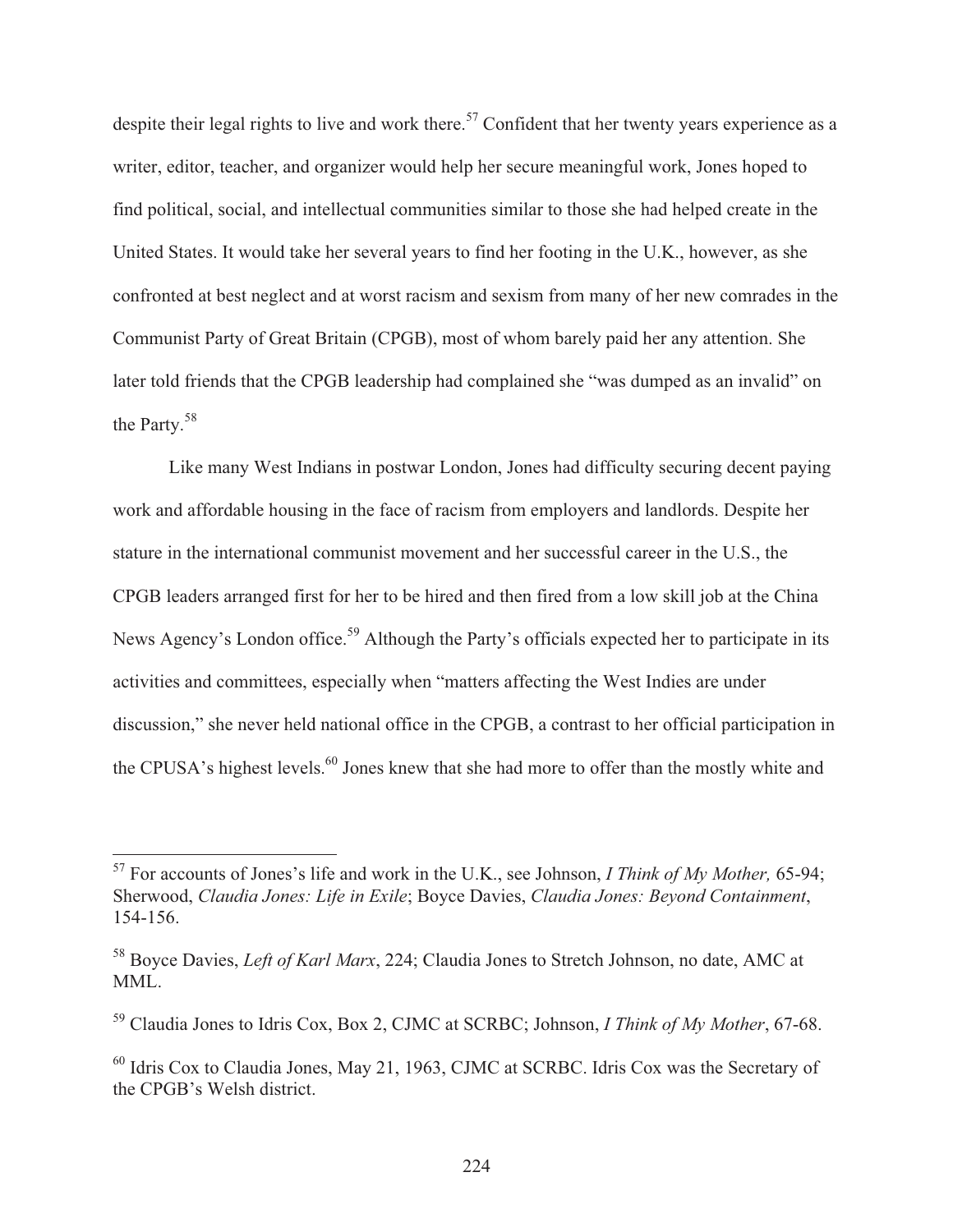male CPGB leadership imagined, and she was openly critical about the lack of women and Black people in the Party's top ranks, as she had been in the United States.

 As an American Popular Fronter, Jones's experiences of racism, as well as civil and workers' rights victories in the U.S. during 1930s and 1940s, raised expectations for political possibilities in her new homeland. She certainly had higher hopes for the role that she and other women could play in the Party, and for what the Party could achieve for Black Britons. In a BBC television broadcast in 1989, Trevor Carter and Billy Strachan, both influential Black CPGB and Caribbean Labour Congress members who became two of her closest allies, affectionately remembered how Jones influenced their thinking about race and gender. "Her attitude and analysis of racism was something new to us," Carter recalled. "She was seen as a working-class intellectual, different and American, but someone with whom everyone felt they could identify."61 In the 1950s, Jones "brought this very consciousness to us," and challenged them to recruit more women. "We had women but they made the tea," he said to Strachan; "I think we lacked enough women to take an interest," Strachan replied.<sup>62</sup> Jones also challenged Carter and Strachan to demand more in their campaigns for equality in transportation jobs. London's bus companies, for example, had begun to hire Black men as conductors, but Jones asked "what

<sup>61</sup> Quoted in *Claudia Jones: A Woman of Our Times*, directed by Ingrid Lewis for BBC Television. Broadcast on *Eye to Eye*, BBC London, aired September 18, 1989. A fellow Trinidadian, Carter was active in the British labor and anti-colonialism movements, the Labour Party, and the CPGB. See Trevor Carter, *Shattering Illusions: West Indians in British Politics* (London: Lawrence & Wishart, 1986).

<sup>62</sup> Quoted in *Claudia Jones: A Woman of Our Times*. Born in Jamaica, Strachan served in the RAF and moved to the UK in 1947. He was a founding member of the Movement for Colonial Freedom, and a close friend of Cheddi Jagan, political activist in British Gaina (later Guyana). See "Billy Strachan: Obituary," *The Times London*, May 22, 1998.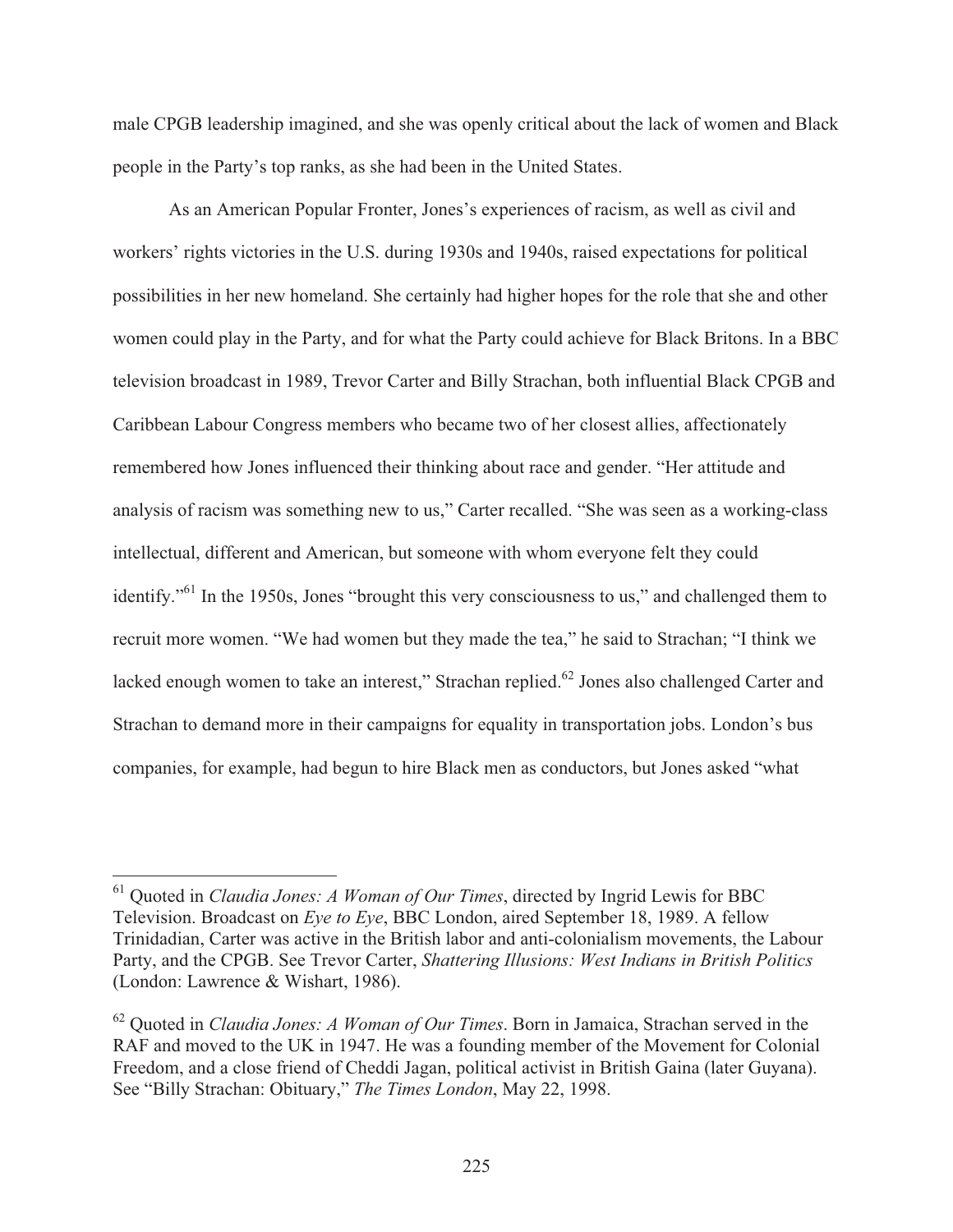about being made inspectors?" recalled Strachan. "[W]e hadn't even foreseen [that] because we thought we had achieved a helluva lot just getting people in transport."63

 In her initial years in London, Jones lived in other exiled CPUSA members' homes when she was not recuperating in the hospital—and then relied on donations from friends and comrades in the United States to cobble together her rent every month.<sup>64</sup> She first stayed with American communist Mikki Doyle, who had arrived in the U.K. in 1953 with her Scottish-born husband Charlie, a prominent labor leader, after the U.S. government had deported him under the Internal Security Act of 1950. Although Doyle had participated in multiracial demonstrations and campaigns in New York (she lost sight in one eye to anticommunist violence during a 1949 protest supporting Paul Robeson), she did not have "much contact with people in the black community" in London. "But they all knew about Claudia," Doyle remembered. "[A]ll these young black men and women would come to the house, all hours, they were all very anxious to meet Claudia.<sup>65</sup>

 While young Black Britons may have welcomed Jones to London, the U.K. government decidedly did not, and refused to recognize her British citizenship rights. For a number of years it denied her requests for a British passport, which ironically prevented her from traveling outside its borders. The Passport Office did once offer to authorize a trip to Trinidad for health reasons, but in a letter that Jones interpreted as "carrying a strong hint of the 'colonial go home."<sup>66</sup> In

<sup>63</sup> Quoted in *Claudia Jones: A Woman of Our Times*.

<sup>64</sup> Claudia Jones to Stretch Johnson, April 21, 1956, Box 2, File 5, HJHP at TLNYU.

<sup>65</sup> Quoted in *Claudia Jones: A Woman of Our Times*; Ken Gill, "Mikki Doyle," *The Independent*, December 12, 1995. Doyle later became the Women's Editor of the CPGB's *Morning Star* newspaper.

<sup>66</sup> Claudia Jones to Eric Williams, July 23, 1957, Box 1, File 5, CJMC at SCRBC.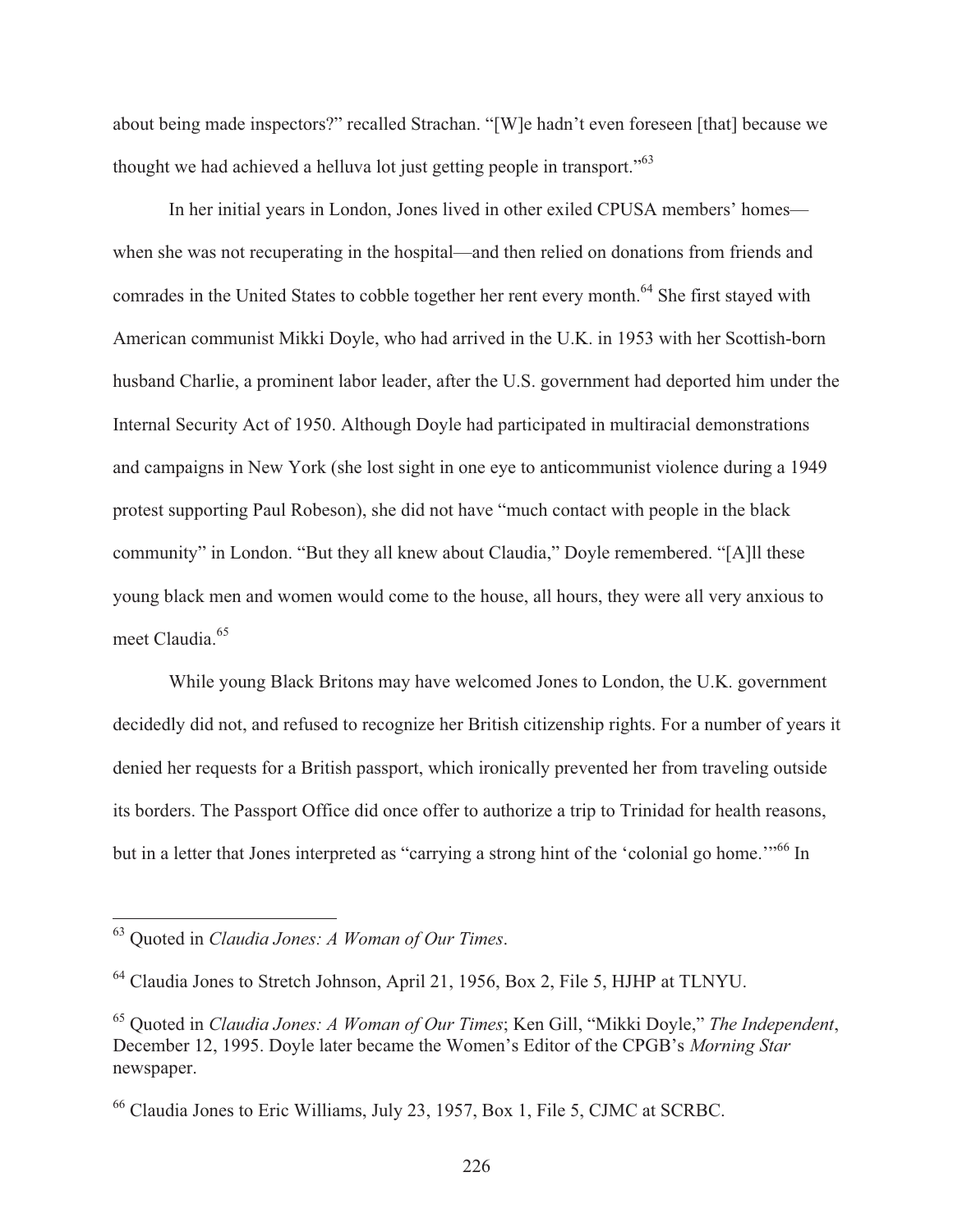1960, five years after her first application, the British government finally issued Jones a passport, just in time for her to travel to the USSR, Japan, and China. But she still lived under the threat of deportation just as she had in the U.S., fighting for her citizenship rights, freedom of movement, and equal treatment under the law. On top of this, she had to fight for basic recognition, not to speak of a position of substance, within the international communist movement she had done so much to build.

## *Reimagining the Popular Front in the* West Indian Gazette

 After several years of shuttling between hospital wards, other people's homes, and flats she could not afford during a national housing shortage, Jones was leading a precarious personal life in 1958, but had found new purpose in her profession. That January, with donations from some of her old U.S. comrades, she published the inaugural issue of her newspaper, the *West Indian Gazette (WIG)*, which, as a British journalist later reported, "proved to be one of the hardiest of the West Indian papers" founded in the 1950s.<sup>67</sup>

 For six years, Jones's newspaper provided a prominent public platform for her radical political vision. As she wrote in her first editorial, *WIG* stood for "a united and independent West Indies, full economic, social, and political equality, and respect for human dignity for West Indians and Afro-Asians in Britain, [and] for peace and friendship between all Commonwealth and world peoples."68 The *West Indian Gazette & Afro-Asian-Caribbean News*, as she renamed the paper in 1962, reflected Jones's two decades of experience in the American Popular Front

<sup>67</sup> W.J. Weatherby, "Alma Mater," *The Guardian,* March 18, 1963.

<sup>68</sup> Claudia Jones, "Editorial," *West Indian Gazette*, (January 1958). The British Library has an almost complete run of the *West Indian Gazette* on microfilm.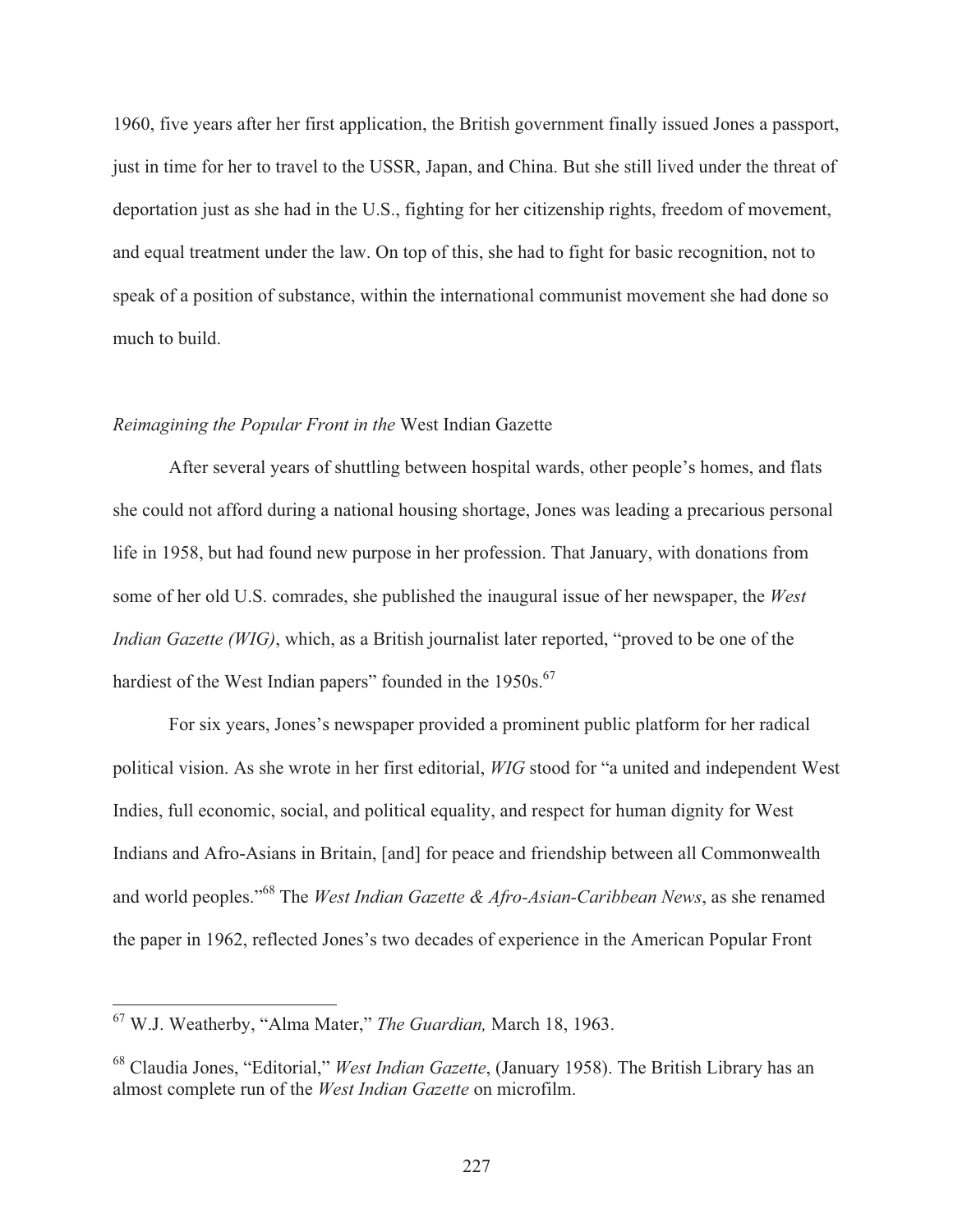realm of political education and political culture, as well as her belief in the role of culture and history in shaping understandings of race, gender, and national identity.<sup>69</sup> She published reports on anti-colonialist and civil rights struggles, articles with feminist, anti-racist, and pan-Africanist viewpoints, and reviews of cultural events and publications. The paper also publicized and then reported on mass protests in support of proposed anti-racism legislation in the British Parliament and in solidarity with civil rights movements in South Africa and America.<sup>70</sup> In exile in the U.K., she led a communist-influenced movement outside the structures of the CPGB, and provided an important medium for a transnational network of Black activists and a Black British Caribbean politics and culture.

 In "two crowded, chaotic and untidy rooms" above Theo's Record Shop, a popular hangout in London's Southwest Brixton neighborhood, Jones and a skeletal volunteer staff produced a first-rate publication for the West Indian Windrush generation.<sup>71</sup> The *WIG* encouraged the formation of a Black British political identity in a community with varied nationalities and ethnicities, and provided a dialogue between West Indians, Africans, and South

<sup>&</sup>lt;sup>69</sup> For more on the *WIG*'s significance in British culture and politics, see Donald Hinds, "The *West Indian Gazette*: Claudia Jones and the Black Press in Britain," *Race & Class* 50, no. 1 (2008): 88-97; Bill Schwarz, "Claudia Jones and the *West Indian Gazette*: Reflections of the Emergence of Post-Colonial Britain," *Twentieth Century British History* 14, no. 3 (2003), 264- 285; Boyce Davies, *Left of Karl Marx*, 84-95; Perry, *London is the Place for Me*, 128. Boyce Davies argues that the *Gazette* was more "internationalist in scope" than her earlier journalism, but Jones's Popular Front writings similarly focused on international events, particularly about anti-fascism.

 $70$  See, for example, the front page stories "South African Police Arrest Children" and "First" Antiguan Woman Barrister," *West Indian Gazette* 3, no. 4 (June 1960); reporting on Martin Luther King Jr.'s visit to London in *West Indian Gazette* 4, no. 12 (December 1961), and articles about women's experiences in Ghana and Guiana by Essie Robeson and Janet Jagan in *West Indian Gazette* 4, no. 13 (January 1962) and Shirley Graham Du Bois in *West Indian Gazette* 5, no. 11 (June 1963).

<sup>71</sup> Hinds, "*The West Indian Gazette*," 88.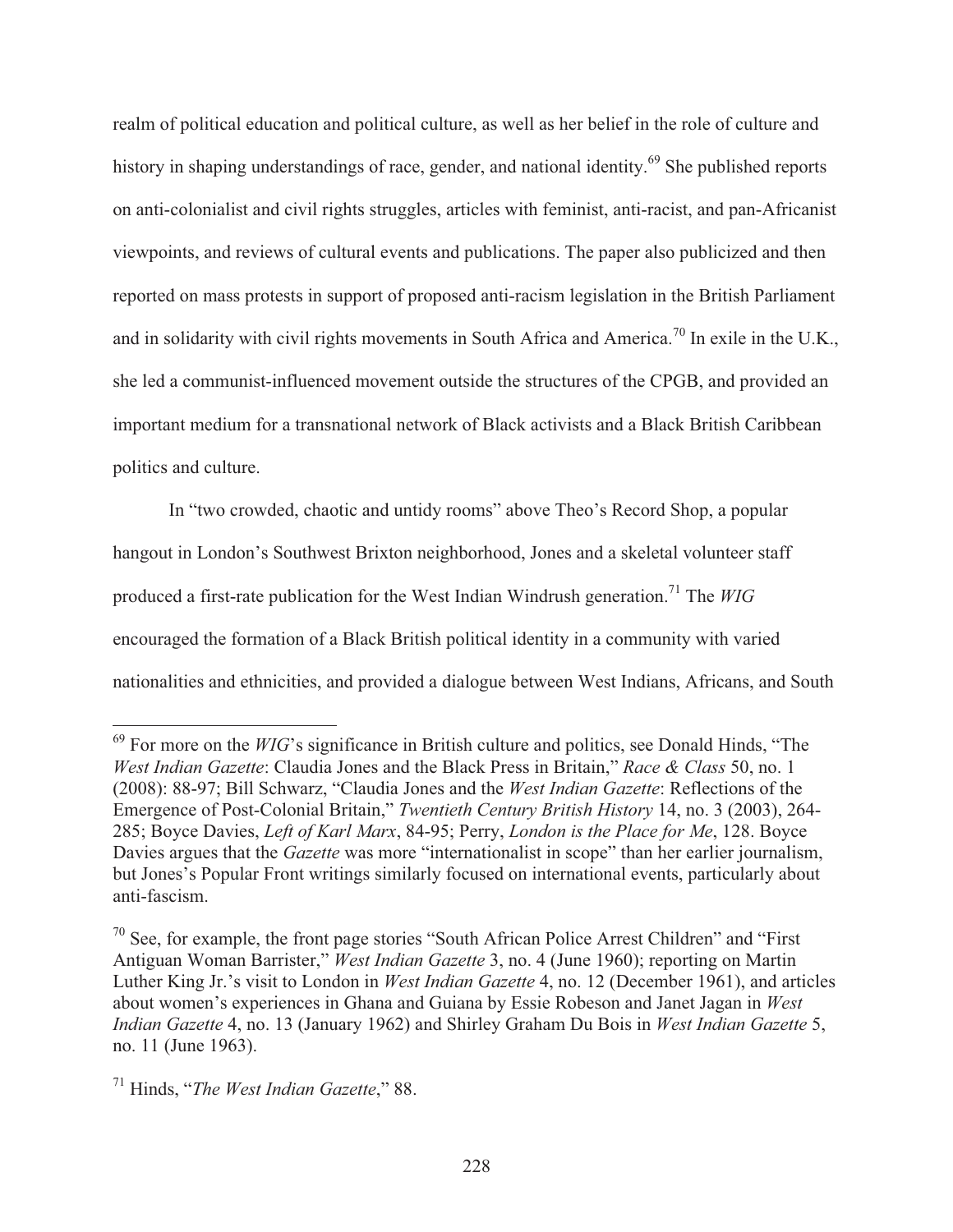Asians about the racism they encountered in Britain.<sup>72</sup> Founded in a year when intense displays of racial hatred erupted in U.K. cities, namely the white riots in London and Nottingham at the end of summer 1958, the *WIG* juxtaposed local neighborhood stories of racism and resistance with reports on global events in the anti-colonial and Civil Rights movements.

 Similar to the Young Liberators' *Harlem Organizer* in the 1930s and the CPUSA's *Daily Worker* in the 1940s, the *WIG* carried stories about local protests and cultural events, as well as international politics. From her early days in the YCL, Jones believed in the importance of both Black cultural politics and interracial activities. In *Spotlight* and other Popular Front publications aimed at youth, she had covered interracial dances and organizing campaigns, beauty contests and film reviews. In her new life in exile, Jones highlighted Black cultural expression in the *Gazette* and in the events the paper sponsored.<sup>73</sup>

Jones did not spend all her time writing and editing the *WIG*, and her Popular Front organizing experiences proved useful in the burgeoning social justice movements in the U.K. and the Commonwealth. As she had in the U.S., she linked local demands for racial and gender justice to transnational movements for self-determination. Her leadership in several U.K.-based anti-imperialist and anti-colonialist organizations, such as the Inter-Racial Friendship Coordinating Committee (IRFCC) and the Movement for Colonial Freedom (MCF), illustrates her influence on the modern civil rights movement in Britain. Popular Front principles remained at the center of her visionary politics, and the legacy of her vision is apparent in these

<sup>72</sup> Perry, *London is the Place for Me*, 132.

<sup>73</sup> See, for example, "African Freedom Concert," *West Indian Gazette* 1, no. 4 (April 1959); announcements for the BBC's broadcast of the Notting Hill Carnival and its beauty contests in *West Indian Gazette* 3, no. 1 (January 1960), Jones, "The Fire Next Time: A Review," *West Indian Gazette* 5, no. 14 (October 1963).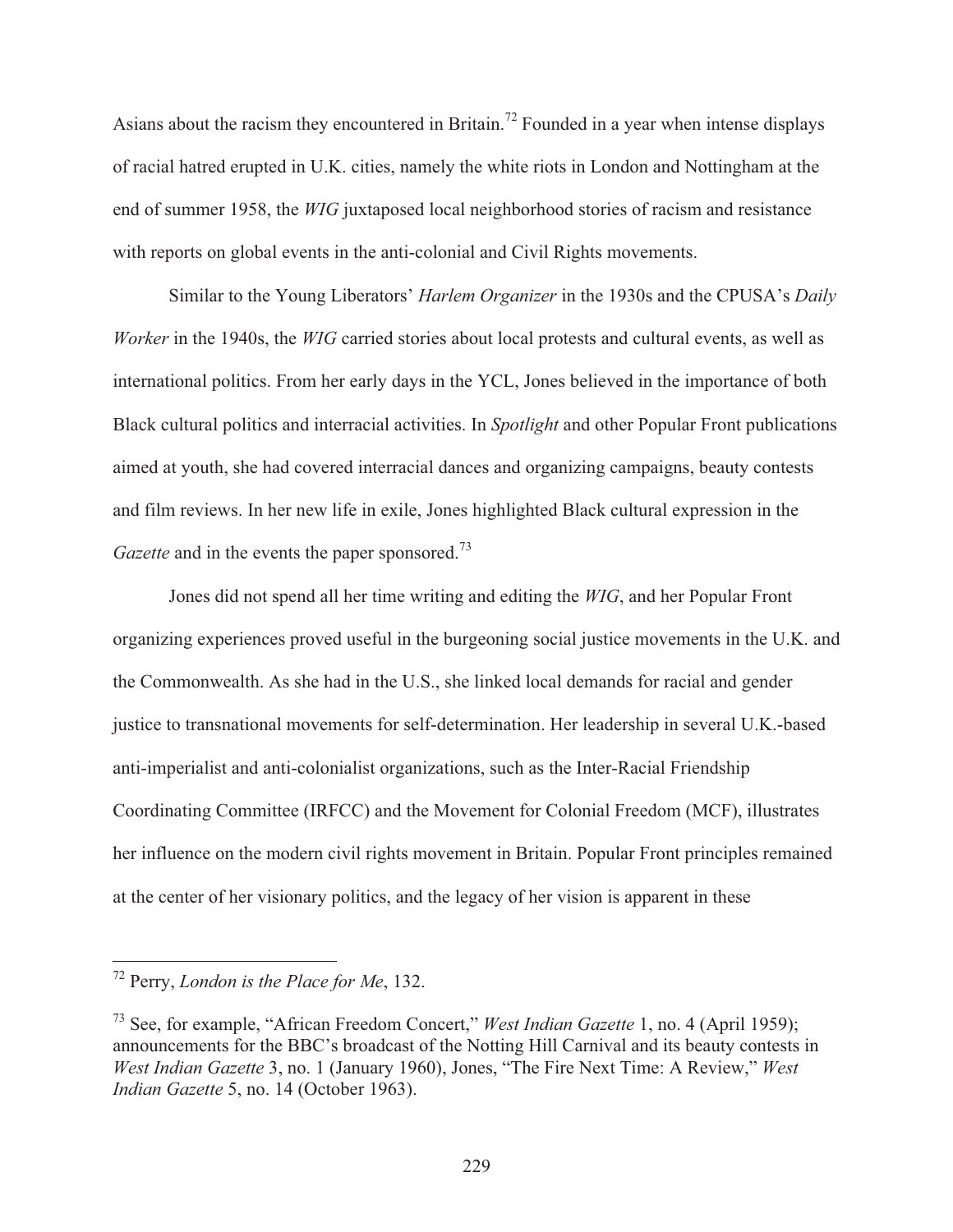multiracial, cross-class coalitions fighting to expand and protect democratic rights, particularly for Black women.

 Another avenue for spreading that vision was the Caribbean Carnival, which Jones founded in 1959. In February of that year, the BBC broadcast coverage of the event for the first time from St. Pancras Hall in London. Jones hoped the carnival might educate white Britons about Caribbean cultural forms and provide an opportunity for transplanted Trinidadians, Jamaicans, and peoples from other Caribbean nations to celebrate their heritage in a new homeland while creating a new collective West Indian identity. In an echo of her father's comments about being proud of her West Indian heritage, Jones connected culture and politics, writing in the Carnival's program that the event was a "testament to the role of the arts in bringing people together for common aims, and to its fusing of the cultural, spiritual, as well as political and economic interests of West Indians in the U.K. and at home."74

 Cultural events with political aims had been key to Jones's organizing strategies since she first attended the World Youth Congress meeting in New York in 1938. Since then, she had written extensively on how racist representations of Black people in popular culture supported white supremacist legislation and systems of segregation, and how Black people countered such distortions by producing their own cultural representations of Black life in America. Among friends in both the U.S. and the U.K., she was known for reciting from memory Langston Hughes's poem, "Let America Be America Again," at social gatherings.<sup>75</sup> "Claudia, unlike the

<sup>74</sup> Claudia Jones, "A people's art is the genesis of their freedom," reprinted in *Claudia Jones: Beyond Containment*, 166.

<sup>75</sup> See Shapiro, "Red Feminism," 270.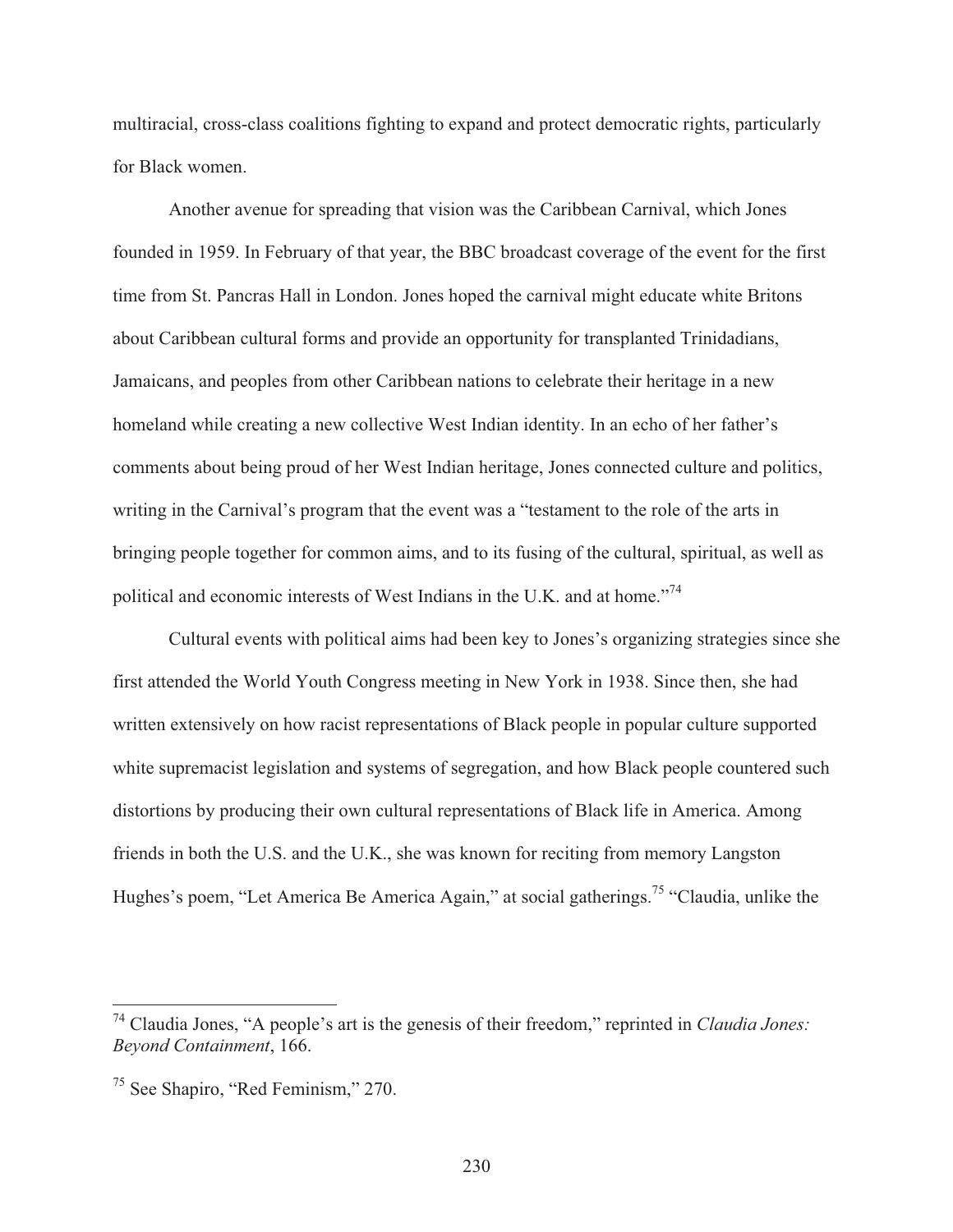rest of us," Trevor Carter later told a journalist, "understood the power of culture as a tool of political resistance."76

 The *WIG* office had a gravitational pull for local Brixton residents, and for Black politicians, activists, and celebrities from the West Indies, the United States, and Africa. "It was truly the cultural center for Blacks in Britain," recalled Donald Hinds, who at age twenty-four began writing for the paper during time off from his job as a London bus conductor, and later became a novelist.77 Many world leaders, sports stars, and famous entertainers—from Cheddi Jagan, the Premier of British Guiana, to Sir Learie Constantine, renowned cricketer participated in *WIG* sponsored events designed to publicize West Indian culture and to protest racism in Britain.78

 Not only the famous found their way to Jones and her newspaper's office above the music shop. On Saturday mornings, one volunteer writer reported in 1961, "the never-ending queue of West Indians knocking on the *WIG*'s door to file complaints about colour-bar practices" bumped into activists, many of them young women, who had "come to lick stamps and to write."<sup>79</sup> And of course since this was Jones's newspaper, the article added that young people also came with "stories of inter-racial experiences that reject racialism," affirming her Popular

<sup>76</sup> Quoted in Gary Younge, "The Politics of Partying," *The Guardian*, August 17, 2002.

<sup>77</sup> Born in Jamaica in 1934, Hinds moved to the U.K. in 1955. Ian Thomson, "Here to Stay: Donald Hinds came from Jamaica to work on the buses in the 1950s," *The Guardian*, August 29, 2009. For Hinds's reflections on working at the *Gazette*, see Hinds, "The *West Indian Gazette*," 88-97.

<sup>&</sup>lt;sup>78</sup> See, for example, the *WIG*'s anniversary concert featuring Paul Robeson, Cy Grant, and Peggy Seeger in *West Indian Gazette* 3, no. 5 (September 1960); photograph of Jones with Cheddi Jagan in *West Indian Gazette* (October 1961).

<sup>79</sup> Ken Kelly, "A Day in the Life at the Gazette," *West Indian Gazette*, vol. 3, no. 6, May 1961.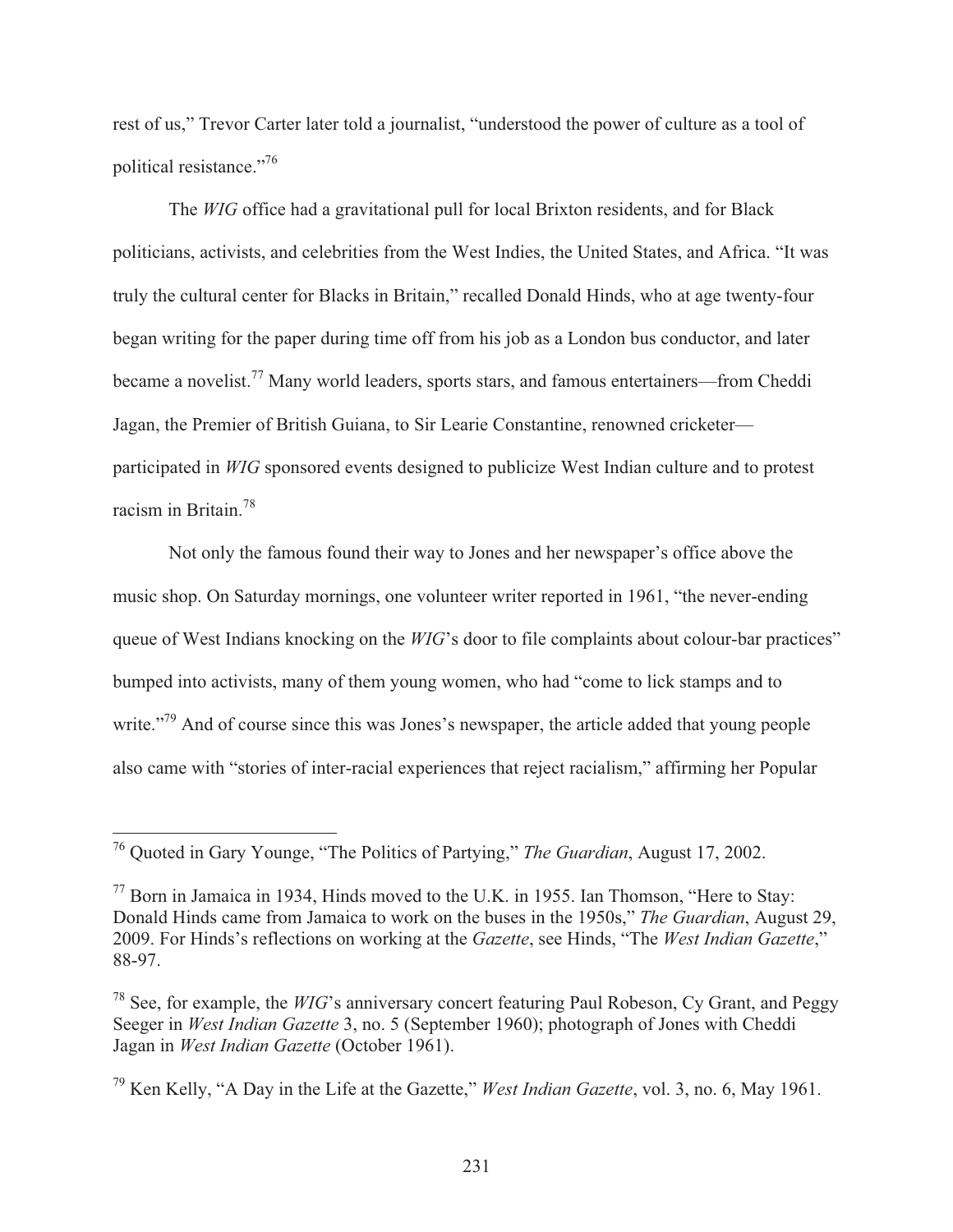Front belief in the necessity of multiracial activism against racism.<sup>80</sup> Jones continued, just as in the YCL days in the U.S., to champion young people's potential for creative and intellectual writing despite their lack of formal education, providing opportunities for inexperienced writers and activists to learn new skills. She found the resources in 1959 (most likely from her old friends Paul and Essie Robeson who were living in England that summer) to send Donald Hinds to the international communist movement's Seventh World Festival of Youths and Students in Vienna, perhaps imagining that it would propel him into a career similar to hers.<sup>81</sup>

 Sitting amidst the "fresh new ideas floating in the air, [and] the click-clack of busy typewriters," Jones created a newspaper that was lively and informative, theoretically rich but written in layperson's language, and full of cultural and political reportage.<sup>82</sup> She put to good use her decades-long career reporting for the *Daily Worker*, editing magazines like *Spotlight*, and writing pamphlets for Popular Front campaigns in the United States. The *WIG* pages reflected her lessons in Party training schools and on communist publications' editorial boards. Jones "recognized that the coloured community needed to be organized and that they needed a form of self-expression," claimed David Pitt, a Grenada-born Trinidadian socialist politician and medical doctor who in 1961 became the first Black Briton to win a seat on the London City Council.<sup>83</sup>

 The *WIG* "has sought to reflect the hopes and aspirations of West Indians for nationhood," wrote Jones on the newspaper's two-year anniversary. "It has critically analyzed

 $80$  Kelly, "A Day in the Life at the Gazette."

<sup>81</sup> Hinds, "*The West Indian Gazette*," 133; Ransby, *Eslanda,* 250. The Robesons's son, Paul Jr., attended the festival, and Paul Sr. sang at its closing event.

<sup>&</sup>lt;sup>82</sup> Kelly, "A Day in the Life at the Gazette."

<sup>83 &</sup>quot;Claudia Jones Memorial Issue," *West Indian Gazette*, vol. 8, no. 2, February 1965.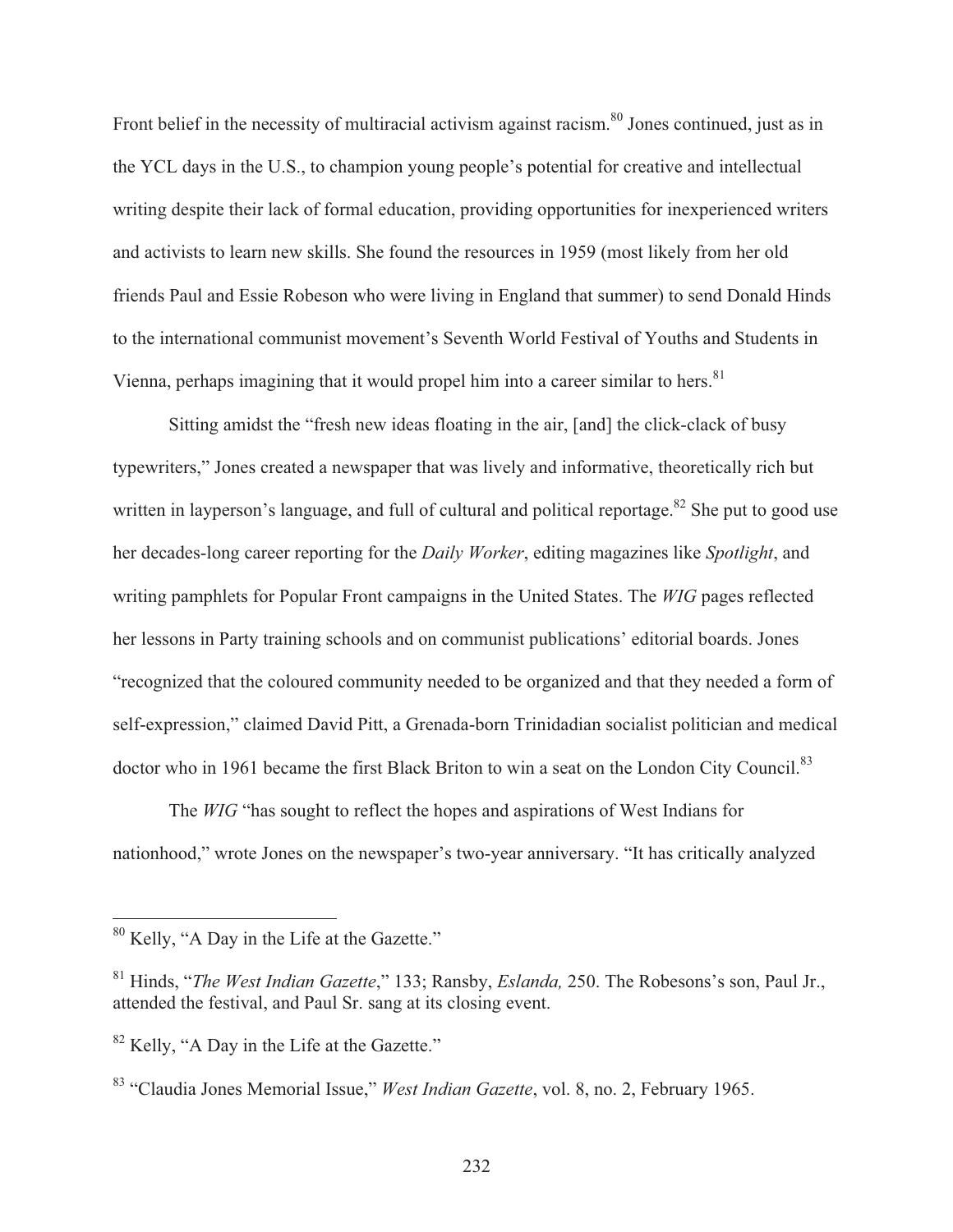the problems confronting the West Indies in its path to political independence."<sup>84</sup> Paying equal attention to the problems challenging West Indians in the U.K., the newspaper covered campaigns to support or oppose potential legislation in Parliament that would affect Black Britons. Threaded through every article, book review, and editorial was Jones's deeply held belief in self-determination and liberation. She insisted that the Caribbean peoples' rich traditions and struggles for emancipation were central to the British national narrative, indispensable to a proper understanding of British history.

 By the late 1950s, Jones saw evidence worldwide that "an oppressed people have decided it can no longer bear the weight of oppression," as she wrote to her old friend Stretch Johnson.<sup>85</sup> The intensifying battles over Jim Crow segregation and civil rights legislation in the American South, and renewed calls for self-determination in Africa, Asia, and the Caribbean in the postwar period offered her plenty to write about in her newspaper. Throughout the life of the *WIG*, she interpreted American domestic and foreign policy within a framework of white supremacy and imperialism. A 1960 issue, for example, places her editorial about Jim Crow segregation in New Orleans next to a story about U.S. aircraft carriers in Caribbean waters ready to intervene in Guatemala and Nicaragua. "Imperialism is the root cause of racialism," she wrote in 1963. "It is the ideology, which upholds colonial rule and exploitation. It preaches the 'superiority' of the white race whose 'destiny' it is to rule over those with coloured skins, and to treat them with contempt."86 For Jones, the imperialism of the British Empire and that of American corporations with multinational interests and the U.S. government's military industrial-complex (domestic and

 $\overline{\phantom{a}}$ 

<sup>84</sup> Jones, "Editorial," *West Indian Gazette*, vol. 3, no. 9, September 1960.

<sup>85</sup> Claudia Jones to Stretch Johnson, April 21, 1956, Box 2, File 5, CJMP at SCRBC.

<sup>86</sup> Claudia Jones, "Editorial," *West Indian Gazette* 5, no. 15 (December 1963).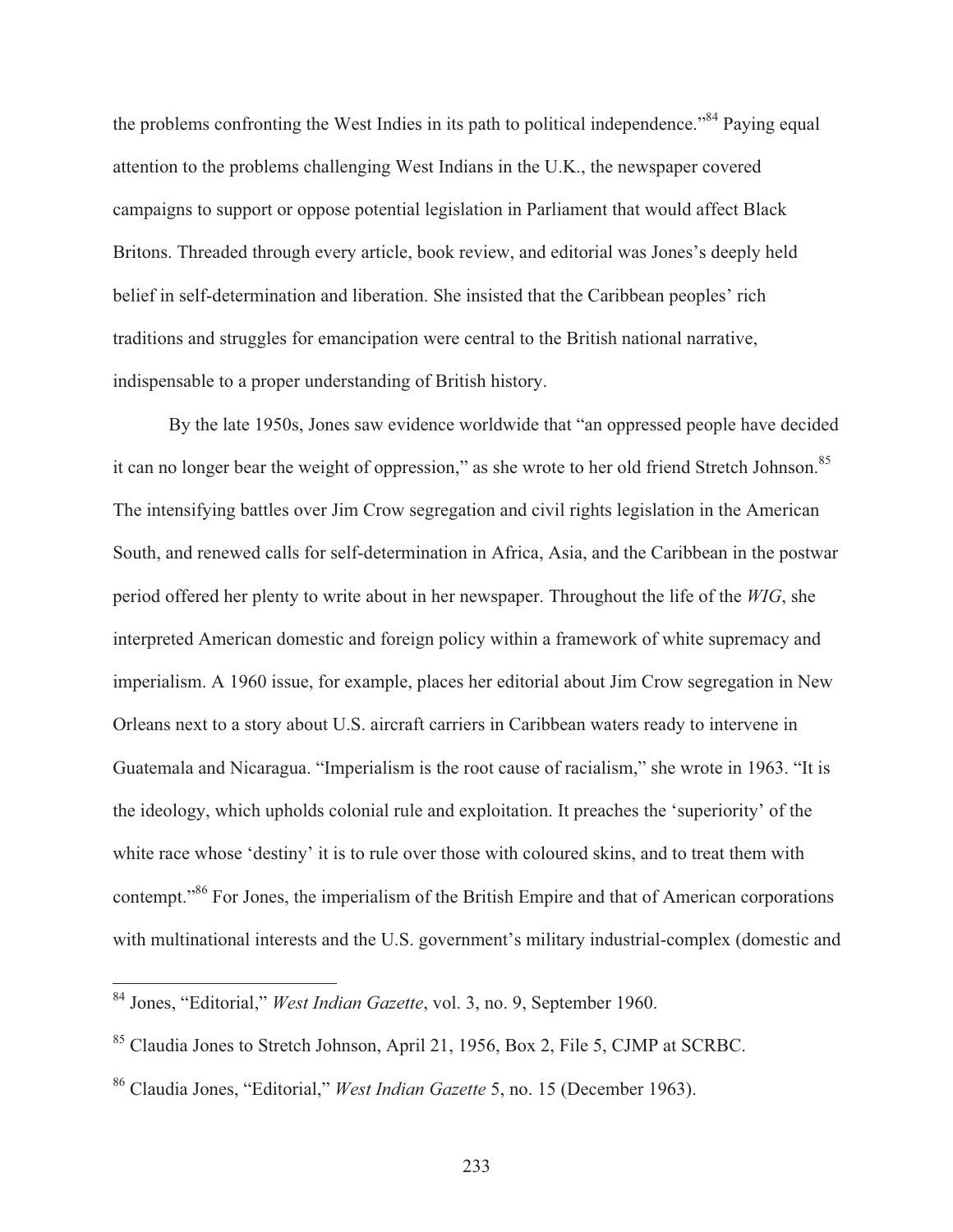abroad) were no different in this respect. In both the civil rights and the anti-colonialism movements, she asserts, "[W]hat is new of course is that at long last the Negro people themselves are finding their own slogans and forms of struggle to correspond to the needs of the moment."<sup>87</sup> Self-determination, she argues, remained pivotal to these new demands.

 In a 1960 *WIG* profile, Jones describes Trinidadian intellectual and politician Eric Williams as the "personification of the dreams, hopes, and aspirations of those who desire an independent West Indies," but also took him to task for not nationalizing the U.S.- and Britishowned oil fields on Trinidad and Tobago. "One cannot truly reject colonial control of one's political independence," she wrote, "and simultaneously accept the bondage of one's productive resources."88 Here, in her recognition that political independence in a post-imperial arrangement would not mean liberty without economic independence as well, her Marxist materialism came to the fore.

 But it was Marxism without institutional backing. The *WIG* did not enjoy any financial support from the CPGB, and Jones struggled to publish it every month. While she never made much more than \$50 a week in her journalist career in the US, she had no salary at all in the U.K. and had to rely on advertising, sales, and donations to cover both the newspaper's office and printing costs, and her own upkeep. "For as usual, I came up with very little," she wrote to her old friend and fellow former political prisoner Henry Winston in 1963, "which is a more or less 'normal' state of my existence."89 She also continued to criticize the CPGB's national leadership

<sup>&</sup>lt;sup>87</sup> Claudia Jones to Stretch Johnson, April 21, 1956, Box 2, File 5, CJMP at SCRBC.

<sup>88</sup> Jones, "Dr. Eric Williams: Conscience of Caribbean Nationalism," *West Indian Gazette*, vol. 3, no. 4 (December 1960).

<sup>&</sup>lt;sup>89</sup> Claudia Jones to Henry Winston, July 4, 1963, Box 149, folder 25, CPUSA Records, TLNYU.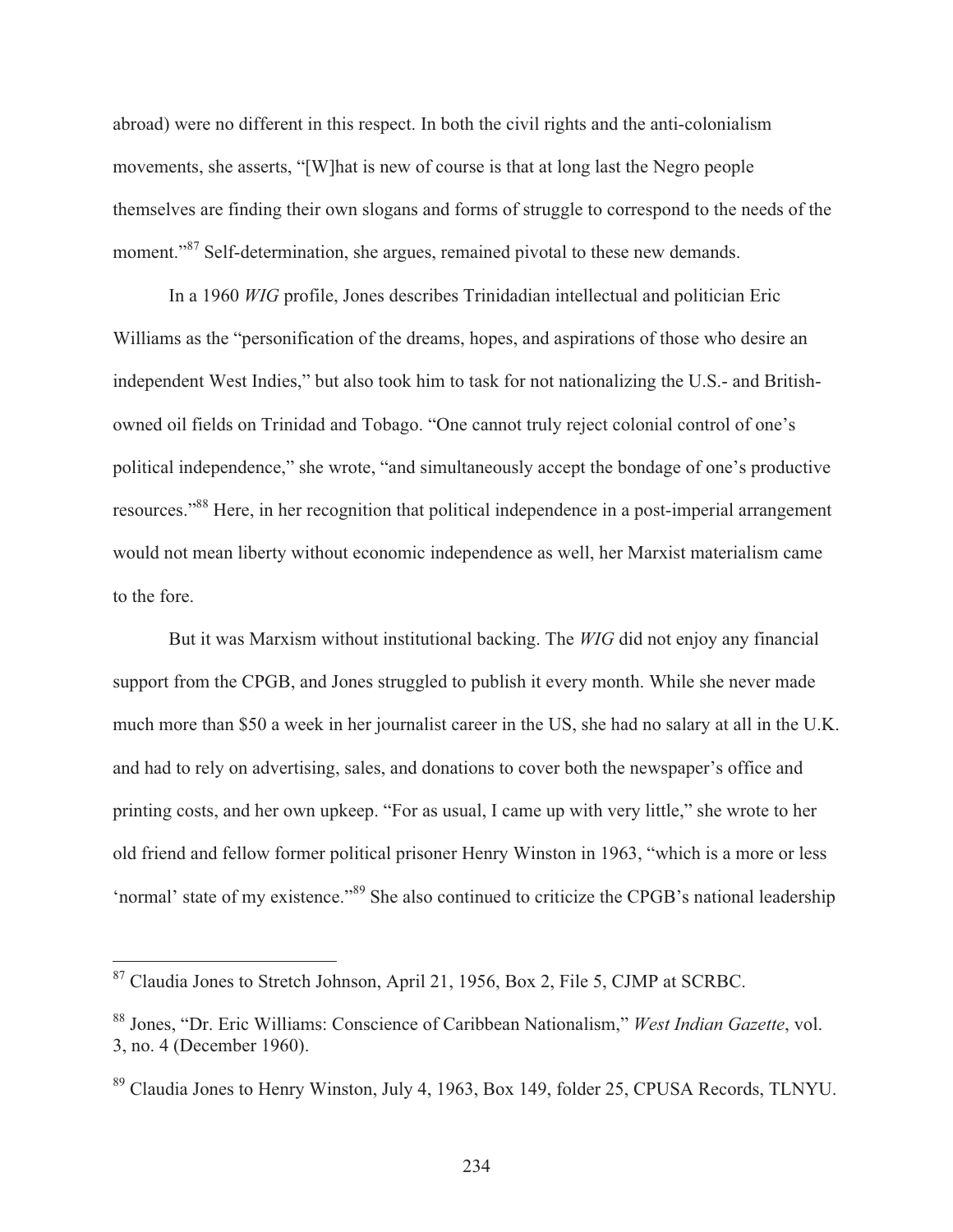for its lack of attention to Black people's struggles in the U.K.. During the Bristol Bus Boycott in 1963, she praised local communists for forming a coalition with university students and West Indian workers, but complained about the coverage of the boycott in Britain's communist press. "I quite naturally expect that the *Daily Worker* as a communist journal would be foremost in fighting the colour-bar," she wrote in a Letter to the Editor. $90$ 

 She did, however, still have access to her network of famous and influential political activists, including the Robesons.<sup>91</sup> Although Essie Robeson never joined the Communist Party, she had supported Jones in numerous ways before her imprisonment, and they kept up a correspondence after her exile to London. In 1954, Robeson had written the introduction to one of Jones's pamphlets on the Red Scare, in which she described her as a "tall, attractive, warm brown woman [who] is a brilliant and dynamic leader," situating her in a long line of Black women activists including Harriet Tubman and Sojourner Truth.<sup>92</sup> Robeson herself contributed a number of articles to the *West Indian Gazette*, and she and Paul Robeson appeared at a number of *Gazette*-sponsored events and protests.

 From her new home, Jones also kept up her friendships with Henry Winston, Stretch Johnson, and other American comrades through letters and the occasional transatlantic phone call, often asking them for contributions to the *WIG*. 93 But she also "dug new roots, won new

 $90$  Claudia Jones to George Matthews, May 7, 1963, AMC at MML.

 $91$  For an account of the Robesons' time in the U.K. and their friendship with Jones, see Ransby, *Eslanda*, 256-270.

<sup>92</sup> Eslanda Robeson, Foreward to Claudia Jones, *Ben Davis: Fighter for Freedom*, reprinted in *Claudia Jones: Beyond Containment*, 123.

<sup>&</sup>lt;sup>93</sup> See letters from Claudia Jones to Stretch Johnson and Henry Winston in the Abhimanyu (Manu) Manchanda Collection (AMC) at MML and Claudia Jones Memorial Collection at SCRBC.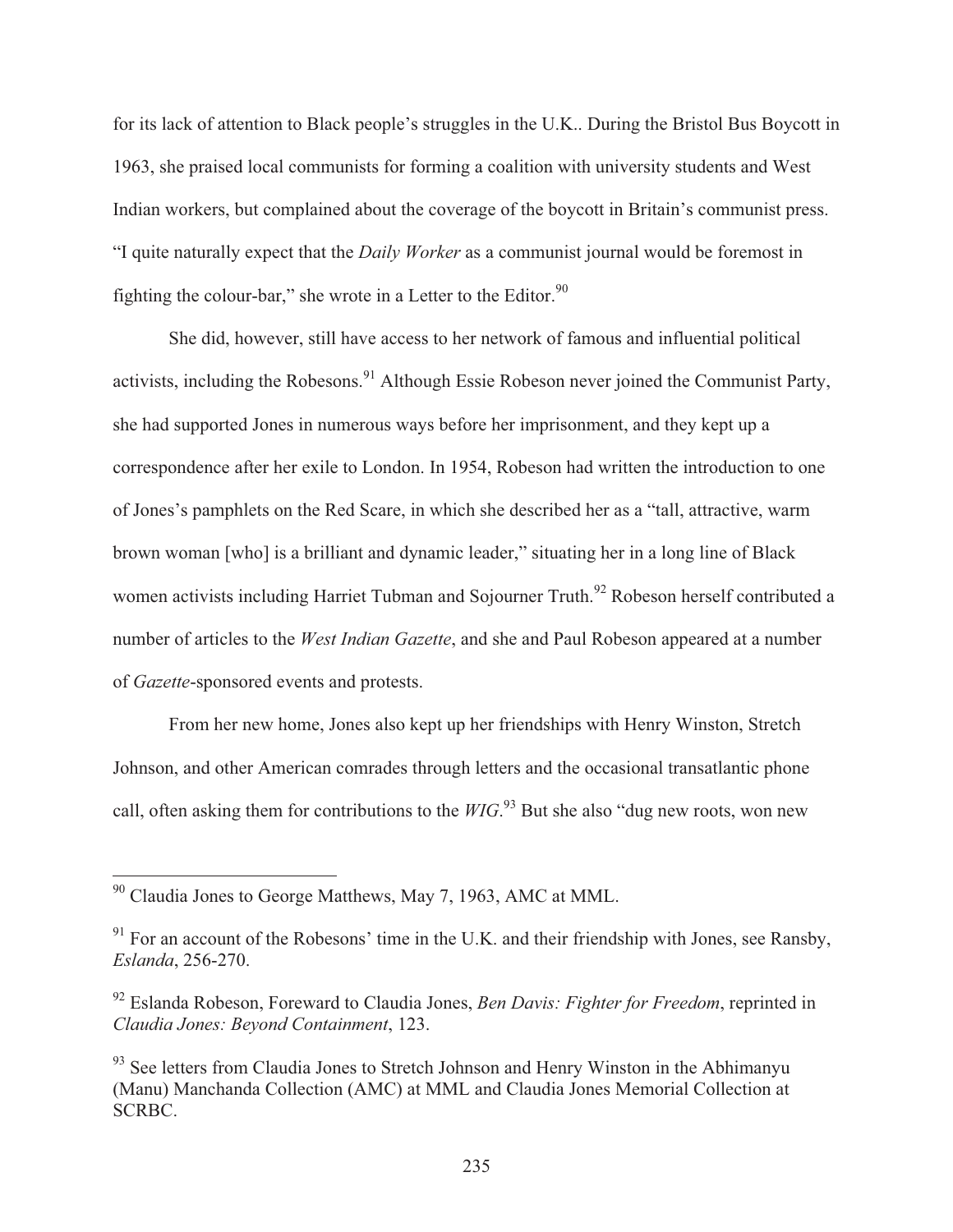comrades and friends among all races," remembered Manu Manchanda, a close friend and fellow communist, "and worked night and day to organize the West Indians in Britain."94 With few resources and no official sponsors, Jones managed to recreate a multiracial network of influential politicians and activists.

 For years, Manchanda served as the *WIG*'s Managing Editor, helping to solicit articles and funds for the monthly publication, particularly when Jones was either in the hospital for her heart condition or away on trips to the USSR and Japan at the invitation of international women's and peace organizations. A veteran of the Indian freedom movement, he told friends that India had revoked his citizenship for being a communist and that the British Communist Party had rejected him because he was Indian. In a speech he gave in 1956, Manchanda espoused solidarity for civil rights struggles in America (including the efforts to desegregate the University of Alabama) and for self-determination in British Cyprus. Like Jones, he promoted social and cultural activities for working-class communities.<sup>95</sup> He and Jones often lived together but seemed to have had a contentious personal and professional relationship.<sup>96</sup> They bonded over communist and anti-colonialist politics, and perhaps also over their exclusion from Britain's Communist Party. Many years later, his wife (whom he married long after Jones's death) claimed that the

<sup>94</sup> Manu Manchanda, "Eulogy," *West Indian Gazette* 7, no. 1 (January 1965).

<sup>&</sup>lt;sup>95</sup> Manchanda was also the General Secretary of the Indian Workers Association in Britain. See "Report of A. Manchanda on the occasion of the  $9<sup>th</sup>$  Indian Independence Day," AMC at MML.

<sup>&</sup>lt;sup>96</sup> Correspondence between Jones and Manchanda reveal the ups and downs of their personal and professional relationship. See, for example, an early letter from Jones to Manchanda addressed to "Dear sweet darling," Claudia Jones to Manu Manchanda, November 11, 1957, AMC at MML.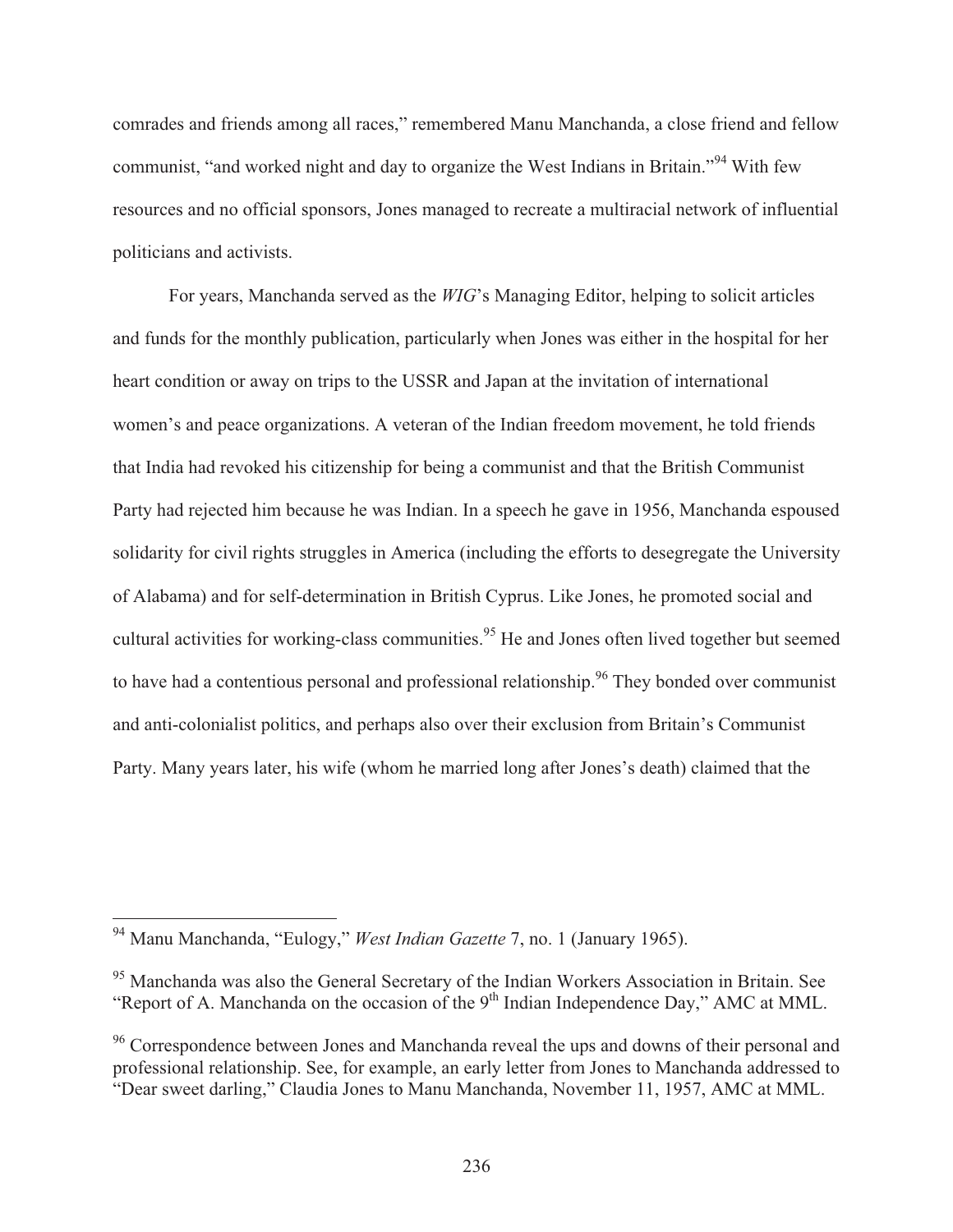CPGB told both Jones and Manchanda, "We don't want colonial comrades to play a leading role."97

 While the CPGB kept her at arm's length, Jones found a more welcoming political home in Britain's anti-colonialism and anti-racist movements, and this extended the reach of her personal network. Famous Pan-Africanist Amy Ashwood Garvey became a close friend, joining the *WIG*'s editorial board and working with Jones in the leadership of several new organizations, such as the Inter-Racial Friendship Coordinating Committee (IRFCC) and the Committee of Afro-Asian-Caribbean Organizations (CAACO).<sup>98</sup> Jones also worked closely with Fenner Brockway, a socialist Member of Parliament and anti-colonial activist, who had co-founded the Movement for Colonial Freedom (MCF) in 1954. At its height, the MCF had over three million members and the support of twenty trade unions. The MCF, wrote Brockway in 1960, "stands not only for the political freedom and the independence of all peoples, but for their freedom from military and economic domination."<sup>99</sup>

 Despite its chronic underfunding, the *WIG* provided Jones with a center of gravity amidst personal upheavals and political turmoil. She managed to publish a substantive issue almost every month for nearly seven years. Through evictions and hospital stays, death threats and surveillance by Scotland Yard, Jones amplified the voices of Black women and men demanding

<sup>97</sup> Diane Langford, "Letter to the Editor," *The Guardian*, January 18, 1989.

<sup>98</sup> For more on Amy Ashwood Garvey, see Martin, *Amy Ashwood Garvey*; Perry, *London is the Place for Me*, 136-139; 183-184; Ransby, *Eslanda*, 270; Boyce Davies, *Left of Karl Marx*, 64.

<sup>&</sup>lt;sup>99</sup> Fenner Brockway, "What is the M.C.F.?" 1960, British Library pamphlet collection. For more on Fenner Brockway, see Brockway, Fenner. *Towards Tomorrow: The Autobiography of Fenner Brockway.* London: Hart-Davis, MacGibbon, Ltd., 1977.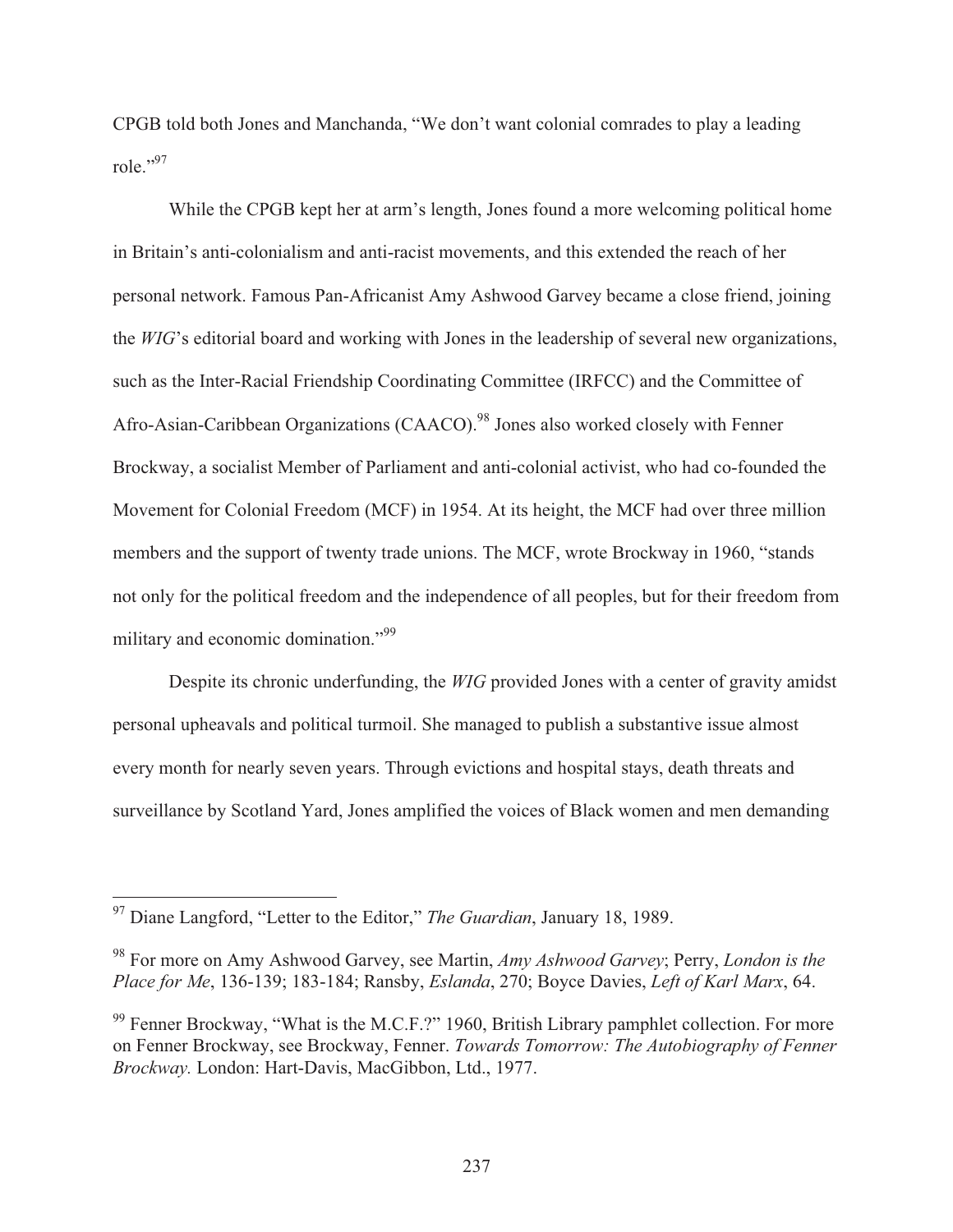equal treatment in Britain and self-determination for its former colonies.<sup>100</sup> She offered insistent analyses of the connection between imperialism and capitalism. In exile but still under threat of deportation despite her British citizenship, Jones was often flat broke, a situation that frequently brought her into perilous contact with the state. She bounced checks, failed to pay her rent and her car insurance, and at least once had to appear in court for nonpayment to creditors. Under the Commonwealth Immigration Act of 1962, she could be subject to deportation for such appearances. Still, as part of this multiracial group of activists, she found ways to influence the civil rights and anti-colonial movements in the late 1950s and early 1960s. In the newspaper's pages, she supported a notion of American and British citizenship that was multiethnic, multiracial, and universal, and argued that both U.S. and U.K. legislation reflected the governments' fear of a successful multiracial, working-class movement for race, gender, and class equality. Her Popular Frontism never wavered.

#### *Remaking the Popular Front in Britain's Civil Rights and Anti-Colonialism Organizations*

 In the late 1950s, against the backdrop of increased violence against Black people in the U.K. and proposed legislative restrictions on freedom of movement from the West Indies and other British colonies, Jones and her contributing writers hoped to mobilize a multiracial and cross-class movement in support of the Black struggle for equal citizenship rights in Britain and against colonialism around the globe. Jones believed, just as she had in the United States, that Black women would be at the forefront of these movements. She continued to create or participate in organizations that practiced anti-racist and feminist politics. The *WIG* covered

 $100$  The Union Movement, the U.K. version of the KKK, sent Jones a threatening letter in 1959. Schwarz, "Claudia Jones and the *West Indian Gazette*:, 283; Hinds, "The West Indian Gazette," 129.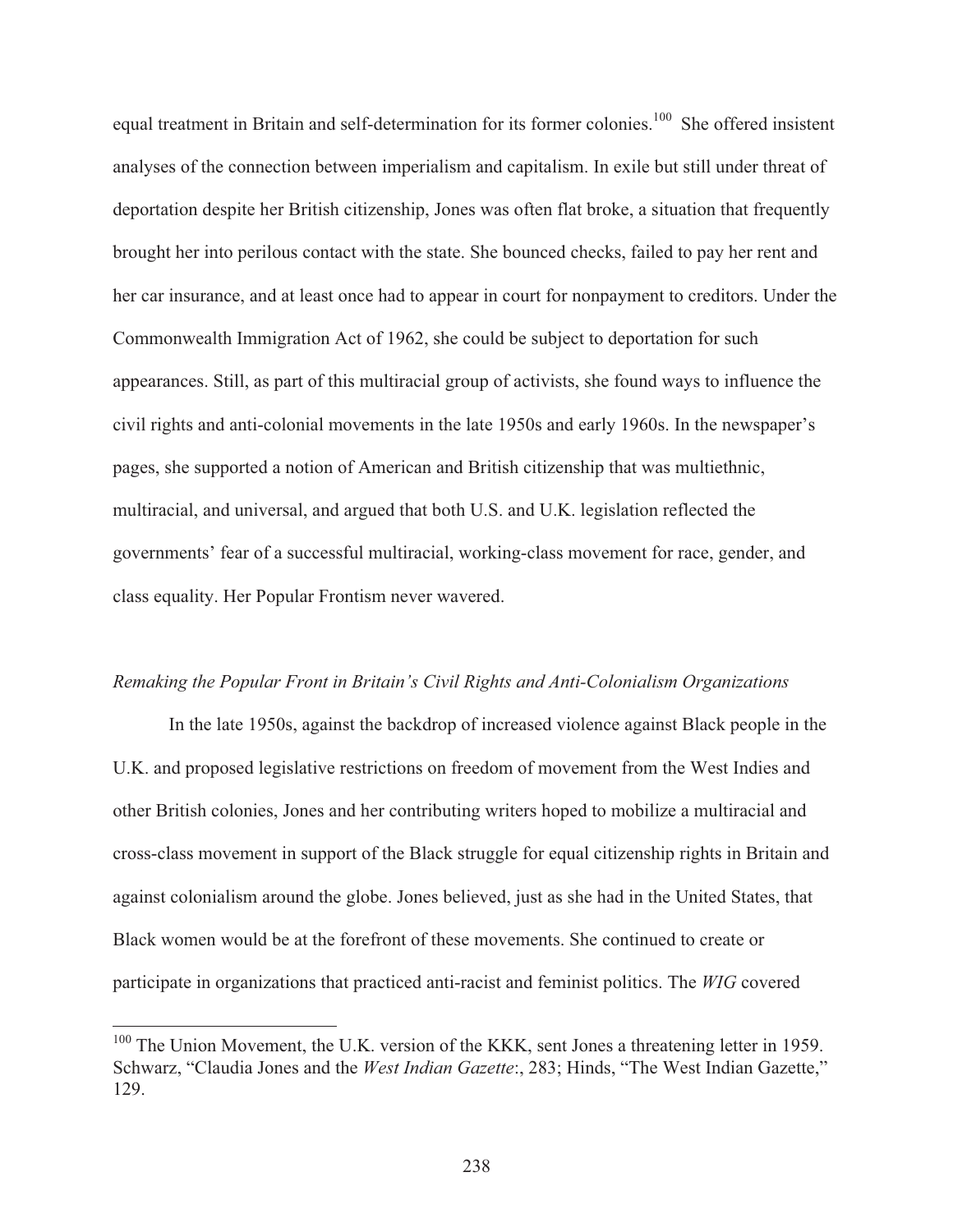news about women's leadership roles in protests against white supremacist violence and racism in the U.K.'s criminal justice system, and in solidarity actions for anti-colonial movements in Kenya and South Africa, among others. She believed, as she had since her first demonstrations in Harlem in the 1930s, in the power of collective action to protest employers' and governments' racist and discriminatory policies, as well as white violence and police harassment.

 In 1959, Jones and Garvey had formed the IRFCC in response to the murder of a young Black Briton, Kelso Cochrane, at the hands of two white men in London. The IRFCC's leadership also included Manchanda, Pearl Connor (a well-known Trinidadian singer and actress), and Eleanor Ettlinger, who had arrived in Britain as a German refugee in the 1930s. Jones and other members of the IRFCC led a delegation to the Home Secretary, head of the British government's department responsible for domestic affairs, to demand that the government investigate racial violence and discrimination in London.<sup>101</sup> Invoking the language of lynching, the IRFCC's women leaders connected Cochrane's death to the legacy of white supremacy and the U.K. government's legislative efforts to marginalize Black Britons.

 Much as in the case of Emmett Till's violent murder in the U.S. in 1955, the British state did not punish those responsible for Kelso Cochrane's death, and news of the murder made headlines worldwide. Drawing on almost twenty years of experience in anti-lynching demonstrations in the U.S., Jones helped to plan a comprehensive organizing strategy around Cochrane's killing to publicize rising cases of racial violence and discrimination in London. The IRFCC planned and organized a funeral for Cochrane that drew thousands of mourners and spectators, and became, by design, both a public mourning and a political protest. The campaign

<sup>101</sup> Pilkington, *Beyond the Mother County*, 143; Perry, *London is the Place for Me*, 139; see IRFCC Press Release in *West Indian Gazette* 2, no. 3 (June 1959).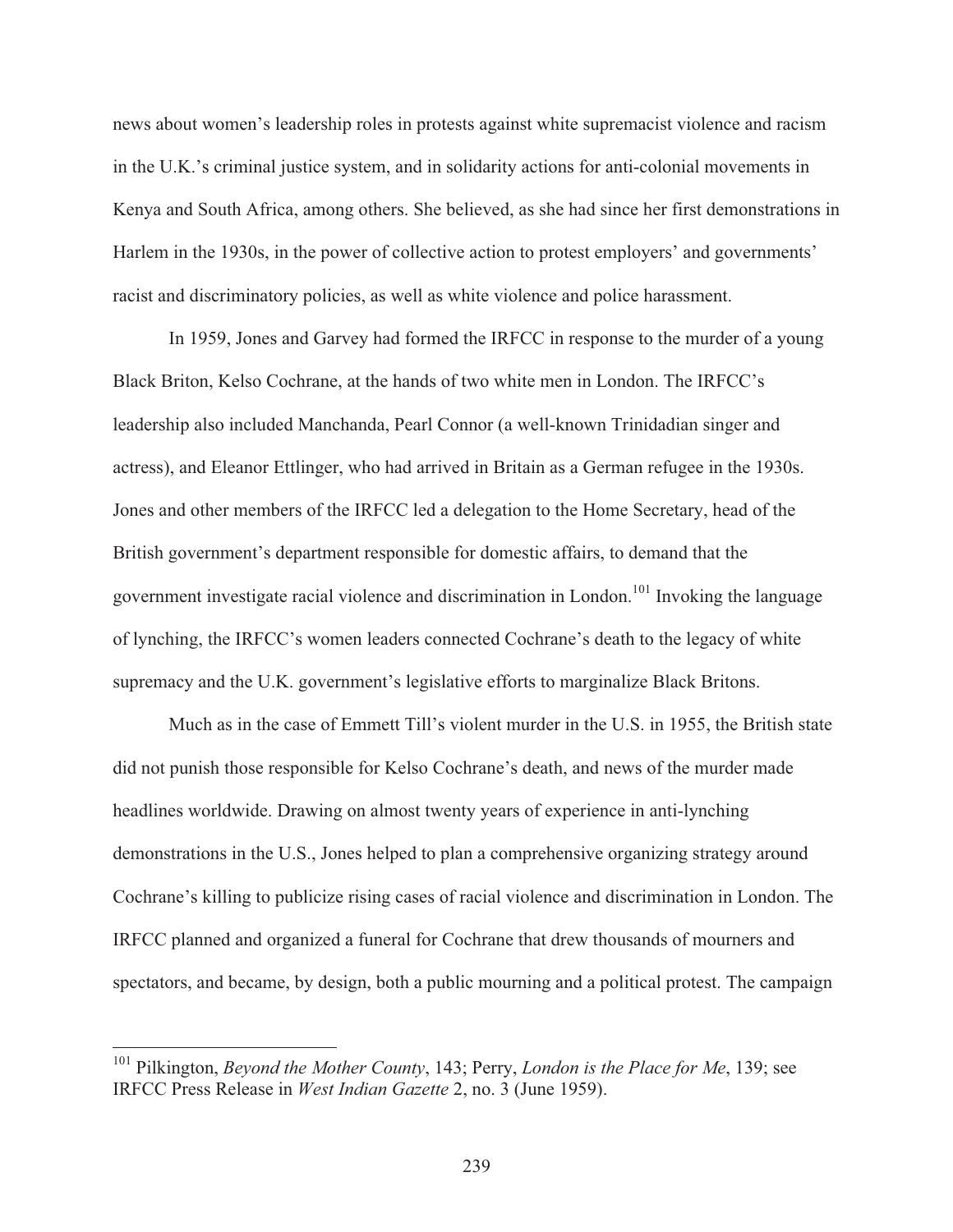inspired a generation of activists to challenge the British government's policies that denied Black Britons their citizenship rights and interpreted them as outside the British national identity.<sup>102</sup>

 Throughout the next few years, Jones joined and reported on mobilizations that connected the American civil rights struggle to protests against Britain's racist immigration policies and apartheid in South Africa. In 1961, Jones and Essie Robeson formed the All African Women's Freedom Movement (AAWFM) with the intention of building Pan-African solidarity among activists who championed women's rights and leadership. As Robeson announced in a speech at an AAWFM event, "I do believe that women have an important and urgent role to play in our new world."103 That year, they also hosted an event for Martin Luther King, Jr.'s visit to London, and helped plan a large anti-apartheid demonstration at Trafalgar Square that drew thousands of participants and marked the beginning of the international movement against the racist South African government.<sup>104</sup>

Meanwhile the *WIG* continued to publish articles about the Freedom Riders in the American South and reviews of African-American art forms, such as the film based on Lorraine Hansberry's play, *Raisin in the Sun*, which Jones called "an insight in the struggle for human dignity and decency in an America that dazzles with wealth and boasts of democracy."<sup>105</sup> The

 $\overline{a}$ 

104 Ransby, *Eslanda*, 258; Perry, *London is the Place for Me*; WIG articles.

105 Jones, "Raisin in the Sun," *West Indian Gazette* (July 1961). The *WIG* covered civil rights events in both the U.S. and the U.K—often side-by-side on the same page. See, Eslanda Robeson, "Black Revolution & White Back-lash," *West Indian Gazette & Afro-Asian-Caribbean News*, (August – September 1964); "London Forum's confidence in U.S. Negro fight," *West Indian Gazette & Afro-Asian-Caribbean News*, (August – September 1964).

<sup>102</sup> Perry, *London is the Place for Me*, 153.

<sup>103</sup> Ransby, *Eslanda*, 263.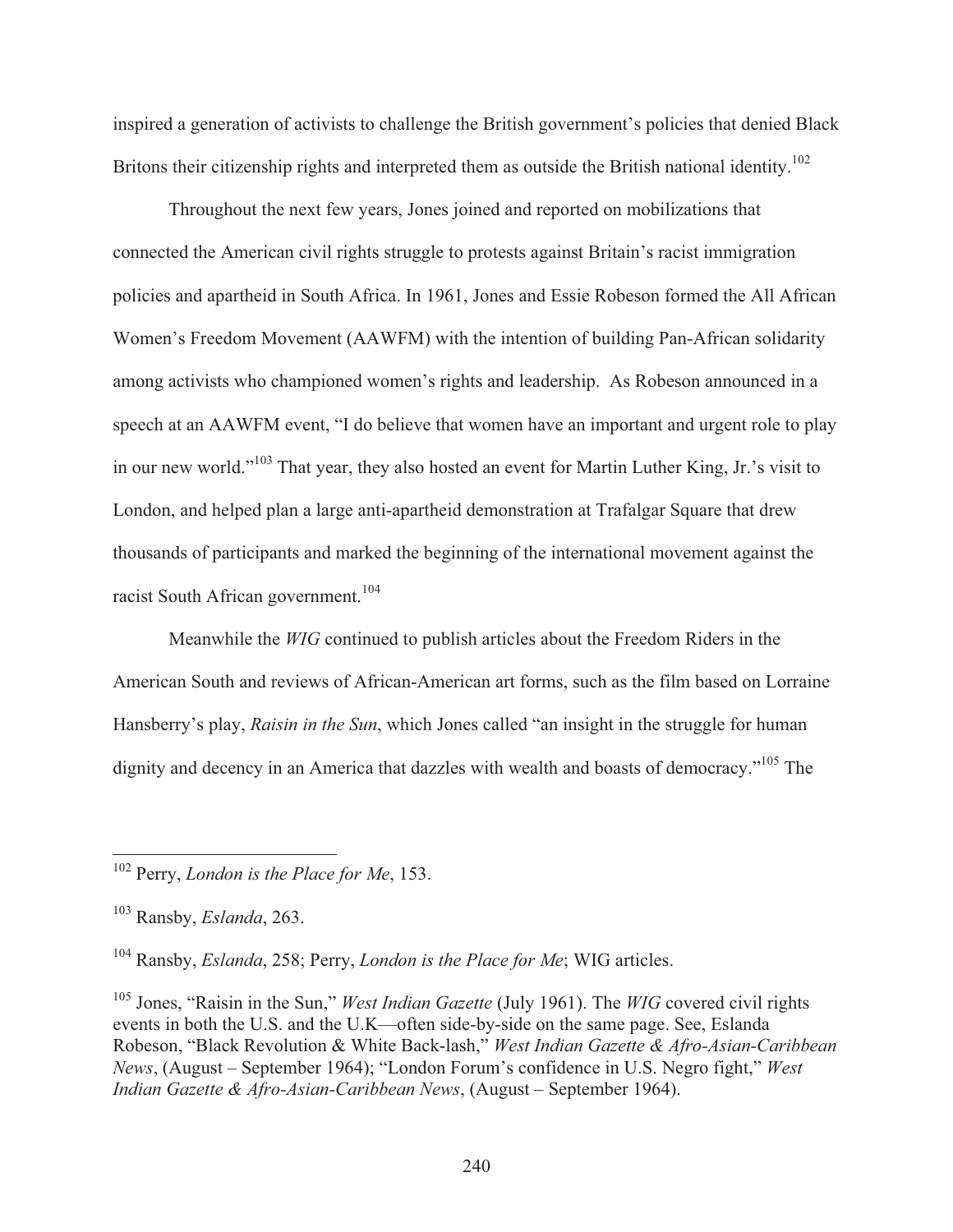AAWFM also sponsored an annual event that featured women political activists from Morocco, Somalia, Malawi and other countries of the African diaspora.

 Increasingly though, Jones turned the majority of her attention to the U.K.'s efforts to reduce the arrivals of Black people to its shores. The *WIG* became a key site of resistance to the Commonwealth Immigrants Act. Despite organized protest from the popular Movement for Colonial Freedom and other groups, Parliament began debating the proposed legislation in 1961, and passed it in April 1962. Jones was an active participant in MCF events. "There was hardly a meeting in support of the colonial people or against racial discrimination when Claudia was not there," remembered Fenner Brockway.<sup>106</sup> The Act gave the British Home Office control over all Commonwealth citizens' entry into and deportation from the U.K., and required that all British citizens from countries in the Commonwealth who wished to relocate to Britain must provide documentation from the Ministry of Labor that they had a job or an alternate means to support themselves in the UK. The government's voucher system allowed Britain's national health system to recruit nurses and other hospital workers from the West Indies by providing them with work permits, but many employers discriminated against recent arrivals from the islands. New penalties for joblessness or petty crime justified deportation orders. 107

 In the pages of the *WIG* and on British television, Jones compared the Commonwealth Immigrants Act to America's Jim Crow system and attacks on free speech in the name of

<sup>106</sup> Fenner Brockway, *West Indian Gazette & Afro-Asian-Caribbean News*, vol. 8, no. 3, April/May 1965.

<sup>107</sup> For more on the Commonwealth Immigration Act of 1962, see Perry, *London is the Place for Me*; Johnson, *I Think of My Mother*, 141-145. For Jones's critique of the Commonwealth Immigrants Bill, see her "Editorial," *West Indian Gazette*, (December 1961) and "The New Brockway Bill," *West Indian Gazette & Afro-Asian-Caribbean News* (December 1963); Claudia Jones, "Butler's Colour-Bar Mocks Commonwealth," *West Indian Gazette* 4, no. 11 (November 1961).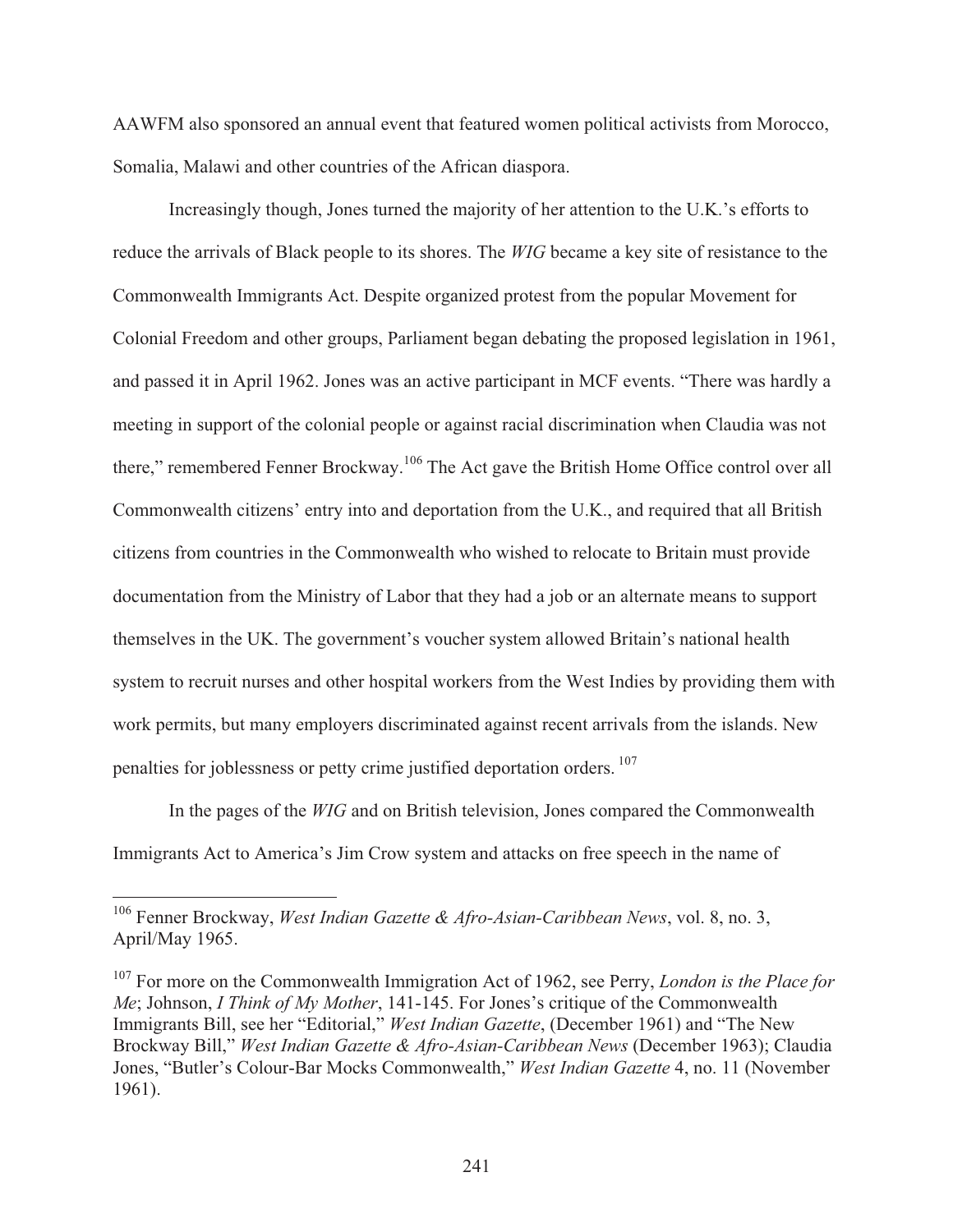anticommunism. As she told a BBC reporter in a television segment filmed in the *WIG* office, the government's immigration policy "has acted as a deterrent against [West Indians] coming to the UK, and in fact that was the intention of the Act, which many of us consider a colour-bar bill."<sup>108</sup> The Commonwealth Immigrants Act, she claimed, further denigrated the meaning of citizenship for Black Britons, codifying discriminatory treatment in the criminal justice system, hiring practices, and daily life. Facing the "difficulties of making ends meet in societies like ours," as she wrote to Manchanda in 1962, Jones directly experienced the challenges of finding affordable housing and economic support for her journalism.<sup>109</sup>

 Jones argued that two particular parts of the legislation would entrench second-class citizenship for Black Britons like her. First, its demand for proof of a job and economic independence disproportionately affected Commonwealth citizens who lived in the formerly colonized countries of the British Empire. Second, it gave the Home Office the right to deport Commonwealth citizens based only on the recommendation of local law enforcement. Connecting legal migration to the labor market put non-white citizens, who wanted to move to Britain precisely because hundreds of years of colonialism meant fewer job prospects in their home countries, at a disadvantage. Yet still people left their homelands because, as Jones wrote in 1964, "prospects have not yet qualitatively improved for the vast majority of the West Indian

<sup>108</sup> See footage of BBC 1963 interview with Jones in *Claudia Jones: A Woman of Our Times*. Kennetta Hammond Perry writes that, for Jones, the Act was "nothing more than Jim Crow refashioned in British regalia." Perry, "U.S. Negroes, Your Fight is Our Fight," 13.

<sup>109</sup> Claudia Jones to Manu Manchanda, October 25, 1962, Abhimanyu (Manu) Manchanda Collection (AMC) at MML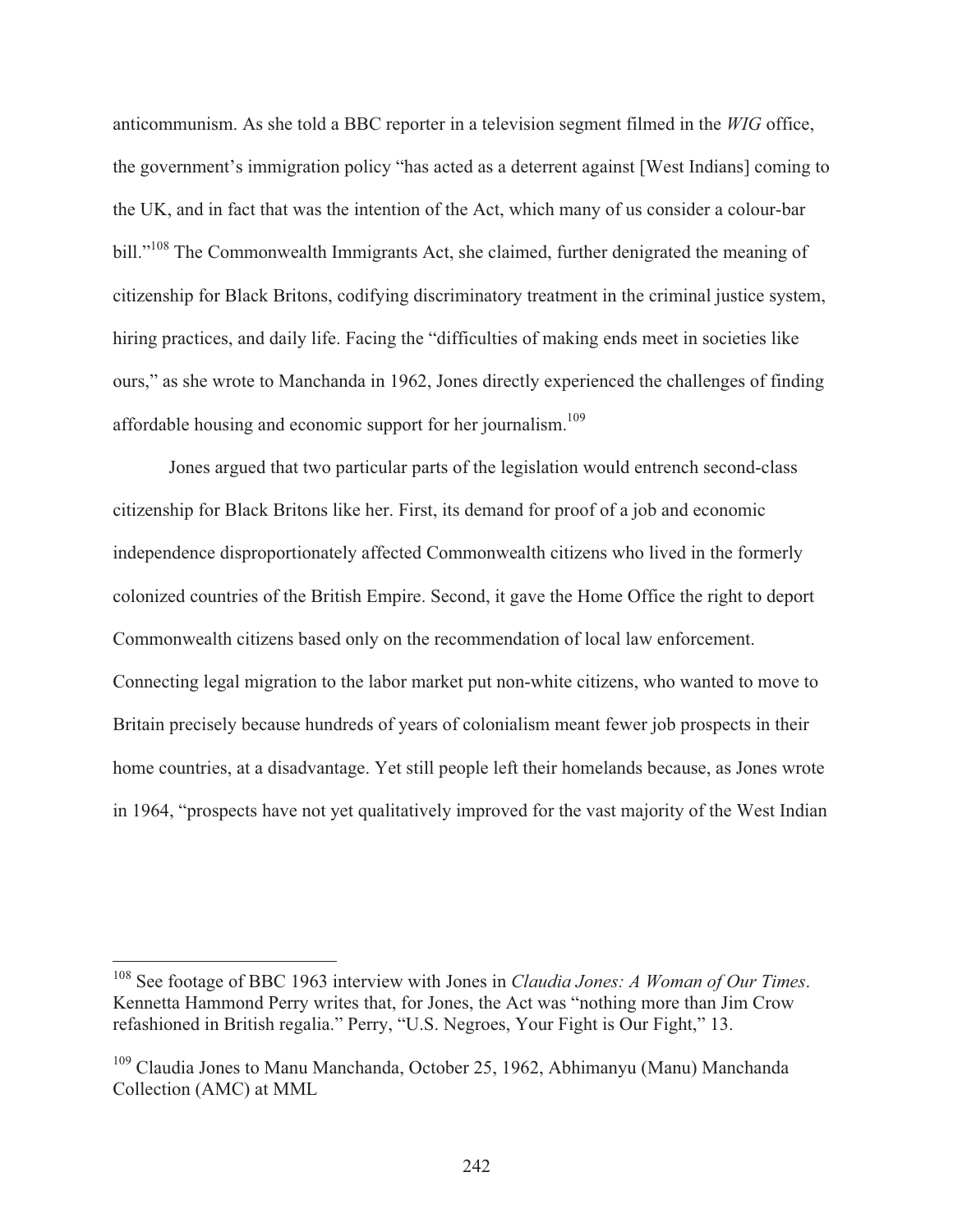workers and people, inhibited by the tenaciousness of continued Anglo-American imperialist dominance over West Indian economic life."<sup>110</sup>

 Jones recognized the Act as a threat to democracy and free speech as it allowed for the "deportation of citizens in violation of the principle that a person is innocent of a crime until proved guilty, and in violation of the principle of freedom of political thought."<sup>111</sup> As a noncitizen, a communist, and a Black woman, Jones had lived under this type of threat for over fifteen years in the United States, but now her British citizenship could fail to protect her from the threat of deportation from the United Kingdom.<sup>112</sup> The government's new parameters for deportation changed Black Britons' relationship to the state, and gave law enforcement and employers more control over Black Britons' lives. The Act essentially redefined British citizens from the West Indies as de facto "immigrants" without explicitly reclassifying them as such.<sup>113</sup>

 As she had learned and taught in communist-affiliated workers' and training schools, Jones invariably included a call to action in her *WIG* editorials. In her public speeches and political writings, she displayed what famed Marxist historian Eric Hobsbawm, who knew her through the Stars Campaign for Inter-racial Friendship, recalled as, "an air of power and calm assurance, and the usual non-rhetorical efficiency which was the hallmark of so many people trained in the school of the Party."114 As a member of the Movement for Colonial Freedom and

<sup>&</sup>lt;sup>110</sup> Jones, "The Caribbean Community in Britain," 168.

<sup>&</sup>lt;sup>111</sup> Jones, "Butler's Colour-Bar Mocks Commonwealth."

<sup>112</sup> Claudia Jones, "I Spent a Night in the Notting Hill Police Station," *West Indian Gazette* (February 1962).

<sup>113</sup> Perry, *London is the Place for Me*, 176.

<sup>&</sup>lt;sup>114</sup> Eric Hobsbawm to Marika Sherwood, January 13, 1998, Marika Sherwood Papers, SCRBC, NYPL.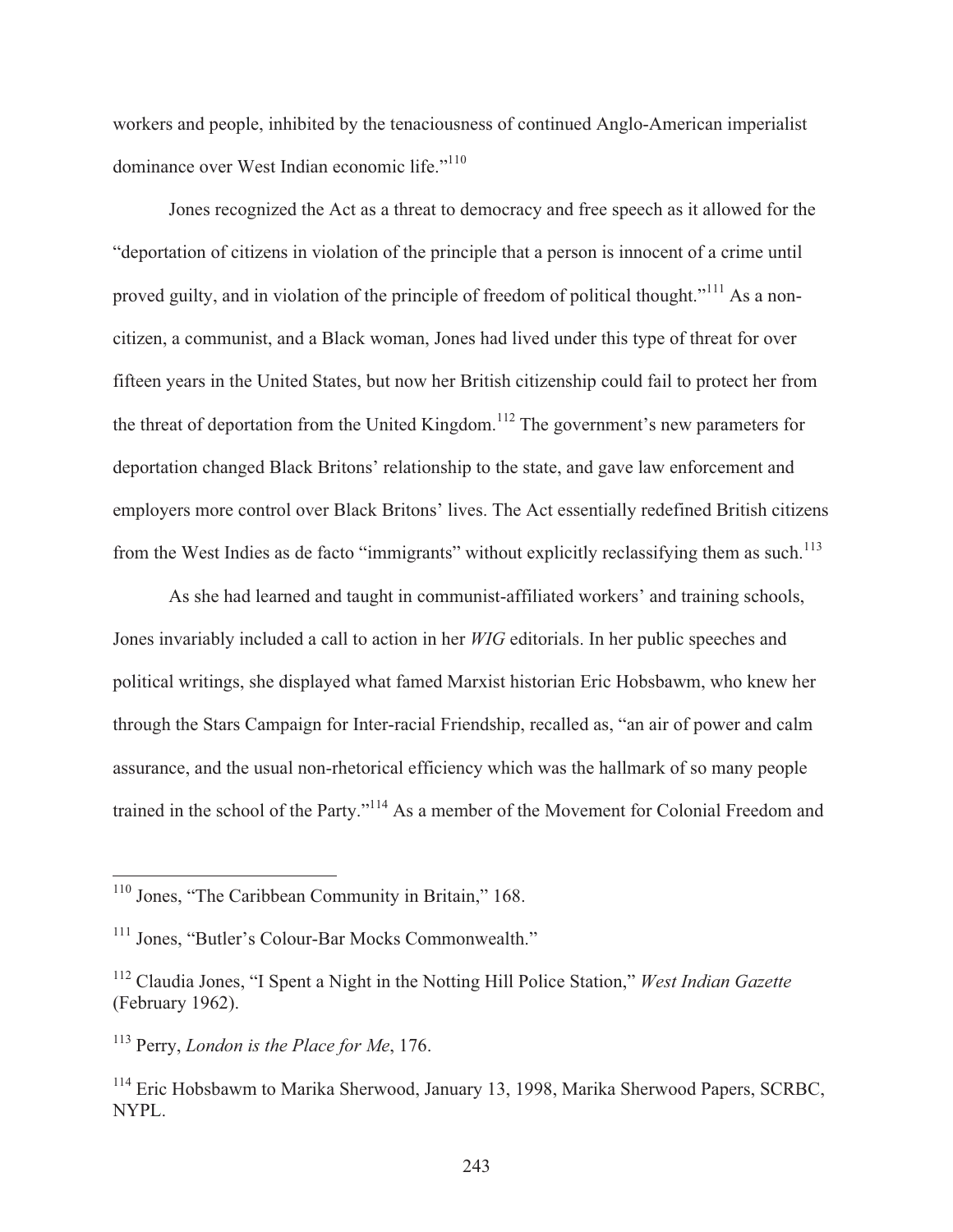the Committee of Afro-Asian-Caribbean Organizations, she appeared at numerous events to oppose the Commonwealth Immigrants Act. She and Fenner Brockway organized a series of protests that involved high-level politicians and state officials from India, Nigeria, the West Indies, and elsewhere, as well as working-class Black Britons. In February 1962, during an official government Lobby Day, Jones mobilized "nurses, drivers, conductors, postmen, guards, professionals" to show up in "national dress and work uniforms" to meet with Members of Parliament.<sup>115</sup>

 Meanwhile, Jones also continued to articulate her feminist politics, criticizing movements and policies that discriminated against women. In January 1962, she and Essie Robeson sponsored a "We Thank the Women" event to celebrate women's activism in anti-colonial organizations. "It is not enough to honour the women," she wrote, "what was necessary was to translate the agreement that women were equal into practical terms." Calling out men who, even when "speaking of freedom and independence actually exclude their wives and sisters," she demanded that women be rid of the burden of double discrimination performing labor at home and the workplace.<sup>116</sup>

 While she continued to get the cold shoulder from the CPGB, Jones found warm welcomes from fellow attendees at the WIDF conference held in the USSR in the summer of 1962 and at the World Conference Against Hydrogen and Atom Bombs in Japan, two years later.<sup>117</sup> Fulfilling a lifelong dream, she spent several months in Russia, where she reunited with

<sup>115</sup> Jones, "Lobby Day," *West Indian Gazette* (February 1962).

<sup>116</sup> Claudia Jones, "We Thank the Women," *West Indian Gazette* 4, no. 13 (January 1962).

<sup>&</sup>lt;sup>117</sup> See Claudia Jones, "Visit to the U.S.S.R," *West Indian Gazette*, (December 1962) and Jones, "First Lady of the World: I Talk with Mme Sun Yat-Sen," *West Indian Gazette & Afrro-Asian-Caribbean News,* 6, no 6 (November 1964); Boyce Davies, *Left of Karl Marx*, 226.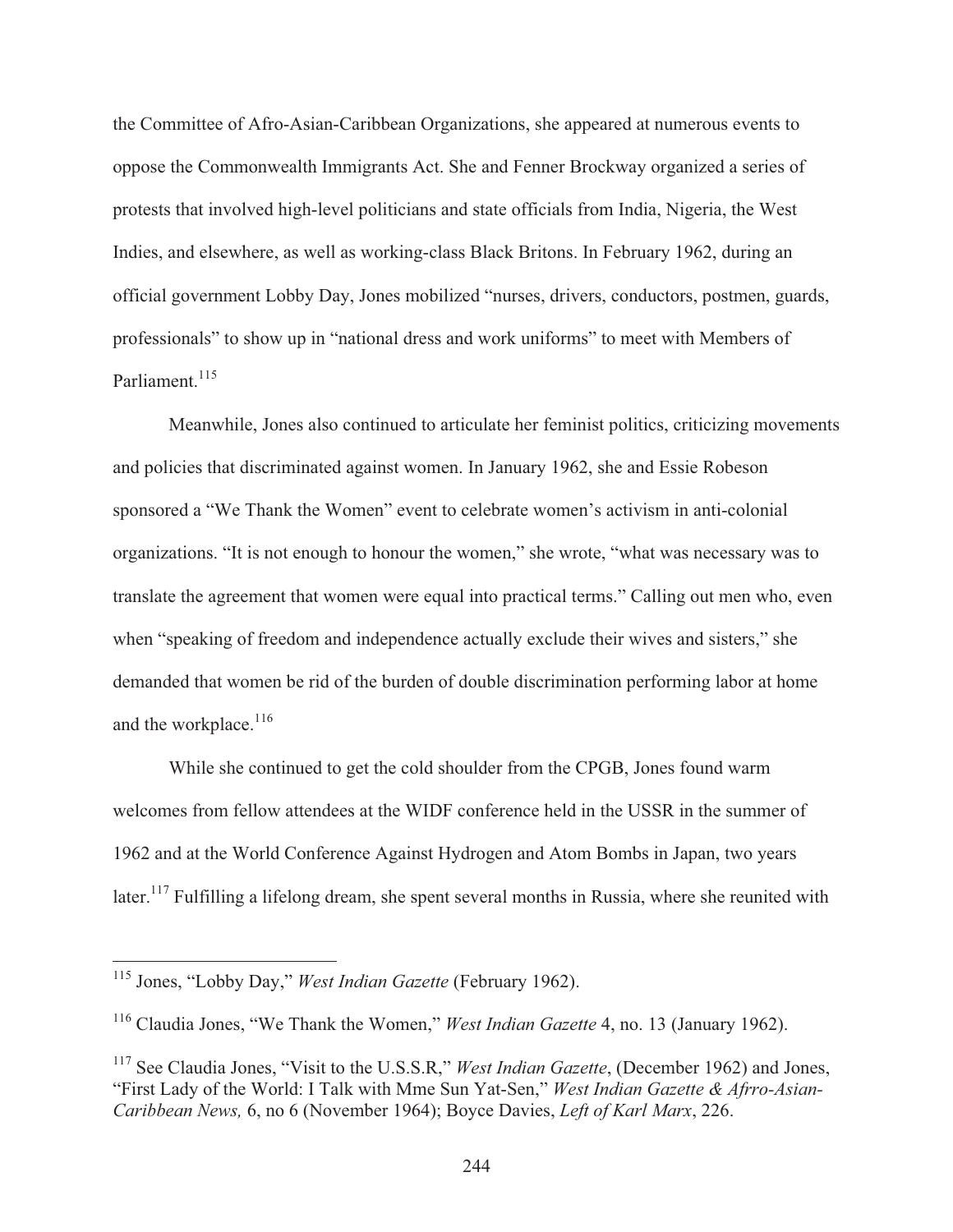her old friend Henry Winston, met Soviet cosmonauts, and recuperated in a Moscow hospital. In a series of articles published in *WIG* several months later, she enthused about Soviet women's opportunities for equal education, and about the medical care she received from women doctors. "My body has responded to rest as a thirsty traveller walks to an oasis in the desert," she wrote to Manchanda in August.<sup>118</sup> During her trip to Asia, she visited a number of cities in Japan and China, interviewed Madame Sun Yet-Sen, and met Chairman Mao. As with many official guests of the Soviet and Chinese governments, much of what Jones experienced was a mirage, curated by state officials, but still she must have welcomed the chance to be celebrated as valued leader and intellectual.

 On her return to the U.K. after each trip, Jones continued in her attempts to build Popular Front-style coalitions. In the spring of 1963, she formed CAACO, an umbrella organization that brought together a number of local efforts focused on anti-racism and anti-colonialism. Discrimination in housing, employment, and freedom of movement had increased after the passage of the Commonwealth Act, a policy that Jones considered to be "legalized apartheid."<sup>119</sup> The London-based group passed resolutions in support of the United Nations charter on human rights, solicited signatures for petitions decrying white supremacy and violence against Black Americans addressed to the U.S. government, and held public protest meetings outside the U.S. Embassy. Connecting the American and British Black freedom struggles, Jones insisted that white supremacy and racial violence denied non-white peoples' rights to full citizenship on both sides of the Atlantic.

<sup>&</sup>lt;sup>118</sup> Claudia Jones to Manu Manchanda, August 31, 1962, AMC at MML.

<sup>119</sup> Jones, *West Indian Gazette* 4, no. 14 (February 1962).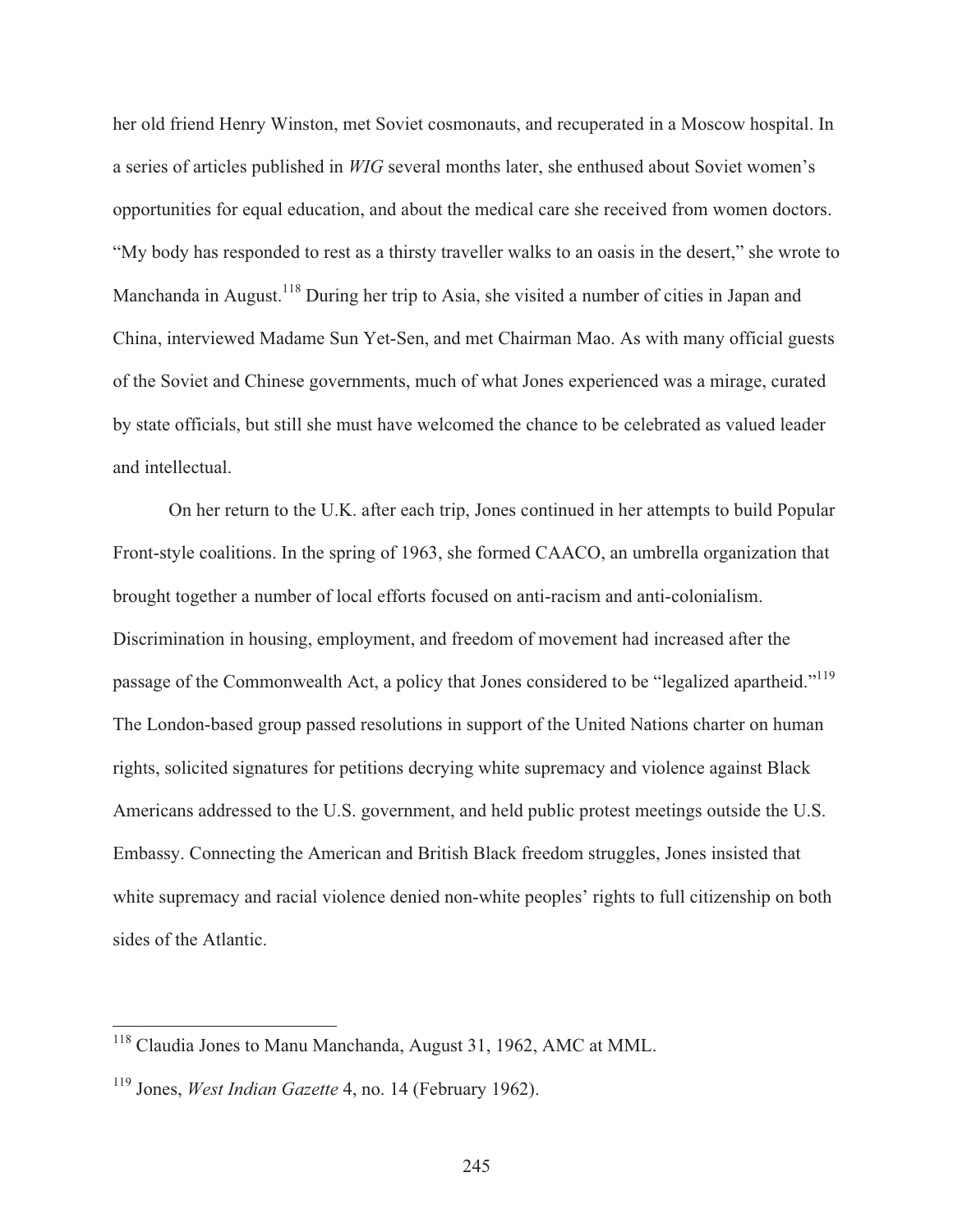On August 31, 1963, Jones and 750 other protestors marched through London's streets to the U.S. Embassy in a solidarity action with the March on Washington for Jobs and Freedom, organized by A. Philip Randolph and Bayard Rustin. A few days earlier, the event had drawn a quarter of a million people to America's capital, where they heard Martin Luther King, Jr. give his "I have a dream" speech. Singing the U.S. Civil Rights movement's anthem, "We Shall Overcome," Jones and the multiracial crowd, which included members of the Young Communist League (YCL) and the Young Socialists (YS), held aloft signs and banners that linked the struggles against apartheid in South Africa, Jim Crow in Alabama, and white riots and immigration restrictions in Britain.<sup>120</sup> In a display of her lifelong commitment to Popular Front visions of internationalism and anti-colonialism, the petition that CAAOC members addressed to President John F. Kennedy and delivered to the U.S. Embassy in London connected the American Civil Rights movement to liberation struggles around the world.

 The symbolism of Jones's helping to lead YCL and YS members in a London march, one that paralleled the March on Washington—itself the brainchild of Black radicals—captures the centrality of heterodox international radicalisms to a moment popularly remembered as a historical triumph for American liberalism. On both sides of the Atlantic, despite decades of repression, radical communists and feminists, like Jones, played pivotal and ongoing roles in movements for equality and freedom.

 $\overline{\phantom{a}}$ 

 $120$  Perry, "U.S. Negroes, Your Fight is Our Fight," 18.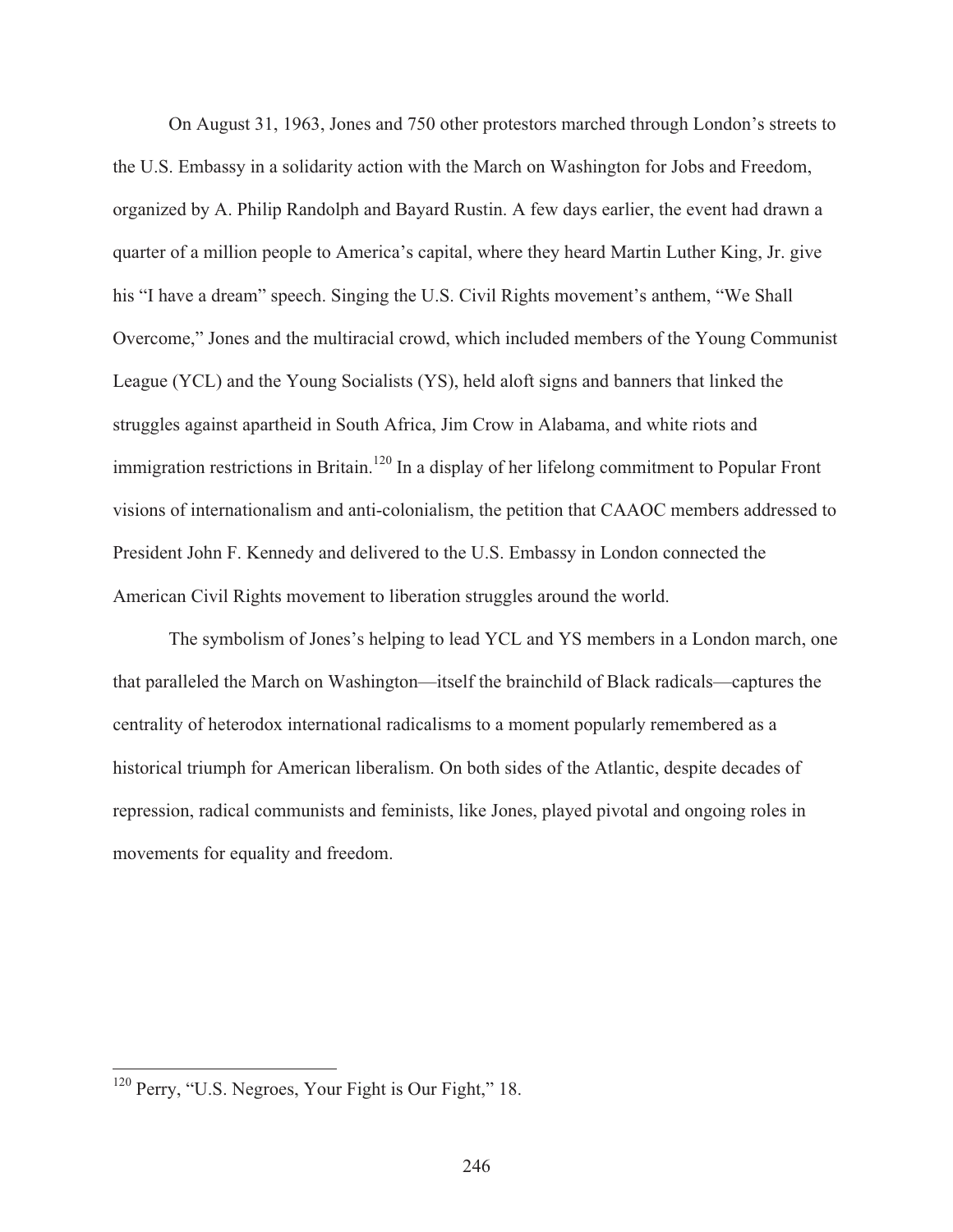#### *Conclusion*

 Claudia Jones would not live to see the fruits of her labors in the modern civil rights and women's rights movements. Only forty-nine-years-old, she died in her sleep from a heart attack on December 24, 1964.

 Jones is best known today for having founded London's world famous Notting Hill Carnival, her communism domesticated in celebrations of her individual achievements.<sup>121</sup> Although comrades and colleagues kept Jones's memory and legacy alive in Britain's radical circles for decades after her death, only recently have her life and writings received the scholarly and popular attention they deserve.<sup>122</sup> Yet historians and literary scholars who have recovered Jones from obscurity occasionally replicate Cold War anticommunist tropes that distance her from her radical Popular Front roots. Using Jones's burial site next to Karl Marx's gravestone as a metaphor for her politics, Carole Boyce Davies titles her biography of Jones, *Left of Karl Marx*. In recovering her subject's radical, political, and intellectual ideas "from erasure," Boyce Davies relocates "them solidly within black, feminist, Caribbean, and allied intellectual traditions."<sup>123</sup> Attempting to separate Jones from the Cold War version of Soviet communism, she mistakenly depicts Jones's radical politics as distinct from (and left of) a Popular Front version of twentieth-century American communism.

<sup>&</sup>lt;sup>121</sup> Charlie Brinkhurst-Cuff, "How a Trinidadian Communist Invented London's Biggest Party," *New York Times*, February 19, 2021.

<sup>122</sup> For remembrances of Claudia Jones see, Johnson, *"I Think of My Mother*; Jennifer Tyson and the Camden Black Sisters, *Claudia Jones, 1915-1964: A Woman of Our Times* (London: Camden Black Sisters Publications, 1988); Sherwood, *Claudia Jones: A Life in Exile.*

<sup>123</sup> Boyce Davies, *Left of Karl Marx*, 10.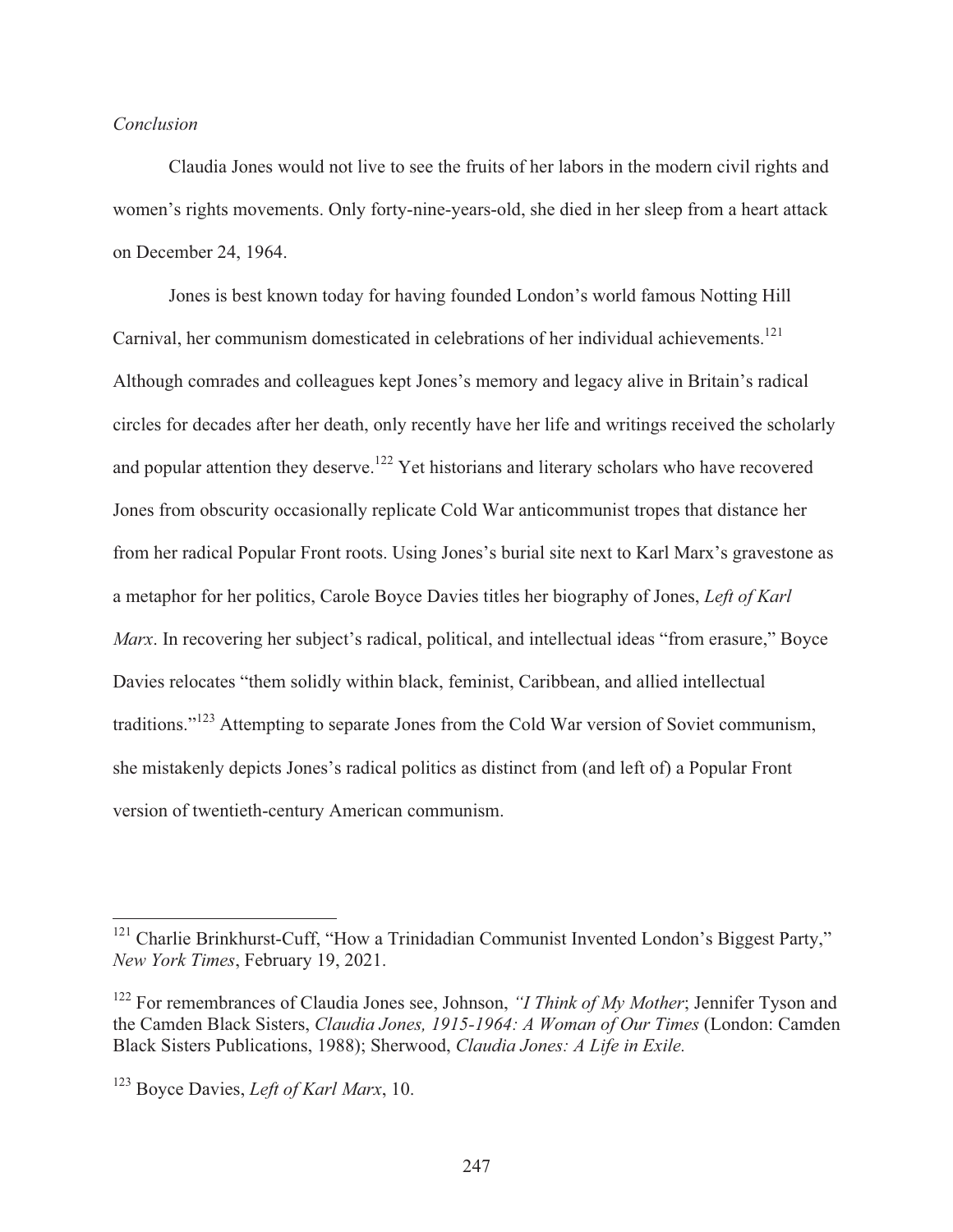Equating communist theory with the structures of the Communist Party and its relationship to the Soviet Union, Eric McDuffie's language often echoes Cold War depictions of communists as dupes or fanatics, as when he describes the CPUSA as "grooming [Jones] for leadership." He likens Jones's 1955 "Autobiographical History"—which she addressed to the CPUSA's top leader, William Foster, but intended as a public statement—to "a religious conversion narrative" for its "tone of self-righteous certainty in the eventual defeat of capitalism and racism typically embraced by Communist true believers like Jones."124 Such caricature is misplaced. While Jones believed in the promise of socialism until the end of her life, and certainly closed her eyes to the realities of totalitarian states on visits to the USSR and China, she was also a dissenting voice in the CPUSA and CPGB, grounding her objections to the Parties' shortcomings in her experiences as a working-class Black woman engaged in grassroots radicalism and visionary politics.

 At the time of her death, Jones was both an international celebrity for the anti-colonial left and a local luminary for London's West Indian and Asian communities. On a cold and wet winter afternoon in January 1965, four hundred of Jones's friends and allies attended the interment of her ashes, a few feet from Karl Marx's resting place in London's Highgate Cemetery. After tributes from admirers worldwide, the funeral procession made its way to the gravesite, singing "We Shall Overcome" and the *Internationale*—anthems for the movements to which she had dedicated her short life. A photograph of the event later printed in the *WIG* depicts ten somber men in suits standing behind Manu Manchanda, who is laying a wreath next to large

 $\overline{\phantom{a}}$ 

<sup>124</sup> McDuffie, *Sojourning for Freedom*," 98.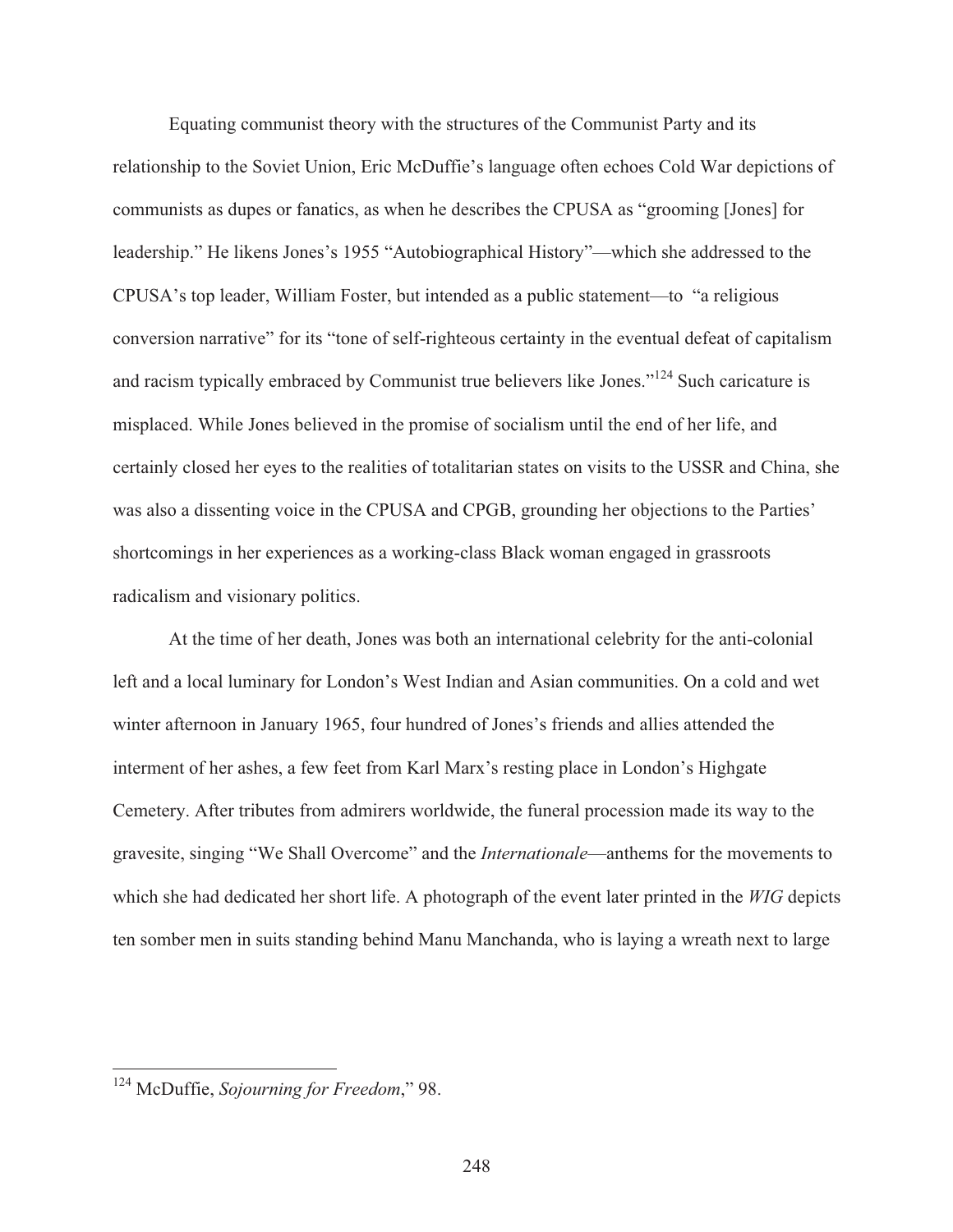poster honoring her life and work. It reads: "Claudia Jones, Negro Leader and Marxist who dedicated her life to the fight for liberation of all oppressed peoples."125

 Lost in this first celebration of her life are her place of birth, Trinidad, and her adopted countries, America and Britain. In this description of her as a "Negro Leader," her racial identity is rooted not in the specifics of West Indian, American, and British histories of black communities and politics but in a generalized category of race. In equal billing to her racial identity is her ideological and political affiliation—Marxist—a term that also lacks the specificity of her relationships to Communist Parties in different nations. By describing Jones as a fighter for the "liberation of all oppressed peoples," Manchanda and others erase Jones's Popular Front theories on the different ways race, class, and gender operate under capitalism.

 Almost two decades passed before Jones's gravesite gained a permanent marker. In 1984, the Afro-Caribbean Organization raised funds for a new headstone that reads, "Claudia Vera Jones, Born Trinidad, Died London 24.12.64. Valiant fighter against racism and imperialism who dedicated her life to the process of socialism and the liberation of her own black people."<sup>126</sup> Again, there is no mention of her life in the U.S., but also erased now is her communism. "She was famous then but is now almost forgotten," wrote a British journalist about Jones when a new play about her life went into production in 1989. "Her communism seems to have ensured her

 $\overline{\phantom{a}}$ 

<sup>125 &</sup>quot;Claudia Jones Memorial Issue," *West Indian Gazette & Afro-Asian-Caribbean News*, (February 1965); Johnson, *I Think of My Mother*, 161.

<sup>&</sup>lt;sup>126</sup> Photograph in the possession of the author. Boyce Davies, *Left of Karl Marx*; Langston, "The Legacy of Claudia Jones," 94.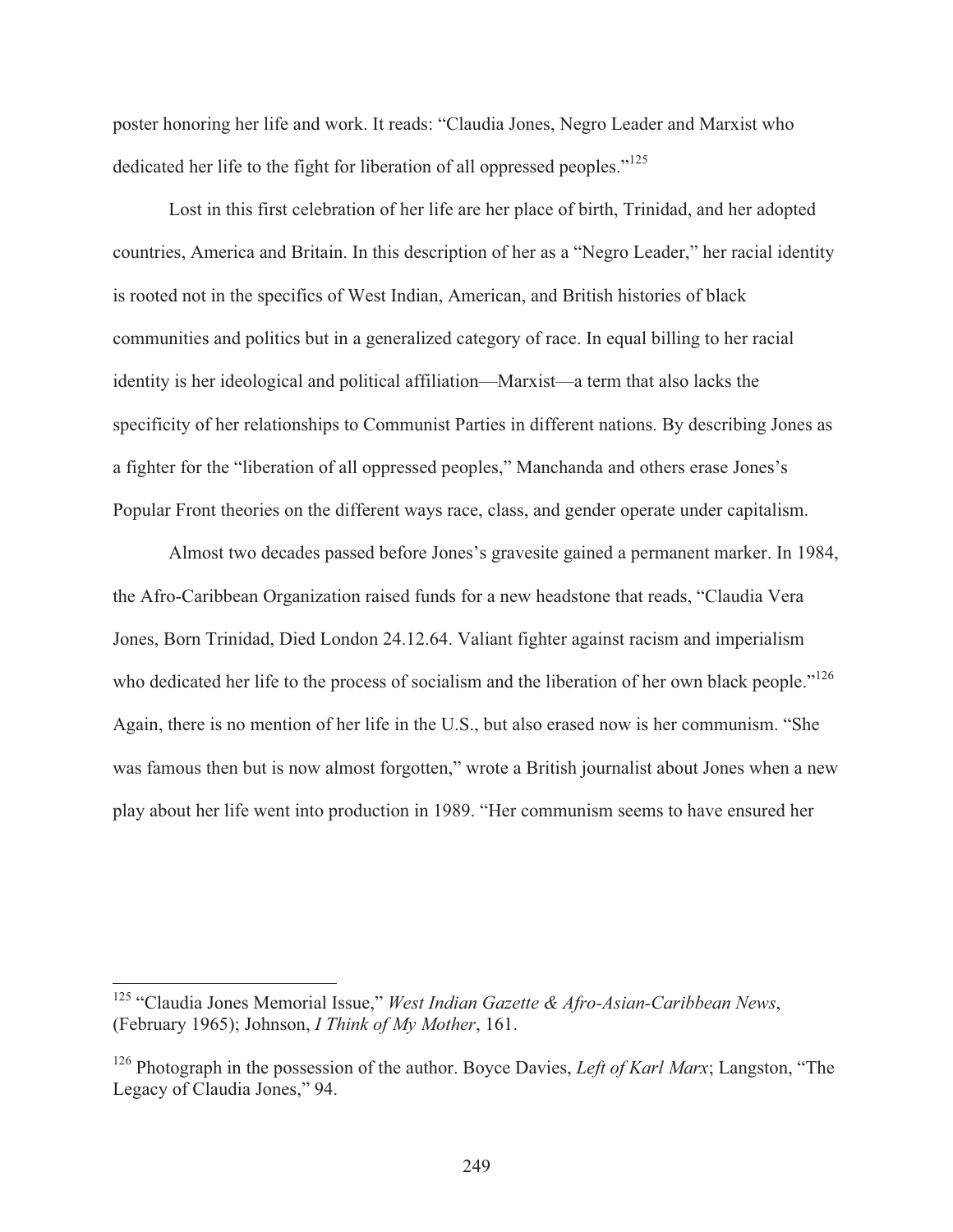obscurity. A black woman can be more or less disregarded but a communist is dangerous and has to be crushed and Claudia was a communist until the end."<sup>127</sup>

 Claudia Jones dedicated her life to supporting women's leadership in anti-racist, anticolonialist, and feminist campaigns, and when the organizations around her failed to do the same, she called them out or created her own. Her journalism and organizing careers illustrate the lasting legacies of what working-class women with few resources can accomplish, and the costs of such legacies in the absence of a mass movements and stable organizations. "Women must fight for their own liberation," she announced at the CPUSA national convention in 1951. In every movement and organization Jones joined, she honored and nurtured "the collective talents of our wonderful women comrades to work, write, sing, and fight for women's liberation."<sup>128</sup>

<sup>127</sup> Michele Hanson, "A True Woman to Her People: Claudia Jones," *The Guardian*, January 10, 1989.

<sup>&</sup>lt;sup>128</sup> Jones, "For the Unity of Women," 166.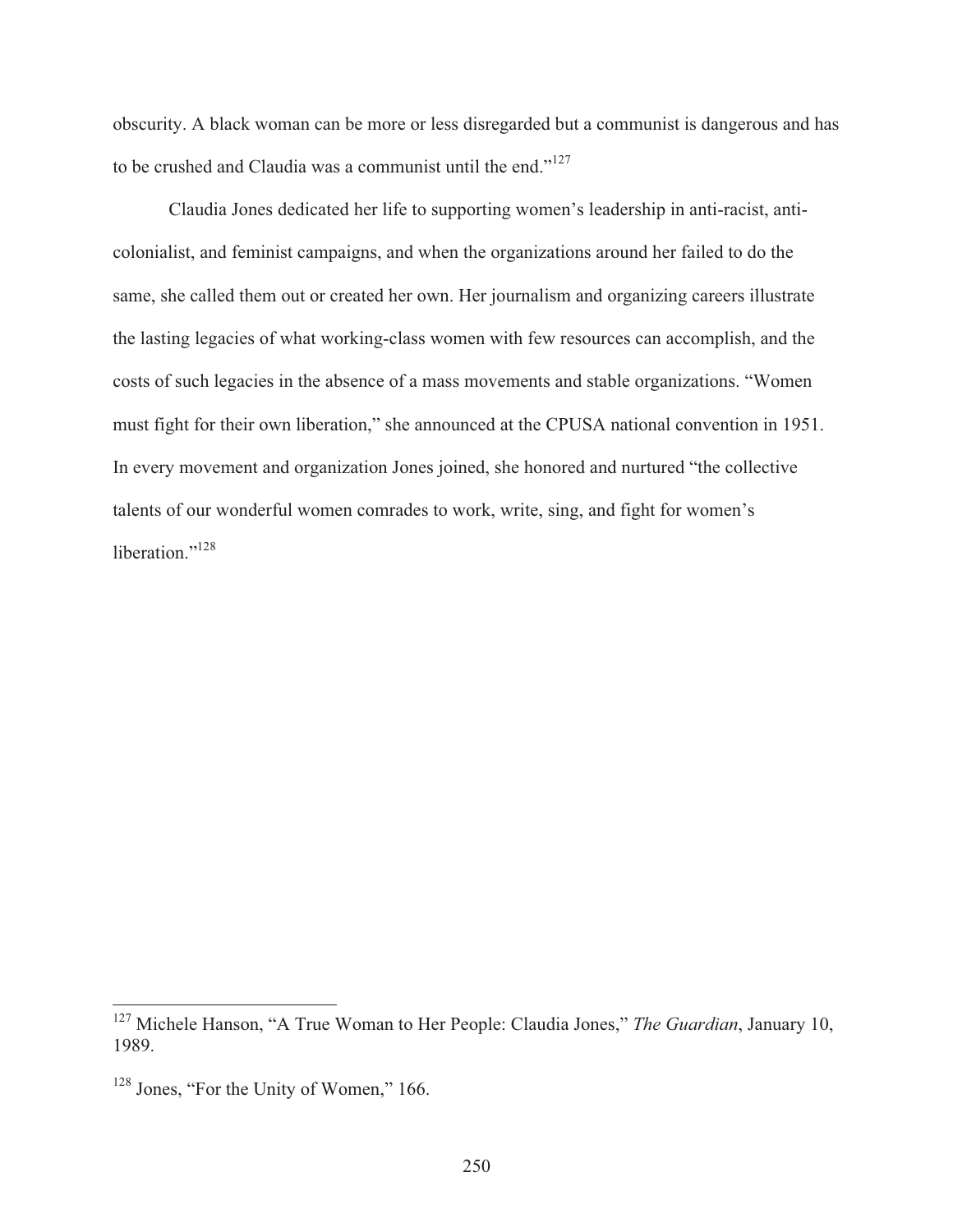#### **CHAPTER FIVE**

## **"I had a vision": Legacies and Erasures of Emma Tenayuca's Popular Front Organizing**

"If our country is to be saved, it will be the work of women. There is a good chance to pass the Equal Rights Amendment, and other pieces of legislation. Top priority will be given to Child Care, Education."

 $-$ Emma Tenayuca, 1988 $<sup>1</sup>$ </sup>

 "No Marxist person can view the present conditions with apathy or indifference," Emma Tenayuca fumed in a July 1944 diary entry. Returning from a short stay in Houston to take a temporary job in San Antonio, she expressed anger but not surprise at the "evidences of deeprooted racial hatred" that she witnessed in her hometown "every day—on the street—on the buses—and in the every day talk of the people."<sup>2</sup> During the five years that had passed since escaping a riotous mob outside her Communist Party meeting, she had lived a peripatetic life, shuttling between Houston, San Antonio, and Corpus Christi in search of wage work, educational opportunities, and chances to enact her Popular Frontism.

 "I suppose I should try to do something," she confided to her diary, but the obstacles were daunting. "What is there I can do that will not take money, endanger my job and bring a multitude of difficulties with my family?"<sup>3</sup> The New Deal victories that San Antonio's Popular Front coalitions had achieved over the previous decade—federal resources and jobs, union recognition and contracts for low-wage workers, and the election of a left-liberal mayor—had come under attack from a resurgence of white supremacy and anticommunism. The national and

 $1$  Emma Tenayuca to Paula (unknown last name), May 14, 1988, Box 2, File, ETP at TWU

 $2$  Tenayuca, July 27, 1944, Diary, MSS 420, Box 2, ETP at TWU.

<sup>&</sup>lt;sup>3</sup> Tenayuca, July 27, 1944, Diary, Box 2, MSS 420, ETP at TWU.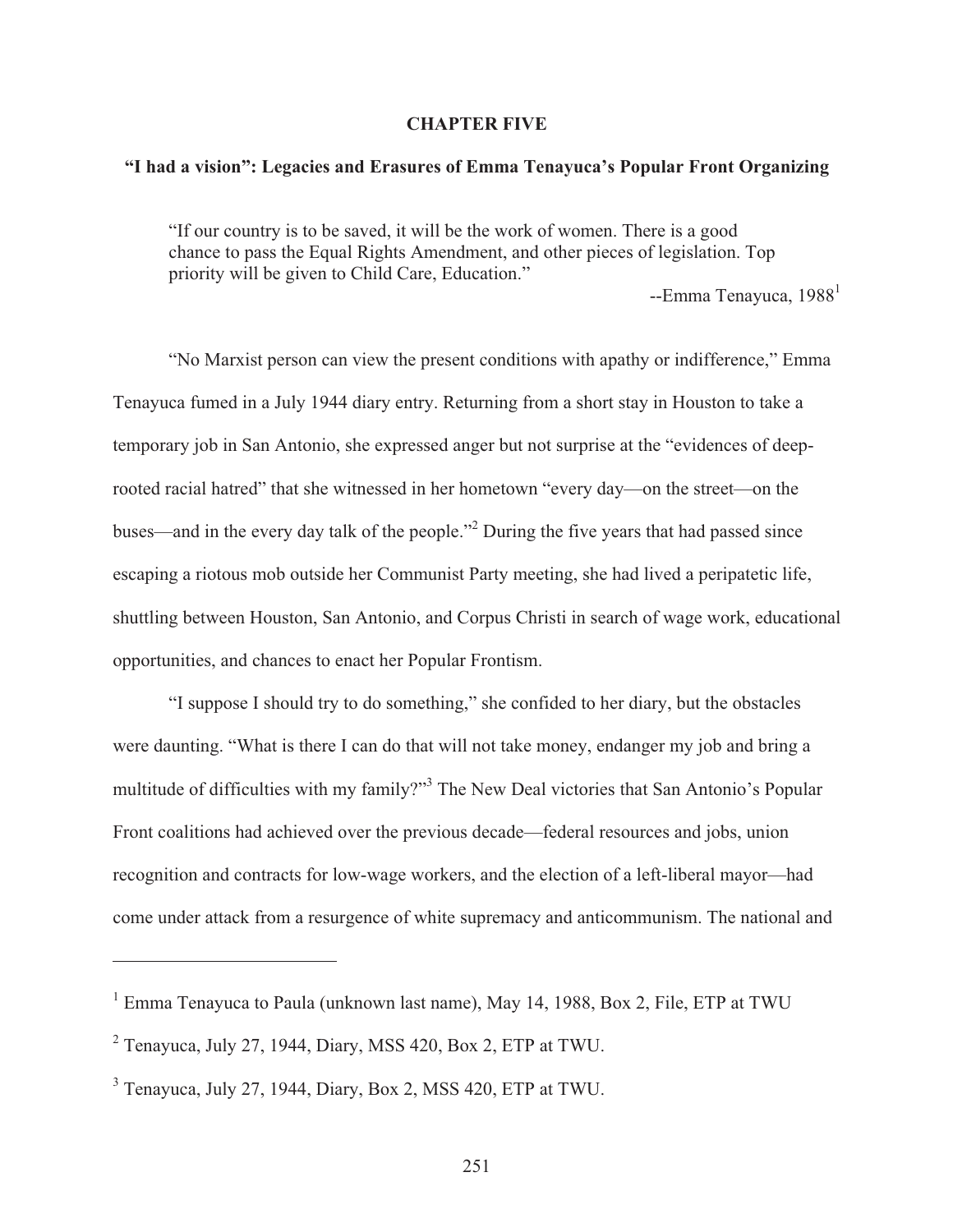local backlash against demands for racial, gender, and economic justice, and full citizenship rights for all Americans had led to new restrictions on free speech, labor and voting rights, and immigration. In 1944, Tenayuca saw little remnant of the successes she had helped achieve through the unemployed movement's mass protests and the pecan-shellers' uprising. "Politically, and economically and socially, the status of the Mexican has not improved," she despaired. "How could it when there is no progressive organization?"<sup>4</sup>

 This chapter begins by tracing Tenayuca's personal and political trajectory in the 1940s. From 1938 onward, the local and national effects of the Little Red Scare narrowed the political possibilities for the city's labor-left-community coalitions, the Workers Alliance of America (WAA), and radical-led Congress of Industrial Organizations (CIO). Despite intense anticommunist and white supremacist backlash, Tenayuca and the Popular Front movements had achieved some concrete successes for San Antonio's poorest communities. By 1941, the promise of the New Deal had faded significantly, diminished by the aggressively pro-business, antiimmigrant, and racist political establishment in Texas. Yet, she and other grassroots Popular Front activists continued to organize for Mexican-American and African-American labor and civil rights during World War II and the postwar period, despite minimal institutional support.

 The end of her public career as a community and labor organizer came in 1947, when she left Texas for California. Living in exile in San Francisco for the next two decades, she raised a child alone, earned a college degree, and worked in a series of office jobs while struggling to build a politically engaged life and community. Although she never published again, she recorded her theories on electoral politics, culture, and socialism in private diary entries, and attended events at the California Labor School. Without any organizational backing and no

 4 Tenayuca, July 27, 1944, Diary, Box 2, MSS 420, ETP at TWU.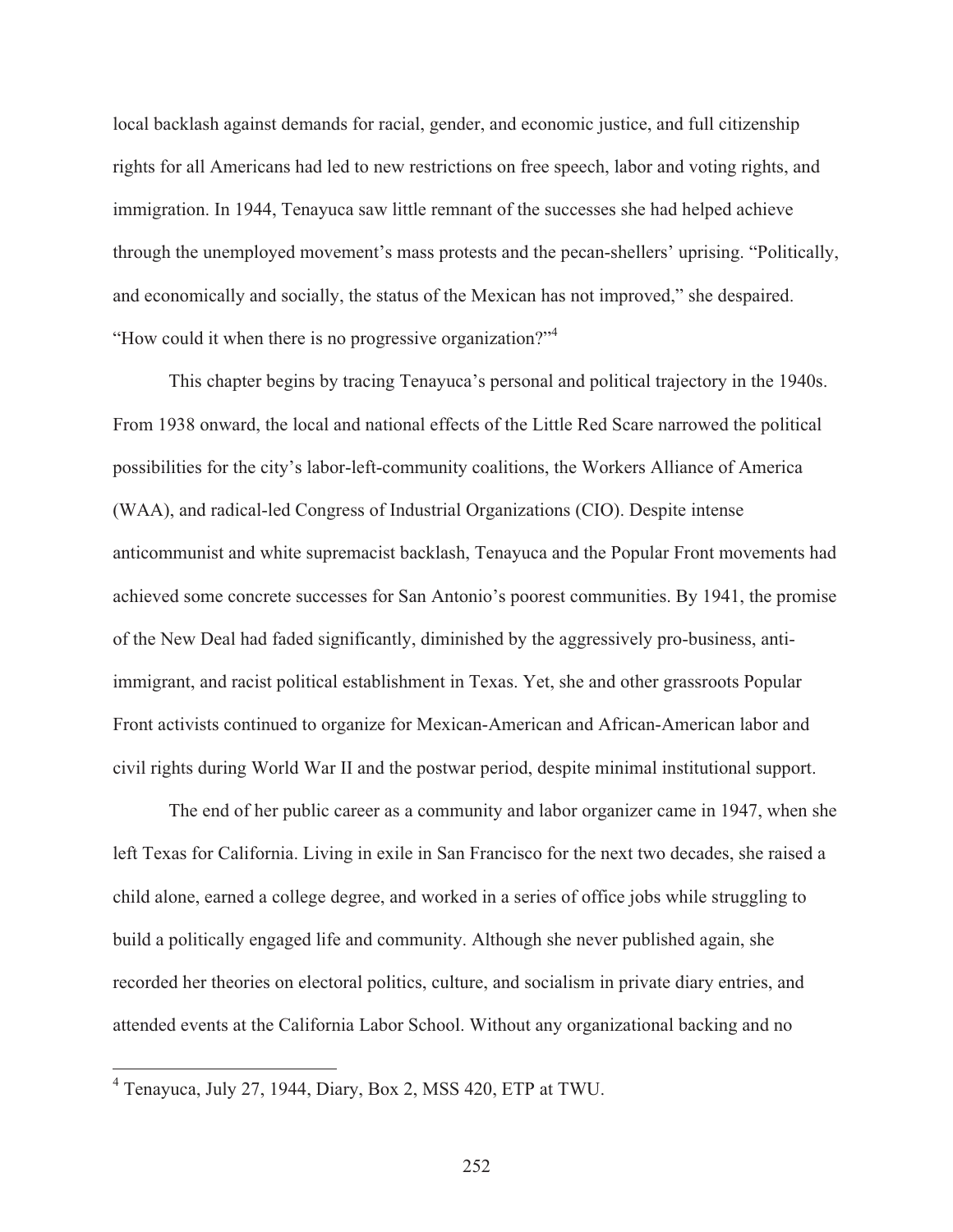avenue for collective action or coalition building, she turned instead to her ambition for a career in teaching.

 The chapter's second half documents Tenayuca's Popular Front legacy in San Antonio's electoral politics and social movements in the 1960s and 1970s. In her absence, some Popular Front-style campaigns had succeeded in electing a few non-Anglo candidates as local government officials, winning local desegregation legislation, and building an effective (albeit brief) coalition in the Democratic Party. Although anticommunism and white supremacy unchecked by mass protest or cross-class, multiethnic organizations—had undermined the New Deal, leading to increased economic inequality and unequal development in the city, San Antonio's Popular Frontism had not vanished.

 Tenayuca returned permanently to her hometown in 1968. By the 1970s, new organizing arose in West Side communities aiming to carry on the Popular Front's unfinished business. Preoccupied with her teaching career and a set of difficult family circumstances, she participated in these efforts in small but significant ways—canvassing her neighborhood during election campaigns, volunteering through her church, and offering public support for new organizations, such as Communities Organized for Public Service (COPS). Activists in COPS fostered local social movements and built political power to secure civil rights, as well as government resources for the city's poorest neighborhoods.

 At the same time, national Chicano/a and women's movements discovered Tenayuca's role in San Antonio's Depression-era social movements, embracing her as a Mexican-American civil rights heroine for her leadership during the pecan-shellers' strike, and identifying her organizing as a precursor to their own activism. Throughout the 1980s and 1990s, journalists, politicians, and scholars interviewed her to learn more about her activism in the 1930s. Amidst

253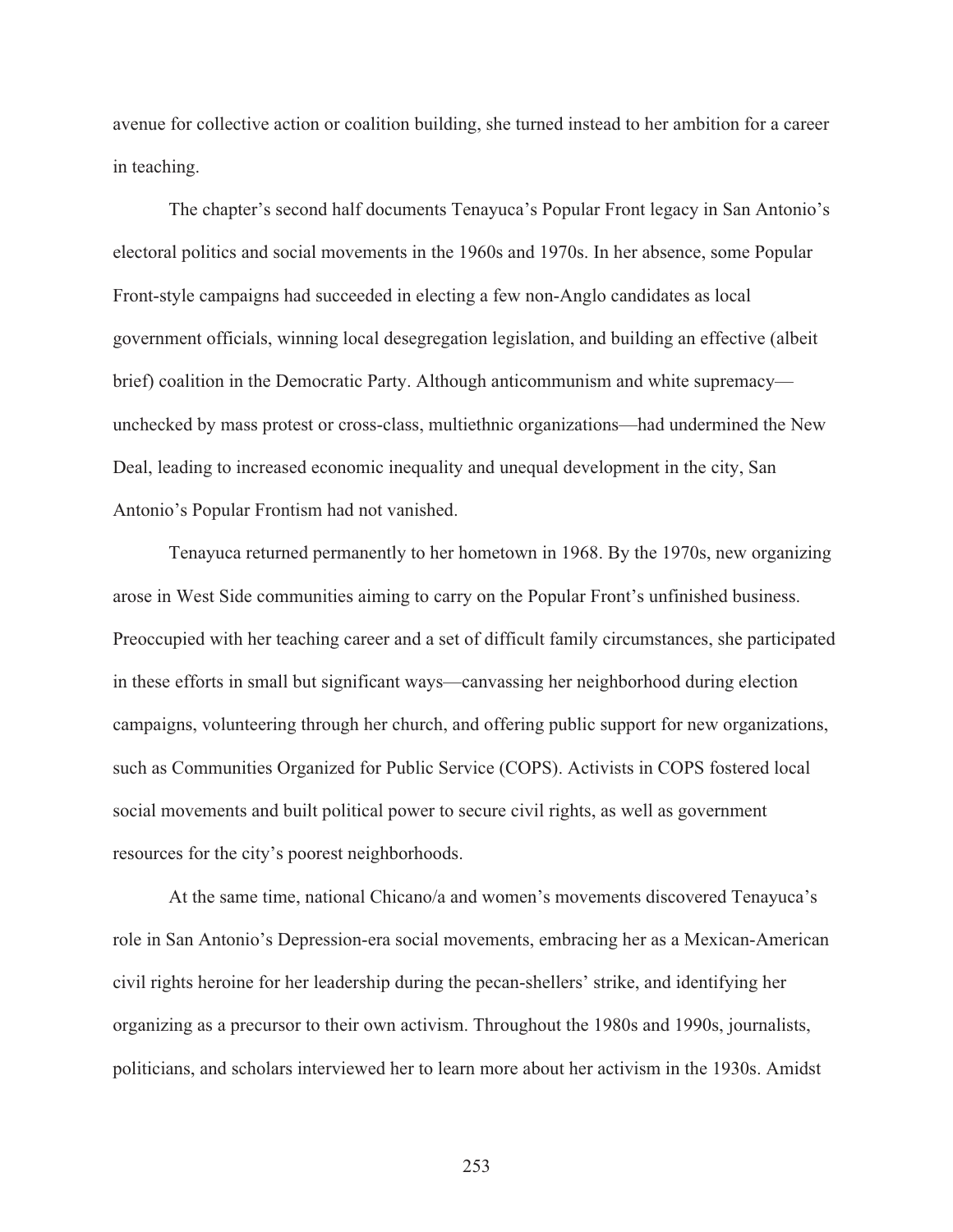the Cold War's final years or immediate aftermath, however, they interpreted her communism as a regrettable but brief mistake, redefining her Popular Frontist visions as liberal New Deal reform efforts for the city's poor and downtrodden. The chapter ends with a consideration of the way her "rediscovery" constituted a new form of anticommunist erasure.

## *The Making of an Exile*

 $\overline{a}$ 

 In June 1939, Tenayuca had returned to San Antonio from a months-long trip in New York City, where she attended the Communist Party's national convention.<sup>5</sup> More than 50 people, including two of her sisters and fellow CPUSA member Nathan Kleban, had gathered at San Antonio's South Pacific railway station to welcome her home. *La Prensa,* a local newspaper, reported that the crowd included many young women willing to direct the activities of the Communist Party. A photographer captured Tenayuca smiling, and striding down the platform arm-in-arm with her sisters.<sup>6</sup>

 She had earned a spring in her step. Throughout the late 1930s, San Antonio's Popular Front coalitions had threatened white supremacy and political patronage by organizing to secure citizenship rights, end segregation and discrimination in public and private services, and stop police and vigilante violence. As an organizer, educator, and theorist in the unemployed and labor movements, Tenayuca had mobilized working-class communities in her city to demand civil liberties and labor rights. Meanwhile, WAA- and CIO-led mass protests, strikes, and demonstrations had drawn state, national, and international attention to the city officials'

<sup>&</sup>lt;sup>5</sup> Tenayuca, interview by Poyo; Winegarten, "Emma Tenayuca, notes on meeting," March 23, 1983, RWP at UTAustin. In several interviews, Tenayuca expressed her admiration for both Elizabeth Gurley Flynn and William Z. Foster.

<sup>6</sup> "Regreso Emma Tenayuca Brooks a San Antonio," *La Prensa*, June 9, 1939.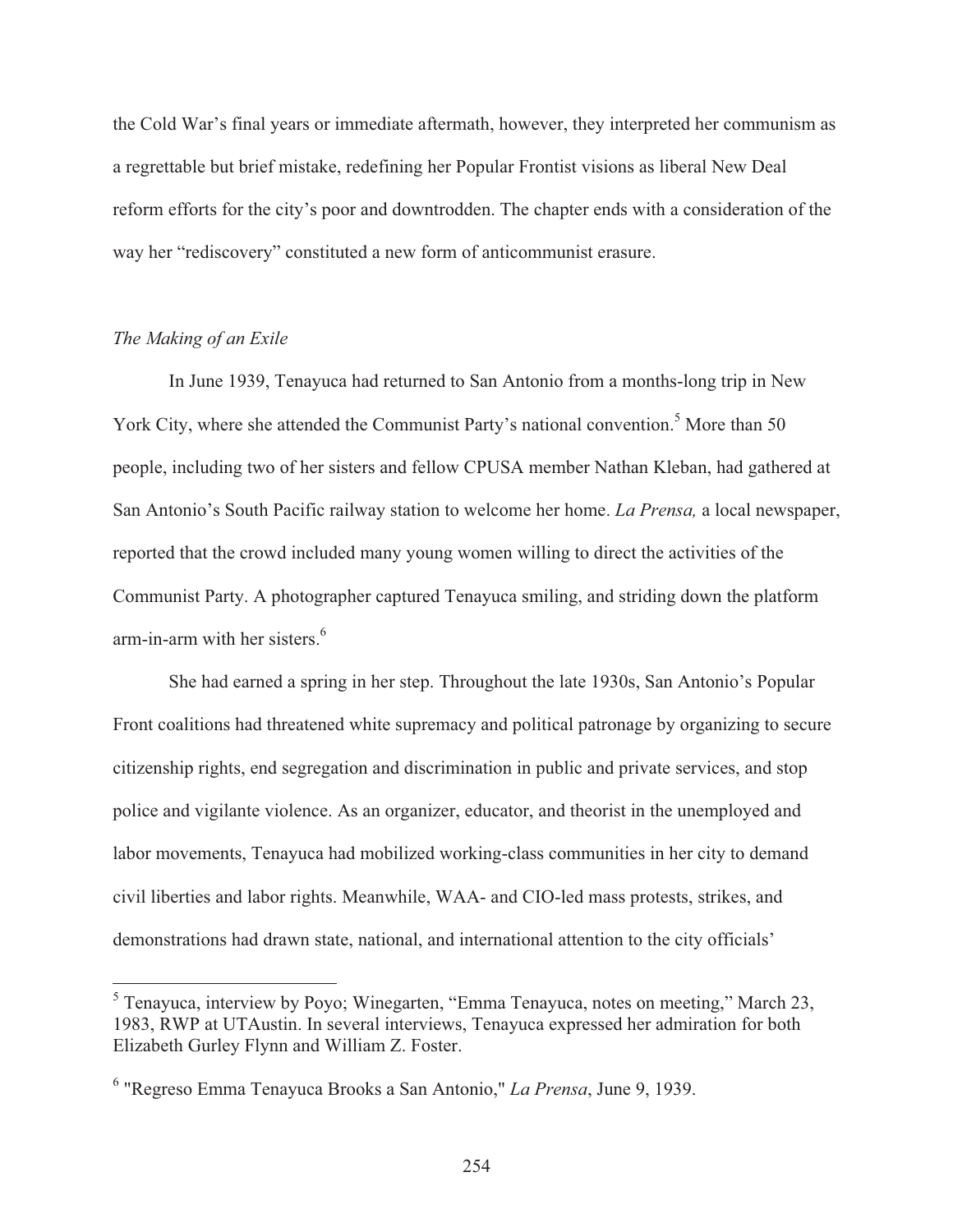violations of these rights. The radical-led unemployed and labor movements provided a training ground for activists, particularly Mexican Americans, who would pass on stories of their experiences to new generations involved in civil rights campaigns later in the twentieth century. "It was a power struggle," Tenayuca recounted to a group of union newspaper writers in 1984. "[T]his was the beginning of the end of machine politics, of the system of political patronage."<sup>7</sup> With the city's recent election of a liberal, pro-civil rights Mayor (Maury Maverick) and the twenty thousand strong pecan-shellers' uprising still fresh in her mind, the future must have seemed promising.

 In the short term, it was not to be. Despite finding inspiration in radical traditions on both sides of the border, Tenayuca could not withstand the violent backlash from liberals and conservatives in the city's business and political leadership. Her insistence that New Deal policies and the American national imaginary include Mexican immigrants, Mexican Americans, and Black Americans threatened San Antonio's political and economic structures. The city's anti-New Dealers had concerns about the rise of a powerful left both in Washington DC and in Mexico, and feared the emerging multiracial, cross-class movement in Texas. They responded with an effective weapon: the double-barreled red- and race-baiting.

 Tenayuca was a particular target because her prominent roles in the WAA and the pecanshellers' uprising had led to a national profile. Articles about her organizing appeared in both *Time* and the *Saturday Evening Post* in 1938. "Who Organized the Unemployed?" reads the headline splashed across the double-spread six-page article in a December issue of the *Saturday Evening Post*. Its answer: the communist leadership of Workers Alliance of America. Next to the headline is a large photograph of a petite young woman with the caption, "She is Emma

 7 Tenayuca, Speech to Newspaper Guild, ATC.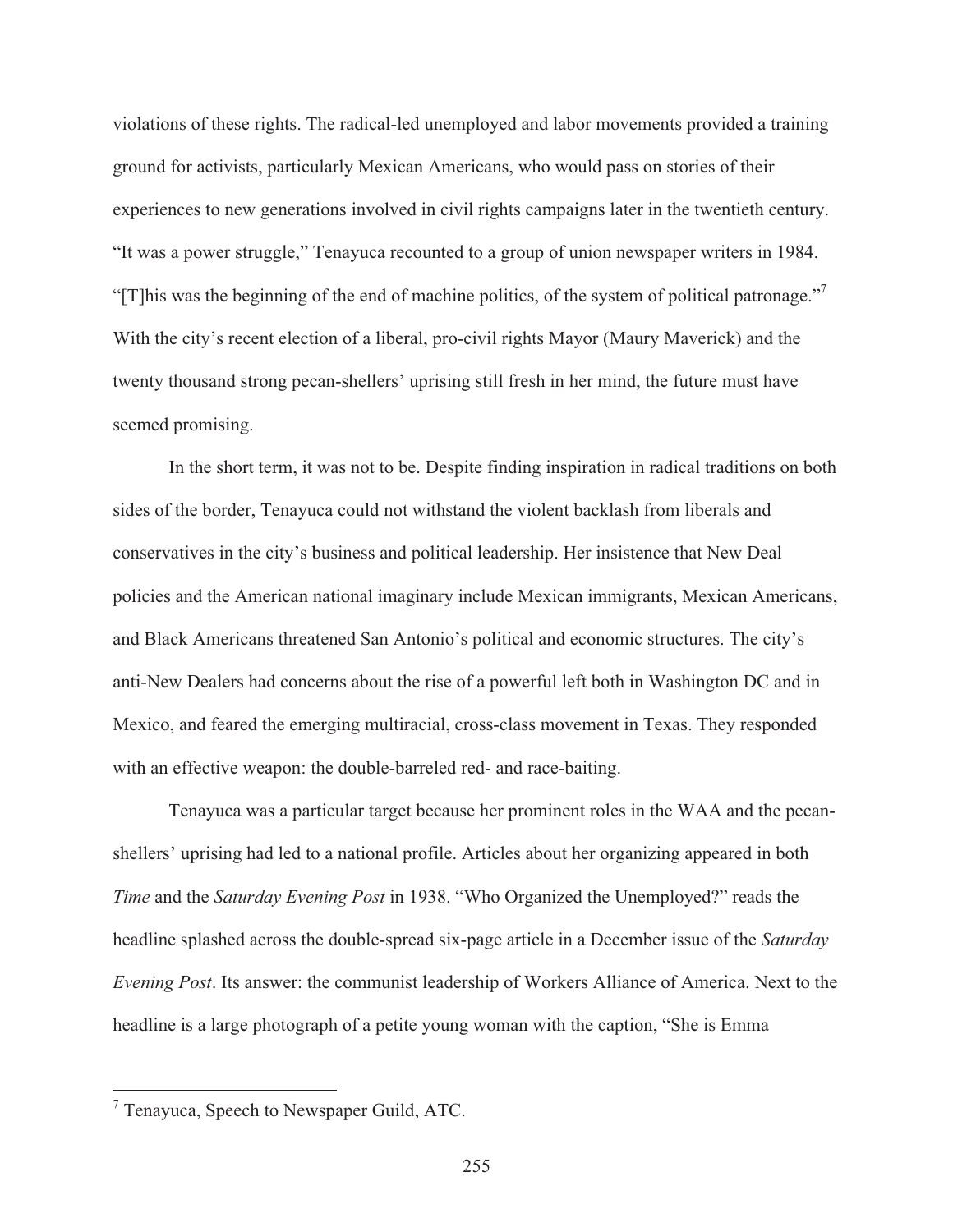Tenayuca of San Antonio and a powerful Workers Alliance agitator."<sup>8</sup> Despite the prominence of Tenayuca's image, Stanley High's lengthy article dedicates just one paragraph to her role in the Alliance, noting that she held an elected seat on its Executive Board and that both she and her husband had run for national office on the Communist Party ticket. Most of its columns and the remainder of its photographs are instead reserved for white men who led the unemployment movement's lobbying in Washington D.C. and its organizing in the WAA's strongholds in New York, Minnesota, and Ohio.

 With anti-New Deal rhetoric and purple prose, High warns his readership that the WAA had created a working-class consciousness among the unemployed, developed an effective political machine, and, most importantly, built the Communist Party's Trojan Horse. The unemployed are no longer, he cautions, an "undecorative and troublesome fringe on the body politic," and have become "members of an established class who regarded permanent succor from the Government as the first of their inalienable rights." Through collective action and electoral politics an individual WAA member, High argues, can "feel that he is part of an organization which can turn on the heat all the way from the local relief bureau to the Office of the President." Detailing the WAA's successful mobilizing in the streets in forty-five states and lobbying on Capitol Hill in Washington DC, High stokes fear that its Communist leadership will make "unemployment an institution and joblessness a career in which…the Government will continue to subsidize them." At the end of the article, he leaves the reader to imagine the "Trojan

<sup>8</sup> Stanley High, "Who Organized the Unemployed?," *Saturday Evening Post*, December 10, 1938, 8.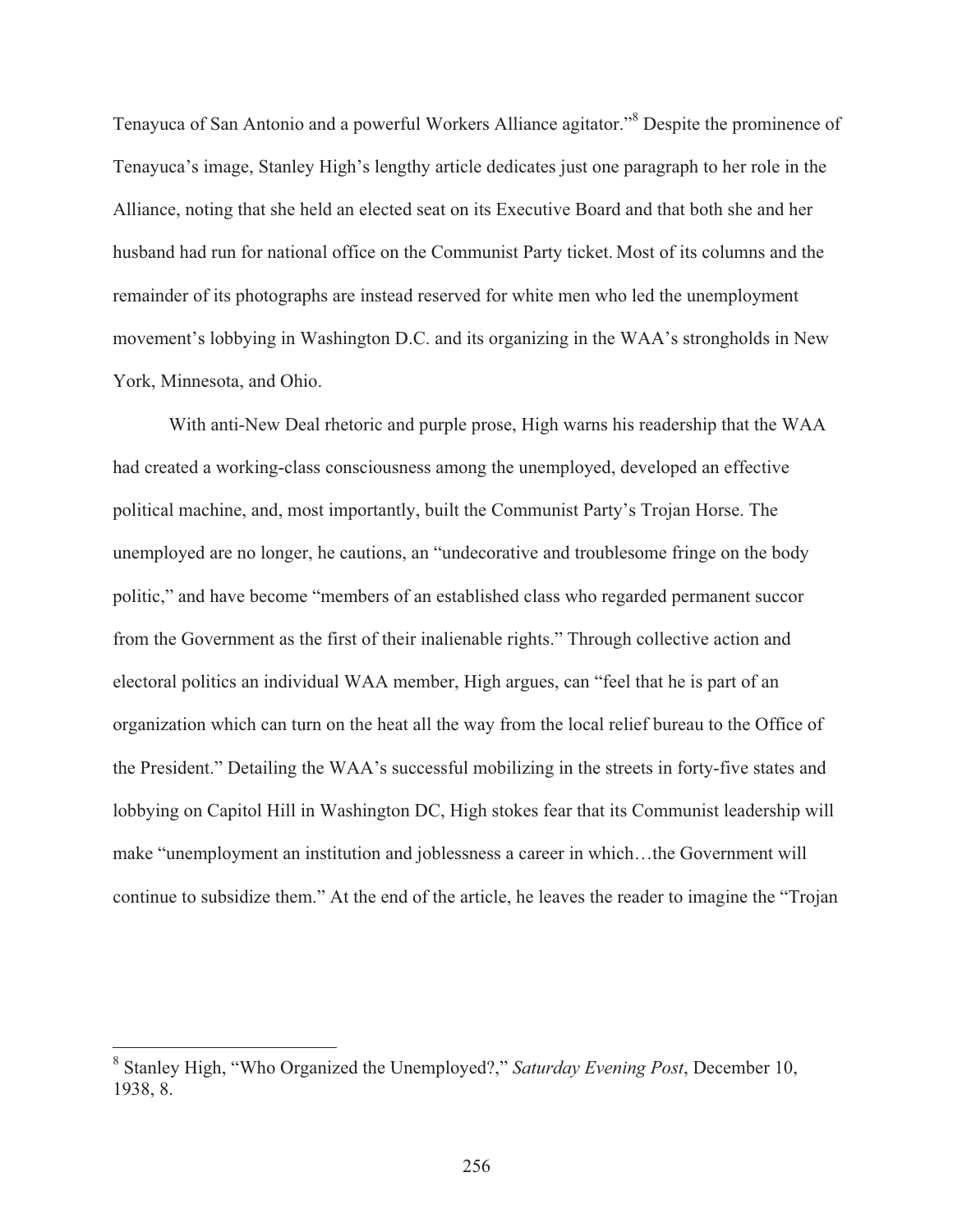Horses" in the White House and State Legislatures across the county and what the Communists would do with their potential political power.<sup>9</sup>

 In May 1939, San Antonio's Popular Front coalition, including the communists and socialists of the WAA, had turned out the Mexican-American and Black voters who made the difference for Maverick in the mayor's race.<sup>10</sup> Maverick had a national reputation for his support of civil liberties and workers' rights. He publicly sponsored the newly formed El Congreso de Pueblos de Habla Español (National Congress of Spanish-speaking Peoples), a Popular Front organization that advocated for "federal housing projects for the poor, better sanitary and medical care for Spanish-speaking, elimination of racial discrimination," in addition to jobs for the unemployed, the right to organize, and protection of the foreign-born. Tenayuca, too, had promoted El Congreso in her essay published in the March 1939 issue of *The Communist.*11

As a two-term U.S. Congressman, Maverick had also supported New Deal legislation and labor rights, often taking on big business in his own state. "I believe that if we pass out subsidies for cotton plantation owners and ranchers, and rice growers and all the rest," he wrote for the *Washington Post* in 1938, then "labor should have some protection too."<sup>12</sup> He advocated for equal pay for equal work, opportunities for Black Americans to join trade unions, anti-lynching

<sup>&</sup>lt;sup>9</sup> High, "Who Organized the Unemployed?," 36, 32, 36.

<sup>10</sup> Doyle, "Maury Maverick," 206; Krochmal, *Blue Texas*, 49-50.

<sup>11</sup> For more on El Congreso / the Peoples' Congress, see Vargas, *Labor Rights are Civil Rights*, 179-188; Ruiz, *Out of the Shadows*, 94-98; Mario T. Garcia, *Mexican Americans: Leadership, Ideology, and Identity, 1930-1960* (New Haven, CT, 1989), 148. Although Homer Brooks not Tenayuca attended the organization's first and only national meeting in Los Angeles, they both promoted El Congreso in their co-written essay, "The Mexican Question in the Southwest."

<sup>12</sup> Maury Maverick, "Maverick Urges South to Join in Progress," *Washington Post*, May 9, 1938.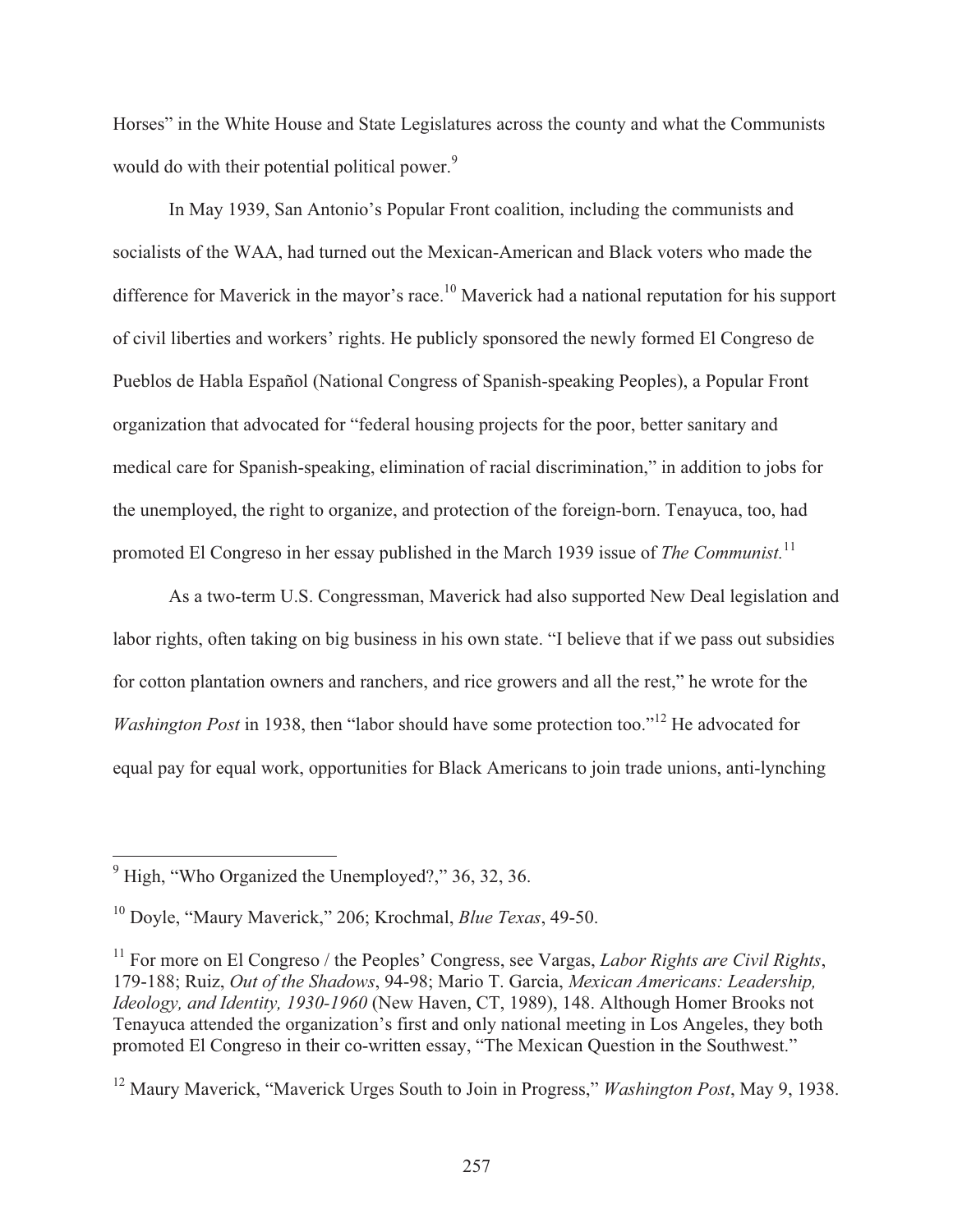legislation, and the protection of free speech, even for communists.<sup>13</sup> He also successfully secured federal resources for San Antonio and Bexar County, which local officials poured into infrastructure and economic development projects.<sup>14</sup>

 A few months after his election, on the eve of the CPUSA meeting that led to vigilantes besieging a city building, Mayor Maverick's voice emanated from radios across San Antonio. In an address titled "Communism, Common Sense, and the Constitution," he defended his recent decision to permit the Texas Communist Party to hold its state convention in the Municipal Auditorium, and to uphold all citizens' constitutional rights to free speech and public assembly, even a Party member like the "misguided, radical Mexican girl," twenty-three year old Tenayuca. "In our own country, innocent people were burned as witches," he announced to city residents, "so called witches were literally deprived of life, liberty, and property…so let us beware of modern witch hunts." He reminded listeners that while he was no Communist—and had in fact invited the Dies Committee to San Antonio to investigate local radicals—he was responsible for enforcing equal protection under the Constitution, including for the Communist Party as it was a "legal recognized political party in Texas and in the nation."<sup>15</sup> Hoping to navigate his support for civil liberties and the New Deal through the rampant white supremacy and anticommunism in the city, he attempted both to uphold Tenayuca's constitutional right to free speech and undermine her radical politics.

<sup>&</sup>lt;sup>13</sup> Doyle, "Maury Maverick," 198.

<sup>&</sup>lt;sup>14</sup> Kenneth J. Heineman, "Asserting State's Rights, Demanding Federal Assistance: Texas Democrats in the Era of the New Deal," *Journal of Policy History* 28, no. 2 (2016): 342-374.

<sup>&</sup>lt;sup>15</sup> "Communism, Common Sense, and the Constitution," radio address transcript, Otto Mullinax Papers, Briscoe Center for American History, University of Texas at Austin; "Maverick Would Match Dies' Vocal Chords Against Communist Rally," *Austin Statesman*, August 17, 1939; "Maverick Reaffirms Red Rally Permit," *Dallas Morning News*, August 20, 1939.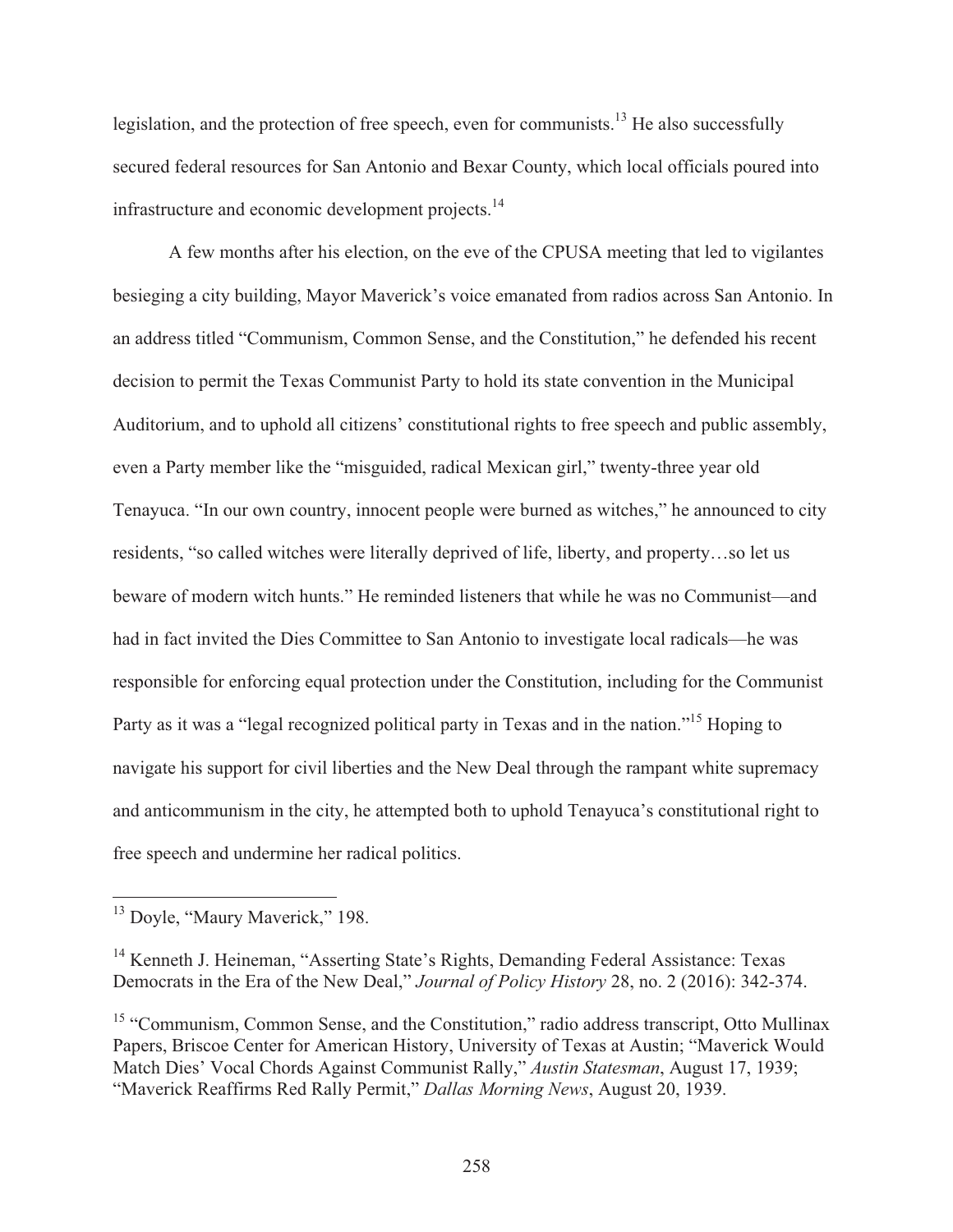Maverick's mayoral victory had been heartening in relative terms, but anticommunist attacks on Workers Alliance, the foundation of Tenayuca's activism, were intensifying at the federal and local level. The more success the Popular Fronters had in extending the New Deal to non-Anglos communities and attracting national and international attention to San Antonio's violations of civil liberties, the louder the city officials and elites grew in their denunciations of radicalism. The violence outside the Communist Party meeting and the threats to lynch Maverick in the summer of 1939 had generated no arrests. Government officials focused their efforts on curtailing violence by strikers and radicals, not against them. "In those days," remembers Grace Kroger, an Anglo volunteer with WAA, "anyone who would work to try to do something for the low wage earners, particularly the blacks or those of Mexican descent, the first thing to hurl at them was Communism."<sup>16</sup>

 The WAA became a flashpoint for reactionary backlash. With its insistence that WPA job and relief recipients were workers with rights rather than paupers on the dole, the WAA helped build a working-class consciousness that in some places led to demands that the National Labor Relations Act should cover all workers. Disrupting the image of white men engaged in industrial labor as the embodiment of the working-class, Tenayuca and other WAA leaders claimed the New Deal's labor rights for themselves and other working-class people of color.<sup>17</sup> They joined forces with Mexican and CIO labor unions, free speech activists, and civil liberties organizers to take on the city's powerful political structure.

<sup>&</sup>lt;sup>16</sup> Harry and Grace Kroger Oral History, interview by George Green, November 1971, transcript, Texas Labor Archives, University of Texas at Arlington.

<sup>17</sup> Goldberg, *Citizens and Paupers*, 108, 115.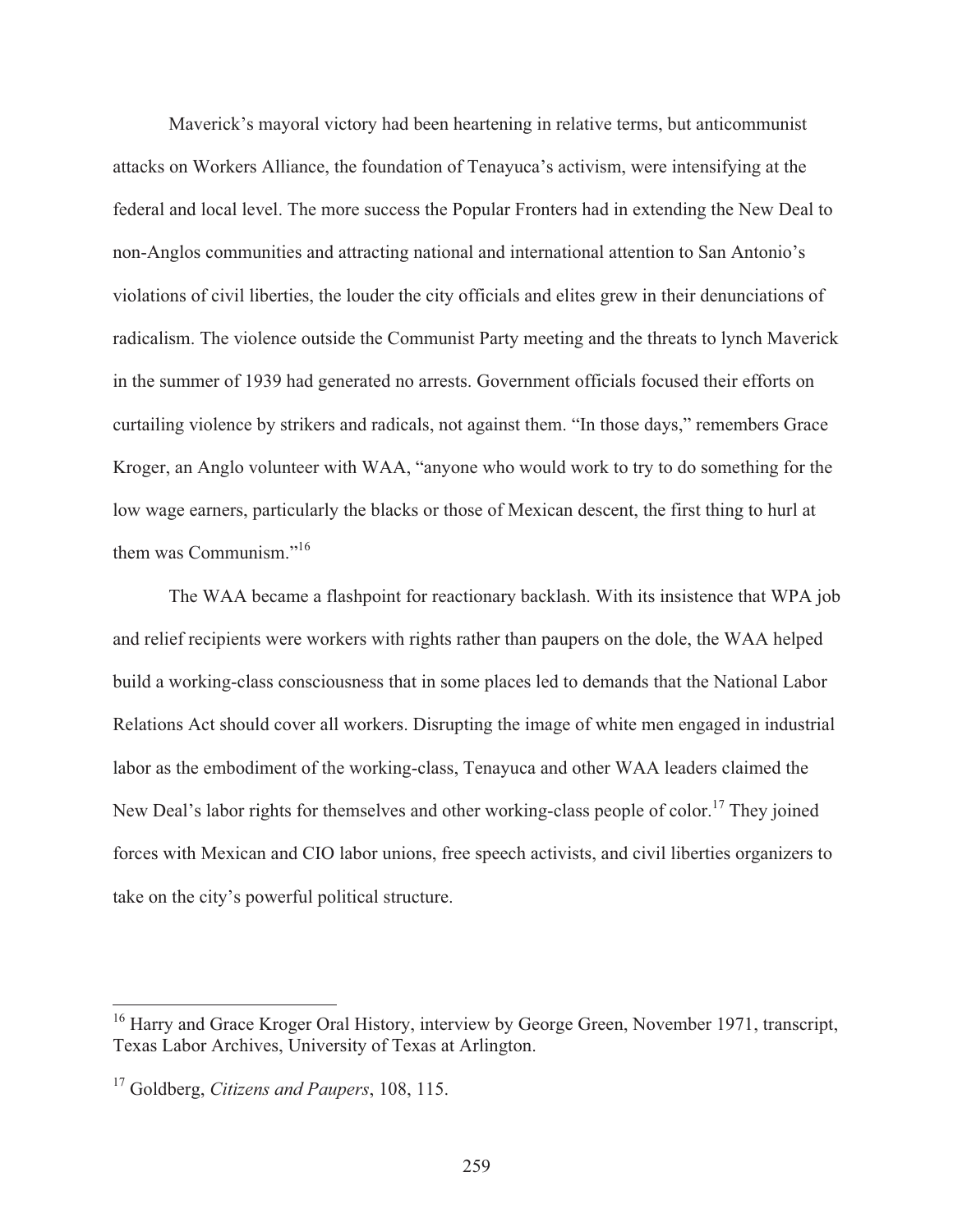The national WAA advocated for interracial organizing, labor rights, and government investment in local economic development. At its annual convention in 1938, the Alliance's multiracial Executive Board had voted on a national platform that called on the federal government to invest millions of dollars in public housing and health projects, and to extend New Deal wage codes and workers' rights to WPA worksites.<sup>18</sup> In San Antonio, Tenayuca and the WAA's local leadership insisted that local WPA officials recognize their members' federal protections of free speech and the right to organize, and offer equal access to the city's WPA projects.

 Local WAA organizers played key roles in the Popular Front coalitions that briefly overpowered San Antonio's Jim Crow-supporting political establishment. They achieved a number of significant, if fleeting, successes for the city's non-Anglo communities. The WAA "did a tremendous job," Tenayuca proudly announced many years later. "All of the housing projects that are here are due to the Workers Alliance."19 In line with the WAA's demands for federally subsidized public housing for the unemployed, the San Antonio branches supported Maverick's plans for Apache Courts, a new WPA-funded public housing project, and La Villita, a restoration project of one of San Antonio's first neighborhoods that celebrated Mexican-American arts and culture.<sup>20</sup> Local pressure from WAA members and their allies ensured that Mexican Americans and Black Americans gained entry to the jobs on these projects. Despite local resistance from AFL unions and racist city officials, Tenayuca later recalled, WAA

<sup>&</sup>lt;sup>18</sup> "Alliance Urges Hike in Pay of WPA Workers," *Houston Chronicle*, September 27, 1938.

<sup>&</sup>lt;sup>19</sup> Tenyuca, interview by Poyo, ATC.

<sup>20</sup> Maury Maverick to Aubrey Williams, Box 2L52, MMP at UTAustin; Krochmal, *Blue Texas*, 34-55. La Villita was funded by the National Youth Administration and the Carnegie Foundation.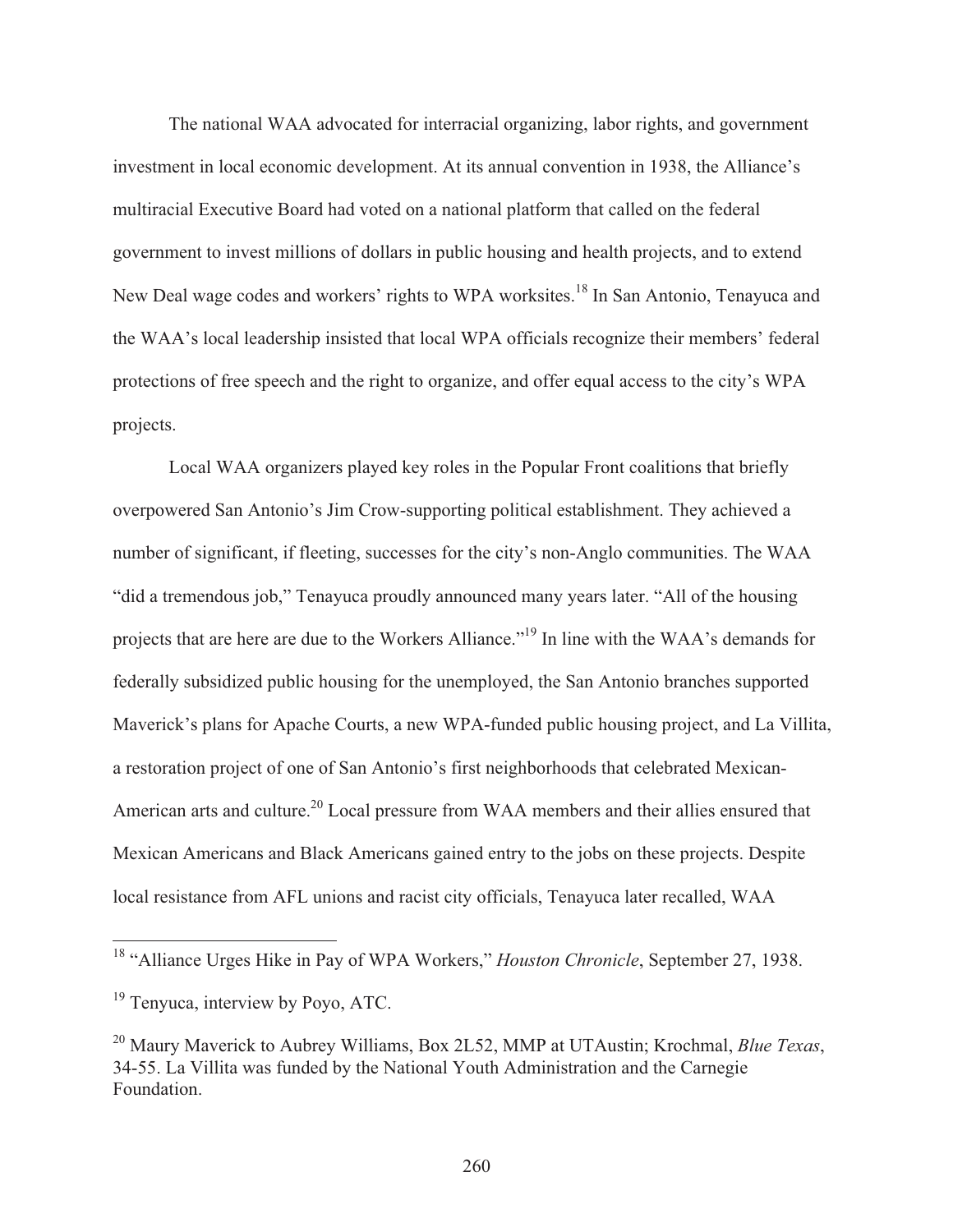members had won access to "all of the jobs—La Villita, Paseo del Rio (Riverwalk), the Arneson Theater—all of that work."<sup>21</sup> At the time, similarly full of pride, Maverick had requested that Franklin D. Roosevelt and Eleanor Roosevelt use La Villita to publicize the New Deal's success across the nation.<sup>22</sup> Maverick too earned accolades from journalists and supporters for his procivil liberties liberalism. As his biographer notes, even after the 1939 riot, his "stand produced a torrent of favorable editorial comment in newspapers across the United States."<sup>23</sup>

 It was not only radical politics, interracial labor organizing, and demands for full citizenship rights that sparked the backlash against Tenayuca and WAA in San Antonio. She and other grassroots organizers collaborated with radical-affiliated unions on both sides of the U.S.- Mexico border. The Texas state CIO Council included a number of locals from radical-led unions, including the National Maritime Union, Oil Workers Industrial Union, and the Mine-Mill union.24 Mexico's Marxist labor leader Vicente Lombardo Toledano had visited San Antonio several times during labor and unemployed movement campaigns in the 1930s. A few months after the pecan strike had ended in 1938, he addressed a crowd of five thousand at a public rally.

 These connections between the Mexican and Texan labor movements caused concern among San Antonio's politicians and business elites. Oil industry magnates and bosses of the agricultural industries worried that Mexico's strike wave of late 1930s would spread to the U.S., especially after Mexico's largest union, the radical-led Confederación de Trabajadores de México (CTM), staged a number of strikes against foreign-owned companies in Mexico.

<sup>&</sup>lt;sup>21</sup> Tenyuca, interview by Poyo, ATC.

<sup>&</sup>lt;sup>22</sup> Heineman, "Asserting State's Rights," 346.

<sup>23</sup> Henderson, *Maury Maverick*, 217.

<sup>24</sup> Vargas, *Labor Rights are Civil Rights*, 133.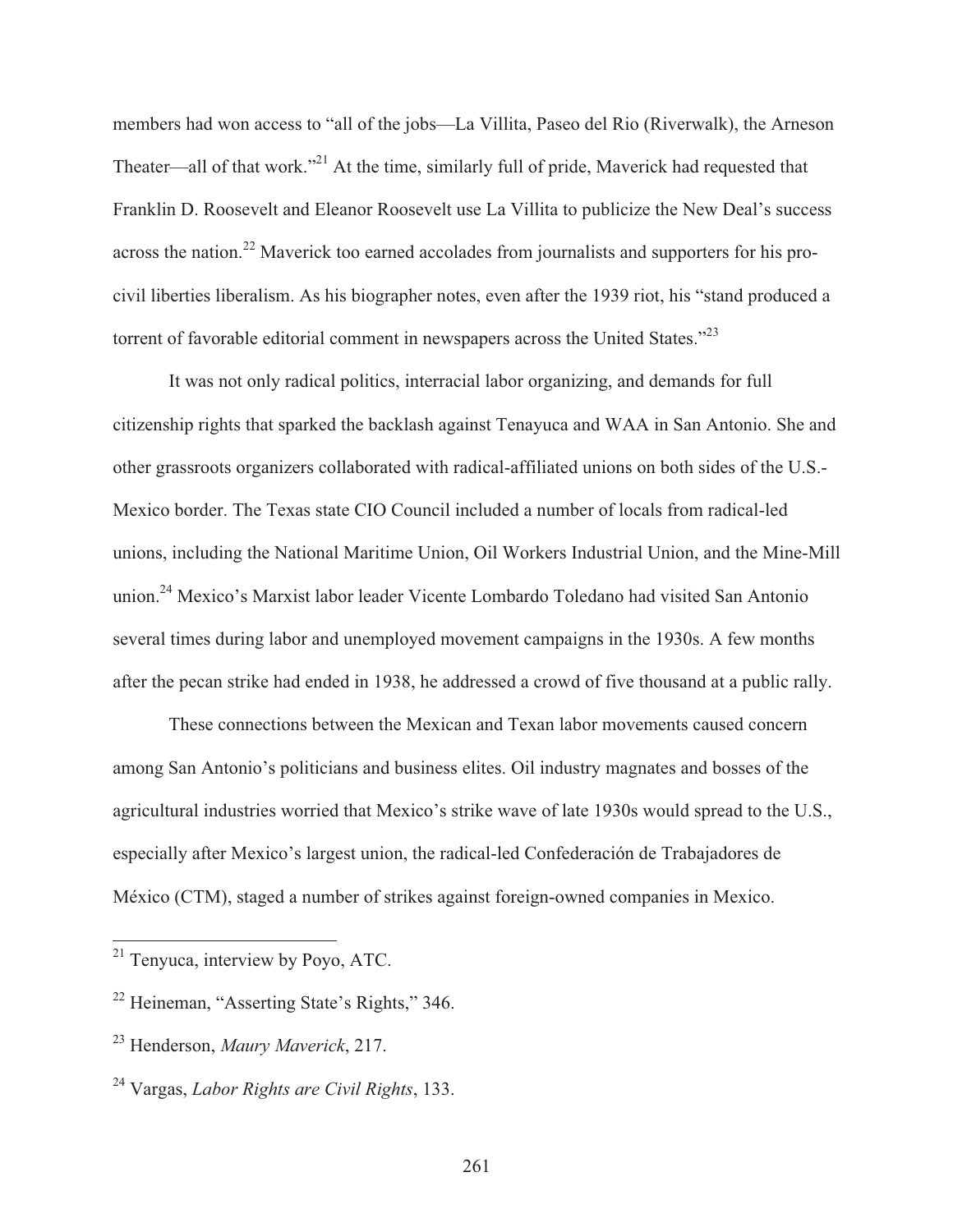Meanwhile, in 1938, the Cárdenas administration expropriated foreign-owned oil fields and banks, and nationalized the country's railroads and oil companies. In 1940, the CTM held its second annual congress for labor organizers from Mexico and the U.S. in San Antonio.<sup>25</sup>

 In her hometown, Tenayuca came to personify these cross-border connections in statewide newspaper coverage. "Emma was getting money from both the CIO and the Mexican CTM and advice from the CTM head Toledano," wrote a Texas journalist, and she "was helping Toledano organize Tex-Mexes into a Texas branch of the CTM."26 Much like the imagined "Moscow Gold" funding the American Communist Party, it is highly unlikely that the Mexican government provided extensive resources for labor organizing in Texas. Public collaborations between the CIO and CTM, however, caught the attention of local newspapers and politicians. Calling into question her loyalty to the United States by charging her with allegiance to Mexican socialists (as well as Soviet communists), despite her family's Texas roots, was another way to discredit her activism and make it harder for liberals to support her.

 Local and national hostility to New Deal politics and policies had begun to shrink the space in which Popular Front activists could expand the boundaries of citizenship, making room instead for the re-establishment of Jim Crow political structures. The federal government began to limit eligibility for relief through new legislation that restricted WPA jobs to residents who could prove their U.S. citizenship, while at the same time newspapers and popular culture refashioned the image of the deserving white citizen-worker down on his luck into one of a WAA member who represented foreignness and un-Americanism. "First they permitted aliens or

<sup>25</sup> Vargas, *Labor Rights are Civil Rights*, 137.

<sup>26</sup> Brian Coyne, "The Nazi-Soviet Pact Bombshell to Texas Communist Party," *Austin American*, September 17, 1939.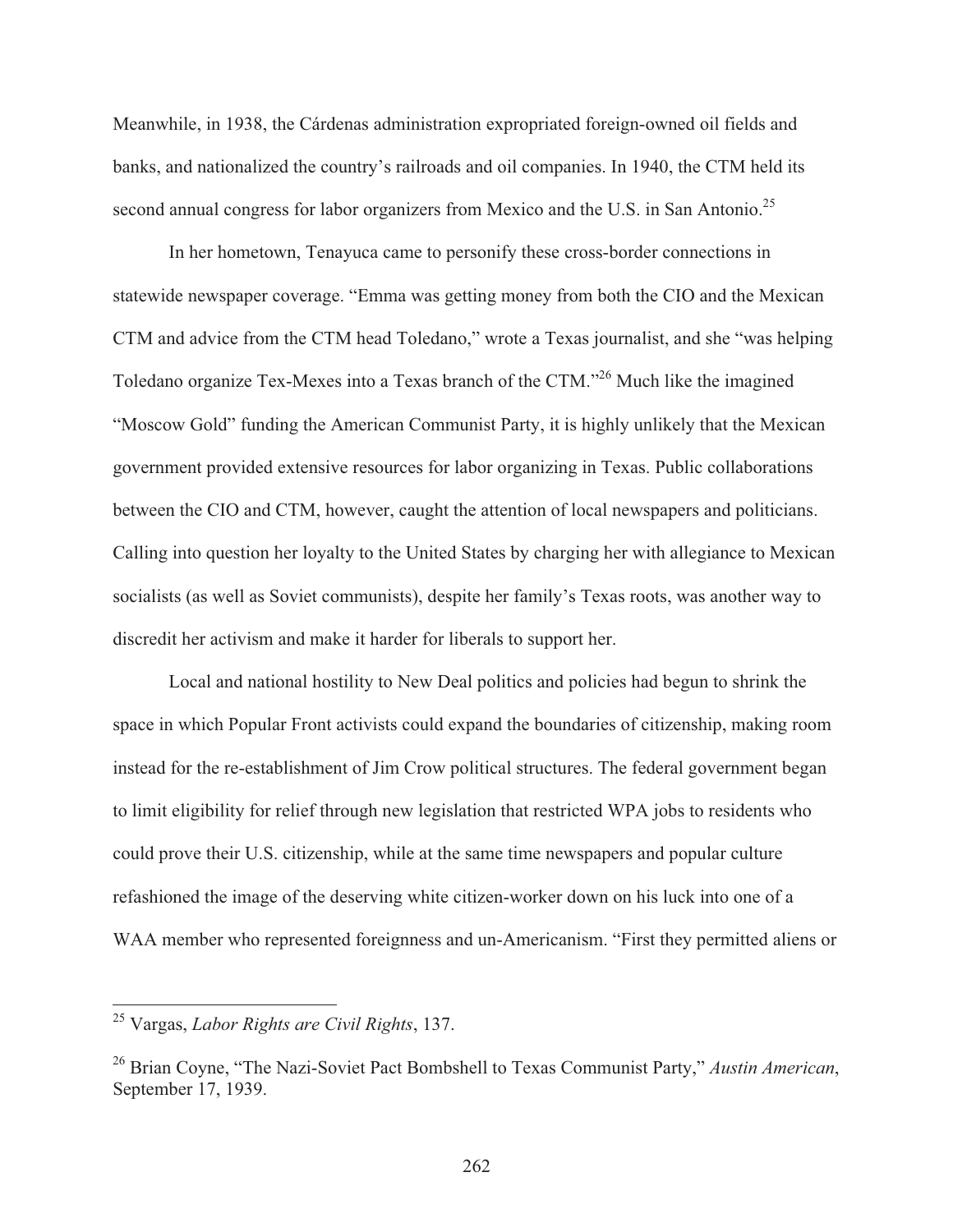non-citizens, then they decided it would be only citizens," remembered Tenayuca. "So, as soon as one youngster in the family reached an [eligible] age, why we went down [to the WPA] and took him and got jobs."<sup>27</sup> What Tenayuca wanted from the government was not the right of subsidized relief, nor the institutionalization of the unemployed as a permanent class, as the *Saturday Evening Post* feared; she was fighting for equal access and pay for the city's Mexican, Mexican-American, and African-American populations to both federal jobs with the WPA and local jobs with San Antonio's biggest industries. Citizens and non-citizens alike, however, faced harassment and threats of deportation in their attempts to hold the government accountable for addressing the economic crisis.

 Congress had annually reduced the appropriations allocated to relief efforts during the Second New Deal, and chipped away at the eligibility for applicants. Local and state legislatures did the same, removing foreign-born from the relief rolls, introducing time limits for job assignments, and attempting to disenfranchise aid recipients. All attacked the unemployed movement's growing political influence and reduced resources for the unemployed. State legislatures in New York, California, and Kansas proposed bills that would strip WPA workers and relief recipients of their voting rights, requiring them to sign loyalty oaths affirming that they were neither an 'alien' nor a communist.<sup>28</sup> These proposals also denied WPA eligibility to anyone who joined the WAA or any other unemployed organization. The restrictions matched new federal anticommunist legislation, such as the Hatch Act of 1939 that banned communists from federal employment and the Alien Registration Act of 1940 that allowed the government to

<sup>&</sup>lt;sup>27</sup> Tenayuca, interview by Poyo, ATC.

<sup>28</sup> Goldberg, *Citizens and Paupers*, 126.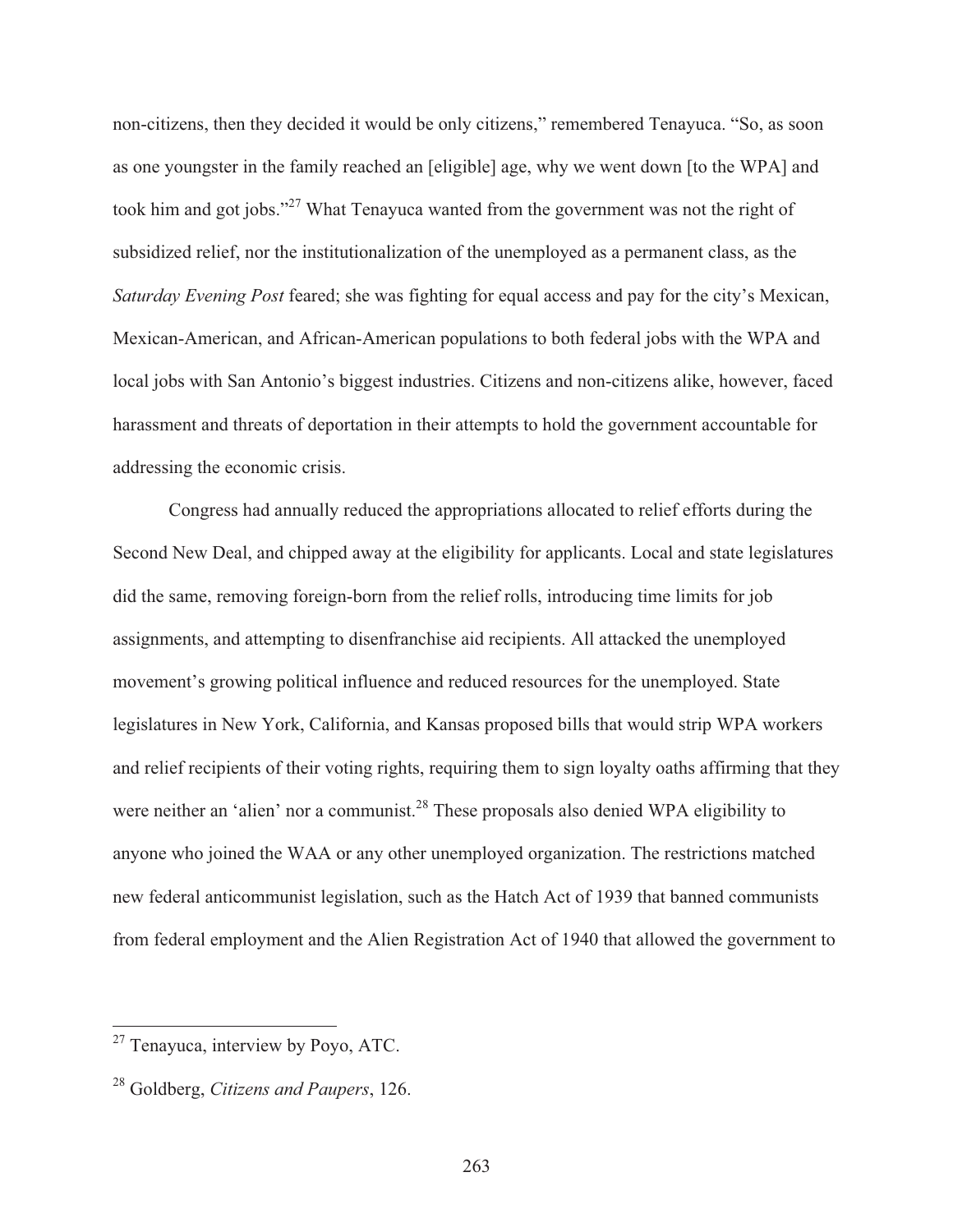deport members of organizations it deemed subversive.<sup>29</sup> The Alien Registration Act led to an increase in discrimination against non-citizen and U.S.-born Mexican Americans, especially those who spoke Spanish and had a "foreign-sounding" name, in New Deal benefits.

 Ultimately, federal investigations of WAA's leadership and new legislation that rolled back New Deal relief polices undermined the movement's effective organizing of the unemployed and WPA employees. The national WAA and San Antonio's Popular Front coalitions came under increasing attacks from federal investigations and legislative policies. The Dies Committee held hearings to question the loyalty and political affiliations of the Alliance's leaders and members, especially those from local branches who engaged in mass protest and had interracial memberships.<sup>30</sup>

 "Discrimination, intimidation, terrorization of [WPA] workers for exercising their legal rights to organize is widespread and growing," wrote WAA national president David Lasser to President Roosevelt in 1940.<sup>31</sup> By then, international and national events, including the Nazi-Soviet Pact of 1939, had changed the circumstances for radical activism, and Tenayuca no longer garnered the left-liberal support necessary to overcome the race-baiting and red-baiting thrown at her and the city's civil liberties and unemployed movements. Both the WPA and WAA had become lightening rods at which the forces of anticommunism and racism fused. In response to the red-baiting, the national WAA shifted away from direct action and local conflicts to a focus

<sup>29 &</sup>quot;Workers Alliance Formed by Reds, House Group Told," *Houston Post*, April 18, 1939; Goldberg, *Citizens and Paupers*, 148.

<sup>30</sup> Goldberg, *Citizens and Paupers*, 134.

<sup>31</sup> Goldberg, *Citizens and Paupers*, 129.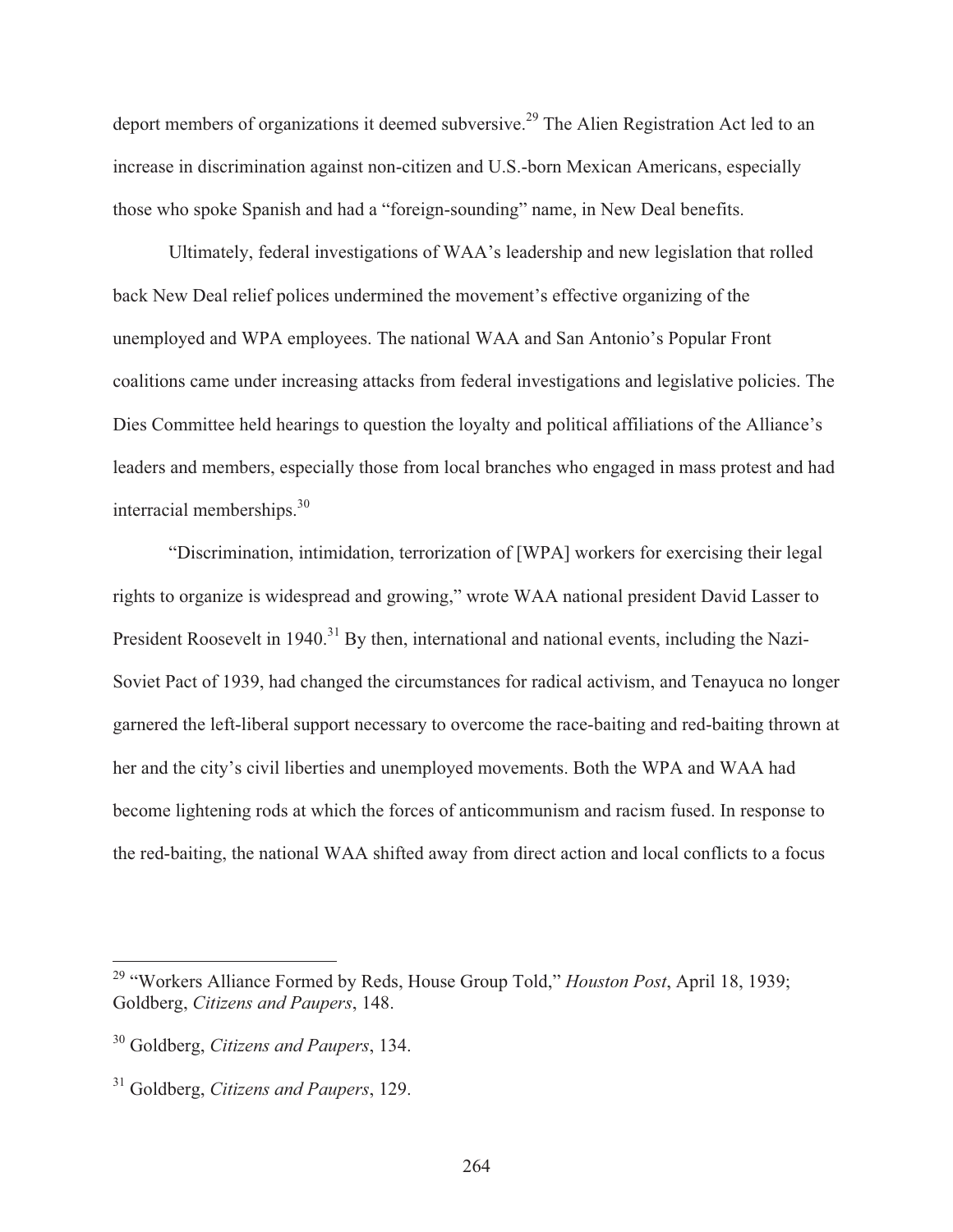on Washington lobbying and negotiations over legislation. Even after it purged known communists from its ranks, however, it still faced federal investigations.

These attacks on WAA conflicted with Tenayuca's commitment to voting rights, free speech, and citizenship rights, but the organization's shift away from rank-and-file led branches and direct action also conflicted with her Popular Frontism. The WAA leadership's decision to abandon collective action and purge radicals from its membership did not save the organization. The CIO national leadership, too, began to purge its radical-led locals and communist members. "It was the Communists who built the CIO, and then were thrown out because of this very narrow type of policy," Tenayuca told an interviewer in 1987.<sup>32</sup>

 By 1941, local, state, and national anti-New Deal and anticommunist politicians had reasserted their power. This political shift diminished Tenayuca's and Maverick's authority, dismantled the WAA, and undermined the possibilities for collective action. The Texas governor, for instance, had launched a spate of anti-labor laws, including the Anti-Violence Act, which—instead of addressing the widespread vigilante violence and police brutality directed at civil rights and labor activists—made strikers' violence on picket lines against the police and strikebreakers felonies.<sup>33</sup> In July, just a few months before the events of Pearl Harbor drew the U.S. into the war, the FBI added Tenayuca to its list of American citizens who could be detained during a national emergency. The bureau's agents continued to conduct surveillance on her until the 1950s.<sup>34</sup>

 $\overline{\phantom{a}}$ 

<sup>&</sup>lt;sup>32</sup> Tenayuca, interview by Poyo.

<sup>33</sup> Krochmal, *Blue Texas*, 80.

<sup>&</sup>lt;sup>34</sup> U.S. Department of Justice, Emma Tenayuca Brooks, FBI File no. 64-261.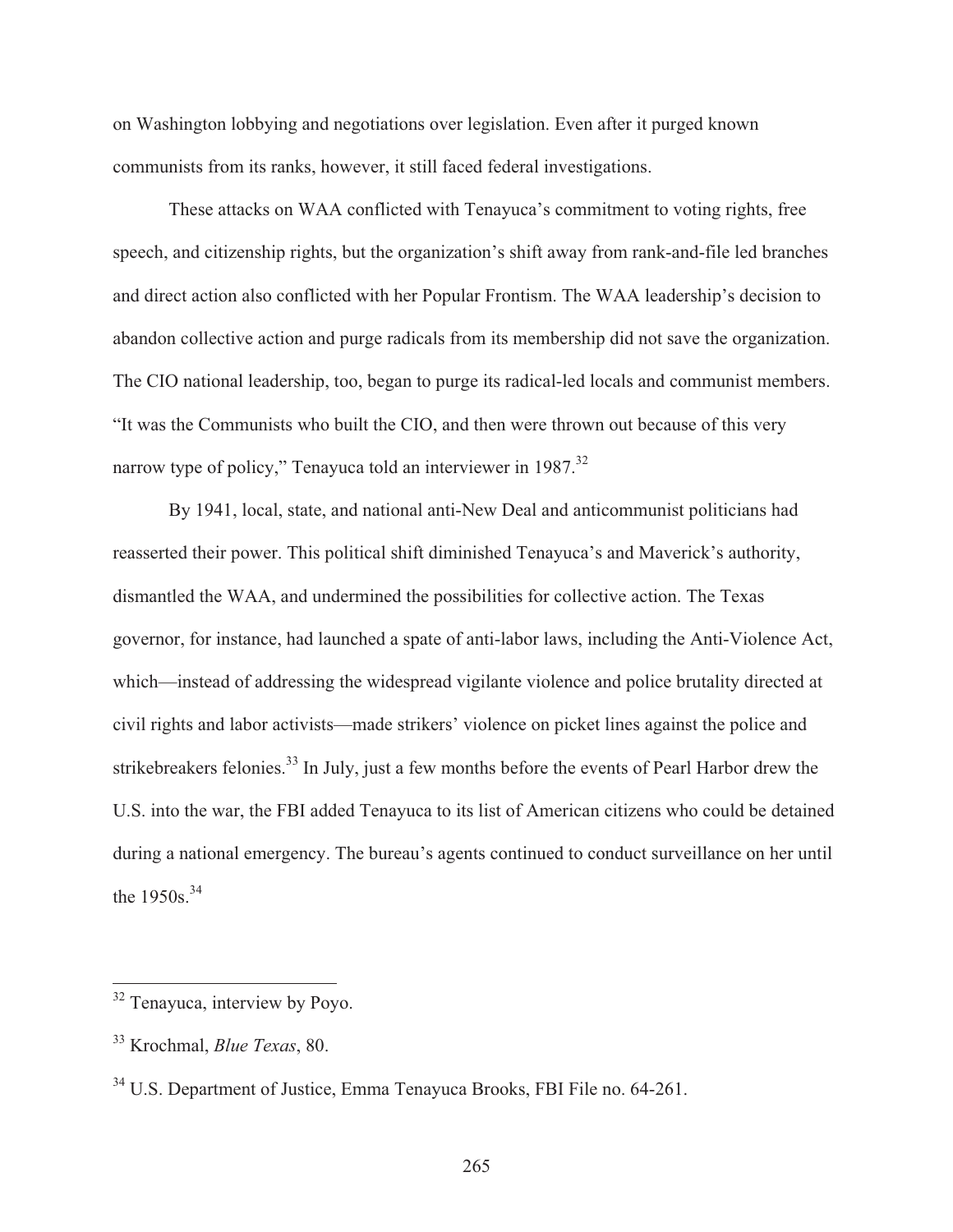By the time the United States entered the war, the national WAA was defunct, and its San Antonio Travis Street office—a space central to Tenayuca's Popular Front visions—had shuttered. As Texas shifted further away from New Deal politics and the West Side's social movement broke down in response, Maverick's support for civil liberties and constitutional rights, especially for radicals, meant he could no longer secure the necessary votes to win reelection. At the end of his first and only term in city politics, he lost to former Mayor Quin, reempowering San Antonio's racist, anti-radical, anti-civil liberties political machine.<sup>35</sup>

Without the national WAA and elected liberals like Maverick, it became increasingly difficult for Tenayuca to achieve her Popular Front vision of a place where members of the city's multiracial working-class could collectively learn how to organize and protect their political and economic rights. Despite the efforts of many WAA activists, New Deal legislation failed to extend full industrial citizenship rights to non-Anglos in San Antonio. Moreover, excising people of color from subsequent workers' rights movements and New Deal WPA legislation contributed to the still popular image of the working class as white and male that has lasted well into the twenty-first century, with toxic political consequences.<sup>36</sup>

 Scholars claim that the WAA failed for several reasons: violent repression by government and vigilante groups, a working class that was too deeply divided along racial and ethnic lines to maintain solidarity, and the national leadership's decision to shift its strategy away from direct

<sup>35 &</sup>quot;Workers Alliance Disbanded in U.S.," *New York Times*, November 20, 1941.

<sup>&</sup>lt;sup>36</sup> For one critique of labor history's focus on the male worker, see Jennifer Klein's review of Jefferson Cowie's *Stayin' Alive: The 1970s and the Last Days of the Working Class*. Jennifer Klein, "Apocalypse, Then and Now," *Democracy: A Journal of Ideas*, (Winter 2011), https://democracyjournal.org/magazine/19/apocalypse-then-and-now/, accessed on January 22, 2021. For a critical account of demographic transformations in the twentieth-century U.S. working class, see Gabriel Winant, *The Next Shift: The Fall of Industry and the Rise of Health Care* (Cambridge, MA: Harvard University Press, 2021).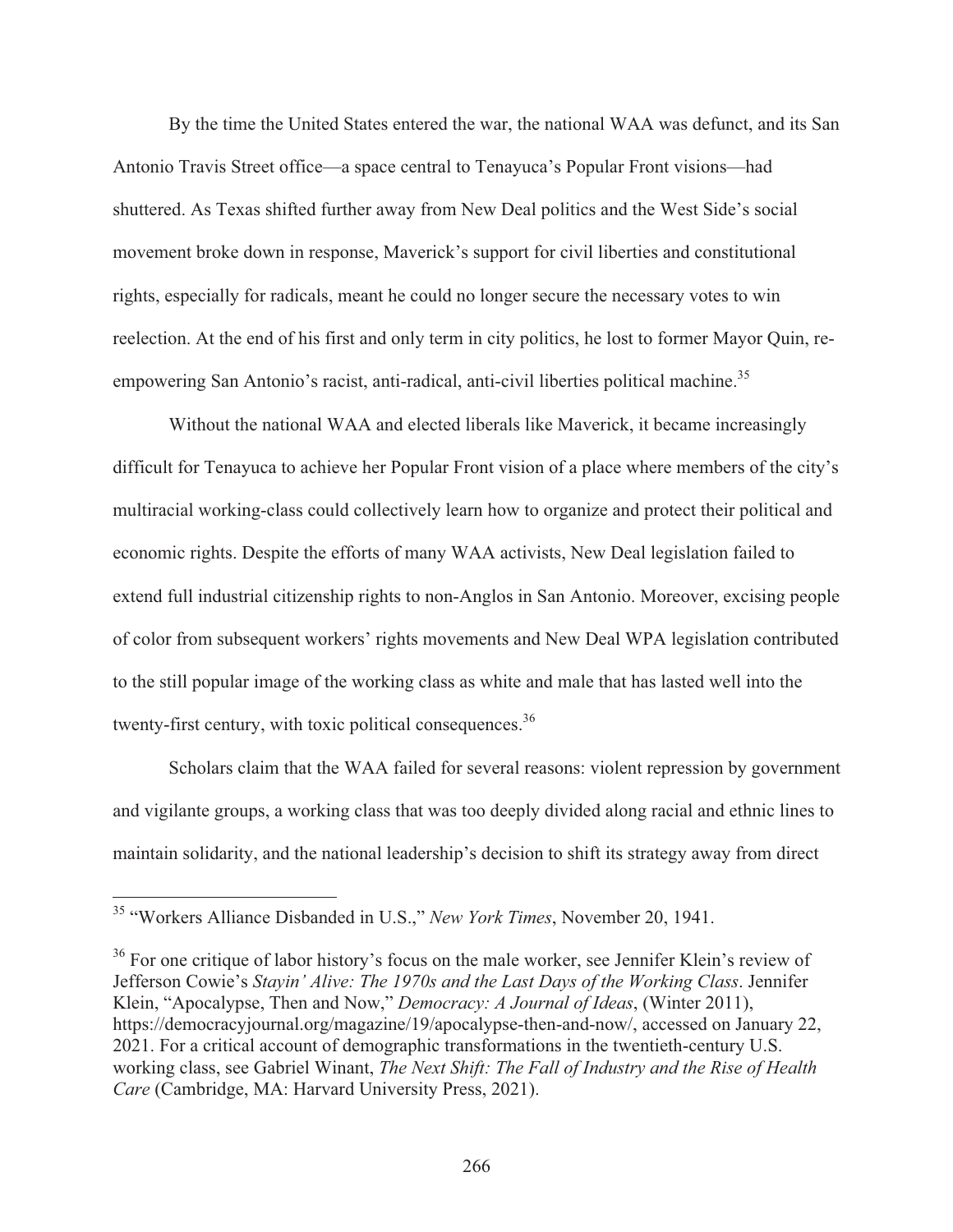action to lobbying for legislation figure prominently in such explanations.<sup>37</sup> Yet these accounts make little distinction between such causes, offering no relative judgments about which were more decisive. The San Antonio case indicates that, above all, conservative attacks on citizenship rights and collective action not only undermined the WAA but also cut short Maverick's career in government and Tenayuca's activism in the labor and unemployed movements. These attacks drew power from a vicious symbiosis of racism and anticommunism, aiming to disrupt Popular Front understandings of the New Deal and the kind of society its policies might foster.

 The possibilities for the expansion of civil liberties and workers' rights had shrunk on account of both conservative and liberal resistance to the Popular Front movement that Tenayuca and other radicals had built. Liberal leaders and activists had failed to protect dissent, free speech, and collective action in the face of redbaiting and racebaiting, and her career prospects had diminished. "I couldn't obtain a job; I couldn't do anything," she recalled, "None of the unions would have [hired me] although they sought my help when they got out on strike."<sup>38</sup> The red-baiting and the difficulties of organizing took a personal and physical toll on her, too. She divorced Homer Brooks in 1941, and, during the Little Red Scare years, local newspapers reported that she had contracted tuberculosis, and suffered a nervous breakdown.<sup>39</sup>

Her critique of the labor movement was not just personal but political. She suffered dire consequences not only from the anticommunist revanchism of right-wingers, but also from a lack of liberal- and left-institutional support in the face of white supremacy. She had to struggle for

<sup>37</sup> See, for example, Rosenzweig, "Organizing the Unemployed," 56; Vargas, *Civil Rights are Labor Rights*, 147.

<sup>&</sup>lt;sup>38</sup> Tenayuca, interview by Poyo, ATC.

<sup>39 &</sup>quot;Emma Tenayuca Suffers Breakdown," *San Antonio Light*, April 29, 1939; Divorce Certificate, ETP at TWU.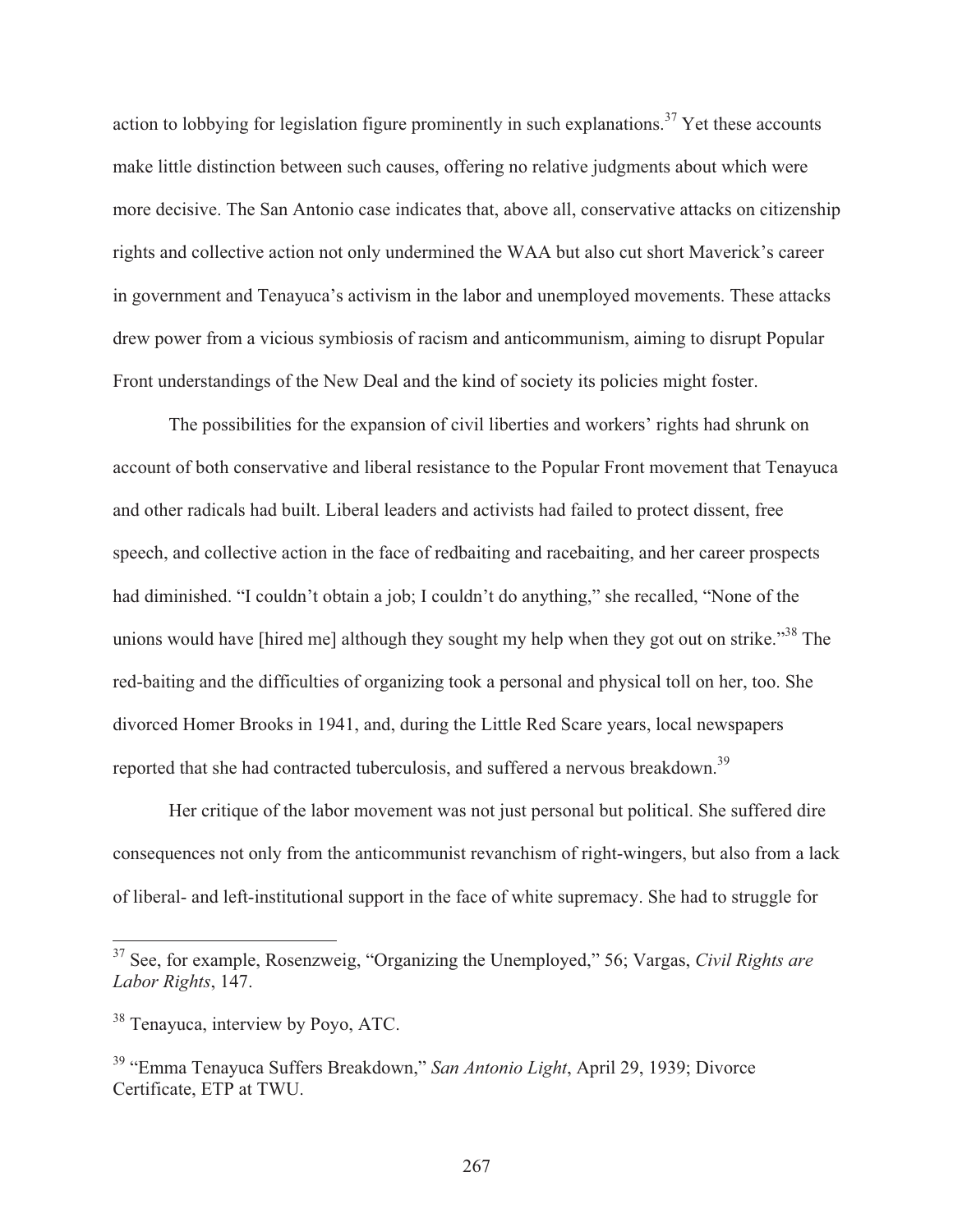equal treatment and adequate resources *within* CIO unions and other left-led organizations. Years later, she condemned the American labor movement's lack of vision during an oral history interview. "The labor organizations here, the whole labor movement, proceeded to organize on a very narrow economic approach," she told the interviewer, "[I]f labor had accepted the Socialist Party [sic], I think you would still have a large Socialist Party [sic] here."<sup>40</sup> For Tenayuca, Popular Frontism offered the only path for labor to mount effective anti-racist and socialist politics, without which it would never succeed.

 On the streets of San Antonio's West and East Sides, Tenayuca witnessed the limits of federal law, even the New Deal, in the face of anti-labor, anticommunist, and anti-immigrant local and state officials who oversaw WPA resources and the rights of workers and the unemployed. Although the WAA had succeeded in getting jobs on WPA infrastructure worksites for Mexican Americans, the city's poorest areas did not see the road and park upgrades, drainage developments, and other improvement projects benefitting wealthier neighborhoods. The unequal economic development widened the level of access to public services between the city's Anglo and non-Anglo residents. Maverick had touted his ability to secure federal money for economic development, and WAA volunteers ensured non-Anglos access to some WPA jobs, but Tenayuca and San Antonio's radical-led coalition recognized the inadequacy of such victories.

 Her organizing and intellectual agenda went far beyond economic rights, mounting a radical and explicit challenge to racism, patriarchy, and ruling class power in politics that had a lasting influence in the city. Blacklisted in the labor movement and without resources from

<sup>40</sup> Quoted in Rips, "Living History," 14. The *Texas Observer* capitalized Socialist Party when it printed Tenayuca's quote, but it is more likely that she was referring to a broader vision of democratic socialist politics than the Socialist Party of America or its successor, the Socialist Party USA.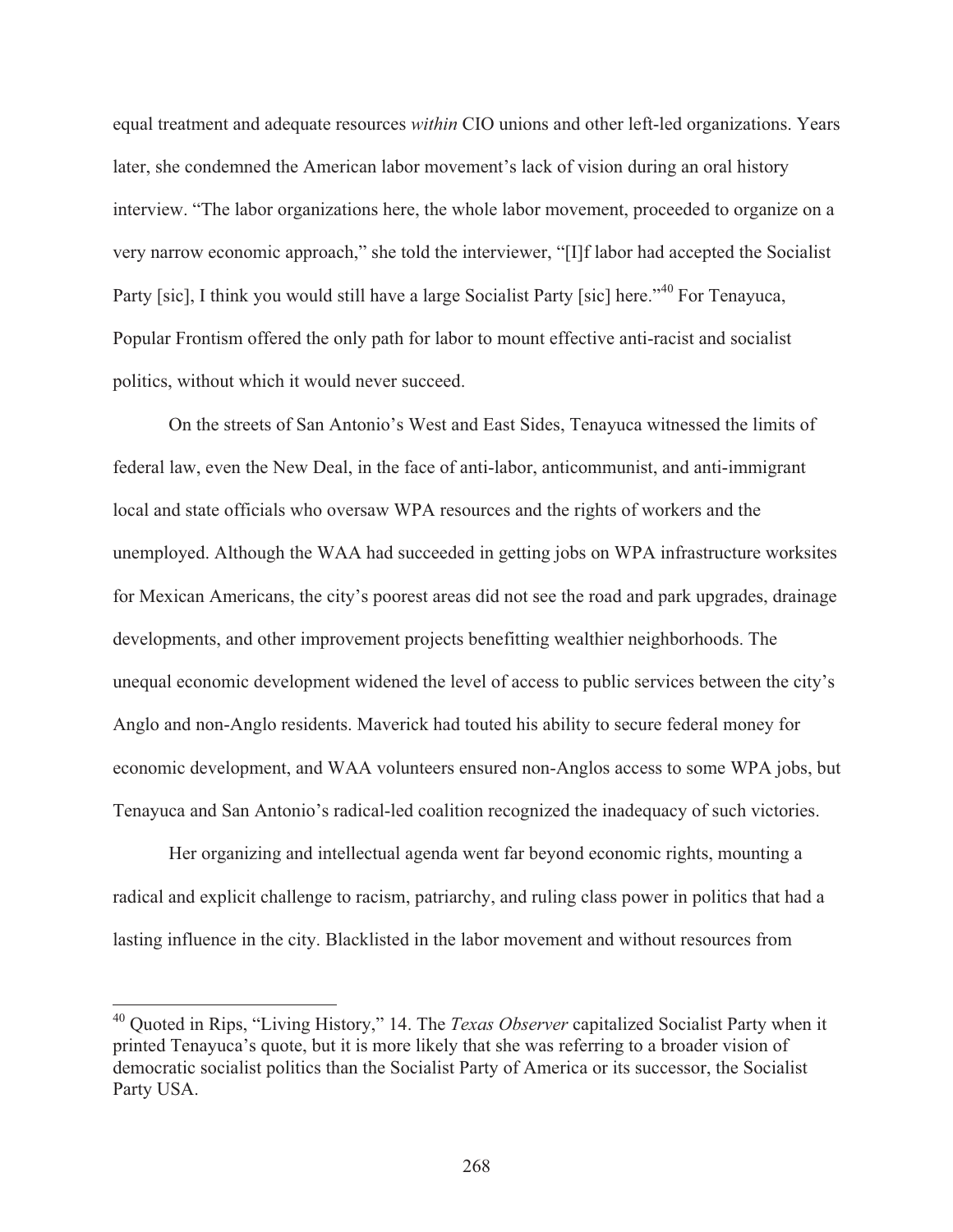Workers Alliance after its collapse, she and other Popular Front organizers in San Antonio struggled to find ways to be politically active throughout the war years.

 "I am spiritually, physically, and mentally tired of publicity," she wrote to a former teacher in December 1942.<sup>41</sup> Hoping to join the war effort, she had applied to the recently established Women's Army Auxiliary Corps. Not surprisingly given her politics, the military rejected her application. Instead, she went back and forth between San Antonio and Houston, working in different clerical jobs in each city when she could get them. She enrolled in night school at the University of Houston, the Sinclair Business School, and San Antonio Junior College, where she took courses on psychology, history, and creative writing.<sup>42</sup> She also attended classes at a CPUSA workers school. For the next few years, she organized oil industry workers, and remained on call for any labor leader or striking worker who sought her help. According to the FBI, she served as a CPUSA branch organizer in Houston and hosted Party meetings at her apartment before formally resigning from the Party sometime in the late 1940s.<sup>43</sup>

 Although the CPUSA and the CIO unions demanded support for a no-strike pledge and a shift away from civil rights activism for the duration of the war, not all local activists complied. Tenayuca and other WAA leaders did not just help get Mexican Americans and Black Americans onto the building sites of new housing and tourist attractions in San Antonio, but also trained activists who went on to organize agricultural laborers in the spinach and onion fields in South Texas. These rank-and-file organizers took up both economic and rights issues, fighting

 $41$  Emma Tenayuca to Miss Marguerite Higgins, December 29, 1942, ETP at TWU.

<sup>42 &</sup>quot;Application Form," Women's Army Corp, December 1942, MSS 420, ETP at TWU.

<sup>&</sup>lt;sup>43</sup> U.S. Department of Justice, Emma Tenayuca Brooks, FBI file no. 64-261, González, *Redeeming La Raza*, 163.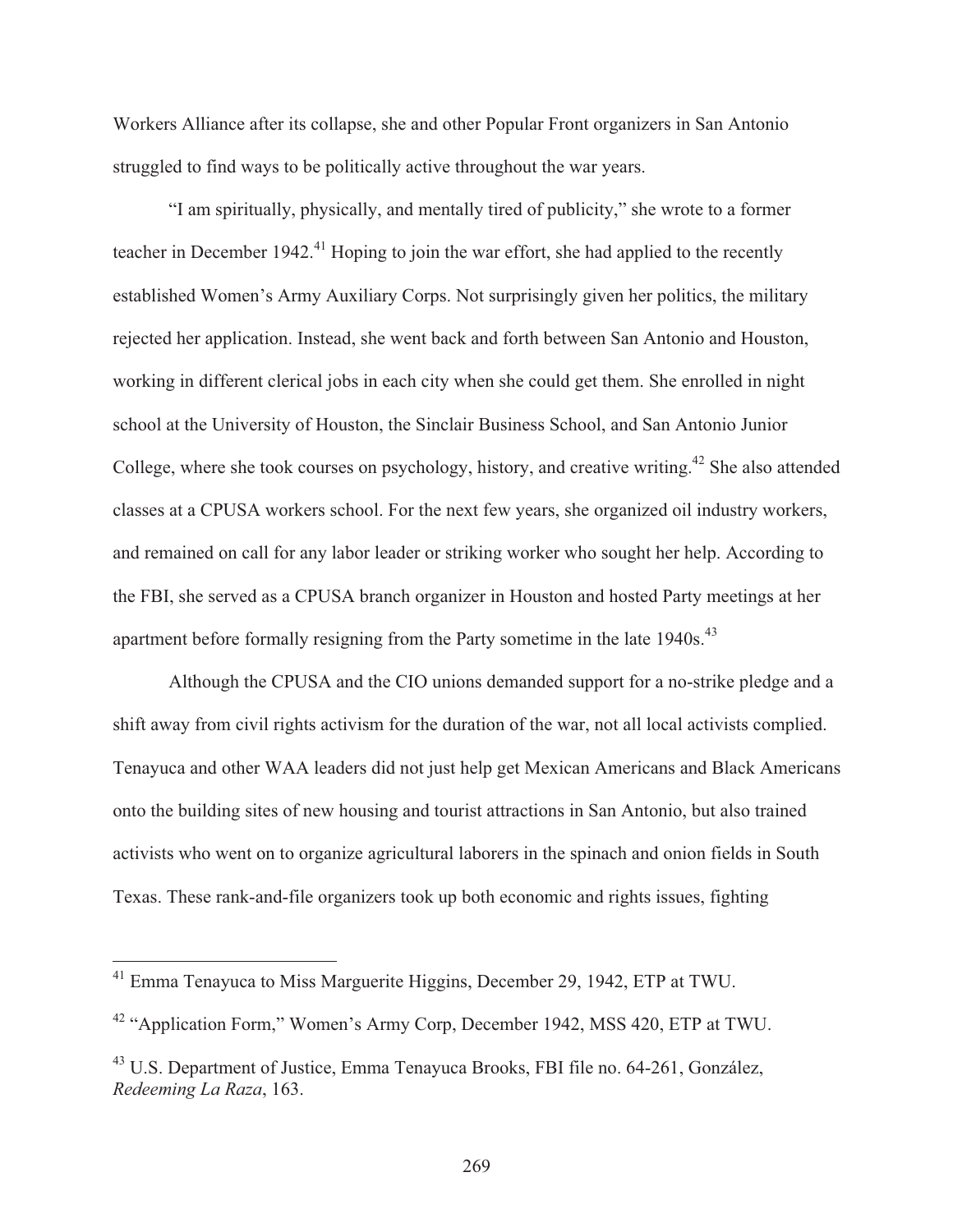simultaneously for increased wages and against segregation and racism. "They desegregated a theatre, asked for classes at school, classes at night to learn English and so forth," Tenayuca later told interviewers.44 Some grassroots Popular Front organizers continued to press for civil rights for Texas's Mexican and Mexican-American workers throughout the 1940s.

 One example of the far-reaching effects of the Alliance's role as a training ground for organizers is Telesforo Oviedo, an agricultural worker and pecan sheller and one of Tenayuca's fellow activists.45 Oviedo became the President of the Pecan Shellers Union during the strike of 1938, but by 1942, he had moved to Mathis, Texas, to pick spinach and organize the other laborers into a UCAPAWA local.

 The UCAPAWA leadership gave him no financial support, but Oviedo still managed to organize the workers, secure resources from the county, and establish a night school to teach English. He also created the first Cinco de Mayo celebration in San Patricio County since 1918 and led a parade whose participants carried both Mexican and American flags. Former WAA members and current Pecan Shellers Union leaders from San Antonio attended the celebration on May 5, 1942, as did Texas Regional Director of UCAPAWA Don Kobler. Although Kobler did not hide his racist condescension, he conceded to being impressed, writing, "in view of the Sinarquista activity and a well-organized Ku Klux Klan in the same county, the advances which the Spanish-speaking people have made there are actually more important than they themselves

<sup>&</sup>lt;sup>44</sup> Tenayuca, interview by Poyo, ATC; Tenayuca, interview by Torres. UTSA.

<sup>45</sup> For more information on Telesforo Oviedo, see Victor Nelson-Cisneros, "UCAPAWA Organizing Activities in Texas, 1930-1950,"*Aztlan* 9 (Spring-Fall, 1978), 74-75. Nelson-Cisneros does not mention Oviedo's role in Workers Alliance only his organizing with the pecan shellers. He does refer to Oviedo's successful desegregation of a local theater and the establishment of a night school to teach English.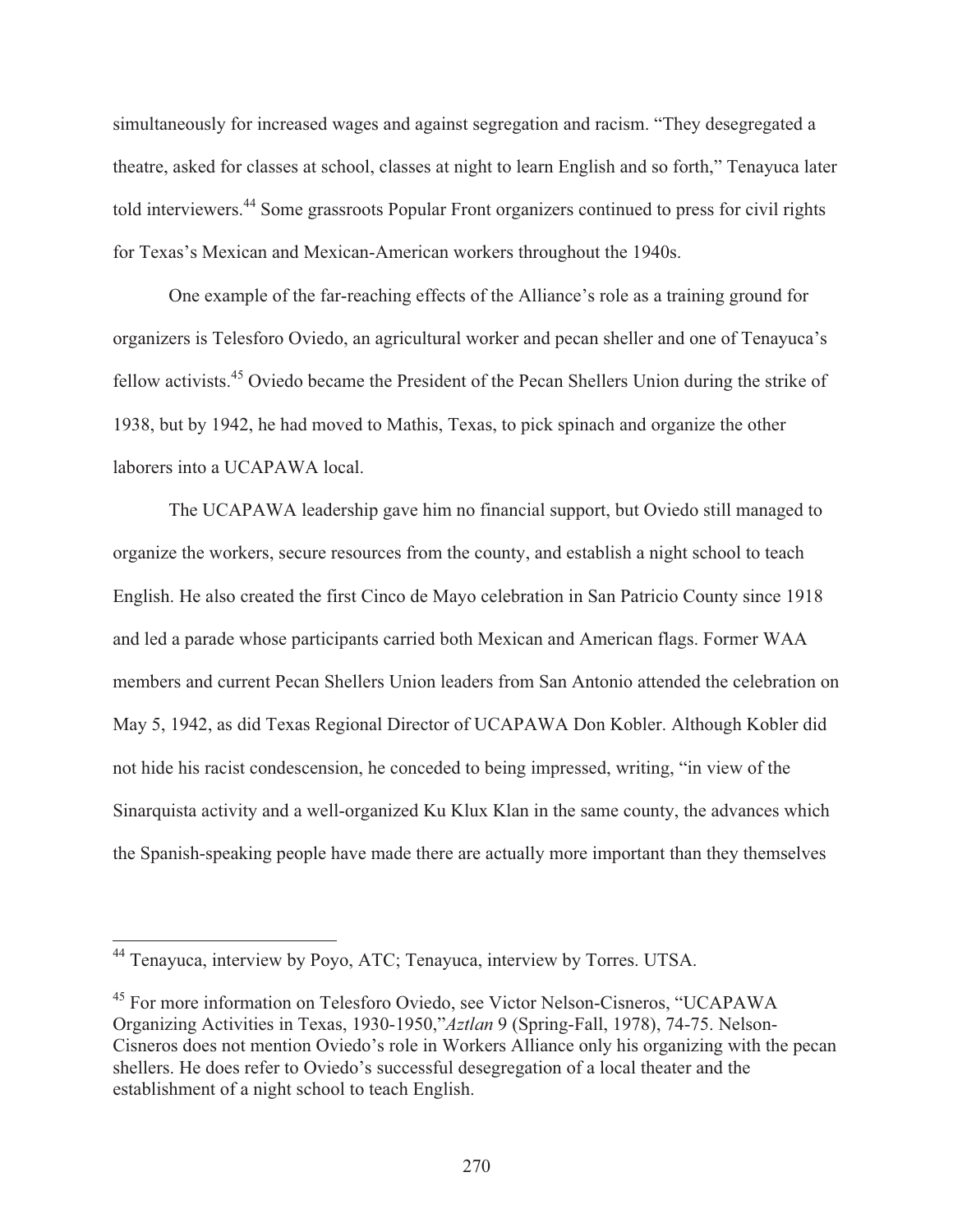realize."46 Tenayuca would have realized the significance of these advances, as well as the toll that organizing in the face of violent threats could take on activists.

 In spite of everything, renewed civil rights activism was beginning to make some headway in San Antonio again in the postwar period. For instance, Tenayuca and other local organizers succeeded in placing Mexican-American veterans into AFL craft union apprenticeships on the city's federally funded projects. "With the end of the war and the return of our soldiers," she later wrote, "we began efforts to get Mexican vets into the craft unions, as apprentice carpenters, bricklayers, welders, etc."47 Moreover, during the 1945 Texas legislature session, a liberal state senator from the city, J. Franklin Spears, proposed a "Good Neighbor" bill to address discrimination against Mexican Americans in the state. He proposed punishments of a \$500 fine and thirty days jail time for Texas business owners who discriminated against Mexican Americans in public spaces. The bill never came up for a vote, and without multiracial and crossclass backing, Tenayuca believed, it was destined to fail. She reaffirmed her conviction in her diary "that only a strong mass movement supported from all sections of the population can bring about provable action by the state legislation.<sup>48</sup>

 Despite a few promising developments, anticommunism and white supremacy within the labor movement continued to limit multiracial organizing and the expansion of civil rights in Texas. At a Texas CIO convention in 1947, a National Maritime Union official named James

<sup>&</sup>lt;sup>46</sup> Letter from Don Kobler to Connie Anderson, May 10, 1942, and Press Release for Cinco de Mayo Celebration in Mathis, Food, Tobacco, Agricultural and Allied Workers Union of America, Texas Locals, University of Texas at Arlington. The Sinarquistas were an anticommunist, fascist group started in Mexico.

<sup>&</sup>lt;sup>47</sup> Emma Tenayuca to Otto Mullinax, December 11, 1986, Box 4, Folder 35, MSS 420, ETP at TWU. Tenayuca, interview by Poyo, ITC.

<sup>48</sup> González, *Redeeming La Raza*, 167.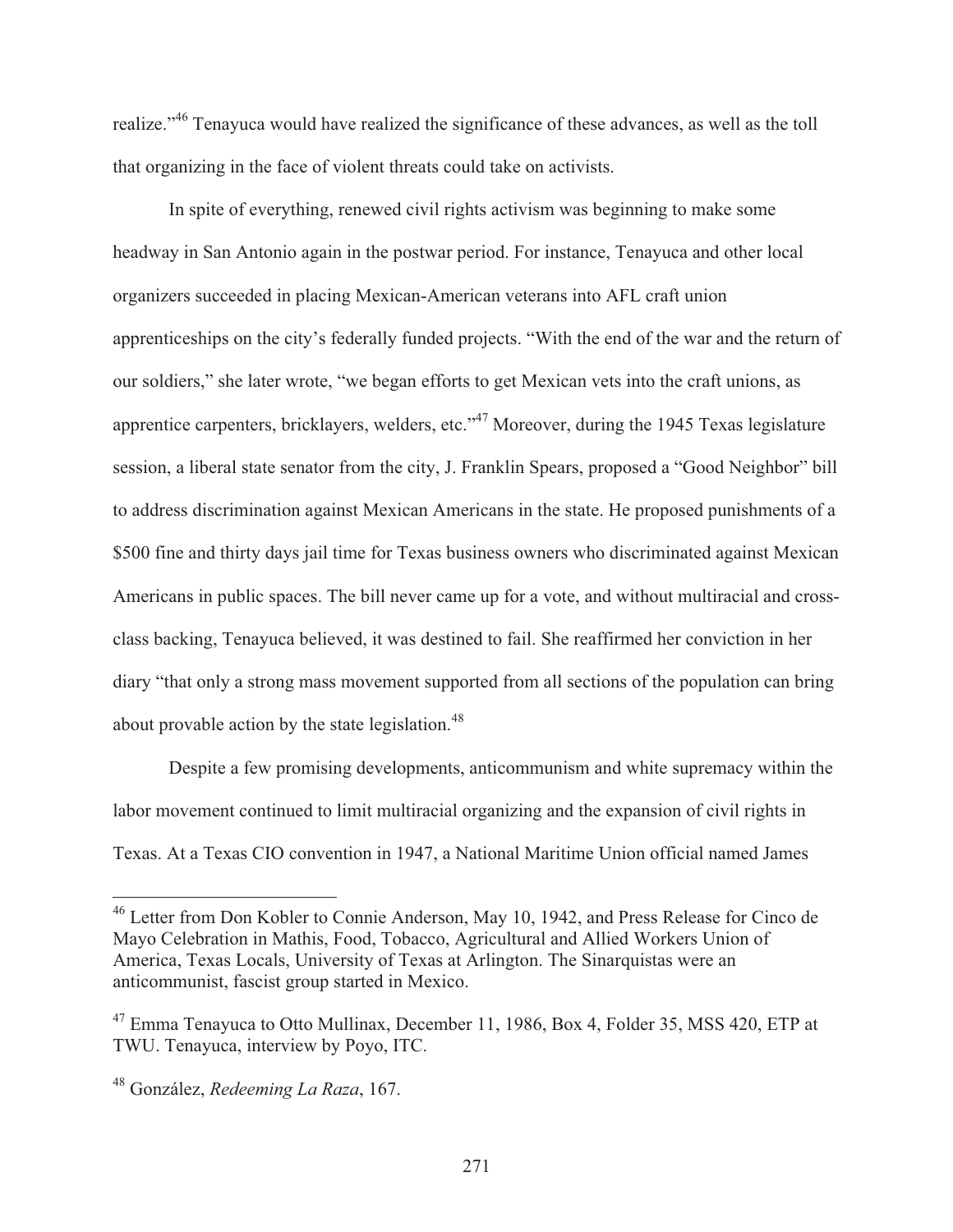Boyle—who was also a CPUSA member—submitted resolutions to the CIO's state leadership that supported a federal Anti-lynching Bill and protested the federal government's loyalty oaths. The CIO's state executive committee refused to bring the resolutions to the convention floor for a vote.49 In Texas and across the country, it was getting increasingly difficult to sustain multiracial mass movements that had broad ambitions for shared community and labor demands. New federal and state anti-labor laws, such as the Labor Management Act of 1947, placed new limits on collective action. The Act prohibited mass picketing, solidarity strikes, and secondary boycotts.

 By then, Tenayuca was gone from her hometown. The retrenchment of white supremacy during World War II had left San Antonio's poorest neighborhoods without a "progressive organization" and her without a public role to play, "not even a minor one in the events of the day."50 The increasing clamor from anticommunists and white supremacists, as well as internal divisions in the unemployed and labor movements, had left her with a decision to make: keep trying to organize in Texas or prepare for a different career elsewhere. She had withstood police harassment, threats of violence, and FBI surveillance, but she could not overcome joblessness. Her professional and educational ambitions—to join the Women's Army Auxiliary Corp, to work for a CIO union, to complete a college degree—had faced insurmountable obstacles. Anticommunism, discrimination, and poverty narrowed her options down to one: self-exile. Famous, frustrated, and broke, she decided to move to San Francisco, where she could stay with a relative and get some relief from notoriety. Popular Frontism, however, would continue to

<sup>49</sup> Carleton, *Red Scare!,* 40.

<sup>50</sup> Tenayuca, July 27, 1944, Diary, Box 2, MSS 420, TWU.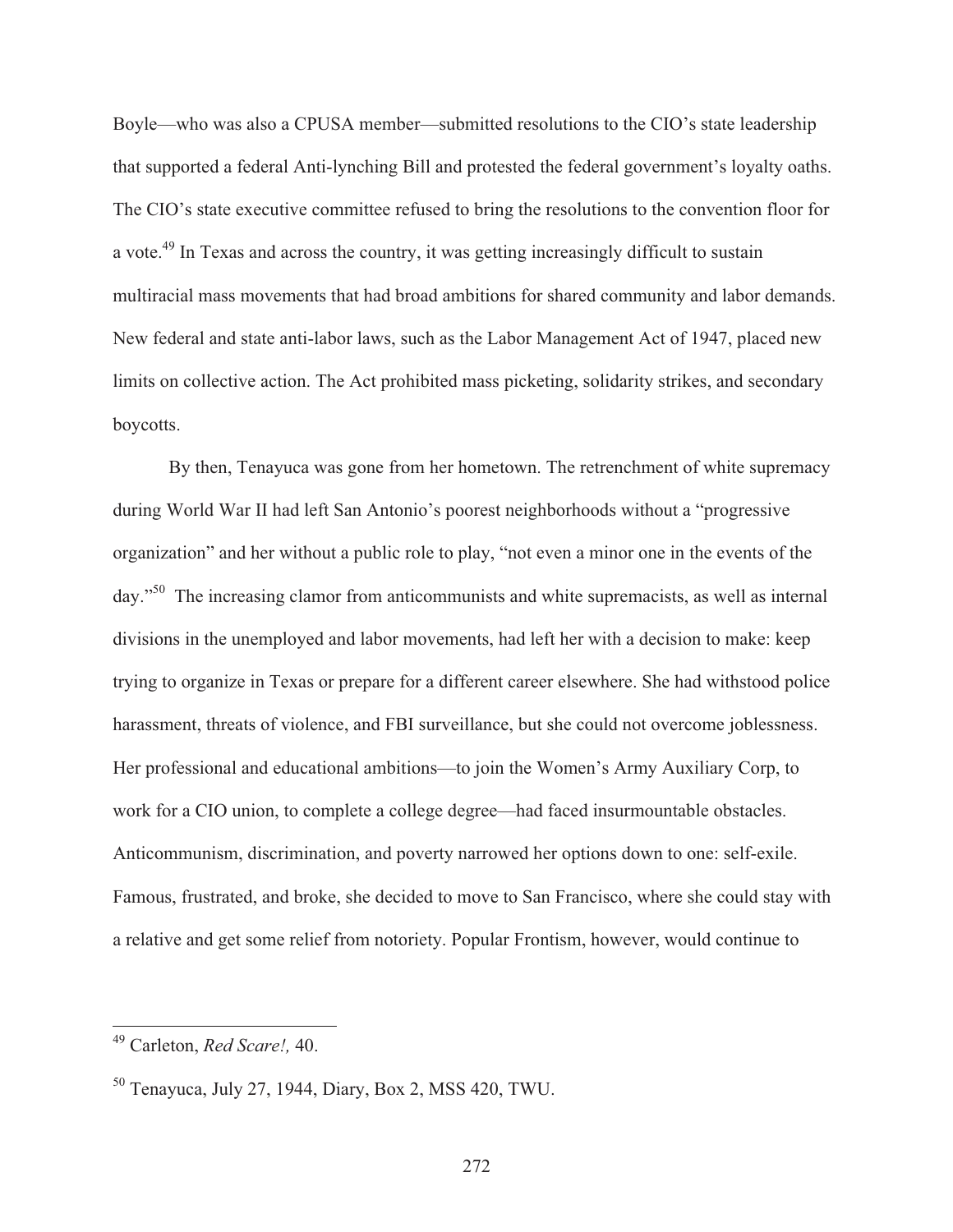shape her life and activism, even as anticommunism and white supremacy forced her (temporarily) from the public stage.

# *A Popular Fronter in San Francisco*

 $\overline{a}$ 

 "San Francisco can best be described by the feeling it produces in the newcomer," wrote Tenayuca in her diary on January 13, 1947.<sup>51</sup> From a room in her cousin's house on Rhode Island Street, she could look north all the way to the Russian Hill neighborhood and Fisherman's Wharf. The buildings "appear as children after a good bath," she wrote. "The air is fresh. The blue of the sky is reflected in the bay, giving the water a beautiful serene hue of blue."<sup>52</sup> Opposite this diary entry, she had copied out stanzas from a poem by Don West, a radical and Workers Alliance activist. The poem, titled "We Hold America," ends with this line: "to breathe a deep breath / Of hope / We hold the great free Spirit / Of America / in our heart!"<sup>53</sup>

 For the first time in years, Tenayuca was hopeful about the future. She had a home, a clerical job, and walking "the twelve blocks to work [had] become a source of pleasure."<sup>54</sup> Within weeks of her arrival she had moved from her cousin's home to her own room in a boarding house. But these hard-won achievements were precarious: "Life moves rapidly, nay it flows like a stream unevenly and over ragged stone edges meandering along. Sunday I was

<sup>&</sup>lt;sup>51</sup> Tenayuca, January 13, 1947, Diary, Box 2, MSS 420, ETP at TWU.

<sup>52</sup> Tenayuca, January 13, 1947, Diary, Box 2, MSS 420, ETP at TWU.

<sup>53</sup> Don West published a collection of poems called *Clods of Southern Earth* in 1946. West was an organizer with Workers Alliance in Louisville, Kentucky, and founder of the Highlander Folk School. James J. Lorence, *A Hard Journey: the Life of Don West* (Urbana: University of Illinois Press, 2007); Gilmore, *Defying Dixie*, 174-177, 201-204.

<sup>54</sup> Tenayuca, January 13, 1947, Diary, Box 2, MSS 420, ETP at TWU.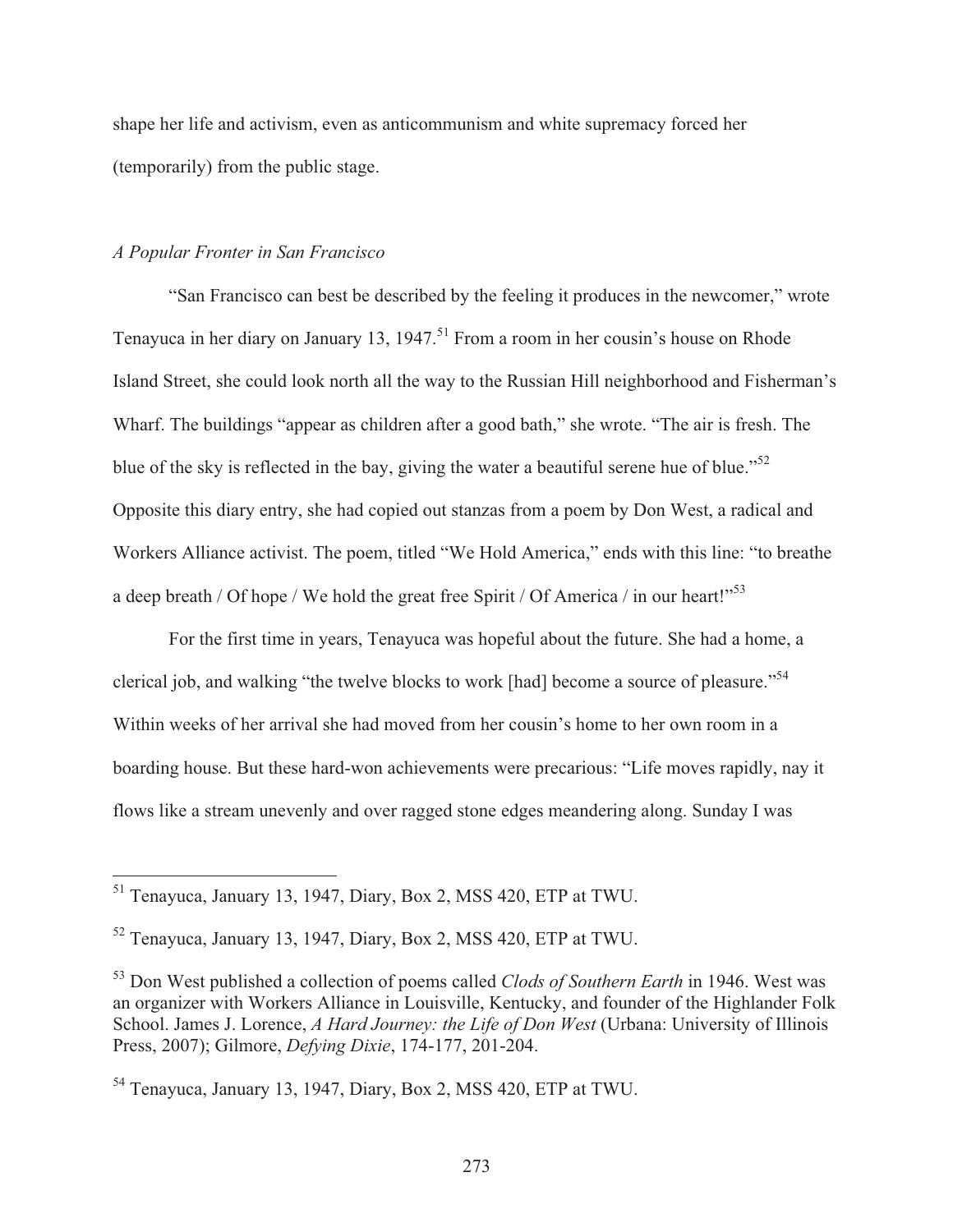evicted."<sup>55</sup> The job was temporary, and she struggled to pay her rent and make ends meet. Still, during her twenty-year exile from her hometown, she attempted to build a politically engaged life and community, with few resources and many challenges.

 Although sporadic employment and a series of boarding house rooms marked her first lonesome months in San Francisco, she had begun to recover from the previous years' difficulties, which had left her depressed, fatigued, and close to a breakdown. "For a number of months my interests in everything stopped," she confessed to her diary. "I had no desire to live."<sup>56</sup> In her new city, however, she consulted a doctor regularly to help with her insomnia and depression, and began venturing out to see San Francisco's cultural and political life and its nearby scenic coastline.

Tenayuca turned her keen analytical mind and Popular Front theories to her new surroundings and made new friends, an act that she likened to "opening a window in a stuffy room."57 She attended lectures at the California Labor School (CLS) and sought out radicals, such as Paul Robeson and Harry Bridges, who came to the city on speaking tours. Founded in 1942, the CLS offered a selection of courses that included sessions on labor, Black, and women's history, art and drama, and economics. It also provided classes on practical subjects for grassroots and rank-and-file organizers, such as organizing strategies and how to produce a union or community newspaper.58 Labor unions, such as Bridges's International Longshoremen's and

<sup>55</sup> Tenayuca, April 4, 1947, Diary, Box 2, MSS 420, ETP at TWU.

<sup>56</sup> Tenayuca, Feb 5, 1947, Diary, Box 2, MSS 420, ETP at TWU.

<sup>57</sup> Tenayuca, January 28, 1947, Feb 22, 1948, August 28, 1947, Diary, Box 2, MSS 420, ETP at TWU.

<sup>&</sup>lt;sup>58</sup> For more on the CLS, see Gettleman, "The Lost World of United States Labor Education," 205-215.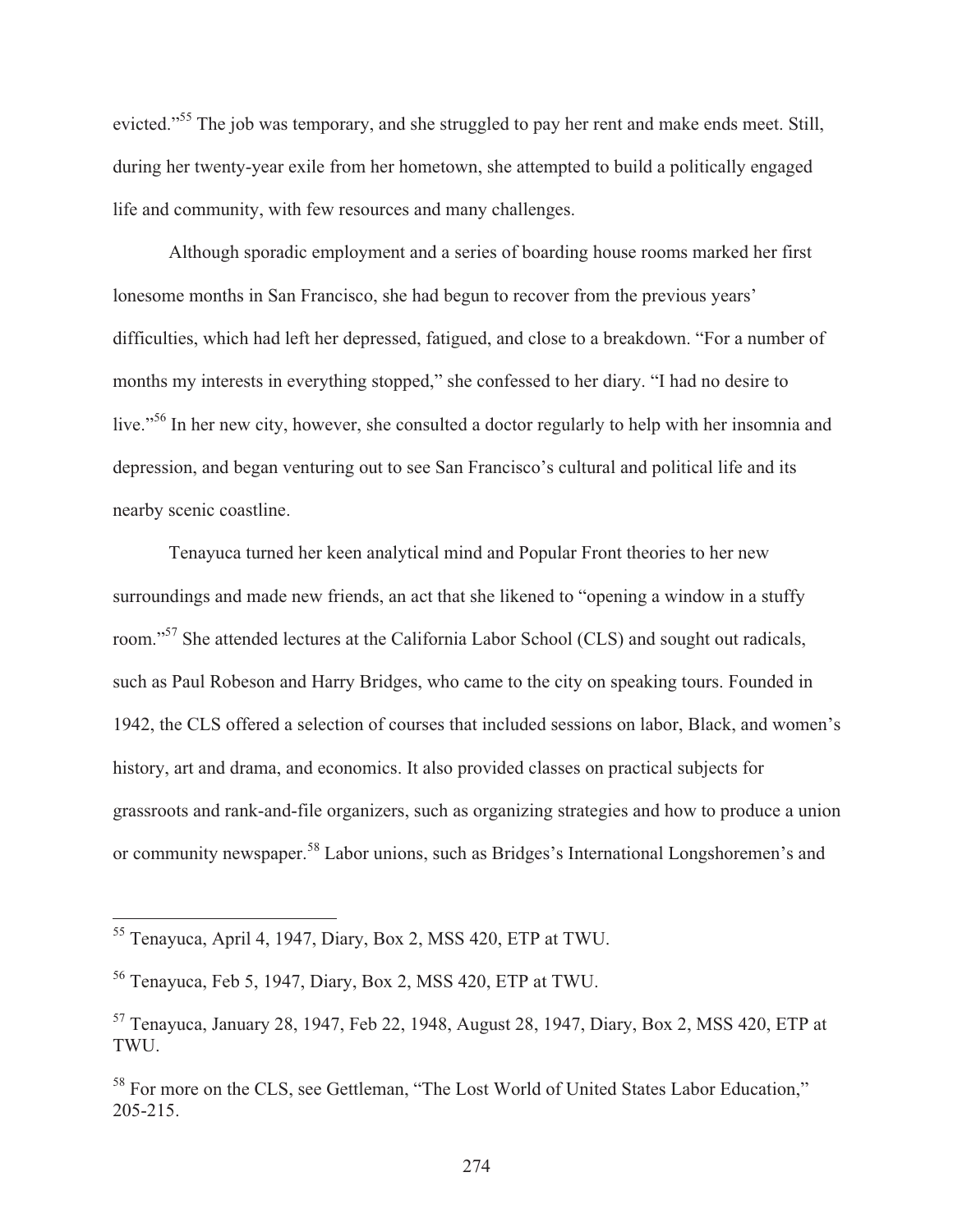Warehousemen's Union (ILWU), and progressive and civil rights organizations funded the school in San Francisco and its offshoot in Los Angeles, the People's Educational Center.

 By the time she arrived in San Francisco, the CLS, like Tenayuca herself, was on the government's list of subversives. The Subversive Activities Control Board forced the CLS to close in the mid-1950s, shutting off access to affordable education for her and other workingclass intellectuals. But while it was open, the school sponsored events and speakers that inspired her. Robeson's speech and songs caused her to pick up her diary and write again after months of silence. "And tonight I realized one of the privileges of being in a city like San Francisco," she wrote in August 1947, is that "I heard Harry Bridges address a memorial meeting." She had wanted to meet Bridges since 1934, when as a teenager she had sent a donation to the striking longshore workers in San Francisco. Ever the attentive critic, she continued, Bridges "succeeded in delivering a good speech, but not the best speech of the evening." Approaching him after the program, she "was nervously bubbling with enthusiasm," but found that it "was an anti-climax to the long waiting to hear Harry Bridges speak." She was eager to talk, but he failed to recognize her as the young woman who had led thousands in demonstrations and on picket lines in San Antonio, and treated her dismissively.59

 She attended events sponsored by Progressive Citizens of America in support of Henry Wallace's presidential campaign in 1948, and planned to vote for him on Election Day.<sup>60</sup> Yet she also criticized the CPUSA—in her diary if not in public—for not fighting back sufficiently against red-baiting and for not effectively educating the workers in trade unions about

<sup>59</sup> Tenayuca, August 28, 1947, Diary, Box 2, MSS 420, ETP at TWU.

 $60$  Tenayuca, June 20, 1948, Diary, Box 2, MSS 420, ETP at TWU.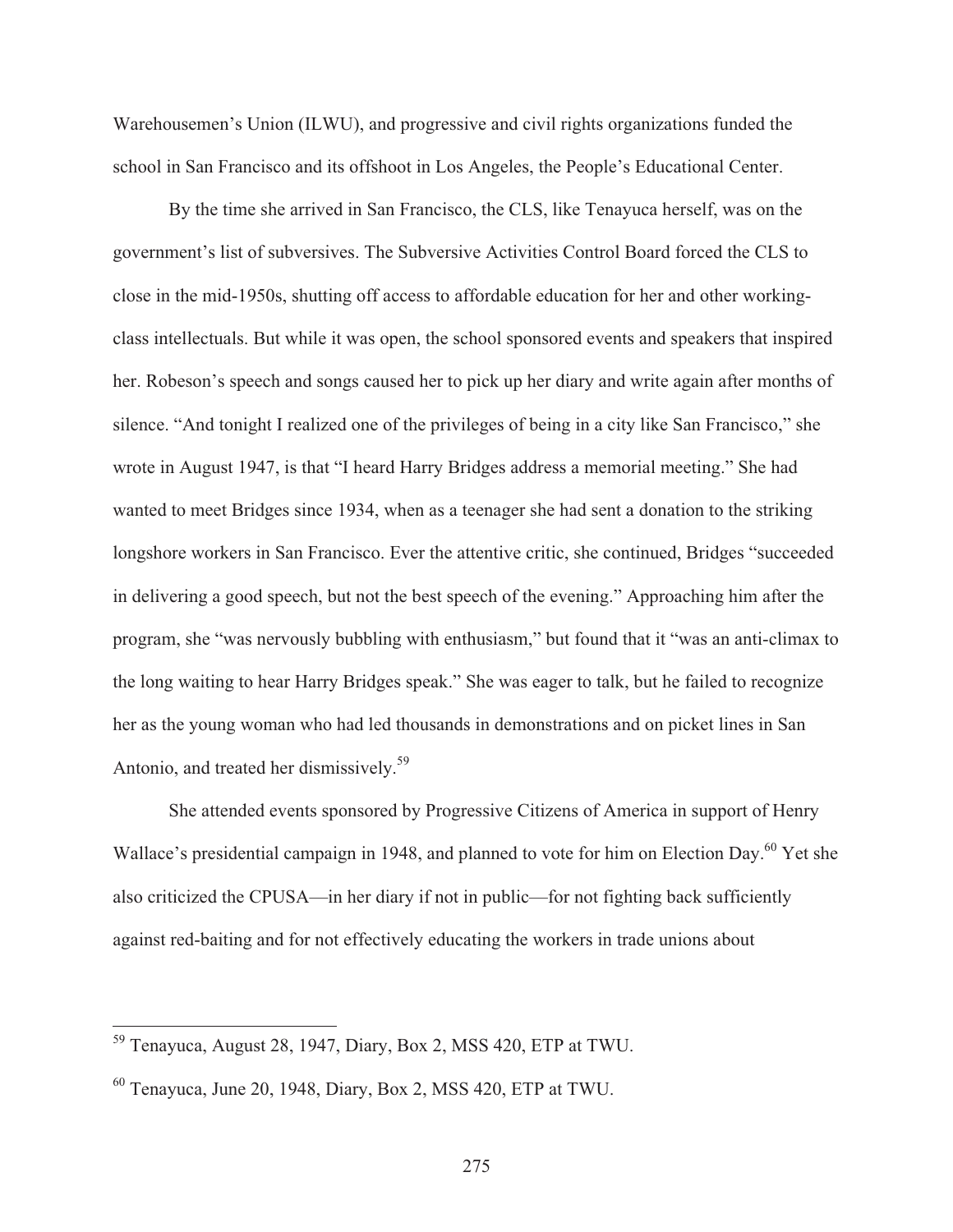socialism.<sup>61</sup> She walked no picket lines and accompanied no delegations to San Francisco's City Hall, but, despite her critiques of its main institutions, neither did she forsake her beliefs in radical trade unionism and Popular Front coalition politics.

 Just as when she was a teenager in the Who-Gives-A-Damn Club, she looked to novels, films, poetry and other cultural forms for inspiration for her own nascent writing, and for lenses through which to examine the political moment in which she was living. She enrolled in college courses when she had the money for tuition, but even when she did not have the means, she continued to train her eye and intellect on the books and movies she consumed in her free time, filling her diary with astute interpretations. John Steinbeck, she observed, "demonstrates a contempt for humanity" in *Tortilla Flats;* Charlie Chaplin's satirical message about the "irony and tragedy of attempting individual solutions to social and economic problems" is lost in the pessimism of *Monsieur Verdoux*. 62 Jack London, whom she recognized as a kindred spirit, shared her "erratic temperament, the same tendency to drive myself." One lesson she claimed to have learned from London's life was the need to "gaze upon fellow human beings as my brothers and sisters and I shall not be disillusioned when they fail me."<sup>63</sup>

Alienated from her clerical wage work and denied a career in the labor movement, Tenayuca did not abandon her politics. Her old ideas and ambitions to have a voice survived. "I must find a means of expressing myself," she recorded in her diary, "I must write."64 Snippets of poems, sketches of short stories, and outlines of a novel: all appear in her diary, but she never

 $<sup>61</sup>$  Tenayuca, August 15, 1949, Diary, Box 2, MSS 420, ETP at TWU.</sup>

<sup>62</sup> Tenayuca, April 22, 1949, October 19, 1947, Diary, Box 2, MSS 420, ETP at TWU.

<sup>63</sup> Tenayuca, August 2, 1948, Diary, Box 2, MSS 420, ETP at TWU.

<sup>64</sup> Tenayuca, July 14, 1948, Diary, Box 2, MSS 420, ETP at TWU.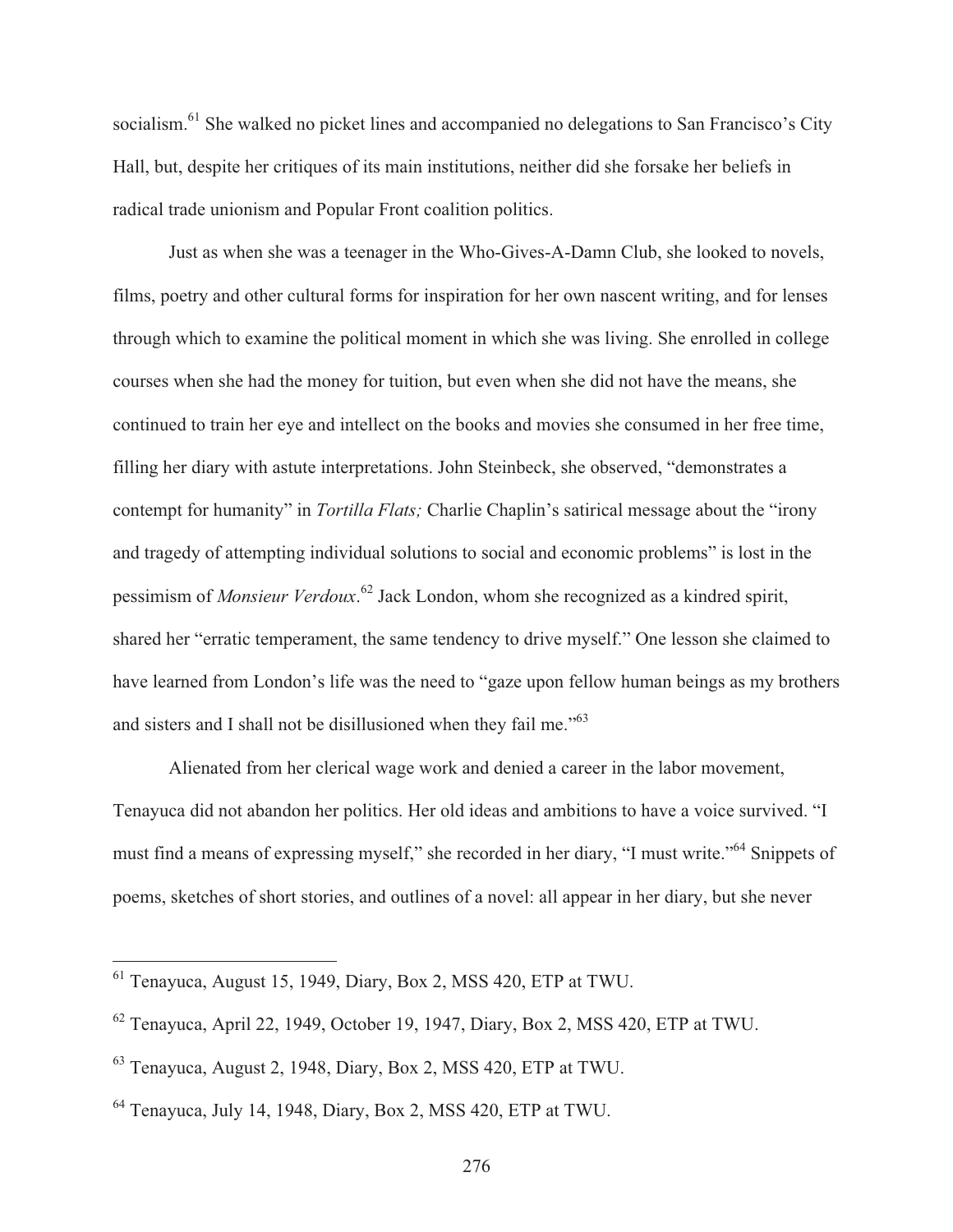published (and perhaps never finished) any original work other than "The Mexican Question." Themes of alienation, oppression, and the difficulties of building solidarity across race, class, and gender lines provided the seeds of her storylines: in one outline, for example, a disaffected office girl with a tyrannical boss is "isolated in her misery. Of course, the real answer to such a problem would be the organization of a union, but Miss S. has always felt above the working man."<sup>65</sup>

 She daydreamed about writing a novel (autobiographical but with a gender switch) that would tell the story of Alberto Vasquez Gomez, a Mexican-American Texan. "For one hell of long time I have been thinking about a novel about Texas Mexicans," she confided to her diary. "At work, at home, and in bed I have thought about it. I have written whole chapters of it in my mind."<sup>66</sup> Unfortunately, the pressures of finding employment and, after the birth of her son, supporting herself and her child prevented these imagined chapters from appearing on the page or in print.

 On occasion Tenayuca wrote letters home to her family, describing her difficulties in California. "I wrote M and told her I was depressed and bemoaned the fact that I didn't finish my education so consequently I am stuck in an office," Tenayuca reported in a diary entry in 1948. "And indeed I find the work most unbearable at times."<sup>67</sup>

 In 1949, she passed the entrance exam for San Francisco State College (SFSC), which was originally a teacher training school. She enrolled that fall. For the next few years, she

<sup>65</sup> Tenayuca, January 25, 1947, Diary, Box 2, MSS 420, ETP at TWU.

<sup>66</sup> Tenayuca, November 26, 1947, Diary, Box 2, MSS 420, ETP at TWU. According to notes in her diary, this novel would have been based on her life but the central figure, Alberto Vasquez Gomez, would be a man.

 $^{67}$  Tenayuca, July 14, 1948, Diary, Box 2, MSS 420, ETP at TWU.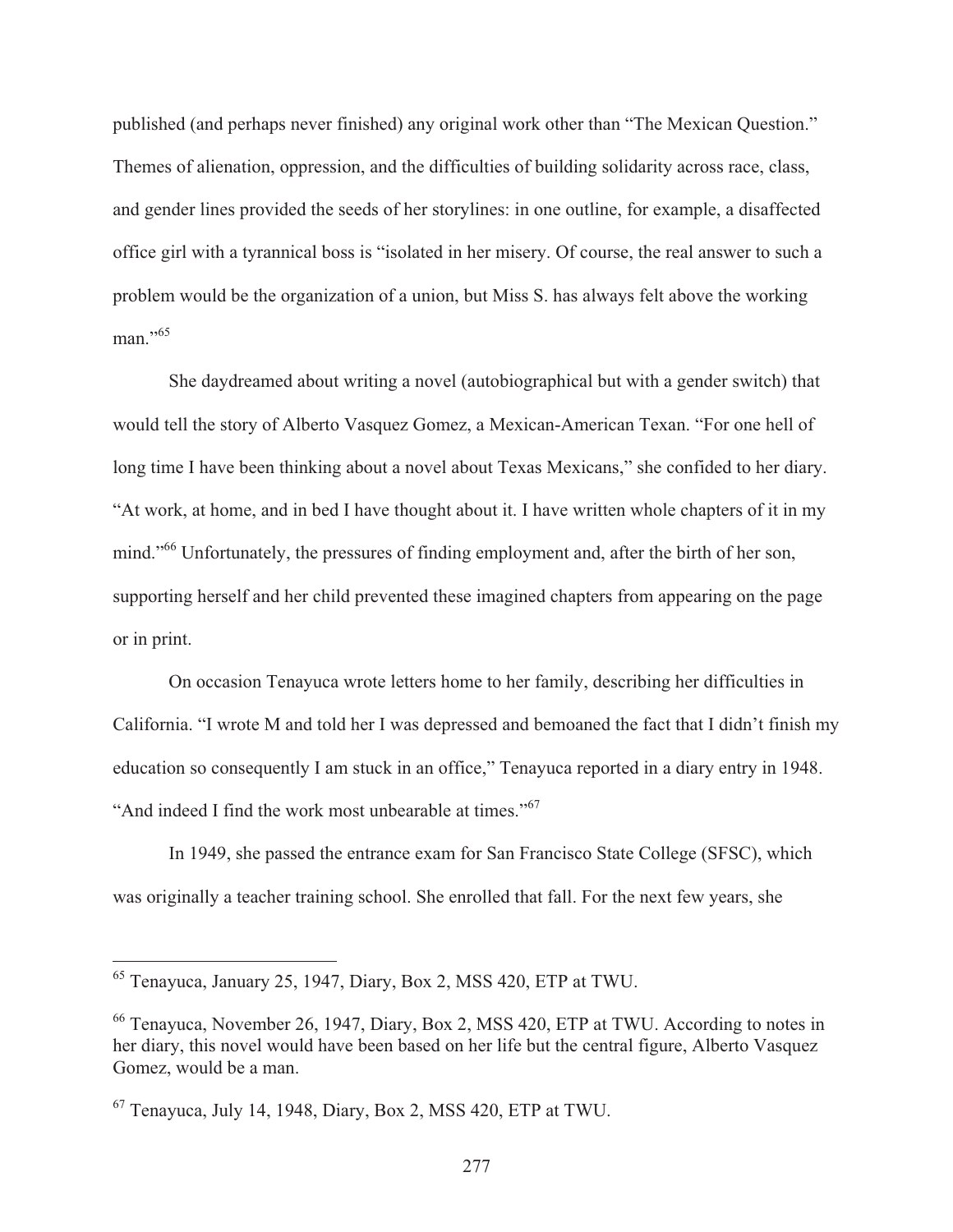juggled a full-time job with a course load of three or four classes per semester at SFSC. By the end of the fall term in 1951, she was earning good grades—an A in Spanish American Literature, a B in the History of Russia—and was only a few credits from graduating.<sup>68</sup> She was also pregnant.

 In August 1952, two months after she had earned her long-desired college degree, Tenayuca and George Dixon Adams had a son, whom she officially named Francisco after her grandfather, but nicknamed Pancho/Frank.<sup>69</sup> She left little evidence about her relationship with Frank's father. One of her brief diary entries from 1950 describes a "black bearded Adams with the beautifully shaped head, the nice long forehead and the fine hair line." It continues, "He may have much of the snob in him but he is genuine and human."<sup>70</sup> On the day of Frank's birth, Adams sent the following telegram addressed to his new son: "Give as Many Hearty Cries as You wish Francisco, for you and the innumerable happy legions of youth who will rebuild this world."<sup>71</sup> He makes no more appearances in Tenayuca's diary.

 By June 1953, she had finally secured a stable job—as a stenographer for an Ingersoll-Rand business—but her dreams of finishing her education and becoming a teacher still eluded her. Over the next few years, her diary entries became more sporadic as she dealt with difficulties of single parenthood, night school, and a boring job. "My frustrations seem to have

<sup>&</sup>lt;sup>68</sup> SFSC transcript, Box 7, Folder 14, MSS 420, ETP at TWU.

<sup>69</sup> Telegram from George Dixon Adams, Box 2, Folder 1, MSS 420, ETP at TWU.

<sup>70</sup> Tenayuca, February 4, 1950, Diary, Box 2, MSS 420, ETP at TWU.

<sup>71</sup> Telegram from George Dixon Adams, Box 2, Folder 1, MSS 420, ETP at TWU.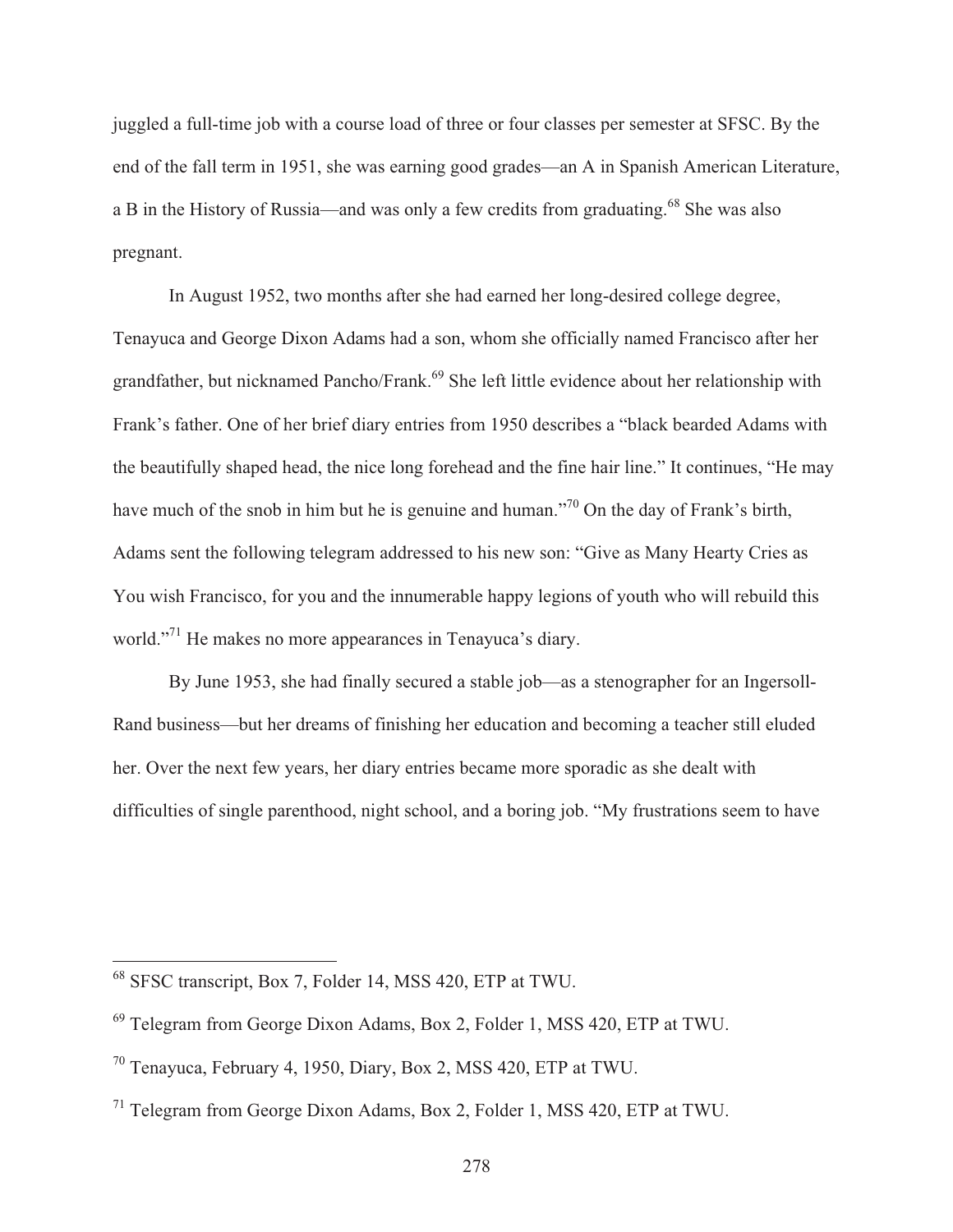hit a new high," she wrote in 1957. "My plans for teaching are at a standstill. Work at the office has been most trying."<sup>72</sup>

 Tenayuca raised Frank alone until 1962, when he turned ten and entered St. Vincent's School for Boys. From the school in San Rafael, about 40 miles north of San Francisco, Frank wrote to her regularly for the next five years, often sending greetings to her various friends and roommates and reporting on his grades. Ever the educator, she would correct his grammar and return his letters with the mistakes fixed in red pen alongside his pocket money.<sup>73</sup> In 1967, he left St. Vincent's and moved to San Antonio to stay with his maternal relatives, but his letters continued. "Good luck in finding a steady job," he wrote to her that summer.<sup>74</sup>

 Back in San Francisco, Tenayuca, despite her college degree and decade-long work experience at Ingersoll-Rand, struggled to find work that matched her talents and intellect. She was, however, determined to achieve her dream of becoming a teacher. Surprisingly, perhaps, she would find that opportunity back home where, as she came to realize, she had done a lot of teaching already.

#### *Popular Front Legacies in San Antonio*

 $\overline{a}$ 

 In 1968, Tenayuca moved permanently back to San Antonio, following sixteen-year-old Frank and reuniting with her family. Thirty years before this prodigal return, she and other WAA leaders had trained numerous San Antonian activists how to challenge authorities, build

 $72$  Tenayuca, May 12, 1957, Diary, Box 2, MSS 420, ETP at TWU. In a number of entries, Tenayuca mentions her connection to Alcoholics Anonymous.

<sup>&</sup>lt;sup>73</sup> For correspondence between Tenayuca and her son, see Box 2, Files 1-4, MSS 420, ETP at TWU. Her papers do not have any evidence that explain why her son resided at St. Vincent's.

<sup>74</sup> Frank Adams to Emma Tenayuca, August 26, 1967, ETP at TWU.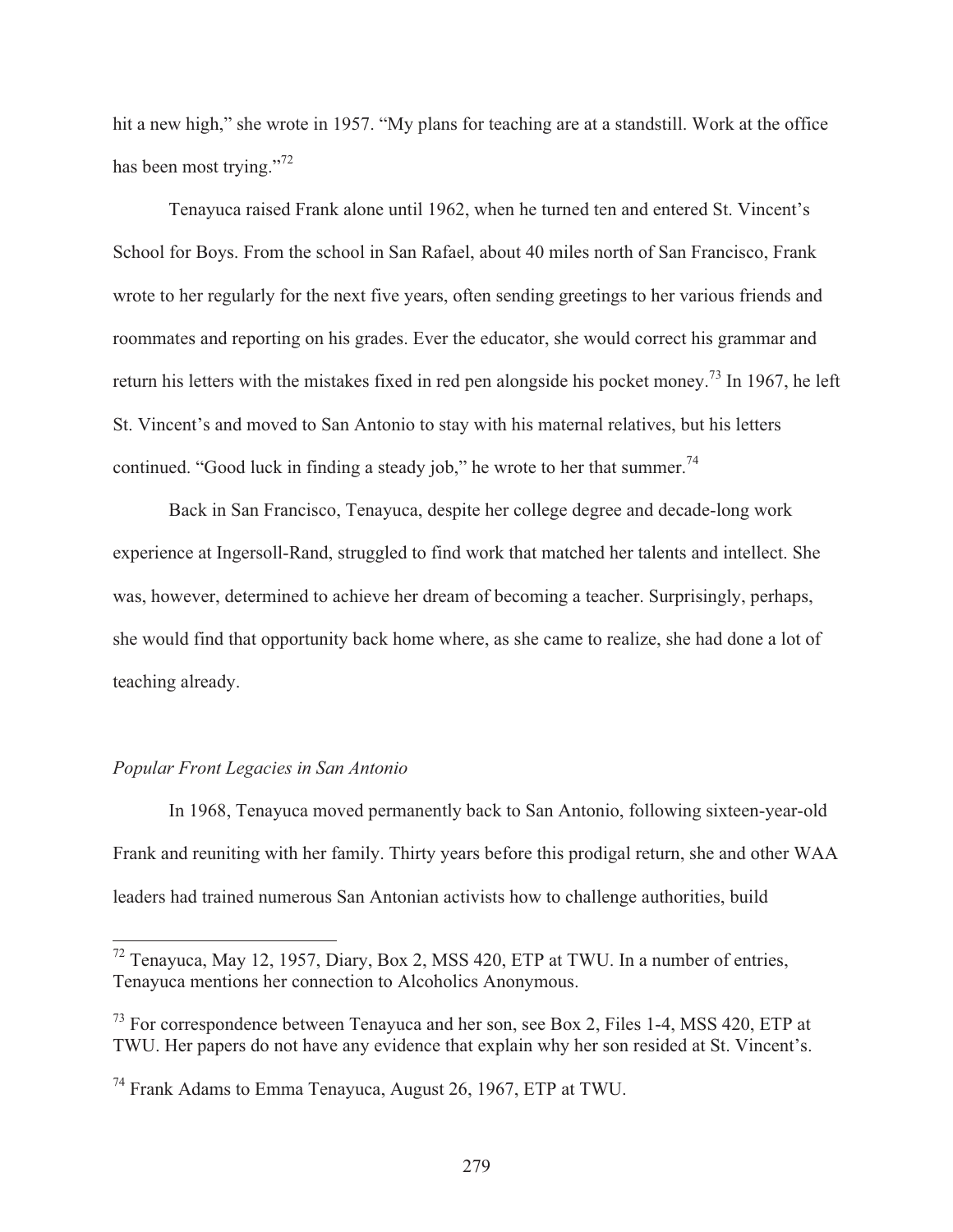alliances, and inspire others to join them on picket lines and at mass demonstrations. White supremacy, anticommunism, and economic sanctions had limited her career opportunities, and forced her to remake her life thousands of miles away from her family, friends, and political comrades. Her vision of a hall on the West Side—where Mexicans and Mexican Americans had access to free education (political, bilingual, and otherwise), and where activists from left-liberal organizations could meet to strategize—had dimmed in her absence. But it had not died altogether.

 While she was rebuilding her life in California, grassroots left and liberal activists in the city had made some strides toward civil and labor rights through electoral politics and picket lines. Building on the Popular Front's foundation, San Antonio activists saw new multiracial coalitions develop in the 1950s, but with more focus on electoral politics and legislation as solutions for discrimination than on mass protest in solidarity with labor unions.<sup>75</sup> The racist, anticommunist Democratic political establishment that had forced Tenayuca into exile had not eradicated the political dreams and ambitions of San Antonio's working-class and communities of color, but had reoriented them.

Tenayuca's reappearance in the public sphere in the 1970s coincided with renewed organizing among Texas agricultural workers and civil rights activists, particularly in the Mexican-American civil rights movement. She now personified the San Antonio pecan shellers' strike, and quickly became famous again. With her communism largely forgotten or downplayed by historians and local journalists who celebrated her legacy, she acquired a very different reputation than that of her "Red Chief" moniker in the 1930s.

<sup>75</sup> Krochmal, *Blue Texas*, 50.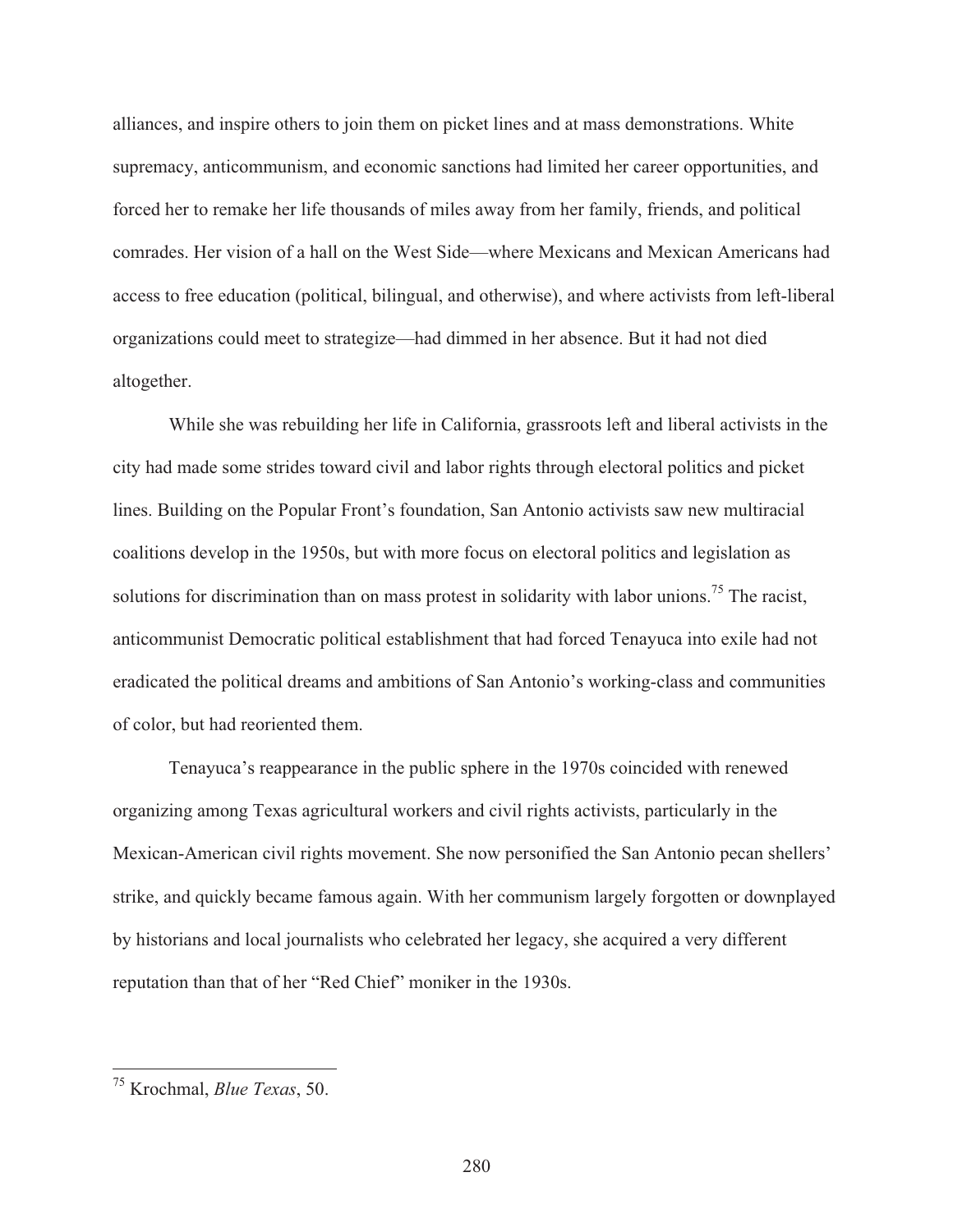This alteration of her reputation reflected the shift in political tenor among left-liberal San Antonians. With Tenayuca and other Popular Fronters marginalized or out of the picture, their focus had become more liberal than left, more local than transnational, and more focused on integration than on self-determination. Yet by mobilizing Mexican and Mexican-American communities in San Antonio, Tenayuca had helped create the political imaginary and train the leaders that made these later political successes possible. When she returned to San Antonio, what really surprised her, she later wrote to a friend, "was that during my absence, with the development of the Chicano Movement, I had become some kind of heroine. Believe me, this was something I never dreamed of during my starving days as an organizer."<sup>76</sup>

 A series of firsts in local and state elections illustrate the continuation of movements for civil rights and social reform in the postwar period, but with decidedly liberal rather than radical priorities. The year after Tenayuca had decamped for California, two Popular Front activists one Black, one Mexican-American—had combined campaigns to win elections to two of the city's all-Anglo local school boards.<sup>77</sup> In 1952, a small group of Mexican-American labor and community activists formed the self-named "Loyal American Democrats" to secure local Democratic Party precinct positions. A year later, Democrat Henry B. González, who was from a middle-class family with elite roots in Mexico and had competed against Tenayuca in high school debate contests, won a seat on the City Council.<sup>78</sup> In 1960, he became the first Mexican American elected to the U.S. House of Representatives, replacing Congressman Paul Kilday,

 $^{76}$  Emma Tenauca to Otto Mullinax, December 11, 1986, Box 4, MSS 420, ETP at TWU.

<sup>77</sup> Krochmal, *Blue Texas*, 133.

<sup>78</sup> For more on Henry González, see David Montejano, *Quixote's Soldiers: A Local History of the Chicano Movement, 1966-1981* (Austin: University of Texas Press, 2010).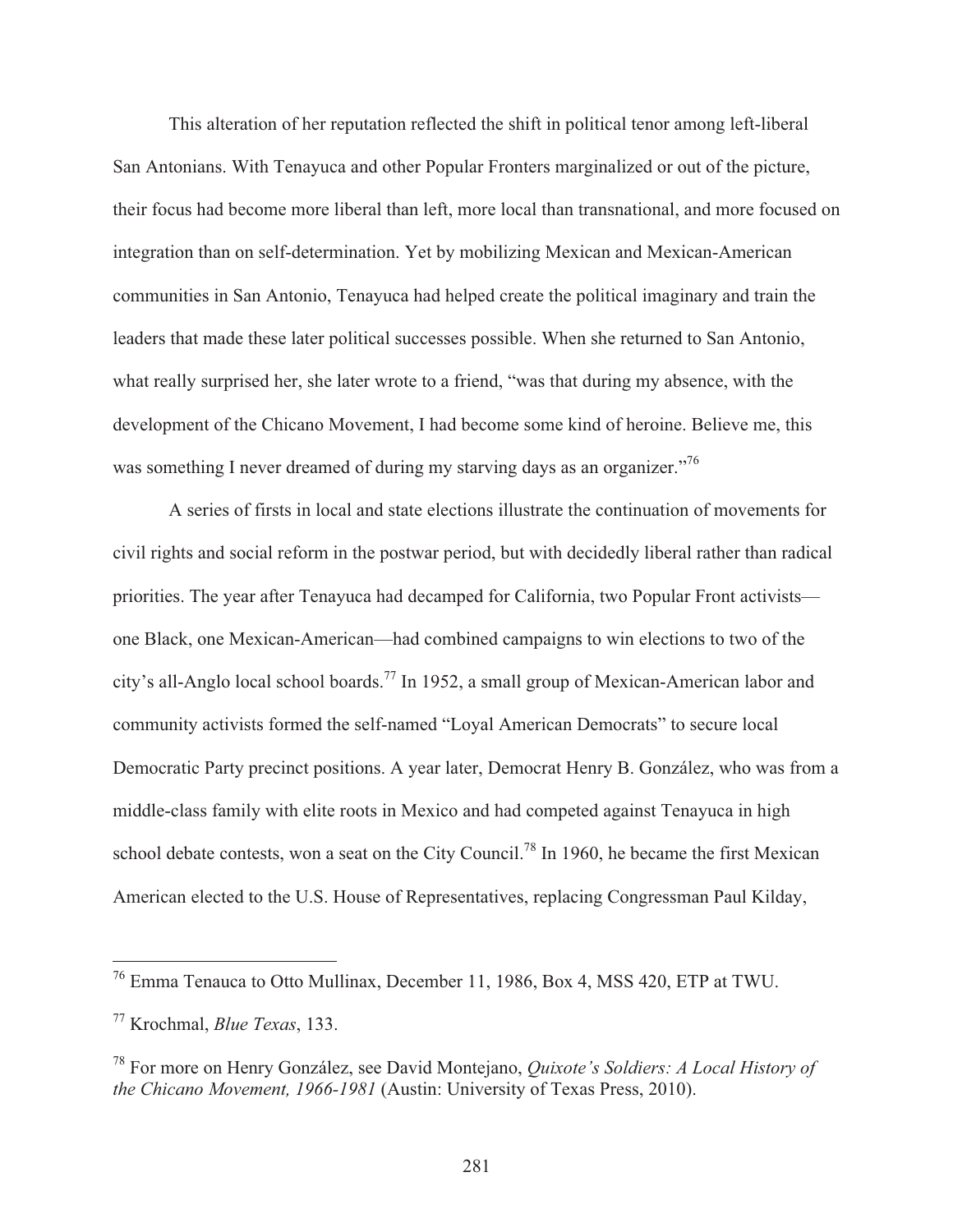who had held the seat since defeating Maury Maverick in 1938. A number of Black American and Mexican-American activists worked together in a multiracial alliance to support González's election campaigns, part of the longer struggle against Jim Crow policies in San Antonio.<sup>79</sup>

 The legacy of Popular Front politics and organizing also lived on in San Antonio's labor movement, but so did the tensions over nationally directed campaign strategies and support for grassroots leadership. Tenayuca's experiences with national labor leaders in the 1930s and 1940s reproduced themselves for local labor activists in fights for resources from their international unions.

 In 1959, a walkout at the city's Tex-Son garment factory marked the first International Ladies Garment Workers Union (ILGWU) strike led by a Mexican-American woman, Sophia Gonzalez.<sup>80</sup> The mostly Mexican-American strikers defied state and federal anti-labor laws against secondary boycotts and mass picketing and built strong community support, in what became a four-year battle. Labor activist and socialist George Lambert, who had worked closely with Tenayuca in the late 1930s, helped lead the ILGWU's Tex-Son local's organizing and negotiations during the strike and boycott, as he had for the pecan shellers' UCAPAWA local almost twenty years earlier. Lambert and local organizers prioritized women's rank-and-file leadership as a key strategy in the Tex-Son organizing campaign.<sup>81</sup> The Tex-Son strike and boycott garnered support from Mexico's Confederacion de Trabajadores de Mexico (CTM) and, unlike during the pecan shellers' uprising, some of San Antonio's AFL locals.

<sup>79</sup> Krochmal, *Blue Texas*, 153.

<sup>80</sup> Lori A. Flores, "An Unladylike Strike Fashionably Clothed: Mexicana and Anglo Women Garment Workers Against Tex-Son, 1959-1963," *Pacific Historical Review* 78, no. 3 (August 2009), 368.

<sup>81</sup> Krochmal, *Blue Texas*, 180.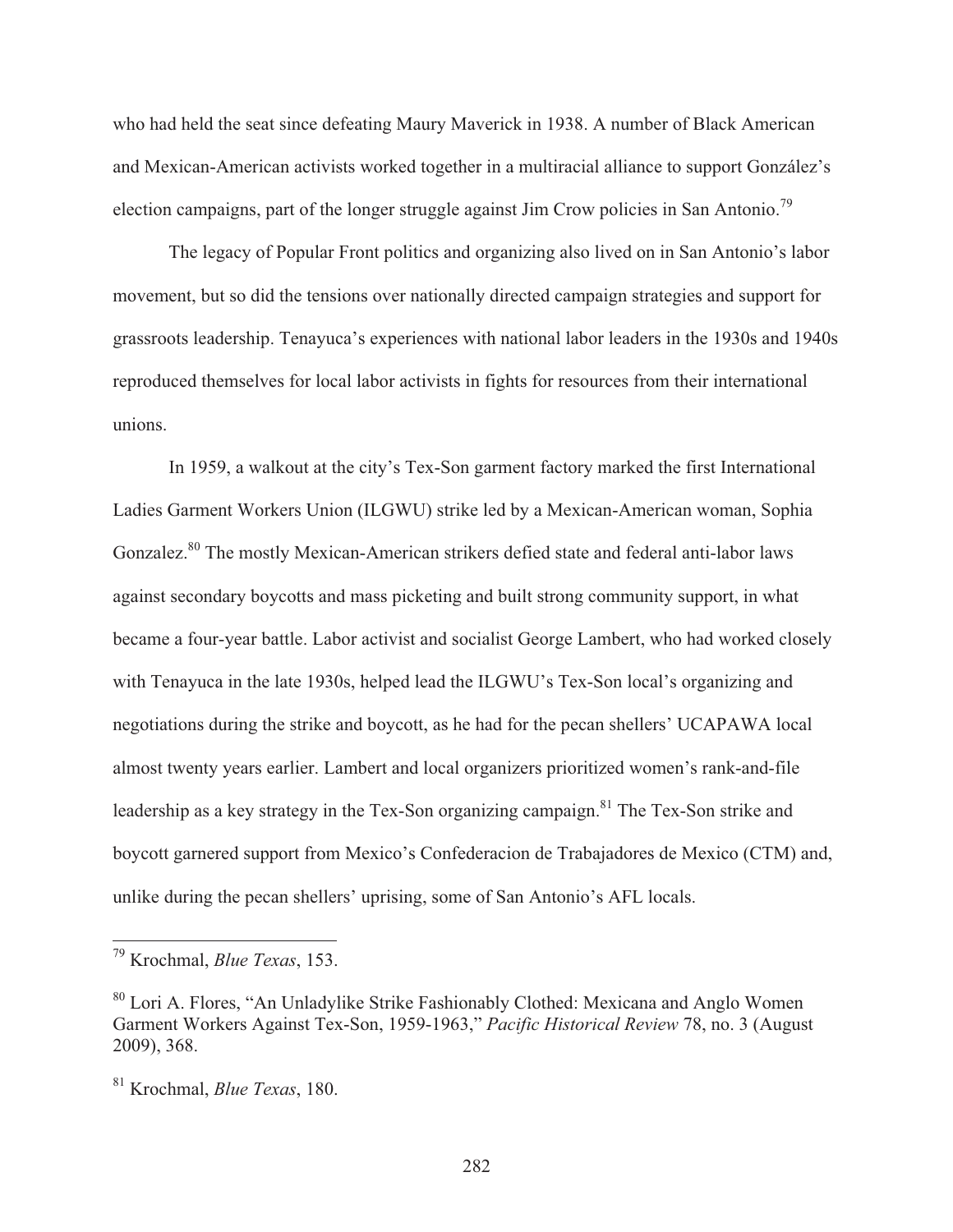Despite community support and the successful boycott, however, the ILGWU's national president David Dubinsky, an anticommunist whom Tenayuca had criticized for not supporting local rank-and-file leadership during the 1930s, cut strike benefits twenty-one months after the strike's start, claiming it was a losing battle.<sup>82</sup> A core group of strikers continued to picket the Tex-Son factory until it closed two years later. Although the strike ultimately failed, it illustrates the ongoing formations of grassroots Popular Front-style organizing strategies and political visions in the city.

 In the early 1970s, two new organizing campaigns began in San Antonio: an Amalgamated Clothing Workers of America (ACWA) union recognition drive at the Farah Clothing manufacturer, and the launch of Communities Organizing for Public Service (COPS), a grassroots organization that mobilized for economic development and political representation for the city's working-class communities. While Tenayuca did not actively volunteer in either of these campaigns, she did support them. The campaigns each illustrate both the legacy and the unfinished business of her Popular Front organizing.<sup>83</sup>

 On Labor Day in 1972, several hundred San Antonians attended an outdoor mass at Our Lady of Guadalupe, the Catholic church where Tenayuca worshipped daily, to support Chicano/a workers on strike at the city's Farah clothing factories, as well as the United Farm Workers (UFW) lettuce boycott. While she was not politically active at the time, Tenayuca donated to the

<sup>82</sup> Krochmal, *Blue Texas*, 181-192; Flores, "An Unladylike Strike."

<sup>83</sup> For more on social movements in San Antonio during the 1970s, see Krochmal, *Blue Texas*, 406-407; Montejano, *Quixote's Soldiers,* 237-262. Montejano examines the student and youth movements and the liberal political establishment's efforts to undermine them. He pays particular attention to women's leadership in COPS.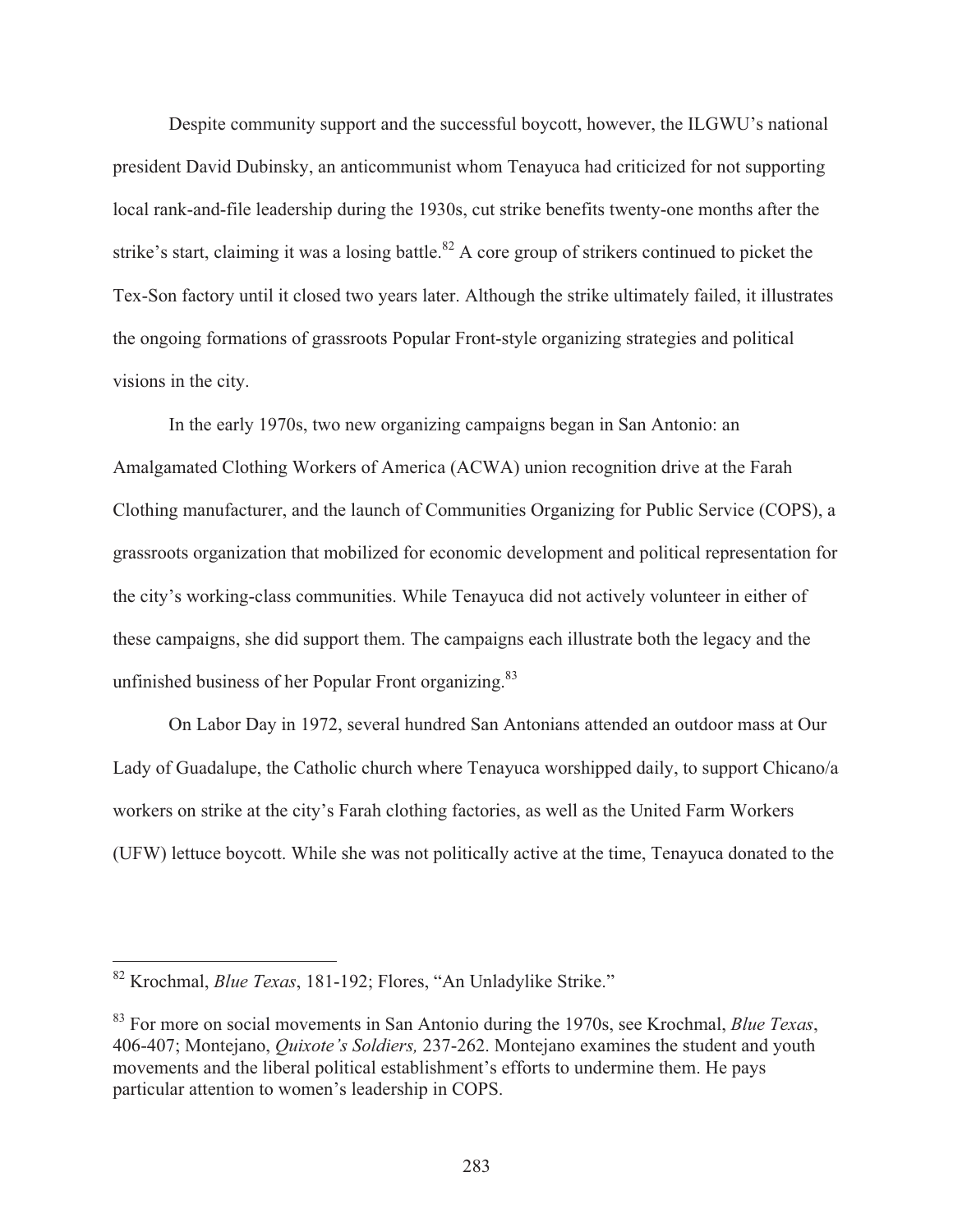Farah workers' strike fund as part of her church activities.<sup>84</sup> She was not alone in her support. A national AFL-CIO leader gave the guest sermon, "Solidarity and Sacrifice with the Farm Worker."<sup>85</sup>

 A few months earlier, in the midst of an organizing campaign to win union recognition for the ACWA at Farah, four hundred workers had started a walkout at one of the company's two San Antonio factories after management fired three union activists.<sup>86</sup> The walkout took the ACWA's national leadership by surprise. "When the word came that they were walking out at the San Antonio plant we were astonished," one ACWA official told the *New York Times*. "We figured it would last two or three days and then they would quietly go back. Historically the Mexican-American community hasn't been cohesive enough to sustain this kind of strike."<sup>87</sup> San Antonio's history of militant grassroots union and community organizing—including that of ACWA's own organizers George and Latane Lambert—had clearly faded from memory, with real consequences for the labor movement.<sup>88</sup>

 After the strike spread to Farah's other plants in the Southwest, the ACWA filed unfair labor practices charges with the NLRB, and launched a national boycott, calling on AFL-CIO

 $\overline{\phantom{a}}$ <sup>84</sup> Tenayuca, interview by Turner.

<sup>85 &</sup>quot;Labor Issues to Key Mass, *San Antonio Express*, September 4, 1972; David Shute, "Labor Day Celebration of Hope," *San Antonio Express*, September 5, 1972.

<sup>86</sup> Nell Fenner Grover, "Farah Workers Striking," *San Antonio Express*, May 5, 1972; Grover, "Unionists Address Strikers," *San Antonio Express*, May 12, 1972; Grover, "Pickets at Stores Hit Farah," *San Antonio Express*, May 25, 1972; Grover, "Bishop, Big Labor Back Farah Strike," *San Antonio Express*, July 20, 1972.

<sup>87</sup> Philip Shabecoff, "Farah Strike Has Become War of Attrition," *New York Times*, June 16, 1973.

<sup>88</sup> Krochmal, *Blue Texas*, 177-179. The Lamberts worked on-and-off for the ACWA in Texas from 1938 to 1951.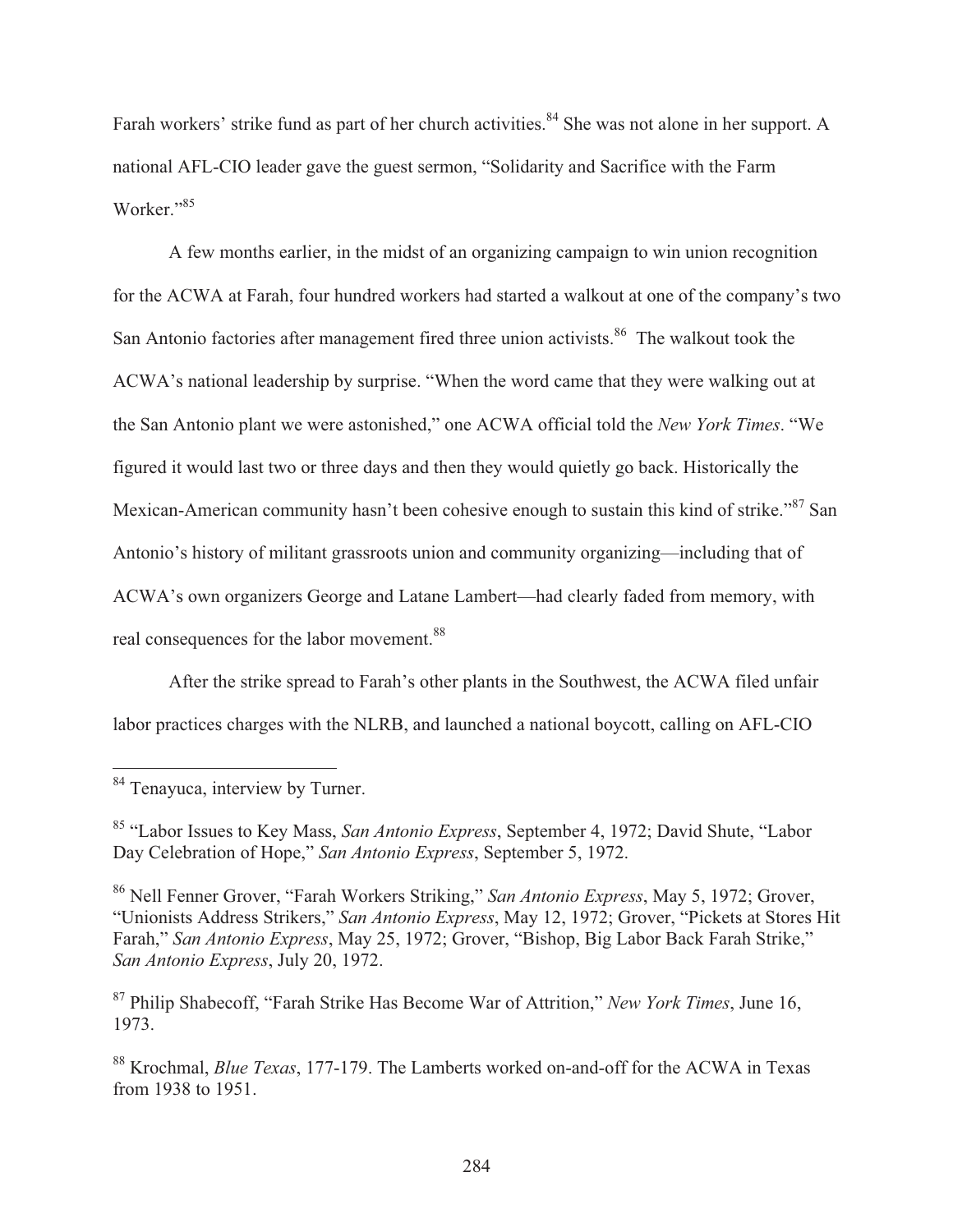unions and other supporters to set up picket lines at department stores that sold Farah products.<sup>89</sup> The strike and boycott gained attention from politicians, religious leaders, and women's groups nationwide. Senator George McGovern, who was then running for president, publicly announced his backing, as did the head of the U.S. Commission on Civil Rights. At the National Women's Political Caucus's first convention, held in Houston in February 1973, convention members sponsored a "Women's March" and picket line in solidarity outside one of the city's department stores. In July, the American Postal Workers Union, which had recently won recognition after a bitter strike, picketed a department store in New Orleans during its annual convention.<sup>90</sup> Meanwhile, the regional NLRB sided with the union in one case and with Farah in another, leaving neither with an advantage.

 With ACWA prioritizing NLRB hearings and the national boycott, the organizing drive in San Antonio fell apart. In August 1973, one week before a scheduled NLRB election, the union withdrew its demand for recognition for the San Antonio workers.<sup>91</sup> While the strike continued at Farah's other plants in Texas and New Mexico, the company permanently closed its two factories in San Antonio. "You get this every time there is a strike here," Tenayuca later told an interviewer, "they won't let the organizers really organize because one of the things they are going to put an end to is very low paying jobs and cheap labor."92 Although she aimed her

<sup>&</sup>lt;sup>89</sup> For more on this strike, see Emily Honig, "Women at Farah Revisited: Political Mobilization and its Aftermath Among Chicana Workers at El Paso, Texas, 1972-1992," *Feminist Studies* 22, no. 2 (Summer 1996), 425-452; Vicki Ruiz, *From Out of the Shadows*. Honig only briefly mentions the San Antonio strikes, as her oral histories of strikers were all from El Paso.

<sup>90 &</sup>quot;Women's March Endorses Farah Workers' Strike," *San Antonio Express*, February 11, 1973; "Bishop, Big Labor Back Farah Strike," *San Antonio Express*, July 20, 1972.

<sup>91</sup> Nell Fenner Grover, "Union Yields on Farah," *San Antonio Express*, August 25, 1973.

 $92$  Tenayuca, interview by Turner, UTAustin.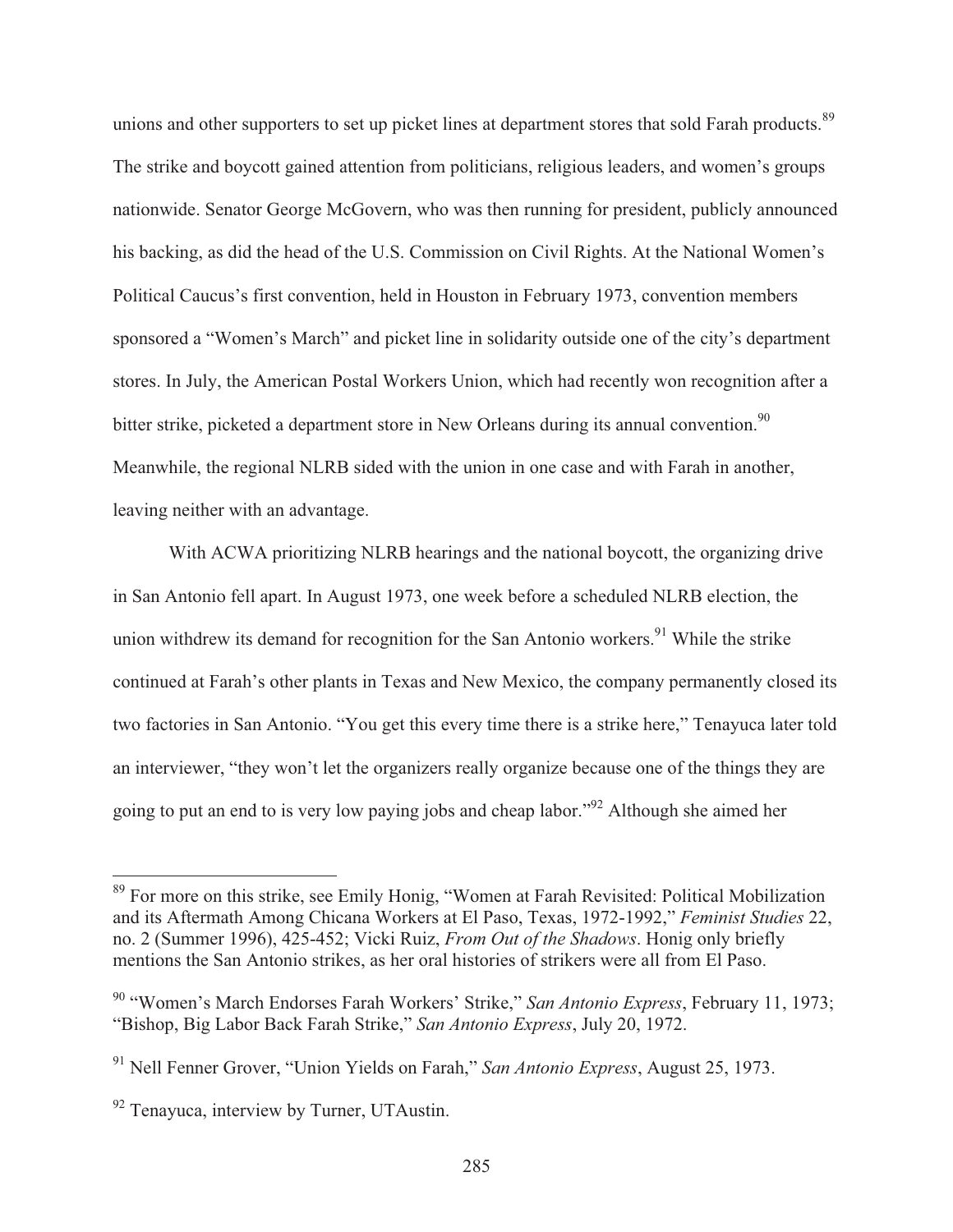criticism at the local pro-business, anti-labor city leaders, it could just as easily have been a condemnation of the ACWA's failure to capitalize on grassroots organizing strategies and militancy in San Antonio. There is little evidence of the union's support for—or even awareness of—the type of labor-community coalitions, rank-and-file leadership development, and door-todoor organizing that Tenayuca and WAA engaged in during the 1930s.

 In 1973, fellow San Antonian Ernesto Cortés, a Saul Alinsky protégé, formed COPS, a grassroots-led organization intended to empower the city's West Side working-class communities through electoral politics and direct action.<sup>93</sup> Institutional backing from the Catholic diocese gave Cortés access to local parish activists, many of whom were Mexican-American women. "I had a woman recently come up to me—she's a member of COPS now and her father was a member of the Workers Alliance," Tenayuca recounted to an interviewer in the 1980s.<sup>94</sup> Cortés was tapping into a seam of organizing passed on by previous generations. By recruiting and training these neighborhood leaders, Cortés and a team of local organizers registered thousands of new voters, and backed City Council campaigns for a number of Hispanic and African-American candidates.<sup>95</sup>

<sup>&</sup>lt;sup>93</sup> For an analysis of Saul Alinsky's organizing model and strategies on the contemporary labor movement, see McAlevey, "The Crisis of New Labor and Alinsky's Legacy," 415-441. McAlevey criticizes the Alinsky model for its top-down approach, reliance on corporate campaigns or secondary boycotts, and neglect of grassroots workplace organizing. She compares this model to CIO- and communist-influenced organizing that is instead focused on the "role of workers in their own emancipation" and on workers as embedded in workplace and community networks.

<sup>&</sup>lt;sup>94</sup> Rips, "Living History," 10.

<sup>&</sup>lt;sup>95</sup> For more on COPS and Ernesto Cortés, see Ernesto Cortés, "San Antonio's COPS: Changing the Locus of Political Decision Making," *Christianity & Crisis* 47, no. 1 (February 2, 1987), 18- 22; Mary Beth Rogers, *Cold Anger: A Story of Faith and Power Politics* (Denton: University of North Texas Press, 1990); Montejano, *Quixote's Soldiers*, 248-250.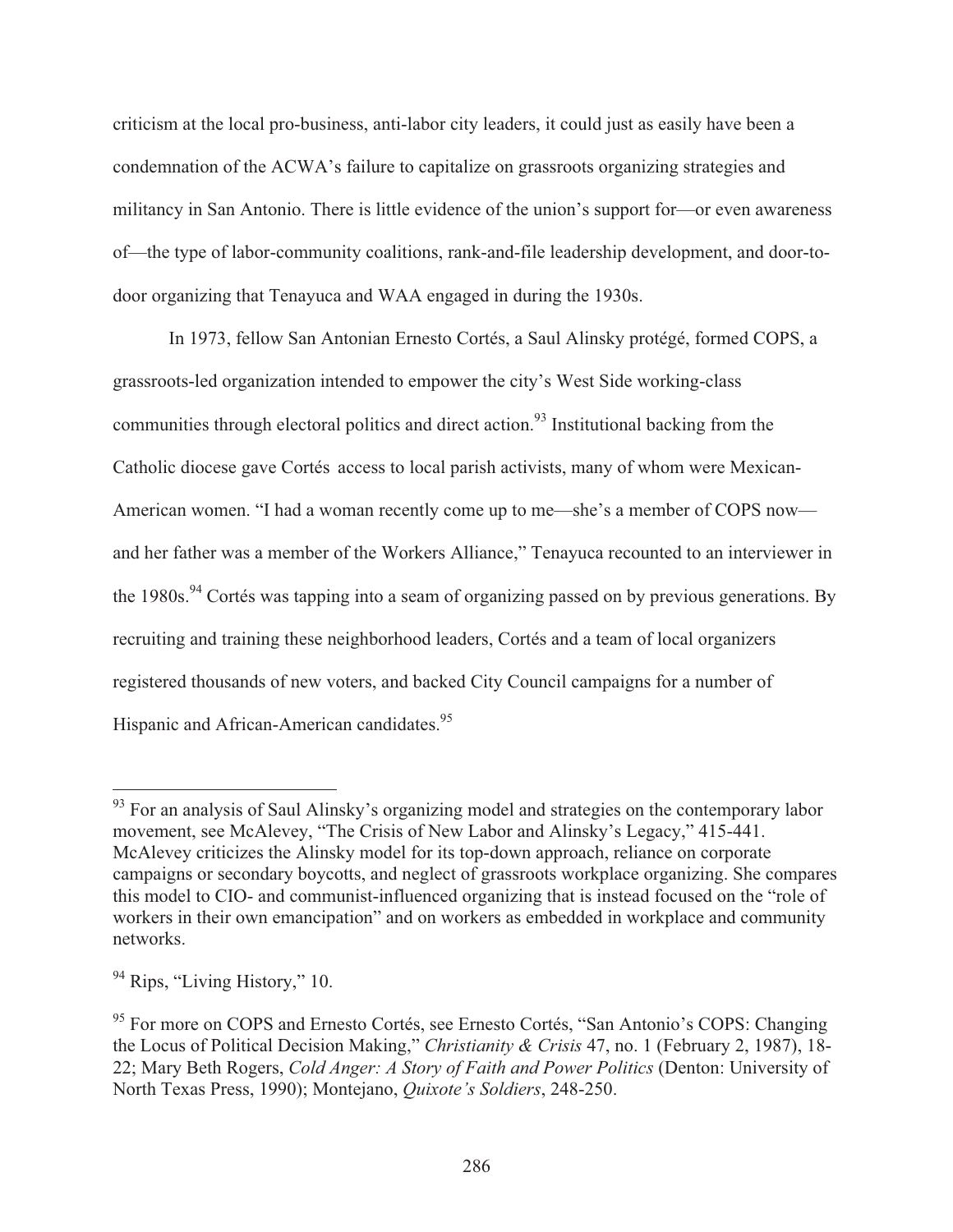Building local coalitions between members of churches, labor unions, and community organizations, such as Parent-Teacher Associations, COPS activists engaged in battles over the city's resources and budget decisions. Women did the lion's share of the grassroots organizing: recruiting new members and registering new voters, turning out their neighbors and fellow parishioners to actions and political meetings, reading the fine print of city budgets and development plans, and devising direct actions. Five of the six COPS presidents in its first decade were women. Demanding that their communities and neighborhoods benefit equally from city and federal funding, COPS members advocated for more libraries, capital improvements for schools, and a voice in economic development plans. Known for their creative direct actions, COPS protestors disrupted city council meetings and local bank activities with songs and skits.<sup>96</sup>

 By 1977, six COPS-backed candidates—five Hispanic and one African-American—had won election to the City Council, giving the West Side's working-class community more local political support in its efforts to secure millions of dollars for badly needed infrastructure improvements and economic development in San Antonio's poorest neighborhoods. In the 1930s, Maury Maverick and Tenayuca had similarly successfully demanded federal dollars for the city's economic development, and resources for its poorest neighborhoods. The New Deal's resources ultimately, however, had not benefited the West Side, and had instead increased inequality between the city's neighborhoods. The COPS activists were reviving the Popular Front's unrealized ambitions.

 Some local activists pointed to Tenayuca's previous organizing as an inspiration for San Antonio's women to become active in COPS. "I was given credit for this starting here, COPS,"

<sup>&</sup>lt;sup>96</sup> For newspaper coverage and materials, see the COPS / Metro Alliance Records, MS346, Special Collections, UTSA.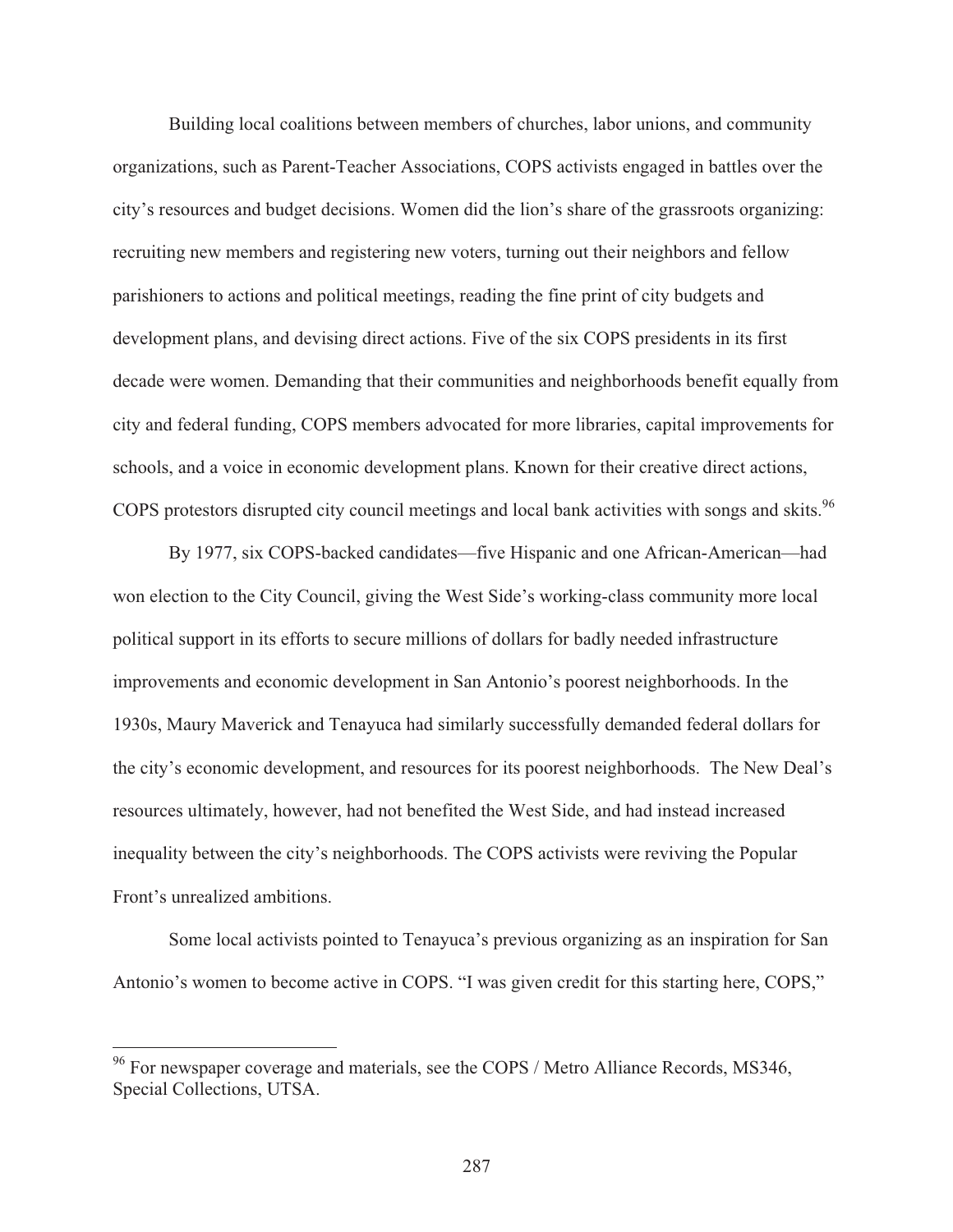she once told a group of union members.<sup>97</sup> She was particularly impressed with COPS, and its commitments to local women's leadership and just allocations of public resources. "It's the women—I mean the COPS women—it's the women who have led, and I just have a feeling, a very strong feeling, that if ever this world is civilized that it would be more the work of women."<sup>98</sup> Perhaps she saw in this coalition an echo of her own argument in "The Mexican" Question" about connections between political representation and economic development.

 Although Tenayuca never again led an organization or a movement after her return to San Antonio, she did provide a vital community service as a bilingual teacher in the city's school system. Over the ensuing decades, city officials hired her as an elementary school teacher, which finally provided her with (mostly) secure employment and a steady career. She found herself a local celebrity once again, as articles on the pecan strike and her labor activism began appearing in local newspapers.99 In some ways, her second bout with fame gave her additional spaces to teach, or at least to provide a political education. She corresponded with radical college students and other activists, and gave a number of oral histories and interviews to journalists and academics—often attempting to shape the historical record by stressing the importance of Workers Alliance in the pecan strike. Finally, she again had a public platform to espouse her Popular Frontism, especially her commitment to bilingual education and the contributions of Mexican Americans to American culture and history. Her vision for a Popular Front politics that

<sup>&</sup>lt;sup>97</sup> Tenayuca, Speech to Newspaper Guild, ATC.

<sup>&</sup>lt;sup>98</sup> Tenavuca, interview by Povo, ATC.

<sup>99</sup> See for example, Rips, "Living History;" Jan Jarboe, "S.A's Linen Needs Airing," *San Antonio Light*, March 3, 1985; Turner, "A Night That Changed Lives, San Antonio;" Jeannie Kever, "La Pasionaria Still Speaks Out for Justice," *San Antonio Light*, March 8, 1988; Marina Pisano, "Labor Leader's Legacy Endures: Former Union Organizer Living a Quiet Life—Sort Of," *San Antonio Express-News*, February 1, 1990.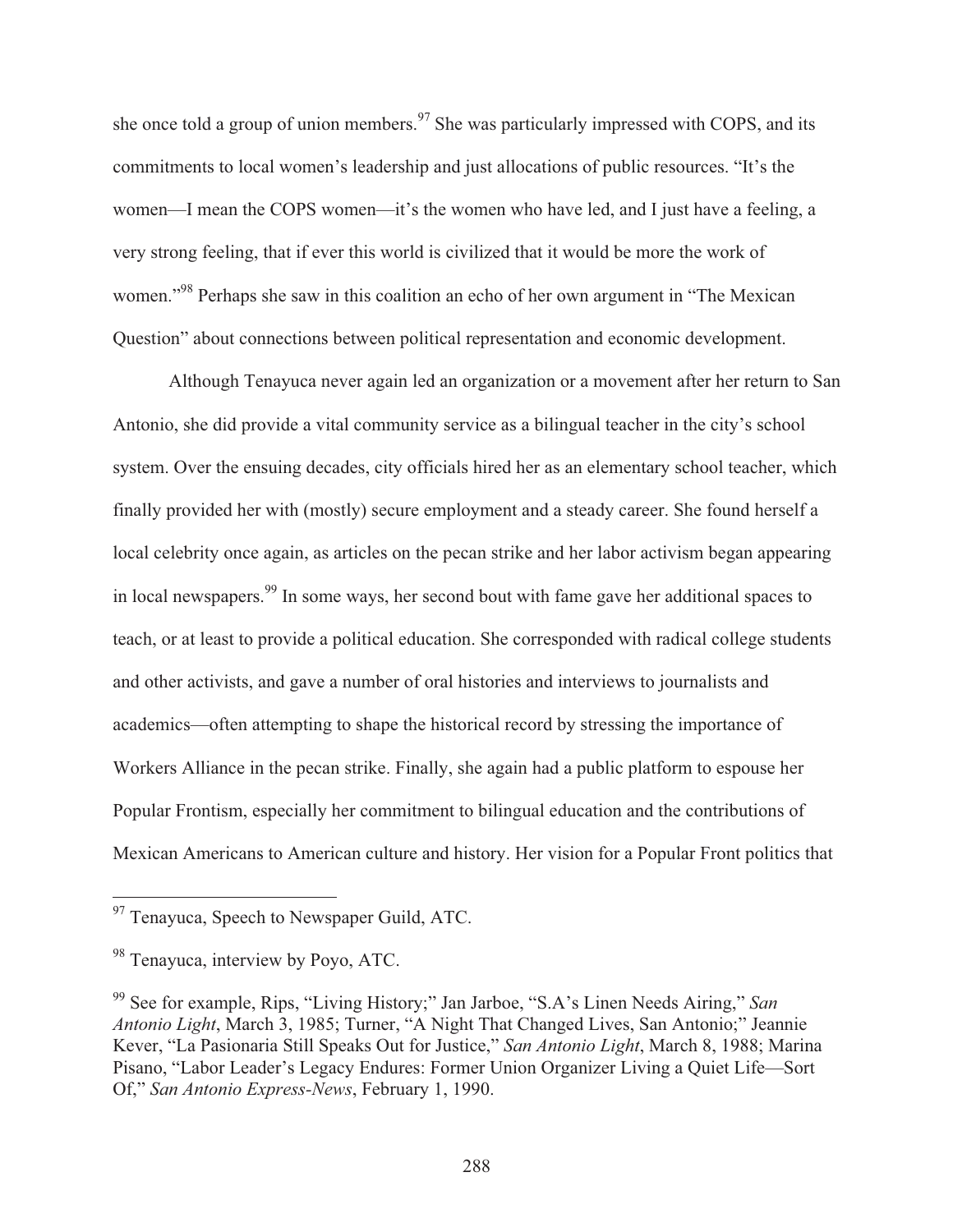protected civil liberties and labor rights remained vivid, as a new generation of civil rights and labor activists discovered in the 1970s and 1980s when they interviewed her about the pecanshellers' strike.

 Tenayuca did not completely abandon political activism. In the 1980s, despite a demanding job as a teacher, ill health, and a number of family crises, she volunteered for the Texas Women's Political Caucus and a number of local and statewide Democratic campaigns, walking "the streets of my neighborhood registering voters," and earning accolades from the state's Democratic political apparatus.<sup>100</sup>

 By then, San Antonio's liberal political establishment had fully welcomed Tenayuca home, celebrating her legendary activism and her contribution to Texas women's history.<sup>101</sup> In 1984, she received her first nomination for the city's Hall of Fame, although she was not inducted until 1991. In 1988, Texas Governor Ann Richards and Comptroller Bob Bullock each wrote to her to express admiration for her past activism. "You have meant so much to the history of women in this state and I am proud that you are my friend," wrote Richards, while Bullock penned, "Your know-how and political savvy are now legend."102 In 1990, the National Women's History Project's honored Tenayuca and her union activism in a poster, "Courageous

<sup>&</sup>lt;sup>100</sup> Emma Tenayuca to Morris Dees, December 6, 1988, Box 4, MSS 420, ETP at TWU; Jeannie Kever, "La Pasionera still speaks out for justice," *San Antonio Light*, March 8, 1988.

<sup>&</sup>lt;sup>101</sup> Ann Richards to Emma Tenayuca, January 28, 1988, Box 5, Folder 14, MSS 420, ETP at TWU; Bob Bullock to Emma Tenayuca, August 3, 1988, Box 2, Folder 14, MSS 420, ETP at TWU.

<sup>&</sup>lt;sup>102</sup> Ann Richards to Emma Tenayuca, January 28, 1988, Box 4, MSS 420, ETP at TWU; Letter to Emma Tenayuca from Bob Bullock, August 3, 1988, Box 4, MSS 420, ETP at TWU.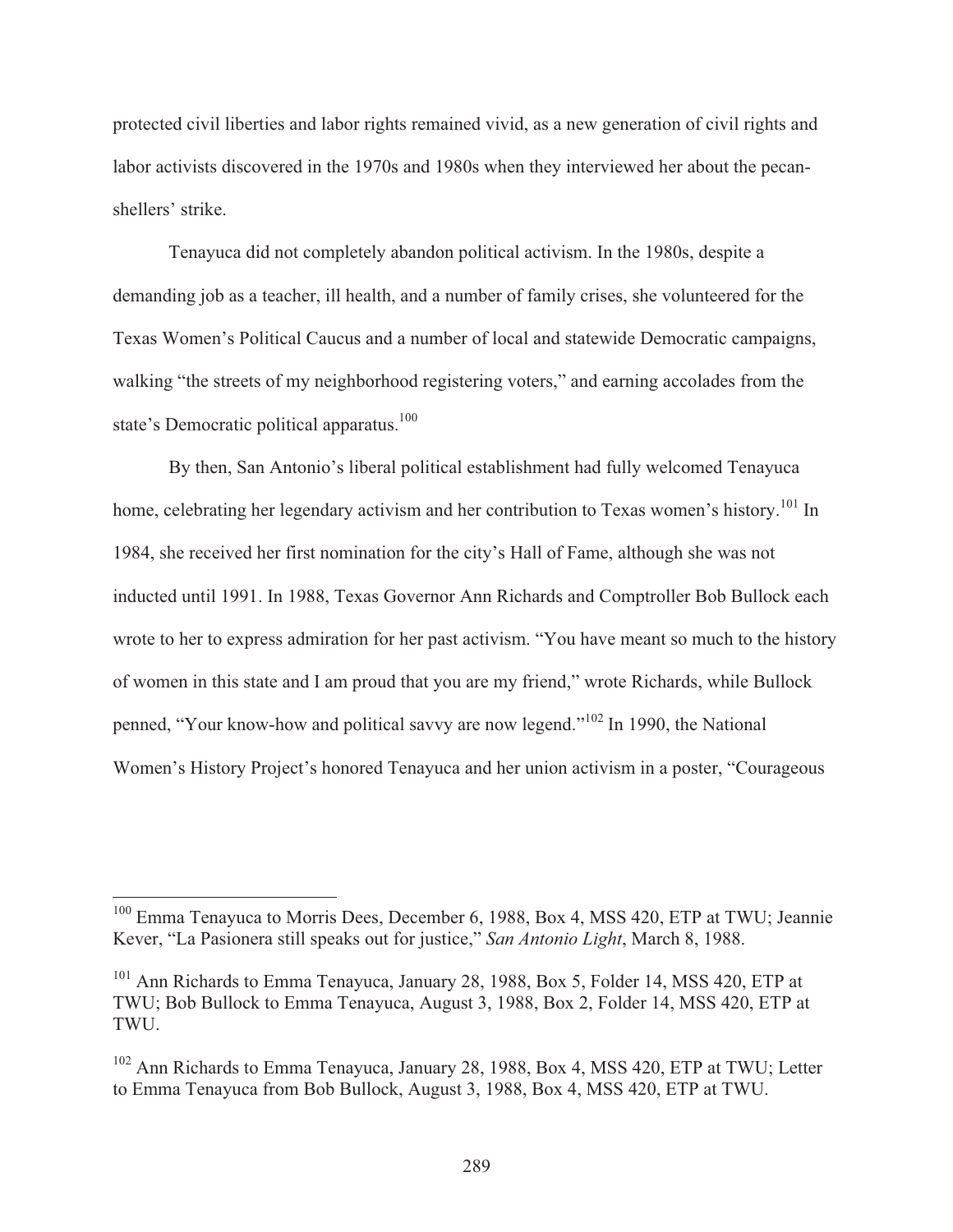Voices Echoing in Our Lives," that described her as a "tenacious labor organizer," and placed her alongside such luminaries as Sojourner Truth, Rachel Carson, and Ella Baker.<sup>103</sup>

## *Liberal Recoveries and Erasures*

 $\overline{a}$ 

 Well into her seventies, Tenayuca continued to be a person who could not "view the present conditions with apathy or indifference," as she had written in 1944. But the public awards and praise she received in later life often had the effect of encasing her in amber as a 1930s political actor, reframing her past to fit liberal preconceptions while pre-empting her ongoing radicalism. While she told interviewers and journalists that she valued her privacy and had no ambitions to become a public figure again, she also expressed annoyance at the singlemindedness of the questions they posed about her role in the pecan strike. "I have often felt frustrated," she wrote to a friend in 1985, "because my desire has been to talk about the situation in Nicaragua, El Salvador, the great danger of Nuclear War."104 As well-read and informed about the events of the day as ever, she chaffed against interviewers who were more interested in her memories of the past than in her thoughts about the future.

 Cold War liberalism and anticommunism distorted narratives of Tenayuca's radicalism and political commitments. "Maligned in youth and respected in old age," is how Julia Kirk Blackwelder summarizes Tenayuca's trajectory from disgraced communist to celebrated civil rights heroine. Her "vision and courage gradually overshadowed her radicalism in the memories

<sup>103 &</sup>quot;S.A. Labor Organizer on Poster," *Sunday Express-News*, February 25, 1990.

<sup>&</sup>lt;sup>104</sup> Tenayuca to Julia (last name unknown), December 24, 1985, Box 4, MSS 420, ETP at TWU.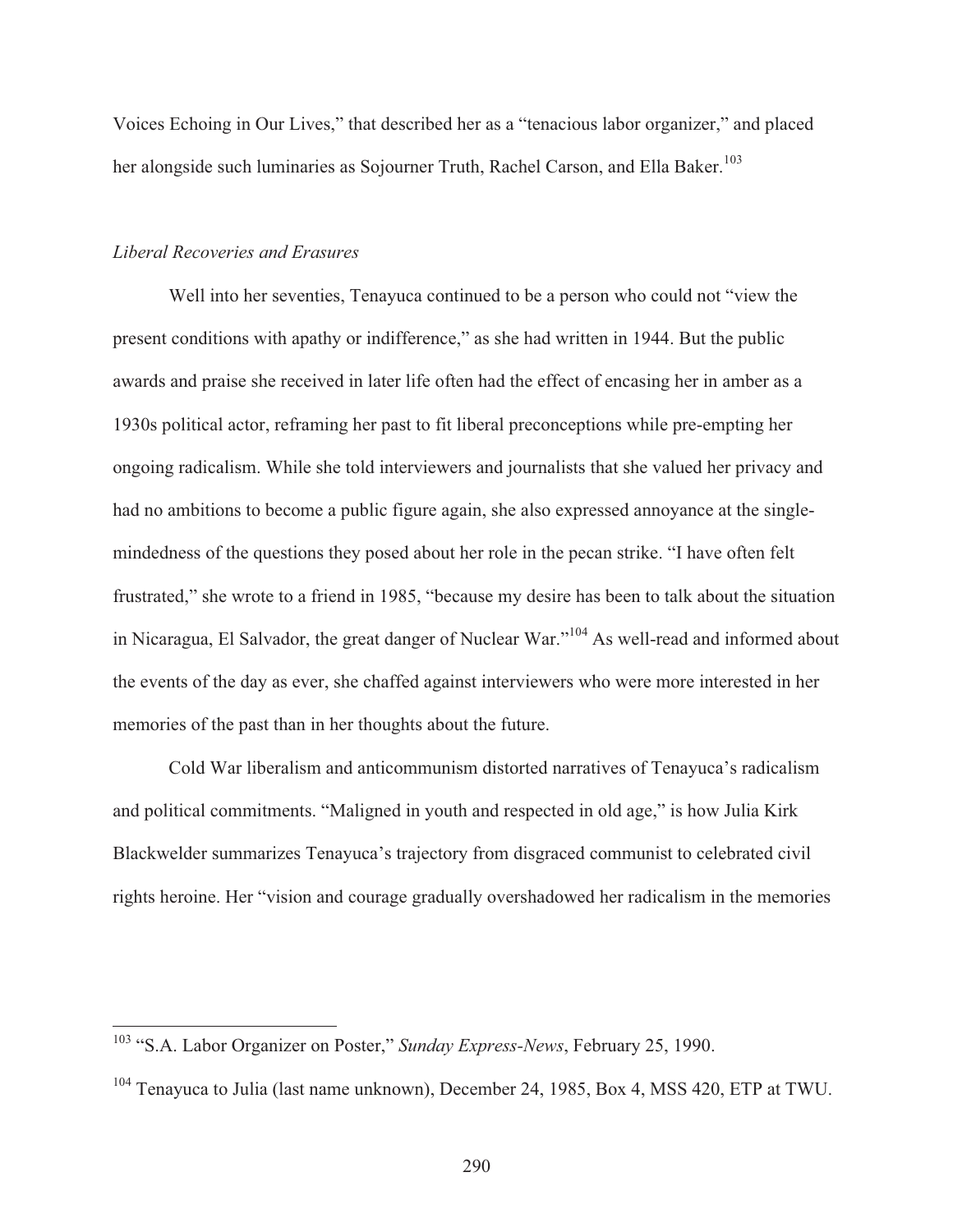of the residents of San Antonio," Blackwelder writes.<sup>105</sup> Yet this mistakes the cause and timing of Tenayuca's reputational transformation.

 For several years in the 1930s, she had enjoyed grudging respect from local newspapers and explicit support from liberal organizations for her activism. Journalists had applauded her oratorical skills, and depicted her as a quasi-religious figure with a dedicated following.<sup>106</sup> While she was indeed visionary and courageous, what erased her radicalism from public discourse was a persistent and virulent anticommunism that intensified in the late 1930s. She faced an anticommunism that encompassed both white supremacists' threats of violence against the grassroots Popular Front, and liberals' failures to protect free speech and workers' rights from such attacks. The anticommunism of both the right and liberal-left drove her to California at the mid-century, then sanitized her radicalism at century's end.

 A number of historians have restored Tenayuca to the annals of the early civil rights movement in Texas, detailing her challenges to San Antonio's Jim Crow political structure in the 1930s.107 These historians rightfully place her at the center of the city's Popular Front coalition during the Great Depression. Yet in describing her as an exceptional individual with a deep commitment to Mexican-American civil and labor rights and the plight of the poor in San Antonio, they have failed to acknowledge the radical network around her. Their accounts have consequently produced a historiographical echo of the anticommunism that drove her into exile.

Such accounts obscure the depths of Tenayuca's radicalism with liberal bromides, claiming that she joined the CPUSA solely because it was the only organization actively working

<sup>&</sup>lt;sup>105</sup> Blackwelder, "Emma Tenayuca," 192.

<sup>106</sup> See "Emma and her Disciples," *San Antonio Light*, July 14, 1937.

<sup>107</sup> Vargas, *Labor Rights are Civil Rights*; Krochmal, *Blue Texas*; González, *Redeeming La Raza*.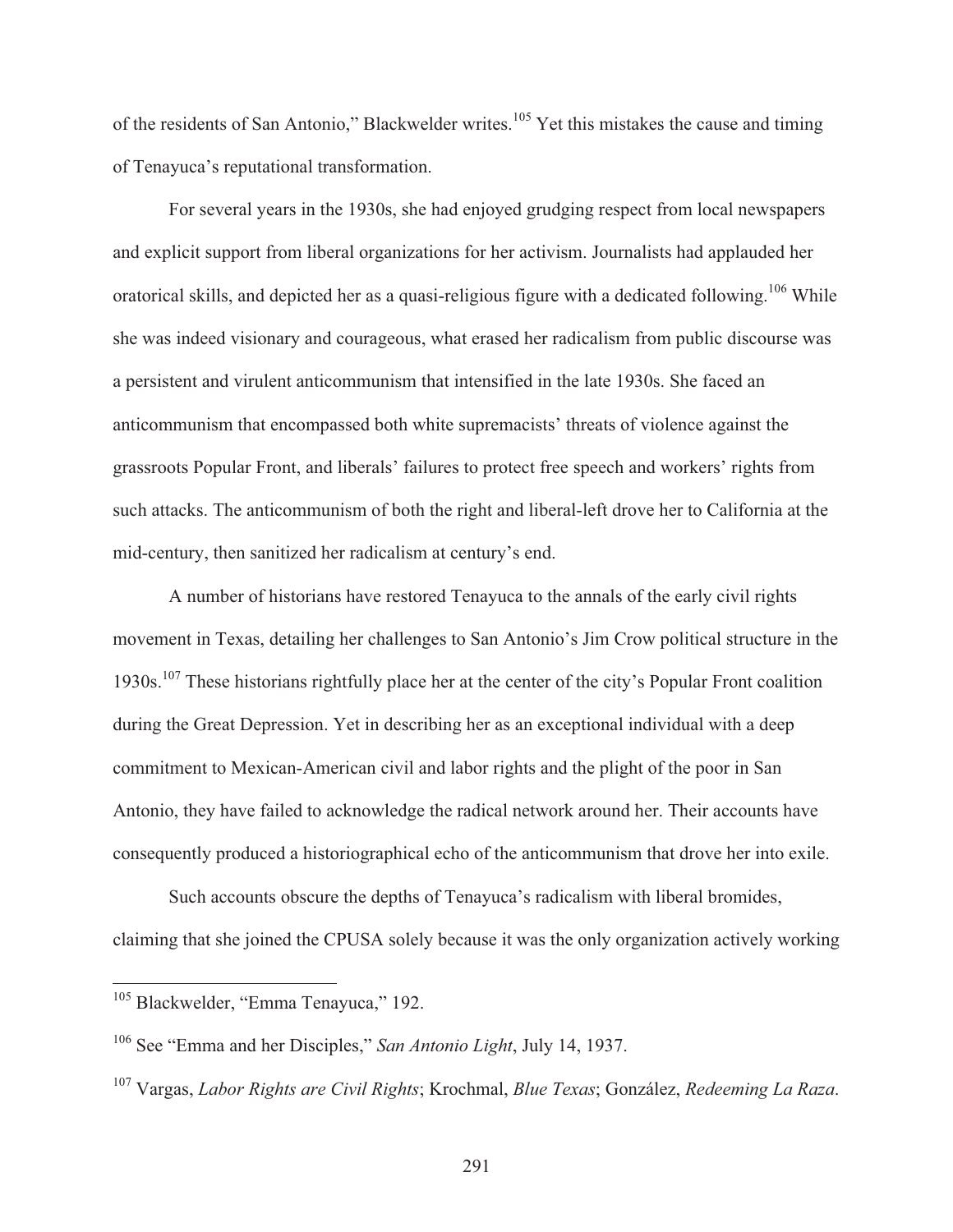for civil and labor rights in San Antonio. She did not "hoist the Red Flag above the daily campaign to organize and assist the unemployed and underemployed," Blackwelder has argued.108 Playing down Tenayuca's communism, Gabriela González asserts that she placed her "faith in New Deal liberalism" and called for "reform rather than revolution."109 She became a communist, claims Max Krochmal, "not out of adherence to party dogma, but rather because it was the only group in the state that supported improvements in the civil rights and working conditions of ordinary *mexicanos*."110

 In efforts to soften Tenayuca's intellectual and ideological commitments, such historians instead find the source of her activism in her emotional reaction to the poverty, racism, and injustice she witnessed in San Antonio. "The impassioned crusader's motivations were bound less by propagandizing Marxist ideology," writes Vargas, "than by a strong attachment to her working-class community, whose miserable plight saddened and angered her."<sup>111</sup> This common narrative—she was a temporary not a true radical, an activist of affect not intellect—serves to separate her from her radical politics, while maintaining her commitment to labor and civil rights activism.

Moreover, it diminishes the collective power of the movement she helped to build. The shared assumption that Tenayuca's connection to the CPUSA and the Soviet Union isolated her from the (non-revolutionary) working-class cannot be reconciled with the network of radical leaders in San Antonio, or the influence of Mexican history and radical politics on San Antonio's

<sup>&</sup>lt;sup>108</sup> Blackwelder, "Emma Tenayuca: Vision and Courage," 201.

<sup>109</sup> González, *Redeeming La Raza*, 151, 165.

<sup>110</sup> Krochmal, *Blue Texas*, 23.

<sup>111</sup> Vargas, *Labor Rights are Civil Rights*, 123.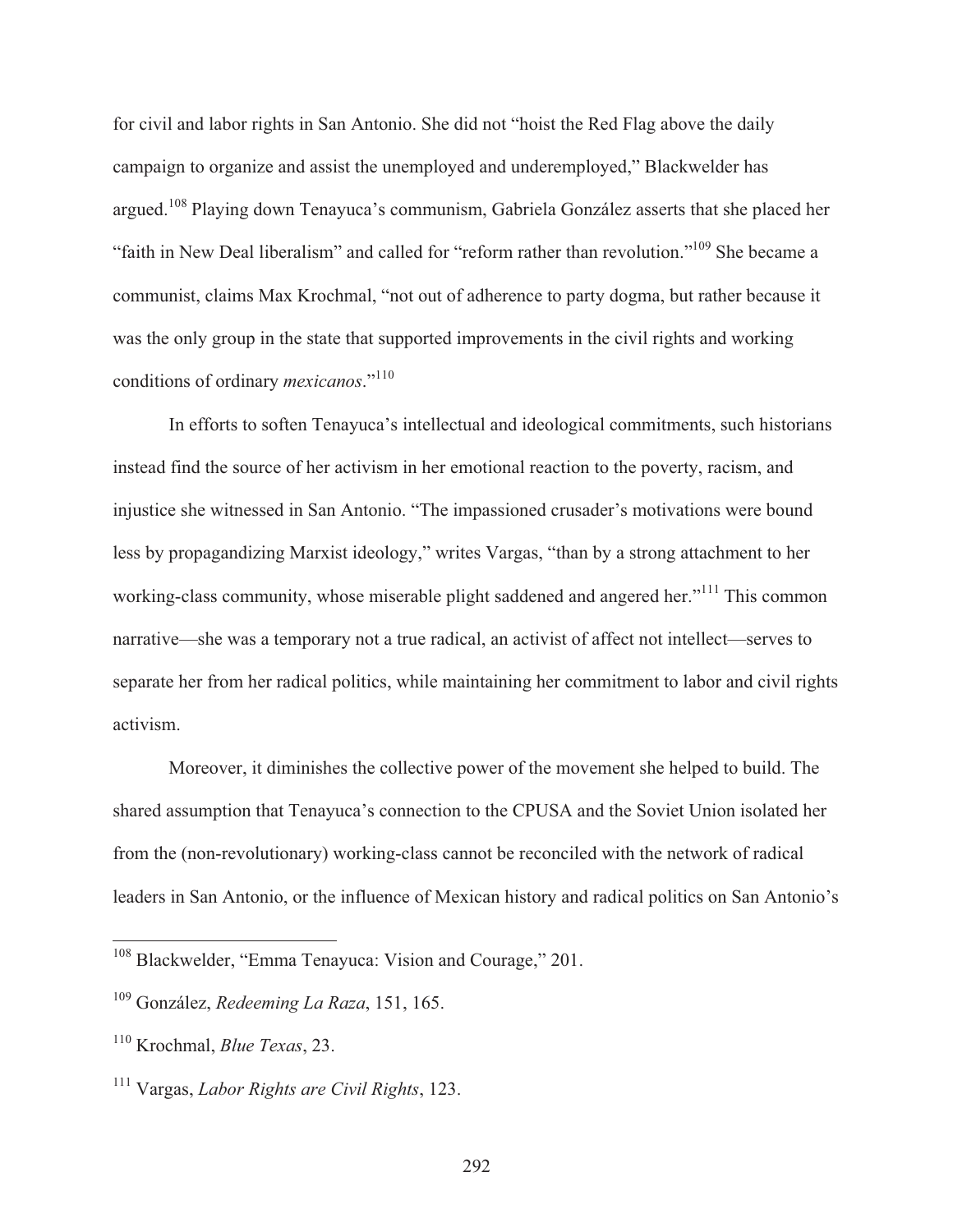Popular Fronters, liberals, and conservatives. Blackwelder depicts Tenayuca as "the single figure in San Antonio in the 1930s who could mobilize the West Side," but it would be truer to say she was merely the most famous in a network of radical and progressive activists in the city.<sup>112</sup> Krochmal compounds this denial of more widespread radicalism, claiming that San Antonio's working-class "overlooked the Red Menace and flocked to the fight against the racial division of labor and the poverty it produced."<sup>113</sup> Similarly, Vargas asserts that, "San Antonio's citizens pushed back the red tide of communism."114 The misapprehension of Tenayuca's CPUSA membership as deviant or incidental to her radicalism erases the role of communism, socialism, and anarchism not just in her political ideology, but also in Texas's movements for economic and racial justice.

 It is telling that these celebrations of her Depression-era accomplishments end with the anticommunist riot and Hitler-Stalin Pact of 1939, both of which they claim drove her from the public sphere. Scholars claim that her appearance at the CPUSA convention ended her political career, and they often lay blame for the riot on her communist husband's dogmatic decision, against her wishes, to hold the meeting at the Municipal Auditorium.<sup>115</sup> This analysis shifts responsibility away from the rioters and the Jim Crow political machine that mobilized against her and other civil liberties activists at a moment when the machine's power was most under threat. It identifies the red-baiting, but fails to link it to the race-baiting, and, in effect, blames

<sup>&</sup>lt;sup>112</sup> Blackwelder, "Emma Tenayuca," 207.

<sup>113</sup> Krochmal, *Blue Texas*, 28.

<sup>114</sup> Vargas, *Labor Rights are Civil Rights*, 146.

<sup>115</sup> Vargas, "Tejana Radical," 578.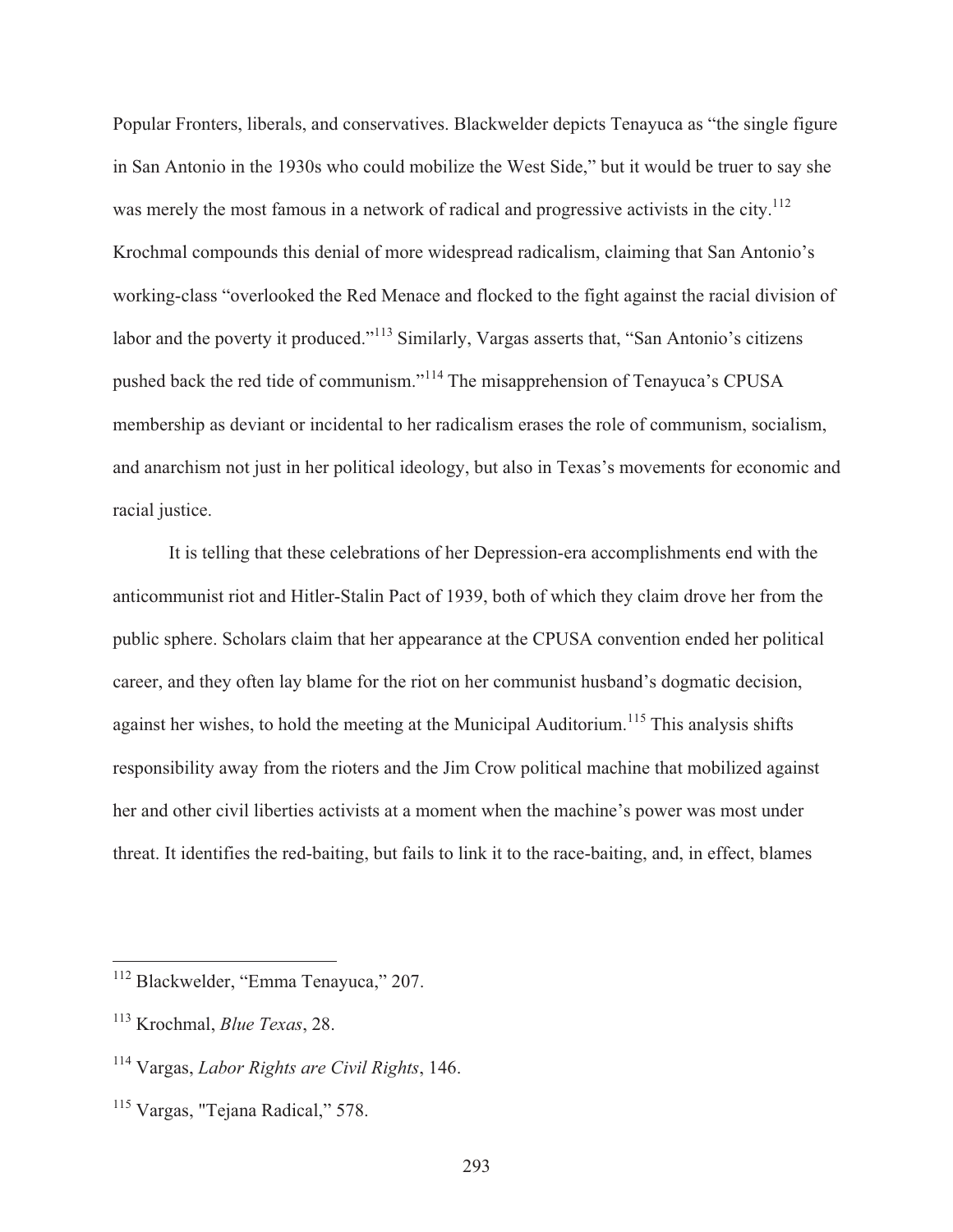communism for her subsequent hardship rather than crediting it for her previous success and subsequent legacy.

 These historians share the notion that Tenayuca's "fate was inextricably tied to national Communist Party policy" and to the Soviet Union, although they disagree about when, definitively, she resigned from the Communist Party.<sup>116</sup> Some argue that she became disillusioned with the Communist Party after the Hitler-Stalin Pact, especially as one of her brothers was serving in the U.S. Army. As Vargas writes, "The Tejana learned the hard lesson that Marxist doctrine and unwavering allegiance to party principles counted more to the party than promoting the welfare of Mexican workers."117 Others cite her FBI report, which provides a statement that she resigned her membership in  $1948$ <sup>118</sup>

 No matter the date or the reason they posit, scholars concur that her communism led to a tragic downfall. "The loss of idealism and energy of Tenayuca's generation was lamentable," writes one historian, "Had it been spent in a better cause it might have saved the world and the nation much misery."119 Ending her narrative in the early 1940s truncates her political life, leading one historian to claim mistakenly that she then had to "restart her life as a humble laborer."<sup>120</sup> In these narratives, her later political volunteering, long teaching career, and support for socialism, which she articulated throughout the 1980s and 1990s, simply disappear.

<sup>116</sup> Vargas, *Labor Rights are Civil Rights*, 146.

<sup>&</sup>lt;sup>117</sup> Vargas, "Tejana Radical," 579.

<sup>&</sup>lt;sup>118</sup> U.S. Department of Justice, Emma Tenayuca Brook, FBI file no. 64-261; González, *Redeeming La Raza*.

<sup>119</sup> Richard Buitron, *The Quest for Tejano Identity in San Antonio, Texas, 1913-2000* (New York: Routledge Press, 2004), 41.

<sup>120</sup> Krochmal, *Blue Texas*, 54.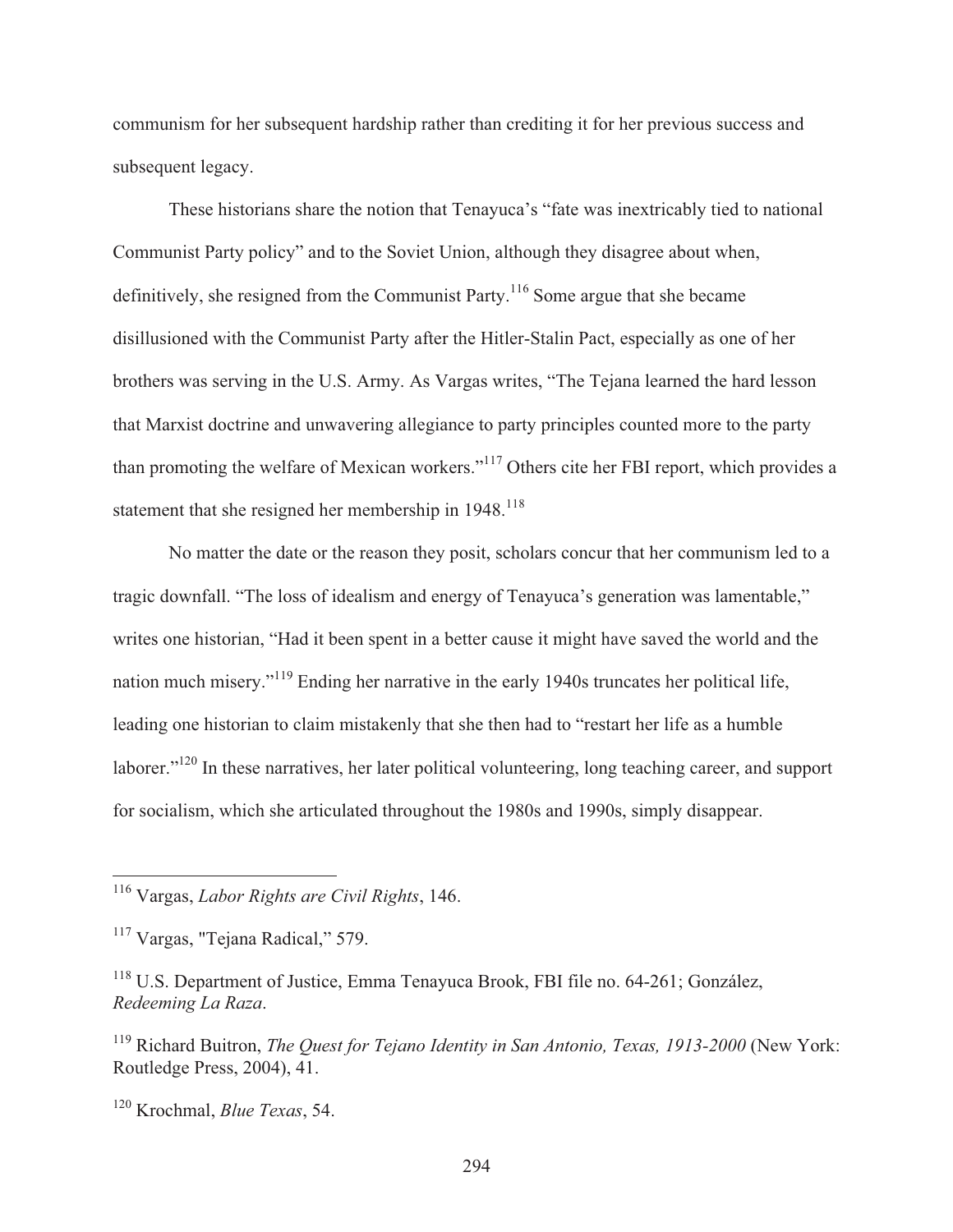The later accolades for Tenayuca's civil rights activism during the pecan shellers strike have obscured her Popular Front vision of a multiracial, transnational working-class. When latter-day liberals have embraced her legacy fighting for Mexican-American civil and workers' rights in the 1930s without acknowledging her consistent and lifelong radicalism, they have repeated the sins of their anticommunist liberal forebears. They have refused to confront the historical limits of such liberalism in the face of right-wing violence against radicals and communities of color. In a way, this sanitized version of her history replicates the violence that destroyed her promising organizing career. While right-wingers exiled her from San Antonio, liberal accolades exile the heart of her Popular Frontism from public memory.

 This erasure is exemplified on a memorial plaque that the Texas Historical Commission erected in Tenayuca's honor in San Antonio's Milam Park (formerly Plaza del Zacate) in 2009. On the marker, the Commission claims that Tenayuca joined "activist political organizations because of their philosophy in favor of workers' rights" and that the pecan strike was "one of the first successful actions in the Mexican-American struggle for political and social justice."121 There is no mention of Tenayuca's radical political philosophies, her membership in the Communist Party, her admiration of the IWW and Mexico's radicals, or her organizing on behalf of the unemployed.

 Tenayuca reciprocated the liberal establishment's esteem, but with a caveat: "I continue to have the greatest admiration for the *consistent* liberal. Those who have had an abiding faith in our constitution, and have fought for civil rights, for freedom of speech, for labor's right to

<sup>&</sup>lt;sup>121</sup> Texas Historical Commission Plaque, Milam Square, San Antonio, Texas. Photograph in author's possession.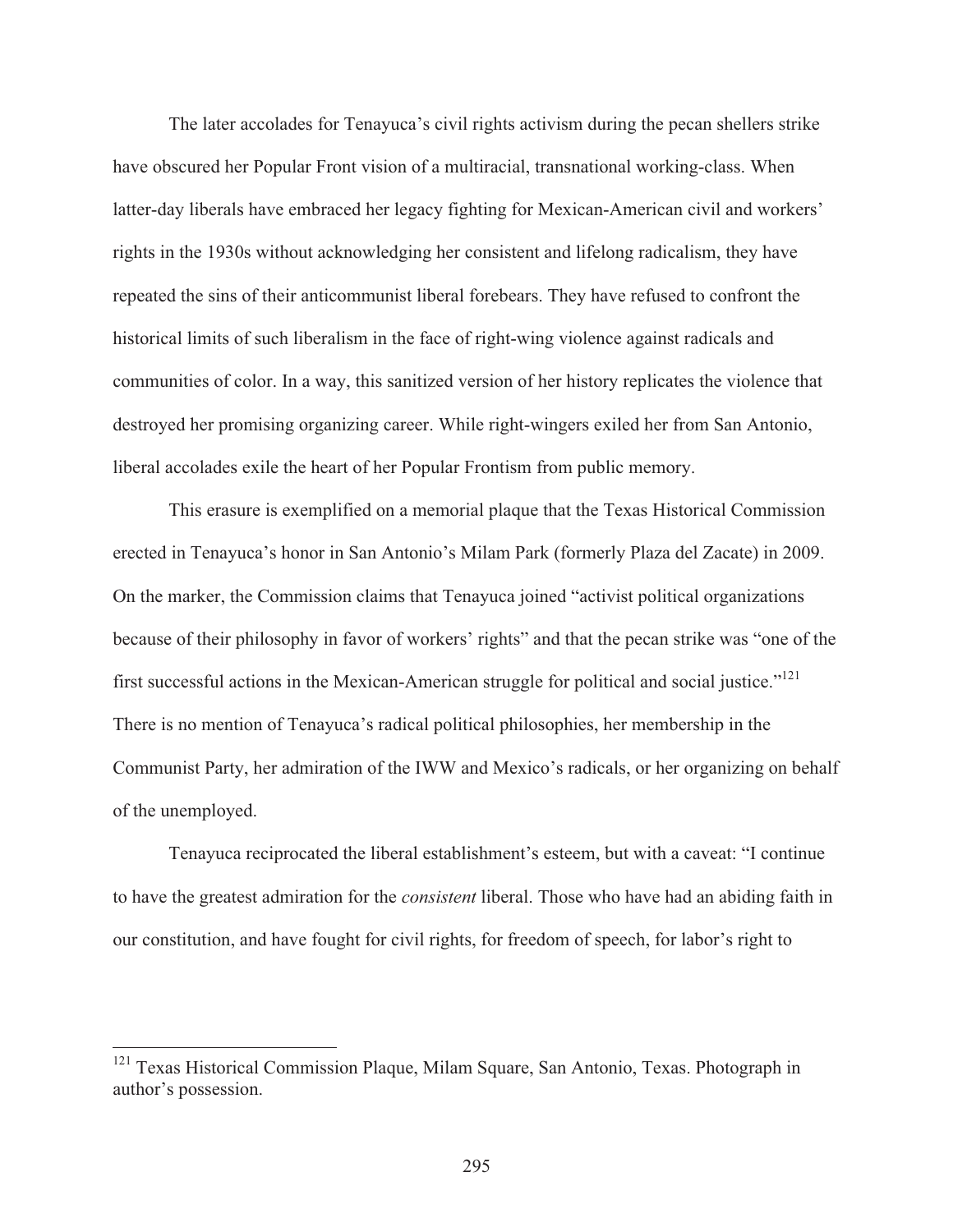organize."122 For those who did not fight for these rights but called themselves liberals, she had nothing but contempt. Even at the height of the Cold War, she identified radical politics as a key site of racial and gender justice, telling an interviewer, "I don't think that women or any of the minorities will ever be completely and totally free until you have socialism."<sup>123</sup> In an echo of Claudia Jones's writings in the 1940s and 1950s, Tenayuca too believed that women would lead movements for economic justice and civil rights, and that the entwined systems of white supremacy and capitalism were incompatible with women's liberation.

## *Conclusion*

 $\overline{a}$ 

 Emma Tenayuca died on July 23, 1999. At her funeral, the priest eulogized: "She was the closest person I can think of in San Antonio to Rosa Parks. She was a person who suffered for civil rights."124 After her death, politicians and civil rights activists honored her commitment to the city's Mexican and Mexican-American communities and, in particular, her actions during labor struggles in the 1930s. These celebrations highlighted her leadership of the pecan-shellers strike, which had come to symbolize the birth of the Mexican-American civil rights movement in San Antonio. They rarely mentioned Workers Alliance, or her communism.

 During the 1930s, Tenayuca had personified the Popular Front's threat to San Antonio's Jim Crow political, economic, and social order: a working-class Mexican American and indigenous woman radical with political and community support, connections to Mexican socialists and American communists, and the charisma and intellect necessary to build and direct

<sup>&</sup>lt;sup>122</sup> Tenayuca to Ruthe Winegarten, May 2, 1983, RWP.

<sup>&</sup>lt;sup>123</sup> Tenayuca, interview by Poyo, ITC.

<sup>&</sup>lt;sup>124</sup> Ouoted in Jarboe Russell, "The Voice that Shook San Antonio," 5.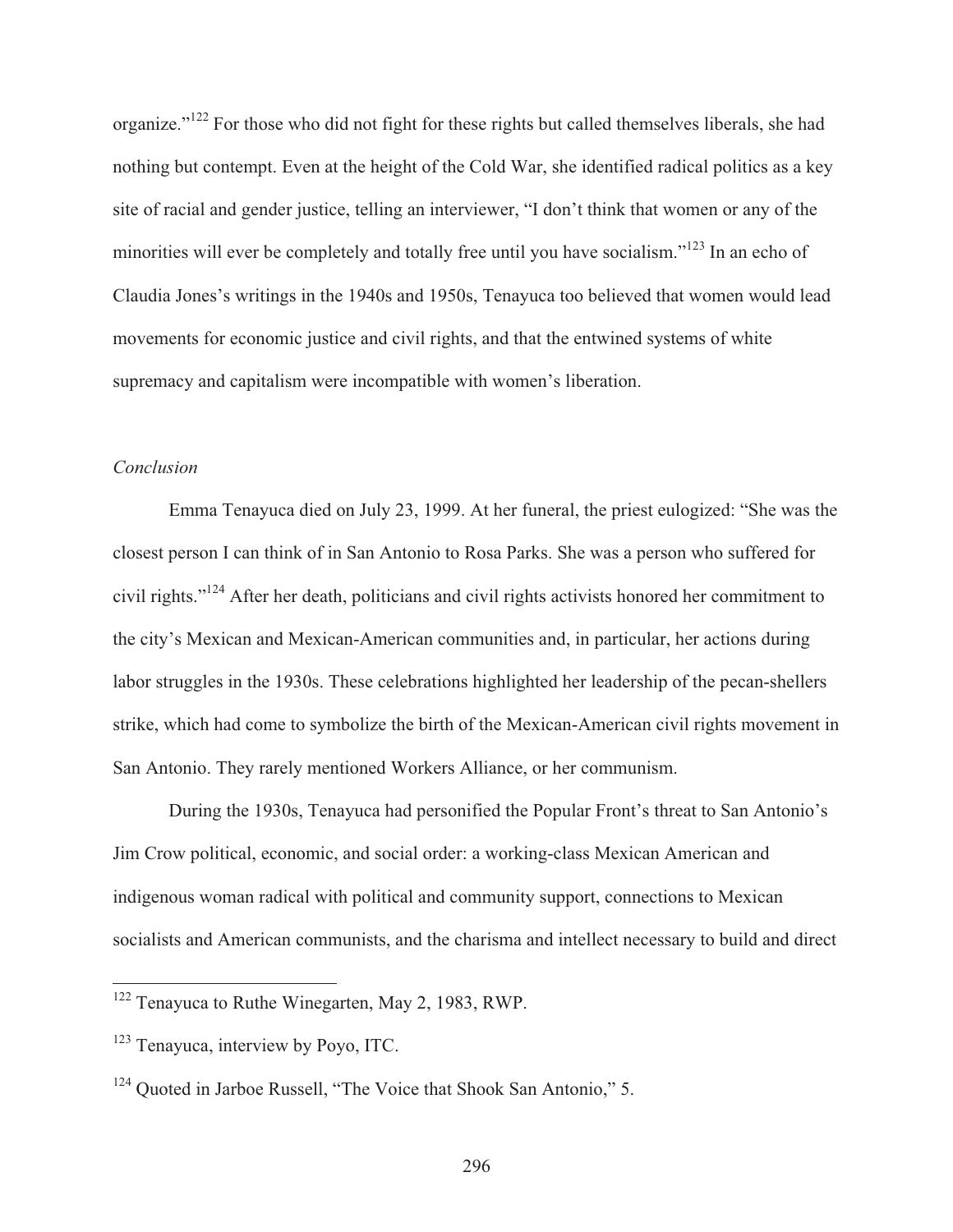a multiracial, cross-class social movement. Consequently, she bore the brunt of both white supremacist, anticommunist attacks on the Popular Front, and its coalitions' resultant shift away from radicalism and community-labor mass actions toward liberalism and electoral politics. Shut out of a career in the labor movement and run out of her hometown for two decades, she still remained committed to Popular Frontism throughout her life. Her legacy represents not just the beginnings of the modern civil rights movement in the 1930s, but also the driving roles that a varied, multiracial network of radicals played in campaigns for civil liberties and economic justice for the rest of the century.

 After the onset of the Cold War, the rise of liberalism muffled Popular Fronters' critiques of capitalism and calls for economic justice, in part by amplifying their ongoing public commitment to racial and gender justice and their quest for political representation. By the 1990s, Tenayuca had come to embody the past struggle for civil and labor rights for San Antonio's Mexican Americans during the Great Depression, an embodiment that obscures her more expansive lifelong Popular Front vision for the multiracial, working-class in America's Southwest.

 Yet for her, Popular Frontism was always as much about steadfastness to the politics of labor and economic justice as it was to the politics of racial and gender justice. Although anticommunism and discrimination prevented her from building a permanent career in the labor and civil liberties movements, she never wavered on her commitment to Popular Front politics, and her dream of a multiracial working-class that demanded race, gender, and economic justice in equal measure. She may have given up her Party card, but she remained a Popular Fronter till her death. A more fitting marker in Plaza del Zacate / Milam Park would bear the words

297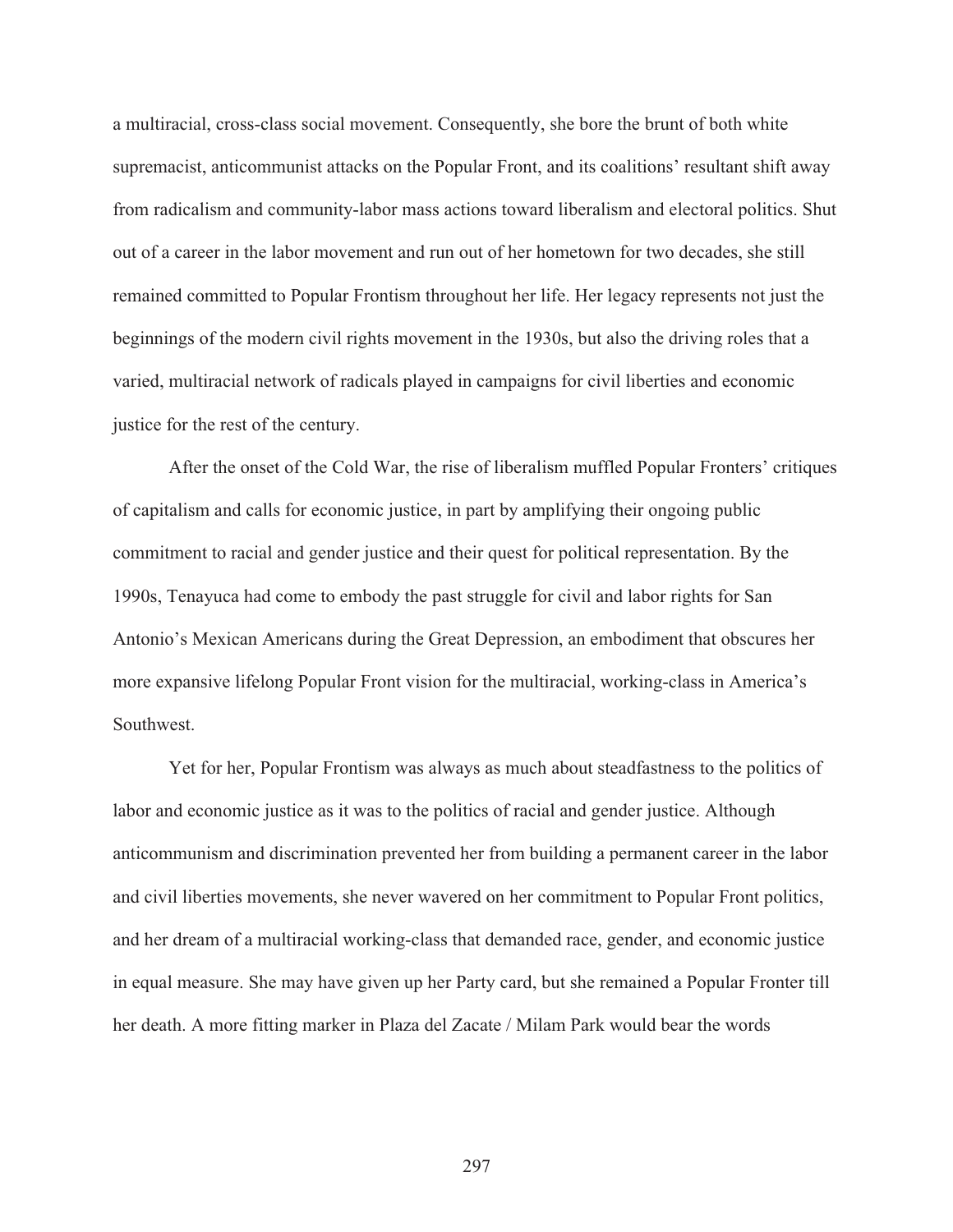Tenayuca spoke to an interviewer in 1983: "The idea of socialism, the idea of cooperative society still exists. Who's going to begin it here?"<sup>125</sup>

 $\overline{a}$ <sup>125</sup> Rips, "Living History," 14.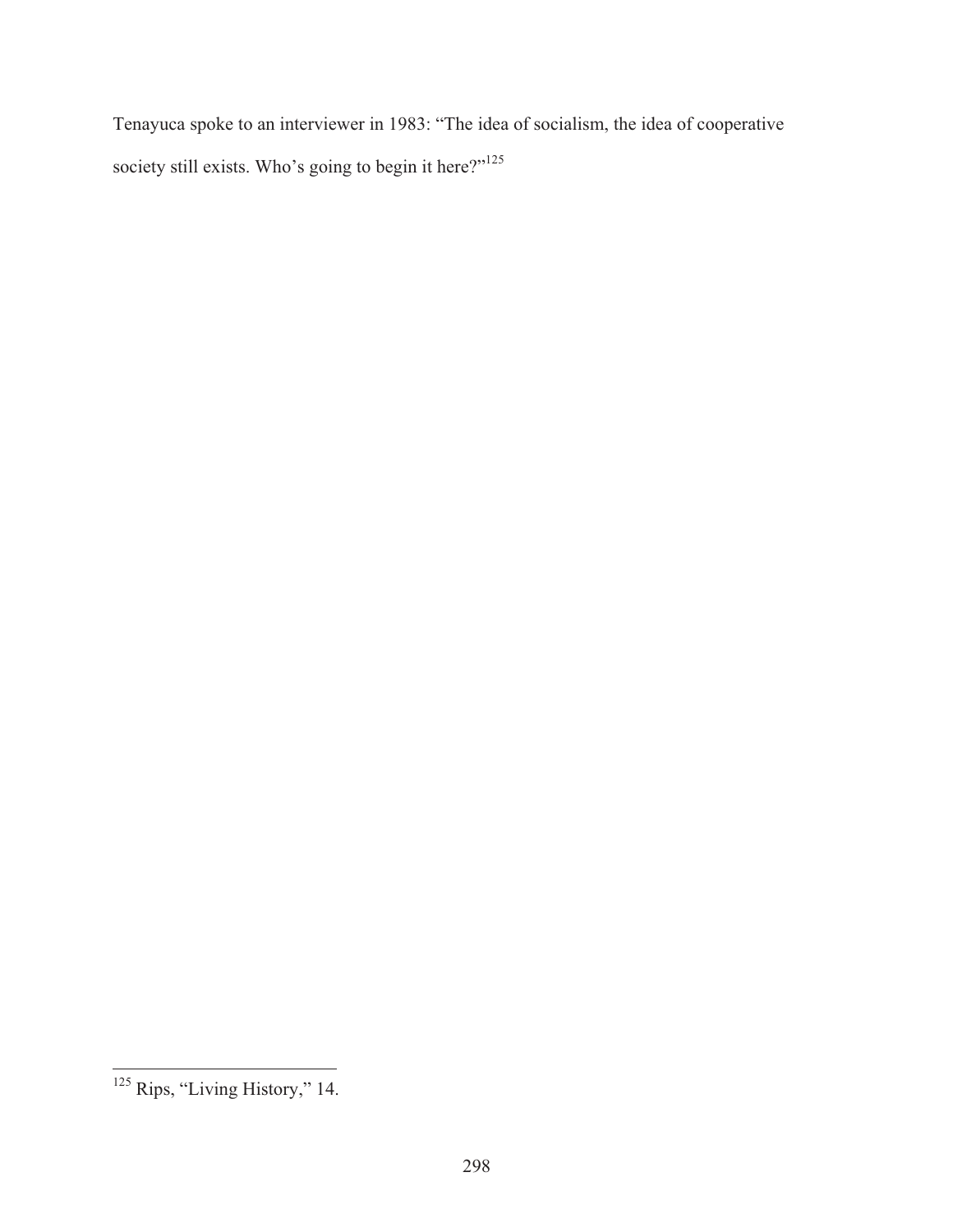## **CHAPTER SIX**

# **"Organize everyone you can get your hands on": Ah Quon McElrath's Career in Social Work and Labor-Community-Political Organizing**

"We got involved in women's so-called politics very early, before they even thought about feminism because we figured that they were all part of the family, they are all affected by what happens to the male worker." Ah Quon McElrath,  $2006<sup>1</sup>$ 

 On June 8, 1949, hundreds of women on dueling picket lines marched in opposite circles in front of the ILWU's headquarters on Honolulu's Pier 11. A week earlier, members of We, the Women had begun daily public protests against ILWU officials for their leadership of the longshore workers' strike, which had begun on May 1 and for which McElrath organized substantial support. The press called the women the "Broom Brigade," in a nod to the brooms festooned with small American flags that they carried to symbolize their message to the ILWU's rank-and-file members: sweep away your radical, un-American leaders. To hammer that message home, they held aloft placards stenciled with "Communism is a Cancer" and "Get *American* Leaders $"$ <sup>2</sup>

 Members of the ILWU's Women's Auxiliary and Women's Division, fed up with the Broom Brigade's "million dollar picket line," as they called it, began a counter-protest. Marching on the same sidewalk but in the reverse direction, the ILWU women carried signs castigating the Broom Brigade and We, the Women protesters as wealthy housewives. Some of the ILWU women criticized the protesters for a lack of gender solidarity. "You're a Disgrace to Women,"

<sup>&</sup>lt;sup>1</sup> McElrath, interview by author.

<sup>&</sup>lt;sup>2</sup> "Women Resume Picketing of ILWU Office," *Honolulu Star-Bulletin*, June 1, 1949.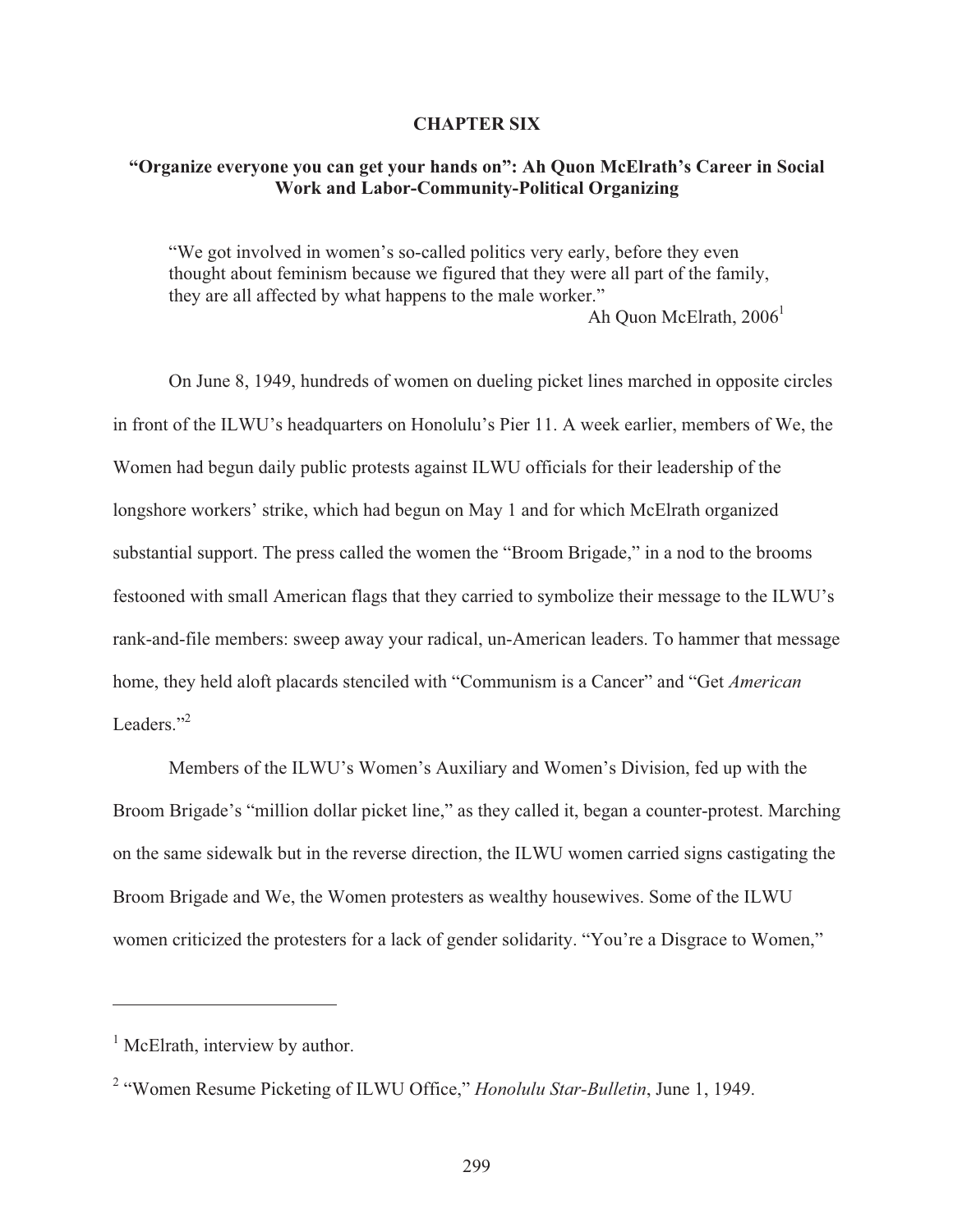read one ILWU sign. Others painted them as exploitive employers: "We can't hire maids on 8 cents."<sup>3</sup> Helen Kanahele, who was the Chair of the Democratic Party's Finance Committee, an activist in the United Public Workers (UPW), and the sister of an ILWU striker, joined the counter picket every day. Even when wind and water lashed the pier, she marched. "The Broom Brigade, they went home because they didn't want to get wet," she later recalled. "We didn't mind, we sang songs and kept walking.<sup>4</sup> Two years later, members of the ILWU's Women's Auxiliary elected her as the group's president.

 The first half of this chapter examines how collective action and political organizing created openings for McElrath, Kanahele, lawyer Harriet Bouslog, and activist Rachel Saiki to take on significant responsibility for changing Hawai'i's discriminatory laws, challenging corporate and state power, and building the foundation of its modern social-welfare state, even as the ILWU's and Democratic Party's elected and official positions remained mostly closed to them.<sup>5</sup> From the longshore strike of 1949, which shut down Hawai'i's ports for six months, to the mass demonstrations protesting government hearings and the Hawaii Seven trial in the late 1950s, this section explores how anticommunism's and colonialism's legacies exacerbated deep

<sup>&</sup>lt;sup>3</sup> "Union Wives Join Show at Pier 11 Broom Brigade," *Honolulu Star-Bulletin*, June 8, 1949; "ILWU Women Picket Housewife Pickets," *Honolulu Advertiser*, June 9, 1949; *The ILWU Dispatcher*, June 24, 1949.

<sup>4</sup> "Democratic Women Hear Mrs. Quealy," *Honolulu Advertiser*, April 7, 1949; Marian Roffman, "Helen Lake Kanahele," in *Notable Women of Hawaii*, edited by Barbara Bennett Peterson (Honolulu: University of Hawaii Press, 1984), 195.

 $<sup>5</sup>$  Although it would occasionally hire women as temporary rank-and-file organizers for specific</sup> campaigns, Hawai'i's ILWU-Local 142 did not elect a woman to its top leadership until 2003, when Donna Domingo successfully ran for Vice-President. See "Statewide Vice-President," *Voice of the ILWU*, 43, no. 7 (September 2003), 2; "Galdones Elected President," *Voice of the ILWU*, 43, no. 9 (November 2003), 1.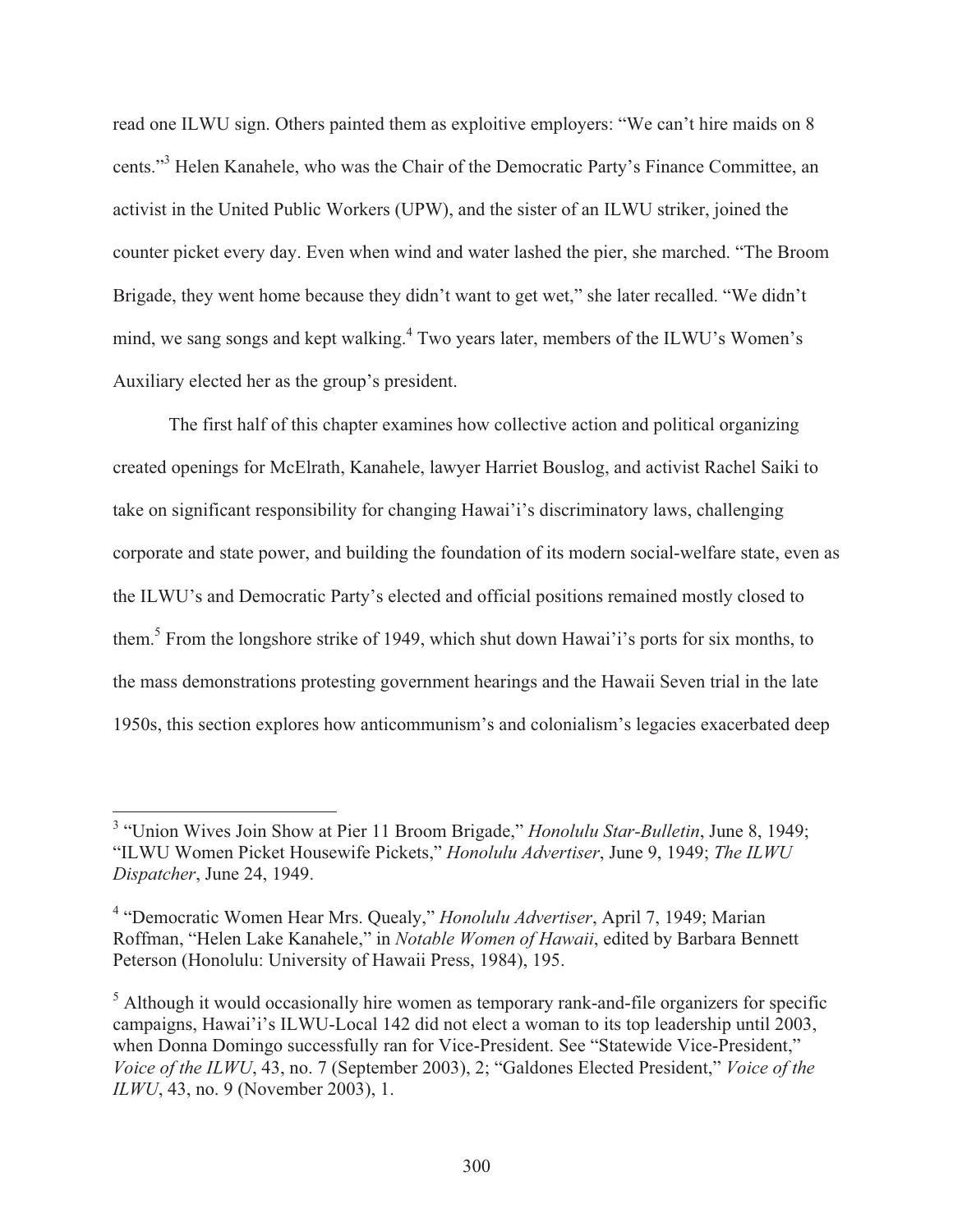divisions in Honolulu's communities. Political and economic fault lines played out on picket lines, in courtrooms, and in the Democratic Party.

 Battles between the largely white We, the Women and the multiracial ILWU women's groups erupted not just during competing protests, but at House Un-American Activities Committee (HUAC) hearings and trials, and at Democratic Party conventions. By the 1950s, anticommunism had replaced the language of overt white supremacy, becoming the mainstay of attacks on ILWU leaders, members, and allies.<sup>6</sup> Despite these assaults, by the time Congress voted to admit Hawai'i as a state in 1959, these women's workplace and community organizing had successfully built a politically and economically powerful multiracial labor movement on the islands.

 The second half of the chapter begins with the launch of McElrath's official career as the ILWU's social worker in 1954. By then, despite the interference of the HUAC hearings and the Hawaii Seven trial, the union had secured medical and pension contract benefits, and a progressive, pro-labor majority on the territory's legislature. With the rank-and-file social work movement's theories still guiding her principles, McElrath played a major role in training union members how to help their co-workers, families, and communities access union and government benefits. She also advised the union's leadership on state and federal policy, particularly in healthcare and housing, and built a culture of community-labor collaborations. In 1965, she took an 18-month leave from the ILWU to enroll in graduate school in Michigan. During her studies,

<sup>&</sup>lt;sup>6</sup> Schrecker, *Many are the Crimes*, 391. Schrecker states that anticommunism was vital to white supremacists of the 1940s and 1950s because it provided them with a more up-to-date and respectable cover than mere racism and hooked them into a national network of right-wing activists.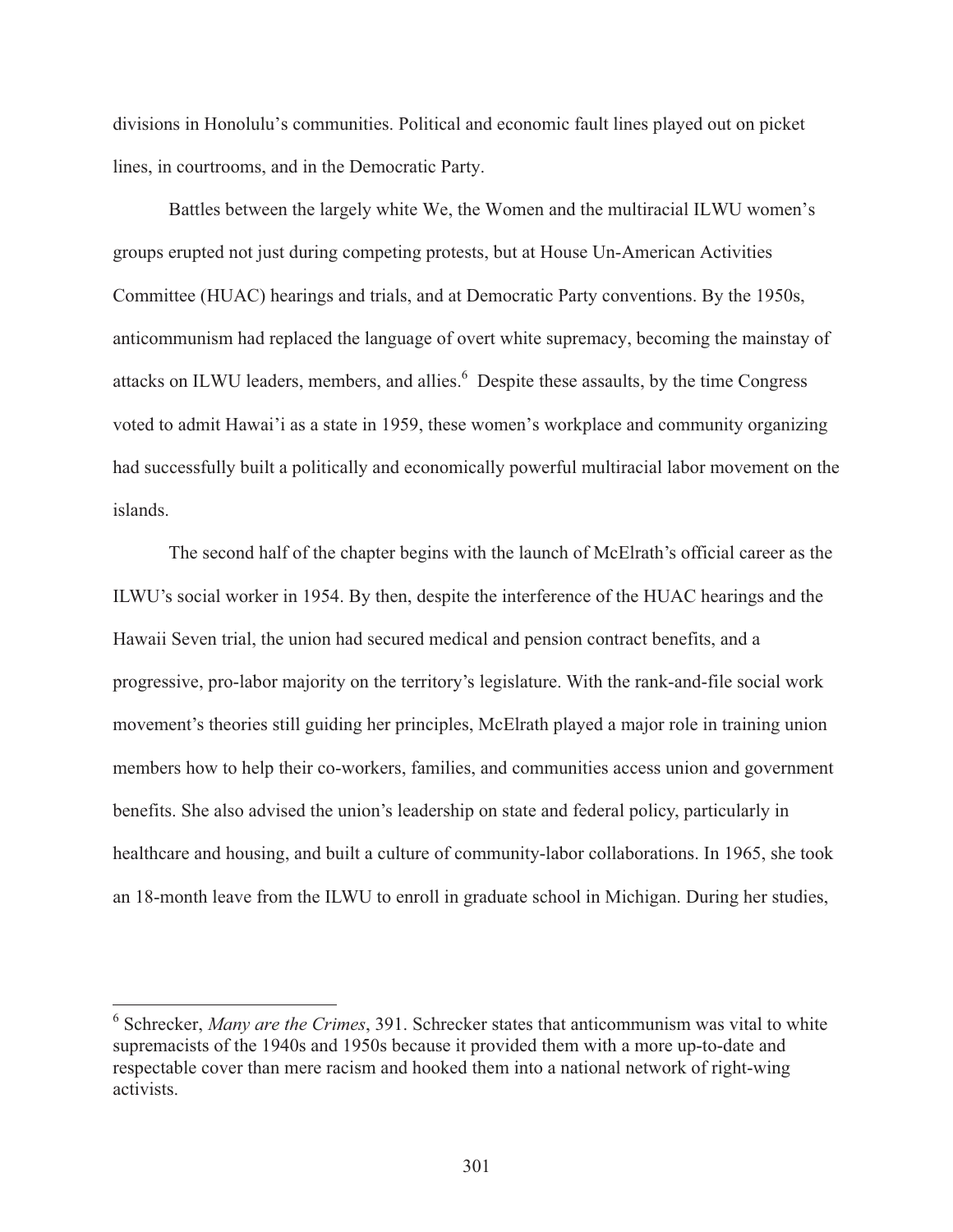she spent three months on a federally funded health program in Lowndes County, Alabama, where she worked with radical civil rights organizers.

 McElrath and her community-labor allies, including Bouslog, Kanahele, and Saiki, continued to provide Hawai'i's working-class families with access to affordable housing and healthcare, job security, and political representation. Their activism resulted in Hawai'i's legislature passing some of the nation's most robust social welfare policies and civil rights laws. In union contracts and state legislation, Popular Front labor feminists advocated for economic justice, racial and gender equality, and civil rights for immigrants and indigenous Hawaiians. Despite local and national redbaiting and race-baiting, they used the structures available to them in the labor movement and democratic politics to secure civil rights and social welfare resources in union contracts and government legislation. These Popular Fronters would take their experiences from labor strikes and political organizing in the 1950s and 1960s into leadership roles in Hawai'i's labor movement and Democratic Party in the 1970s and 1980s. For decades, they led campaigns for equal pay for equal work, women's right to serve on juries, and the elimination of racial and class discrimination in workplaces, housing, and education.

 After her retirement in 1981, McElrath continued to lobby the state legislature for improvements to social welfare policies, while serving as a popular public intellectual in Hawai'i. In the 1980s and 1990s, she co-founded new organizations to mobilize for government resources for the poor and the elderly. The local political establishment appointed her to government commissions and boards, and she used her public platform to publish essays and articles on Hawai'i's labor and political history in academic journals and local newspapers. Through her grassroots organizing, social work career, and intellectual work, McElrath, as one

302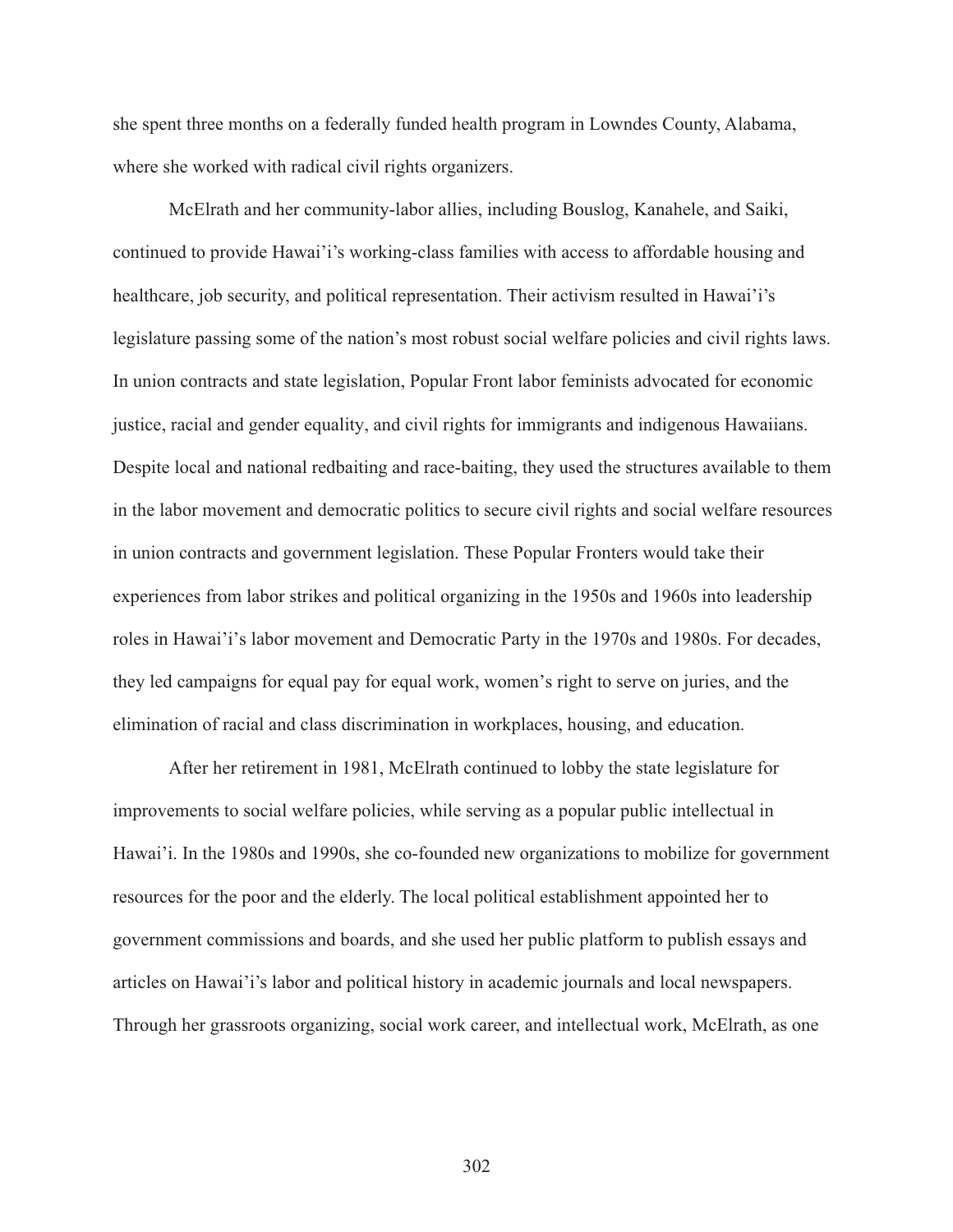journalist wrote in 1994, "helped to bring economic, political and social democracy to Hawaii by organizing the unions and strengthening their role in eliminating racial discrimination."<sup>7</sup>

 Putting McElrath and the other women at the center of Hawai'i's transformation makes more visible the importance of labor-community alliances in the ILWU's organizing strategy. These Popular Fronters developed an interracial working-class consciousness that endured throughout the twentieth century and never eclipsed their gender identity or their militant demands for women's equality in politics, the workplace, and their communities.

#### *Popular Front Labor and Political Organizing in the 1950s*

 The sugar and pineapple strikes of 1946 and 1947 had featured two phenomena that would define the labor movement and its opponents in the ensuing years: courtroom battles over civil rights and free speech, and anticommunist attacks on labor activists. Over the next decade, the Territory's waterfront, cannery, and plantation workers—both men and women—all went on strike, demanding higher wages, equal pay, better housing and affordable healthcare. Each labor battle caused corporate employers to lobby for more restrictive labor laws, recruit or import strike breakers, and deploy armed police and private guards to arrest and spy on labor activists. Popular Front radicals, many of them Communist Party members or allies, led these strikes and the political organizing that toppled the Big Five oligarchy and the Republican Party's dominance in the Territory's legislature. McElrath and a network of labor feminists nurtured union and political participation by working-class people of color, and lobbied the Territory's legislature to pass bills that would address racial, gender, and class discrimination on the islands.

 7 "Three Outstanding Citizens with One Thing in Common: Public Education," *Honolulu Advertiser*, May 2, 1994.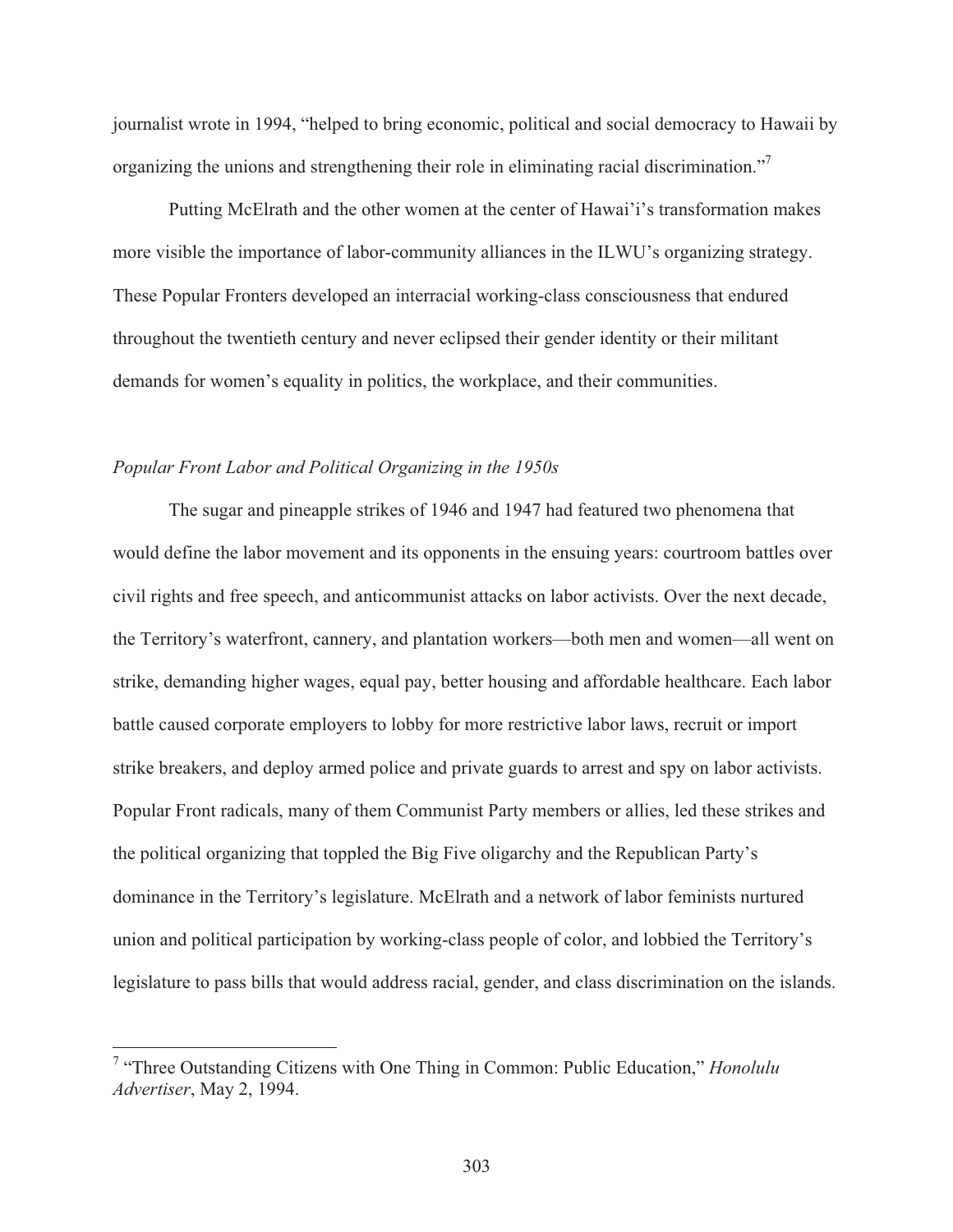In parallel to the union's demands that the contracts it negotiated protect political speech and labor rights, Bouslog filed numerous civil suits challenging the government's anti-labor laws and discriminatory practices. These cases led to changes in the territory's legislation on riots and public assembly that made it more difficult for employers to leverage state authority against strikers.<sup>8</sup> Bouslog successfully challenged Hawai'i's anti-picketing and anti-assembly laws as unconstitutional, transformed the islands' discriminatory jury pools, and protected free speech against anticommunist attacks.<sup>9</sup> "I decided that there was something about the oppression of people here," she later recalled, "that turned me from what you might call 'parlor liberal' to radicalism."10 Bouslog led landmark legal battles for the expansion of labor and civil rights to Hawai'i's working-class people of color. Her efforts helped, one journalist wrote, "convert Hawaii from a near-feudal society to one in which respect for civil liberties and workers' rights are paramount."<sup>11</sup>

 In the late 1940s, responding to the large number of arrests and potential prosecutions of sugar and pineapple strikers and their supporters, Bouslog and her law partner Myer Symonds had launched an attack on the territory's grand jury system, charging local officials with racial, gender, and class discrimination. When police arrested hundreds of protesters on various counts during mass actions, Bouslog filed a motion to dismiss all charges on grounds that the grand jury

<sup>&</sup>lt;sup>8</sup> Falk, "Harriet Bouslog," 116.

<sup>9</sup> For specific cases, see *Territory v. Kaholokula* (1947, unlawful assembly); *Alesna v. Rice* (1947, mass picketing); *ILWU v. Ackerman* (1948, race, gender, and class discrimination in grand jury lists).

<sup>10</sup> T. Michael Holmes, *The Specter of Communism in Hawaii* (Honolulu: University of Hawaii Press, 1994), 148.

<sup>11</sup> Harold Morse, "Harriet Bouslog won landmark labor cases," *Honolulu Star-Bulletin*, April 22, 1998.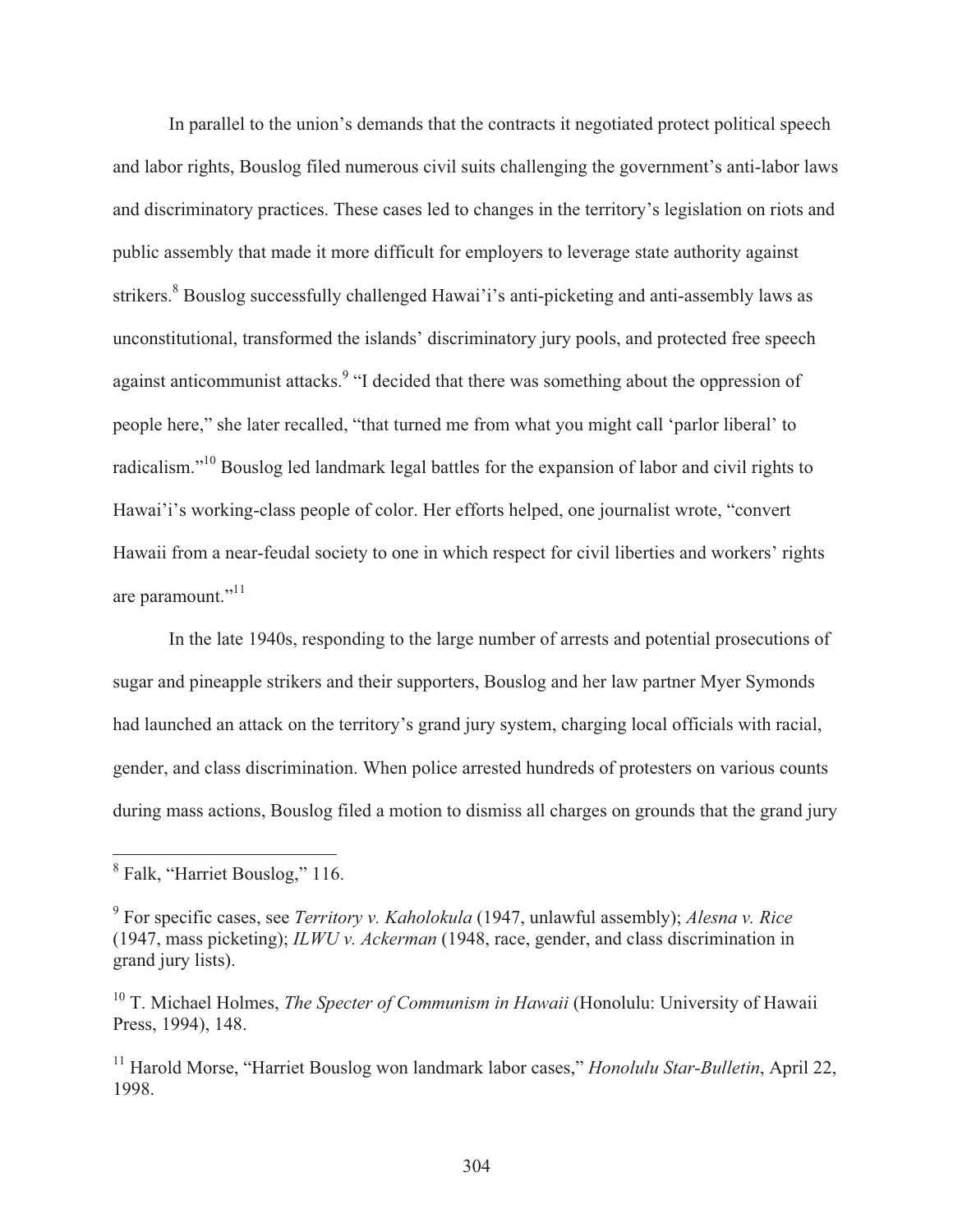list did not reflect a cross-section of the community and did not allow women to serve, therefore violating the constitutional rights of the accused. She provided evidence that the jury pool excluded Koreans, Puerto Ricans, and Filipinos altogether, and over-represented the white population, which made up 42 percent of potential jurors but less than 4 percent of the territory's residents.12 In 1949, a local court ruled that Hawai'i's jury list favored the "executive class" over "wage-earners," and declared it was a "gross trespass on the rights of free speech and assembly as guaranteed by the Constitution."13 Although Bouslog ultimately lost the case in California's Ninth District Supreme Court, her efforts made an early, public contribution to the process of diversifying Hawai'i's jury lists, which soon after became more economically and racially representative of the islands' population.<sup>14</sup>

 The members of the ILWU's Women's Division and Women's Auxiliaries likewise continued to lead efforts to secure women's constitutional rights to serve on juries, efforts that had begun in 1932 when proponents of expanding the jury lists to include women had introduced legislation and appeared before Congressional Committees to make their case. In the late 1940s, the Women's Division Steering Committee, which included Saiki, Bouslog, and Kanahele, lobbied the territory's legislature to support House Bill 460, which would permit women to serve

<sup>12 &</sup>quot;ILWU Deflates Hawaii's Feudalism," *The ILWU Dispatcher*, January 7, 1949; Bill, "An Advocate for all Hawaii;" Horne, *Fighting in Paradise*, 165; Valdés, *Organized Agriculture*, 153.

<sup>13 &</sup>quot;Grand Juries Dissolved by Hawaii Judges," *The ILWU Dispatcher*, January 21, 1949.

<sup>14</sup> Horne, *Fighting in Paradise*, 165; Falk, "Harriet Bouslog," 116.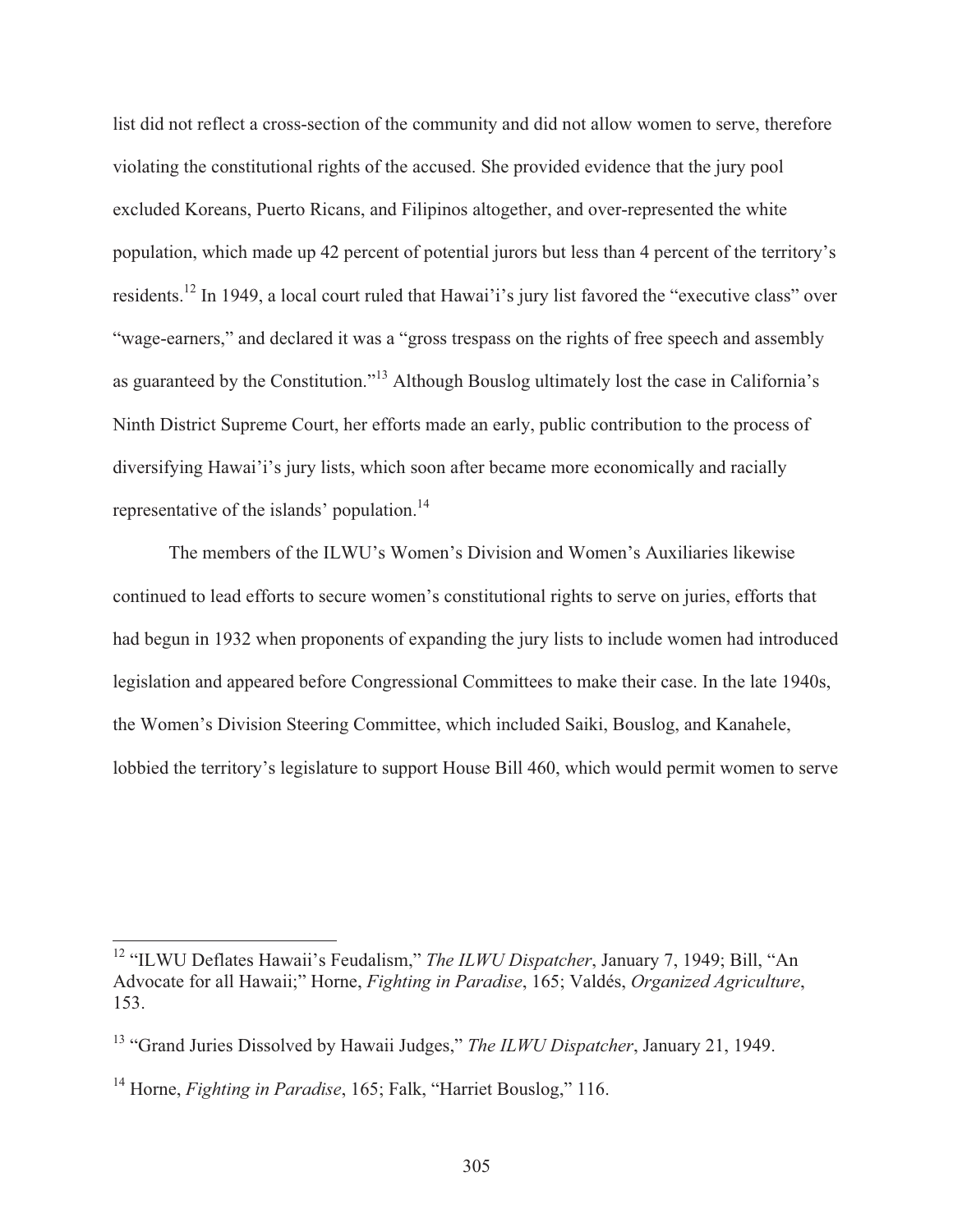on juries in Hawai'i. The local campaign had successful parallels on the mainland. In 1952, President Truman signed what had become known as the "Women Jury Bill" into federal law.<sup>15</sup>

 Equal political and civic representation for women and people of color would gain increasing importance over the next decade, as the ILWU embarked on another industry-wide strike and HUAC arrived in the territory. The mainland popular press published articles warning about labor's take-over of the islands, and local and national political officials worried too, especially about the activities of people of color. "An epidemic of strikes proves labor is in the saddle in the islands," one *Saturday Evening Post* journalist had cautioned his readers in 1947, "labor that is largely Asiatic in blood, with a grievance going deeper than wages, hours, and working conditions."<sup>16</sup> The Territory of Hawai'i's governor, Ingram Stainback, was particularly concerned about the number of Asian Americans joining strikes and protests, which he took as evidence of their radicalism. "I regret to say that the most numerous converts in the territory are the Japanese Americans," he reportedly stated at a Young Buddhist convention in 1948.<sup>17</sup> "Hawaii is the only spot at present where our domestic Communist problem is serious," U.S.

<sup>15</sup> *The ILWU Dispatcher*, January 21, 1949; *The ILWU Dispatcher*, March 18, 1949; *Honolulu Advertiser*, April 7, 1949; "ILWU Women's Division," *Honolulu Star-Bulletin*, April 2, 1949; "Democratic Women Hear Mrs. Quealy," *Honolulu Advertiser*, April 7, 1949. See *Qualifying Women for Jury Service: Hearings Before the Committee on Territories House of Representatives* (Washington DC: United States Government Printing Office, 1932); "Women Jury Bill Signed by Truman," *Honolulu Star-Bulletin*, April 1, 1952. The new law went into effect on January 1, 1953.

<sup>16</sup> Frank J. Taylor, "Labor Moves on in Hawaii," *Saturday Evening Post*, June 28, 1947, 24-25, 99-100. Taylor was particularly concerned about the "surge of confidence bordering on cockiness" that the successful strikes had "sparked in the Asiatic element of Hawaii's population."

<sup>17</sup> Quoted in the *Honolulu Advertiser*, August 19, 1948.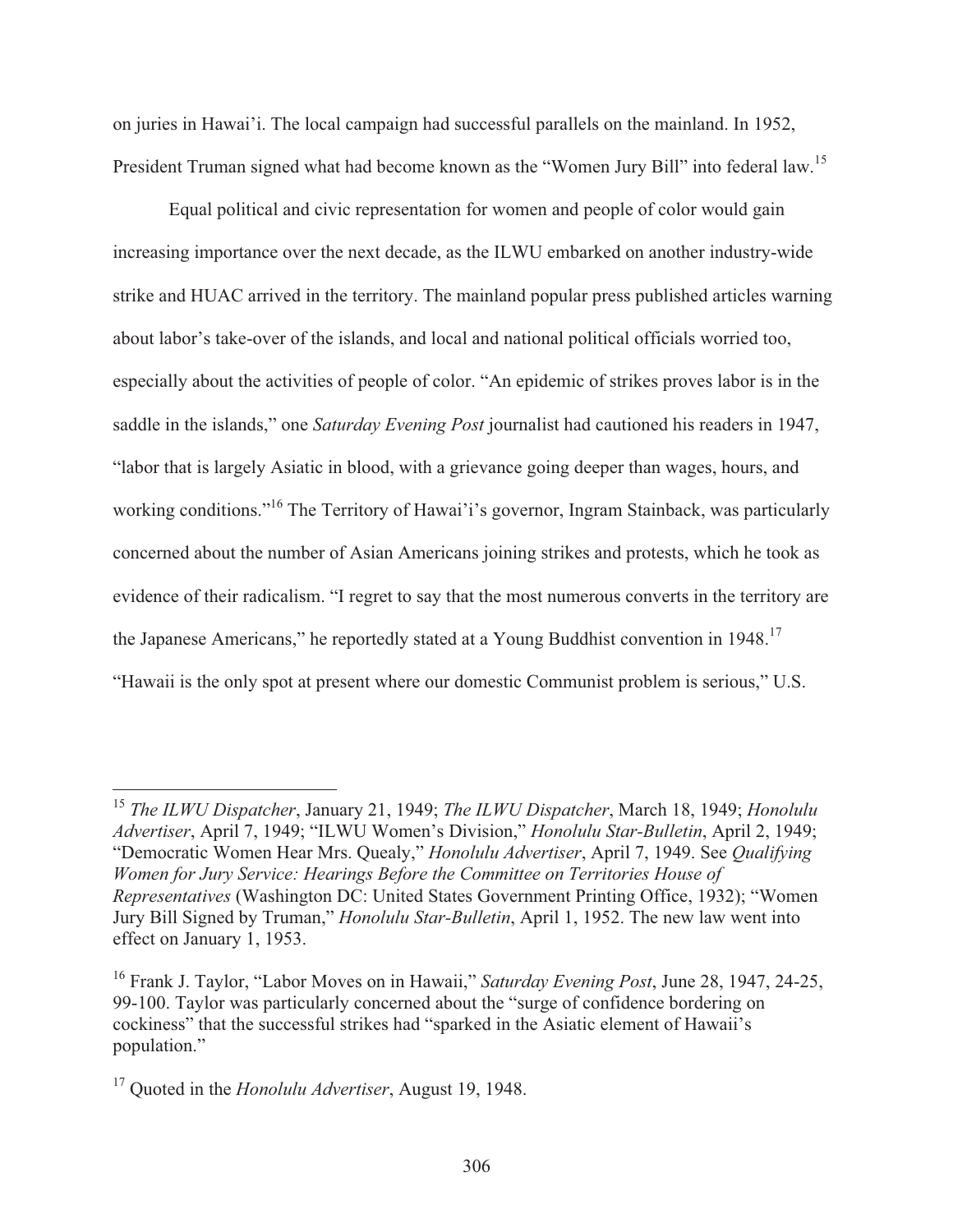Attorney General Tom Clark announced in 1949. "We may have to take some drastic action there."<sup>18</sup>

 On May 1, 1949, the ILWU launched the longshoremen's strike that McElrath later described as the "crucible for Hawai'i's workers."19 The president of the union's Longshore Division, communist Harry Kamoku, defined the strike as a struggle for racial equality—an effort to close the wage gap between the multiracial waterfront workers in Hawai'i and their predominantly white union brothers' workforce on the mainland's West Coast. The territory's two thousand striking longshoremen demanded equal pay for equal work, a demand that would end what the ILWU leadership called the "colonial wage."<sup>20</sup>

 Throughout the strike, despite growing unemployment, food insecurity, and anticommunist attacks, McElrath and a cross-class alliance of ILWU women mobilized to keep the islands' communities on their side, and their husbands, brothers, and sons on picket lines. As the ILWU's volunteer Social Services Coordinator, McElrath advised strikers on how to apply for welfare benefits, and secure debt relief from landlords and school tuition costs. "We had our own radio program. We had our own newspaper. We put out our own bulletins so that people could understand what the issues were," she recalled. "We were successful, for example, in getting merchants, in getting the community to contribute money and food to our soup kitchen or to our food ration program."<sup>21</sup> Crucial to the strike's success, Helen Kanahele and other

<sup>18</sup> Charles P. Larrowe, *Harry Bridges: The Rise and Fall of Radical Labor in the United States* (New York: Lawrence Hill and Co., 1972), 276.

<sup>&</sup>lt;sup>19</sup> McElrath, "Race Relations and the Political Economy in Hawai'i," 74-84.

<sup>&</sup>lt;sup>20</sup> Beechert, "The Political Economy of Hawaii," 166.

 $21$  McElrath, interview by Roffman.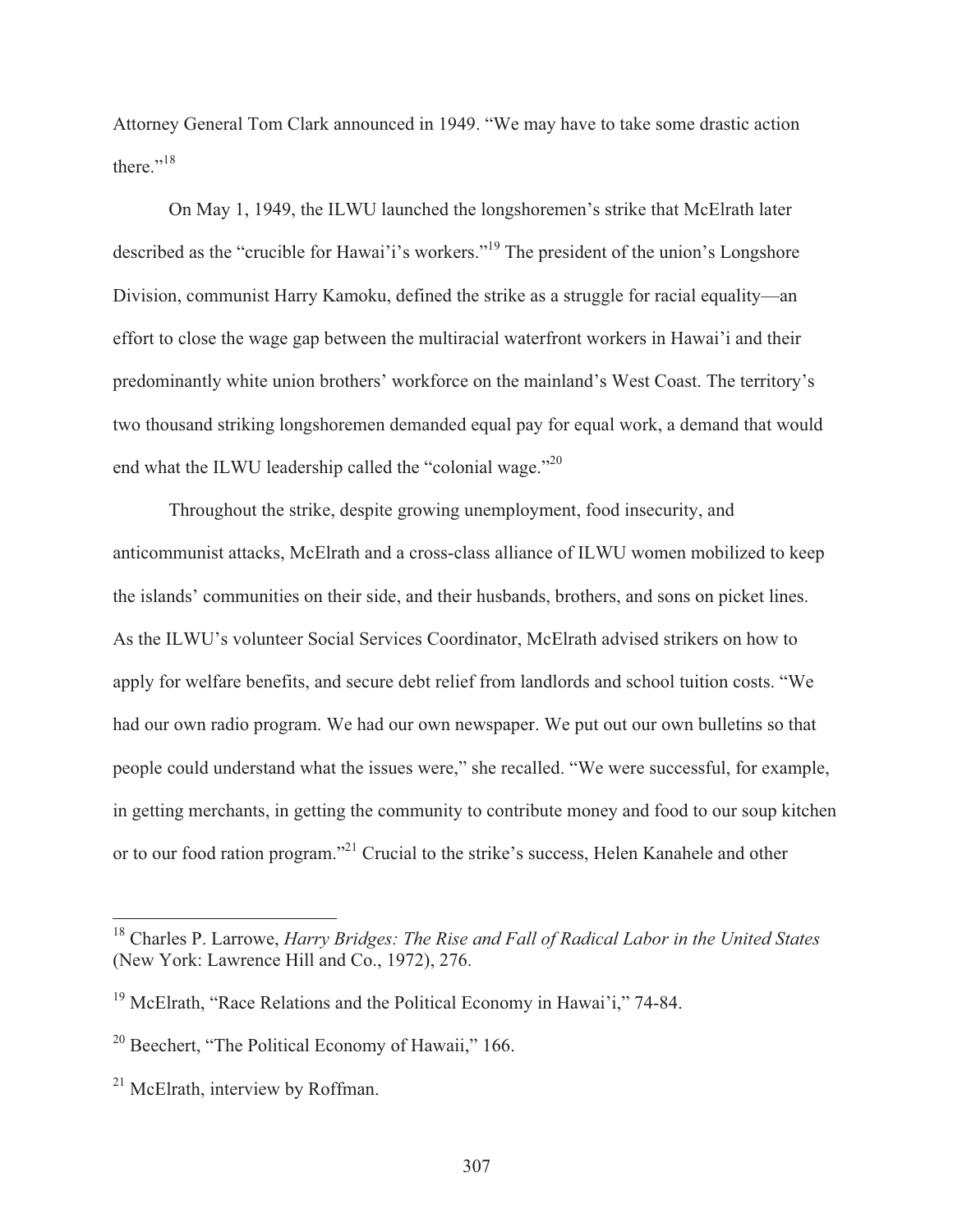Women's Auxiliary members showed up for picket duty, provided daycare centers, and helped to feed thousands of strikers and their families in union soup kitchens.22

 Born in 1916 to an indigenous Hawaiian mother and white father who both died when she was young, Kanahele left school after the eighth grade to embark on a world tour with a Hawaiian hula dance group.23 Following her return to Honolulu, she married and divorced a stonemason, and worked in several unionized civil service jobs, first as a hospital laundry worker, then as a school custodian. Voters elected her to numerous Democratic Party positions, and she was a lifelong First Amendment advocate. As a leader in the UPW, she protested the territorial governor's numerous attempts to impose a "no political activity rule" on all government employees.24 "Every meeting where she was present," one of the UPW men recalled, "she dominated."25 One historian has described her as "typical of the new blood that helped revive the Democrats" in Hawai'i during the 1940s and 1950s.<sup>26</sup>

<sup>22 &</sup>quot;Strikers' Families Picket Company," *Honolulu Record*, August 4, 1949; "Community Supports Longshoremen on Maui," *Honolulu Record*, August 4, 1949; Zalburg, *A Spark is Struck!,* 283..

<sup>23</sup> For more on Helen Kanahele, see Bill Puette, "Helen Lake Kanahele," in *Notable American Women: A Biographical Dictionary*, edited by Susan Ware, (Cambridge: Belknap Press, 2004); "The Reminiscences of Helen Kanahele," New York Times Oral History Program, vol. 11, University of Hawaii Pacific Regional Oral History, History of the UPW in Hawai'i, 1975; Monahan, "Hawai'i's Twentieth Century Working Women: Labor Feminists in Their Own Right," 23-24; Bureau of the Census, *1940 United States Federal Census*, Honolulu, Honolulu County, Hawaii Territory, ancestry.com; "Left Wing Democrats May Seek Election of Helen Kanahele," *Honolulu Star-Bulletin*, June 5, 1952.

<sup>24</sup> Thurston Twigg-Smith, "Civil Service Activity Rule Brings Protest," *Honolulu Advertiser*, August 13, 1951; "UPW Sounds Warning to Politicians," *Honolulu Advertiser*, September 8, 1956.

<sup>&</sup>lt;sup>25</sup> Roffman, "Helen Lake Kanahele," 198.

<sup>26</sup> Horne, *Fighting in Paradise*, 212.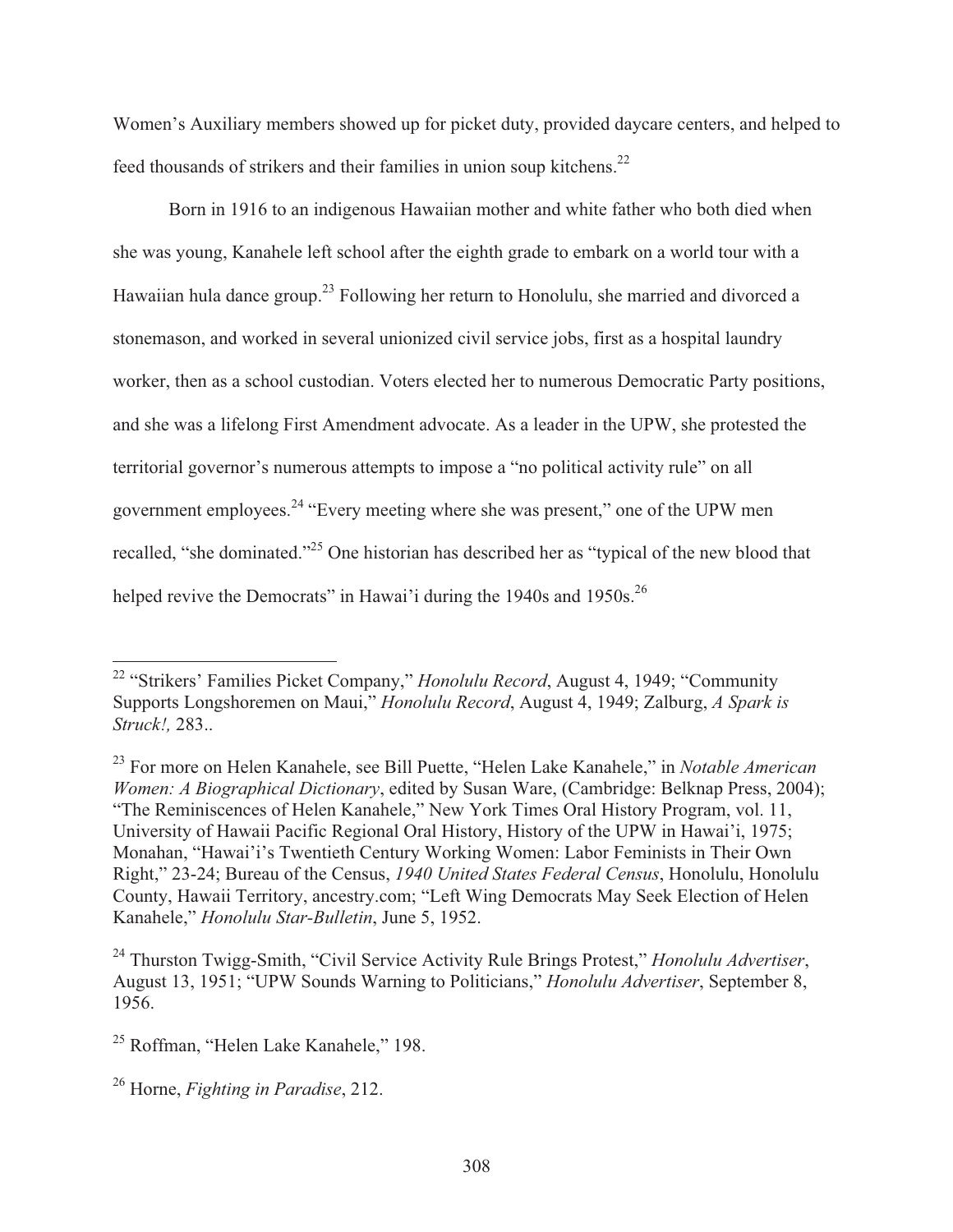In the 1950s, McElrath, Bouslog, and Kanahele would not have referred to themselves as feminists, although they all laid claim to women's right to take part in politics and occupy public space, and each asserted that they represented women's interests. The longshore strike in 1949 provided opportunities for both labor feminists and anticommunist women activists to shape public policy and community attitudes toward the labor movement. In a battle over the larger community's support for the strike, ILWU women and We, the Women reprised the antagonism that had arisen during the sugar and pineapple strikes.

 We, the Women activists took up the U.S. Attorney General's call to action during the ILWU's six-month strike on the islands' waterfronts, publicly targeting ILWU's leadership with picket lines and other public protests. For six weeks that summer, hundreds of women paraded on the Broom Brigade's picket on the pier. On several occasions, socialites in sundresses and high heels joined the protest, such as Louise Gaylord Dillingham, who was married to one of Hawai'i's wealthiest industrialists.<sup>27</sup> Mostly though, as McElrath later remembered, "employers" let their secretaries, their nurses, their clerks take time off to march in this picket line."<sup>28</sup> Some of these Broom Brigade protestors, invoking their roles as mothers over their status as workers, brought along their children, who carried signs covered with drawings of empty milk bottles and a plea intended to tug on Honolulu's collective heartstrings: "We Want Milk."

 The *Honolulu Advertiser*'s editorial board gushed over the women's protest: "In a spirit of community sisterhood, the Broom Brigade has made a priceless contribution to mutual understanding and respect among the women of the several racial antecedents, which make up

<sup>27 &</sup>quot;Broom Brigade Draws Big Group of Women; ILWU Line Competes," *Honolulu Star-Bulletin*, June 11, 1949; Zalburg, *A Spark is Struck!,* 250.

<sup>&</sup>lt;sup>28</sup> McElrath, interview by Roffman.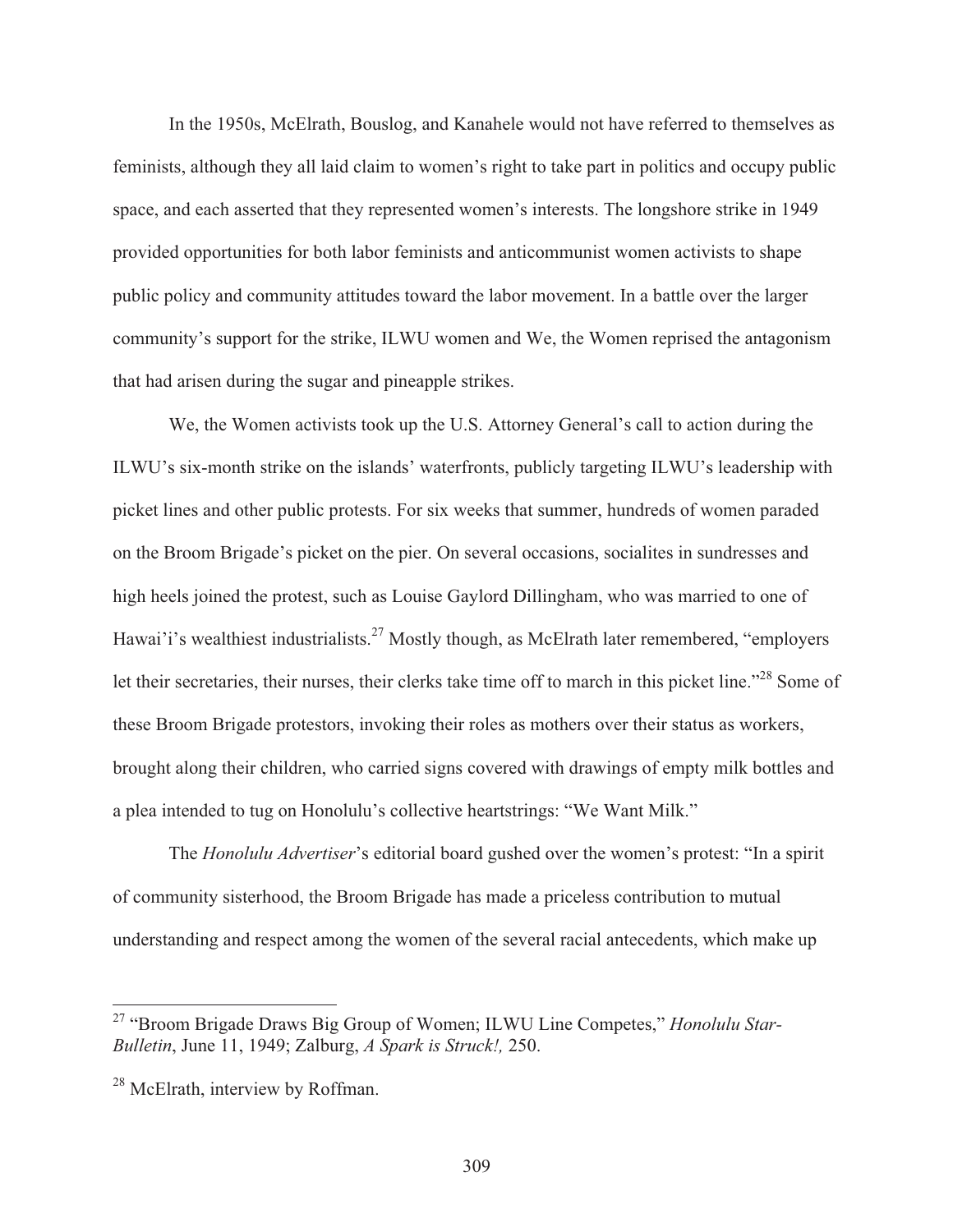Hawaii's population."29 Historians, however, describe the Broom Brigade as an "employer front," and claim that nine out of ten participants were white housewives.<sup>30</sup> While not as multiracial as local newspapers claimed, the membership of the Broom Brigade and We, the Women did include a few elite Native Hawaiian women and some non-white middle-class professionals. Overall though, their disproportionate whiteness allowed the protestors to claim a stereotypical "American" identity while casting the workers as outsiders and dangers to national cohesion, despite the fact that a number of waterfront strikers were U.S. veterans who had served in World War II.

 The strike, which shut down the islands' ports and interrupted deliveries of food and other goods from the mainland, drew national headlines and an outpouring of criticism directed at the union, mostly charges that communists were taking over Hawai'i. One consequence of the territory's plantation economy was that food staples, such as rice, flour, and animal feed had to be imported, as the islands' agricultural industries remained exclusively centered on sugarcane and pineapple. In the late 1930s, for example, rice consumption in Hawai'i was 40 percent higher than on the mainland, but the territory had to import over 95 percent of the needed grain. Before the strike had begun, many of the islands' residents had stocked up on rice and other nonperishables, and the union had pledged to unload perishable food during the strike. But as the months progressed, dairy and poultry farmers began to run out of feed, putting their herds and chicks at risk, local bakeries could no longer produce bread, and families' rice supplies

<sup>29 &</sup>quot;Editorial," *Honolulu Advertiser*, August 3, 1949.

<sup>30</sup> Zalburg, *A Spark is Struck!,* 251; Horne, *Fighting in Paradise*, 248.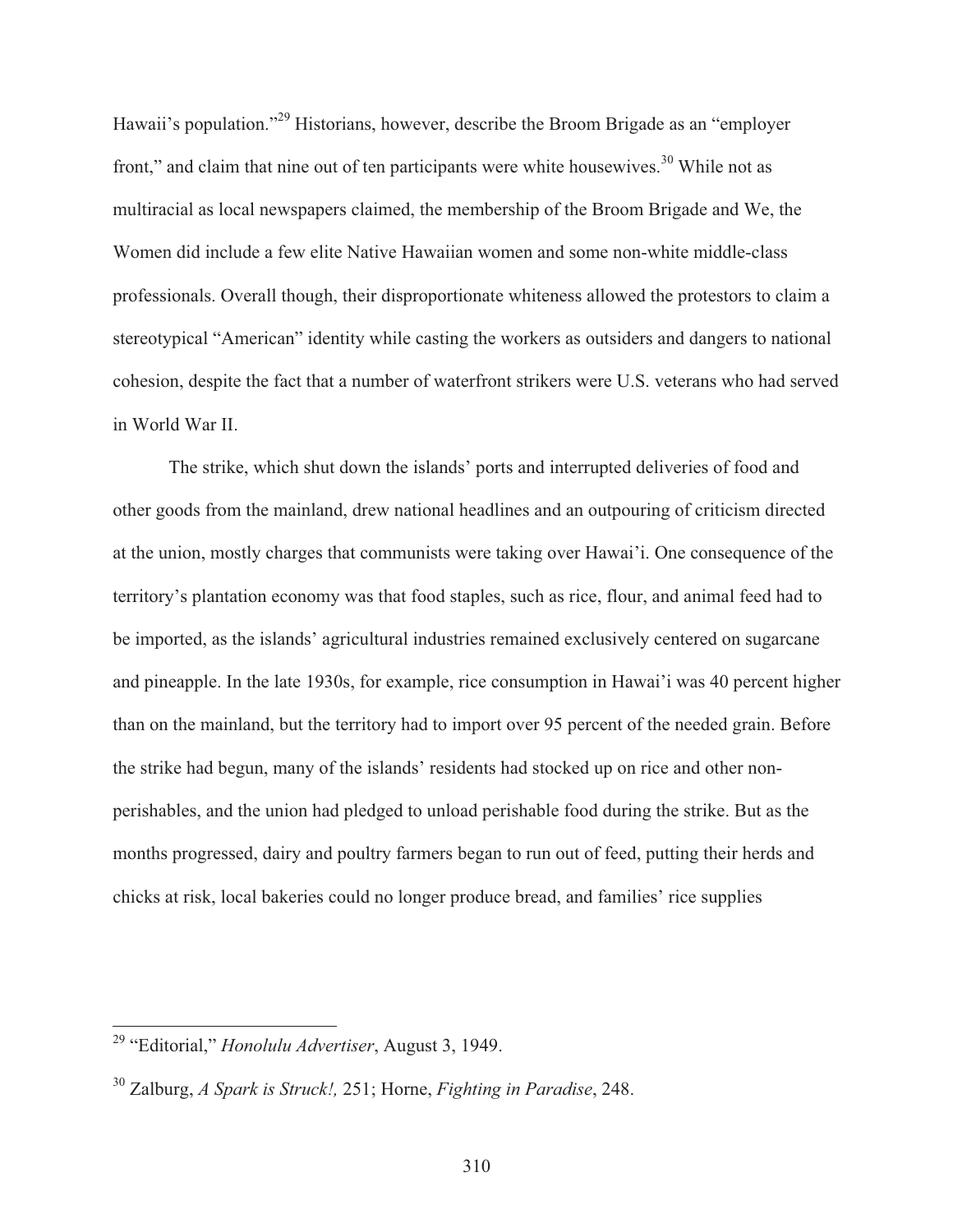dwindled. The food shortages led to a crisis for Hawai'i's communities, government, and the ILWU. $^{31}$ 

 The territory's government took action. The Department of Public Welfare suspended the government benefits that many strikers relied on to pay for food and rent in the hopes of forcing them back to work. In August, the legislature passed the Dock Seizure Act, which gave the local government control over hiring and operations on the waterfront (just as it had during the war). The Broom Brigade ended its public protests the day after the Act passed.

 With new powers under the Act, the Honolulu harbormaster immediately hired—at prestrike wages—over one thousand unemployed men, who began to unload and then reload all the ships in the islands' ports, all except those bound for the West Coast. In September alone, the government longshore replacements unloaded over 100,000 tons of cargo for consumption in Hawai'i. The over 505,000 tons of sugar destined for the western coastline in America, however, stayed put on the docks. Members of ILWU locals from Seattle to San Francisco would not touch a 'hot ship,' one whose cargo non-union labor had handled. After more than six months of disrupting the flow of goods between the islands and the mainland, the strike ended on October 23, 1949. Solidarity between the islands' and the west coast's longshoremen did not completely eliminate the "colonial wage" system, but the new contract significantly shrunk the difference in wages.<sup>32</sup> It also contained language protecting political activity and ending racial segregation in

<sup>31</sup> Zalburg, *A Spark is Struck!,* 242-288; Horne, *Fighting in Paradise*, 215-233; *The Great Hawaii Dock Strike*, Rice and Roses, Center for Labor Education And Research, University of Hawai'i, West Oahu, 1999, DVD; "That Food is Needed Now," *Honolulu Star-Bulletin*, May 7, 1949.

<sup>32</sup> Horne, *Fighting in Paradise*, 193; Zalburg, *A Spark is Struck!,* 287. This victory shows how workers can win strikes even when the state intervenes on the side of management (in this case, the state actually hired the strike breakers), providing a counter-example to Erik Loomis's recent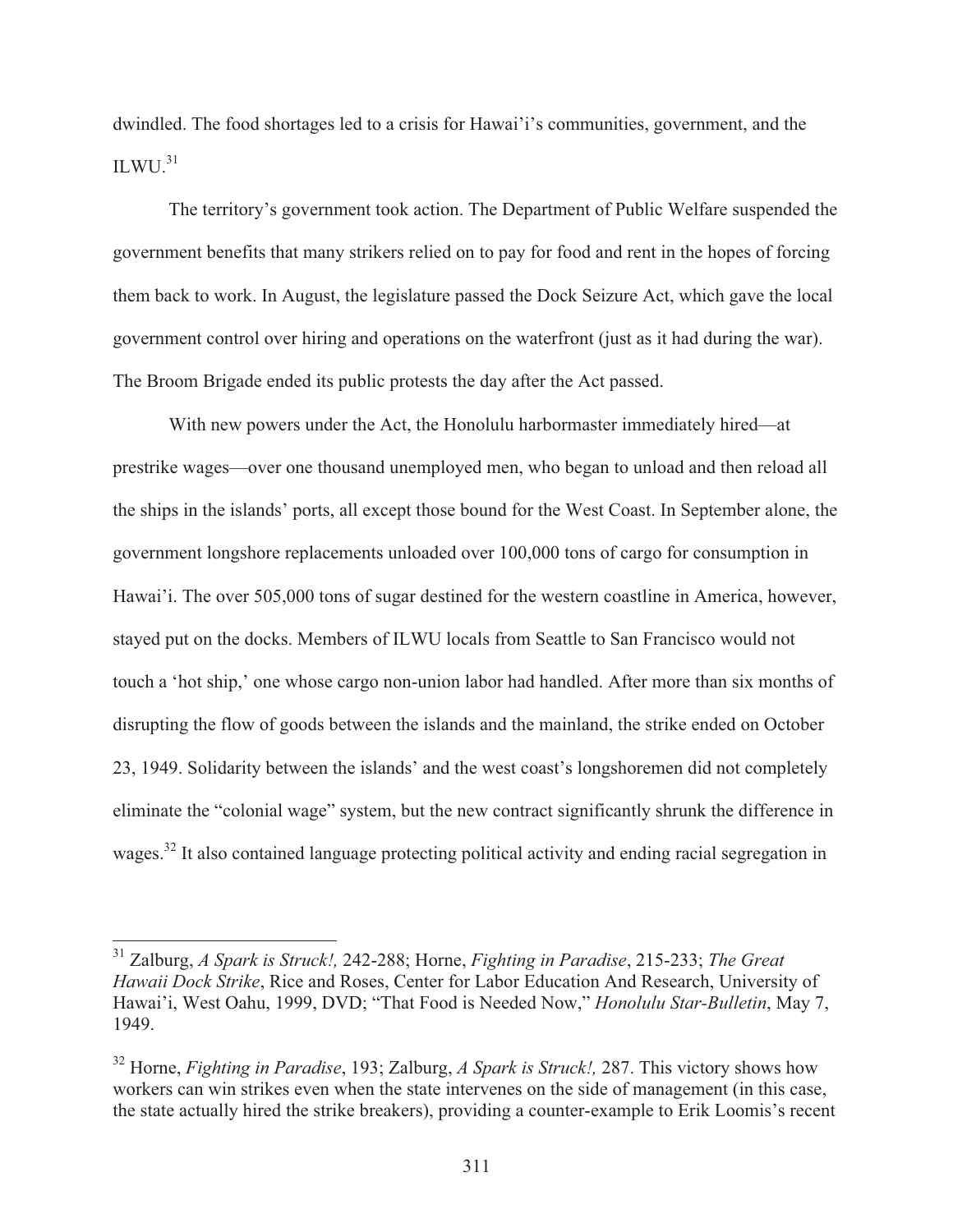company housing. Interracial and cross-gender solidarity among strikers and their supporters had held firm in the face of We, the Women's and the territorial government's anticommunist (and often racist) campaigns against the strike.

 Such solidarity was not on display in the CIO's national leadership. By 1950, the CIO had expelled the ILWU and ten other leftwing unions for the alleged dominance of communists amongst its leadership, and for adhering to Communist Party dictates. The expulsion had little effect in Hawai'i. The ILWU locals on the islands and on the mainland survived the break and continued to grow their membership throughout the Second Red Scare.<sup>33</sup> Although Hawai'i's Communist Party likely never had more than a few hundred followers, its members, including Ah Quon and Robert McElrath, had an influence on the labor movement that far exceeded the Party's institutional presence.<sup>34</sup> "Where could [the ILWU leaders] have learned about strike strategy, how to carry an organizing drive through to a contract, all those things, if it hadn't been for the Communist Party?" recalled John Burns, a Democrat who later served as Hawai'i's governor from 1962 to 1974. "And you have to remember they belonged to the American Communist Party. There wasn't anything illegal about that, then."<sup>35</sup>

34 Horne, *Fighting in Paradise*, 100.

contention that strikes require state assistance to win: see Loomis, *A History of America in Ten Strikes* (New York: The New Press, 2018).

<sup>33</sup> Kimeldorf, *Reds or Rackets?,* 127, 153; Schrecker, *Many are the Crimes*, 339-340. Historians state that the ILWU survived, in part, because its multiracial membership stayed loyal to the union's leadership. "With support from the large wartime influx of blacks, from his allies among the '34 men, and from the political left," writes Kimeldorf, Harry Bridges "was able to ride out the Cold War turbulence that toppled so many of his contemporaries in the American labor movement."

<sup>35</sup> Larrowe, *Harry Bridges*, 283. The Communist Control Act outlawed the CPUSA in 1954, but a federal district court deemed the Act unconstitutional in 1973.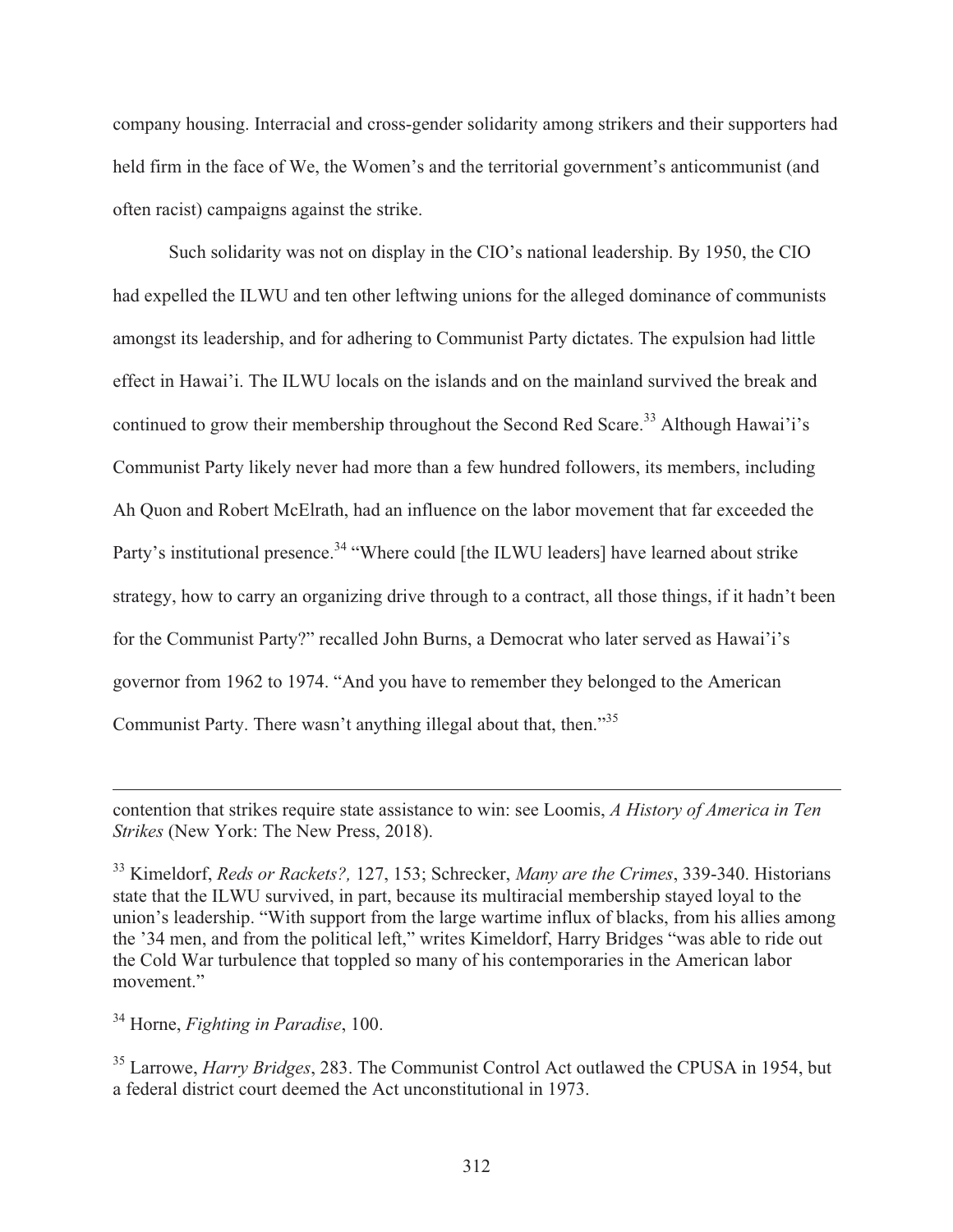Not all politicians and local officials were as complimentary about Communist Party members' leadership in the territory's labor movement, however, and anticommunism remained a formidable weapon against the territory's labor and progressive movements, as did its twin, white supremacy. The former often masked the latter in attempts to deprive people of color of their democratic rights. "Turn over a red-baiter and you will find a race-baiter," ILWU leader Louis Goldblatt had cautioned union members in 1948, "Turn over a race-baiter and you will find a red-baiter."<sup>36</sup>

 Government and industry leaders used anticommunism to delegitimize demands for civil liberties and labor rights in Hawai'i, as elsewhere. In 1947, an anonymous pamphlet, *The Truth About Communism in Hawaii,* had begun appearing in canneries and on plantations and waterfronts all over the islands. Ichiro Izuka, formerly a local leader of ILWU longshoremen, and Arnold Wills, director of Hawai'i's branch of the National Labor Relations Board (NLRB), authored the exposé, which named the McElraths, Saiki, and John Reinecke, among many others, as Communist Party members.<sup>37</sup> Wills, an anticommunist socialist, later explained that he was concerned about the power communists were "exerting over labor in Hawaii."<sup>38</sup> He was not the only government official worried about radical influences on Hawai'i's politics and institutions. The territory's Deputy Attorney General testified at Commission of Public Instruction hearings on communists teaching in public schools, while U.S. Army personnel provided Governor

<sup>36</sup> Quoted in Jung, *Reworking Race*, 176. Goldblatt used this turn of phrase thirteen years before Martin Luther King, Jr., addressing a 1961 AFL-CIO convention, famously remarked, "the labor-hater and labor-baiter is virtually always a twin-headed creature spewing anti-Negro epithets from one mouth and anti-labor propaganda from the other mouth."

<sup>37</sup> *The Truth About Communism in Hawaii*, AQM Papers, CLEAR; Reinecke, *A Man Must Stand Up*, 48.

<sup>38</sup> Zahlberg, *A Spark is Struck!*, 75.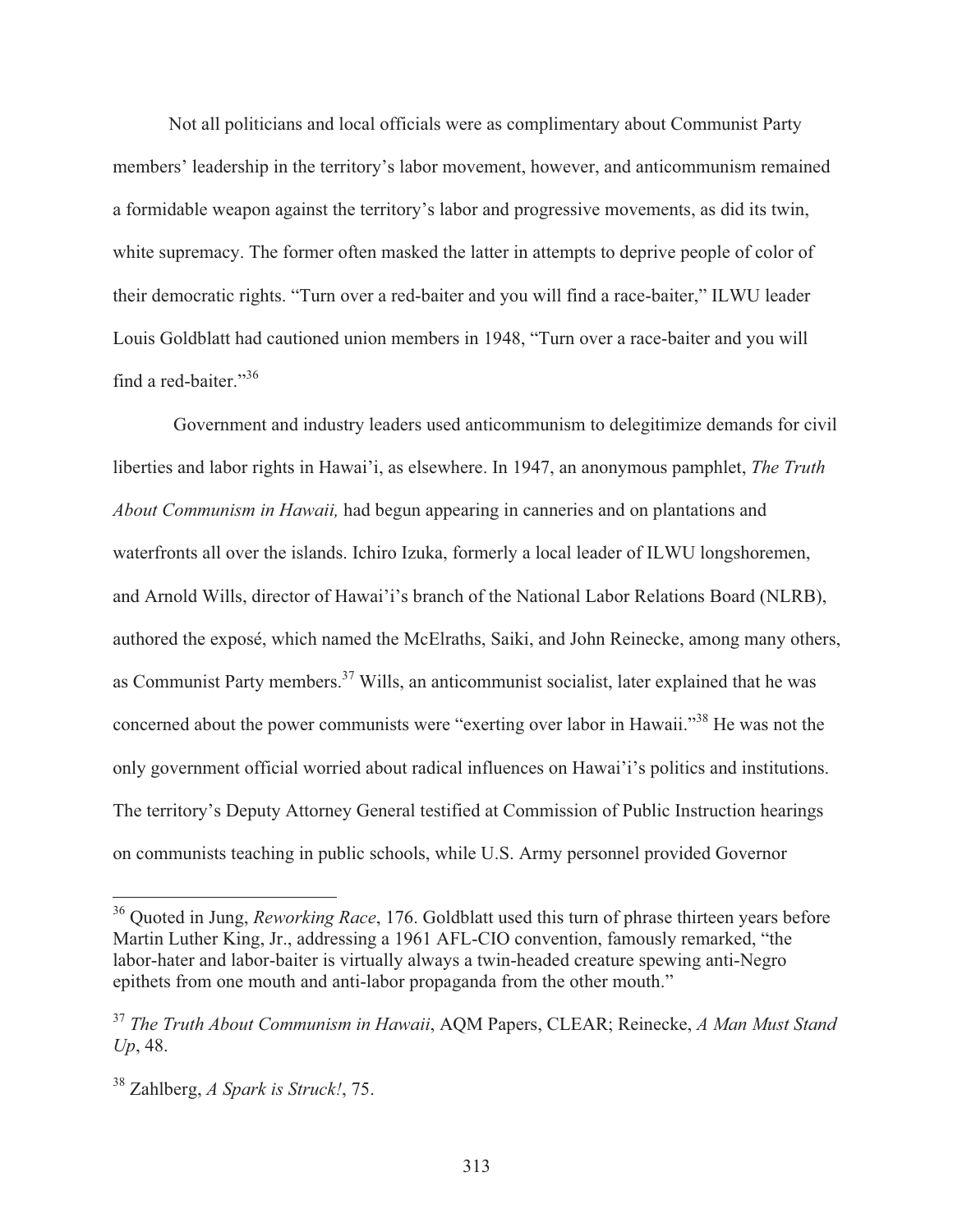Stainback with a list of CPUSA members active in Hawai'i.<sup>39</sup> It was a short list, but it included the names of a multiracial group of newspaper publishers and journalists, public school teachers, labor leaders, and government employees.

 "If you were called a Red at that time," McElrath later recalled, "your means of livelihood was taken away from you."<sup>40</sup> She knew this from personal experience. Even though the territory had a shortage of qualified and trained social workers, the Department of Public Welfare's head refused to rehire her as a social worker after her maternity leave in 1946.<sup>41</sup> The department then fired McElrath's colleague Yoshiko Hall, who was married to ILWU leader Jack Hall.

 By April 1950, HUAC had arrived in Honolulu and subpoenaed over seventy people to testify at hearings on communist activities in the Territory. The Committee targeted a multiracial group of radicals, labor activists, and Democratic Party officials. Eighty percent of those called to testify were people of color; over half had a direct connection to the ILWU, the Hawaii Civil Liberties Committee, or the radical newspaper, the *Honolulu Record*; and roughly a quarter had been elected to serve as delegates or alternates at the Democratic Party convention to be held that same month  $42$ 

<sup>39</sup> Reinecke, *A Man Must Stand Up*, 49; Horne, *Fighting in Paradise*, 140-142.

<sup>40</sup> McElrath, interview by Mast, 7.

<sup>41</sup> Iris Carlton-LaNey and Christine S. Main, "Clorinda Low Lucas: Hawaii's Social Work Pioneer," *Social Service Review* 84, no. 2 (2010), 283-308.

<sup>&</sup>lt;sup>42</sup> "Hearings Regarding Communist Activities in the Territory of Hawaii, Part 1," U.S. Congress, 81<sup>st</sup>, 2<sup>nd</sup> Session, House Committee on Un-American Activities, Hearings Held in Honolulu, April 10, 11, 12, 1950. Rachel Saiki, for example, was the bookkeeper for the *Honolulu Record*.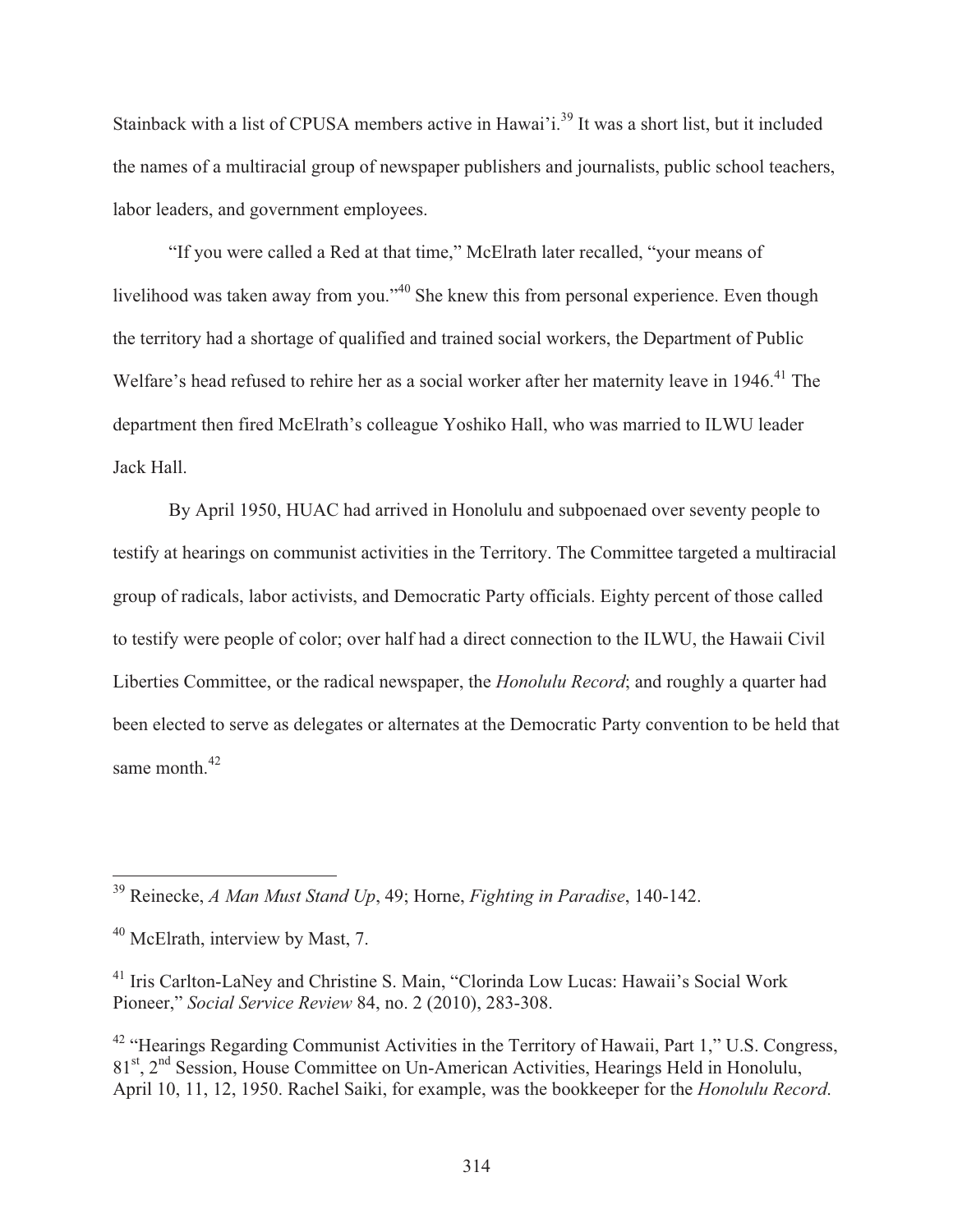Large audiences, including many members of We, the Women, attended the three days of HUAC hearings, where Saiki and Robert McElrath, along with thirty-seven others, refused to answer the Committee's questions. At the last minute, the Committee had voided Ah Quon McElrath's subpoena, along with those of several other women whose husbands had also been called to testify. "One McElrath was enough," she later told a journalist.<sup>43</sup> Bouslog and her law partner represented the subpoenaed witnesses during the hearings, framing the government's actions as attacks on free speech and the freedom of the press. On behalf of the Reluctant 39, as the group was nicknamed in the press, they argued that the government could not legally "compel disclosure of private political opinion and association," and that the hearings would "stigmatize the content of any and all speech and ideas disapproved by the members of the Committee."<sup>44</sup>

 Meanwhile, ILWU members had begun demonstrating against the anticommunist attacks on the union's leaders and their allies in 1948. Locals on the west coast and on the islands' had held several one-day strikes to protest the federal government's arrest of its international president Harry Bridges. Over the next few years, the state's attacks on labor leaders and civil rights activists in Hawai'i led to repeated strikes and demonstrations involving tens of thousands of protestors.45

 The HUAC hearings threatened the ILWU's political organizing at the Hawai'i Democratic Party's annual convention, held a few weeks later. On Sunday, April 30, at the

<sup>&</sup>lt;sup>43</sup> Manuel, "Her Bottom Line is Human Rights."

<sup>44 &</sup>quot;Hearings Regarding Communist Activities in the Territory of Hawaii, Part 1;" Holmes, *The Specter of Communism in Hawaii*, 230.

<sup>45</sup> Johannessen, *The Hawaiian Labor Movement*, 133; Horne, *Fighting in Paradise*, 236.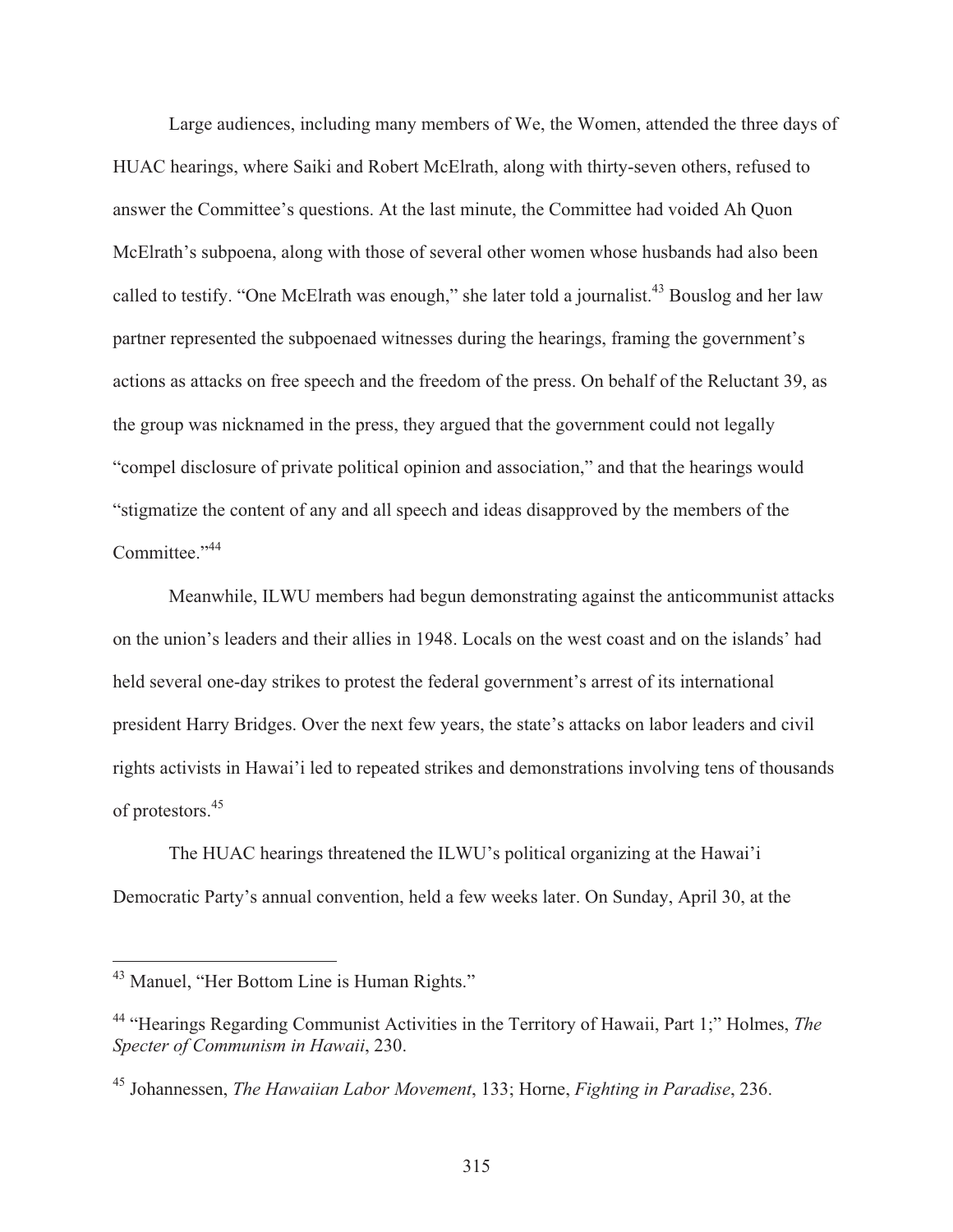Kalakaua School in Honolulu's working-class Kalihi neighborhood, the convention brought together over five hundred Democrats to hammer out resolutions and the Party's platform for the next election. In folding chairs clustered around the school hall sat immigrants from China, Japan, and the Philippines, Hawai'i-born Asian Americans, indigenous Hawaiians, and white transplants from the U.S. mainland. "The Democratic Party is changing its complexion," announced the keynote speaker. Surveying the delegates, precinct committee chairs, elected government officials, and labor allies in attendance, he proclaimed, "A new Democratic Party is coming into existence."<sup>46</sup>

 The ILWU's leadership and grassroots organizers had spent the better part of a decade recruiting union members and allies, many of whom were people of color, to join local Democratic precinct clubs, lead voter registration drives, and run for local elected offices. In the 1930s, pro-employer politicians had dominated both the Republican and Democratic Parties in Hawai'i. Consequently, Jack Hall had launched the territory's first CIO Political Action Committee (PAC) in 1938, and had promptly recruited the first union-endorsed, pro-labor candidate to win a seat in Hawai'i's legislature.<sup>47</sup> Women played important roles in these political campaigns. Alongside local rank-and-file labor leaders, McElrath had registered new voters and turned them out for labor-endorsed candidates for Hawai'i's Territorial Government. "It was through the activities of the PAC," she recalled, "that union people became elected to office as members of the Democratic Party."48 As she later told an interviewer, "I remember

<sup>46 &</sup>quot;Kalakaua Faction Views Self as New Dem Party," *Honolulu Star-Bulletin*, May 1, 1950.

<sup>&</sup>lt;sup>47</sup> For accounts of the ILWU's early political organizing efforts, see Beechert, "Political" Economy," 165; Zalburg, *A Spark is Struck!*, 117; David E. Thompson, "The ILWU as a Force for Interracial Unity in Hawaii," *Social Process in Hawaii* 15 (1951), 32-43.

<sup>48</sup> McElrath, "The Challenge is Still There," 146.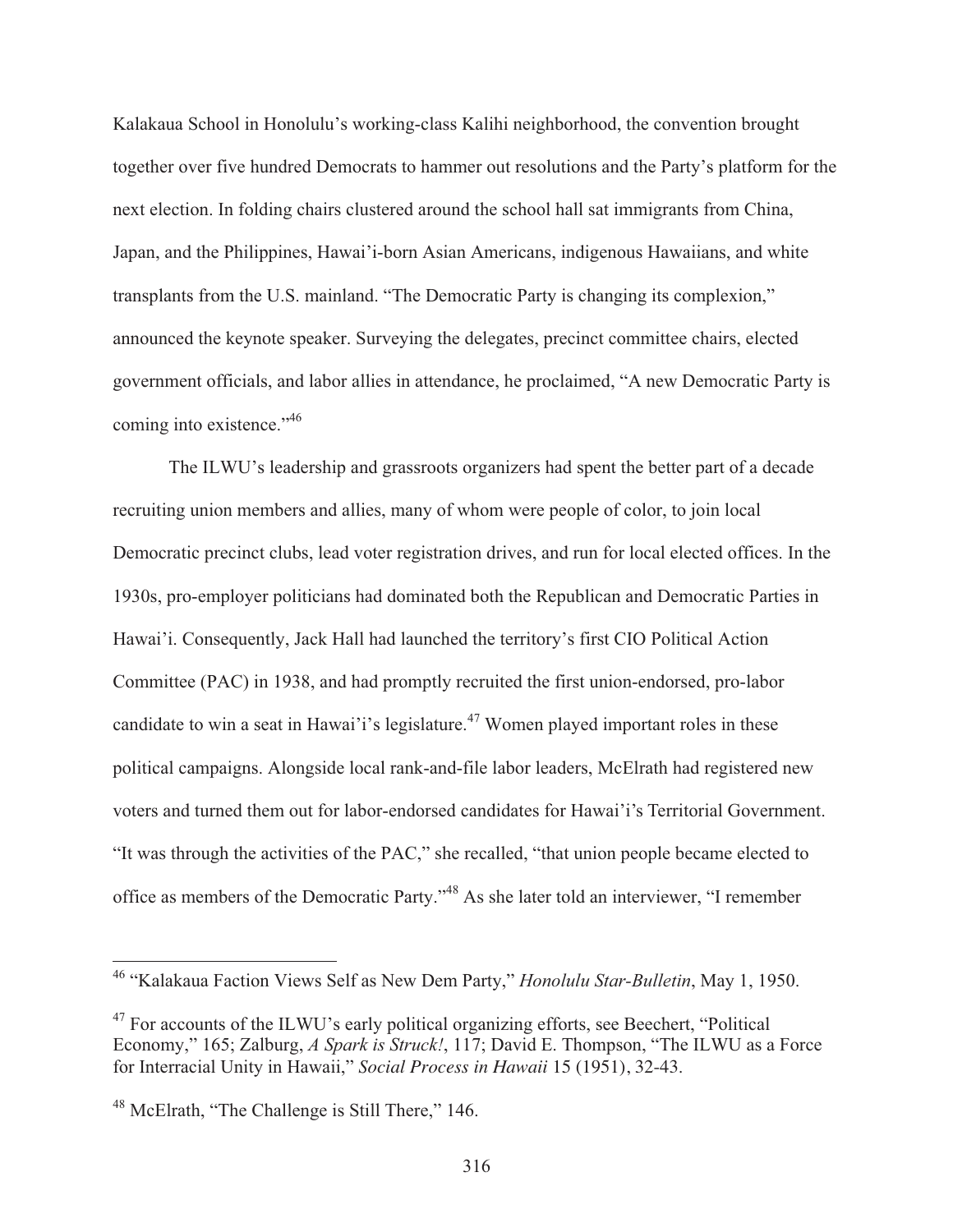working on street corners, going house-to-house, making speeches at trade union meetings and community gatherings as to why the ILWU was supporting such and such candidate."<sup>49</sup>

 Political action had intensified during the war. In 1944, Hall had realized that only thirty percent of ILWU members across the islands were registered to vote, let alone countless numbers of their relatives and neighbors. In response, the union launched an ambitious outreach effort on the islands' plantations and waterfronts, and in the canneries and working-class neighborhoods. "We have a full-time staff of four women," Hall wrote to a fellow union official, "in addition to some volunteer help for intensifying the registration drive."<sup>50</sup>

 But the ILWU's radical leaders did not limit the union's political efforts to mere endorsements of individual pro-labor politicians, or mobilizations of voters during election campaigns. To ensure that the territory's political structures reflected the demographics of plantations, canneries, and waterfronts rather than executive suites and boardrooms, they also encouraged rank-and-file members and community leaders to join PACS in their workplaces and neighborhoods. The goal was to build governing power in local institutions. Hall urged labor and community activists to "get elected as county committeemen or committeewomen and as chairmen or secretary of their precinct clubs" in the Democratic Party.<sup>51</sup> Grassroots leaders also ran for school board seats as a way to oversee education budgets and policies.<sup>52</sup> With workingclass and multiracial representation in all levels of politics, ILWU leaders suggested, unionists

<sup>&</sup>lt;sup>49</sup> McElrath, interview by Roffman.

<sup>50</sup> Jack Hall to Louis Goldblatt, June 15, 1944, quoted in Takaki, *Strangers from a Different Shore*, 407.

<sup>51</sup> Zalburg, *A Spark is Struck!,* 223.

<sup>&</sup>lt;sup>52</sup> McElrath, interview by author.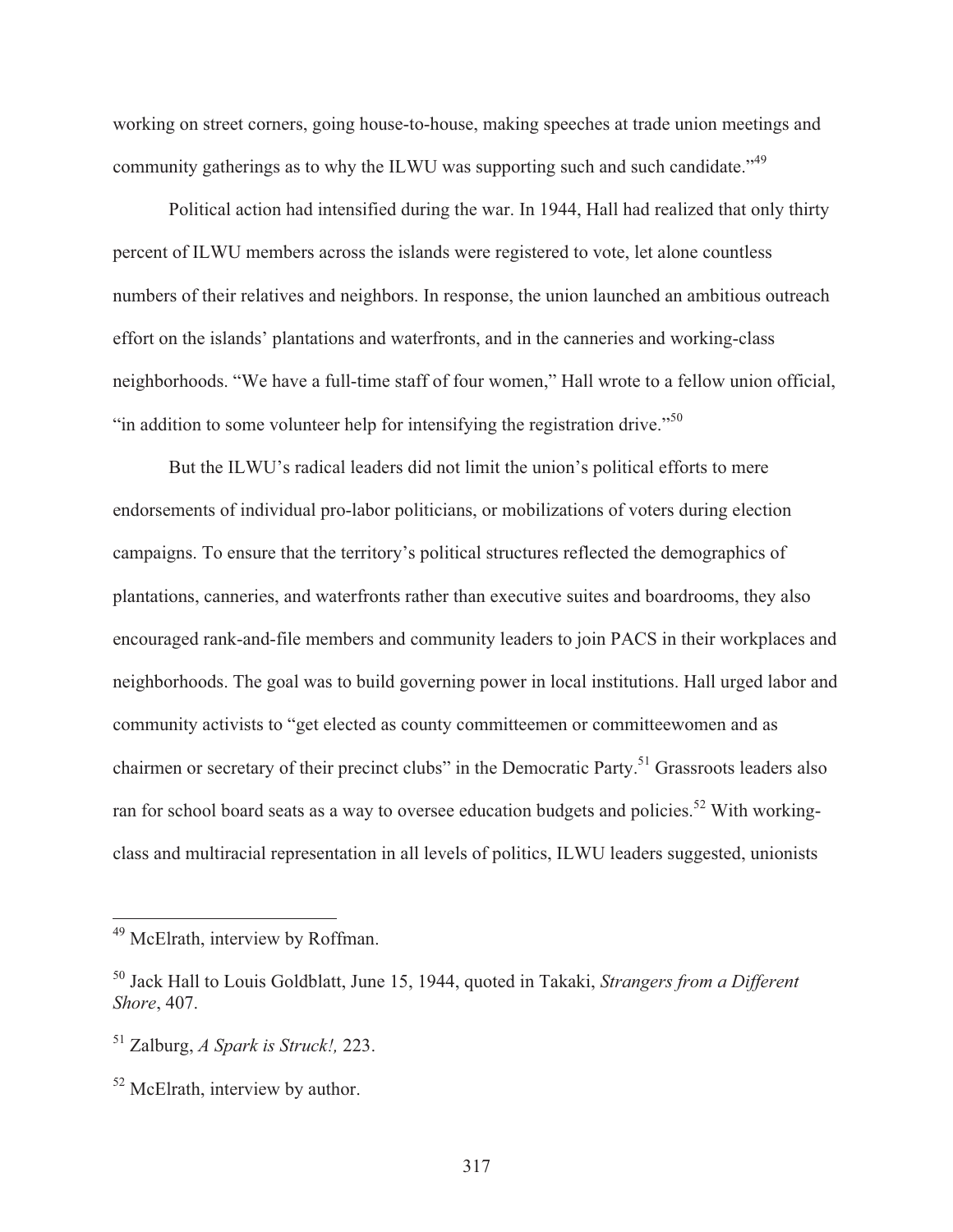and community allies had a better chance of defeating anti-labor laws and racist policies, such as discriminatory jury selection, unlawful assembly ordinances, and anti-picketing statutes. Moreover, a pro-labor and anti-racist Democratic Party would potentially support social welfare policies that provided better and more equal education, housing, and healthcare.

 Not all Democratic Party officials and members shared the ILWU's vision of a multiracial democracy and grassroots political participation. The HUAC hearings exacerbated these intra-party divisions, putting them on display at the Democratic Party's convention in 1950. In the school's cafeteria, Robert McElrath, the ILWU's radical political director and one of the Reluctant 39, shared the space with Ed Berman, an anticommunist lawyer. Kanahele, Saiki, and Bouslog, all elected precinct chairwomen and delegates, mingled with the anticommunist leader of the Democratic Women's Organization, Victoria Holt, whose late husband had served in the territory's House of Representatives for many years.<sup>53</sup>

 Sitting among the Democratic Convention crowd on that Sunday afternoon, Kanahele and others witnessed the Party's acrimonious split into two factions, ostensibly over communists' participation, but equally over competing visions for Hawai'i's economic development. Longsimmering tensions over the growing influence of ILWU activists and an increasing number of non-white political officials led to hours of contentious debate over dueling platform proposals and controversial resolutions from the two sides. Late in the afternoon, the Convention Chair called for final vote on a resolution to expel Saiki and fourteen other democratically elected delegates from the Democratic Party for refusing to answer questions during the HUAC hearings. "Nothing I ever participated in can be said to be un-American, or against the

<sup>53 &</sup>quot;Victoria Holt Enters Race for T. H. Delegate," *Honolulu Star-Bulletin*, May 25, 1948; "Democratic Precincts Name Officers," *Honolulu Star-Bulletin*, April 7, 1950.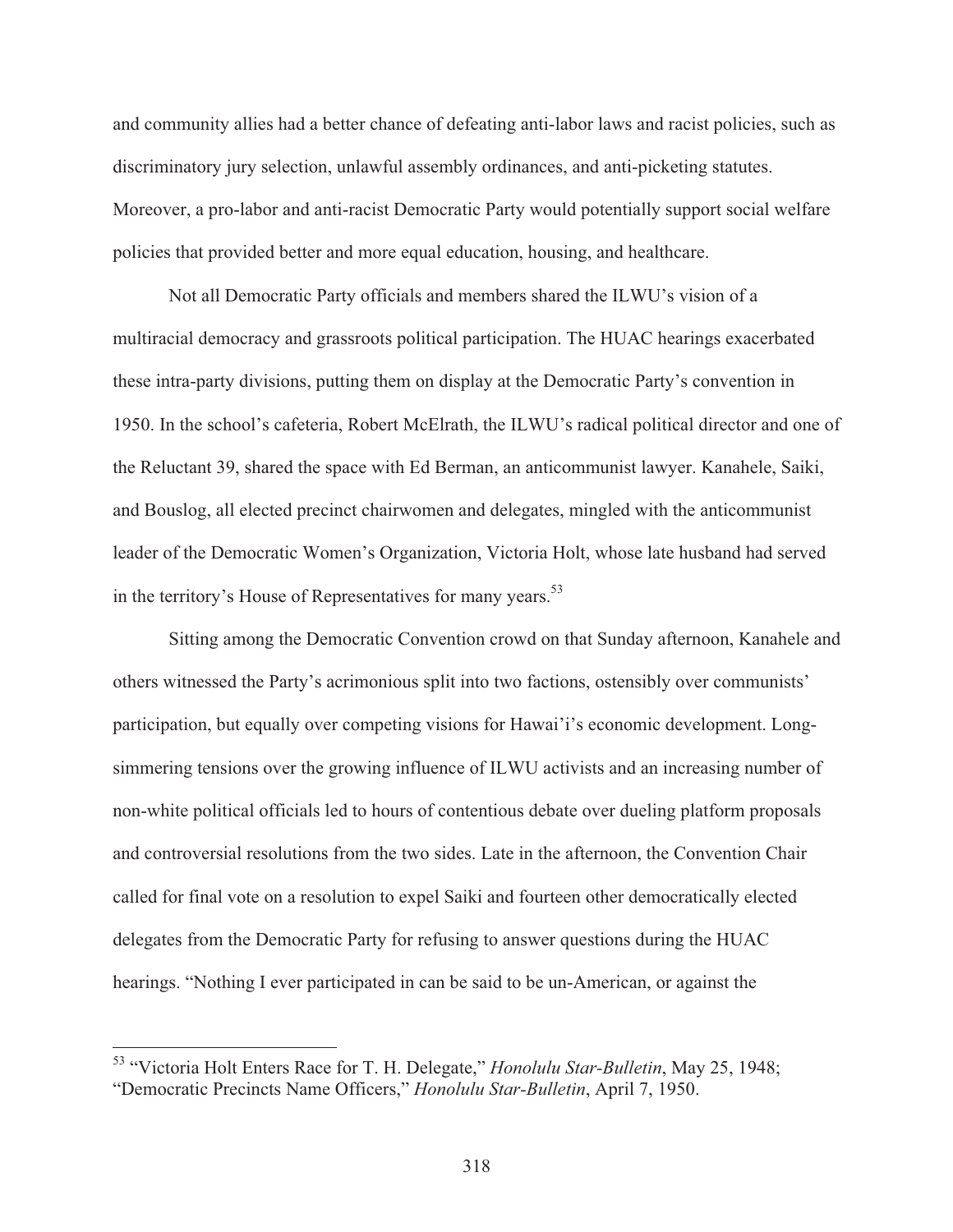government," Saiki later claimed.<sup>54</sup> Kanahele and over one hundred and seventy other elected delegates rose from their seats to vote down the resolution. They won decisively, in a 171-94 result.<sup>55</sup>

 In a dramatic response, Berman and ninety resolution supporters abruptly walked out of the convention in protest. "Dixiecrats," shouted several victorious delegates at their departing opponents. The walkout, wrote Black communist Frank Marshall Davis who was living in Hawai'i at the time, was a "replica of the 1948 National Democratic Convention when a number of Southern delegates got tired of democracy."56 The conservative delegates later regrouped at an American Legion hall in Waikiki to vote on their own platform. The simultaneous conventions ratified markedly different platforms, a contrast that reveals the competing visions in Hawai'i's labor and political movements.<sup>57</sup>

 The almost four hundred Party activists who remained at the Kalakaua school proceeded to craft, discuss, and ratify a progressive, pro-civil liberties and labor rights platform. The multiracial and cross-class group—plantation laborers and small business owners, high school dropouts and college graduates, school custodians and city officials, union stewards and

 $\overline{a}$ <sup>54</sup> Viotti, "Activist Life: Rachel Saiki will be honored."

<sup>&</sup>lt;sup>55</sup> For accounts of the convention, see "Democratic Party Splits; Both Groups Seek National Support," *Honolulu Star-Bulletin*, May 1, 1950; "Kalakaua Faction Views Self as New Dem Party," *Honolulu Star-Bulletin*, May 1, 1950.

<sup>56</sup> Quoted in Thomas Michael Holmes, "The Specter of Communism in Hawaii, 1947-1953 (Ph.D. dissertation, University of Hawaii, 1975), 234; original source, *Honolulu Record*, May 4, 1950.

 $57$  Contemporary newspapers referred to the two factions as the Standpat and Walkout groups. See Zalburg, *A Spark is Struck!*, 299-302; Holmes, *The Specter of Communism*, 232.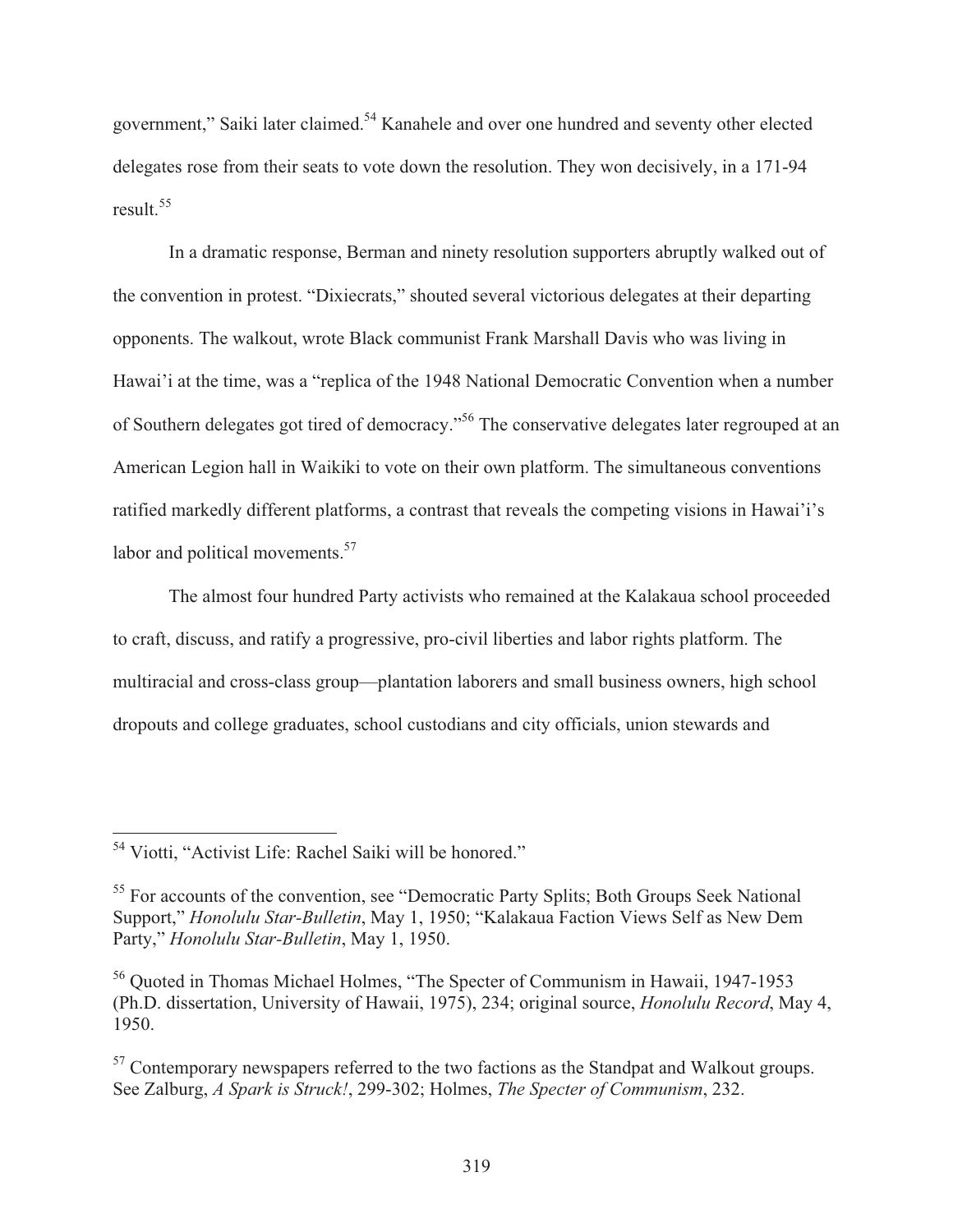Women's Auxiliary activists—had successfully, if briefly, defended free speech and radical activism.

 By contrast, the Waikiki group echoed the Democratic governor's anticommunist, probusiness liberal economic development agenda, and listed broad but vague support for the Truman administration's programs for civil rights, welfare, and fair employment practices. Most of its platform's planks, however, aimed to protect the limited gains that CIO unions had pushed for in the New Deal, such as "enacting a minimum wage law similar to the federal government's and to increase maximum benefits under workmen's compensation."58 Economic development was a clear priority, and several policy proposals centered on future construction, such as slum clearance, new housing for low and middle-income residents, and a public works program. Healthcare and civil rights are absent from the platform. In a clear attack on grassroots Party organization, the Waikiki faction also declared all (democratically elected) precinct clubs dissolved, with the idea that they would reestablish the clubs themselves.

 Where the Waikiki group attacked its own grassroots Party members, the Kalakaua faction's platform upheld them, illustrating the priorities that drove the radical-led, multiracial coalition's legislative agenda for the next few decades. It addressed economic (class) inequality in taxes, housing, and education, calling specifically for fair taxes, unemployment insurance, a low cost housing program, rent control, welfare aid for the poor, and free schoolbooks. Going beyond bread-and-butter economic demands, however, the platform also attempted to address racial and gender discrimination on the islands. The delegates approved proposals to eliminate racial discrimination in housing and education, support a path to U.S. citizenship for Filipinos, allow women to serve on juries, and give the Democratic Party's committeewomen equal status

<sup>58 &</sup>quot;Break Away Group Sets Up Machinery," *Honolulu Star-Bulletin*, May 1, 1950.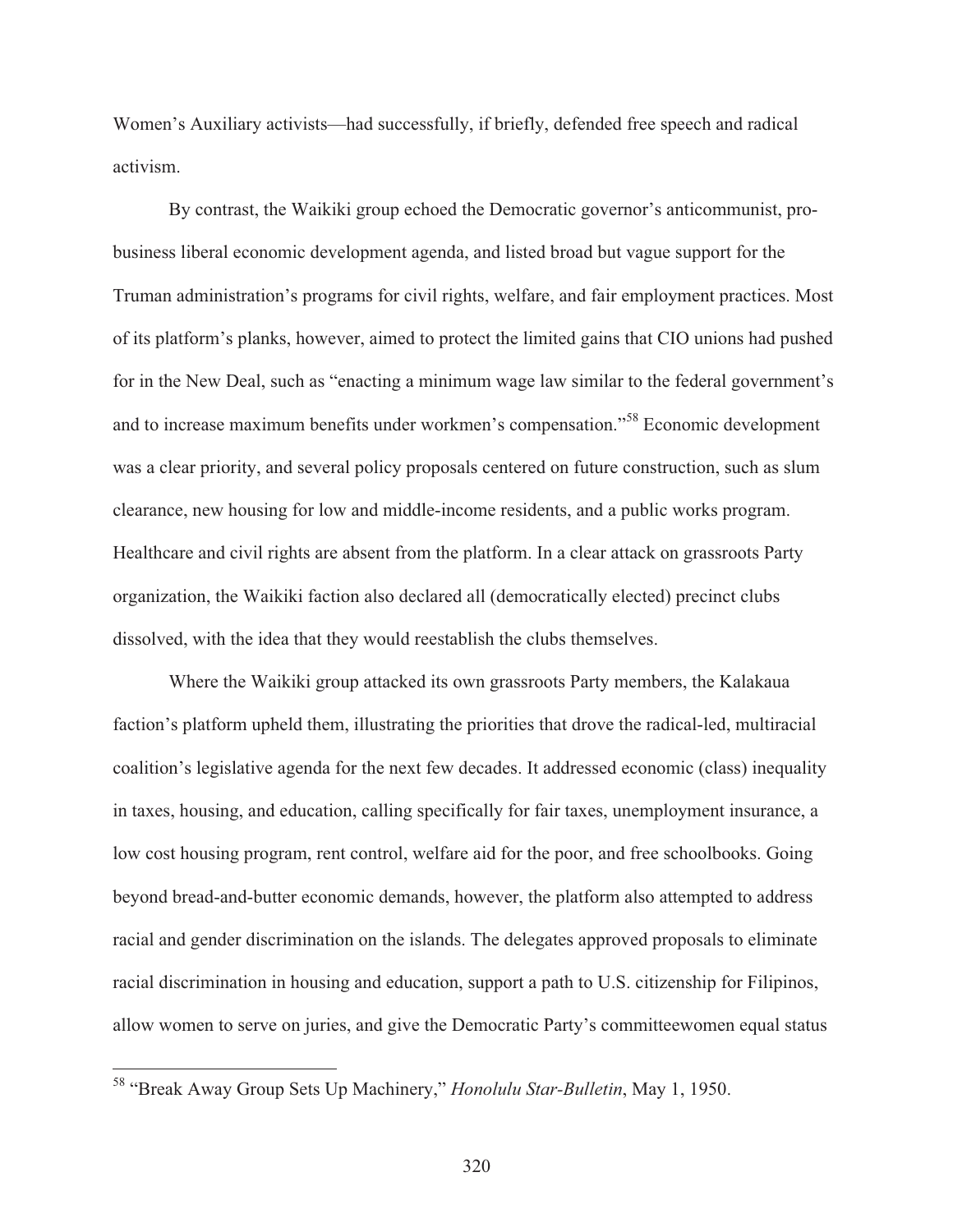with committeemen.<sup>59</sup> The Kalakaua delegates promised to expand citizenship rights and civil liberties for the multiracial working-class. Under continuing pressure, however, at a precinct club meeting held several months after the convention, the Kalakaua Democratic Party officials did vote to suspend Rachel Saiki and several other delegates from the Party for refusing to sign a statement that they were not members of the Communist Party. They stopped short of expulsion, but it seemed that even leftwing Hawai'i Democrats were not immune to the climate of partisan consensus on anticommunism.60

 In the summer of 1951, the battles over free speech and civil rights intensified in Hawai'i and on the mainland. In January, a federal judge in Hawai'i had acquitted the Reluctant 39 of their contempt charges for not answering the government's questions, claiming that the charges violated any witness's constitutional right to remain silent during a congressional hearing.<sup>61</sup> But it was a different story on the mainland. In June, the U.S. Supreme Court upheld a number of CPUSA national leaders' convictions under the Alien Registration Act of 1940 (also known as the Smith Act). The *Dennis v. United States* decision found that the government could ignore communists' First Amendment rights and political freedoms in the event of a "clear and present danger" to American national security.<sup>62</sup>

<sup>59 &</sup>quot;Kalakaua Faction Views Self as New Dem Party," *Honolulu Star-Bulletin*, May 1, 1950.

<sup>60 &</sup>quot;Demo Precinct Club Oks Suspension of 5 for Silence at House Probe," *Honolulu Star-Bulletin*, July 29, 1950.

<sup>61</sup> Zalburg, *A Spark is Struck!*, 303.

<sup>62</sup> The *Dennis v. United States* upheld the convictions of 11 of the CPUSA's top leaders: Eugene Dennis, Ben Davis, John Gates, Gil Green, Gus Hall, Irving Potash, Jacob Stachel, Robert Thompson, John Williamson, Henry Winston, and Carl Winter. See Schrecker, *Many are the Crimes*, 190-200.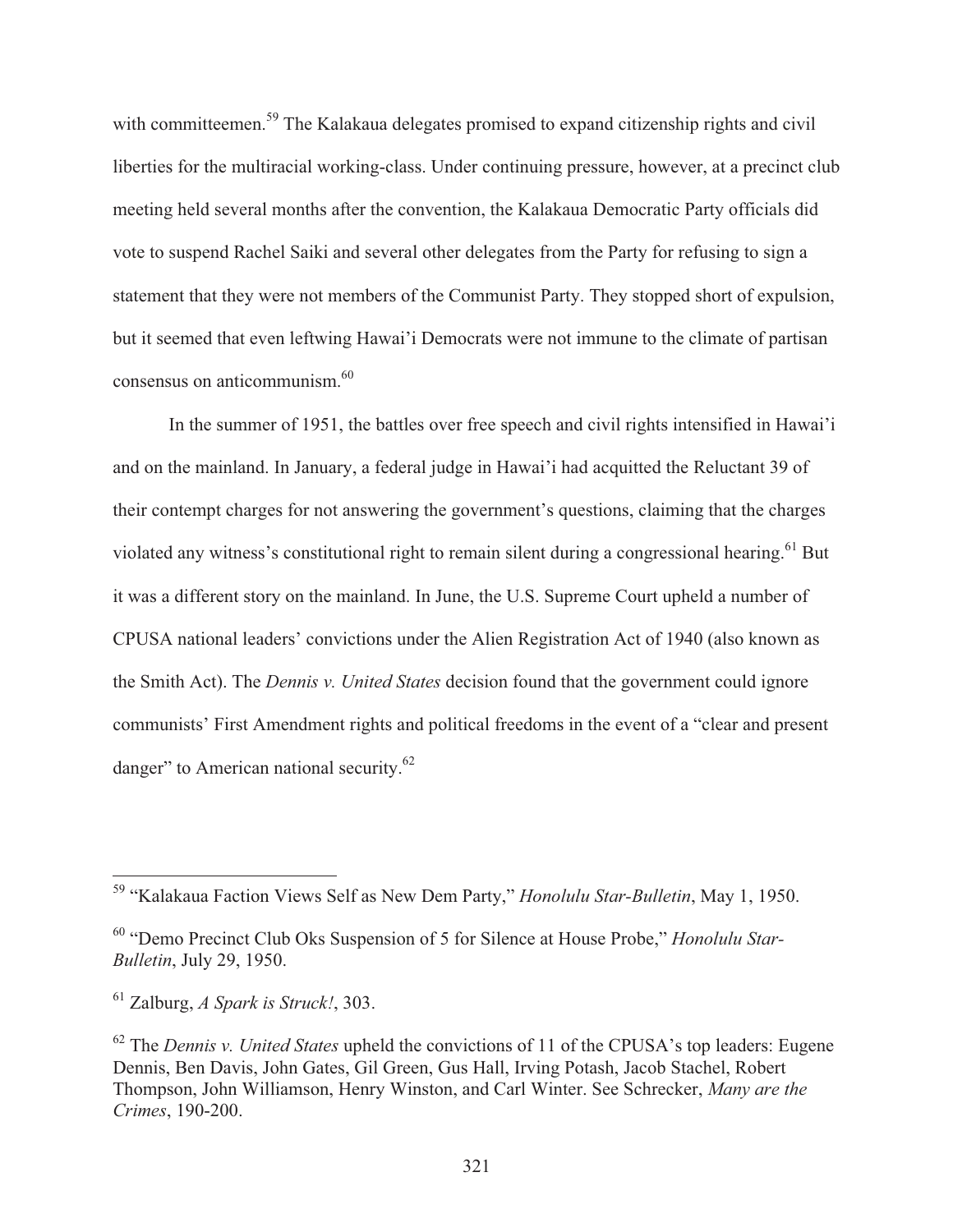Consequently, the FBI extended its dragnet of radical and labor leaders beyond the Party's highest-ranking officials. The new targets included Claudia Jones, arrested in June in New York, and Jack Hall, arrested in August in Honolulu. Charged with conspiracy to advocate and teach the violent overthrow of the government, Hall and six others, known as the Hawaii Seven, hired the Bouslog & Symonds firm and a California-based lawyer, Richard Gladstein, to represent them. Besides Hall, the accused included two newspaper writers, two teachers, and a former ILWU employee (four were Japanese-American and three white). The trial was scheduled to begin November 1952; it would last for seven months. $^{63}$ 

 As the defendants and their lawyers began preparing for the trial, the ILWU continued to organize. At a Labor Day picnic and parade on September 2, 1951, Bouslog announced to more than four thousand union members and their families: "Now there is nothing in the United States Constitution that says that capitalism and democracy are the same."64 Her message that pro-labor (or anti-capitalist) activists were not against democracy came through loud and clear. Throughout the islands, ILWU and other union members gathered in public parks and at mass meetings to celebrate Labor Day in a show of strength during an ongoing strike in the pineapple fields and canneries, and to send a message to the sugar industry as the union began contract negotiations. The crowds also protested the recent arrests of the Hawaii Seven. The parade

<sup>63</sup> The Hawaii Seven were: Jack Hall, Koji Ariyoshi (editor of the *Honolulu Record*), Jack Kimoto (head of the local CPUSA branch, writer for the *Honolulu Record*), Charles Fujimoto (Chairman of the local CPUSA), Eileen Fujimoto (former secretary for the ILWU), John Reinecke (IPA member, teacher and union activist), James Freeman (CPUSA organizer). "Harriet Bouslog Tells of Case of the Hawaii 7," *Honolulu Record*, September 3, 1951; Zalburg, *A Spark is Struck!,* 323.

<sup>64 &</sup>quot;Harriet Bouslog Tells Case of Hawaii 7," *Honolulu Record*, September 3, 1951.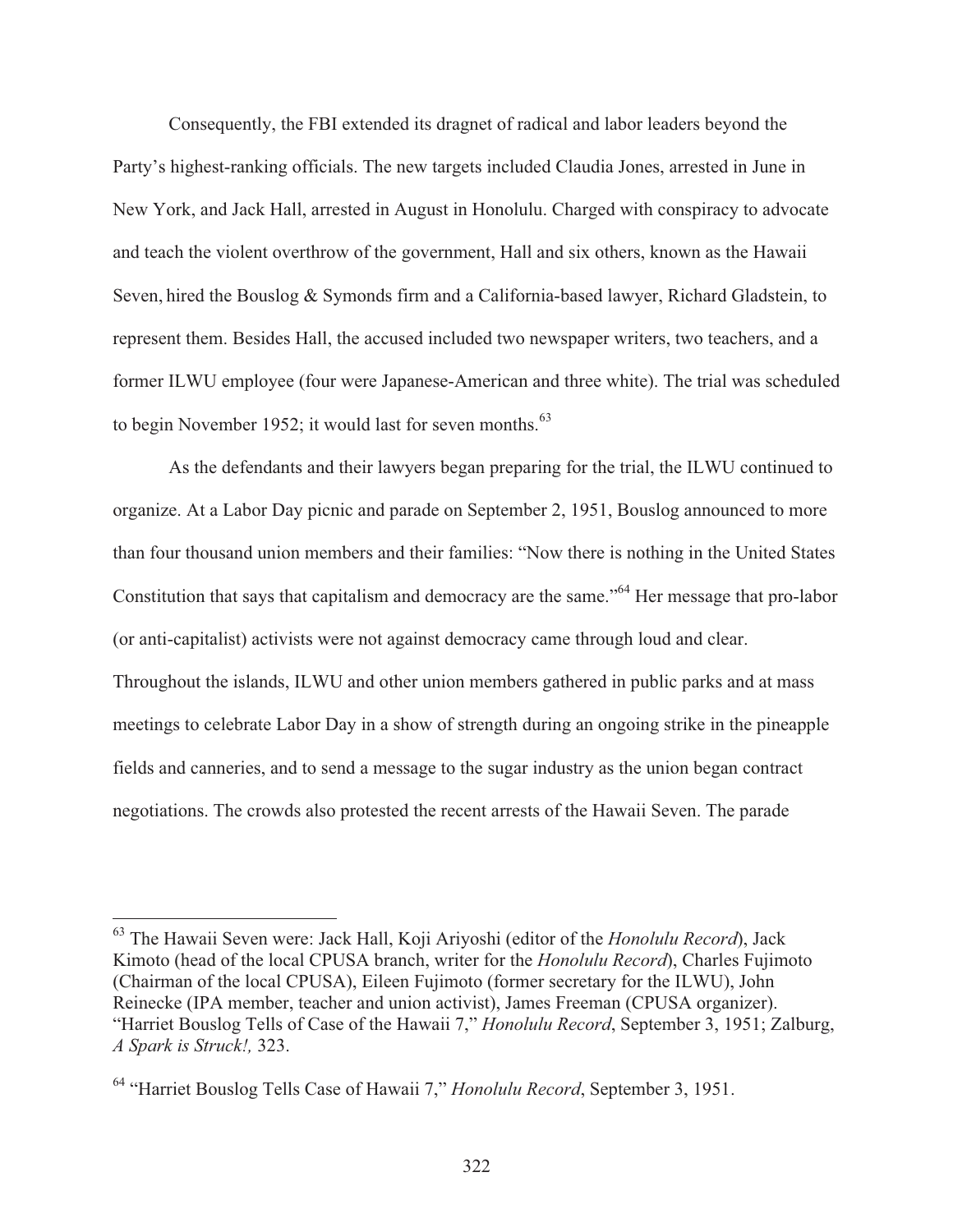included ILWU and UPW members carrying signs supporting Jack Hall, and pledging to "Organize the Unorganized."65

 After losing her job at the Department of Public Welfare in 1946, McElrath had enrolled in a three-month course in legal stenography. She had planned to work as a legal secretary for Bouslog, but instead continued to perform research and grassroots union and political organizing for the ILWU. In the months leading up to the trial, however, she worked alongside Saiki and Bouslog to organize activities and fundraising for the ILWU Defense Committee. The Committee raised funds to pay for legal fees, and published a weekly bulletin that connected the Hawaii Seven's arrests to Harry Bridges's Smith Act trial in Los Angeles, painting both as attacks on freedom of the press and on the labor movement. In February 1952, Bouslog and the other lawyers again challenged the constitutionality of Hawai'i's grand jury pool based on its high percentage of white potential jurors. They were partly successful: the jury ultimately included several Asian Americans, but no women.<sup>66</sup>

 The impending trial drew more attention when famous actor John Wayne arrived in Hawai'i to film his anticommunist drama, *Big Jim McLain*, in which he plays a FBI agent investigating communists for HUAC's "Operation Pineapple."<sup>67</sup> Shot during the spring of 1952, it premiered in Honolulu in August. In February earlier that year, Richard English, one of the screenplay's co-writers, had published an exposé of supposed communist infiltration in the

<sup>65 &</sup>quot;ILWU Scores Hall's Arrest; AFL Urges Drive on Reds," *Honolulu Star-Bulletin*, September 4, 1951. The ILWU and the AFL held dueling Labor Day parades that year.

<sup>66</sup> Zalberg, *A Spark is Struck!*, 219.

<sup>67</sup> Richard English, a journalist for the *Saturday Evening Post*, co-wrote the screenplay. For an example of his anticommunist articles, see Richard English, "We Almost Lost Hawaii to the Reds," *Saturday Evening Post*, February 2, 1952; English, "What Makes a Hollywood Communist," *Saturday Evening Post,* May 19, 1951.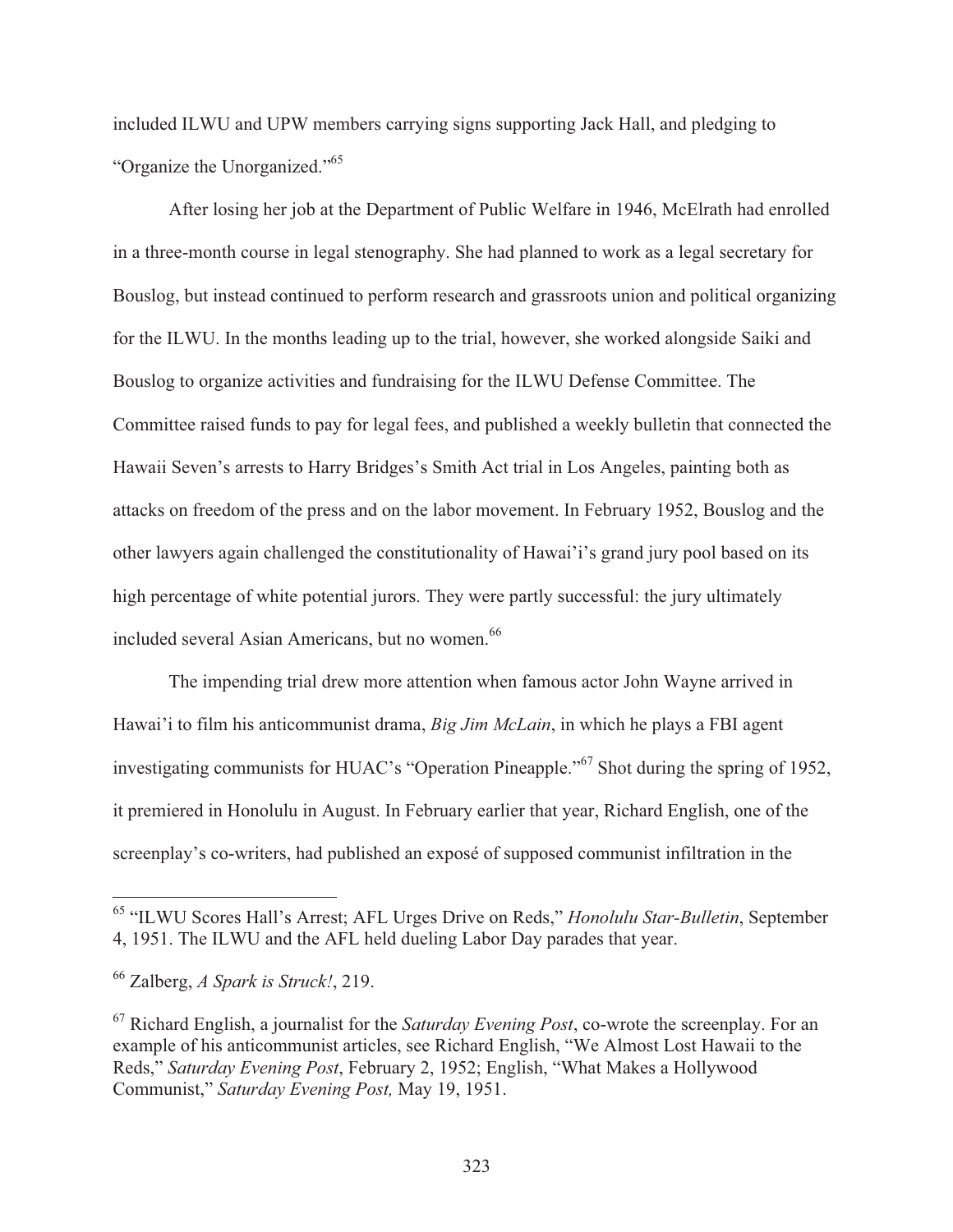ILWU in Hawai'i. "The strong red roots of the ILWU beanstalk on which the communists climbed to almost terrifying power are much too malignant," he warned, implying that like a cancer they must be cut away.<sup>68</sup> *Big Jim McLain* begins and ends with scenes of fictionalized HUAC hearings—the first in Washington DC, the second in Honolulu—during which the accused successfully use the Fifth Amendment to escape punishment for their crime of being communist.

 The film's central message is that, despite heroic efforts from the FBI and HUAC, the court's respect for the Constitution allows the bad guys (communists depicted as murderers, racists, and union infiltrators) to get away. "We, the citizens of the United States of America, owe these [HUAC men], our elected representatives, a great debt," the voice-over begins in the film's first scene. "Undaunted by the vicious claims of slander launched against them as a whole and as individuals, they have staunchly continued their investigations according to their stated beliefs that anyone who continued to be a communist after 1945 is guilty of high treason."<sup>69</sup> The *New York Times* panned the film as a sappy romance, but also admonished the filmmakers for making light of both communism's and anticommunism's threats to political freedoms. "[T]he overall mixing of cheap fiction with a contemporary crisis in American life is irresponsible and unforgivable," wrote the film critic. $\frac{70}{2}$ 

 For the ILWU and its community allies, anticommunists' lurid fantasies would continue to play out less cinematically but no less dramatically in Honolulu, and on the West Coast. In

<sup>&</sup>lt;sup>68</sup> English, "We Almost Lost Hawaii to the Reds."

<sup>69</sup> Edwin Ludwig, dir., *Big Jim McLain* (1952; Burbank, CA: Warner Home Video, 2007), DVD.

<sup>70</sup> Bosley Crowther, "'Big Jim McLain,' Film Study of Congressional Work Against Communism," *New York Times*, September 18, 1952.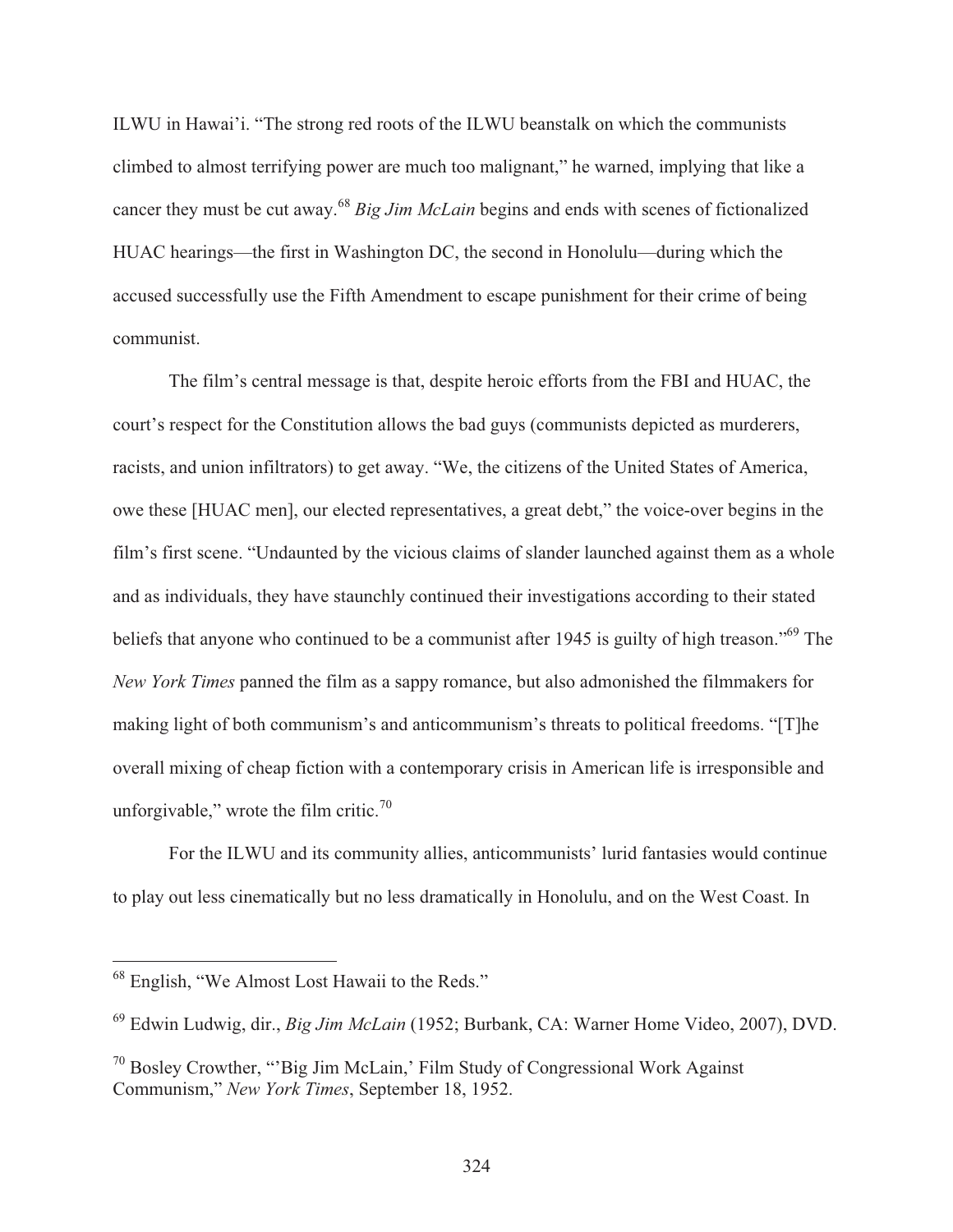September 1952, twenty thousand ILWU longshoremen walked off the job in California to protest the state Supreme Court's decision to uphold Harry Bridges's conviction and prison sentence. The Hawaii Seven's trial finally began in November. Sitting in the courtroom each day, We, the Women members formed a cheering section that enhanced the spectacle surrounding the trial.<sup>71</sup> On one day, they listened to an opponent from their Broom Brigade counter-protests. From the witness stand, Helen Kanahele, though never a CPUSA member herself, publicly avowed her own commitment to communists' rights to free speech and to hold political opinions. "I think they have a right to be Communists if they want to," she testified. "It's their privilege."<sup>72</sup>

 The members of the ILWU Defense committee, including McElrath and Bouslog, spent little time in the courtroom, instead performing the hours of research necessary to prepare for court each day. "You had to analyze what went on [during the hearings] in order that the attorneys would know what to do the following day," McElrath recalled. "It was a really big job."73 Bouslog later complained to a journalist that sexist defense lawyers shunted her out of the courtroom and back to the office. "None of them would let me say a goddamned thing," she protested. "Oh, the male chauvinists."<sup>74</sup> She saved her sharpest criticism, however, for the government's prosecutors. "There's no such thing as a fair trial in a Smith Act case," she told a group of ILWU members in December. "All the rules of evidence…have to be scrapped or the

<sup>71</sup> Horne, *Fighting in Paradise*, 248.

<sup>72 &</sup>quot;Mayor on Stand for Jack Hall," *Honolulu Advertiser*, April 9, 1953.

<sup>73</sup> McElrath, "The Challenge is Still There," 150.

<sup>74</sup> Zalburg, *A Spark is Struck!,* 348.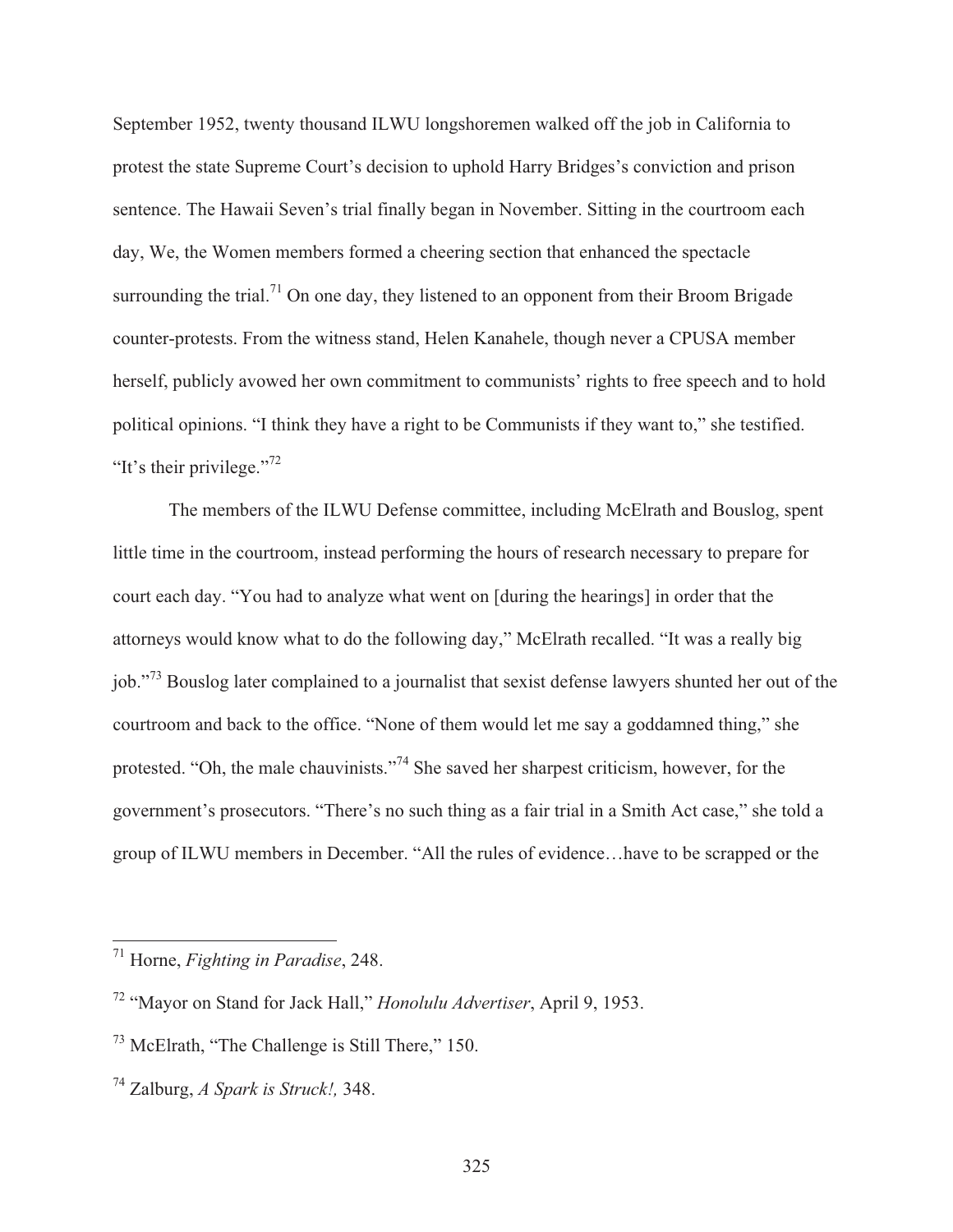government can't make a case…They just make up the rules as they go along."75 Hawai'i's Bar Association would later strip Bouslog of her license for making this statement, a punishment that she fought all the way to the U.S. Supreme Court, and won.

 Almost two years after Hall's arrest, the jury convicted the Hawaii Seven. The judge sentenced them each to five years in prison, but the defense lawyers immediately appealed and none of the defendants ultimately served any part of their official sentences.<sup>76</sup> In July 1953, thousands of ILWU members and their community allies join one-day walkouts to protest HUAC and the convictions, protests that continued over the next few years. In December 1956, thousands of ILWU members again walked off their jobs on plantations and waterfronts to protest Mississippi Senator James Eastland's Internal Security Subcommittee hearings in Honolulu. The committee had subpoenaed both Ah Quon and Robert McElrath, among others. The protesters greeted Eastland, a racist who opposed statehood for Hawai'i, with a parade of signs, some stenciled with "ILWU Supports Democracy for All Races" and others denouncing white supremacy.<sup>77</sup>

<sup>75</sup> Zalburg, *A Spark is Struck!,* 349.

<sup>76</sup> Horne, *Fighting in Paradise*, 236. Horne claims that the Hawaii Seven trial marked the beginning of the end of the local labor movement's radicalism. However, he ends his study with statehood in 1959, and does not trace the legacies of this radicalism into the 1960s and 1970s.

<sup>77</sup> Yung, *Reworking Race*, 159; "1,700 Workers at Olaa Sugar Company Suspended for Walkout," *Hilo Tribune-Herald*, December 4, 1956; "Workers at Pioneer Mill Company and Wailuku Sugar Company Receive One-Day Suspensions after Work Stoppage in Protest of Eastland Hearings," *Maui News*, December 5, 1956.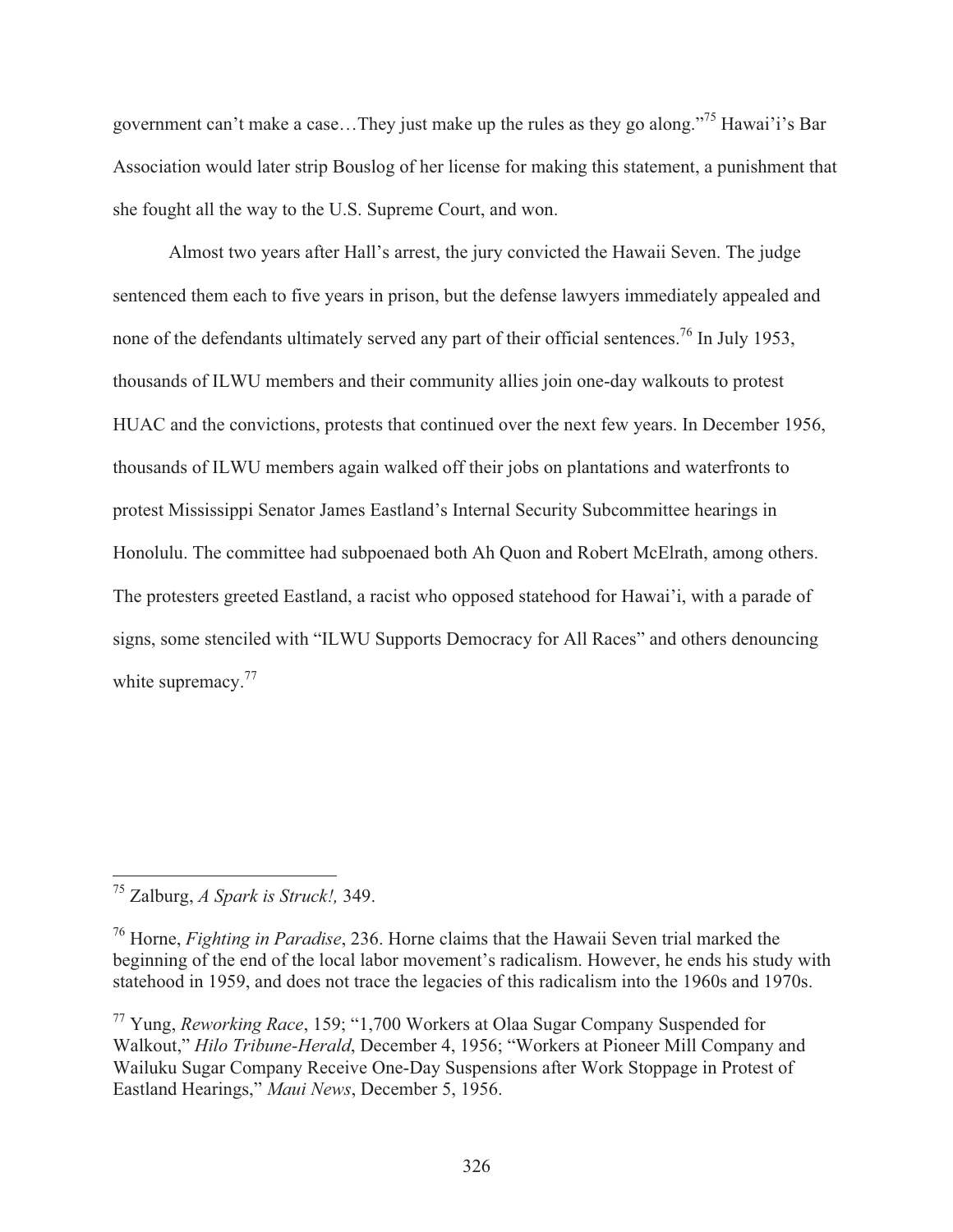## *The Making of a Union Social Worker*

 In 1954, four years after the contentious split in the Democratic Party's convention, union members and union-endorsed candidates successfully organized what became known as the "Democratic Revolution," when the electorate voted in a progressive, pro-labor Democratic Party majority to govern the territory's legislature for the first time.<sup>78</sup> At the same time, the ILWU hired forty-year-old McElrath as the union's social worker.

 "When Democratic candidates talked issues, the Republicans yelled Red!" the pro-labor *Honolulu Record* editorialized that year. "When Democrats talked about such things as taxes, unemployment and land, the Republicans screamed Communist."<sup>79</sup> In the context of the Korean War, the mainland's labor movement, too, had continued its campaign against communists in its ranks. By 1955, the AFL-CIO merger agreement made explicit its "determination to keep the merged federation free from any taint of corruption or communism."<sup>80</sup> The national merger exacerbated tensions between the ILWU and other labor unions on the islands, but the independent ILWU carried on organizing and building political power. The merger did create a personal consequence for McElrath. In the late 1950s, the local AFL-CIO refused to recognize her as labor's representative on a state workers' compensation committee.<sup>81</sup>

<sup>78</sup> For more on the Democratic Revolution, see Tom Coffman, *The Island Edge of America: A Political History of Hawai'i* (Honolulu: University of Hawai'i Press, 2003), 148-153; Zalburg, A *Spark is Struck!,* 374-381.

<sup>79</sup> Editorial, *Honolulu Record*, November 3, 1954.

<sup>80 &</sup>quot;The AFL-CIO Merger Agreement," reprinted in *ILR Review*, 9, no. 1 (October 1955): 122- 124. For more on the history of the CIO, see Zieger, *The CIO, 1935–1955*; Lichtenstein, *Labor's War at Home: The CIO in World War II*.

<sup>&</sup>lt;sup>81</sup> Manuel, "Her Bottom Line is Human Rights."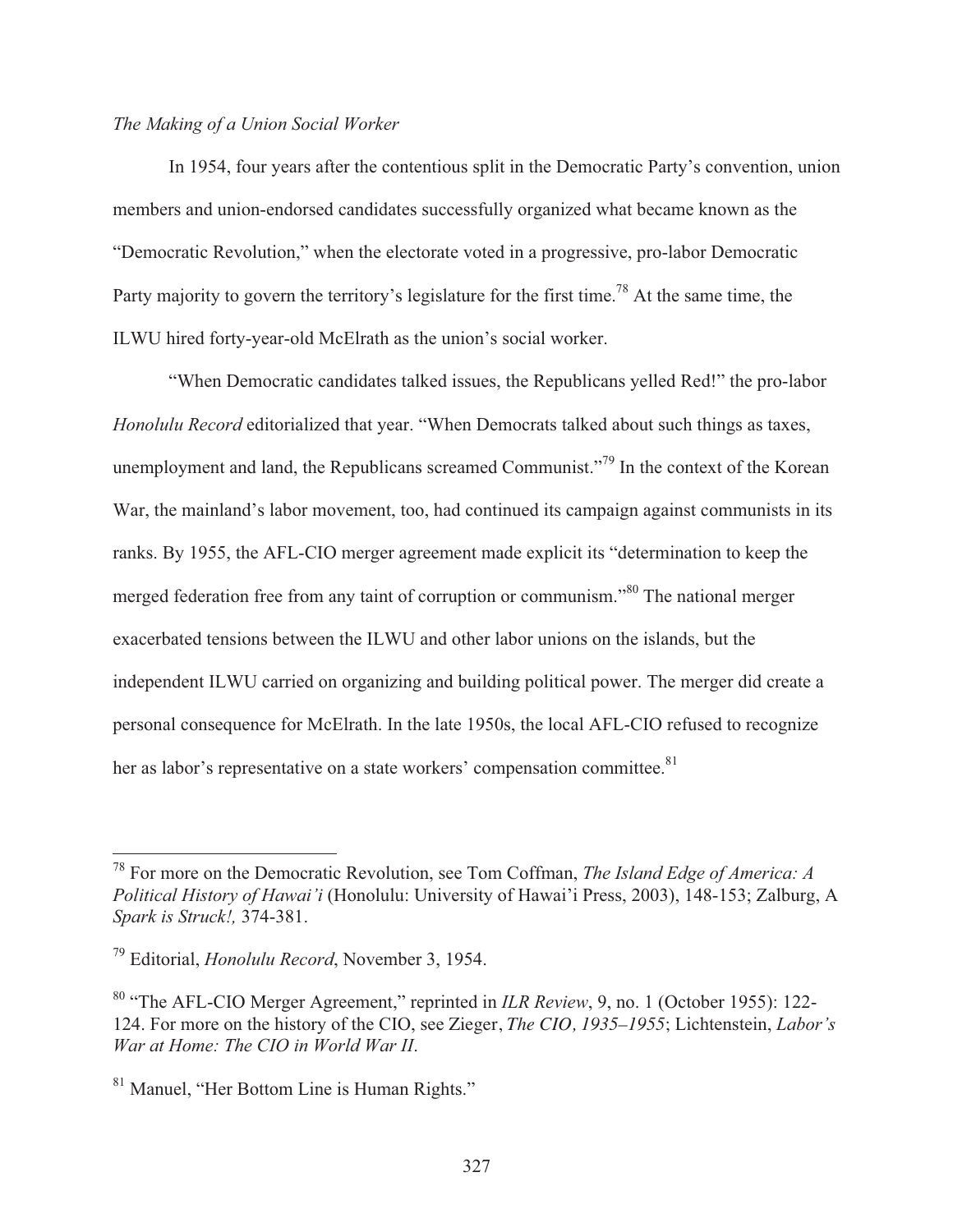After the Democratic Revolution, the territory increased education spending, lowered college tuition costs, doubled welfare assistance funding, expanded public housing, raised the minimum wage, and improved unemployment benefits.<sup>82</sup> The ILWU's almost two decades of community and political organizing had led to concrete successes for working people beyond the benefits of a union contract. Political representation at local and territory-wide levels gave working-class communities some measure of control over legislation and government resources.

 In 1959, Congress voted to admit Hawai'i as America's fiftieth state. A year earlier, the U.S. Supreme Court had overturned all of the Smith Act convictions, including that of Jack Hall and the other Hawaii Seven defendants. White supremacy and anticommunism, however, had driven the debate over statehood for the territory. Those arguing against statehood claimed that Hawai'i's non-white majority would never be truly "American," and that the Soviet Union would use its perceived influence on the islands to interfere with U.S. domestic politics. Some of those who supported statehood did so, in part, because they believed it would contain and perhaps diminish leftist activism on the islands.<sup>83</sup> While many politicians, business leaders, and union officials—before and after the territory became a state—viewed Hawai'i as part of American politics and society, they also often excluded radical activists and Asian Americans in their imagination of who was deserving of American citizenship and its rights.<sup>84</sup> For McElrath and other progressive organizers, the struggle continued after statehood.

<sup>82</sup> Lawrence Boyd, "The End of Hawaii's Plantations: Back to the Future?," *Annals of the American Academy of Political and Social Science* 54 (March 1996), 102.

<sup>83</sup> Horne, *Fighting in Paradise*, 162-174.

<sup>84</sup> Ngai, *Impossible Subjects*, 98.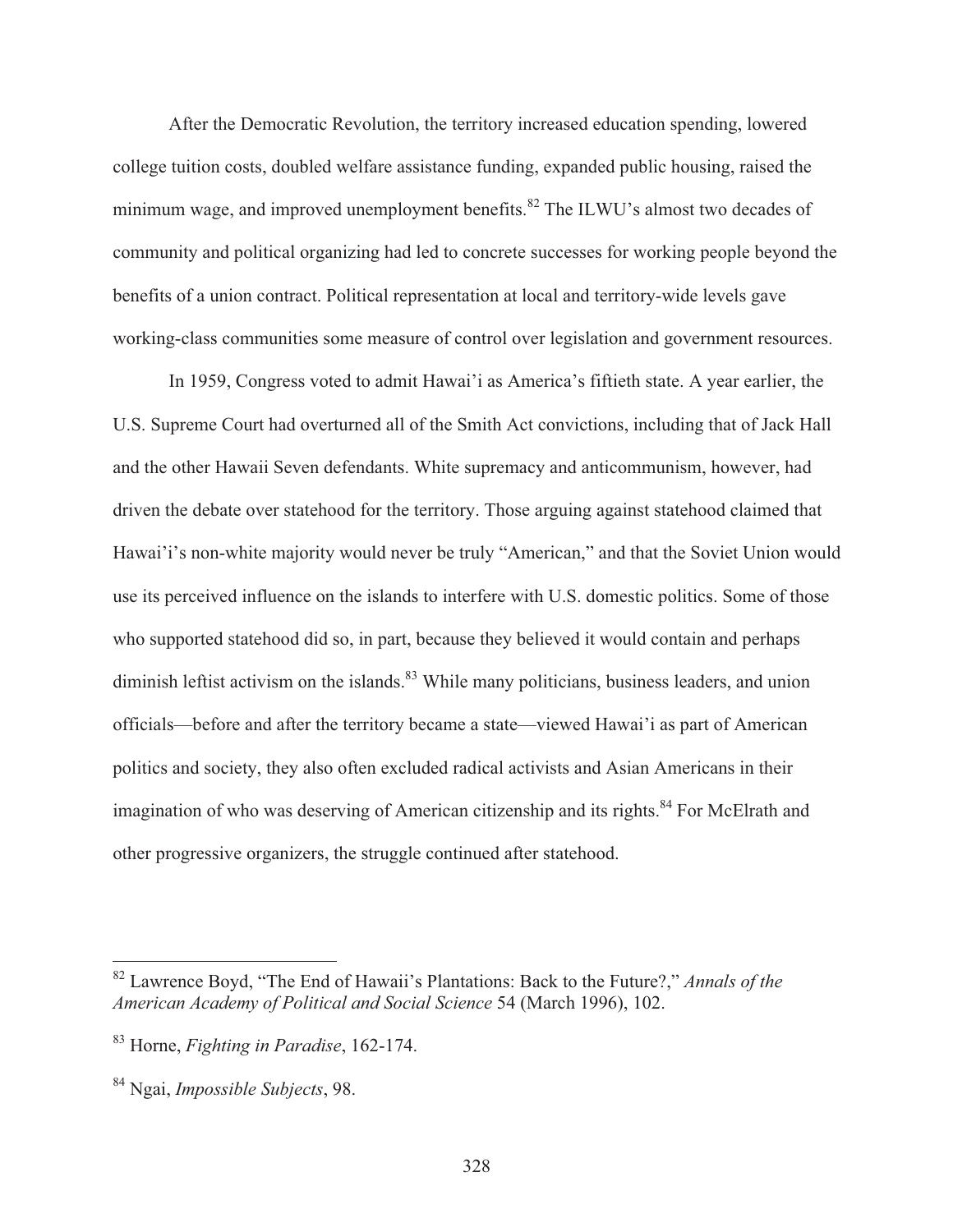The grassroots organizing and legal work that women, such as McElrath, Saiki, Bouslog, and Kanahele, performed in both the union and the Democratic Party had provided a significant part of the foundation for Hawai'i's transformation after the "Democratic Revolution." In the 1950s and 1960s, these Popular Fronters would continue to advocate for union contracts and legislation that expanded and protected citizenship rights and government benefits for Hawai'i's multiracial working class, especially for women. On the mainland, the labor movement's purge of leftwing unions had swept healthcare reform and demands for an expanded social welfare state from its political agenda, but in Hawai'i these priorities remained central to the ILWU.<sup>85</sup>

 By the mid-1950s, the ILWU had achieved significant social welfare victories in union contracts and government legislation, and sought someone to oversee its negotiated health and pension plans, which covered tens of thousands of workers and their families, and develop its member education programs.<sup>86</sup> The ILWU "needed a social worker to look into some of the aspects of human behavior and living, which would affect the way medical plans should be negotiated," McElrath later recalled.<sup>87</sup> By 1954, she had racked up twenty years of experience in labor, community, and political organizing, as well as in research of the islands' labor structures and laws. As the union's social worker, she became, in the words of one journalist, "one of the intellectuals of the movement, one of the researchers whose facts and figures often flabbergasted the employers and helped tilt the bargaining in labor's favor."<sup>88</sup>

<sup>85</sup> Schrecker, *Many are the Crimes*, 369, 384.

<sup>86</sup> Zalburg, *A Spark is Struck!,* 437.

<sup>&</sup>lt;sup>87</sup> McElrath, interview by Mast, 310.

<sup>88</sup> Smyser, "A Lifetime of Laboring to Make Hawaii Better."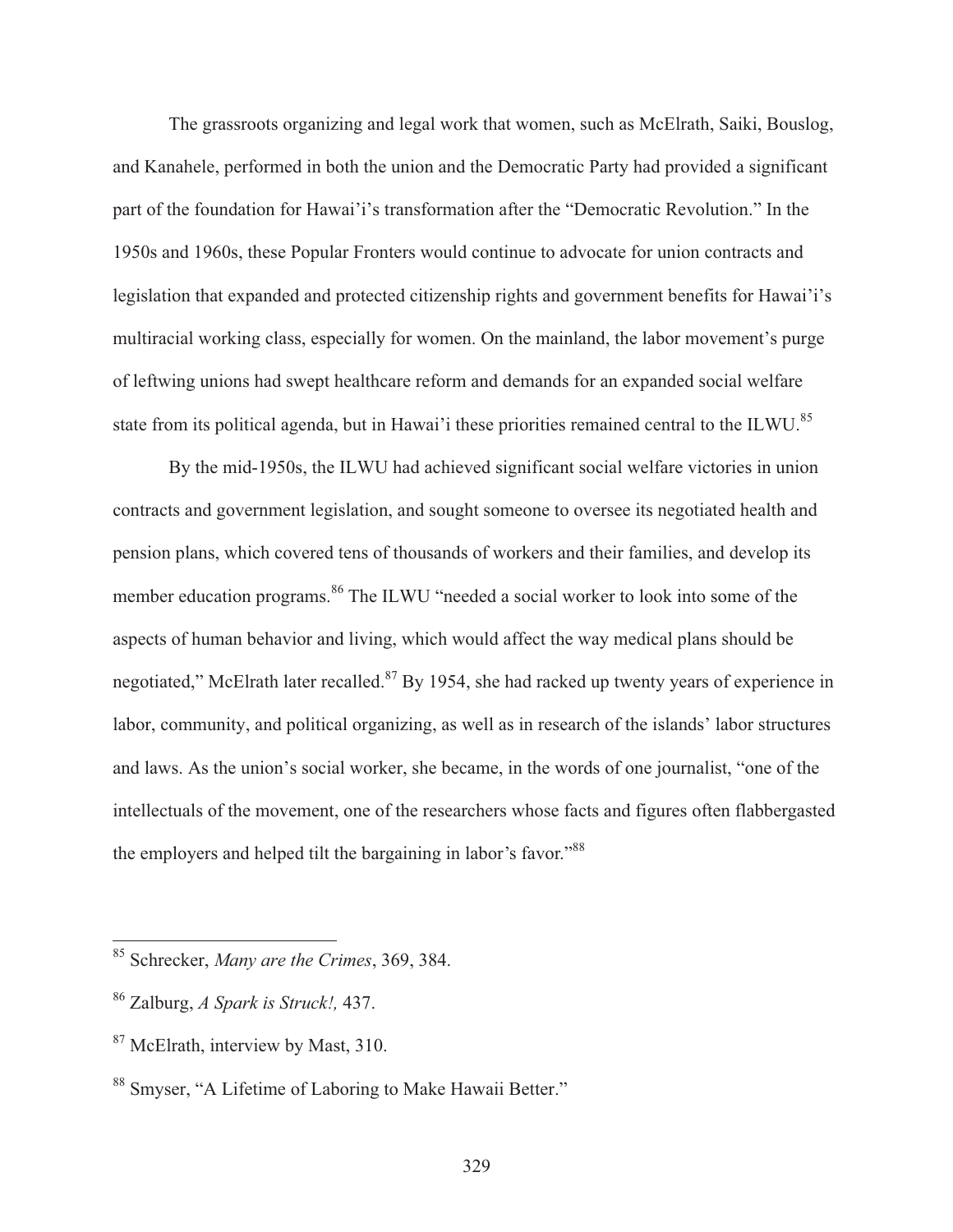Despite FBI surveillance, HUAC subpoenas, and AFL and CIO blacklisting, she was never silent or secretive about her radical politics.<sup>89</sup> She continued to embrace the theory of radical social work that she had read about in *Social Work Today* in the 1930s, with its focus on grassroots organizing and the issues of civil rights, housing, public health, and unemployment resources. Her Popular Front vision paralleled the ILWU's dedication to cross-class, multiracial trade unionism and community-labor organizing, as well as the CPUSA's commitment to a political education that provided opportunities for rank-and-file union members and community activists to learn about strategy and organizing. Historians have shown that in response to anticommunist attacks, many labor activists shifted their priorities to bread-and-butter economic issues, while countless social workers turned from government social service jobs to private sector work as therapists.<sup>90</sup> Yet as public sector unions purged radical social work caseworkers elsewhere, the ILWU recognized McElrath's value and talents. Her research and organizing abilities, and her knowledge of government social programs gained during both her volunteer activities for the labor movement and her career in social work, made her a perfect fit for the job.

 McElrath's long social work career illustrates that some union leaders and social workers did survive anticommunist blacklists and legislation, entering what became the civil rights era with their radicalism intact. The ILWU gave her an institutional home that allowed her to keep fighting for gender and racial equality, challenging Hawai'i's anti-labor laws, and lobbying for

<sup>&</sup>lt;sup>89</sup> "Communist Activities in the Territory of Hawaii," FBI Honolulu Field Division Report to the Joint Committee on the Investigation of the Pearl Harbor Attack, AQM at UH.

<sup>90</sup> Schrecker, *Many are the Crimes*, 384-386; Walkowitz, *Working with Class*, 217, 312. Walkowitz claims that few radical social workers after 1970 were willing to be public about their politics, and that most had become more liberal, shifting their careers to the private sector. Schrecker writes that McCarthyism silenced the voices of social workers and others who had a more structural understanding of poverty that did not "blame the victim."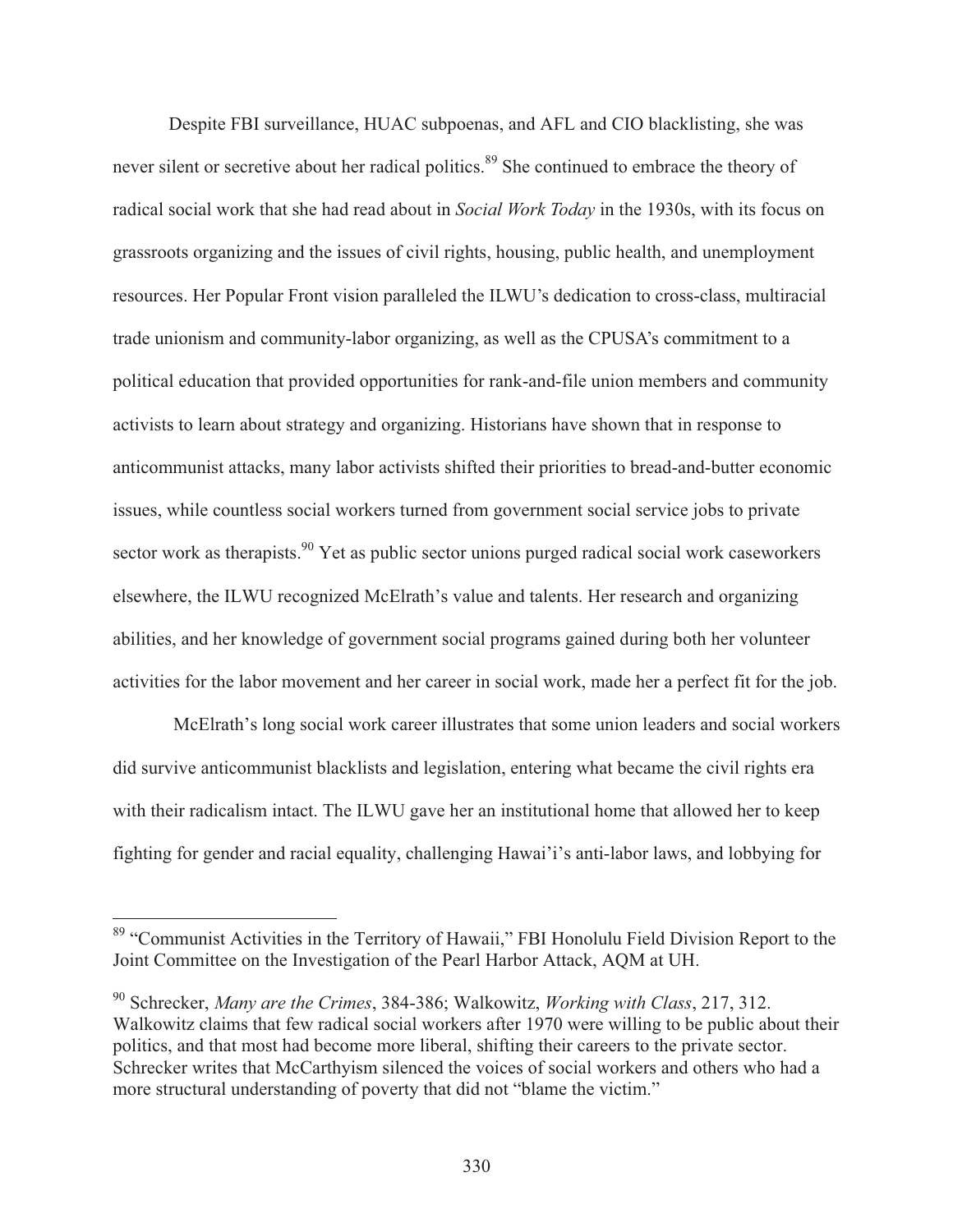social welfare legislation. More significant to her, however, was the work she did with the union's membership and their communities. "I am most proud of the fact that I helped to extend the level of understanding of people so that they could understand medical plans, they could understand pension plans," she told an interviewer in the 1980s, and that they "feel that, by golly they have a contribution to make, that they are the backbone of the union."<sup>91</sup>

 For the next twenty-five years, McElrath pushed the union leadership, the employers, and the government on a broad social welfare agenda. Her expertise grew as she honed her skills navigating government and employer programs, but she remained committed to organizing, and to teaching union and community members how to advocate for themselves, their co-workers, and their neighbors with employers and elected representatives, without needing to rely on professionals. "The minute the trade union movement leaves out the word 'movement,' and thinks only of where it is going for itself," she warned, "forget it, it ain't going anywhere."<sup>92</sup>

 Political education programs for union members and their families remained a key priority for her. Beginning in 1946, the ILWU had run a workers' school in Honolulu, open to the public, called the Labor Canteen. It allowed each union member to take two free courses from among its offerings on, for example, Hawai'i's economic history and the U.S.'s "minority problems."93 McElrath served as the treasurer for the Labor Canteen, until it shut its doors in 1952, another casualty of anticommunism on the islands. For the ILWU, she devised education programs that would not just to teach members about their contract benefits, but also help them evaluate local school budgets and understand the history of how the union built political power

 $\overline{\phantom{a}}$ 

 $91$  McElrath, "We gave workers a sense of dignity," 263.

<sup>&</sup>lt;sup>92</sup> McElrath, interview by author.

<sup>93 &</sup>quot;Labor Canteen Plans New Training Course," *Honolulu Advertiser*, January 22, 1946.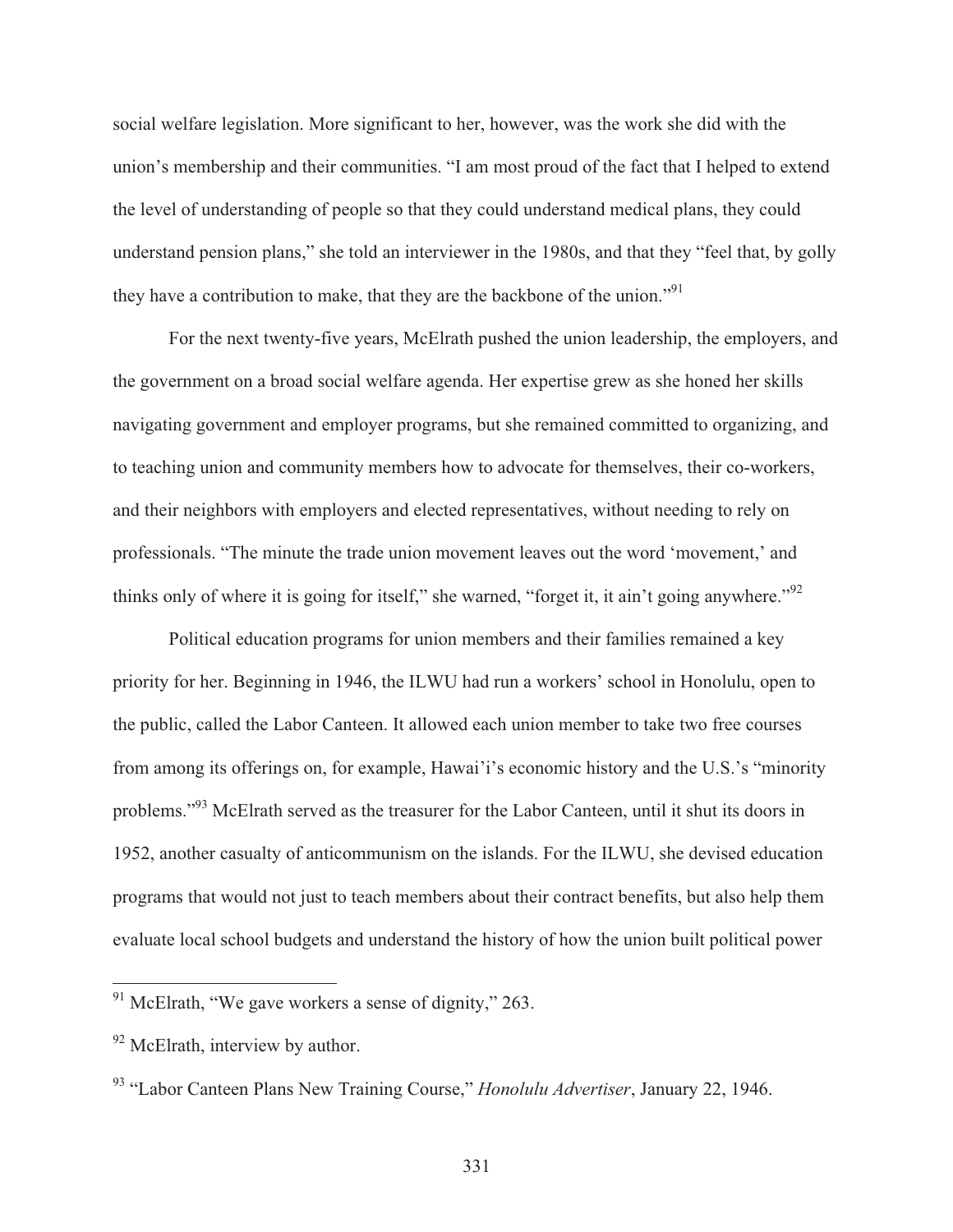and won those contracts. "Our idea was to train indigenous leadership to recognize problems that were occurring on the job, as well as off the job," she remembers, "We had members on school advisory boards and land utilization committees."<sup>94</sup>

 McElrath was the first woman on the union's paid staff, and remained the only one for decades. As a labor feminist, she critiqued the union for the dearth of women in its elected leadership. "While we are a very democratic union, I think prejudices die hard," she told an interviewer in 1977. "Basically the men in the union can still not visualize a woman being a business agent or a high-level union officer. This is so much outside of their experience that getting them to change their attitudes involves a great deal of work."95 Within the maledominated leadership, she pushed the union, as a local newspaper later reported, "to look beyond the salary issues and to go after standard-of-living improvements like occupational safety, ethnic equality, healthcare, and education."96 She worked closely with ILWU Women's Auxiliary members to advocate for improvements to low-income public housing on the sugar plantations, where many dwellings were still dilapidated shacks. In 1957, for example, the ILWU secured the funding for a new development on Ewa plantation that resulted in the building of over 200 new three-bedroom homes with a garden, and available for a \$40 monthly rent.<sup>97</sup>

 Other Popular Fronters, including Bouslog, Kanahele, and Saiki, also continued to advocate for labor and civil rights during the 1950s, each according to hard-won principles of

<sup>&</sup>lt;sup>94</sup> McElrath, interview by Mast, 313.

<sup>&</sup>lt;sup>95</sup> McElrath, interview by Roffman.

<sup>96</sup> Gordon Y.K. Pang, "Social Activist not slowing down," *Honolulu Star-Bulletin*, October 30, 1999.

<sup>97</sup> Monahan, "Hawai'i's Twentieth Century Working Women," 225.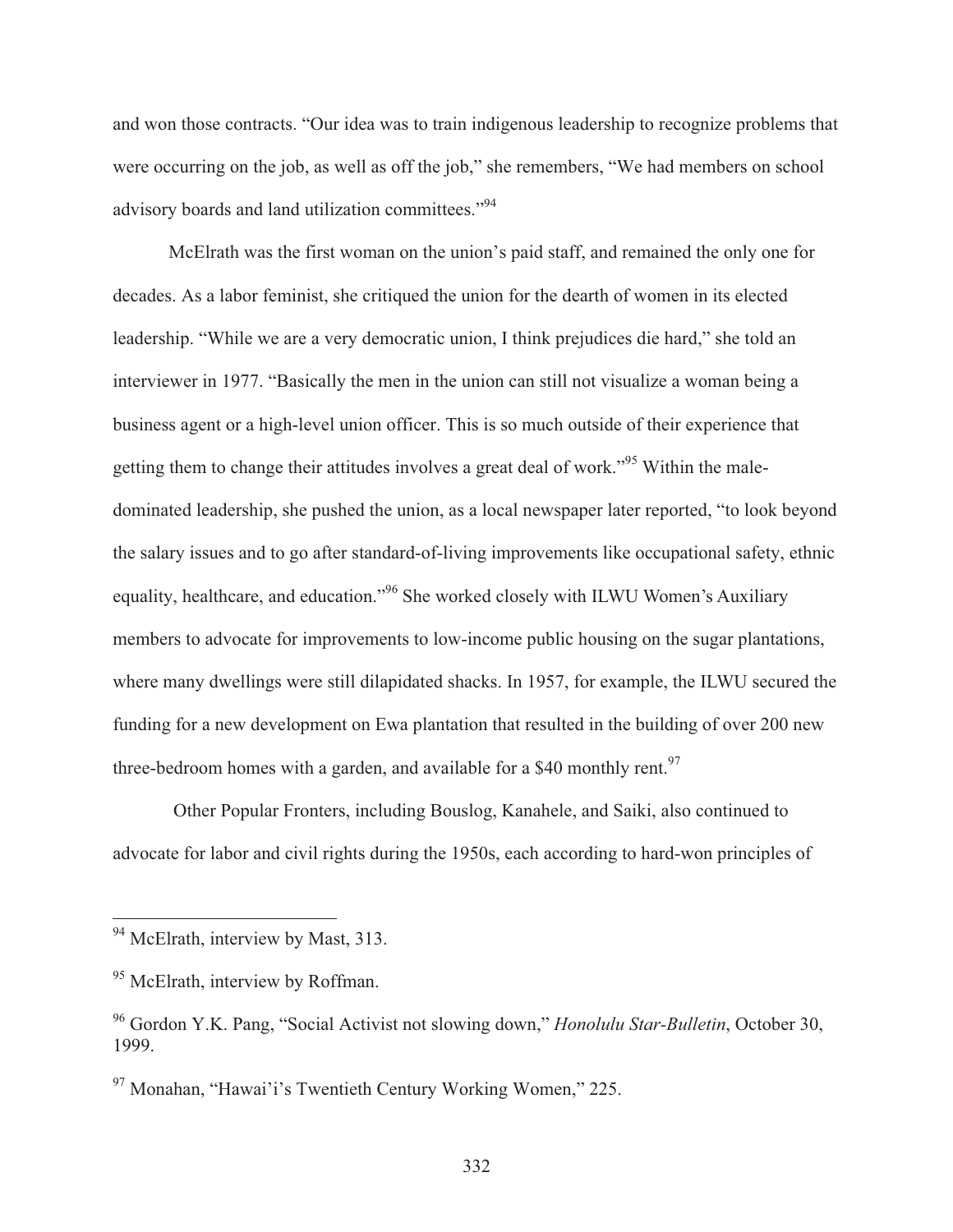radicalism. After the government sentenced two young men to death by hanging for the murder of a white woman in 1948, Bouslog and Kanahele launched a multi-year campaign to repeal the territory's capital punishment statute on the grounds of racial and class disparity. Their combined grassroots activism and Bouslog's legal efforts helped save the men's lives and end the death penalty in the territory in 1957. Several years later Hawai'i's Governor ordered the convicted men paroled.<sup>98</sup>

 As a consequence of her representation of the Hawaii Seven during the Smith Act trials, Bouslog found herself fighting to protect her own First Amendment rights, as well as those of all lawyers, in criticizing government officials' actions during ongoing trials. In 1956, the Territorial Bar Association had slapped her with a one-year suspension for disparaging comments she made about the territory's justice system and the FBI during the Labor Day public speech she had given in 1952. In response, she took the Bar Association to court, eventually appealing their decision to the U.S. Supreme Court. In 1959, the Court ruled in a 5-4 decision that lawyers have the right to free speech as long as they do not obstruct justice.<sup>99</sup>

 All of these women stayed active in the labor movement, especially during the strikes and protests that took place in the 1950s. Kanahele held multiple leadership roles in the ILWU Women's Auxiliary and in the United Public Workers, including secretary-treasurer, executive board member, and secretary of the union's PAC.<sup>100</sup> Saiki worked for the Oahu County Committee of the Democratic Party, and participated in the ILWU Women's Division.

 $\overline{\phantom{a}}$ 

<sup>&</sup>lt;sup>98</sup> Roffman, "Kanahele, Helen Lake," 197; Falk, "Harriet Bouslog," 116.

<sup>99</sup> Falk, "Harriet Bouslog," 110. The case was *In re Sawyer* 360 U.S. 622 (1959).

<sup>&</sup>lt;sup>100</sup> Roffman, "Kanahele, Helen Lake," 197.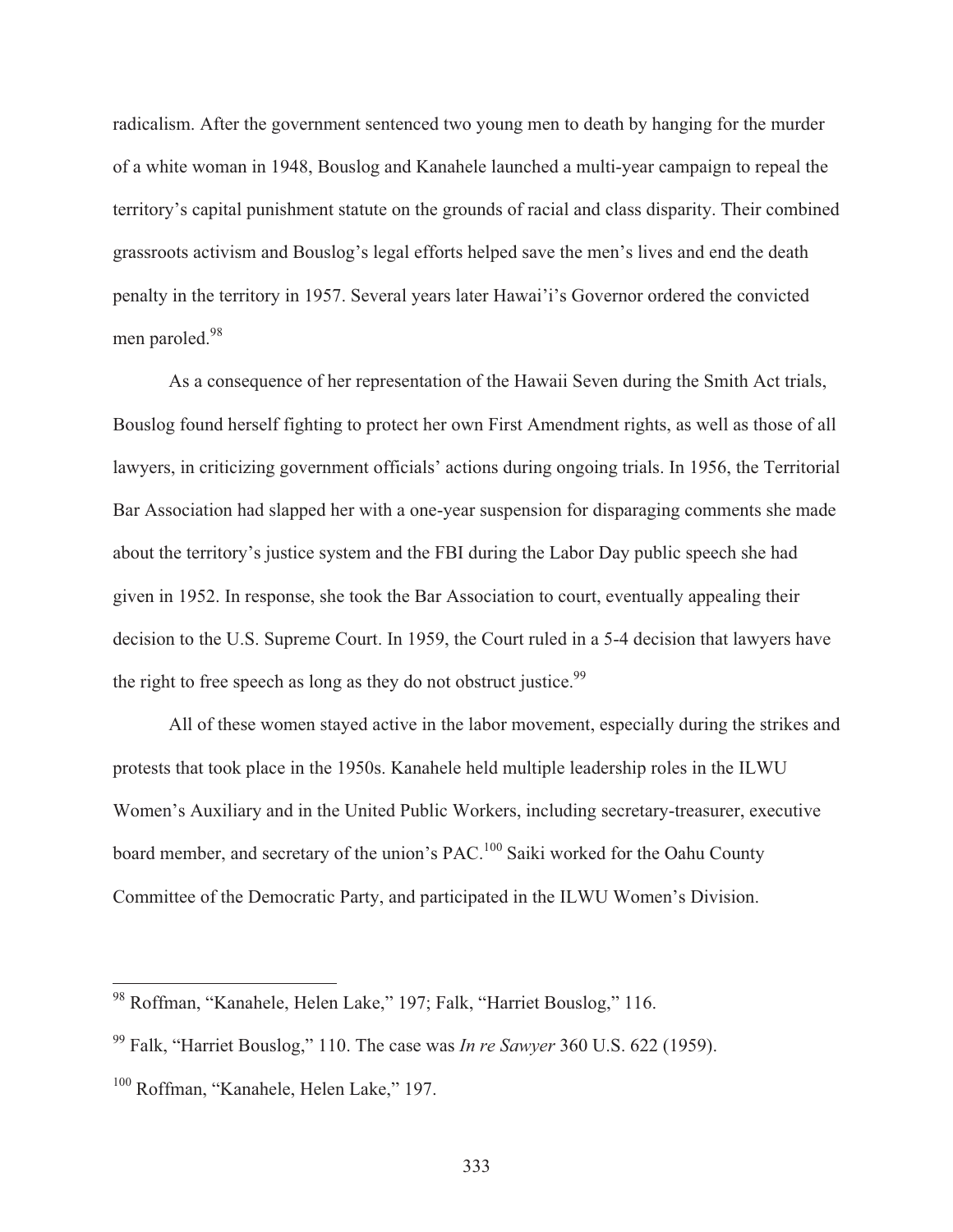"Whenever there was any kind of labor dispute, or they needed someone on a picket line," she told an interviewer, "I was a volunteer for that."<sup>101</sup>

 In February 1958, after organizing more deliberately for community support and building up a large strike fund, sugar workers went out on the "Aloha Strike," so named for its "good spirit and community support," which pre-empted the possibility of a counter-organizing campaign in the style of We, the Women.<sup>102</sup> After four months, the employers settled, and the workers won a retirement program, better housing, and improved medical coverage, in addition to wage increases. Pineapple workers, too, continued to mobilize on the job, particularly against production line speed-ups. $103$ 

 By 1965, McElrath was eager for a new adventure, and curious about new theories of social work and sociology. She decided to take a break from the ILWU and fulfill her longdeferred dream of attending graduate school.

## *A Popular Fronter in Alabama*

 $\overline{a}$ 

 After more than thirty years of organizing, separated from her husband and with her children grown, McElrath enrolled in a graduate program at the University of Michigan. During one of her first classes, she asked the professor about the program's connection to community organizing, particularly in the Saul Alinsky model. The professor replied that, as McElrath

<sup>101</sup> Rachel Saiki, interview by Robert and Anne Mast, *Autobiography of Protest in Hawaii*, Robert H. and Anne B. Mast, eds., (University of Hawaii Press, 1996), 226.

 $102$  Beechert, "The Political Economy of Hawaii," 167.

<sup>103 &</sup>quot;Wahine Workers at Libby Cannery Walk-Out in Speedup Protest," *Honolulu Record*, February 27, 1958; "Foreladies Crack Down at Libby: Speedup Pressure Returns as Canning Season Approaches," *Honolulu Record*, May 22, 1958.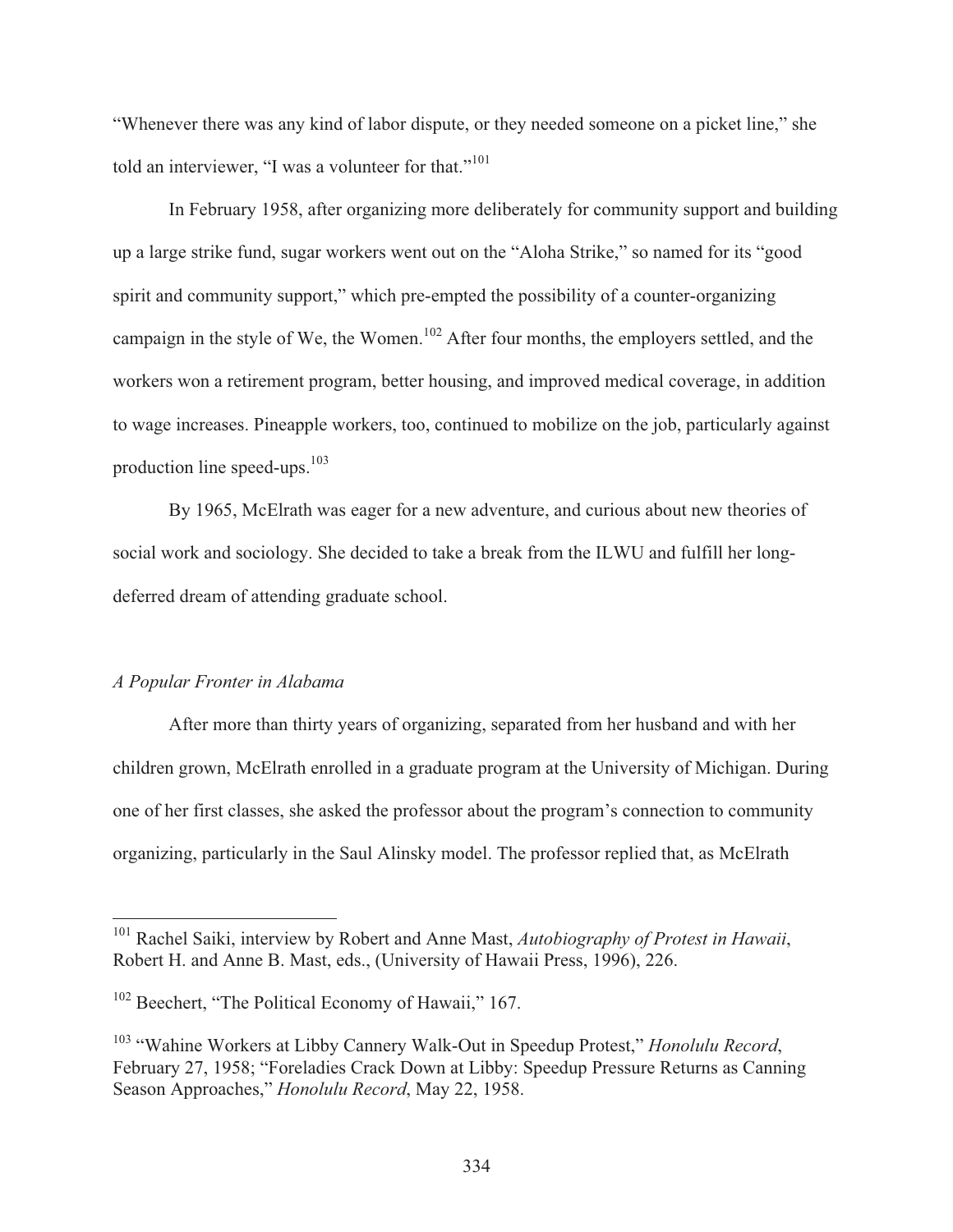remembered it, "we don't feel that social work can do the rubbing-salt-in-your-wounds concept that Alinsky talks about."104 She was not impressed with that answer, but nor would she have completely agreed with Alinsky's top-down organizing strategy.105

 Yet, she decided to stay with the social work program because it gave her an opportunity to spend three and a half months in Lowndes County, Alabama, one of the civil rights struggle's centers and the birthplace of the Lowndes County Freedom Organization (LCFO). In Lowndes, she became part of radical activism's legacy in Alabama. Black communists, in particular, were active in Alabama in the 1930s and 1940s.<sup>106</sup> In 1965, local activists in collaboration with members from the Student Nonviolent Coordinating Committee (SNCC) founded the LCFO, which conducted voter registration drives and ran Black candidates for local office. They used the image of a black panther to represent their political party on county election ballots so that voters who could not read could easily identify LCFO candidates.<sup>107</sup>

<sup>&</sup>lt;sup>104</sup> McElrath, interview by Mast.

 $105$  For a comparison of communist-influenced organizing and Alinsky's model, see McAlevey, "The Crisis of New Labor and Alinsky's Legacy," 415-441.

<sup>106</sup> For more on this legacy, see Kelley, *Hammer and Hoe*; Gilmore, *Defying Dixie: The Radical Roots of Civil Rights*; Stanton, *Red, Black, and White: The Alabama Communist Party, 1930- 1950*.

 $107$  For more on the LCFO's political program and its use of the black panther image, see Hasan Kwame Jeffries, *Bloody Lowndes: Civil Rights and Black Power in Alabama's Black Belt* (New York: New York University Press, 2009), 2, 152, 184; Andrew Kopkind, "The Lair of the Black Panther," *The New Republic*, (August 13, 1966), 10-13. In October 1966, the Black Panther Party, founded in Oakland, California, took its name from the image used by LCFO activists. In Oakland and other cities, Black Panther Party activists led community-based campaigns against police brutality and provided free community service programs (such as health clinics, food pantries, and voter registration). For more on the Black Panther Party's healthcare activism, see Alondra Nelson, *Body and Soul: The Black Panther Party and the Fight Against Medical Discrimination*, (Minneapolis: University of Minneapolis Press, 2011).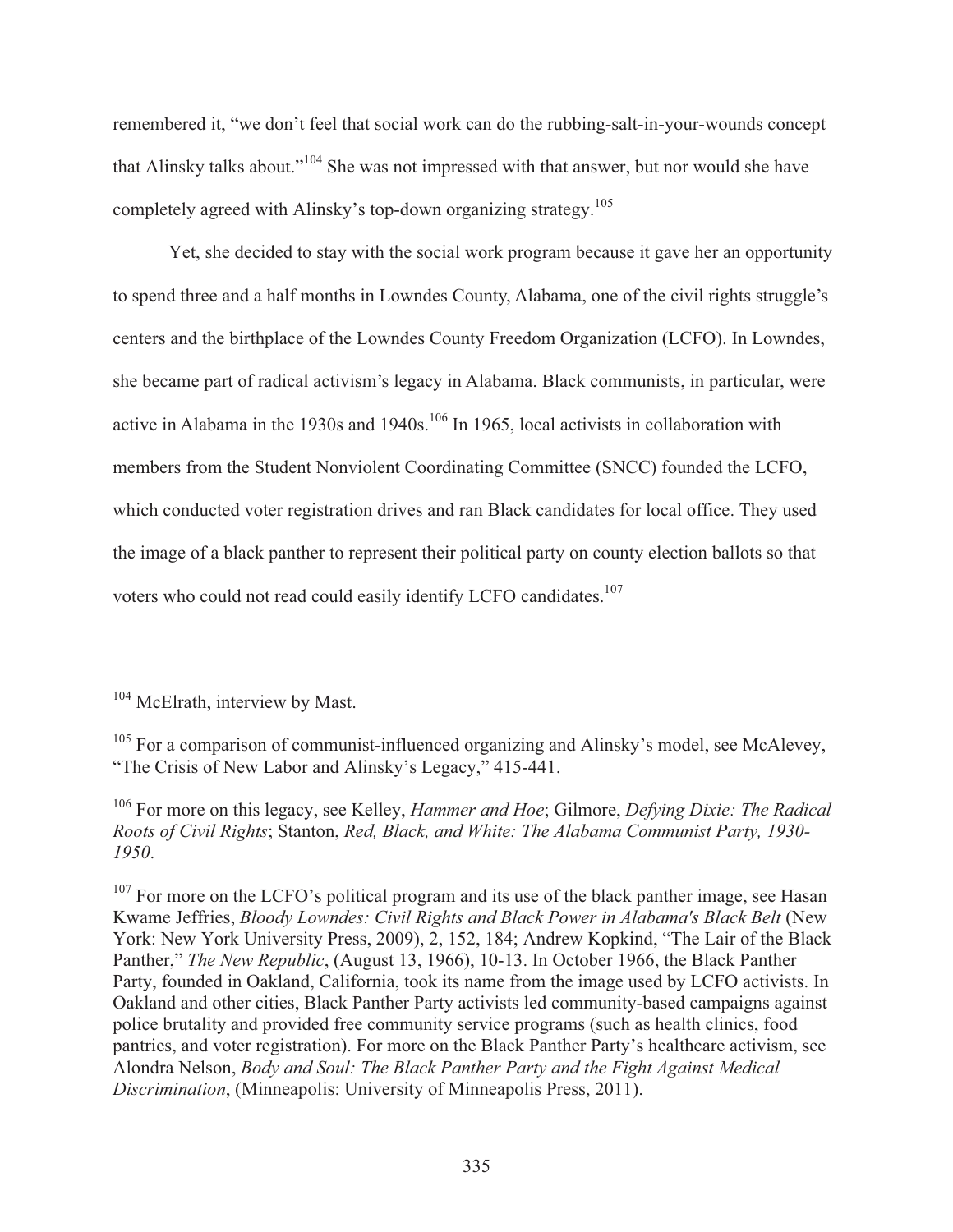McElrath arrived in Alabama in May 1966. The social work department at Michigan had provided her with the opportunity to join the "Community Education Program," a federally funded collaboration between the Tuskegee Institute and Tufts University that recruited "family physicians, medical specialists, nurses, educators, and social workers" to train local residents as "community health assistants" who then could conduct health surveys and primary care examinations at locations in Boston and Alabama.<sup>108</sup> The program attracted a multiracial group of volunteers, including students from universities in Michigan and Massachusetts, United Mine Workers members, and social workers and medical students from the Medical Committee for Human Rights (MCHR). They all spent the summer in Lowndes County, situated south of the midway point between Selma and Montgomery.

 Similar to the ILWU, the MCHR had a multiracial group of leaders with histories of radical activism, and deep connections to the labor and the civil rights movements (although unlike the ILWU its members were predominantly white).<sup>109</sup> A few of MCHR's original founders had joined the CPUSA during the Popular Front, and had stayed active with the Party into the 1960s."110 In Mississippi and Alabama, MCHR members provided medical support for civil rights workers, often treating those injured during protests. They protested segregation at hospitals, and advocated for community health clinics. "We are deeply concerned with the health

 $108$  For more on the Community Education Program, see "Tufts to Study Community Health," *New England Journal of Medicine* 273, no. 7 (August 1965), 395.

<sup>&</sup>lt;sup>109</sup> For more on the Medical Committee for Human Rights, see John Dittmer, "Medical Committee for Human Rights," *American Medical Association Journal of Ethics* 16, no. 4 (September 2014): 745-748; John Dittmer, *The Good Doctors: The Medical Committee for Human Rights and the Struggle for Social Justice in Health Care* (New York: Bloomsbury Press, 2009), 256; Nelson, *Body and Soul*, 33-34.

<sup>110</sup> Dittmer, *The Good Doctors*, 256.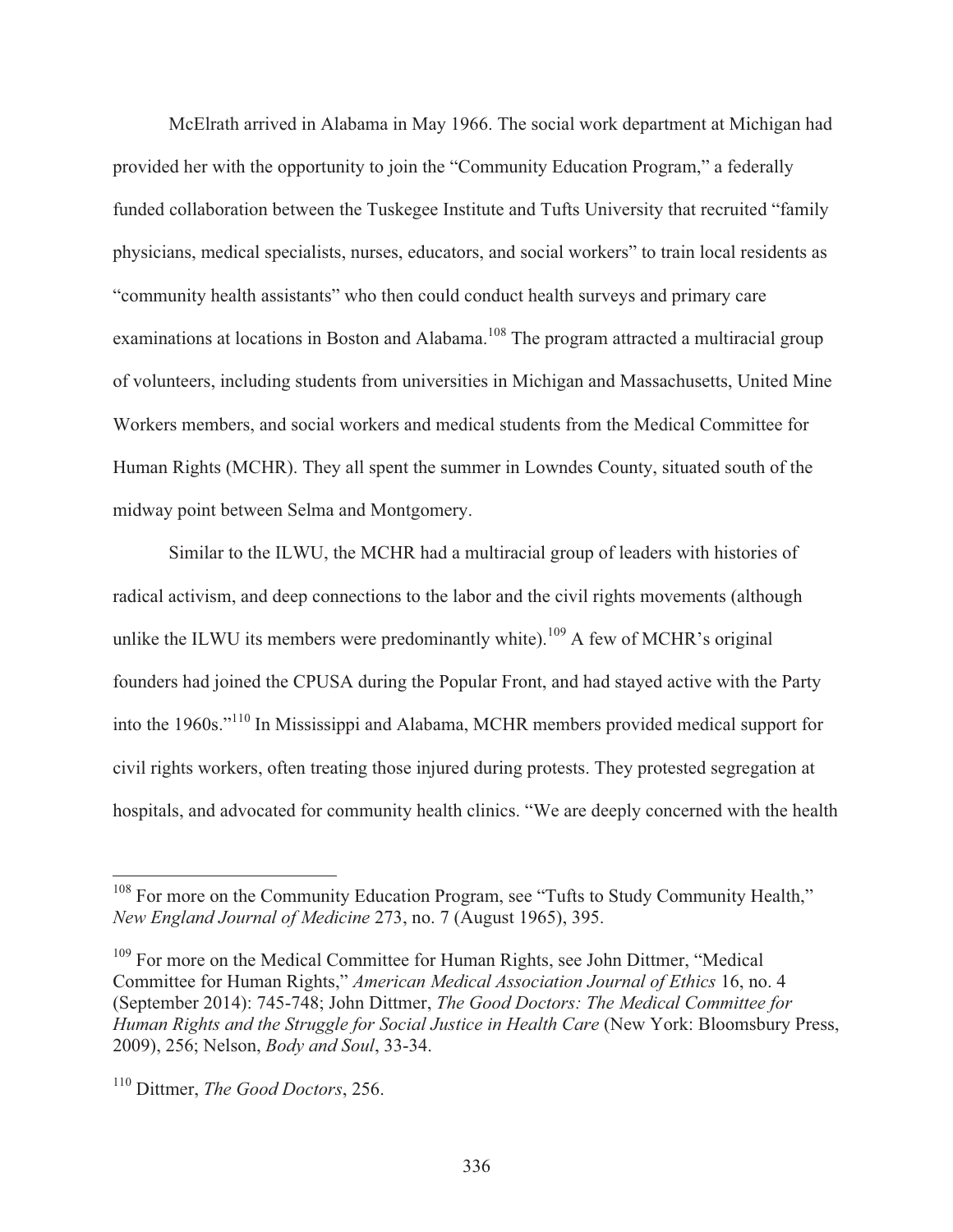needs of the socially deprived," wrote the MCHR founders in 1964, "It is our purpose to initiate activities to improve their health status and to provide professional support and assistance to organizations concerned with human rights."111

 After spending several weeks on the Tuskegee campus, McElrath moved in with Mrs. McCall, an African-American domestic worker. McCall and her family lived in a house with no running water, a half-mile from the Haynesville County Jail, where the previous summer a local sheriff's deputy had murdered civil rights activist Jonathan Daniels after his arrest during a protest in nearby Fort Deposit.<sup>112</sup> On McElrath's first drive down Alabama's Highway 80, she was "struck by the heavy scent of honeysuckle and magnolia," reminding her of Hawai'i's "fragrant plumeria."113 She compared the political economy, power structures, and daily lives of Alabama's African-American residents to her own experiences in Hawai'i.

 As a Chinese-American woman from a multiracial society and former colony, she had different experiences of racism and white supremacy than her new neighbors. One white sheriff told the middle-aged McElrath, "You're a hula-hula girl," as he tried to place her in the South's rigid racial hierarchy. "Yes, we're here to help you in whatever way we can," he promised after determining her non-Black status.<sup>114</sup> "It isn't that I was unprepared for this kind of difference spawned by centuries of an ideology of white supremacy," McElrath later wrote for the ILWU newspaper. "After all, I had read books of the South; I had seen government reports; I had

<sup>111</sup> Dittmer, *The Good Doctors*, 62.

<sup>&</sup>lt;sup>112</sup> McElrath, "We gave workers a sense of dignity," 266.

<sup>113</sup> Ah Quon McElrath, "Sweet Scent of Magnolia and the Stench of Poverty," *The ILWU Dispatcher*, November 1, 1966.

<sup>&</sup>lt;sup>114</sup> McElrath, "We gave workers a sense of dignity," 267.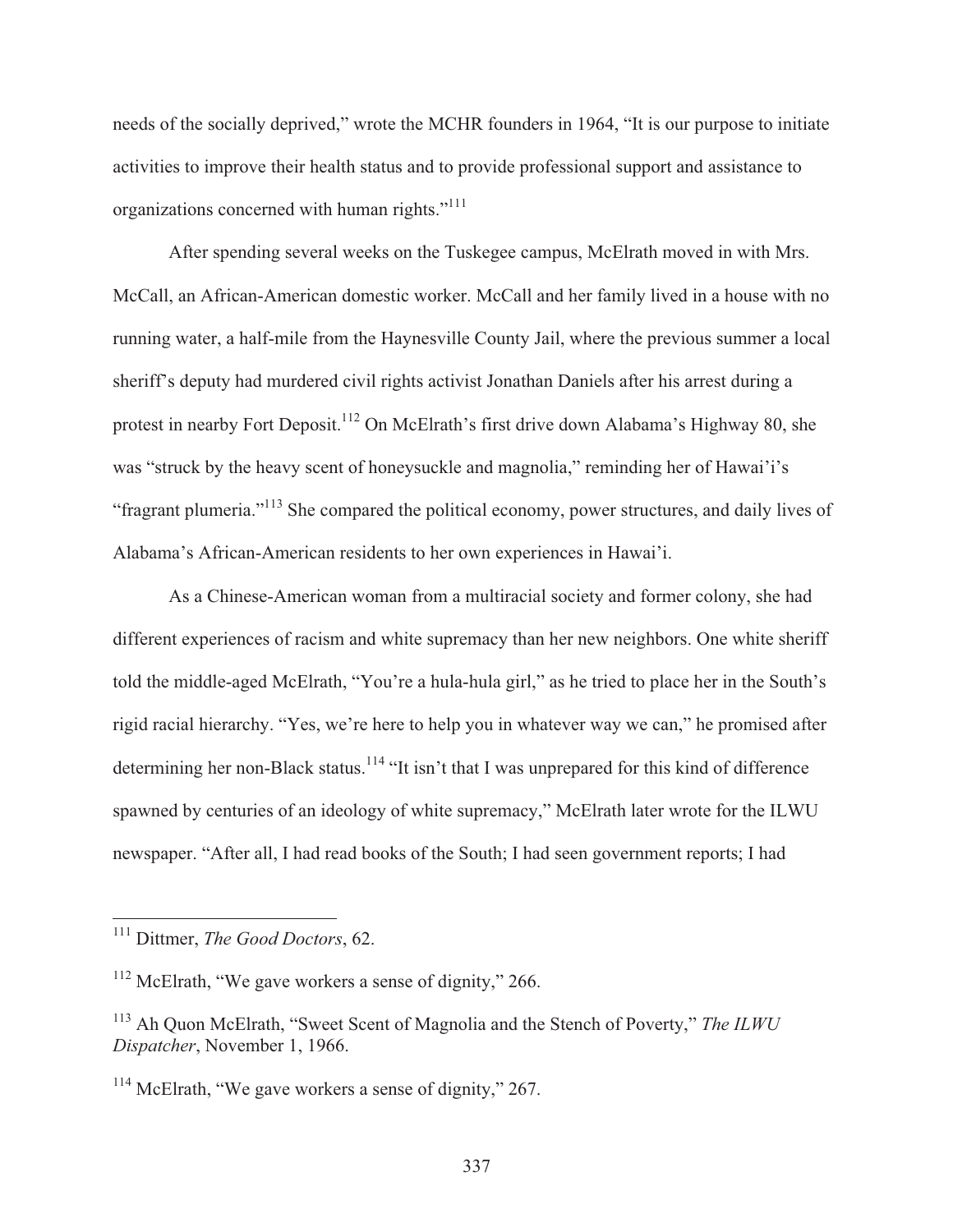studied the statistics of the Census Bureau; I had seen pictures in magazines and newspapers."<sup>115</sup> All of her intellectual preparation, however, did not lessen her palpable fear of white violence, nor her "anger and shame" as she witnessed segregation and the "evils this division has brought about" up close.<sup>116</sup>

 Over the course of three months, in the midst of LCFO voter registration drives and violent repression against civil rights activists, McElrath and the team of program volunteers and local resident paraprofessionals completed over 2,000 health surveys and examinations in county. They established five education and examination centers, one in an old Volkswagen bus that the United Auto Workers had donated, and performed vital statistics and examinations at the centers, as well as door-to-door health surveys.117 As she observed, Lowndes County's Black residents had desperate need for routine healthcare, with only two (white) doctors to treat 16,000 people, compared to the average in Hawai'i of one doctor for every 850 patients. The segregated entrances at doctors' offices and schools, the dilapidated housing, the constant police surveillance that she saw as she traveled from town to town made her appreciate all the more what she and the ILWU had accomplished in Hawai'i. "Nothing short of massive federal and trade union intervention can bring to the South the great society that we boast about so freely," she warned.<sup>118</sup>

<sup>&</sup>lt;sup>115</sup> McElrath, "Sweet Scent of Magnolia."

<sup>116 &</sup>quot;Conditions in Alabama Shock Honolulu Woman," *Honolulu Advertiser*, November 18, 1966.

 $117$  McElrath, "We gave workers a sense of dignity," 266.

<sup>&</sup>lt;sup>118</sup> McElrath, "Sweet Scent of Magnolia."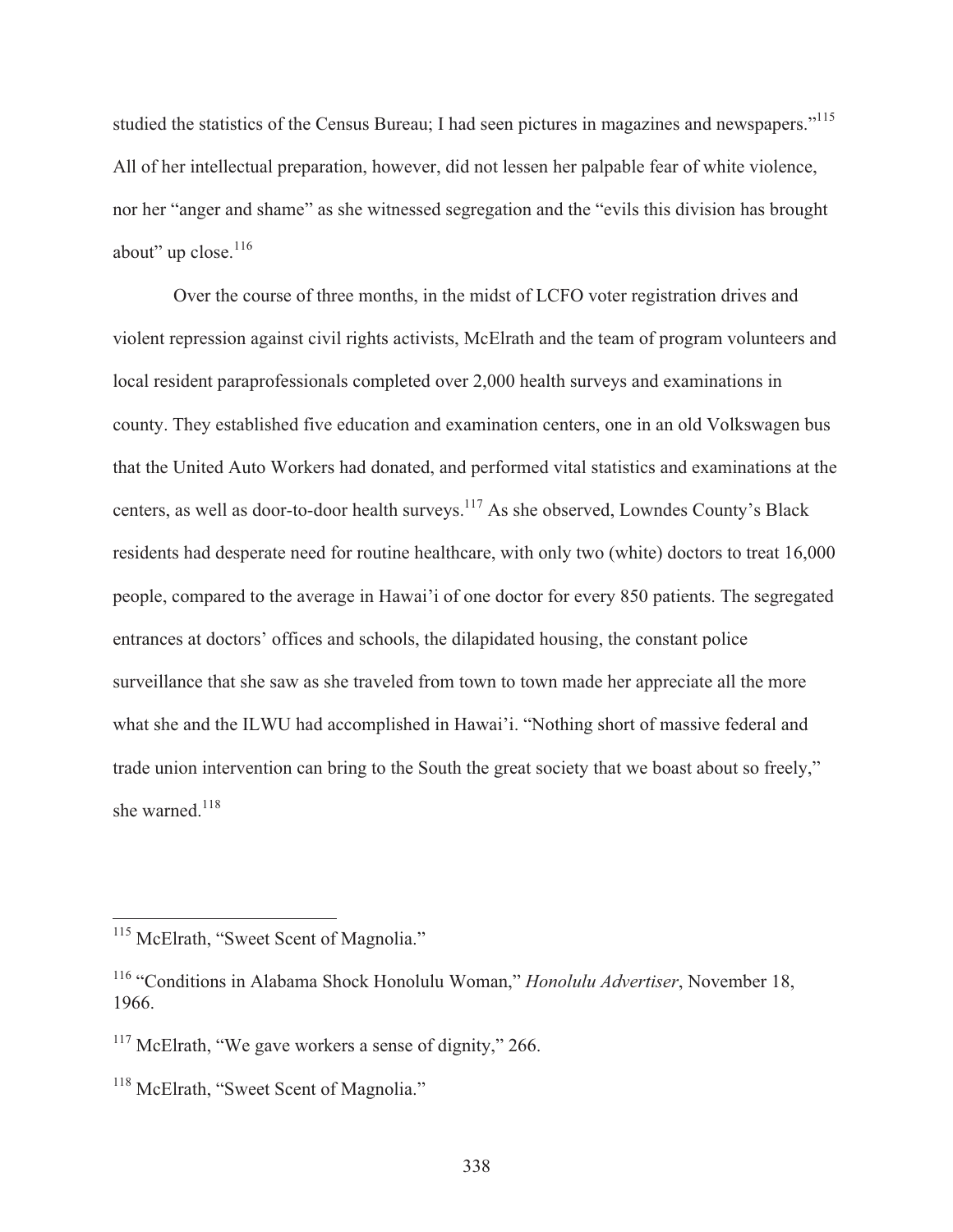During her work with the "Community Education Program," McElrath met inspirational leaders and activists, such as LCFO chairman John Hulett, MCHR field director and civil rights activist Alvin Poussaint, and rank-and-file union activists attempting to organize janitors at Auburn University and at a Dan River textile plant.<sup>119</sup> The voter registration drives and number of Black candidates running for local office in Lowndes, she wrote, are "heartening, because it points to the great resilience of a group of citizens who have been oppressed for so long."<sup>120</sup> Her activities in Alabama inspired her more than her coursework in Michigan, so she did not complete her degree at the university, returning instead to Hawai'i and the battles for civil rights at home.

## *Popular Front Legacies in the Building of Hawai'i's Social Welfare State*

 McElrath returned to Hawai'i from Alabama with renewed energy. As the union's social worker for the next decade and a half, she collaborated with community organizations, the municipal government, and public and private social service organizations to ensure that union and community members had access to housing, healthcare, and public services. Within the ILWU's Membership Services and Education Departments, she trained members on the details of their contract benefits, but also on how to navigate government welfare benefits systems. "Part of our educational work was training people on the membership services committee and on the

<sup>119</sup> McElrath and Hulett appeared together on a WBAI radio program in January 1967. See *New York Times*, January 22, 1967. For more on the LCFO, see John Hulett, "How the Black Panther Party was Organized," May 22, 1966, *Eyes on the Prize Civil Rights Reader: Documents, Speeches, and First Hand Accounts* from the Black Freedom Struggle, edited by Clayborne Carson, et al (New York: Penguin, 1991). In 1970, Hulett was elected as county sheriff in Lowndes.

<sup>&</sup>lt;sup>120</sup> McElrath, "Sweet Scent of Magnolia."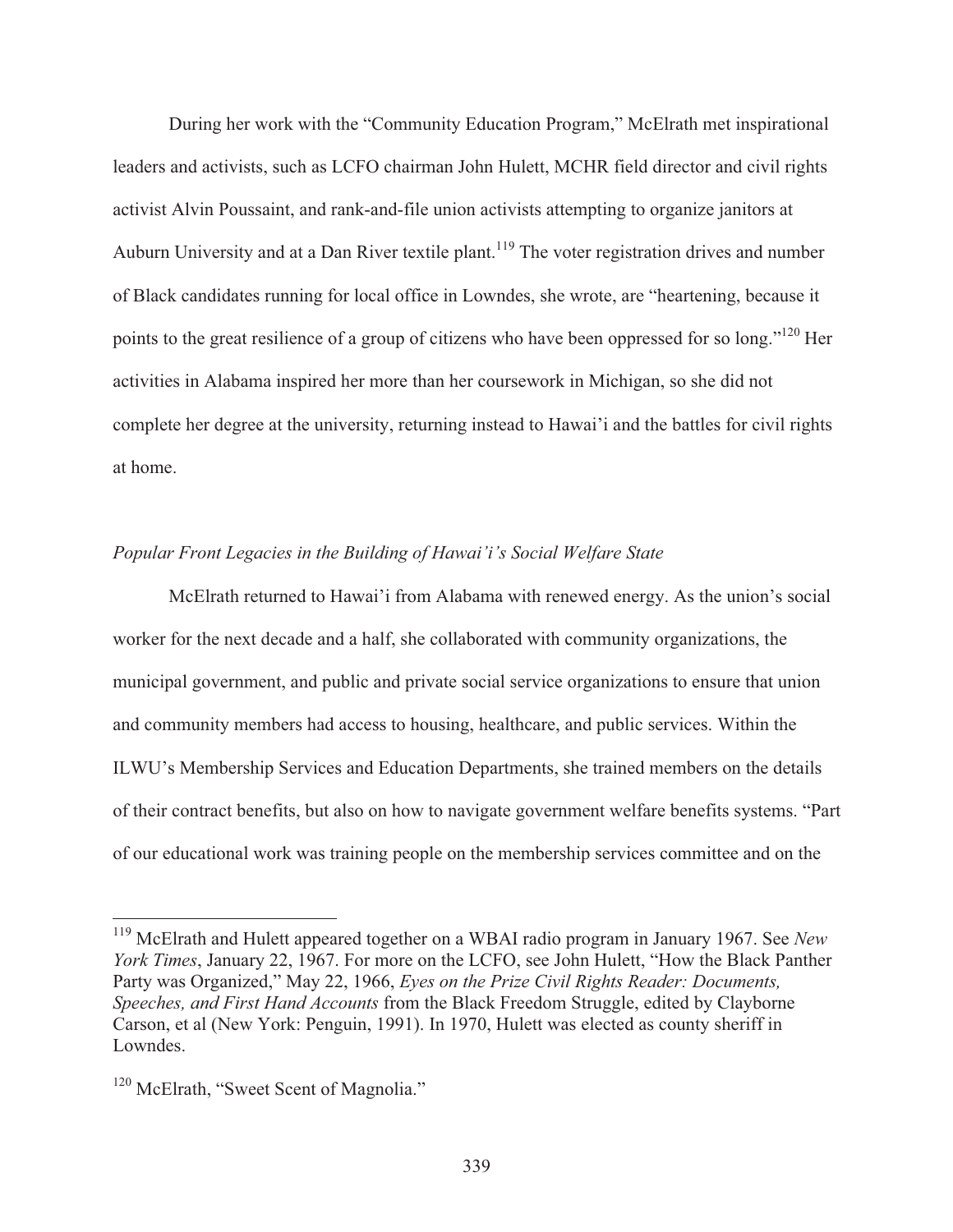education committees to do the work of paraprofessionals," she recounted to an interviewer in the 1970s. "In other words, we trained a lot of 'social workers' without advanced degrees to do this kind of work, because we felt they were the ones who knew the membership."121 By the mid-1960s, the ILWU-employer medical plans covered over thirty thousand sugar workers alone.

 In April 1966, the ILWU had formed the non-profit Hawaii Council for Housing Action (HCHA) in coalition with the United Public Workers, a number of churches, and the building trades to raise funds and develop low-cost housing for the islands' working class and elderly. The HCHA secured tens of millions of dollars in federal and donated funding through a public / private collaboration to build housing for the thousands of residents who could not afford the high cost of housing, but who earned too much to qualify for public assistance.<sup>122</sup> "We formed a private nonprofit housing organization to get federal funds to build a cluster of homes for individuals of low income as well as seniors," McElrath later recalled. These were material victories, or as she put it, "exciting things that went to the nub of the existence of working people and their families."<sup>123</sup> By 1968, the HCHA had facilitated the building of more than one thousand new low-rent housing units for the elderly. The ILWU continued to utilize government resources for housing and redevelopment projects.124

<sup>&</sup>lt;sup>121</sup> McElrath, interview by Roffman.

<sup>122</sup> For more on the HCHA see, "Labor, Church Groups Seek Action on Housing," *Honolulu Advertiser*, April 16, 1966; "Helping the Gap Group," *Honolulu Advertiser*, April 20, 1966; "Federal Grant to aid Housing for Elderly," *Honolulu Star-Bulletin*, September 14, 1966; Zalburg, *A Spark is Struck!,* 480-481.

<sup>&</sup>lt;sup>123</sup> McElrath, interview by Schwartz, 22.

<sup>124</sup> Alf Pratte, "Five Million in Senior Citizen Housing is due," *Honolulu Star-Bulletin*, September 10, 1968.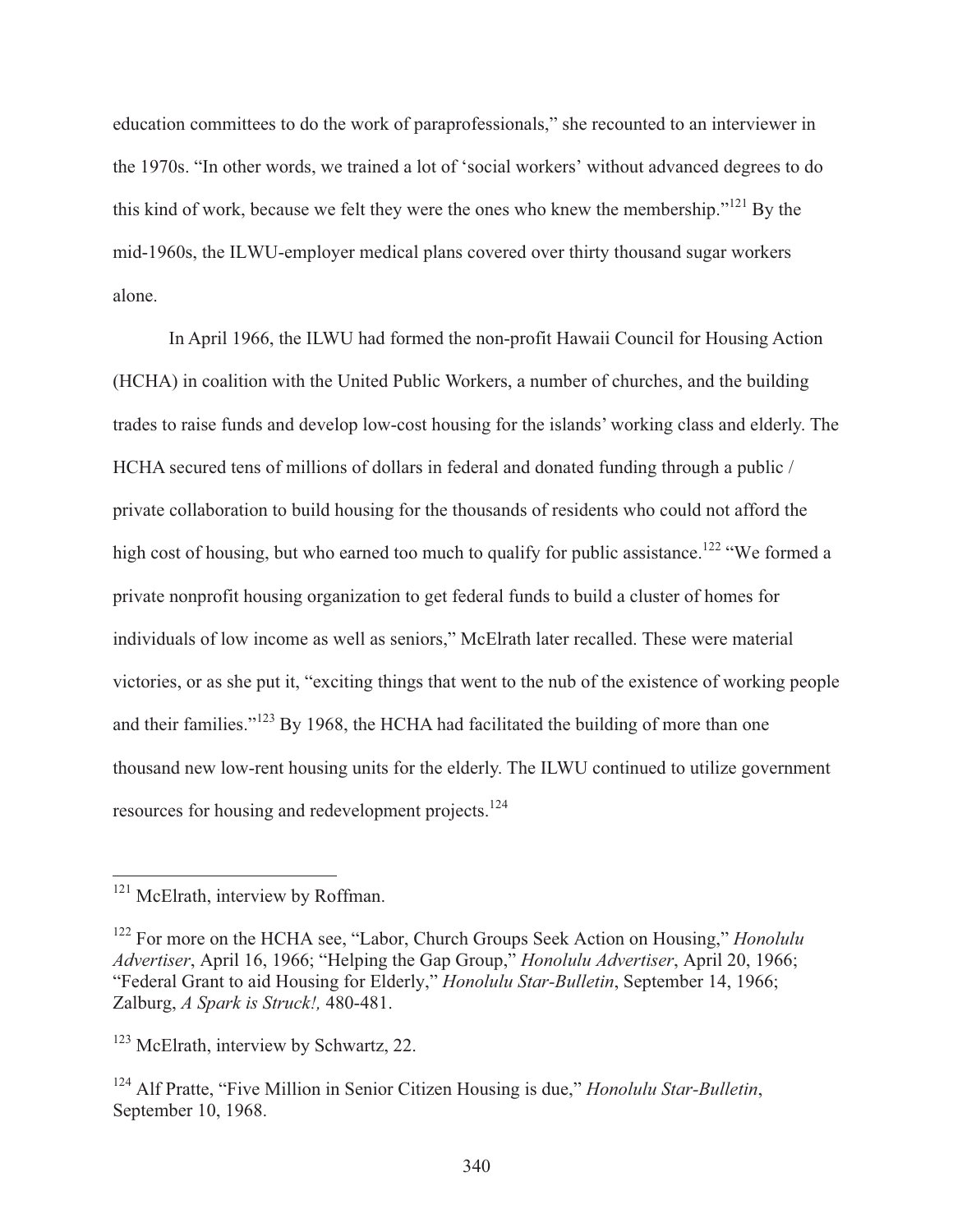During her social work career, McElrath became a sought-after expert on public and private healthcare and employment policies. In 1967, Hawai'i's governor appointed her to the Board of Social Services. "A lot of people don't know the history of the role that we played in bringing healthcare to Hawai'i," she told an interviewer.<sup>125</sup> The ILWU had launched its campaign for universal healthcare in 1954. The union's emphasis on building political, community, and workplace power led to the state's enactment of progressive legislation, she claimed, "including the Prepaid Health Law, which eventually resulted in near universal health care coverage for Hawaii's population."<sup>126</sup> The Prepaid law, passed in 1974, required employers to provide healthcare coverage and mandated minimum standards for coverage to any employee who worked for twenty hours or more, which led to near universal coverage in the state. "As an active feminist," wrote one journalist, McElrath's "studies on health care for women received national attention."<sup>127</sup>

 Throughout the 1970s and 1980s, Bouslog and Saiki also remained active in democratic politics, as well as in labor and peace organizing. In 1976, Bouslog led a community-wide effort on behalf of Aiko and John Reinecke, who were still seeking the restoration of their teaching credentials after their 1948 firing under Ruth Black's Commission for Public Instruction. She helped secure reinstatement and a major financial settlement for the couple, forcing the Board of Education to affirm its commitment to free speech in the classroom.<sup>128</sup> In the 1980s, Saiki visited imprisoned labor leaders from the Philippine's radical Kilosan Maya Uno union in Manila,

<sup>&</sup>lt;sup>125</sup> McElrath, interview by Mast, 310.

<sup>&</sup>lt;sup>126</sup> McElrath, "From Old to New Plantations," 10.

<sup>&</sup>lt;sup>127</sup> Manuel, "Her Bottom Line is Human Rights."

<sup>&</sup>lt;sup>128</sup> Reinecke, *A Man Must Stand Up*, iv; Falk, "Harriet Bouslog," 116.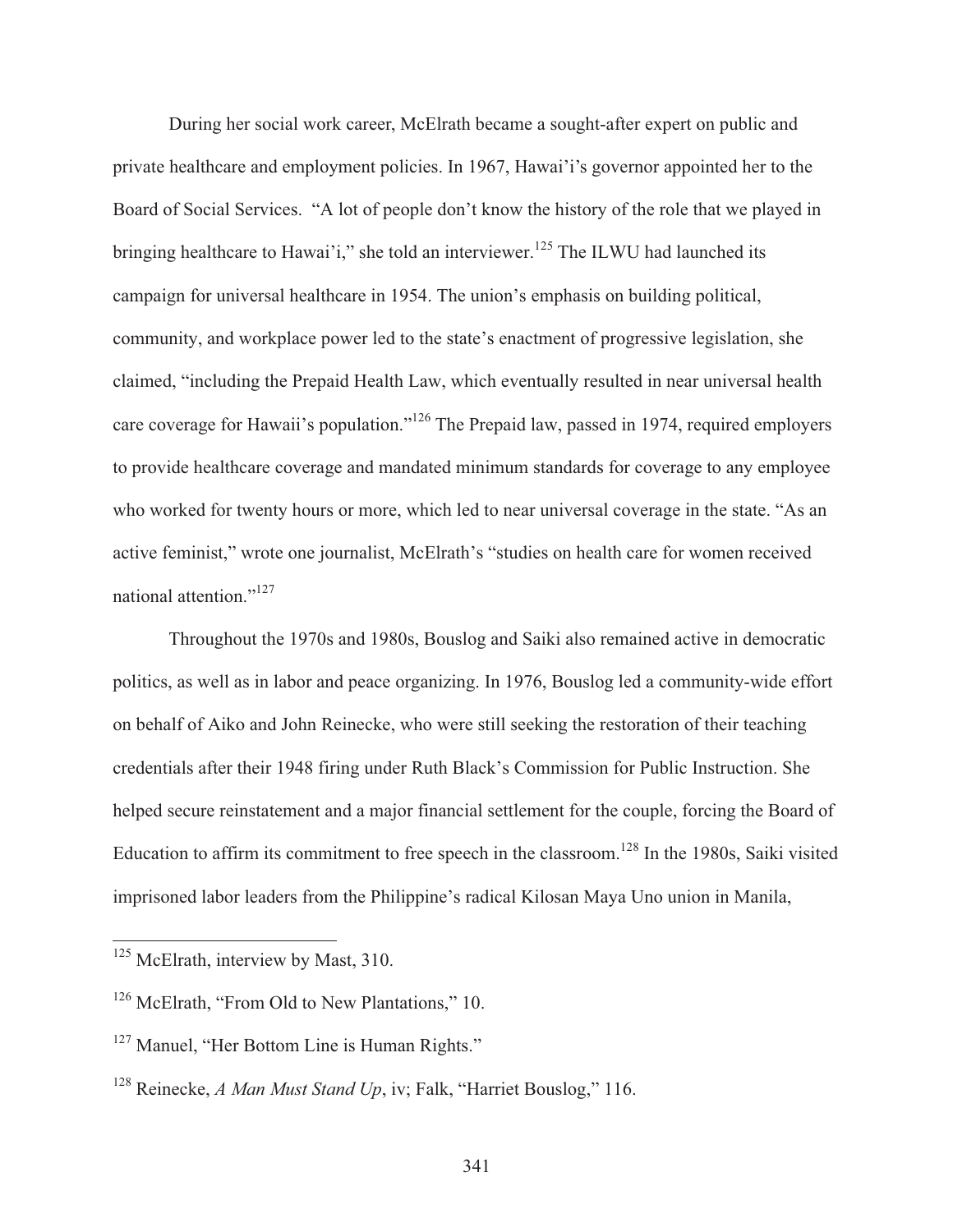organized with the anti-nuclear movement, and became involved with the Hawaii Union of Socialists.<sup>129</sup>

 These Popular Fronters, their collective voice steeled in demanding equal treatment in criminal justice, immigrants' rights, and social welfare legislation from the 1930s onward, made a continual impact on Hawai'i and in U.S. national life. Beyond specific union campaigns, McElrath, Saiki, Bouslog, and Kanahele were often the driving forces behind Hawai'i's social welfare programs, especially for housing and healthcare policies. Throughout her career as a social worker and union organizer, McElrath continued to organize for immigrant rights, gender and racial equality, and a progressive social welfare state, priorities that had remained central to her radical political vision for over fifty years.

 In 1981, at age sixty-five, McElrath officially retired from the ILWU, the organization that for almost five decades had provided her, in her own words, with "prestige, status, and recognition for some of the kinds of ability that I have."130 Retirement had little meaning in her day-to-day life, however, as she continued to join efforts to make structural changes in America's healthcare and welfare systems. Universal healthcare and public housing became her main concerns in her last decades, as the islands shifted more fully from an agricultural to a service industry economy, and the federal government cut spending on social welfare, chipping away at New Deal and Civil Rights legislation.<sup>131</sup>

<sup>&</sup>lt;sup>129</sup> Viotti, "Activist Life: Rachel Saiki will be honored."

<sup>&</sup>lt;sup>130</sup> McElrath, interview by Roffman, 38. Dorothy Sue Cobble states that having an institutional home allowed left-liberal labor women to create a national conversation, shape political policy, and lead the social feminism movement. See Cobble, *The Other Women's Movement*, 5.

<sup>&</sup>lt;sup>131</sup> Boyd, "The End of Hawaii's Plantations: Back to the Future?," 100.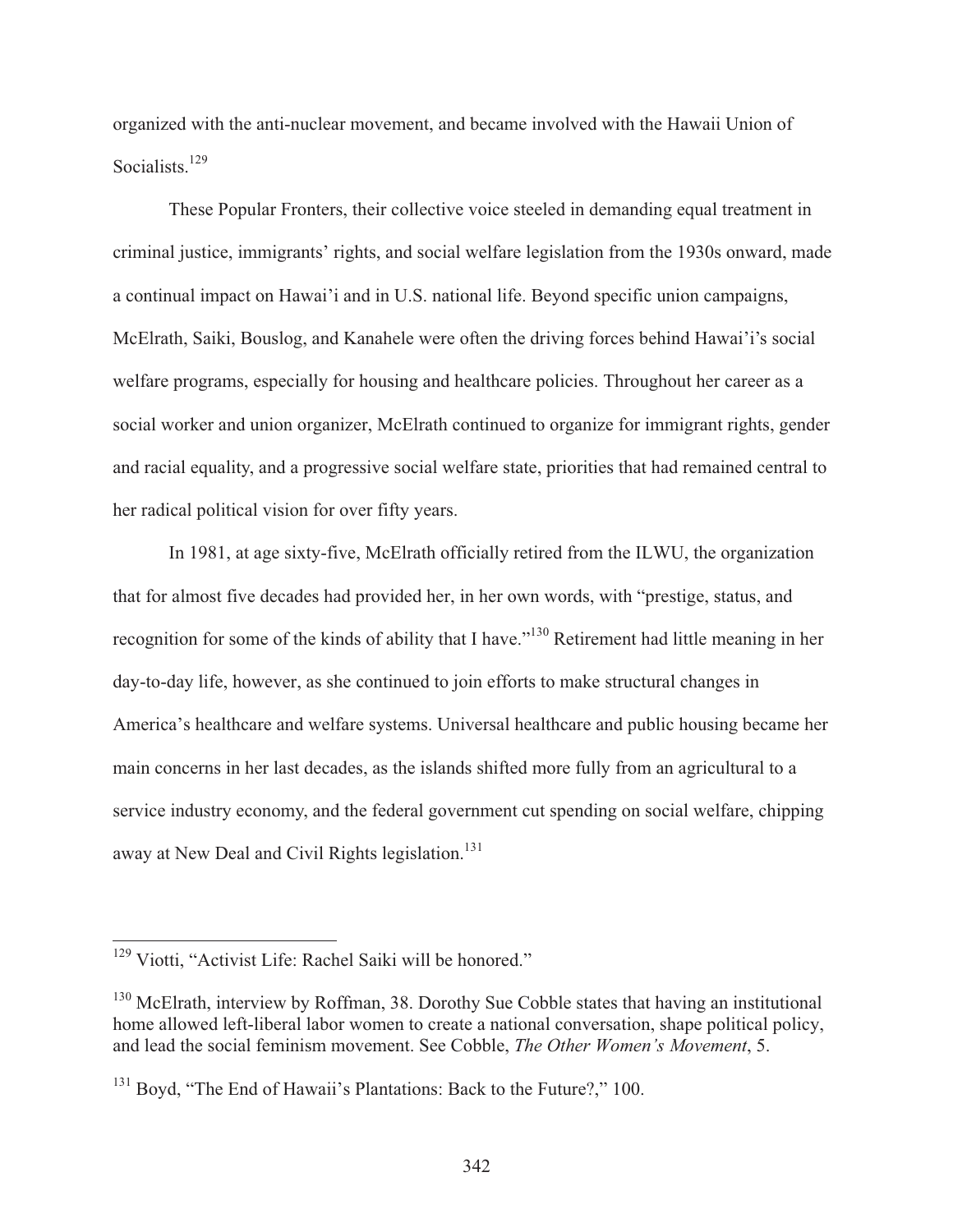From 1983 to 1985, she lived in Washington DC, while working for the Villers Foundation, a non-profit focused on improving healthcare for senior citizens. After returning to Hawai'i, she co-founded the Committee on Welfare Concerns (CWC), a coalition of organizations that mobilized for more resources for public welfare programs, including aid to families with dependent children and to the aged. The CWC successfully lobbied the state legislature in 1988 to change the income level at which public assistance payments were pegged from 50 to 60 percent of the federal poverty rate, then to 62.5 percent in 1999. Several years later, when Hawai'i's Senate held a vote on a proposal to freeze the current levels, McElrath and other CWC members served the politicians a lunch purchased with food stamps on the 62.5 percent budget: a glass of milk, one half of a boiled egg, an apple, and three quarters of a cheese sandwich.<sup>132</sup> McElrath was well known for her command of research statistics and public policy, but she always translated those figures into the daily experiences of working-class people. The Senate voted down the proposal.

 Her reputation as a homegrown civil rights and labor activist continued to grow, and the accolades poured in. In 1985, as part of a sponsored group of union leaders, McElrath travelled to Russia, where she saw "trade unions running research institutes, libraries, day care centers, nutritional cafeterias and progressive alcoholism programs."133 In 1988, the University of Hawaii granted her an honorary doctorate, and appointed her to its Board of Regents. In 1990, Hawai'i's governor appointed her to the state's Blue Ribbon Committee on Healthcare. Joining the Department of Health's director and a number of healthcare providers to discuss changes to the islands' system of healthcare proved to be a frustrating experience for McElrath. They just

<sup>&</sup>lt;sup>132</sup> McElrath, interview by Mast.

<sup>&</sup>lt;sup>133</sup> Manuel, "Her Bottom Line is Human Rights."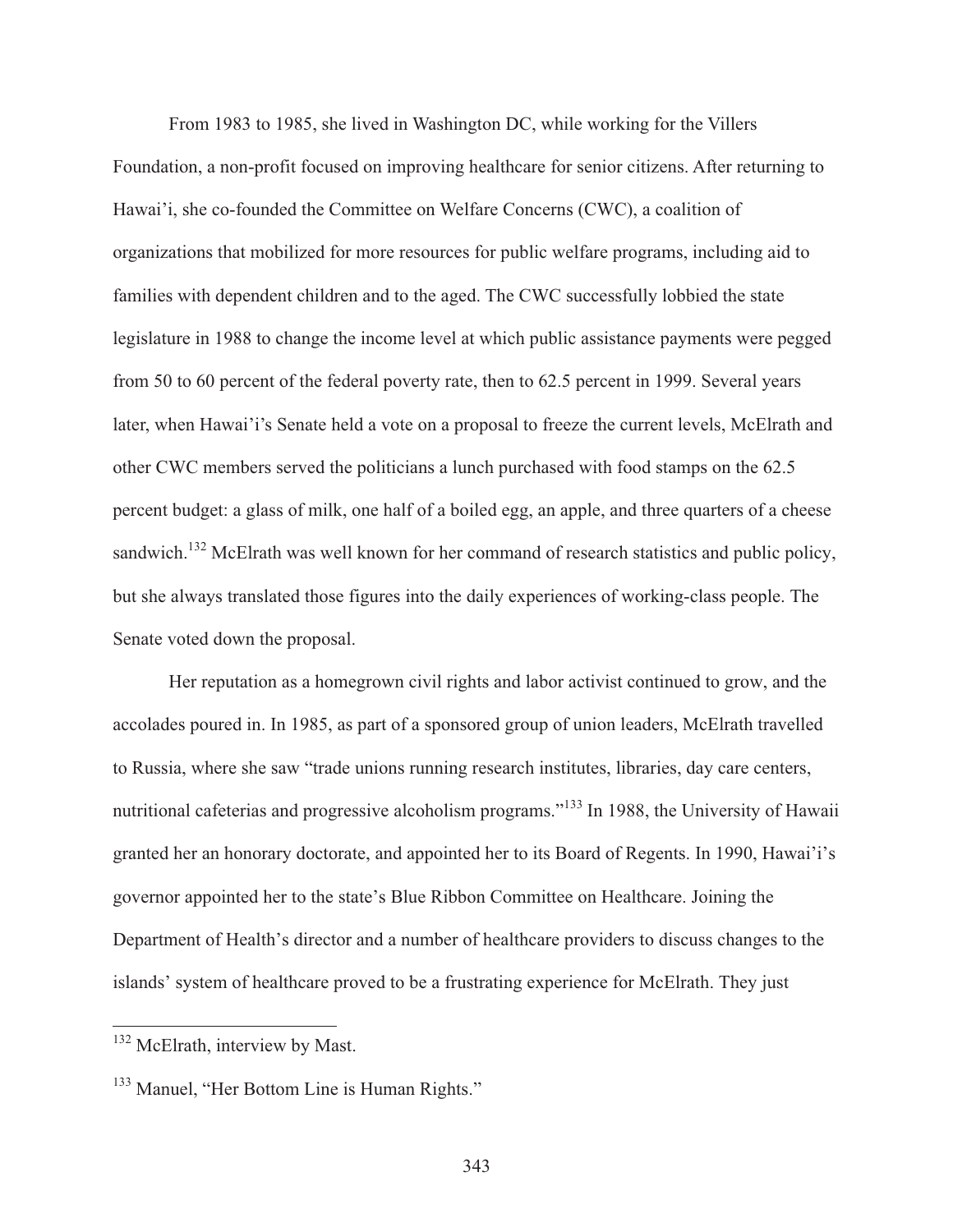wanted to "tinker with the system," she recalled. But she wanted an overhaul, arguing for "single payer, global budgeting, [and] a different means of financing healthcare." Most of the other committee members, she complained, "could not countenance looking at such a conceptual framework."134

 By the mid-1990s, McElrath had become a popular public intellectual and celebrated figure on the islands.135 In 1994, she published an essay on Hawai'i's history of colonialism, racism, and labor structures, dedicating a large chunk of the essay to the number of strikes on the islands' between 1920 and 1946. Using the famous sugar strike as a case study for a successful labor action, she pointed to the characteristics she thought necessary to build worker power in the future. From creating a democratic, rank-and-file led "industrial union covering all workers regardless of color, race, creed, and job classification," to engaging in "activities beyond economics, the usual *raison d'etre* of a labor union," she mapped out the ILWU's tactics and strategies that not only won the strike, but formed the foundation for Hawai'i's progressive social and labor legislation. Yet, she also outlined significant challenges to overcome in the state's tourism-based service economy, and in the "modern-day plantations" of hotels and resorts: racism and xenophobia, wealth inequality, and the decline of progressive politics.<sup>136</sup>

<sup>&</sup>lt;sup>134</sup> McElrath, interview by Roffman, 316.

<sup>&</sup>lt;sup>135</sup> For examples of the many profiles of McElrath, see Smyser, "A Lifetime of Laboring to Make Hawaii Better;" Karleen Chinen, "Ah Quon McElrath: Fire Still Burns in Veteran Labor Leader," *Hawaii Herald*, March 1, 1991; Kresnak, William. "Ah Quon—A Name to Respect," *Honolulu Advertiser*, April 19, 1995; Jon K. Matsuoka, "McElrath a hero, model for social workers," *Honolulu Advertiser*, December 22, 2008.

<sup>&</sup>lt;sup>136</sup> McElrath, "From Old to New Plantations," 10-11.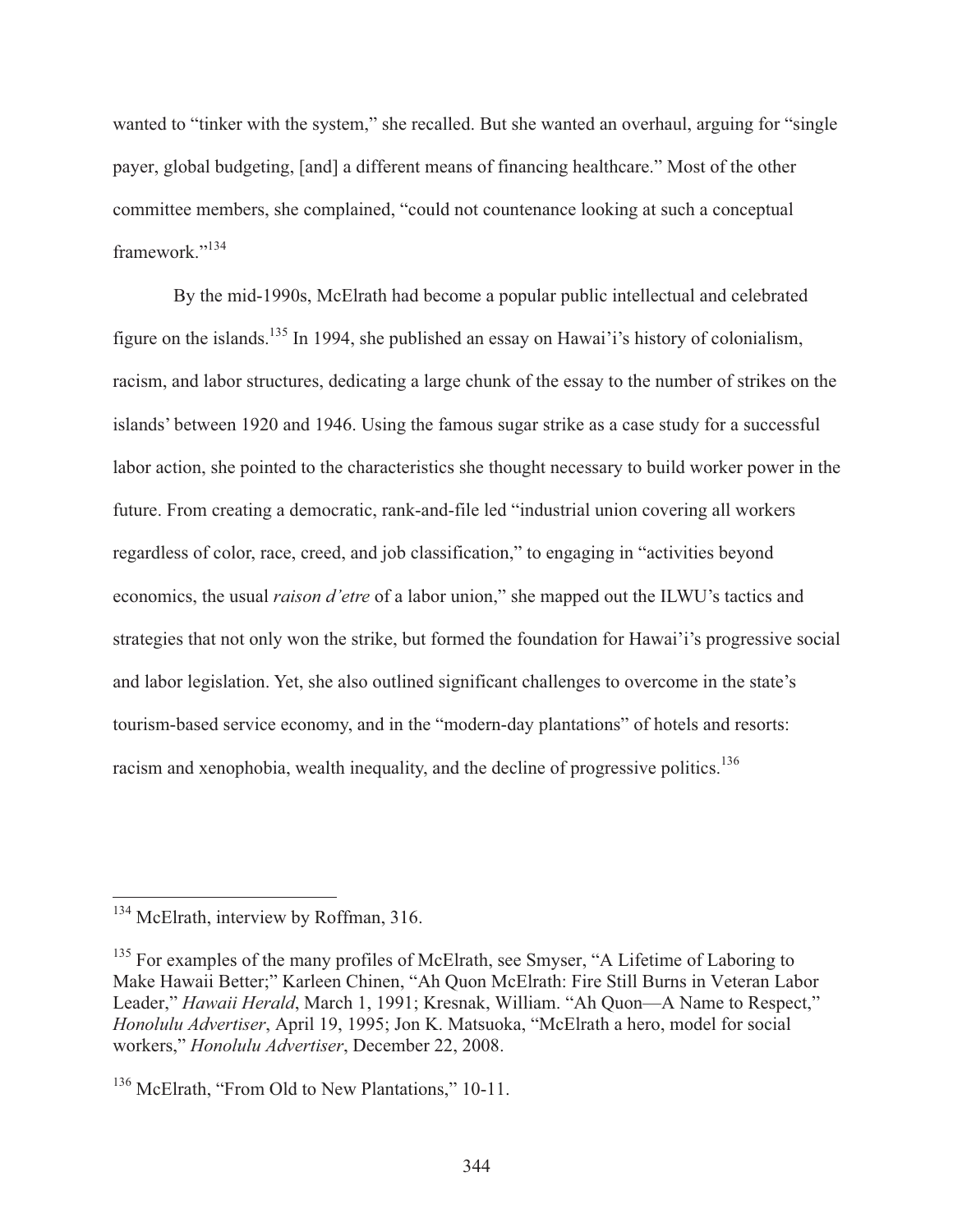In 1999, she published a second essay on Hawai'i's political economy, and the islands' history of immigration and labor policies.<sup>137</sup> Describing how plantation owners in the late  $19<sup>th</sup>$ and early 20<sup>th</sup> century recruited foreign labor and then took advantage of the workers' racial and ethnic differences to maintain labor discipline, she illustrates how the segregation in plantation housing and jobs prevented solidarity across racial and ethnic lines. During the sugar strike of 1946, she demonstrates (although does not mention her own significant role) that rank-and-file ILWU leaders used the independent support systems and cultural identities that had developed within these segregated enclaves first to organize each group and then provide a united front against the employers.

 While she never explicitly cites Marxist theories on self-determination in her intellectual work, McElrath echoes Claudia Jones's mid-century statements about the lasting ideologies of white supremacy in American imperialism in her analysis of Hawai'i's political economy. She situates the local labor movement in postcolonial struggles for emancipation, and similarly argues that civil rights legislation and democratic reforms alone will not support a multiracial democracy. "The future is not clear, the present is uncertain," she writes, "and the past has only limited answers to the problems we shall be facing in the next millennium."<sup>138</sup> But she remained certain that grassroots organizing and multiracial, cross-class mass movements would be central to solving any of those problems.

 In the last decades of her life, McElrath continued to use her public platform to tell the history of Hawai'i's immigrant, working-class, grassroots activists and what they had achieved in the American century. She published op-eds in local newspapers, particularly on Labor Day, and

<sup>&</sup>lt;sup>137</sup> McElrath, "Race Relations and the Political Economy in Hawai'i."

<sup>138</sup> McElrath, "Race Relations and the Political Economy in Hawai'i," 84.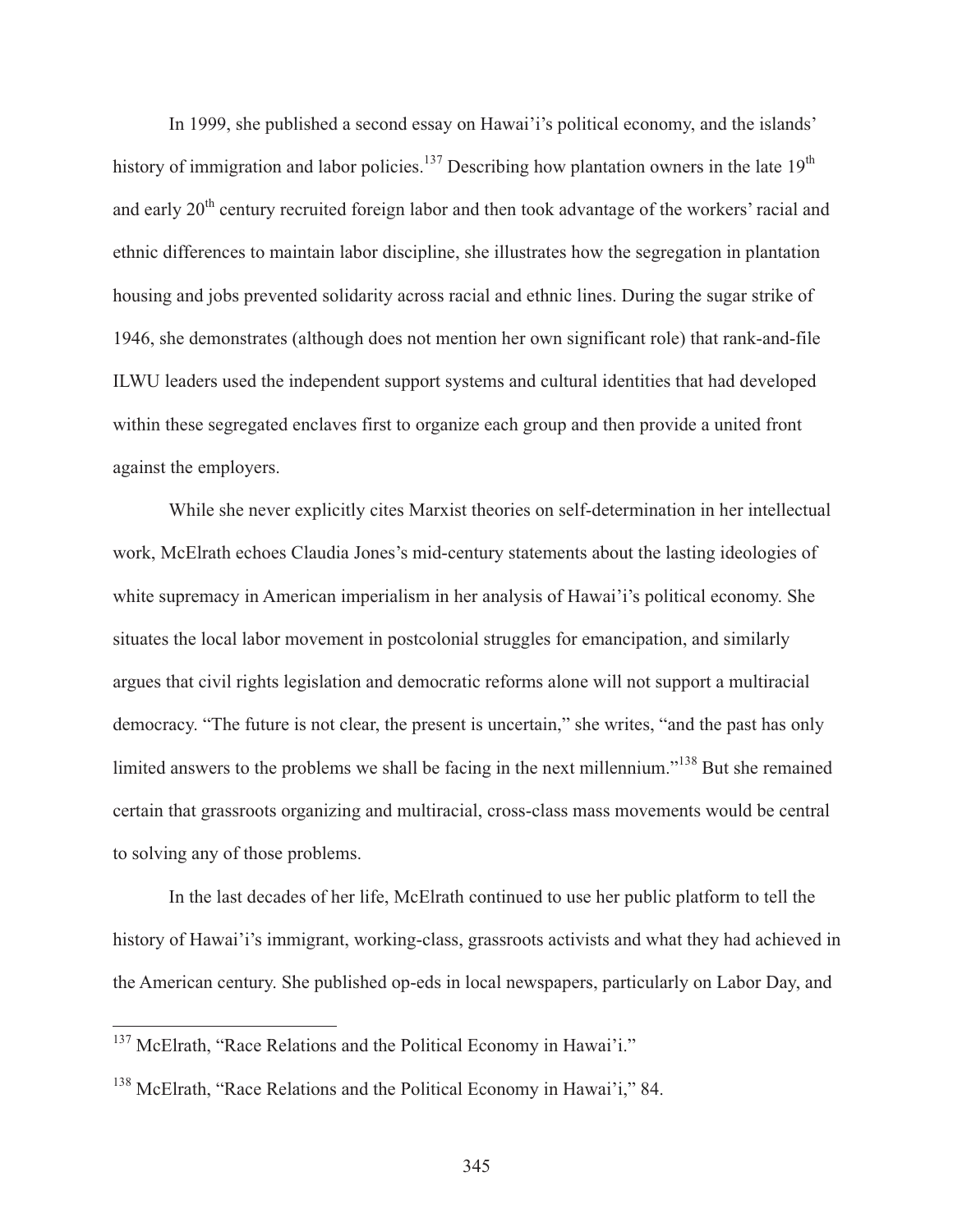appeared on local radio programs and in a number of local documentary films.<sup>139</sup> In 1992, the AFL-CIO presented her with a national award—almost forty years after the Hawai'i AFL-CIO had kicked her off a state committee.<sup>140</sup> In 2003, nearly sixty-five years after she first began volunteering at the ILWU's *Voice of Labor* office in Honolulu, the national ILWU presented her with a lifetime honorary membership. In her acceptance speech, she lightly admonished her union for the fact that she was only the third woman to deliver a formal address at its international convention. The other two, Soong Mei-ling (also known as Madame Chiang Kaishek) and Helen Bentley (U.S. Maritime Commissioner and former maritime reporter), had appeared at conventions in the 1970s. The ILWU had invited Bentley, McElrath joked, "because she could swear as good as the strongest longshoreman."<sup>141</sup>

 The business and political community celebrated her, too. In 2005, the *Hawaii Business* magazine named her one of the state's top fifty icons, and the Hawai'i Women's Legislative Caucus dedicated its legislative agenda to her.<sup>142</sup> These are not typical honors for a lifetime Marxist intellectual and grassroots labor organizer, but McElrath earned them without selfcensoring her public criticisms of capital—nor of labor. "This Labor Day should serve," she wrote in her final editorial in 2008, "as the beginning of the trade union movement's endeavor to understand where it is going and how it can make improvements in our political and economic

 $\overline{\phantom{a}}$ 

<sup>139</sup> See, for example, Ah Quon McElrath, "Corporate Giants the Real Enemies," *Honolulu Advertiser*, March 5, 1995; Ah Quon McElrath, "A Labor Day Look at the Legacy of Hawaii Unions," *Honolulu Advertiser*, August 31, 1997; *Ah Quon McElrath: making a difference*, DVD (University of Hawaii-West Oahu, Center for Labor Education & Research, 2005).

<sup>&</sup>lt;sup>140</sup> Manuel, "Her Bottom Line is Human Rights."

 $141$  Ah Quon McElrath, "Remarks to the International Longshore and Warehouse Union  $32<sup>nd</sup>$ Convention, 2003," transcript, AQM Papers at UH.

<sup>142 &</sup>quot;50 Hawaii Icons: Ah Quon McElrath," *Hawaii Business*, (June 2005), 104-105.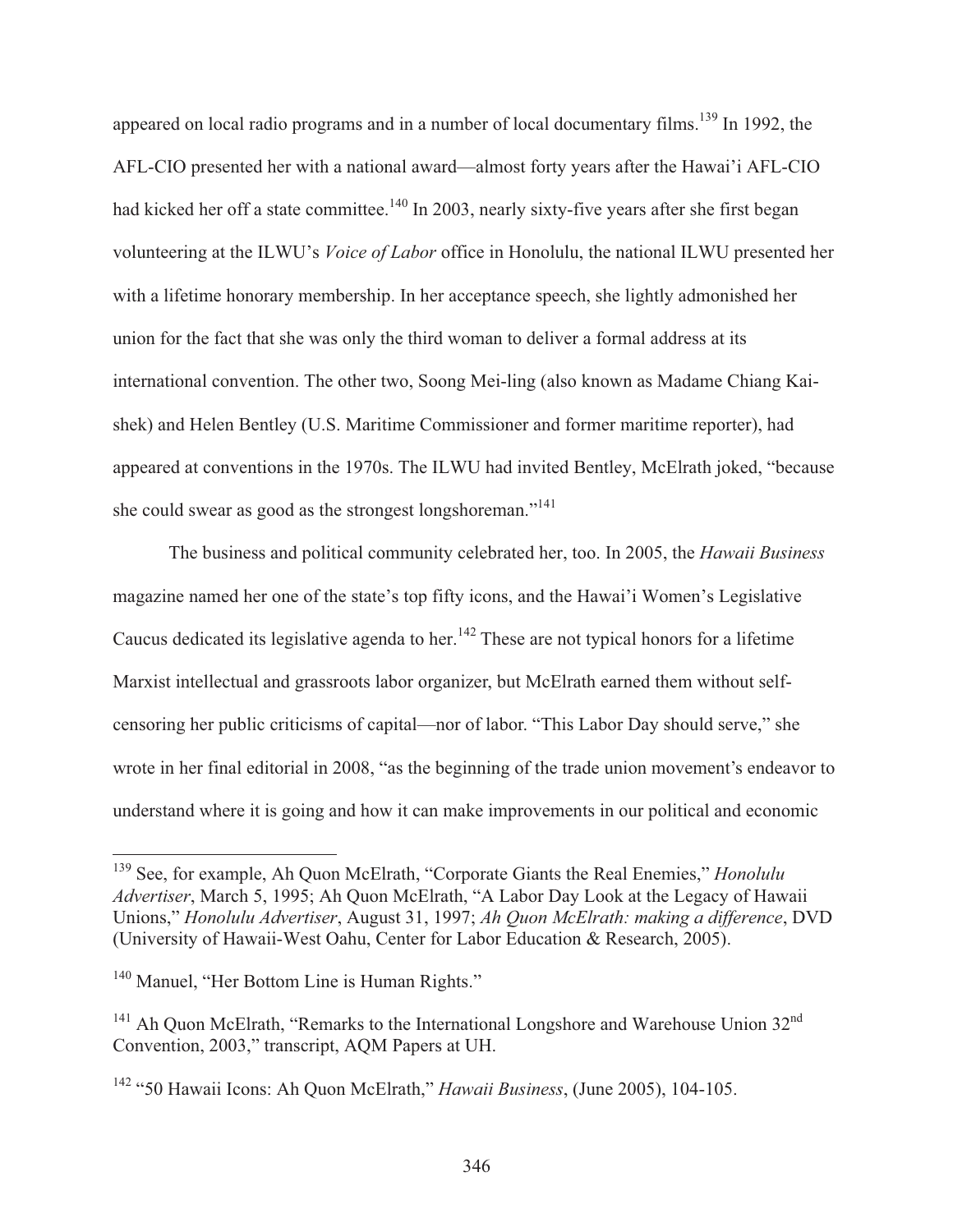system." The community too, she added, "must do its part by holding industry accountable for corporate irresponsibility and callous treatment of the working class."143 Along with her network of Popular Front women activists, McElrath spent a lifetime engaged in efforts to hold oligarchs, politicians, labor officials, and community leaders accountable to the needs and rights of working people in Hawai'i.

 Helen Kanahele died in 1978, Harriet Bouslog in 1998, and Rachel Saiki in 2000. One month after (Hawaiian born) Barack Obama's historic election to the U.S. presidency, Ah Quon McElrath died at age ninety-two, still holding fast to the political vision and radical ideology that sustained her in the difficult work of confronting capitalism and building democratic social movements.<sup>144</sup> She was the last of this generation in Hawai'i.

### *Conclusion*

 $\overline{a}$ 

 "I continue to be a Marxist because I think this is one way of analyzing the world that makes sense," McElrath told an interviewer in the 1970s, but she added "I don't mean just Karl Marx, without seeing the changes in the world."<sup>145</sup> The changes she witnessed and contributed to in Hawai'i over the course of the twentieth century do not represent a steady march of progress from white supremacist oligarchy to multiracial democracy. Nor do they paint a picture of early radicalism tamed or tempered into steady reformism. Instead, McElrath and her generation's life stories reveal Hawai'i to be a site of continual class, race, and gender conflict. The battles that

<sup>143</sup> McElrath, "Industry chipping away at gains made by labor," *Honolulu Star-Bulletin*, September 1, 2008.

<sup>144</sup> Christie Wilson, "Hawai'i Union, Social Activist Ah Quon McElrath Dies at 92," *Honolulu Advertiser*, December 13, 2008.

<sup>&</sup>lt;sup>145</sup> McElrath, "The Challenge is Still There," 150.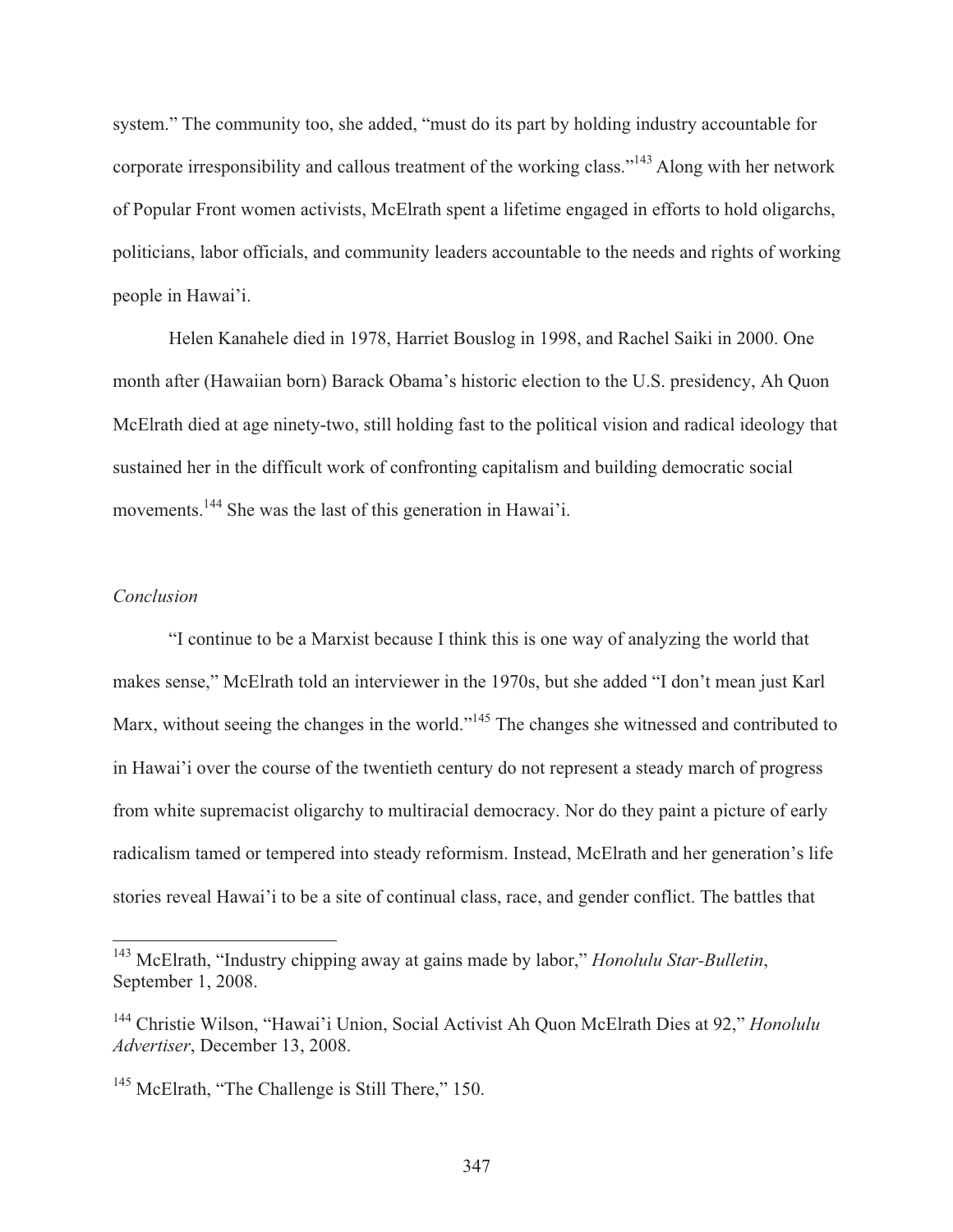these Popular Fronters fought (those they won and lost alike) left a lasting influence on twentieth-century labor, feminist, civil rights, community health, and welfare rights movements, both in Hawai'i and beyond.

 In contrast to Claudia Jones and Emma Tenayuca, Ah Quon McElrath never disappeared completely from the public stage in her hometown. Her career with the ILWU provided her with meaningful work and a public platform for decades. But similar to these other Popular Fronters, she had gained new attention from the press in the 1980s. In Hawai'i, local newspapers first described McElrath and her fellow union organizers as "liberal thinkers from many backgrounds," and as radicals but "with the intent of helping labor, never the intent of helping Russia."146 Yet McElrath, even at the height of the Cold War, always insisted on communists' central role in the labor movement's successes. "The labor movement here might never have progressed as it did without such help," she told a reporter in  $1989$ .<sup>147</sup> The help she referred to was not the Soviet Comintern, but grassroots communist organizers and ILWU leaders she organized alongside for so long.

 Historians have yet to take the full measure of McElrath's contributions to the history of Hawai'i's labor and civil rights movements. Gerald Horne recovers the crucial role that communists and other radicals played in the ILWU, but still gives the starring roles in the successful campaigns to ILWU officials, communist longshoremen, and plantation laborers. Although he states that it is "hard to disentangle the success of the union...from the person of the slender, almond-colored A. Q. McElrath," she remains on the sidelines of his otherwise excellent

 $\overline{a}$ 

<sup>&</sup>lt;sup>146</sup> Manuel, "Her Bottom Line is Human Rights," Smyser, "A Lifetime of laboring to make Hawaii better."

<sup>&</sup>lt;sup>147</sup> Smyser, "A Lifetime of laboring to make Hawaii better."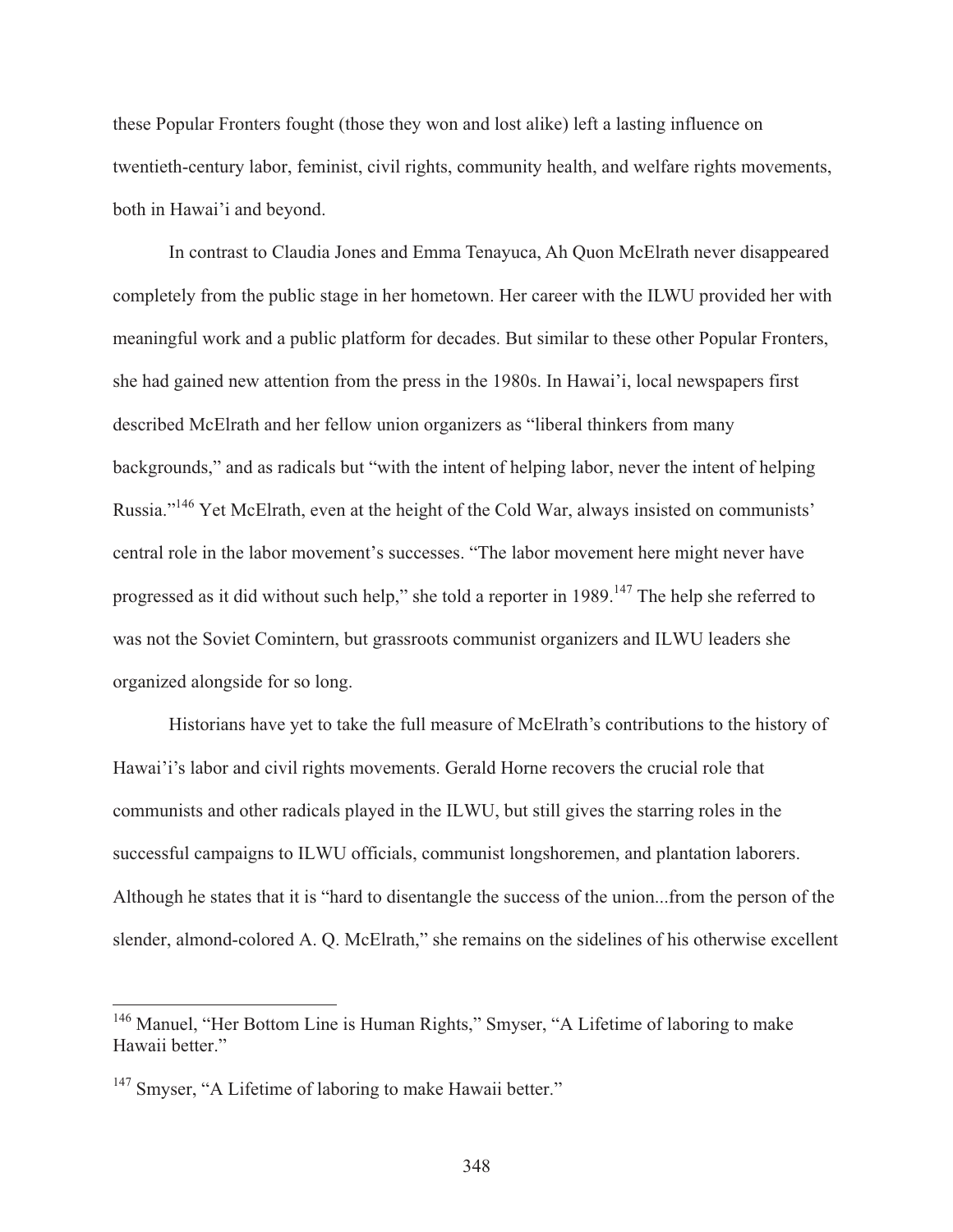account of Hawai'i's political and economic transformation in the twentieth century. His recentering of communism is an important contribution, but radical and progressive women, such as McElrath, Saiki, Bouslog, and Kanahele, make only cameo appearances in his history.<sup>148</sup>

 For decades, McElrath advanced a Popular Front political vision that included calls for robust investment in an anti-racist, pro-immigrant social welfare state. Her intellectual and organizing activities reveal the longevity and durability of a socialist ideology that centered on demands for racial and gender equality and earned her a reputation, to quote the *Honolulu Star-Bulletin*, as "the conscience of the union, the conscience of the labor movement, the conscience of the legislators."149 While she was always known as "the most radical person in the room," McElrath was part of a Popular Front cohort who shared her commitment to economic justice and civil rights.<sup>150</sup> As she advised this author in 2006, "You organize all of the women, all of the immigrants, all of the gay and liberal and transgender people. You organize everyone you can get your hands on."<sup>151</sup> With an expansive vision of workers grounded in both their workplaces and communities, she challenged new generations of activists to organize.

"Are you willing to carry the torch your ancestors lit for unions," McElrath had asked the ILWU's convention delegates in 2003—a torch that she had carried, passed on, and taken up

 $\overline{a}$ 

<sup>148</sup> Horne, *Fighting in Paradise*, 92.

<sup>149</sup> Mary Adamski and Susan Essoyan, "Unstoppable Force: The matriarch of Hawai'i's union movement extended her vision across the larger community," *Honolulu Star-Bulletin*, December 13, 2008.

<sup>150</sup> Michael Tsai, "McElrath's Legacy Lives On," *Honolulu Advertiser*, March 1, 2009.

<sup>&</sup>lt;sup>151</sup> Ah Quon McElrath, interview by author.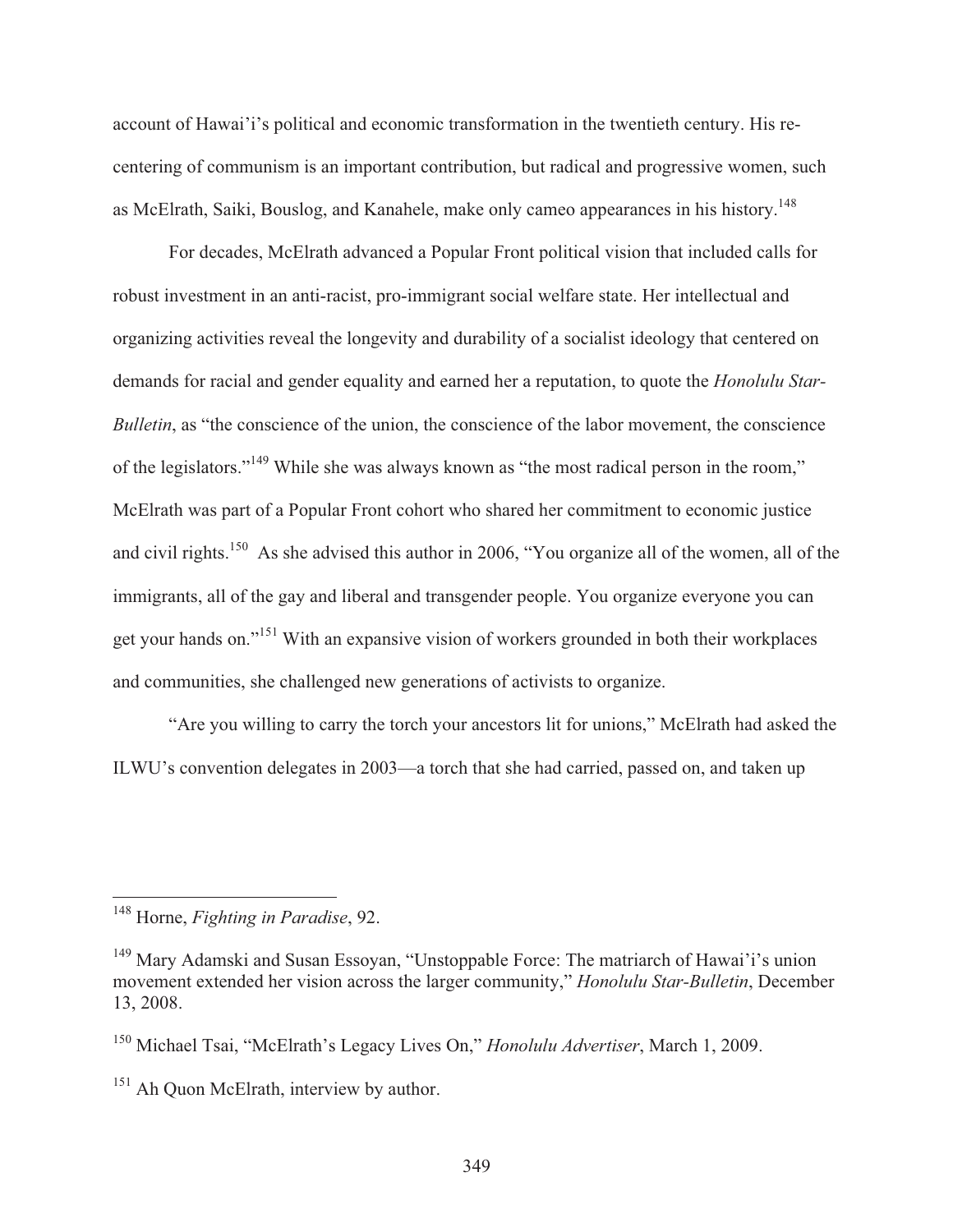again for over sixty years.<sup>152</sup> In a speech that was as much a history lesson as a call to arms, she listed a set of priorities for the ILWU's current members, and highlighted the role of communists—who had recognized the "needs of workers to be treated with equality and justice regardless of color or creed"—in the labor movement's successes. Only through unions, she told her fellow ILWU members, can the working class "manage to control the conditions of work which defines you and all other workers who produce the goods and services, the art and music, the literature and dance which nourish the human spirit and mind in freedom and love and with equality and justice."

"Organizing is the life blood of a trade union," she announced from the podium, and then offered some advice. "Talk union and programs with your neighbors; with parents in your PTA group; with members of your church; with the players on your ball team." She ended her speech, as she had in conversations, meetings, and negotiations for decades, with a simple question.

"Will you do it?"

 $\overline{\phantom{a}}$ 

<sup>152</sup> Ah Quon McElrath, "A Lesson in History, A Challenge for the Future," *Voice of the ILWU* 43, no. 8 (October 2003).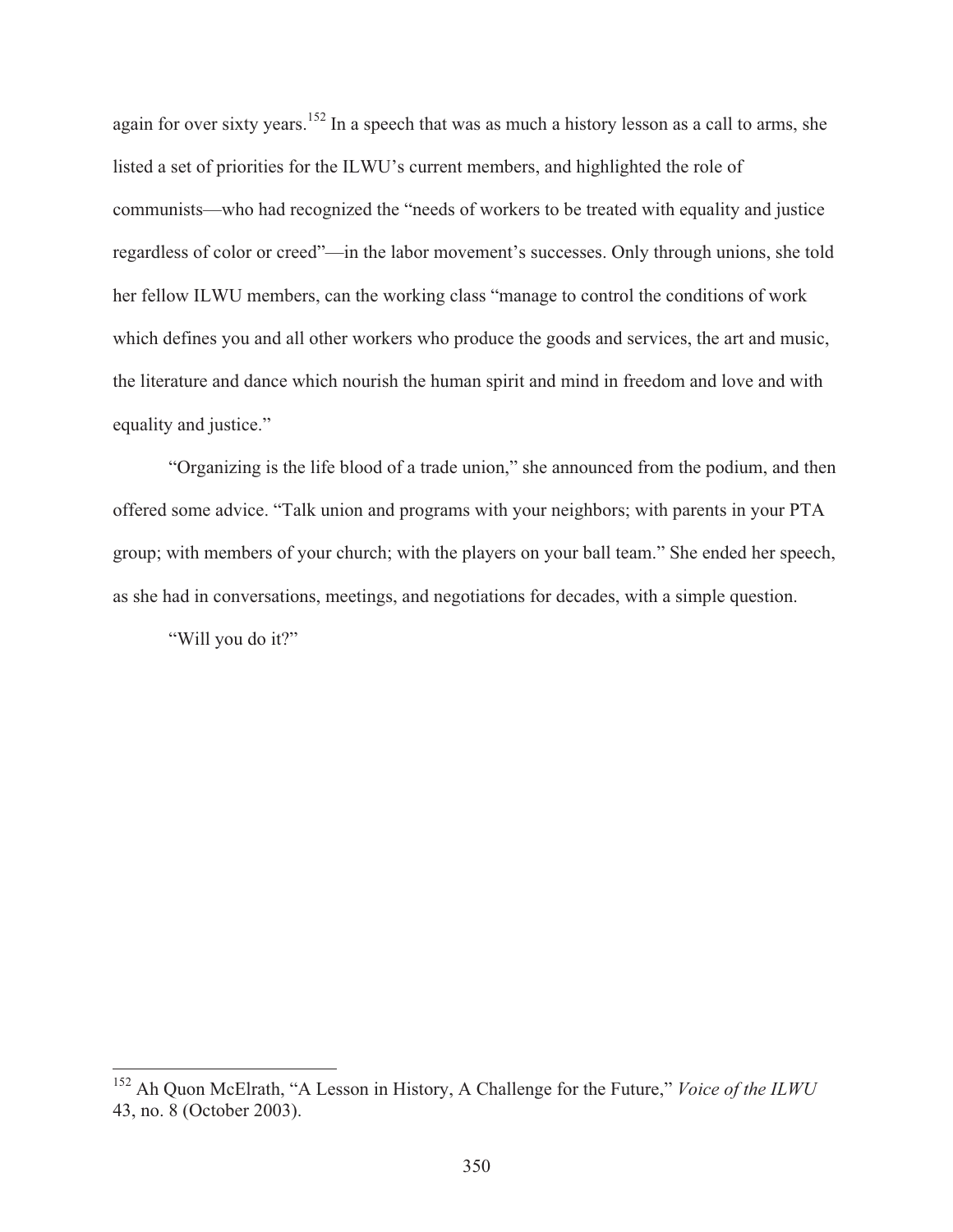#### *Afterword*

 "Red." I picked up that nickname in the fall of 1987, my first year at Fairfield University, a Jesuit college in one of Connecticut's wealthiest suburbs. It was not because I was a communist. During a freshman get-to-know-you event, I described how visiting Moscow's Red Square and Leningrad's art collections in the Hermitage Museum on a ten-day tour of the USSR with fifty of my high school classmates the previous winter had been an inspiration for my decision to pursue a double major in history and art history. I had learned more about Romanovs than Bolsheviks, and even skipped Lenin's Tomb (I regret that now). But a kid from my dorm called me "Pinko" to get a laugh, and in the coming months it was "Red" that stuck.

 The joke was about the foreignness of communism, and the nickname—affectionate or otherwise—associated me with that foreignness. My story, after all, described a visit to what Ronald Reagan had recently dubbed the "Evil Empire." Ironic, then, that my most vivid memory of the Soviet Union remains singing Woody Guthrie's "This Land is My Land" alongside our Russian student hosts. They knew all the words, of course, in an intended display of Soviet-American friendship. No one mentioned Guthrie's communism.

 The "Red" moniker took on new meaning my sophomore year, when a few days before the 1988 presidential election I attended a Michael Dukakis rally in nearby Bridgeport, one of Connecticut's poorest cities. After waiting for hours in the overheated, run-down Central High School gym for the Presidential candidate to arrive, I watched as Dukakis received a "Liberal is not a dirty word" T-shirt to celebrate his birthday. I do not remember the content of his speech (except that it included a few words in Spanish), but I can still recall the feeling of standing among the three thousand Black, white, and Hispanic supporters, many with homemade signs. It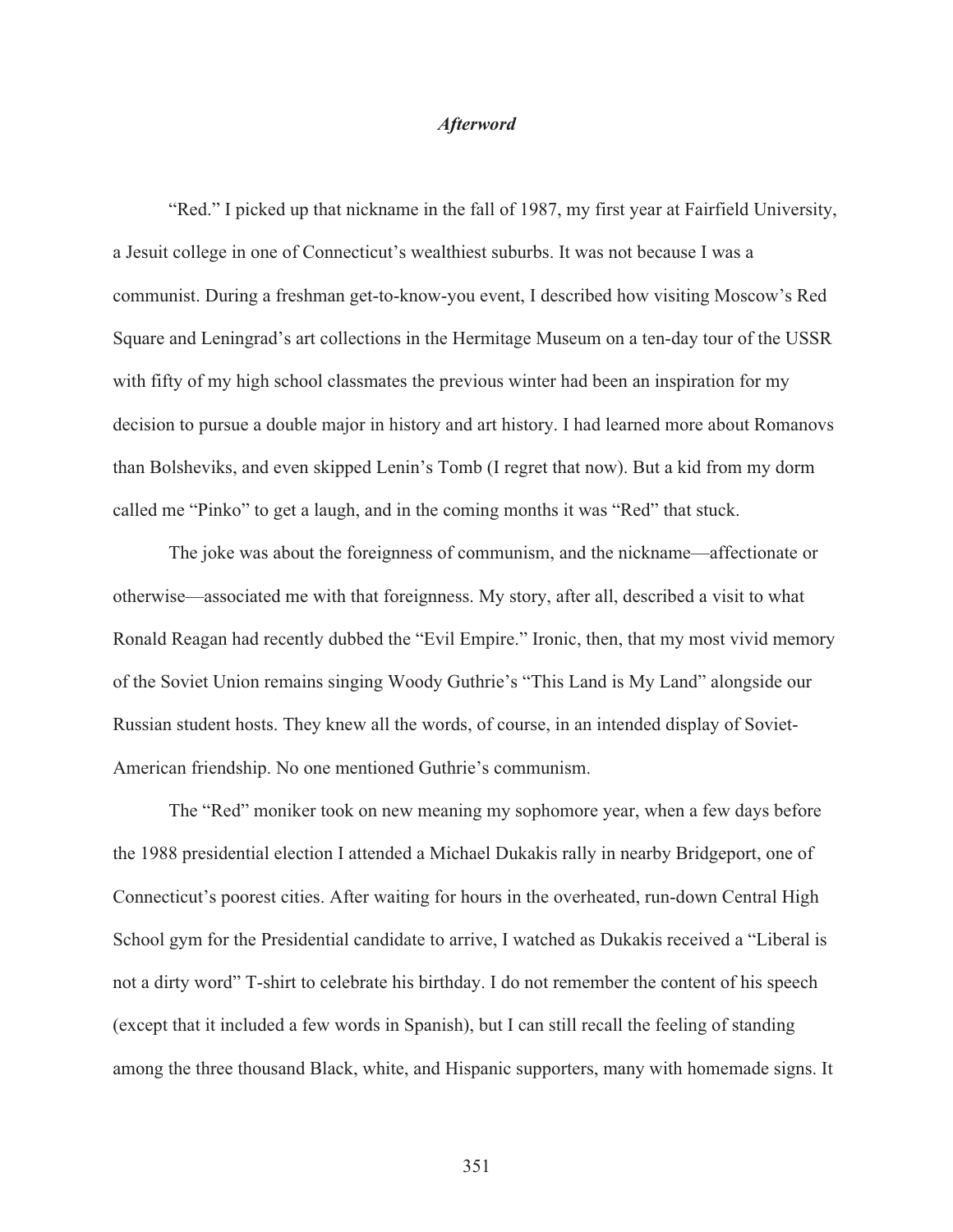was the biggest, and most racially diverse event I had ever attended, but did not seem particularly well organized. My roommate, who had come with me, was the only other Fairfield student I recognized there.

 The following morning, I walked into Fairfield's athletics arena for the George H.W. Bush rally. It presented a contrast. Its crowd was much larger, and significantly less diverse. Behind the podium stood dozens of (mostly white) cheering Fairfield students, smartly dressed in their team sports and cheerleader uniforms. The school's jazz and brass bands played a peppy accompaniment. Matching signs distributed by the campaign dominated the crowd. There was at least one homemade placard, but it mocked the Democratic opponent's immigrant ancestry with, "Dukakis?? That's Greek to Me." Everything about the event conveyed the Bush camp's funding advantages, down to the hundreds of red, white, and blue balloons in the rafters.

 I left before they dropped. After the Bush victory, word of my attendance at the Dukakis rally got around, rejuvenating my status as a "Red" on a predominantly affluent, Catholic, and Irish-American campus where many students viewed the Democratic Party (particularly its prochoice stance) as leftist deviancy.

 My "Red" epithet—unlike those of the women in this dissertation—never seemed accusatory or threatening to me. Luckily, my other markers of difference from most of my classmates—first in my family to attend college, immigrant from England, non-religious—did not take on nickname forms. "Red" was better than "Limey" would have been. Still, at the time, it identified me somehow as different, and not in an approving way. In this sense, I encountered anticommunism years before I learned anything about communism. It took a long time for my politics to catch up to the nickname.

352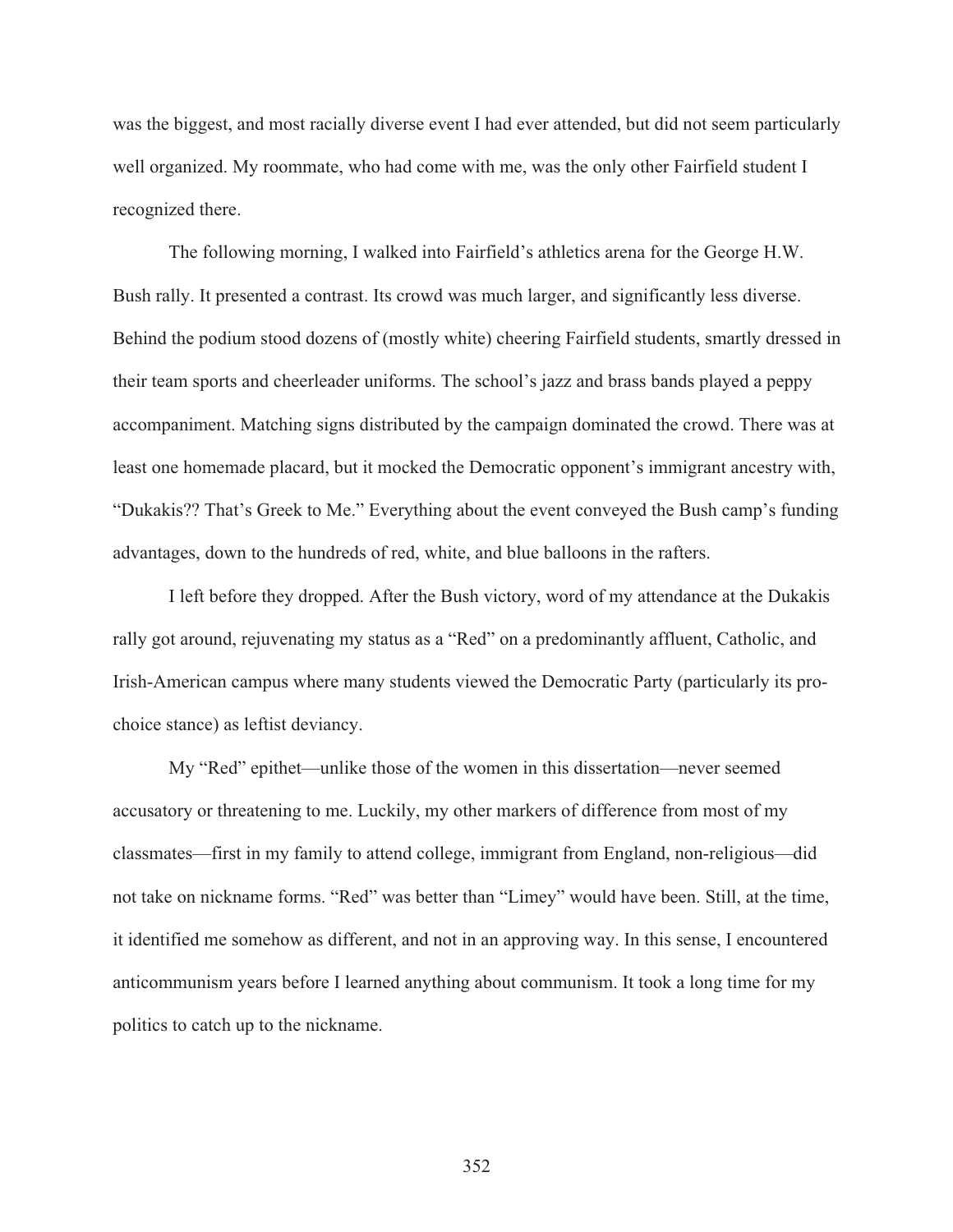That process, begun through an engagement with working-class, women's, and indigenous histories, crystallized fifteen years later in New Haven, where I found my own version of the Popular Front. One might say that Yale University radicalized me, not only in the classroom, but also—mainly, even—in the streets. On Labor Day 2003, I participated in a sitdown demonstration to block traffic in a city intersection as part of a strike by the university's unionized workers in UNITE HERE's Locals 34 and 35. In a cross-class, multiracial show of solidarity, politicians, professors, graduate teachers, college students, local residents, and union members from far and wide marched together with Yale's striking employees. Jesse Jackson took arrest that day, too. "This is going to be for economic justice what Selma was for the right to vote," he told a local newspaper.<sup>1</sup> Waiting for police to arrest us, singing "We Shall Overcome" with the crowd that had temporarily stopped in their march to gather around us, I felt a powerful connection to the legacy of the civil rights movement.

 It was my second arrest for an act of civil disobedience since I had entered graduate school, and would not be my last. One evening, a few months later, I marched in the December twilight from the Women's Table sculpture in front of the university's main library to a nearby intersection alongside New Haven residents and Yale employees. Behind a banner emblazoned with Rosie the Riveter's image and the slogan, "A Woman's Place is in Her Union," many of us held candles, and carried posters demanding that Yale provide affordable childcare and family healthcare to its employees, more job opportunities for women of color, and union recognition for Yale's graduate teachers and Yale-New Haven Hospital's non-unionized workers. Then one hundred women—community and student leaders, labor activists, professors, politicians, and graduate teachers—stepped onto College Street and blocked traffic in an act of civil

 $\overline{a}$ 

<sup>&</sup>lt;sup>1</sup> Penelope Overton, "Jackson, Others Cuffed at Yale," *Hartford Courant*, September 2, 2003.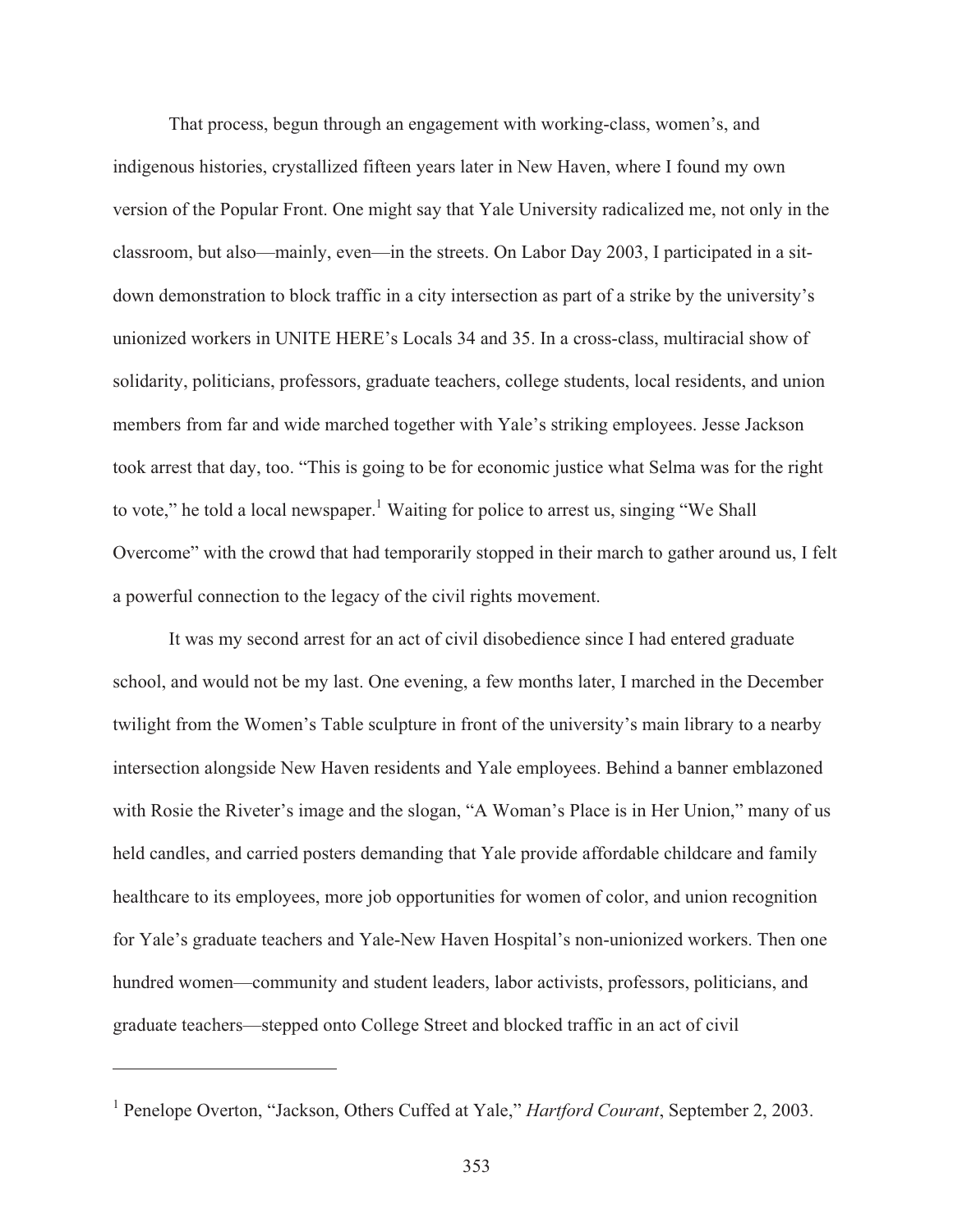disobedience. It was a moment of cross-class, multiracial, feminist solidarity that I'll never forget.

 The clerical, dining hall, and facilities workers at Yale had won their contract fight, securing pensions and wage increases that would dramatically improve their lives. My own union, GESO, did not win recognition during the Locals' campaign, as we had hoped. Instead, a few months before the Locals' strike in the fall, we had lost an election overseen by the League of Women voters. It was a devastating, public failure.<sup>2</sup>

 In the aftermath, UNITE HERE's leadership offered a number of GESO organizers, me included, the opportunity to volunteer for a few weeks with the Culinary Union in Las Vegas. Here again I witnessed multiracial, cross-class community and labor alliances committed to racial, gender, and economic justice, and engaged in democratic politics as a way to build working-class power. On house visits and in workplace cafeterias, I met Ecuadorian women who had led the strike at the Frontier casino, one of the longest in U.S. labor history; Filipina women who, elected as shop stewards, could hold their own, contract in hand, against racist white bosses; and many other working-class leaders.<sup>3</sup>

 The research for this dissertation began, in other words, while I was engaged in labor struggles at university campuses, hotels, casinos, public schools, and sports arenas in the U.S. and Canada. The semesters I dedicated to research, writing, and organizing my fellow graduate teachers; the summers I spent on campaigns with cafeteria workers, casino bellhops, or hotel room attendants. Organizing in New Haven, Las Vegas, Fresno, Philadelphia, Toronto, and

 2 Steven Greenhouse, "Grad Students Reject Union In Yale Vote," *New York Times*, May 2, 2003.

<sup>3</sup> For more on the Culinary Union's Frontier strike, see *One Day Longer: The Story of the Frontier Strike*, directed by Amie Williams, VHS, (Bal-Maiden Films Production, 1999).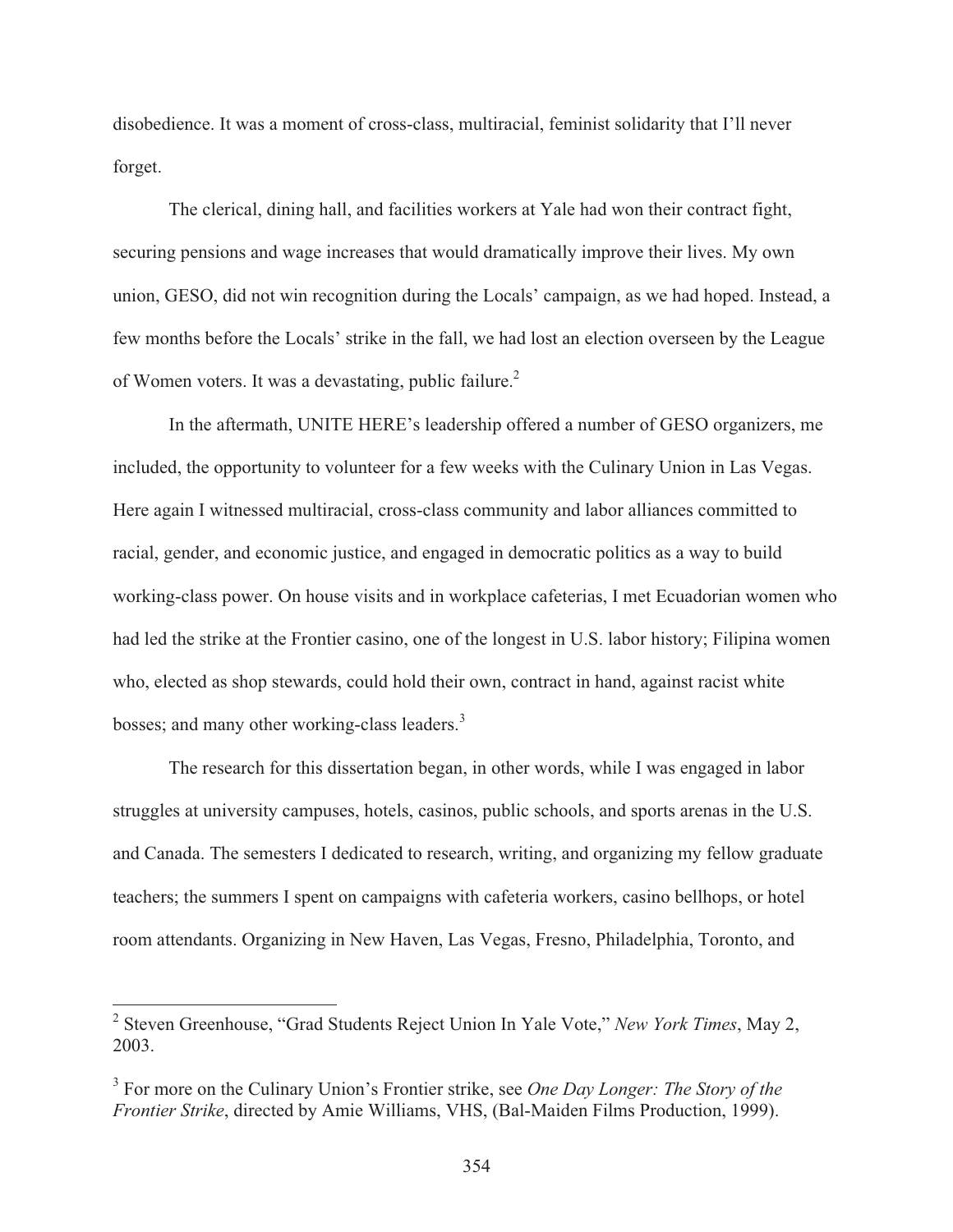Vancouver introduced me to what I would later come to understand as the legacy of Popular Front politics. In these cities, working-class people, many of them non-white and immigrants, gathered in union halls to plot strategies and learn about labor history; in city halls to support calls for progressive legislation; and in each other's homes to build, through painstaking mutual commitment, the kind of solidarity that could challenge racism, sexism, and capitalism.

 At the time I would not have supposed the movements of the 2000s to be so closely connected to the legacy of the Popular Front. The existing scholarship on Jones, Tenayuca, and McElrath in some ways supported the notion that McCarthyism had silenced their voices, and that their communism had driven them into exile or off the public stage and into irrelevance, only to be rediscovered as civil rights heroines decades later. The common refrain that class politics dominated the 1930s and 1940s but was replaced by "identity politics" in the 1960s and 1970s seemed to conceal both their early years of organizing for race and gender justice as well as their later critiques of capitalism. Yet once I widened my lens to include their whole lives, not just their moments of fame or infamy, I could perceive the consistency of their political visions.

 The more I learned about these women's lives, labors, and ideas, the more I saw their vestiges in my own time. Ah Quon McElrath planted the most fruitful seeds of this dissertation (and offered organizing advice) during our hours of conversation in Honolulu over a few days in the summer of 2006. Less than a year later, I withdrew from graduate school to take a full time job with UNITE HERE, but continued to read and think about her and the other two women. Their lives had captured my imagination. On my desk at home (first in New Haven, and then in York, England) remained photographs of the three: Tenayuca behind bars in the San Antonio jail after her arrest during a sit-down demonstration in 1937; Jones next to Martin Luther King, Jr. at

355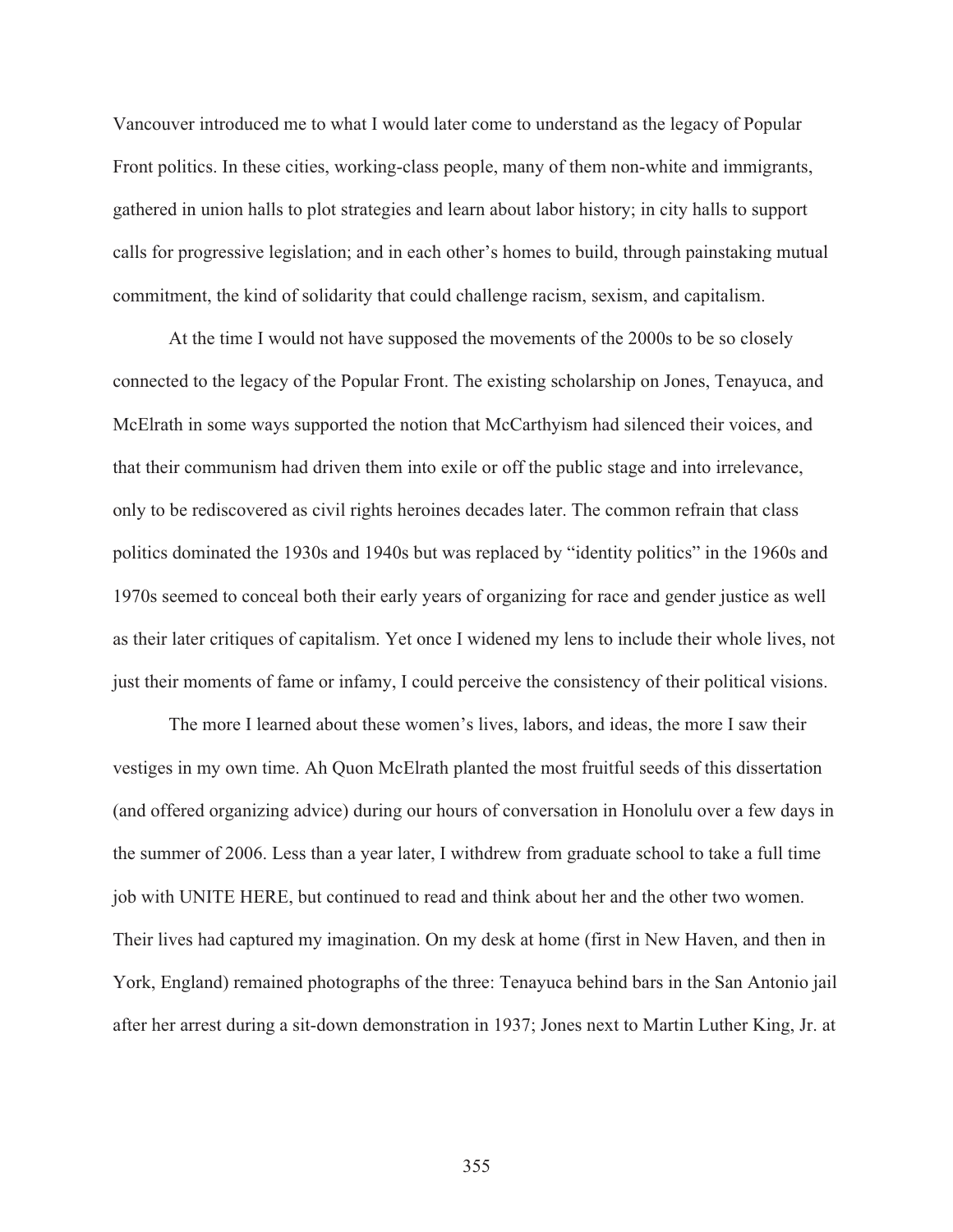the Africa House in London in 1961; and McElrath in front of a blackboard during her labor history class for ILWU members in the 1980s.

 My intuition about the parallels between their activism and that of the labor-community coalitions (and the attempts to undermine those coalitions) I had witnessed in multiple cities only grew stronger after the 2008 financial collapse. As the first Director of New Haven Works—a program won through collective bargaining by Locals 34 and 35 in 2012 to address New Haven resident unemployment in collaboration with Yale and the city of New Haven (whose local officials included a number of Yale union members)—I saw the devastating consequences of the economic collapse, particularly for working-class people of color. I also saw the power that multiracial, cross-class, community-labor alliances could wield, even against an employer committed to anti-unionism, and a liberal city administration long in the habit of practicing austerity politics.<sup>4</sup>

 Jones, Tenayuca, and McElrath would have recognized such alliances and their challenges in an instant. When I returned to my research after moving to the United Kingdom in 2015, I was finally able to substantiate those intuitive parallels between Popular Frontism in its original historical context and its continued vibrancy in the type of movements I had joined. These women *had* maintained a lifelong communist-influenced politics, their Popular Front visions expressed in diaries, letters, published essays, and oral histories. With Brexit and Trumpism—and those movements' attendant anti-radicalism, nationalism, and white

<sup>&</sup>lt;sup>4</sup> For discussions of electoral politics and community-labor alliances in New Haven see, David Huyssen, "The Triumph in New Haven: The Labor-Community Alliance that Defeated the Yale-Democratic Party Establishment," *New Labor Forum* 21, no. 2 (Spring 2012), 67-75; Sumanth Gopinath, "Community Organizing and Economic Development in the University-Hospital City," *Work & Culture* 3 (2005). For similar iterations that emerged in the 1950s and 1960s, see Mandi Isaacs Jackson, *Model City Blues: Urban Space and Organized Resistance in New Haven* (Philadelphia: Temple University Press, 2008).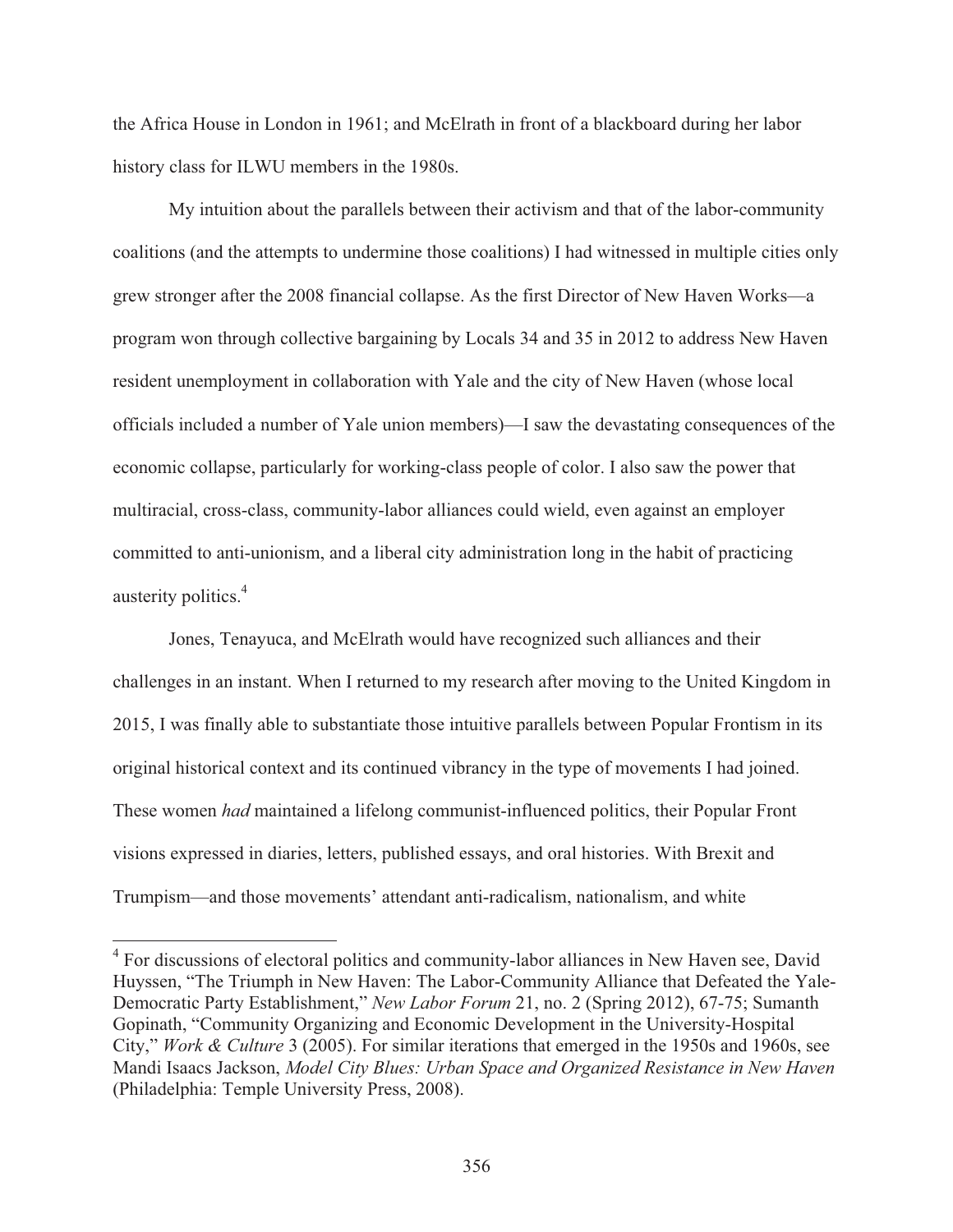supremacy—as the backdrop to the writing of these chapters, the consequences of erasing the histories of radical movements that addressed racial, gender and class justice became clearer to me.

#### *Red Lives: A Recovery, Not Just a Celebration*

 At a time when popular discourses on socialism, Marxism, and white supremacy have returned in force to the North Atlantic public sphere, the full histories of radical and antiradical traditions in the United States and beyond take on renewed significance.<sup>5</sup> The lives and labors of these three women expand the temporal and geographic scope of these histories, allowing us to recognize the connections between Popular Frontism and the politics of our own day. All three of the women in "Red Lives" withstood state and vigilante violence, poverty and joblessness, and racism and sexism in their own organizations, but throughout their lives remained politically engaged and never stopped identifying as Marxists or socialists.

 Toward the end of the Cold War, organizers and academics rediscovered these women as inspirations—for both new social justice activists and scholars in emerging intellectual fields of Black, Chicano/a, Asian American and Women's Studies. In the 1970s and 1980s, labor historians and civil rights activists recorded oral histories with Tenayuca and McElrath, their

<sup>&</sup>lt;sup>5</sup> See, for example, these recent examples from across the political spectrum, Sarah Jaffe, "The Unexpected Afterlife of American Communism," *New York Times*, June 6, 2017; Corey Robin, "The New Socialists," *New York Times,* August 24, 2018; Bret Stephens, "Democratic Socialism is Dem Doom," *New York Times*, July 7, 2018; Ellen Carol Du Bois, "Overlooked No More: Eleanor Flexner, Pioneering Feminist in an Anti-Feminist Age," *New York Times*, October 16, 2020; Nelson George, "Angela Davis Still Believes America Can Change," *New York Times*, October 19, 2020.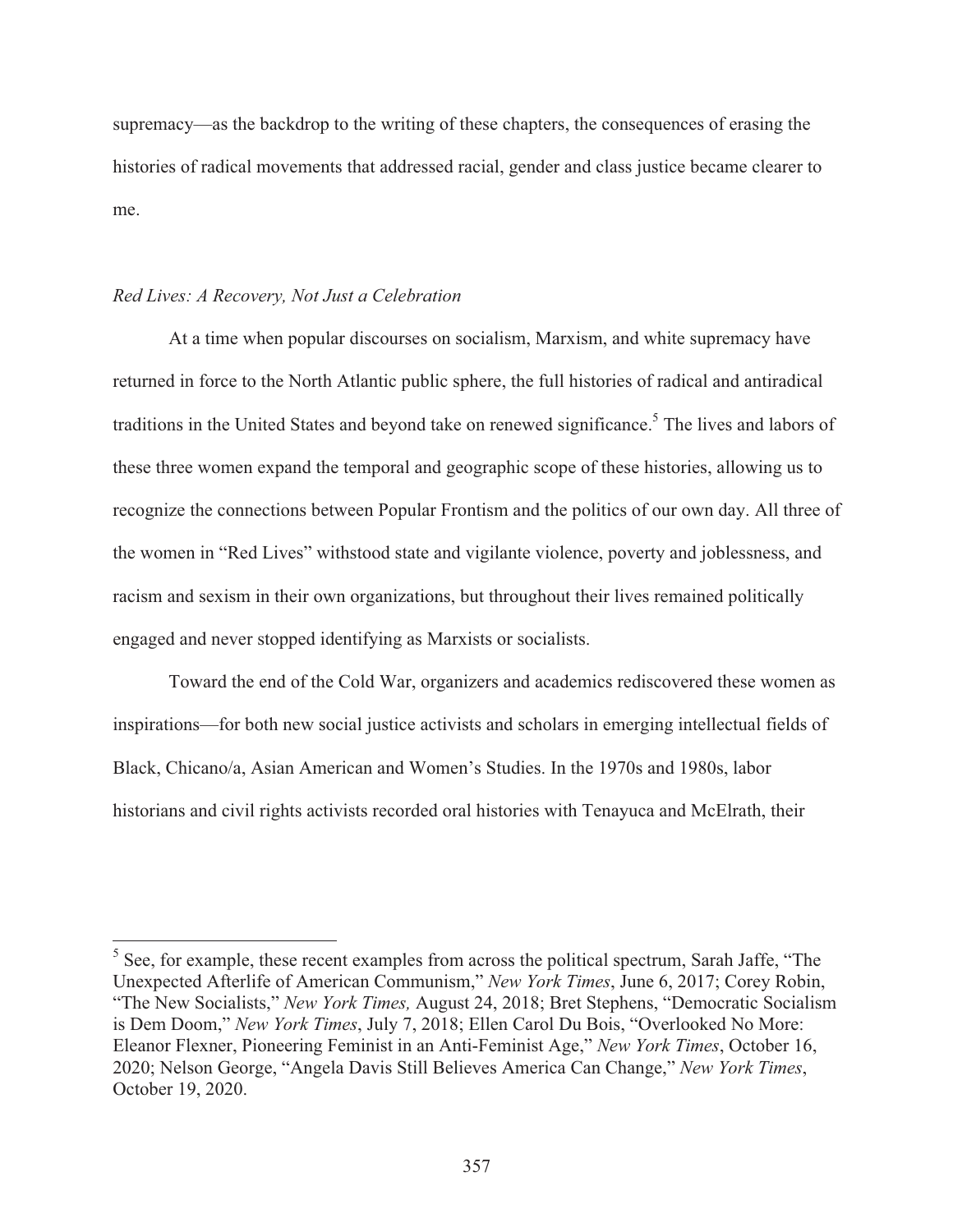questions centering on the women's 1930s and 1940s activism.<sup>6</sup> In the late 1980s, three accounts of Jones's life appeared in London: a collection of remembrances and re-printings of her writings, a pamphlet by a local Black women's group, and a documentary that aired on the BBC.<sup>7</sup> The stories of these working-class women's organizing had found new traction.

 Yet the retellings of their stories (often for more mainstream liberal audiences) have downplayed their lifelong commitment to a communist-inspired, Popular Front politics, while the previous accusations of anti-Americanism they faced have transformed into tributes of their labor on behalf of allegedly American (and in Jones's case, British) values of equal opportunity and liberty. The overlapping Cold War and neoliberal eras have de-radicalized their life histories, and reduced their complex theories and praxes of race, gender, and class to a brand of feisty liberalism.

 In the twenty-first century, Jones, Tenayuca, and McElrath are all publicly celebrated as civil rights heroines. In 2008, the British Royal Mail service issued a stamp to celebrate Jones as a "Civil Rights Activist" in its series honoring "Women of Distinction."<sup>8</sup> The San Antonio city government erected a public marker in 2011 to remember Tenayuca as a "prominent leader of a movement that fought deplorable working conditions, discrimination and unfair wages on behalf

<sup>&</sup>lt;sup>6</sup> See, for example, Tenayuca, interview by Turner; Tenayuca, interview by Zamora; Tenayuca, interview by Torres; Tenayuca, interview by Poyo; McElrath, interview by Roffman.

<sup>7</sup> Tyson and the Camden Black Sisters, *Claudia Jones*; *Claudia Jones*, dir. Lewis. American communist Angela Davis also included a short biography of Jones in her collection, Angela Davis, *Women, Race, & Class* (New York: Random House, 1981).

<sup>&</sup>lt;sup>8</sup> Erik McDuffie interprets the Jones postal stamp as indicative of a "liberal, 'post-racial' discourse that seeks to elide the violent history of colonialism, white supremacy, and anti-Communist repression." See, McDuffie, *Sojourning for Freedom*, 213.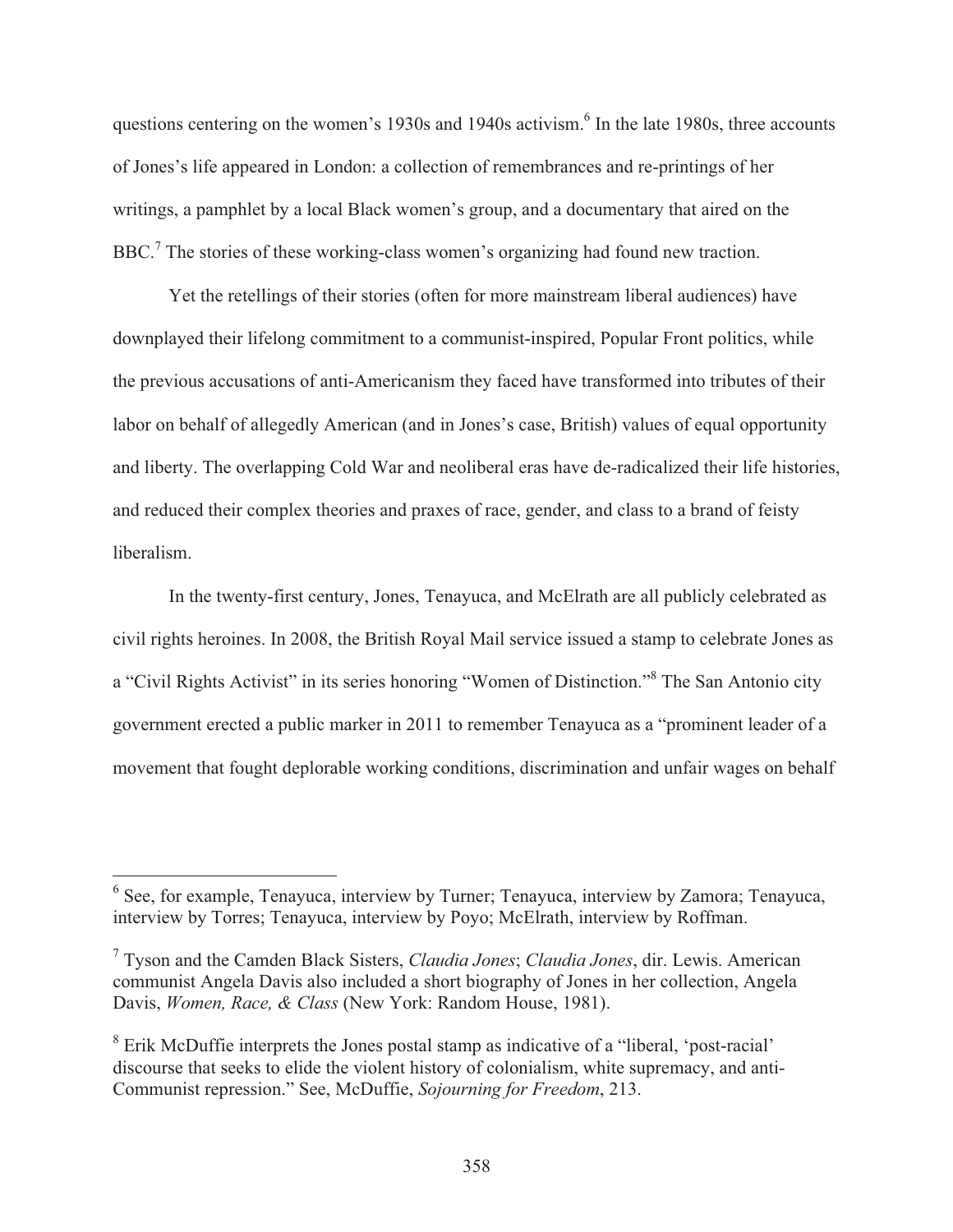of the city's working poor."<sup>9</sup> Hawai'i's Republican governor, in 2008, issued a statement esteeming McElrath's "tireless efforts to improve the lives of Hawai'i's residents."<sup>10</sup> This latterday wave of liberal praise for exceptional individuals who helped impoverished communities has all but washed away the women's "Red" sobriquets.

 "Red Lives" reclaims the importance of radicalism in the lives of those who fought for ostensibly liberal rights in the modern civil rights and women's movements. When Jones, Tenayuca, and McElrath fought against racial and ethnic discrimination and segregation in housing, education, relief aid, and immigration policies in New York/London, Texas, and Hawai'i, they did so as communists or Marxists. Their radical politics drove their organizing and intellectual work in service of racial and gender equity at least as much as it did their dedication to economic justice. Ultimately, their Popular Front consciousness remained steady, and they always found new ways to engage in politics and social movements.

 For their actions on picket lines and in mass demonstrations, as well as for their political beliefs and writings on civil liberties and social justice, these women endured FBI surveillance, government subpoenas, and physical threats from vigilantes. None of it broke them. Their Popular Frontism outlasted their CPUSA membership in part because their commitment to a radical analysis of self-determination and human potential defined their individual relationships to communist politics more than their loyalty to the CPUSA. It outlasted the state's relentless attempts to suppress it in part because those attempts simply confirmed the Popular Fronters'

<sup>&</sup>lt;sup>9</sup> The Texas Historical Commission erected the marker in 2011, photograph in possession of the author; Elaine Ayala, "Marker to Honor Labor Leader," *San Antonio Express-News*, December 20, 2011.

<sup>10</sup> Christie Wilson, "Hawaii Union, Social Activist Ah Quon McElrath Dies at 92," *Honolulu Advertiser*, December 13, 2008.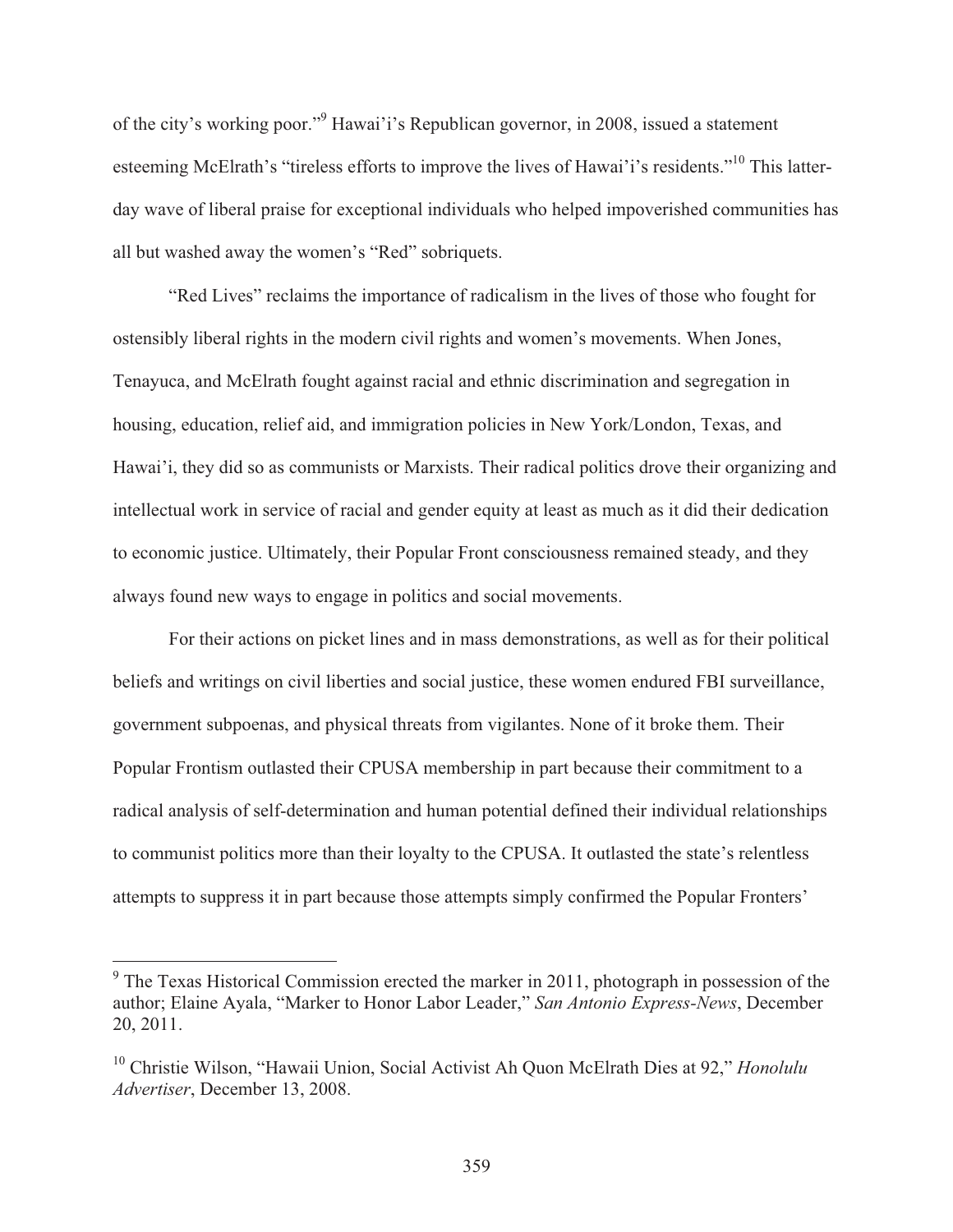"ruthless critique" (to borrow from Marx) of the American status quo. Through their organizing and intellectual endeavors, these women threatened the racial capitalist patriarchy of that status quo. Their shared commitment to Popular Frontism enhanced American democracy in demonstrable ways while eliciting violent opposition from those posing as defenders of that democracy.

Despite multiple setbacks and losses, Claudia Jones, Emma Tenayuca, and Ah Quon McElrath did not disappear from struggles for civil rights, women's equality, and economic justice in the post-war and Cold War periods. Each, in her own way, stayed committed to remaking the world. The interwoven story of these Popular Fronters' organizing and intellectual lives demonstrates the longevity and broad geography of a left politics centered on race, gender, and class starting in the 1930s and lasting into the twenty-first century. It also highlights the way that accusations of communism have consistently masked white supremacist and sexist attacks on the non-white and women leaders of Popular Front-style movements for racial, gender, and economic justice. As "Red Lives" underscores, the contemporary turn toward democratic socialism and deep organizing is not a spontaneous combustion in reaction to neoliberalism's most recent failures, but rather the embers of Popular Front visions—nurtured and maintained for the better part of a century—beginning to re-ignite.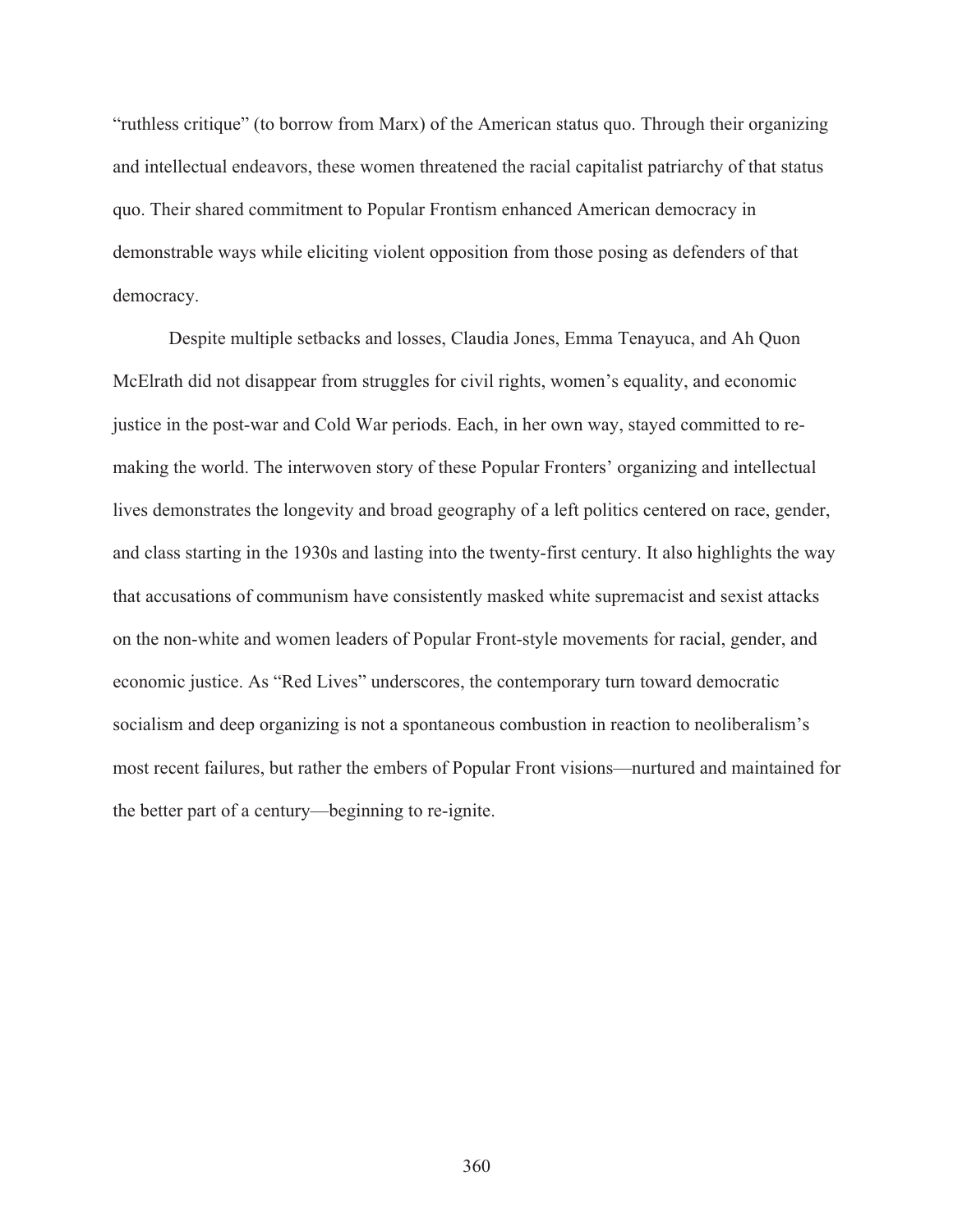# **BIBILIOGRAPHY**

# **Primary Sources**

# *Archives and Libraries*

| BL:           | Beinecke Library, Yale University, New Haven, CT.                                                                  |
|---------------|--------------------------------------------------------------------------------------------------------------------|
| <b>BLUK:</b>  | British Library, London, UK.                                                                                       |
| LC:           | Library of Congress, Washington DC.                                                                                |
| MML:          | Marx Memorial Library & Workers School, London, UK.                                                                |
| <b>SCRBC:</b> | Schomburg Center for Research in Black Culture, New York Public Library, New<br>York, NY.                          |
| TLNYU:        | Tamiment Library, New York University, New York, NY.                                                               |
| TWU:          | The Woman's Collection, Texas Woman's University, Denton, TX.                                                      |
| UH:           | Labor History Archive, Center for Labor Education and Research, University of<br>Hawai'i-West O'ahu, Honolulu, HI. |
| UTA:          | Labor History Archives, University of Texas at Arlington, TX.                                                      |
| UTAustin:     | Briscoe Center for American History and Barker Texas History Collection,<br>University of Texas at Austin, TX.     |
| UTSA:         | Libraries Special Collections, University of Texas at San Antonio, TX.                                             |

## *Manuscript Collections, Personal Papers, Films / Videos, and Unpublished Oral Histories*

Abhimanyu (Manu) Manchanda Collection (AMC) at MML.

Ah Quon McElrath Papers (AQMP) at UH.

Ah Quon McElrath, interview by author, May 2006, Honolulu, Hawai'i.

Allan Turner Collection (ATC) at UTAustin.

Chong-Stannard, Joy, dir., *Rice & Roses: The 1946 Great Hawaii Sugar Strike.* Center for Labor Education & Research, University of Hawaii, 1996. DVD.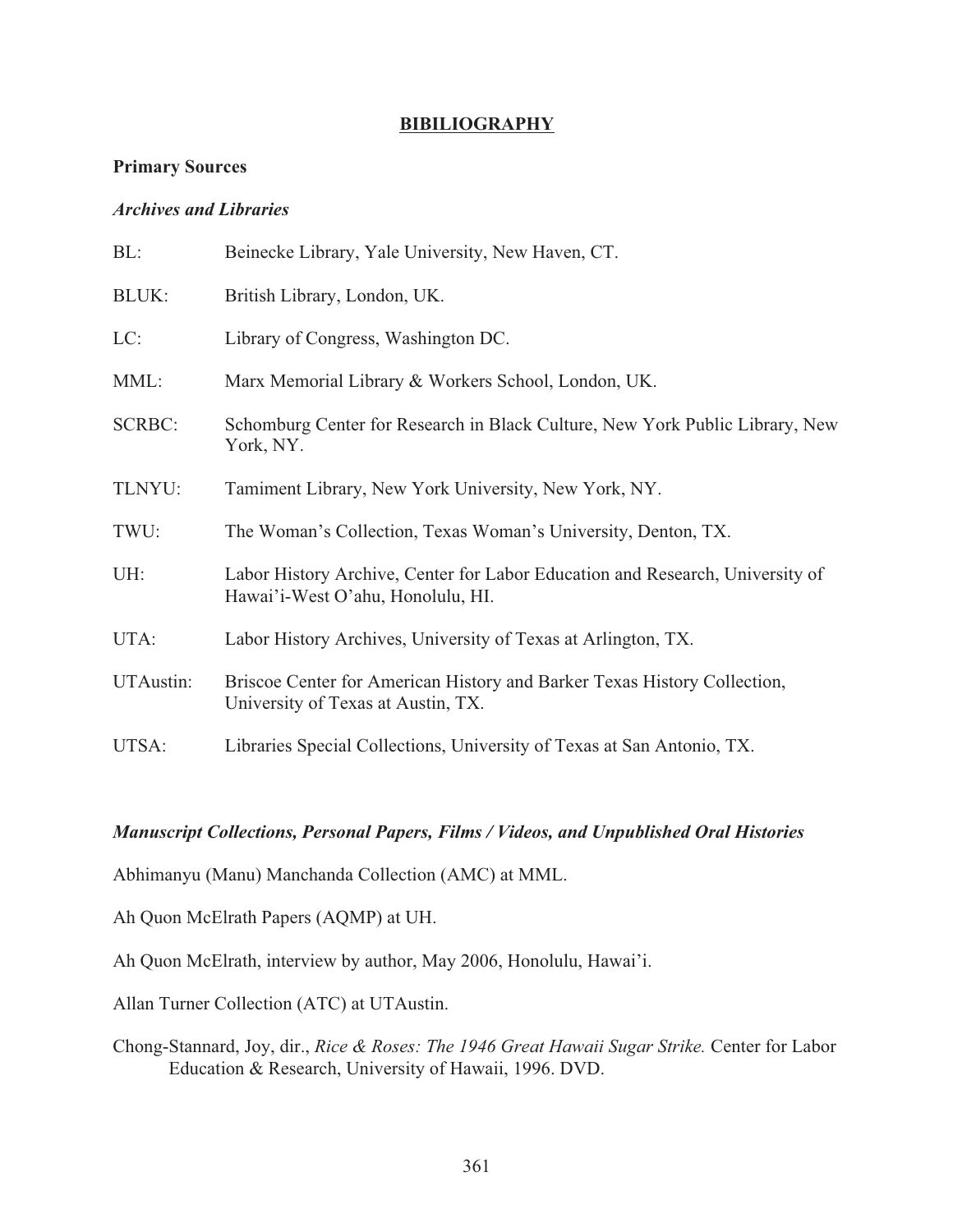Claudia Jones/Marika Sherwood Research Collections (CJMS) at SCRBC.

Claudia Jones Memorial Collection (CJMC) at SCRBC.

- Communist Party of the United States of America Records: Biographical Files on Communist Activists and Leaders. Robert F. Wagner Labor Archives. TLNYU.
- Communities Organized for Public Service (COPS) / Metro Alliance Records, MS346, Special Collections, UTSA.
- Dorothy Height, interview, Black Women Oral Histories Project Transcripts, Schomburg Center for Research in Black Culture, New York Public Library.
- Emma Tenayuca Papers (ETP) at TWU.
- Emma Tenayuca, interview by Allen Turner, 1981, transcript, Allan Turner Collection, Box 2X88 at UTAustin.
- Emma Tenayuca, interview by Emilio Zamora, 19 June 1986, transcript, Emma Tenayuca Papers, MSS 420, Box 11, Folder 5 at TWU.
- Emma Tenayuca, interview by Luis R. Torres, 1987, video, José Angel Gutiérrez Papers, MS 24, Box 31 at UTSA.
- Emma Tenayuca, interview by Jerry Poyo, 21 February 1987, transcript, Institute of Texan Cultures Oral History Program at UTSA.
- George and Latane Lambert Papers (GLLP) at UTA.
- Harry Koger Papers (HKP) at UTA.
- Howard "Stretch" Johnson Papers (HJP) at TLNYU.
- James Weldon Johnson Papers (JWJP) at BL.
- José Angel Gutiérrez Papers at UTSA.
- Institute of Texan Cultures Vertical File collection at UTSA.
- Institute of Texas Cultures Oral History Program at UTSA.
- Labor Movement in Texas Collection at UTAustin.
- Lewis, Ingrid, dir. *Claudia Jones: A Woman of Our Times*, for BBC Television, Broadcast on *Eye to Eye*, BBC London, September 18, 1989.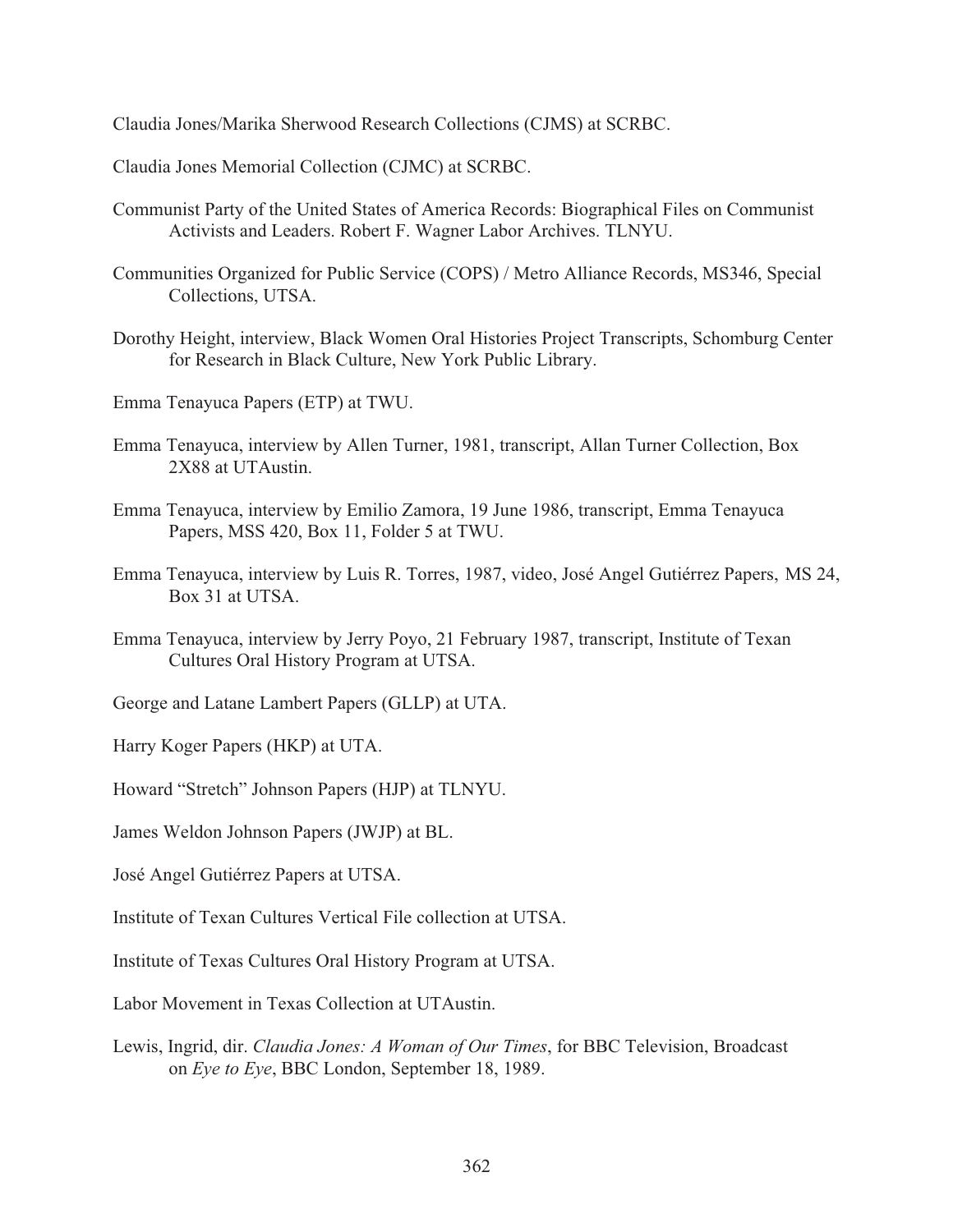- Louis Goldblatt, "Working Class Leader in the ILWU, 1935-1977," oral history transcript, Regional Oral History Office, Bancroft Library, University of California, Berkeley.
- Ludwig, Edwin. Dir., *Big Jim McLain.* 1952; Burbank, CA: Warner Home Video, 2007. DVD.
- Manuela Solis Sager, interview by Dedra McDonald, August 11, 1992, transcript, Institute of Texas Cultures Oral History Program, University of Texas at San Antonio.

Maury Maverick, Jr. Papers (MMP) at UTAustin.

Movement for Colonial Freedom Papers (MCFP) at BL.

Otto Mullinax Papers (OMP) at UTAustin.

"The Reminiscences of Helen Kanahele," New York Times Oral History Program, vol. 11, University of Hawaii Pacific Regional Oral History, History of the UPW in Hawai'i, 1975.

Ruthe Winegarten Papers (RWP) at UTAustin.

Records of the Communist Party of the United States of America. Russian State Archive of Social and Political History (RSASPH). Fond 515, Opis 1. LC.

*West Indian Gazette*. Microfilm Newspaper Collection. BLUK.

Williams, Amie. dir. *One Day Longer: The Story of the Frontier Strike*. Bal-Maiden Films Production, 1999. VHS.

#### *Newspapers and Periodicals*

*Austin American Statesman* 

*Chicago Daily Tribune* 

*Chicago Defender* 

*Daily Worker* 

*Daily World* 

*El Paso Times* 

*Freedomways* 

*Guardian*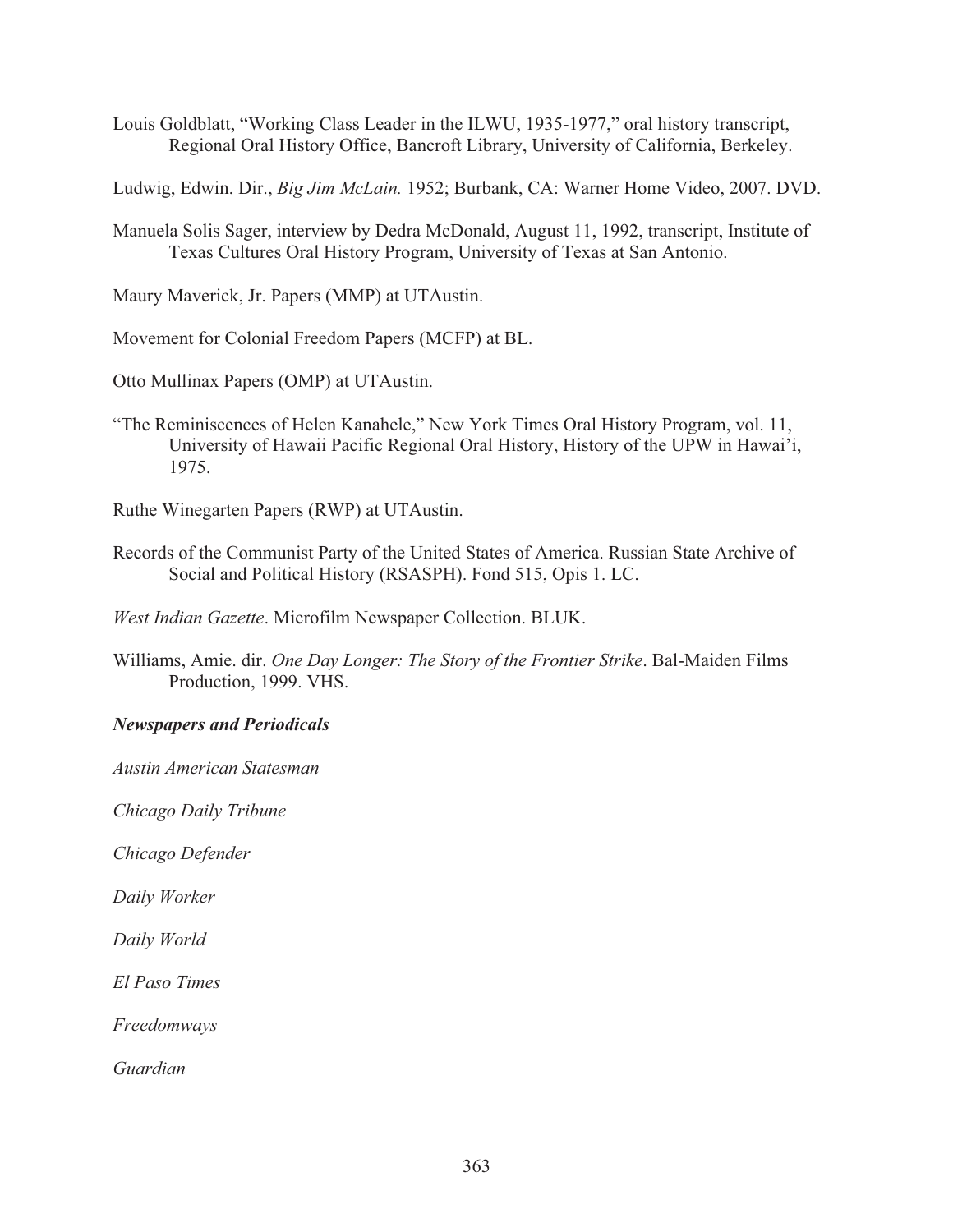*Harlem Organizer Honolulu Advertiser Honolulu Record Honolulu Star Bulletin Houston Chronicle ILWU Dispatcher Kauai Herald La Prensa Los Angeles Times New York Age New York Amsterdam News New York Herald Tribune New York Times Political Affairs Red Trade Unionist San Antonio Express-News San Antonio Light San Antonio Weekly Dispatch Saturday Evening Post Social Work Today Spotlight Time Magazine Voice of Labor*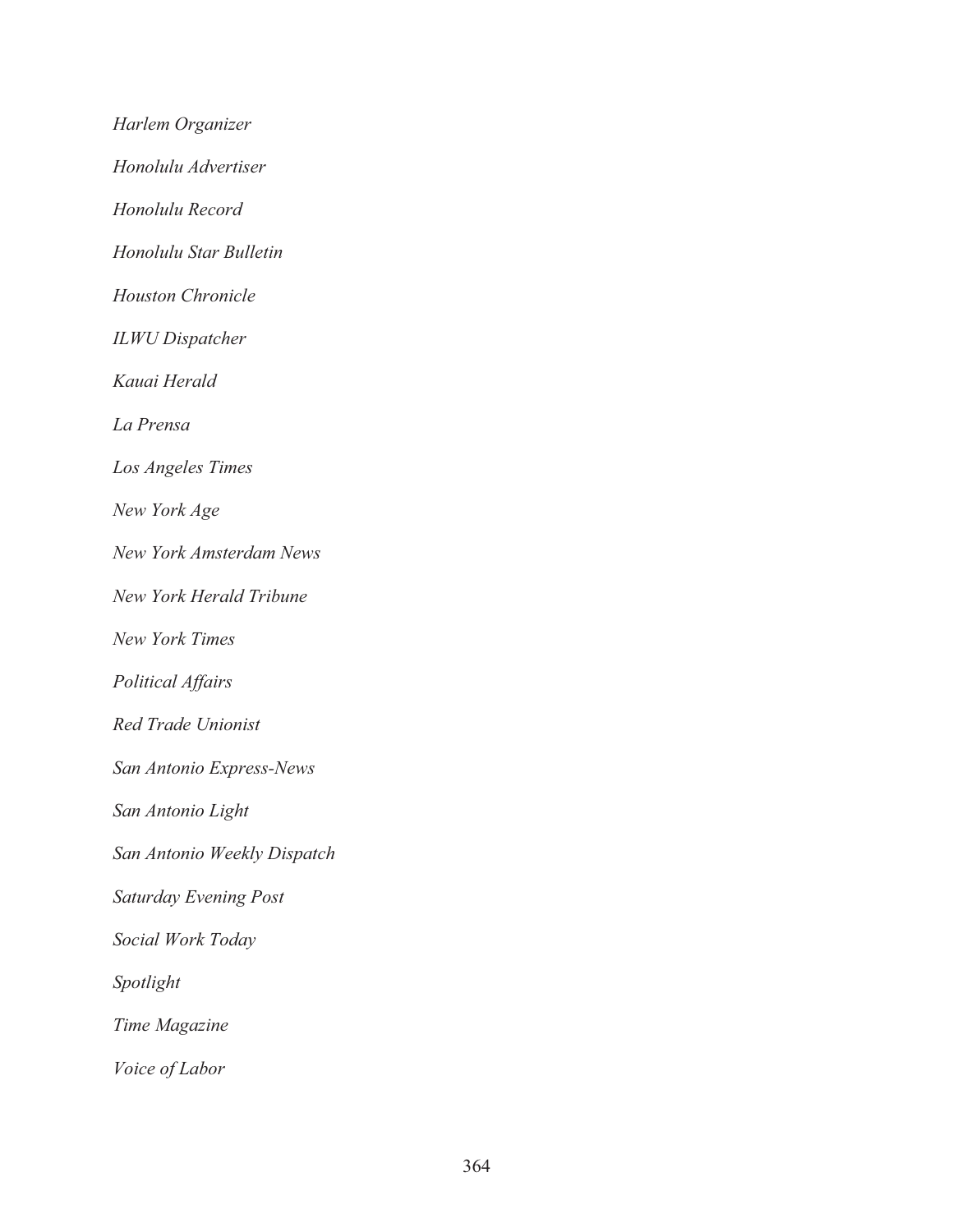*Washington Post* 

*West Indian Gazette & Afro-Asian Caribbean News* 

*YCL Builder* 

*Young Communist Review* 

*Young Worker* 

## *Published Oral Histories, Reports, Pamphlets*

"The AFL-CIO Merger Agreement," reprinted in *ILR Review*, 9, no. 1 (October 1955): 122-124.

- American Youth Congress. *Convention Program August 1934.* New York: American Youth Congress, 1934.
- American Youth for Democracy. *Dust Off Your Dreams: The Story of the American Youth for Democracy.* New York: American Youth for Democracy, 1945.
- Benedict, Ruth and Gene Weltfish. *The Races of Mankind.* New York: Public Affairs Committee, 1943.

Brockway, Fenner. "What is the M.C.F.?," British Library.

Flynn, Elizabeth Gurley. *Woman's Place: In the Fight for a Better World.* New York: New Century Publishers, 1947.

Foster, William Z. *Organizing Methods in the Steel Industry*. New York: Workers Library, 1936.

- Goldblatt, Louis. "Working Class Leader in the ILWU, 1935-1977," oral history transcript, Regional Oral History Office, Bancroft Library, University of California, Berkeley.
- McElrath, Ah Quon. "Breaking Feudal Power in Hawaii: Interview with Ah Quon McElrath," interview by Harvey Schwartz, *Social Policy* 33, no. 3 (Spring 2003): 20-25.
- McElrath, Ah Quon. "Oral History Interview with Ah Quon McElrath, International Longshoremen's and Warehousemen's Union," interview by Marion Roffman, transcript, University of Michigan: Institute of Labor and Industrial Relations, 1978.
- McElrath, Ah Quon. "The Challenge is Still There," in *Rocking the Boat: Union Women's Voices 1915-1975*, Brigid O'Farrell and Joyce L. Kornbluh, eds. New Brunswick, NJ: Rutgers University Press, 1996: 135-158.

McElrath, Ah Quon. interview by Robert Mast, in *Autobiography of Protest in Hawaii*, Robert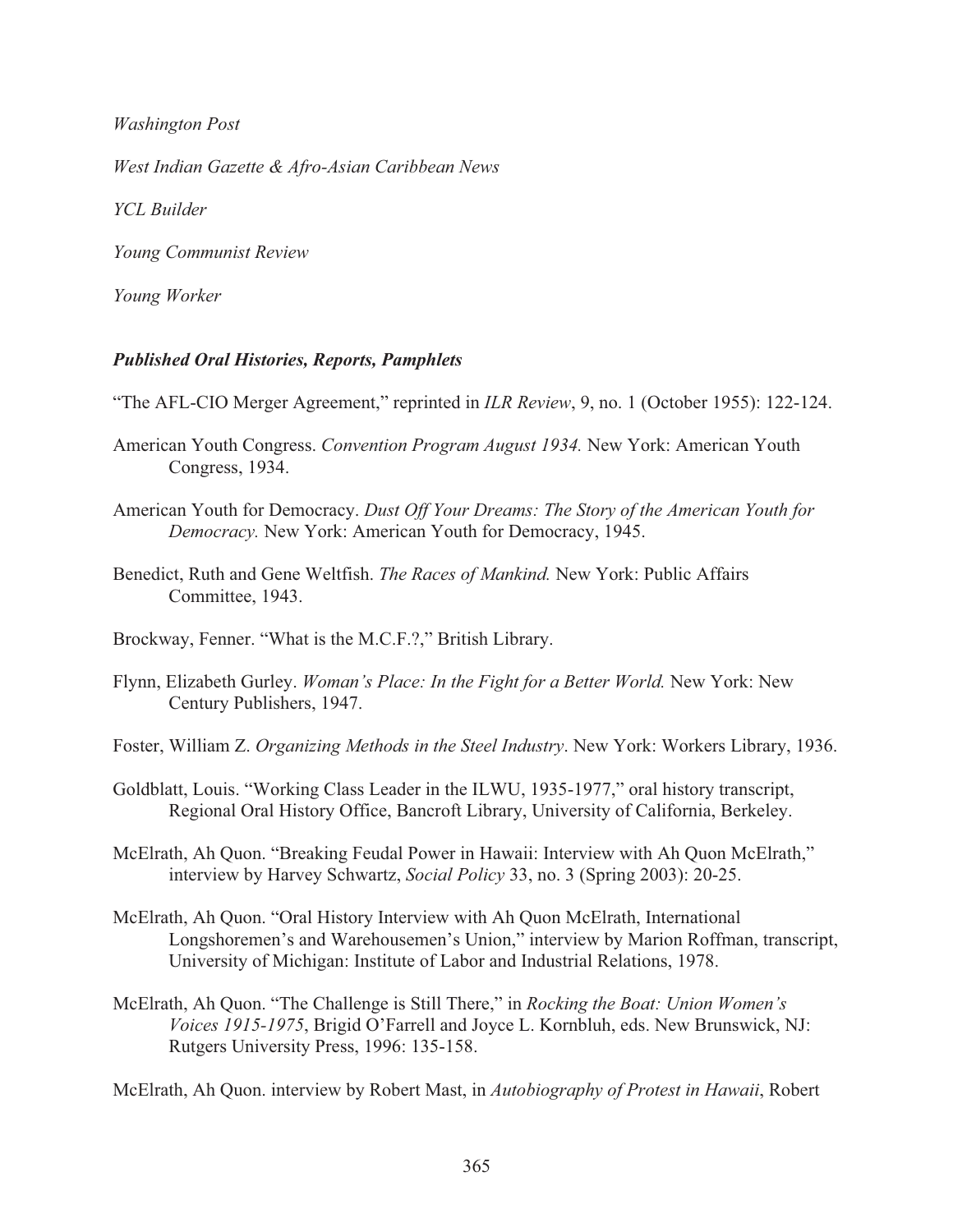H. and Anne B. Mast, eds., (University of Hawaii Press, 1996): 305-313.

- McElrath, Ah Quon. "We gave workers a sense of dignity," interview by Judy Yung, reprinted in *Chinese American Voices: From the Gold Rush to the Present*, Judy Yung, ed. Berkeley: University of California Press, 2006: 259-271.
- Second World Youth Congress. "Resolutions of the Second League of Nations World Youth Congress, Vassar College, August 1938," reprinted in *The International Law of Youth Rights*, edited by William D. Angel and Jorge Cardona. (Boston: Brill Publishing, 2015), 123-131.
- Texas Communist Party, *Free Texas from Monopoly Control! Bring the New Deal to Texas*, pamphlet (Houston: Texas Communist Party, 1938).

*Thirteen Communists Speak to the Court*. New York: New Century Publishers, 1953.

### *Unpublished Government Documents*

Federal Bureau of Investigation, Claudia Jones, File Number: 100-72390, File Number: 100- 11459.

Federal Bureau of Investigation, Emma Tenayuca, File Number: 64-261

## *Published Government Documents*

- New York State Archives; Albany, New York; *State Population Census Schedules, 1925*; Election District: *27*; Assembly District: *13*; City: *New York*; County: *New York*; Page: *26.*
- *New York, State and Federal Naturalization Records, 1794-1943*, ancestry.com.
- Eagen, E.J. and U.S. House Committee on Labor Board and Wagner Act, *Report of E. J. Eagen on the Hawaiian Islands* (May 3, 1940).
- House Committee on Un-American Activities, "Hearings Regarding Communist Activities in the Territory of Hawaii – Part 1," 1951.
- House Committee on Un-American Activities, *Report on the Congress of American Women* (Washington, D.C.: Government Printing Office, 1949).
- International Longshoremen's & Warehousemen's Union vs. Walter D. Ackerman, Jr., Attorney General of the Territory of Hawaii, (No. 828) (1948), Memorandum on the History of Labor and the Law in the Territory of Hawaii, US District Court, 27-31.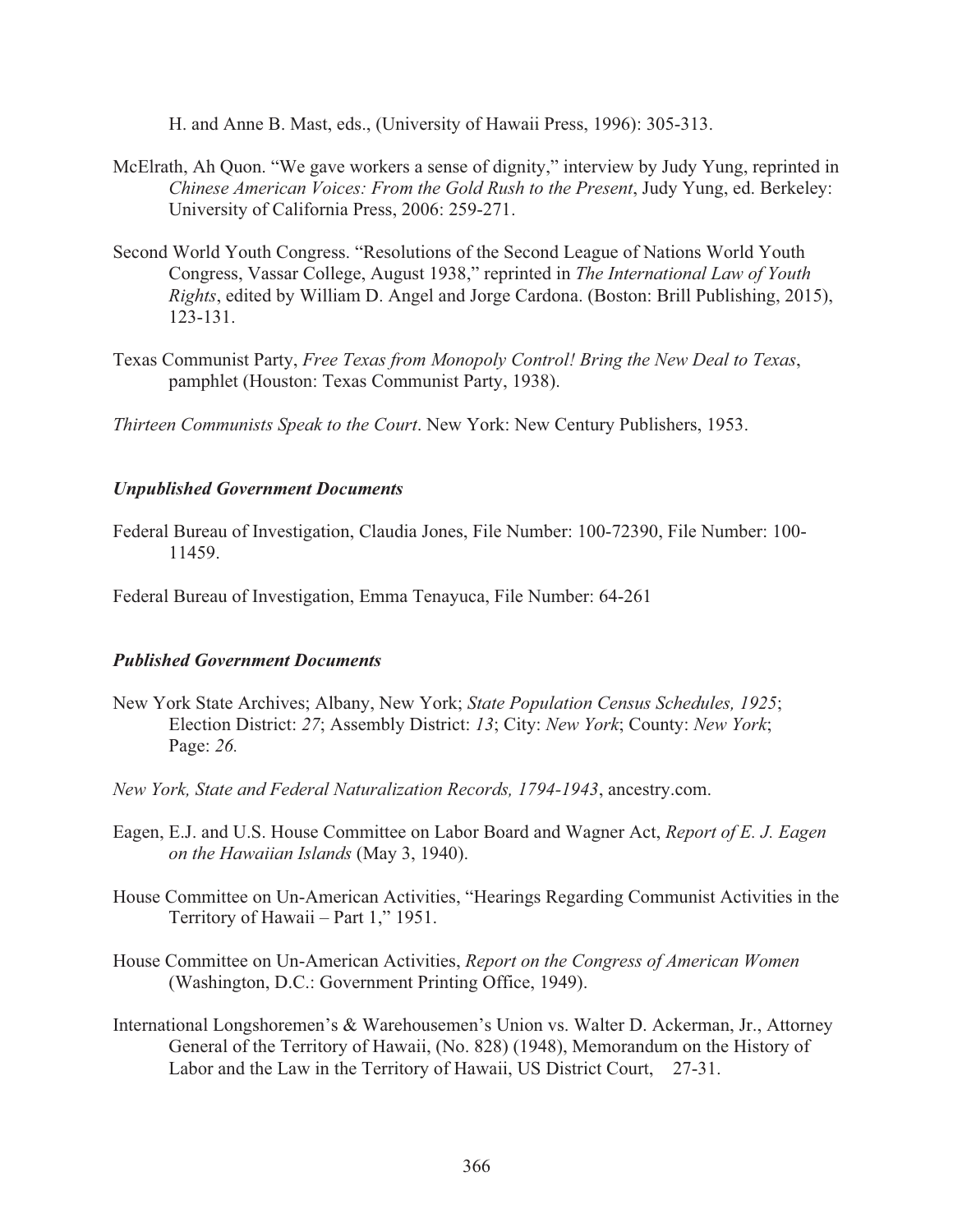- Jamieson, Stuart. *Labor Unionism in American Agriculture*, U.S. Department of Labor, Bureau of Labor Statistics, Bulletin No. 836 Washington D.C.: Government Printing Office, 1945.
- Manning, Caroline. *The Employment of Women in the Pineapple Canneries of Hawaii* Washington D.C.: United States Department of Labor, 1930.
- Menefee, Selden C. and Orin C. Cassmore, *The Pecan Shellers of San Antonio: The Problem of Underpaid and Unemployed Mexican Labor* (Washington: U.S. Government Printing Office, 1940).
- Shoemaker, James H. "Labor in the Territory of Hawaii," 76<sup>th</sup> Congress, House Document No. 848, Bulletin no. 687 (Washington DC: U.S. Bureau of Labor Statistics, 1939).
- U.S. Congress,  $75<sup>th</sup>$  Congress, House Committee on Un-American Activities, "Investigation of Un-American Propaganda Activities in the United States," Hearings, 1939.
- U.S. Congress, 81<sup>st</sup> Congress, 2<sup>nd</sup> Session, House Committee on Un-American Activities, Hearings Held in Honolulu, April 10-12, 1950.
- U.S. Congress, 81<sup>st</sup> Congress, 2<sup>nd</sup> Session, Report on Hawaii Civil Liberties Committee, House Report No. 2986.
- U.S. President's Committee on Civil Rights, *To Secure These Rights: the Report of the President's Committee on Civil Rights* (Washington: US Government Printing Office, 1947).

#### *Theses and Dissertations*

- Haas, Britt. "As They Saw the Thirties: Activist Youth's Vision of and for America," Ph.D. Dissertation, State University of New York, Albany, 2011.
- Holmes, Thomas Michael. "The Specter of Communism in Hawaii, 1947-1953." Ph.D. Dissertation, University of Hawaii, 1975.
- Lynn, Denise. "Women on the March: Gender and Anti-Fascism in American Communism," Ph.D. Dissertation, State University of New York, Binghamton, 2003.
- Monahan, Megan Diskin. "Hawai'i's Twentieth Century Working Women: Labor Feminists in Their Own Right," Ph.D. Dissertation, Fordham University, 2015.
- Nolfi, Patricia S. "Peace, Freedom, and Progress: The American Youth Congress Movement, 1934-1940," Ph.D. Dissertation, State University of New Jersey, Rutgers, 2014.

Peterson, Gigi. "Grassroots Good Neighbors: Connections between Mexican and U.S. Labor and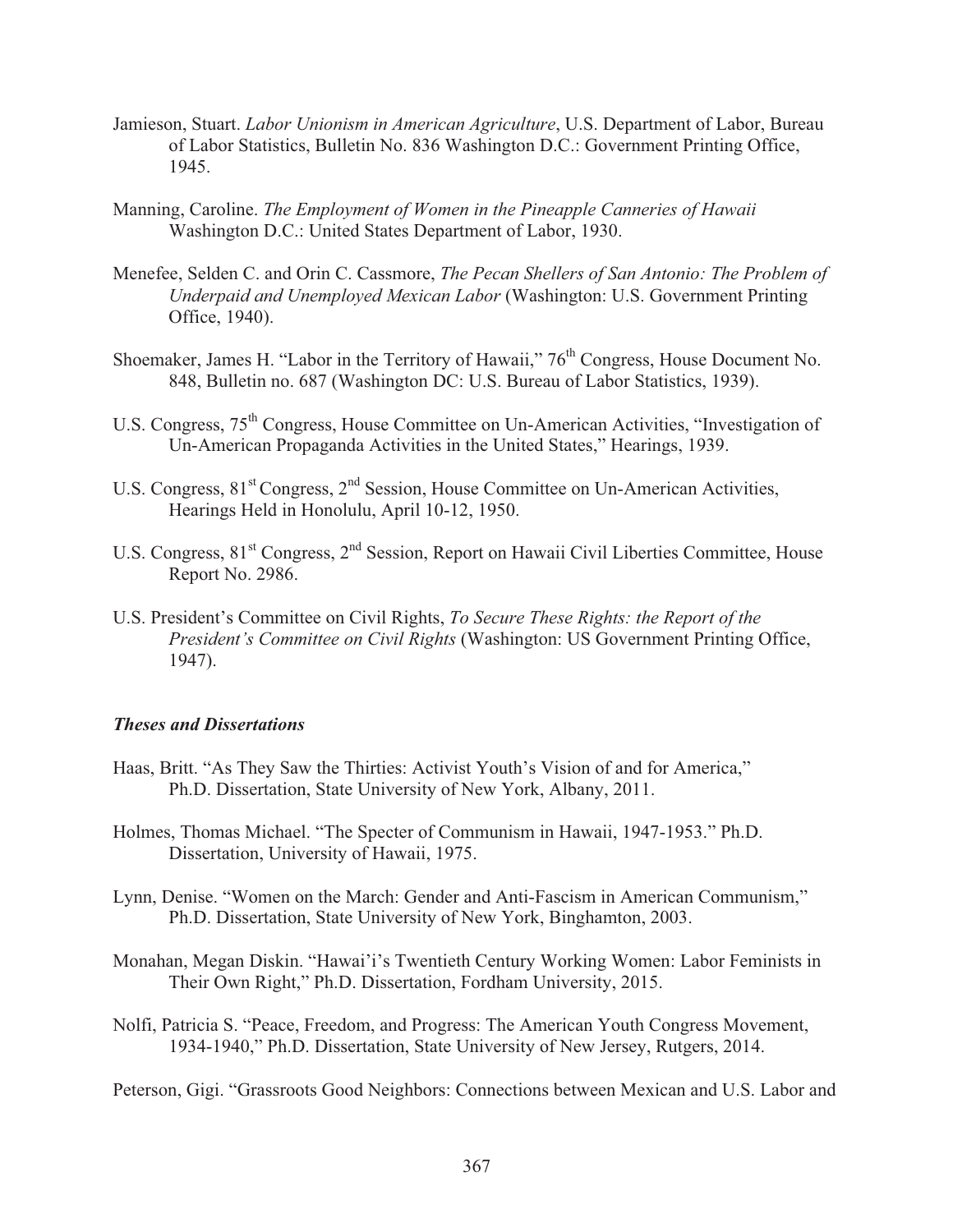Civil Rights Activists, 1936-1945," Ph.D. Dissertation, University of Washington, 1998.

Shapiro, Linn. "Red Feminism: American Communism and the Women's Rights Tradition, 1919-1956," Ph.D. Dissertation, American University, 1996.

### *Books and Articles*

- Acosta, Teresa and Ruthe Winegarten, eds. *Las Tejanas: Three Hundred Years of History.* Austin: University of Texas Press, 2003.
- Adamski, Mary. "Attorney fought for underdogs," *Honolulu Star-Bulletin*, September 15, 1999.
- Adamski, Mary and Susan Essoyan. "Unstoppable Force: The matriarch of Hawai'i's union movement extended her vision across the larger community," *Honolulu Star-Bulletin*, December 13, 2008.
- Arnesen, Eric. "No 'Graver Danger': Black Anticommunism, the Communist Party, and the Race Question," *Labor: Studies in Working-Class History of the Americas* 3, no. 4 (2006): 13-52.
- Balthaser, Benjamin. *Anti-Imperialist Modernism: Race and Transnational Radical Culture from the Great Depression to the Cold War.* Ann Arbor: University of Michigan Press, 2016.
- Barrett, James. "Was the Personal Political?: Reading the Autobiography of American Communism," *IRSH* 53 (2008): 395-423.
- -------. *William Z. Foster and the Tragedy of American Radicalism.* Urbana: University of Illinois Press, 1999.
- Baxandall, Rosalyn. "The Question Seldom Asked: Women and the CPUSA," in Michael E. Brown et al., eds., *New Studies in the Politics and Culture of U.S. Communism.* New York: Monthly Review Press, 1993.
- Beechert, Edward D. "The Political Economy of Hawaii and Working Class Consciousness," *Social Process in Hawaii* 31 (1984): 162-165.
- Beechert, Edward D. "Racial Divisions and Agricultural Labor Organizing in Hawaii," in James C. Foster, ed., *American Labor in the Southwest: The First One Hundred Years* (Tucson, AZ: University of Arizona Press, 1982).
- Beechert, Edward D. *Working in Hawaii: A Labor History.* Honolulu: University of Hawaii, 1985.
- Bill, Teresa. "Into the Marketplace: Working-Class Women in 20<sup>th</sup> Century Hawai'i," *Labor's*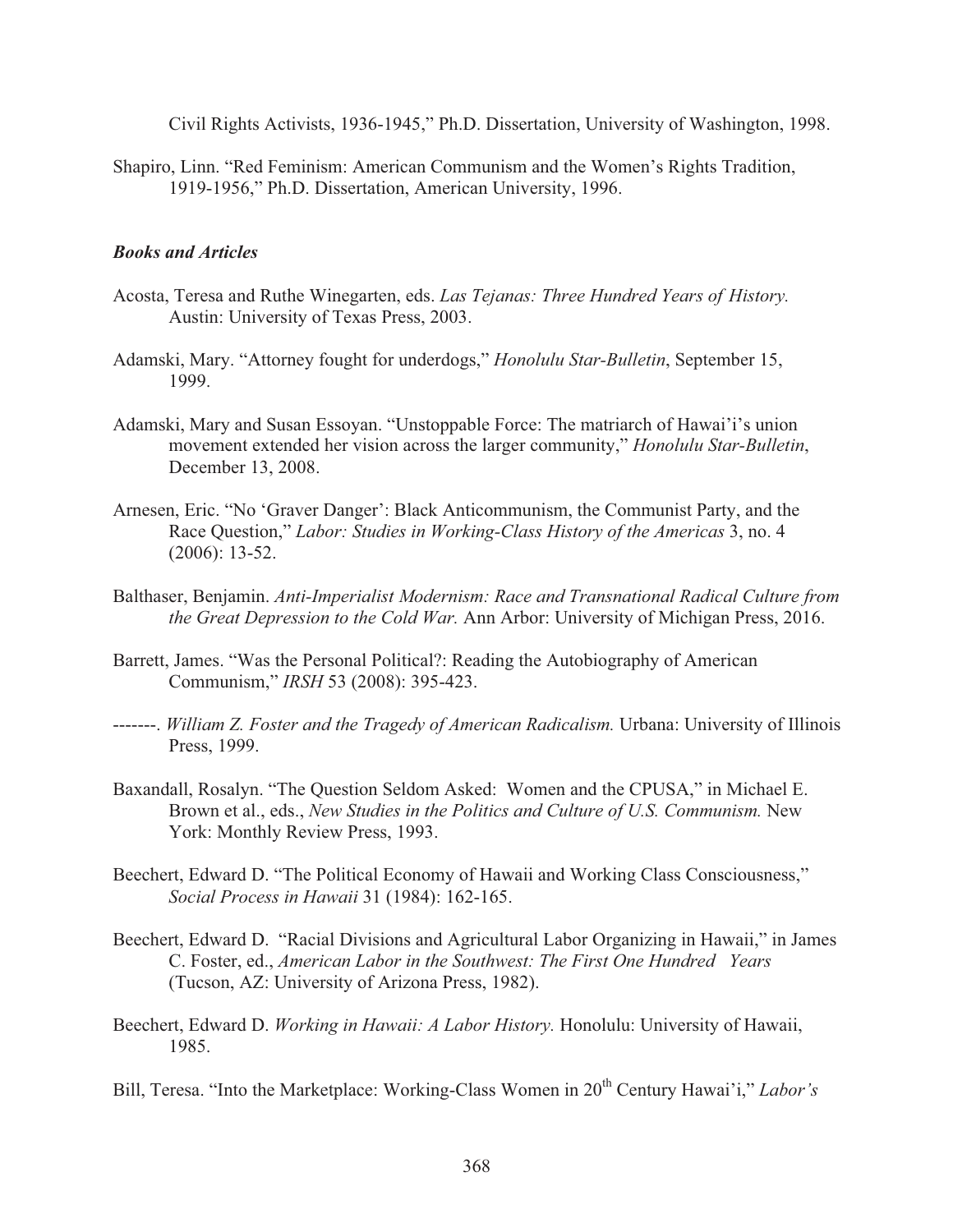*Heritage* 9, no. 1 (Summer 1997): 24-36.

- Bill, Teresa. "An Advocate for all Hawaii," and Esther K. Arinaga, "Harriet Bouslog: Lawyer, Risk Taker, and Champion of the Underdog," in *Biography Hawaii: Five Lives*, pamphlet, AQM Papers.
- Biondi, Martha. *To Stand and Fight: The Struggle for Civil Rights in Postwar New York City*. Cambridge: Harvard University Press, 2003.
- Blackwelder, Julia Kirk. "Emma Tenayuca: Vision and Courage," in *The Human Tradition in Texas*, edited by Ty Cashion and Jesus F. de la Teja. Wilmington: Scholarly Resources, 2001: 191-208.
- Blackwelder, Julia Kirk. *Women of the Depression: Caste and Culture in San Antonio, 1929- 1939.* College Station: Texas A&M University Press, 1984.
- Bonacich, Edna. "Asian Labor in the Development of California and Hawaii," in *Labor Immigration Under Capitalism: Asian Workers in the United States Before World War II*, edited by Lucie Cheng and Edna Bonacich. Berkeley: University of California Press, 1984: 130-185
- Boyce Davies, Carole. *Claudia Jones: Beyond Containment, Autobiography, Poetry, Essays.* Banbury, UK: Ayebia Clark, 2011.
- \_\_\_\_\_. "Deportable Subjects: U.S. Immigration Laws and the Criminalizing of Communism," *The South Atlantic Quarterly* 100: 4 (Fall 2001), 949-966.
- \_\_\_\_\_. *Left of Karl Marx: The Political Life of Black Communist Claudia Jones.* Durham and London: Duke University Press, 2007.
- Boyd, Lawrence. "The End of Hawaii's Plantations: Back to the Future?," *Annals of the American Academy of Political and Social Science* 54 (March 1996).
- Brockway, Fenner. *Towards Tomorrow: The Autobiography of Fenner Brockway.* London: Hart-Davis, MacGibbon, Ltd., 1977.
- Brown, Lloyd. "James Ashford," *Young Communist Review* 11, no. 2 (October 1936): 2.
- Brown, Lloyd. "Southern Youth's Heritage," *Freedomways* 4:2 (Spring 1964): 69-71.
- Brown, Michael E. et al, eds. *New Studies in the Politics and Culture of U.S. Communism.* New York: Monthly Review Press, 1993.
- Buitron, Richard. *The Quest for Tejano Identity in San Antonio, Texas, 1913-2000.* New York: Routledge Press, 2004.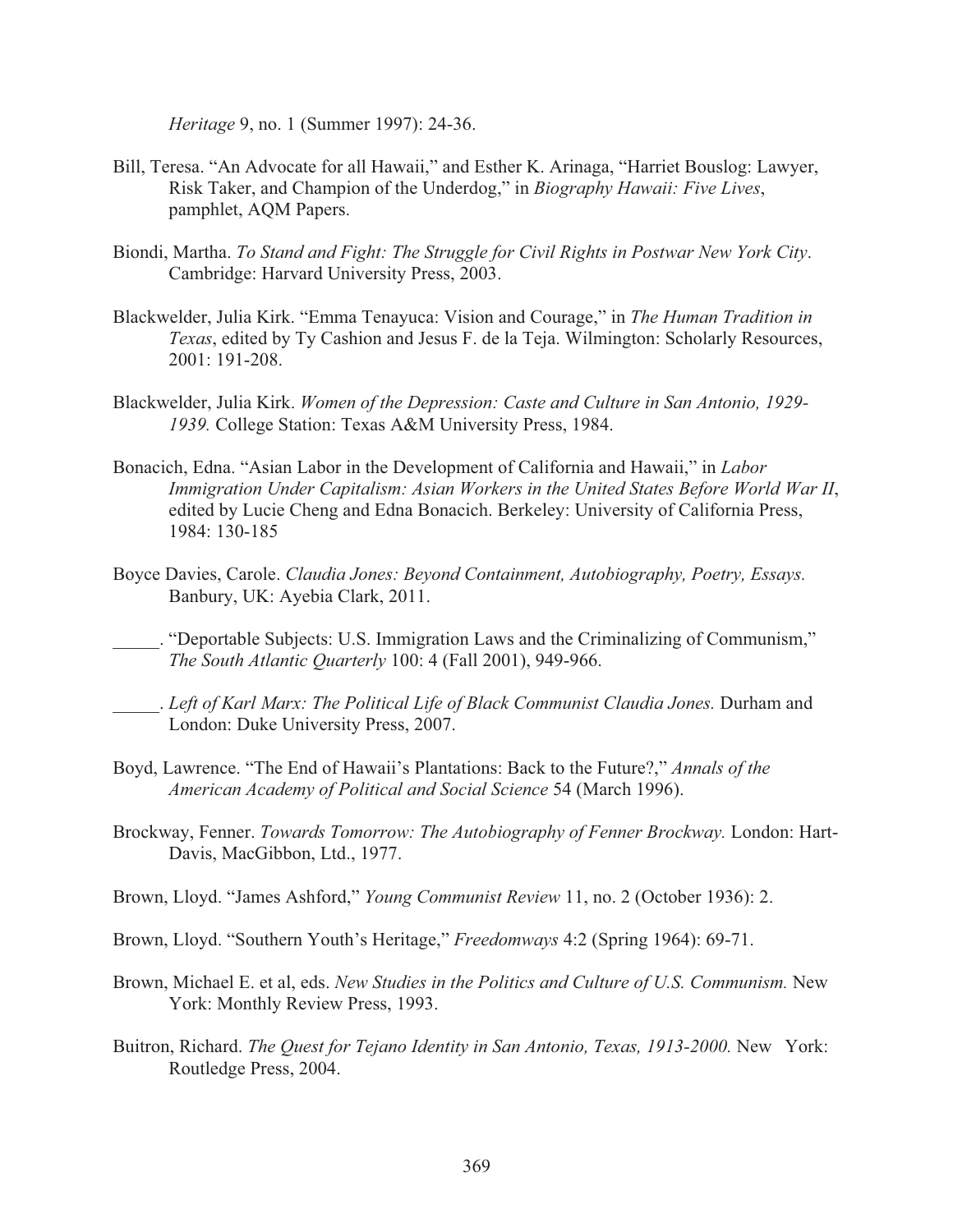- Calderón, Roberto R. and Emilio Zamora. "Manuela Solís and Emma B. Tenayuca: A Tribute," *Chicana Voices: Intersections of Race, Class, Gender* eds. Theresa Cordova, et al. Albuquerque: University of New Mexico Press, 1993: 39-41.
- Camacho, Alicia Schmidt. *Migrant Imaginaries: Latino Cultural Politics in the U.S.-Mexico Borderlands.* NY: New York University Press, 2008.
- Carleton, Don. *Red Scare!: Right-Wing Hysteria, Fifties Fanaticism, and Their Legacy in Texas.* Austin, TX: Texas Monthly Press, 1985.
- Carlton-LaNey, Iris and Christine S. Main. "Clorinda Low Lucas: Hawaii's Social Work Pioneer," *Social Service Review* 84, no. 2 (2010): 283-308.
- Carter, Dan. *Scottsboro: A Tragedy of the American South.* Baton Rouge, LA: University of Louisiana Press, 2007.
- Carter, Trevor. *Shattering Illusions: West Indians in British Politics.* London: Lawrence & Wishart, 1986.
- Chinen, Karleen. "Ah Quon McElrath: Fire Still Burns in Veteran Labor Leader," *Hawaii Herald*, March 1, 1991.
- Cobble, Dorothy Sue. *The Other Women's Movement: Workplace Justice and Social Rights in Modern America.* Princeton: Princeton University Press, 2004.
- Coffman, Tom. *The Island Edge of America: A Political History of Hawai'i*. Honolulu: University of Hawai'i Press, 2003.
- Cohen, Robert. *When the Old Left Was Young: Student Radicals and America's First Mass Student Movement, 1929-1941.* New York: Oxford University Press, 1993.
- Cortés, Ernesto. "San Antonio's COPS: Changing the Locus of Political Decision Making," *Christianity & Crisis* 47, no. 1 (February 2, 1987): 18-22.
- Crenshaw, Kimberlé ed. *Critical Race Theory: The Key Writings That Formed the Movement.*  New York: New Press, 1996.
- Croxdale, Richard. "The 1938 San Antonio Pecan Shellers' Strike," in Richard Coxdale and Melissa Hield, eds. *Women in the Texas Workforce: Yesterday and Today.* Austin: People's History in Texas, Inc., 1979.
- Cruse, Harold. *Crisis of the Negro Intellectual.* New York: Morrow, 1967.
- Davis, Angela, *Women, Race, and Class*. New York: Vintage Press, 1981.
- Davis, Ben. *Ben Davis on the McCarran Act at the Harvard Law Forum*. New York: The Gus-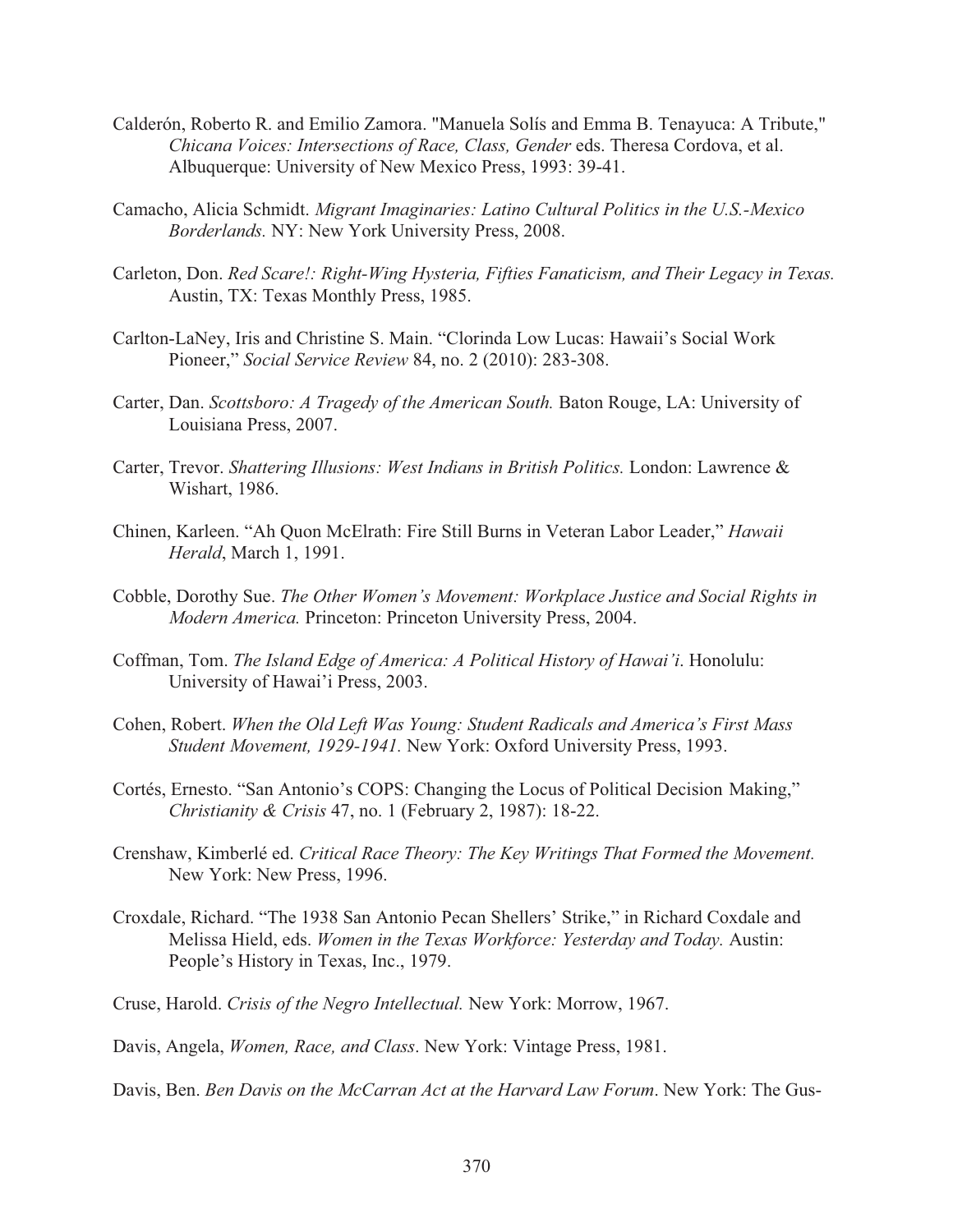Hall-Benjamin J. Davis Defense Committee, 1962.

- de Haan, Francesca. "Eugénie Cotton, Pak Chong-ae, and Claudia Jones: Rethinking Transnational Feminism and International Politics." *Journal of Women's History* 25:4 (Winter 2013): 174-189.
- Denning, Michael. *The Cultural Front: The Laboring of American Culture in the Twentieth Century*. London: Verso, 1997.
- Dittmer, John. "Medical Committee for Human Rights," *American Medical Association Journal of Ethics* 16, no. 4 (September 2014): 745-748.
- ------. *The Good Doctors: The Medical Committee for Human Rights and the Struggle for Social Justice in Health Care.* New York: Bloomsbury Press, 2009.
- Doyle, Judith Kaaz. "Maury Maverick and Racial Politics in San Antonio, Texas 1938-1941," *Journal of Southern History* 53, no.2 (May 1987): 194-224.
- Draper, Theodore. *American Communism and Soviet Russia: The Formative Years.* New York: Viking Press, 1963.
- English, Richard. "We Almost Lost Hawaii to the Reds," *Saturday Evening Post*, February 2, 1952.
- Falk, Barbara J. "Harriet Bouslog: Labor Attorney and 'Champagne Socialist,'" *Hawaiian Journal of History* 50 (2016): 103-120.
- Fan, Carol C. "Asian Women in Hawai'i: Migration, Family, Work, and Identity," *NWSA Journal* 8, no.1 (Spring, 1996): 70-84.
- Feimster, Crystal. *Southern Horrors: Women and the Politics of Rape and Lynching.* Cambridge: Harvard University Press, 2011.
- Fine, Janice. *Worker Centers: Organizing Communities on the Edge of the Dream.* Ithaca: Cornell University Press, 2006.
- Flores, Lori A. "An Unladylike Strike Fashionably Clothed: Mexicana and Anglo Women Garment Workers Against Tex-Son, 1959-1963," *Pacific Historical Review* 78, no. 3 (August 2009): 367-402.
- Flynn, Elizabeth Gurley. *The Alderson Story: My Life as a Political Prisoner* (New York: International Publishers, 1972).
- Folsom, Franklin. *Impatient Armies of the Poor: The Story of Collective Action by the Unemployed, 1808-1942.* Niwot, CO: University of Colorado Press, 1990: 452-464.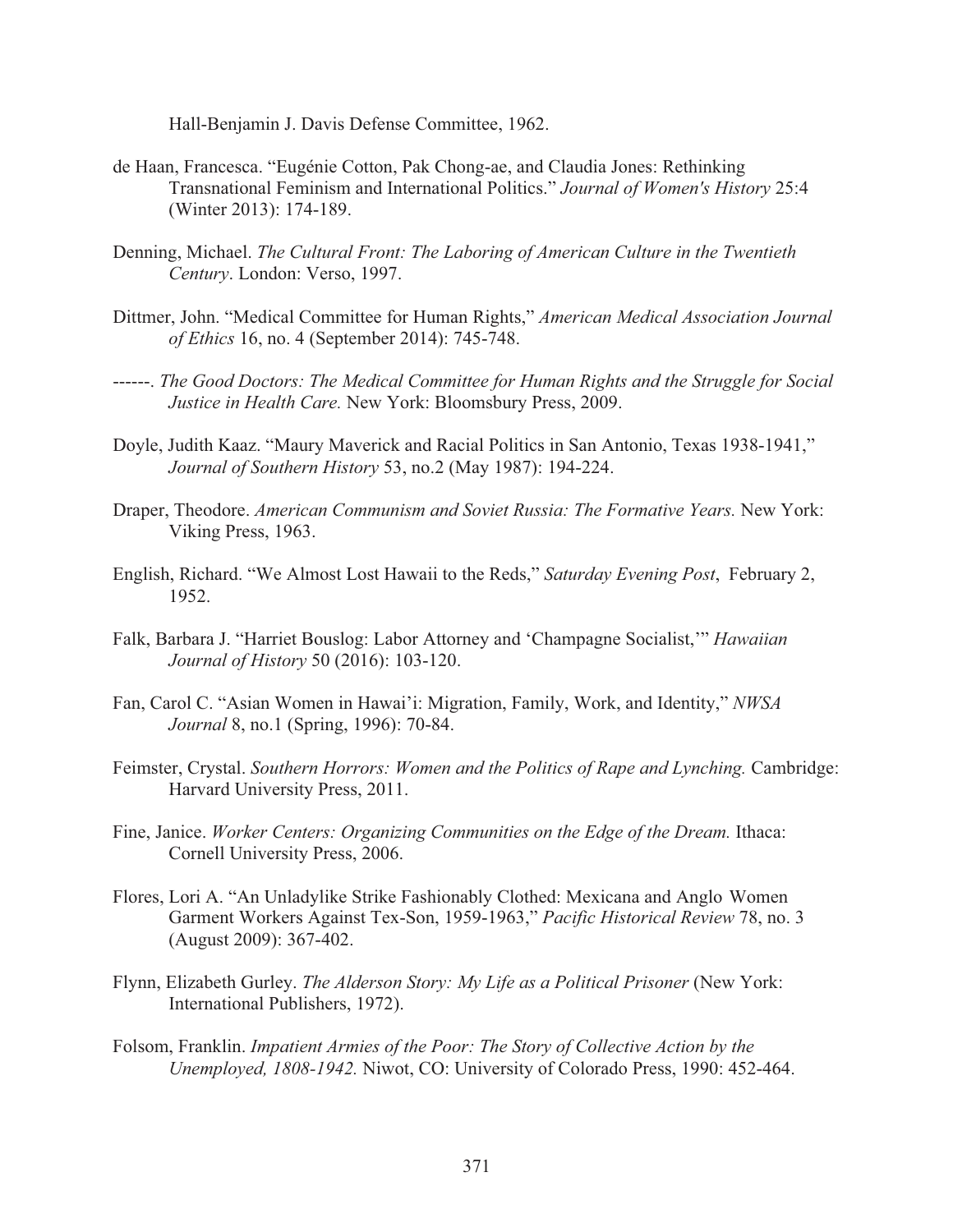- Freedburg, Sharon. "Bertha Capen Reynolds and the Progressive Tradition in Social Work: From Professional Maverick to Forgotten Woman," *Critical and Radical Social Work* 4, no. 2 (August 2016): 267-278.
- Gabin, Nancy. *Feminism in the Labor Movement: Women and the United Auto Workers, 1935- 1970.* Ithaca: Cornell University Press, 1990.
- Garcia, Mario T. *Mexican Americans: Leadership, Ideology, and Identity, 1930-1960.* New Haven, CT, 1989.
- Gettleman, Marvin. "The Lost World of United States Labor Education: Curricula at East and West Coast Communist Schools, 1944-1957," in *American Labor and the Cold War: Grassroots Politics and Postwar Political Culture*, edited by Robert W. Cherny, William Issel, and Kieran Walsh Taylor. New Jersey: Rutgers University Press, 2004, 205-215.
	- \_\_\_\_\_. "'No Varsity Teams': New York's Jefferson School of Social Science, 1943-1956," *Science & Society* 66:3 (Fall, 2002): 336-359.
- Gilmore, Glenda Elizabeth. *Defying Dixie: The Radical Roots of Civil Rights, 1919-1950.* New York: W. W. Norton, 2008.
- Goldberg, Chad Alan. *Citizens and Paupers: Relief, Rights, and Race from the Freedman's Bureau to Workfare.* Chicago: University of Chicago, 2007.
- -------. "Contesting the Status of Relief Workers during the New Deal: The Workers Alliance of America and the Works Progress Administration, 1935-1941," *Social Science History* 29, no. 3 (Fall 2005): 337-371
- González, Gabriela. *Redeeming La Raza: Transborder Modernity, Race, Respectability, and Rights.* Oxford: Oxford University Press, 2018.
- Gopinath, Sumanth. "Community Organizing and Economic Development in the University-Hospital City." *Work & Culture* 3 (2005).
- Gore, Dayo, Jeanne Theoharis, Komozi Woodard, eds. *Want to Start a Revolution?: Radical Women in the Black Freedom Struggle.* New York: New York University Press, 2009.
- Gore, Dayo. *Radicalism at the Crossroads: African American Women Activists in the Cold War.* New York and London: New York University Press, 2011.
- Gosse, Van. "'To Organize in Every Neighborhood, in Every Home': The Gender Politics of American Communists between the Wars," *Radical History Review* 50 (Spring 1991): 109-41.
- Granbery, John C. "Civil Liberties in Texas," *The Christian Century*, October 27, 1937: 1326- 1327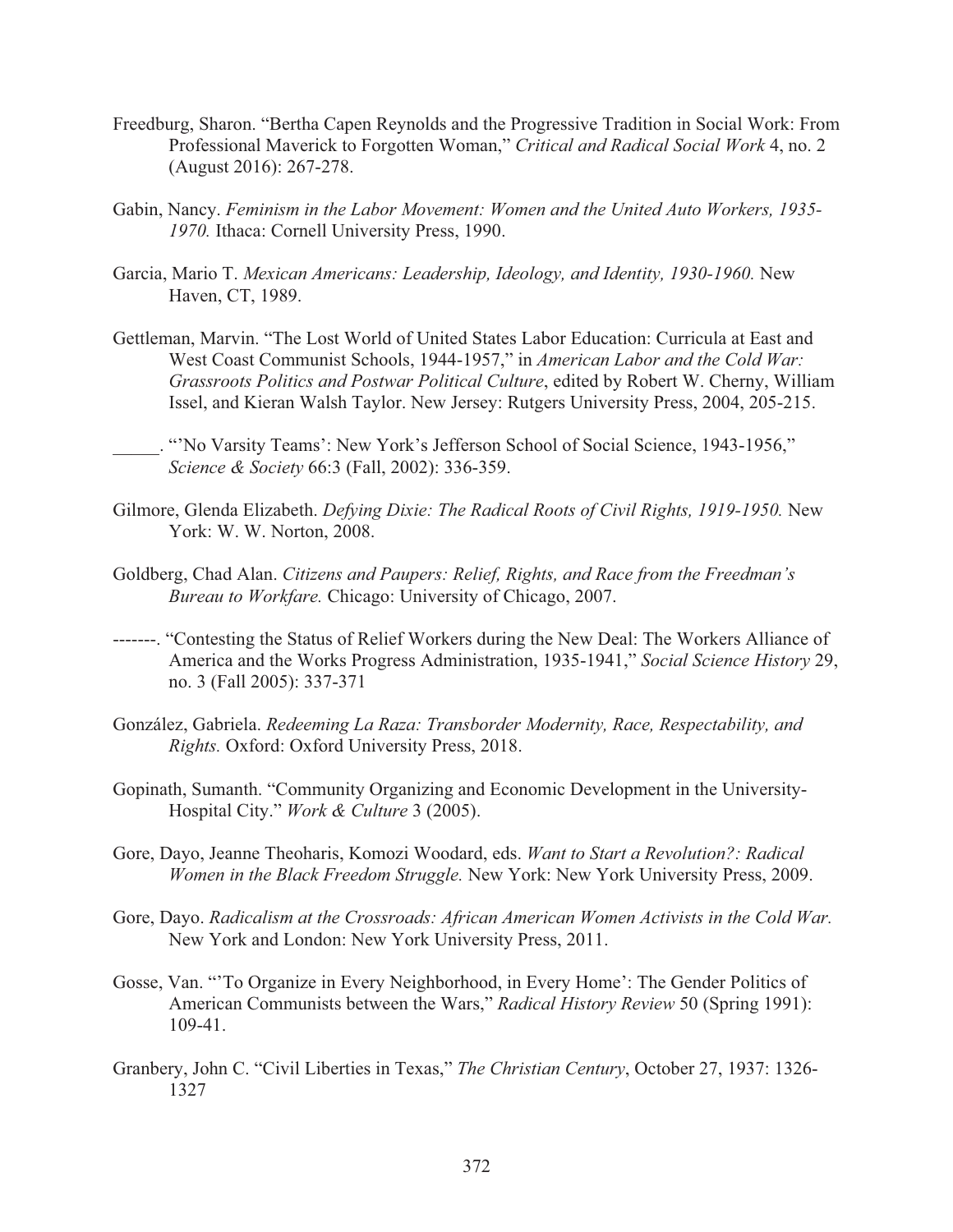- Green, George Norris with Michael R. Boston Jr., "Looking for Lefty: Liberal/Left Activism and Texas Labor, 1920s-1960s," in *Texas Left: The Radical Roots of Lone Star Liberalism*, edited by David O'Donald Cullen and Kyle Grant Wilkison. College Station: Texas A&M University Press, 2010.
- Greenberg, Cheryl. *Or Does it Explode?: Black Harlem in the Great Depression.* New York: Oxford University Press, 1997.
- Greenhouse, Steven. "Grad Students Reject Union In Yale Vote," *New York Times*, May 2, 2003.
- Gregory, James N. "Remapping the American Left: A History of Radical Discontinuity," *Labor: Studies in Working-Class History* 2, no. 2 (2020): 23-45.
- Guglielmo, Thomas A. "Fighting for Caucasian Rights: Mexicans, Mexican Americans, and the Transnational Struggle for Civil Rights in World War II Texas," *The Journal of American History*, 92, no. 4 (March 2006): 1212-1237.
- Guy-Sheftall, Beverly ed. *Words of Fire: An Anthology of African-American Feminist Thought.* New York: New Press, 1995.
- Hall, Jacquelyn Dowd. "The Long Civil Rights Movement and the Political Uses of the Past," *Journal of American History* 91, no. 4 (March 2005): 1233-63.
- -------. *Sisters and Rebels: A Struggle for the Soul of America.* New York: W. W. Norton, 2019.
- Harris, Lashawn. "Marvel Cooke: Investigative Journalist, Communist, and Black Radical Subject," *Journal for the Study of Radicalism* 6:2 (Fall 2012): 91-126.
- \_\_\_\_\_. "Running with the Reds: African American Women and the Communist Party during the Great Depression," *Journal of African American History* 94:1 (Winter 2009): 21-43.
- Hartz, Louis. *The Liberal Tradition in America.* New York: Harcourt and Brace, 1955.
- Haviland, Sara. *James and Esther Cooper Jackson: Love and Courage in the Black Freedom Movement.* Lexington: University Press of Kentucky, 2015.
- Hawkins, Richard A. *A Pacific Industry: The History of Pineapple Canning in Hawaii.* London: I.B. Tauris, 2011.
- Haynes, John Earl. "The 'Rank and File Movement' in Private Social Work," *Labor History* 16, no. 1 (Winter 1975): 78-98.
- -------. *Red Scare or Red Menace?: American Communism and Anticommunism in the Cold War Era.* Chicago: Ivan Dee, 1996.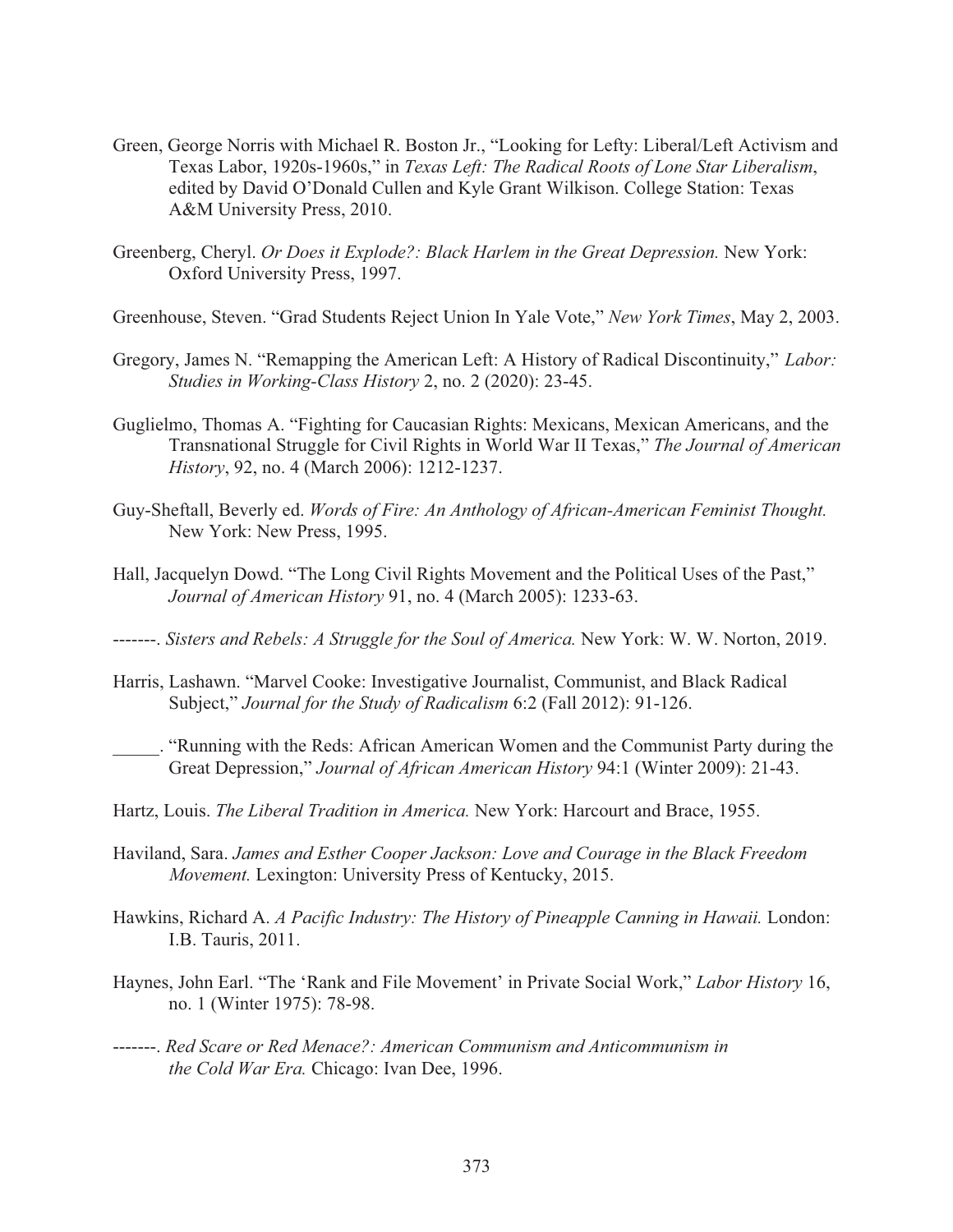- Haynes, John Earl and Harvey Klehr, *In Denial: Historians, Communism, and Espionage.* San Francisco: Encounter Books, 2003.
- Heineman, Kenneth J. "Asserting State's Rights, Demanding Federal Assistance: Texas Democrats in the Era of the New Deal," *Journal of Policy History* 28.2 (2016): 342-374.

Henderson, Richard. *Maury Maverick: A Political Biography.* Austin: University of Texas, 1970.

- Higashida, Cheryl. *Black Internationalist Feminism: Women Writers of the Black Left, 1945- 1995.* Urbana: University of Illinois Press, 2011.
- High, Stanley. "Who Organized the Unemployed?," *Saturday Evening Post*, December 10, 1938, 8.
- Hinds, Donald. "The *West Indian Gazette*: Claudia Jones and the Black Press in Britain," *Race & Class* 50, no. 1 (2008): 88-97.
- Holmes, T. Michael. *The Specter of Communism in Hawaii.* Honolulu: University of Hawaii Press, 1994.
- Honig, Emily. "Women at Farah Revisited: Political Mobilization and its Aftermath Among Chicana Workers at El Paso, Texas, 1972-1992," *Feminist Studies* 22, no. 2 (Summer 1996): 425-452.
- Horowitz, Daniel. *Betty Friedan and the Making of the Feminine Mystique: The American Left, the Cold War, and Modern Feminism* (Amherst: University of Massachusetts Press, 1998).
- Horne, Gerald. *Black Liberation/Red Scare: Ben Davis and the Communist Party.* Newark, N.J.: University of Delaware Press, 1994.
- -------. *Communist Front? The Civil Rights Congress, 1946-1956.* Rutherford, NJ: Fairleigh Dickinson University Press, 1988.
- -------. *Fighting in Paradise: Labor Unions, Racism, and Communism in the Making of Modern Hawaii.* Honolulu: University of Hawai'i Press, 2011.
- -------. *Race Woman: The Lives of Shirley Graham Du Bois.* New York: New York University Press, 2000.
- Hulett, John. "How the Black Panther Party was Organized," May 22, 1966, *Eyes on the Prize Civil Rights Reader: Documents, Speeches, and First Hand Accounts* from the Black Freedom Struggle, edited by Clayborne Carson, et al New York: Penguin, 1991.
- Huyssen, David. "The Triumph in New Haven: The Labor-Community Alliance that Defeated the Yale-Democratic Party Establishment," *New Labor Forum* 21, no. 2 (Spring 2012):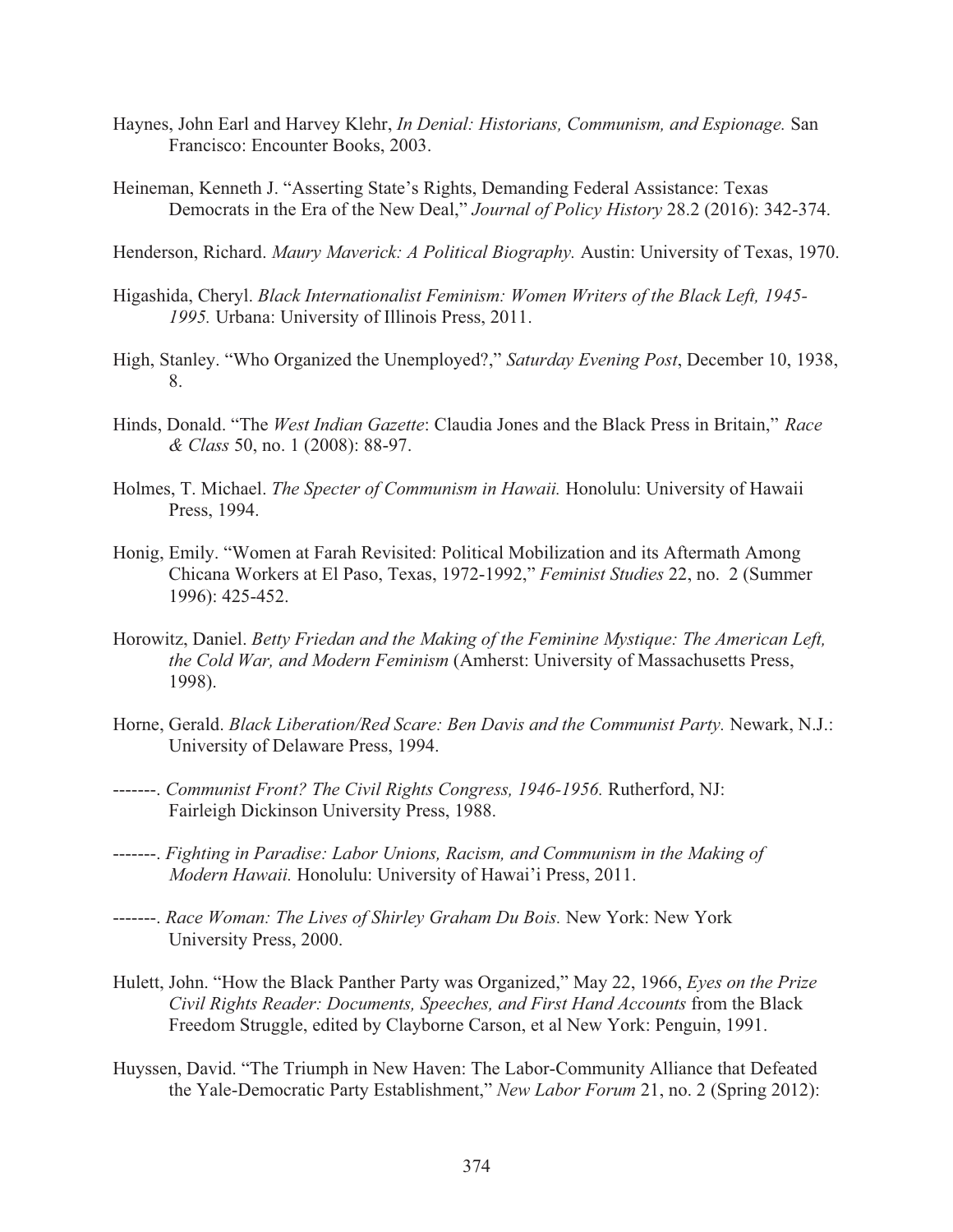67-75.

- Isserman, Maurice. *If I had a Hammer: the Death of the Old Left and the Birth of the New Left.* New York: Basic Books, Inc., 1987.
- -------. *Which Side Were You On?: The American Communist Party in World War II*. Middletown, CT: Wesleyan University Press, 1982.
- Jackson, Carlton. *Child of the Sit-Downs: The Revolutionary Life of Genora Dollinger.* Kent, OH: Kent State University Press, 2008.
- Jackson, Mandi Isaacs. *Model City Blues: Urban Space and Organized Resistance in New Haven.* Philadelphia: Temple University Press, 2008.
- Jacobs, Meg. *Pocketbook Politics: Economic Citizenship in Twentieth-Century America*. Princeton, NJ: Princeton University Press, 2005.
- Jacobson, Matthew Frye. *Whiteness of a Different Color: European Immigrants and the Alchemy of Race*. Cambridge, MA: Harvard University Press, 1998.
- James, Winston. *Holding Aloft the Banner of Ethiopia: Caribbean Radicalism in Early Twentieth-Century America*. London and New York: Verso, 1998.
- Jeffries, Hasan. *Bloody Lowndes: Civil Rights and Black Power in Alabama's Black Belt*. New York: New York University Press, 2009.
- Johannessen, Edward. *The Hawaiian Labor Movement: A Brief History.* Boston: Bruce Humphries, Inc., 1956.
- Johnson, Buzz. *I Think of My Mother: Notes on the Life and Times of Claudia Jones.* London: Karia Press, 1985.
- Johnson, Howard and Wendy Johnson. *A Dancer in the Revolution: Stretch Johnson, Harlem Communist at the Cotton Club*. New York: Fordham University Press, 2014.
- Jones, Claudia. "Aim to End Job Bias for Negro Women," *Daily Worker* (June 5 1951).
- -------. "American Imperialism and the British West Indies," *Political Affairs* 37 (April 1958): 9- 18.
- -------. "An End to the Neglect of the Problems of the Negro Woman," *Political Affairs* 28, no. 6 (June 1949): 51-67.
- -------. *Ben Davis—Fighter for Freedom*. New York: National Committee to Defend Negro Leadership, 1954.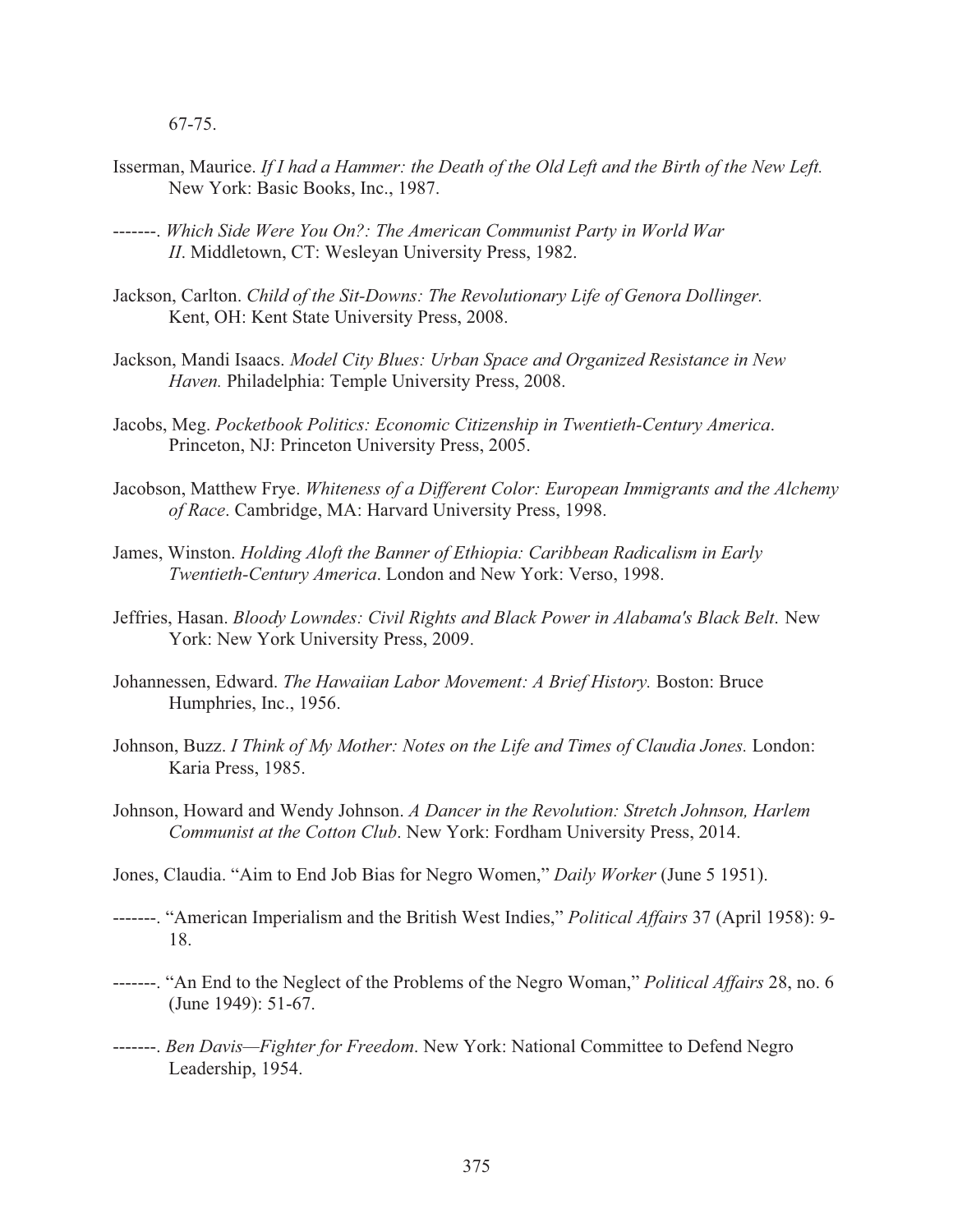- -------. "Butler's colour-bar bill mocks Commonwealth," *Race & Class* 58 (1) (2016): 118-121.
- -------. "The Caribbean Community in Britain," *Freedomways* 4, no. 3 (Summer 1964): 341-357.
- -------. "CP Spurts in Harlem—Members Double," *Daily Worker* (July 15, 1946).
- -------. "For New Approaches to Our Work among Women," *Political Affairs* 27, no. 8 (August 1948): 738-743.
- -------. "For the Unity of Women in the Cause of Peace," *Political Affairs* 30, no.2 (February 1951): 151-168.
- -------. "International Women's Day and the Struggle for Peace," *Political Affairs* 29, no. 3 (March 1950): 32-45.
- -------. , "I Spent a Night in the Notting Hill Police Station," *West Indian Gazette* (February 1962).
- -------. *Jim Crow in Uniform*, New York: New Age Publishers, 1940.
- -------. *Lift Every Voice—For Victory!* New York: New Age Publishers, 1942.
- -------. "New Problems of the Negro Youth Movement," *Clarity* 1, no. 2 (Summer 1940): 54-64.
- -------. "On the Right to Self-Determination for the Negro People in the Black Belt," *Political Affairs* 25, no. 1 (January 1946): 67-77.
- -------. "Recent Trends Among Negro Youth," *Young Communist Review* (July 1938).
- -------. "The Struggle for Peace in the United States," *Political Affairs* 31, no. 2 (February 1952): 1-20.
- -------. "Un-American Committee and the Negro People," Daily Worker (August 1, 1949).
- -------. "We Seek Full Equality for Women," *Daily Worker* (September 4, 1949).
- -------. "We Thank the Women," *West Indian Gazette* (January 1962).
- -------. "Women's Organizations in the Struggle for Peace," *Daily Worker*, February 13, 1951.
- Jung, Moon-Kie. *Reworking Race: The Making of Hawaii's Interracial Labor Movement* New York: Columbia University Press, 2006.
- Kelley, Robin D.G. *Hammer and Hoe: Alabama Communists During the Great Depression*. Chapel Hill: University of North Carolina Press, 1990.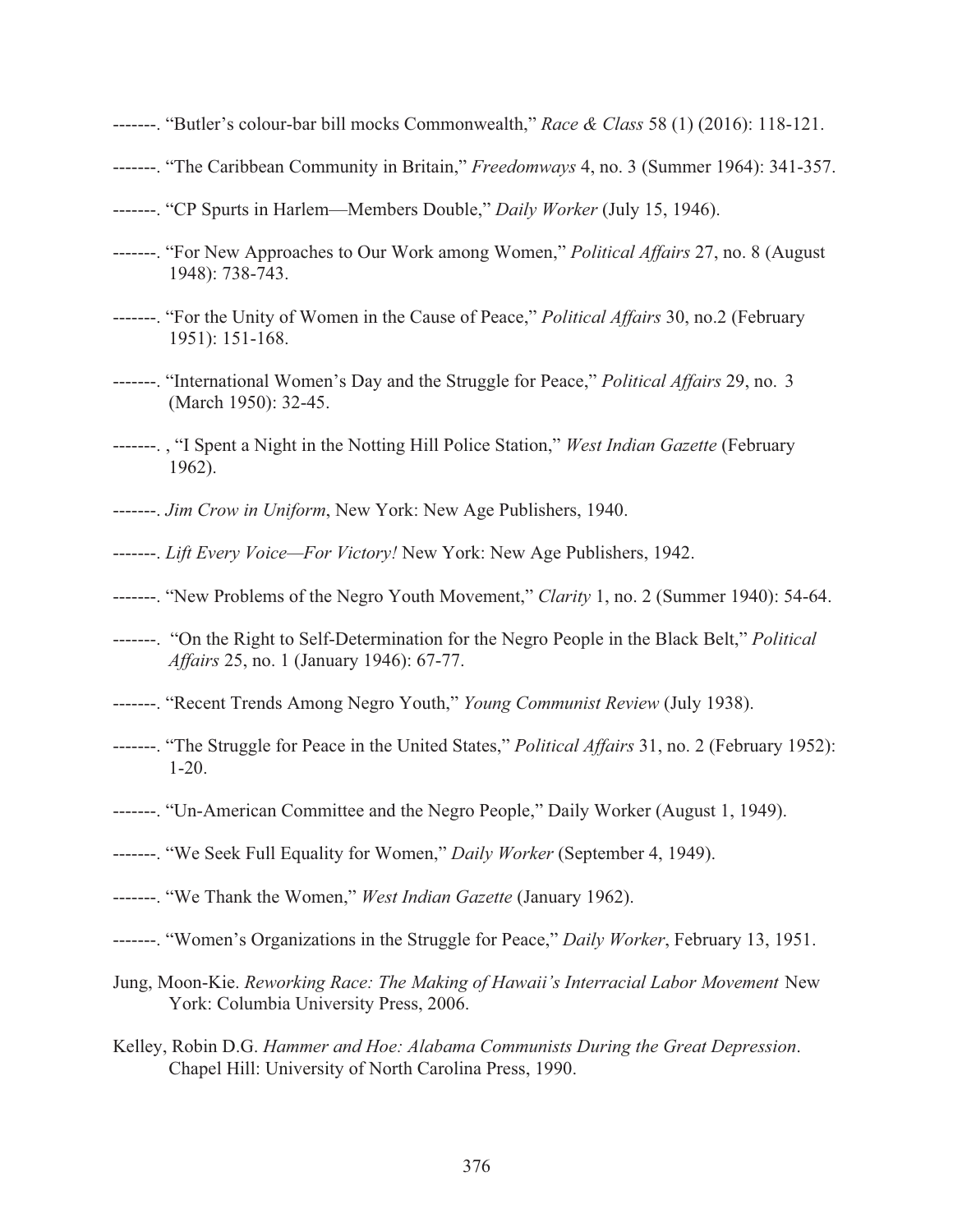Kelly, Ken. "A Day in the Life at the Gazette," *West Indian Gazette*, 3, no. 6 (May 1961).

Kever, Jeannie. "La Pasionera still speaks out for justice," *San Antonio Light*, March 8, 1988.

- Kimeldorf, Howard. *Reds or Rackets?: The Making of Radical and Conservative Unions on the Waterfront.* Berkeley: University of California Press, 1988.
- King, Shannon. *Whose Harlem is this Anyway?: Community Politics and Grassroots Activism during the New Negro Era.* New York: New York University Press, 2015.
- Klehr, Harvey. *Heyday of American Communism, the Depression Decade.* New York: Basic Books, 1984.
- Kodama-Nishimoto, Michi, Warren S. Nishimoto, and Cynthia A. Oshiro, eds., *Hanahana: An Oral History Anthology of Hawaii's Working People*. Honolulu: Center for Oral History, University of Hawaii at Manoa, 1995.
- Kopkind, Andrew. "The Lair of the Black Panther," *The New Republic*, (August 13, 1966): 10- 13.
- Korstad, Robert Rodger. *Civil Rights Unionism: Tobacco Workers and the Struggle for Democracy in the Mid-Twentieth South.* Chapel Hill: University of North Carolina Press, 2003.
- Krauss, Bob. "Years Can't Slow Labor Fighter," *Honolulu Advertiser*, February 2, 1999.
- Kresnak, William. "Ah Quon—A Name to Respect," *Honolulu Advertiser*, April 19, 1995.
- Krochmal, Max. *Blue Texas: The Making of a Multiracial Democratic Coalition in the Civil Rights Era.* Chapel Hill: University of North Carolina Press, 2016.
- Langston, Donna. "The Legacy of Claudia Jones," *Nature, Society and Thought* 2:1 (1989): 76- 96.
- Larrowe, Charles P. *Harry Bridges: The Rise and Fall of Radical Labor in the United States.* New York: Lawrence Hill and Co., 1972.
- Leab, Daniel J. "United We Eat: The Creation and Organization of the Unemployed Councils in 1930," *Labor History* (Fall 1967): 300-315.
- Lee, Erika. *The Making of Asian America: A History.* New York: Simon & Schuster, 2015.
- Lichtenstein, Nelson. *Labor's War at Home: The CIO in World War II*. Philadelphia: Temple University Press, 2003.

Lindsay, Lydia. "Black Lives Matter: Grace P. Campbell and Claudia Jones—An Analysis of the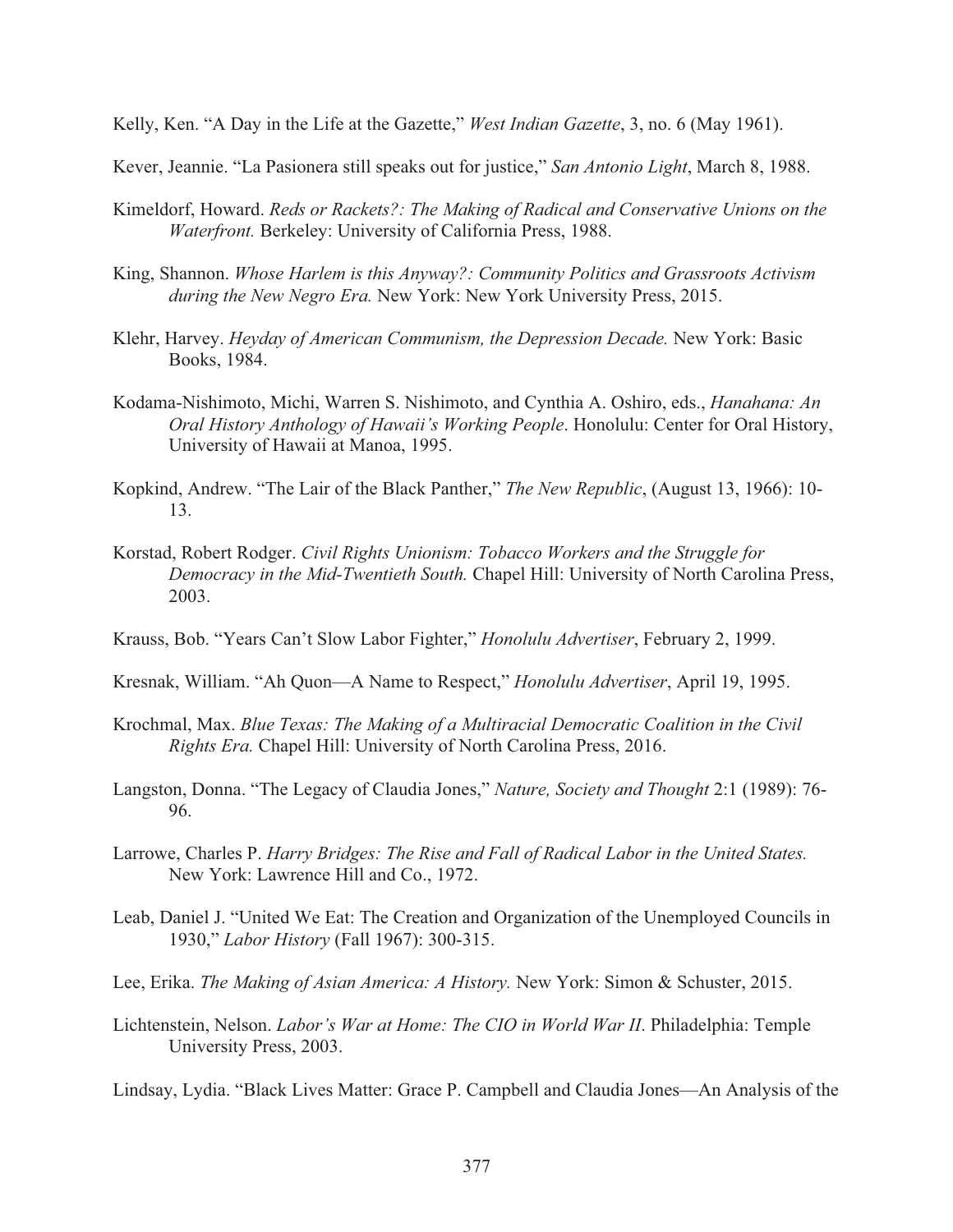Negro Question, Self-Determination, Black Belt Thesis." *Africology: The Journal of Pan African Studies* 12:10 (March 2019), 110-143.

- Loomis, Erik. *A History of America in Ten Strikes.* New York: The New Press, 2018.
- Lorence, James J. *A Hard Journey: the Life of Don West.* Urbana: University of Illinois Press, 2007.
- Lynn, Denise. "Socialist Feminism and Triple Oppression: Claudia Jones and African American Women in American Communism." *Journal for the Study of Radicalism* 8:2 (Fall 2014), 1-20.
- Lyons, Paul. *Philadelphia Communists, 1936-1956.* Philadelphia: Temple University Press, 1982.
- Makalani, Minkah. "Black Women's Intellectual Labor and the Social Spaces of Black Radical Thought in Harlem," in *Race Capital?: Harlem as Setting and Symbol*, edited by Andrew M. Fearnley and Daniel Matlin. New York: Columbia University Press, 2019.
- Manning, Molly Guptill. "Fighting to Lose the Vote: How the Solider Voting Acts of 1942 and 1944 Disenfranchised America's Armed Forces," (2016), Digital Commons.
- Manuel, Susan. "Her Bottom Line is Human Rights," *Honolulu Star-Bulletin and Advertiser*, September 9, 1986.
- Martin, Tony. *Amy Ashwood Garvey*. Dover, Mass: The Majority Press, 2007.
- Marx, Karl. *Capital Volume I*. New York: Penguin Books, 1976.
- Matsuda, Mari J. "Harriet Bouslog" in *Called from Within: Early Women Lawyers of Hawai'i*, ed. Mari J. Matsuda. Honolulu: University of Hawai'i Press, 1992.
- Matsumoto, Joyce A. *The 1947 Hawaiian Pineapple Strike.* Honolulu: University of Hawaii Industrial Relations Center, 1958.
- Matsuoka, Jon K. "McElrath a hero, model for social workers," *Honolulu Advertiser*, December 22, 2008.
- McAlevey, Jane. "The Crisis of New Labor and Alinsky's Legacy: Revising the Role of Organic Grassroots Leaders in Building Powerful Organizations and Movements," *Politics and Society* 43, no. 3 (2015): 415-441.
- -------. *No Shortcuts: Organizing for Power in the New Gilded Age*. Oxford: Oxford University Press, 2016.

McArthur, Judith and Harold Smith, eds. *Texas Through Women's Eyes: The Twentieth Century*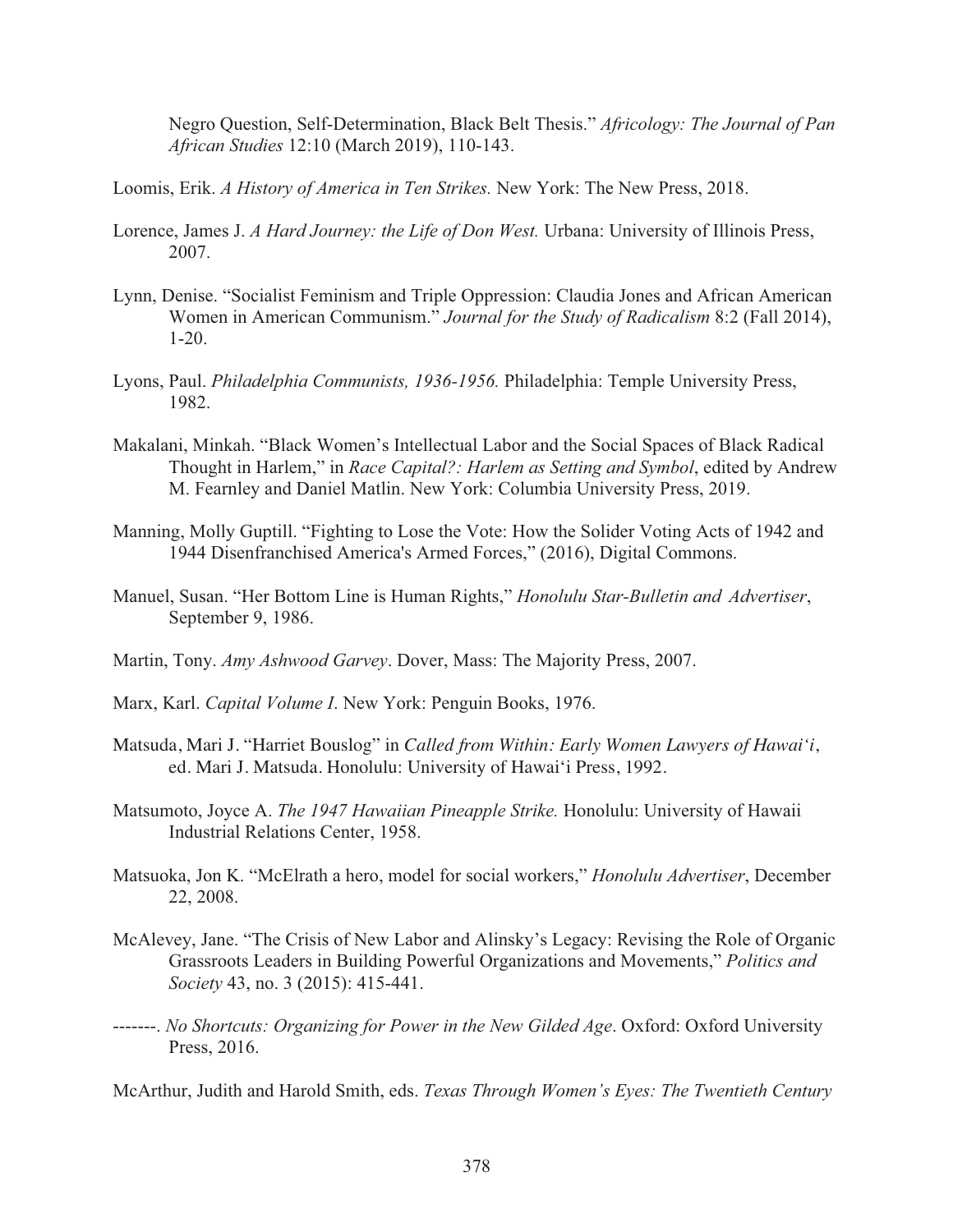*Experience.* Austin, TX: University of Texas Press, 2010.

McDuffie, Erik S. *Sojourning for Freedom: Black Women, American Communism, and the Making of Black Left Feminism.* Durham: Duke University Press, 2011.

\_\_\_\_\_\_\_. "Black and Red, Black Liberation, the Cold War, and the Horne Thesis," *Journal of African American History* 96, no. 2 (Spring 2011): 236-247.

McElrath, Ah Quon. "Corporate Giants the Real Enemies," *Honolulu Advertiser*, March 5, 1995.

- --------. "From Old Plantations to New Plantations: Labor's Growing Pains," in *New Visions in Asian American Studies*, edited by Franklin Ng, et al. Washington: Washington State University Press, 1994: 5-14.
- --------. "A Labor Day Look at the Legacy of Hawaii Unions," *Honolulu Advertiser*, August 31, 1997.
- -------. "A Lesson in History, A Challenge for the Future," *Voice of the ILWU* 43, no. 8 (October 2003).
- --------. "Passing on the Wisdom of the Past," *The ILWU Dispatcher*, 61, no. 5 (May 2003), 7.
- --------. "Race Relations and the Political Economy in Hawai'i," *Social Process in Hawai'i* 39 (1999): 74-84.
- --------. "Sweet Scent of Magnolia and the Stench of Poverty," *The ILWU Dispatcher*, November 1, 1966.
- McWilliams, Carey. *Brothers Under the Skin.* Boston: Little, Brown & Company, 1964.
- Miller, James, Susan D. Pennybaker, and Eva Rosenhaft. "Mother Ada Wright and the International Campaign to Free the Scottsboro Boys, 1931-1934," *American Historical Review* 106, no. 2 (April 2001), 387-430.
- Millon, Robert Paul. *Vicente Lombardo Toledano, Mexican Marxist.* Chapel Hill: University of North Carolina Press, 1966.
- Mislan, Cristina. "Claudia Jones Speaks to "half the world": Gendering Cold War Politics in the Daily Worker, 1950–1953." *Feminist Media Studies* 17, no. 2 (March 2017), 281-296.
- Montejano, David. *Quixote's Soldiers: A Local History of the Chicano Movement, 1966-1981.* Austin: University of Texas Press, 2010.
- Morse, Harold. "Harriet Bouslog won landmark labor cases," *Honolulu Star-Bulletin*, April 22, 1998.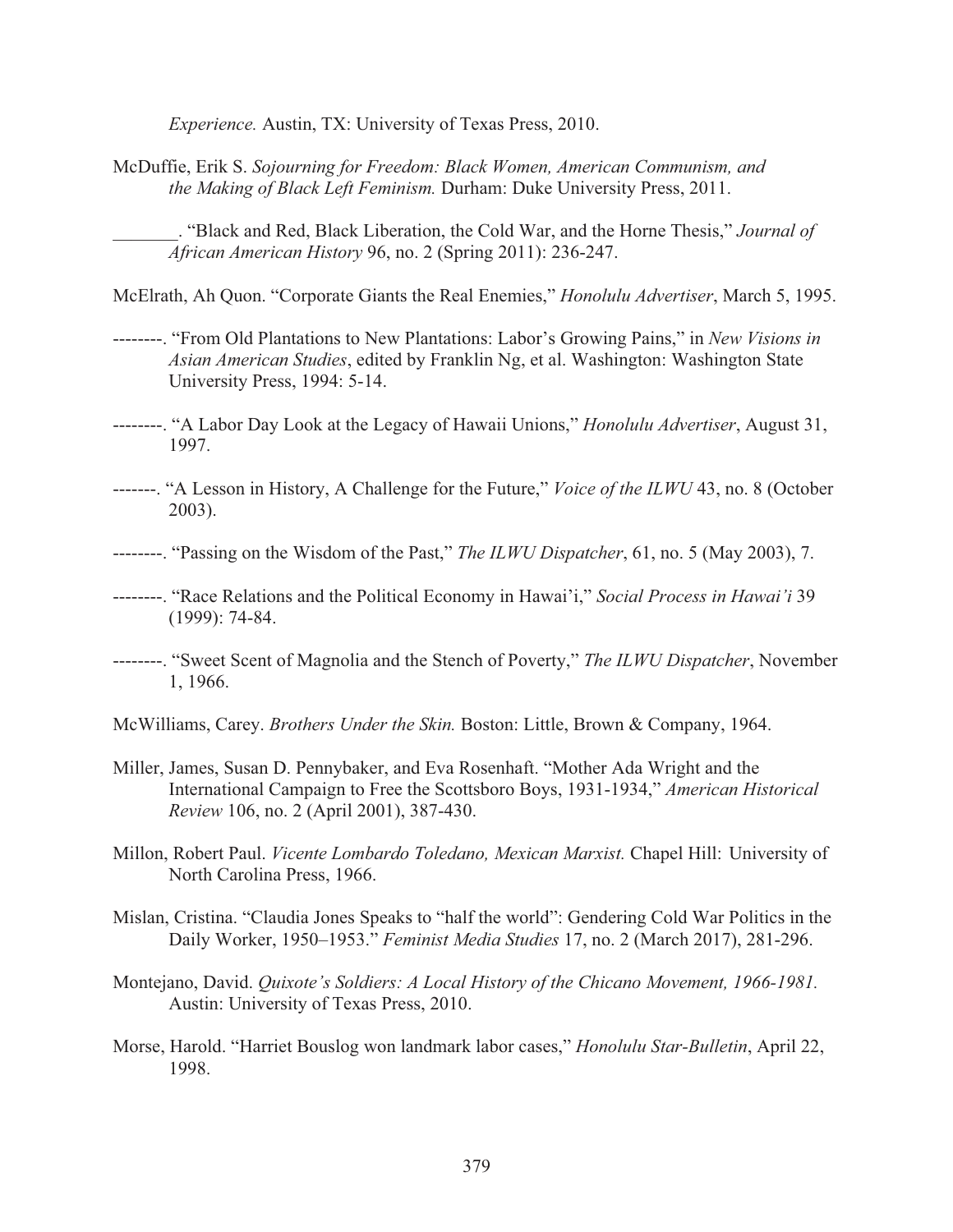--------. "Memorial Today for Labor Activist Saiki," *Honolulu Star-Bulletin*, September 9, 2000.

- Naison, Mark. *Communists in Harlem During the Depression.* Champaign-Urbana: University of Illinois Press, 1983.
- Nelson, Alondra. *Body and Soul: The Black Panther Party and the Fight Against Medical Discrimination*. Minneapolis: University of Minneapolis Press, 2011.
- Nelson, Bruce. *Workers on the Waterfront: Seamen, Longshoremen, and Unionism in the 1930s.* Urbana: University of Illinois, 1988.
- Nelson-Cisneros, Victor. "UCAPAWA Organizing Activities in Texas, 1930-1950,"*Aztlan* 9 (Spring-Fall, 1978): 74-75.
- Ngai, Mae. *Impossible Subjects: Illegal Aliens and the Making of Modern America*. Princeton, NJ: Princeton University Press, 2004.
- Okihiro, Gary Y. *The Columbia Guide to Asian American History.* New York: Columbia University Press, 2001.
- --------. *Pineapple Culture: A History of the Tropical and Temperate Zones.* Berkeley and Los Angeles: University of California Press, 2009.
- Orleck, Annelise. *Common Sense and A Little Fire: Women and Working-Class Politics in the United States, 1900-1965.* Chapel Hill, NC: University of North Carolina Press, 1995.
- Orozco, Cynthia E. *No Mexicans, Women or Dogs Allowed: The Rise of the Mexican American Civil Rights Movement.* Austin, TX: University of Texas Press, 2009.
- Overton, Penelope. "Jackson, Others Cuffed at Yale," *Hartford Courant*, September 2, 2003.
- Pang, Gordon Y.K. "Social Activist not slowing down," *Honolulu Star-Bulletin*, October 30, 1999.
- Perry, Kennetta Hammond. *London is the Place for Me: Black Britons, Citizenship, and the Politics of Race.* Oxford: Oxford University Press, 2016.
- -------. "U.S. Negroes, Your Fight is Our Fight": Black Britons and the 1963 March on Washington," in *The Other Special Relationship: Race, Rights, and Riots in Britain and the United States*, edited by Robin Kelley and Stephen Tuck. New York: Palgrave MacMillan, 2015, 7-24.
- Pilkington, Edward. *Beyond the Mother County: West Indians and the Notting Hill White Riots.* London: I.B. Tauris & Co Ltd, 1988.

Pisano, Marina. "Labor Leader's Legacy Endures: Former Union Organizer Living a Quiet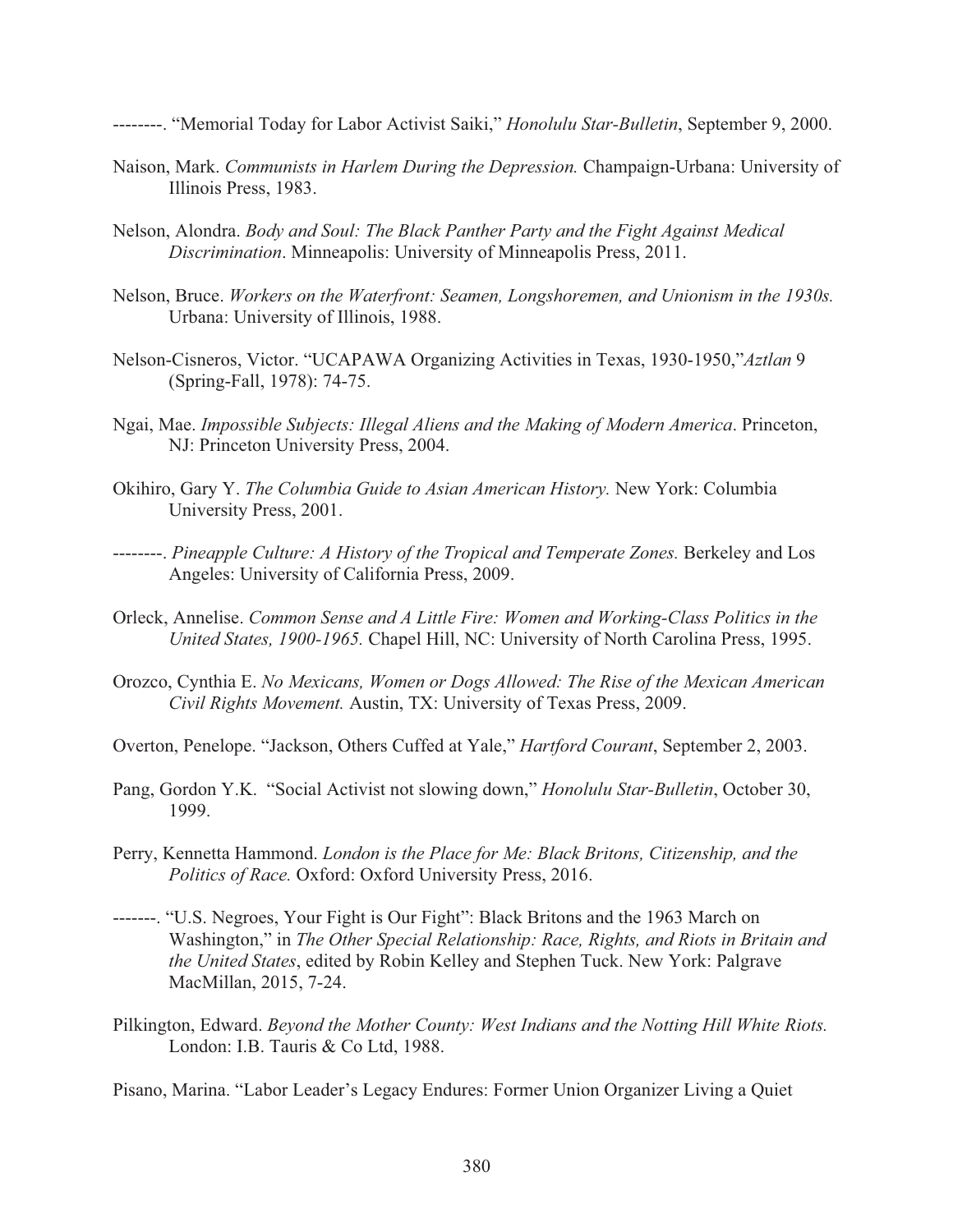Life—Sort Of," *San Antonio Express-News*, February 1, 1990.

Provinzano, Madeleine. "Claudia Jones: heroine from Harlem," *Daily World,* February 9, 1974.

- Pruess, Karl. "Personality, Politics, and the Price of Justice: Ephraim Frisch, San Antonio's 'Radical' Rabbi," *American Jewish History* 85, no. 3 (September 1997): 263-288.
- Puette, William J. "Helen Lake Kanahele," in *Notable American Women: A Biographical Dictionary*, edited by Susan Ware. Cambridge: Belknap Press, 2004.
- --------.*The Hilo Massacre: Hawaii's Bloody Monday, August 1, 1938.* Honolulu: Center for Labor Education and Research, University of Hawaii, 1988.
- Ransby, Barbara. *Ella Baker & the Black Freedom Movement.* Chapel Hill: University of North Carolina Press, 2003.
- -------. *Eslanda: The Large and Unconventional Life of Mrs. Paul Robeson.* New Haven, CT: Yale University Press, 2013.
- Reinecke, John E. *A Man Must Stand Up: The Autobiography of a Gentle Activist*, edited by Alice M. Beechert and Edward D. Beechert. Honolulu: Biograpical Research Center, University of Hawaii, 1993.
- Reynolds, Bertha Capen. "The American Family and Socialism," in *Toward a Socialist America*, edited by Helen Alfred. New York: Peace Publications, 1958.
- --------. *An Uncharted Journey: Fifty Years in Social Work.* New York: The Citadel Press, 1963.
- Rips, Geoffrey. "Living history: Emma Tenayuca tells her story," *Texas Observer: A Journal of Free Voices* (October, 28, 1983): 7-15.
- Roffman, Marian. "Helen Lake Kanahele," in *Notable Women of Hawaii*, edited by Barbara Bennett Peterson. Honolulu: University of Hawaii Press, 1984: 194-198.
- Rogers, Mary Beth. *Cold Anger: A Story of Faith and Power Politics.* Denton: University of North Texas Press, 1990.
- Rosenzweig, Roy. "Organizing the Unemployed: The Early Years of the Great Depression, 1929-1933," *Radical America* X (1976): 37-60.
- Ruiz, Vicki. *Cannery Women, Cannery Lives: Mexican Women, Unionization, and the California Food Processing Industry, 1930-1950.* Albuquerque: University of New Mexico Press, 1987.
- -------. *From Out of the Shadows: A History of Mexican American Women, 1900-1995.* New York: Oxford University Press, 1998.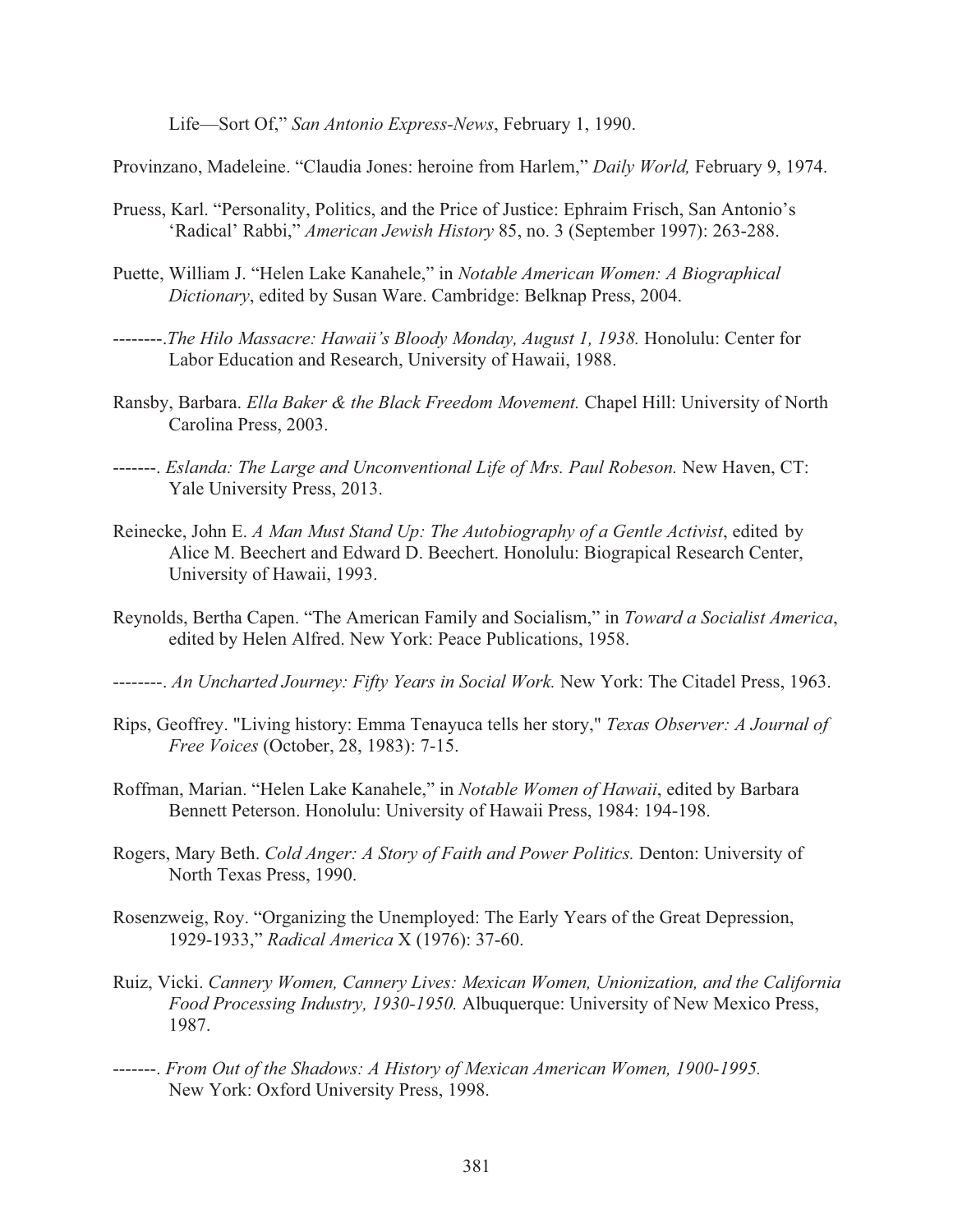- -------. "Una Mujer Sin Fronteras: Louisa Moreno and Latina Labor Activism," *Pacific Historical Review* 73, no.1 (Feb 2004): 1-20.
- Russell, Jan Jarboe. "The Voice that Shook San Antonio," *The Texas Observer: A Journal of Free Voices* (August 20, 1999): 5-7, 19.
- Salvatore, Nick. *Eugene V. Debs: Citizen and Socialist*. Urbana: University of Illinois, 1982.
- Saunders, Patricia J.. "Woman Overboard: The Perils of Sailing the Black Atlantic, Deportation with Prejudice," *Small Axe* 28 (March 2009), 203-233.
- Schrecker, Ellen. *Many Are the Crimes: McCarthyism in America.* Princeton: Princeton University Press, 1998.
- Schwartz, Harvey. "Breaking Feudal Power in Hawaii: Interview with Louis Goldblatt," *Social Policy* 33, no. 3 (Spring 2003): 20-29.
- Schwarz, Bill. "Claudia Jones and the *West Indian Gazette*: Reflections of the Emergence of Post-Colonial Britain," *Twentieth Century British History* 14, no. 3 (2003): 264-285.
- Selmi, Patrick and Richard Hunter. "Beyond the Rank and File Movement: Mary van Kleeck and Social Work Radicalism in the Great Depression, 1931-1942," *The Journal of Sociology & Social Welfare* 28, no. 2 (June 2001): 75-100.
- Sherwood, Marika. *Claudia Jones: Life in Exile*. London: Lawrence & Wishart Limited, 1999.
- Skotnes, Andor. "The Communist Party, Anti-Racism and the Freedom Movement, Baltimore 1930-1934," *Science & Society* 60.2 (1996): 164-194.
- Slutsky, Beth. *Gendering Radicalism: Women and Communism in Twentieth-Century California*. Nebraska: University of Nebraska, 2015.
- Smyser, A.A. "A Lifetime of Laboring to Make Hawaii Better," *Honolulu Star-Bulletin*, August 31, 1989.
- Solomon, Mark. *The Cry Was Unity: Communists and African Americans, 1917-1936.* Jackson, MS: University Press of Mississippi, 1998.
- Stanton, Mary. *Red, Black, and White: The Alabama Communist Party, 1930-1950* . Athens, GA: University of Georgia Press, 2019.
- Stevens, Margaret. *Red International and Black Caribbean: Communists in New York City, Mexico, and the West Indies, 1919-1939.* London: Pluto Press, 2017.

Storch, Randi. *Red Chicago: American Communism at its Grassroots, 1928-1935.* Urbana: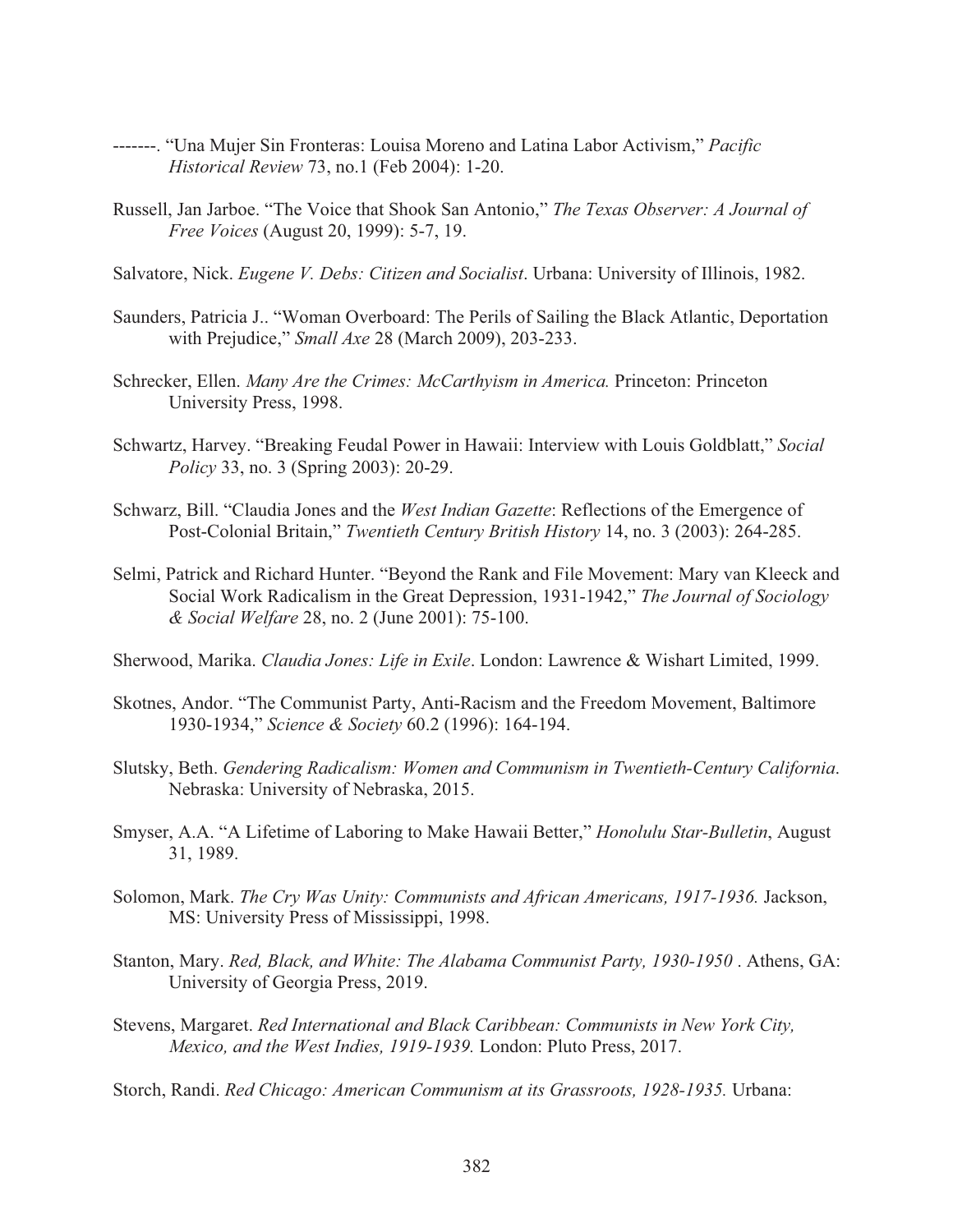University of Illinois Press, 2009.

Storrs, Landon. "Red Scare Politics and the Suppression of Popular Front Feminism: The Loyalty Investigation of Mary Dublin Keyserling," *Journal of American History*  (September 2003): 491-524.

\_\_\_\_\_\_\_. *The Second Red Scare and the Unmaking of the New Deal Left*. Princeton: Princeton University Press, 2013.

- Swerdlow, Amy. "The Congress of American Women: Left-Feminist Peace Politics in the Cold War," in *U.S. History as Women's History: New Feminist Essays*, edited by Linda Kerber, Alice Kessler-Harris and Kathryn Kish Sklar. Chapel Hill: University of North Carolina Press, 1995: 296-312.
- Takaki, Ronald. *Strangers from a Different Shore: A History of Asian Americans.* Boston: Little, Brown and Company, 1989.
- Taylor, Frank J. "Labor Moves on in Hawaii," *Saturday Evening Post*, June 28, 1947.
- Taylor, Ula. "Street Strollers: Grounding the Theory of Black Women Intellectuals," *Afro-Americans in New York Life and History* 30 (July 2006), 153-171.
- Tenayuca, Emma and Homer Brooks. "The Mexican Question in the Southwest," *The Communist* 18 (March 1939): 257-268.
- Theoharis, Jeanne. *The Rebellious Life of Mrs. Rosa Parks.* Boston: Beacon Press, 2013.
- Thompson, David E. "The ILWU as a Force for Interracial Unity in Hawaii," *Social Process in Hawaii* 15 (1951): 32-43.
- Tsai, Michael. "McElrath's Legacy Lives On," *Honolulu Advertiser*, March 1, 2009.
- "Tufts to Study Community Health," *New England Journal of Medicine* 273, no. 7 (August 1965): 395.
- Turner, Allan. "A Night that Changed Lives, San Antonio," *Houston Chronicle*, December 14, 1986.
- Tyson, Jennifer and the Camden Black Sisters, *Claudia Jones, 1915-1964: A Woman of Our Times.* London: Camden Black Sisters Publications, 1988.
- Valdes, Dennis (Valdés, Dionicio Nodín). *Organized Agriculture and the Labor Movement Before the UFW: Puerto Rico, Hawaii, California.* Austin: University of Texas Press, 2011.

Vapnek, Lara. *Elizabeth Gurley Flynn: Modern American Revolutionary* Boulder, CO: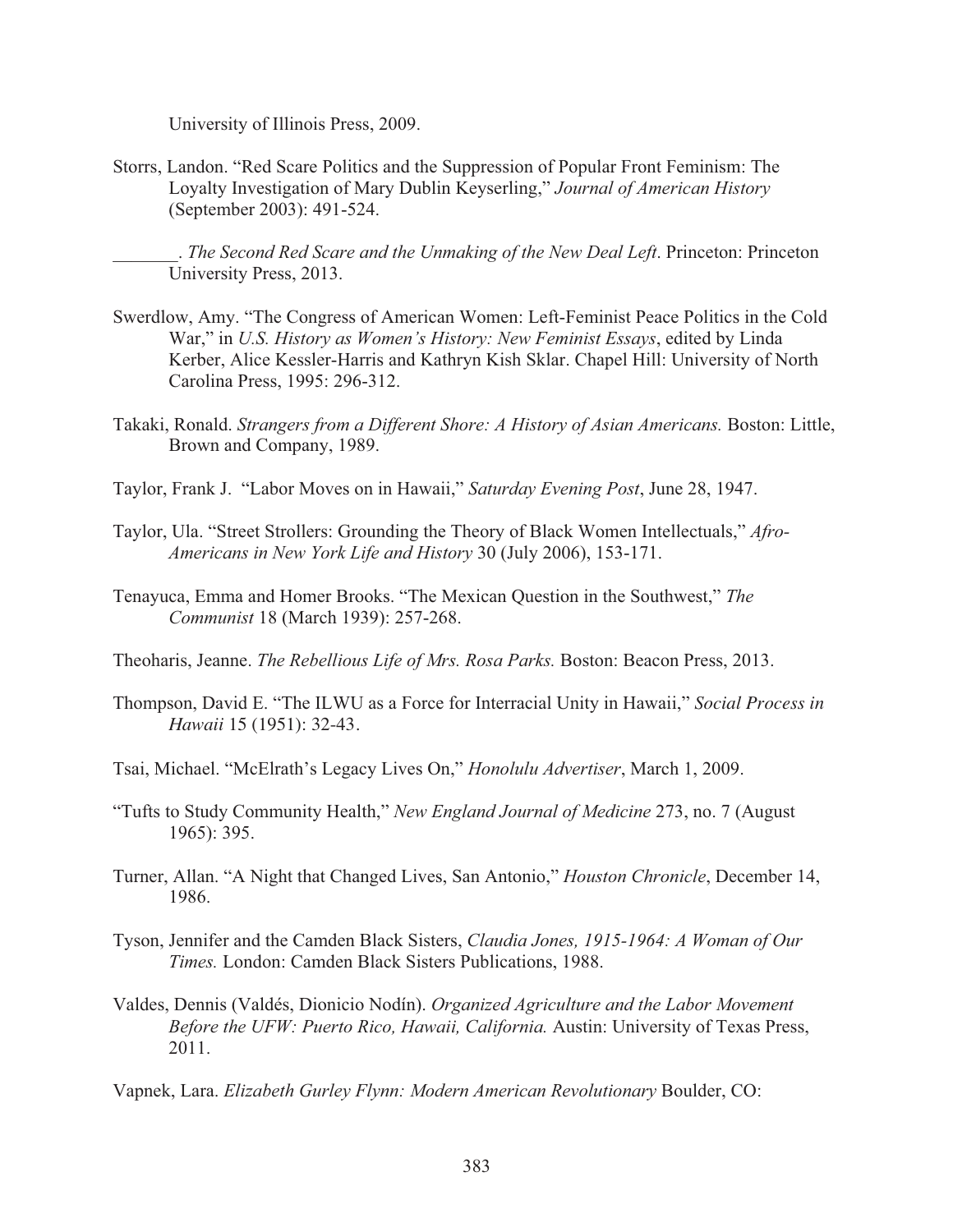Westview Press, 2015.

- Vargas, Zaragosa. *Labor Rights are Civil Rights: Mexican American Workers in Twentieth Century America.* Princeton, NJ: Princeton University Press, 2005.
- -------. "Tejana Radical: Emma Tenayuca and the San Antonio Labor Movement during the Great Depression," *Pacific Historical Review* 66 (1997): 553-80.
- Vials, Chris. *Realism for the Masses: Aesthetics, Popular Front Pluralism, and U.S. Culture, 1935-1947.* Jackson: University of Mississippi Press, 2009.
- Viotti, Vicki. "Activist Life: Rachel Saiki will be honored," *Honolulu Star-Bulletin*, February 1, 1990.
- Von Eschen, Peggy. *Race Against Empire: Black Americans and Anti-colonialism, 1937-1957.* Ithaca: Cornell University Press, 1991.
- Walkowitz, Daniel. *Working with Class: Social Workers and the Politics of Middle-Class Identity.* Chapel Hill: University of North Carolina Press, 1999.
- Washington, Mary Helen. "Alice Childress, Lorraine Hansberry, and Claudia Jones: Black Women Write the Popular Front," in *Left of the Color Line: Race, Radicalism, and Twentieth-Century Literature of the United States*, edited by Bill V. Mullen and James Smethurst. Chapel Hill: University of North Carolina Press, 2003, 183-204.
- Weigand, Kate. *Red Feminism: American Communism and the Making of Women's Liberation.* Baltimore: Johns Hopkins University Press, 2001.
- Wilson, Christie. "Hawai'i Union, Social Activist Ah Quon McElrath Dies at 92," *Honolulu Advertiser*, December 13, 2008.
- Winant, Gabriel. *The Next Shift: The Fall of Industry and the Rise of Health Care.* Cambridge, MA: Harvard University Press, 2021.
- Yung, Judy. *Unbound Feet: A Social History of Chinese Women in San Francisco.* Berkeley: University of California Press, 1995.
- Zalburg, Sanford. *A Spark is Struck! Jack Hall & the ILWU in Hawaii.* Honolulu: University Press of Hawaii, 1979.
- Zieger, Robert H. *The CIO, 1935–1955*. Chapel Hill: University of North Carolina Press, 1995.